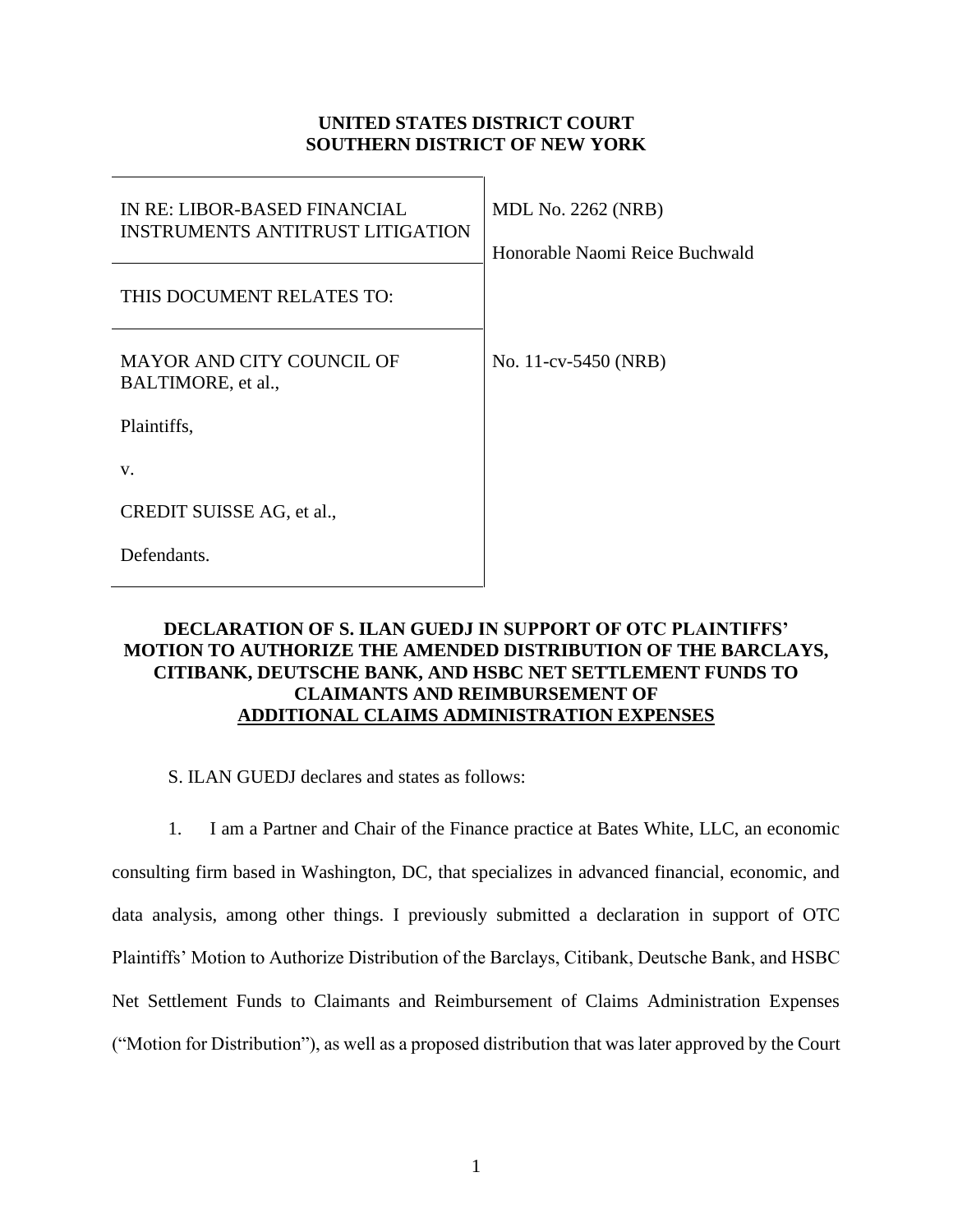("Approved Distribution"). *See* Dkts. 3297, 3297-1. I have personal knowledge of the facts set forth herein and, if called as a witness, I could and would testify competently thereto.

2. I understand that after the Court granted the Motion for Distribution, Rust received various inquiries from claimants regarding the distributions they were to receive.

3. Bates White was asked to assist in responding to these inquiries. Some of these inquiries required Bates White to review claimants' transactions. Other inquiries contested the amount of a claimant's distribution and/or the claimant's absence from the Approved Distribution entirely. Bates White also provided substantial assistance in reviewing these claimants' claims and the underlying transactions.

4. Bates White was also asked to process and validate transactional data for two additional claimants, which I understand were inadvertently excluded from the Approved Distribution, and to provide those updated validation results to Rust. I understand that Rust subsequently prepared and sent notifications to these two additional claimants. Bates White then reviewed the responses received and finalized the validation of these claimants' transactions. Bates White subsequently re-calculated the *pro rata* allocation to account for the valid transactions in these claims. These updated allocations are contained in Exhibit 1 to this declaration.

5. The amended proposed distribution now includes payments of \$254,117 and \$68,484 to the two claimants discussed in the prior paragraph.

6. I understand that the Court previously approved Class Counsel's request for reimbursement of costs incurred by Bates White in connection with claims administration, which included estimated costs through the end of the distribution process. As that prior estimate did not anticipate the need for the additional validation and allocation work described in this declaration,

2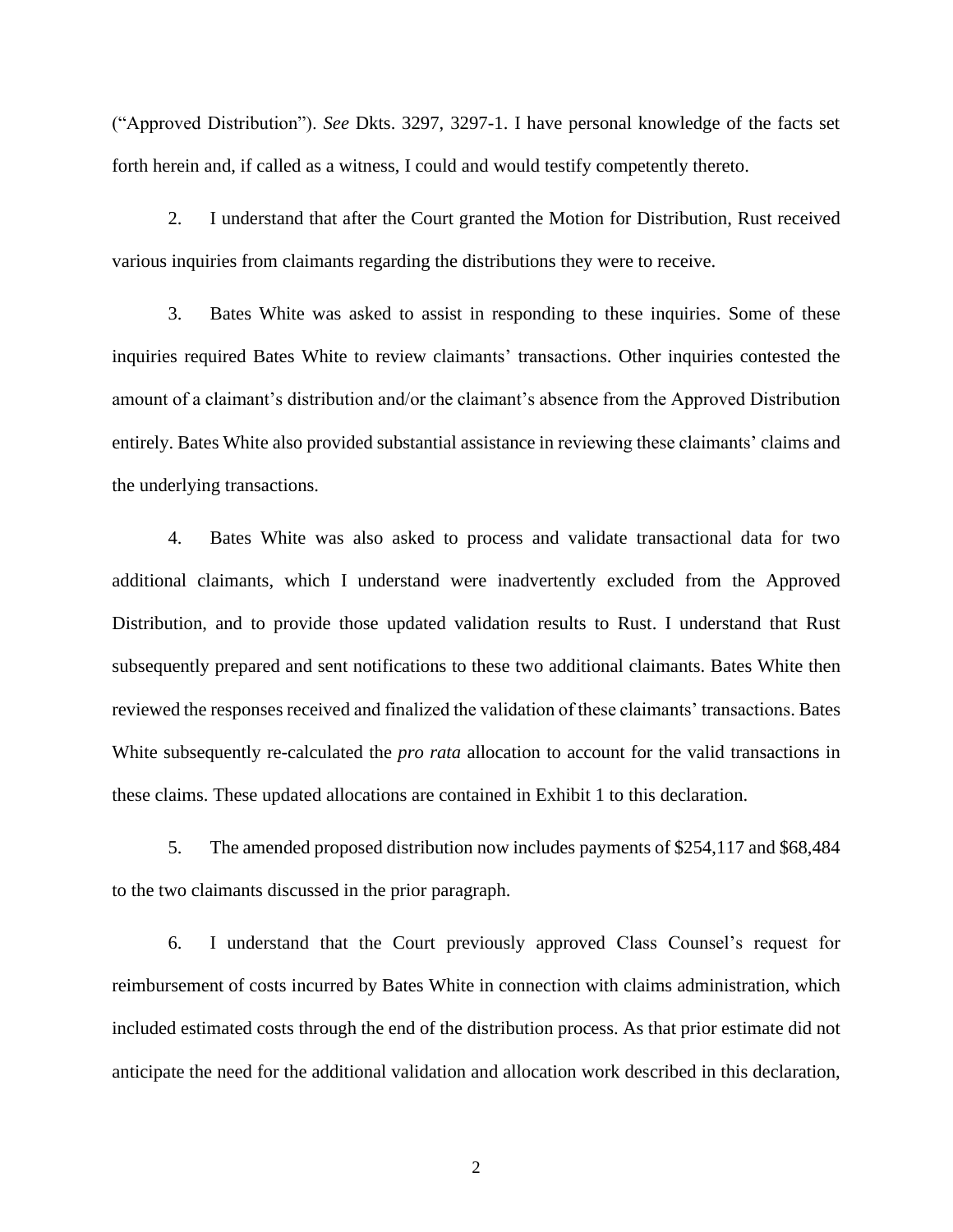Bates White's additional claims administration costs exceeded the prior estimate by \$65,711.25 as of October 31, 2021. Barring any additional unforeseen events, I estimate that Bates White's costs for November 1, 2021 through the end of distribution will be approximately \$35,000.

7. I have prepared an updated version of Figure 6 from my prior declaration now reflecting updated Net Settlement Fund amounts and Total Pro Rata Claims amounts<sup>1</sup>:

**Figure 6: Allocations by Settlement**

| <b>Settlement</b> | <b>Net Settlement Fund</b><br>amount | <b>Total Pro Rata Claims</b> |  |  |  |
|-------------------|--------------------------------------|------------------------------|--|--|--|
| <b>Barclays</b>   | \$96,866,903                         | \$96,865,536                 |  |  |  |
| Citi              | \$94,756,915                         | \$94,756,383                 |  |  |  |
| Deutsche Bank     | \$197,066,256                        | \$197,065,524                |  |  |  |
| <b>HSBC</b>       | \$80,956,479                         | \$80,956,475                 |  |  |  |

I declare under penalty of perjury that the foregoing statements are true and correct.

Executed this 30th day of November, 2021 in Washington, DC.

 $\overline{\phantom{a}}$ S. Ilan Guedj

<sup>&</sup>lt;sup>1</sup> The Net Settlement Funds amounts were updated to reflect account balances as of October 31, 2021, *see* Declaration of Geng Chen in Support of OTC Plaintiffs' Motion to Authorize Amended Distribution of the Barclays, Citibank, Deutsche Bank, and HSBC Net Settlement Funds to Claimants and Reimbursement of Additional Claims Administration Expenses ¶ 4, and the additional expenses for which Class Counsel seeks reimbursement, as described in paragraph 6 of this declaration. The Total Pro Rata Claims amounts were updated to reflect the additional two claimants not included in the prior Approved Distribution. As noted previously, *see* Dkt. 3297 ¶ 34 n.16, the Total Pro Rata Claims amounts are also affected by the rounding of each Authorized Claimant's Pro Rata Claim to the nearest dollar as specified in the Distribution Plans.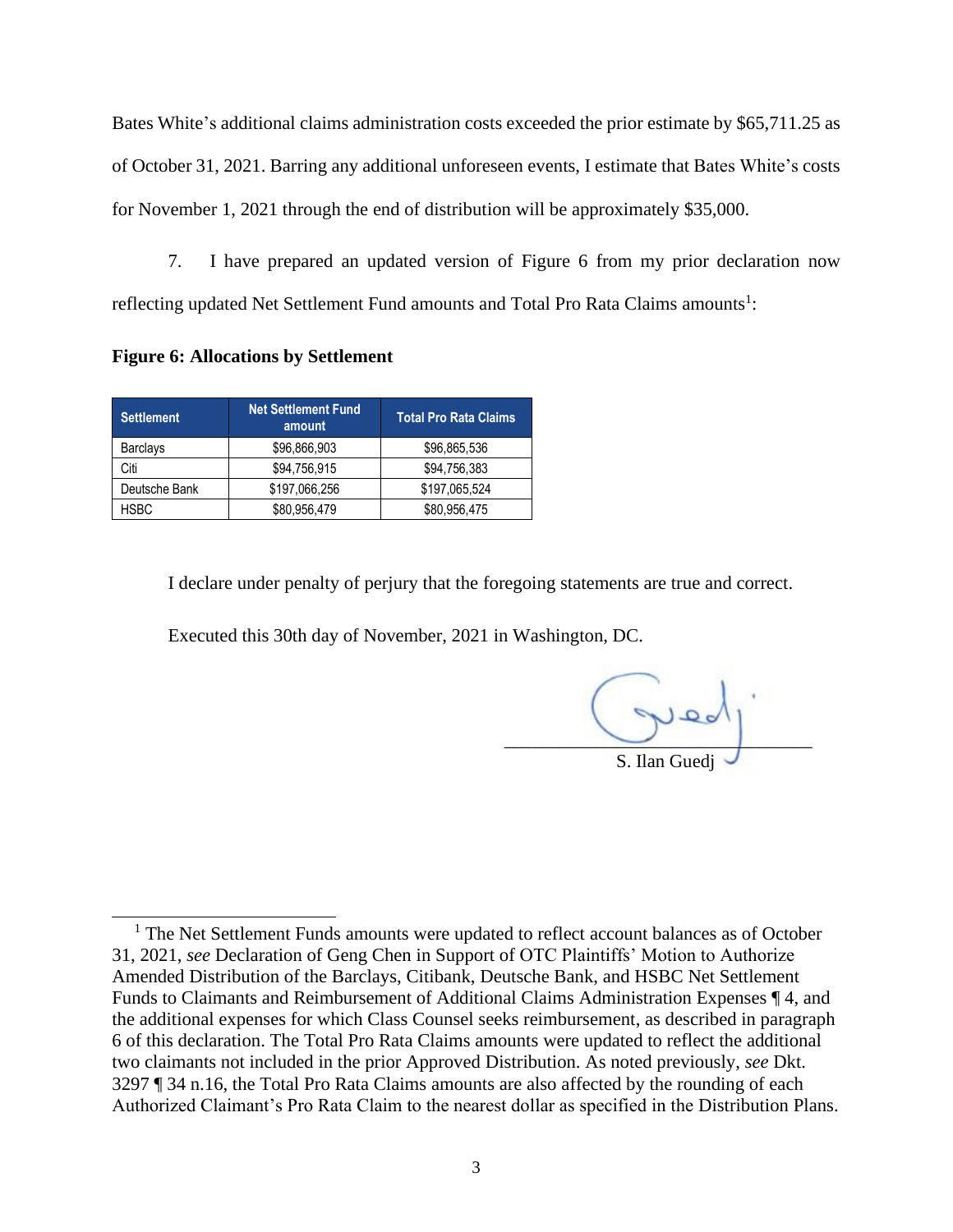## Exhibit 1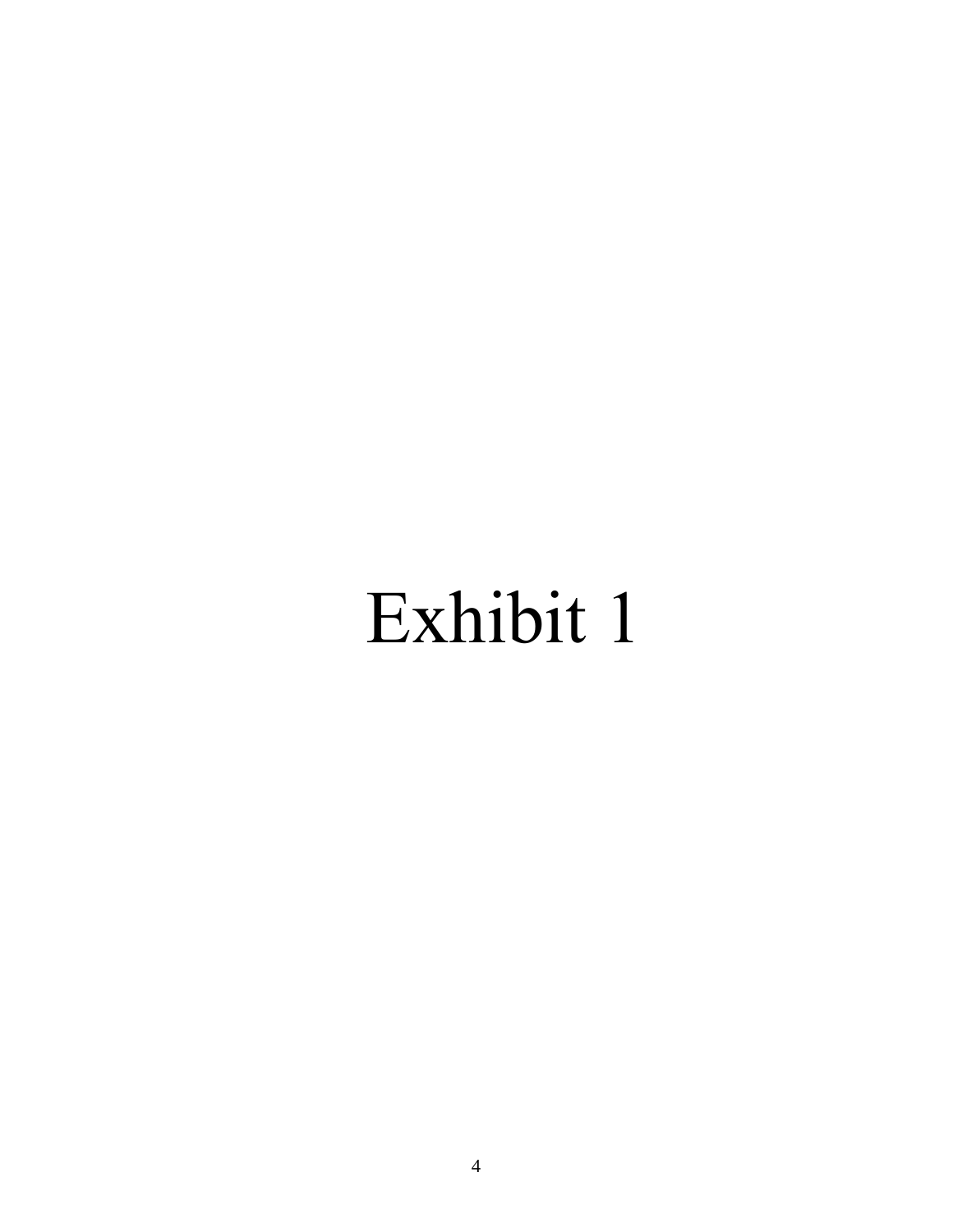| <b>Master Claimant ID(s)</b>         | Claim number(s)                      | De minimis | Pro Rata Claim          | <b>Pro Rata Claim</b> | Pro Rata Claim  | <b>Pro Rata Claim</b> | Total Pro Rata Claim |
|--------------------------------------|--------------------------------------|------------|-------------------------|-----------------------|-----------------|-----------------------|----------------------|
|                                      |                                      |            | (Barclays)              | (Citi)                | (Deutsche Bank) | (HSBC)                |                      |
| 0000104098                           | 0050001290                           | No         | N/A                     | \$64,602.00           | \$134,546.00    | \$54,969.00           | \$254,117.00         |
| 0005000000                           | 0000000001                           | No         | \$7,900.00              | N/A                   | N/A             | N/A                   | \$7,900.00           |
| 0005000001<br>0005000004             | 0000000002<br>0000000005             | No<br>No   | \$987.00<br>\$11.00     | N/A<br>N/A            | N/A<br>N/A      | N/A<br>N/A            | \$987.00<br>\$11.00  |
| 0005000008                           | 0000000009                           | No         | \$165.00                | N/A                   | \$340.00        | \$139.00              | \$644.00             |
| 0005000009                           | 0000000010                           | No         | \$46.00                 | N/A                   | N/A             | N/A                   | \$46.00              |
| 0005000010                           | 0000000011                           | No         | \$1,219.00              | N/A                   | N/A             | N/A                   | \$1,219.00           |
| 0005000011                           | 0000000012                           | No         | \$100.00                | \$99.00               | \$206.00        | \$84.00               | \$489.00             |
| 0005000013                           | 0000000014                           | No         | \$48.00                 | \$47.00               | \$98.00         | \$40.00               | \$233.00             |
| 0005000016                           | 0000000017                           | No         | \$138.00                | N/A                   | N/A             | N/A                   | \$138.00             |
| 0005000017                           | 0000000018                           | No         | \$50.00                 | \$50.00               | \$103.00        | \$42.00               | \$245.00             |
| 0005000018                           | 0000000019                           | No         | \$50.00                 | \$50.00               | \$103.00        | \$42.00               | \$245.00             |
| 0005000019                           | 0000000020                           | No         | \$15.00                 | N/A                   | N/A             | N/A                   | \$15.00              |
| 0005000020                           | 0000000021                           | No         | \$447.00                | \$443.00              | \$923.00        | \$377.00              | \$2,190.00           |
| 0005000021                           | 0000000022                           | No         | \$24.00                 | \$24.00               | \$50.00         | \$21.00               | \$119.00             |
| 0005000022                           | 0000000023                           | No         | $\overline{$41,694.00}$ | N/A                   | N/A             | N/A                   | \$41,694.00          |
| 0005000025                           | 0000000026                           | No         | \$18.00                 | N/A                   | N/A             | N/A                   | \$18.00              |
| 0005000027                           | 0000000028                           | No         | \$112.00                | N/A                   | N/A             | N/A                   | \$112.00             |
| 0005000028                           | 0000000029                           | Yes        | \$0.00                  | N/A                   | N/A             | N/A                   | \$0.00               |
| 0005000029                           | 0000000030                           | Yes        | \$0.00                  | N/A                   | N/A             | N/A                   | \$0.00               |
| 0005000030                           | 0000000031                           | No         | \$70.00                 | N/A                   | N/A             | N/A                   | \$70.00              |
| 0005000031                           | 0000000032                           | Yes        | \$0.00                  | N/A                   | N/A             | N/A                   | \$0.00               |
| 0005000034                           | 0000000035                           | No         | \$45.00                 | N/A                   | N/A             | N/A                   | \$45.00              |
| 0005000041                           | 0000000042                           | No         | \$795.00                | N/A                   | N/A             | N/A                   | \$795.00             |
| 0005000042                           | 0000000043                           | No         | \$118.00                | N/A                   | N/A             | N/A                   | \$118.00             |
| 0005000044                           | 0000000045<br>0000000046             | No         | \$1,249.00              | \$1,237.00            | N/A             | N/A                   | \$2,486.00           |
| 0005000045                           |                                      | No         | \$28.00<br>\$6.00       | \$28.00<br>\$11.00    | N/A<br>N/A      | N/A<br>N/A            | \$56.00<br>\$17.00   |
| 0005000046; 0005000386<br>0005000047 | 0000000047; 0000002038<br>0000000048 | No<br>No   | \$34.00                 | \$34.00               | N/A             | N/A                   | \$68.00              |
| 0005000049                           | 0000000050                           | No         | \$205.00                | N/A                   | N/A             | N/A                   | \$205.00             |
| 0005000050                           | 0000000051                           | No         | \$237.00                | N/A                   | N/A             | N/A                   | \$237.00             |
| 0005000052                           | 0000000053                           | No         | \$3,978.00              | N/A                   | \$8,209.00      | \$3,354.00            | \$15,541.00          |
| 0005000054                           | 0000000055                           | No         | \$76.00                 | N/A                   | N/A             | N/A                   | \$76.00              |
| 0005000055                           | 0000000056                           | No         | \$30.00                 | N/A                   | N/A             | N/A                   | \$30.00              |
| 0005000056                           | 0000000057                           | Yes        | \$0.00                  | N/A                   | N/A             | N/A                   | \$0.00               |
| 0005000057                           | 0000000058                           | No         | \$30.00                 | N/A                   | N/A             | N/A                   | \$30.00              |
| 0005000058                           | 0000000059                           | No         | \$31.00                 | N/A                   | N/A             | N/A                   | \$31.00              |
| 0005000059                           | 0000000060                           | No         | \$24.00                 | N/A                   | N/A             | N/A                   | \$24.00              |
| 0005000060                           | 0000000061                           | No         | \$38.00                 | N/A                   | N/A             | N/A                   | \$38.00              |
| 0005000061                           | 0000000062                           | No         | \$80.00                 | N/A                   | N/A             | N/A                   | \$80.00              |
| 0005000062                           | 0000000063                           | No         | \$11.00                 | N/A                   | N/A             | N/A                   | \$11.00              |
| 0005000063                           | 0000000064                           | No         | \$55.00                 | N/A                   | N/A             | N/A                   | \$55.00              |
| 0005000064                           | 0000000065                           | No         | \$32.00                 | N/A                   | N/A             | N/A                   | \$32.00              |
| 0005000065                           | 0000000066                           | No         | \$42.00                 | N/A                   | N/A             | N/A                   | \$42.00              |
| 0005000071                           | 0000000072                           | No         | \$24.00                 | N/A                   | N/A             | N/A                   | \$24.00              |
| 0005000072                           | 0000000073                           | No         | \$15.00                 | \$15.00               | N/A             | N/A                   | \$30.00              |
| 0005000073                           | 0000000074                           | Yes        | \$0.00                  | N/A                   | N/A             | N/A                   | \$0.00               |
| 0005000075                           | 0000000076                           | No         | \$126.00                | N/A                   | N/A             | N/A                   | \$126.00             |
| 0005000078                           | 0000000079                           | No         | \$38.00                 | N/A                   | N/A             | N/A                   | \$38.00              |
| 0005000080                           | 0000000081                           | No         | \$23.00                 | N/A                   | N/A             | N/A                   | \$23.00              |
| 0005000081                           | 0000000082                           | Yes        | \$0.00                  | N/A<br>\$189.00       | N/A             | N/A                   | \$0.00               |
| 0005000082<br>0005000083             | 0000000083<br>0000000084             | No<br>No   | \$191.00<br>\$168.00    | N/A                   | N/A<br>N/A      | N/A<br>N/A            | \$380.00<br>\$168.00 |
| 0005000084                           | 0000000085                           | No         | \$71.00                 | N/A                   | N/A             | N/A                   | \$71.00              |
| 0005000085                           | 0000000086                           | Yes        | \$0.00                  | N/A                   | N/A             | N/A                   | \$0.00               |
| 0005000087                           | 0000000088                           | No         | \$949.00                | N/A                   | N/A             | N/A                   | \$949.00             |
| 0005000088                           | 0000000089                           | No         | \$127.00                | N/A                   | N/A             | N/A                   | \$127.00             |
| 0005000090                           | 0000000091                           | No         | \$9,158.00              | \$9,074.00            | \$18,899.00     | \$7,721.00            | \$44,852.00          |
| 0005000091                           | 0000000092                           | No         | \$45.00                 | \$45.00               | \$93.00         | \$38.00               | \$221.00             |
| 0005000092                           | 0000000093                           | No         | \$608.00                | \$603.00              | \$1,256.00      | \$513.00              | \$2,980.00           |
| 0005000093                           | 0000000094                           | No         | \$15,556.00             | N/A                   | \$32,101.00     | \$13,115.00           | \$60,772.00          |
| 0005000094                           | 0000000095                           | Yes        | \$0.00                  | N/A                   | N/A             | N/A                   | \$0.00               |
| 0005000097                           | 0000000098                           | No         | \$135.00                | \$134.00              | N/A             | N/A                   | \$269.00             |
| 0005000100                           | 0000000101                           | Yes        | \$0.00                  | N/A                   | N/A             | N/A                   | \$0.00               |
| 0005000102                           | 0000000103                           | No         | \$31.00                 | N/A                   | N/A             | N/A                   | \$31.00              |
| 0005000103                           | 0000000104                           | No         | \$18.00                 | N/A                   | N/A             | N/A                   | \$18.00              |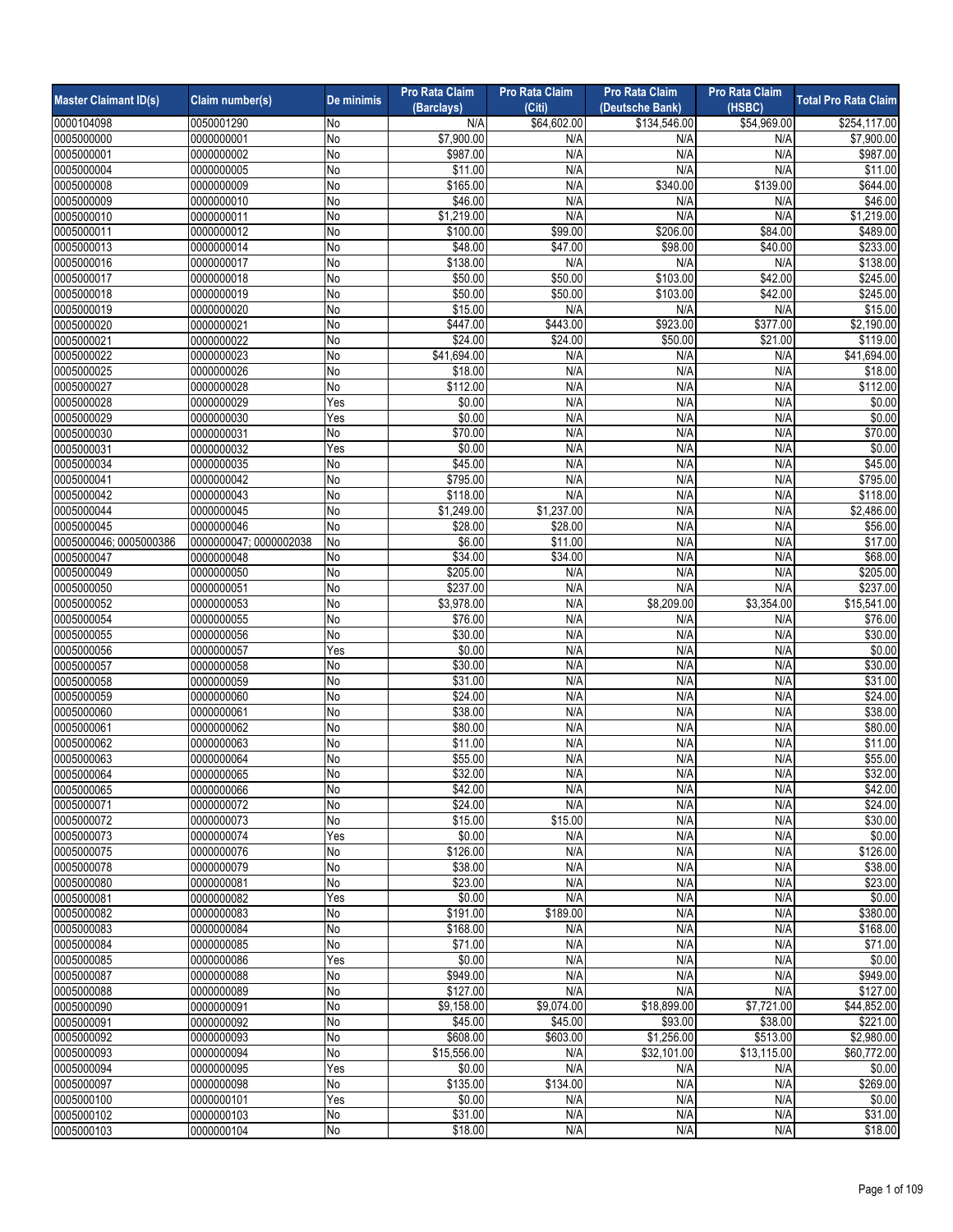| <b>Master Claimant ID(s)</b> | Claim number(s) | De minimis | <b>Pro Rata Claim</b><br>(Barclays) | <b>Pro Rata Claim</b><br>(Citi) | Pro Rata Claim<br>(Deutsche Bank) | <b>Pro Rata Claim</b><br>(HSBC) | <b>Total Pro Rata Claim</b> |
|------------------------------|-----------------|------------|-------------------------------------|---------------------------------|-----------------------------------|---------------------------------|-----------------------------|
| 0005000104                   | 0000000105      | Yes        | \$0.00                              | N/A                             | N/A                               | N/A                             | \$0.00                      |
| 0005000105                   | 0000000106      | No         | \$349.00                            | \$346.00                        | \$720.00                          | \$294.00                        | \$1,709.00                  |
| 0005000107                   | 0000000108      | No         | \$322.00                            | N/A                             | N/A                               | N/A                             | \$322.00                    |
| 0005000108                   | 0000000109      | No         | \$26.00                             | N/A                             | N/A                               | N/A                             | \$26.00                     |
| 0005000109                   | 0000000110      | No         | \$496.00                            | N/A                             | N/A                               | N/A                             | \$496.00                    |
| 0005000110                   | 0000000111      | No         | \$70.00                             | N/A                             | N/A                               | N/A                             | \$70.00                     |
| 0005000111                   | 0000000112      | No         | \$459.00                            | N/A                             | N/A                               | N/A                             | \$459.00                    |
| 0005000115                   | 0000000116      | Yes        | \$0.00                              | N/A                             | N/A                               | N/A                             | \$0.00                      |
| 0005000116                   | 0000000117      | No         | \$57.00                             | N/A                             | N/A                               | N/A                             | \$57.00                     |
| 0005000117                   | 0000000118      | Yes        | \$0.00                              | N/A                             | N/A                               | N/A                             | \$0.00                      |
| 0005000120                   | 0000000121      | No         | \$8.00                              | N/A                             | \$17.00                           | \$7.00                          | \$32.00                     |
| 0005000121                   | 0000000122      | No         | \$7,223.00                          | N/A                             | N/A                               | N/A                             | \$7,223.00                  |
| 0005000122                   | 0000000123      | No         | $\overline{$6,731.00}$              | N/A                             | N/A                               | N/A                             | \$6,731.00                  |
| 0005000123                   | 0000000124      | No         | \$527.00                            | N/A                             | N/A                               | N/A                             | \$527.00                    |
| 0005000125                   | 0000000126      | No         | \$86.00                             | N/A                             | N/A                               | N/A                             | \$86.00                     |
| 0005000126                   | 0000000127      | No         | \$29.00                             | N/A                             | N/A                               | N/A                             | \$29.00                     |
| 0005000127                   | 0000000128      | No         | \$51.00                             | N/A                             | N/A                               | N/A                             | \$51.00                     |
| 0005000128                   | 0000000129      | No         | \$33.00                             | N/A                             | N/A                               | N/A                             | \$33.00                     |
| 0005000129                   | 0000000130      | No         | \$43.00                             | N/A                             | N/A                               | N/A                             | \$43.00                     |
| 0005000130                   | 0000000131      | No         | \$15.00                             | N/A                             | N/A                               | N/A                             | \$15.00                     |
| 0005000131                   | 0000000132      | No         | \$137.00                            | N/A                             | N/A                               | N/A                             | \$137.00                    |
| 0005000132                   | 0000000133      | Yes        | \$0.00                              | N/A                             | N/A                               | N/A                             | \$0.00                      |
| 0005000134                   | 0000000135      | No         | \$193.00                            | N/A                             | N/A                               | N/A                             | \$193.00                    |
| 0005000135                   | 0000000136      | No         | \$22.00                             | N/A                             | N/A                               | N/A                             | \$22.00                     |
| 0005000138                   | 0000000139      | No         | \$110.00                            | \$109.00                        | \$227.00                          | \$93.00                         | \$539.00                    |
| 0005000140                   | 0000000141      | No         | \$2,415.00                          | \$2,393.00                      | \$4,983.00                        | \$2,036.00                      | \$11,827.00                 |
| 0005000141                   | 0000000142      | No         | \$691.00                            | N/A                             | N/A                               | N/A                             | \$691.00                    |
| 0005000143                   | 0000000144      | No         | \$105.00                            | N/A                             | N/A                               | N/A                             | \$105.00                    |
| 0005000144                   | 0000000145      | Yes        | \$0.00                              | N/A                             | N/A                               | N/A                             | \$0.00                      |
| 0005000145                   | 0000000146      | No         | \$112.00                            | N/A                             | N/A                               | N/A                             | \$112.00                    |
| 0005000146                   | 0000000147      | No         | \$4,332.00                          | \$4,292.00                      | N/A                               | N/A                             | \$8,624.00                  |
| 0005000147                   | 0000000148      | No         | \$4,332.00                          | \$4,292.00                      | N/A                               | N/A                             | \$8,624.00                  |
| 0005000148                   | 0000000149      | No         | \$693.00                            | N/A                             | N/A                               | N/A                             | \$693.00                    |
| 0005000154                   | 0000000155      | Yes        | \$0.00                              | N/A                             | N/A                               | N/A                             | \$0.00                      |
| 0005000155                   | 0000000156      | Yes        | \$0.00                              | N/A                             | N/A                               | N/A                             | \$0.00                      |
| 0005000157                   | 0000000158      | Yes        | \$0.00                              | N/A                             | N/A                               | N/A                             | \$0.00                      |
| 0005000158                   | 0000000159      | No         | \$2,178.00                          | N/A                             | N/A                               | N/A                             | \$2,178.00                  |
| 0005000162                   | 0000000163      | No         | \$12,694.00                         | N/A                             | \$26,195.00                       | \$10,702.00                     | \$49,591.00                 |
| 0005000163                   | 0000000164      | No         | \$58.00                             | N/A                             | N/A                               | N/A                             | \$58.00                     |
| 0005000167                   | 0000000168      | No         | \$99.00                             | N/A                             | N/A                               | \$83.00                         | \$182.00                    |
| 0005000170                   | 0000000171      | No         | \$4,053.00                          | \$4,016.00                      | \$8,364.00                        | \$3,417.00                      | \$19,850.00                 |
| 0005000171                   | 0000000172      | No         | \$819.00                            | N/A                             | \$1.689.00                        | \$690.00                        | \$3,198.00                  |
| 0005000174                   | 0000000175      | No         | \$32.00                             | N/A                             | N/A                               | N/A                             | \$32.00                     |
| 0005000175                   | 0000000176      | No         | \$24.00                             | \$24.00                         | \$50.00                           | \$20.00                         | \$118.00                    |
| 0005000180                   | 0000000181      | <b>No</b>  | \$256.00                            | \$254.00                        | \$528.00                          | \$216.00                        | \$1,254.00                  |
| 0005000181                   | 0000000182      | No         | \$3,609.00                          | \$3,576.00                      | N/A                               | N/A                             | \$7,185.00                  |
| 0005000184                   | 0000000185      | No         | \$75.00                             | \$74.00                         | \$155.00                          | \$63.00                         | \$367.00                    |
| 0005000186                   | 0000000187      | No         | \$238.00                            | N/A                             | \$492.00                          | \$201.00                        | \$931.00                    |
| 0005000187                   | 0000000188      | No         | \$5,632.00                          | N/A                             | \$11,623.00                       | \$4,748.00                      | \$22,003.00                 |
| 0005000189                   | 0000000190      | Yes        | \$0.00                              | N/A                             | N/A                               | N/A                             | \$0.00                      |
| 0005000195                   | 0000000196      | No         | \$18.00                             | N/A                             | N/A                               | N/A                             | \$18.00                     |
| 0005000196                   | 0000000197      | No         | \$245.00                            | N/A                             | N/A                               | N/A                             | \$245.00                    |
| 0005000198                   | 0000000199      | No         | \$637.00                            | N/A                             | \$1,316.00                        | \$537.00                        | \$2,490.00                  |
| 0005000200                   | 0000000201      | No         | \$3,375.00                          | N/A                             | N/A                               | N/A                             | \$3,375.00                  |
| 0005000201                   | 0000000202      | No         | \$29.00                             | N/A                             | N/A                               | N/A                             | \$29.00                     |
| 0005000202                   | 0000000203      | Yes        | \$0.00                              | N/A                             | N/A                               | N/A                             | \$0.00                      |
| 0005000203                   | 0000000204      | No         | \$14.00                             | N/A                             | N/A                               | N/A                             | \$14.00                     |
| 0005000205                   | 0000000206      | No         | \$76.00                             | N/A                             | N/A                               | N/A                             | \$76.00                     |
| 0005000206                   | 0000000207      | No         | \$19.00                             | N/A                             | N/A                               | N/A                             | \$19.00                     |
| 0005000207                   | 0000000208      | No         | \$83.00                             | N/A                             | N/A                               | N/A                             | \$83.00                     |
| 0005000208                   | 0000000209      | No         | \$2,352.00                          | N/A                             | \$4,854.00                        | \$1,983.00                      | \$9,189.00                  |
| 0005000212                   | 0000000213      | No         | \$44.00                             | N/A                             | N/A                               | N/A                             | \$44.00                     |
| 0005000214                   | 0000000215      | No         | \$39.00                             | N/A                             | N/A                               | N/A                             | \$39.00                     |
| 0005000216                   | 0000000217      | No         | \$10,349.00                         | \$10,254.00                     | \$21,355.00                       | \$8,725.00                      | \$50,683.00                 |
| 0005000218                   | 0000000219      | No         | \$58.00                             | N/A                             | N/A                               | N/A                             | \$58.00                     |
| 0005000219                   | 0000000220      | No         | \$65.00                             | N/A                             | N/A                               | N/A                             | \$65.00                     |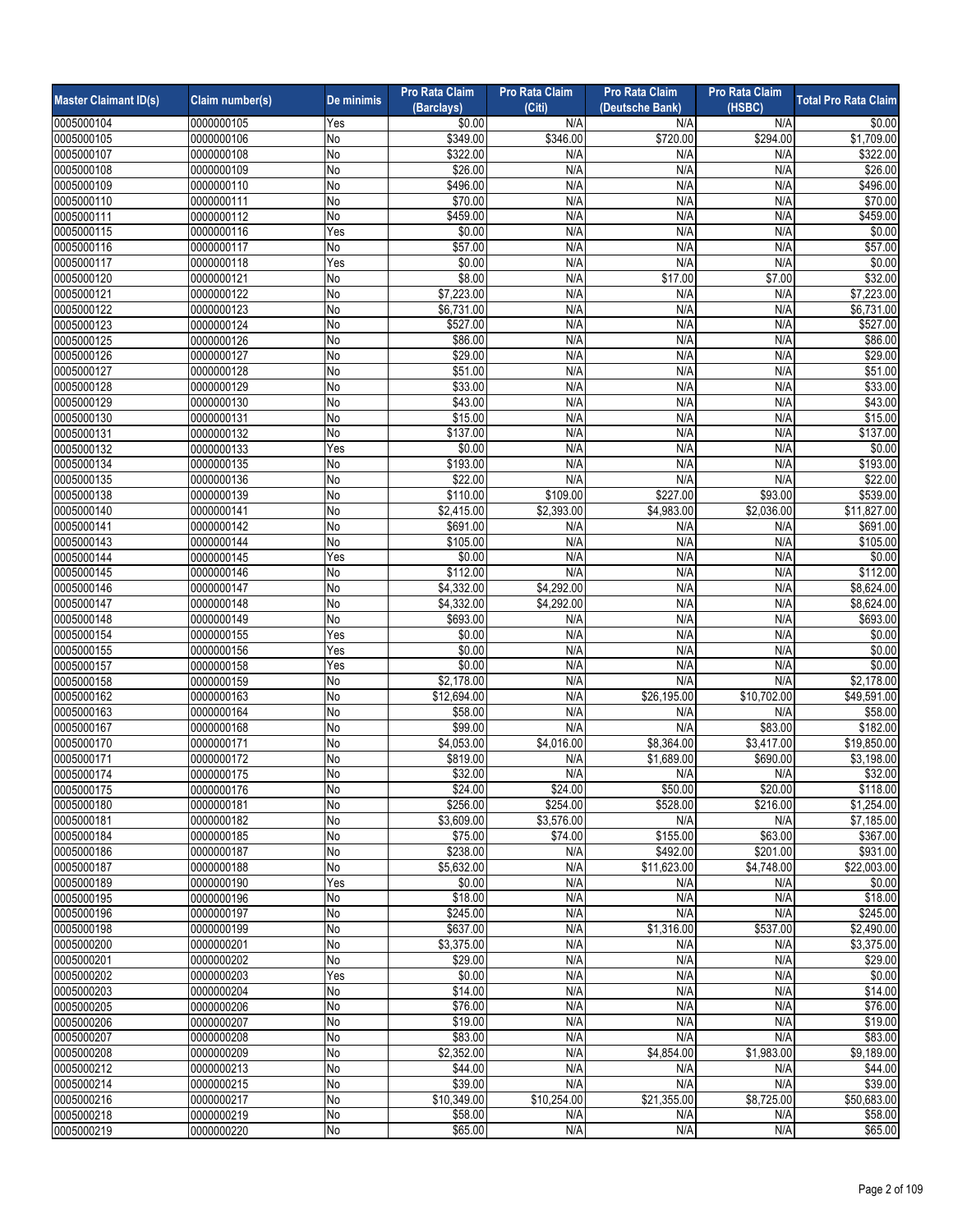| <b>Master Claimant ID(s)</b> | Claim number(s)        | De minimis | <b>Pro Rata Claim</b><br>(Barclays) | <b>Pro Rata Claim</b><br>(Citi) | Pro Rata Claim<br>(Deutsche Bank) | <b>Pro Rata Claim</b><br>(HSBC) | Total Pro Rata Claim |
|------------------------------|------------------------|------------|-------------------------------------|---------------------------------|-----------------------------------|---------------------------------|----------------------|
| 0005000220                   | 0000000221             | No         | \$72.00                             | N/A                             | N/A                               | N/A                             | \$72.00              |
| 0005000221                   | 0000000222             | No         | \$109.00                            | N/A                             | N/A                               | N/A                             | \$109.00             |
| 0005000222                   | 0000000223             | No         | \$91.00                             | \$90.00                         | \$187.00                          | \$76.00                         | \$444.00             |
| 0005000223                   | 0000000224             | No         | \$397.00                            | \$394.00                        | \$820.00                          | \$335.00                        | \$1,946.00           |
| 0005000226                   | 0000000227             | No         | \$84.00                             | N/A                             | N/A                               | N/A                             | \$84.00              |
| 0005000227                   | 0000000228             | <b>No</b>  | \$251.00                            | N/A                             | N/A                               | N/A                             | \$251.00             |
| 0005000228                   | 0000000229             | No         | \$89.00                             | N/A                             | N/A                               | N/A                             | \$89.00              |
| 0005000229                   | 0000000230             | Yes        | \$0.00                              | N/A                             | N/A                               | N/A                             | \$0.00               |
| 0005000230                   | 0000000231             | No         | \$37,277.00                         | \$36,935.00                     | N/A                               | \$31,427.00                     | \$105,639.00         |
| 0005000232                   | 0000000233             | <b>No</b>  | \$2,383.00                          | \$2,361.00                      | \$4,917.00                        | \$2,009.00                      | \$11,670.00          |
| 0005000235                   | 0000000236             | <b>No</b>  | \$341.00                            | N/A                             | N/A                               | N/A                             | \$341.00             |
| 0005000239                   | 0000000240             | No         | \$30.00                             | N/A                             | N/A                               | N/A                             | \$30.00              |
| 0005000240                   | 0000000241             | <b>No</b>  | \$448.00                            | N/A                             | N/A                               | N/A                             | \$448.00             |
| 0005000241                   | 0000000242             | <b>No</b>  | \$174.00                            | N/A                             | N/A                               | N/A                             | \$174.00             |
| 0005000243                   | 0000000244             | No         | \$11,569.00                         | N/A                             | N/A                               | N/A                             | \$11,569.00          |
| 0005000244                   | 0000000245             | No         | \$223.00                            | N/A                             | N/A                               | N/A                             | \$223.00             |
| 0005000245                   | 0000000246             | No         | \$142.00                            | N/A                             | \$292.00                          | \$119.00                        | \$553.00             |
| 0005000248                   | 0000000249             | No         | \$135.00                            | N/A                             | N/A                               | N/A                             | \$135.00             |
|                              |                        | No         |                                     | N/A                             | N/A                               | N/A                             | \$2,893.00           |
| 0005000250                   | 0000000251             |            | \$2,893.00                          |                                 |                                   |                                 |                      |
| 0005000251                   | 0000000252             | No         | \$71,505.00                         | N/A                             | N/A                               | N/A                             | \$71,505.00          |
| 0005000256                   | 0000000257             | No         | \$244.00                            | N/A                             | N/A                               | N/A                             | \$244.00             |
| 0005000257                   | 0000000258             | No         | \$700.00                            | \$693.00                        | \$1,444.00                        | \$590.00                        | \$3,427.00           |
| 0005000263                   | 0000000264             | No         | \$2,950.00                          | N/A                             | N/A                               | N/A                             | \$2,950.00           |
| 0005000266                   | 0000000267             | <b>No</b>  | \$3,071.00                          | N/A                             | N/A                               | N/A                             | \$3,071.00           |
| 0005000268                   | 0000000269             | <b>No</b>  | \$14.00                             | N/A                             | N/A                               | N/A                             | \$14.00              |
| 0005000270                   | 0000000271             | No         | \$217.00                            | N/A                             | N/A                               | N/A                             | \$217.00             |
| 0005000272                   | 0000000273             | <b>No</b>  | \$94,193.00                         | N/A                             | N/A                               | N/A                             | \$94,193.00          |
| 0005000273                   | 0000000274             | No         | \$707.00                            | \$701.00                        | N/A                               | N/A                             | \$1,408.00           |
| 0005000274                   | 0000000275             | No         | \$892.00                            | N/A                             | N/A                               | N/A                             | \$892.00             |
| 0005000277                   | 0000000278             | No         | \$12,034.00                         | N/A                             | N/A                               | N/A                             | \$12,034.00          |
| 0005000278                   | 0000000279             | Yes        | \$0.00                              | \$0.00                          | N/A                               | N/A                             | \$0.00               |
| 0005000279                   | 0000000280             | No         | \$8,013.00                          | N/A                             | N/A                               | N/A                             | \$8,013.00           |
| 0005000280                   | 0000000281             | <b>No</b>  | \$13,004.00                         | N/A                             | N/A                               | N/A                             | \$13,004.00          |
| 0005000283                   | 0000000284             | No         | \$2,430.00                          | N/A                             | N/A                               | \$2,049.00                      | \$4,479.00           |
| 0005000284                   | 0000000285             | <b>No</b>  | \$148.00                            | N/A                             | N/A                               | N/A                             | \$148.00             |
| 0005000285                   | 0000000286             | <b>No</b>  | \$773.00                            | \$766.00                        | $\overline{$1,596.00}$            | \$652.00                        | \$3,787.00           |
| 0005000286                   | 0000000287             | No         | \$449.00                            | \$445.00                        | \$926.00                          | \$378.00                        | \$2,198.00           |
| 0005000287                   | 0000000288             | <b>No</b>  | \$6,101.00                          | \$6,045.00                      | \$12,590.00                       | \$5,144.00                      | \$29,880.00          |
| 0005000288                   | 0000000289             | No         | \$129.00                            | \$128.00                        | N/A                               | N/A                             | \$257.00             |
| 0005000289                   | 0000000290             | No         | \$351.00                            | N/A                             | \$724.00                          | \$296.00                        | \$1,371.00           |
| 0005000290                   | 0000000291             | No         | \$75.00                             | \$75.00                         | \$156.00                          | \$64.00                         | \$370.00             |
| 0005000293                   | 0000000294             | No         | \$465.00                            | N/A                             | N/A                               | N/A                             | \$465.00             |
| 0005000296                   | 0000000297             | No         | \$191.00                            | N/A                             | N/A                               | N/A                             | \$191.00             |
| 0005000297                   | 0000000298             | No         | \$12.00                             | N/A                             | N/A                               | N/A                             | \$12.00              |
| 0005000298                   | 0000000299             | No         | \$18.00                             | N/A                             | N/A                               | N/A                             | \$18.00              |
| 0005000300                   | 0000000301             | No         | \$4,700.00                          | N/A                             | N/A                               | N/A                             | \$4,700.00           |
| 0005000301                   | 0000000302             | <b>No</b>  | \$134.00                            | \$133.00                        | N/A                               | N/A                             | \$267.00             |
| 0005000302                   | 0000000303             | No         | \$66.00                             | \$65.00                         | N/A                               | N/A                             | \$131.00             |
| 0005000303                   | 0000000304             | <b>No</b>  | \$238.00                            | N/A                             | N/A                               | N/A                             | \$238.00             |
| 0005000304                   | 0000000305             | No         | \$92.00                             | N/A                             | N/A                               | N/A                             | \$92.00              |
| 0005000305                   | 0000000306             | No         | \$257.00                            | N/A                             | N/A                               | \$217.00                        | \$474.00             |
| 0005000306                   | 0000000307             | No         | \$633.00                            | N/A                             | N/A                               | \$534.00                        | \$1,167.00           |
| 0005000307                   | 0000000308             | No         | \$4,361.00                          | \$4,321.00                      | N/A                               | N/A                             | \$8.682.00           |
| 0005000308                   | 0007014626             | Yes        | \$0.00                              | N/A                             | N/A                               | N/A                             | \$0.00               |
| 0005000309                   | 0000000310             | No         | \$70.00                             | \$70.00                         | \$145.00                          | \$59.00                         | \$344.00             |
| 0005000310                   | 0000000311             | No         | \$1,983.00                          | \$1,965.00                      | \$4,093.00                        |                                 | \$9,713.00           |
|                              |                        |            |                                     |                                 |                                   | \$1,672.00                      |                      |
| 0005000310                   | 0007014356             | No         | \$169.00                            | \$168.00                        | \$349.00                          | \$143.00                        | \$829.00             |
| 0005000310                   | 0007014357             | No         | \$58.00                             | \$58.00                         | \$120.00                          | \$49.00                         | \$285.00             |
| 0005000310                   | 0007014358             | <b>No</b>  | \$2,772.00                          | \$2,747.00                      | \$5,720.00                        | \$2,337.00                      | \$13,576.00          |
| 0005000310                   | 0007014359             | <b>No</b>  | \$985.00                            | \$976.00                        | \$2,034.00                        | \$831.00                        | \$4,826.00           |
| 0005000315                   | 0000000312; 0007001838 | No         | \$321.00                            | \$318.00                        | N/A                               | \$270.00                        | \$909.00             |
| 0005000316                   | 0000000313             | No         | \$2,551.00                          | \$2,528.00                      | \$5,264.00                        | \$2,151.00                      | \$12,494.00          |
| 0005000322                   | 0007014634             | <b>No</b>  | \$18.00                             | N/A                             | \$37.00                           | \$15.00                         | \$70.00              |
| 0005000322                   | 0007014636             | Yes        | \$0.00                              | N/A                             | \$0.00                            | \$0.00                          | \$0.00               |
| 0005000322                   | 0007014640             | No         | \$11.00                             | N/A                             | \$23.00                           | \$10.00                         | \$44.00              |
| 0005000322                   | 0007014645             | No         | \$390.00                            | N/A                             | \$805.00                          | \$329.00                        | \$1,524.00           |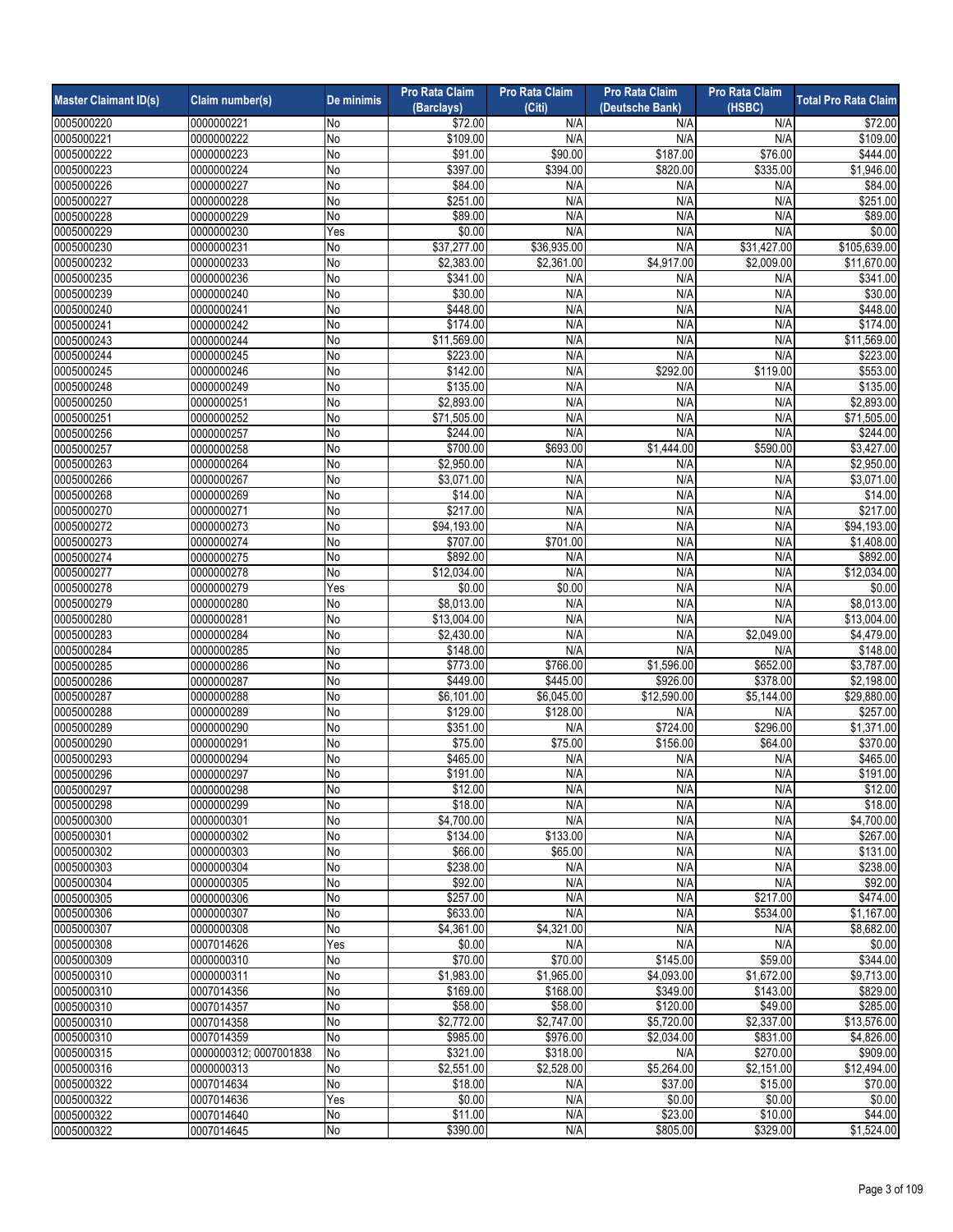| 0005000322<br>0007014646<br>No<br>\$42.00<br>N/A<br>\$87.00<br>\$36.00<br>\$165.00<br>\$0.00<br>N/A<br>\$0.00<br>\$0.00<br>0005000322<br>0007014651<br>Yes<br>\$0.00<br>\$59.00<br>\$31.00<br>\$13.00<br>0005000322<br>\$15.00<br>N/A<br>0007014653<br>No<br>\$0.00<br>0005000322<br>0007014656<br>Yes<br>\$0.00<br>N/A<br>\$0.00<br>\$0.00<br>\$17.00<br>\$34.00<br>\$14.00<br>\$65.00<br>N/A<br>0005000322<br>0007014659<br>No<br>\$8.00<br>\$17.00<br>\$7.00<br>\$32.00<br>0005000322<br>0007014660<br>No<br>N/A<br>No<br>\$6.00<br>\$2.00<br>0005000322<br>0007014661<br>\$3.00<br>N/A<br>\$11.00<br>\$0.00<br>N/A<br>\$0.00<br>\$0.00<br>0005000322<br>0007014664<br>Yes<br>\$3.00<br>\$6.00<br>\$2.00<br>0005000322<br>0007014665<br>No<br>N/A<br>\$0.00<br>\$0.00<br>\$0.00<br>0005000322<br>0007014676<br>Yes<br>N/A<br>N/A<br>N/A<br>N/A<br>\$0.00<br>0005000322<br>0007014677<br>Yes<br>\$7.00<br>\$3.00<br>\$3.00<br>0005000322<br>N/A<br>0007014678<br>No<br>0005000322<br>0007014679<br>No<br>\$12.00<br>\$25.00<br>\$10.00<br>N/A<br>\$28.00<br>0005000322<br>0007014685<br>No<br>\$13.00<br>N/A<br>\$11.00<br>\$0.00<br>\$0.00<br>\$0.00<br>0005000322<br>0007014686<br>N/A<br>Yes<br>\$27.00<br>0005000322<br>0007014688<br>\$13.00<br>N/A<br>\$11.00<br>No<br>\$0.00<br>\$0.00<br>\$0.00<br>0005000322<br>0007014692<br>Yes<br>N/A<br>0005000322<br>0007014694<br>\$10.00<br>\$20.00<br>\$8.00<br>No<br>N/A<br>\$22.00<br>\$9.00<br>No<br>\$11.00<br>N/A<br>0005000322<br>0007014697<br>\$0.00<br>\$0.00<br>\$0.00<br>0005000322<br>0007014698<br>N/A<br>Yes<br>\$12.00<br>\$25.00<br>0005000322<br>N/A<br>\$10.00<br>0007014701<br>No<br>\$8.00<br>0005000322<br>0007014704<br>No<br>\$10.00<br>N/A<br>\$20.00<br>\$55.00<br>\$23.00<br>0005000322<br>0007014705<br>No<br>\$27.00<br>N/A<br>0005000322<br>\$3.00<br>\$6.00<br>\$2.00<br>0007014706<br>No<br>N/A<br>0005000322<br>\$0.00<br>\$0.00<br>0007014707<br>\$0.00<br>N/A<br>Yes<br>\$0.00<br>N/A<br>\$0.00<br>\$0.00<br>0005000322<br>0007014709<br>Yes<br>\$13.00<br>0005000322<br>0007014710<br>No<br>\$6.00<br>N/A<br>\$5.00<br>\$6.00<br>0005000322<br>\$7.00<br>N/A<br>\$15.00<br>0007014714<br>No<br>0005000322<br>No<br>\$65.00<br>\$26.00<br>0007014717<br>\$31.00<br>N/A<br>\$0.00<br>\$0.00<br>N/A<br>\$0.00<br>0005000322<br>0007014718<br>Yes<br>\$126.00<br>0005000322<br>0007014719<br>\$149.00<br>N/A<br>\$308.00<br>No<br><b>No</b><br>\$62.00<br>\$25.00<br>0005000322<br>0007014727<br>\$30.00<br>N/A<br>0005000322<br>$\overline{$1,325.00}$<br>$\sqrt{$1,117.00}$<br>0007014731<br>No<br>N/A<br>\$2,735.00<br>\$132.00<br>\$54.00<br>0005000322<br>0007014736<br>No<br>\$64.00<br>N/A<br>\$23.00<br>\$47.00<br>\$19.00<br>No<br>N/A<br>0005000322<br>0007014738<br>\$0.00<br>0005000322<br>0007014743<br>Yes<br>\$0.00<br>N/A<br>\$0.00<br>\$3.00<br>\$6.00<br>\$2.00<br>N/A<br>0005000322<br>0007014748<br>No<br>\$332.00<br>\$135.00<br>0005000322<br>No<br>\$161.00<br>N/A<br>0007014754<br>0005000322<br>\$128.00<br>\$265.00<br>\$108.00<br>0007014759<br>No<br>N/A<br>\$0.00<br>N/A<br>\$0.00<br>\$0.00<br>0005000322<br>0007014760<br>Yes<br>\$0.00<br>\$0.00<br>\$0.00<br>0005000322<br>0007014762<br>N/A<br>Yes<br>0005000322<br>\$0.00<br>N/A<br>\$0.00<br>\$0.00<br>0007014763<br>Yes<br>\$0.00<br>N/A<br>\$0.00<br>\$0.00<br>0005000322<br>0007014765<br>Yes<br>\$160.00<br>\$331.00<br>0007014767<br>No<br>N/A<br>\$135.00<br>0005000322<br>0005000322<br>0007014768<br>Yes<br>\$0.00<br>N/A<br>\$0.00<br>\$0.00<br>\$43.00<br>N/A<br>\$37.00<br>0005000322<br>0007014772<br>\$90.00<br>No<br>0005000330<br>0000000327<br>No<br>\$140.00<br>N/A<br>N/A<br>N/A<br>0005000332<br>0000000329<br>No<br>\$11.00<br>\$11.00<br>N/A<br>N/A<br>\$26.00<br>0005000339<br>No<br>N/A<br>N/A<br>N/A<br>0000002010<br>0005000343<br>\$473.00<br>\$402.00<br>0000002014<br>No<br>N/A<br>\$984.00<br>No<br>0005000348<br>0000002019<br>N/A<br>\$181.00<br>N/A<br>N/A<br>N/A<br>N/A<br>0005000350<br>N/A<br>\$0.00<br>0000002021<br>Yes<br>\$47.00<br>N/A<br>N/A<br>N/A<br>0005000353<br>0000002024<br>No<br>0005000355<br>No<br>\$3,944.00<br>\$3,356.00<br>0000000331<br>\$3,980.00<br>\$8,214.00<br>\$1,550.00<br>\$1,565.00<br>N/A<br>N/A<br>0005000357<br>0010032703<br>No<br>0005000361<br>0000000337<br>No<br>\$113,525.00<br>\$112,482.00<br>\$234,265.00<br>\$95,710.00<br>No<br>0005000365<br>0000000340<br>\$6,283.00<br>\$5,346.00<br>\$6,341.00<br>\$13,085.00<br>0005000368<br>0000000341<br>No<br>\$68,874.00<br>N/A<br>\$142,124.00<br>\$58,065.00<br>0005000372<br>0000000345<br>No<br>\$20,438.00<br>N/A<br>N/A<br>N/A<br>\$0.00<br>0005000378<br>0000000346<br>Yes<br>\$0.00<br>N/A<br>\$0.00<br>0005000380<br>0007015832<br>No<br>\$4,472.00<br>\$4,431.00<br>\$9,229.00<br>\$3,771.00<br>\$28.00<br>0005000384<br>0000002037<br>No<br>N/A<br>N/A<br>N/A<br>No<br>\$10,637.00<br>\$4,346.00<br>0005000387<br>0000000349<br>\$5,155.00<br>\$5,108.00<br>\$0.00<br>N/A<br>0005000389<br>0000002040<br>Yes<br>N/A<br>N/A<br>0005000390<br>0000002041<br>N/A<br>\$391.00<br>\$814.00<br>\$333.00<br>No<br>No<br>\$10.00<br>N/A<br>0005000392<br>0000000351<br>\$20.00<br>\$8.00 | <b>Master Claimant ID(s)</b> | Claim number(s) | De minimis | <b>Pro Rata Claim</b><br>(Barclays) | <b>Pro Rata Claim</b><br>(Citi) | Pro Rata Claim<br>(Deutsche Bank) | <b>Pro Rata Claim</b><br>(HSBC) | <b>Total Pro Rata Claim</b> |
|--------------------------------------------------------------------------------------------------------------------------------------------------------------------------------------------------------------------------------------------------------------------------------------------------------------------------------------------------------------------------------------------------------------------------------------------------------------------------------------------------------------------------------------------------------------------------------------------------------------------------------------------------------------------------------------------------------------------------------------------------------------------------------------------------------------------------------------------------------------------------------------------------------------------------------------------------------------------------------------------------------------------------------------------------------------------------------------------------------------------------------------------------------------------------------------------------------------------------------------------------------------------------------------------------------------------------------------------------------------------------------------------------------------------------------------------------------------------------------------------------------------------------------------------------------------------------------------------------------------------------------------------------------------------------------------------------------------------------------------------------------------------------------------------------------------------------------------------------------------------------------------------------------------------------------------------------------------------------------------------------------------------------------------------------------------------------------------------------------------------------------------------------------------------------------------------------------------------------------------------------------------------------------------------------------------------------------------------------------------------------------------------------------------------------------------------------------------------------------------------------------------------------------------------------------------------------------------------------------------------------------------------------------------------------------------------------------------------------------------------------------------------------------------------------------------------------------------------------------------------------------------------------------------------------------------------------------------------------------------------------------------------------------------------------------------------------------------------------------------------------------------------------------------------------------------------------------------------------------------------------------------------------------------------------------------------------------------------------------------------------------------------------------------------------------------------------------------------------------------------------------------------------------------------------------------------------------------------------------------------------------------------------------------------------------------------------------------------------------------------------------------------------------------------------------------------------------------------------------------------------------------------------------------------------------------------------------------------------------------------------------------------------------------------------------------------------------------------------------------------------------------------------------------------------------------------------------------------------------------------------------------------------------------------------------------------------------------------------------------------------------------------------------------------------------------------------------------------------------------------------------------------------------------------------------------------------------------------------------------------------------------------------------------------------------------------------------------------------------------------------------------------------------------------------------------------------------------------------------------------------------------------------------------------------------------------------------------------------------------------------------------------------------------------------------------------------------------------------------------------------------------------------------------------------------------------|------------------------------|-----------------|------------|-------------------------------------|---------------------------------|-----------------------------------|---------------------------------|-----------------------------|
|                                                                                                                                                                                                                                                                                                                                                                                                                                                                                                                                                                                                                                                                                                                                                                                                                                                                                                                                                                                                                                                                                                                                                                                                                                                                                                                                                                                                                                                                                                                                                                                                                                                                                                                                                                                                                                                                                                                                                                                                                                                                                                                                                                                                                                                                                                                                                                                                                                                                                                                                                                                                                                                                                                                                                                                                                                                                                                                                                                                                                                                                                                                                                                                                                                                                                                                                                                                                                                                                                                                                                                                                                                                                                                                                                                                                                                                                                                                                                                                                                                                                                                                                                                                                                                                                                                                                                                                                                                                                                                                                                                                                                                                                                                                                                                                                                                                                                                                                                                                                                                                                                                                                                                                            |                              |                 |            |                                     |                                 |                                   |                                 |                             |
|                                                                                                                                                                                                                                                                                                                                                                                                                                                                                                                                                                                                                                                                                                                                                                                                                                                                                                                                                                                                                                                                                                                                                                                                                                                                                                                                                                                                                                                                                                                                                                                                                                                                                                                                                                                                                                                                                                                                                                                                                                                                                                                                                                                                                                                                                                                                                                                                                                                                                                                                                                                                                                                                                                                                                                                                                                                                                                                                                                                                                                                                                                                                                                                                                                                                                                                                                                                                                                                                                                                                                                                                                                                                                                                                                                                                                                                                                                                                                                                                                                                                                                                                                                                                                                                                                                                                                                                                                                                                                                                                                                                                                                                                                                                                                                                                                                                                                                                                                                                                                                                                                                                                                                                            |                              |                 |            |                                     |                                 |                                   |                                 |                             |
|                                                                                                                                                                                                                                                                                                                                                                                                                                                                                                                                                                                                                                                                                                                                                                                                                                                                                                                                                                                                                                                                                                                                                                                                                                                                                                                                                                                                                                                                                                                                                                                                                                                                                                                                                                                                                                                                                                                                                                                                                                                                                                                                                                                                                                                                                                                                                                                                                                                                                                                                                                                                                                                                                                                                                                                                                                                                                                                                                                                                                                                                                                                                                                                                                                                                                                                                                                                                                                                                                                                                                                                                                                                                                                                                                                                                                                                                                                                                                                                                                                                                                                                                                                                                                                                                                                                                                                                                                                                                                                                                                                                                                                                                                                                                                                                                                                                                                                                                                                                                                                                                                                                                                                                            |                              |                 |            |                                     |                                 |                                   |                                 |                             |
|                                                                                                                                                                                                                                                                                                                                                                                                                                                                                                                                                                                                                                                                                                                                                                                                                                                                                                                                                                                                                                                                                                                                                                                                                                                                                                                                                                                                                                                                                                                                                                                                                                                                                                                                                                                                                                                                                                                                                                                                                                                                                                                                                                                                                                                                                                                                                                                                                                                                                                                                                                                                                                                                                                                                                                                                                                                                                                                                                                                                                                                                                                                                                                                                                                                                                                                                                                                                                                                                                                                                                                                                                                                                                                                                                                                                                                                                                                                                                                                                                                                                                                                                                                                                                                                                                                                                                                                                                                                                                                                                                                                                                                                                                                                                                                                                                                                                                                                                                                                                                                                                                                                                                                                            |                              |                 |            |                                     |                                 |                                   |                                 |                             |
|                                                                                                                                                                                                                                                                                                                                                                                                                                                                                                                                                                                                                                                                                                                                                                                                                                                                                                                                                                                                                                                                                                                                                                                                                                                                                                                                                                                                                                                                                                                                                                                                                                                                                                                                                                                                                                                                                                                                                                                                                                                                                                                                                                                                                                                                                                                                                                                                                                                                                                                                                                                                                                                                                                                                                                                                                                                                                                                                                                                                                                                                                                                                                                                                                                                                                                                                                                                                                                                                                                                                                                                                                                                                                                                                                                                                                                                                                                                                                                                                                                                                                                                                                                                                                                                                                                                                                                                                                                                                                                                                                                                                                                                                                                                                                                                                                                                                                                                                                                                                                                                                                                                                                                                            |                              |                 |            |                                     |                                 |                                   |                                 |                             |
|                                                                                                                                                                                                                                                                                                                                                                                                                                                                                                                                                                                                                                                                                                                                                                                                                                                                                                                                                                                                                                                                                                                                                                                                                                                                                                                                                                                                                                                                                                                                                                                                                                                                                                                                                                                                                                                                                                                                                                                                                                                                                                                                                                                                                                                                                                                                                                                                                                                                                                                                                                                                                                                                                                                                                                                                                                                                                                                                                                                                                                                                                                                                                                                                                                                                                                                                                                                                                                                                                                                                                                                                                                                                                                                                                                                                                                                                                                                                                                                                                                                                                                                                                                                                                                                                                                                                                                                                                                                                                                                                                                                                                                                                                                                                                                                                                                                                                                                                                                                                                                                                                                                                                                                            |                              |                 |            |                                     |                                 |                                   |                                 |                             |
| \$0.00<br>\$11.00<br>\$0.00<br>\$0.00<br>\$13.00<br>\$47.00<br>\$52.00<br>\$0.00<br>\$51.00<br>\$0.00<br>\$38.00<br>\$42.00<br>\$0.00<br>\$47.00<br>\$38.00<br>\$105.00<br>\$11.00<br>\$0.00<br>\$0.00<br>\$24.00<br>\$28.00<br>\$122.00<br>\$0.00<br>\$583.00<br>\$117.00<br>\$5,177.00<br>\$250.00<br>\$89.00<br>\$0.00<br>\$11.00<br>\$628.00<br>\$501.00<br>\$0.00<br>\$0.00<br>\$0.00<br>\$0.00<br>\$626.00<br>\$0.00<br>\$170.00<br>\$140.00<br>\$22.00<br>\$26.00<br>\$1.859.00<br>\$181.00<br>\$0.00<br>\$47.00<br>\$19,494.00<br>\$3,115.00<br>\$555,982.00<br>\$31,055.00<br>\$269,063.00<br>\$20,438.00<br>\$0.00<br>\$21,903.00<br>\$28.00<br>\$25,246.00<br>\$0.00<br>\$1,538.00<br>\$38.00                                                                                                                                                                                                                                                                                                                                                                                                                                                                                                                                                                                                                                                                                                                                                                                                                                                                                                                                                                                                                                                                                                                                                                                                                                                                                                                                                                                                                                                                                                                                                                                                                                                                                                                                                                                                                                                                                                                                                                                                                                                                                                                                                                                                                                                                                                                                                                                                                                                                                                                                                                                                                                                                                                                                                                                                                                                                                                                                                                                                                                                                                                                                                                                                                                                                                                                                                                                                                                                                                                                                                                                                                                                                                                                                                                                                                                                                                                                                                                                                                                                                                                                                                                                                                                                                                                                                                                                                                                                                                   |                              |                 |            |                                     |                                 |                                   |                                 |                             |
|                                                                                                                                                                                                                                                                                                                                                                                                                                                                                                                                                                                                                                                                                                                                                                                                                                                                                                                                                                                                                                                                                                                                                                                                                                                                                                                                                                                                                                                                                                                                                                                                                                                                                                                                                                                                                                                                                                                                                                                                                                                                                                                                                                                                                                                                                                                                                                                                                                                                                                                                                                                                                                                                                                                                                                                                                                                                                                                                                                                                                                                                                                                                                                                                                                                                                                                                                                                                                                                                                                                                                                                                                                                                                                                                                                                                                                                                                                                                                                                                                                                                                                                                                                                                                                                                                                                                                                                                                                                                                                                                                                                                                                                                                                                                                                                                                                                                                                                                                                                                                                                                                                                                                                                            |                              |                 |            |                                     |                                 |                                   |                                 |                             |
|                                                                                                                                                                                                                                                                                                                                                                                                                                                                                                                                                                                                                                                                                                                                                                                                                                                                                                                                                                                                                                                                                                                                                                                                                                                                                                                                                                                                                                                                                                                                                                                                                                                                                                                                                                                                                                                                                                                                                                                                                                                                                                                                                                                                                                                                                                                                                                                                                                                                                                                                                                                                                                                                                                                                                                                                                                                                                                                                                                                                                                                                                                                                                                                                                                                                                                                                                                                                                                                                                                                                                                                                                                                                                                                                                                                                                                                                                                                                                                                                                                                                                                                                                                                                                                                                                                                                                                                                                                                                                                                                                                                                                                                                                                                                                                                                                                                                                                                                                                                                                                                                                                                                                                                            |                              |                 |            |                                     |                                 |                                   |                                 |                             |
|                                                                                                                                                                                                                                                                                                                                                                                                                                                                                                                                                                                                                                                                                                                                                                                                                                                                                                                                                                                                                                                                                                                                                                                                                                                                                                                                                                                                                                                                                                                                                                                                                                                                                                                                                                                                                                                                                                                                                                                                                                                                                                                                                                                                                                                                                                                                                                                                                                                                                                                                                                                                                                                                                                                                                                                                                                                                                                                                                                                                                                                                                                                                                                                                                                                                                                                                                                                                                                                                                                                                                                                                                                                                                                                                                                                                                                                                                                                                                                                                                                                                                                                                                                                                                                                                                                                                                                                                                                                                                                                                                                                                                                                                                                                                                                                                                                                                                                                                                                                                                                                                                                                                                                                            |                              |                 |            |                                     |                                 |                                   |                                 |                             |
|                                                                                                                                                                                                                                                                                                                                                                                                                                                                                                                                                                                                                                                                                                                                                                                                                                                                                                                                                                                                                                                                                                                                                                                                                                                                                                                                                                                                                                                                                                                                                                                                                                                                                                                                                                                                                                                                                                                                                                                                                                                                                                                                                                                                                                                                                                                                                                                                                                                                                                                                                                                                                                                                                                                                                                                                                                                                                                                                                                                                                                                                                                                                                                                                                                                                                                                                                                                                                                                                                                                                                                                                                                                                                                                                                                                                                                                                                                                                                                                                                                                                                                                                                                                                                                                                                                                                                                                                                                                                                                                                                                                                                                                                                                                                                                                                                                                                                                                                                                                                                                                                                                                                                                                            |                              |                 |            |                                     |                                 |                                   |                                 |                             |
|                                                                                                                                                                                                                                                                                                                                                                                                                                                                                                                                                                                                                                                                                                                                                                                                                                                                                                                                                                                                                                                                                                                                                                                                                                                                                                                                                                                                                                                                                                                                                                                                                                                                                                                                                                                                                                                                                                                                                                                                                                                                                                                                                                                                                                                                                                                                                                                                                                                                                                                                                                                                                                                                                                                                                                                                                                                                                                                                                                                                                                                                                                                                                                                                                                                                                                                                                                                                                                                                                                                                                                                                                                                                                                                                                                                                                                                                                                                                                                                                                                                                                                                                                                                                                                                                                                                                                                                                                                                                                                                                                                                                                                                                                                                                                                                                                                                                                                                                                                                                                                                                                                                                                                                            |                              |                 |            |                                     |                                 |                                   |                                 |                             |
|                                                                                                                                                                                                                                                                                                                                                                                                                                                                                                                                                                                                                                                                                                                                                                                                                                                                                                                                                                                                                                                                                                                                                                                                                                                                                                                                                                                                                                                                                                                                                                                                                                                                                                                                                                                                                                                                                                                                                                                                                                                                                                                                                                                                                                                                                                                                                                                                                                                                                                                                                                                                                                                                                                                                                                                                                                                                                                                                                                                                                                                                                                                                                                                                                                                                                                                                                                                                                                                                                                                                                                                                                                                                                                                                                                                                                                                                                                                                                                                                                                                                                                                                                                                                                                                                                                                                                                                                                                                                                                                                                                                                                                                                                                                                                                                                                                                                                                                                                                                                                                                                                                                                                                                            |                              |                 |            |                                     |                                 |                                   |                                 |                             |
|                                                                                                                                                                                                                                                                                                                                                                                                                                                                                                                                                                                                                                                                                                                                                                                                                                                                                                                                                                                                                                                                                                                                                                                                                                                                                                                                                                                                                                                                                                                                                                                                                                                                                                                                                                                                                                                                                                                                                                                                                                                                                                                                                                                                                                                                                                                                                                                                                                                                                                                                                                                                                                                                                                                                                                                                                                                                                                                                                                                                                                                                                                                                                                                                                                                                                                                                                                                                                                                                                                                                                                                                                                                                                                                                                                                                                                                                                                                                                                                                                                                                                                                                                                                                                                                                                                                                                                                                                                                                                                                                                                                                                                                                                                                                                                                                                                                                                                                                                                                                                                                                                                                                                                                            |                              |                 |            |                                     |                                 |                                   |                                 |                             |
|                                                                                                                                                                                                                                                                                                                                                                                                                                                                                                                                                                                                                                                                                                                                                                                                                                                                                                                                                                                                                                                                                                                                                                                                                                                                                                                                                                                                                                                                                                                                                                                                                                                                                                                                                                                                                                                                                                                                                                                                                                                                                                                                                                                                                                                                                                                                                                                                                                                                                                                                                                                                                                                                                                                                                                                                                                                                                                                                                                                                                                                                                                                                                                                                                                                                                                                                                                                                                                                                                                                                                                                                                                                                                                                                                                                                                                                                                                                                                                                                                                                                                                                                                                                                                                                                                                                                                                                                                                                                                                                                                                                                                                                                                                                                                                                                                                                                                                                                                                                                                                                                                                                                                                                            |                              |                 |            |                                     |                                 |                                   |                                 |                             |
|                                                                                                                                                                                                                                                                                                                                                                                                                                                                                                                                                                                                                                                                                                                                                                                                                                                                                                                                                                                                                                                                                                                                                                                                                                                                                                                                                                                                                                                                                                                                                                                                                                                                                                                                                                                                                                                                                                                                                                                                                                                                                                                                                                                                                                                                                                                                                                                                                                                                                                                                                                                                                                                                                                                                                                                                                                                                                                                                                                                                                                                                                                                                                                                                                                                                                                                                                                                                                                                                                                                                                                                                                                                                                                                                                                                                                                                                                                                                                                                                                                                                                                                                                                                                                                                                                                                                                                                                                                                                                                                                                                                                                                                                                                                                                                                                                                                                                                                                                                                                                                                                                                                                                                                            |                              |                 |            |                                     |                                 |                                   |                                 |                             |
|                                                                                                                                                                                                                                                                                                                                                                                                                                                                                                                                                                                                                                                                                                                                                                                                                                                                                                                                                                                                                                                                                                                                                                                                                                                                                                                                                                                                                                                                                                                                                                                                                                                                                                                                                                                                                                                                                                                                                                                                                                                                                                                                                                                                                                                                                                                                                                                                                                                                                                                                                                                                                                                                                                                                                                                                                                                                                                                                                                                                                                                                                                                                                                                                                                                                                                                                                                                                                                                                                                                                                                                                                                                                                                                                                                                                                                                                                                                                                                                                                                                                                                                                                                                                                                                                                                                                                                                                                                                                                                                                                                                                                                                                                                                                                                                                                                                                                                                                                                                                                                                                                                                                                                                            |                              |                 |            |                                     |                                 |                                   |                                 |                             |
|                                                                                                                                                                                                                                                                                                                                                                                                                                                                                                                                                                                                                                                                                                                                                                                                                                                                                                                                                                                                                                                                                                                                                                                                                                                                                                                                                                                                                                                                                                                                                                                                                                                                                                                                                                                                                                                                                                                                                                                                                                                                                                                                                                                                                                                                                                                                                                                                                                                                                                                                                                                                                                                                                                                                                                                                                                                                                                                                                                                                                                                                                                                                                                                                                                                                                                                                                                                                                                                                                                                                                                                                                                                                                                                                                                                                                                                                                                                                                                                                                                                                                                                                                                                                                                                                                                                                                                                                                                                                                                                                                                                                                                                                                                                                                                                                                                                                                                                                                                                                                                                                                                                                                                                            |                              |                 |            |                                     |                                 |                                   |                                 |                             |
|                                                                                                                                                                                                                                                                                                                                                                                                                                                                                                                                                                                                                                                                                                                                                                                                                                                                                                                                                                                                                                                                                                                                                                                                                                                                                                                                                                                                                                                                                                                                                                                                                                                                                                                                                                                                                                                                                                                                                                                                                                                                                                                                                                                                                                                                                                                                                                                                                                                                                                                                                                                                                                                                                                                                                                                                                                                                                                                                                                                                                                                                                                                                                                                                                                                                                                                                                                                                                                                                                                                                                                                                                                                                                                                                                                                                                                                                                                                                                                                                                                                                                                                                                                                                                                                                                                                                                                                                                                                                                                                                                                                                                                                                                                                                                                                                                                                                                                                                                                                                                                                                                                                                                                                            |                              |                 |            |                                     |                                 |                                   |                                 |                             |
|                                                                                                                                                                                                                                                                                                                                                                                                                                                                                                                                                                                                                                                                                                                                                                                                                                                                                                                                                                                                                                                                                                                                                                                                                                                                                                                                                                                                                                                                                                                                                                                                                                                                                                                                                                                                                                                                                                                                                                                                                                                                                                                                                                                                                                                                                                                                                                                                                                                                                                                                                                                                                                                                                                                                                                                                                                                                                                                                                                                                                                                                                                                                                                                                                                                                                                                                                                                                                                                                                                                                                                                                                                                                                                                                                                                                                                                                                                                                                                                                                                                                                                                                                                                                                                                                                                                                                                                                                                                                                                                                                                                                                                                                                                                                                                                                                                                                                                                                                                                                                                                                                                                                                                                            |                              |                 |            |                                     |                                 |                                   |                                 |                             |
|                                                                                                                                                                                                                                                                                                                                                                                                                                                                                                                                                                                                                                                                                                                                                                                                                                                                                                                                                                                                                                                                                                                                                                                                                                                                                                                                                                                                                                                                                                                                                                                                                                                                                                                                                                                                                                                                                                                                                                                                                                                                                                                                                                                                                                                                                                                                                                                                                                                                                                                                                                                                                                                                                                                                                                                                                                                                                                                                                                                                                                                                                                                                                                                                                                                                                                                                                                                                                                                                                                                                                                                                                                                                                                                                                                                                                                                                                                                                                                                                                                                                                                                                                                                                                                                                                                                                                                                                                                                                                                                                                                                                                                                                                                                                                                                                                                                                                                                                                                                                                                                                                                                                                                                            |                              |                 |            |                                     |                                 |                                   |                                 |                             |
|                                                                                                                                                                                                                                                                                                                                                                                                                                                                                                                                                                                                                                                                                                                                                                                                                                                                                                                                                                                                                                                                                                                                                                                                                                                                                                                                                                                                                                                                                                                                                                                                                                                                                                                                                                                                                                                                                                                                                                                                                                                                                                                                                                                                                                                                                                                                                                                                                                                                                                                                                                                                                                                                                                                                                                                                                                                                                                                                                                                                                                                                                                                                                                                                                                                                                                                                                                                                                                                                                                                                                                                                                                                                                                                                                                                                                                                                                                                                                                                                                                                                                                                                                                                                                                                                                                                                                                                                                                                                                                                                                                                                                                                                                                                                                                                                                                                                                                                                                                                                                                                                                                                                                                                            |                              |                 |            |                                     |                                 |                                   |                                 |                             |
|                                                                                                                                                                                                                                                                                                                                                                                                                                                                                                                                                                                                                                                                                                                                                                                                                                                                                                                                                                                                                                                                                                                                                                                                                                                                                                                                                                                                                                                                                                                                                                                                                                                                                                                                                                                                                                                                                                                                                                                                                                                                                                                                                                                                                                                                                                                                                                                                                                                                                                                                                                                                                                                                                                                                                                                                                                                                                                                                                                                                                                                                                                                                                                                                                                                                                                                                                                                                                                                                                                                                                                                                                                                                                                                                                                                                                                                                                                                                                                                                                                                                                                                                                                                                                                                                                                                                                                                                                                                                                                                                                                                                                                                                                                                                                                                                                                                                                                                                                                                                                                                                                                                                                                                            |                              |                 |            |                                     |                                 |                                   |                                 |                             |
|                                                                                                                                                                                                                                                                                                                                                                                                                                                                                                                                                                                                                                                                                                                                                                                                                                                                                                                                                                                                                                                                                                                                                                                                                                                                                                                                                                                                                                                                                                                                                                                                                                                                                                                                                                                                                                                                                                                                                                                                                                                                                                                                                                                                                                                                                                                                                                                                                                                                                                                                                                                                                                                                                                                                                                                                                                                                                                                                                                                                                                                                                                                                                                                                                                                                                                                                                                                                                                                                                                                                                                                                                                                                                                                                                                                                                                                                                                                                                                                                                                                                                                                                                                                                                                                                                                                                                                                                                                                                                                                                                                                                                                                                                                                                                                                                                                                                                                                                                                                                                                                                                                                                                                                            |                              |                 |            |                                     |                                 |                                   |                                 |                             |
|                                                                                                                                                                                                                                                                                                                                                                                                                                                                                                                                                                                                                                                                                                                                                                                                                                                                                                                                                                                                                                                                                                                                                                                                                                                                                                                                                                                                                                                                                                                                                                                                                                                                                                                                                                                                                                                                                                                                                                                                                                                                                                                                                                                                                                                                                                                                                                                                                                                                                                                                                                                                                                                                                                                                                                                                                                                                                                                                                                                                                                                                                                                                                                                                                                                                                                                                                                                                                                                                                                                                                                                                                                                                                                                                                                                                                                                                                                                                                                                                                                                                                                                                                                                                                                                                                                                                                                                                                                                                                                                                                                                                                                                                                                                                                                                                                                                                                                                                                                                                                                                                                                                                                                                            |                              |                 |            |                                     |                                 |                                   |                                 |                             |
|                                                                                                                                                                                                                                                                                                                                                                                                                                                                                                                                                                                                                                                                                                                                                                                                                                                                                                                                                                                                                                                                                                                                                                                                                                                                                                                                                                                                                                                                                                                                                                                                                                                                                                                                                                                                                                                                                                                                                                                                                                                                                                                                                                                                                                                                                                                                                                                                                                                                                                                                                                                                                                                                                                                                                                                                                                                                                                                                                                                                                                                                                                                                                                                                                                                                                                                                                                                                                                                                                                                                                                                                                                                                                                                                                                                                                                                                                                                                                                                                                                                                                                                                                                                                                                                                                                                                                                                                                                                                                                                                                                                                                                                                                                                                                                                                                                                                                                                                                                                                                                                                                                                                                                                            |                              |                 |            |                                     |                                 |                                   |                                 |                             |
|                                                                                                                                                                                                                                                                                                                                                                                                                                                                                                                                                                                                                                                                                                                                                                                                                                                                                                                                                                                                                                                                                                                                                                                                                                                                                                                                                                                                                                                                                                                                                                                                                                                                                                                                                                                                                                                                                                                                                                                                                                                                                                                                                                                                                                                                                                                                                                                                                                                                                                                                                                                                                                                                                                                                                                                                                                                                                                                                                                                                                                                                                                                                                                                                                                                                                                                                                                                                                                                                                                                                                                                                                                                                                                                                                                                                                                                                                                                                                                                                                                                                                                                                                                                                                                                                                                                                                                                                                                                                                                                                                                                                                                                                                                                                                                                                                                                                                                                                                                                                                                                                                                                                                                                            |                              |                 |            |                                     |                                 |                                   |                                 |                             |
|                                                                                                                                                                                                                                                                                                                                                                                                                                                                                                                                                                                                                                                                                                                                                                                                                                                                                                                                                                                                                                                                                                                                                                                                                                                                                                                                                                                                                                                                                                                                                                                                                                                                                                                                                                                                                                                                                                                                                                                                                                                                                                                                                                                                                                                                                                                                                                                                                                                                                                                                                                                                                                                                                                                                                                                                                                                                                                                                                                                                                                                                                                                                                                                                                                                                                                                                                                                                                                                                                                                                                                                                                                                                                                                                                                                                                                                                                                                                                                                                                                                                                                                                                                                                                                                                                                                                                                                                                                                                                                                                                                                                                                                                                                                                                                                                                                                                                                                                                                                                                                                                                                                                                                                            |                              |                 |            |                                     |                                 |                                   |                                 |                             |
|                                                                                                                                                                                                                                                                                                                                                                                                                                                                                                                                                                                                                                                                                                                                                                                                                                                                                                                                                                                                                                                                                                                                                                                                                                                                                                                                                                                                                                                                                                                                                                                                                                                                                                                                                                                                                                                                                                                                                                                                                                                                                                                                                                                                                                                                                                                                                                                                                                                                                                                                                                                                                                                                                                                                                                                                                                                                                                                                                                                                                                                                                                                                                                                                                                                                                                                                                                                                                                                                                                                                                                                                                                                                                                                                                                                                                                                                                                                                                                                                                                                                                                                                                                                                                                                                                                                                                                                                                                                                                                                                                                                                                                                                                                                                                                                                                                                                                                                                                                                                                                                                                                                                                                                            |                              |                 |            |                                     |                                 |                                   |                                 |                             |
|                                                                                                                                                                                                                                                                                                                                                                                                                                                                                                                                                                                                                                                                                                                                                                                                                                                                                                                                                                                                                                                                                                                                                                                                                                                                                                                                                                                                                                                                                                                                                                                                                                                                                                                                                                                                                                                                                                                                                                                                                                                                                                                                                                                                                                                                                                                                                                                                                                                                                                                                                                                                                                                                                                                                                                                                                                                                                                                                                                                                                                                                                                                                                                                                                                                                                                                                                                                                                                                                                                                                                                                                                                                                                                                                                                                                                                                                                                                                                                                                                                                                                                                                                                                                                                                                                                                                                                                                                                                                                                                                                                                                                                                                                                                                                                                                                                                                                                                                                                                                                                                                                                                                                                                            |                              |                 |            |                                     |                                 |                                   |                                 |                             |
|                                                                                                                                                                                                                                                                                                                                                                                                                                                                                                                                                                                                                                                                                                                                                                                                                                                                                                                                                                                                                                                                                                                                                                                                                                                                                                                                                                                                                                                                                                                                                                                                                                                                                                                                                                                                                                                                                                                                                                                                                                                                                                                                                                                                                                                                                                                                                                                                                                                                                                                                                                                                                                                                                                                                                                                                                                                                                                                                                                                                                                                                                                                                                                                                                                                                                                                                                                                                                                                                                                                                                                                                                                                                                                                                                                                                                                                                                                                                                                                                                                                                                                                                                                                                                                                                                                                                                                                                                                                                                                                                                                                                                                                                                                                                                                                                                                                                                                                                                                                                                                                                                                                                                                                            |                              |                 |            |                                     |                                 |                                   |                                 |                             |
|                                                                                                                                                                                                                                                                                                                                                                                                                                                                                                                                                                                                                                                                                                                                                                                                                                                                                                                                                                                                                                                                                                                                                                                                                                                                                                                                                                                                                                                                                                                                                                                                                                                                                                                                                                                                                                                                                                                                                                                                                                                                                                                                                                                                                                                                                                                                                                                                                                                                                                                                                                                                                                                                                                                                                                                                                                                                                                                                                                                                                                                                                                                                                                                                                                                                                                                                                                                                                                                                                                                                                                                                                                                                                                                                                                                                                                                                                                                                                                                                                                                                                                                                                                                                                                                                                                                                                                                                                                                                                                                                                                                                                                                                                                                                                                                                                                                                                                                                                                                                                                                                                                                                                                                            |                              |                 |            |                                     |                                 |                                   |                                 |                             |
|                                                                                                                                                                                                                                                                                                                                                                                                                                                                                                                                                                                                                                                                                                                                                                                                                                                                                                                                                                                                                                                                                                                                                                                                                                                                                                                                                                                                                                                                                                                                                                                                                                                                                                                                                                                                                                                                                                                                                                                                                                                                                                                                                                                                                                                                                                                                                                                                                                                                                                                                                                                                                                                                                                                                                                                                                                                                                                                                                                                                                                                                                                                                                                                                                                                                                                                                                                                                                                                                                                                                                                                                                                                                                                                                                                                                                                                                                                                                                                                                                                                                                                                                                                                                                                                                                                                                                                                                                                                                                                                                                                                                                                                                                                                                                                                                                                                                                                                                                                                                                                                                                                                                                                                            |                              |                 |            |                                     |                                 |                                   |                                 |                             |
|                                                                                                                                                                                                                                                                                                                                                                                                                                                                                                                                                                                                                                                                                                                                                                                                                                                                                                                                                                                                                                                                                                                                                                                                                                                                                                                                                                                                                                                                                                                                                                                                                                                                                                                                                                                                                                                                                                                                                                                                                                                                                                                                                                                                                                                                                                                                                                                                                                                                                                                                                                                                                                                                                                                                                                                                                                                                                                                                                                                                                                                                                                                                                                                                                                                                                                                                                                                                                                                                                                                                                                                                                                                                                                                                                                                                                                                                                                                                                                                                                                                                                                                                                                                                                                                                                                                                                                                                                                                                                                                                                                                                                                                                                                                                                                                                                                                                                                                                                                                                                                                                                                                                                                                            |                              |                 |            |                                     |                                 |                                   |                                 |                             |
|                                                                                                                                                                                                                                                                                                                                                                                                                                                                                                                                                                                                                                                                                                                                                                                                                                                                                                                                                                                                                                                                                                                                                                                                                                                                                                                                                                                                                                                                                                                                                                                                                                                                                                                                                                                                                                                                                                                                                                                                                                                                                                                                                                                                                                                                                                                                                                                                                                                                                                                                                                                                                                                                                                                                                                                                                                                                                                                                                                                                                                                                                                                                                                                                                                                                                                                                                                                                                                                                                                                                                                                                                                                                                                                                                                                                                                                                                                                                                                                                                                                                                                                                                                                                                                                                                                                                                                                                                                                                                                                                                                                                                                                                                                                                                                                                                                                                                                                                                                                                                                                                                                                                                                                            |                              |                 |            |                                     |                                 |                                   |                                 |                             |
|                                                                                                                                                                                                                                                                                                                                                                                                                                                                                                                                                                                                                                                                                                                                                                                                                                                                                                                                                                                                                                                                                                                                                                                                                                                                                                                                                                                                                                                                                                                                                                                                                                                                                                                                                                                                                                                                                                                                                                                                                                                                                                                                                                                                                                                                                                                                                                                                                                                                                                                                                                                                                                                                                                                                                                                                                                                                                                                                                                                                                                                                                                                                                                                                                                                                                                                                                                                                                                                                                                                                                                                                                                                                                                                                                                                                                                                                                                                                                                                                                                                                                                                                                                                                                                                                                                                                                                                                                                                                                                                                                                                                                                                                                                                                                                                                                                                                                                                                                                                                                                                                                                                                                                                            |                              |                 |            |                                     |                                 |                                   |                                 |                             |
|                                                                                                                                                                                                                                                                                                                                                                                                                                                                                                                                                                                                                                                                                                                                                                                                                                                                                                                                                                                                                                                                                                                                                                                                                                                                                                                                                                                                                                                                                                                                                                                                                                                                                                                                                                                                                                                                                                                                                                                                                                                                                                                                                                                                                                                                                                                                                                                                                                                                                                                                                                                                                                                                                                                                                                                                                                                                                                                                                                                                                                                                                                                                                                                                                                                                                                                                                                                                                                                                                                                                                                                                                                                                                                                                                                                                                                                                                                                                                                                                                                                                                                                                                                                                                                                                                                                                                                                                                                                                                                                                                                                                                                                                                                                                                                                                                                                                                                                                                                                                                                                                                                                                                                                            |                              |                 |            |                                     |                                 |                                   |                                 |                             |
|                                                                                                                                                                                                                                                                                                                                                                                                                                                                                                                                                                                                                                                                                                                                                                                                                                                                                                                                                                                                                                                                                                                                                                                                                                                                                                                                                                                                                                                                                                                                                                                                                                                                                                                                                                                                                                                                                                                                                                                                                                                                                                                                                                                                                                                                                                                                                                                                                                                                                                                                                                                                                                                                                                                                                                                                                                                                                                                                                                                                                                                                                                                                                                                                                                                                                                                                                                                                                                                                                                                                                                                                                                                                                                                                                                                                                                                                                                                                                                                                                                                                                                                                                                                                                                                                                                                                                                                                                                                                                                                                                                                                                                                                                                                                                                                                                                                                                                                                                                                                                                                                                                                                                                                            |                              |                 |            |                                     |                                 |                                   |                                 |                             |
|                                                                                                                                                                                                                                                                                                                                                                                                                                                                                                                                                                                                                                                                                                                                                                                                                                                                                                                                                                                                                                                                                                                                                                                                                                                                                                                                                                                                                                                                                                                                                                                                                                                                                                                                                                                                                                                                                                                                                                                                                                                                                                                                                                                                                                                                                                                                                                                                                                                                                                                                                                                                                                                                                                                                                                                                                                                                                                                                                                                                                                                                                                                                                                                                                                                                                                                                                                                                                                                                                                                                                                                                                                                                                                                                                                                                                                                                                                                                                                                                                                                                                                                                                                                                                                                                                                                                                                                                                                                                                                                                                                                                                                                                                                                                                                                                                                                                                                                                                                                                                                                                                                                                                                                            |                              |                 |            |                                     |                                 |                                   |                                 |                             |
|                                                                                                                                                                                                                                                                                                                                                                                                                                                                                                                                                                                                                                                                                                                                                                                                                                                                                                                                                                                                                                                                                                                                                                                                                                                                                                                                                                                                                                                                                                                                                                                                                                                                                                                                                                                                                                                                                                                                                                                                                                                                                                                                                                                                                                                                                                                                                                                                                                                                                                                                                                                                                                                                                                                                                                                                                                                                                                                                                                                                                                                                                                                                                                                                                                                                                                                                                                                                                                                                                                                                                                                                                                                                                                                                                                                                                                                                                                                                                                                                                                                                                                                                                                                                                                                                                                                                                                                                                                                                                                                                                                                                                                                                                                                                                                                                                                                                                                                                                                                                                                                                                                                                                                                            |                              |                 |            |                                     |                                 |                                   |                                 |                             |
|                                                                                                                                                                                                                                                                                                                                                                                                                                                                                                                                                                                                                                                                                                                                                                                                                                                                                                                                                                                                                                                                                                                                                                                                                                                                                                                                                                                                                                                                                                                                                                                                                                                                                                                                                                                                                                                                                                                                                                                                                                                                                                                                                                                                                                                                                                                                                                                                                                                                                                                                                                                                                                                                                                                                                                                                                                                                                                                                                                                                                                                                                                                                                                                                                                                                                                                                                                                                                                                                                                                                                                                                                                                                                                                                                                                                                                                                                                                                                                                                                                                                                                                                                                                                                                                                                                                                                                                                                                                                                                                                                                                                                                                                                                                                                                                                                                                                                                                                                                                                                                                                                                                                                                                            |                              |                 |            |                                     |                                 |                                   |                                 |                             |
|                                                                                                                                                                                                                                                                                                                                                                                                                                                                                                                                                                                                                                                                                                                                                                                                                                                                                                                                                                                                                                                                                                                                                                                                                                                                                                                                                                                                                                                                                                                                                                                                                                                                                                                                                                                                                                                                                                                                                                                                                                                                                                                                                                                                                                                                                                                                                                                                                                                                                                                                                                                                                                                                                                                                                                                                                                                                                                                                                                                                                                                                                                                                                                                                                                                                                                                                                                                                                                                                                                                                                                                                                                                                                                                                                                                                                                                                                                                                                                                                                                                                                                                                                                                                                                                                                                                                                                                                                                                                                                                                                                                                                                                                                                                                                                                                                                                                                                                                                                                                                                                                                                                                                                                            |                              |                 |            |                                     |                                 |                                   |                                 |                             |
|                                                                                                                                                                                                                                                                                                                                                                                                                                                                                                                                                                                                                                                                                                                                                                                                                                                                                                                                                                                                                                                                                                                                                                                                                                                                                                                                                                                                                                                                                                                                                                                                                                                                                                                                                                                                                                                                                                                                                                                                                                                                                                                                                                                                                                                                                                                                                                                                                                                                                                                                                                                                                                                                                                                                                                                                                                                                                                                                                                                                                                                                                                                                                                                                                                                                                                                                                                                                                                                                                                                                                                                                                                                                                                                                                                                                                                                                                                                                                                                                                                                                                                                                                                                                                                                                                                                                                                                                                                                                                                                                                                                                                                                                                                                                                                                                                                                                                                                                                                                                                                                                                                                                                                                            |                              |                 |            |                                     |                                 |                                   |                                 |                             |
|                                                                                                                                                                                                                                                                                                                                                                                                                                                                                                                                                                                                                                                                                                                                                                                                                                                                                                                                                                                                                                                                                                                                                                                                                                                                                                                                                                                                                                                                                                                                                                                                                                                                                                                                                                                                                                                                                                                                                                                                                                                                                                                                                                                                                                                                                                                                                                                                                                                                                                                                                                                                                                                                                                                                                                                                                                                                                                                                                                                                                                                                                                                                                                                                                                                                                                                                                                                                                                                                                                                                                                                                                                                                                                                                                                                                                                                                                                                                                                                                                                                                                                                                                                                                                                                                                                                                                                                                                                                                                                                                                                                                                                                                                                                                                                                                                                                                                                                                                                                                                                                                                                                                                                                            |                              |                 |            |                                     |                                 |                                   |                                 |                             |
|                                                                                                                                                                                                                                                                                                                                                                                                                                                                                                                                                                                                                                                                                                                                                                                                                                                                                                                                                                                                                                                                                                                                                                                                                                                                                                                                                                                                                                                                                                                                                                                                                                                                                                                                                                                                                                                                                                                                                                                                                                                                                                                                                                                                                                                                                                                                                                                                                                                                                                                                                                                                                                                                                                                                                                                                                                                                                                                                                                                                                                                                                                                                                                                                                                                                                                                                                                                                                                                                                                                                                                                                                                                                                                                                                                                                                                                                                                                                                                                                                                                                                                                                                                                                                                                                                                                                                                                                                                                                                                                                                                                                                                                                                                                                                                                                                                                                                                                                                                                                                                                                                                                                                                                            |                              |                 |            |                                     |                                 |                                   |                                 |                             |
|                                                                                                                                                                                                                                                                                                                                                                                                                                                                                                                                                                                                                                                                                                                                                                                                                                                                                                                                                                                                                                                                                                                                                                                                                                                                                                                                                                                                                                                                                                                                                                                                                                                                                                                                                                                                                                                                                                                                                                                                                                                                                                                                                                                                                                                                                                                                                                                                                                                                                                                                                                                                                                                                                                                                                                                                                                                                                                                                                                                                                                                                                                                                                                                                                                                                                                                                                                                                                                                                                                                                                                                                                                                                                                                                                                                                                                                                                                                                                                                                                                                                                                                                                                                                                                                                                                                                                                                                                                                                                                                                                                                                                                                                                                                                                                                                                                                                                                                                                                                                                                                                                                                                                                                            |                              |                 |            |                                     |                                 |                                   |                                 |                             |
|                                                                                                                                                                                                                                                                                                                                                                                                                                                                                                                                                                                                                                                                                                                                                                                                                                                                                                                                                                                                                                                                                                                                                                                                                                                                                                                                                                                                                                                                                                                                                                                                                                                                                                                                                                                                                                                                                                                                                                                                                                                                                                                                                                                                                                                                                                                                                                                                                                                                                                                                                                                                                                                                                                                                                                                                                                                                                                                                                                                                                                                                                                                                                                                                                                                                                                                                                                                                                                                                                                                                                                                                                                                                                                                                                                                                                                                                                                                                                                                                                                                                                                                                                                                                                                                                                                                                                                                                                                                                                                                                                                                                                                                                                                                                                                                                                                                                                                                                                                                                                                                                                                                                                                                            |                              |                 |            |                                     |                                 |                                   |                                 |                             |
|                                                                                                                                                                                                                                                                                                                                                                                                                                                                                                                                                                                                                                                                                                                                                                                                                                                                                                                                                                                                                                                                                                                                                                                                                                                                                                                                                                                                                                                                                                                                                                                                                                                                                                                                                                                                                                                                                                                                                                                                                                                                                                                                                                                                                                                                                                                                                                                                                                                                                                                                                                                                                                                                                                                                                                                                                                                                                                                                                                                                                                                                                                                                                                                                                                                                                                                                                                                                                                                                                                                                                                                                                                                                                                                                                                                                                                                                                                                                                                                                                                                                                                                                                                                                                                                                                                                                                                                                                                                                                                                                                                                                                                                                                                                                                                                                                                                                                                                                                                                                                                                                                                                                                                                            |                              |                 |            |                                     |                                 |                                   |                                 |                             |
|                                                                                                                                                                                                                                                                                                                                                                                                                                                                                                                                                                                                                                                                                                                                                                                                                                                                                                                                                                                                                                                                                                                                                                                                                                                                                                                                                                                                                                                                                                                                                                                                                                                                                                                                                                                                                                                                                                                                                                                                                                                                                                                                                                                                                                                                                                                                                                                                                                                                                                                                                                                                                                                                                                                                                                                                                                                                                                                                                                                                                                                                                                                                                                                                                                                                                                                                                                                                                                                                                                                                                                                                                                                                                                                                                                                                                                                                                                                                                                                                                                                                                                                                                                                                                                                                                                                                                                                                                                                                                                                                                                                                                                                                                                                                                                                                                                                                                                                                                                                                                                                                                                                                                                                            |                              |                 |            |                                     |                                 |                                   |                                 |                             |
|                                                                                                                                                                                                                                                                                                                                                                                                                                                                                                                                                                                                                                                                                                                                                                                                                                                                                                                                                                                                                                                                                                                                                                                                                                                                                                                                                                                                                                                                                                                                                                                                                                                                                                                                                                                                                                                                                                                                                                                                                                                                                                                                                                                                                                                                                                                                                                                                                                                                                                                                                                                                                                                                                                                                                                                                                                                                                                                                                                                                                                                                                                                                                                                                                                                                                                                                                                                                                                                                                                                                                                                                                                                                                                                                                                                                                                                                                                                                                                                                                                                                                                                                                                                                                                                                                                                                                                                                                                                                                                                                                                                                                                                                                                                                                                                                                                                                                                                                                                                                                                                                                                                                                                                            |                              |                 |            |                                     |                                 |                                   |                                 |                             |
|                                                                                                                                                                                                                                                                                                                                                                                                                                                                                                                                                                                                                                                                                                                                                                                                                                                                                                                                                                                                                                                                                                                                                                                                                                                                                                                                                                                                                                                                                                                                                                                                                                                                                                                                                                                                                                                                                                                                                                                                                                                                                                                                                                                                                                                                                                                                                                                                                                                                                                                                                                                                                                                                                                                                                                                                                                                                                                                                                                                                                                                                                                                                                                                                                                                                                                                                                                                                                                                                                                                                                                                                                                                                                                                                                                                                                                                                                                                                                                                                                                                                                                                                                                                                                                                                                                                                                                                                                                                                                                                                                                                                                                                                                                                                                                                                                                                                                                                                                                                                                                                                                                                                                                                            |                              |                 |            |                                     |                                 |                                   |                                 |                             |
|                                                                                                                                                                                                                                                                                                                                                                                                                                                                                                                                                                                                                                                                                                                                                                                                                                                                                                                                                                                                                                                                                                                                                                                                                                                                                                                                                                                                                                                                                                                                                                                                                                                                                                                                                                                                                                                                                                                                                                                                                                                                                                                                                                                                                                                                                                                                                                                                                                                                                                                                                                                                                                                                                                                                                                                                                                                                                                                                                                                                                                                                                                                                                                                                                                                                                                                                                                                                                                                                                                                                                                                                                                                                                                                                                                                                                                                                                                                                                                                                                                                                                                                                                                                                                                                                                                                                                                                                                                                                                                                                                                                                                                                                                                                                                                                                                                                                                                                                                                                                                                                                                                                                                                                            |                              |                 |            |                                     |                                 |                                   |                                 |                             |
|                                                                                                                                                                                                                                                                                                                                                                                                                                                                                                                                                                                                                                                                                                                                                                                                                                                                                                                                                                                                                                                                                                                                                                                                                                                                                                                                                                                                                                                                                                                                                                                                                                                                                                                                                                                                                                                                                                                                                                                                                                                                                                                                                                                                                                                                                                                                                                                                                                                                                                                                                                                                                                                                                                                                                                                                                                                                                                                                                                                                                                                                                                                                                                                                                                                                                                                                                                                                                                                                                                                                                                                                                                                                                                                                                                                                                                                                                                                                                                                                                                                                                                                                                                                                                                                                                                                                                                                                                                                                                                                                                                                                                                                                                                                                                                                                                                                                                                                                                                                                                                                                                                                                                                                            |                              |                 |            |                                     |                                 |                                   |                                 |                             |
|                                                                                                                                                                                                                                                                                                                                                                                                                                                                                                                                                                                                                                                                                                                                                                                                                                                                                                                                                                                                                                                                                                                                                                                                                                                                                                                                                                                                                                                                                                                                                                                                                                                                                                                                                                                                                                                                                                                                                                                                                                                                                                                                                                                                                                                                                                                                                                                                                                                                                                                                                                                                                                                                                                                                                                                                                                                                                                                                                                                                                                                                                                                                                                                                                                                                                                                                                                                                                                                                                                                                                                                                                                                                                                                                                                                                                                                                                                                                                                                                                                                                                                                                                                                                                                                                                                                                                                                                                                                                                                                                                                                                                                                                                                                                                                                                                                                                                                                                                                                                                                                                                                                                                                                            |                              |                 |            |                                     |                                 |                                   |                                 |                             |
|                                                                                                                                                                                                                                                                                                                                                                                                                                                                                                                                                                                                                                                                                                                                                                                                                                                                                                                                                                                                                                                                                                                                                                                                                                                                                                                                                                                                                                                                                                                                                                                                                                                                                                                                                                                                                                                                                                                                                                                                                                                                                                                                                                                                                                                                                                                                                                                                                                                                                                                                                                                                                                                                                                                                                                                                                                                                                                                                                                                                                                                                                                                                                                                                                                                                                                                                                                                                                                                                                                                                                                                                                                                                                                                                                                                                                                                                                                                                                                                                                                                                                                                                                                                                                                                                                                                                                                                                                                                                                                                                                                                                                                                                                                                                                                                                                                                                                                                                                                                                                                                                                                                                                                                            |                              |                 |            |                                     |                                 |                                   |                                 |                             |
|                                                                                                                                                                                                                                                                                                                                                                                                                                                                                                                                                                                                                                                                                                                                                                                                                                                                                                                                                                                                                                                                                                                                                                                                                                                                                                                                                                                                                                                                                                                                                                                                                                                                                                                                                                                                                                                                                                                                                                                                                                                                                                                                                                                                                                                                                                                                                                                                                                                                                                                                                                                                                                                                                                                                                                                                                                                                                                                                                                                                                                                                                                                                                                                                                                                                                                                                                                                                                                                                                                                                                                                                                                                                                                                                                                                                                                                                                                                                                                                                                                                                                                                                                                                                                                                                                                                                                                                                                                                                                                                                                                                                                                                                                                                                                                                                                                                                                                                                                                                                                                                                                                                                                                                            |                              |                 |            |                                     |                                 |                                   |                                 |                             |
|                                                                                                                                                                                                                                                                                                                                                                                                                                                                                                                                                                                                                                                                                                                                                                                                                                                                                                                                                                                                                                                                                                                                                                                                                                                                                                                                                                                                                                                                                                                                                                                                                                                                                                                                                                                                                                                                                                                                                                                                                                                                                                                                                                                                                                                                                                                                                                                                                                                                                                                                                                                                                                                                                                                                                                                                                                                                                                                                                                                                                                                                                                                                                                                                                                                                                                                                                                                                                                                                                                                                                                                                                                                                                                                                                                                                                                                                                                                                                                                                                                                                                                                                                                                                                                                                                                                                                                                                                                                                                                                                                                                                                                                                                                                                                                                                                                                                                                                                                                                                                                                                                                                                                                                            |                              |                 |            |                                     |                                 |                                   |                                 |                             |
|                                                                                                                                                                                                                                                                                                                                                                                                                                                                                                                                                                                                                                                                                                                                                                                                                                                                                                                                                                                                                                                                                                                                                                                                                                                                                                                                                                                                                                                                                                                                                                                                                                                                                                                                                                                                                                                                                                                                                                                                                                                                                                                                                                                                                                                                                                                                                                                                                                                                                                                                                                                                                                                                                                                                                                                                                                                                                                                                                                                                                                                                                                                                                                                                                                                                                                                                                                                                                                                                                                                                                                                                                                                                                                                                                                                                                                                                                                                                                                                                                                                                                                                                                                                                                                                                                                                                                                                                                                                                                                                                                                                                                                                                                                                                                                                                                                                                                                                                                                                                                                                                                                                                                                                            |                              |                 |            |                                     |                                 |                                   |                                 |                             |
|                                                                                                                                                                                                                                                                                                                                                                                                                                                                                                                                                                                                                                                                                                                                                                                                                                                                                                                                                                                                                                                                                                                                                                                                                                                                                                                                                                                                                                                                                                                                                                                                                                                                                                                                                                                                                                                                                                                                                                                                                                                                                                                                                                                                                                                                                                                                                                                                                                                                                                                                                                                                                                                                                                                                                                                                                                                                                                                                                                                                                                                                                                                                                                                                                                                                                                                                                                                                                                                                                                                                                                                                                                                                                                                                                                                                                                                                                                                                                                                                                                                                                                                                                                                                                                                                                                                                                                                                                                                                                                                                                                                                                                                                                                                                                                                                                                                                                                                                                                                                                                                                                                                                                                                            |                              |                 |            |                                     |                                 |                                   |                                 |                             |
|                                                                                                                                                                                                                                                                                                                                                                                                                                                                                                                                                                                                                                                                                                                                                                                                                                                                                                                                                                                                                                                                                                                                                                                                                                                                                                                                                                                                                                                                                                                                                                                                                                                                                                                                                                                                                                                                                                                                                                                                                                                                                                                                                                                                                                                                                                                                                                                                                                                                                                                                                                                                                                                                                                                                                                                                                                                                                                                                                                                                                                                                                                                                                                                                                                                                                                                                                                                                                                                                                                                                                                                                                                                                                                                                                                                                                                                                                                                                                                                                                                                                                                                                                                                                                                                                                                                                                                                                                                                                                                                                                                                                                                                                                                                                                                                                                                                                                                                                                                                                                                                                                                                                                                                            |                              |                 |            |                                     |                                 |                                   |                                 |                             |
|                                                                                                                                                                                                                                                                                                                                                                                                                                                                                                                                                                                                                                                                                                                                                                                                                                                                                                                                                                                                                                                                                                                                                                                                                                                                                                                                                                                                                                                                                                                                                                                                                                                                                                                                                                                                                                                                                                                                                                                                                                                                                                                                                                                                                                                                                                                                                                                                                                                                                                                                                                                                                                                                                                                                                                                                                                                                                                                                                                                                                                                                                                                                                                                                                                                                                                                                                                                                                                                                                                                                                                                                                                                                                                                                                                                                                                                                                                                                                                                                                                                                                                                                                                                                                                                                                                                                                                                                                                                                                                                                                                                                                                                                                                                                                                                                                                                                                                                                                                                                                                                                                                                                                                                            |                              |                 |            |                                     |                                 |                                   |                                 |                             |
|                                                                                                                                                                                                                                                                                                                                                                                                                                                                                                                                                                                                                                                                                                                                                                                                                                                                                                                                                                                                                                                                                                                                                                                                                                                                                                                                                                                                                                                                                                                                                                                                                                                                                                                                                                                                                                                                                                                                                                                                                                                                                                                                                                                                                                                                                                                                                                                                                                                                                                                                                                                                                                                                                                                                                                                                                                                                                                                                                                                                                                                                                                                                                                                                                                                                                                                                                                                                                                                                                                                                                                                                                                                                                                                                                                                                                                                                                                                                                                                                                                                                                                                                                                                                                                                                                                                                                                                                                                                                                                                                                                                                                                                                                                                                                                                                                                                                                                                                                                                                                                                                                                                                                                                            |                              |                 |            |                                     |                                 |                                   |                                 |                             |
|                                                                                                                                                                                                                                                                                                                                                                                                                                                                                                                                                                                                                                                                                                                                                                                                                                                                                                                                                                                                                                                                                                                                                                                                                                                                                                                                                                                                                                                                                                                                                                                                                                                                                                                                                                                                                                                                                                                                                                                                                                                                                                                                                                                                                                                                                                                                                                                                                                                                                                                                                                                                                                                                                                                                                                                                                                                                                                                                                                                                                                                                                                                                                                                                                                                                                                                                                                                                                                                                                                                                                                                                                                                                                                                                                                                                                                                                                                                                                                                                                                                                                                                                                                                                                                                                                                                                                                                                                                                                                                                                                                                                                                                                                                                                                                                                                                                                                                                                                                                                                                                                                                                                                                                            |                              |                 |            |                                     |                                 |                                   |                                 |                             |
|                                                                                                                                                                                                                                                                                                                                                                                                                                                                                                                                                                                                                                                                                                                                                                                                                                                                                                                                                                                                                                                                                                                                                                                                                                                                                                                                                                                                                                                                                                                                                                                                                                                                                                                                                                                                                                                                                                                                                                                                                                                                                                                                                                                                                                                                                                                                                                                                                                                                                                                                                                                                                                                                                                                                                                                                                                                                                                                                                                                                                                                                                                                                                                                                                                                                                                                                                                                                                                                                                                                                                                                                                                                                                                                                                                                                                                                                                                                                                                                                                                                                                                                                                                                                                                                                                                                                                                                                                                                                                                                                                                                                                                                                                                                                                                                                                                                                                                                                                                                                                                                                                                                                                                                            |                              |                 |            |                                     |                                 |                                   |                                 |                             |
|                                                                                                                                                                                                                                                                                                                                                                                                                                                                                                                                                                                                                                                                                                                                                                                                                                                                                                                                                                                                                                                                                                                                                                                                                                                                                                                                                                                                                                                                                                                                                                                                                                                                                                                                                                                                                                                                                                                                                                                                                                                                                                                                                                                                                                                                                                                                                                                                                                                                                                                                                                                                                                                                                                                                                                                                                                                                                                                                                                                                                                                                                                                                                                                                                                                                                                                                                                                                                                                                                                                                                                                                                                                                                                                                                                                                                                                                                                                                                                                                                                                                                                                                                                                                                                                                                                                                                                                                                                                                                                                                                                                                                                                                                                                                                                                                                                                                                                                                                                                                                                                                                                                                                                                            |                              |                 |            |                                     |                                 |                                   |                                 |                             |
|                                                                                                                                                                                                                                                                                                                                                                                                                                                                                                                                                                                                                                                                                                                                                                                                                                                                                                                                                                                                                                                                                                                                                                                                                                                                                                                                                                                                                                                                                                                                                                                                                                                                                                                                                                                                                                                                                                                                                                                                                                                                                                                                                                                                                                                                                                                                                                                                                                                                                                                                                                                                                                                                                                                                                                                                                                                                                                                                                                                                                                                                                                                                                                                                                                                                                                                                                                                                                                                                                                                                                                                                                                                                                                                                                                                                                                                                                                                                                                                                                                                                                                                                                                                                                                                                                                                                                                                                                                                                                                                                                                                                                                                                                                                                                                                                                                                                                                                                                                                                                                                                                                                                                                                            |                              |                 |            |                                     |                                 |                                   |                                 |                             |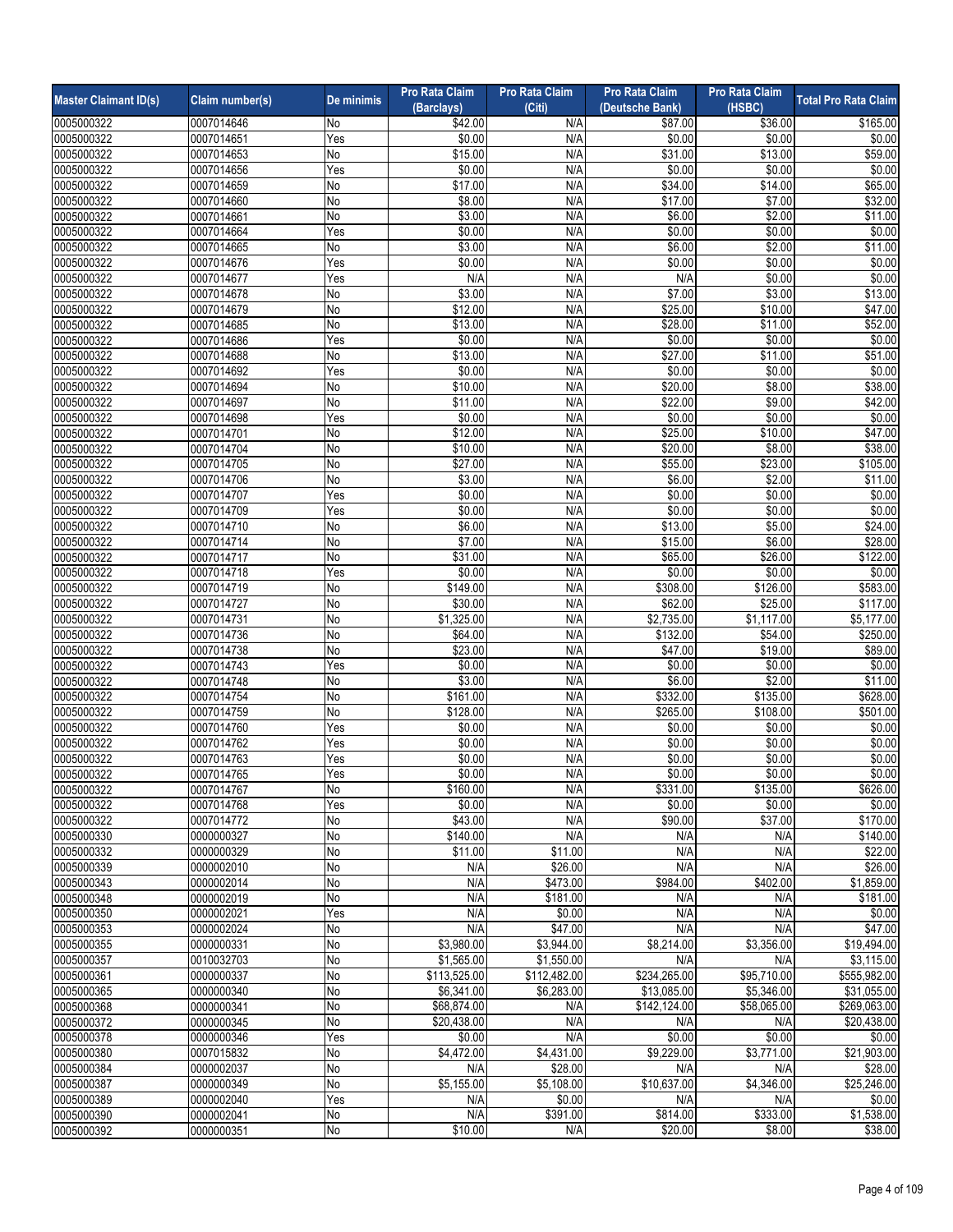| <b>Master Claimant ID(s)</b> | Claim number(s)        | De minimis | Pro Rata Claim         | <b>Pro Rata Claim</b> | Pro Rata Claim  | <b>Pro Rata Claim</b>  | <b>Total Pro Rata Claim</b> |
|------------------------------|------------------------|------------|------------------------|-----------------------|-----------------|------------------------|-----------------------------|
|                              |                        |            | (Barclays)             | (Citi)                | (Deutsche Bank) | (HSBC)                 |                             |
| 0005000393                   | 0000000352             | No         | \$1,059.00             | \$1,050.00            | \$2,186.00      | \$893.00               | \$5,188.00                  |
| 0005000394                   | 0000000353             | <b>No</b>  | \$693.00               | N/A                   | N/A             | N/A                    | \$693.00                    |
| 0005000396                   | 0000000354             | No         | \$76.00                | \$75.00               | \$156.00        | \$64.00                | \$371.00                    |
| 0005000397                   | 0000002043             | No         | N/A                    | \$34.00               | N/A             | N/A                    | \$34.00                     |
| 0005000402                   | 0000000357             | Yes        | \$0.00                 | N/A                   | \$0.00          | \$0.00                 | \$0.00                      |
| 0005000413                   | 0010032642             | <b>No</b>  | \$629.00               | \$623.00              | \$1,298.00      | \$530.00               | \$3,080.00                  |
| 0005000415                   | 0000000370             | No         | \$68.00                | \$68.00               | \$141.00        | \$57.00                | \$334.00                    |
| 0005000442                   | 0000000392             | <b>No</b>  | \$62.00                | N/A                   | N/A             | N/A                    | \$62.00                     |
| 0005000443                   | 0000000393             | No         | \$34.00                | \$34.00               | N/A             | N/A                    | \$68.00                     |
| 0005000447                   | 0000000394             | <b>No</b>  | \$328.00               | N/A                   | N/A             | N/A                    | \$328.00                    |
| 0005000450                   | 0007015840             | <b>No</b>  | \$79,758.00            | N/A                   | N/A             | N/A                    | \$79,758.00                 |
| 0005000470                   | 0000000404             | No         | \$572.00               | N/A                   | N/A             | N/A                    | \$572.00                    |
| 0005000471                   | 0000000405             | <b>No</b>  | \$1,396.00             | N/A                   | \$2,881.00      | $\overline{$1,177.00}$ | \$5,454.00                  |
| 0005000472                   | 0000000406             | <b>No</b>  | \$1,071.00             | N/A                   | \$2,211.00      | \$903.00               | \$4,185.00                  |
| 0005000474                   | 0000002068             | No         | N/A                    | \$1,805.00            | \$3,760.00      | \$1,536.00             | \$7,101.00                  |
| 0005000486                   | 0000000417             | No         | \$1,871.00             | N/A                   | N/A             | N/A                    | \$1,871.00                  |
| 0005000488                   | 0000000418             | No         | \$4,127.00             | N/A                   | N/A             | N/A                    | \$4,127.00                  |
| 0005000492                   | 0000000420             | <b>No</b>  | \$23.00                | N/A                   | N/A             | N/A                    | \$23.00                     |
| 0005000499                   | 0000000423             | <b>No</b>  | $\overline{$1,676.00}$ | \$1,660.00            | \$3,458.00      | \$1,413.00             | \$8,207.00                  |
| 0005000500                   | 0000000424             | No         | \$4,837.00             | \$4,793.00            | \$9,982.00      | \$4,078.00             | \$23,690.00                 |
| 0005000501                   | 0000000425             | No         | \$20,411.00            | \$20,224.00           | \$42,120.00     | \$17,208.00            | \$99,963.00                 |
| 0005000502                   | 0000000426             | Yes        | \$0.00                 | \$0.00                | \$0.00          | \$0.00                 | \$0.00                      |
| 0005000504                   | 0000000428             | No         | \$1,718.00             | \$1,703.00            | \$3,546.00      | $\overline{$1,449.00}$ | \$8,416.00                  |
| 0005000516                   | 0000000439             | <b>No</b>  | \$61.00                | N/A                   | N/A             | N/A                    | \$61.00                     |
| 0005000517                   | 0000000440             | <b>No</b>  | \$18.00                | N/A                   | N/A             | N/A                    | \$18.00                     |
| 0005000521                   | 0000000444             | No         | \$27.00                | N/A                   | N/A             | N/A                    | \$27.00                     |
| 0005000522                   | 0000002078             | <b>No</b>  | N/A                    | \$597.00              | N/A             | N/A                    | \$597.00                    |
| 0005000523                   | 0000000445             | No         | \$2,490.00             | N/A                   | N/A             | N/A                    | \$2,490.00                  |
| 0005000524                   | 0000000446             | No         | \$677.00               | N/A                   | \$1,397.00      | \$571.00               | \$2,645.00                  |
| 0005000526                   | 0000000448             | No         | \$2,688.00             | \$2,664.00            | N/A             | \$2,267.00             | \$7,619.00                  |
| 0005000528                   | 0000000450             | No         | \$22,700.00            | N/A                   | N/A             | N/A                    | \$22,700.00                 |
| 0005000529                   | 0000000451             | No         | \$2,287.00             | \$2,266.00            | \$4,720.00      | \$1,928.00             | \$11,201.00                 |
| 0005000538                   | 0000000460             | <b>No</b>  | \$2,927.00             | \$2,900.00            | \$6,040.00      | \$2,468.00             | \$14,335.00                 |
| 0005000544                   | 0000000466             | No         | \$299.00               | N/A                   | N/A             | N/A                    | \$299.00                    |
| 0005000545                   | 0000000467             | <b>No</b>  | \$1,843.00             | N/A                   | N/A             | N/A                    | \$1,843.00                  |
| 0005000548                   | 0000000469             | No         | \$11,119.00            | N/A                   | N/A             | N/A                    | \$11,119.00                 |
| 0005000550                   | 0000000471             | No         | \$80.00                | N/A                   | N/A             | N/A                    | \$80.00                     |
| 0005000551                   | 0000000472             | No         | \$13.00                | N/A                   | N/A             | N/A                    | \$13.00                     |
| 0005000552                   | 0000000473             | No         | \$133,166.00           | \$131,942.00          | \$274,795.00    | \$112,268.00           | \$652,171.00                |
| 0005000553                   | 0000000474             | No         | \$714.00               | \$708.00              | \$1,474.00      | \$602.00               | \$3,498.00                  |
| 0005000555                   | 0000000475             | No         | \$2,534.00             | \$2,511.00            | \$5,229.00      | $\overline{$2,136.00}$ | \$12,410.00                 |
| 0005000558                   | 0000000477             | No         | \$2.834.00             | \$2,807.00            | \$5,847.00      | \$2,389.00             | \$13,877.00                 |
| 0005000559                   | 0000000478             | No         | \$1,018.00             | N/A                   | N/A             | N/A                    | \$1.018.00                  |
| 0005000561                   | 0010032927             | No         | \$7,741.00             | \$7,670.00            | N/A             | N/A                    | \$15,411.00                 |
| 0005000561                   | 0010032928             | No         | \$241.00               | \$239.00              | N/A             | N/A                    | \$480.00                    |
| 0005000562                   | 0000000481             | <b>No</b>  | \$581.00               | \$576.00              | N/A             | N/A                    | \$1,157.00                  |
| 0005000572                   | 0000000490             | <b>No</b>  | \$874.00               | N/A                   | N/A             | N/A                    | \$874.00                    |
| 0005000573                   | 0000000491             | <b>No</b>  | \$874.00               | N/A                   | N/A             | N/A                    | \$874.00                    |
| 0005000574; 0005000575       | 0000000492; 0000000493 | No         | \$55.00                | N/A                   | N/A             | N/A                    | \$55.00                     |
| 0005000576                   | 0000000494             | <b>No</b>  | \$3,770.00             | N/A                   | N/A             | N/A                    | \$3,770.00                  |
| 0005000578                   | 0000000495             | No         | \$359.00               | \$355.00              | N/A             | N/A                    | \$714.00                    |
| 0005000579                   | 0007014369             | <b>No</b>  | \$12.00                | N/A                   | N/A             | N/A                    | \$12.00                     |
| 0005000580                   | 0000002084             | <b>No</b>  | N/A                    | \$80.00               | N/A             | N/A                    | \$80.00                     |
| 0005000581                   | 0000000497             | No         | \$2.831.00             | N/A                   | N/A             | N/A                    | \$2,831.00                  |
| 0005000583                   | 0000000499             | <b>No</b>  | \$2,481.00             | N/A                   | N/A             | N/A                    | \$2,481.00                  |
| 0005000584                   | 0000000500             | <b>No</b>  | \$434.00               | N/A                   | N/A             | N/A                    | \$434.00                    |
| 0005000585                   | 0007015849             | No         | \$159,795.00           | \$158,327.00          | \$329,746.00    | \$134,719.00           | \$782,587.00                |
| 0005000586                   | 0010043632             | <b>No</b>  | \$38,401.00            | N/A                   | \$79,242.00     | \$32,375.00            | \$150,018.00                |
| 0005000586                   | 0010043633             | <b>No</b>  | \$15.00                | N/A                   | \$30.00         | \$12.00                | \$57.00                     |
| 0005000586                   | 0010043634             | No         | \$572.00               | N/A                   | \$1,180.00      | \$482.00               | \$2,234.00                  |
| 0005000586                   | 0010043636             | <b>No</b>  | \$945.00               | N/A                   | \$1,949.00      | \$796.00               | \$3,690.00                  |
| 0005000586                   | 0010043638             | <b>No</b>  | \$61.00                | N/A                   | \$125.00        | \$51.00                | \$237.00                    |
| 0005000586                   | 0010043639             | No         | \$389.00               | N/A                   | \$803.00        | \$328.00               | \$1,520.00                  |
| 0005000586                   | 0010043640             | <b>No</b>  | \$515.00               | N/A                   | \$1,063.00      | \$434.00               | \$2,012.00                  |
| 0005000586                   | 0010043641             | <b>No</b>  | \$121.00               | N/A                   | \$249.00        | \$102.00               | \$472.00                    |
| 0005000586                   | 0010043642             | <b>No</b>  | \$15.00                | N/A                   | \$30.00         | \$12.00                | \$57.00                     |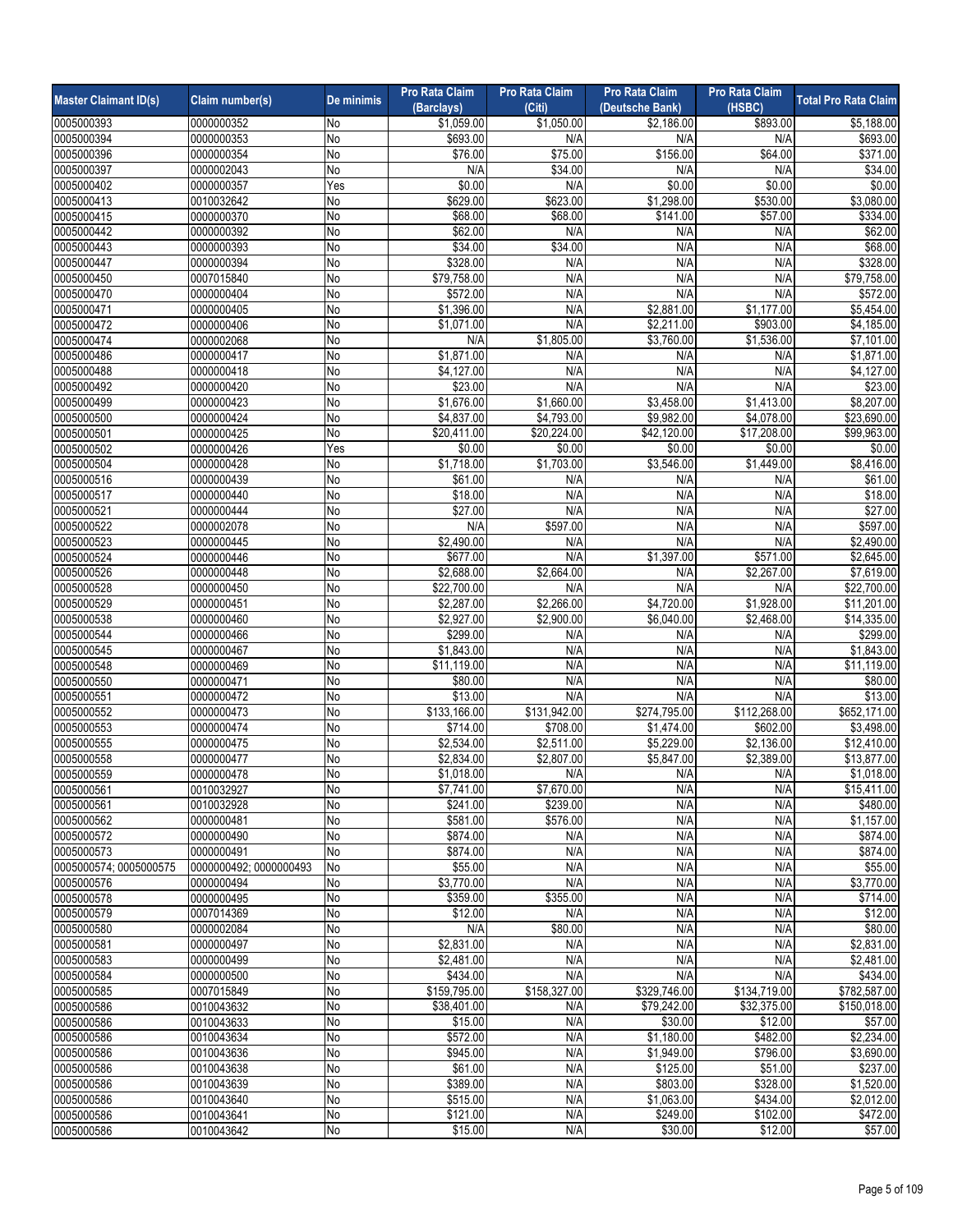| <b>Master Claimant ID(s)</b> |                 | De minimis | <b>Pro Rata Claim</b> | <b>Pro Rata Claim</b> | Pro Rata Claim     | <b>Pro Rata Claim</b> | <b>Total Pro Rata Claim</b> |
|------------------------------|-----------------|------------|-----------------------|-----------------------|--------------------|-----------------------|-----------------------------|
|                              | Claim number(s) |            | (Barclays)            | (Citi)                | (Deutsche Bank)    | (HSBC)                |                             |
| 0005000586                   | 0010043643      | No         | \$38.00               | N/A                   | \$78.00            | \$32.00               | \$148.00                    |
| 0005000586                   | 0010043644      | No         | \$479.00              | N/A                   | \$989.00           | \$404.00              | \$1,872.00                  |
| 0005000586                   | 0010043645      | No         | \$73.00               | N/A                   | \$150.00           | \$61.00               | \$284.00                    |
| 0005000586                   | 0010043646      | No         | \$7,323.00            | N/A                   | \$15,111.00        | \$6,174.00            | \$28,608.00                 |
| 0005000586                   | 0010043647      | No         | \$12.00               | N/A                   | \$25.00            | \$10.00               | \$47.00                     |
| 0005000587                   | 0000000503      | No         | \$2,220.00            | \$2,199.00            | \$4,580.00         | \$1,871.00            | \$10,870.00                 |
| 0005000589                   | 0000000504      | No         | \$2,713.00            | N/A                   | N/A                | N/A                   | \$2,713.00                  |
| 0005000591                   | 0000000506      | No         | \$1,254.00            | N/A                   | N/A                | N/A                   | \$1,254.00                  |
| 0005000593                   | 0000000508      | No         | \$491,131.00          | \$486,617.00          | \$1,013,476.00     | \$414,058.00          | \$2,405,282.00              |
| 0005000594                   | 0007014363      | No         | \$113,528.00          | N/A                   | \$234,271.00       | \$95,712.00           | \$443,511.00                |
| 0005000595                   | 0007014381      | No         | \$63,913.00           | N/A                   | \$131,889.00       | \$53,883.00           | \$249,685.00                |
| 0005000596                   | 0007001827      | No         | \$12,604.00           | \$12,489.00           | N/A                | N/A                   | \$25,093.00                 |
| 0005000597                   | 0000000512      | No         | \$666.00              | N/A                   | \$1,375.00         | \$562.00              | \$2,603.00                  |
| 0005000598                   | 0007001799      | No         | \$30,909.00           | \$30,625.00           | N/A                | N/A                   | \$61,534.00                 |
| 0005000601                   | 0010032722      | No         | \$434.00              | N/A                   | N/A                | N/A                   | \$434.00                    |
| 0005000614                   | 0010032656      | No         | \$14,061.00           | \$13,932.00           | \$29,016.00        | \$11,854.00           | \$68,863.00                 |
| 0005000616                   | 0007001579      | Yes        | \$0.00                | \$0.00                | \$0.00             | \$0.00                | \$0.00                      |
| 0005000617                   | 0010032658      | No         | \$2,073.00            | \$2,054.00            | \$4,278.00         | \$1,748.00            | \$10,153.00                 |
| 0005000619                   | 0000000534      | No         | \$4,425.00            | \$4,384.00            | \$9,131.00         | \$3,730.00            | \$21,670.00                 |
| 0005000620                   | 0000000535      | Yes        | \$0.00                | \$0.00                | \$0.00             | \$0.00                | \$0.00                      |
| 0005000623                   | 0000000538      | No         | \$1,761.00            | \$1,744.00            | \$3,633.00         | \$1,484.00            | \$8,622.00                  |
| 0005000624                   | 0000000539      | No         | \$1,703.00            | \$1,687.00            | \$3,513.00         | \$1,435.00            | \$8,338.00                  |
| 0005000625                   | 0000000540      | No         | \$10,902.00           | \$10,802.00           | \$22,497.00        | \$9,191.00            | \$53,392.00                 |
| 0005000626                   | 0000000541      | No         | \$2,682.00            | \$2,657.00            | \$5,534.00         | \$2,261.00            | \$13,134.00                 |
| 0005000627                   | 0000000542      | No         | \$43,639.00           | \$43,238.00           | \$90,052.00        | \$36,791.00           | \$213,720.00                |
| 0005000631                   | 0000000546      | No         | \$155.00              | \$154.00              | \$320.00           | \$131.00              | \$760.00                    |
| 0005000633                   | 0000000548      | No         | \$29,344.00           | \$29,074.00           | \$60,553.00        | \$24,739.00           | \$143,710.00                |
| 0005000635                   | 0010005338      | No         | \$143.00              | \$142.00              | \$295.00           | \$121.00              | \$701.00                    |
| 0005000635                   | 0010005339      | No         | \$391.00              | \$387.00              | \$807.00           | \$330.00              | \$1,915.00                  |
| 0005000635                   | 0010005340      | Yes        | \$0.00                | \$0.00                | \$0.00             | \$0.00                | \$0.00                      |
| 0005000635                   | 0010005341      | No         | \$841.00              | \$833.00              | \$1,735.00         | \$709.00              | \$4,118.00                  |
| 0005000635                   | 0010005342      | No         | \$183.00              | \$181.00              | \$378.00           | \$154.00              | \$896.00                    |
| 0005000635                   | 0010005343      | No         | \$53.00               | \$52.00               | \$109.00           | \$44.00               | \$258.00                    |
| 0005000635                   | 0010005344      | No         | \$57.00               | \$57.00               | \$118.00           | \$48.00               | \$280.00                    |
| 0005000635                   | 0010005345      | <b>No</b>  | \$182.00              | \$181.00              | \$376.00           | \$154.00              | \$893.00                    |
| 0005000635                   | 0010005346      | No         | \$85.00               | \$84.00               | \$176.00           | \$72.00               | \$417.00                    |
| 0005000635                   | 0010005347      | No         | \$15.00               | \$15.00               | \$32.00            | \$13.00               | \$75.00                     |
| 0005000635                   | 0010005348      | Yes        | \$0.00                | \$0.00                | \$0.00             | \$0.00                | \$0.00                      |
| 0005000635                   | 0010005349      | Yes        | \$0.00                | \$0.00                | \$0.00             | \$0.00                | \$0.00                      |
| 0005000635                   | 0010005350      | No         | \$4.00                | \$4.00                | \$8.00             | \$3.00                | \$19.00                     |
| 0005000635                   | 0010005351      | No         | \$8.00                | \$8.00                | \$17.00            | \$7.00                | \$40.00                     |
| 0005000635                   | 0010005352      | No         | \$8.00                | \$7.00                | \$16.00            | \$6.00                | \$37.00                     |
| 0005000635                   | 0010005353      | No         | \$351.00              | \$348.00              | \$725.00           | \$296.00              | \$1,720.00                  |
| 0005000635                   | 0010005354      | No         | \$8.00                | \$8.00                | \$17.00            | \$7.00                | \$40.00                     |
| 0005000635                   | 0010005355      | <b>No</b>  | \$39.00               | \$38.00               | \$80.00            | \$33.00               | \$190.00                    |
| 0005000635                   | 0010005356      | Yes        | \$0.00                | \$0.00                | \$0.00             | \$0.00                | \$0.00                      |
| 0005000635                   | 0010005357      | Yes        | \$0.00                | \$0.00                | \$0.00             | \$0.00                | \$0.00                      |
| 0005000635                   | 0010005358      | <b>No</b>  | \$3.00                | \$3.00                | \$6.00             | \$2.00                | \$14.00                     |
| 0005000635                   | 0010005359      | <b>No</b>  | \$4.00                | \$4.00                | \$8.00             | \$3.00                | \$19.00                     |
| 0005000635                   | 0010005361      | Yes        | \$0.00                | \$0.00                | \$0.00             | \$0.00                | \$0.00                      |
| 0005000636                   | 0007000272      | No         | \$10,009.00           | \$9,917.00            | \$20,653.00        | \$8,438.00            | \$49.017.00                 |
| 0005000636                   | 0007000273      | No         | \$11,220.00           | \$11,117.00           | \$23,152.00        | \$9,459.00            | \$54,948.00                 |
| 0005000636                   | 0007000274      | No         | \$793.00              | \$786.00              | \$1,637.00         | \$669.00              | \$3,885.00                  |
| 0005000636                   | 0007000275      | No         | \$12,443.00           | \$12,329.00           | \$25,677.00        | \$10,490.00           | \$60,939.00                 |
| 0005000636                   | 0007000276      | No         | \$1,254.00            | \$1,243.00            | \$2,588.00         | \$1,057.00            | \$6,142.00                  |
| 0005000636                   | 0007000277      | No         | \$2,920.00            | \$2,893.00            | \$6,025.00         | \$2,462.00            | \$14,300.00                 |
| 0005000636                   | 0007000278      | No         | \$1,222.00            | \$1,210.00            | \$2,521.00         | \$1,030.00            | \$5,983.00                  |
| 0005000636                   | 0007000279      | No         | \$66,868.00           | \$66,254.00           | \$137,986.00       | \$56,375.00           | \$327,483.00                |
| 0005000636                   | 0007000280      | No         | \$41,978.00           | \$41,592.00           | \$86,624.00        | \$35,390.00           | \$205,584.00                |
| 0005000636                   | 0007000281      | No         | \$1,049.00            | \$1,039.00            | $\sqrt{$2,164.00}$ | \$884.00              | \$5,136.00                  |
| 0005000636                   | 0007000282      | No         | \$4,874.00            | \$4,830.00            | \$10,059.00        | \$4,109.00            | \$23,872.00                 |
| 0005000636                   | 0007000283      | <b>No</b>  | \$12,239.00           | \$12,127.00           | \$25,256.00        | \$10,319.00           | \$59,941.00                 |
| 0005000636                   | 0007000284      | No         | \$12,056.00           | \$11,945.00           | \$24,877.00        | \$10,164.00           | \$59,042.00                 |
| 0005000636                   | 0007000285      | No         | \$11,140.00           | \$11,038.00           | \$22,989.00        | \$9,392.00            | \$54,559.00                 |
| 0005000636                   | 0007000288      | <b>No</b>  | \$4,657.00            | \$4,614.00            | \$9,610.00         | \$3,926.00            | \$22,807.00                 |
| 0005000636                   | 0007000289      | <b>No</b>  | \$7,478.00            | \$7,409.00            | \$15,432.00        | \$6,305.00            | \$36,624.00                 |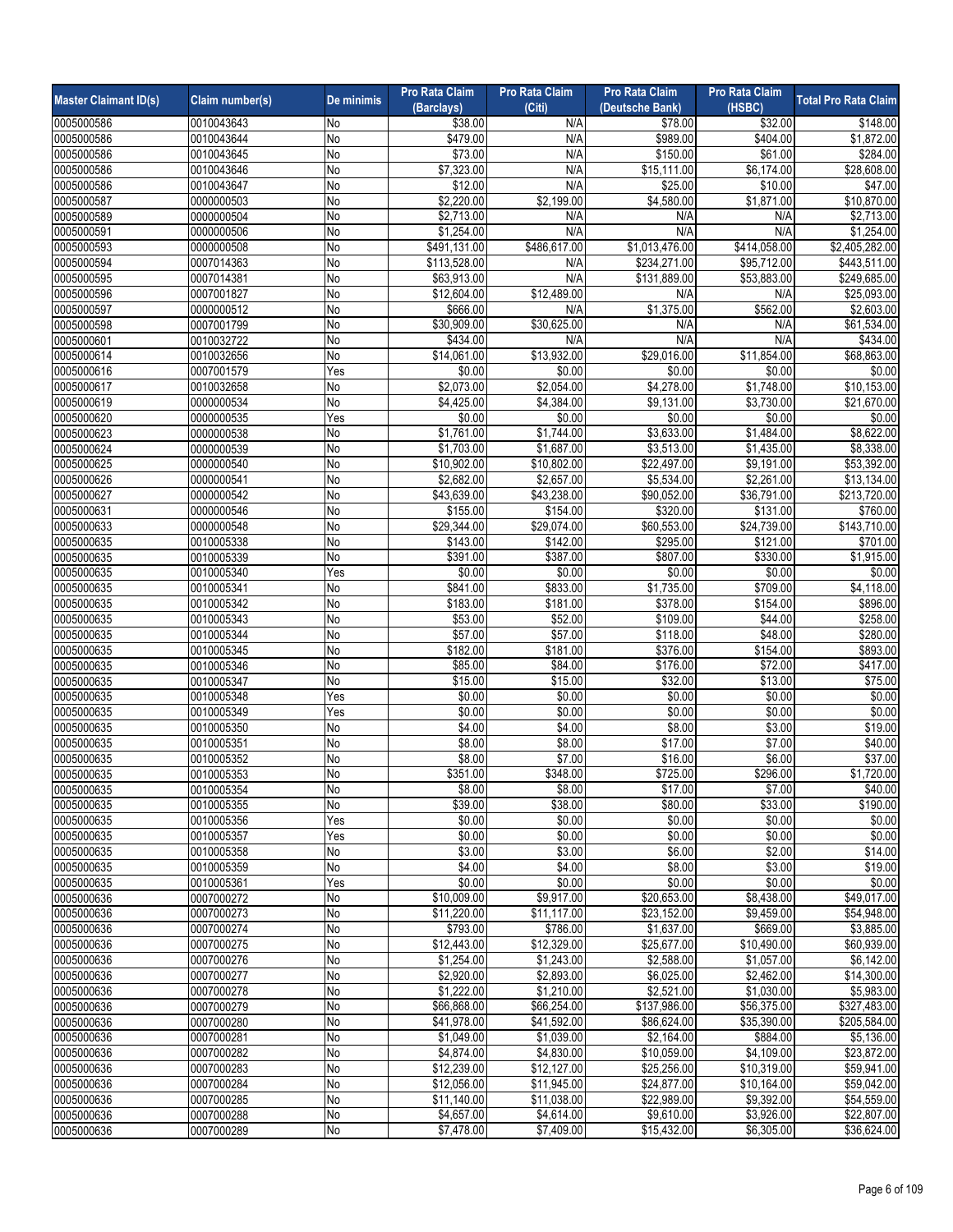| <b>Master Claimant ID(s)</b> | Claim number(s) | De minimis      | Pro Rata Claim | <b>Pro Rata Claim</b> | Pro Rata Claim  | <b>Pro Rata Claim</b> | <b>Total Pro Rata Claim</b> |
|------------------------------|-----------------|-----------------|----------------|-----------------------|-----------------|-----------------------|-----------------------------|
|                              |                 |                 | (Barclays)     | (Citi)                | (Deutsche Bank) | (HSBC)                |                             |
| 0005000636                   | 0007000290      | No              | \$6,710.00     | \$6,648.00            | \$13,846.00     | \$5,657.00            | \$32,861.00                 |
| 0005000636                   | 0007000291      | No              | \$11,598.00    | \$11,491.00           | \$23,933.00     | \$9,778.00            | \$56,800.00                 |
| 0005000636                   | 0007000292      | No              | \$17,320.00    | \$17,160.00           | \$35,740.00     | \$14,602.00           | \$84,822.00                 |
| 0005000636                   | 0007000294      | No              | \$2,572.00     | \$2,549.00            | \$5,308.00      | \$2,169.00            | \$12,598.00                 |
| 0005000636                   | 0007000295      | No              | \$5,868.00     | \$5,814.00            | \$12,108.00     | \$4,947.00            | \$28,737.00                 |
| 0005000636                   | 0007000296      | No              | \$3,686.00     | \$3,652.00            | \$7,607.00      | \$3,108.00            | \$18,053.00                 |
| 0005000636                   | 0007000299      | No              | \$3,617.00     | \$3,583.00            | \$7,463.00      | \$3,049.00            | \$17,712.00                 |
| 0005000636                   | 0007000300      | No              | \$4,820.00     | \$4,776.00            | \$9,947.00      | \$4,064.00            | \$23,607.00                 |
| 0005000636                   | 0007000301      | No              | \$241.00       | \$239.00              | \$497.00        | \$203.00              | \$1,180.00                  |
| 0005000636                   | 0007000302      | No              | \$198.00       | \$196.00              | \$408.00        | \$167.00              | \$969.00                    |
| 0005000636                   | 0007000303      | No              | \$5,885.00     | \$5,831.00            | \$12,145.00     | \$4,962.00            | \$28,823.00                 |
| 0005000636                   | 0007000304      | No              | \$1,033.00     | \$1,023.00            | \$2,131.00      | \$871.00              | \$5,058.00                  |
| 0005000636                   | 0007000305      | No              | \$2,768.00     | \$2,742.00            | \$5,712.00      | \$2,334.00            | \$13,556.00                 |
| 0005000636                   | 0007000306      | No              | \$9,900.00     | \$9,809.00            | \$20,429.00     | \$8,346.00            | \$48,484.00                 |
| 0005000636                   | 0007000307      | No              | \$5,965.00     | \$5,910.00            | \$12,309.00     | \$5,029.00            | \$29,213.00                 |
| 0005000636                   | 0007000308      | No              | \$33.00        | \$33.00               | \$68.00         | \$28.00               | \$162.00                    |
| 0005000636                   | 0007000309      | No              | \$470.00       | \$465.00              | \$969.00        | \$396.00              | \$2,300.00                  |
| 0005000636                   | 0007000571      | No              | \$11,829.00    | \$11,721.00           | \$24,410.00     | \$9,973.00            | \$57,933.00                 |
| 0005000636                   | 0007000572      | No              | \$36.00        | \$36.00               | \$74.00         | \$30.00               | \$176.00                    |
| 0005000636                   | 0007000573      | No              | \$41.00        | \$41.00               | \$85.00         | \$35.00               | \$202.00                    |
| 0005000636                   | 0007000574      | No              | \$4.00         | \$4.00                | \$9.00          | \$4.00                | \$21.00                     |
| 0005000636                   | 0007000575      | No              | \$97.00        | \$96.00               | \$201.00        | \$82.00               | \$476.00                    |
| 0005000636                   | 0007000576      | No              | \$6.00         | \$6.00                | \$13.00         | \$5.00                | \$30.00                     |
| 0005000636                   | 0007000577      | No              | \$17.00        | \$17.00               | \$34.00         | \$14.00               | \$82.00                     |
| 0005000636                   | 0007000578      | No              | \$4.00         | \$4.00                | \$8.00          | \$3.00                | \$19.00                     |
| 0005000636                   | 0007000579      | No              | \$192.00       | \$191.00              | \$397.00        | \$162.00              | \$942.00                    |
| 0005000636                   | 0007000580      | No              | \$270.00       | \$268.00              | \$557.00        | \$228.00              | \$1,323.00                  |
|                              | 0007000581      | No              | \$2,433.00     | \$2,411.00            | \$5,020.00      | \$2,051.00            | \$11,915.00                 |
| 0005000636<br>0005000636     | 0007000582      | No              | \$4.00         | \$4.00                | \$8.00          | \$3.00                | \$19.00                     |
|                              |                 | No              | \$12.00        | \$12.00               | \$24.00         | \$10.00               | \$58.00                     |
| 0005000636                   | 0007000583      |                 |                |                       |                 |                       |                             |
| 0005000636                   | 0007000584      | No              | \$27.00        | \$27.00               | \$55.00         | \$23.00               | \$132.00                    |
| 0005000636                   | 0007000585      | No              | \$15.00        | \$15.00               | \$31.00         | \$12.00               | \$73.00                     |
| 0005000636                   | 0007000586      | No              | \$47.00        | \$47.00               | \$97.00         | \$40.00               | \$231.00                    |
| 0005000636                   | 0007000587      | No<br><b>No</b> | \$64.00        | \$63.00               | \$132.00        | \$54.00               | \$313.00                    |
| 0005000636                   | 0007000588      |                 | \$5.00         | \$5.00                | \$11.00         | \$5.00                | \$26.00                     |
| 0005000636                   | 0007000589      | No              | \$35.00        | \$35.00               | \$73.00         | \$30.00               | \$173.00                    |
| 0005000636                   | 0007000590      | No              | \$11.00        | \$11.00               | \$22.00         | \$9.00                | \$53.00                     |
| 0005000636                   | 0007000591      | No              | \$42.00        | \$41.00               | \$86.00         | \$35.00               | \$204.00                    |
| 0005000636                   | 0007000592      | No              | \$6.00         | \$6.00                | \$13.00         | \$5.00                | \$30.00                     |
| 0005000636                   | 0007000593      | No              | \$36.00        | \$36.00               | \$75.00         | \$31.00               | \$178.00                    |
| 0005000636                   | 0007000594      | No              | \$32.00        | \$32.00               | \$66.00         | \$27.00               | \$157.00                    |
| 0005000636                   | 0007000595      | No              | \$6.00         | \$6.00                | \$12.00         | \$5.00                | \$29.00                     |
| 0005000636                   | 0007000596      | No              | \$28.00        | \$28.00               | \$58.00         | \$24.00               | \$138.00                    |
| 0005000636                   | 0007000597      | No              | \$5.00         | \$5.00                | \$11.00         | \$4.00                | \$25.00                     |
| 0005000636                   | 0007000598      | <b>No</b>       | \$46.00        | \$46.00               | \$96.00         | \$39.00               | \$227.00                    |
| 0005000636                   | 0007000599      | <b>No</b>       | \$32.00        | \$32.00               | \$66.00         | \$27.00               | \$157.00                    |
| 0005000636                   | 0007000600      | No              | \$17.00        | \$16.00               | \$34.00         | \$14.00               | \$81.00                     |
| 0005000636                   | 0007000601      | <b>No</b>       | \$51.00        | \$51.00               | \$105.00        | \$43.00               | \$250.00                    |
| 0005000636                   | 0007000602      | <b>No</b>       | \$52.00        | \$52.00               | \$108.00        | \$44.00               | \$256.00                    |
| 0005000636                   | 0007000603      | No              | \$115.00       | \$114.00              | \$237.00        | \$97.00               | \$563.00                    |
| 0005000636                   | 0007000604      | No              | \$3,040.00     | \$3,012.00            | \$6,274.00      | \$2,563.00            | \$14,889.00                 |
| 0005000636                   | 0007000605      | <b>No</b>       | \$38,864.00    | \$38,507.00           | \$80,198.00     | \$32,765.00           | \$190,334.00                |
| 0005000636                   | 0007000606      | No              | \$1,223.00     | \$1.212.00            | \$2,524.00      | \$1,031.00            | \$5,990.00                  |
| 0005000636                   | 0007000607      | No              | \$99,257.00    | \$98,344.00           | \$204,821.00    | \$83,680.00           | \$486,102.00                |
| 0005000636                   | 0007000608      | No              | \$26,582.00    | \$26,337.00           | \$54,852.00     | \$22,410.00           | \$130,181.00                |
| 0005000636                   | 0007000609      | No              | \$5,250.00     | \$5,201.00            | \$10,833.00     | \$4,426.00            | \$25,710.00                 |
| 0005000636                   | 0007000610      | No              | \$55,918.00    | \$55,404.00           | \$115,390.00    | \$47,143.00           | \$273,855.00                |
| 0005000636                   | 0007000611      | No              | \$6,940.00     | \$6,876.00            | \$14,321.00     | \$5,851.00            | \$33,988.00                 |
| 0005000636                   | 0007000612      | No              | \$10,522.00    | \$10,426.00           | \$21,713.00     | \$8,871.00            | \$51,532.00                 |
| 0005000636                   | 0007000613      | No              | \$25,712.00    | \$25,476.00           | \$53,058.00     | \$21,677.00           | \$125,923.00                |
| 0005000636                   | 0007000614      | No              | \$5,899.00     | \$5,845.00            | \$12,172.00     | \$4,973.00            | \$28,889.00                 |
| 0005000636                   | 0007000615      | <b>No</b>       | \$18,129.00    | \$17,963.00           | \$37,411.00     | \$15,284.00           | \$88,787.00                 |
| 0005000636                   | 0007000616      | No              | \$39,039.00    | \$38,680.00           | \$80,560.00     | \$32,913.00           | \$191,192.00                |
| 0005000636                   | 0007000617      | No              | \$23,187.00    | \$22,974.00           | \$47,847.00     | \$19,548.00           | \$113,556.00                |
| 0005000636                   | 0007000618      | <b>No</b>       | \$655.00       | \$649.00              | \$1,352.00      | \$552.00              | \$3,208.00                  |
| 0005000636                   | 0007000619      | <b>No</b>       | \$6,348.00     | \$6,290.00            | N/A             | \$5,352.00            | \$17,990.00                 |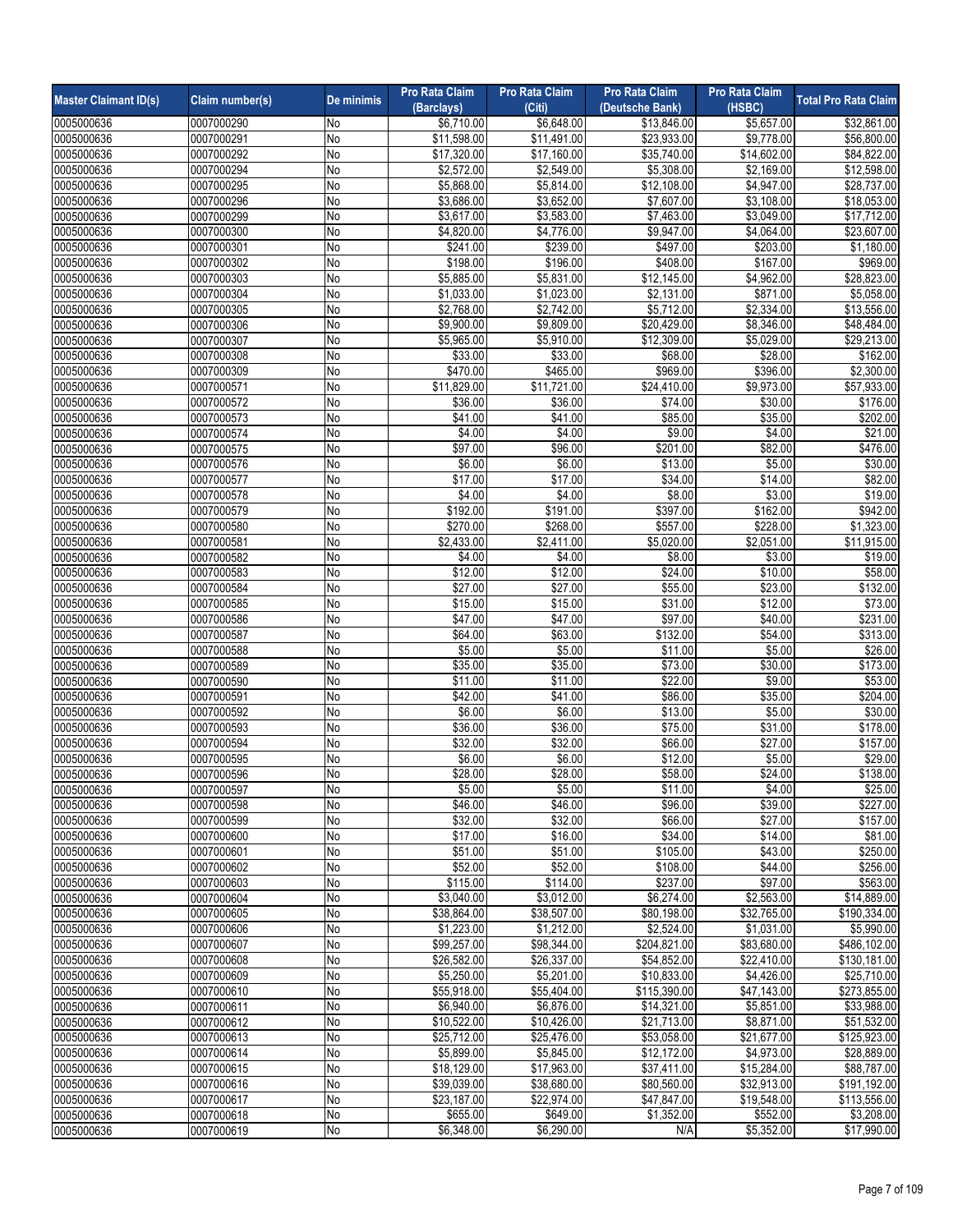| <b>Master Claimant ID(s)</b> | Claim number(s) | De minimis | Pro Rata Claim | Pro Rata Claim | Pro Rata Claim  | <b>Pro Rata Claim</b> | <b>Total Pro Rata Claim</b> |
|------------------------------|-----------------|------------|----------------|----------------|-----------------|-----------------------|-----------------------------|
|                              |                 |            | (Barclays)     | (Citi)         | (Deutsche Bank) | (HSBC)                |                             |
| 0005000636                   | 0007000620      | No         | \$2,271.00     | \$2,250.00     | \$4,687.00      | \$1,915.00            | \$11,123.00                 |
| 0005000636                   | 0007000621      | No         | \$3,786.00     | \$3,752.00     | \$7.814.00      | \$3,192.00            | \$18,544.00                 |
| 0005000636                   | 0007000622      | No         | \$25,387.00    | \$25,153.00    | \$52,386.00     | \$21,403.00           | \$124,329.00                |
| 0005000636                   | 0007000623      | No         | \$8.00         | \$8.00         | \$16.00         | \$6.00                | \$38.00                     |
| 0005000636                   | 0007000624      | No         | \$55.00        | \$54.00        | \$113.00        | \$46.00               | \$268.00                    |
| 0005000636                   | 0007000625      | No         | \$534.00       | \$529.00       | \$1,102.00      | \$450.00              | \$2,615.00                  |
| 0005000636                   | 0007000626      | No         | \$2,730.00     | \$2,705.00     | \$5,633.00      | \$2,302.00            | \$13,370.00                 |
| 0005000636                   | 0007000627      | No         | \$3.00         | \$3.00         | \$6.00          | \$2.00                | \$14.00                     |
| 0005000636                   | 0007000629      | No         | \$43.00        | \$43.00        | \$89.00         | \$36.00               | \$211.00                    |
| 0005000636                   | 0007000630      | No         | \$1,455.00     | \$1,441.00     | \$3,002.00      | \$1,227.00            | \$7,125.00                  |
| 0005000636                   | 0007000631      | No         | \$100.00       | \$99.00        | \$207.00        | \$85.00               | \$491.00                    |
| 0005000636                   | 0007000632      | Yes        | \$0.00         | \$0.00         | \$0.00          | \$0.00                | \$0.00                      |
| 0005000636                   | 0007000633      | Yes        | \$0.00         | \$0.00         | \$0.00          | \$0.00                | \$0.00                      |
| 0005000636                   | 0007000634      | No         | \$274.00       | \$272.00       | \$566.00        | \$231.00              | \$1,343.00                  |
| 0005000636                   | 0007000637      | No         | \$8.00         | \$8.00         | \$16.00         | \$7.00                | \$39.00                     |
|                              |                 |            |                |                |                 |                       |                             |
| 0005000636                   | 0007000638      | No         | \$6,519.00     | \$6,459.00     | \$13,452.00     | \$5,496.00            | \$31,926.00                 |
| 0005000636                   | 0007000639      | No         | \$198.00       | \$196.00       | \$408.00        | \$167.00              | \$969.00                    |
| 0005000636                   | 0007000640      | No         | \$95.00        | \$94.00        | \$196.00        | \$80.00               | \$465.00                    |
| 0005000636                   | 0007000641      | No         | \$284.00       | \$281.00       | \$586.00        | \$239.00              | \$1,390.00                  |
| 0005000636                   | 0007000642      | No         | \$475.00       | \$471.00       | \$980.00        | \$400.00              | \$2,326.00                  |
| 0005000636                   | 0007000643      | No         | \$163.00       | \$162.00       | \$337.00        | \$138.00              | \$800.00                    |
| 0005000636                   | 0007000644      | No         | \$343.00       | \$340.00       | \$707.00        | \$289.00              | \$1,679.00                  |
| 0005000636                   | 0007000645      | No         | \$85.00        | \$84.00        | \$176.00        | \$72.00               | \$417.00                    |
| 0005000636                   | 0007000646      | No         | \$9.00         | \$9.00         | \$19.00         | \$8.00                | \$45.00                     |
| 0005000636                   | 0007000647      | Yes        | \$0.00         | \$0.00         | \$0.00          | \$0.00                | \$0.00                      |
| 0005000636                   | 0007000649      | Yes        | \$0.00         | \$0.00         | \$0.00          | \$0.00                | \$0.00                      |
| 0005000636                   | 0007000650      | No         | \$8.00         | \$8.00         | \$17.00         | \$7.00                | \$40.00                     |
| 0005000636                   | 0007000651      | Yes        | \$0.00         | \$0.00         | \$0.00          | \$0.00                | \$0.00                      |
| 0005000636                   | 0007000652      | Yes        | \$0.00         | \$0.00         | \$0.00          | \$0.00                | \$0.00                      |
| 0005000636                   | 0007000654      | Yes        | \$0.00         | \$0.00         | \$0.00          | \$0.00                | \$0.00                      |
| 0005000636                   | 0007000655      | No         | \$2.00         | \$2.00         | \$5.00          | \$2.00                | \$11.00                     |
| 0005000636                   | 0007000656      | Yes        | \$0.00         | \$0.00         | \$0.00          | \$0.00                | \$0.00                      |
| 0005000636                   | 0007000657      | No         | \$15.00        | \$15.00        | \$32.00         | \$13.00               | \$75.00                     |
| 0005000636                   | 0007000658      | No         | \$5.00         | \$5.00         | \$9.00          | \$4.00                | \$23.00                     |
| 0005000636                   | 0007000659      | Yes        | \$0.00         | \$0.00         | \$0.00          | \$0.00                | \$0.00                      |
| 0005000636                   | 0007000660      | <b>No</b>  | \$23.00        | \$23.00        | \$47.00         | \$19.00               | \$112.00                    |
|                              | 0007000661      | No         | \$4.00         | \$4.00         | \$9.00          | \$4.00                | \$21.00                     |
| 0005000636<br>0005000636     | 0007000662      | No         | \$67.00        | \$66.00        | \$138.00        | \$57.00               | \$328.00                    |
|                              |                 |            | \$0.00         |                | \$0.00          | \$0.00                |                             |
| 0005000636                   | 0007000664      | Yes        |                | \$0.00         |                 |                       | \$0.00                      |
| 0005000636                   | 0007000665      | No         | \$5.00         | \$5.00         | \$10.00         | \$4.00                | \$24.00                     |
| 0005000636                   | 0007000666      | <b>No</b>  | \$23.00        | \$23.00        | \$48.00         | \$19.00               | \$113.00                    |
| 0005000636                   | 0007000668      | Yes        | \$0.00         | \$0.00         | \$0.00          | \$0.00                | \$0.00                      |
| 0005000636                   | 0007000669      | Yes        | \$0.00         | \$0.00         | \$0.00          | \$0.00                | \$0.00                      |
| 0005000636                   | 0007000670      | Yes        | \$0.00         | \$0.00         | \$0.00          | \$0.00                | \$0.00                      |
| 0005000636                   | 0007000671      | Yes        | \$0.00         | \$0.00         | \$0.00          | \$0.00                | \$0.00                      |
| 0005000636                   | 0007000672      | Yes        | \$0.00         | \$0.00         | \$0.00          | \$0.00                | \$0.00                      |
| 0005000636                   | 0007000673      | Yes        | \$0.00         | \$0.00         | \$0.00          | \$0.00                | \$0.00                      |
| 0005000636                   | 0007000674      | Yes        | \$0.00         | \$0.00         | \$0.00          | \$0.00                | \$0.00                      |
| 0005000636                   | 0007000675      | No         | \$3.00         | \$3.00         | \$7.00          | \$3.00                | \$16.00                     |
| 0005000636                   | 0007000676      | Yes        | \$0.00         | \$0.00         | \$0.00          | \$0.00                | \$0.00                      |
| 0005000636                   | 0007000677      | Yes        | \$0.00         | \$0.00         | \$0.00          | \$0.00                | \$0.00                      |
| 0005000636                   | 0007000678      | Yes        | \$0.00         | \$0.00         | \$0.00          | \$0.00                | \$0.00                      |
| 0005000636                   | 0007000679      | No         | \$6.00         | \$6.00         | \$12.00         | \$5.00                | \$29.00                     |
| 0005000636                   | 0007000681      | No         | \$20.00        | \$20.00        | \$42.00         | \$17.00               | \$99.00                     |
| 0005000636                   | 0007000682      | No         | \$117.00       | \$116.00       | \$241.00        | \$98.00               | \$572.00                    |
| 0005000636                   | 0010000167      | No         | \$15,310.00    | \$15,169.00    | \$31,593.00     | \$12,908.00           | \$74,980.00                 |
| 0005000636                   | 0010000168      | No         | \$108,837.00   | \$107,837.00   | \$224,591.00    | \$91,757.00           | \$533,022.00                |
| 0005000636                   | 0010000169      | No         | \$23,964.00    | \$23,744.00    | \$49,452.00     | \$20,204.00           | \$117,364.00                |
| 0005000636                   | 0010000170      | No         | \$1,503.00     | \$1,489.00     | \$3,102.00      | \$1,267.00            | \$7,361.00                  |
| 0005000636                   | 0010000171      | No         | \$2,322.00     | \$2,301.00     | \$4,792.00      | \$1,958.00            | \$11,373.00                 |
| 0005000636                   | 0010000172      | No         | \$5,456.00     | \$5,406.00     | \$11,258.00     | \$4,600.00            | \$26,720.00                 |
| 0005000636                   | 0010000173      | <b>No</b>  | \$21,221.00    | \$21,026.00    | \$43,791.00     | \$17,891.00           | \$103,929.00                |
| 0005000636                   | 0010000174      | <b>No</b>  | \$79,905.00    | \$79,171.00    | \$164,888.00    | \$67,366.00           | \$391,330.00                |
| 0005000636                   | 0010000175      | No         | \$12,564.00    | \$12,448.00    | \$25,925.00     | \$10,592.00           | \$61,529.00                 |
| 0005000636                   | 0010000176      | <b>No</b>  | \$8,622.00     |                | \$17,792.00     | \$7,269.00            | \$42,226.00                 |
|                              |                 |            |                | \$8,543.00     |                 |                       |                             |
| 0005000636                   | 0010000177      | <b>No</b>  | \$2,069.00     | \$2,050.00     | \$4,270.00      | \$1,744.00            | \$10,133.00                 |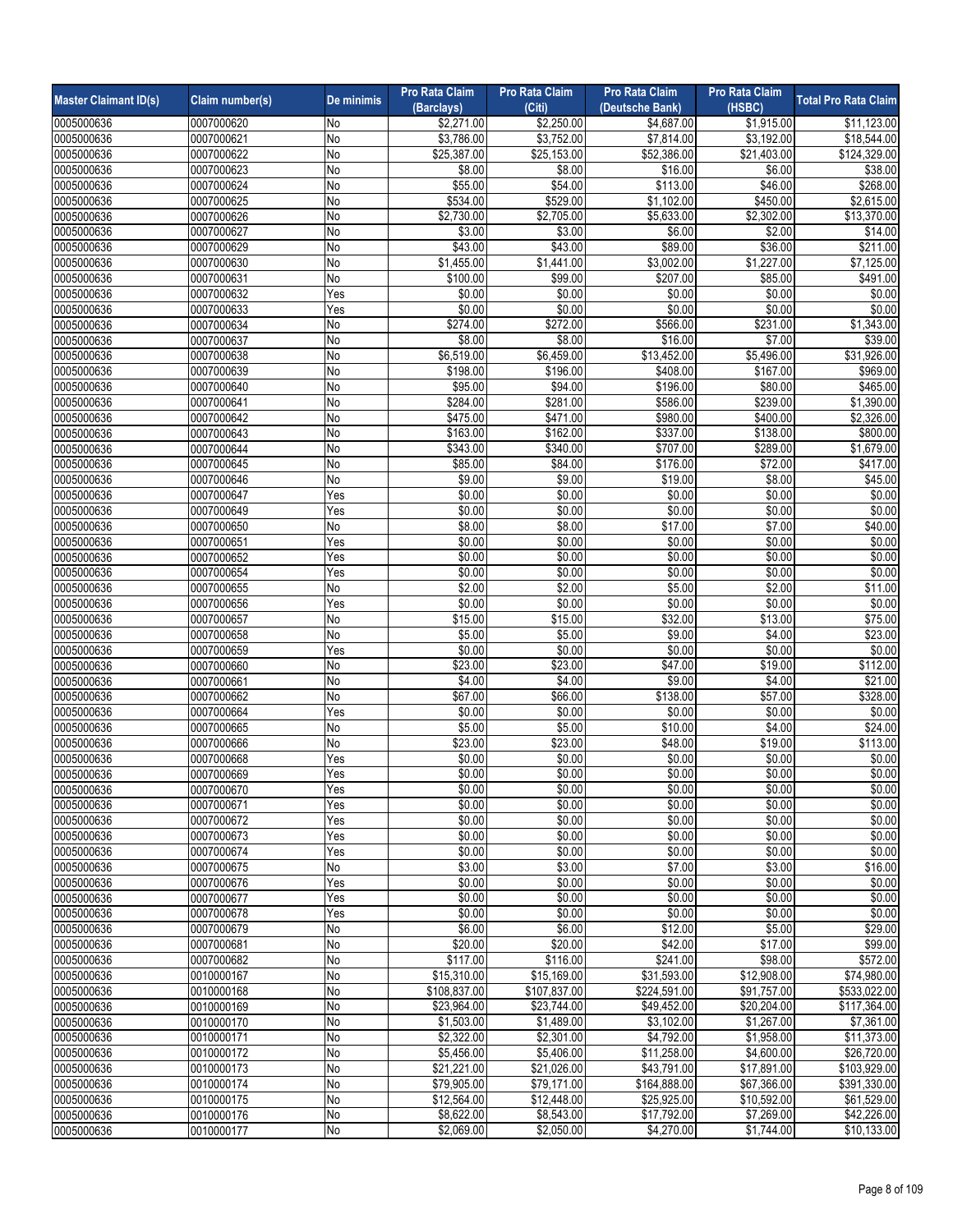| <b>Master Claimant ID(s)</b> | Claim number(s) | De minimis | Pro Rata Claim | <b>Pro Rata Claim</b> | Pro Rata Claim  | <b>Pro Rata Claim</b> | Total Pro Rata Claim |
|------------------------------|-----------------|------------|----------------|-----------------------|-----------------|-----------------------|----------------------|
|                              |                 |            | (Barclays)     | (Citi)                | (Deutsche Bank) | (HSBC)                |                      |
| 0005000636                   | 0010000178      | No         | \$17,373.00    | \$17,213.00           | \$35,849.00     | \$14,646.00           | \$85,081.00          |
| 0005000636                   | 0010000179      | No         | \$7,523.00     | \$7,454.00            | \$15,524.00     | \$6,342.00            | \$36,843.00          |
| 0005000636                   | 0010000180      | No         | \$25,980.00    | \$25,742.00           | \$53,612.00     | \$21,903.00           | \$127,237.00         |
| 0005000636                   | 0010000181      | No         | \$20,166.00    | \$19,981.00           | \$41,615.00     | \$17,002.00           | \$98,764.00          |
| 0005000636                   | 0010000182      | No         | \$1,149.00     | \$1,139.00            | \$2,372.00      | \$969.00              | \$5,629.00           |
| 0005000636                   | 0010000183      | No         | \$16,274.00    | \$16,124.00           | \$33,581.00     | \$13,720.00           | \$79,699.00          |
| 0005000636                   | 0010000187      | No         | \$15,502.00    | \$15,359.00           | \$31,988.00     | \$13,069.00           | \$75,918.00          |
| 0005000636                   | 0010000189      | No         | \$8,811.00     | \$8,730.00            | \$18,183.00     | \$7,429.00            | \$43,153.00          |
| 0005000636                   | 0010000190      | No         | \$4,580.00     | \$4,538.00            | \$9,451.00      | \$3,861.00            | \$22,430.00          |
| 0005000636                   | 0010000191      | No         | \$4,862.00     | \$4,817.00            | \$10,033.00     | \$4,099.00            | \$23,811.00          |
| 0005000636                   | 0010000192      | No         | \$5,417.00     | \$5,367.00            | \$11,179.00     | \$4,567.00            | \$26,530.00          |
| 0005000636                   | 0010000194      | No         | \$5,778.00     | \$5,725.00            | \$11,924.00     | \$4,871.00            | \$28,298.00          |
| 0005000636                   | 0010000195      | No         | \$7,738.00     | \$7,667.00            | \$15,968.00     | \$6,524.00            | \$37,897.00          |
| 0005000636                   | 0010000196      | No         | \$280.00       | \$277.00              | \$577.00        | \$236.00              | \$1,370.00           |
| 0005000636                   | 0010000197      | Yes        | \$0.00         | \$0.00                | \$0.00          | \$0.00                | \$0.00               |
| 0005000636                   | 0010000198      | No         | \$9,387.00     | \$9,301.00            | \$19,371.00     | \$7,914.00            | \$45,973.00          |
| 0005000636                   | 0010000199      | No         | \$1,888.00     | \$1,871.00            | \$3,896.00      | \$1,592.00            | \$9,247.00           |
| 0005000636                   | 0010000200      | No         | \$5,133.00     | \$5,085.00            | \$10,591.00     | \$4,327.00            | \$25,136.00          |
| 0005000636                   | 0010000201      | No         | \$9,938.00     | \$9,846.00            | \$20,507.00     | \$8,378.00            | \$48,669.00          |
| 0005000636                   | 0010000202      | No         | \$9,153.00     | \$9,069.00            | \$18,887.00     | \$7,716.00            | \$44,825.00          |
| 0005000636                   | 0010000203      | Yes        | \$0.00         | \$0.00                | \$0.00          | \$0.00                | \$0.00               |
| 0005000638                   | 0000000553      | Yes        | \$0.00         | \$0.00                | \$0.00          | \$0.00                | \$0.00               |
| 0005000640                   | 0000000554      | No         | \$131,342.00   | \$130,135.00          | \$271,031.00    | \$110,731.00          | \$643,239.00         |
| 0005000642                   | 0000002087      | Yes        | N/A            | \$0.00                | N/A             | N/A                   | \$0.00               |
| 0005000643                   | 0000000556      | No         | \$1,684.00     | \$1,668.00            | \$3,474.00      | \$1.420.00            | \$8,246.00           |
| 0005000644                   | 0000000557      | No         | \$2,191.00     | N/A                   | \$4,522.00      | \$1,847.00            | \$8,560.00           |
| 0005000647                   | 0000000560      | No         | \$32,384.00    | N/A                   | N/A             | N/A                   | \$32,384.00          |
| 0005000653                   | 0000000566      | No         | \$82.00        | N/A                   | N/A             | N/A                   | \$82.00              |
| 0005000654                   | 0000000567      | No         | \$609.00       | \$603.00              | \$1,256.00      | \$513.00              | \$2,981.00           |
| 0005000656                   | 0000000569      | No         | \$8,051.00     | \$7,977.00            | N/A             | \$6,788.00            | \$22,816.00          |
| 0005000657                   | 0000000570      | No         | \$6,848.00     | \$6,785.00            | N/A             | N/A                   | \$13,633.00          |
| 0005000658                   | 0000000571      | No         | \$8,544.00     | \$8,465.00            | N/A             | N/A                   | \$17,009.00          |
| 0005000659                   | 0000000572      | No         | \$4,172.00     | \$4,133.00            | N/A             | N/A                   | \$8,305.00           |
| 0005000660                   | 0000000573      | No         | \$4,328.00     | \$4,288.00            | N/A             | N/A                   | \$8,616.00           |
| 0005000661                   | 0000000574      | No         | \$351.00       | \$348.00              | N/A             | N/A                   | \$699.00             |
| 0005000662                   | 0000000575      | No         | \$533.00       | N/A                   | N/A             | N/A                   | \$533.00             |
| 0005000663                   | 0000002088      | No         | N/A            | \$306.00              | N/A             | N/A                   | \$306.00             |
| 0005000664                   | 0000000576      | No         | \$599.00       | N/A                   | N/A             | N/A                   | \$599.00             |
| 0005000666                   | 0000000577      | No         | \$2,151.00     | N/A                   | \$4,438.00      | \$1,813.00            | \$8,402.00           |
| 0005000667                   | 0000002090      | No         | N/A            | \$1,832.00            | N/A             | N/A                   | \$1,832.00           |
| 0005000668                   | 0000000578      | No         | \$158.00       | N/A                   | N/A             | N/A                   | \$158.00             |
| 0005000669                   | 0000000579      | No         | \$615.00       | N/A                   | \$1,270.00      | \$519.00              | \$2,404.00           |
| 0005000670                   | 0000000580      | No         | \$34.00        | \$33.00               | \$70.00         | \$28.00               | \$165.00             |
| 0005000672                   | 0000000582      | No         | \$215.00       | N/A                   | N/A             | N/A                   | \$215.00             |
| 0005000673                   | 0000000583      | No         | \$34.00        | N/A                   | N/A             | N/A                   | \$34.00              |
| 0005000675                   | 0000000585      | No         | \$240.00       | N/A                   | \$496.00        | \$203.00              | \$939.00             |
| 0005000676                   | 0000000586      | No         | \$85.00        | N/A                   | N/A             | N/A                   | \$85.00              |
| 0005000677                   | 0000000587      | No         | \$114.00       | N/A                   | N/A             | N/A                   | \$114.00             |
| 0005000678                   | 0000000588      | <b>No</b>  | \$299.00       | N/A                   | \$617.00        | \$252.00              | \$1,168.00           |
| 0005000683                   | 0000000593      | No         | \$2,872.00     | \$2,845.00            | N/A             | N/A                   | \$5,717.00           |
| 0005000684                   | 0000000594      | Yes        | \$0.00         | \$0.00                | N/A             | N/A                   | \$0.00               |
| 0005000685                   | 0000000595      | <b>No</b>  | \$22,375.00    | \$22,170.00           | N/A             | N/A                   | \$44.545.00          |
| 0005000686                   | 0000000596      | No         | \$946.00       | \$937.00              | N/A             | N/A                   | \$1.883.00           |
| 0005000687                   | 0000000597      | No         | \$51.531.00    | \$51,057.00           | N/A             | N/A                   | \$102.588.00         |
| 0005000688                   | 0000000598      | No         | \$730.00       | \$724.00              | N/A             | N/A                   | \$1,454.00           |
| 0005000689                   | 0000000599      | No         | \$6,677.00     | \$6,615.00            | N/A             | N/A                   | \$13.292.00          |
| 0005000690                   | 0000000600      | No         | \$84.00        | \$83.00               | N/A             | N/A                   | \$167.00             |
| 0005000691                   | 0000000601      | <b>No</b>  | \$28,966.00    | \$28,700.00           | N/A             | N/A                   | \$57,666.00          |
| 0005000692                   | 0000000602      | No         | \$707.00       | \$701.00              | N/A             | N/A                   | \$1,408.00           |
| 0005000693                   | 0000000603      | No         | \$626.00       | \$620.00              | N/A             | N/A                   | \$1,246.00           |
| 0005000694                   | 0000000604      | No         | \$1,210.00     | \$1,199.00            | N/A             | N/A                   | \$2,409.00           |
| 0005000695                   | 0000000605      | <b>No</b>  | \$30,911.00    | \$30,626.00           | N/A             | N/A                   | \$61,537.00          |
| 0005000697                   | 0000000607      | No         | \$1,787.00     | N/A                   | \$3,688.00      | \$1,507.00            | \$6,982.00           |
| 0005000699                   | 0000000609      | No         | \$6,278.00     | \$6,220.00            | N/A             | N/A                   | \$12,498.00          |
| 0005000700                   | 0000000610      | <b>No</b>  | \$62,119.00    | \$61,548.00           | \$128,187.00    | \$52,371.00           | \$304,225.00         |
| 0005000701                   | 0010032690      | <b>No</b>  | \$26,339.00    | \$26,097.00           | N/A             | N/A                   | \$52,436.00          |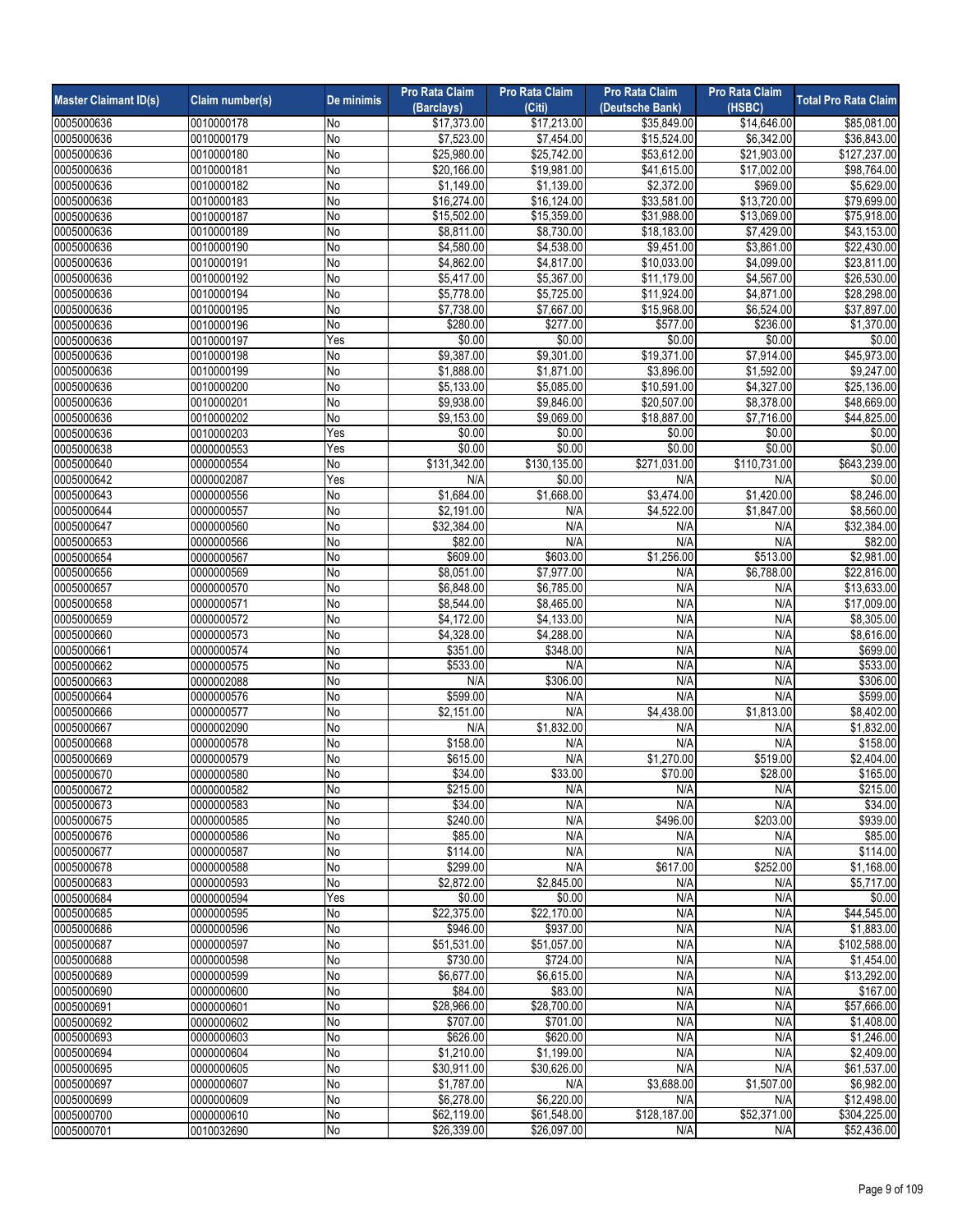| <b>Master Claimant ID(s)</b> | Claim number(s) | De minimis | Pro Rata Claim | <b>Pro Rata Claim</b> | Pro Rata Claim  | <b>Pro Rata Claim</b>  | Total Pro Rata Claim |
|------------------------------|-----------------|------------|----------------|-----------------------|-----------------|------------------------|----------------------|
|                              |                 |            | (Barclays)     | (Citi)                | (Deutsche Bank) | (HSBC)                 |                      |
| 0005000702                   | 0000000612      | No         | \$2,754.00     | \$2,728.00            | \$5,682.00      | \$2,321.00             | \$13,485.00          |
| 0005000704                   | 0010045390      | No         | \$1,690.00     | \$1,675.00            | \$3,488.00      | $\overline{$1,425.00}$ | \$8,278.00           |
| 0005000705                   | 0010000204      | No         | \$6,611.00     | N/A                   | N/A             | N/A                    | \$6,611.00           |
| 0005000705                   | 0010000205      | No         | \$187,616.00   | N/A                   | N/A             | N/A                    | \$187,616.00         |
| 0005000705                   | 0010000225      | No         | \$329.00       | N/A                   | N/A             | N/A                    | \$329.00             |
| 0005000705                   | 0010000226      | Yes        | \$0.00         | N/A                   | N/A             | N/A                    | \$0.00               |
| 0005000705                   | 0010000227      | Yes        | \$0.00         | N/A                   | N/A             | N/A                    | \$0.00               |
| 0005000705                   | 0010000228      | Yes        | \$0.00         | N/A                   | N/A             | N/A                    | \$0.00               |
| 0005000705                   | 0010000229      | Yes        | \$0.00         | N/A                   | N/A             | N/A                    | \$0.00               |
| 0005000705                   | 0010000230      | Yes        | \$0.00         | N/A                   | N/A             | N/A                    | \$0.00               |
| 0005000705                   | 0010000231      | Yes        | \$0.00         | N/A                   | N/A             | N/A                    | \$0.00               |
| 0005000705                   | 0010000232      | Yes        | \$0.00         | N/A                   | N/A             | N/A                    | \$0.00               |
| 0005000705                   | 0010000233      | Yes        | \$0.00         | N/A                   | N/A             | N/A                    | \$0.00               |
| 0005000705                   | 0010000234      | Yes        | \$0.00         | N/A                   | N/A             | N/A                    | \$0.00               |
| 0005000705                   | 0010000235      | Yes        | \$0.00         | N/A                   | N/A             | N/A                    | \$0.00               |
| 0005000705                   | 0010000236      | Yes        | \$0.00         | N/A                   | N/A             | N/A                    | \$0.00               |
| 0005000705                   | 0010000237      | Yes        | \$0.00         | N/A                   | N/A             | N/A                    | \$0.00               |
| 0005000705                   | 0010000238      | Yes        | \$0.00         | N/A                   | N/A             | N/A                    | \$0.00               |
| 0005000705                   | 0010000239      | Yes        | \$0.00         | N/A                   | N/A             | N/A                    | \$0.00               |
| 0005000705                   | 0010000240      | Yes        | \$0.00         | N/A                   | N/A             | N/A                    | \$0.00               |
| 0005000705                   | 0010000241      | Yes        | \$0.00         | N/A                   | N/A             | N/A                    | \$0.00               |
| 0005000705                   | 0010000242      | Yes        | \$0.00         | N/A                   | N/A             | N/A                    | \$0.00               |
| 0005000707                   | 0000000617      | No         | \$14,596.00    | N/A                   | N/A             | N/A                    | \$14,596.00          |
| 0005000708                   | 0010032689      | No         | \$4,528.00     | \$4,486.00            | \$9,343.00      | \$3,817.00             | \$22,174.00          |
| 0005000709                   | 0010032686      | No         | \$8,805.00     | \$8,725.00            | \$18,171.00     | \$7,424.00             | \$43,125.00          |
| 0005000711                   | 0010032636      | No         | \$931.00       | \$923.00              | \$1,922.00      | \$785.00               | \$4,561.00           |
| 0005000712                   | 0010032685      | No         | \$122.00       | \$121.00              | \$252.00        | \$103.00               | \$598.00             |
| 0005000714                   | 0007014367      | No         | \$199.00       | N/A                   | N/A             | N/A                    | \$199.00             |
| 0005000716                   | 0000000626      | No         | \$15,251.00    | \$15,110.00           | \$31,470.00     | \$12,857.00            | \$74,688.00          |
| 0005000728                   | 0007001850      | No         | \$5,591.00     | \$5,539.00            | \$11,537.00     | \$4,713.00             | \$27,380.00          |
| 0005000765                   | 0000000675      | No         | \$4.00         | \$4.00                | \$8.00          | \$3.00                 | \$19.00              |
| 0005000766                   | 0000000676      | No         | \$5,862.00     | \$5,808.00            | \$12,096.00     | \$4,942.00             | \$28,708.00          |
| 0005000772                   | 0007001810      | Yes        | \$0.00         | \$0.00                | \$0.00          | \$0.00                 | \$0.00               |
| 0005000773                   | 0007001813      | No         | \$5,054.00     | \$5,008.00            | \$10,429.00     | $\overline{$4,261.00}$ | \$24,752.00          |
| 0005000774                   | 0000000684      | No         | \$30,012.00    | \$29,736.00           | N/A             | N/A                    | \$59,748.00          |
| 0005000778                   | 0010000258      | Yes        | \$0.00         | \$0.00                | N/A             | N/A                    | \$0.00               |
| 0005000778                   | 0010000259      | Yes        | \$0.00         | \$0.00                | N/A             | N/A                    | \$0.00               |
| 0005000778                   | 0010000260      | Yes        | \$0.00         | \$0.00                | N/A             | N/A                    | \$0.00               |
| 0005000778                   | 0010000261      | Yes        | \$0.00         | \$0.00                | N/A             | N/A                    | \$0.00               |
| 0005000778                   | 0010000262      | Yes        | \$0.00         | \$0.00                | N/A             | N/A                    | \$0.00               |
| 0005000778                   | 0010000263      | Yes        | \$0.00         | \$0.00                | N/A             | N/A                    | \$0.00               |
| 0005000778                   | 0010000264      | Yes        | \$0.00         | \$0.00                | N/A             | N/A                    | \$0.00               |
| 0005000778                   | 0010000265      | Yes        | \$0.00         | \$0.00                | N/A             | N/A                    | \$0.00               |
| 0005000778                   | 0010000266      | Yes        | \$0.00         | \$0.00                | N/A             | N/A                    | \$0.00               |
| 0005000778                   | 0010000267      | Yes        | \$0.00         | \$0.00                | N/A             | N/A                    | \$0.00               |
| 0005000778                   | 0010000268      | Yes        | \$0.00         | \$0.00                | N/A             | N/A                    | \$0.00               |
| 0005000778                   | 0010000269      | Yes        | \$0.00         | \$0.00                | N/A             | N/A                    | \$0.00               |
| 0005000778                   | 0010000270      | Yes        | \$0.00         | \$0.00                | N/A             | N/A                    | \$0.00               |
| 0005000778                   | 0010000271      | Yes        | \$0.00         | \$0.00                | N/A             | N/A                    | \$0.00               |
| 0005000778                   | 0010000272      | Yes        | \$0.00         | \$0.00                | N/A             | N/A                    | \$0.00               |
| 0005000778                   | 0010000273      | Yes        | \$0.00         | \$0.00                | N/A             | N/A                    | \$0.00               |
| 0005000778                   | 0010000274      | Yes        | \$0.00         | \$0.00                | N/A             | N/A                    | \$0.00               |
| 0005000778                   | 0010000275      | Yes        | \$0.00         | \$0.00                | N/A             | N/A                    | \$0.00               |
| 0005000778                   | 0010000276      | Yes        | \$0.00         | \$0.00                | N/A             | N/A                    | \$0.00               |
| 0005000778                   | 0010000277      | Yes        | \$0.00         | \$0.00                | N/A             | N/A                    | \$0.00               |
| 0005000786                   | 0000000696      | <b>No</b>  | \$2,710.00     | \$2,685.00            | \$5,593.00      | \$2,285.00             | \$13,273.00          |
| 0005000787                   | 0000000697      | No         | \$2,115.00     | \$2,095.00            | N/A             | \$1,783.00             | \$5,993.00           |
| 0005000789                   | 0000000699      | <b>No</b>  | \$2,483.00     | \$2,460.00            | \$5,123.00      | \$2,093.00             | \$12,159.00          |
| 0005000793                   | 0000000703      | No         | \$2,195.00     | \$2,175.00            | \$4,530.00      | \$1,851.00             | \$10,751.00          |
| 0005000795                   | 0000000705      | No         | \$87.00        | \$86.00               | \$179.00        | \$73.00                | \$425.00             |
| 0005000796                   | 0000000706      | No         | \$77,678.00    | \$76,964.00           | \$160,292.00    | \$65,488.00            | \$380,422.00         |
| 0005000797                   | 0000000707      | No         | \$1,181.00     | \$1,170.00            | \$2,437.00      | \$996.00               | \$5,784.00           |
| 0005000798                   | 0000000708      | No         | \$646.00       | \$640.00              | \$1,332.00      | \$544.00               | \$3,162.00           |
| 0005000799                   | 0000000709      | No         | \$3,367.00     | \$3,336.00            | \$6,947.00      | \$2,838.00             | \$16,488.00          |
| 0005000800                   | 0000000710      | <b>No</b>  | \$7,531.00     | \$7,462.00            | \$15,541.00     | \$6,349.00             | \$36,883.00          |
| 0005000801                   | 0000000711      | <b>No</b>  | \$5,188.00     | \$5,140.00            | \$10,705.00     | \$4,374.00             | \$25,407.00          |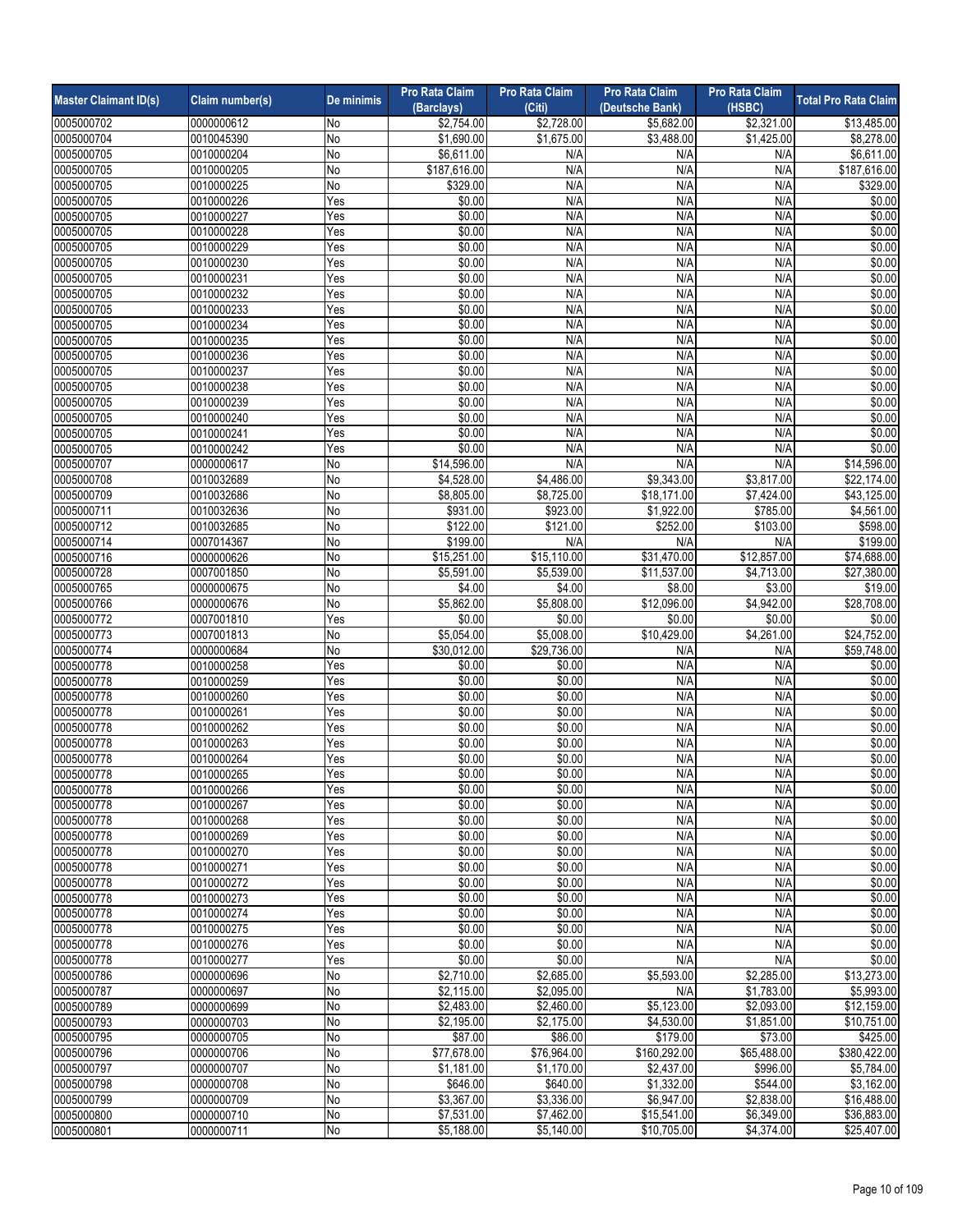| <b>Master Claimant ID(s)</b> | Claim number(s) | De minimis | <b>Pro Rata Claim</b>  | <b>Pro Rata Claim</b> | Pro Rata Claim             | <b>Pro Rata Claim</b> | Total Pro Rata Claim |
|------------------------------|-----------------|------------|------------------------|-----------------------|----------------------------|-----------------------|----------------------|
| 0005000803                   | 0000000713      | No         | (Barclays)<br>\$20.00  | (Citi)<br>\$20.00     | (Deutsche Bank)<br>\$42.00 | (HSBC)<br>\$17.00     | \$99.00              |
| 0005000808                   | 0000000718      | No         | \$44.00                | \$44.00               | \$91.00                    | \$37.00               | \$216.00             |
| 0005000810                   | 0000000720      | No         | \$766.00               | \$759.00              | \$1,581.00                 | \$646.00              | \$3,752.00           |
| 0005000815                   | 0085000600      | No         | \$1,174.00             | \$1,163.00            | \$2,422.00                 | \$989.00              | \$5,748.00           |
| 0005000817                   | 0000000727      | No         | \$94.00                | \$93.00               | \$194.00                   | \$79.00               | \$460.00             |
| 0005000818                   | 0000000728      | No         | \$522.00               | \$517.00              | \$1,077.00                 | \$440.00              | \$2,556.00           |
| 0005000819                   | 0000000729      | No         | \$1,170.00             | \$1,159.00            | \$2,414.00                 | \$986.00              | \$5,729.00           |
| 0005000820                   | 0000000730      | No         | \$21,884.00            | \$21,683.00           | \$45,158.00                | \$18,450.00           | \$107,175.00         |
| 0005000828                   | 0000000738      | No         | \$2,800.00             | \$2,775.00            | \$5,779.00                 | \$2,361.00            | \$13,715.00          |
| 0005000829                   | 0000000739      | No         | \$33.00                | \$33.00               | \$68.00                    | \$28.00               | \$162.00             |
| 0005000833                   | 0000000743      | No         | $\overline{$1,615.00}$ | \$1,601.00            | \$3,334.00                 | \$1,362.00            | \$7,912.00           |
| 0005000837                   | 0000000747      | Yes        | \$0.00                 | \$0.00                | \$0.00                     | \$0.00                | \$0.00               |
| 0005000848                   | 0000000758      | No         | \$7.00                 | \$7.00                | \$14.00                    | \$6.00                | \$34.00              |
| 0005000852                   | 0000000762      | No         | \$11,172.00            | \$11,070.00           | \$23,054.00                | \$9,419.00            | \$54,715.00          |
| 0005000855                   | 0000000765      | No         | \$938.00               | \$929.00              | \$1,936.00                 | \$791.00              | \$4,594.00           |
| 0005000864                   | 0000000774      | No         | \$3,039.00             | \$3,011.00            | \$6,270.00                 | \$2,562.00            | \$14,882.00          |
| 0005000869                   | 0000000779      | No         | \$2,201.00             | N/A                   | N/A                        | N/A                   | \$2,201.00           |
| 0005000870                   | 0000000780      | No         | \$555.00               | N/A                   | \$1,146.00                 | \$468.00              | \$2,169.00           |
| 0005000871                   | 0010045393      | No         | \$7,963.00             | \$7,890.00            | \$16,432.00                | \$6,713.00            | \$38,998.00          |
| 0005000871                   | 0010045394      | No         | \$129,098.00           | \$127,912.00          | \$266,402.00               | \$108,839.00          | \$632,251.00         |
| 0005000871                   | 0010045395      | No         | \$114,310.00           | \$113,259.00          | \$235,885.00               | \$96,371.00           | \$559,825.00         |
| 0005000871                   | 0010045396      | No         | \$119,833.00           | \$118,732.00          | \$247,282.00               | \$101,028.00          | \$586,875.00         |
| 0005000871                   | 0010045397      | No         | \$30,341.00            | \$30,062.00           | \$62,610.00                | \$25,579.00           | \$148,592.00         |
| 0005000871                   | 0010045398      | No         | \$81,487.00            | \$80,738.00           | \$168,152.00               | \$68,699.00           | \$399,076.00         |
| 0005000871                   | 0010045399      | No         | \$190,359.00           | \$188,609.00          | \$392,815.00               | \$160,486.00          | \$932,269.00         |
| 0005000871                   | 0010045400      | No         | \$78.457.00            | \$77,736.00           | \$161,900.00               | \$66,145.00           | \$384,238.00         |
| 0005000871                   | 0010045401      | No         | \$20,311.00            | \$20,125.00           | \$41,914.00                | \$17,124.00           | \$99,474.00          |
| 0005000871                   | 0010045402      | No         | \$37.00                | \$37.00               | \$77.00                    | \$32.00               | \$183.00             |
| 0005000872                   | 0000000782      | <b>No</b>  | \$3,476.00             | \$3,444.00            | N/A                        | N/A                   | \$6,920.00           |
| 0005000876                   | 0000000786      | No         | \$24,466.00            | N/A                   | N/A                        | N/A                   | \$24,466.00          |
| 0005000877                   | 0000000787      | No         | \$6,711.00             | \$6,649.00            | N/A                        | N/A                   | \$13,360.00          |
| 0005000878                   | 0000000788      | No         | \$166.00               | N/A                   | N/A                        | N/A                   | \$166.00             |
| 0005000879                   | 0000000789      | No         | \$105,870.00           | N/A                   | N/A                        | N/A                   | \$105,870.00         |
| 0005000880                   | 0000000790      | No         | \$64.00                | N/A                   | N/A                        | N/A                   | \$64.00              |
| 0005000881                   | 0000000791      | No         | \$1,110.00             | N/A                   | N/A                        | N/A                   | \$1,110.00           |
| 0005000883                   | 0007014371      | No         | \$979.00               | N/A                   | \$2,020.00                 | \$825.00              | \$3,824.00           |
| 0005000889                   | 0010001804      | No         | \$31,007.00            | \$30,722.00           | \$63,985.00                | \$26,141.00           | \$151,855.00         |
| 0005000889                   | 0010001805      | No         | \$7,248.00             | \$7,182.00            | \$14.957.00                | \$6.111.00            | \$35,498.00          |
| 0005000889                   | 0010001806      | No         | \$3.707.00             | \$3,673.00            | \$7,649.00                 | \$3,125.00            | \$18,154.00          |
| 0005000889                   | 0010001807      | No         | \$14,302.00            | \$14,170.00           | \$29,512.00                | \$12,057.00           | \$70,041.00          |
| 0005000889                   | 0010001808      | No         | \$20,254.00            | \$20,067.00           | \$41,794.00                | \$17,075.00           | \$99,190.00          |
| 0005000889                   | 0010001809      | No         | \$165.00               | \$163.00              | \$340.00                   | \$139.00              | \$807.00             |
| 0005000889                   | 0010001810      | No         | \$37,266.00            | \$36,924.00           | \$76,900.00                | \$31,418.00           | \$182,508.00         |
| 0005000889                   | 0010001811      | No         | \$12,928.00            | \$12,809.00           | \$26,678.00                | \$10,899.00           | \$63,314.00          |
| 0005000889                   | 0010001812      | No         | \$6,848.00             | \$6,785.00            | \$14,131.00                | \$5,773.00            | \$33,537.00          |
| 0005000890                   | 0000000809      | No         | \$16.00                | \$16.00               | \$34.00                    | \$14.00               | \$80.00              |
| 0005000890                   | 0070002484      | No         | \$24.00                | \$24.00               | \$49.00                    | \$20.00               | \$117.00             |
| 0005000890                   | 0070002485      | No         | \$87.00                | \$86.00               | \$179.00                   | \$73.00               | \$425.00             |
| 0005000890                   | 0070002488      | No         | \$1,613.00             | \$1,598.00            | \$3,328.00                 | \$1,360.00            | \$7,899.00           |
| 0005000906                   | 0000000816      | No         | \$78.00                | N/A                   | N/A                        | N/A                   | \$78.00              |
| 0005000930                   | 0000000840      | No         | \$13,241.00            | \$13,119.00           | N/A                        | N/A                   | \$26,360.00          |
| 0005000931                   | 0010007365      | No         | \$5,296.00             | \$5,247.00            | \$10,928.00                | \$4,465.00            | \$25,936.00          |
| 0005000932                   | 0007000240      | No         | \$8.00                 | \$8.00                | \$17.00                    | \$7.00                | \$40.00              |
| 0005000932                   | 0007000241      | No         | \$40.00                | \$40.00               | \$82.00                    | \$34.00               | \$196.00             |
| 0005000932                   | 0007000242      | No         | \$352.00               | \$348.00              | \$726.00                   | \$296.00              | \$1,722.00           |
| 0005000932                   | 0007000243      | No         | \$926.00               | \$917.00              | \$1,911.00                 | \$781.00              | \$4,535.00           |
| 0005000932                   | 0007000244      | No         | \$634.00               | \$628.00              | \$1,308.00                 | \$534.00              | \$3,104.00           |
| 0005000932                   | 0007000245      | No         | \$478.00               | \$474.00              | \$987.00                   | \$403.00              | \$2,342.00           |
| 0005000932                   | 0007000246      | No         | \$5,678.00             | \$5,625.00            | \$11,716.00                | \$4,787.00            | \$27,806.00          |
| 0005000932                   | 0007000247      | No         | \$10,582.00            | \$10,485.00           | \$21,837.00                | \$8,921.00            | \$51,825.00          |
| 0005000932                   | 0007000248      | No         | \$26.00                | \$25.00               | \$53.00                    | \$22.00               | \$126.00             |
| 0005000932                   | 0007000249      | No         | \$351.00               | \$348.00              | \$725.00                   | \$296.00              | \$1,720.00           |
| 0005000932                   | 0007000250      | Yes        | \$0.00                 | \$0.00                | \$0.00                     | \$0.00                | \$0.00               |
| 0005000932                   | 0007000251      | No         | \$31.00                | \$31.00               | \$65.00                    | \$26.00               | \$153.00             |
| 0005000932                   | 0007000252      | No         | \$50.00                | \$49.00               | \$103.00                   | \$42.00               | \$244.00             |
| 0005000932                   | 0007000253      | No         | \$4,156.00             | \$4,117.00            | \$8,575.00                 | \$3,503.00            | \$20,351.00          |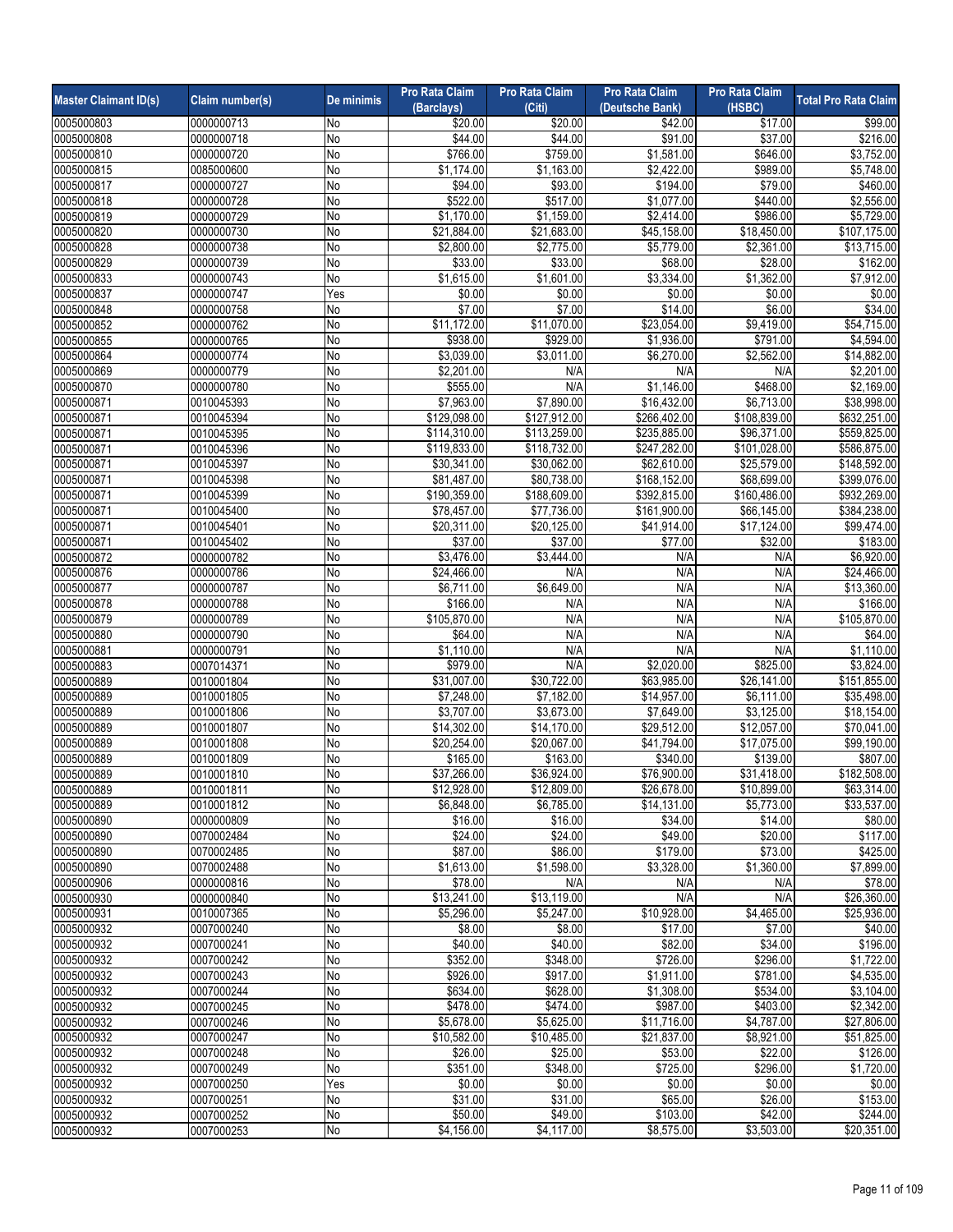| <b>Master Claimant ID(s)</b> | Claim number(s)          | De minimis       | Pro Rata Claim         | Pro Rata Claim        | Pro Rata Claim      | <b>Pro Rata Claim</b> | Total Pro Rata Claim    |
|------------------------------|--------------------------|------------------|------------------------|-----------------------|---------------------|-----------------------|-------------------------|
|                              |                          |                  | (Barclays)             | (Citi)                | (Deutsche Bank)     | (HSBC)                |                         |
| 0005000932                   | 0007000254               | No               | \$65.00                | \$64.00               | \$134.00            | \$55.00               | \$318.00                |
| 0005000932                   | 0007000255               | No               | \$17.00                | \$17.00               | \$35.00             | \$14.00               | \$83.00                 |
| 0005000934                   | 0000000844               | No               | \$1,146.00             | N/A                   | N/A                 | N/A                   | \$1,146.00              |
| 0005000935                   | 0000000845               | No               | \$65.00                | \$64.00               | N/A                 | N/A                   | \$129.00                |
| 0005000936                   | 0000002091               | No               | N/A                    | \$227.00              | \$473.00            | \$193.00              | \$893.00                |
| 0005000937                   | 0000002092               | No               | N/A                    | \$91.00               | \$189.00            | \$77.00               | \$357.00                |
| 0005000938                   | 0000002093               | No               | N/A                    | \$192.00              | N/A                 | N/A                   | \$192.00                |
| 0005000946                   | 0000000853               | No               | \$1,117.00             | N/A                   | N/A                 | N/A                   | \$1,117.00              |
| 0005000947                   | 0000000854               | No               | \$15.00                | N/A                   | N/A                 | N/A                   | \$15.00                 |
| 0005000951                   | 0000000858               | No               | \$275.00               | \$273.00              | N/A                 | N/A                   | \$548.00                |
| 0005000952                   | 0000000859               | No               | \$36,318.00            | N/A                   | \$74,945.00         | \$30,619.00           | \$141,882.00            |
| 0005000953                   | 0000000860               | No               | \$946.00               | N/A                   | N/A                 | N/A                   | \$946.00                |
| 0005000955                   | 0000000862               | No               | \$288.00               | N/A                   | N/A                 | N/A                   | \$288.00                |
| 0005000956                   | 0010032646               | No               | \$315,260.00           | \$312,362.00          | N/A                 | N/A                   | \$627,622.00            |
| 0005000957                   | 0000000864               | No               | \$36,272.00            | \$35,939.00           | N/A                 | \$30,580.00           | \$102,791.00            |
| 0005000958                   | 0000000865               | No               | \$1,043.00             | \$1,034.00            | N/A                 | N/A                   | \$2,077.00              |
| 0005000960                   | 0007014366               | No               | \$124,960.00           | \$123,811.00          | \$257,861.00        | \$105,350.00          | \$611,982.00            |
| 0005000961                   | 0000000867               | Yes              | \$0.00                 | \$0.00                | \$0.00              | \$0.00                | \$0.00                  |
| 0005000963                   | 0000000869               | No               | \$1,756.00             | \$1,740.00            | N/A                 | N/A                   | \$3,496.00              |
| 0005000970                   | 0000000876               | No               | \$908.00               | \$900.00              | \$1,874.00          | \$766.00              | \$4,448.00              |
| 0005000971                   | 0000000877               | No               | \$3,529.00             | N/A                   | N/A                 | N/A                   | \$3,529.00              |
| 0005000974                   | 0000000880               | No               | \$74.00                | N/A                   | N/A                 | N/A                   | \$74.00                 |
| 0005000975                   | 0007014379<br>0010032672 | No               | \$55,561.00            | \$55,050.00           | \$114,653.00        | \$46,842.00           | \$272,106.00            |
| 0005000976                   |                          | No               | \$21,054.00            | \$20,860.00           | \$43,445.00         | \$17,750.00           | \$103,109.00            |
| 0005000979                   | 0007014372               | No               | \$21,534.00            | N/A<br>\$7,217.00     | \$44,436.00         | \$18,154.00           | \$84,124.00             |
| 0005000981                   | 0007015839<br>0000000901 | No               | \$7,284.00             |                       | N/A                 | N/A                   | \$14,501.00             |
| 0005000996                   |                          | No               | \$9,664.00             | \$9,575.00            | N/A                 | N/A                   | \$19,239.00             |
| 0005000998                   | 0000000903               | No               | \$196.00               | \$194.00<br>N/A       | \$405.00<br>N/A     | \$165.00              | \$960.00                |
| 0005000999                   | 0000000904               | No               | \$58.00                |                       |                     | N/A                   | \$58.00                 |
| 0005001003                   | 0000000908               | No               | \$112.00               | \$111.00              | \$231.00            | \$94.00               | \$548.00                |
| 0005001004                   | 0000000909               | No               | \$713.00               | N/A                   | N/A                 | N/A                   | \$713.00                |
| 0005001005                   | 0000000910               | No               | \$423.00               | N/A                   | N/A                 | N/A                   | \$423.00                |
| 0005001007                   | 0000000912               | No               | \$104.00               | N/A                   | N/A                 | N/A                   | \$104.00                |
| 0005001009                   | 0000000913               | No               | \$226.00               | N/A                   | \$466.00            | \$190.00              | \$882.00                |
| 0005001010                   | 0000002097               | No               | N/A                    | \$11.00               | N/A                 | N/A<br>\$222.00       | \$11.00                 |
| 0005001011                   | 0000000914               | No               | \$263.00<br>\$136.00   | \$261.00<br>\$134.00  | \$543.00<br>N/A     |                       | \$1,289.00              |
| 0005001012                   | 0000000915               | No               |                        |                       |                     | N/A                   | \$270.00                |
| 0005001013                   | 0000000916               | No               | \$124.00               | N/A                   | N/A                 | N/A                   | \$124.00                |
| 0005001015                   | 0000000918               | No               | \$1,110.00             | N/A                   | N/A                 | N/A                   | \$1,110.00              |
| 0005001016                   | 0000000919<br>0000002098 | No               | \$105.00               | N/A                   | N/A                 | N/A                   | \$105.00                |
| 0005001017<br>0005001018     |                          | No<br>No         | N/A<br>\$266.00        | \$37.00               | N/A                 | N/A                   | \$37.00<br>\$266.00     |
|                              | 0000000920<br>0000002099 |                  |                        | N/A                   | N/A                 | N/A                   |                         |
| 0005001019                   |                          | No               | N/A                    | \$71.00               | N/A                 | N/A                   | \$71.00                 |
| 0005001020                   | 0000000921               | No               | \$13,758.00            | N/A                   | N/A                 | N/A                   | \$13,758.00             |
| 0005001021                   | 0000000922               | No               | \$459.00<br>\$5,900.00 | N/A<br>\$5,846.00     | N/A                 | N/A                   | \$459.00<br>\$28,895.00 |
| 0005001026<br>0005001028     | 0000000926<br>0000000927 | No               | \$0.00                 | N/A                   | \$12,175.00<br>N/A  | \$4,974.00            | \$0.00                  |
|                              |                          | Yes              |                        |                       |                     | N/A                   |                         |
| 0005001030<br>0005001031     | 0000000929<br>0000000930 | Yes<br><b>No</b> | \$0.00<br>\$2,473.00   | N/A<br>\$2,451.00     | N/A<br>\$5,104.00   | N/A<br>\$2,085.00     | \$0.00<br>\$12,113.00   |
| 0005001032                   |                          |                  |                        |                       |                     |                       |                         |
|                              | 0007004696               | <b>No</b><br>No  | \$31.00<br>\$132.00    | N/A<br>N/A            | N/A<br>N/A          | N/A                   | \$31.00<br>\$132.00     |
| 0005001033<br>0005001034     | 0007004695<br>0007017626 | <b>No</b>        | \$9,980.00             | \$9.889.00            | N/A                 | N/A<br>N/A            | \$19,869.00             |
|                              |                          |                  | \$558.00               | \$553.00              |                     | \$471.00              | \$2,734.00              |
| 0005001039                   | 0007014361               | No               |                        |                       | \$1,152.00          |                       |                         |
| 0005001043                   | 0000000942               | No<br><b>No</b>  | \$3.493.00             | N/A                   | N/A<br>N/A          | N/A<br>\$1,639.00     | \$3,493.00              |
| 0005001045<br>0005001047     | 0000000944<br>0000002102 | <b>No</b>        | \$1,944.00             | \$1,926.00<br>\$26.00 |                     |                       | \$5,509.00<br>\$26.00   |
|                              |                          |                  | N/A                    |                       | N/A                 | N/A                   |                         |
| 0005001048                   | 0000000946               | No               | \$72.00                | N/A                   | N/A                 | N/A                   | \$72.00                 |
| 0005001049                   | 0007016600               | <b>No</b>        | \$8,455.00             | \$8,377.00            | \$17,448.00         | \$7,128.00            | \$41,408.00             |
| 0005001049                   | 0007016601               | No<br>No         | \$17.00                | \$17.00               | \$35.00             | \$14.00               | \$83.00                 |
| 0005001049<br>0005001049     | 0007016602<br>0007016603 | <b>No</b>        | \$72.00<br>\$11.00     | \$72.00<br>\$11.00    | \$149.00<br>\$23.00 | \$61.00<br>\$9.00     | \$354.00<br>\$54.00     |
|                              |                          | No               |                        | N/A                   | N/A                 |                       | \$1,001.00              |
| 0005001050                   | 0000000948               |                  | \$1,001.00             |                       |                     | N/A                   |                         |
| 0005001052                   | 0000000950               | No<br><b>No</b>  | \$8,963.00<br>\$100.00 | \$8,880.00            | \$18,495.00<br>N/A  | \$7,556.00            | \$43,894.00<br>\$100.00 |
| 0005001058<br>0005001059     | 0000000956<br>0000000957 |                  | \$587.00               | N/A<br>\$581.00       | N/A                 | N/A                   | \$1,168.00              |
|                              |                          | No               |                        |                       |                     | N/A                   |                         |
| 0005001064                   | 0000000962               | No               | \$848.00               | N/A                   | \$1,749.00          | \$715.00              | \$3,312.00              |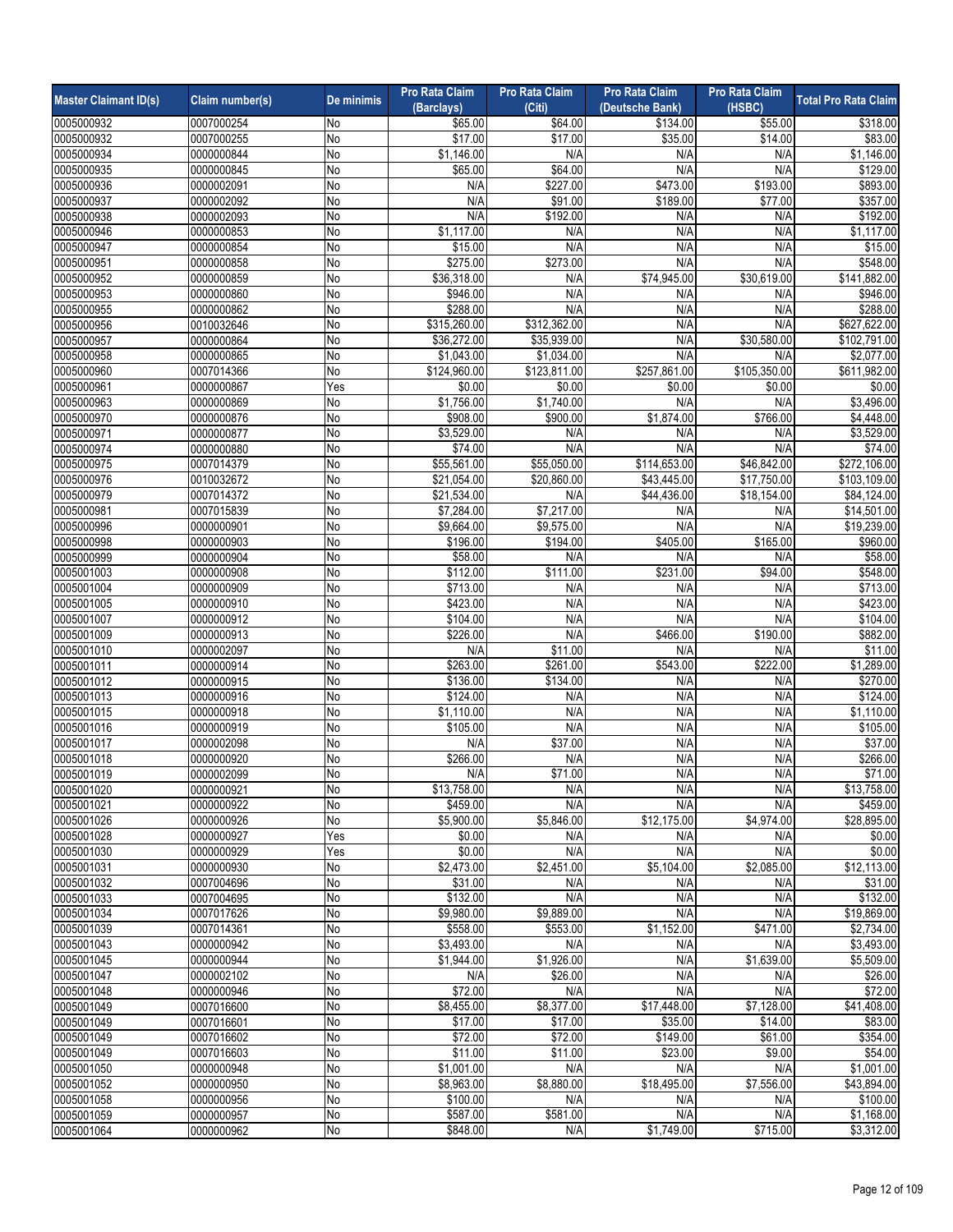| <b>Master Claimant ID(s)</b> | Claim number(s)          | De minimis       | Pro Rata Claim   | <b>Pro Rata Claim</b> | Pro Rata Claim     | <b>Pro Rata Claim</b> | <b>Total Pro Rata Claim</b> |
|------------------------------|--------------------------|------------------|------------------|-----------------------|--------------------|-----------------------|-----------------------------|
|                              |                          |                  | (Barclays)       | (Citi)                | (Deutsche Bank)    | (HSBC)                |                             |
| 0005001065                   | 0000000963               | <b>No</b>        | \$2,488.00       | N/A                   | N/A                | N/A                   | \$2,488.00                  |
| 0005001066                   | 0000000964               | Yes              | \$0.00           | N/A                   | N/A                | N/A                   | \$0.00                      |
| 0005001067                   | 0000000965               | No               | \$1,959.00       | N/A                   | \$4,043.00         | \$1,652.00            | \$7,654.00                  |
| 0005001069                   | 0010000341               | No               | \$84.057.00      | N/A                   | N/A                | N/A                   | \$84,057.00                 |
| 0005001071                   | 0010001915               | No               | \$46.00          | \$46.00               | \$96.00            | \$39.00               | \$227.00                    |
| 0005001071                   | 0010001916               | Yes              | \$0.00           | \$0.00                | \$0.00             | \$0.00                | \$0.00                      |
| 0005001071                   | 0010001917               | No               | \$113.00         | \$112.00              | \$232.00           | \$95.00               | \$552.00                    |
| 0005001071                   | 0010001918               | No               | \$64.00          | \$63.00               | \$132.00           | \$54.00               | \$313.00                    |
| 0005001071                   | 0010001919               | No               | \$167.00         | \$166.00              | \$345.00           | \$141.00              | \$819.00                    |
| 0005001071                   | 0010001920               | No               | \$19.00          | \$19.00               | \$40.00            | \$16.00               | \$94.00                     |
| 0005001071                   | 0010001921               | No               | \$5.00           | \$5.00                | \$10.00            | \$4.00                | \$24.00                     |
| 0005001071                   | 0010001922               | Yes              | \$0.00           | \$0.00                | \$0.00             | \$0.00                | \$0.00                      |
| 0005001071                   | 0010001923               | No               | \$173.00         | \$172.00              | \$357.00           | \$146.00              | \$848.00                    |
| 0005001071                   | 0010001924               | No               | \$159.00         | \$157.00              | \$327.00           | \$134.00              | \$777.00                    |
| 0005001071                   | 0010001925               | No               | \$6.00           | \$6.00                | \$12.00            | \$5.00                | \$29.00                     |
| 0005001071                   | 0010001926               | Yes              | \$0.00           | \$0.00                | \$0.00             | \$0.00                | \$0.00                      |
| 0005001071                   | 0010001927               | Yes              | \$0.00           | \$0.00                | \$0.00             | \$0.00                | \$0.00                      |
| 0005001071                   | 0010001928               | No               | \$533.00         | \$528.00              | \$1,100.00         | \$449.00              | \$2,610.00                  |
| 0005001071                   | 0010001929               | No               | \$82.00          | \$81.00               | \$169.00           | \$69.00               | \$401.00                    |
| 0005001071                   | 0010001931               | No               | \$144.00         | \$143.00              | \$297.00           | \$121.00              | \$705.00                    |
| 0005001071                   | 0010001932               | No               | \$4.00           | \$4.00                | \$7.00             | \$3.00                | \$18.00                     |
| 0005001071                   | 0010001933               | No               | \$90.00          | \$89.00               | \$186.00           | \$76.00               | \$441.00                    |
| 0005001071                   | 0010001934               | No               | \$9.00           | \$9.00                | \$20.00            | \$8.00                | \$46.00                     |
| 0005001071                   | 0010001935               | No               | \$88.00          | \$87.00               | \$182.00           | \$74.00               | \$431.00                    |
| 0005001071                   | 0010001936               | No               | \$12.00          | \$12.00               | \$25.00            | \$10.00               | \$59.00                     |
| 0005001071                   | 0010001937               | No               | \$9.00           | \$9.00                | \$18.00            | \$7.00                | \$43.00                     |
| 0005001071                   | 0010001939               | No               | \$5.00           | \$5.00                | \$10.00            | \$4.00                | \$24.00                     |
| 0005001071                   | 0010001940               | No               | \$1,551.00       | \$1,537.00            | \$3,201.00         | \$1,308.00            | \$7,597.00                  |
| 0005001071                   | 0010001941               | No               | \$243.00         | \$241.00              | \$501.00           | \$205.00              | \$1,190.00                  |
| 0005001071                   | 0010001943               | No               | \$454.00         | \$450.00              | \$937.00           | \$383.00              | \$2,224.00                  |
| 0005001071                   | 0010001944               | No               | \$11.00          | \$11.00               | \$22.00            | \$9.00                | \$53.00                     |
| 0005001071                   | 0010001946               | No               | \$2.00<br>\$0.00 | \$2.00<br>\$0.00      | \$5.00<br>\$0.00   | \$2.00<br>\$0.00      | \$11.00<br>\$0.00           |
| 0005001071                   | 0010001947               | Yes              |                  | \$4.00                | \$8.00             | \$3.00                | \$19.00                     |
| 0005001071<br>0005001071     | 0010001949<br>0010001950 | No<br>Yes        | \$4.00<br>\$0.00 | \$0.00                | \$0.00             | \$0.00                | \$0.00                      |
|                              |                          | Yes              | \$0.00           | \$0.00                | \$0.00             | \$0.00                | \$0.00                      |
| 0005001071                   | 0010001952               |                  | \$0.00           | \$0.00                | \$0.00             | \$0.00                | \$0.00                      |
| 0005001071<br>0005001071     | 0010001953<br>0010001954 | Yes<br>No        | \$95.00          | \$94.00               | \$197.00           | \$80.00               | \$466.00                    |
| 0005001071                   | 0010001955               | No               | \$404.00         | \$400.00              | \$833.00           | \$340.00              | \$1,977.00                  |
| 0005001071                   | 0010001956               | No               | \$207.00         | \$205.00              | \$426.00           | \$174.00              | \$1,012.00                  |
| 0005001071                   | 0010001957               | No               | \$20.00          | \$20.00               | \$42.00            | \$17.00               | \$99.00                     |
| 0005001071                   | 0010001958               | No               | \$38.00          | \$37.00               | \$78.00            | \$32.00               | \$185.00                    |
| 0005001071                   | 0010001959               | No               | \$7.00           | \$7.00                | \$14.00            | \$6.00                | \$34.00                     |
|                              |                          | Yes              | \$0.00           | \$0.00                | \$0.00             | \$0.00                | \$0.00                      |
| 0005001071<br>0005001071     | 0010001960<br>0010001961 | <b>No</b>        | \$182.00         | \$181.00              | \$376.00           | \$154.00              | \$893.00                    |
| 0005001071                   | 0010001962               | No               | \$32.00          | \$31.00               | \$65.00            | \$27.00               | \$155.00                    |
| 0005001071                   | 0010001964               | <b>No</b>        | \$65.00          | \$64.00               | \$134.00           | \$55.00               | \$318.00                    |
| 0005001071                   | 0010001965               |                  | \$0.00           | \$0.00                | \$0.00             | \$0.00                | \$0.00                      |
| 0005001071                   | 0010007623               | Yes<br>No        | \$21.00          | \$21.00               | \$44.00            | \$18.00               | \$104.00                    |
| 0005001071                   | 0010007629               | Yes              | \$0.00           | \$0.00                | \$0.00             | \$0.00                | \$0.00                      |
| 0005001071                   | 0010007631               | Yes              | \$0.00           | \$0.00                | \$0.00             | \$0.00                | \$0.00                      |
| 0005001071                   | 0010007636               | Yes              | \$0.00           | \$0.00                | \$0.00             | \$0.00                | \$0.00                      |
| 0005001071                   | 0010007644               | No               | \$4.00           | \$4.00                | \$9.00             | \$4.00                | \$21.00                     |
| 0005001071                   | 0010007645               | Yes              | \$0.00           | \$0.00                | \$0.00             | \$0.00                | \$0.00                      |
| 0005001071                   | 0010007650               | No               | \$4.00           | \$4.00                | \$8.00             | \$3.00                | \$19.00                     |
| 0005001071                   | 0010007651               | Yes              | \$0.00           | \$0.00                | \$0.00             | \$0.00                | \$0.00                      |
| 0005001071                   | 0010007652               |                  | \$0.00           | \$0.00                |                    | \$0.00                | \$0.00                      |
| 0005001071                   | 0010007675               | Yes<br>No        | \$241.00         | \$239.00              | \$0.00<br>\$497.00 | \$203.00              | \$1,180.00                  |
| 0005001073                   | 0000000971               | <b>No</b>        | \$196.00         | N/A                   | N/A                | \$165.00              | \$361.00                    |
| 0005001075                   | 0000000973               | No               | \$1,878.00       | N/A                   | N/A                | N/A                   | \$1,878.00                  |
| 0005001076                   | 0000000974               | No               | \$34.00          | N/A                   | N/A                | N/A                   | \$34.00                     |
| 0005001077                   | 0000000975               | <b>No</b>        | \$502.00         | \$498.00              | N/A                | \$423.00              | \$1,423.00                  |
| 0005001078                   | 0000000976               | No               | \$3,636.00       | \$3,603.00            | N/A                | \$3.066.00            | \$10,305.00                 |
| 0005001079                   | 0000000977               | $\overline{Yes}$ | \$0.00           | \$0.00                | \$0.00             | \$0.00                | \$0.00                      |
| 0005001080                   | 0000000978               | No               | \$700.00         | N/A                   | \$1,445.00         | \$590.00              | \$2,735.00                  |
| 0005001081                   | 0000000979               | <b>No</b>        | \$240.00         | N/A                   | \$495.00           | \$202.00              | \$937.00                    |
|                              |                          |                  |                  |                       |                    |                       |                             |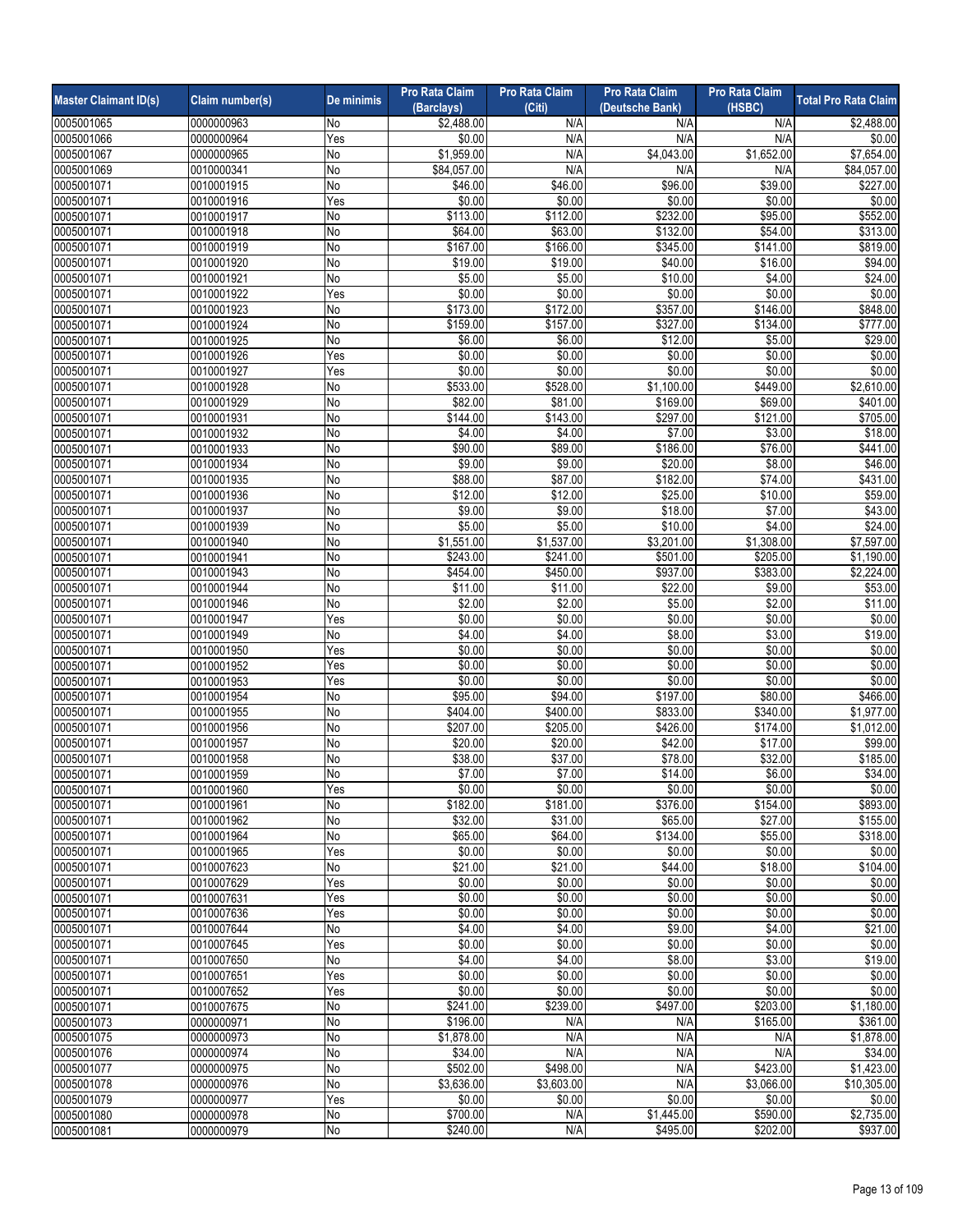| <b>Master Claimant ID(s)</b> | Claim number(s) | De minimis | Pro Rata Claim         | <b>Pro Rata Claim</b> | Pro Rata Claim  | <b>Pro Rata Claim</b>  | <b>Total Pro Rata Claim</b> |
|------------------------------|-----------------|------------|------------------------|-----------------------|-----------------|------------------------|-----------------------------|
|                              |                 |            | (Barclays)             | (Citi)                | (Deutsche Bank) | (HSBC)                 |                             |
| 0005001082                   | 0007015833      | No         | \$75,358.00            | N/A                   | \$155,505.00    | \$63,532.00            | \$294,395.00                |
| 0005001085                   | 0000000983      | <b>No</b>  | \$2,764.00             | \$2,739.00            | \$5,704.00      | \$2,330.00             | \$13,537.00                 |
| 0005001086                   | 0007014773      | No         | \$87,875.00            | \$87,067.00           | \$181,334.00    | \$74,085.00            | \$430,361.00                |
| 0005001088                   | 0007014342      | No         | \$23,588.00            | \$23,371.00           | \$48,675.00     | \$19,886.00            | \$115,520.00                |
| 0005001088                   | 0007014343      | No         | \$14.00                | \$14.00               | \$28.00         | \$12.00                | \$68.00                     |
| 0005001088                   | 0007014344      | No         | \$1,702.00             | \$1,686.00            | \$3,512.00      | \$1,435.00             | \$8,335.00                  |
| 0005001088                   | 0007014345      | No         | \$705.00               | \$698.00              | \$1,455.00      | \$594.00               | \$3,452.00                  |
| 0005001088                   | 0007014346      | No         | \$4,201.00             | \$4,162.00            | \$8,669.00      | \$3,542.00             | \$20,574.00                 |
| 0005001088                   | 0007014347      | No         | \$982.00               | \$973.00              | \$2,027.00      | \$828.00               | \$4,810.00                  |
| 0005001088                   | 0007014348      | No         | \$722.00               | \$716.00              | \$1,491.00      | \$609.00               | \$3,538.00                  |
| 0005001088                   | 0007014349      | No         | \$439.00               | \$435.00              | \$907.00        | \$370.00               | \$2,151.00                  |
| 0005001088                   | 0007014350      | No         | \$1,806.00             | \$1,789.00            | \$3,726.00      | \$1,522.00             | \$8,843.00                  |
| 0005001088                   | 0007014351      | No         | \$857.00               | \$849.00              | \$1,768.00      | \$722.00               | \$4,196.00                  |
| 0005001088                   | 0007014352      | No         | \$598.00               | \$593.00              | \$1,234.00      | \$504.00               | \$2,929.00                  |
| 0005001088                   | 0007014353      | No         | \$203.00               | \$201.00              | \$419.00        | \$171.00               | \$994.00                    |
| 0005001088                   | 0007014354      | No         | \$20.00                | \$20.00               | \$42.00         | \$17.00                | \$99.00                     |
| 0005001091                   | 0000000989      | No         | $\overline{$1,259.00}$ | \$1,247.00            | \$2,597.00      | $\overline{$1,061.00}$ | \$6,164.00                  |
| 0005001092                   | 0000000990      | No         | \$3,802.00             | \$3,767.00            | \$7,845.00      | \$3,205.00             | \$18,619.00                 |
| 0005001095                   | 0007014375      | No         | \$14,269.00            | N/A                   | \$29,446.00     | \$12,030.00            | \$55,745.00                 |
| 0005001095                   | 0007014376      | No         | \$96.00                | N/A                   | \$198.00        | \$81.00                | \$375.00                    |
| 0005001095                   | 0007014377      | Yes        | \$0.00                 | N/A                   | \$0.00          | \$0.00                 | \$0.00                      |
| 0005001099                   | 0007014373      | No         | \$108,601.00           | \$107,603.00          | \$224,104.00    | \$91,558.00            | \$531,866.00                |
| 0005001105                   | 0000001003      | No         | \$230.00               | N/A                   | N/A             | N/A                    | \$230.00                    |
| 0005001106                   | 0000001004      | No         | \$578.00               | N/A                   | N/A             | N/A                    | \$578.00                    |
| 0005001107                   | 0010032670      | No         | \$2.034.00             | \$2,015.00            | \$4,197.00      | \$1,715.00             | \$9,961.00                  |
| 0005001108                   | 0010032648      | No         | \$22,353.00            | \$22,148.00           | \$46,127.00     | \$18,846.00            | \$109,474.00                |
| 0005001109                   | 0010032649      | No         | \$6.00                 | \$6.00                | \$13.00         | \$5.00                 | \$30.00                     |
| 0005001111                   | 0000001009      | No         | \$1,098.00             | \$1,088.00            | \$2,266.00      | \$926.00               | \$5,378.00                  |
| 0005001113                   | 0000001011      | No         | \$11.00                | \$10.00               | \$22.00         | \$9.00                 | \$52.00                     |
| 0005001118                   | 0000001016      | No         | \$808.00               | \$800.00              | \$1,666.00      | \$681.00               | \$3,955.00                  |
| 0005001120                   | 0000001018      | No         | \$726.00               | \$719.00              | \$1,497.00      | \$612.00               | \$3,554.00                  |
| 0005001124                   | 0000002103      | No         | N/A                    | \$4,108.00            | N/A             | N/A                    | \$4,108.00                  |
| 0005001124                   | 0010045403      | No         | N/A                    | \$363.00              | N/A             | N/A                    | \$363.00                    |
| 0005001131                   | 0000001021      | No         | \$81.00                | N/A                   | N/A             | N/A                    | \$81.00                     |
| 0005001132                   | 0000001022      | No         | \$124.00               | N/A                   | N/A             | N/A                    | \$124.00                    |
| 0005001133                   | 0010032691      | No         | \$102,117.00           | N/A                   | \$210,723.00    | \$86,092.00            | \$398,932.00                |
| 0005001135                   | 0000001024      | No         | \$5,169.00             | N/A                   | N/A             | N/A                    | \$5,169.00                  |
| 0005001138                   | 0000002112      | No         | N/A                    | \$882.00              | N/A             | N/A                    | \$882.00                    |
| 0005001139                   | 0000001027      | No         | \$870.00               | \$862.00              | \$1,795.00      | \$733.00               | \$4,260.00                  |
| 0005001140                   | 0000001028      | Yes        | \$0.00                 | N/A                   | N/A             | N/A                    | \$0.00                      |
| 0005001141                   | 0000001029      | No         | \$1,508.00             | N/A                   | N/A             | N/A                    | \$1,508.00                  |
| 0005001142                   | 0007014374      | No         | \$586,564.00           | \$581,173.00          | \$1,210,407.00  | \$494,515.00           | \$2,872,659.00              |
| 0005001144                   | 0007017624      | No         | \$235,039.00           | \$232,879.00          | \$485,016.00    | \$198,155.00           | \$1,151,089.00              |
| 0005001145                   | 0010000377      | No         | \$1,726.00             | \$1,710.00            | \$3,562.00      | \$1,455.00             | \$8,453.00                  |
| 0005001145                   | 0010000380      | No         | \$2,491.00             | \$2,468.00            | \$5,140.00      | \$2,100.00             | \$12,199.00                 |
| 0005001145                   | 0010000381      | No         | \$4,638.00             | \$4,596.00            | \$9,572.00      | \$3,910.00             | \$22,716.00                 |
| 0005001145                   | 0010000383      | No         | \$257.00               | \$255.00              | \$530.00        | \$217.00               | \$1,259.00                  |
| 0005001145                   | 0010000384      | No         | \$300.466.00           | \$297,705.00          | \$620,028.00    | \$253,314.00           | \$1,471,513.00              |
| 0005001145                   | 0010000385      | No         | \$261.00               | \$259.00              | \$539.00        | \$220.00               | \$1,279.00                  |
| 0005001145                   | 0010000388      | No         | \$173.00               | \$172.00              | \$357.00        | \$146.00               | \$848.00                    |
| 0005001171                   | 0000001059      | No         | \$621.00               | \$615.00              | \$1,281.00      | \$523.00               | \$3,040.00                  |
| 0005001172                   | 0000001060      | No         | \$251.00               | \$249.00              | \$519.00        | \$212.00               | \$1,231.00                  |
| 0005001173                   | 0007000378      | No         | \$8,788.00             | \$8,708.00            | \$18,135.00     | \$7.409.00             | \$43,040.00                 |
| 0005001173                   | 0007000379      | No         | \$8,827.00             | \$8,746.00            | \$18,215.00     | \$7,442.00             | \$43,230.00                 |
| 0005001173                   | 0007000380      | No         | \$46.00                | \$46.00               | \$95.00         | \$39.00                | \$226.00                    |
| 0005001173                   | 0007000381      | No         | \$84.00                | \$84.00               | \$174.00        | \$71.00                | \$413.00                    |
| 0005001173                   | 0007000382      | No         | \$1,089.00             | \$1,079.00            | \$2,248.00      | \$918.00               | \$5,334.00                  |
| 0005001173                   | 0007000383      | No         | \$2,697.00             | \$2,673.00            | \$5,566.00      | \$2,274.00             | \$13,210.00                 |
| 0005001173                   | 0007000384      | No         | \$26.00                | \$26.00               | \$55.00         | \$22.00                | \$129.00                    |
| 0005001173                   | 0007000385      | No         | \$3,941.00             | \$3,905.00            | \$8,133.00      | \$3,323.00             | \$19,302.00                 |
| 0005001173                   | 0007000386      | No         | \$11,941.00            | \$11,831.00           | \$24,640.00     | \$10,067.00            | \$58,479.00                 |
| 0005001173                   | 0007000387      | <b>No</b>  | \$781.00               | \$774.00              | \$1,612.00      | \$659.00               | \$3,826.00                  |
| 0005001173                   | 0007000388      | No         | \$23.00                | \$23.00               | \$48.00         | \$20.00                | \$114.00                    |
| 0005001173                   | 0007000389      | No         | \$14.00                | \$14.00               | \$30.00         | \$12.00                | \$70.00                     |
| 0005001173                   | 0007000390      | <b>No</b>  | \$5,575.00             | \$5,523.00            | \$11,504.00     | \$4,700.00             | \$27,302.00                 |
| 0005001173                   | 0007000391      | <b>No</b>  | \$21,242.00            | \$21,046.00           | \$43,833.00     | \$17,908.00            | \$104,029.00                |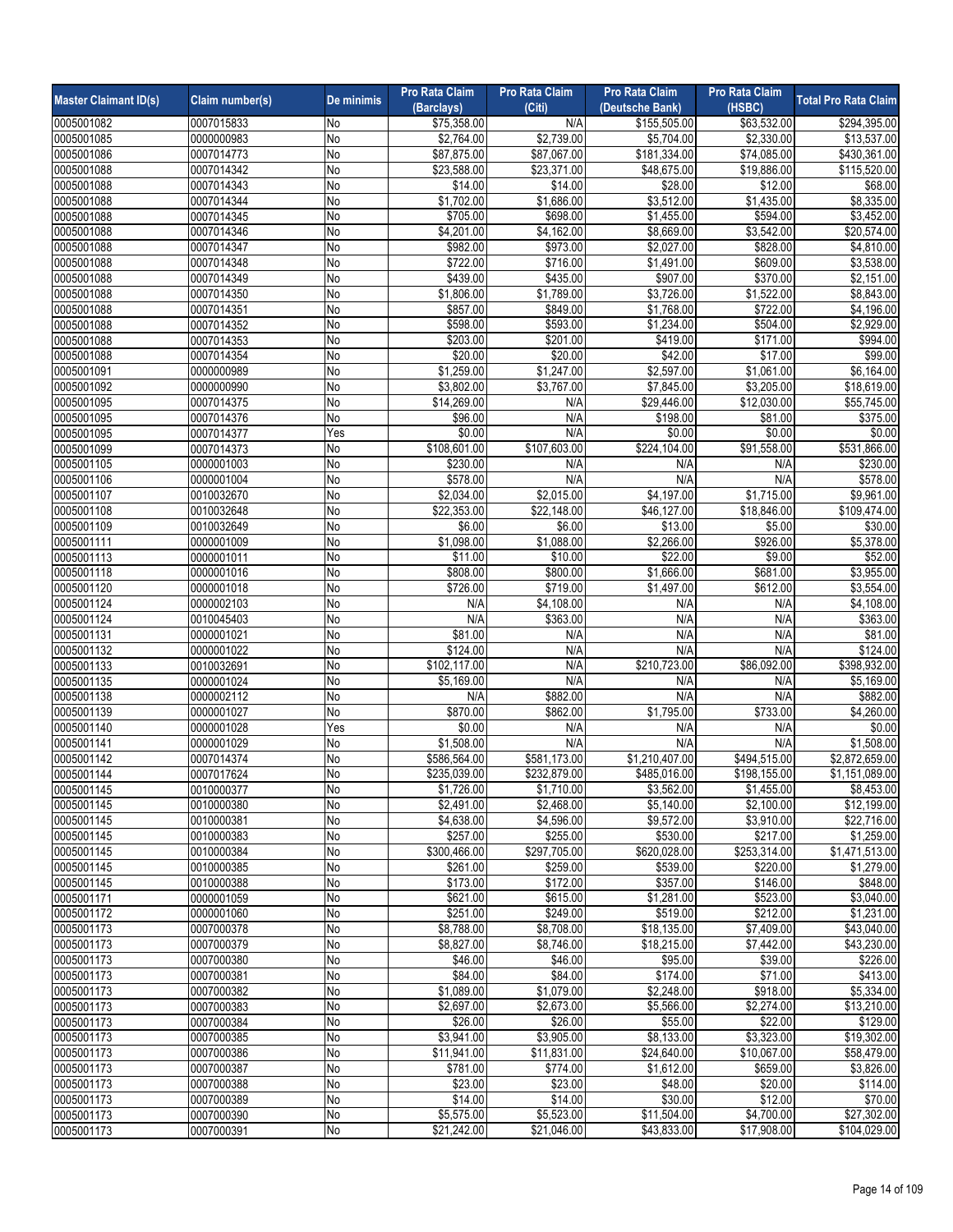| <b>Master Claimant ID(s)</b> | Claim number(s)          | De minimis             | <b>Pro Rata Claim</b>      | <b>Pro Rata Claim</b>      | Pro Rata Claim             | <b>Pro Rata Claim</b>     | <b>Total Pro Rata Claim</b> |
|------------------------------|--------------------------|------------------------|----------------------------|----------------------------|----------------------------|---------------------------|-----------------------------|
|                              |                          |                        | (Barclays)                 | (Citi)                     | (Deutsche Bank)            | (HSBC)                    |                             |
| 0005001173                   | 0007000392               | No                     | \$9,192.00                 | \$9,107.00                 | \$18,967.00                | \$7,749.00                | \$45,015.00                 |
| 0005001173                   | 0007000393               | Yes                    | \$0.00                     | \$0.00                     | \$0.00                     | \$0.00                    | \$0.00                      |
| 0005001173                   | 0007000394               | No                     | \$4.00                     | \$4.00                     | \$7.00                     | \$3.00                    | \$18.00                     |
| 0005001173                   | 0007000395               | Yes                    | \$0.00                     | \$0.00                     | \$0.00                     | \$0.00                    | \$0.00                      |
| 0005001173                   | 0007000396               | No                     | \$8.00                     | \$8.00                     | \$16.00                    | \$7.00                    | \$39.00                     |
| 0005001173                   | 0007000397               | No                     | \$17.00                    | \$17.00                    | \$35.00                    | \$14.00                   | \$83.00                     |
| 0005001173                   | 0007000398               | No                     | \$7.00                     | \$7.00                     | \$14.00                    | \$6.00                    | \$34.00                     |
| 0005001173                   | 0007000399               | No                     | \$9.00                     | \$9.00                     | \$19.00                    | \$8.00                    | \$45.00                     |
| 0005001173                   | 0007000400               | No                     | \$49,203.00                | \$48,751.00                | \$101,533.00               | \$41,481.00               | \$240,968.00                |
| 0005001173                   | 0007000401               | No                     | \$96.00                    | \$95.00                    | \$198.00                   | \$81.00                   | \$470.00                    |
| 0005001173                   | 0007000402               | No                     | \$34.00                    | \$34.00                    | \$71.00                    | \$29.00                   | \$168.00                    |
| 0005001173                   | 0007000403               | No                     | \$134.00                   | \$132.00                   | \$276.00                   | \$113.00                  | \$655.00                    |
| 0005001173                   | 0007000404               | No                     | \$135.00                   | \$134.00                   | \$278.00                   | $\sqrt{$114.00}$          | \$661.00                    |
| 0005001173                   | 0007000406               | No                     | \$64.00                    | \$63.00                    | \$132.00                   | \$54.00                   | \$313.00                    |
| 0005001173                   | 0007000407               | No                     | $\overline{$2,796.00}$     | \$2,770.00                 | \$5,770.00                 | \$2,357.00                | \$13,693.00                 |
| 0005001173                   | 0007000408               | No                     | \$88.00                    | \$87.00                    | \$182.00                   | \$74.00                   | \$431.00<br>\$16.00         |
| 0005001173<br>0005001173     | 0007000409               | No<br>No               | \$3.00<br>\$459.00         | \$3.00<br>\$455.00         | \$7.00<br>\$948.00         | \$3.00<br>\$387.00        | \$2,249.00                  |
|                              | 0007000410               | No                     | \$63.00                    | \$62.00                    | \$129.00                   | \$53.00                   | \$307.00                    |
| 0005001173<br>0005001173     | 0007000412<br>0007000413 | No                     | \$2,550.00                 | \$2,527.00                 | \$5,262.00                 | $\overline{$2,150.00}$    | \$12,489.00                 |
| 0005001173                   | 0007000414               | No                     | \$388.00                   | \$385.00                   | \$801.00                   | \$327.00                  | \$1,901.00                  |
| 0005001173                   | 0007000415               | No                     | \$808.00                   | \$800.00                   | \$1,667.00                 | \$681.00                  | \$3,956.00                  |
| 0005001173                   | 0007000416               | No                     | \$733.00                   | \$727.00                   | \$1,513.00                 | \$618.00                  | \$3,591.00                  |
| 0005001173                   | 0007000417               | No                     | \$976.00                   | \$967.00                   | \$2,013.00                 | \$823.00                  | \$4,779.00                  |
| 0005001173                   | 0007000418               | No                     | \$26.00                    | \$26.00                    | \$54.00                    | \$22.00                   | \$128.00                    |
| 0005001173                   | 0007000419               | No                     | \$5,347.00                 | \$5,298.00                 | \$11,034.00                | \$4,508.00                | \$26,187.00                 |
| 0005001173                   | 0007000420               | <b>No</b>              | \$7.00                     | \$6.00                     | \$13.00                    | \$6.00                    | \$32.00                     |
| 0005001173                   | 0007000421               | Yes                    | \$0.00                     | \$0.00                     | \$0.00                     | \$0.00                    | \$0.00                      |
| 0005001173                   | 0007000422               | Yes                    | \$0.00                     | \$0.00                     | \$0.00                     | \$0.00                    | \$0.00                      |
| 0005001173                   | 0007000423               | Yes                    | \$0.00                     | \$0.00                     | \$0.00                     | \$0.00                    | \$0.00                      |
| 0005001173                   | 0007000424               | No                     | \$3.00                     | \$3.00                     | \$7.00                     | \$3.00                    | \$16.00                     |
| 0005001173                   | 0007000425               | No                     | \$161.00                   | \$159.00                   | \$332.00                   | \$136.00                  | \$788.00                    |
| 0005001173                   | 0007000426               | No                     | \$28,553.00                | \$28,290.00                | \$58,920.00                | \$24,072.00               | \$139,835.00                |
| 0005001173                   | 0007000427               | No                     | \$3,227.00                 | \$3,197.00                 | \$6,658.00                 | \$2,720.00                | \$15,802.00                 |
| 0005001173                   | 0007000428               | No                     | \$2,446.00                 | \$2,424.00                 | \$5,048.00                 | \$2,062.00                | \$11,980.00                 |
| 0005001173                   | 0007000429               | No                     | \$450.00                   | \$446.00                   | \$928.00                   | \$379.00                  | \$2,203.00                  |
| 0005001173                   | 0007000430               | No                     | \$575.00                   | \$570.00                   | \$1,187.00                 | \$485.00                  | \$2,817.00                  |
| 0005001173                   | 0007000431               | No                     | \$10,990.00                | \$10,889.00                | \$22,679.00                | \$9,266.00                | \$53,824.00                 |
| 0005001173                   | 0007000432               | Yes                    | \$0.00                     | \$0.00                     | \$0.00                     | \$0.00                    | \$0.00                      |
| 0005001173                   | 0007000433               | Yes                    | \$0.00                     | \$0.00                     | \$0.00                     | \$0.00                    | \$0.00                      |
| 0005001173                   | 0007000434               | Yes                    | \$0.00                     | \$0.00                     | \$0.00                     | \$0.00                    | \$0.00                      |
| 0005001173                   | 0007000435               | Yes                    | \$0.00                     | \$0.00                     | \$0.00                     | \$0.00                    | \$0.00                      |
| 0005001173                   | 0007000436               | Yes                    | \$0.00                     | \$0.00                     | \$0.00                     | \$0.00                    | \$0.00                      |
| 0005001173                   | 0010002127               | No                     | \$1,501.00                 | \$1,488.00                 | \$3,098.00                 | \$1,266.00                | \$7,353.00                  |
| 0005001173                   | 0010002175               | No                     | \$1,266.00                 | \$1,254.00                 | \$2,612.00                 | \$1,067.00                | \$6,199.00                  |
| 0005001174                   | 0010032680               | No                     | \$2,798.00                 | \$2,773.00                 | N/A                        | N/A                       | \$5,571.00                  |
| 0005001177                   | 0000001065               | <b>No</b>              | \$10,921.00                | N/A                        | \$22,537.00                | \$9,208.00                | \$42,666.00                 |
| 0005001179                   | 0000001067               | No                     | \$307.00                   | N/A                        | N/A                        | N/A                       | \$307.00                    |
| 0005001182                   | 0000001070               | No                     | \$11.00                    | N/A                        | \$23.00                    | \$9.00                    | \$43.00                     |
| 0005001183                   | 0010032637               | No                     | \$11,439.00                | \$11,334.00                | \$23,605.00                | \$9,644.00                | \$56,022.00                 |
| 0005001184                   | 0010032908               | <b>No</b>              | \$38,020.00                | \$37,670.00                | \$78,456.00                | \$32,053.00               | \$186.199.00                |
| 0005001188                   | 0000001076               | No                     | \$188,560.00               | N/A                        | N/A                        | N/A                       | \$188,560.00                |
| 0005001189                   | 0000001077               | <b>No</b>              | \$5,445.00                 | \$5,395.00                 | \$11,236.00                | \$4,590.00                | \$26,666.00                 |
| 0005001190                   | 0000001078               | No                     | \$235.00                   | N/A                        | N/A                        | N/A                       | \$235.00                    |
| 0005001193                   | 0007015674               | No                     | \$27,463.00                | \$27,210.00                | N/A                        | N/A                       | \$54,673.00                 |
| 0005001197                   | 0000001085               | <b>No</b>              | \$13,038.00                | \$12,918.00                | \$26,905.00                | \$10,992.00               | \$63,853.00                 |
| 0005001198                   | 0000001086               | No                     | \$1,343.00                 | \$1,331.00                 | \$2,771.00                 | \$1,132.00                | \$6,577.00                  |
| 0005001207                   | 0000001095               | <b>No</b>              | \$3,439.00                 | \$3,408.00                 | \$7,097.00                 | \$2,900.00                | \$16,844.00                 |
| 0005001217                   | 0000001105               | <b>No</b>              | \$141.00                   | \$140.00                   | \$291.00                   | \$119.00                  | \$691.00                    |
| 0005001223                   | 0000001111               | No                     | \$276.00                   | \$274.00                   | \$570.00                   | \$233.00                  | \$1,353.00                  |
| 0005001245                   | 0010032647               | <b>No</b><br><b>No</b> | \$116,363.00<br>\$3,040.00 | \$115,294.00<br>\$3,012.00 | \$240,121.00<br>\$6,273.00 | \$98,102.00<br>\$2,563.00 | \$569,880.00<br>\$14,888.00 |
| 0005001248                   | 0000001136               | No                     |                            | \$2,128.00                 | \$4,432.00                 |                           | \$10,519.00                 |
| 0005001249<br>0005001250     | 0000001137<br>0000001138 | <b>No</b>              | \$2,148.00<br>\$3,381.00   | \$3,350.00                 | \$6,978.00                 | \$1,811.00<br>\$2,851.00  | \$16,560.00                 |
| 0005001251                   | 0000001139               | <b>No</b>              | \$5,319.00                 | \$5,270.00                 | \$10,976.00                | \$4,484.00                | \$26,049.00                 |
| 0005001253                   | 0007001811               | <b>No</b>              | \$205,466.00               | \$203,578.00               | \$423,990.00               | \$173,222.00              | $\overline{$1,006,256.00}$  |
|                              |                          |                        |                            |                            |                            |                           |                             |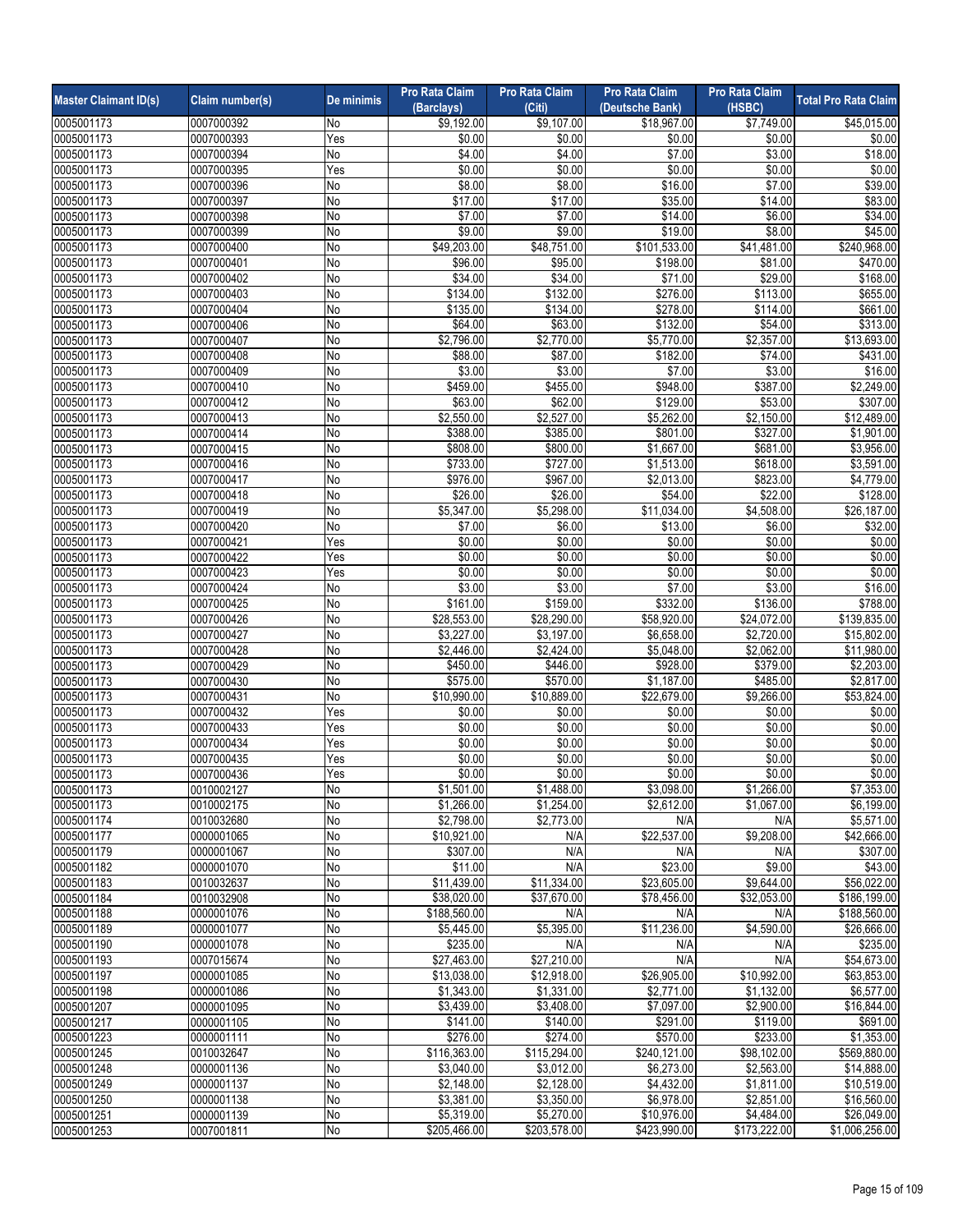| <b>Master Claimant ID(s)</b> | Claim number(s) | De minimis | <b>Pro Rata Claim</b>  | <b>Pro Rata Claim</b> | <b>Pro Rata Claim</b>  | <b>Pro Rata Claim</b> | <b>Total Pro Rata Claim</b> |
|------------------------------|-----------------|------------|------------------------|-----------------------|------------------------|-----------------------|-----------------------------|
|                              |                 |            | (Barclays)             | (Citi)                | (Deutsche Bank)        | (HSBC)                |                             |
| 0005001254                   | 0010000390      | No         | \$65,461.00            | \$64,859.00           | \$135,082.00           | \$55,188.00           | \$320,590.00                |
| 0005001255                   | 0010002383      | No         | \$82,144.00            | \$81,389.00           | \$169,508.00           | \$69,253.00           | \$402,294.00                |
| 0005001255                   | 0010002384      | No         | \$101,890.00           | \$100,953.00          | \$210,255.00           | \$85,900.00           | \$498,998.00                |
| 0005001255                   | 0010002385      | Yes        | \$0.00                 | \$0.00                | \$0.00                 | \$0.00                | \$0.00                      |
| 0005001255                   | 0010002386      | No         | \$60,035.00            | \$59,483.00           | \$123,886.00           | \$50,614.00           | \$294,018.00                |
| 0005001255                   | 0010002387      | No         | \$28,399.00            | \$28,138.00           | \$58,604.00            | \$23,943.00           | \$139,084.00                |
| 0005001255                   | 0010002388      | No         | \$2,107.00             | \$2,088.00            | \$4,348.00             | \$1,777.00            | \$10,320.00                 |
| 0005001255                   | 0010002389      | No         | \$240.00               | \$238.00              | \$496.00               | \$203.00              | \$1,177.00                  |
| 0005001255                   | 0010002390      | No         | \$5,586.00             | \$5,534.00            | \$11,526.00            | \$4,709.00            | \$27,355.00                 |
| 0005001255                   | 0010002391      | Yes        | \$0.00                 | \$0.00                | \$0.00                 | \$0.00                | \$0.00                      |
| 0005001255                   | 0010002392      | Yes        | \$0.00                 | \$0.00                | \$0.00                 | \$0.00                | \$0.00                      |
| 0005001255                   | 0010002393      | No         | \$29,451.00            | \$29,180.00           | \$60,773.00            | \$24,829.00           | \$144,233.00                |
| 0005001255                   | 0010002394      | No         | \$6,780.00             | \$6.718.00            | \$13,991.00            | \$5,716.00            | \$33,205.00                 |
| 0005001255                   | 0010002395      | No         | \$53,470.00            | \$52,978.00           | \$110,338.00           | \$45,079.00           | \$261,865.00                |
| 0005001255                   | 0010002396      | No         | \$24,936.00            | \$24,706.00           | \$51,456.00            | \$21,023.00           | \$122,121.00                |
| 0005001255                   | 0010002397      | No         | \$109,788.00           | \$108,779.00          | \$226,553.00           | \$92,559.00           | \$537,679.00                |
| 0005001255                   | 0010002398      | No         | \$1,021.00             | \$1,011.00            | \$2,106.00             | \$861.00              | \$4,999.00                  |
| 0005001255                   | 0010002400      | No         | \$74,717.00            | \$74,030.00           | \$154,182.00           | \$62,991.00           | \$365,920.00                |
| 0005001255                   | 0010002401      | No         | \$26,086.00            | \$25,846.00           | \$53,829.00            | \$21,992.00           | \$127,753.00                |
| 0005001255                   |                 |            | \$42,826.00            |                       |                        |                       |                             |
|                              | 0010002402      | No         | \$39.038.00            | \$42,432.00           | \$88,374.00            | \$36,105.00           | \$209,737.00                |
| 0005001255                   | 0010002403      | No         |                        | \$38,679.00           | \$80,556.00            | \$32,912.00           | \$191,185.00                |
| 0005001255                   | 0010002404      | No         | \$26.00                | \$26.00               | \$54.00                | \$22.00               | \$128.00                    |
| 0005001255                   | 0010002405      | No         | \$11,347.00            | \$11,242.00           | \$23,415.00            | \$9,566.00            | \$55,570.00                 |
| 0005001255                   | 0010002406      | No         | \$50.00                | \$50.00               | \$103.00               | \$42.00               | \$245.00                    |
| 0005001255                   | 0010002407      | No         | $\overline{$6,714.00}$ | \$6,652.00            | \$13,855.00            | \$5,660.00            | \$32,881.00                 |
| 0005001255                   | 0010002408      | No         | \$340.00               | \$337.00              | \$702.00               | \$287.00              | \$1,666.00                  |
| 0005001255                   | 0010002409      | No         | \$25,243.00            | \$25,011.00           | \$52,089.00            | \$21,281.00           | \$123,624.00                |
| 0005001255                   | 0010002410      | No         | \$2,653.00             | \$2,629.00            | \$5,475.00             | \$2,237.00            | \$12,994.00                 |
| 0005001255                   | 0010002411      | Yes        | \$0.00                 | \$0.00                | \$0.00                 | \$0.00                | \$0.00                      |
| 0005001255                   | 0010002412      | No         | \$252.00               | \$250.00              | \$521.00               | \$213.00              | \$1,236.00                  |
| 0005001255                   | 0010002413      | No         | \$340.00               | \$337.00              | \$701.00               | \$286.00              | \$1,664.00                  |
| 0005001255                   | 0010002414      | No         | \$25,293.00            | \$25,061.00           | \$52,194.00            | \$21,324.00           | \$123,872.00                |
| 0005001255                   | 0010002415      | No         | \$382.00               | \$379.00              | \$789.00               | \$322.00              | \$1,872.00                  |
| 0005001255                   | 0010002416      | No         | \$1,350.00             | \$1,337.00            | \$2,785.00             | \$1,138.00            | \$6,610.00                  |
| 0005001255                   | 0010002417      | <b>No</b>  | \$12,907.00            | \$12,788.00           | \$26,634.00            | \$10,882.00           | \$63,211.00                 |
| 0005001255                   | 0010002418      | No         | \$573.00               | \$568.00              | \$1,182.00             | \$483.00              | \$2,806.00                  |
| 0005001255                   | 0010002419      | No         | \$10,080.00            | \$9,987.00            | \$20,800.00            | \$8,498.00            | \$49,365.00                 |
| 0005001255                   | 0010002420      | No         | \$383.00               | \$380.00              | \$791.00               | \$323.00              | \$1,877.00                  |
| 0005001255                   | 0010002421      | No         | \$21,916.00            | \$21,714.00           | \$45,224.00            | \$18,476.00           | \$107,330.00                |
| 0005001255                   | 0010002422      | No         | \$17,562.00            | \$17,400.00           | \$36,239.00            | \$14,806.00           | \$86,007.00                 |
| 0005001255                   | 0010002423      | No         | \$1,472.00             | \$1,459.00            | \$3,038.00             | \$1.241.00            | \$7,210.00                  |
| 0005001255                   | 0010002424      | No         | \$833.00               | \$825.00              | \$1,719.00             | \$702.00              | \$4,079.00                  |
| 0005001255                   | 0010002425      | No         | \$1,448.00             | \$1,435.00            | \$2,988.00             | \$1,221.00            | \$7,092.00                  |
| 0005001255                   | 0010002426      | Yes        | \$0.00                 | \$0.00                | \$0.00                 | \$0.00                | \$0.00                      |
| 0005001255                   | 0010002427      | <b>No</b>  | \$446.00               | \$442.00              | \$921.00               | \$376.00              | \$2,185.00                  |
| 0005001255                   | 0010002428      | No         | \$1.301.00             | \$1,289.00            | \$2.685.00             | \$1,097.00            | \$6,372.00                  |
| 0005001255                   | 0010002429      | <b>No</b>  | \$60,320.00            | \$59.766.00           | \$124,474.00           | \$50,854.00           | \$295,414.00                |
| 0005001255                   | 0010002430      | <b>No</b>  | \$2.849.00             | \$2,823.00            |                        | \$2,402.00            | \$13,953.00                 |
| 0005001255                   | 0010002431      | <b>No</b>  | \$278.00               | \$275.00              | \$5,879.00<br>\$573.00 | \$234.00              | \$1.360.00                  |
|                              |                 |            |                        |                       |                        |                       |                             |
| 0005001255                   | 0010002432      | No         | \$206.00               | \$204.00              | \$425.00               | \$174.00              | \$1,009.00                  |
| 0005001255                   | 0010002433      | <b>No</b>  | \$181.00               | \$180.00              | \$374.00               | \$153.00              | \$888.00                    |
| 0005001255                   | 0010002434      | No         | \$409.00               | \$405.00              | \$844.00               | \$345.00              | \$2,003.00                  |
| 0005001255                   | 0010002435      | No         | \$224.00               | \$222.00              | \$462.00               | \$189.00              | \$1,097.00                  |
| 0005001255                   | 0010002436      | No         | \$22.196.00            | \$21,992.00           | \$45,804.00            | \$18.713.00           | \$108,705.00                |
| 0005001255                   | 0010025951      | No         | \$197.00               | \$195.00              | \$406.00               | \$166.00              | \$964.00                    |
| 0005001255                   | 0010025952      | No         | \$1,824.00             | \$1,808.00            | \$3,765.00             | \$1,538.00            | \$8,935.00                  |
| 0005001255                   | 0010025954      | No         | \$14.00                | \$13.00               | \$28.00                | \$11.00               | \$66.00                     |
| 0005001255                   | 0010025961      | No         | \$9.00                 | \$9.00                | \$19.00                | \$8.00                | \$45.00                     |
| 0005001255                   | 0010025970      | <b>No</b>  | \$15.00                | \$15.00               | \$30.00                | \$12.00               | \$72.00                     |
| 0005001255                   | 0010025975      | No         | \$209.00               | \$208.00              | \$432.00               | \$177.00              | \$1,026.00                  |
| 0005001255                   | 0010025977      | <b>No</b>  | \$14.00                | \$14.00               | \$29.00                | \$12.00               | \$69.00                     |
| 0005001255                   | 0010025983      | Yes        | \$0.00                 | \$0.00                | \$0.00                 | \$0.00                | \$0.00                      |
| 0005001255                   | 0010025988      | No         | \$2.00                 | \$2.00                | \$5.00                 | \$2.00                | \$11.00                     |
| 0005001255                   | 0010025990      | Yes        | \$0.00                 | \$0.00                | \$0.00                 | \$0.00                | \$0.00                      |
| 0005001255                   | 0010025991      | No         | \$4,715.00             | \$4,672.00            | \$9,731.00             | \$3,975.00            | \$23,093.00                 |
| 0005001255                   | 0010025997      | <b>No</b>  | \$12.00                | \$12.00               | \$25.00                | \$10.00               | \$59.00                     |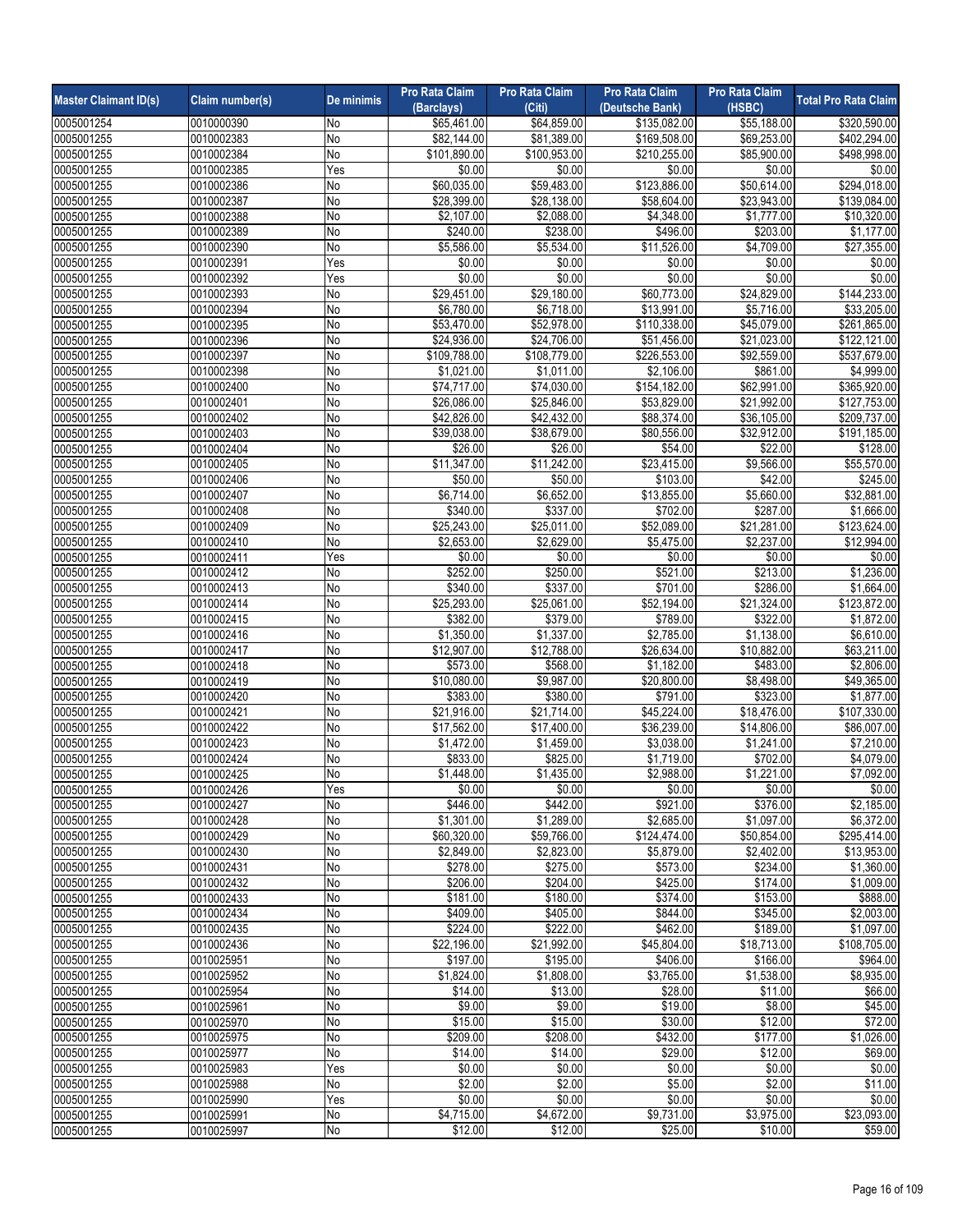| <b>Master Claimant ID(s)</b> | Claim number(s) | De minimis | <b>Pro Rata Claim</b> | <b>Pro Rata Claim</b> | Pro Rata Claim  | <b>Pro Rata Claim</b> | Total Pro Rata Claim |
|------------------------------|-----------------|------------|-----------------------|-----------------------|-----------------|-----------------------|----------------------|
|                              |                 |            | (Barclays)            | (Citi)                | (Deutsche Bank) | (HSBC)                |                      |
| 0005001255                   | 0010026003      | No         | \$17.00               | \$16.00               | \$34.00         | \$14.00               | \$81.00              |
| 0005001255                   | 0010026021      | No         | \$12.00               | \$12.00               | \$24.00         | \$10.00               | \$58.00              |
| 0005001255                   | 0010026026      | Yes        | \$0.00                | \$0.00                | \$0.00          | \$0.00                | \$0.00               |
| 0005001255                   | 0010026047      | No         | \$31.00               | \$31.00               | \$64.00         | \$26.00               | \$152.00             |
| 0005001255                   | 0010026053      | No         | \$16.00               | \$16.00               | \$33.00         | \$14.00               | \$79.00              |
| 0005001255                   | 0010026062      | Yes        | \$0.00                | \$0.00                | \$0.00          | \$0.00                | \$0.00               |
| 0005001255                   | 0010026066      | Yes        | \$0.00                | \$0.00                | \$0.00          | \$0.00                | \$0.00               |
| 0005001255                   | 0010026070      | Yes        | \$0.00                | \$0.00                | \$0.00          | \$0.00                | \$0.00               |
| 0005001255                   | 0010026074      | Yes        | \$0.00                | \$0.00                | \$0.00          | \$0.00                | \$0.00               |
| 0005001255                   | 0010026075      | Yes        | \$0.00                | \$0.00                | \$0.00          | \$0.00                | \$0.00               |
| 0005001255                   | 0010026076      | Yes        | \$0.00                | \$0.00                | \$0.00          | \$0.00                | \$0.00               |
| 0005001255                   | 0010026078      | Yes        | \$0.00                | \$0.00                | \$0.00          | \$0.00                | \$0.00               |
| 0005001255                   | 0010026079      | Yes        | \$0.00                | \$0.00                | \$0.00          | \$0.00                | \$0.00               |
| 0005001255                   | 0010026080      | Yes        | \$0.00                | \$0.00                | \$0.00          | \$0.00                | \$0.00               |
| 0005001256                   | 0010009233      | No         | \$194.00              | \$192.00              | \$400.00        | \$163.00              | \$949.00             |
| 0005001256                   | 0010009234      | No         | \$67.00               | \$66.00               | \$137.00        | \$56.00               | \$326.00             |
| 0005001256                   | 0010009236      | No         | \$6.00                | \$6.00                | \$12.00         | \$5.00                | \$29.00              |
| 0005001256                   | 0010009250      | No         | \$8.00                | \$8.00                | \$16.00         | \$7.00                | \$39.00              |
| 0005001256                   | 0010009265      | No         | \$751.00              | \$744.00              | \$1,549.00      | \$633.00              | \$3,677.00           |
| 0005001256                   | 0010009266      | No         | \$18.00               | \$17.00               | \$36.00         | \$15.00               | \$86.00              |
| 0005001257                   | 0007000443      | No         | \$291.00              | \$288.00              | \$600.00        | \$245.00              | \$1,424.00           |
| 0005001257                   | 0007000444      | No         | \$207.00              | \$206.00              | \$428.00        | \$175.00              | \$1,016.00           |
| 0005001257                   | 0007000445      | No         | \$110.00              | \$109.00              | \$226.00        | \$92.00               | \$537.00             |
| 0005001257                   | 0007000446      | No         | \$15.00               | \$15.00               | \$32.00         | \$13.00               | \$75.00              |
| 0005001257                   | 0007000447      | No         | \$1,159.00            | \$1,148.00            | \$2,391.00      | \$977.00              | \$5,675.00           |
| 0005001257                   | 0007000448      | No         | \$186.00              | \$185.00              | \$385.00        | \$157.00              | \$913.00             |
| 0005001257                   | 0007000449      | No         | \$261.00              | \$259.00              | \$539.00        | \$220.00              | \$1,279.00           |
| 0005001257                   | 0007000450      | No         | \$72.00               | \$71.00               | \$148.00        | \$60.00               | \$351.00             |
| 0005001257                   | 0007000451      | No         | \$17.00               | \$17.00               | \$36.00         | \$15.00               | \$85.00              |
| 0005001257                   | 0007000452      | No         | \$509.00              | \$504.00              | \$1,050.00      | \$429.00              | \$2,492.00           |
| 0005001257                   | 0007000453      | No         | \$406.00              | \$402.00              | \$837.00        | \$342.00              | \$1,987.00           |
| 0005001257                   | 0007000454      | No         | \$1,974.00            | \$1,956.00            | \$4,074.00      | \$1,664.00            | \$9,668.00           |
| 0005001257                   | 0007000455      | No         | \$44.00               | \$44.00               | \$91.00         | \$37.00               | \$216.00             |
| 0005001257                   | 0007000456      | No         | \$137.00              | \$136.00              | \$283.00        | \$116.00              | \$672.00             |
| 0005001257                   | 0007000457      | No         | \$88.00               | \$87.00               | \$181.00        | \$74.00               | \$430.00             |
| 0005001257                   | 0007000458      | No         | \$93.00               | \$92.00               | \$193.00        | \$79.00               | \$457.00             |
| 0005001257                   | 0007000459      | No         | \$56.00               | \$55.00               | \$115.00        | \$47.00               | \$273.00             |
| 0005001257                   | 0007000460      | No         | \$21.00               | \$21.00               | \$43.00         | \$18.00               | \$103.00             |
| 0005001257                   | 0007000461      | No         | \$55.00               | \$55.00               | \$114.00        | \$47.00               | \$271.00             |
| 0005001257                   | 0007000462      | No         | \$33.00               | \$33.00               | \$69.00         | \$28.00               | \$163.00             |
| 0005001257                   | 0007000463      | No         | \$20.00               | \$20.00               | \$41.00         | \$17.00               | \$98.00              |
| 0005001257                   | 0007000464      | No         | \$10.00               | \$10.00               | \$21.00         | \$8.00                | \$49.00              |
| 0005001257                   | 0007000465      | Yes        | \$0.00                | \$0.00                | \$0.00          | \$0.00                | \$0.00               |
| 0005001257                   | 0007000467      | No         | \$1,642.00            | \$1,627.00            | \$3,389.00      | \$1,385.00            | \$8,043.00           |
| 0005001257                   | 0007000468      | No         | \$445.00              | \$441.00              | \$918.00        | \$375.00              | \$2,179.00           |
| 0005001257                   | 0007000469      | No         | \$231.00              | \$229.00              | \$476.00        | \$195.00              | \$1,131.00           |
| 0005001257                   | 0007000470      | No         | \$35.00               | \$35.00               | \$72.00         | \$30.00               | \$172.00             |
| 0005001257                   | 0007000471      | No         | \$865.00              | \$857.00              | \$1,785.00      | \$729.00              | \$4,236.00           |
| 0005001257                   | 0007000472      | No         | \$183.00              | \$181.00              | \$377.00        | \$154.00              | \$895.00             |
| 0005001257                   | 0007000473      | No         | \$60.00               | \$59.00               | \$123.00        | \$50.00               | \$292.00             |
| 0005001257                   | 0007000474      | No         | \$41.00               | \$41.00               | \$84.00         | \$35.00               | \$201.00             |
| 0005001257                   | 0007000475      | No         | \$172.00              | \$171.00              | \$356.00        | \$145.00              | \$844.00             |
| 0005001257                   | 0007000476      | <b>No</b>  | \$150.00              | \$148.00              | \$309.00        | \$126.00              | \$733.00             |
| 0005001257                   | 0007000477      | No         | \$81.00               | \$80.00               | \$167.00        | \$68.00               | \$396.00             |
| 0005001257                   | 0007000478      | No         | \$78.00               | \$77.00               | \$160.00        | \$66.00               | \$381.00             |
| 0005001257                   | 0007000479      | No         | \$869.00              | \$861.00              | \$1,792.00      | \$732.00              | \$4,254.00           |
| 0005001257                   | 0007000480      | <b>No</b>  | \$38.00               | \$38.00               | \$79.00         | \$32.00               | \$187.00             |
| 0005001257                   | 0007000481      | <b>No</b>  | \$20.00               | \$19.00               | \$41.00         | \$17.00               | \$97.00              |
| 0005001257                   | 0007000482      | <b>No</b>  | \$24.00               | \$23.00               | \$49.00         | \$20.00               | \$116.00             |
| 0005001257                   | 0007000483      | No         | \$1,445.00            | \$1,432.00            | \$2,983.00      | \$1,219.00            | \$7,079.00           |
| 0005001257                   | 0007000484      | No         | \$313.00              | \$310.00              | \$646.00        | \$264.00              | \$1,533.00           |
| 0005001257                   | 0007000485      | <b>No</b>  | \$152.00              | \$151.00              | \$314.00        | \$128.00              | \$745.00             |
| 0005001257                   | 0007000486      | No         | \$20.00               | \$20.00               | \$42.00         | \$17.00               | \$99.00              |
| 0005001257                   | 0007000487      | <b>No</b>  | \$47.00               | \$47.00               | \$98.00         | \$40.00               | \$232.00             |
| 0005001257                   | 0007000488      | <b>No</b>  | \$14.00               | \$14.00               | \$30.00         | \$12.00               | \$70.00              |
| 0005001257                   | 0007000489      | <b>No</b>  | \$12.00               | \$12.00               | \$24.00         | \$10.00               | \$58.00              |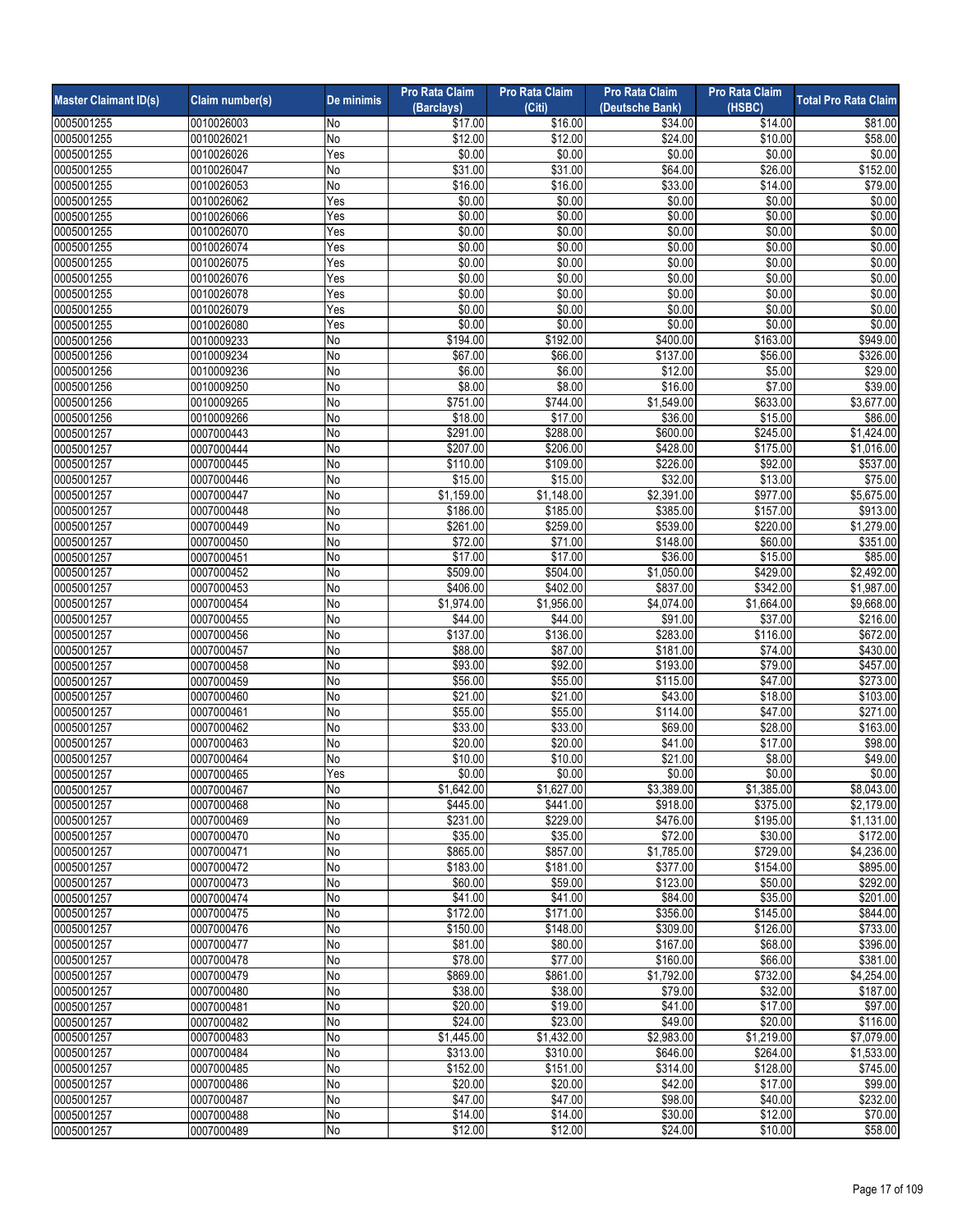| <b>Master Claimant ID(s)</b> | Claim number(s)         | De minimis | <b>Pro Rata Claim</b> | <b>Pro Rata Claim</b> | Pro Rata Claim  | <b>Pro Rata Claim</b> | Total Pro Rata Claim |
|------------------------------|-------------------------|------------|-----------------------|-----------------------|-----------------|-----------------------|----------------------|
|                              |                         |            | (Barclays)            | (Citi)                | (Deutsche Bank) | (HSBC)                |                      |
| 0005001257                   | 0007000490              | No         | \$45.00               | \$45.00               | \$93.00         | \$38.00               | \$221.00             |
| 0005001257                   | 0007000491              | No         | \$6.00                | \$6.00                | \$12.00         | \$5.00                | \$29.00              |
| 0005001257                   | 0007000492              | No         | \$40.00               | \$39.00               | \$82.00         | \$34.00               | \$195.00             |
| 0005001257                   | 0007000493              | No         | \$72.00               | \$71.00               | \$148.00        | \$61.00               | \$352.00             |
| 0005001257                   | 0007000494              | No         | \$387.00              | \$384.00              | \$799.00        | \$326.00              | \$1,896.00           |
| 0005001257                   | 0007000495              | No         | \$3,755.00            | \$3,720.00            | \$7,748.00      | \$3,165.00            | \$18,388.00          |
| 0005001257                   | 0007000496              | No         | \$279.00              | \$276.00              | \$575.00        | \$235.00              | \$1,365.00           |
| 0005001257                   | 0007000497              | No         | \$575.00              | \$569.00              | \$1,186.00      | \$485.00              | \$2,815.00           |
| 0005001257                   | 0007000498              | No         | \$375.00              | \$372.00              | \$775.00        | \$317.00              | \$1,839.00           |
| 0005001257                   | 0007000499              | No         | \$79.00               | \$78.00               | \$163.00        | \$67.00               | \$387.00             |
| 0005001257                   | 0007000500              | Yes        | \$0.00                | \$0.00                | \$0.00          | \$0.00                | \$0.00               |
| 0005001257                   | 0007000501              | No         | \$524.00              | \$519.00              | \$1,082.00      | \$442.00              | \$2,567.00           |
| 0005001257                   | 0007000502              | Yes        | \$0.00                | \$0.00                | \$0.00          | \$0.00                | \$0.00               |
| 0005001257                   | 0007000504              | No         | \$492.00              | \$488.00              | \$1,016.00      | \$415.00              | \$2,411.00           |
| 0005001257                   | 0007000507              | Yes        | \$0.00                | \$0.00                | \$0.00          | \$0.00                | \$0.00               |
| 0005001257                   | 0007000508              | No         | \$45.00               | \$44.00               | \$92.00         | \$38.00               | \$219.00             |
| 0005001257                   | 0007000509              | No         | \$154.00              | \$153.00              | \$318.00        | \$130.00              | \$755.00             |
| 0005001257                   | 0007000510              | No         | \$8.00                | \$8.00                | \$16.00         | \$6.00                | \$38.00              |
| 0005001257                   | 0007000511              | Yes        | \$0.00                | \$0.00                | \$0.00          | \$0.00                | \$0.00               |
| 0005001257                   | 0007000512              | No         | \$23.00               | \$23.00               | \$47.00         | \$19.00               | \$112.00             |
| 0005001257                   | 0007000513              | No         | \$47.00               | \$46.00               | \$96.00         | \$39.00               | \$228.00             |
| 0005001257                   | 0007000514              | No         | \$55.00               | \$55.00               | \$114.00        | \$47.00               | \$271.00             |
| 0005001257                   | 0007000515              | No         | \$94.00               | \$93.00               | \$194.00        | \$79.00               | \$460.00             |
| 0005001257                   | 0007000516              | Yes        | \$0.00                | \$0.00                | \$0.00          | \$0.00                | \$0.00               |
| 0005001257                   | 0007000517              | No         | \$12.00               | \$12.00               | \$25.00         | \$10.00               | \$59.00              |
| 0005001257                   | 0007000518              | No         | \$7.00                | \$7.00                | \$14.00         | \$6.00                | \$34.00              |
| 0005001257                   | 0007000519              | No         | \$3.00                | \$3.00                | \$7.00          | \$3.00                | \$16.00              |
| 0005001257                   | 0007000521              | No         | \$157.00              | \$156.00              | \$325.00        | \$133.00              | \$771.00             |
| 0005001289                   | 0010031149              | No         | \$5,032,991.00        | \$4,986,734.00        | \$10,385,849.00 | \$4,243,166.00        | \$24,648,740.00      |
| 0005001289                   | 0010031159              | No         | \$6,166.00            | \$6,109.00            | \$12,724.00     | \$5,198.00            | \$30,197.00          |
| 0005001289                   | 0010031160              | No         | \$44.00               | \$43.00               | \$90.00         | \$37.00               | \$214.00             |
| 0005001289                   | 0010031164              | No         | \$13,852.00           | \$13,725.00           | \$28,585.00     | \$11,678.00           | \$67,840.00          |
| 0005001291                   | 0010029987              | No         | \$383.00              | N/A                   | \$789.00        | \$323.00              | \$1,495.00           |
| 0005001291                   | 0010029988              | No         | \$42.00               | N/A                   | \$87.00         | \$35.00               | \$164.00             |
| 0005001291                   | 0010029989              | Yes        | \$0.00                | N/A                   | \$0.00          | \$0.00                | \$0.00               |
| 0005001292                   | 0010032671              | No         | \$24,953.00           | \$24,723.00           | \$51,491.00     | \$21,037.00           | \$122,204.00         |
| 0005001294                   | 0010002176              | No         | \$275.00              | \$273.00              | \$568.00        | \$232.00              | \$1,348.00           |
| 0005001294                   | 0010007788              | Yes        | \$0.00                | \$0.00                | \$0.00          | \$0.00                | \$0.00               |
| 0005001294                   | 0010007789              | No         | \$22.00               | \$22.00               | \$45.00         | \$18.00               | \$107.00             |
| 0005001295                   | 0010032626              | No         | \$105,552.00          | \$104,582.00          | \$217,813.00    | \$88,988.00           | \$516,935.00         |
| 0005001296                   | 0000001184              | No         | \$2,603.00            | N/A                   | N/A             | N/A                   | \$2,603.00           |
| 0005001299                   | 0000001187              | Yes        | \$0.00                | \$0.00                | N/A             | N/A                   | \$0.00               |
| 0005001316                   | 0000001204              | Yes        | \$0.00                | N/A                   | N/A             | N/A                   | \$0.00               |
| 0005001317                   | 0000001205              | No         | \$761.00              | N/A                   | N/A             | N/A                   | \$761.00             |
| 0005001318                   | 0000001206              | No         | \$328.00              | N/A                   | N/A             | N/A                   | \$328.00             |
| 0005001346                   | 0070002373              | No         | \$42,900.00           | \$42,506.00           | \$88,527.00     | \$36,168.00           | \$210,101.00         |
| 0005001347                   | 0010000278              | No         | \$86,846.00           | \$86,047.00           | \$179,211.00    | \$73,217.00           | \$425,321.00         |
| 0005001348                   | 0007017627              | No         | \$38,865.00           | \$38,508.00           | \$80,199.00     | \$32,766.00           | \$190,338.00         |
| 0005001349                   | 0000001237              | No         | \$675.00              | \$669.00              | \$1,393.00      | \$569.00              | \$3,306.00           |
| 0005001350                   | 0000001238              | No         | \$4,646.00            | \$4,603.00            | \$9,588.00      | \$3,917.00            | \$22,754.00          |
| 0005001353                   | 0007015495; 0010043295; | <b>No</b>  | \$38,479.00           | \$38,125.00           | \$79,403.00     | \$32,440.00           | \$188,447.00         |
|                              | 0010043390              |            |                       |                       |                 |                       |                      |
| 0005001353                   | 0007015497              | Yes        | \$0.00                | \$0.00                | \$0.00          | \$0.00                | \$0.00               |
| 0005001353                   | 0007015500              | Yes        | \$0.00                | \$0.00                | \$0.00          | \$0.00                | \$0.00               |
| 0005001353                   | 0007015511; 0010043301; | No         | \$10,035.00           | \$9,943.00            | \$20,707.00     | \$8,460.00            | \$49,145.00          |
|                              | 0010043372              |            |                       |                       |                 |                       |                      |
| 0005001353                   | 0007015514; 0010043311; | No         | \$39.00               | \$39.00               | \$81.00         | \$33.00               | \$192.00             |
|                              | 0010043389              |            |                       |                       |                 |                       |                      |
| 0005001353                   | 0007015515              | <b>No</b>  | \$15.00               | \$15.00               | \$31.00         | \$12.00               | \$73.00              |
| 0005001353                   | 0007015516              | Yes        | \$0.00                | \$0.00                | \$0.00          | \$0.00                | \$0.00               |
| 0005001353                   | 0007015518              | No         | \$21.00               | \$21.00               | \$43.00         | \$17.00               | \$102.00             |
| 0005001353                   | 0007015527              | Yes        | \$0.00                | \$0.00                | \$0.00          | \$0.00                | \$0.00               |
| 0005001353                   | 0007015529              | No         | \$15.00               | \$15.00               | \$31.00         | \$12.00               | \$73.00              |
| 0005001353                   | 0007015533; 0010043320  | <b>No</b>  | \$3.00                | \$3.00                | \$5.00          | \$2.00                | \$13.00              |
| 0005001353                   | 0007015537; 0010043327  | No         | \$2.00                | \$2.00                | \$5.00          | \$2.00                | \$11.00              |
| 0005001353                   | 0007015549              | Yes        | \$0.00                | \$0.00                | \$0.00          | \$0.00                | \$0.00               |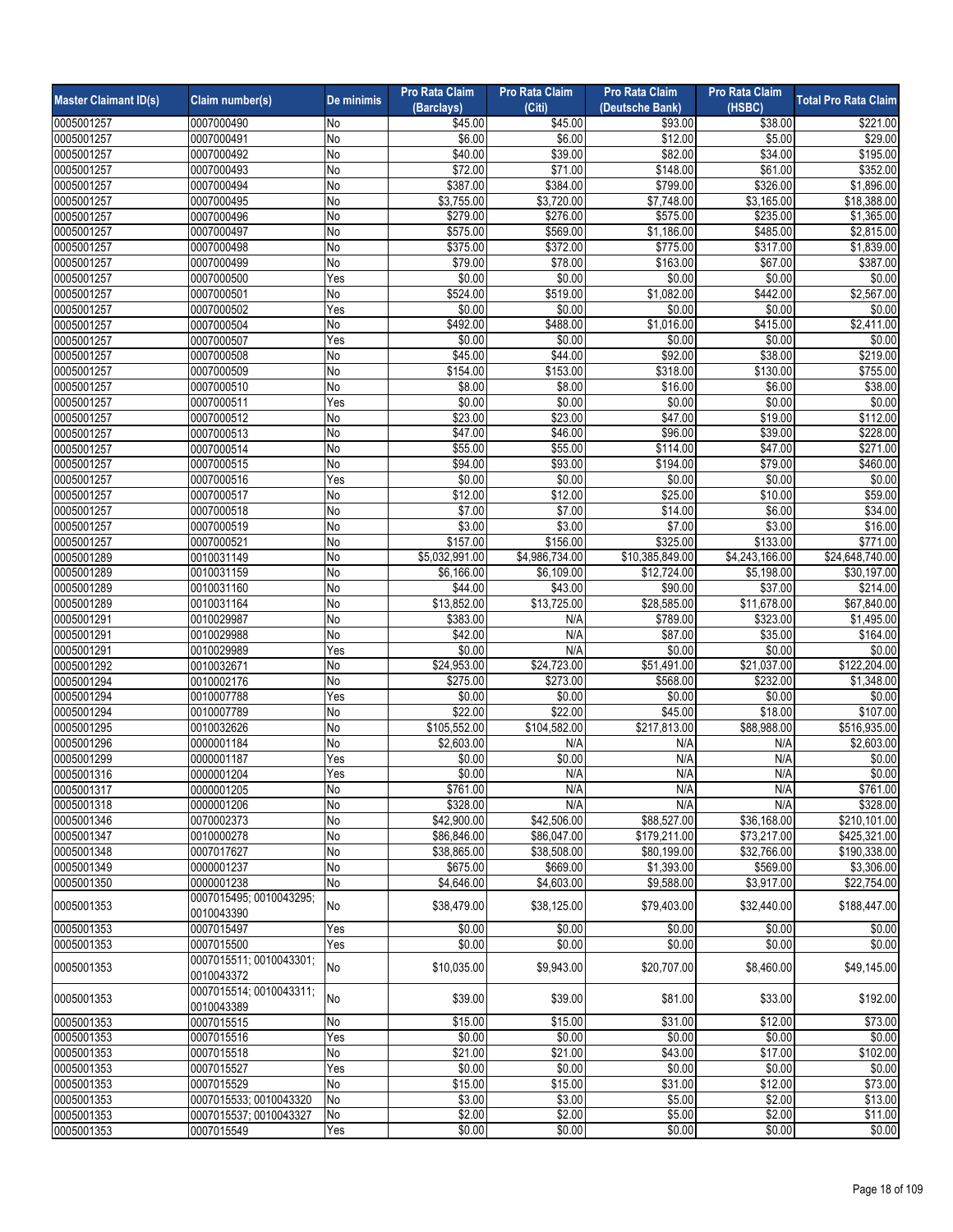| <b>Master Claimant ID(s)</b> | Claim number(s)          | De minimis      | <b>Pro Rata Claim</b>  | <b>Pro Rata Claim</b> | <b>Pro Rata Claim</b> | <b>Pro Rata Claim</b> | <b>Total Pro Rata Claim</b> |
|------------------------------|--------------------------|-----------------|------------------------|-----------------------|-----------------------|-----------------------|-----------------------------|
|                              |                          |                 | (Barclays)             | (Citi)                | (Deutsche Bank)       | (HSBC)                |                             |
| 0005001353                   | 0007015559               | Yes             | \$0.00                 | \$0.00                | \$0.00                | \$0.00                | \$0.00<br>\$106.00          |
| 0005001353<br>0005001353     | 0010043292<br>0010043293 | <b>No</b><br>No | \$22.00<br>\$58.00     | \$21.00<br>\$57.00    | \$45.00<br>\$119.00   | \$18.00<br>\$48.00    | \$282.00                    |
| 0005001353                   | 0010043294               | No              | \$401.00               | \$397.00              | \$826.00              | \$338.00              | \$1,962.00                  |
| 0005001353                   | 0010043296               | No              | \$350.00               | \$347.00              | \$723.00              | \$295.00              | \$1,715.00                  |
| 0005001353                   | 0010043297               | No              | \$715.00               | \$708.00              | \$1,475.00            | \$603.00              | \$3,501.00                  |
| 0005001353                   | 0010043298               | No              | \$715.00               | \$708.00              | \$1,475.00            | \$603.00              | \$3,501.00                  |
| 0005001353                   | 0010043299               | No              | \$7.00                 | \$7.00                | \$14.00               | \$6.00                | \$34.00                     |
| 0005001353                   | 0010043302               | No              | \$159.00               | \$158.00              | \$329.00              | \$134.00              | \$780.00                    |
| 0005001353                   | 0010043303               | No              | $\overline{$1,003.00}$ | \$994.00              | \$2,069.00            | \$845.00              | \$4,911.00                  |
| 0005001353                   | 0010043304               | No              | \$715.00               | \$708.00              | \$1,475.00            | \$603.00              | \$3,501.00                  |
| 0005001353                   | 0010043307               | No              | \$715.00               | \$708.00              | \$1,475.00            | \$603.00              | \$3,501.00                  |
| 0005001353                   | 0010043312               | No              | \$775.00               | \$768.00              | \$1,600.00            | \$654.00              | \$3,797.00                  |
| 0005001353                   | 0010043316               | Yes             | \$0.00                 | \$0.00                | \$0.00                | \$0.00                | \$0.00                      |
| 0005001353                   | 0010043317               | No              | \$234.00               | \$232.00              | \$482.00              | \$197.00              | \$1,145.00                  |
| 0005001353                   | 0010043318               | No              | \$13.00                | \$13.00               | \$26.00               | \$11.00               | \$63.00                     |
| 0005001353                   | 0010043319               | No              | \$11.00                | \$11.00               | \$23.00               | \$9.00                | \$54.00                     |
| 0005001353                   | 0010043322               | Yes             | \$0.00                 | \$0.00                | \$0.00                | \$0.00                | \$0.00                      |
| 0005001353                   | 0010043323               | No              | \$20.00                | \$20.00               | \$41.00               | \$17.00               | \$98.00                     |
| 0005001353                   | 0010043329               | No              | \$40.00                | \$39.00               | \$82.00               | \$33.00               | \$194.00                    |
| 0005001353                   | 0010043330               | No              | \$14.00                | \$14.00               | \$29.00               | \$12.00               | \$69.00                     |
| 0005001353                   | 0010043335               | No              | \$3.00                 | \$3.00                | \$6.00                | \$2.00                | \$14.00                     |
| 0005001353                   | 0010043348               | Yes             | \$0.00                 | \$0.00                | \$0.00                | \$0.00                | \$0.00                      |
| 0005001353                   | 0010043349               | <b>No</b>       | \$12.00                | \$12.00               | \$26.00               | \$10.00               | \$60.00                     |
| 0005001353                   | 0010043363               | Yes             | \$0.00                 | \$0.00                | \$0.00                | \$0.00                | \$0.00                      |
| 0005001353                   | 0010043369               | No              | \$4.00                 | \$4.00                | \$8.00                | \$3.00                | \$19.00                     |
| 0005001353                   | 0010043373               | No              | \$668.00               | \$662.00              | \$1,379.00            | \$564.00              | \$3,273.00                  |
| 0005001353                   | 0010043374               | No              | \$1,731.00             | \$1,715.00            | \$3,573.00            | \$1,460.00            | \$8,479.00                  |
| 0005001353                   | 0010043375               | No              | \$7.00                 | \$7.00                | \$15.00               | \$6.00                | \$35.00                     |
| 0005001353                   | 0010043376               | No              | \$15.00                | \$15.00               | \$32.00               | \$13.00               | \$75.00                     |
| 0005001353                   | 0010043377               | No              | \$7.00                 | \$7.00                | \$15.00               | \$6.00                | \$35.00                     |
| 0005001353                   | 0010043378               | No              | \$810.00               | \$802.00              | \$1,671.00            | \$683.00              | \$3,966.00                  |
| 0005001353                   | 0010043379               | No              | \$446.00               | \$442.00              | \$920.00              | \$376.00              | \$2,184.00                  |
| 0005001353                   | 0010043380               | No              | \$118.00               | \$116.00              | \$243.00              | \$99.00               | \$576.00                    |
| 0005001353                   | 0010043381               | No              | \$1,292.00             | \$1,280.00            | \$2,666.00            | \$1,089.00            | \$6,327.00                  |
| 0005001353                   | 0010043382               | No              | \$118.00               | \$116.00              | \$243.00              | \$99.00               | \$576.00                    |
| 0005001353                   | 0010043383               | No              | \$125.00               | \$124.00              | \$258.00              | \$105.00              | \$612.00                    |
| 0005001353                   | 0010043384               | No              | \$160.00               | \$159.00              | \$331.00              | \$135.00              | \$785.00                    |
| 0005001353                   | 0010043385               | No              | \$131.00               | \$130.00              | \$271.00              | \$111.00              | \$643.00                    |
| 0005001353                   | 0010043394               | No              | \$15,716.00            | \$15,571.00           | \$32,430.00           | \$13,249.00           | \$76,966.00                 |
| 0005001353                   | 0010043395               | No              | \$121.00               | \$120.00              | \$249.00              | \$102.00              | \$592.00                    |
| 0005001353                   | 0010043396               | No              | \$362.00               | \$359.00              | \$747.00              | \$305.00              | \$1,773.00                  |
| 0005001353                   | 0010043398               | No              | \$15,715.00            | \$15,570.00           | \$32,428.00           | \$13,248.00           | \$76,961.00                 |
| 0005001353                   | 0010043399               | No              | \$30.00                | \$30.00               | \$62.00               | \$25.00               | \$147.00                    |
| 0005001353                   | 0010043400               | No              | \$237.00               | \$235.00              | \$490.00              | \$200.00              | \$1,162.00                  |
| 0005001353                   | 0010043401               | <b>No</b>       | \$479.00               | \$474.00              | \$988.00              | \$404.00              | \$2,345.00                  |
| 0005001353                   | 0010043402               | <b>No</b>       | \$190.00               | \$188.00              | \$391.00              | \$160.00              | \$929.00                    |
| 0005001353                   | 0010043403               | No              | \$4,234.00             | \$4,195.00            | \$8,738.00            | \$3,570.00            | \$20.737.00                 |
| 0005001353                   | 0010043405               | <b>No</b>       | \$2.906.00             | \$2,879.00            | \$5,996.00            | \$2,450.00            | \$14,231.00                 |
| 0005001353                   | 0010043406               | No              | \$1,379.00             | \$1,366.00            | \$2,845.00            | \$1,162.00            | \$6,752.00                  |
| 0005001353                   | 0010043408               | No              | \$2,148.00             | \$2,129.00            | \$4,433.00            | \$1.811.00            | \$10,521.00                 |
| 0005001353                   | 0010043410               | <b>No</b>       | \$554.00               | \$549.00              | \$1,143.00            | \$467.00              | \$2,713.00                  |
| 0005001353                   | 0010043411               | Yes             | \$0.00                 | \$0.00                | \$0.00                | \$0.00                | \$0.00                      |
| 0005001353                   | 0010043412               | No              | \$15.00                | \$14.00               | \$30.00               | \$12.00               | \$71.00                     |
| 0005001353                   | 0010043413               | <b>No</b>       | \$231.00               | \$229.00              | \$477.00              | \$195.00              | \$1,132.00                  |
| 0005001353                   | 0010043414               | <b>No</b>       | \$40.00                | \$40.00               | \$83.00               | \$34.00               | \$197.00                    |
| 0005001353                   | 0010043416               | <b>No</b>       | \$41.00                | \$40.00               | \$84.00               | \$34.00               | \$199.00                    |
| 0005001353                   | 0010043417               | <b>No</b>       | \$13.00                | \$13.00               | \$28.00               | \$11.00               | \$65.00                     |
| 0005001353                   | 0010043418               | <b>No</b>       | \$122.00               | \$121.00              | \$252.00              | \$103.00              | \$598.00                    |
| 0005001353                   | 0010043419               | No              | \$781.00               | \$774.00              | \$1,611.00            | \$658.00              | \$3,824.00                  |
| 0005001355                   | 0000001243               | <b>No</b>       | \$74.00                | \$73.00               | \$153.00              | \$62.00               | \$362.00                    |
| 0005001366                   | 0000001254               | <b>No</b>       | \$2,161.00             | N/A                   | N/A                   | N/A                   | \$2,161.00                  |
| 0005001367                   | 0000001255               | No              | \$775.00               | N/A                   | N/A                   | N/A                   | \$775.00                    |
| 0005001368                   | 0007015841               | <b>No</b>       | \$37,370.00            | N/A                   | N/A                   | N/A                   | \$37,370.00                 |
| 0005001370                   | 0000001260               | <b>No</b>       | \$238.00               | \$236.00              | N/A                   | N/A                   | \$474.00                    |
| 0005001371                   | 0000001258               | Yes             | \$0.00                 | \$0.00                | N/A                   | N/A                   | \$0.00                      |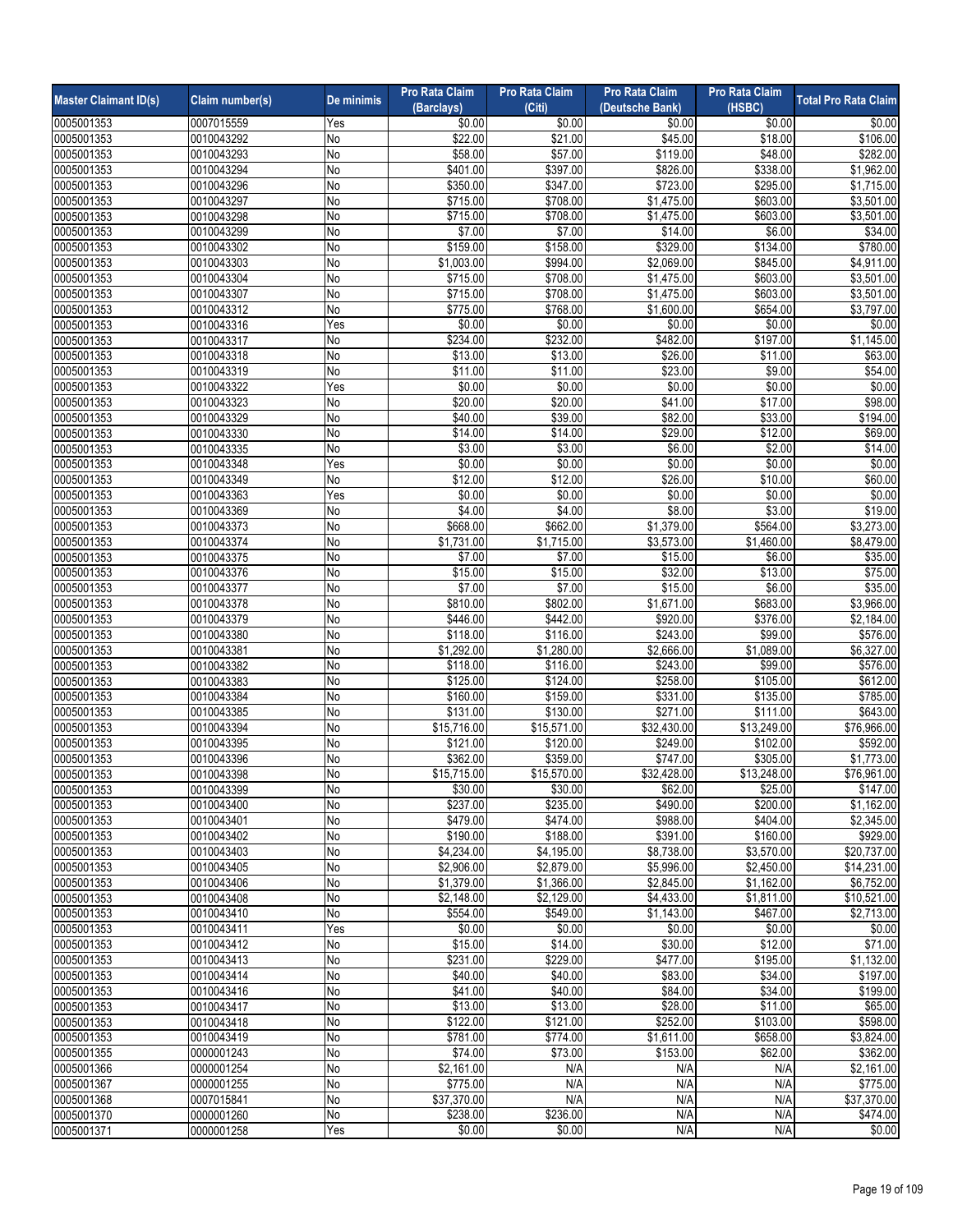| 0005001372<br>0000001259<br>No<br>\$7,227.00<br>\$7,160.00<br>N/A<br>\$14,387.00<br>N/A<br>0005001376<br>0000001263<br>No<br>\$376.00<br>N/A<br>N/A<br>N/A<br>\$376.00<br>\$147.00<br>N/A<br>\$147.00<br>No<br>N/A<br>N/A<br>0005001380<br>0000001267<br>\$26,115.00<br>0005001383<br>0010032687<br>No<br>$\overline{$26,357.00}$<br>\$54,390.00<br>\$22,221.00<br>\$129,083.00<br>\$0.00<br>\$0.00<br>\$0.00<br>\$0.00<br>\$0.00<br>0005001384<br>0010005941<br>Yes<br>\$257.00<br>\$255.00<br>\$531.00<br>\$217.00<br>\$1,260.00<br>0005001385<br>0010000346<br>No<br>\$2,970.00<br>0005001385<br>0010000347<br>No<br>\$1,439.00<br>\$1,426.00<br>\$1,213.00<br>\$7,048.00<br>\$710.00<br>\$3,508.00<br>0005001385<br>0010000348<br>No<br>\$716.00<br>\$1,478.00<br>\$604.00<br>\$38.00<br>\$32.00<br>\$186.00<br>0005001385<br>0010000349<br>No<br>\$38.00<br>\$78.00<br>\$7.00<br>\$7.00<br>\$15.00<br>\$6.00<br>\$35.00<br>0005001385<br>No<br>0010000350<br>\$59.00<br>\$58.00<br>\$121.00<br>\$50.00<br>\$288.00<br>0005001385<br>0010000351<br>No<br>\$6.00<br>\$13.00<br>\$5.00<br>\$30.00<br>No<br>\$6.00<br>0005001385<br>0010000352<br>0005001385<br>No<br>\$75.00<br>\$74.00<br>\$155.00<br>\$63.00<br>\$367.00<br>0010000353<br>\$0.00<br>\$0.00<br>\$0.00<br>\$0.00<br>\$0.00<br>0005001385<br>0010005922<br>Yes<br>\$673.00<br>\$667.00<br>\$1,389.00<br>\$567.00<br>\$3,296.00<br>0005001385<br>0010005923<br>No<br>\$0.00<br>0005001385<br>0010005929<br>\$0.00<br>\$0.00<br>\$0.00<br>\$0.00<br>Yes<br>\$1,433.00<br>\$2,985.00<br>\$1,220.00<br>\$7,085.00<br>0005001385<br>0010005934<br>No<br>\$1,447.00<br>0005001385<br>\$99.00<br>\$98.00<br>\$205.00<br>\$84.00<br>\$486.00<br>0010005935<br>No<br>\$366.00<br>\$2,126.00<br>No<br>\$434.00<br>\$430.00<br>\$896.00<br>0005001385<br>0010005937<br>\$3,356.00<br>\$679.00<br>0005001385<br>0010005939<br>No<br>\$685.00<br>\$1,414.00<br>\$578.00<br>\$89.00<br>\$76.00<br>\$441.00<br>\$90.00<br>\$186.00<br>0005001396<br>0007001792<br>No<br>\$3,923.00<br>\$3,887.00<br>\$19,213.00<br>0005001398<br>0000001285<br>No<br>\$8,096.00<br>\$3,307.00<br>\$5,799.00<br>0005001399<br>0000001286<br>No<br>\$5,799.00<br>N/A<br>N/A<br>N/A<br>\$3,855.00<br>\$8,030.00<br>\$3,281.00<br>\$19,057.00<br>0005001400<br>0010032725<br>No<br>\$3,891.00<br>0005001403<br>\$26,999.00<br>\$26,751.00<br>\$22,762.00<br>\$132,226.00<br>0000001290<br>No<br>\$55,714.00<br>\$223.00<br>\$190.00<br>\$1,102.00<br>No<br>\$225.00<br>\$464.00<br>0005001404<br>0000001291<br>\$165.00<br>\$140.00<br>\$814.00<br>0005001405<br>0000001292<br>No<br>\$166.00<br>\$343.00<br>\$69,755.00<br>\$59,354.00<br>\$344,789.00<br>0005001409<br>\$70,402.00<br>\$145,278.00<br>0007016590<br>No<br>\$1,409.00<br>\$1,396.00<br>\$1,188.00<br>\$6,900.00<br>0005001410<br>0000001297<br>No<br>\$2,907.00<br>\$16,524.00<br>No<br>\$5,831.00<br>\$5,777.00<br>N/A<br>\$4,916.00<br>0005001415<br>0000001302<br>\$435.00<br>\$1,033.00<br>0005001417<br>0000001303<br>\$211.00<br>\$209.00<br>\$178.00<br>No<br>N/A<br>\$122.00<br>\$50.00<br>\$231.00<br>0005001418<br>0000001304<br>No<br>\$59.00<br>\$1,513.00<br>\$1,288.00<br>\$7,480.00<br>0005001419<br>0000001305<br>No<br>\$1,527.00<br>\$3,152.00<br>\$9,857.00<br>\$57,262.00<br>0005001422<br>0000001308<br>No<br>\$11,692.00<br>\$11,585.00<br>\$24,128.00<br>\$376.00<br>No<br>\$96.00<br>N/A<br>\$199.00<br>\$81.00<br>0005001424<br>0000001310<br>\$8,988.00<br>0005001425<br>0000001311<br>No<br>\$2,301.00<br>N/A<br>\$4,747.00<br>\$1,940.00<br>\$3,775.00<br>\$18,660.00<br>\$3,810.00<br>\$7,863.00<br>\$3,212.00<br>0005001427<br>0000001313<br>No<br>0005001435<br>Yes<br>N/A<br>\$0.00<br>N/A<br>\$0.00<br>0000002115<br>N/A<br>\$0.00<br>N/A<br>\$0.00<br>N/A<br>N/A<br>0005001436<br>0000002116<br>Yes<br>\$290.00<br>\$1,685.00<br>0005001437<br>0000001321<br>\$344.00<br>\$341.00<br>\$710.00<br>No<br>\$61.00<br>\$52.00<br>\$302.00<br>0005001439<br>0000001323<br>No<br>\$62.00<br>\$127.00<br>0005001440<br>No<br>\$1,752.00<br>\$1,752.00<br>0000001324<br>N/A<br>N/A<br>N/A<br>\$41,058.00<br>N/A<br>\$160,396.00<br>0005001446<br>0000001330<br>\$84,724.00<br>\$34,614.00<br>No<br>0000003185<br>No<br>\$212.00<br>N/A<br>N/A<br>N/A<br>\$212.00<br>0005001481<br>No<br>0005001481<br>0000003196<br>\$210.00<br>N/A<br>N/A<br>\$210.00<br>N/A<br>\$178.00<br>\$615.00<br>N/A<br>N/A<br>\$437.00<br>0005001481<br>0000003471<br>No<br>0000001424<br>\$570.00<br>\$485.00<br>0005001540<br><b>No</b><br>\$575.00<br>\$1,187.00<br>\$2,817.00<br>0005001541<br>0000001425<br>No<br>\$3,799.00<br>\$1,552.00<br>\$9.016.00<br>\$1,841.00<br>\$1,824.00<br>0005001542<br>0000001426<br>Yes<br>\$0.00<br>\$0.00<br>\$0.00<br>\$0.00<br>\$0.00<br>0005001543<br>0000001427<br>\$4,657.00<br>\$4,614.00<br>N/A<br>\$3,926.00<br>\$13,197.00<br>No<br>No<br>\$35,606.00<br>\$74,157.00<br>\$175.997.00<br>0005001544<br>0000001428<br>\$35,937.00<br>\$30,297.00<br>\$3,038.00<br>0005001682<br>0000001566<br>No<br>\$1,472.00<br>\$1,459.00<br>\$1,241.00<br>\$7.210.00<br>\$77,253.00<br>0005001697<br>0010001827<br>No<br>\$76,543.00<br>N/A<br>\$153,796.00<br>N/A<br>0005001697<br>0010007433<br>No<br>\$1,920.00<br>\$1.902.00<br>N/A<br>\$3,822.00<br>N/A<br>No<br>\$2,301.00<br>\$2,280.00<br>N/A<br>N/A<br>\$4,581.00<br>0005001697<br>0010007434<br>N/A<br>0005001697<br>0010007435<br>No<br>\$580.00<br>\$574.00<br>N/A<br>\$1,154.00<br>0005001697<br>0010007436<br>No<br>\$835.00<br>\$827.00<br>N/A<br>\$1,662.00<br>N/A<br>N/A<br>0005001697<br>0010007437<br><b>No</b><br>\$764.00<br>\$757.00<br>N/A<br>\$1,521.00<br>\$232.00<br>0005001707<br>0007014360<br>No<br>\$229.00<br>\$478.00<br>\$195.00<br>\$1,134.00<br>No<br>0005001709<br>\$1,310.00<br>N/A<br>N/A<br>N/A<br>\$1,310.00<br>0000001592<br>\$974.00<br>N/A<br>\$974.00<br>0005001711<br>0000001593<br>No<br>N/A<br>N/A<br>\$4,829.00<br>\$9,703.00<br><b>No</b><br>\$4,874.00<br>N/A<br>0005001715<br>0000001597<br>N/A<br>No<br>N/A<br>\$135.00<br>0005001716<br>0000001598<br>\$135.00<br>N/A<br>N/A<br>No<br>\$204.00<br>N/A<br>N/A<br>N/A<br>\$204.00<br>0005001718<br>0000001600<br>\$232,152.00<br>\$1,348,579.00<br>0005001728<br>0010019627<br><b>No</b><br>\$275,364.00<br>\$272,834.00<br>\$568,229.00<br>0005001731<br><b>No</b><br>\$234,207.00<br>0000001613<br>\$47,822.00<br>\$47,383.00<br>\$98,684.00<br>\$40,318.00 | <b>Master Claimant ID(s)</b> | Claim number(s) | De minimis | <b>Pro Rata Claim</b> | <b>Pro Rata Claim</b> | Pro Rata Claim  | Pro Rata Claim | Total Pro Rata Claim |
|------------------------------------------------------------------------------------------------------------------------------------------------------------------------------------------------------------------------------------------------------------------------------------------------------------------------------------------------------------------------------------------------------------------------------------------------------------------------------------------------------------------------------------------------------------------------------------------------------------------------------------------------------------------------------------------------------------------------------------------------------------------------------------------------------------------------------------------------------------------------------------------------------------------------------------------------------------------------------------------------------------------------------------------------------------------------------------------------------------------------------------------------------------------------------------------------------------------------------------------------------------------------------------------------------------------------------------------------------------------------------------------------------------------------------------------------------------------------------------------------------------------------------------------------------------------------------------------------------------------------------------------------------------------------------------------------------------------------------------------------------------------------------------------------------------------------------------------------------------------------------------------------------------------------------------------------------------------------------------------------------------------------------------------------------------------------------------------------------------------------------------------------------------------------------------------------------------------------------------------------------------------------------------------------------------------------------------------------------------------------------------------------------------------------------------------------------------------------------------------------------------------------------------------------------------------------------------------------------------------------------------------------------------------------------------------------------------------------------------------------------------------------------------------------------------------------------------------------------------------------------------------------------------------------------------------------------------------------------------------------------------------------------------------------------------------------------------------------------------------------------------------------------------------------------------------------------------------------------------------------------------------------------------------------------------------------------------------------------------------------------------------------------------------------------------------------------------------------------------------------------------------------------------------------------------------------------------------------------------------------------------------------------------------------------------------------------------------------------------------------------------------------------------------------------------------------------------------------------------------------------------------------------------------------------------------------------------------------------------------------------------------------------------------------------------------------------------------------------------------------------------------------------------------------------------------------------------------------------------------------------------------------------------------------------------------------------------------------------------------------------------------------------------------------------------------------------------------------------------------------------------------------------------------------------------------------------------------------------------------------------------------------------------------------------------------------------------------------------------------------------------------------------------------------------------------------------------------------------------------------------------------------------------------------------------------------------------------------------------------------------------------------------------------------------------------------------------------------------------------------------------------------------------------------------------------------------------------------------------------------------------------------------------------------------------------------------------------------------------------------------------------------------------------------------------------------------------------------------------------------------------------------------------------------------------------------------------------------------------------------------------------------------------------------------------------------------------------------------------------------------------------------------------------------------------------------------------------------------------------------------------------------------------------------------------------------------------------------------------------------------------------------------------------------------------------------------------------------------------------------------------------------------------------------------------------------------------------------------------------------------------------------------------------------------------------------------------------------------------------------------------------------------------------------------------------------------|------------------------------|-----------------|------------|-----------------------|-----------------------|-----------------|----------------|----------------------|
|                                                                                                                                                                                                                                                                                                                                                                                                                                                                                                                                                                                                                                                                                                                                                                                                                                                                                                                                                                                                                                                                                                                                                                                                                                                                                                                                                                                                                                                                                                                                                                                                                                                                                                                                                                                                                                                                                                                                                                                                                                                                                                                                                                                                                                                                                                                                                                                                                                                                                                                                                                                                                                                                                                                                                                                                                                                                                                                                                                                                                                                                                                                                                                                                                                                                                                                                                                                                                                                                                                                                                                                                                                                                                                                                                                                                                                                                                                                                                                                                                                                                                                                                                                                                                                                                                                                                                                                                                                                                                                                                                                                                                                                                                                                                                                                                                                                                                                                                                                                                                                                                                                                                                                                                                                                                                                                                                                                                                                                                                                                                                                                                                                                                                                                                                                                                                                                                                                                                                                                                                                                                                                                                                                                                                                                                                                                                                                                                                                                      |                              |                 |            | (Barclays)            | (Citi)                | (Deutsche Bank) | (HSBC)         |                      |
|                                                                                                                                                                                                                                                                                                                                                                                                                                                                                                                                                                                                                                                                                                                                                                                                                                                                                                                                                                                                                                                                                                                                                                                                                                                                                                                                                                                                                                                                                                                                                                                                                                                                                                                                                                                                                                                                                                                                                                                                                                                                                                                                                                                                                                                                                                                                                                                                                                                                                                                                                                                                                                                                                                                                                                                                                                                                                                                                                                                                                                                                                                                                                                                                                                                                                                                                                                                                                                                                                                                                                                                                                                                                                                                                                                                                                                                                                                                                                                                                                                                                                                                                                                                                                                                                                                                                                                                                                                                                                                                                                                                                                                                                                                                                                                                                                                                                                                                                                                                                                                                                                                                                                                                                                                                                                                                                                                                                                                                                                                                                                                                                                                                                                                                                                                                                                                                                                                                                                                                                                                                                                                                                                                                                                                                                                                                                                                                                                                                      |                              |                 |            |                       |                       |                 |                |                      |
|                                                                                                                                                                                                                                                                                                                                                                                                                                                                                                                                                                                                                                                                                                                                                                                                                                                                                                                                                                                                                                                                                                                                                                                                                                                                                                                                                                                                                                                                                                                                                                                                                                                                                                                                                                                                                                                                                                                                                                                                                                                                                                                                                                                                                                                                                                                                                                                                                                                                                                                                                                                                                                                                                                                                                                                                                                                                                                                                                                                                                                                                                                                                                                                                                                                                                                                                                                                                                                                                                                                                                                                                                                                                                                                                                                                                                                                                                                                                                                                                                                                                                                                                                                                                                                                                                                                                                                                                                                                                                                                                                                                                                                                                                                                                                                                                                                                                                                                                                                                                                                                                                                                                                                                                                                                                                                                                                                                                                                                                                                                                                                                                                                                                                                                                                                                                                                                                                                                                                                                                                                                                                                                                                                                                                                                                                                                                                                                                                                                      |                              |                 |            |                       |                       |                 |                |                      |
|                                                                                                                                                                                                                                                                                                                                                                                                                                                                                                                                                                                                                                                                                                                                                                                                                                                                                                                                                                                                                                                                                                                                                                                                                                                                                                                                                                                                                                                                                                                                                                                                                                                                                                                                                                                                                                                                                                                                                                                                                                                                                                                                                                                                                                                                                                                                                                                                                                                                                                                                                                                                                                                                                                                                                                                                                                                                                                                                                                                                                                                                                                                                                                                                                                                                                                                                                                                                                                                                                                                                                                                                                                                                                                                                                                                                                                                                                                                                                                                                                                                                                                                                                                                                                                                                                                                                                                                                                                                                                                                                                                                                                                                                                                                                                                                                                                                                                                                                                                                                                                                                                                                                                                                                                                                                                                                                                                                                                                                                                                                                                                                                                                                                                                                                                                                                                                                                                                                                                                                                                                                                                                                                                                                                                                                                                                                                                                                                                                                      |                              |                 |            |                       |                       |                 |                |                      |
|                                                                                                                                                                                                                                                                                                                                                                                                                                                                                                                                                                                                                                                                                                                                                                                                                                                                                                                                                                                                                                                                                                                                                                                                                                                                                                                                                                                                                                                                                                                                                                                                                                                                                                                                                                                                                                                                                                                                                                                                                                                                                                                                                                                                                                                                                                                                                                                                                                                                                                                                                                                                                                                                                                                                                                                                                                                                                                                                                                                                                                                                                                                                                                                                                                                                                                                                                                                                                                                                                                                                                                                                                                                                                                                                                                                                                                                                                                                                                                                                                                                                                                                                                                                                                                                                                                                                                                                                                                                                                                                                                                                                                                                                                                                                                                                                                                                                                                                                                                                                                                                                                                                                                                                                                                                                                                                                                                                                                                                                                                                                                                                                                                                                                                                                                                                                                                                                                                                                                                                                                                                                                                                                                                                                                                                                                                                                                                                                                                                      |                              |                 |            |                       |                       |                 |                |                      |
|                                                                                                                                                                                                                                                                                                                                                                                                                                                                                                                                                                                                                                                                                                                                                                                                                                                                                                                                                                                                                                                                                                                                                                                                                                                                                                                                                                                                                                                                                                                                                                                                                                                                                                                                                                                                                                                                                                                                                                                                                                                                                                                                                                                                                                                                                                                                                                                                                                                                                                                                                                                                                                                                                                                                                                                                                                                                                                                                                                                                                                                                                                                                                                                                                                                                                                                                                                                                                                                                                                                                                                                                                                                                                                                                                                                                                                                                                                                                                                                                                                                                                                                                                                                                                                                                                                                                                                                                                                                                                                                                                                                                                                                                                                                                                                                                                                                                                                                                                                                                                                                                                                                                                                                                                                                                                                                                                                                                                                                                                                                                                                                                                                                                                                                                                                                                                                                                                                                                                                                                                                                                                                                                                                                                                                                                                                                                                                                                                                                      |                              |                 |            |                       |                       |                 |                |                      |
|                                                                                                                                                                                                                                                                                                                                                                                                                                                                                                                                                                                                                                                                                                                                                                                                                                                                                                                                                                                                                                                                                                                                                                                                                                                                                                                                                                                                                                                                                                                                                                                                                                                                                                                                                                                                                                                                                                                                                                                                                                                                                                                                                                                                                                                                                                                                                                                                                                                                                                                                                                                                                                                                                                                                                                                                                                                                                                                                                                                                                                                                                                                                                                                                                                                                                                                                                                                                                                                                                                                                                                                                                                                                                                                                                                                                                                                                                                                                                                                                                                                                                                                                                                                                                                                                                                                                                                                                                                                                                                                                                                                                                                                                                                                                                                                                                                                                                                                                                                                                                                                                                                                                                                                                                                                                                                                                                                                                                                                                                                                                                                                                                                                                                                                                                                                                                                                                                                                                                                                                                                                                                                                                                                                                                                                                                                                                                                                                                                                      |                              |                 |            |                       |                       |                 |                |                      |
|                                                                                                                                                                                                                                                                                                                                                                                                                                                                                                                                                                                                                                                                                                                                                                                                                                                                                                                                                                                                                                                                                                                                                                                                                                                                                                                                                                                                                                                                                                                                                                                                                                                                                                                                                                                                                                                                                                                                                                                                                                                                                                                                                                                                                                                                                                                                                                                                                                                                                                                                                                                                                                                                                                                                                                                                                                                                                                                                                                                                                                                                                                                                                                                                                                                                                                                                                                                                                                                                                                                                                                                                                                                                                                                                                                                                                                                                                                                                                                                                                                                                                                                                                                                                                                                                                                                                                                                                                                                                                                                                                                                                                                                                                                                                                                                                                                                                                                                                                                                                                                                                                                                                                                                                                                                                                                                                                                                                                                                                                                                                                                                                                                                                                                                                                                                                                                                                                                                                                                                                                                                                                                                                                                                                                                                                                                                                                                                                                                                      |                              |                 |            |                       |                       |                 |                |                      |
|                                                                                                                                                                                                                                                                                                                                                                                                                                                                                                                                                                                                                                                                                                                                                                                                                                                                                                                                                                                                                                                                                                                                                                                                                                                                                                                                                                                                                                                                                                                                                                                                                                                                                                                                                                                                                                                                                                                                                                                                                                                                                                                                                                                                                                                                                                                                                                                                                                                                                                                                                                                                                                                                                                                                                                                                                                                                                                                                                                                                                                                                                                                                                                                                                                                                                                                                                                                                                                                                                                                                                                                                                                                                                                                                                                                                                                                                                                                                                                                                                                                                                                                                                                                                                                                                                                                                                                                                                                                                                                                                                                                                                                                                                                                                                                                                                                                                                                                                                                                                                                                                                                                                                                                                                                                                                                                                                                                                                                                                                                                                                                                                                                                                                                                                                                                                                                                                                                                                                                                                                                                                                                                                                                                                                                                                                                                                                                                                                                                      |                              |                 |            |                       |                       |                 |                |                      |
|                                                                                                                                                                                                                                                                                                                                                                                                                                                                                                                                                                                                                                                                                                                                                                                                                                                                                                                                                                                                                                                                                                                                                                                                                                                                                                                                                                                                                                                                                                                                                                                                                                                                                                                                                                                                                                                                                                                                                                                                                                                                                                                                                                                                                                                                                                                                                                                                                                                                                                                                                                                                                                                                                                                                                                                                                                                                                                                                                                                                                                                                                                                                                                                                                                                                                                                                                                                                                                                                                                                                                                                                                                                                                                                                                                                                                                                                                                                                                                                                                                                                                                                                                                                                                                                                                                                                                                                                                                                                                                                                                                                                                                                                                                                                                                                                                                                                                                                                                                                                                                                                                                                                                                                                                                                                                                                                                                                                                                                                                                                                                                                                                                                                                                                                                                                                                                                                                                                                                                                                                                                                                                                                                                                                                                                                                                                                                                                                                                                      |                              |                 |            |                       |                       |                 |                |                      |
|                                                                                                                                                                                                                                                                                                                                                                                                                                                                                                                                                                                                                                                                                                                                                                                                                                                                                                                                                                                                                                                                                                                                                                                                                                                                                                                                                                                                                                                                                                                                                                                                                                                                                                                                                                                                                                                                                                                                                                                                                                                                                                                                                                                                                                                                                                                                                                                                                                                                                                                                                                                                                                                                                                                                                                                                                                                                                                                                                                                                                                                                                                                                                                                                                                                                                                                                                                                                                                                                                                                                                                                                                                                                                                                                                                                                                                                                                                                                                                                                                                                                                                                                                                                                                                                                                                                                                                                                                                                                                                                                                                                                                                                                                                                                                                                                                                                                                                                                                                                                                                                                                                                                                                                                                                                                                                                                                                                                                                                                                                                                                                                                                                                                                                                                                                                                                                                                                                                                                                                                                                                                                                                                                                                                                                                                                                                                                                                                                                                      |                              |                 |            |                       |                       |                 |                |                      |
|                                                                                                                                                                                                                                                                                                                                                                                                                                                                                                                                                                                                                                                                                                                                                                                                                                                                                                                                                                                                                                                                                                                                                                                                                                                                                                                                                                                                                                                                                                                                                                                                                                                                                                                                                                                                                                                                                                                                                                                                                                                                                                                                                                                                                                                                                                                                                                                                                                                                                                                                                                                                                                                                                                                                                                                                                                                                                                                                                                                                                                                                                                                                                                                                                                                                                                                                                                                                                                                                                                                                                                                                                                                                                                                                                                                                                                                                                                                                                                                                                                                                                                                                                                                                                                                                                                                                                                                                                                                                                                                                                                                                                                                                                                                                                                                                                                                                                                                                                                                                                                                                                                                                                                                                                                                                                                                                                                                                                                                                                                                                                                                                                                                                                                                                                                                                                                                                                                                                                                                                                                                                                                                                                                                                                                                                                                                                                                                                                                                      |                              |                 |            |                       |                       |                 |                |                      |
|                                                                                                                                                                                                                                                                                                                                                                                                                                                                                                                                                                                                                                                                                                                                                                                                                                                                                                                                                                                                                                                                                                                                                                                                                                                                                                                                                                                                                                                                                                                                                                                                                                                                                                                                                                                                                                                                                                                                                                                                                                                                                                                                                                                                                                                                                                                                                                                                                                                                                                                                                                                                                                                                                                                                                                                                                                                                                                                                                                                                                                                                                                                                                                                                                                                                                                                                                                                                                                                                                                                                                                                                                                                                                                                                                                                                                                                                                                                                                                                                                                                                                                                                                                                                                                                                                                                                                                                                                                                                                                                                                                                                                                                                                                                                                                                                                                                                                                                                                                                                                                                                                                                                                                                                                                                                                                                                                                                                                                                                                                                                                                                                                                                                                                                                                                                                                                                                                                                                                                                                                                                                                                                                                                                                                                                                                                                                                                                                                                                      |                              |                 |            |                       |                       |                 |                |                      |
|                                                                                                                                                                                                                                                                                                                                                                                                                                                                                                                                                                                                                                                                                                                                                                                                                                                                                                                                                                                                                                                                                                                                                                                                                                                                                                                                                                                                                                                                                                                                                                                                                                                                                                                                                                                                                                                                                                                                                                                                                                                                                                                                                                                                                                                                                                                                                                                                                                                                                                                                                                                                                                                                                                                                                                                                                                                                                                                                                                                                                                                                                                                                                                                                                                                                                                                                                                                                                                                                                                                                                                                                                                                                                                                                                                                                                                                                                                                                                                                                                                                                                                                                                                                                                                                                                                                                                                                                                                                                                                                                                                                                                                                                                                                                                                                                                                                                                                                                                                                                                                                                                                                                                                                                                                                                                                                                                                                                                                                                                                                                                                                                                                                                                                                                                                                                                                                                                                                                                                                                                                                                                                                                                                                                                                                                                                                                                                                                                                                      |                              |                 |            |                       |                       |                 |                |                      |
|                                                                                                                                                                                                                                                                                                                                                                                                                                                                                                                                                                                                                                                                                                                                                                                                                                                                                                                                                                                                                                                                                                                                                                                                                                                                                                                                                                                                                                                                                                                                                                                                                                                                                                                                                                                                                                                                                                                                                                                                                                                                                                                                                                                                                                                                                                                                                                                                                                                                                                                                                                                                                                                                                                                                                                                                                                                                                                                                                                                                                                                                                                                                                                                                                                                                                                                                                                                                                                                                                                                                                                                                                                                                                                                                                                                                                                                                                                                                                                                                                                                                                                                                                                                                                                                                                                                                                                                                                                                                                                                                                                                                                                                                                                                                                                                                                                                                                                                                                                                                                                                                                                                                                                                                                                                                                                                                                                                                                                                                                                                                                                                                                                                                                                                                                                                                                                                                                                                                                                                                                                                                                                                                                                                                                                                                                                                                                                                                                                                      |                              |                 |            |                       |                       |                 |                |                      |
|                                                                                                                                                                                                                                                                                                                                                                                                                                                                                                                                                                                                                                                                                                                                                                                                                                                                                                                                                                                                                                                                                                                                                                                                                                                                                                                                                                                                                                                                                                                                                                                                                                                                                                                                                                                                                                                                                                                                                                                                                                                                                                                                                                                                                                                                                                                                                                                                                                                                                                                                                                                                                                                                                                                                                                                                                                                                                                                                                                                                                                                                                                                                                                                                                                                                                                                                                                                                                                                                                                                                                                                                                                                                                                                                                                                                                                                                                                                                                                                                                                                                                                                                                                                                                                                                                                                                                                                                                                                                                                                                                                                                                                                                                                                                                                                                                                                                                                                                                                                                                                                                                                                                                                                                                                                                                                                                                                                                                                                                                                                                                                                                                                                                                                                                                                                                                                                                                                                                                                                                                                                                                                                                                                                                                                                                                                                                                                                                                                                      |                              |                 |            |                       |                       |                 |                |                      |
|                                                                                                                                                                                                                                                                                                                                                                                                                                                                                                                                                                                                                                                                                                                                                                                                                                                                                                                                                                                                                                                                                                                                                                                                                                                                                                                                                                                                                                                                                                                                                                                                                                                                                                                                                                                                                                                                                                                                                                                                                                                                                                                                                                                                                                                                                                                                                                                                                                                                                                                                                                                                                                                                                                                                                                                                                                                                                                                                                                                                                                                                                                                                                                                                                                                                                                                                                                                                                                                                                                                                                                                                                                                                                                                                                                                                                                                                                                                                                                                                                                                                                                                                                                                                                                                                                                                                                                                                                                                                                                                                                                                                                                                                                                                                                                                                                                                                                                                                                                                                                                                                                                                                                                                                                                                                                                                                                                                                                                                                                                                                                                                                                                                                                                                                                                                                                                                                                                                                                                                                                                                                                                                                                                                                                                                                                                                                                                                                                                                      |                              |                 |            |                       |                       |                 |                |                      |
|                                                                                                                                                                                                                                                                                                                                                                                                                                                                                                                                                                                                                                                                                                                                                                                                                                                                                                                                                                                                                                                                                                                                                                                                                                                                                                                                                                                                                                                                                                                                                                                                                                                                                                                                                                                                                                                                                                                                                                                                                                                                                                                                                                                                                                                                                                                                                                                                                                                                                                                                                                                                                                                                                                                                                                                                                                                                                                                                                                                                                                                                                                                                                                                                                                                                                                                                                                                                                                                                                                                                                                                                                                                                                                                                                                                                                                                                                                                                                                                                                                                                                                                                                                                                                                                                                                                                                                                                                                                                                                                                                                                                                                                                                                                                                                                                                                                                                                                                                                                                                                                                                                                                                                                                                                                                                                                                                                                                                                                                                                                                                                                                                                                                                                                                                                                                                                                                                                                                                                                                                                                                                                                                                                                                                                                                                                                                                                                                                                                      |                              |                 |            |                       |                       |                 |                |                      |
|                                                                                                                                                                                                                                                                                                                                                                                                                                                                                                                                                                                                                                                                                                                                                                                                                                                                                                                                                                                                                                                                                                                                                                                                                                                                                                                                                                                                                                                                                                                                                                                                                                                                                                                                                                                                                                                                                                                                                                                                                                                                                                                                                                                                                                                                                                                                                                                                                                                                                                                                                                                                                                                                                                                                                                                                                                                                                                                                                                                                                                                                                                                                                                                                                                                                                                                                                                                                                                                                                                                                                                                                                                                                                                                                                                                                                                                                                                                                                                                                                                                                                                                                                                                                                                                                                                                                                                                                                                                                                                                                                                                                                                                                                                                                                                                                                                                                                                                                                                                                                                                                                                                                                                                                                                                                                                                                                                                                                                                                                                                                                                                                                                                                                                                                                                                                                                                                                                                                                                                                                                                                                                                                                                                                                                                                                                                                                                                                                                                      |                              |                 |            |                       |                       |                 |                |                      |
|                                                                                                                                                                                                                                                                                                                                                                                                                                                                                                                                                                                                                                                                                                                                                                                                                                                                                                                                                                                                                                                                                                                                                                                                                                                                                                                                                                                                                                                                                                                                                                                                                                                                                                                                                                                                                                                                                                                                                                                                                                                                                                                                                                                                                                                                                                                                                                                                                                                                                                                                                                                                                                                                                                                                                                                                                                                                                                                                                                                                                                                                                                                                                                                                                                                                                                                                                                                                                                                                                                                                                                                                                                                                                                                                                                                                                                                                                                                                                                                                                                                                                                                                                                                                                                                                                                                                                                                                                                                                                                                                                                                                                                                                                                                                                                                                                                                                                                                                                                                                                                                                                                                                                                                                                                                                                                                                                                                                                                                                                                                                                                                                                                                                                                                                                                                                                                                                                                                                                                                                                                                                                                                                                                                                                                                                                                                                                                                                                                                      |                              |                 |            |                       |                       |                 |                |                      |
|                                                                                                                                                                                                                                                                                                                                                                                                                                                                                                                                                                                                                                                                                                                                                                                                                                                                                                                                                                                                                                                                                                                                                                                                                                                                                                                                                                                                                                                                                                                                                                                                                                                                                                                                                                                                                                                                                                                                                                                                                                                                                                                                                                                                                                                                                                                                                                                                                                                                                                                                                                                                                                                                                                                                                                                                                                                                                                                                                                                                                                                                                                                                                                                                                                                                                                                                                                                                                                                                                                                                                                                                                                                                                                                                                                                                                                                                                                                                                                                                                                                                                                                                                                                                                                                                                                                                                                                                                                                                                                                                                                                                                                                                                                                                                                                                                                                                                                                                                                                                                                                                                                                                                                                                                                                                                                                                                                                                                                                                                                                                                                                                                                                                                                                                                                                                                                                                                                                                                                                                                                                                                                                                                                                                                                                                                                                                                                                                                                                      |                              |                 |            |                       |                       |                 |                |                      |
|                                                                                                                                                                                                                                                                                                                                                                                                                                                                                                                                                                                                                                                                                                                                                                                                                                                                                                                                                                                                                                                                                                                                                                                                                                                                                                                                                                                                                                                                                                                                                                                                                                                                                                                                                                                                                                                                                                                                                                                                                                                                                                                                                                                                                                                                                                                                                                                                                                                                                                                                                                                                                                                                                                                                                                                                                                                                                                                                                                                                                                                                                                                                                                                                                                                                                                                                                                                                                                                                                                                                                                                                                                                                                                                                                                                                                                                                                                                                                                                                                                                                                                                                                                                                                                                                                                                                                                                                                                                                                                                                                                                                                                                                                                                                                                                                                                                                                                                                                                                                                                                                                                                                                                                                                                                                                                                                                                                                                                                                                                                                                                                                                                                                                                                                                                                                                                                                                                                                                                                                                                                                                                                                                                                                                                                                                                                                                                                                                                                      |                              |                 |            |                       |                       |                 |                |                      |
|                                                                                                                                                                                                                                                                                                                                                                                                                                                                                                                                                                                                                                                                                                                                                                                                                                                                                                                                                                                                                                                                                                                                                                                                                                                                                                                                                                                                                                                                                                                                                                                                                                                                                                                                                                                                                                                                                                                                                                                                                                                                                                                                                                                                                                                                                                                                                                                                                                                                                                                                                                                                                                                                                                                                                                                                                                                                                                                                                                                                                                                                                                                                                                                                                                                                                                                                                                                                                                                                                                                                                                                                                                                                                                                                                                                                                                                                                                                                                                                                                                                                                                                                                                                                                                                                                                                                                                                                                                                                                                                                                                                                                                                                                                                                                                                                                                                                                                                                                                                                                                                                                                                                                                                                                                                                                                                                                                                                                                                                                                                                                                                                                                                                                                                                                                                                                                                                                                                                                                                                                                                                                                                                                                                                                                                                                                                                                                                                                                                      |                              |                 |            |                       |                       |                 |                |                      |
|                                                                                                                                                                                                                                                                                                                                                                                                                                                                                                                                                                                                                                                                                                                                                                                                                                                                                                                                                                                                                                                                                                                                                                                                                                                                                                                                                                                                                                                                                                                                                                                                                                                                                                                                                                                                                                                                                                                                                                                                                                                                                                                                                                                                                                                                                                                                                                                                                                                                                                                                                                                                                                                                                                                                                                                                                                                                                                                                                                                                                                                                                                                                                                                                                                                                                                                                                                                                                                                                                                                                                                                                                                                                                                                                                                                                                                                                                                                                                                                                                                                                                                                                                                                                                                                                                                                                                                                                                                                                                                                                                                                                                                                                                                                                                                                                                                                                                                                                                                                                                                                                                                                                                                                                                                                                                                                                                                                                                                                                                                                                                                                                                                                                                                                                                                                                                                                                                                                                                                                                                                                                                                                                                                                                                                                                                                                                                                                                                                                      |                              |                 |            |                       |                       |                 |                |                      |
|                                                                                                                                                                                                                                                                                                                                                                                                                                                                                                                                                                                                                                                                                                                                                                                                                                                                                                                                                                                                                                                                                                                                                                                                                                                                                                                                                                                                                                                                                                                                                                                                                                                                                                                                                                                                                                                                                                                                                                                                                                                                                                                                                                                                                                                                                                                                                                                                                                                                                                                                                                                                                                                                                                                                                                                                                                                                                                                                                                                                                                                                                                                                                                                                                                                                                                                                                                                                                                                                                                                                                                                                                                                                                                                                                                                                                                                                                                                                                                                                                                                                                                                                                                                                                                                                                                                                                                                                                                                                                                                                                                                                                                                                                                                                                                                                                                                                                                                                                                                                                                                                                                                                                                                                                                                                                                                                                                                                                                                                                                                                                                                                                                                                                                                                                                                                                                                                                                                                                                                                                                                                                                                                                                                                                                                                                                                                                                                                                                                      |                              |                 |            |                       |                       |                 |                |                      |
|                                                                                                                                                                                                                                                                                                                                                                                                                                                                                                                                                                                                                                                                                                                                                                                                                                                                                                                                                                                                                                                                                                                                                                                                                                                                                                                                                                                                                                                                                                                                                                                                                                                                                                                                                                                                                                                                                                                                                                                                                                                                                                                                                                                                                                                                                                                                                                                                                                                                                                                                                                                                                                                                                                                                                                                                                                                                                                                                                                                                                                                                                                                                                                                                                                                                                                                                                                                                                                                                                                                                                                                                                                                                                                                                                                                                                                                                                                                                                                                                                                                                                                                                                                                                                                                                                                                                                                                                                                                                                                                                                                                                                                                                                                                                                                                                                                                                                                                                                                                                                                                                                                                                                                                                                                                                                                                                                                                                                                                                                                                                                                                                                                                                                                                                                                                                                                                                                                                                                                                                                                                                                                                                                                                                                                                                                                                                                                                                                                                      |                              |                 |            |                       |                       |                 |                |                      |
|                                                                                                                                                                                                                                                                                                                                                                                                                                                                                                                                                                                                                                                                                                                                                                                                                                                                                                                                                                                                                                                                                                                                                                                                                                                                                                                                                                                                                                                                                                                                                                                                                                                                                                                                                                                                                                                                                                                                                                                                                                                                                                                                                                                                                                                                                                                                                                                                                                                                                                                                                                                                                                                                                                                                                                                                                                                                                                                                                                                                                                                                                                                                                                                                                                                                                                                                                                                                                                                                                                                                                                                                                                                                                                                                                                                                                                                                                                                                                                                                                                                                                                                                                                                                                                                                                                                                                                                                                                                                                                                                                                                                                                                                                                                                                                                                                                                                                                                                                                                                                                                                                                                                                                                                                                                                                                                                                                                                                                                                                                                                                                                                                                                                                                                                                                                                                                                                                                                                                                                                                                                                                                                                                                                                                                                                                                                                                                                                                                                      |                              |                 |            |                       |                       |                 |                |                      |
|                                                                                                                                                                                                                                                                                                                                                                                                                                                                                                                                                                                                                                                                                                                                                                                                                                                                                                                                                                                                                                                                                                                                                                                                                                                                                                                                                                                                                                                                                                                                                                                                                                                                                                                                                                                                                                                                                                                                                                                                                                                                                                                                                                                                                                                                                                                                                                                                                                                                                                                                                                                                                                                                                                                                                                                                                                                                                                                                                                                                                                                                                                                                                                                                                                                                                                                                                                                                                                                                                                                                                                                                                                                                                                                                                                                                                                                                                                                                                                                                                                                                                                                                                                                                                                                                                                                                                                                                                                                                                                                                                                                                                                                                                                                                                                                                                                                                                                                                                                                                                                                                                                                                                                                                                                                                                                                                                                                                                                                                                                                                                                                                                                                                                                                                                                                                                                                                                                                                                                                                                                                                                                                                                                                                                                                                                                                                                                                                                                                      |                              |                 |            |                       |                       |                 |                |                      |
|                                                                                                                                                                                                                                                                                                                                                                                                                                                                                                                                                                                                                                                                                                                                                                                                                                                                                                                                                                                                                                                                                                                                                                                                                                                                                                                                                                                                                                                                                                                                                                                                                                                                                                                                                                                                                                                                                                                                                                                                                                                                                                                                                                                                                                                                                                                                                                                                                                                                                                                                                                                                                                                                                                                                                                                                                                                                                                                                                                                                                                                                                                                                                                                                                                                                                                                                                                                                                                                                                                                                                                                                                                                                                                                                                                                                                                                                                                                                                                                                                                                                                                                                                                                                                                                                                                                                                                                                                                                                                                                                                                                                                                                                                                                                                                                                                                                                                                                                                                                                                                                                                                                                                                                                                                                                                                                                                                                                                                                                                                                                                                                                                                                                                                                                                                                                                                                                                                                                                                                                                                                                                                                                                                                                                                                                                                                                                                                                                                                      |                              |                 |            |                       |                       |                 |                |                      |
|                                                                                                                                                                                                                                                                                                                                                                                                                                                                                                                                                                                                                                                                                                                                                                                                                                                                                                                                                                                                                                                                                                                                                                                                                                                                                                                                                                                                                                                                                                                                                                                                                                                                                                                                                                                                                                                                                                                                                                                                                                                                                                                                                                                                                                                                                                                                                                                                                                                                                                                                                                                                                                                                                                                                                                                                                                                                                                                                                                                                                                                                                                                                                                                                                                                                                                                                                                                                                                                                                                                                                                                                                                                                                                                                                                                                                                                                                                                                                                                                                                                                                                                                                                                                                                                                                                                                                                                                                                                                                                                                                                                                                                                                                                                                                                                                                                                                                                                                                                                                                                                                                                                                                                                                                                                                                                                                                                                                                                                                                                                                                                                                                                                                                                                                                                                                                                                                                                                                                                                                                                                                                                                                                                                                                                                                                                                                                                                                                                                      |                              |                 |            |                       |                       |                 |                |                      |
|                                                                                                                                                                                                                                                                                                                                                                                                                                                                                                                                                                                                                                                                                                                                                                                                                                                                                                                                                                                                                                                                                                                                                                                                                                                                                                                                                                                                                                                                                                                                                                                                                                                                                                                                                                                                                                                                                                                                                                                                                                                                                                                                                                                                                                                                                                                                                                                                                                                                                                                                                                                                                                                                                                                                                                                                                                                                                                                                                                                                                                                                                                                                                                                                                                                                                                                                                                                                                                                                                                                                                                                                                                                                                                                                                                                                                                                                                                                                                                                                                                                                                                                                                                                                                                                                                                                                                                                                                                                                                                                                                                                                                                                                                                                                                                                                                                                                                                                                                                                                                                                                                                                                                                                                                                                                                                                                                                                                                                                                                                                                                                                                                                                                                                                                                                                                                                                                                                                                                                                                                                                                                                                                                                                                                                                                                                                                                                                                                                                      |                              |                 |            |                       |                       |                 |                |                      |
|                                                                                                                                                                                                                                                                                                                                                                                                                                                                                                                                                                                                                                                                                                                                                                                                                                                                                                                                                                                                                                                                                                                                                                                                                                                                                                                                                                                                                                                                                                                                                                                                                                                                                                                                                                                                                                                                                                                                                                                                                                                                                                                                                                                                                                                                                                                                                                                                                                                                                                                                                                                                                                                                                                                                                                                                                                                                                                                                                                                                                                                                                                                                                                                                                                                                                                                                                                                                                                                                                                                                                                                                                                                                                                                                                                                                                                                                                                                                                                                                                                                                                                                                                                                                                                                                                                                                                                                                                                                                                                                                                                                                                                                                                                                                                                                                                                                                                                                                                                                                                                                                                                                                                                                                                                                                                                                                                                                                                                                                                                                                                                                                                                                                                                                                                                                                                                                                                                                                                                                                                                                                                                                                                                                                                                                                                                                                                                                                                                                      |                              |                 |            |                       |                       |                 |                |                      |
|                                                                                                                                                                                                                                                                                                                                                                                                                                                                                                                                                                                                                                                                                                                                                                                                                                                                                                                                                                                                                                                                                                                                                                                                                                                                                                                                                                                                                                                                                                                                                                                                                                                                                                                                                                                                                                                                                                                                                                                                                                                                                                                                                                                                                                                                                                                                                                                                                                                                                                                                                                                                                                                                                                                                                                                                                                                                                                                                                                                                                                                                                                                                                                                                                                                                                                                                                                                                                                                                                                                                                                                                                                                                                                                                                                                                                                                                                                                                                                                                                                                                                                                                                                                                                                                                                                                                                                                                                                                                                                                                                                                                                                                                                                                                                                                                                                                                                                                                                                                                                                                                                                                                                                                                                                                                                                                                                                                                                                                                                                                                                                                                                                                                                                                                                                                                                                                                                                                                                                                                                                                                                                                                                                                                                                                                                                                                                                                                                                                      |                              |                 |            |                       |                       |                 |                |                      |
|                                                                                                                                                                                                                                                                                                                                                                                                                                                                                                                                                                                                                                                                                                                                                                                                                                                                                                                                                                                                                                                                                                                                                                                                                                                                                                                                                                                                                                                                                                                                                                                                                                                                                                                                                                                                                                                                                                                                                                                                                                                                                                                                                                                                                                                                                                                                                                                                                                                                                                                                                                                                                                                                                                                                                                                                                                                                                                                                                                                                                                                                                                                                                                                                                                                                                                                                                                                                                                                                                                                                                                                                                                                                                                                                                                                                                                                                                                                                                                                                                                                                                                                                                                                                                                                                                                                                                                                                                                                                                                                                                                                                                                                                                                                                                                                                                                                                                                                                                                                                                                                                                                                                                                                                                                                                                                                                                                                                                                                                                                                                                                                                                                                                                                                                                                                                                                                                                                                                                                                                                                                                                                                                                                                                                                                                                                                                                                                                                                                      |                              |                 |            |                       |                       |                 |                |                      |
|                                                                                                                                                                                                                                                                                                                                                                                                                                                                                                                                                                                                                                                                                                                                                                                                                                                                                                                                                                                                                                                                                                                                                                                                                                                                                                                                                                                                                                                                                                                                                                                                                                                                                                                                                                                                                                                                                                                                                                                                                                                                                                                                                                                                                                                                                                                                                                                                                                                                                                                                                                                                                                                                                                                                                                                                                                                                                                                                                                                                                                                                                                                                                                                                                                                                                                                                                                                                                                                                                                                                                                                                                                                                                                                                                                                                                                                                                                                                                                                                                                                                                                                                                                                                                                                                                                                                                                                                                                                                                                                                                                                                                                                                                                                                                                                                                                                                                                                                                                                                                                                                                                                                                                                                                                                                                                                                                                                                                                                                                                                                                                                                                                                                                                                                                                                                                                                                                                                                                                                                                                                                                                                                                                                                                                                                                                                                                                                                                                                      |                              |                 |            |                       |                       |                 |                |                      |
|                                                                                                                                                                                                                                                                                                                                                                                                                                                                                                                                                                                                                                                                                                                                                                                                                                                                                                                                                                                                                                                                                                                                                                                                                                                                                                                                                                                                                                                                                                                                                                                                                                                                                                                                                                                                                                                                                                                                                                                                                                                                                                                                                                                                                                                                                                                                                                                                                                                                                                                                                                                                                                                                                                                                                                                                                                                                                                                                                                                                                                                                                                                                                                                                                                                                                                                                                                                                                                                                                                                                                                                                                                                                                                                                                                                                                                                                                                                                                                                                                                                                                                                                                                                                                                                                                                                                                                                                                                                                                                                                                                                                                                                                                                                                                                                                                                                                                                                                                                                                                                                                                                                                                                                                                                                                                                                                                                                                                                                                                                                                                                                                                                                                                                                                                                                                                                                                                                                                                                                                                                                                                                                                                                                                                                                                                                                                                                                                                                                      |                              |                 |            |                       |                       |                 |                |                      |
|                                                                                                                                                                                                                                                                                                                                                                                                                                                                                                                                                                                                                                                                                                                                                                                                                                                                                                                                                                                                                                                                                                                                                                                                                                                                                                                                                                                                                                                                                                                                                                                                                                                                                                                                                                                                                                                                                                                                                                                                                                                                                                                                                                                                                                                                                                                                                                                                                                                                                                                                                                                                                                                                                                                                                                                                                                                                                                                                                                                                                                                                                                                                                                                                                                                                                                                                                                                                                                                                                                                                                                                                                                                                                                                                                                                                                                                                                                                                                                                                                                                                                                                                                                                                                                                                                                                                                                                                                                                                                                                                                                                                                                                                                                                                                                                                                                                                                                                                                                                                                                                                                                                                                                                                                                                                                                                                                                                                                                                                                                                                                                                                                                                                                                                                                                                                                                                                                                                                                                                                                                                                                                                                                                                                                                                                                                                                                                                                                                                      |                              |                 |            |                       |                       |                 |                |                      |
|                                                                                                                                                                                                                                                                                                                                                                                                                                                                                                                                                                                                                                                                                                                                                                                                                                                                                                                                                                                                                                                                                                                                                                                                                                                                                                                                                                                                                                                                                                                                                                                                                                                                                                                                                                                                                                                                                                                                                                                                                                                                                                                                                                                                                                                                                                                                                                                                                                                                                                                                                                                                                                                                                                                                                                                                                                                                                                                                                                                                                                                                                                                                                                                                                                                                                                                                                                                                                                                                                                                                                                                                                                                                                                                                                                                                                                                                                                                                                                                                                                                                                                                                                                                                                                                                                                                                                                                                                                                                                                                                                                                                                                                                                                                                                                                                                                                                                                                                                                                                                                                                                                                                                                                                                                                                                                                                                                                                                                                                                                                                                                                                                                                                                                                                                                                                                                                                                                                                                                                                                                                                                                                                                                                                                                                                                                                                                                                                                                                      |                              |                 |            |                       |                       |                 |                |                      |
|                                                                                                                                                                                                                                                                                                                                                                                                                                                                                                                                                                                                                                                                                                                                                                                                                                                                                                                                                                                                                                                                                                                                                                                                                                                                                                                                                                                                                                                                                                                                                                                                                                                                                                                                                                                                                                                                                                                                                                                                                                                                                                                                                                                                                                                                                                                                                                                                                                                                                                                                                                                                                                                                                                                                                                                                                                                                                                                                                                                                                                                                                                                                                                                                                                                                                                                                                                                                                                                                                                                                                                                                                                                                                                                                                                                                                                                                                                                                                                                                                                                                                                                                                                                                                                                                                                                                                                                                                                                                                                                                                                                                                                                                                                                                                                                                                                                                                                                                                                                                                                                                                                                                                                                                                                                                                                                                                                                                                                                                                                                                                                                                                                                                                                                                                                                                                                                                                                                                                                                                                                                                                                                                                                                                                                                                                                                                                                                                                                                      |                              |                 |            |                       |                       |                 |                |                      |
|                                                                                                                                                                                                                                                                                                                                                                                                                                                                                                                                                                                                                                                                                                                                                                                                                                                                                                                                                                                                                                                                                                                                                                                                                                                                                                                                                                                                                                                                                                                                                                                                                                                                                                                                                                                                                                                                                                                                                                                                                                                                                                                                                                                                                                                                                                                                                                                                                                                                                                                                                                                                                                                                                                                                                                                                                                                                                                                                                                                                                                                                                                                                                                                                                                                                                                                                                                                                                                                                                                                                                                                                                                                                                                                                                                                                                                                                                                                                                                                                                                                                                                                                                                                                                                                                                                                                                                                                                                                                                                                                                                                                                                                                                                                                                                                                                                                                                                                                                                                                                                                                                                                                                                                                                                                                                                                                                                                                                                                                                                                                                                                                                                                                                                                                                                                                                                                                                                                                                                                                                                                                                                                                                                                                                                                                                                                                                                                                                                                      |                              |                 |            |                       |                       |                 |                |                      |
|                                                                                                                                                                                                                                                                                                                                                                                                                                                                                                                                                                                                                                                                                                                                                                                                                                                                                                                                                                                                                                                                                                                                                                                                                                                                                                                                                                                                                                                                                                                                                                                                                                                                                                                                                                                                                                                                                                                                                                                                                                                                                                                                                                                                                                                                                                                                                                                                                                                                                                                                                                                                                                                                                                                                                                                                                                                                                                                                                                                                                                                                                                                                                                                                                                                                                                                                                                                                                                                                                                                                                                                                                                                                                                                                                                                                                                                                                                                                                                                                                                                                                                                                                                                                                                                                                                                                                                                                                                                                                                                                                                                                                                                                                                                                                                                                                                                                                                                                                                                                                                                                                                                                                                                                                                                                                                                                                                                                                                                                                                                                                                                                                                                                                                                                                                                                                                                                                                                                                                                                                                                                                                                                                                                                                                                                                                                                                                                                                                                      |                              |                 |            |                       |                       |                 |                |                      |
|                                                                                                                                                                                                                                                                                                                                                                                                                                                                                                                                                                                                                                                                                                                                                                                                                                                                                                                                                                                                                                                                                                                                                                                                                                                                                                                                                                                                                                                                                                                                                                                                                                                                                                                                                                                                                                                                                                                                                                                                                                                                                                                                                                                                                                                                                                                                                                                                                                                                                                                                                                                                                                                                                                                                                                                                                                                                                                                                                                                                                                                                                                                                                                                                                                                                                                                                                                                                                                                                                                                                                                                                                                                                                                                                                                                                                                                                                                                                                                                                                                                                                                                                                                                                                                                                                                                                                                                                                                                                                                                                                                                                                                                                                                                                                                                                                                                                                                                                                                                                                                                                                                                                                                                                                                                                                                                                                                                                                                                                                                                                                                                                                                                                                                                                                                                                                                                                                                                                                                                                                                                                                                                                                                                                                                                                                                                                                                                                                                                      |                              |                 |            |                       |                       |                 |                |                      |
|                                                                                                                                                                                                                                                                                                                                                                                                                                                                                                                                                                                                                                                                                                                                                                                                                                                                                                                                                                                                                                                                                                                                                                                                                                                                                                                                                                                                                                                                                                                                                                                                                                                                                                                                                                                                                                                                                                                                                                                                                                                                                                                                                                                                                                                                                                                                                                                                                                                                                                                                                                                                                                                                                                                                                                                                                                                                                                                                                                                                                                                                                                                                                                                                                                                                                                                                                                                                                                                                                                                                                                                                                                                                                                                                                                                                                                                                                                                                                                                                                                                                                                                                                                                                                                                                                                                                                                                                                                                                                                                                                                                                                                                                                                                                                                                                                                                                                                                                                                                                                                                                                                                                                                                                                                                                                                                                                                                                                                                                                                                                                                                                                                                                                                                                                                                                                                                                                                                                                                                                                                                                                                                                                                                                                                                                                                                                                                                                                                                      |                              |                 |            |                       |                       |                 |                |                      |
|                                                                                                                                                                                                                                                                                                                                                                                                                                                                                                                                                                                                                                                                                                                                                                                                                                                                                                                                                                                                                                                                                                                                                                                                                                                                                                                                                                                                                                                                                                                                                                                                                                                                                                                                                                                                                                                                                                                                                                                                                                                                                                                                                                                                                                                                                                                                                                                                                                                                                                                                                                                                                                                                                                                                                                                                                                                                                                                                                                                                                                                                                                                                                                                                                                                                                                                                                                                                                                                                                                                                                                                                                                                                                                                                                                                                                                                                                                                                                                                                                                                                                                                                                                                                                                                                                                                                                                                                                                                                                                                                                                                                                                                                                                                                                                                                                                                                                                                                                                                                                                                                                                                                                                                                                                                                                                                                                                                                                                                                                                                                                                                                                                                                                                                                                                                                                                                                                                                                                                                                                                                                                                                                                                                                                                                                                                                                                                                                                                                      |                              |                 |            |                       |                       |                 |                |                      |
|                                                                                                                                                                                                                                                                                                                                                                                                                                                                                                                                                                                                                                                                                                                                                                                                                                                                                                                                                                                                                                                                                                                                                                                                                                                                                                                                                                                                                                                                                                                                                                                                                                                                                                                                                                                                                                                                                                                                                                                                                                                                                                                                                                                                                                                                                                                                                                                                                                                                                                                                                                                                                                                                                                                                                                                                                                                                                                                                                                                                                                                                                                                                                                                                                                                                                                                                                                                                                                                                                                                                                                                                                                                                                                                                                                                                                                                                                                                                                                                                                                                                                                                                                                                                                                                                                                                                                                                                                                                                                                                                                                                                                                                                                                                                                                                                                                                                                                                                                                                                                                                                                                                                                                                                                                                                                                                                                                                                                                                                                                                                                                                                                                                                                                                                                                                                                                                                                                                                                                                                                                                                                                                                                                                                                                                                                                                                                                                                                                                      |                              |                 |            |                       |                       |                 |                |                      |
|                                                                                                                                                                                                                                                                                                                                                                                                                                                                                                                                                                                                                                                                                                                                                                                                                                                                                                                                                                                                                                                                                                                                                                                                                                                                                                                                                                                                                                                                                                                                                                                                                                                                                                                                                                                                                                                                                                                                                                                                                                                                                                                                                                                                                                                                                                                                                                                                                                                                                                                                                                                                                                                                                                                                                                                                                                                                                                                                                                                                                                                                                                                                                                                                                                                                                                                                                                                                                                                                                                                                                                                                                                                                                                                                                                                                                                                                                                                                                                                                                                                                                                                                                                                                                                                                                                                                                                                                                                                                                                                                                                                                                                                                                                                                                                                                                                                                                                                                                                                                                                                                                                                                                                                                                                                                                                                                                                                                                                                                                                                                                                                                                                                                                                                                                                                                                                                                                                                                                                                                                                                                                                                                                                                                                                                                                                                                                                                                                                                      |                              |                 |            |                       |                       |                 |                |                      |
|                                                                                                                                                                                                                                                                                                                                                                                                                                                                                                                                                                                                                                                                                                                                                                                                                                                                                                                                                                                                                                                                                                                                                                                                                                                                                                                                                                                                                                                                                                                                                                                                                                                                                                                                                                                                                                                                                                                                                                                                                                                                                                                                                                                                                                                                                                                                                                                                                                                                                                                                                                                                                                                                                                                                                                                                                                                                                                                                                                                                                                                                                                                                                                                                                                                                                                                                                                                                                                                                                                                                                                                                                                                                                                                                                                                                                                                                                                                                                                                                                                                                                                                                                                                                                                                                                                                                                                                                                                                                                                                                                                                                                                                                                                                                                                                                                                                                                                                                                                                                                                                                                                                                                                                                                                                                                                                                                                                                                                                                                                                                                                                                                                                                                                                                                                                                                                                                                                                                                                                                                                                                                                                                                                                                                                                                                                                                                                                                                                                      |                              |                 |            |                       |                       |                 |                |                      |
|                                                                                                                                                                                                                                                                                                                                                                                                                                                                                                                                                                                                                                                                                                                                                                                                                                                                                                                                                                                                                                                                                                                                                                                                                                                                                                                                                                                                                                                                                                                                                                                                                                                                                                                                                                                                                                                                                                                                                                                                                                                                                                                                                                                                                                                                                                                                                                                                                                                                                                                                                                                                                                                                                                                                                                                                                                                                                                                                                                                                                                                                                                                                                                                                                                                                                                                                                                                                                                                                                                                                                                                                                                                                                                                                                                                                                                                                                                                                                                                                                                                                                                                                                                                                                                                                                                                                                                                                                                                                                                                                                                                                                                                                                                                                                                                                                                                                                                                                                                                                                                                                                                                                                                                                                                                                                                                                                                                                                                                                                                                                                                                                                                                                                                                                                                                                                                                                                                                                                                                                                                                                                                                                                                                                                                                                                                                                                                                                                                                      |                              |                 |            |                       |                       |                 |                |                      |
|                                                                                                                                                                                                                                                                                                                                                                                                                                                                                                                                                                                                                                                                                                                                                                                                                                                                                                                                                                                                                                                                                                                                                                                                                                                                                                                                                                                                                                                                                                                                                                                                                                                                                                                                                                                                                                                                                                                                                                                                                                                                                                                                                                                                                                                                                                                                                                                                                                                                                                                                                                                                                                                                                                                                                                                                                                                                                                                                                                                                                                                                                                                                                                                                                                                                                                                                                                                                                                                                                                                                                                                                                                                                                                                                                                                                                                                                                                                                                                                                                                                                                                                                                                                                                                                                                                                                                                                                                                                                                                                                                                                                                                                                                                                                                                                                                                                                                                                                                                                                                                                                                                                                                                                                                                                                                                                                                                                                                                                                                                                                                                                                                                                                                                                                                                                                                                                                                                                                                                                                                                                                                                                                                                                                                                                                                                                                                                                                                                                      |                              |                 |            |                       |                       |                 |                |                      |
|                                                                                                                                                                                                                                                                                                                                                                                                                                                                                                                                                                                                                                                                                                                                                                                                                                                                                                                                                                                                                                                                                                                                                                                                                                                                                                                                                                                                                                                                                                                                                                                                                                                                                                                                                                                                                                                                                                                                                                                                                                                                                                                                                                                                                                                                                                                                                                                                                                                                                                                                                                                                                                                                                                                                                                                                                                                                                                                                                                                                                                                                                                                                                                                                                                                                                                                                                                                                                                                                                                                                                                                                                                                                                                                                                                                                                                                                                                                                                                                                                                                                                                                                                                                                                                                                                                                                                                                                                                                                                                                                                                                                                                                                                                                                                                                                                                                                                                                                                                                                                                                                                                                                                                                                                                                                                                                                                                                                                                                                                                                                                                                                                                                                                                                                                                                                                                                                                                                                                                                                                                                                                                                                                                                                                                                                                                                                                                                                                                                      |                              |                 |            |                       |                       |                 |                |                      |
|                                                                                                                                                                                                                                                                                                                                                                                                                                                                                                                                                                                                                                                                                                                                                                                                                                                                                                                                                                                                                                                                                                                                                                                                                                                                                                                                                                                                                                                                                                                                                                                                                                                                                                                                                                                                                                                                                                                                                                                                                                                                                                                                                                                                                                                                                                                                                                                                                                                                                                                                                                                                                                                                                                                                                                                                                                                                                                                                                                                                                                                                                                                                                                                                                                                                                                                                                                                                                                                                                                                                                                                                                                                                                                                                                                                                                                                                                                                                                                                                                                                                                                                                                                                                                                                                                                                                                                                                                                                                                                                                                                                                                                                                                                                                                                                                                                                                                                                                                                                                                                                                                                                                                                                                                                                                                                                                                                                                                                                                                                                                                                                                                                                                                                                                                                                                                                                                                                                                                                                                                                                                                                                                                                                                                                                                                                                                                                                                                                                      |                              |                 |            |                       |                       |                 |                |                      |
|                                                                                                                                                                                                                                                                                                                                                                                                                                                                                                                                                                                                                                                                                                                                                                                                                                                                                                                                                                                                                                                                                                                                                                                                                                                                                                                                                                                                                                                                                                                                                                                                                                                                                                                                                                                                                                                                                                                                                                                                                                                                                                                                                                                                                                                                                                                                                                                                                                                                                                                                                                                                                                                                                                                                                                                                                                                                                                                                                                                                                                                                                                                                                                                                                                                                                                                                                                                                                                                                                                                                                                                                                                                                                                                                                                                                                                                                                                                                                                                                                                                                                                                                                                                                                                                                                                                                                                                                                                                                                                                                                                                                                                                                                                                                                                                                                                                                                                                                                                                                                                                                                                                                                                                                                                                                                                                                                                                                                                                                                                                                                                                                                                                                                                                                                                                                                                                                                                                                                                                                                                                                                                                                                                                                                                                                                                                                                                                                                                                      |                              |                 |            |                       |                       |                 |                |                      |
|                                                                                                                                                                                                                                                                                                                                                                                                                                                                                                                                                                                                                                                                                                                                                                                                                                                                                                                                                                                                                                                                                                                                                                                                                                                                                                                                                                                                                                                                                                                                                                                                                                                                                                                                                                                                                                                                                                                                                                                                                                                                                                                                                                                                                                                                                                                                                                                                                                                                                                                                                                                                                                                                                                                                                                                                                                                                                                                                                                                                                                                                                                                                                                                                                                                                                                                                                                                                                                                                                                                                                                                                                                                                                                                                                                                                                                                                                                                                                                                                                                                                                                                                                                                                                                                                                                                                                                                                                                                                                                                                                                                                                                                                                                                                                                                                                                                                                                                                                                                                                                                                                                                                                                                                                                                                                                                                                                                                                                                                                                                                                                                                                                                                                                                                                                                                                                                                                                                                                                                                                                                                                                                                                                                                                                                                                                                                                                                                                                                      |                              |                 |            |                       |                       |                 |                |                      |
|                                                                                                                                                                                                                                                                                                                                                                                                                                                                                                                                                                                                                                                                                                                                                                                                                                                                                                                                                                                                                                                                                                                                                                                                                                                                                                                                                                                                                                                                                                                                                                                                                                                                                                                                                                                                                                                                                                                                                                                                                                                                                                                                                                                                                                                                                                                                                                                                                                                                                                                                                                                                                                                                                                                                                                                                                                                                                                                                                                                                                                                                                                                                                                                                                                                                                                                                                                                                                                                                                                                                                                                                                                                                                                                                                                                                                                                                                                                                                                                                                                                                                                                                                                                                                                                                                                                                                                                                                                                                                                                                                                                                                                                                                                                                                                                                                                                                                                                                                                                                                                                                                                                                                                                                                                                                                                                                                                                                                                                                                                                                                                                                                                                                                                                                                                                                                                                                                                                                                                                                                                                                                                                                                                                                                                                                                                                                                                                                                                                      |                              |                 |            |                       |                       |                 |                |                      |
|                                                                                                                                                                                                                                                                                                                                                                                                                                                                                                                                                                                                                                                                                                                                                                                                                                                                                                                                                                                                                                                                                                                                                                                                                                                                                                                                                                                                                                                                                                                                                                                                                                                                                                                                                                                                                                                                                                                                                                                                                                                                                                                                                                                                                                                                                                                                                                                                                                                                                                                                                                                                                                                                                                                                                                                                                                                                                                                                                                                                                                                                                                                                                                                                                                                                                                                                                                                                                                                                                                                                                                                                                                                                                                                                                                                                                                                                                                                                                                                                                                                                                                                                                                                                                                                                                                                                                                                                                                                                                                                                                                                                                                                                                                                                                                                                                                                                                                                                                                                                                                                                                                                                                                                                                                                                                                                                                                                                                                                                                                                                                                                                                                                                                                                                                                                                                                                                                                                                                                                                                                                                                                                                                                                                                                                                                                                                                                                                                                                      |                              |                 |            |                       |                       |                 |                |                      |
|                                                                                                                                                                                                                                                                                                                                                                                                                                                                                                                                                                                                                                                                                                                                                                                                                                                                                                                                                                                                                                                                                                                                                                                                                                                                                                                                                                                                                                                                                                                                                                                                                                                                                                                                                                                                                                                                                                                                                                                                                                                                                                                                                                                                                                                                                                                                                                                                                                                                                                                                                                                                                                                                                                                                                                                                                                                                                                                                                                                                                                                                                                                                                                                                                                                                                                                                                                                                                                                                                                                                                                                                                                                                                                                                                                                                                                                                                                                                                                                                                                                                                                                                                                                                                                                                                                                                                                                                                                                                                                                                                                                                                                                                                                                                                                                                                                                                                                                                                                                                                                                                                                                                                                                                                                                                                                                                                                                                                                                                                                                                                                                                                                                                                                                                                                                                                                                                                                                                                                                                                                                                                                                                                                                                                                                                                                                                                                                                                                                      |                              |                 |            |                       |                       |                 |                |                      |
|                                                                                                                                                                                                                                                                                                                                                                                                                                                                                                                                                                                                                                                                                                                                                                                                                                                                                                                                                                                                                                                                                                                                                                                                                                                                                                                                                                                                                                                                                                                                                                                                                                                                                                                                                                                                                                                                                                                                                                                                                                                                                                                                                                                                                                                                                                                                                                                                                                                                                                                                                                                                                                                                                                                                                                                                                                                                                                                                                                                                                                                                                                                                                                                                                                                                                                                                                                                                                                                                                                                                                                                                                                                                                                                                                                                                                                                                                                                                                                                                                                                                                                                                                                                                                                                                                                                                                                                                                                                                                                                                                                                                                                                                                                                                                                                                                                                                                                                                                                                                                                                                                                                                                                                                                                                                                                                                                                                                                                                                                                                                                                                                                                                                                                                                                                                                                                                                                                                                                                                                                                                                                                                                                                                                                                                                                                                                                                                                                                                      |                              |                 |            |                       |                       |                 |                |                      |
|                                                                                                                                                                                                                                                                                                                                                                                                                                                                                                                                                                                                                                                                                                                                                                                                                                                                                                                                                                                                                                                                                                                                                                                                                                                                                                                                                                                                                                                                                                                                                                                                                                                                                                                                                                                                                                                                                                                                                                                                                                                                                                                                                                                                                                                                                                                                                                                                                                                                                                                                                                                                                                                                                                                                                                                                                                                                                                                                                                                                                                                                                                                                                                                                                                                                                                                                                                                                                                                                                                                                                                                                                                                                                                                                                                                                                                                                                                                                                                                                                                                                                                                                                                                                                                                                                                                                                                                                                                                                                                                                                                                                                                                                                                                                                                                                                                                                                                                                                                                                                                                                                                                                                                                                                                                                                                                                                                                                                                                                                                                                                                                                                                                                                                                                                                                                                                                                                                                                                                                                                                                                                                                                                                                                                                                                                                                                                                                                                                                      |                              |                 |            |                       |                       |                 |                |                      |
|                                                                                                                                                                                                                                                                                                                                                                                                                                                                                                                                                                                                                                                                                                                                                                                                                                                                                                                                                                                                                                                                                                                                                                                                                                                                                                                                                                                                                                                                                                                                                                                                                                                                                                                                                                                                                                                                                                                                                                                                                                                                                                                                                                                                                                                                                                                                                                                                                                                                                                                                                                                                                                                                                                                                                                                                                                                                                                                                                                                                                                                                                                                                                                                                                                                                                                                                                                                                                                                                                                                                                                                                                                                                                                                                                                                                                                                                                                                                                                                                                                                                                                                                                                                                                                                                                                                                                                                                                                                                                                                                                                                                                                                                                                                                                                                                                                                                                                                                                                                                                                                                                                                                                                                                                                                                                                                                                                                                                                                                                                                                                                                                                                                                                                                                                                                                                                                                                                                                                                                                                                                                                                                                                                                                                                                                                                                                                                                                                                                      |                              |                 |            |                       |                       |                 |                |                      |
|                                                                                                                                                                                                                                                                                                                                                                                                                                                                                                                                                                                                                                                                                                                                                                                                                                                                                                                                                                                                                                                                                                                                                                                                                                                                                                                                                                                                                                                                                                                                                                                                                                                                                                                                                                                                                                                                                                                                                                                                                                                                                                                                                                                                                                                                                                                                                                                                                                                                                                                                                                                                                                                                                                                                                                                                                                                                                                                                                                                                                                                                                                                                                                                                                                                                                                                                                                                                                                                                                                                                                                                                                                                                                                                                                                                                                                                                                                                                                                                                                                                                                                                                                                                                                                                                                                                                                                                                                                                                                                                                                                                                                                                                                                                                                                                                                                                                                                                                                                                                                                                                                                                                                                                                                                                                                                                                                                                                                                                                                                                                                                                                                                                                                                                                                                                                                                                                                                                                                                                                                                                                                                                                                                                                                                                                                                                                                                                                                                                      |                              |                 |            |                       |                       |                 |                |                      |
|                                                                                                                                                                                                                                                                                                                                                                                                                                                                                                                                                                                                                                                                                                                                                                                                                                                                                                                                                                                                                                                                                                                                                                                                                                                                                                                                                                                                                                                                                                                                                                                                                                                                                                                                                                                                                                                                                                                                                                                                                                                                                                                                                                                                                                                                                                                                                                                                                                                                                                                                                                                                                                                                                                                                                                                                                                                                                                                                                                                                                                                                                                                                                                                                                                                                                                                                                                                                                                                                                                                                                                                                                                                                                                                                                                                                                                                                                                                                                                                                                                                                                                                                                                                                                                                                                                                                                                                                                                                                                                                                                                                                                                                                                                                                                                                                                                                                                                                                                                                                                                                                                                                                                                                                                                                                                                                                                                                                                                                                                                                                                                                                                                                                                                                                                                                                                                                                                                                                                                                                                                                                                                                                                                                                                                                                                                                                                                                                                                                      |                              |                 |            |                       |                       |                 |                |                      |
|                                                                                                                                                                                                                                                                                                                                                                                                                                                                                                                                                                                                                                                                                                                                                                                                                                                                                                                                                                                                                                                                                                                                                                                                                                                                                                                                                                                                                                                                                                                                                                                                                                                                                                                                                                                                                                                                                                                                                                                                                                                                                                                                                                                                                                                                                                                                                                                                                                                                                                                                                                                                                                                                                                                                                                                                                                                                                                                                                                                                                                                                                                                                                                                                                                                                                                                                                                                                                                                                                                                                                                                                                                                                                                                                                                                                                                                                                                                                                                                                                                                                                                                                                                                                                                                                                                                                                                                                                                                                                                                                                                                                                                                                                                                                                                                                                                                                                                                                                                                                                                                                                                                                                                                                                                                                                                                                                                                                                                                                                                                                                                                                                                                                                                                                                                                                                                                                                                                                                                                                                                                                                                                                                                                                                                                                                                                                                                                                                                                      |                              |                 |            |                       |                       |                 |                |                      |
|                                                                                                                                                                                                                                                                                                                                                                                                                                                                                                                                                                                                                                                                                                                                                                                                                                                                                                                                                                                                                                                                                                                                                                                                                                                                                                                                                                                                                                                                                                                                                                                                                                                                                                                                                                                                                                                                                                                                                                                                                                                                                                                                                                                                                                                                                                                                                                                                                                                                                                                                                                                                                                                                                                                                                                                                                                                                                                                                                                                                                                                                                                                                                                                                                                                                                                                                                                                                                                                                                                                                                                                                                                                                                                                                                                                                                                                                                                                                                                                                                                                                                                                                                                                                                                                                                                                                                                                                                                                                                                                                                                                                                                                                                                                                                                                                                                                                                                                                                                                                                                                                                                                                                                                                                                                                                                                                                                                                                                                                                                                                                                                                                                                                                                                                                                                                                                                                                                                                                                                                                                                                                                                                                                                                                                                                                                                                                                                                                                                      |                              |                 |            |                       |                       |                 |                |                      |
|                                                                                                                                                                                                                                                                                                                                                                                                                                                                                                                                                                                                                                                                                                                                                                                                                                                                                                                                                                                                                                                                                                                                                                                                                                                                                                                                                                                                                                                                                                                                                                                                                                                                                                                                                                                                                                                                                                                                                                                                                                                                                                                                                                                                                                                                                                                                                                                                                                                                                                                                                                                                                                                                                                                                                                                                                                                                                                                                                                                                                                                                                                                                                                                                                                                                                                                                                                                                                                                                                                                                                                                                                                                                                                                                                                                                                                                                                                                                                                                                                                                                                                                                                                                                                                                                                                                                                                                                                                                                                                                                                                                                                                                                                                                                                                                                                                                                                                                                                                                                                                                                                                                                                                                                                                                                                                                                                                                                                                                                                                                                                                                                                                                                                                                                                                                                                                                                                                                                                                                                                                                                                                                                                                                                                                                                                                                                                                                                                                                      |                              |                 |            |                       |                       |                 |                |                      |
|                                                                                                                                                                                                                                                                                                                                                                                                                                                                                                                                                                                                                                                                                                                                                                                                                                                                                                                                                                                                                                                                                                                                                                                                                                                                                                                                                                                                                                                                                                                                                                                                                                                                                                                                                                                                                                                                                                                                                                                                                                                                                                                                                                                                                                                                                                                                                                                                                                                                                                                                                                                                                                                                                                                                                                                                                                                                                                                                                                                                                                                                                                                                                                                                                                                                                                                                                                                                                                                                                                                                                                                                                                                                                                                                                                                                                                                                                                                                                                                                                                                                                                                                                                                                                                                                                                                                                                                                                                                                                                                                                                                                                                                                                                                                                                                                                                                                                                                                                                                                                                                                                                                                                                                                                                                                                                                                                                                                                                                                                                                                                                                                                                                                                                                                                                                                                                                                                                                                                                                                                                                                                                                                                                                                                                                                                                                                                                                                                                                      |                              |                 |            |                       |                       |                 |                |                      |
|                                                                                                                                                                                                                                                                                                                                                                                                                                                                                                                                                                                                                                                                                                                                                                                                                                                                                                                                                                                                                                                                                                                                                                                                                                                                                                                                                                                                                                                                                                                                                                                                                                                                                                                                                                                                                                                                                                                                                                                                                                                                                                                                                                                                                                                                                                                                                                                                                                                                                                                                                                                                                                                                                                                                                                                                                                                                                                                                                                                                                                                                                                                                                                                                                                                                                                                                                                                                                                                                                                                                                                                                                                                                                                                                                                                                                                                                                                                                                                                                                                                                                                                                                                                                                                                                                                                                                                                                                                                                                                                                                                                                                                                                                                                                                                                                                                                                                                                                                                                                                                                                                                                                                                                                                                                                                                                                                                                                                                                                                                                                                                                                                                                                                                                                                                                                                                                                                                                                                                                                                                                                                                                                                                                                                                                                                                                                                                                                                                                      |                              |                 |            |                       |                       |                 |                |                      |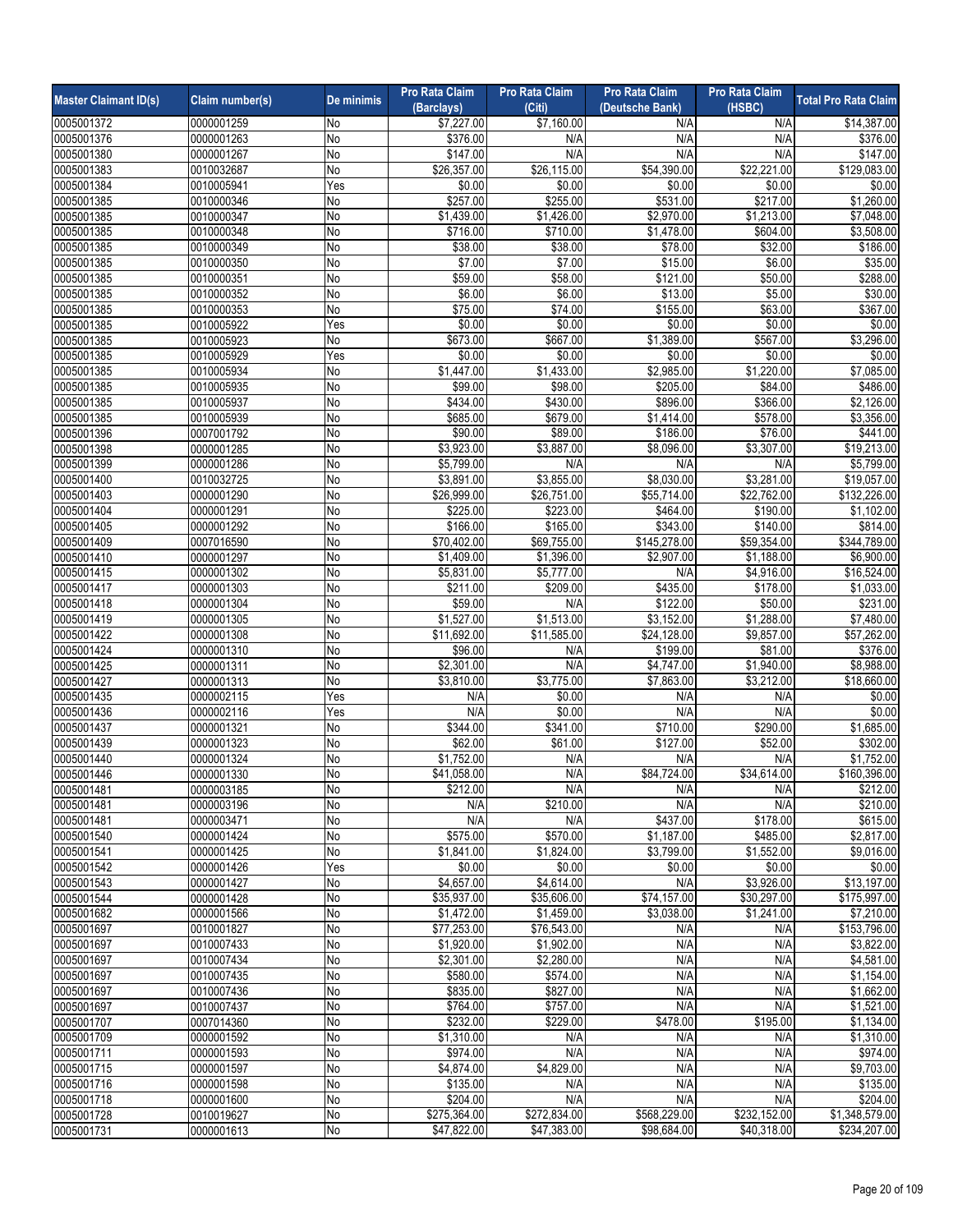| <b>Master Claimant ID(s)</b> | Claim number(s) | De minimis | <b>Pro Rata Claim</b> | <b>Pro Rata Claim</b> | Pro Rata Claim  | Pro Rata Claim | <b>Total Pro Rata Claim</b> |
|------------------------------|-----------------|------------|-----------------------|-----------------------|-----------------|----------------|-----------------------------|
|                              |                 |            | (Barclays)            | (Citi)                | (Deutsche Bank) | (HSBC)         |                             |
| 0005001732                   | 0000002119      | No         | N/A                   | \$1,651.00            | \$3,438.00      | \$1,405.00     | \$6,494.00                  |
| 0005001734                   | 0000001614      | No         | \$38.00               | N/A                   | N/A             | N/A            | \$38.00                     |
| 0005001754                   | 0000001634      | No         | \$5,815.00            | \$5,761.00            | \$11,999.00     | \$4,902.00     | \$28,477.00                 |
| 0005001755                   | 0007015871      | No         | \$5,986.00            | \$5,931.00            | \$12,352.00     | \$5,047.00     | \$29,316.00                 |
| 0005001755                   | 0007015873      | No         | \$252.00              | \$249.00              | \$520.00        | \$212.00       | \$1,233.00                  |
| 0005001755                   | 0007015874      | No         | \$7,929.00            | \$7,856.00            | \$16,362.00     | \$6,685.00     | \$38,832.00                 |
| 0005001755                   | 0007015875      | No         | \$792.00              | \$785.00              | \$1,635.00      | \$668.00       | \$3,880.00                  |
| 0005001755                   | 0007015876      | No         | \$2,053.00            | \$2,034.00            | \$4,236.00      | \$1,731.00     | \$10,054.00                 |
| 0005001755                   | 0007015877      | No         | \$312.00              | \$309.00              | \$643.00        | \$263.00       | \$1,527.00                  |
| 0005001755                   | 0007015878      | No         | \$7,278.00            | \$7,211.00            | \$15,019.00     | \$6,136.00     | \$35,644.00                 |
| 0005001755                   | 0007015879      | No         | \$67,679.00           | \$67,057.00           | \$139,659.00    | \$57,058.00    | \$331,453.00                |
| 0005001755                   | 0007015882      | No         | \$6,683.00            | \$6,621.00            | \$13,791.00     | \$5,634.00     | \$32,729.00                 |
| 0005001755                   | 0007015883      | No         | \$824.00              | \$816.00              | \$1,700.00      | \$695.00       | \$4,035.00                  |
| 0005001755                   | 0007015885      | No         | \$44,786.00           | \$44,375.00           | \$92,419.00     | \$37,758.00    | \$219,338.00                |
| 0005001755                   | 0007015886      | No         | \$656.00              | \$650.00              | \$1,353.00      | \$553.00       | \$3,212.00                  |
| 0005001755                   | 0007015887      | No         | \$447.00              | \$442.00              | \$921.00        | \$376.00       | \$2,186.00                  |
| 0005001755                   | 0007015890      | No         | \$18.00               | \$18.00               | \$38.00         | \$15.00        | \$89.00                     |
| 0005001755                   | 0007015891      | No         | \$253.00              | \$250.00              | \$522.00        | \$213.00       | \$1,238.00                  |
| 0005001755                   | 0007015892      | No         | \$91.00               | \$91.00               | \$189.00        | \$77.00        | \$448.00                    |
| 0005001755                   | 0007015896      | No         | \$974.00              | \$965.00              | \$2,010.00      | \$821.00       | \$4,770.00                  |
| 0005001755                   | 0007015897      | No         | \$510.00              | \$505.00              | \$1,052.00      | \$430.00       | \$2,497.00                  |
| 0005001755                   | 0007015898      | No         | \$57.00               | \$57.00               | \$118.00        | \$48.00        | \$280.00                    |
| 0005001755                   | 0007015899      | No         | \$4,018.00            | \$3,981.00            | \$8,291.00      | \$3,387.00     | \$19,677.00                 |
| 0005001755                   | 0007015900      | No         | \$315.00              | \$312.00              | \$650.00        | \$266.00       | \$1,543.00                  |
| 0005001755                   | 0007015901      | No         | \$819.00              | \$811.00              | \$1,690.00      | \$690.00       | \$4,010.00                  |
| 0005001755                   | 0007015902      | No         | \$1,930.00            | \$1,912.00            | \$3,982.00      | \$1,627.00     | \$9,451.00                  |
| 0005001755                   | 0007015904      | <b>No</b>  | \$5,938.00            | \$5,883.00            | \$12,253.00     | \$5,006.00     | \$29,080.00                 |
| 0005001755                   | 0007015905      | Yes        | \$0.00                | \$0.00                | \$0.00          | \$0.00         | \$0.00                      |
| 0005001755                   | 0007015906      | No         | \$154.00              | \$152.00              | \$317.00        | \$130.00       | \$753.00                    |
| 0005001755                   | 0007015907      | No         | \$36.00               | \$36.00               | \$74.00         | \$30.00        | \$176.00                    |
| 0005001755                   | 0007015908      | No         | \$25.00               | \$24.00               | \$51.00         | \$21.00        | \$121.00                    |
| 0005001755                   | 0007015909      | No         | \$394.00              | \$390.00              | \$813.00        | \$332.00       | \$1,929.00                  |
| 0005001755                   | 0007015911      | No         | \$80.00               | \$79.00               | \$164.00        | \$67.00        | \$390.00                    |
| 0005001755                   | 0007015912      | Yes        | \$0.00                | \$0.00                | \$0.00          | \$0.00         | \$0.00                      |
| 0005001755                   | 0007015913      | No         | \$28.00               | \$27.00               | \$57.00         | \$23.00        | \$135.00                    |
| 0005001755                   | 0007015917      | Yes        | \$0.00                | \$0.00                | \$0.00          | \$0.00         | \$0.00                      |
| 0005001755                   | 0007015918      | No         | \$35.00               | \$35.00               | \$72.00         | \$29.00        | \$171.00                    |
| 0005001755                   | 0007015919      | No         | \$114.00              | \$113.00              | \$235.00        | \$96.00        | \$558.00                    |
| 0005001755                   | 0007015920      | No         | \$29.00               | \$29.00               | \$61.00         | \$25.00        | \$144.00                    |
| 0005001755                   | 0007015923      | Yes        | \$0.00                | \$0.00                | \$0.00          | \$0.00         | \$0.00                      |
| 0005001755                   | 0007015924      | No         | \$607.00              | \$601.00              | \$1,252.00      | \$512.00       | \$2,972.00                  |
| 0005001755                   | 0007015925      | No         | \$146.00              | \$144.00              | \$301.00        | \$123.00       | \$714.00                    |
| 0005001755                   | 0007015927      | No         | \$312.00              | \$309.00              | \$643.00        | \$263.00       | \$1,527.00                  |
| 0005001755                   | 0007015929      | No         | \$146.00              | \$144.00              | \$301.00        | \$123.00       | \$714.00                    |
| 0005001755                   | 0007015930      | No         | \$872.00              | \$864.00              | \$1,799.00      | \$735.00       | \$4,270.00                  |
| 0005001755                   | 0007015934      | <b>No</b>  | \$543.00              | \$538.00              | \$1,121.00      | \$458.00       | \$2,660.00                  |
| 0005001755                   | 0007015936      | <b>No</b>  | \$190.00              | \$188.00              | \$391.00        | \$160.00       | \$929.00                    |
| 0005001755                   | 0007015939      | No         | \$230.00              | \$228.00              | \$475.00        | \$194.00       | \$1,127.00                  |
| 0005001755                   | 0007015942      | No         | \$4.00                | \$4.00                | \$9.00          | \$4.00         | \$21.00                     |
| 0005001755                   | 0007015943      | No         | \$24.00               | \$23.00               | \$49.00         | \$20.00        | \$116.00                    |
| 0005001755                   | 0007015947      | No         | \$36.00               | \$36.00               | \$75.00         | \$31.00        | \$178.00                    |
| 0005001755                   | 0007015948      | No         | \$42.00               | \$41.00               | \$86.00         | \$35.00        | \$204.00                    |
| 0005001755                   | 0007015949      | <b>No</b>  | \$2,820.00            | \$2,794.00            | \$5,819.00      | \$2,378.00     | \$13,811.00                 |
| 0005001755                   | 0007015950      | No         | \$925.00              | \$917.00              | \$1,909.00      | \$780.00       | \$4,531.00                  |
| 0005001755                   | 0007015953      | No         | \$644.00              | \$638.00              | \$1,328.00      | \$543.00       | \$3,153.00                  |
| 0005001755                   | 0007015954      | No         | \$411.00              | \$407.00              | \$847.00        | \$346.00       | \$2,011.00                  |
| 0005001755                   | 0007015956      | <b>No</b>  | \$11.00               | \$10.00               | \$22.00         | \$9.00         | \$52.00                     |
| 0005001755                   | 0007015959      | <b>No</b>  | \$1,392.00            | \$1,379.00            | \$2,872.00      | \$1,173.00     | \$6,816.00                  |
| 0005001755                   | 0007015960      | Yes        | \$0.00                | \$0.00                | \$0.00          | \$0.00         | \$0.00                      |
| 0005001755                   | 0007015961      | <b>No</b>  | \$46.00               | \$45.00               | \$94.00         | \$38.00        | \$223.00                    |
| 0005001755                   | 0007015962      | <b>No</b>  | \$14.00               | \$13.00               | \$28.00         | \$11.00        | \$66.00                     |
| 0005001755                   | 0007015964      | <b>No</b>  | \$66.00               | \$66.00               | \$137.00        | \$56.00        | \$325.00                    |
| 0005001755                   | 0007015965      | No         | \$25.00               | \$25.00               | \$51.00         | \$21.00        | $\sqrt{$122.00}$            |
| 0005001755                   | 0007015966      | <b>No</b>  | \$54.00               | \$54.00               | \$112.00        | \$46.00        | \$266.00                    |
| 0005001755                   | 0007015967      | <b>No</b>  | \$6.00                | \$5.00                | \$11.00         | \$5.00         | \$27.00                     |
| 0005001755                   | 0007015968      | <b>No</b>  | \$6.00                | \$6.00                | \$12.00         | \$5.00         | \$29.00                     |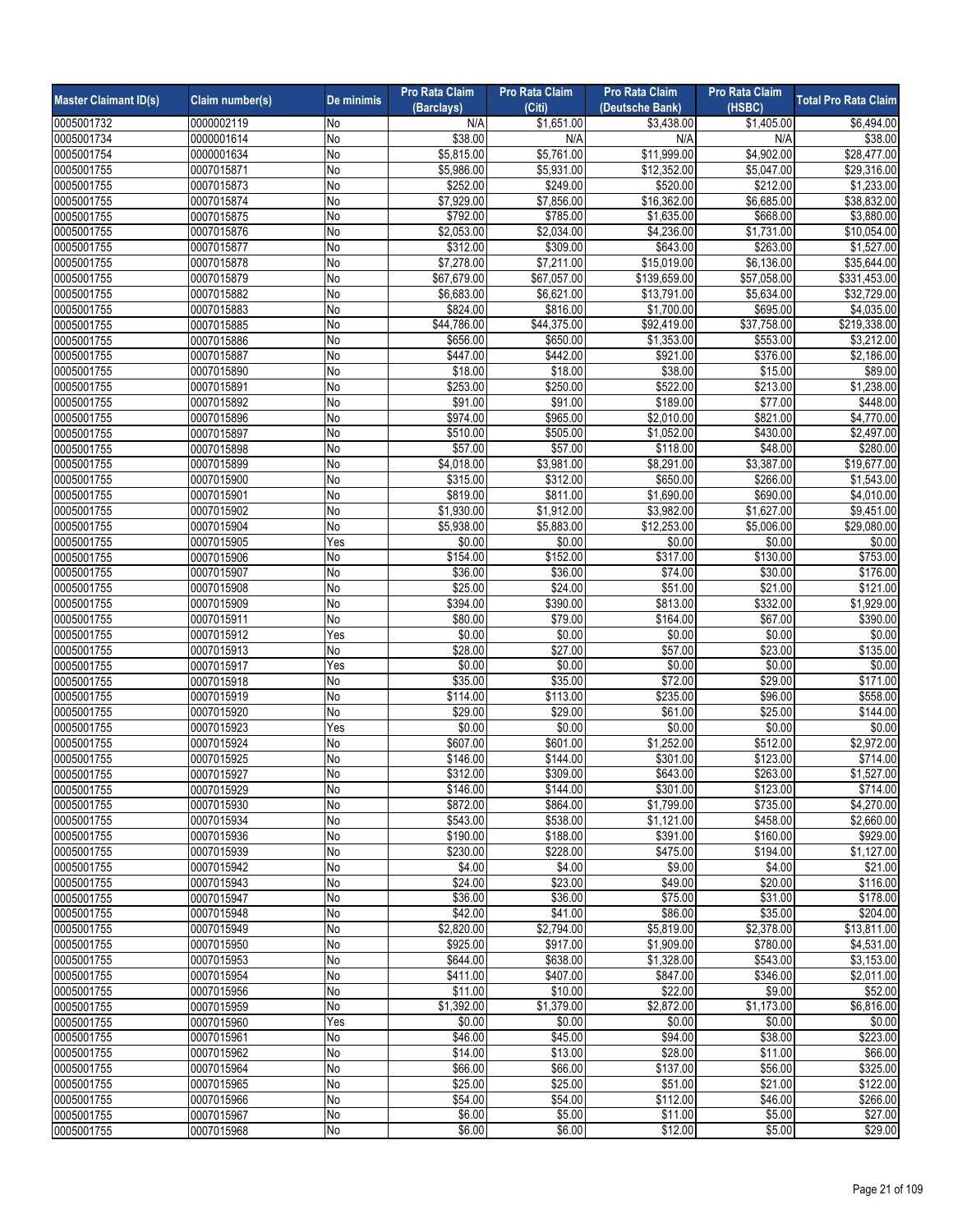| <b>Master Claimant ID(s)</b> | Claim number(s)          | De minimis | Pro Rata Claim      | <b>Pro Rata Claim</b> | Pro Rata Claim         | Pro Rata Claim      | <b>Total Pro Rata Claim</b> |
|------------------------------|--------------------------|------------|---------------------|-----------------------|------------------------|---------------------|-----------------------------|
|                              |                          |            | (Barclays)          | (Citi)                | (Deutsche Bank)        | (HSBC)              |                             |
| 0005001755                   | 0007015969               | No         | \$69.00             | \$68.00               | \$142.00               | \$58.00             | \$337.00                    |
| 0005001755                   | 0007015970               | No         | \$49.00             | \$48.00               | \$101.00               | \$41.00             | \$239.00                    |
| 0005001755                   | 0007015971               | No         | \$154.00            | \$153.00              | \$318.00               | \$130.00            | \$755.00                    |
| 0005001755                   | 0007015972               | No         | \$1,158.00          | \$1,147.00            | \$2,389.00             | \$976.00            | \$5,670.00                  |
| 0005001755                   | 0007015977               | No         | \$1,496.00          | \$1,482.00            | \$3,087.00             | \$1,261.00          | \$7,326.00                  |
| 0005001755                   | 0007015979               | No         | \$397,168.00        | \$393,518.00          | \$819,578.00           | \$334,841.00        | \$1,945,105.00              |
| 0005001755                   | 0007015980               | <b>No</b>  | \$4,000.00          | \$3,963.00            | \$8,255.00             | \$3,372.00          | \$19,590.00                 |
| 0005001755                   | 0007015981               | No         | \$29,348.00         | \$29,078.00           | \$60,562.00            | \$24,743.00         | \$143,731.00                |
| 0005001755                   | 0007015982               | No         | \$658.00            | \$652.00              | \$1,359.00             | \$555.00            | \$3,224.00                  |
| 0005001755                   | 0007015984               | Yes        | \$0.00              | \$0.00                | \$0.00                 | \$0.00              | \$0.00                      |
| 0005001755                   | 0007015985               | No         | \$5,307.00          | \$5,258.00            | \$10,951.00            | \$4,474.00          | \$25,990.00                 |
| 0005001755                   | 0007015986               | No         | \$294.00            | \$291.00              | \$607.00               | \$248.00            | \$1,440.00                  |
| 0005001755                   | 0007015987               | No         | \$1,265.00          | \$1,253.00            | \$2,611.00             | \$1,067.00          | \$6,196.00                  |
| 0005001755                   | 0007015988               | No         | \$590.00            | \$585.00              | \$1,218.00             | \$498.00            | \$2,891.00                  |
| 0005001755                   | 0007015989               | No         | \$3.00              | \$3.00                | \$7.00                 | \$3.00              | \$16.00                     |
| 0005001755                   | 0007015991               | No         | $\sqrt{$2,009.00}$  | \$1,991.00            | \$4,146.00             | \$1,694.00          | \$9,840.00                  |
| 0005001755<br>0005001755     | 0007015992<br>0007015998 | No<br>No   | \$587.00<br>\$14.00 | \$582.00<br>\$14.00   | \$1,212.00<br>\$29.00  | \$495.00<br>\$12.00 | \$2,876.00<br>\$69.00       |
|                              |                          | No         |                     | \$112.00              | \$234.00               | \$96.00             |                             |
| 0005001755<br>0005001755     | 0007016000<br>0007016001 | No         | \$113.00            | \$3.00                | \$5.00                 | \$2.00              | \$555.00<br>\$13.00         |
|                              | 0007016002               | Yes        | \$3.00<br>\$0.00    | \$0.00                | \$0.00                 | \$0.00              | \$0.00                      |
| 0005001755<br>0005001755     | 0007016003               | No         | \$191.00            | \$189.00              | \$394.00               | \$161.00            | \$935.00                    |
| 0005001755                   | 0007016005               | No         | \$26.00             | \$26.00               | \$54.00                | \$22.00             | \$128.00                    |
| 0005001755                   | 0007016006               | No         | \$74,140.00         | \$73,459.00           | \$152,992.00           | \$62,505.00         | \$363,096.00                |
| 0005001755                   | 0007016007               | No         | \$5,810.00          | \$5,756.00            | \$11,988.00            | \$4,898.00          | \$28,452.00                 |
| 0005001755                   | 0007016010               | Yes        | \$0.00              | \$0.00                | \$0.00                 | \$0.00              | \$0.00                      |
| 0005001755                   | 0007016011               | No         | \$72.00             | \$72.00               | \$149.00               | \$61.00             | \$354.00                    |
| 0005001755                   | 0007016012               | Yes        | \$0.00              | \$0.00                | \$0.00                 | \$0.00              | \$0.00                      |
| 0005001755                   | 0007016013               | No         | \$654.00            | \$648.00              | \$1,350.00             | \$552.00            | \$3,204.00                  |
| 0005001755                   | 0007016014               | No         | \$564.00            | \$558.00              | \$1,163.00             | \$475.00            | \$2,760.00                  |
| 0005001755                   | 0007016015               | No         | \$198.00            | \$197.00              | \$409.00               | \$167.00            | \$971.00                    |
| 0005001755                   | 0007016016               | <b>No</b>  | \$15.00             | \$14.00               | \$30.00                | \$12.00             | \$71.00                     |
| 0005001755                   | 0007016017               | No         | \$3.00              | \$3.00                | \$5.00                 | \$2.00              | \$13.00                     |
| 0005001755                   | 0007016018               | No         | \$18.00             | \$17.00               | \$36.00                | \$15.00             | \$86.00                     |
| 0005001755                   | 0007016019               | Yes        | \$0.00              | \$0.00                | \$0.00                 | \$0.00              | \$0.00                      |
| 0005001755                   | 0007016020               | Yes        | \$0.00              | \$0.00                | \$0.00                 | \$0.00              | \$0.00                      |
| 0005001755                   | 0007016021               | Yes        | \$0.00              | \$0.00                | \$0.00                 | \$0.00              | \$0.00                      |
| 0005001755                   | 0007016022               | Yes        | \$0.00              | \$0.00                | \$0.00                 | \$0.00              | \$0.00                      |
| 0005001755                   | 0007016023               | Yes        | \$0.00              | \$0.00                | \$0.00                 | \$0.00              | \$0.00                      |
| 0005001755                   | 0007016024               | Yes        | \$0.00              | \$0.00                | \$0.00                 | \$0.00              | \$0.00                      |
| 0005001755                   | 0007016027               | Yes        | \$0.00              | \$0.00                | \$0.00                 | \$0.00              | \$0.00                      |
| 0005001755                   | 0007016028               | No         | \$1,180.00          | \$1,170.00            | \$2,436.00             | \$995.00            | \$5,781.00                  |
| 0005001755                   | 0007016029               | Yes        | \$0.00              | \$0.00                | \$0.00                 | \$0.00              | \$0.00                      |
| 0005001755                   | 0007016030               | No         | \$165.00            | \$163.00              | \$340.00               | \$139.00            | \$807.00                    |
| 0005001755                   | 0007016032               | No         | \$34.00             | \$34.00               | \$70.00                | \$29.00             | \$167.00                    |
| 0005001755                   | 0007016033               | No         | \$247.00            | \$245.00              | \$510.00               | \$208.00            | \$1,210.00                  |
| 0005001755                   | 0007016034               | No         | \$161.00            | \$159.00              | \$331.00               | \$135.00            | \$786.00                    |
| 0005001755                   | 0007016036               | No         | \$81.00             | \$80.00               | \$167.00               | \$68.00             | \$396.00                    |
| 0005001755                   | 0007016037               | No         | \$16.00             | \$16.00               | \$33.00                | \$14.00             | \$79.00                     |
| 0005001755                   | 0007016038               | No         | \$4.00              | \$4.00                | \$7.00                 | \$3.00              | \$18.00                     |
| 0005001755                   | 0007016039               | No         | \$9.00              | \$9.00                | \$19.00                | \$8.00              | \$45.00                     |
| 0005001755                   | 0007016040               | No         | \$12.00             | \$12.00               | \$25.00                | \$10.00             | \$59.00                     |
| 0005001755                   | 0007016041               | No         | \$641.00            | \$635.00              | \$1,322.00             | \$540.00            | \$3,138.00                  |
| 0005001755                   | 0007016042               | No         | \$12.00             | \$12.00               | \$25.00                | \$10.00             | \$59.00                     |
| 0005001755                   | 0007016043               | No         | \$93.00             | \$92.00               | \$191.00               | \$78.00             | \$454.00                    |
| 0005001755                   | 0007016044               | No         | \$317.00            | \$314.00              | \$653.00               | \$267.00            | \$1,551.00                  |
| 0005001755                   | 0007016045               | No         | \$34.00             | \$34.00               | \$70.00                | \$29.00             | \$167.00                    |
| 0005001755                   | 0007016046               | No         | \$21.00             | \$21.00               | \$43.00                | \$18.00             | \$103.00                    |
| 0005001755                   | 0007016047               | No         | \$31.00             | \$31.00               | \$64.00                | \$26.00             | \$152.00                    |
| 0005001755                   | 0007016048               | No         | \$1,090.00          | \$1,080.00            | $\overline{$2,249.00}$ | \$919.00            | \$5,338.00                  |
| 0005001755                   | 0007016049               | No         | \$11.00             | \$11.00               | \$23.00                | \$10.00             | \$55.00                     |
| 0005001755                   | 0007016051<br>0007016052 | Yes        | \$0.00<br>\$22.00   | \$0.00<br>\$22.00     | \$0.00<br>\$46.00      | \$0.00<br>\$19.00   | \$0.00<br>\$109.00          |
| 0005001755<br>0005001755     | 0007016053               | No<br>Yes  | \$0.00              | \$0.00                | \$0.00                 | \$0.00              | \$0.00                      |
| 0005001755                   | 0007016054               | No         | \$184.00            | \$183.00              | \$380.00               | \$155.00            | \$902.00                    |
| 0005001755                   | 0007016055               | No         | \$544.00            | \$539.00              | \$1,123.00             | \$459.00            | \$2,665.00                  |
|                              |                          |            |                     |                       |                        |                     |                             |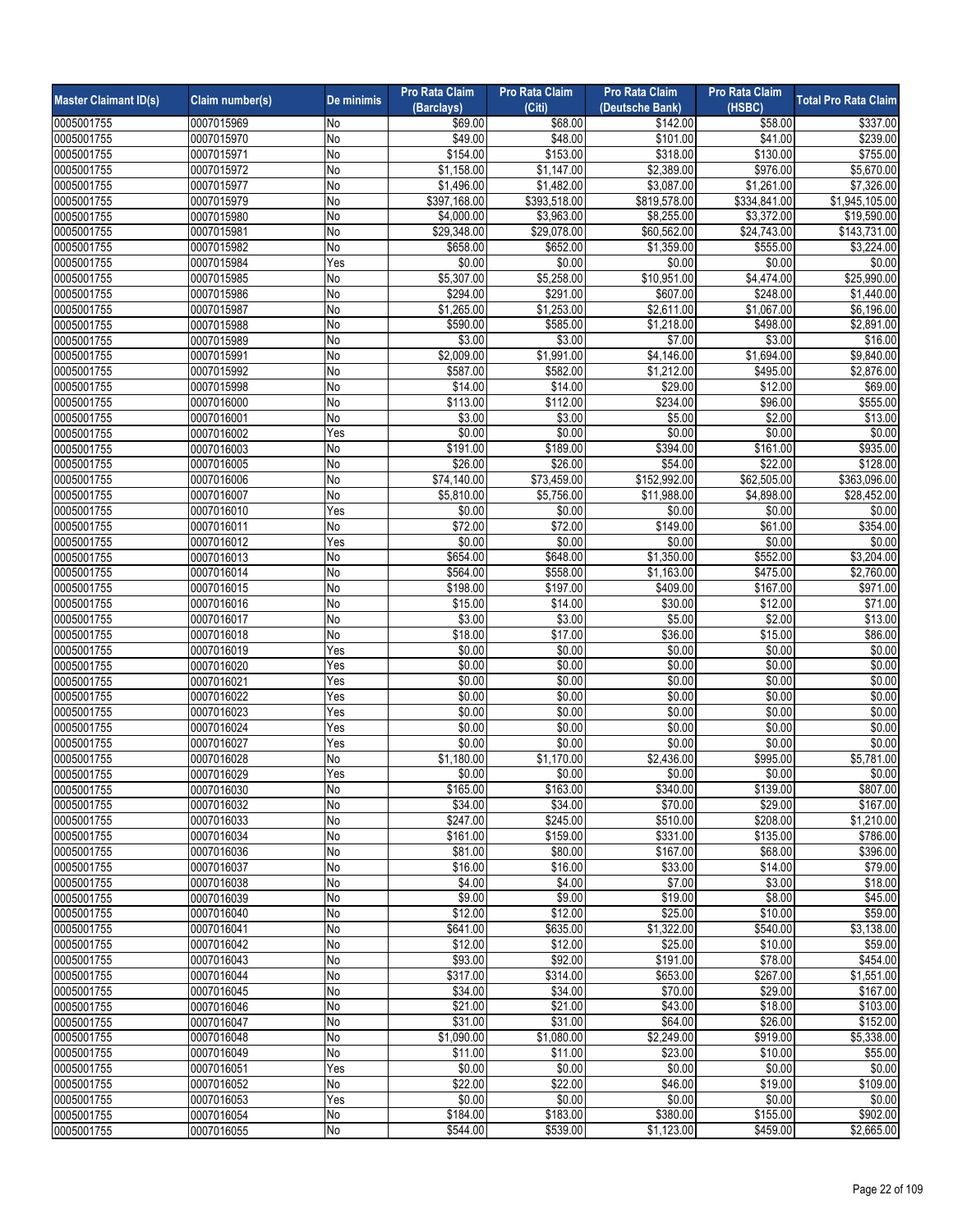| <b>Master Claimant ID(s)</b> | Claim number(s)          | De minimis | <b>Pro Rata Claim</b> | Pro Rata Claim | Pro Rata Claim  | Pro Rata Claim | <b>Total Pro Rata Claim</b> |
|------------------------------|--------------------------|------------|-----------------------|----------------|-----------------|----------------|-----------------------------|
|                              |                          |            | (Barclays)            | (Citi)         | (Deutsche Bank) | (HSBC)         |                             |
| 0005001755                   | 0007016056               | No         | \$257.00              | \$255.00       | \$530.00        | \$217.00       | \$1,259.00                  |
| 0005001755                   | 0007016057               | Yes        | \$0.00                | \$0.00         | \$0.00          | \$0.00         | \$0.00                      |
| 0005001755                   | 0007016062               | No         | \$293.00              | \$290.00       | \$605.00        | \$247.00       | \$1,435.00                  |
| 0005001755                   | 0007016063               | No         | \$29.00               | \$28.00        | \$59.00         | \$24.00        | \$140.00                    |
| 0005001755                   | 0007016064               | No         | \$3.00                | \$3.00         | \$7.00          | \$3.00         | \$16.00                     |
| 0005001755                   | 0007016067               | <b>No</b>  | \$9.00                | \$9.00         | \$19.00         | \$8.00         | \$45.00                     |
| 0005001755                   | 0007016069               | No         | \$25.00               | \$25.00        | \$52.00         | \$21.00        | \$123.00                    |
| 0005001755                   | 0007016070               | No         | \$672.00              | \$666.00       | \$1,387.00      | \$567.00       | \$3,292.00                  |
| 0005001755                   | 0007016071               | Yes        | \$0.00                | \$0.00         | \$0.00          | \$0.00         | \$0.00                      |
| 0005001755                   | 0007016073               | No         | \$2,185.00            | \$2,164.00     | \$4,508.00      | \$1,842.00     | \$10,699.00                 |
| 0005001755                   | 0007016074               | <b>No</b>  | \$10.00               | \$10.00        | \$21.00         | \$8.00         | \$49.00                     |
| 0005001755                   | 0007016076               | No         | \$5.00                | \$5.00         | \$11.00         | \$4.00         | \$25.00                     |
| 0005001755                   | 0007016080               | Yes        | \$0.00                | \$0.00         | \$0.00          | \$0.00         | \$0.00                      |
| 0005001755                   | 0007016081               | No         | \$17.00               | \$17.00        | \$36.00         | \$15.00        | \$85.00                     |
| 0005001755                   | 0007016082               | No         | \$6.00                | \$6.00         | \$12.00         | \$5.00         | \$29.00                     |
| 0005001755                   | 0007016083               | Yes        | \$0.00                | \$0.00         | \$0.00          | \$0.00         | \$0.00                      |
| 0005001755                   | 0007016084               | No         | \$521.00              | \$516.00       | \$1,074.00      | \$439.00       | \$2,550.00                  |
| 0005001755                   | 0007016085               | <b>No</b>  | \$22.00               | \$22.00        | \$46.00         | \$19.00        | \$109.00                    |
| 0005001755                   | 0007016088               | <b>No</b>  | \$118.00              | \$116.00       | \$243.00        | \$99.00        | \$576.00                    |
| 0005001755                   | 0007016089               | No         | \$121.00              | \$120.00       | \$250.00        | \$102.00       | \$593.00                    |
| 0005001755                   | 0007016091               | No         | \$34.00               | \$33.00        | \$70.00         | \$28.00        | \$165.00                    |
| 0005001755                   | 0007016092               | <b>No</b>  | \$21.00               | \$21.00        | \$43.00         | \$18.00        | \$103.00                    |
| 0005001755                   | 0007016094               | No         | \$18.00               | \$18.00        | \$38.00         | \$15.00        | \$89.00                     |
| 0005001755                   | 0007016095               | <b>No</b>  | \$192.00              | \$190.00       | \$396.00        | \$162.00       | \$940.00                    |
| 0005001755                   | 0007016096               | <b>No</b>  | \$239.00              | \$236.00       | \$492.00        | \$201.00       | \$1,168.00                  |
| 0005001755                   | 0007016098               | No         | \$52.00               | \$52.00        | \$108.00        | \$44.00        | \$256.00                    |
| 0005001755                   | 0007016100               | <b>No</b>  | \$65.00               | \$64.00        | \$134.00        | \$55.00        | \$318.00                    |
| 0005001755                   | 0007016101               | No         | \$32.00               | \$32.00        | \$67.00         | \$27.00        | \$158.00                    |
| 0005001755                   | 0007016102               | No         | \$7.00                | \$7.00         | \$15.00         | \$6.00         | \$35.00                     |
| 0005001755                   | 0007016103               | No         | \$11.00               | \$11.00        | \$22.00         | \$9.00         | \$53.00                     |
| 0005001755                   | 0007016106               | <b>No</b>  | \$44.00               | \$44.00        | \$91.00         | \$37.00        | \$216.00                    |
| 0005001755                   | 0007016108               | No         | \$4.00                | \$4.00         | \$8.00          | \$3.00         | \$19.00                     |
| 0005001755                   | 0007016109               | Yes        | \$0.00                | \$0.00         | \$0.00          | \$0.00         | \$0.00                      |
| 0005001755                   | 0007016110               | Yes        | \$0.00                | \$0.00         | \$0.00          | \$0.00         | \$0.00                      |
| 0005001755                   | 0007016111               | <b>No</b>  | \$5.00                | \$5.00         | \$11.00         | \$5.00         | \$26.00                     |
| 0005001755                   | 0007016113               | <b>No</b>  | \$151.00              | \$149.00       | \$311.00        | \$127.00       | \$738.00                    |
| 0005001755                   | 0007016114               | No         | \$176.00              | \$175.00       | \$364.00        | \$149.00       | \$864.00                    |
| 0005001755                   | 0007016116               | Yes        | \$0.00                | \$0.00         | \$0.00          | \$0.00         | \$0.00                      |
| 0005001755                   | 0007016119               | Yes        | \$0.00                | \$0.00         | \$0.00          | \$0.00         | \$0.00                      |
| 0005001755                   | 0007016120               | No         | \$292.00              | \$290.00       | \$603.00        | \$246.00       | \$1,431.00                  |
| 0005001755                   | 0007016123               | No         | \$301.00              | \$298.00       | \$621.00        | \$254.00       | \$1,474.00                  |
| 0005001755                   | 0007016124               | Yes        | \$0.00                | \$0.00         | \$0.00          | \$0.00         | \$0.00                      |
| 0005001755                   | 0007016125               | Yes        | \$0.00                | \$0.00         | \$0.00          | \$0.00         | \$0.00                      |
| 0005001755                   | 0007016126               | No         | \$26,590.00           | \$26,346.00    | \$54,870.00     | \$22,417.00    | \$130,223.00                |
| 0005001755                   | 0007016127               | <b>No</b>  | \$33.00               | \$32.00        | \$67.00         | \$27.00        | \$159.00                    |
| 0005001755                   | 0007016132               | Yes        | \$0.00                | \$0.00         | \$0.00          | \$0.00         | \$0.00                      |
| 0005001755                   | 0007016133               | <b>No</b>  | \$65.00               | \$64.00        | \$134.00        | \$55.00        | \$318.00                    |
| 0005001755                   | 0007016137<br>0007016138 | No         | \$2.00                | \$2.00         | \$5.00          | \$2.00         | \$11.00                     |
| 0005001755                   |                          | <b>No</b>  | \$10.00               | \$10.00        | \$20.00         | \$8.00         | \$48.00                     |
| 0005001755                   | 0007016139               | Yes        | \$0.00                | \$0.00         | \$0.00          | \$0.00         | \$0.00                      |
| 0005001755                   | 0007016141               | Yes        | \$0.00                | \$0.00         | \$0.00          | \$0.00         | \$0.00                      |
| 0005001755                   | 0007016142               | <b>No</b>  | \$15.00               | \$15.00        | \$31.00         | \$12.00        | \$73.00                     |
| 0005001755                   | 0007016143               | <b>No</b>  | \$5.00                | \$5.00         | \$9.00          | \$4.00         | \$23.00                     |
| 0005001755                   | 0007016144               | No         | \$5.00                | \$5.00         | \$10.00         | \$4.00         | \$24.00                     |
| 0005001755                   | 0007016145               | No         | \$15.00               | \$15.00        | \$32.00         | \$13.00        | \$75.00                     |
| 0005001755                   | 0007016146               | Yes        | \$0.00                | \$0.00         | \$0.00          | \$0.00         | \$0.00                      |
| 0005001755                   | 0007016147               | Yes        | \$0.00                | \$0.00         | \$0.00          | \$0.00         | \$0.00                      |
| 0005001755                   | 0007016148               | <b>No</b>  | \$32.00               | \$32.00        | \$66.00         | \$27.00        | \$157.00                    |
| 0005001755                   | 0007016149               | <b>No</b>  | \$99.00               | \$98.00        | \$205.00        | \$84.00        | \$486.00                    |
| 0005001755                   | 0007016153               | Yes        | \$0.00                | \$0.00         | \$0.00          | \$0.00         | \$0.00                      |
| 0005001755                   | 0007016154               | Yes        | \$0.00                | \$0.00         | \$0.00          | \$0.00         | \$0.00                      |
| 0005001755                   | 0007016155               | No         | \$1,798.00            | \$1,781.00     | \$3,710.00      | \$1,516.00     | \$8,805.00                  |
| 0005001755                   | 0007016156               | <b>No</b>  | \$171.00              | \$170.00       | \$354.00        | \$144.00       | \$839.00                    |
| 0005001755                   | 0007016157               | Yes        | \$0.00                | \$0.00         | \$0.00          | \$0.00         | \$0.00                      |
| 0005001755                   | 0007016158               | Yes        | \$0.00                | \$0.00         | \$0.00          | \$0.00         | \$0.00                      |
| 0005001755                   | 0007016159               | Yes        | \$0.00                | \$0.00         | \$0.00          | \$0.00         | \$0.00                      |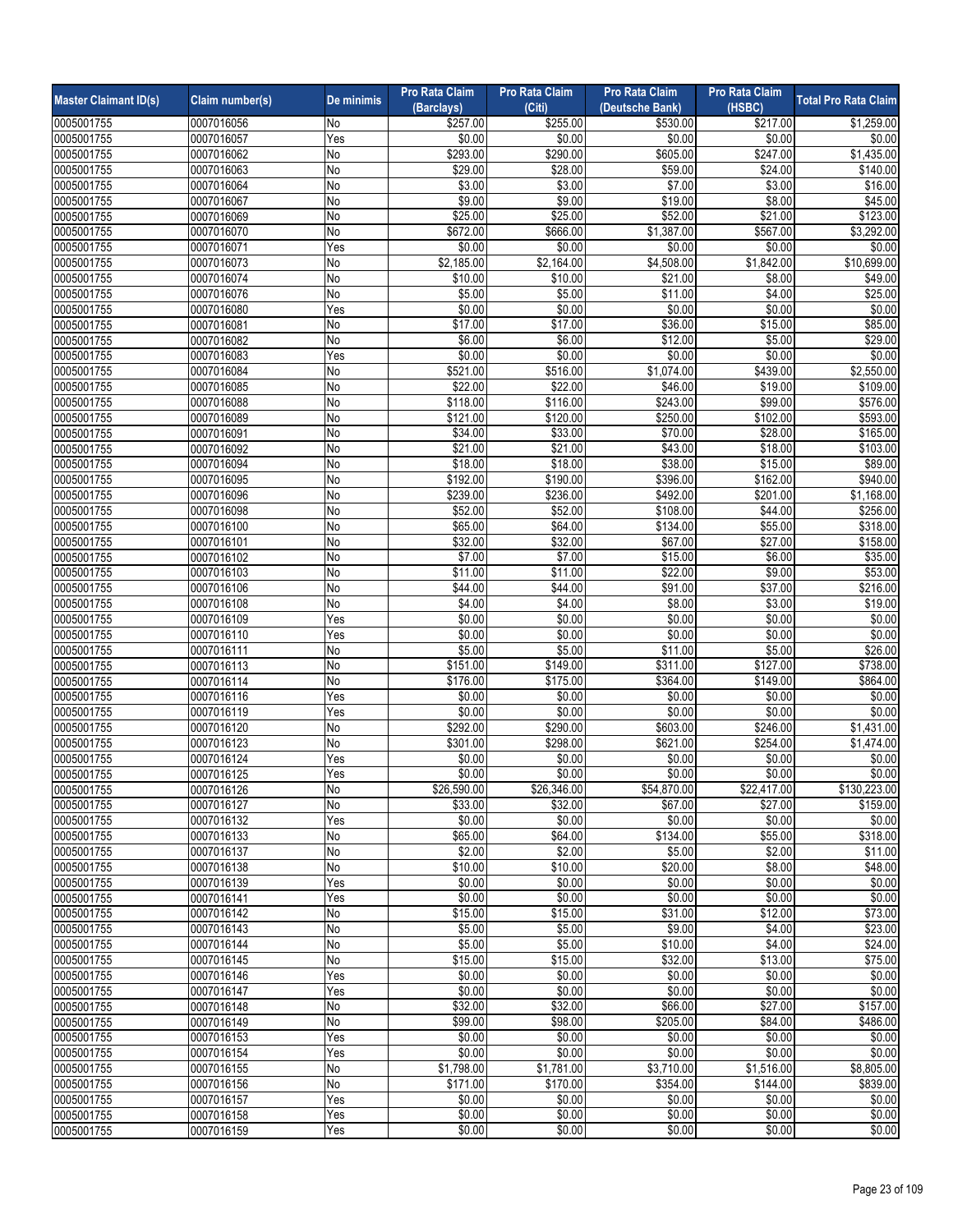| <b>Master Claimant ID(s)</b> | Claim number(s) | De minimis | <b>Pro Rata Claim</b><br>(Barclays) | <b>Pro Rata Claim</b><br>(Citi) | Pro Rata Claim<br>(Deutsche Bank) | Pro Rata Claim<br>(HSBC) | <b>Total Pro Rata Claim</b> |
|------------------------------|-----------------|------------|-------------------------------------|---------------------------------|-----------------------------------|--------------------------|-----------------------------|
| 0005001755                   | 0007016160      | No         | \$12.00                             | \$12.00                         | \$25.00                           | \$10.00                  | \$59.00                     |
| 0005001755                   | 0007016161      | No         | $\overline{$1,458.00}$              | \$1,444.00                      | \$3,008.00                        | \$1,229.00               | \$7,139.00                  |
| 0005001755                   | 0007016162      | No         | \$292.00                            | \$290.00                        | \$603.00                          | \$247.00                 | \$1,432.00                  |
| 0005001755                   | 0007016166      | No         | \$91.00                             | \$90.00                         | \$188.00                          | \$77.00                  | \$446.00                    |
| 0005001755                   | 0007016168      | No         | \$130.00                            | \$128.00                        | \$267.00                          | \$109.00                 | \$634.00                    |
| 0005001755                   | 0007016169      | Yes        | \$0.00                              | \$0.00                          | \$0.00                            | \$0.00                   | \$0.00                      |
| 0005001755                   | 0007016175      | Yes        | \$0.00                              | \$0.00                          | \$0.00                            | \$0.00                   | \$0.00                      |
| 0005001755                   | 0007016176      | No         | \$51.00                             | \$50.00                         | \$105.00                          | \$43.00                  | \$249.00                    |
| 0005001755                   | 0007016178      | No         | \$39.00                             | \$39.00                         | \$81.00                           | \$33.00                  | \$192.00                    |
| 0005001755                   | 0007016179      | Yes        | \$0.00                              | \$0.00                          | \$0.00                            | \$0.00                   | \$0.00                      |
| 0005001755                   | 0007016180      | No         | \$270.00                            | \$267.00                        | \$556.00                          | \$227.00                 | \$1,320.00                  |
| 0005001755                   | 0007016183      | No         | \$138.00                            | \$137.00                        | \$286.00                          | \$117.00                 | \$678.00                    |
| 0005001755                   | 0007016185      | Yes        | \$0.00                              | \$0.00                          | \$0.00                            | \$0.00                   | \$0.00                      |
| 0005001755                   | 0007016186      | Yes        | \$0.00                              | \$0.00                          | \$0.00                            | \$0.00                   | \$0.00                      |
| 0005001755                   | 0007016187      | Yes        | \$0.00                              | \$0.00                          | \$0.00                            | \$0.00                   | \$0.00                      |
|                              | 0007016188      |            | \$0.00                              | \$0.00                          | \$0.00                            | \$0.00                   | \$0.00                      |
| 0005001755<br>0005001755     | 0007016189      | Yes        | \$0.00                              | \$0.00                          | \$0.00                            | \$0.00                   | \$0.00                      |
|                              | 0007016190      | Yes        |                                     |                                 |                                   |                          |                             |
| 0005001755                   |                 | Yes        | \$0.00                              | \$0.00                          | \$0.00                            | \$0.00                   | \$0.00                      |
| 0005001755                   | 0007016191      | No         | \$5.00                              | \$5.00                          | \$10.00                           | \$4.00                   | \$24.00                     |
| 0005001755                   | 0007016192      | Yes        | \$0.00                              | \$0.00                          | \$0.00                            | \$0.00                   | \$0.00                      |
| 0005001755                   | 0007016193      | No         | \$37.00                             | \$37.00                         | \$77.00                           | \$31.00                  | \$182.00                    |
| 0005001755                   | 0007016194      | Yes        | \$0.00                              | \$0.00                          | \$0.00                            | \$0.00                   | \$0.00                      |
| 0005001755                   | 0007016195      | Yes        | \$0.00                              | \$0.00                          | \$0.00                            | \$0.00                   | \$0.00                      |
| 0005001755                   | 0007016196      | No         | \$13.00                             | \$13.00                         | \$26.00                           | \$11.00                  | \$63.00                     |
| 0005001755                   | 0007016197      | No         | \$325.00                            | \$322.00                        | \$670.00                          | \$274.00                 | \$1,591.00                  |
| 0005001755                   | 0007016198      | No         | \$116.00                            | \$115.00                        | \$240.00                          | \$98.00                  | \$569.00                    |
| 0005001755                   | 0007016200      | Yes        | \$0.00                              | \$0.00                          | \$0.00                            | \$0.00                   | \$0.00                      |
| 0005001755                   | 0007016201      | No         | \$339.00                            | \$336.00                        | \$700.00                          | \$286.00                 | \$1,661.00                  |
| 0005001755                   | 0007016202      | <b>No</b>  | \$851.00                            | \$843.00                        | \$1,756.00                        | \$717.00                 | \$4,167.00                  |
| 0005001755                   | 0007016203      | Yes        | \$0.00                              | \$0.00                          | \$0.00                            | \$0.00                   | \$0.00                      |
| 0005001755                   | 0007016205      | No         | \$506.00                            | \$502.00                        | \$1,044.00                        | \$427.00                 | \$2,479.00                  |
| 0005001755                   | 0007016206      | <b>No</b>  | \$8,440.00                          | \$8,363.00                      | \$17,417.00                       | \$7,116.00               | \$41,336.00                 |
| 0005001755                   | 0007016207      | No         | \$33,617.00                         | \$33,308.00                     | \$69,371.00                       | \$28,342.00              | \$164,638.00                |
| 0005001755                   | 0007016208      | No         | \$9.00                              | \$9.00                          | \$19.00                           | \$8.00                   | \$45.00                     |
| 0005001755                   | 0007016209      | Yes        | \$0.00                              | \$0.00                          | \$0.00                            | \$0.00                   | \$0.00                      |
| 0005001755                   | 0007016210      | Yes        | \$0.00                              | \$0.00                          | \$0.00                            | \$0.00                   | \$0.00                      |
| 0005001755                   | 0007016211      | No         | \$95.00                             | \$94.00                         | \$196.00                          | \$80.00                  | \$465.00                    |
| 0005001755                   | 0007016212      | No         | \$3.00                              | \$3.00                          | \$5.00                            | \$2.00                   | \$13.00                     |
| 0005001755                   | 0007016214      | No         | \$437.00                            | \$433.00                        | \$901.00                          | \$368.00                 | \$2,139.00                  |
| 0005001755                   | 0007016221      | No         | \$28,815.00                         | \$28,550.00                     | \$59,462.00                       | \$24,293.00              | \$141,120.00                |
| 0005001755                   | 0007016222      | No         | \$1,994.00                          | \$1,976.00                      | \$4,115.00                        | \$1,681.00               | \$9,766.00                  |
| 0005001755                   | 0007016223      | Yes        | \$0.00                              | \$0.00                          | \$0.00                            | \$0.00                   | \$0.00                      |
| 0005001755                   | 0007016226      | No         | \$190.00                            | \$188.00                        | \$392.00                          | \$160.00                 | \$930.00                    |
| 0005001755                   | 0007016227      | No         | \$55.00                             | \$54.00                         | \$113.00                          | \$46.00                  | \$268.00                    |
| 0005001755                   | 0007016229      | No         | \$2,310.00                          | \$2,288.00                      | \$4,766.00                        | \$1,947.00               | \$11,311.00                 |
| 0005001755                   | 0007016230      | No         | \$1,038.00                          | \$1,029.00                      | \$2,142.00                        | \$875.00                 | \$5,084.00                  |
|                              | 0007016231      | No         | \$4.00                              | \$4.00                          | \$8.00                            | \$3.00                   | \$19.00                     |
| 0005001755<br>0005001755     | 0007016234      | No         | \$15.00                             |                                 |                                   |                          |                             |
|                              |                 |            |                                     | \$15.00                         | \$32.00                           | \$13.00                  | \$75.00                     |
| 0005001755                   | 0007016237      | No         | \$40.00                             | \$39.00                         | \$82.00                           | \$33.00                  | \$194.00                    |
| 0005001755                   | 0007016238      | No         | \$26.00                             | \$26.00                         | \$54.00                           | \$22.00                  | \$128.00                    |
| 0005001755                   | 0007016239      | No         | \$288.00                            | \$285.00                        | \$594.00                          | \$243.00                 | \$1,410.00                  |
| 0005001755                   | 0007016240      | Yes        | \$0.00                              | \$0.00                          | \$0.00                            | \$0.00                   | \$0.00                      |
| 0005001755                   | 0007016243      | Yes        | \$0.00                              | \$0.00                          | \$0.00                            | \$0.00                   | \$0.00                      |
| 0005001755                   | 0007016244      | No         | \$11.00                             | \$10.00                         | \$22.00                           | \$9.00                   | \$52.00                     |
| 0005001755                   | 0007016245      | No         | \$7.00                              | \$7.00                          | \$15.00                           | \$6.00                   | \$35.00                     |
| 0005001755                   | 0007016246      | No         | \$9.00                              | \$9.00                          | \$18.00                           | \$8.00                   | \$44.00                     |
| 0005001755                   | 0007016247      | Yes        | \$0.00                              | \$0.00                          | \$0.00                            | \$0.00                   | \$0.00                      |
| 0005001755                   | 0007016248      | Yes        | \$0.00                              | \$0.00                          | \$0.00                            | \$0.00                   | \$0.00                      |
| 0005001755                   | 0007016249      | Yes        | \$0.00                              | \$0.00                          | \$0.00                            | \$0.00                   | \$0.00                      |
| 0005001755                   | 0007016251      | No         | \$4.00                              | \$4.00                          | \$9.00                            | \$4.00                   | \$21.00                     |
| 0005001755                   | 0007016255      | Yes        | \$0.00                              | \$0.00                          | \$0.00                            | \$0.00                   | \$0.00                      |
| 0005001755                   | 0007016256      | Yes        | \$0.00                              | \$0.00                          | \$0.00                            | \$0.00                   | \$0.00                      |
| 0005001755                   | 0007016257      | No         | \$8.00                              | \$8.00                          | \$16.00                           | \$7.00                   | \$39.00                     |
| 0005001755                   | 0007016258      | No         | \$404.00                            | \$401.00                        | \$834.00                          | \$341.00                 | \$1,980.00                  |
| 0005001755                   | 0007016260      | No         | \$129,296.00                        | \$128,108.00                    | \$266,809.00                      | \$109,006.00             | \$633,219.00                |
| 0005001755                   | 0007016261      | No         | \$6.00                              | $\overline{$}5.00$              | \$11.00                           | \$5.00                   | \$27.00                     |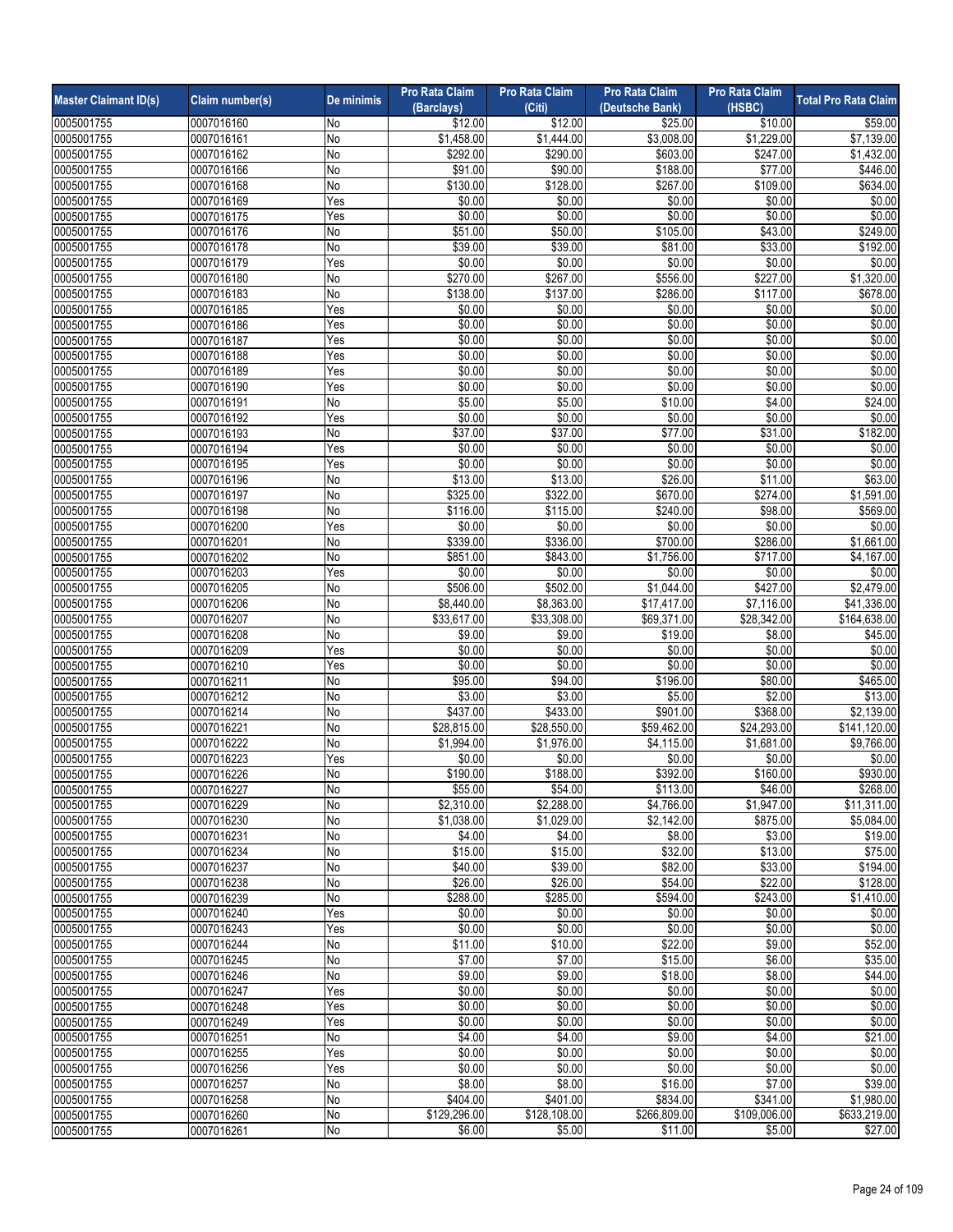| 0005001755<br>0007016263<br>No<br>\$5.00<br>\$5.00<br>\$10.00<br>\$4.00<br>\$24.00<br>\$0.00<br>\$0.00<br>\$0.00<br>\$0.00<br>0005001755<br>0007016264<br>Yes<br>\$0.00<br>\$44.00<br>\$43.00<br>\$90.00<br>\$37.00<br>0005001755<br>0007016265<br>No<br>\$0.00<br>\$0.00<br>0005001755<br>\$0.00<br>\$0.00<br>0007016267<br>Yes<br>\$34.00<br>\$17.00<br>\$16.00<br>\$14.00<br>0005001755<br>0007016269<br>No<br>\$0.00<br>\$0.00<br>\$0.00<br>\$0.00<br>0005001755<br>0007016271<br>Yes<br>\$0.00<br>\$0.00<br>0005001755<br>0007016274<br>\$0.00<br>\$0.00<br>Yes<br>\$269.00<br>\$266.00<br>\$555.00<br>\$227.00<br>\$1,317.00<br>0005001755<br>0007016275<br>No<br>\$107.00<br>\$90.00<br>\$524.00<br>0005001755<br>0007016276<br>No<br>\$106.00<br>\$221.00<br>\$153.00<br>\$318.00<br>\$130.00<br>\$755.00<br>0005001755<br>No<br>\$154.00<br>0007016277<br>\$598.00<br>\$1,246.00<br>\$509.00<br>\$2,957.00<br>0005001755<br>0007016278<br><b>No</b><br>\$604.00<br>\$7.00<br>\$7.00<br>\$14.00<br>\$6.00<br>No<br>0005001755<br>0007016280<br>\$12.00<br>0005001755<br><b>No</b><br>\$12.00<br>\$24.00<br>\$10.00<br>0007016284<br>\$494.00<br>No<br>\$240.00<br>\$237.00<br>\$202.00<br>\$1,173.00<br>0005001755<br>0007016285<br>\$0.00<br>\$0.00<br>\$0.00<br>\$0.00<br>0005001755<br>0007016286<br>Yes<br>\$0.00<br>\$0.00<br>0005001755<br>0007016288<br>\$0.00<br>\$0.00<br>Yes<br>\$278.00<br>\$578.00<br>\$1,372.00<br>0005001755<br>0007016289<br>No<br>\$280.00<br>\$236.00<br>0005001755<br>\$0.00<br>\$0.00<br>\$0.00<br>\$0.00<br>0007016291<br>Yes<br>\$10,039.00<br>\$9,946.00<br>\$20,715.00<br>\$49,163.00<br>No<br>\$8,463.00<br>0005001755<br>0007016296<br>\$2,679.00<br>\$5,579.00<br>\$13,241.00<br>0005001755<br>0007016297<br>No<br>\$2,704.00<br>\$2,279.00<br>\$5,976.00<br>\$5,921.00<br>\$5,038.00<br>\$12,331.00<br>0005001755<br>0007016298<br>No<br>\$3.00<br>\$3.00<br>\$7.00<br>\$3.00<br>0005001755<br>0007016299<br>No<br>\$3,160.00<br>\$3,131.00<br>\$6,520.00<br>\$2,664.00<br>\$15,475.00<br>0005001755<br>0007016300<br>No<br>\$0.00<br>\$0.00<br>0005001755<br>0007016305<br>\$0.00<br>\$0.00<br>\$0.00<br>Yes<br>\$47.00<br>\$46.00<br>\$96.00<br>\$39.00<br>\$228.00<br>0005001755<br>0007016307<br>No<br>\$70.00<br>\$146.00<br>\$60.00<br>No<br>\$71.00<br>0005001755<br>0007016308<br>\$31.00<br>\$26.00<br>\$152.00<br>0005001755<br>0007016309<br><b>No</b><br>\$31.00<br>\$64.00<br>\$0.00<br>\$0.00<br>\$0.00<br>\$0.00<br>0005001755<br>0007016314<br>Yes<br>\$96.00<br>0007016315<br>\$201.00<br>\$82.00<br>0005001755<br>\$97.00<br>No<br>\$359.00<br>No<br>\$73.00<br>\$73.00<br>\$151.00<br>\$62.00<br>0005001755<br>0007016316<br>\$2,315.00<br>\$2,293.00<br>\$11,335.00<br>0005001755<br>0007016317<br>\$4,776.00<br>\$1,951.00<br>No<br>\$84.00<br>0005001755<br>0007016318<br>No<br>\$84.00<br>\$174.00<br>\$71.00<br>0005001755<br>0007016319<br><b>No</b><br>\$243.00<br>\$240.00<br>\$501.00<br>\$205.00<br>\$472.00<br>0005001755<br>0007016320<br>No<br>\$476.00<br>\$982.00<br>\$401.00<br>\$91.00<br><b>No</b><br>\$108.00<br>\$107.00<br>\$223.00<br>0005001755<br>0007016321<br>\$39.00<br>\$93.00<br>0005001755<br>0007016322<br><b>No</b><br>\$19.00<br>\$19.00<br>\$16.00<br>\$0.00<br>\$0.00<br>\$0.00<br>\$0.00<br>0005001755<br>0007016324<br>Yes<br>\$19.00<br>\$19.00<br>\$39.00<br>\$16.00<br>0005001755<br>0007016325<br>No<br>\$0.00<br>\$0.00<br>\$0.00<br>\$0.00<br>\$0.00<br>0005001755<br>0007016326<br>Yes<br>\$9.00<br>\$9.00<br>0005001755<br>0007016330<br>\$18.00<br>\$7.00<br>No<br>\$0.00<br>\$0.00<br>\$0.00<br>\$0.00<br>0005001755<br>0007016331<br>Yes<br>0005001755<br>No<br>\$3.00<br>\$3.00<br>\$7.00<br>\$3.00<br>0007016333<br>\$0.00<br>\$0.00<br>\$0.00<br>\$0.00<br>0005001755<br>0007016334<br>Yes<br>\$0.00<br>\$0.00<br>\$0.00<br>\$0.00<br>0005001755<br>0007016335<br>Yes<br>0007016336<br>\$0.00<br>\$0.00<br>\$0.00<br>\$0.00<br>0005001755<br>Yes<br>\$2.00<br>\$2.00<br>\$5.00<br>\$2.00<br>0005001755<br>0007016337<br>No<br>\$9.00<br>0005001755<br>0007016338<br><b>No</b><br>\$9.00<br>\$18.00<br>\$7.00<br>0005001755<br>0007016339<br>No<br>\$299.00<br>\$296.00<br>\$617.00<br>\$252.00<br>0005001755<br>0007016340<br>\$0.00<br>\$0.00<br>\$0.00<br>\$0.00<br>Yes<br>0007016341<br>\$30.00<br>\$30.00<br>\$62.00<br>\$25.00<br>0005001755<br><b>No</b><br>No<br>\$24.00<br>\$49.00<br>0005001755<br>0007016342<br>\$24.00<br>\$20.00<br>\$4,348.00<br>\$4,308.00<br>\$8,972.00<br>0007016343<br><b>No</b><br>\$3,665.00<br>0005001755<br>0007016344<br>\$0.00<br>\$0.00<br>\$0.00<br>\$0.00<br>0005001755<br>Yes<br>0005001755<br>\$768.00<br>\$761.00<br>\$1,584.00<br>\$647.00<br>0007016345<br>No<br>\$149.00<br>No<br>\$177.00<br>\$175.00<br>\$364.00<br>0005001755<br>0007016346<br>0005001755<br>0007016348<br>No<br>\$609.00<br>\$603.00<br>\$1,256.00<br>\$513.00<br>0005001755<br>0007016349<br>\$0.00<br>\$0.00<br>\$0.00<br>\$0.00<br>Yes<br>0005001755<br>0007016350<br>\$0.00<br>\$0.00<br>\$0.00<br>\$0.00<br>Yes<br>0005001755<br>0007016351<br>\$10.00<br>\$10.00<br>\$20.00<br>\$8.00<br>No<br>\$19.00<br>\$39.00<br>0005001755<br>0007016352<br>No<br>\$19.00<br>\$16.00<br>\$15,638.00<br>\$32,570.00<br>0005001755<br>0007016354<br>No<br>\$15,783.00<br>\$13,306.00<br>No<br>\$3.00<br>\$3.00<br>\$6.00<br>\$3.00<br>0005001755<br>0007016355<br>\$0.00<br>\$0.00<br>\$0.00<br>\$0.00<br>0005001755<br>0007016356<br>Yes<br>\$0.00<br>\$0.00<br>\$0.00<br>\$0.00<br>0005001755<br>0007016357<br>Yes<br>0005001755<br>0007016358<br>\$0.00<br>\$0.00<br>\$0.00<br>\$0.00<br>Yes<br>\$28.00<br>\$11.00<br>0005001755<br>0007016359<br>No<br>\$13.00<br>\$13.00 | <b>Master Claimant ID(s)</b> | Claim number(s) | De minimis | <b>Pro Rata Claim</b> | <b>Pro Rata Claim</b> | Pro Rata Claim  | <b>Pro Rata Claim</b> | Total Pro Rata Claim |
|---------------------------------------------------------------------------------------------------------------------------------------------------------------------------------------------------------------------------------------------------------------------------------------------------------------------------------------------------------------------------------------------------------------------------------------------------------------------------------------------------------------------------------------------------------------------------------------------------------------------------------------------------------------------------------------------------------------------------------------------------------------------------------------------------------------------------------------------------------------------------------------------------------------------------------------------------------------------------------------------------------------------------------------------------------------------------------------------------------------------------------------------------------------------------------------------------------------------------------------------------------------------------------------------------------------------------------------------------------------------------------------------------------------------------------------------------------------------------------------------------------------------------------------------------------------------------------------------------------------------------------------------------------------------------------------------------------------------------------------------------------------------------------------------------------------------------------------------------------------------------------------------------------------------------------------------------------------------------------------------------------------------------------------------------------------------------------------------------------------------------------------------------------------------------------------------------------------------------------------------------------------------------------------------------------------------------------------------------------------------------------------------------------------------------------------------------------------------------------------------------------------------------------------------------------------------------------------------------------------------------------------------------------------------------------------------------------------------------------------------------------------------------------------------------------------------------------------------------------------------------------------------------------------------------------------------------------------------------------------------------------------------------------------------------------------------------------------------------------------------------------------------------------------------------------------------------------------------------------------------------------------------------------------------------------------------------------------------------------------------------------------------------------------------------------------------------------------------------------------------------------------------------------------------------------------------------------------------------------------------------------------------------------------------------------------------------------------------------------------------------------------------------------------------------------------------------------------------------------------------------------------------------------------------------------------------------------------------------------------------------------------------------------------------------------------------------------------------------------------------------------------------------------------------------------------------------------------------------------------------------------------------------------------------------------------------------------------------------------------------------------------------------------------------------------------------------------------------------------------------------------------------------------------------------------------------------------------------------------------------------------------------------------------------------------------------------------------------------------------------------------------------------------------------------------------------------------------------------------------------------------------------------------------------------------------------------------------------------------------------------------------------------------------------------------------------------------------------------------------------------------------------------------------------------------------------------------------------------------------------------------------------------------------------------------------------------------------------------------------------------------------------------------------------------------------------------------------------------------------------------------------------------------------------------------------------------------------------------------------------------------------------------------------------------------------------------------------------|------------------------------|-----------------|------------|-----------------------|-----------------------|-----------------|-----------------------|----------------------|
| \$214.00<br>\$0.00<br>\$81.00<br>\$0.00<br>\$0.00<br>\$34.00<br>\$58.00<br>\$0.00<br>\$0.00<br>\$0.00<br>\$29,266.00<br>\$16.00<br>\$347.00<br>\$0.00<br>\$476.00<br>\$413.00<br>\$1,189.00<br>\$2,331.00<br>\$529.00<br>\$0.00<br>\$93.00<br>\$43.00<br>\$0.00<br>\$16.00<br>\$0.00<br>\$0.00<br>\$0.00<br>\$11.00<br>\$43.00<br>\$1,464.00<br>\$0.00<br>\$147.00<br>\$117.00<br>\$21,293.00<br>\$0.00<br>\$3,760.00<br>\$865.00<br>\$2,981.00<br>\$0.00<br>\$0.00<br>\$48.00<br>\$93.00<br>\$77,297.00<br>\$15.00<br>\$0.00                                                                                                                                                                                                                                                                                                                                                                                                                                                                                                                                                                                                                                                                                                                                                                                                                                                                                                                                                                                                                                                                                                                                                                                                                                                                                                                                                                                                                                                                                                                                                                                                                                                                                                                                                                                                                                                                                                                                                                                                                                                                                                                                                                                                                                                                                                                                                                                                                                                                                                                                                                                                                                                                                                                                                                                                                                                                                                                                                                                                                                                                                                                                                                                                                                                                                                                                                                                                                                                                                                                                                                                                                                                                                                                                                                                                                                                                                                                                                                                                                                                                                                                                                                                                                                                                                                                                                                                                                                                                                                                                                                                                                                                                                                                                                                                                                                                                                                                                                                                                                                                                                                                                                                                       |                              |                 |            | (Barclays)            | (Citi)                | (Deutsche Bank) | (HSBC)                |                      |
|                                                                                                                                                                                                                                                                                                                                                                                                                                                                                                                                                                                                                                                                                                                                                                                                                                                                                                                                                                                                                                                                                                                                                                                                                                                                                                                                                                                                                                                                                                                                                                                                                                                                                                                                                                                                                                                                                                                                                                                                                                                                                                                                                                                                                                                                                                                                                                                                                                                                                                                                                                                                                                                                                                                                                                                                                                                                                                                                                                                                                                                                                                                                                                                                                                                                                                                                                                                                                                                                                                                                                                                                                                                                                                                                                                                                                                                                                                                                                                                                                                                                                                                                                                                                                                                                                                                                                                                                                                                                                                                                                                                                                                                                                                                                                                                                                                                                                                                                                                                                                                                                                                                                                                                                                                                                                                                                                                                                                                                                                                                                                                                                                                                                                                                     |                              |                 |            |                       |                       |                 |                       |                      |
|                                                                                                                                                                                                                                                                                                                                                                                                                                                                                                                                                                                                                                                                                                                                                                                                                                                                                                                                                                                                                                                                                                                                                                                                                                                                                                                                                                                                                                                                                                                                                                                                                                                                                                                                                                                                                                                                                                                                                                                                                                                                                                                                                                                                                                                                                                                                                                                                                                                                                                                                                                                                                                                                                                                                                                                                                                                                                                                                                                                                                                                                                                                                                                                                                                                                                                                                                                                                                                                                                                                                                                                                                                                                                                                                                                                                                                                                                                                                                                                                                                                                                                                                                                                                                                                                                                                                                                                                                                                                                                                                                                                                                                                                                                                                                                                                                                                                                                                                                                                                                                                                                                                                                                                                                                                                                                                                                                                                                                                                                                                                                                                                                                                                                                                     |                              |                 |            |                       |                       |                 |                       |                      |
|                                                                                                                                                                                                                                                                                                                                                                                                                                                                                                                                                                                                                                                                                                                                                                                                                                                                                                                                                                                                                                                                                                                                                                                                                                                                                                                                                                                                                                                                                                                                                                                                                                                                                                                                                                                                                                                                                                                                                                                                                                                                                                                                                                                                                                                                                                                                                                                                                                                                                                                                                                                                                                                                                                                                                                                                                                                                                                                                                                                                                                                                                                                                                                                                                                                                                                                                                                                                                                                                                                                                                                                                                                                                                                                                                                                                                                                                                                                                                                                                                                                                                                                                                                                                                                                                                                                                                                                                                                                                                                                                                                                                                                                                                                                                                                                                                                                                                                                                                                                                                                                                                                                                                                                                                                                                                                                                                                                                                                                                                                                                                                                                                                                                                                                     |                              |                 |            |                       |                       |                 |                       |                      |
|                                                                                                                                                                                                                                                                                                                                                                                                                                                                                                                                                                                                                                                                                                                                                                                                                                                                                                                                                                                                                                                                                                                                                                                                                                                                                                                                                                                                                                                                                                                                                                                                                                                                                                                                                                                                                                                                                                                                                                                                                                                                                                                                                                                                                                                                                                                                                                                                                                                                                                                                                                                                                                                                                                                                                                                                                                                                                                                                                                                                                                                                                                                                                                                                                                                                                                                                                                                                                                                                                                                                                                                                                                                                                                                                                                                                                                                                                                                                                                                                                                                                                                                                                                                                                                                                                                                                                                                                                                                                                                                                                                                                                                                                                                                                                                                                                                                                                                                                                                                                                                                                                                                                                                                                                                                                                                                                                                                                                                                                                                                                                                                                                                                                                                                     |                              |                 |            |                       |                       |                 |                       |                      |
|                                                                                                                                                                                                                                                                                                                                                                                                                                                                                                                                                                                                                                                                                                                                                                                                                                                                                                                                                                                                                                                                                                                                                                                                                                                                                                                                                                                                                                                                                                                                                                                                                                                                                                                                                                                                                                                                                                                                                                                                                                                                                                                                                                                                                                                                                                                                                                                                                                                                                                                                                                                                                                                                                                                                                                                                                                                                                                                                                                                                                                                                                                                                                                                                                                                                                                                                                                                                                                                                                                                                                                                                                                                                                                                                                                                                                                                                                                                                                                                                                                                                                                                                                                                                                                                                                                                                                                                                                                                                                                                                                                                                                                                                                                                                                                                                                                                                                                                                                                                                                                                                                                                                                                                                                                                                                                                                                                                                                                                                                                                                                                                                                                                                                                                     |                              |                 |            |                       |                       |                 |                       |                      |
|                                                                                                                                                                                                                                                                                                                                                                                                                                                                                                                                                                                                                                                                                                                                                                                                                                                                                                                                                                                                                                                                                                                                                                                                                                                                                                                                                                                                                                                                                                                                                                                                                                                                                                                                                                                                                                                                                                                                                                                                                                                                                                                                                                                                                                                                                                                                                                                                                                                                                                                                                                                                                                                                                                                                                                                                                                                                                                                                                                                                                                                                                                                                                                                                                                                                                                                                                                                                                                                                                                                                                                                                                                                                                                                                                                                                                                                                                                                                                                                                                                                                                                                                                                                                                                                                                                                                                                                                                                                                                                                                                                                                                                                                                                                                                                                                                                                                                                                                                                                                                                                                                                                                                                                                                                                                                                                                                                                                                                                                                                                                                                                                                                                                                                                     |                              |                 |            |                       |                       |                 |                       |                      |
|                                                                                                                                                                                                                                                                                                                                                                                                                                                                                                                                                                                                                                                                                                                                                                                                                                                                                                                                                                                                                                                                                                                                                                                                                                                                                                                                                                                                                                                                                                                                                                                                                                                                                                                                                                                                                                                                                                                                                                                                                                                                                                                                                                                                                                                                                                                                                                                                                                                                                                                                                                                                                                                                                                                                                                                                                                                                                                                                                                                                                                                                                                                                                                                                                                                                                                                                                                                                                                                                                                                                                                                                                                                                                                                                                                                                                                                                                                                                                                                                                                                                                                                                                                                                                                                                                                                                                                                                                                                                                                                                                                                                                                                                                                                                                                                                                                                                                                                                                                                                                                                                                                                                                                                                                                                                                                                                                                                                                                                                                                                                                                                                                                                                                                                     |                              |                 |            |                       |                       |                 |                       |                      |
|                                                                                                                                                                                                                                                                                                                                                                                                                                                                                                                                                                                                                                                                                                                                                                                                                                                                                                                                                                                                                                                                                                                                                                                                                                                                                                                                                                                                                                                                                                                                                                                                                                                                                                                                                                                                                                                                                                                                                                                                                                                                                                                                                                                                                                                                                                                                                                                                                                                                                                                                                                                                                                                                                                                                                                                                                                                                                                                                                                                                                                                                                                                                                                                                                                                                                                                                                                                                                                                                                                                                                                                                                                                                                                                                                                                                                                                                                                                                                                                                                                                                                                                                                                                                                                                                                                                                                                                                                                                                                                                                                                                                                                                                                                                                                                                                                                                                                                                                                                                                                                                                                                                                                                                                                                                                                                                                                                                                                                                                                                                                                                                                                                                                                                                     |                              |                 |            |                       |                       |                 |                       |                      |
|                                                                                                                                                                                                                                                                                                                                                                                                                                                                                                                                                                                                                                                                                                                                                                                                                                                                                                                                                                                                                                                                                                                                                                                                                                                                                                                                                                                                                                                                                                                                                                                                                                                                                                                                                                                                                                                                                                                                                                                                                                                                                                                                                                                                                                                                                                                                                                                                                                                                                                                                                                                                                                                                                                                                                                                                                                                                                                                                                                                                                                                                                                                                                                                                                                                                                                                                                                                                                                                                                                                                                                                                                                                                                                                                                                                                                                                                                                                                                                                                                                                                                                                                                                                                                                                                                                                                                                                                                                                                                                                                                                                                                                                                                                                                                                                                                                                                                                                                                                                                                                                                                                                                                                                                                                                                                                                                                                                                                                                                                                                                                                                                                                                                                                                     |                              |                 |            |                       |                       |                 |                       |                      |
|                                                                                                                                                                                                                                                                                                                                                                                                                                                                                                                                                                                                                                                                                                                                                                                                                                                                                                                                                                                                                                                                                                                                                                                                                                                                                                                                                                                                                                                                                                                                                                                                                                                                                                                                                                                                                                                                                                                                                                                                                                                                                                                                                                                                                                                                                                                                                                                                                                                                                                                                                                                                                                                                                                                                                                                                                                                                                                                                                                                                                                                                                                                                                                                                                                                                                                                                                                                                                                                                                                                                                                                                                                                                                                                                                                                                                                                                                                                                                                                                                                                                                                                                                                                                                                                                                                                                                                                                                                                                                                                                                                                                                                                                                                                                                                                                                                                                                                                                                                                                                                                                                                                                                                                                                                                                                                                                                                                                                                                                                                                                                                                                                                                                                                                     |                              |                 |            |                       |                       |                 |                       |                      |
|                                                                                                                                                                                                                                                                                                                                                                                                                                                                                                                                                                                                                                                                                                                                                                                                                                                                                                                                                                                                                                                                                                                                                                                                                                                                                                                                                                                                                                                                                                                                                                                                                                                                                                                                                                                                                                                                                                                                                                                                                                                                                                                                                                                                                                                                                                                                                                                                                                                                                                                                                                                                                                                                                                                                                                                                                                                                                                                                                                                                                                                                                                                                                                                                                                                                                                                                                                                                                                                                                                                                                                                                                                                                                                                                                                                                                                                                                                                                                                                                                                                                                                                                                                                                                                                                                                                                                                                                                                                                                                                                                                                                                                                                                                                                                                                                                                                                                                                                                                                                                                                                                                                                                                                                                                                                                                                                                                                                                                                                                                                                                                                                                                                                                                                     |                              |                 |            |                       |                       |                 |                       |                      |
|                                                                                                                                                                                                                                                                                                                                                                                                                                                                                                                                                                                                                                                                                                                                                                                                                                                                                                                                                                                                                                                                                                                                                                                                                                                                                                                                                                                                                                                                                                                                                                                                                                                                                                                                                                                                                                                                                                                                                                                                                                                                                                                                                                                                                                                                                                                                                                                                                                                                                                                                                                                                                                                                                                                                                                                                                                                                                                                                                                                                                                                                                                                                                                                                                                                                                                                                                                                                                                                                                                                                                                                                                                                                                                                                                                                                                                                                                                                                                                                                                                                                                                                                                                                                                                                                                                                                                                                                                                                                                                                                                                                                                                                                                                                                                                                                                                                                                                                                                                                                                                                                                                                                                                                                                                                                                                                                                                                                                                                                                                                                                                                                                                                                                                                     |                              |                 |            |                       |                       |                 |                       |                      |
|                                                                                                                                                                                                                                                                                                                                                                                                                                                                                                                                                                                                                                                                                                                                                                                                                                                                                                                                                                                                                                                                                                                                                                                                                                                                                                                                                                                                                                                                                                                                                                                                                                                                                                                                                                                                                                                                                                                                                                                                                                                                                                                                                                                                                                                                                                                                                                                                                                                                                                                                                                                                                                                                                                                                                                                                                                                                                                                                                                                                                                                                                                                                                                                                                                                                                                                                                                                                                                                                                                                                                                                                                                                                                                                                                                                                                                                                                                                                                                                                                                                                                                                                                                                                                                                                                                                                                                                                                                                                                                                                                                                                                                                                                                                                                                                                                                                                                                                                                                                                                                                                                                                                                                                                                                                                                                                                                                                                                                                                                                                                                                                                                                                                                                                     |                              |                 |            |                       |                       |                 |                       |                      |
|                                                                                                                                                                                                                                                                                                                                                                                                                                                                                                                                                                                                                                                                                                                                                                                                                                                                                                                                                                                                                                                                                                                                                                                                                                                                                                                                                                                                                                                                                                                                                                                                                                                                                                                                                                                                                                                                                                                                                                                                                                                                                                                                                                                                                                                                                                                                                                                                                                                                                                                                                                                                                                                                                                                                                                                                                                                                                                                                                                                                                                                                                                                                                                                                                                                                                                                                                                                                                                                                                                                                                                                                                                                                                                                                                                                                                                                                                                                                                                                                                                                                                                                                                                                                                                                                                                                                                                                                                                                                                                                                                                                                                                                                                                                                                                                                                                                                                                                                                                                                                                                                                                                                                                                                                                                                                                                                                                                                                                                                                                                                                                                                                                                                                                                     |                              |                 |            |                       |                       |                 |                       |                      |
|                                                                                                                                                                                                                                                                                                                                                                                                                                                                                                                                                                                                                                                                                                                                                                                                                                                                                                                                                                                                                                                                                                                                                                                                                                                                                                                                                                                                                                                                                                                                                                                                                                                                                                                                                                                                                                                                                                                                                                                                                                                                                                                                                                                                                                                                                                                                                                                                                                                                                                                                                                                                                                                                                                                                                                                                                                                                                                                                                                                                                                                                                                                                                                                                                                                                                                                                                                                                                                                                                                                                                                                                                                                                                                                                                                                                                                                                                                                                                                                                                                                                                                                                                                                                                                                                                                                                                                                                                                                                                                                                                                                                                                                                                                                                                                                                                                                                                                                                                                                                                                                                                                                                                                                                                                                                                                                                                                                                                                                                                                                                                                                                                                                                                                                     |                              |                 |            |                       |                       |                 |                       |                      |
|                                                                                                                                                                                                                                                                                                                                                                                                                                                                                                                                                                                                                                                                                                                                                                                                                                                                                                                                                                                                                                                                                                                                                                                                                                                                                                                                                                                                                                                                                                                                                                                                                                                                                                                                                                                                                                                                                                                                                                                                                                                                                                                                                                                                                                                                                                                                                                                                                                                                                                                                                                                                                                                                                                                                                                                                                                                                                                                                                                                                                                                                                                                                                                                                                                                                                                                                                                                                                                                                                                                                                                                                                                                                                                                                                                                                                                                                                                                                                                                                                                                                                                                                                                                                                                                                                                                                                                                                                                                                                                                                                                                                                                                                                                                                                                                                                                                                                                                                                                                                                                                                                                                                                                                                                                                                                                                                                                                                                                                                                                                                                                                                                                                                                                                     |                              |                 |            |                       |                       |                 |                       |                      |
|                                                                                                                                                                                                                                                                                                                                                                                                                                                                                                                                                                                                                                                                                                                                                                                                                                                                                                                                                                                                                                                                                                                                                                                                                                                                                                                                                                                                                                                                                                                                                                                                                                                                                                                                                                                                                                                                                                                                                                                                                                                                                                                                                                                                                                                                                                                                                                                                                                                                                                                                                                                                                                                                                                                                                                                                                                                                                                                                                                                                                                                                                                                                                                                                                                                                                                                                                                                                                                                                                                                                                                                                                                                                                                                                                                                                                                                                                                                                                                                                                                                                                                                                                                                                                                                                                                                                                                                                                                                                                                                                                                                                                                                                                                                                                                                                                                                                                                                                                                                                                                                                                                                                                                                                                                                                                                                                                                                                                                                                                                                                                                                                                                                                                                                     |                              |                 |            |                       |                       |                 |                       |                      |
|                                                                                                                                                                                                                                                                                                                                                                                                                                                                                                                                                                                                                                                                                                                                                                                                                                                                                                                                                                                                                                                                                                                                                                                                                                                                                                                                                                                                                                                                                                                                                                                                                                                                                                                                                                                                                                                                                                                                                                                                                                                                                                                                                                                                                                                                                                                                                                                                                                                                                                                                                                                                                                                                                                                                                                                                                                                                                                                                                                                                                                                                                                                                                                                                                                                                                                                                                                                                                                                                                                                                                                                                                                                                                                                                                                                                                                                                                                                                                                                                                                                                                                                                                                                                                                                                                                                                                                                                                                                                                                                                                                                                                                                                                                                                                                                                                                                                                                                                                                                                                                                                                                                                                                                                                                                                                                                                                                                                                                                                                                                                                                                                                                                                                                                     |                              |                 |            |                       |                       |                 |                       |                      |
|                                                                                                                                                                                                                                                                                                                                                                                                                                                                                                                                                                                                                                                                                                                                                                                                                                                                                                                                                                                                                                                                                                                                                                                                                                                                                                                                                                                                                                                                                                                                                                                                                                                                                                                                                                                                                                                                                                                                                                                                                                                                                                                                                                                                                                                                                                                                                                                                                                                                                                                                                                                                                                                                                                                                                                                                                                                                                                                                                                                                                                                                                                                                                                                                                                                                                                                                                                                                                                                                                                                                                                                                                                                                                                                                                                                                                                                                                                                                                                                                                                                                                                                                                                                                                                                                                                                                                                                                                                                                                                                                                                                                                                                                                                                                                                                                                                                                                                                                                                                                                                                                                                                                                                                                                                                                                                                                                                                                                                                                                                                                                                                                                                                                                                                     |                              |                 |            |                       |                       |                 |                       |                      |
|                                                                                                                                                                                                                                                                                                                                                                                                                                                                                                                                                                                                                                                                                                                                                                                                                                                                                                                                                                                                                                                                                                                                                                                                                                                                                                                                                                                                                                                                                                                                                                                                                                                                                                                                                                                                                                                                                                                                                                                                                                                                                                                                                                                                                                                                                                                                                                                                                                                                                                                                                                                                                                                                                                                                                                                                                                                                                                                                                                                                                                                                                                                                                                                                                                                                                                                                                                                                                                                                                                                                                                                                                                                                                                                                                                                                                                                                                                                                                                                                                                                                                                                                                                                                                                                                                                                                                                                                                                                                                                                                                                                                                                                                                                                                                                                                                                                                                                                                                                                                                                                                                                                                                                                                                                                                                                                                                                                                                                                                                                                                                                                                                                                                                                                     |                              |                 |            |                       |                       |                 |                       |                      |
|                                                                                                                                                                                                                                                                                                                                                                                                                                                                                                                                                                                                                                                                                                                                                                                                                                                                                                                                                                                                                                                                                                                                                                                                                                                                                                                                                                                                                                                                                                                                                                                                                                                                                                                                                                                                                                                                                                                                                                                                                                                                                                                                                                                                                                                                                                                                                                                                                                                                                                                                                                                                                                                                                                                                                                                                                                                                                                                                                                                                                                                                                                                                                                                                                                                                                                                                                                                                                                                                                                                                                                                                                                                                                                                                                                                                                                                                                                                                                                                                                                                                                                                                                                                                                                                                                                                                                                                                                                                                                                                                                                                                                                                                                                                                                                                                                                                                                                                                                                                                                                                                                                                                                                                                                                                                                                                                                                                                                                                                                                                                                                                                                                                                                                                     |                              |                 |            |                       |                       |                 |                       |                      |
|                                                                                                                                                                                                                                                                                                                                                                                                                                                                                                                                                                                                                                                                                                                                                                                                                                                                                                                                                                                                                                                                                                                                                                                                                                                                                                                                                                                                                                                                                                                                                                                                                                                                                                                                                                                                                                                                                                                                                                                                                                                                                                                                                                                                                                                                                                                                                                                                                                                                                                                                                                                                                                                                                                                                                                                                                                                                                                                                                                                                                                                                                                                                                                                                                                                                                                                                                                                                                                                                                                                                                                                                                                                                                                                                                                                                                                                                                                                                                                                                                                                                                                                                                                                                                                                                                                                                                                                                                                                                                                                                                                                                                                                                                                                                                                                                                                                                                                                                                                                                                                                                                                                                                                                                                                                                                                                                                                                                                                                                                                                                                                                                                                                                                                                     |                              |                 |            |                       |                       |                 |                       |                      |
|                                                                                                                                                                                                                                                                                                                                                                                                                                                                                                                                                                                                                                                                                                                                                                                                                                                                                                                                                                                                                                                                                                                                                                                                                                                                                                                                                                                                                                                                                                                                                                                                                                                                                                                                                                                                                                                                                                                                                                                                                                                                                                                                                                                                                                                                                                                                                                                                                                                                                                                                                                                                                                                                                                                                                                                                                                                                                                                                                                                                                                                                                                                                                                                                                                                                                                                                                                                                                                                                                                                                                                                                                                                                                                                                                                                                                                                                                                                                                                                                                                                                                                                                                                                                                                                                                                                                                                                                                                                                                                                                                                                                                                                                                                                                                                                                                                                                                                                                                                                                                                                                                                                                                                                                                                                                                                                                                                                                                                                                                                                                                                                                                                                                                                                     |                              |                 |            |                       |                       |                 |                       |                      |
|                                                                                                                                                                                                                                                                                                                                                                                                                                                                                                                                                                                                                                                                                                                                                                                                                                                                                                                                                                                                                                                                                                                                                                                                                                                                                                                                                                                                                                                                                                                                                                                                                                                                                                                                                                                                                                                                                                                                                                                                                                                                                                                                                                                                                                                                                                                                                                                                                                                                                                                                                                                                                                                                                                                                                                                                                                                                                                                                                                                                                                                                                                                                                                                                                                                                                                                                                                                                                                                                                                                                                                                                                                                                                                                                                                                                                                                                                                                                                                                                                                                                                                                                                                                                                                                                                                                                                                                                                                                                                                                                                                                                                                                                                                                                                                                                                                                                                                                                                                                                                                                                                                                                                                                                                                                                                                                                                                                                                                                                                                                                                                                                                                                                                                                     |                              |                 |            |                       |                       |                 |                       |                      |
|                                                                                                                                                                                                                                                                                                                                                                                                                                                                                                                                                                                                                                                                                                                                                                                                                                                                                                                                                                                                                                                                                                                                                                                                                                                                                                                                                                                                                                                                                                                                                                                                                                                                                                                                                                                                                                                                                                                                                                                                                                                                                                                                                                                                                                                                                                                                                                                                                                                                                                                                                                                                                                                                                                                                                                                                                                                                                                                                                                                                                                                                                                                                                                                                                                                                                                                                                                                                                                                                                                                                                                                                                                                                                                                                                                                                                                                                                                                                                                                                                                                                                                                                                                                                                                                                                                                                                                                                                                                                                                                                                                                                                                                                                                                                                                                                                                                                                                                                                                                                                                                                                                                                                                                                                                                                                                                                                                                                                                                                                                                                                                                                                                                                                                                     |                              |                 |            |                       |                       |                 |                       |                      |
|                                                                                                                                                                                                                                                                                                                                                                                                                                                                                                                                                                                                                                                                                                                                                                                                                                                                                                                                                                                                                                                                                                                                                                                                                                                                                                                                                                                                                                                                                                                                                                                                                                                                                                                                                                                                                                                                                                                                                                                                                                                                                                                                                                                                                                                                                                                                                                                                                                                                                                                                                                                                                                                                                                                                                                                                                                                                                                                                                                                                                                                                                                                                                                                                                                                                                                                                                                                                                                                                                                                                                                                                                                                                                                                                                                                                                                                                                                                                                                                                                                                                                                                                                                                                                                                                                                                                                                                                                                                                                                                                                                                                                                                                                                                                                                                                                                                                                                                                                                                                                                                                                                                                                                                                                                                                                                                                                                                                                                                                                                                                                                                                                                                                                                                     |                              |                 |            |                       |                       |                 |                       |                      |
|                                                                                                                                                                                                                                                                                                                                                                                                                                                                                                                                                                                                                                                                                                                                                                                                                                                                                                                                                                                                                                                                                                                                                                                                                                                                                                                                                                                                                                                                                                                                                                                                                                                                                                                                                                                                                                                                                                                                                                                                                                                                                                                                                                                                                                                                                                                                                                                                                                                                                                                                                                                                                                                                                                                                                                                                                                                                                                                                                                                                                                                                                                                                                                                                                                                                                                                                                                                                                                                                                                                                                                                                                                                                                                                                                                                                                                                                                                                                                                                                                                                                                                                                                                                                                                                                                                                                                                                                                                                                                                                                                                                                                                                                                                                                                                                                                                                                                                                                                                                                                                                                                                                                                                                                                                                                                                                                                                                                                                                                                                                                                                                                                                                                                                                     |                              |                 |            |                       |                       |                 |                       |                      |
|                                                                                                                                                                                                                                                                                                                                                                                                                                                                                                                                                                                                                                                                                                                                                                                                                                                                                                                                                                                                                                                                                                                                                                                                                                                                                                                                                                                                                                                                                                                                                                                                                                                                                                                                                                                                                                                                                                                                                                                                                                                                                                                                                                                                                                                                                                                                                                                                                                                                                                                                                                                                                                                                                                                                                                                                                                                                                                                                                                                                                                                                                                                                                                                                                                                                                                                                                                                                                                                                                                                                                                                                                                                                                                                                                                                                                                                                                                                                                                                                                                                                                                                                                                                                                                                                                                                                                                                                                                                                                                                                                                                                                                                                                                                                                                                                                                                                                                                                                                                                                                                                                                                                                                                                                                                                                                                                                                                                                                                                                                                                                                                                                                                                                                                     |                              |                 |            |                       |                       |                 |                       |                      |
|                                                                                                                                                                                                                                                                                                                                                                                                                                                                                                                                                                                                                                                                                                                                                                                                                                                                                                                                                                                                                                                                                                                                                                                                                                                                                                                                                                                                                                                                                                                                                                                                                                                                                                                                                                                                                                                                                                                                                                                                                                                                                                                                                                                                                                                                                                                                                                                                                                                                                                                                                                                                                                                                                                                                                                                                                                                                                                                                                                                                                                                                                                                                                                                                                                                                                                                                                                                                                                                                                                                                                                                                                                                                                                                                                                                                                                                                                                                                                                                                                                                                                                                                                                                                                                                                                                                                                                                                                                                                                                                                                                                                                                                                                                                                                                                                                                                                                                                                                                                                                                                                                                                                                                                                                                                                                                                                                                                                                                                                                                                                                                                                                                                                                                                     |                              |                 |            |                       |                       |                 |                       |                      |
|                                                                                                                                                                                                                                                                                                                                                                                                                                                                                                                                                                                                                                                                                                                                                                                                                                                                                                                                                                                                                                                                                                                                                                                                                                                                                                                                                                                                                                                                                                                                                                                                                                                                                                                                                                                                                                                                                                                                                                                                                                                                                                                                                                                                                                                                                                                                                                                                                                                                                                                                                                                                                                                                                                                                                                                                                                                                                                                                                                                                                                                                                                                                                                                                                                                                                                                                                                                                                                                                                                                                                                                                                                                                                                                                                                                                                                                                                                                                                                                                                                                                                                                                                                                                                                                                                                                                                                                                                                                                                                                                                                                                                                                                                                                                                                                                                                                                                                                                                                                                                                                                                                                                                                                                                                                                                                                                                                                                                                                                                                                                                                                                                                                                                                                     |                              |                 |            |                       |                       |                 |                       |                      |
|                                                                                                                                                                                                                                                                                                                                                                                                                                                                                                                                                                                                                                                                                                                                                                                                                                                                                                                                                                                                                                                                                                                                                                                                                                                                                                                                                                                                                                                                                                                                                                                                                                                                                                                                                                                                                                                                                                                                                                                                                                                                                                                                                                                                                                                                                                                                                                                                                                                                                                                                                                                                                                                                                                                                                                                                                                                                                                                                                                                                                                                                                                                                                                                                                                                                                                                                                                                                                                                                                                                                                                                                                                                                                                                                                                                                                                                                                                                                                                                                                                                                                                                                                                                                                                                                                                                                                                                                                                                                                                                                                                                                                                                                                                                                                                                                                                                                                                                                                                                                                                                                                                                                                                                                                                                                                                                                                                                                                                                                                                                                                                                                                                                                                                                     |                              |                 |            |                       |                       |                 |                       |                      |
|                                                                                                                                                                                                                                                                                                                                                                                                                                                                                                                                                                                                                                                                                                                                                                                                                                                                                                                                                                                                                                                                                                                                                                                                                                                                                                                                                                                                                                                                                                                                                                                                                                                                                                                                                                                                                                                                                                                                                                                                                                                                                                                                                                                                                                                                                                                                                                                                                                                                                                                                                                                                                                                                                                                                                                                                                                                                                                                                                                                                                                                                                                                                                                                                                                                                                                                                                                                                                                                                                                                                                                                                                                                                                                                                                                                                                                                                                                                                                                                                                                                                                                                                                                                                                                                                                                                                                                                                                                                                                                                                                                                                                                                                                                                                                                                                                                                                                                                                                                                                                                                                                                                                                                                                                                                                                                                                                                                                                                                                                                                                                                                                                                                                                                                     |                              |                 |            |                       |                       |                 |                       |                      |
|                                                                                                                                                                                                                                                                                                                                                                                                                                                                                                                                                                                                                                                                                                                                                                                                                                                                                                                                                                                                                                                                                                                                                                                                                                                                                                                                                                                                                                                                                                                                                                                                                                                                                                                                                                                                                                                                                                                                                                                                                                                                                                                                                                                                                                                                                                                                                                                                                                                                                                                                                                                                                                                                                                                                                                                                                                                                                                                                                                                                                                                                                                                                                                                                                                                                                                                                                                                                                                                                                                                                                                                                                                                                                                                                                                                                                                                                                                                                                                                                                                                                                                                                                                                                                                                                                                                                                                                                                                                                                                                                                                                                                                                                                                                                                                                                                                                                                                                                                                                                                                                                                                                                                                                                                                                                                                                                                                                                                                                                                                                                                                                                                                                                                                                     |                              |                 |            |                       |                       |                 |                       |                      |
|                                                                                                                                                                                                                                                                                                                                                                                                                                                                                                                                                                                                                                                                                                                                                                                                                                                                                                                                                                                                                                                                                                                                                                                                                                                                                                                                                                                                                                                                                                                                                                                                                                                                                                                                                                                                                                                                                                                                                                                                                                                                                                                                                                                                                                                                                                                                                                                                                                                                                                                                                                                                                                                                                                                                                                                                                                                                                                                                                                                                                                                                                                                                                                                                                                                                                                                                                                                                                                                                                                                                                                                                                                                                                                                                                                                                                                                                                                                                                                                                                                                                                                                                                                                                                                                                                                                                                                                                                                                                                                                                                                                                                                                                                                                                                                                                                                                                                                                                                                                                                                                                                                                                                                                                                                                                                                                                                                                                                                                                                                                                                                                                                                                                                                                     |                              |                 |            |                       |                       |                 |                       |                      |
|                                                                                                                                                                                                                                                                                                                                                                                                                                                                                                                                                                                                                                                                                                                                                                                                                                                                                                                                                                                                                                                                                                                                                                                                                                                                                                                                                                                                                                                                                                                                                                                                                                                                                                                                                                                                                                                                                                                                                                                                                                                                                                                                                                                                                                                                                                                                                                                                                                                                                                                                                                                                                                                                                                                                                                                                                                                                                                                                                                                                                                                                                                                                                                                                                                                                                                                                                                                                                                                                                                                                                                                                                                                                                                                                                                                                                                                                                                                                                                                                                                                                                                                                                                                                                                                                                                                                                                                                                                                                                                                                                                                                                                                                                                                                                                                                                                                                                                                                                                                                                                                                                                                                                                                                                                                                                                                                                                                                                                                                                                                                                                                                                                                                                                                     |                              |                 |            |                       |                       |                 |                       |                      |
|                                                                                                                                                                                                                                                                                                                                                                                                                                                                                                                                                                                                                                                                                                                                                                                                                                                                                                                                                                                                                                                                                                                                                                                                                                                                                                                                                                                                                                                                                                                                                                                                                                                                                                                                                                                                                                                                                                                                                                                                                                                                                                                                                                                                                                                                                                                                                                                                                                                                                                                                                                                                                                                                                                                                                                                                                                                                                                                                                                                                                                                                                                                                                                                                                                                                                                                                                                                                                                                                                                                                                                                                                                                                                                                                                                                                                                                                                                                                                                                                                                                                                                                                                                                                                                                                                                                                                                                                                                                                                                                                                                                                                                                                                                                                                                                                                                                                                                                                                                                                                                                                                                                                                                                                                                                                                                                                                                                                                                                                                                                                                                                                                                                                                                                     |                              |                 |            |                       |                       |                 |                       |                      |
|                                                                                                                                                                                                                                                                                                                                                                                                                                                                                                                                                                                                                                                                                                                                                                                                                                                                                                                                                                                                                                                                                                                                                                                                                                                                                                                                                                                                                                                                                                                                                                                                                                                                                                                                                                                                                                                                                                                                                                                                                                                                                                                                                                                                                                                                                                                                                                                                                                                                                                                                                                                                                                                                                                                                                                                                                                                                                                                                                                                                                                                                                                                                                                                                                                                                                                                                                                                                                                                                                                                                                                                                                                                                                                                                                                                                                                                                                                                                                                                                                                                                                                                                                                                                                                                                                                                                                                                                                                                                                                                                                                                                                                                                                                                                                                                                                                                                                                                                                                                                                                                                                                                                                                                                                                                                                                                                                                                                                                                                                                                                                                                                                                                                                                                     |                              |                 |            |                       |                       |                 |                       |                      |
|                                                                                                                                                                                                                                                                                                                                                                                                                                                                                                                                                                                                                                                                                                                                                                                                                                                                                                                                                                                                                                                                                                                                                                                                                                                                                                                                                                                                                                                                                                                                                                                                                                                                                                                                                                                                                                                                                                                                                                                                                                                                                                                                                                                                                                                                                                                                                                                                                                                                                                                                                                                                                                                                                                                                                                                                                                                                                                                                                                                                                                                                                                                                                                                                                                                                                                                                                                                                                                                                                                                                                                                                                                                                                                                                                                                                                                                                                                                                                                                                                                                                                                                                                                                                                                                                                                                                                                                                                                                                                                                                                                                                                                                                                                                                                                                                                                                                                                                                                                                                                                                                                                                                                                                                                                                                                                                                                                                                                                                                                                                                                                                                                                                                                                                     |                              |                 |            |                       |                       |                 |                       |                      |
|                                                                                                                                                                                                                                                                                                                                                                                                                                                                                                                                                                                                                                                                                                                                                                                                                                                                                                                                                                                                                                                                                                                                                                                                                                                                                                                                                                                                                                                                                                                                                                                                                                                                                                                                                                                                                                                                                                                                                                                                                                                                                                                                                                                                                                                                                                                                                                                                                                                                                                                                                                                                                                                                                                                                                                                                                                                                                                                                                                                                                                                                                                                                                                                                                                                                                                                                                                                                                                                                                                                                                                                                                                                                                                                                                                                                                                                                                                                                                                                                                                                                                                                                                                                                                                                                                                                                                                                                                                                                                                                                                                                                                                                                                                                                                                                                                                                                                                                                                                                                                                                                                                                                                                                                                                                                                                                                                                                                                                                                                                                                                                                                                                                                                                                     |                              |                 |            |                       |                       |                 |                       |                      |
|                                                                                                                                                                                                                                                                                                                                                                                                                                                                                                                                                                                                                                                                                                                                                                                                                                                                                                                                                                                                                                                                                                                                                                                                                                                                                                                                                                                                                                                                                                                                                                                                                                                                                                                                                                                                                                                                                                                                                                                                                                                                                                                                                                                                                                                                                                                                                                                                                                                                                                                                                                                                                                                                                                                                                                                                                                                                                                                                                                                                                                                                                                                                                                                                                                                                                                                                                                                                                                                                                                                                                                                                                                                                                                                                                                                                                                                                                                                                                                                                                                                                                                                                                                                                                                                                                                                                                                                                                                                                                                                                                                                                                                                                                                                                                                                                                                                                                                                                                                                                                                                                                                                                                                                                                                                                                                                                                                                                                                                                                                                                                                                                                                                                                                                     |                              |                 |            |                       |                       |                 |                       |                      |
|                                                                                                                                                                                                                                                                                                                                                                                                                                                                                                                                                                                                                                                                                                                                                                                                                                                                                                                                                                                                                                                                                                                                                                                                                                                                                                                                                                                                                                                                                                                                                                                                                                                                                                                                                                                                                                                                                                                                                                                                                                                                                                                                                                                                                                                                                                                                                                                                                                                                                                                                                                                                                                                                                                                                                                                                                                                                                                                                                                                                                                                                                                                                                                                                                                                                                                                                                                                                                                                                                                                                                                                                                                                                                                                                                                                                                                                                                                                                                                                                                                                                                                                                                                                                                                                                                                                                                                                                                                                                                                                                                                                                                                                                                                                                                                                                                                                                                                                                                                                                                                                                                                                                                                                                                                                                                                                                                                                                                                                                                                                                                                                                                                                                                                                     |                              |                 |            |                       |                       |                 |                       |                      |
|                                                                                                                                                                                                                                                                                                                                                                                                                                                                                                                                                                                                                                                                                                                                                                                                                                                                                                                                                                                                                                                                                                                                                                                                                                                                                                                                                                                                                                                                                                                                                                                                                                                                                                                                                                                                                                                                                                                                                                                                                                                                                                                                                                                                                                                                                                                                                                                                                                                                                                                                                                                                                                                                                                                                                                                                                                                                                                                                                                                                                                                                                                                                                                                                                                                                                                                                                                                                                                                                                                                                                                                                                                                                                                                                                                                                                                                                                                                                                                                                                                                                                                                                                                                                                                                                                                                                                                                                                                                                                                                                                                                                                                                                                                                                                                                                                                                                                                                                                                                                                                                                                                                                                                                                                                                                                                                                                                                                                                                                                                                                                                                                                                                                                                                     |                              |                 |            |                       |                       |                 |                       |                      |
|                                                                                                                                                                                                                                                                                                                                                                                                                                                                                                                                                                                                                                                                                                                                                                                                                                                                                                                                                                                                                                                                                                                                                                                                                                                                                                                                                                                                                                                                                                                                                                                                                                                                                                                                                                                                                                                                                                                                                                                                                                                                                                                                                                                                                                                                                                                                                                                                                                                                                                                                                                                                                                                                                                                                                                                                                                                                                                                                                                                                                                                                                                                                                                                                                                                                                                                                                                                                                                                                                                                                                                                                                                                                                                                                                                                                                                                                                                                                                                                                                                                                                                                                                                                                                                                                                                                                                                                                                                                                                                                                                                                                                                                                                                                                                                                                                                                                                                                                                                                                                                                                                                                                                                                                                                                                                                                                                                                                                                                                                                                                                                                                                                                                                                                     |                              |                 |            |                       |                       |                 |                       |                      |
|                                                                                                                                                                                                                                                                                                                                                                                                                                                                                                                                                                                                                                                                                                                                                                                                                                                                                                                                                                                                                                                                                                                                                                                                                                                                                                                                                                                                                                                                                                                                                                                                                                                                                                                                                                                                                                                                                                                                                                                                                                                                                                                                                                                                                                                                                                                                                                                                                                                                                                                                                                                                                                                                                                                                                                                                                                                                                                                                                                                                                                                                                                                                                                                                                                                                                                                                                                                                                                                                                                                                                                                                                                                                                                                                                                                                                                                                                                                                                                                                                                                                                                                                                                                                                                                                                                                                                                                                                                                                                                                                                                                                                                                                                                                                                                                                                                                                                                                                                                                                                                                                                                                                                                                                                                                                                                                                                                                                                                                                                                                                                                                                                                                                                                                     |                              |                 |            |                       |                       |                 |                       |                      |
|                                                                                                                                                                                                                                                                                                                                                                                                                                                                                                                                                                                                                                                                                                                                                                                                                                                                                                                                                                                                                                                                                                                                                                                                                                                                                                                                                                                                                                                                                                                                                                                                                                                                                                                                                                                                                                                                                                                                                                                                                                                                                                                                                                                                                                                                                                                                                                                                                                                                                                                                                                                                                                                                                                                                                                                                                                                                                                                                                                                                                                                                                                                                                                                                                                                                                                                                                                                                                                                                                                                                                                                                                                                                                                                                                                                                                                                                                                                                                                                                                                                                                                                                                                                                                                                                                                                                                                                                                                                                                                                                                                                                                                                                                                                                                                                                                                                                                                                                                                                                                                                                                                                                                                                                                                                                                                                                                                                                                                                                                                                                                                                                                                                                                                                     |                              |                 |            |                       |                       |                 |                       |                      |
|                                                                                                                                                                                                                                                                                                                                                                                                                                                                                                                                                                                                                                                                                                                                                                                                                                                                                                                                                                                                                                                                                                                                                                                                                                                                                                                                                                                                                                                                                                                                                                                                                                                                                                                                                                                                                                                                                                                                                                                                                                                                                                                                                                                                                                                                                                                                                                                                                                                                                                                                                                                                                                                                                                                                                                                                                                                                                                                                                                                                                                                                                                                                                                                                                                                                                                                                                                                                                                                                                                                                                                                                                                                                                                                                                                                                                                                                                                                                                                                                                                                                                                                                                                                                                                                                                                                                                                                                                                                                                                                                                                                                                                                                                                                                                                                                                                                                                                                                                                                                                                                                                                                                                                                                                                                                                                                                                                                                                                                                                                                                                                                                                                                                                                                     |                              |                 |            |                       |                       |                 |                       |                      |
|                                                                                                                                                                                                                                                                                                                                                                                                                                                                                                                                                                                                                                                                                                                                                                                                                                                                                                                                                                                                                                                                                                                                                                                                                                                                                                                                                                                                                                                                                                                                                                                                                                                                                                                                                                                                                                                                                                                                                                                                                                                                                                                                                                                                                                                                                                                                                                                                                                                                                                                                                                                                                                                                                                                                                                                                                                                                                                                                                                                                                                                                                                                                                                                                                                                                                                                                                                                                                                                                                                                                                                                                                                                                                                                                                                                                                                                                                                                                                                                                                                                                                                                                                                                                                                                                                                                                                                                                                                                                                                                                                                                                                                                                                                                                                                                                                                                                                                                                                                                                                                                                                                                                                                                                                                                                                                                                                                                                                                                                                                                                                                                                                                                                                                                     |                              |                 |            |                       |                       |                 |                       |                      |
|                                                                                                                                                                                                                                                                                                                                                                                                                                                                                                                                                                                                                                                                                                                                                                                                                                                                                                                                                                                                                                                                                                                                                                                                                                                                                                                                                                                                                                                                                                                                                                                                                                                                                                                                                                                                                                                                                                                                                                                                                                                                                                                                                                                                                                                                                                                                                                                                                                                                                                                                                                                                                                                                                                                                                                                                                                                                                                                                                                                                                                                                                                                                                                                                                                                                                                                                                                                                                                                                                                                                                                                                                                                                                                                                                                                                                                                                                                                                                                                                                                                                                                                                                                                                                                                                                                                                                                                                                                                                                                                                                                                                                                                                                                                                                                                                                                                                                                                                                                                                                                                                                                                                                                                                                                                                                                                                                                                                                                                                                                                                                                                                                                                                                                                     |                              |                 |            |                       |                       |                 |                       |                      |
|                                                                                                                                                                                                                                                                                                                                                                                                                                                                                                                                                                                                                                                                                                                                                                                                                                                                                                                                                                                                                                                                                                                                                                                                                                                                                                                                                                                                                                                                                                                                                                                                                                                                                                                                                                                                                                                                                                                                                                                                                                                                                                                                                                                                                                                                                                                                                                                                                                                                                                                                                                                                                                                                                                                                                                                                                                                                                                                                                                                                                                                                                                                                                                                                                                                                                                                                                                                                                                                                                                                                                                                                                                                                                                                                                                                                                                                                                                                                                                                                                                                                                                                                                                                                                                                                                                                                                                                                                                                                                                                                                                                                                                                                                                                                                                                                                                                                                                                                                                                                                                                                                                                                                                                                                                                                                                                                                                                                                                                                                                                                                                                                                                                                                                                     |                              |                 |            |                       |                       |                 |                       |                      |
|                                                                                                                                                                                                                                                                                                                                                                                                                                                                                                                                                                                                                                                                                                                                                                                                                                                                                                                                                                                                                                                                                                                                                                                                                                                                                                                                                                                                                                                                                                                                                                                                                                                                                                                                                                                                                                                                                                                                                                                                                                                                                                                                                                                                                                                                                                                                                                                                                                                                                                                                                                                                                                                                                                                                                                                                                                                                                                                                                                                                                                                                                                                                                                                                                                                                                                                                                                                                                                                                                                                                                                                                                                                                                                                                                                                                                                                                                                                                                                                                                                                                                                                                                                                                                                                                                                                                                                                                                                                                                                                                                                                                                                                                                                                                                                                                                                                                                                                                                                                                                                                                                                                                                                                                                                                                                                                                                                                                                                                                                                                                                                                                                                                                                                                     |                              |                 |            |                       |                       |                 |                       |                      |
|                                                                                                                                                                                                                                                                                                                                                                                                                                                                                                                                                                                                                                                                                                                                                                                                                                                                                                                                                                                                                                                                                                                                                                                                                                                                                                                                                                                                                                                                                                                                                                                                                                                                                                                                                                                                                                                                                                                                                                                                                                                                                                                                                                                                                                                                                                                                                                                                                                                                                                                                                                                                                                                                                                                                                                                                                                                                                                                                                                                                                                                                                                                                                                                                                                                                                                                                                                                                                                                                                                                                                                                                                                                                                                                                                                                                                                                                                                                                                                                                                                                                                                                                                                                                                                                                                                                                                                                                                                                                                                                                                                                                                                                                                                                                                                                                                                                                                                                                                                                                                                                                                                                                                                                                                                                                                                                                                                                                                                                                                                                                                                                                                                                                                                                     |                              |                 |            |                       |                       |                 |                       |                      |
|                                                                                                                                                                                                                                                                                                                                                                                                                                                                                                                                                                                                                                                                                                                                                                                                                                                                                                                                                                                                                                                                                                                                                                                                                                                                                                                                                                                                                                                                                                                                                                                                                                                                                                                                                                                                                                                                                                                                                                                                                                                                                                                                                                                                                                                                                                                                                                                                                                                                                                                                                                                                                                                                                                                                                                                                                                                                                                                                                                                                                                                                                                                                                                                                                                                                                                                                                                                                                                                                                                                                                                                                                                                                                                                                                                                                                                                                                                                                                                                                                                                                                                                                                                                                                                                                                                                                                                                                                                                                                                                                                                                                                                                                                                                                                                                                                                                                                                                                                                                                                                                                                                                                                                                                                                                                                                                                                                                                                                                                                                                                                                                                                                                                                                                     |                              |                 |            |                       |                       |                 |                       |                      |
|                                                                                                                                                                                                                                                                                                                                                                                                                                                                                                                                                                                                                                                                                                                                                                                                                                                                                                                                                                                                                                                                                                                                                                                                                                                                                                                                                                                                                                                                                                                                                                                                                                                                                                                                                                                                                                                                                                                                                                                                                                                                                                                                                                                                                                                                                                                                                                                                                                                                                                                                                                                                                                                                                                                                                                                                                                                                                                                                                                                                                                                                                                                                                                                                                                                                                                                                                                                                                                                                                                                                                                                                                                                                                                                                                                                                                                                                                                                                                                                                                                                                                                                                                                                                                                                                                                                                                                                                                                                                                                                                                                                                                                                                                                                                                                                                                                                                                                                                                                                                                                                                                                                                                                                                                                                                                                                                                                                                                                                                                                                                                                                                                                                                                                                     |                              |                 |            |                       |                       |                 |                       |                      |
|                                                                                                                                                                                                                                                                                                                                                                                                                                                                                                                                                                                                                                                                                                                                                                                                                                                                                                                                                                                                                                                                                                                                                                                                                                                                                                                                                                                                                                                                                                                                                                                                                                                                                                                                                                                                                                                                                                                                                                                                                                                                                                                                                                                                                                                                                                                                                                                                                                                                                                                                                                                                                                                                                                                                                                                                                                                                                                                                                                                                                                                                                                                                                                                                                                                                                                                                                                                                                                                                                                                                                                                                                                                                                                                                                                                                                                                                                                                                                                                                                                                                                                                                                                                                                                                                                                                                                                                                                                                                                                                                                                                                                                                                                                                                                                                                                                                                                                                                                                                                                                                                                                                                                                                                                                                                                                                                                                                                                                                                                                                                                                                                                                                                                                                     |                              |                 |            |                       |                       |                 |                       |                      |
|                                                                                                                                                                                                                                                                                                                                                                                                                                                                                                                                                                                                                                                                                                                                                                                                                                                                                                                                                                                                                                                                                                                                                                                                                                                                                                                                                                                                                                                                                                                                                                                                                                                                                                                                                                                                                                                                                                                                                                                                                                                                                                                                                                                                                                                                                                                                                                                                                                                                                                                                                                                                                                                                                                                                                                                                                                                                                                                                                                                                                                                                                                                                                                                                                                                                                                                                                                                                                                                                                                                                                                                                                                                                                                                                                                                                                                                                                                                                                                                                                                                                                                                                                                                                                                                                                                                                                                                                                                                                                                                                                                                                                                                                                                                                                                                                                                                                                                                                                                                                                                                                                                                                                                                                                                                                                                                                                                                                                                                                                                                                                                                                                                                                                                                     |                              |                 |            |                       |                       |                 |                       |                      |
|                                                                                                                                                                                                                                                                                                                                                                                                                                                                                                                                                                                                                                                                                                                                                                                                                                                                                                                                                                                                                                                                                                                                                                                                                                                                                                                                                                                                                                                                                                                                                                                                                                                                                                                                                                                                                                                                                                                                                                                                                                                                                                                                                                                                                                                                                                                                                                                                                                                                                                                                                                                                                                                                                                                                                                                                                                                                                                                                                                                                                                                                                                                                                                                                                                                                                                                                                                                                                                                                                                                                                                                                                                                                                                                                                                                                                                                                                                                                                                                                                                                                                                                                                                                                                                                                                                                                                                                                                                                                                                                                                                                                                                                                                                                                                                                                                                                                                                                                                                                                                                                                                                                                                                                                                                                                                                                                                                                                                                                                                                                                                                                                                                                                                                                     |                              |                 |            |                       |                       |                 |                       |                      |
|                                                                                                                                                                                                                                                                                                                                                                                                                                                                                                                                                                                                                                                                                                                                                                                                                                                                                                                                                                                                                                                                                                                                                                                                                                                                                                                                                                                                                                                                                                                                                                                                                                                                                                                                                                                                                                                                                                                                                                                                                                                                                                                                                                                                                                                                                                                                                                                                                                                                                                                                                                                                                                                                                                                                                                                                                                                                                                                                                                                                                                                                                                                                                                                                                                                                                                                                                                                                                                                                                                                                                                                                                                                                                                                                                                                                                                                                                                                                                                                                                                                                                                                                                                                                                                                                                                                                                                                                                                                                                                                                                                                                                                                                                                                                                                                                                                                                                                                                                                                                                                                                                                                                                                                                                                                                                                                                                                                                                                                                                                                                                                                                                                                                                                                     |                              |                 |            |                       |                       |                 |                       |                      |
|                                                                                                                                                                                                                                                                                                                                                                                                                                                                                                                                                                                                                                                                                                                                                                                                                                                                                                                                                                                                                                                                                                                                                                                                                                                                                                                                                                                                                                                                                                                                                                                                                                                                                                                                                                                                                                                                                                                                                                                                                                                                                                                                                                                                                                                                                                                                                                                                                                                                                                                                                                                                                                                                                                                                                                                                                                                                                                                                                                                                                                                                                                                                                                                                                                                                                                                                                                                                                                                                                                                                                                                                                                                                                                                                                                                                                                                                                                                                                                                                                                                                                                                                                                                                                                                                                                                                                                                                                                                                                                                                                                                                                                                                                                                                                                                                                                                                                                                                                                                                                                                                                                                                                                                                                                                                                                                                                                                                                                                                                                                                                                                                                                                                                                                     |                              |                 |            |                       |                       |                 |                       |                      |
|                                                                                                                                                                                                                                                                                                                                                                                                                                                                                                                                                                                                                                                                                                                                                                                                                                                                                                                                                                                                                                                                                                                                                                                                                                                                                                                                                                                                                                                                                                                                                                                                                                                                                                                                                                                                                                                                                                                                                                                                                                                                                                                                                                                                                                                                                                                                                                                                                                                                                                                                                                                                                                                                                                                                                                                                                                                                                                                                                                                                                                                                                                                                                                                                                                                                                                                                                                                                                                                                                                                                                                                                                                                                                                                                                                                                                                                                                                                                                                                                                                                                                                                                                                                                                                                                                                                                                                                                                                                                                                                                                                                                                                                                                                                                                                                                                                                                                                                                                                                                                                                                                                                                                                                                                                                                                                                                                                                                                                                                                                                                                                                                                                                                                                                     |                              |                 |            |                       |                       |                 |                       |                      |
|                                                                                                                                                                                                                                                                                                                                                                                                                                                                                                                                                                                                                                                                                                                                                                                                                                                                                                                                                                                                                                                                                                                                                                                                                                                                                                                                                                                                                                                                                                                                                                                                                                                                                                                                                                                                                                                                                                                                                                                                                                                                                                                                                                                                                                                                                                                                                                                                                                                                                                                                                                                                                                                                                                                                                                                                                                                                                                                                                                                                                                                                                                                                                                                                                                                                                                                                                                                                                                                                                                                                                                                                                                                                                                                                                                                                                                                                                                                                                                                                                                                                                                                                                                                                                                                                                                                                                                                                                                                                                                                                                                                                                                                                                                                                                                                                                                                                                                                                                                                                                                                                                                                                                                                                                                                                                                                                                                                                                                                                                                                                                                                                                                                                                                                     |                              |                 |            |                       |                       |                 |                       |                      |
|                                                                                                                                                                                                                                                                                                                                                                                                                                                                                                                                                                                                                                                                                                                                                                                                                                                                                                                                                                                                                                                                                                                                                                                                                                                                                                                                                                                                                                                                                                                                                                                                                                                                                                                                                                                                                                                                                                                                                                                                                                                                                                                                                                                                                                                                                                                                                                                                                                                                                                                                                                                                                                                                                                                                                                                                                                                                                                                                                                                                                                                                                                                                                                                                                                                                                                                                                                                                                                                                                                                                                                                                                                                                                                                                                                                                                                                                                                                                                                                                                                                                                                                                                                                                                                                                                                                                                                                                                                                                                                                                                                                                                                                                                                                                                                                                                                                                                                                                                                                                                                                                                                                                                                                                                                                                                                                                                                                                                                                                                                                                                                                                                                                                                                                     |                              |                 |            |                       |                       |                 |                       |                      |
| \$0.00<br>\$0.00<br>\$65.00                                                                                                                                                                                                                                                                                                                                                                                                                                                                                                                                                                                                                                                                                                                                                                                                                                                                                                                                                                                                                                                                                                                                                                                                                                                                                                                                                                                                                                                                                                                                                                                                                                                                                                                                                                                                                                                                                                                                                                                                                                                                                                                                                                                                                                                                                                                                                                                                                                                                                                                                                                                                                                                                                                                                                                                                                                                                                                                                                                                                                                                                                                                                                                                                                                                                                                                                                                                                                                                                                                                                                                                                                                                                                                                                                                                                                                                                                                                                                                                                                                                                                                                                                                                                                                                                                                                                                                                                                                                                                                                                                                                                                                                                                                                                                                                                                                                                                                                                                                                                                                                                                                                                                                                                                                                                                                                                                                                                                                                                                                                                                                                                                                                                                         |                              |                 |            |                       |                       |                 |                       |                      |
|                                                                                                                                                                                                                                                                                                                                                                                                                                                                                                                                                                                                                                                                                                                                                                                                                                                                                                                                                                                                                                                                                                                                                                                                                                                                                                                                                                                                                                                                                                                                                                                                                                                                                                                                                                                                                                                                                                                                                                                                                                                                                                                                                                                                                                                                                                                                                                                                                                                                                                                                                                                                                                                                                                                                                                                                                                                                                                                                                                                                                                                                                                                                                                                                                                                                                                                                                                                                                                                                                                                                                                                                                                                                                                                                                                                                                                                                                                                                                                                                                                                                                                                                                                                                                                                                                                                                                                                                                                                                                                                                                                                                                                                                                                                                                                                                                                                                                                                                                                                                                                                                                                                                                                                                                                                                                                                                                                                                                                                                                                                                                                                                                                                                                                                     |                              |                 |            |                       |                       |                 |                       |                      |
|                                                                                                                                                                                                                                                                                                                                                                                                                                                                                                                                                                                                                                                                                                                                                                                                                                                                                                                                                                                                                                                                                                                                                                                                                                                                                                                                                                                                                                                                                                                                                                                                                                                                                                                                                                                                                                                                                                                                                                                                                                                                                                                                                                                                                                                                                                                                                                                                                                                                                                                                                                                                                                                                                                                                                                                                                                                                                                                                                                                                                                                                                                                                                                                                                                                                                                                                                                                                                                                                                                                                                                                                                                                                                                                                                                                                                                                                                                                                                                                                                                                                                                                                                                                                                                                                                                                                                                                                                                                                                                                                                                                                                                                                                                                                                                                                                                                                                                                                                                                                                                                                                                                                                                                                                                                                                                                                                                                                                                                                                                                                                                                                                                                                                                                     |                              |                 |            |                       |                       |                 |                       |                      |
|                                                                                                                                                                                                                                                                                                                                                                                                                                                                                                                                                                                                                                                                                                                                                                                                                                                                                                                                                                                                                                                                                                                                                                                                                                                                                                                                                                                                                                                                                                                                                                                                                                                                                                                                                                                                                                                                                                                                                                                                                                                                                                                                                                                                                                                                                                                                                                                                                                                                                                                                                                                                                                                                                                                                                                                                                                                                                                                                                                                                                                                                                                                                                                                                                                                                                                                                                                                                                                                                                                                                                                                                                                                                                                                                                                                                                                                                                                                                                                                                                                                                                                                                                                                                                                                                                                                                                                                                                                                                                                                                                                                                                                                                                                                                                                                                                                                                                                                                                                                                                                                                                                                                                                                                                                                                                                                                                                                                                                                                                                                                                                                                                                                                                                                     |                              |                 |            |                       |                       |                 |                       |                      |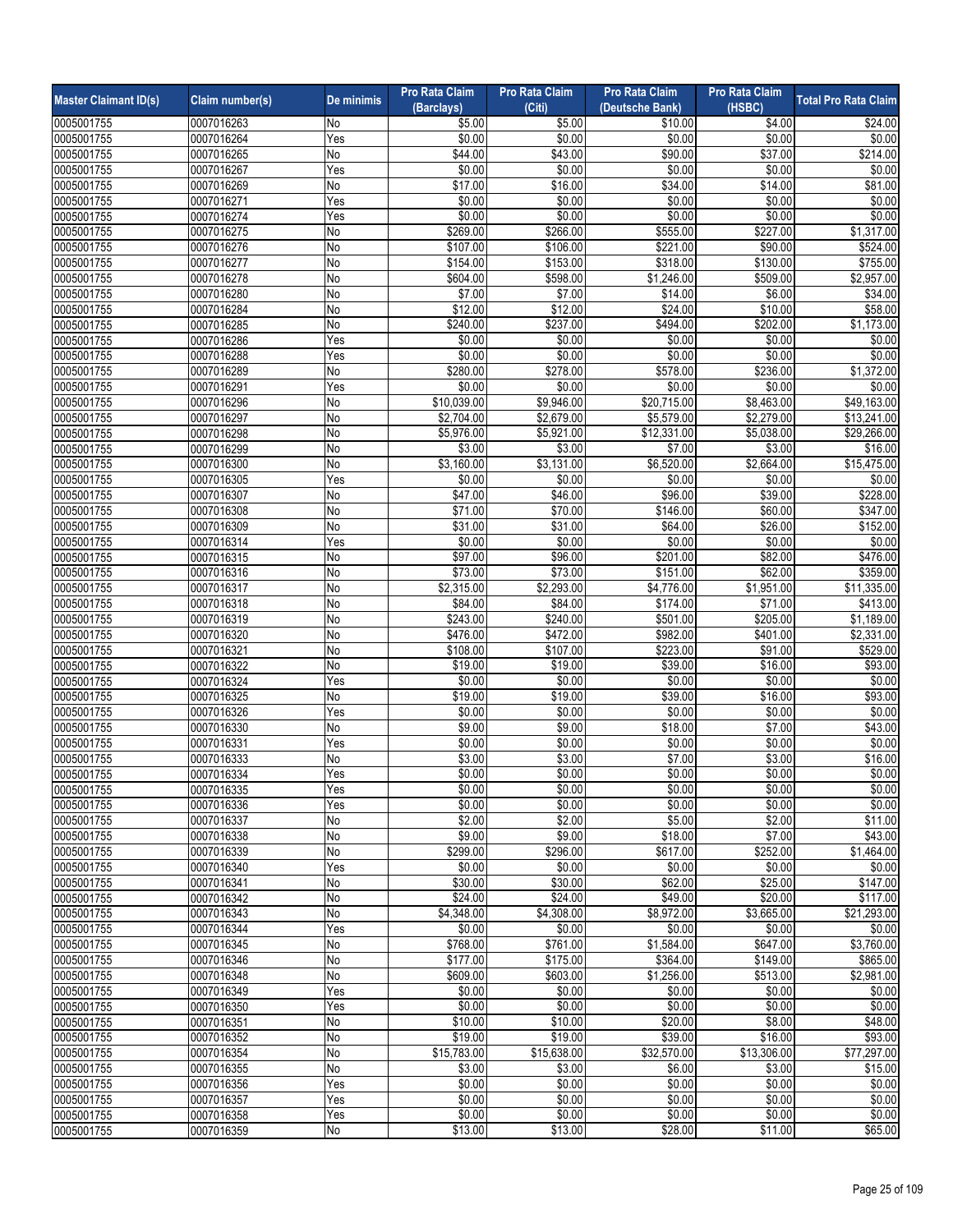| <b>Master Claimant ID(s)</b> | Claim number(s) | De minimis | <b>Pro Rata Claim</b> | Pro Rata Claim | Pro Rata Claim  | Pro Rata Claim | <b>Total Pro Rata Claim</b> |
|------------------------------|-----------------|------------|-----------------------|----------------|-----------------|----------------|-----------------------------|
|                              |                 |            | (Barclays)            | (Citi)         | (Deutsche Bank) | (HSBC)         |                             |
| 0005001755                   | 0007016365      | No         | \$243.00              | \$241.00       | \$502.00        | \$205.00       | \$1,191.00                  |
| 0005001755                   | 0007016366      | Yes        | \$0.00                | \$0.00         | \$0.00          | \$0.00         | \$0.00                      |
| 0005001755                   | 0007016367      | No         | \$26.00               | \$26.00        | \$54.00         | \$22.00        | \$128.00                    |
| 0005001755                   | 0007016368      | Yes        | \$0.00                | \$0.00         | \$0.00          | \$0.00         | \$0.00                      |
| 0005001755                   | 0007016369      | No         | \$91.00               | \$90.00        | \$188.00        | \$77.00        | \$446.00                    |
| 0005001755                   | 0007016371      | <b>No</b>  | \$59.00               | \$59.00        | \$123.00        | \$50.00        | \$291.00                    |
| 0005001755                   | 0007016372      | No         | \$4.00                | \$4.00         | \$7.00          | \$3.00         | \$18.00                     |
| 0005001755                   | 0007016373      | <b>No</b>  | \$6.00                | \$6.00         | \$13.00         | \$5.00         | \$30.00                     |
| 0005001755                   | 0007016374      | <b>No</b>  | \$12.00               | \$11.00        | \$24.00         | \$10.00        | \$57.00                     |
| 0005001755                   | 0007016376      | <b>No</b>  | \$4.00                | \$4.00         | \$9.00          | \$4.00         | \$21.00                     |
| 0005001755                   | 0007016380      | <b>No</b>  | \$28.00               | \$28.00        | \$58.00         | \$24.00        | \$138.00                    |
| 0005001755                   | 0007016383      | No         | \$119.00              | \$118.00       | \$246.00        | \$100.00       | \$583.00                    |
| 0005001755                   | 0007016384      | <b>No</b>  | \$160.00              | \$159.00       | \$331.00        | \$135.00       | \$785.00                    |
| 0005001755                   | 0007016385      | <b>No</b>  | \$22.00               | \$22.00        | \$45.00         | \$18.00        | \$107.00                    |
| 0005001755                   | 0007016387      | No         | \$341.00              | \$338.00       | \$704.00        | \$287.00       | \$1,670.00                  |
| 0005001755                   | 0007016391      | Yes        | \$0.00                | \$0.00         | \$0.00          | \$0.00         | \$0.00                      |
| 0005001755                   | 0007016392      | Yes        | \$0.00                | \$0.00         | \$0.00          | \$0.00         | \$0.00                      |
| 0005001755                   | 0007016393      | Yes        | \$0.00                | \$0.00         | \$0.00          | \$0.00         | \$0.00                      |
| 0005001755                   | 0007016394      | Yes        | \$0.00                | \$0.00         | \$0.00          | \$0.00         | \$0.00                      |
| 0005001755                   | 0007016400      | No         | \$4.00                | \$4.00         | \$8.00          | \$3.00         | \$19.00                     |
| 0005001755                   | 0007016401      | Yes        | \$0.00                | \$0.00         | \$0.00          | \$0.00         | \$0.00                      |
| 0005001755                   | 0007016404      | Yes        | \$0.00                | \$0.00         | \$0.00          | \$0.00         | \$0.00                      |
| 0005001755                   | 0007016405      | Yes        | \$0.00                | \$0.00         | \$0.00          | \$0.00         | \$0.00                      |
| 0005001755                   | 0007016406      | Yes        | \$0.00                | \$0.00         | \$0.00          | \$0.00         | \$0.00                      |
| 0005001755                   | 0007016407      | Yes        | \$0.00                | \$0.00         | \$0.00          | \$0.00         | \$0.00                      |
| 0005001755                   | 0007016408      | Yes        | \$0.00                | \$0.00         | \$0.00          | \$0.00         | \$0.00                      |
| 0005001755                   | 0007016412      | No         | \$22.00               | \$22.00        | \$46.00         | \$19.00        | \$109.00                    |
| 0005001755                   | 0007016418      | Yes        | \$0.00                | \$0.00         | \$0.00          | \$0.00         | \$0.00                      |
| 0005001755                   | 0007016419      | Yes        | \$0.00                | \$0.00         | \$0.00          | \$0.00         | \$0.00                      |
| 0005001755                   | 0007016422      | No         | \$5.00                | \$5.00         | \$10.00         | \$4.00         | \$24.00                     |
| 0005001755                   | 0007016431      | Yes        | \$0.00                | \$0.00         | \$0.00          | \$0.00         | \$0.00                      |
| 0005001755                   | 0007016434      | No         | \$1,004.00            | \$995.00       | \$2,072.00      | \$846.00       | \$4,917.00                  |
| 0005001755                   | 0007016435      | Yes        | \$0.00                | \$0.00         | \$0.00          | \$0.00         | \$0.00                      |
| 0005001755                   | 0007016440      | Yes        | \$0.00                | \$0.00         | \$0.00          | \$0.00         | \$0.00                      |
| 0005001755                   | 0007016441      | Yes        | \$0.00                | \$0.00         | \$0.00          | \$0.00         | \$0.00                      |
| 0005001755                   | 0007016451      | No         | \$93.00               | \$92.00        | \$192.00        | \$79.00        | \$456.00                    |
| 0005001755                   | 0007016453      | No         | \$38.00               | \$38.00        | \$79.00         | \$32.00        | \$187.00                    |
| 0005001755                   | 0007016454      | No         | \$535.00              | \$530.00       | \$1,104.00      | \$451.00       | \$2,620.00                  |
| 0005001755                   | 0007016455      | No         | \$9.00                | \$9.00         | \$19.00         | \$8.00         | \$45.00                     |
| 0005001755                   | 0007016456      | Yes        | \$0.00                | \$0.00         | \$0.00          | \$0.00         | \$0.00                      |
| 0005001755                   | 0007016457      | No         | \$1,434.00            | \$1,421.00     | \$2,959.00      | \$1,209.00     | \$7,023.00                  |
| 0005001755                   | 0007016458      | No         | \$66.00               | \$65.00        | \$136.00        | \$56.00        | \$323.00                    |
| 0005001755                   | 0007016459      | Yes        | \$0.00                | \$0.00         | \$0.00          | \$0.00         | \$0.00                      |
| 0005001755                   | 0007016461      | No         | \$46.00               | \$46.00        | \$95.00         | \$39.00        | \$226.00                    |
| 0005001755                   | 0007016462      | No         | \$111.00              | \$110.00       | \$228.00        | \$93.00        | \$542.00                    |
| 0005001755                   | 0007016463      | No         | \$166.00              | \$164.00       | \$342.00        | \$140.00       | \$812.00                    |
| 0005001755                   | 0007016464      | No         | \$32.00               | \$32.00        | \$66.00         | \$27.00        | \$157.00                    |
| 0005001755                   | 0007016466      | No         | \$14.00               | \$13.00        | \$28.00         | \$11.00        | \$66.00                     |
| 0005001755                   | 0007016467      | No         | \$33.00               | \$33.00        | \$69.00         | \$28.00        | \$163.00                    |
| 0005001755                   | 0007016468      | Yes        | \$0.00                | \$0.00         | \$0.00          | \$0.00         | \$0.00                      |
| 0005001755                   | 0007016469      | Yes        | \$0.00                | \$0.00         | \$0.00          | \$0.00         | \$0.00                      |
| 0005001755                   | 0007016470      | No         | \$55.00               | \$55.00        | \$114.00        | \$47.00        | \$271.00                    |
| 0005001755                   | 0007016472      | Yes        | \$0.00                | \$0.00         | \$0.00          | \$0.00         | \$0.00                      |
| 0005001755                   | 0007016473      | No         | \$236.00              | \$234.00       | \$487.00        | \$199.00       | \$1,156.00                  |
| 0005001755                   | 0007016474      | No         | \$3.00                | \$3.00         | \$7.00          | \$3.00         | \$16.00                     |
| 0005001755                   | 0007016475      | No         | \$122.00              | \$120.00       | \$251.00        | \$103.00       | \$596.00                    |
| 0005001755                   | 0007016476      | No         | \$49.00               | \$48.00        | \$100.00        | \$41.00        | \$238.00                    |
| 0005001755                   | 0007016477      | Yes        | \$0.00                | \$0.00         | \$0.00          | \$0.00         | \$0.00                      |
| 0005001755                   | 0007016480      | Yes        | \$0.00                | \$0.00         | \$0.00          | \$0.00         | \$0.00                      |
| 0005001755                   | 0007016491      | No         | \$387.00              | \$383.00       | \$798.00        | \$326.00       | \$1,894.00                  |
| 0005001755                   | 0007016495      | No         | \$73.00               | \$72.00        | \$151.00        | \$62.00        | \$358.00                    |
| 0005001755                   | 0007016496      | No         | \$69.00               | \$68.00        | \$142.00        | \$58.00        | \$337.00                    |
| 0005001755                   | 0007016498      | No         | \$6,463.00            | \$6,403.00     | \$13,336.00     | \$5,449.00     | \$31,651.00                 |
| 0005001755                   | 0007016499      | No         | \$30,433.00           | \$30,153.00    | \$62,800.00     | \$25,657.00    | \$149,043.00                |
| 0005001755                   | 0007016500      | No         | \$8,822.00            | \$8,741.00     | \$18,205.00     | \$7,438.00     | \$43,206.00                 |
| 0005001755                   | 0007016501      | No         | \$16,141.00           | \$15,992.00    | \$33,307.00     | \$13,608.00    | \$79,048.00                 |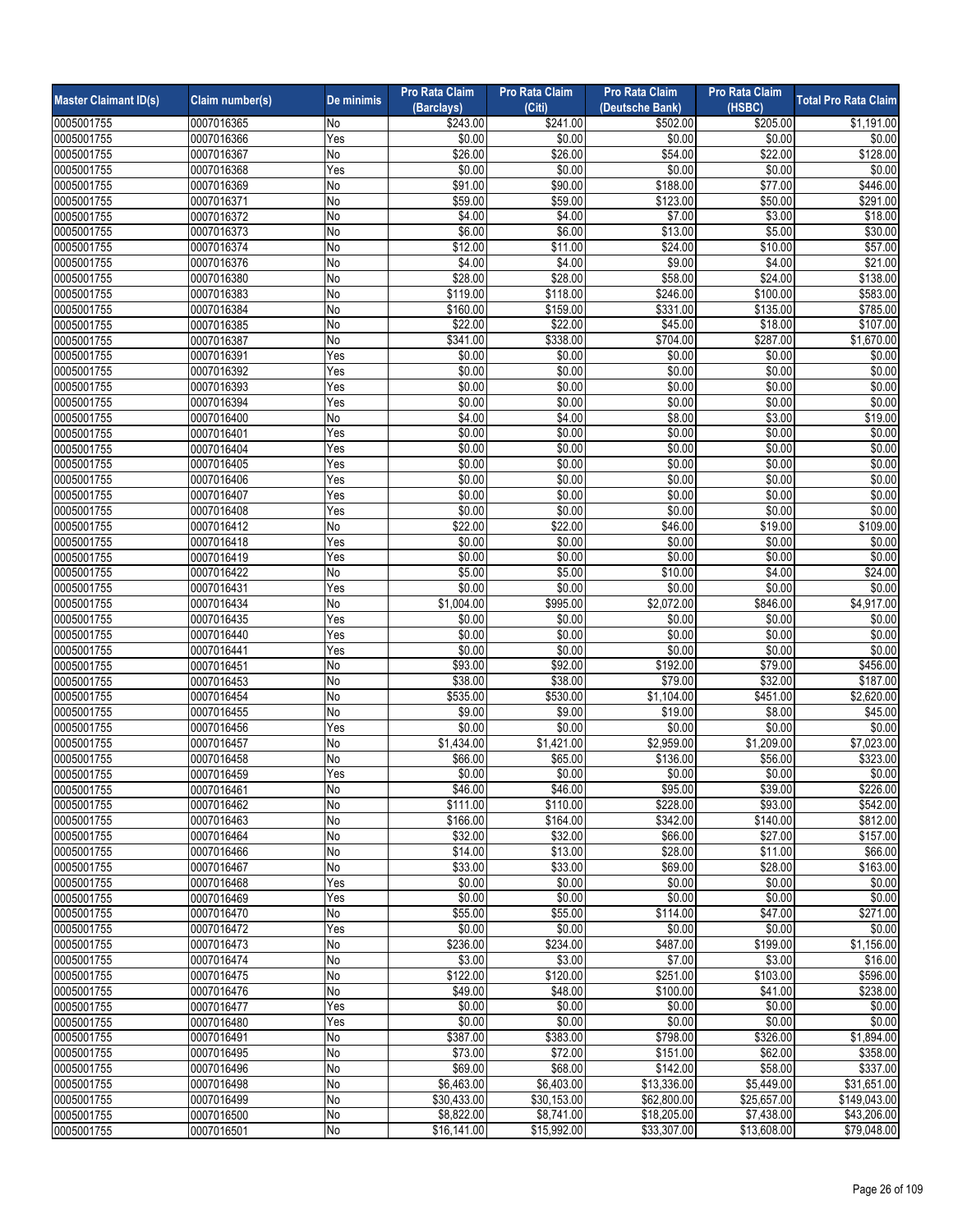| <b>Master Claimant ID(s)</b> | Claim number(s) | De minimis | <b>Pro Rata Claim</b> | <b>Pro Rata Claim</b> | Pro Rata Claim     | Pro Rata Claim          | Total Pro Rata Claim |
|------------------------------|-----------------|------------|-----------------------|-----------------------|--------------------|-------------------------|----------------------|
|                              |                 |            | (Barclays)            | (Citi)                | (Deutsche Bank)    | (HSBC)                  |                      |
| 0005001755                   | 0007016502      | No         | \$287.00              | \$285.00              | \$593.00           | \$242.00                | \$1,407.00           |
| 0005001755                   | 0007016504      | No         | \$7,731.00            | \$7,660.00            | \$15,953.00        | \$6,518.00              | \$37,862.00          |
| 0005001755                   | 0007016505      | No         | \$22,310.00           | \$22,105.00           | \$46,038.00        | \$18,809.00             | \$109,262.00         |
| 0005001755                   | 0007016506      | No         | \$6,880.00            | \$6,817.00            | \$14,198.00        | \$5,801.00              | \$33,696.00          |
| 0005001755                   | 0007016509      | Yes        | \$0.00                | \$0.00                | \$0.00             | \$0.00                  | \$0.00               |
| 0005001755                   | 0007016528      | No         | \$3,090.00            | \$3,062.00            | \$6,377.00         | \$2,605.00              | \$15,134.00          |
| 0005001755                   | 0007016535      | No         | \$476.00              | \$471.00              | \$981.00           | \$401.00                | \$2,329.00           |
| 0005001755                   | 0007016536      | No         | \$14,365.00           | \$14,233.00           | \$29,643.00        | \$12,111.00             | \$70,352.00          |
| 0005001755                   | 0007016539      | No         | \$135,460.00          | \$134,215.00          | \$279,529.00       | \$114,202.00            | \$663,406.00         |
| 0005001755                   | 0007016540      | No         | \$199,029.00          | \$197,200.00          | \$410,708.00       | \$167,796.00            | \$974,733.00         |
| 0005001755                   | 0007016541      | No         | \$113,834.00          | \$112,788.00          | \$234,902.00       | \$95,970.00             | \$557,494.00         |
| 0005001755                   | 0007016542      | No         | \$89,464.00           | \$88,642.00           | \$184,614.00       | \$75,425.00             | \$438,145.00         |
| 0005001755                   | 0007016543      | No         | \$23,941.00           | \$23,721.00           | \$49,403.00        | \$20,184.00             | \$117,249.00         |
| 0005001755                   | 0007016544      | No         | \$181,783.00          | \$180,112.00          | \$375,119.00       | \$153,256.00            | \$890,270.00         |
| 0005001755                   | 0007016546      | No         | \$3,268.00            | \$3,238.00            | \$6,744.00         | \$2,755.00              | \$16,005.00          |
| 0005001755                   | 0007016553      | No         | \$45,094.00           | \$44,680.00           | \$93,054.00        | \$38,018.00             | \$220,846.00         |
| 0005001755                   | 0007016556      | No         | \$649.00              | \$643.00              | \$1,339.00         | \$547.00                | \$3,178.00           |
| 0005001755                   | 0007016566      | No         | \$39,592.00           | \$39,228.00           | \$81,700.00        | \$33,379.00             | \$193,899.00         |
| 0005001755                   | 0007016567      | No         | \$33,028.00           | \$32,724.00           | \$68,155.00        | \$27,845.00             | \$161,752.00         |
| 0005001755                   | 0007016570      | No         | \$2.011.00            | \$1,992.00            | \$4,149.00         | \$1,695.00              | \$9,847.00           |
| 0005001755                   | 0007016571      | Yes        | \$0.00                | \$0.00                | \$0.00             | \$0.00                  | \$0.00               |
| 0005001755                   | 0007016572      | No         | \$3,690.00            | \$3,657.00            | \$7,615.00         | $\overline{\$3,111.00}$ | \$18,073.00          |
| 0005001755                   | 0007016573      | No         | \$47.00               | \$47.00               | \$98.00            | \$40.00                 | \$232.00             |
| 0005001755                   | 0007016574      | No         | \$3,748.00            | \$3,714.00            | $\sqrt{$7,734.00}$ | \$3,160.00              | \$18,356.00          |
| 0005001755                   | 0007016576      | No         | \$47.00               | \$47.00               | \$98.00            | \$40.00                 | \$232.00             |
| 0005001755                   | 0007016582      | <b>No</b>  | \$15.00               | \$15.00               | \$32.00            | \$13.00                 | \$75.00              |
| 0005001755                   | 0085003898      | Yes        | \$0.00                | \$0.00                | \$0.00             | \$0.00                  | \$0.00               |
| 0005001755                   | 0085003902      | No         | \$4.00                | \$4.00                | \$7.00             | \$3.00                  | \$18.00              |
| 0005001755                   | 0085003903      | Yes        | \$0.00                | \$0.00                | \$0.00             | \$0.00                  | \$0.00               |
| 0005001755                   | 0085003905      | Yes        | \$0.00                | \$0.00                | \$0.00             | \$0.00                  | \$0.00               |
| 0005001755                   | 0085003912      | Yes        | \$0.00                | \$0.00                | \$0.00             | \$0.00                  | \$0.00               |
| 0005001755                   | 0085003913      | Yes        | \$0.00                | \$0.00                | \$0.00             | \$0.00                  | \$0.00               |
| 0005001755                   | 0085003914      | Yes        | \$0.00                | \$0.00                | \$0.00             | \$0.00                  | \$0.00               |
| 0005001755                   | 0085003917      | Yes        | \$0.00                | \$0.00                | \$0.00             | \$0.00                  | \$0.00               |
| 0005001755                   | 0085003931      | Yes        | \$0.00                | \$0.00                | \$0.00             | \$0.00                  | \$0.00               |
| 0005001755                   | 0085003935      | Yes        | \$0.00                | \$0.00                | \$0.00             | \$0.00                  | \$0.00               |
| 0005001755                   | 0085003936      | No         | \$46.00               | \$46.00               | \$95.00            | \$39.00                 | \$226.00             |
| 0005001755                   | 0085003939      | No         | \$75.00               | \$74.00               | \$154.00           | \$63.00                 | \$366.00             |
| 0005001755                   | 0085003946      | Yes        | \$0.00                | \$0.00                | \$0.00             | \$0.00                  | \$0.00               |
| 0005001755                   | 0085003948      | No         | \$15.00               | \$14.00               | \$30.00            | \$12.00                 | \$71.00              |
| 0005001755                   | 0085003949      | Yes        | \$0.00                | \$0.00                | \$0.00             | \$0.00                  | \$0.00               |
| 0005001755                   | 0085003952      | No         | \$23.00               | \$23.00               | \$48.00            | \$20.00                 | \$114.00             |
| 0005001755                   | 0085003954      | No         | \$12.00               | \$12.00               | \$25.00            | \$10.00                 | \$59.00              |
| 0005001755                   | 0085003955      | Yes        | \$0.00                | \$0.00                | \$0.00             | \$0.00                  | \$0.00               |
| 0005001755                   | 0085003957      | No         | \$69.00               | \$68.00               | \$141.00           | \$58.00                 | \$336.00             |
| 0005001755                   | 0085003963      | Yes        | \$0.00                | \$0.00                | \$0.00             | \$0.00                  | \$0.00               |
| 0005001755                   | 0085003967      | No         | \$11.00               | \$11.00               | \$23.00            | \$9.00                  | \$54.00              |
| 0005001755                   | 0085003968      | No         | \$189.00              | \$187.00              | \$389.00           | \$159.00                | \$924.00             |
| 0005001755                   | 0085003969      | Yes        | \$0.00                | \$0.00                | \$0.00             | \$0.00                  | \$0.00               |
| 0005001755                   | 0085003978      | Yes        | \$0.00                | \$0.00                | \$0.00             | \$0.00                  | \$0.00               |
| 0005001755                   | 0085003981      | No         | \$21.00               | \$21.00               | \$43.00            | \$18.00                 | \$103.00             |
| 0005001755                   | 0085003985      | No         | \$428.00              | \$424.00              | \$882.00           | \$361.00                | \$2,095.00           |
| 0005001756                   | 0007001796      | No         | \$18.00               | \$18.00               | \$37.00            | \$15.00                 | \$88.00              |
| 0005001774                   | 0010001828      | No         | \$162.00              | \$160.00              | \$334.00           | \$137.00                | \$793.00             |
| 0005001774                   | 0010001829      | Yes        | \$0.00                | \$0.00                | \$0.00             | \$0.00                  | \$0.00               |
| 0005001774                   | 0010001830      | No         | \$1,964.00            | \$1,946.00            | \$4,052.00         | \$1,655.00              | \$9,617.00           |
| 0005001774                   | 0010001831      | No         | \$3.00                | \$3.00                | \$6.00             | \$3.00                  | \$15.00              |
| 0005001774                   | 0010001832      | No         | \$877.00              | \$869.00              | \$1,810.00         | \$739.00                | \$4,295.00           |
| 0005001774                   | 0010001833      | Yes        | \$0.00                | \$0.00                | \$0.00             | \$0.00                  | \$0.00               |
| 0005001774                   | 0010001834      | No         | \$35.00               | \$34.00               | \$72.00            | \$29.00                 | \$170.00             |
| 0005001774                   | 0010001835      | Yes        | \$0.00                | \$0.00                | \$0.00             | \$0.00                  | \$0.00               |
| 0005001774                   | 0010001836      | No         | \$12.00               | \$12.00               | \$26.00            | \$10.00                 | \$60.00              |
| 0005001774                   | 0010001837      | Yes        | \$0.00                | \$0.00                | \$0.00             | \$0.00                  | \$0.00               |
| 0005001774                   | 0010001838      | Yes        | \$0.00                | \$0.00                | \$0.00             | \$0.00                  | \$0.00               |
| 0005001774                   | 0010001839      | Yes        | \$0.00                | \$0.00                | \$0.00             | \$0.00                  | \$0.00               |
| 0005001774                   | 0010007459      | No         | \$142.00              | \$141.00              | \$293.00           | \$120.00                | \$696.00             |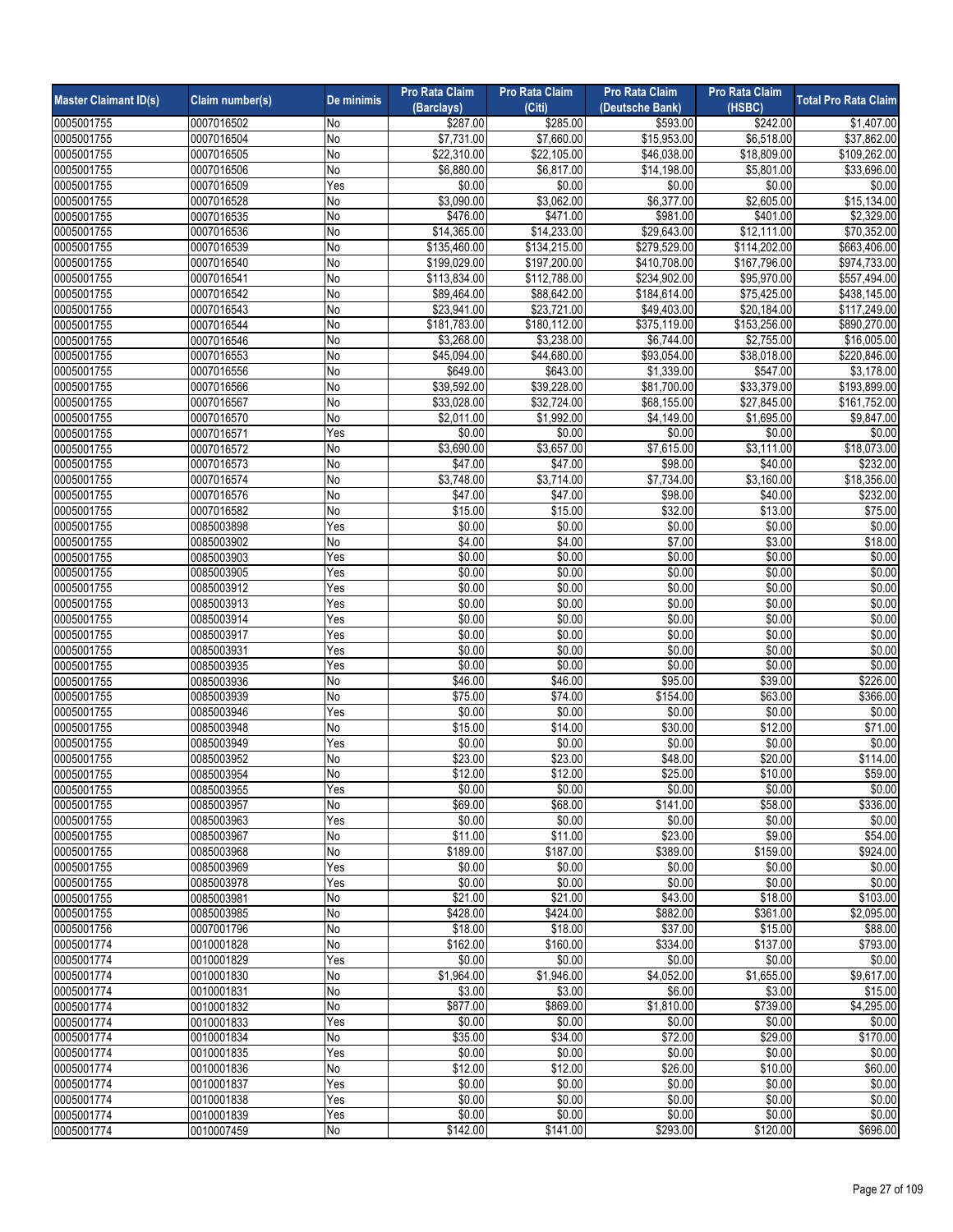| <b>Master Claimant ID(s)</b> | Claim number(s)        | De minimis | <b>Pro Rata Claim</b><br>(Barclays) | <b>Pro Rata Claim</b><br>(Citi) | Pro Rata Claim<br>(Deutsche Bank) | <b>Pro Rata Claim</b><br>(HSBC) | <b>Total Pro Rata Claim</b> |
|------------------------------|------------------------|------------|-------------------------------------|---------------------------------|-----------------------------------|---------------------------------|-----------------------------|
| 0005001774                   | 0010007463             | Yes        | \$0.00                              | \$0.00                          | \$0.00                            | \$0.00                          | \$0.00                      |
| 0005001774                   | 0010007464             | No         | \$687.00                            | \$680.00                        | \$1,417.00                        | \$579.00                        | \$3,363.00                  |
| 0005001774                   | 0010007467             | No         | \$352.00                            | \$348.00                        | \$725.00                          | \$296.00                        | \$1,721.00                  |
| 0005001774                   | 0010007468             | Yes        | \$0.00                              | \$0.00                          | \$0.00                            | \$0.00                          | \$0.00                      |
| 0005001774                   | 0010007470             | No         | \$846.00                            | \$838.00                        | \$1,745.00                        | \$713.00                        | \$4,142.00                  |
| 0005001774                   | 0010007471             | No         | \$271.00                            | \$269.00                        | \$560.00                          | \$229.00                        | \$1,329.00                  |
| 0005001777                   | 0010001813             | No         | \$2.00                              | \$2.00                          | \$5.00                            | \$2.00                          | \$11.00                     |
| 0005001777                   | 0010001814             | No         | \$3.00                              | \$3.00                          | \$7.00                            | \$3.00                          | \$16.00                     |
| 0005001777                   | 0010001815             | No         | \$545.00                            | \$540.00                        | \$1,125.00                        | \$460.00                        | \$2,670.00                  |
| 0005001777                   | 0010001816             | Yes        | \$0.00                              | \$0.00                          | \$0.00                            | \$0.00                          | \$0.00                      |
| 0005001777                   | 0010001817             | No         | \$18.00                             | \$18.00                         | \$36.00                           | \$15.00                         | \$87.00                     |
| 0005001777                   | 0010001818             | No         | \$20.00                             | \$20.00                         | \$41.00                           | \$17.00                         | \$98.00                     |
| 0005001777                   | 0010001819             | No         | \$229.00                            | \$227.00                        | \$472.00                          | \$193.00                        | \$1,121.00                  |
| 0005001777                   | 0010001820             | No         | \$21.00                             | \$21.00                         | \$43.00                           | \$18.00                         | \$103.00                    |
| 0005001777                   | 0010001821             | Yes        | \$0.00                              | \$0.00                          | \$0.00                            | \$0.00                          | \$0.00                      |
| 0005001777                   | 0010001822             | Yes        | \$0.00                              | \$0.00                          | \$0.00                            | \$0.00                          | \$0.00                      |
| 0005001777                   | 0010001823             | No         | \$121.00                            | \$120.00                        | \$250.00                          | \$102.00                        | \$593.00                    |
| 0005001777                   | 0010001824             | No         | \$18.00                             | \$18.00                         | \$38.00                           | \$15.00                         | \$89.00                     |
| 0005001777                   | 0010001825             | Yes        | \$0.00                              | \$0.00                          | \$0.00                            | \$0.00                          | \$0.00                      |
| 0005001777                   | 0010001826             | No         | \$9.00                              | \$9.00                          | \$18.00                           | \$7.00                          | \$43.00                     |
| 0005001777                   | 0010007376             | Yes        | \$0.00                              | \$0.00                          | \$0.00                            | \$0.00                          | \$0.00                      |
| 0005001777                   | 0010007377             | Yes        | \$0.00                              | \$0.00                          | \$0.00                            | \$0.00                          | \$0.00                      |
| 0005001777                   | 0010007380             | Yes        | \$0.00                              | \$0.00                          | \$0.00                            | \$0.00                          | \$0.00                      |
| 0005001777                   | 0010007386             | Yes        | \$0.00                              | \$0.00                          | \$0.00                            | \$0.00                          | \$0.00                      |
| 0005001777                   | 0010007390             | Yes        | \$0.00                              | \$0.00                          | \$0.00                            | \$0.00                          | \$0.00                      |
| 0005001777                   | 0010007391             | No         | \$3.00                              | \$3.00                          | \$6.00                            | \$3.00                          | \$15.00                     |
| 0005001777                   | 0010007393             | Yes        | \$0.00                              | \$0.00                          | \$0.00                            | \$0.00                          | \$0.00                      |
| 0005001777                   | 0010007394             | Yes        | \$0.00                              | \$0.00                          | \$0.00                            | \$0.00                          | \$0.00                      |
| 0005001777                   | 0010007404             | Yes        | \$0.00                              | \$0.00                          | \$0.00                            | \$0.00                          | \$0.00                      |
| 0005001784                   | 0000001663             | No         | \$4,893.00                          | \$4,848.00                      | N/A                               | N/A                             | \$9,741.00                  |
| 0005001821                   | 0010001855             | No         | \$536.00                            | \$531.00                        | \$1,106.00                        | \$452.00                        | \$2,625.00                  |
| 0005001821                   | 0010001856             | No         | \$1,012.00                          | \$1,002.00                      | \$2,088.00                        | \$853.00                        | \$4,955.00                  |
| 0005001821                   | 0010001857             | No         | \$562.00                            | \$557.00                        | \$1,160.00                        | \$474.00                        | \$2,753.00                  |
| 0005001821                   | 0010001858             | No         | \$1,449.00                          | \$1,435.00                      | \$2,989.00                        | \$1,221.00                      | \$7,094.00                  |
| 0005001821                   | 0010001859             | No         | \$294.00                            | \$291.00                        | \$606.00                          | \$247.00                        | \$1,438.00                  |
| 0005001821                   | 0010001860             | No         | \$3,933.00                          | \$3,896.00                      | \$8,115.00                        | \$3,315.00                      | \$19,259.00                 |
| 0005001821                   | 0010001861             | No         | \$4,399.00                          | \$4,359.00                      | \$9,078.00                        | \$3,709.00                      | \$21,545.00                 |
| 0005001821                   | 0010001862             | No         | \$1,889.00                          | \$1,871.00                      | \$3,897.00                        | \$1,592.00                      | \$9,249.00                  |
| 0005001821                   | 0010001863             | No         | \$4,289.00                          | \$4,249.00                      | \$8,850.00                        | \$3,616.00                      | \$21,004.00                 |
| 0005001821                   | 0010001865             | No         | \$24.00                             | \$24.00                         | \$50.00                           | \$20.00                         | \$118.00                    |
| 0005001821                   | 0010001866             | No         | \$87.00                             | \$86.00                         | \$179.00                          | \$73.00                         | \$425.00                    |
| 0005001821                   | 0010001867             | No         | \$768.00                            | \$761.00                        | \$1,585.00                        | \$648.00                        | \$3,762.00                  |
| 0005001821                   | 0010001868             | No         | \$3,609.00                          | \$3,576.00                      | \$7,448.00                        | \$3,043.00                      | \$17,676.00                 |
| 0005001821                   | 0010001869             | No         | \$23.00                             | \$23.00                         | \$48.00                           | \$20.00                         | \$114.00                    |
| 0005001821                   | 0010001870             | No         | \$8,041.00                          | \$7,967.00                      | \$16,593.00                       | \$6,779.00                      | \$39,380.00                 |
| 0005001821                   | 0010001871             | No         | \$1.024.00                          | \$1,015.00                      | \$2.114.00                        | \$864.00                        | \$5,017.00                  |
| 0005001821                   | 0010001872             | No         | \$20.00                             | \$20.00                         | \$42.00                           | \$17.00                         | \$99.00                     |
| 0005001821                   | 0010001873             | No         | \$1,181.00                          | \$1,170.00                      | \$2,438.00                        | \$996.00                        | \$5,785.00                  |
| 0005001821                   | 0010001874             | No         | \$868.00                            | \$860.00                        | \$1,791.00                        | \$732.00                        | $\overline{$4,251.00}$      |
| 0005001821                   | 0010001875             | No         | \$89.00                             | \$88.00                         | \$184.00                          | \$75.00                         | \$436.00                    |
| 0005001821                   | 0010001877             | No         | \$79.00                             | \$79.00                         | \$164.00                          | \$67.00                         | \$389.00                    |
| 0005001821                   | 0010001880             | No         | \$632.00                            | \$626.00                        | \$1,304.00                        | \$533.00                        | \$3,095.00                  |
| 0005001821                   | 0010001883             | Yes        | \$0.00                              | \$0.00                          | \$0.00                            | \$0.00                          | \$0.00                      |
| 0005001821                   | 0010001886             | No         | \$101.00                            | \$100.00                        | \$208.00                          | \$85.00                         | \$494.00                    |
| 0005001821                   | 0010001887             | No         | \$476.00                            | \$472.00                        | \$983.00                          | \$402.00                        | \$2,333.00                  |
| 0005001821                   | 0010001888             | No         | \$430.00                            | \$426.00                        | \$888.00                          | \$363.00                        | \$2,107.00                  |
| 0005001821                   | 0010001889             | No         | \$63.00                             | \$63.00                         | \$130.00                          | \$53.00                         | \$309.00                    |
| 0005001821                   | 0010001890             | No         | \$333.00                            | \$330.00                        | \$688.00                          | \$281.00                        | \$1,632.00                  |
| 0005001821                   | 0010001892             | No         | \$36.00                             | \$36.00                         | \$75.00                           | \$31.00                         | \$178.00                    |
| 0005001821                   | 0010001893             | No         | \$876.00                            | \$868.00                        | \$1,808.00                        | \$739.00                        | \$4,291.00                  |
| 0005001821                   | 0010001897             | No         | \$124.00                            | \$122.00                        | \$255.00                          | \$104.00                        | \$605.00                    |
| 0005001821                   | 0010001904             | No         | \$7.00                              | \$7.00                          | \$15.00                           | \$6.00                          | \$35.00                     |
| 0005001821                   | 0010001906             | No         | \$5.00                              | \$5.00                          | \$10.00                           | \$4.00                          | \$24.00                     |
| 0005001822                   | 0000001700             | No         | \$4,924.00                          | N/A                             | N/A                               | N/A                             | \$4,924.00                  |
| 0005001823                   | 0000002123             | Yes        | N/A                                 | \$0.00                          | N/A                               | N/A                             | \$0.00                      |
| 0005001825; 0005002966       | 0000002125; 0000003219 | No         | N/A                                 | \$7.00                          | \$29.00                           | \$12.00                         | \$48.00                     |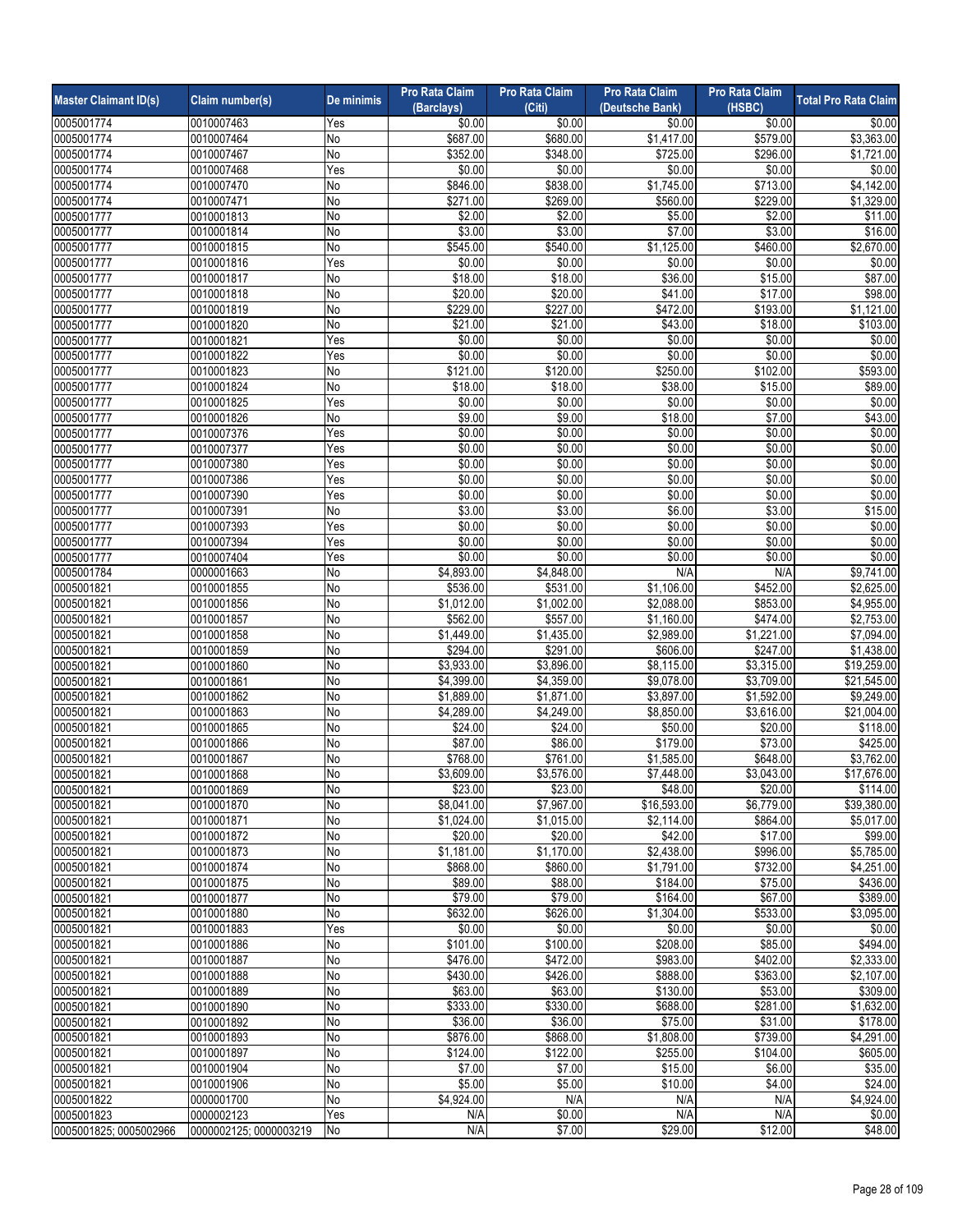| <b>Master Claimant ID(s)</b> | Claim number(s)          | De minimis | Pro Rata Claim<br>(Barclays) | Pro Rata Claim<br>(C <sub>it</sub> ) | <b>Pro Rata Claim</b><br>(Deutsche Bank) | Pro Rata Claim<br>(HSBC) | <b>Total Pro Rata Claim</b> |
|------------------------------|--------------------------|------------|------------------------------|--------------------------------------|------------------------------------------|--------------------------|-----------------------------|
| 0005001829                   | 0000002129               | No         | N/A                          | \$351.00                             | N/A                                      | N/A                      | \$351.00                    |
| 0005001830                   | 0000002130               | No         | N/A                          | \$516.00                             | N/A                                      | N/A                      | \$516.00                    |
| 0005001860                   | 0007004699               | No         | \$5.00                       | \$5.00                               | \$10.00                                  | \$4.00                   | \$24.00                     |
| 0005001860                   | 0007004700               | No         | \$3.00                       | \$3.00                               | \$6.00                                   | \$3.00                   | \$15.00                     |
| 0005001860                   | 0007004701               | Yes        | \$0.00                       | \$0.00                               | \$0.00                                   | \$0.00                   | \$0.00                      |
| 0005001860                   | 0007004702               | No         | \$5.00                       | \$5.00                               | \$10.00                                  | \$4.00                   | \$24.00                     |
| 0005001860                   | 0007004703               | Yes        | \$0.00                       | \$0.00                               | \$0.00                                   | \$0.00                   | \$0.00                      |
| 0005001860                   | 0007004704               | Yes        | \$0.00                       | \$0.00                               | \$0.00                                   | \$0.00                   | \$0.00                      |
| 0005001860                   | 0007004708               | No         | \$3.00                       | \$3.00                               | \$6.00                                   | \$3.00                   | \$15.00                     |
| 0005001862                   | 0000001728               | No         | \$559.00                     | \$553.00                             | \$1,153.00                               | \$471.00                 | \$2,736.00                  |
| 0005001870                   | 0000002137               | No         | N/A                          | \$1,367.00                           | N/A                                      | N/A                      | \$1,367.00                  |
| 0005001875                   | 0000002139               | No         | \$189.00                     | \$188.00                             | N/A                                      | N/A                      | \$377.00                    |
| 0005001879                   | 0000001738               | No         | \$22.00                      | N/A                                  | N/A                                      | N/A                      | \$22.00                     |
| 0005001880                   | 0000001739               | No         | \$12,649.00                  | \$12,533.00                          | \$26,102.00                              | \$10,664.00              | \$61,948.00                 |
| 0005001881                   | 0000001740               | No         | \$3,480.00                   | \$3,448.00                           | \$7,182.00                               | \$2,934.00               | \$17,044.00                 |
| 0005001887                   | 0000002147               | No         | \$933.00                     | \$924.00                             | \$1,925.00                               | \$787.00                 | \$4,569.00                  |
| 0005001889                   | 0000002148               | <b>No</b>  | N/A                          | \$11.00                              | N/A                                      | N/A                      | \$11.00                     |
| 0005001890                   | 0000002149               | No         | N/A                          | \$16.00                              | N/A                                      | N/A                      | \$16.00                     |
| 0005001916; 0005003071       | 0000002174; 0000003325   | No         | N/A                          | \$12.00                              | \$108.00                                 | \$44.00                  | \$164.00                    |
| 0005001917                   | 0000002175               | Yes        | N/A                          | \$0.00                               | N/A                                      | N/A                      | \$0.00                      |
| 0005001924                   | 0000002178               | No         | N/A                          | \$222.00                             | N/A                                      | N/A                      | \$222.00                    |
| 0005001949                   | 0000002201               | No         | \$5,863.00                   | \$5,809.00                           | \$12,098.00                              | \$4,943.00               | \$28,713.00                 |
| 0005001951                   | 0007004578               | Yes        | \$0.00                       | N/A                                  | \$0.00                                   | \$0.00                   | \$0.00                      |
| 0005001951                   | 0050000001               | No         | \$872.00                     | \$864.00                             | N/A                                      | N/A                      | \$1,736.00                  |
| 0005001951                   | 0050000003               | No         | \$1,519.00                   | \$1,505.00                           | \$3,134.00                               | \$1,280.00               | \$7,438.00                  |
| 0005001951                   | 0050000005               | Yes        | \$0.00                       | \$0.00                               | \$0.00                                   | \$0.00                   | \$0.00                      |
| 0005001951                   | 0050000006               | No         | \$4,003.00                   | N/A                                  | \$8,259.00                               | \$3,374.00               | \$15,636.00                 |
| 0005001951                   | 0050000007               | No         | N/A                          | N/A                                  | \$148,368.00                             | \$60,616.00              | \$208,984.00                |
| 0005001951                   | 0050000009               | Yes        | \$0.00                       | \$0.00                               | N/A                                      | N/A                      | \$0.00                      |
| 0005001951                   | 0050000010               | No         | \$5.00                       | \$5.00                               | \$11.00                                  | \$4.00                   | \$25.00                     |
| 0005001951                   | 0050000011               | Yes        | \$0.00                       | \$0.00                               | \$0.00                                   | \$0.00                   | \$0.00                      |
| 0005001951                   | 0050000013               | No         | \$133.00                     | \$132.00                             | \$275.00                                 | \$113.00                 | \$653.00                    |
| 0005001951                   | 0050000015               | No         | \$168.00                     | \$166.00                             | \$346.00                                 | \$141.00                 | \$821.00                    |
| 0005001951                   | 0050000016               | No         | \$383.00                     | \$380.00                             | N/A                                      | N/A                      | \$763.00                    |
| 0005001951                   | 0050000018               | No         | \$17.00                      | \$17.00                              | \$35.00                                  | \$14.00                  | \$83.00                     |
| 0005001951                   | 0050000019               | No         | \$1,734.00                   | \$1,718.00                           | N/A                                      | N/A                      | \$3,452.00                  |
| 0005001951<br>0005001951     | 0050000020               | No         | \$6.00                       | \$6.00                               | N/A                                      | N/A                      | \$12.00                     |
|                              | 0050000022<br>0050000028 | No         | \$106.00<br>\$469.00         | \$105.00<br>\$464.00                 | N/A<br>\$967.00                          | N/A<br>\$395.00          | \$211.00                    |
| 0005001951                   | 0050000029               | No<br>No   | \$6.00                       | \$6.00                               | N/A                                      | N/A                      | \$2,295.00                  |
| 0005001951<br>0005001951     | 0050000030               | Yes        | \$0.00                       | \$0.00                               | \$0.00                                   | \$0.00                   | \$12.00<br>\$0.00           |
| 0005001951                   | 0050000031               | Yes        | \$0.00                       | \$0.00                               | N/A                                      | N/A                      | \$0.00                      |
| 0005001951                   | 0050000032               | Yes        | \$0.00                       | \$0.00                               | \$0.00                                   | \$0.00                   | \$0.00                      |
| 0005001951                   | 0050000033               | No         | \$149.00                     | \$148.00                             | N/AI                                     | N/A                      | \$297.00                    |
| 0005001951                   | 0050000034               | <b>No</b>  | \$2,376.00                   | \$2,355.00                           | \$4,904.00                               | \$2,004.00               | \$11,639.00                 |
| 0005001951                   | 0050000035               | No         | N/A                          | N/A                                  | \$457.00                                 | \$187.00                 | \$644.00                    |
| 0005001951                   | 0050000036               | Yes        | \$0.00                       | \$0.00                               | N/A                                      | N/A                      | \$0.00                      |
| 0005001951                   | 0050000037               | No         | \$800.00                     | \$793.00                             | \$1,652.00                               | \$675.00                 | \$3,920.00                  |
| 0005001951                   | 0050000038               | No         | N/A                          | N/A                                  | \$4,279.00                               | \$1,748.00               | \$6.027.00                  |
| 0005001951                   | 0050000039               | No         | \$1,656.00                   | \$1,641.00                           | \$3.417.00                               | \$1,396.00               | \$8.110.00                  |
| 0005001951                   | 0050000040               | No         | \$34.00                      | \$34.00                              | \$70.00                                  | \$29.00                  | \$167.00                    |
| 0005001951                   | 0050000042               | No         | \$1,050.00                   | \$1.040.00                           | \$2,167.00                               | \$885.00                 | \$5,142.00                  |
| 0005001951                   | 0050000044               | Yes        | \$0.00                       | \$0.00                               | \$0.00                                   | \$0.00                   | \$0.00                      |
| 0005001951                   | 0050000046               | No         | \$238.00                     | \$236.00                             | \$492.00                                 | \$201.00                 | \$1,167.00                  |
| 0005001951                   | 0050000047               | No         | \$563.00                     | \$558.00                             | \$1,162.00                               | \$475.00                 | \$2,758.00                  |
| 0005001951                   | 0050000048               | No         | \$14,374.00                  | \$14,242.00                          | \$29,661.00                              | \$12.118.00              | \$70.395.00                 |
| 0005001951                   | 0050000049               | No         | \$22,109.00                  | \$21,905.00                          | \$45,622.00                              | \$18,639.00              | \$108,275.00                |
| 0005001951                   | 0050000051               | Yes        | \$0.00                       | \$0.00                               | \$0.00                                   | \$0.00                   | \$0.00                      |
| 0005001951                   | 0050000052               | Yes        | \$0.00                       | \$0.00                               | \$0.00                                   | \$0.00                   | \$0.00                      |
| 0005001951                   | 0050000054               | No         | \$6.00                       | \$6.00                               | \$12.00                                  | \$5.00                   | \$29.00                     |
| 0005001951                   | 0050000055               | No         | \$120.00                     | \$119.00                             | N/A                                      | N/A                      | \$239.00                    |
| 0005001951                   | 0050000056               | No         | \$526.00                     | \$521.00                             | N/A                                      | N/A                      | \$1,047.00                  |
| 0005001951                   | 0050000058               | Yes        | \$0.00                       | \$0.00                               | \$0.00                                   | \$0.00                   | \$0.00                      |
| 0005001951                   | 0050000059               | No         | \$53.00                      | \$52.00                              | \$109.00                                 | \$45.00                  | \$259.00                    |
| 0005001951                   | 0050000060               | Yes        | \$0.00                       | \$0.00                               | \$0.00                                   | \$0.00                   | \$0.00                      |
| 0005001951                   | 0050000061               | No         | \$2,528.00                   | \$2,505.00                           | N/A                                      | N/A                      | \$5,033.00                  |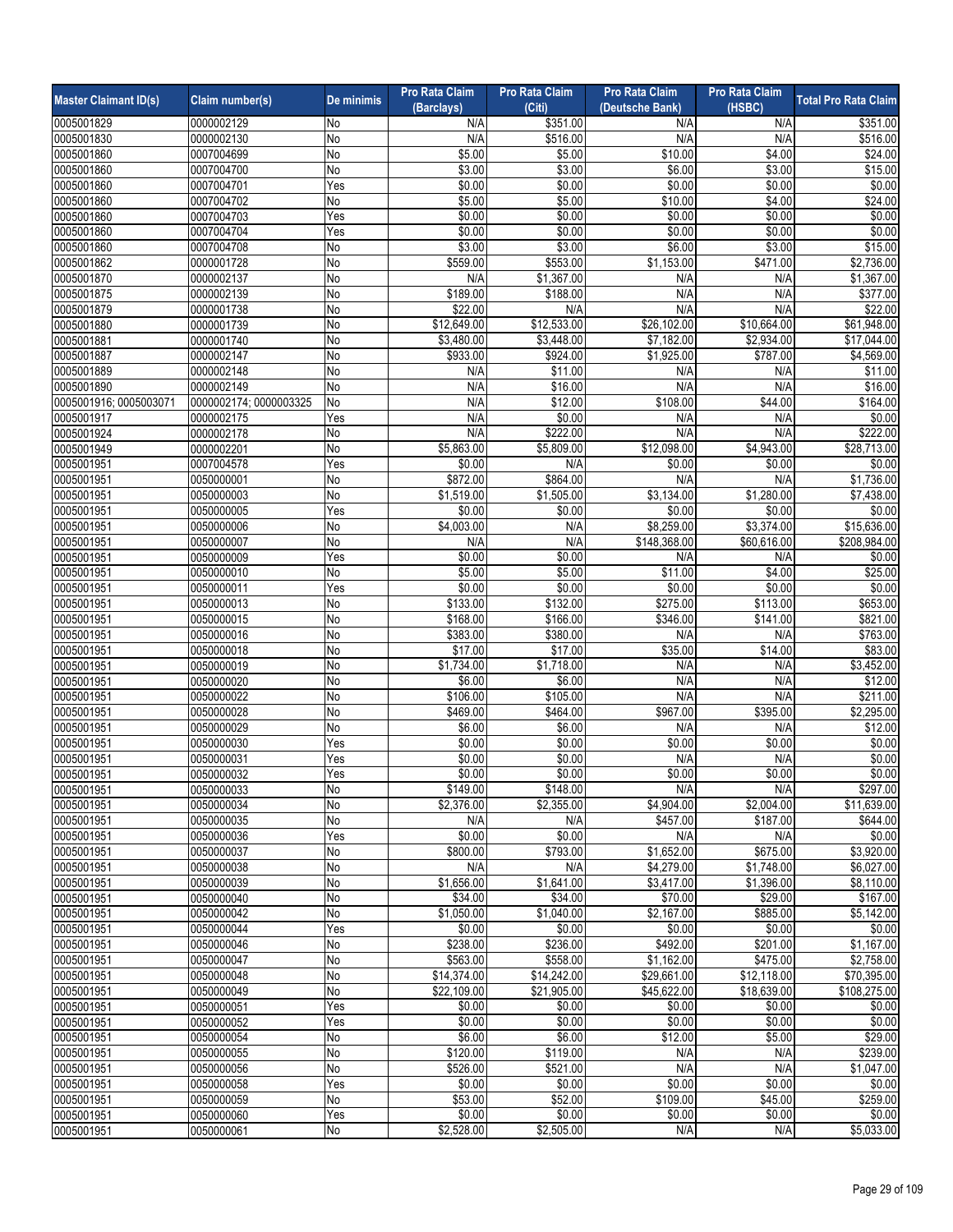| <b>Master Claimant ID(s)</b> | Claim number(s)          | De minimis | Pro Rata Claim             | <b>Pro Rata Claim</b>    | Pro Rata Claim             | <b>Pro Rata Claim</b>    | Total Pro Rata Claim         |
|------------------------------|--------------------------|------------|----------------------------|--------------------------|----------------------------|--------------------------|------------------------------|
|                              |                          |            | (Barclays)                 | (Citi)                   | (Deutsche Bank)            | (HSBC)                   |                              |
| 0005001951                   | 0050000062               | No         | \$36,194.00                | \$35,862.00              | N/A                        | N/A                      | \$72,056.00                  |
| 0005001951                   | 0050000063               | No         | \$5.00                     | \$5.00                   | \$10.00                    | \$4.00                   | \$24.00                      |
| 0005001951                   | 0050000064               | No         | \$42,823.00                | \$42,430.00              | N/A                        | N/A                      | \$85,253.00                  |
| 0005001951                   | 0050000066               | No         | \$785.00                   | \$778.00                 | \$1,620.00                 | \$662.00                 | \$3,845.00                   |
| 0005001951                   | 0050000067               | No         | \$39,493.00                | \$39,130.00              | \$81,495.00                | \$33,295.00              | \$193,413.00                 |
| 0005001951                   | 0050000068               | No         | \$192,137.00               | \$190,371.00             | \$396,485.00               | \$161,985.00             | \$940,978.00                 |
| 0005001951                   | 0050000069               | No         | \$1,021,073.00             | \$1,011,688.00           | \$2,107,039.00             | \$860,836.00             | \$5,000,636.00               |
| 0005001951                   | 0050000070               | No         | \$22,659.00<br>\$22.00     | \$22,450.00              | \$46,757.00                | \$19,103.00              | \$110,969.00                 |
| 0005001951                   | 0050000071               | No         |                            | \$21.00                  | \$45.00                    | \$18.00                  | \$106.00                     |
| 0005001951                   | 0050000074               | No         | \$1,043,745.00             | \$1,034,152.00           | \$2,153,824.00             | \$879,950.00             | \$5,111,671.00               |
| 0005001951                   | 0050000075               | No         | \$78,482.00<br>\$220.00    | \$77,761.00              | N/A<br>N/A                 | N/A                      | \$156,243.00                 |
| 0005001951                   | 0050000076               | No         |                            | \$218.00                 |                            | N/A                      | \$438.00                     |
| 0005001951                   | 0050000077               | No<br>No   | \$912.00                   | \$904.00<br>\$213,492.00 | \$1,882.00<br>\$444,640.00 | \$769.00<br>\$181,659.00 | \$4,467.00<br>\$1,055,264.00 |
| 0005001951<br>0005001951     | 0050000078<br>0085000157 | No         | \$215,473.00<br>\$7,029.00 | \$6,965.00               | \$14,505.00                | \$5,926.00               | \$34,425.00                  |
|                              |                          |            |                            |                          |                            |                          |                              |
| 0005001975<br>0005002010     | 0000002227<br>0000002262 | No<br>No   | N/A<br>N/A                 | \$65.00<br>\$10,560.00   | N/A<br>\$21,993.00         | N/A<br>\$8,985.00        | \$65.00<br>\$41,538.00       |
| 0005002013                   | 0000002265               | No         | N/A                        | \$179.00                 | N/A                        |                          | \$179.00                     |
|                              |                          | No         | N/A                        | \$1,050.00               | N/A                        | N/A<br>N/A               | \$1,050.00                   |
| 0005002014<br>0005002018     | 0000002266<br>0000002270 | No         | N/A                        | \$562.00                 | N/A                        | N/A                      | \$562.00                     |
| 0005002021                   | 0000002273               | No         | N/A                        | \$1,430.00               | N/A                        | N/A                      | \$1,430.00                   |
|                              |                          | No         | \$432.00                   | \$428.00                 |                            |                          | \$2,115.00                   |
| 0005002034<br>0005002042     | 0000002286<br>0000002294 | No         | N/A                        | \$98,391.00              | \$891.00<br>N/A            | \$364.00<br>N/A          | \$98,391.00                  |
| 0005002043                   | 0000002295               | No         | N/A                        | \$494.00                 | N/A                        | N/A                      | \$494.00                     |
| 0005002044                   | 0000002296               | No         | N/A                        | \$146.00                 | N/A                        | N/A                      | \$146.00                     |
| 0005002077                   | 0000002329               | No         | N/A                        | \$706.00                 | N/A                        | N/A                      | \$706.00                     |
| 0005002079                   | 0000002331               | No         | N/A                        | \$199.00                 | N/A                        | N/A                      | \$199.00                     |
| 0005002080                   |                          | No         | N/A                        | \$320.00                 | N/A                        | N/A                      | \$320.00                     |
| 0005002102                   | 0000002332<br>0000002354 | No         | N/A                        | \$5,126.00               | N/A                        | N/A                      | \$5,126.00                   |
| 0005002103                   | 0000002355               | No         | \$1,240.00                 | \$1,229.00               | \$2,559.00                 | \$1,046.00               | \$6,074.00                   |
| 0005002108                   | 0000002360               | No         | N/A                        | \$2,649.00               | N/A                        | N/A                      | \$2,649.00                   |
| 0005002109                   | 0000002361               | No         | N/A                        | \$448.00                 | N/A                        | N/A                      | \$448.00                     |
| 0005002116                   | 0000002368               | No         | N/A                        | \$2,750.00               | N/A                        | N/A                      | \$2,750.00                   |
| 0005002140                   | 0000002392               | No         | N/A                        | \$173.00                 | \$360.00                   | \$147.00                 | \$680.00                     |
| 0005002141                   | 0000002393               | No         | N/A                        | \$47.00                  | \$97.00                    | \$40.00                  | \$184.00                     |
| 0005002142                   | 0000002394               | No         | N/A                        | \$639.00                 | \$1,332.00                 | \$544.00                 | \$2,515.00                   |
| 0005002159                   | 0000002411               | Yes        | N/A                        | \$0.00                   | \$0.00                     | \$0.00                   | \$0.00                       |
| 0005002160                   | 0000002412               | No         | N/A                        | \$384.00                 | N/A                        | N/A                      | \$384.00                     |
| 0005002161                   | 0000002413               | No         | N/A                        | \$4,393.00               | N/A                        | N/A                      | \$4,393.00                   |
| 0005002166                   | 0000002418               | No         | N/A                        | \$53.00                  | N/A                        | N/A                      | \$53.00                      |
| 0005002175                   | 0000002427               | No         | N/A                        | \$242.00                 | N/A                        | N/A                      | \$242.00                     |
| 0005002178                   | 0000002430               | No         | N/A                        | \$3,192.00               | N/A                        | N/A                      | \$3,192.00                   |
| 0005002180                   | 0000002432               | No         | N/A                        | \$68.00                  | N/A                        | N/A                      | \$68.00                      |
| 0005002181                   | 0000002433               | No         | N/A                        | \$3,553.00               | N/A                        | N/A                      | \$3,553.00                   |
| 0005002187                   | 0010031147               | No         | \$121,742.00               | \$120,624.00             | \$251,222.00               | \$102.637.00             | \$596.225.00                 |
| 0005002188                   | 0000002440               | No         | N/A                        | \$11,851.00              | N/A                        | N/A                      | \$11,851.00                  |
| 0005002192                   | 0007015843               | No         | N/A                        | \$160,063.00             | \$333,362.00               | \$136,196.00             | \$629,621.00                 |
| 0005002193                   | 0007014355               | No         | N/A                        | \$229,182.00             | N/A                        | N/A                      | \$229,182.00                 |
| 0005002197                   | 0007015673               | No         | N/A                        | \$422.00                 | N/A                        | \$359.00                 | \$781.00                     |
| 0005002199                   | 0000002451               | No         | \$350.00                   | \$347.00                 | \$723.00                   | \$295.00                 | \$1,715.00                   |
| 0005002214                   | 0000002466               | No         | N/A                        | \$510.00                 | N/A                        | N/A                      | \$510.00                     |
| 0005002215                   | 0000002467               | No         | N/A                        | \$225.00                 | N/A                        | N/A                      | \$225.00                     |
| 0005002219                   | 0000002471               | No         | N/A                        | \$22.00                  | N/A                        | N/A                      | \$22.00                      |
| 0005002231                   | 0000002483               | No         | N/A                        | \$5,545.00               | N/A                        | N/A                      | \$5,545.00                   |
| 0005002232                   | 0000002484               | No         | N/A                        | \$261.00                 | N/A                        | N/A                      | \$261.00                     |
| 0005002233                   | 0000002485               | No         | N/A                        | \$11.00                  | N/A                        | N/A                      | \$11.00                      |
| 0005002235                   | 0000002487               | No         | N/A                        | \$35.00                  | N/A                        | N/A                      | \$35.00                      |
| 0005002236                   | 0007006175               | Yes        | \$0.00                     | \$0.00                   | N/A                        | N/A                      | \$0.00                       |
| 0005002237                   | 0000002489               | No         | N/A                        | \$4,050.00               | N/A                        | N/A                      | \$4,050.00                   |
| 0005002240                   | 0000002492               | No         | N/A                        | \$6,874.00               | N/A                        | N/A                      | \$6,874.00                   |
| 0005002242                   | 0000002494               | No         | N/A                        | \$183.00                 | N/A                        | N/A                      | \$183.00                     |
| 0005002244                   | 0007008216               | No         | N/A                        | \$10,019.00              | N/A                        | N/A                      | \$10,019.00                  |
| 0005002284                   | 0085000150               | No         | \$6.00                     | \$6.00                   | N/A                        | N/A                      | \$12.00                      |
| 0005002290                   | 0085000154               | No         | \$1,387.00                 | \$1,374.00               | \$2,863.00                 | \$1,169.00               | \$6,793.00                   |
| 0005002292                   | 0085000146               | No         | \$18,101.00                | \$17,935.00              | \$37,353.00                | \$15,260.00              | \$88,649.00                  |
| 0005002300                   | 0007015416               | No         | N/A                        | \$14.00                  | N/A                        | N/A                      | \$14.00                      |
|                              |                          |            |                            |                          |                            |                          |                              |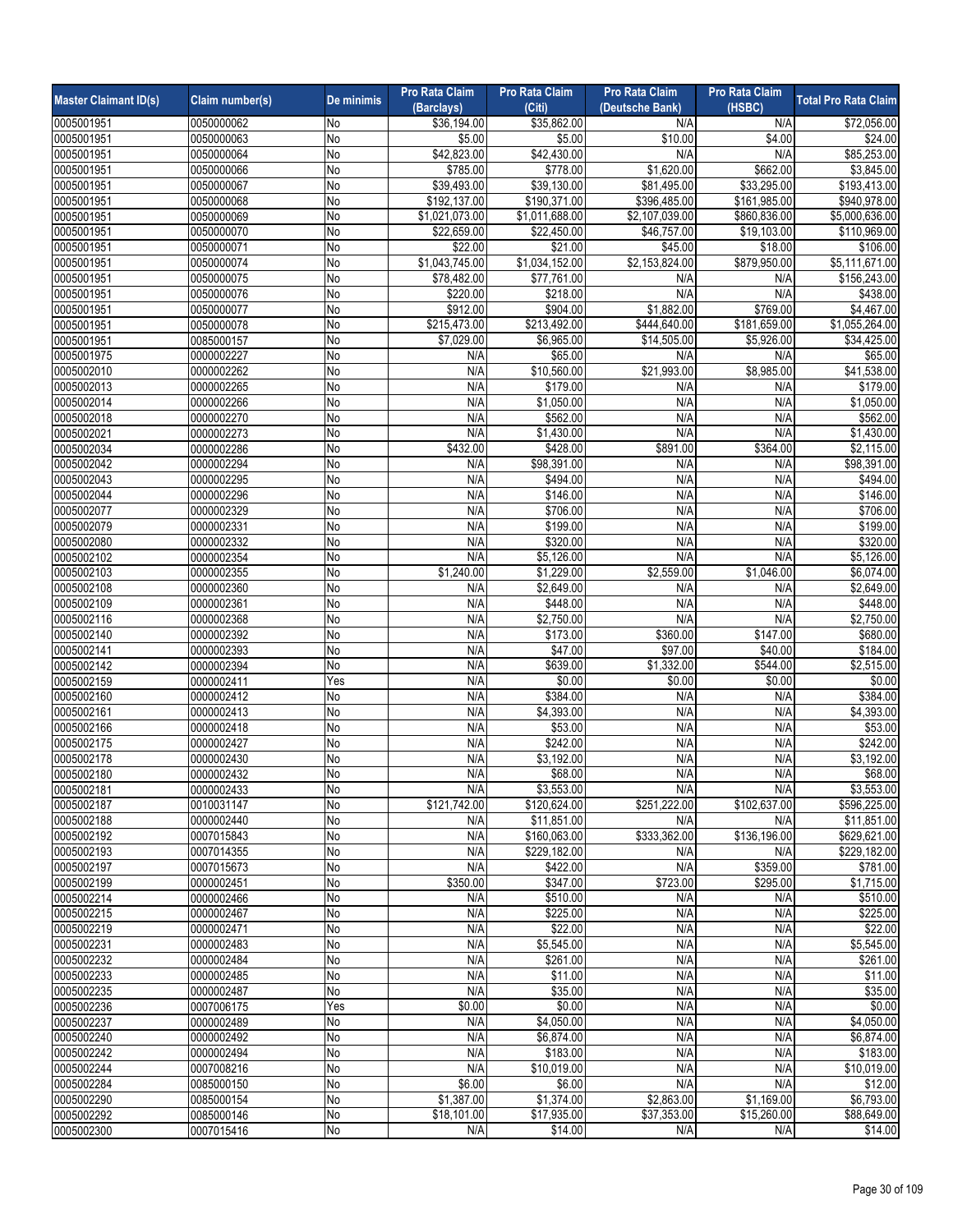| <b>Master Claimant ID(s)</b> | Claim number(s) | De minimis | <b>Pro Rata Claim</b><br>(Barclays) | Pro Rata Claim<br>(Citi) | Pro Rata Claim<br>(Deutsche Bank) | <b>Pro Rata Claim</b><br>(HSBC) | <b>Total Pro Rata Claim</b> |
|------------------------------|-----------------|------------|-------------------------------------|--------------------------|-----------------------------------|---------------------------------|-----------------------------|
| 0005002300                   | 0007015419      | Yes        | N/A                                 | \$0.00                   | N/A                               | N/A                             | \$0.00                      |
| 0005002300                   | 0007015430      | No         | N/A                                 | \$22.00                  | N/A                               | N/A                             | \$22.00                     |
| 0005002300                   | 0007015432      | Yes        | N/A                                 | \$0.00                   | N/A                               | N/A                             | \$0.00                      |
| 0005002300                   | 0007015433      | No         | N/A                                 | \$25.00                  | N/A                               | N/A                             | \$25.00                     |
| 0005002300                   | 0007015440      | No         | N/A                                 | \$24.00                  | N/A                               | N/A                             | \$24.00                     |
| 0005002300                   | 0007015442      | No         | N/A                                 | \$146.00                 | N/A                               | N/A                             | \$146.00                    |
| 0005002300                   | 0007015444      | No         | N/A                                 | \$163.00                 | N/A                               | N/A                             | \$163.00                    |
| 0005002300                   | 0007015445      | No         | N/A                                 | \$269.00                 | N/A                               | N/A                             | \$269.00                    |
| 0005002300                   | 0007015447      | No         | N/A                                 | \$134.00                 | N/A                               | N/A                             | \$134.00                    |
| 0005002300                   | 0007015464      | Yes        | N/A                                 | \$0.00                   | N/A                               | N/A                             | \$0.00                      |
| 0005002300                   | 0007015466      | Yes        | N/A                                 | \$0.00                   | N/A                               | N/A                             | \$0.00                      |
| 0005002300                   | 0007015467      | Yes        | N/A                                 | \$0.00                   | N/A                               | N/A                             | \$0.00                      |
| 0005002300                   | 0007015468      | Yes        | N/A                                 | \$0.00                   | N/A                               | N/A                             | \$0.00                      |
| 0005002305                   | 0000002557      | No         | N/A                                 | \$354.00                 | N/A                               | N/A                             | \$354.00                    |
| 0005002312                   | 0000002564      | No         | N/A                                 | \$320.00                 | N/A                               | N/A                             | \$320.00                    |
| 0005002313                   | 0010002382      | No         | N/A                                 | \$1,308.00               | \$2,723.00                        | \$1,113.00                      | \$5,144.00                  |
| 0005002315                   | 0000002567      | No         | N/A                                 | \$5,695.00               | N/A                               | N/A                             | \$5,695.00                  |
| 0005002318                   | 0000002570      | No         | N/A                                 | \$152.00                 | \$317.00                          | \$130.00                        | \$599.00                    |
| 0005002412                   | 0000002664      | No         | N/A                                 | \$25.00                  | \$52.00                           | \$21.00                         | \$98.00                     |
| 0005002414                   | 0007014362      | No         | N/A                                 | \$3,100.00               | N/A                               | N/A                             | \$3,100.00                  |
| 0005002415                   | 0007004622      | No         | N/A                                 | \$21,747.00              | N/A                               | N/A                             | \$21,747.00                 |
| 0005002421                   | 0000002673      | Yes        | N/A                                 | \$0.00                   | N/A                               | N/A                             | \$0.00                      |
| 0005002422                   | 0000002674      | No         | N/A                                 | \$3,745.00               | \$7,799.00                        | \$3,186.00                      | \$14,730.00                 |
| 0005002423                   | 0000002675      | No         | \$6,746.00                          | \$6,684.00               | \$13,920.00                       | \$5,687.00                      | \$33,037.00                 |
| 0005002424                   | 0000002676      | No         | N/A                                 | \$11.00                  | N/A                               | N/A                             | \$11.00                     |
| 0005002425                   | 0000002677      | Yes        | N/A                                 | \$0.00                   | N/A                               | N/A                             | \$0.00                      |
| 0005002426                   |                 |            | N/A                                 | \$0.00                   | N/A                               | N/A                             | \$0.00                      |
|                              | 0000002678      | Yes        | N/A                                 |                          | N/A                               | N/A                             | \$405.00                    |
| 0005002427                   | 0000002679      | No         |                                     | \$405.00                 |                                   |                                 |                             |
| 0005002432                   | 0000002684      | No         | N/A                                 | \$2,081.00               | \$4,333.00                        | \$1,770.00                      | \$8,184.00                  |
| 0005002505                   | 0000002757      | No         | N/A                                 | \$95.00                  | N/A                               | \$81.00                         | \$176.00                    |
| 0005002515                   | 0000002767      | No         | N/A                                 | \$225.00                 | N/A                               | N/A                             | \$225.00                    |
| 0005002516                   | 0000002768      | No         | N/A                                 | \$225.00                 | N/A                               | N/A                             | \$225.00                    |
| 0005002520                   | 0000002772      | No         | N/A                                 | \$563.00                 | \$1,173.00                        | \$479.00                        | \$2,215.00                  |
| 0005002522                   | 0000002774      | No         | N/A                                 | \$4,848.00               | N/A                               | N/A                             | \$4,848.00                  |
| 0005002528                   | 0000002780      | No         | N/A                                 | \$1,535.00               | N/A                               | N/A                             | \$1,535.00                  |
| 0005002529                   | 0000002781      | No         | N/A                                 | \$5,598.00               | N/A                               | N/A                             | \$5,598.00                  |
| 0005002530                   | 0000002782      | No         | N/A                                 | \$176.00                 | N/A                               | N/A                             | \$176.00                    |
| 0005002531                   | 0007014627      | No         | N/A                                 | \$4,326.00               | N/A                               | N/A                             | \$4,326.00                  |
| 0005002531                   | 0007014628      | No         | N/A                                 | \$15,200.00              | N/A                               | N/A                             | \$15,200.00                 |
| 0005002531                   | 0007014629      | No         | N/A                                 | \$282.00                 | N/A                               | N/A                             | \$282.00                    |
| 0005002531                   | 0007014630      | No         | N/A                                 | \$3,963.00               | N/A                               | N/A                             | \$3,963.00                  |
| 0005002532                   | 0000002784      | Yes        | N/A                                 | \$0.00                   | N/A                               | N/A                             | \$0.00                      |
| 0005002535                   | 0000002787      | No         | N/A                                 | \$748.00                 | N/A                               | N/A                             | \$748.00                    |
| 0005002537                   | 0000002789      | Yes        | N/A                                 | \$0.00                   | N/A                               | N/A                             | \$0.00                      |
| 0005002538                   | 0000002790      | Yes        | N/A                                 | \$0.00                   | N/A                               | N/A                             | \$0.00                      |
| 0005002539                   | 0000002791      | No         | N/A                                 | \$95.00                  | N/A                               | N/A                             | \$95.00                     |
| 0005002540                   | 0000002792      | Yes        | N/A                                 | \$0.00                   | N/A                               | N/A                             | \$0.00                      |
| 0005002543                   | 0000002795      | No         | \$970.00                            | N/A                      | N/A                               | N/A                             | \$970.00                    |
| 0005002543                   | 0085000631      | No         | \$74.00                             | N/A                      | N/A                               | N/A                             | \$74.00                     |
| 0005002543                   | 0085000632      | No         | \$84.00                             | N/A                      | N/A                               | N/A                             | \$84.00                     |
| 0005002543                   | 0085000643      | No         | \$100.00                            | N/A                      | N/A                               | N/A                             | \$100.00                    |
| 0005002544                   | 0007016608      | No         | \$2,258.00                          | \$2,237.00               | N/A                               | N/A                             | \$4,495.00                  |
| 0005002545                   | 0007004690      | No         | \$2.496.00                          | \$2,473.00               | N/A                               | N/A                             | \$4,969.00                  |
| 0005002549                   | 0000002801      | Yes        | N/A                                 | \$0.00                   | N/A                               | N/A                             | \$0.00                      |
| 0005002550                   | 0000002802      | Yes        | N/A                                 | \$0.00                   | N/A                               | N/A                             | \$0.00                      |
| 0005002551                   | 0000002803      | Yes        | N/A                                 | \$0.00                   | N/A                               | N/A                             | \$0.00                      |
| 0005002553                   | 0000002805      | No         | N/A                                 | \$513.00                 | N/A                               | N/A                             | \$513.00                    |
| 0005002554                   | 0000002806      | No         | N/A                                 | \$1,210.00               | N/A                               | N/A                             | \$1,210.00                  |
| 0005002741                   | 0000002993      | No         | N/A                                 | \$1,054.00               | N/A                               | N/A                             | \$1,054.00                  |
| 0005002744                   | 0000002996      | No         | N/A                                 | \$626.00                 | N/A                               | N/A                             | \$626.00                    |
| 0005002746                   | 0000002998      | No         | N/A                                 | \$237.00                 | N/A                               | N/A                             | \$237.00                    |
| 0005002747                   | 0000002999      | No         | N/A                                 | \$437.00                 | N/A                               | N/A                             | \$437.00                    |
| 0005002756                   | 0000003008      | No         | N/A                                 | \$185.00                 | N/A                               | N/A                             | \$185.00                    |
| 0005002757                   | 0000003009      | No         | N/A                                 | \$56.00                  | N/A                               | N/A                             | \$56.00                     |
| 0005002758                   | 0000003010      | No         | N/A                                 | \$191.00                 | N/A                               | N/A                             | \$191.00                    |
| 0005002759                   | 0000003011      | No         | N/A                                 | \$184.00                 | N/A                               | N/A                             | \$184.00                    |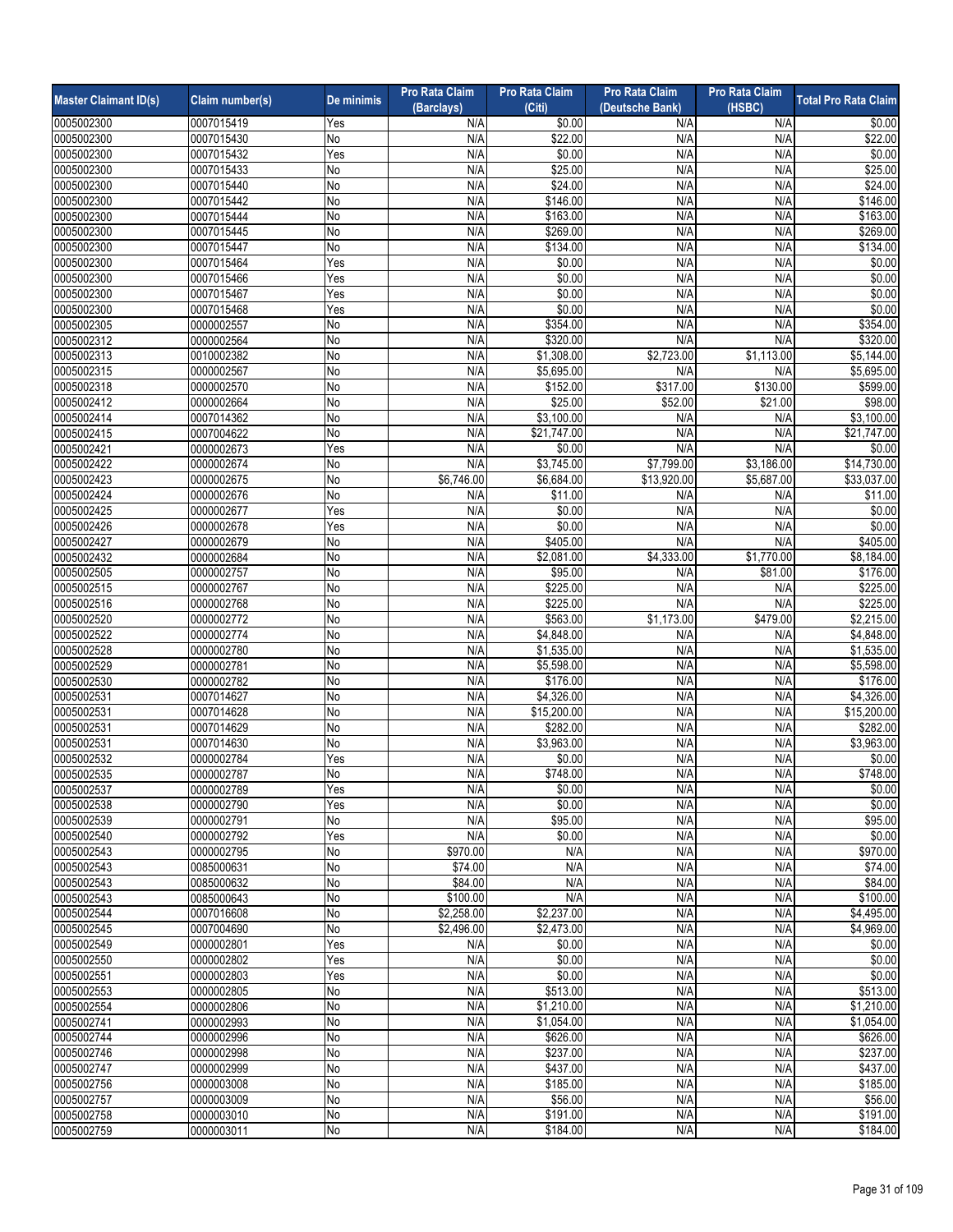| <b>Master Claimant ID(s)</b> | Claim number(s)         | De minimis | <b>Pro Rata Claim</b><br>(Barclays) | <b>Pro Rata Claim</b><br>(Citi) | Pro Rata Claim<br>(Deutsche Bank) | <b>Pro Rata Claim</b><br>(HSBC) | <b>Total Pro Rata Claim</b> |
|------------------------------|-------------------------|------------|-------------------------------------|---------------------------------|-----------------------------------|---------------------------------|-----------------------------|
| 0005002769                   | 0000003021              | No         | N/A                                 | \$741.00                        | N/A                               | N/A                             | \$741.00                    |
| 0005002770                   | 0000003022              | No         | N/A                                 | \$12,879.00                     | N/A                               | N/A                             | \$12,879.00                 |
| 0005002772                   | 0000003024              | No         | N/A                                 | \$15.00                         | N/A                               | N/A                             | \$15.00                     |
| 0005002777                   | 0000003029              | No         | N/A                                 | \$2,570.00                      | \$5,353.00                        | \$2,187.00                      | \$10,110.00                 |
| 0005002783                   | 0000003035              | No         | N/A                                 | \$293.00                        | N/A                               | N/A                             | \$293.00                    |
| 0005002785                   | 0000003037              | No         | N/A                                 | \$70.00                         | N/A                               | N/A                             | \$70.00                     |
| 0005002786                   | 0000003038              | No         | N/A                                 | \$136.00                        | N/A                               | N/A                             | \$136.00                    |
| 0005002788                   | 0010049987              | No         | \$35.00                             | N/A                             | N/A                               | N/A                             | \$35.00                     |
| 0005002788                   | 0010050001              | Yes        | \$0.00                              | N/A                             | N/A                               | N/A                             | \$0.00                      |
| 0005002788                   | 0010050003              | No         | \$662.00                            | N/A                             | N/A                               | N/A                             | \$662.00                    |
| 0005002788                   | 0010050004              | No         | \$38.00                             | N/A                             | N/A                               | N/A                             | \$38.00                     |
| 0005002788                   | 0010050005              | No         | \$1,560.00                          | N/A                             | N/A                               | N/A                             | \$1,560.00                  |
| 0005002788                   | 0010050015              | No         | \$88.00                             | N/A                             | N/A                               | N/A                             | \$88.00                     |
| 0005002788                   | 0010050020              | No         | \$9,771.00                          | N/A                             | N/A                               | N/A                             | \$9,771.00                  |
| 0005002788                   | 0010050025              | No         | \$214.00                            | N/A                             | N/A                               | N/A                             | \$214.00                    |
| 0005002788                   | 0010050044              | No         | \$1,771.00                          | N/A                             | N/A                               | N/A                             | \$1,771.00                  |
| 0005002788                   | 0010050051              | No         | \$31.00                             | N/A                             | N/A                               | N/A                             | \$31.00                     |
| 0005002790                   | 0000003042              | No         | \$754.00                            | \$747.00                        | \$1,555.00                        | \$635.00                        | \$3,691.00                  |
|                              |                         |            | \$23,900.00                         |                                 |                                   |                                 |                             |
| 0005002811                   | 0000003063              | No         |                                     | \$23,681.00                     | \$49,320.00                       | \$20,150.00                     | \$117,051.00                |
| 0005002816                   | 0000003068              | No         | \$71.00                             | \$70.00                         | \$147.00                          | \$60.00                         | \$348.00                    |
| 0005002836                   | 0000003088              | No         | \$1,559.00                          | \$1,544.00                      | N/A                               | N/A                             | \$3,103.00                  |
| 0005002840                   | 0000003092              | No         | \$35,446.00                         | \$35,120.00                     | \$73,145.00                       | \$29,884.00                     | \$173,595.00                |
| 0005002864                   | 0000003116              | No         | \$17.00                             | \$16.00                         | N/A                               | N/A                             | \$33.00                     |
| 0005002874                   | 0000003126              | <b>No</b>  | \$136.00                            | \$135.00                        | N/A                               | N/A                             | \$271.00                    |
| 0005002878                   | 0000003130              | <b>No</b>  | N/A                                 | \$12,333.00                     | N/A                               | N/A                             | \$12,333.00                 |
| 0005002884                   | 0000003136              | No         | \$819.00                            | \$811.00                        | \$1,689.00                        | \$690.00                        | \$4,009.00                  |
| 0005002885                   | 0000003137              | <b>No</b>  | N/A                                 | \$3,715.00                      | \$7,736.00                        | \$3,161.00                      | \$14,612.00                 |
| 0005002896                   | 0000003148              | No         | N/A                                 | N/A                             | \$121.00                          | \$49.00                         | \$170.00                    |
| 0005002904                   | 0000003159              | No         | \$130.00                            | \$129.00                        | \$269.00                          | \$110.00                        | \$638.00                    |
| 0005002907                   | 0000003162              | No         | N/A                                 | N/A                             | \$317.00                          | \$130.00                        | \$447.00                    |
| 0005002916                   | 0000003172              | No         | N/A                                 | N/A                             | \$369.00                          | \$151.00                        | \$520.00                    |
| 0005002918                   | 0000003174              | No         | \$2,556.00                          | \$2,532.00                      | \$5,274.00                        | \$2,155.00                      | \$12,517.00                 |
| 0005002920                   | 0000003176              | <b>No</b>  | N/A                                 | N/A                             | \$299.00                          | \$122.00                        | \$421.00                    |
| 0005002921                   | 0000003177              | No         | N/A                                 | N/A                             | \$732.00                          | \$299.00                        | \$1,031.00                  |
| 0005002928                   | 0000003184              | <b>No</b>  | \$66.00                             | \$65.00                         | \$136.00                          | \$56.00                         | \$323.00                    |
| 0005002952                   | 0000003205              | <b>No</b>  | N/A                                 | N/A                             | \$23.00                           | \$9.00                          | \$32.00                     |
| 0005002953                   | 0000003206              | No         | N/A                                 | N/A                             | \$217.00                          | \$89.00                         | \$306.00                    |
| 0005002959                   | 0000003212              | <b>No</b>  | \$4.00                              | N/A                             | \$8.00                            | \$3.00                          | \$15.00                     |
| 0005002962                   | 0000003215              | No         | N/A                                 | N/A                             | \$208.00                          | \$85.00                         | \$293.00                    |
| 0005002968                   | 0000003221              | No         | N/A                                 | N/A                             | \$171.00                          | \$70.00                         | $\sqrt{$241.00}$            |
| 0005002969                   | 0000003222              | No         | N/A                                 | N/A                             | \$299.00                          | \$122.00                        | \$421.00                    |
| 0005002980: 0070000478       | 0000003233; 0070000391  | No         | \$18.00                             | N/A                             | \$36.00                           | \$15.00                         | \$69.00                     |
| 0005002987                   | 0000003240              | No         | N/A                                 | N/A                             | \$128.00                          | \$52.00                         | \$180.00                    |
| 0005002994                   | 0000003247              | No         | N/A                                 | N/A                             | \$286.00                          | \$117.00                        | \$403.00                    |
| 0005003013                   | 0000003267              | No         | N/A                                 | N/A                             | \$724.00                          | \$296.00                        | \$1,020.00                  |
| 0005003018                   | 0000003272              | No         | N/A                                 | N/A                             | \$492.00                          | \$201.00                        | \$693.00                    |
| 0005003023                   | 0000003277              | No         | N/A                                 | N/A                             | \$292.00                          | \$119.00                        | \$411.00                    |
| 0005003028                   | 0000003282              | No         | \$2,290.00                          | \$2,269.00                      | \$4,725.00                        | \$1,930.00                      | \$11,214.00                 |
| 0005003033                   | 0000003287              | No         | N/A                                 | N/A                             | \$3,255.00                        | \$1,330.00                      | \$4,585.00                  |
| 0005003034                   | 0000003288              | No         | N/A                                 | N/A                             | \$5,598.00                        | \$2,287.00                      | \$7,885.00                  |
| 0005003035                   | 0000003289              | Yes        | N/A                                 | N/A                             | \$0.00                            | \$0.00                          | \$0.00                      |
| 0005003039; 0070000009;      | 0000003293; 0070000009; |            |                                     |                                 |                                   |                                 |                             |
| 0070000616                   | 0070000526              | No         | \$4.00                              | \$7.00                          | \$15.00                           | \$6.00                          | \$32.00                     |
| 0005003046                   | 0000003300              | No         | N/A                                 | N/A                             | \$8.00                            | \$3.00                          | \$11.00                     |
| 0005003055                   | 0000003309              | No         | N/A                                 | N/A                             | \$32.00                           | \$13.00                         | \$45.00                     |
| 0005003060                   | 0000003314              | No         |                                     | N/A                             | \$338.00                          | \$138.00                        | \$476.00                    |
|                              |                         |            | N/A                                 |                                 |                                   |                                 |                             |
| 0005003063                   | 0000003317              | No         | N/A                                 | N/A                             | N/A                               | \$3,206.00                      | \$3,206.00                  |
| 0005003065                   | 0000003319              | No         | N/A                                 | N/A                             | \$15,614.00                       | \$6,379.00                      | \$21,993.00                 |
| 0005003067                   | 0000003321              | No         | N/A                                 | N/A                             | \$45.00                           | \$18.00                         | \$63.00                     |
| 0005003068                   | 0000003322              | <b>No</b>  | N/A                                 | N/A                             | \$35.00                           | \$14.00                         | \$49.00                     |
| 0005003076                   | 0000003330              | No         | \$44.00                             | \$44.00                         | \$92.00                           | \$37.00                         | \$217.00                    |
| 0005003077                   | 0000003331              | No         | N/A                                 | \$44.00                         | N/A                               | N/A                             | \$44.00                     |
| 0005003081                   | 0000003335              | <b>No</b>  | N/A                                 | N/A                             | \$185.00                          | \$75.00                         | \$260.00                    |
| 0005003084                   | 0000003338              | No         | N/A                                 | N/A                             | \$5,766.00                        | \$2,356.00                      | \$8,122.00                  |
| 0005003085                   | 0000003339              | No         | N/A                                 | N/A                             | \$1,597.00                        | \$652.00                        | \$2,249.00                  |
| 0005003098                   | 0007014368              | No         | \$2,483.00                          | \$2,460.00                      | \$5,123.00                        | \$2,093.00                      | \$12,159.00                 |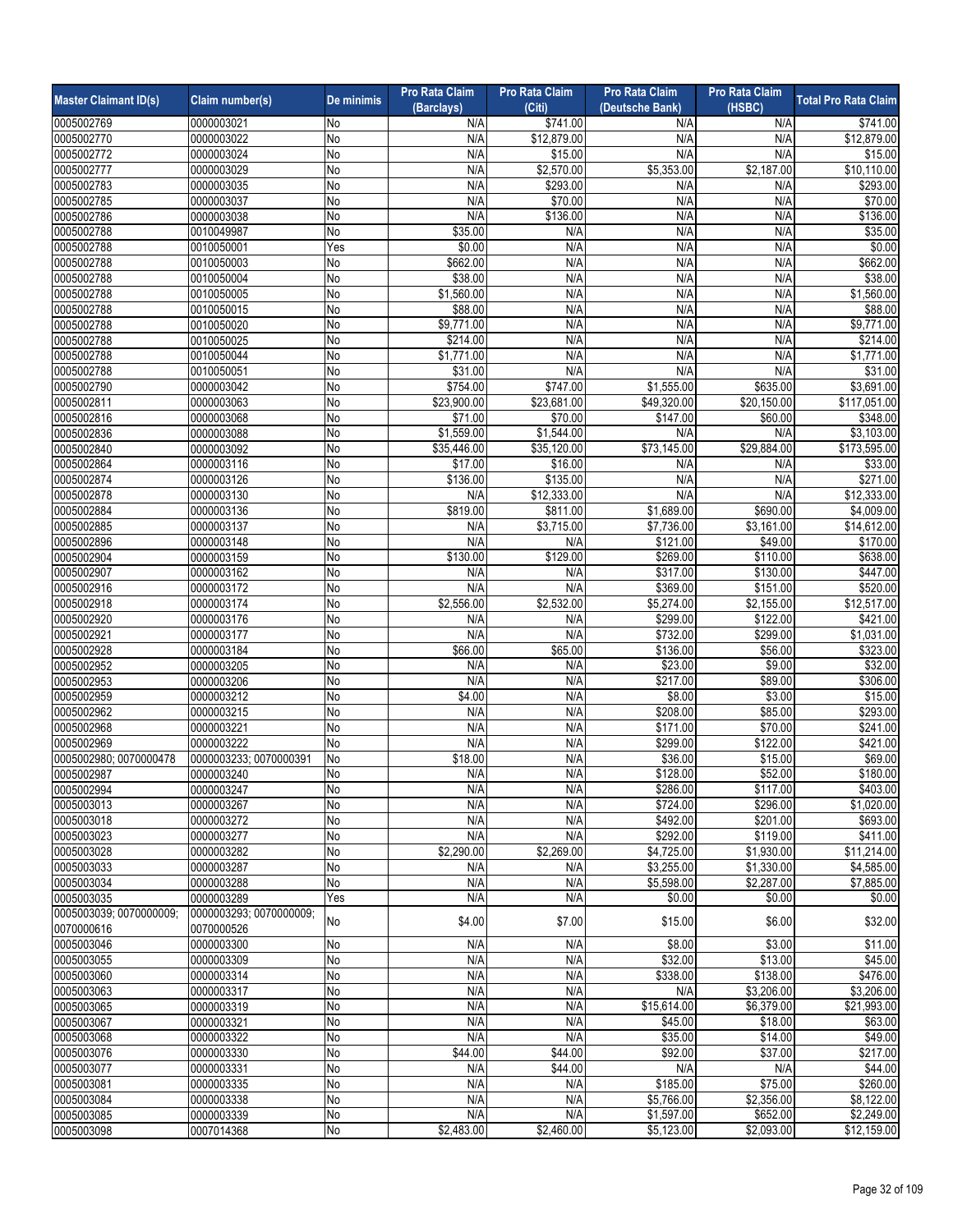| <b>Master Claimant ID(s)</b> | Claim number(s)        | De minimis | <b>Pro Rata Claim</b><br>(Barclays) | <b>Pro Rata Claim</b><br>(Citi) | Pro Rata Claim<br>(Deutsche Bank) | Pro Rata Claim<br>(HSBC) | <b>Total Pro Rata Claim</b> |
|------------------------------|------------------------|------------|-------------------------------------|---------------------------------|-----------------------------------|--------------------------|-----------------------------|
| 0005003099                   | 0000003354             | Yes        | N/A                                 | N/A                             | \$0.00                            | \$0.00                   | \$0.00                      |
| 0005003100                   | 0000003355             | No         | N/A                                 | N/A                             | \$1,085.00                        | \$443.00                 | \$1,528.00                  |
| 0005003102                   | 0000003357             | No         | N/A                                 | N/A                             | \$13,085.00                       | \$5,346.00               | \$18,431.00                 |
| 0005003103                   | 0000003358             | No         | N/A                                 | \$6,283.00                      | N/A                               | N/A                      | \$6,283.00                  |
| 0005003105; 0070000593       | 0000003360; 0070000504 | No         | N/A                                 | \$10.00                         | \$20.00                           | \$8.00                   | \$38.00                     |
| 0005003108                   | 0000003363             | Yes        | N/A                                 | N/A                             | \$0.00                            | \$0.00                   | \$0.00                      |
| 0005003127                   | 0000003382             | No         | N/A                                 | N/A                             | \$40.00                           | \$16.00                  | \$56.00                     |
| 0005003143                   | 0000003398             | No         | N/A                                 | N/A                             | N/A                               | \$1,106.00               | \$1,106.00                  |
| 0005003145                   | 0000003400             | No         | N/A                                 | N/A                             | \$22.00                           | \$9.00                   | \$31.00                     |
| 0005003146                   | 0000003401             | No         | N/A                                 | N/A                             | \$22.00                           | \$9.00                   | \$31.00                     |
| 0005003147                   | 0000003402             | No         | N/A                                 | N/A                             | \$31.00                           | \$13.00                  | \$44.00                     |
| 0005003148                   | 0000003403             | No         | N/A                                 | N/A                             | \$22.00                           | \$9.00                   | \$31.00                     |
| 0005003150                   | 0000003405             | No         | N/A                                 | \$35.00                         | \$73.00                           | \$30.00                  | \$138.00                    |
| 0005003151                   | 0000003406             | No         | N/A                                 | N/A                             | \$2,186.00                        | \$893.00                 | \$3,079.00                  |
| 0005003162                   | 0000003417             | No         | N/A                                 | N/A                             | \$29.00                           | \$12.00                  | \$41.00                     |
| 0005003177                   | 0000003432             | No         | N/A                                 | \$584.00                        | N/A                               | N/A                      | \$584.00                    |
| 0005003178                   | 0000003433             | No         | \$589.00                            | \$584.00                        | N/A                               | N/A                      | \$1,173.00                  |
| 0005003181                   | 0000003436             | No         | \$261.00                            | \$258.00                        | \$538.00                          | \$220.00                 | \$1,277.00                  |
| 0005003184                   | 0000003439             | No         | N/A                                 | \$52,431.00                     | N/A                               | N/A                      | \$52,431.00                 |
| 0005003189                   | 0000003444             | Yes        | \$0.00                              | \$0.00                          | \$0.00                            | \$0.00                   | \$0.00                      |
| 0005003241                   | 0000003496             | No         | N/A                                 | N/A                             | \$84.00                           | \$34.00                  | \$118.00                    |
| 0005003244                   | 0000003499             | No         | N/A                                 | N/A                             | \$474.00                          | \$194.00                 | \$668.00                    |
| 0005003246                   | 0000003501             | No         | N/A                                 | N/A                             | \$473.00                          | \$193.00                 | \$666.00                    |
| 0005003247                   | 0000003502             | No         | N/A                                 | N/A                             | \$206.00                          | \$84.00                  | \$290.00                    |
| 0005003248                   | 0000003503             | No         | N/A                                 | N/A                             | \$2,162.00                        | \$883.00                 | \$3,045.00                  |
| 0005003251                   | 0007012754             | No         | N/A                                 | N/A                             | N/A                               | \$6,470.00               | \$6,470.00                  |
| 0005003252                   | 0000003507             | No         | \$2,737.00                          | \$2,712.00                      | \$5,649.00                        | \$2,308.00               | \$13,406.00                 |
| 0005003253                   | 0000003508             | No         | \$1,854.00                          | \$1,837.00                      | \$3,826.00                        | \$1,563.00               | \$9,080.00                  |
| 0005003254                   | 0000003509             | No         | N/A                                 | N/A                             | \$47.00                           | \$19.00                  | \$66.00                     |
| 0005003255                   | 0000003510             | No         | N/A                                 | N/A                             | \$6,690.00                        | \$2,733.00               | \$9,423.00                  |
| 0005003257                   | 0000003512             | No         | N/A                                 | N/A                             | \$1,127.00                        | \$460.00                 | \$1,587.00                  |
| 0005003258                   | 0000003513             | No         | \$958.00                            | N/A                             | \$1,976.00                        | \$807.00                 | \$3,741.00                  |
| 0005003259                   | 0000003514             | No         | N/A                                 | N/A                             | \$504.00                          | \$206.00                 | \$710.00                    |
| 0005003283                   | 0000003538             | No         | N/A                                 | N/A                             | \$617.00                          | \$252.00                 | \$869.00                    |
| 0005003284                   | 0000003539             | No         | N/A                                 | N/A                             | \$296.00                          | \$121.00                 | \$417.00                    |
| 0005003285                   | 0000003540             | No         | N/A                                 | N/A                             | \$23,509.00                       | \$9,605.00               | \$33,114.00                 |
| 0005003287                   | 0000003542             | No         | N/A                                 | N/A                             | \$2,056.00                        | \$840.00                 | \$2,896.00                  |
| 0005003288                   | 0000003543             | No         | N/A                                 | N/A                             | \$81,375.00                       | \$33,246.00              | \$114,621.00                |
| 0005003289                   | 0000003544             | No         | N/A                                 | N/A                             | \$37.00                           | \$15.00                  | \$52.00                     |
| 0005003290                   | 0000003545             | No         | N/A                                 | N/A                             | \$359.00                          | \$147.00                 | \$506.00                    |
| 0005003297                   | 0000003552             | No         | N/A                                 | N/A                             | \$729.00                          | \$298.00                 | \$1,027.00                  |
| 0005003300                   | 0000003555             | No         | N/A                                 | N/A                             | \$723.00                          | \$295.00                 | \$1,018.00                  |
| 0005003306                   | 0000003561             | No         | N/A                                 | N/A                             | \$3,596.00                        | \$1,469.00               | \$5,065.00                  |
| 0005003308                   | 0000003563             | No         | N/A                                 | N/A                             | \$12.00                           | \$5.00                   | \$17.00                     |
| 0005003310                   | 0007014631             | No         | N/A                                 | N/A                             | \$546.00                          | \$223.00                 | \$769.00                    |
| 0005003312                   | 0000003567             | No         | N/A                                 | N/A                             | \$339.00                          | \$138.00                 | \$477.00                    |
| 0005003314                   | 0000003569             | No         | \$1,219.00                          | N/A                             | \$2,515.00                        | \$1,027.00               | \$4,761.00                  |
| 0005003315                   | 0000003570             | No         | N/A                                 | N/A                             | \$4,454.00                        | \$1,820.00               | \$6.274.00                  |
| 0005003316                   | 0000003571             | <b>No</b>  | N/A                                 | N/A                             | \$29.00                           | \$12.00                  | \$41.00                     |
| 0005003317                   | 0007013411             | No         | N/A                                 | N/A                             | \$171.00                          | \$70.00                  | \$241.00                    |
| 0005003318                   | 0000003573             | No         | N/A                                 | N/A                             | \$901.00                          | \$368.00                 | \$1,269.00                  |
| 0005003320                   | 0007010172             | No         | N/A                                 | N/A                             | N/A                               | \$1,623.00               | \$1,623.00                  |
| 0005003320                   | 0007010173             | No         | N/A                                 | N/A                             | N/A                               | \$153.00                 | \$153.00                    |
| 0005003320                   | 0007011333             | No         | N/A                                 | N/A                             | N/A                               | \$567.00                 | \$567.00                    |
| 0005003320                   | 0007011334             | No         | N/A                                 | N/A                             | N/A                               | \$3,653.00               | \$3,653.00                  |
| 0005003320                   | 0007011335             | No         | N/A                                 | N/A                             | N/A                               | \$143.00                 | \$143.00                    |
| 0005003321                   | 0000003576             | No         | N/A                                 | N/A                             | \$261.00                          | \$106.00                 | \$367.00                    |
| 0005003322                   | 0000003577             | <b>No</b>  | N/A                                 | N/A                             | \$1,182.00                        | \$483.00                 | \$1,665.00                  |
| 0005003323                   | 0000003578             | No         | N/A                                 | N/A                             | \$151.00                          | \$62.00                  | \$213.00                    |
| 0005003338                   | 0000003593             | No         | N/A                                 | N/A                             | \$543.00                          | \$222.00                 | \$765.00                    |
| 0005003339                   | 0000003594             | <b>No</b>  | N/A                                 | N/A                             | \$3,675.00                        | \$1,501.00               | \$5,176.00                  |
| 0005003340                   | 0000003595             | <b>No</b>  | N/A                                 | N/A                             | \$1,375.00                        | \$562.00                 | \$1,937.00                  |
| 0005003345                   | 0000003600             | No         | N/A                                 | N/A                             | \$4,078.00                        | \$1,666.00               | \$5,744.00                  |
| 0005003355                   | 0000003610             | <b>No</b>  | N/A                                 | N/A                             | \$172.00                          | N/A                      | \$172.00                    |
| 0005003356                   | 0000003611             | Yes        | N/A                                 | N/A                             | \$0.00                            | \$0.00                   | \$0.00                      |
| 0005003357                   | 0007015836             | No         | N/A                                 | N/A                             | \$13,137.00                       | \$5,367.00               | \$18,504.00                 |
|                              |                        |            |                                     |                                 |                                   |                          |                             |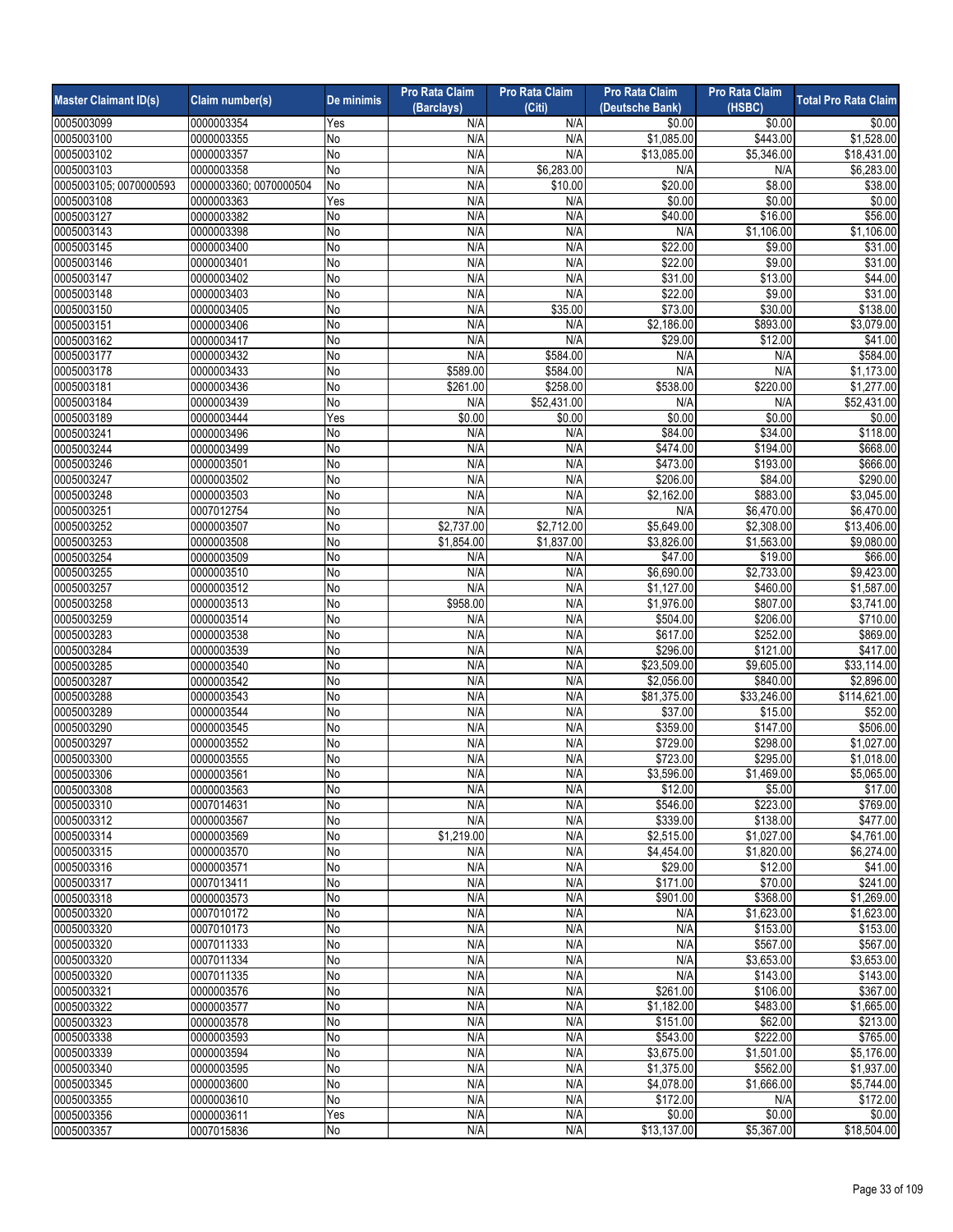| <b>Master Claimant ID(s)</b> | Claim number(s)         | De minimis | <b>Pro Rata Claim</b><br>(Barclays) | <b>Pro Rata Claim</b><br>(Citi) | Pro Rata Claim<br>(Deutsche Bank) | Pro Rata Claim<br>(HSBC) | <b>Total Pro Rata Claim</b> |
|------------------------------|-------------------------|------------|-------------------------------------|---------------------------------|-----------------------------------|--------------------------|-----------------------------|
| 0005003360                   | 0000003615              | No         | N/A                                 | N/A                             | N/A                               | \$2,175.00               | \$2,175.00                  |
| 0005003369                   | 0000003624              | No         | \$1,339.00                          | \$1,327.00                      | \$2,763.00                        | \$1,129.00               | \$6,558.00                  |
| 0005003371                   | 0085000033              | No         | N/A                                 | N/A                             | \$7,338.00                        | \$2,998.00               | \$10,336.00                 |
| 0005003381                   | 0000003636              | No         | N/A                                 | N/A                             | \$910.00                          | \$372.00                 | \$1,282.00                  |
| 0005003386                   | 0000003641              | No         | N/A                                 | N/A                             | \$1,445.00                        | \$590.00                 | \$2,035.00                  |
| 0005003388                   | 0000003643              | No         | N/A                                 | N/A                             | \$4,800.00                        | \$1,961.00               | \$6,761.00                  |
| 0005003390                   | 0000003645              | No         | N/A                                 | N/A                             | \$82.00                           | \$33.00                  | \$115.00                    |
| 0005003391; 0465387845;      | 0000003646; 0010045407; |            |                                     |                                 |                                   |                          |                             |
| 0465422362; 0465428241       | 0010045409: 0010045411  | No         | \$4,831.00                          | \$4,787.00                      | \$9,970.00                        | \$4,073.00               | \$23,661.00                 |
| 0005003405                   | 0000003660              | No         | N/A                                 | N/A                             | N/A                               | \$20,143.00              | \$20,143.00                 |
| 0005003406                   | 0010029773              | No         | N/A                                 | N/A                             | N/A                               | \$18,282.00              | \$18,282.00                 |
| 0005003406                   | 0010029774              | No         | N/A                                 | N/A                             | N/A                               | \$55,426.00              | \$55,426.00                 |
| 0005003406                   | 0010029775              | No         | N/A                                 | N/A                             | N/A                               | \$299.00                 | \$299.00                    |
| 0005003406                   | 0010029776              | No         | N/A                                 | N/A                             | N/A                               | \$118.00                 | \$118.00                    |
| 0005003406                   | 0010029777              | Yes        | N/A                                 | N/A                             | N/A                               | \$0.00                   | \$0.00                      |
| 0005003406                   | 0010031205              | No         | N/A                                 | N/A                             | N/A                               | \$5,707.00               | \$5,707.00                  |
| 0005003406                   | 0010031206              | No         | N/A                                 | N/A                             | N/A                               | \$873.00                 | \$873.00                    |
| 0005003406                   | 0010031207              | Yes        | N/A                                 | N/A                             | N/A                               | \$0.00                   | \$0.00                      |
| 0005003406                   | 0010031208              | Yes        | N/A                                 | N/A                             | N/A                               | \$0.00                   | \$0.00                      |
| 0005003407                   | 0000003662              | No         | N/A                                 | N/A                             | \$1,275.00                        | \$521.00                 | \$1,796.00                  |
| 0005003408                   | 0000003663              | No         | N/A                                 | N/A                             | \$33.00                           | \$14.00                  | \$47.00                     |
| 0005003409                   | 0000003664              | No         | N/A                                 | N/A                             | \$80.00                           | \$33.00                  | \$113.00                    |
| 0005003428                   | 0000003683              | No         | N/A                                 | N/A                             | \$930.00                          | \$380.00                 | \$1,310.00                  |
| 0005003429                   | 0000003684              | No         | N/A                                 | N/A                             | \$295.00                          | \$121.00                 | \$416.00                    |
| 0005003437                   | 0007020385              | No         | N/A                                 | N/A                             | \$47,954.00                       | \$19,592.00              | \$67,546.00                 |
| 0005003438                   | 0007010174              | No         | N/A                                 | N/A                             | \$32,938.00                       | \$13,457.00              | \$46,395.00                 |
| 0005003439                   | 0000003694              | No         | \$30.00                             | N/A                             | \$63.00                           | \$26.00                  | \$119.00                    |
| 0005003514                   | 0000003769              | No         | N/A                                 | N/A                             | \$862.00                          | \$352.00                 | \$1,214.00                  |
| 0005003517                   | 0000003772              | No         | N/A                                 | N/A                             | N/A                               | \$19.00                  | \$19.00                     |
| 0005003557                   | 0000003812              | No         | N/A                                 | N/A                             | \$90,002.00                       | \$36,771.00              | \$126,773.00                |
| 0005003568                   | 0000003823              | No         | \$1,072,685.00                      | \$1,062,826.00                  | \$2,213,544.00                    | \$904,349.00             | \$5,253,404.00              |
| 0005003569                   | 0010045414              | No         | \$6,593.00                          | \$6,532.00                      | \$13,605.00                       | \$5,558.00               | \$32,288.00                 |
| 0005003570                   | 0007008922              | No         | N/A                                 | N/A                             | \$445,664.00                      | \$182,077.00             | \$627,741.00                |
| 0005003571                   | 0007010785              | No         | N/A                                 | N/A                             | \$5,777.00                        | \$2,360.00               | \$8,137.00                  |
| 0005003573                   | 0000003828              | No         | \$83,435.00                         | N/A                             | \$172,173.00                      | \$70,342.00              | \$325,950.00                |
| 0005003575                   | 0000003830              | No         | N/A                                 | N/A                             | N/A                               | \$15.00                  | \$15.00                     |
| 0005003576                   | 0000003831              | No         | N/A                                 | N/A                             | N/A                               | \$1,648.00               | \$1,648.00                  |
| 0005003577                   | 0000003832              | No         | N/A                                 | N/A                             | N/A                               | \$12.00                  | \$12.00                     |
| 0005003581                   | 0000003836              | No         | N/A                                 | N/A                             | \$10,650.00                       | \$4.351.00               | \$15,001.00                 |
| 0005003583                   | 0000003838              | Yes        | N/A                                 | N/A                             | \$0.00                            | \$0.00                   | \$0.00                      |
| 0005003585                   | 0000003840              | Yes        | N/A                                 | N/A                             | \$0.00                            | \$0.00                   | \$0.00                      |
| 0005003586                   | 0000003841              | No         | \$30.00                             | N/A                             | \$62.00                           | \$25.00                  | \$117.00                    |
| 0005003587                   | 0000003842              | No         | N/A                                 | N/A                             | \$430.00                          | \$176.00                 | \$606.00                    |
| 0005003588                   | 0000003843              | No         | N/A                                 | N/A                             | \$553.00                          | \$226.00                 | \$779.00                    |
| 0005003589                   | 0000003844              | Yes        | N/A                                 | N/A                             | \$0.00                            | \$0.00                   | \$0.00                      |
| 0005003593                   | 0000003848              | Yes        | \$0.00                              | \$0.00                          | \$0.00                            | \$0.00                   | \$0.00                      |
| 0005003601                   | 0000003856              | No         | N/A                                 | N/A                             | \$1,558.00                        | \$636.00                 | \$2,194.00                  |
| 0005003606                   | 0000003861              | No         | N/A                                 | N/A                             | \$19.00                           | \$8.00                   | \$27.00                     |
| 0005003617                   | 0000003872              | No         | N/A                                 | N/A                             | \$2,478.00                        | \$1,012.00               | \$3,490.00                  |
| 0005003618                   | 0007014000              | Yes        | N/A                                 | N/A                             | \$0.00                            | \$0.00                   | \$0.00                      |
| 0005003618                   | 0007014001              | No         | N/A                                 | N/A                             | \$20.00                           | \$8.00                   | \$28.00                     |
| 0005003618                   | 0007014002              | No         | N/A                                 | N/A                             | \$1,763.00                        | \$720.00                 | \$2,483.00                  |
| 0005003618                   | 0007014003              | No         | N/A                                 | N/A                             | \$126.00                          | \$51.00                  | \$177.00                    |
| 0005003620                   | 0000003875              | Yes        | N/A                                 | N/A                             | \$0.00                            | \$0.00                   | \$0.00                      |
| 0005003621                   | 0000003876              | Yes        | N/A                                 | N/A                             | \$0.00                            | \$0.00                   | \$0.00                      |
| 0005003623                   | 0000003878              | No         | N/A                                 | N/A                             | \$11,861.00                       | \$4,846.00               | \$16,707.00                 |
| 0005003624                   | 0000003879              | No         | N/A                                 | N/A                             | N/A                               | \$3,277.00               | \$3,277.00                  |
| 0005003627                   | 0000003882              | No         | N/A                                 | N/A                             | \$398.00                          | \$163.00                 | \$561.00                    |
| 0005003632                   | 0000003887              | No         | N/A                                 | N/A                             | \$1,419.00                        | \$580.00                 | \$1,999.00                  |
| 0005003636                   | 0000003891              | No         | N/A                                 | N/A                             | \$1,030.00                        | \$421.00                 | \$1,451.00                  |
| 0005003637                   | 0000003892              | No         | N/A                                 | N/A                             | \$1,819.00                        | \$743.00                 | \$2,562.00                  |
| 0005003643                   | 0000003898              | No         | N/A                                 | N/A                             | \$2,317.00                        | \$947.00                 | \$3,264.00                  |
| 0005003647                   | 0000003902              | No         | \$1,383.00                          | N/A                             | \$2,854.00                        | \$1,166.00               | \$5,403.00                  |
| 0005003648                   | 0000003903              | No         | N/A                                 | N/A                             | \$2,088.00                        | \$853.00                 | \$2,941.00                  |
| 0005003649                   | 0000003904              | No         | N/A                                 | N/A                             | \$61.00                           | \$25.00                  | \$86.00                     |
| 0005003653                   | 0007010631              | No         | \$3,871.00                          | \$3,835.00                      | \$7,987.00                        | \$3,263.00               | \$18,956.00                 |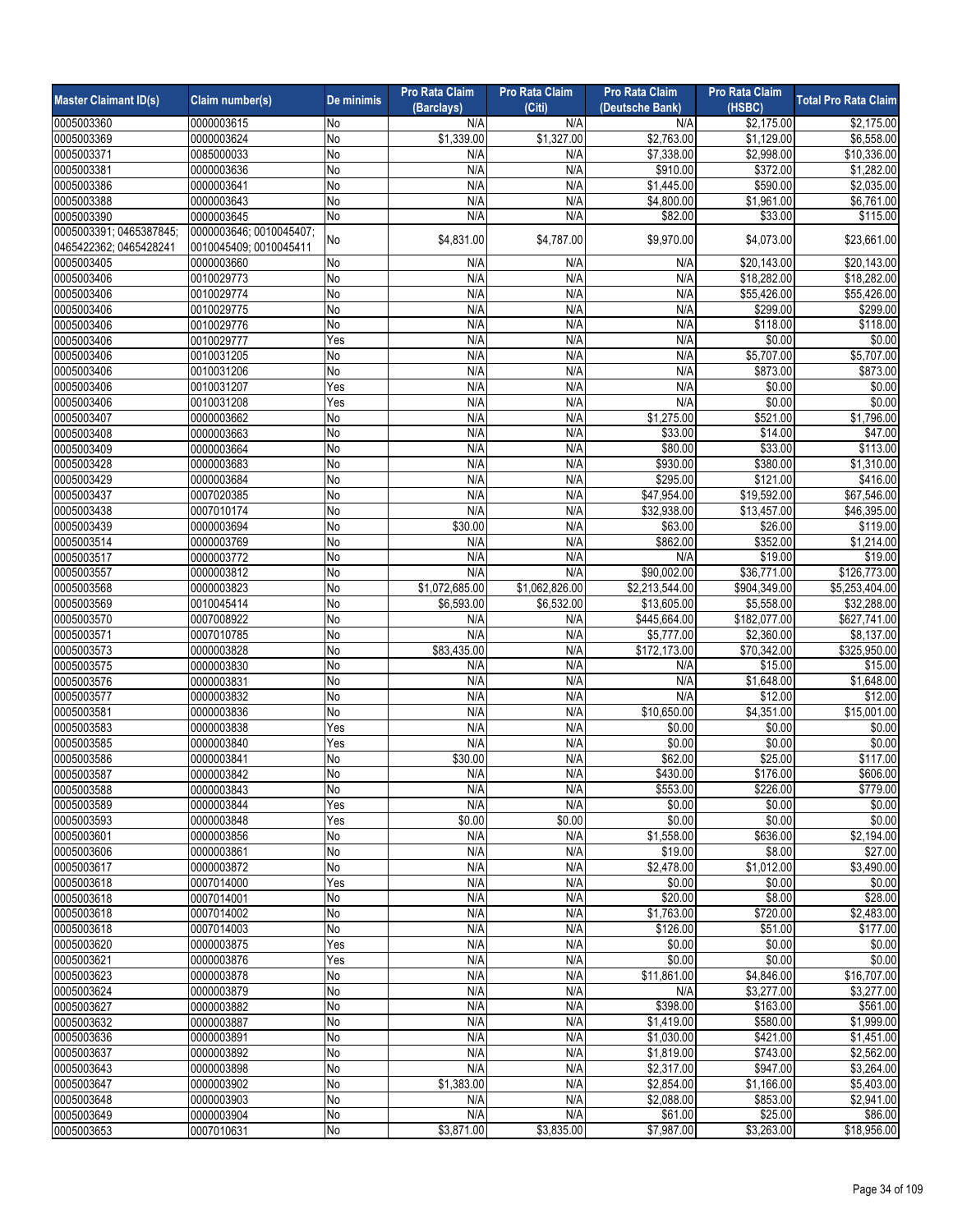| <b>Master Claimant ID(s)</b> | Claim number(s)          | De minimis | <b>Pro Rata Claim</b><br>(Barclays) | <b>Pro Rata Claim</b><br>(Citi) | Pro Rata Claim<br>(Deutsche Bank) | Pro Rata Claim<br>(HSBC) | Total Pro Rata Claim    |
|------------------------------|--------------------------|------------|-------------------------------------|---------------------------------|-----------------------------------|--------------------------|-------------------------|
| 0005003658                   | 0000003913               | No         | N/A                                 | N/A                             | \$306.00                          | \$125.00                 | \$431.00                |
| 0005003659                   | 0000003914               | No         | N/A                                 | N/A                             | \$3,781.00                        | \$1,545.00               | \$5,326.00              |
| 0005003660                   | 0000003915               | No         | N/A                                 | N/A                             | \$501.00                          | \$205.00                 | \$706.00                |
| 0005003665                   | 0000003920               | No         | N/A                                 | N/A                             | \$409.00                          | \$167.00                 | \$576.00                |
| 0005003669                   | 0000003924               | No         | \$116.00                            | N/A                             | N/A                               | N/A                      | \$116.00                |
| 0005003678                   | 0000003933               | No         | N/A                                 | N/A                             | \$1,678.00                        | \$686.00                 | \$2,364.00              |
| 0005003679                   | 0000003934               | No         | N/A                                 | N/A                             | \$1,678.00                        | \$686.00                 | \$2,364.00              |
| 0005003680                   | 0000003935               | No         | N/A                                 | N/A                             | \$1,678.00                        | \$686.00                 | \$2,364.00              |
| 0005003681                   | 0000003936               | No         | N/A                                 | N/A                             | \$1,678.00                        | \$686.00                 | \$2,364.00              |
| 0005003682                   | 0000003937               | No         | N/A                                 | N/A                             | $\overline{$1,678.00}$            | \$686.00                 | \$2,364.00              |
| 0005003683                   | 0000003938               | No         | N/A                                 | N/A                             | \$1,678.00                        | \$686.00                 | \$2,364.00              |
| 0005003689                   | 0007013463               | No         | \$5,715.00                          | \$5,663.00                      | \$11,794.00                       | \$4,818.00               | \$27,990.00             |
| 0005003690                   | 0000003945               | No         | N/A                                 | N/A                             | \$1,849.00                        | \$755.00                 | \$2,604.00              |
| 0005003696                   | 0000003951               | No         | \$218.00                            | N/A                             | N/A                               | N/A                      | \$218.00                |
| 0005003714                   | 0010031723               | No         | \$1,132.00                          | \$1,122.00                      | \$2,336.00                        | \$954.00                 | \$5,544.00              |
|                              |                          | No         |                                     |                                 |                                   |                          |                         |
| 0005003714<br>0005003714     | 0010031724<br>0010031725 | No         | \$2,461.00<br>\$35.00               | \$2,438.00<br>\$35.00           | \$5,078.00                        | \$2,074.00               | \$12,051.00<br>\$173.00 |
|                              | 0010031726               |            |                                     |                                 | \$73.00                           | \$30.00                  |                         |
| 0005003714                   |                          | No         | \$2,050.00                          | \$2,031.00                      | \$4,231.00                        | \$1,729.00               | \$10,041.00             |
| 0005003714                   | 0010031727               | No         | \$60.00                             | \$60.00                         | \$124.00                          | \$51.00                  | \$295.00                |
| 0005003714                   | 0010031729               | Yes        | \$0.00                              | \$0.00                          | \$0.00                            | \$0.00                   | \$0.00                  |
| 0005003719                   | 0007001581               | No         | \$51.00                             | \$50.00                         | \$104.00                          | \$43.00                  | \$248.00                |
| 0005003720                   | 0007001580               | No         | \$2,009.00                          | \$1,991.00                      | \$4,146.00                        | \$1,694.00               | \$9,840.00              |
| 0005003723                   | 0010029999               | No         | \$1.003.00                          | N/A                             | N/A                               | N/A                      | \$1,003.00              |
| 0005003723                   | 0010030177               | No         | \$53.00                             | N/A                             | N/A                               | N/A                      | \$53.00                 |
| 0005003723                   | 0010031210               | No         | \$196.00                            | N/A                             | N/A                               | N/A                      | \$196.00                |
| 0005003723                   | 0010031211               | No         | \$15.00                             | N/A                             | N/A                               | N/A                      | \$15.00                 |
| 0005003723                   | 0010031226               | No         | \$77.00                             | N/A                             | N/A                               | N/A                      | \$77.00                 |
| 0005003723                   | 0010031228               | No         | \$20.00                             | N/A                             | N/A                               | N/A                      | \$20.00                 |
| 0005003723                   | 0010031229               | Yes        | \$0.00                              | N/A                             | N/A                               | N/A                      | \$0.00                  |
| 0005003723                   | 0010031230               | Yes        | \$0.00                              | N/A                             | N/A                               | N/A                      | \$0.00                  |
| 0005003723                   | 0010031256               | No         | \$652.00                            | N/A                             | N/A                               | N/A                      | \$652.00                |
| 0005003725                   | 0085000027               | Yes        | \$0.00                              | \$0.00                          | \$0.00                            | \$0.00                   | \$0.00                  |
| 0005003728                   | 0010019169               | Yes        | \$0.00                              | \$0.00                          | \$0.00                            | \$0.00                   | \$0.00                  |
| 0005003728                   | 0010019170               | Yes        | \$0.00                              | \$0.00                          | \$0.00                            | \$0.00                   | \$0.00                  |
| 0005003728                   | 0010019171               | Yes        | \$0.00                              | \$0.00                          | \$0.00                            | \$0.00                   | \$0.00                  |
| 0005003728                   | 0010019172               | Yes        | \$0.00                              | \$0.00                          | \$0.00                            | \$0.00                   | \$0.00                  |
| 0005003728                   | 0010019173               | Yes        | \$0.00                              | \$0.00                          | \$0.00                            | \$0.00                   | \$0.00                  |
| 0005003728                   | 0010019174               | Yes        | \$0.00                              | \$0.00                          | \$0.00                            | \$0.00                   | \$0.00                  |
| 0005003728                   | 0010019175               | Yes        | \$0.00                              | \$0.00                          | \$0.00                            | \$0.00                   | \$0.00                  |
| 0005003728                   | 0010019176               | No         | \$5.00                              | \$5.00                          | \$11.00                           | \$4.00                   | \$25.00                 |
| 0005003728                   | 0010019177               | Yes        | \$0.00                              | \$0.00                          | \$0.00                            | \$0.00                   | \$0.00                  |
| 0005003728                   | 0010019178               | No         | \$52.00                             | \$52.00                         | \$108.00                          | \$44.00                  | \$256.00                |
| 0005003728                   | 0010019179               | No         | \$43.00                             | \$43.00                         | \$90.00                           | \$37.00                  | \$213.00                |
| 0005003728                   | 0010019180               | Yes        | \$0.00                              | \$0.00                          | \$0.00                            | \$0.00                   | \$0.00                  |
| 0005003728                   | 0010019181               | Yes        | \$0.00                              | \$0.00                          | \$0.00                            | \$0.00                   | \$0.00                  |
| 0005003728                   | 0010019182               | No         | \$122.00                            | \$121.00                        | \$251.00                          | \$103.00                 | \$597.00                |
| 0005003728                   | 0010019183               | No         | \$25.00                             | \$25.00                         | \$51.00                           | \$21.00                  | \$122.00                |
| 0005003728                   | 0010019184               | Yes        | \$0.00                              | \$0.00                          | \$0.00                            | \$0.00                   | \$0.00                  |
| 0005003728                   | 0010019185               | No         | \$157.00                            | \$156.00                        | \$324.00                          | \$133.00                 | \$770.00                |
| 0005003728                   | 0010019186               | Yes        | \$0.00                              | \$0.00                          | \$0.00                            | \$0.00                   | \$0.00                  |
| 0005003728                   | 0010019187               | No         | \$7.00                              | \$7.00                          | \$14.00                           | \$6.00                   | \$34.00                 |
| 0005003728                   | 0010019188               |            | \$5.00                              | \$5.00                          | \$10.00                           | \$4.00                   | \$24.00                 |
|                              |                          | No<br>No   | \$18.00                             | \$18.00                         |                                   | \$15.00                  | \$88.00                 |
| 0005003728                   | 0010019189               |            |                                     |                                 | \$37.00                           |                          |                         |
| 0005003728                   | 0010019190               | No         | \$16.00                             | \$16.00                         | \$33.00                           | \$13.00                  | \$78.00                 |
| 0005003728                   | 0010019191               | No         | \$66.00                             | \$66.00                         | \$137.00                          | \$56.00                  | \$325.00                |
| 0005003728                   | 0010019192               | No         | \$39.00                             | \$38.00                         | \$80.00                           | \$33.00                  | \$190.00                |
| 0005003728                   | 0010019193               | No         | \$9.00                              | \$9.00                          | \$20.00                           | \$8.00                   | \$46.00                 |
| 0005003728                   | 0010019194               | No         | \$152.00                            | \$150.00                        | \$313.00                          | \$128.00                 | \$743.00                |
| 0005003728                   | 0010019195               | No         | \$82.00                             | \$81.00                         | \$168.00                          | \$69.00                  | \$400.00                |
| 0005003728                   | 0010019196               | No         | \$4.00                              | \$4.00                          | \$8.00                            | \$3.00                   | \$19.00                 |
| 0005003728                   | 0010019197               | No         | \$226.00                            | \$224.00                        | \$466.00                          | \$190.00                 | \$1,106.00              |
| 0005003728                   | 0010019198               | No         | \$188.00                            | \$186.00                        | \$388.00                          | \$159.00                 | \$921.00                |
| 0005003728                   | 0010019199               | No         | \$71.00                             | \$70.00                         | \$147.00                          | \$60.00                  | \$348.00                |
| 0005003728                   | 0010019200               | Yes        | \$0.00                              | \$0.00                          | \$0.00                            | \$0.00                   | \$0.00                  |
| 0005003728                   | 0010019201               | No         | \$7.00                              | \$7.00                          | \$15.00                           | \$6.00                   | \$35.00                 |
| 0005003728                   | 0010019202               | No         | \$6.00                              | \$6.00                          | \$12.00                           | \$5.00                   | \$29.00                 |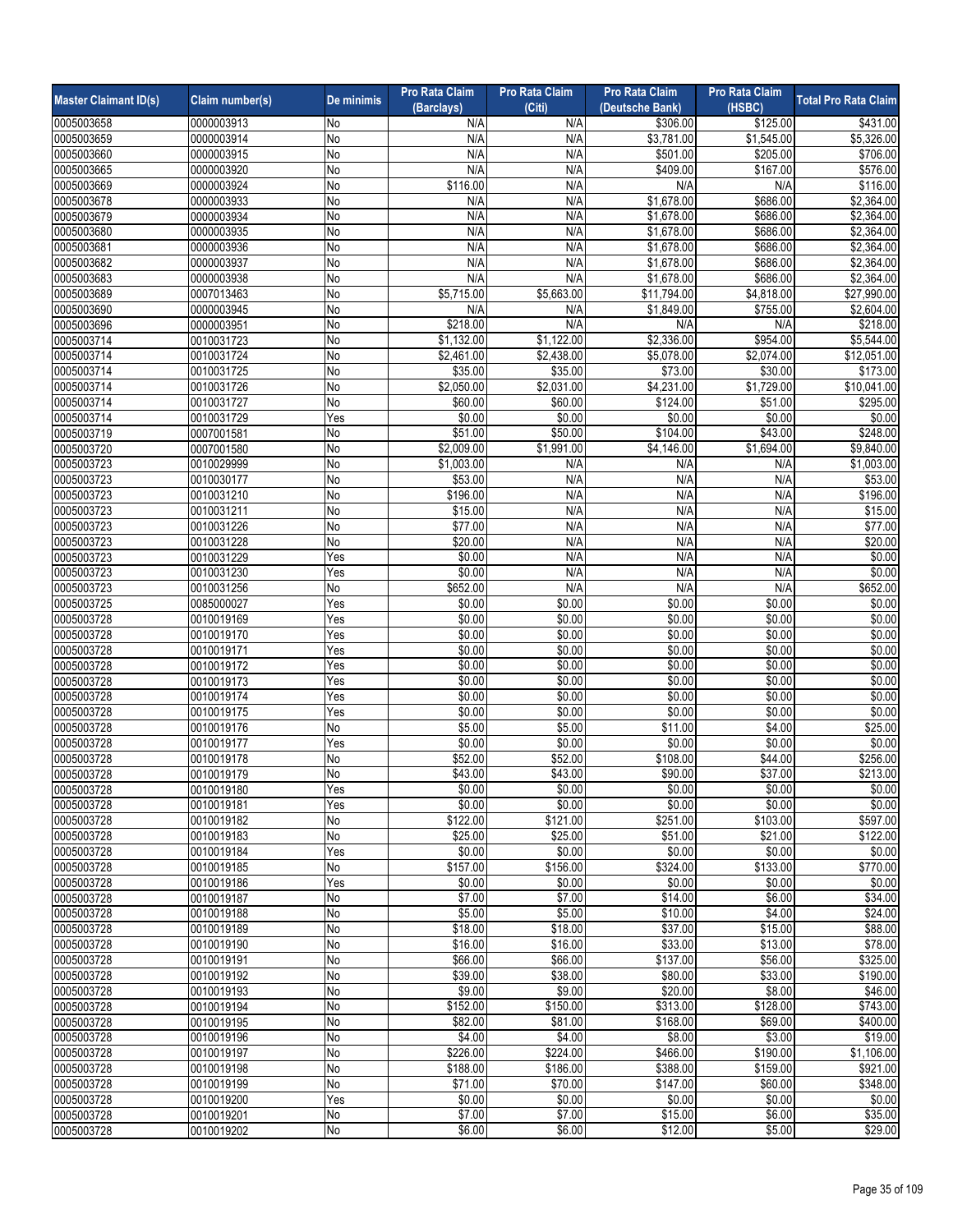| <b>Master Claimant ID(s)</b> | Claim number(s) | De minimis | <b>Pro Rata Claim</b> | <b>Pro Rata Claim</b> | Pro Rata Claim      | <b>Pro Rata Claim</b> | Total Pro Rata Claim |
|------------------------------|-----------------|------------|-----------------------|-----------------------|---------------------|-----------------------|----------------------|
|                              |                 |            | (Barclays)            | (Citi)                | (Deutsche Bank)     | (HSBC)                |                      |
| 0005003728                   | 0010019203      | No         | \$7.00                | \$7.00                | \$14.00             | \$6.00                | \$34.00              |
| 0005003728                   | 0010019204      | No         | \$2.00                | \$2.00                | \$5.00              | \$2.00                | \$11.00              |
| 0005003728                   | 0010019205      | No         | \$13.00               | \$13.00               | \$27.00             | \$11.00               | \$64.00              |
| 0005003728                   | 0010019206      | No         | \$54.00               | \$54.00               | \$112.00<br>\$71.00 | \$46.00               | \$266.00             |
| 0005003728                   | 0010019207      | No         | \$34.00               | \$34.00               |                     | \$29.00               | \$168.00             |
| 0005003728                   | 0010019208      | No         | \$26.00               | \$25.00               | \$53.00             | \$22.00               | \$126.00             |
| 0005003728                   | 0010019209      | No         | \$10.00               | \$10.00               | \$20.00             | \$8.00                | \$48.00              |
| 0005003728                   | 0010019210      | No         | \$40.00               | \$39.00               | \$82.00             | \$34.00               | \$195.00             |
| 0005003728                   | 0010019211      | No         | \$26.00               | \$26.00<br>\$117.00   | \$55.00             | \$22.00               | \$129.00             |
| 0005003728                   | 0010019212      | No         | \$118.00              |                       | \$244.00            | \$100.00              | \$579.00             |
| 0005003728                   | 0010019213      | No         | \$8.00                | \$8.00                | \$16.00             | \$7.00                | \$39.00              |
| 0005003728                   | 0010019214      | No         | \$6.00                | \$6.00                | \$13.00             | \$5.00                | \$30.00              |
| 0005003728                   | 0010019215      | <b>No</b>  | \$73.00               | \$72.00               | \$150.00            | \$61.00               | \$356.00             |
| 0005003728                   | 0010019216      | <b>No</b>  | \$52.00               | \$51.00               | \$107.00            | \$44.00               | \$254.00             |
| 0005003728                   | 0010019217      | No         | \$7.00                | \$7.00                | \$14.00             | \$6.00                | \$34.00              |
| 0005003728                   | 0010019218      | Yes        | \$0.00                | \$0.00                | \$0.00              | \$0.00                | \$0.00               |
| 0005003728                   | 0010019219      | Yes        | \$0.00                | \$0.00                | \$0.00              | \$0.00                | \$0.00               |
| 0005003728                   | 0010019220      | <b>No</b>  | \$37.00               | \$37.00               | \$77.00             | \$32.00               | \$183.00             |
| 0005003728                   | 0010019221      | No         | \$12.00               | \$12.00               | \$26.00             | \$10.00               | \$60.00              |
| 0005003728                   | 0010019222      | No         | \$10.00               | \$10.00               | \$21.00             | \$9.00                | \$50.00              |
| 0005003728                   | 0010019223      | No         | \$75.00               | \$74.00               | \$155.00            | \$63.00               | \$367.00             |
| 0005003728                   | 0010019224      | No         | \$124.00              | \$122.00              | \$255.00            | \$104.00              | \$605.00             |
| 0005003728                   | 0010019225      | No         | \$76.00               | \$76.00               | \$157.00            | \$64.00               | \$373.00             |
| 0005003728                   | 0010019226      | <b>No</b>  | \$15.00               | \$15.00               | \$31.00             | \$13.00               | \$74.00              |
| 0005003728                   | 0010019227      | <b>No</b>  | \$357.00              | \$354.00              | \$736.00            | \$301.00              | \$1,748.00           |
| 0005003728                   | 0010019228      | No         | \$202.00              | \$200.00              | \$416.00            | \$170.00              | \$988.00             |
| 0005003728                   | 0010019229      | <b>No</b>  | \$18.00               | \$18.00               | \$37.00             | \$15.00               | \$88.00              |
| 0005003728                   | 0010019230      | No         | \$249.00              | \$247.00              | \$515.00            | \$210.00              | \$1,221.00           |
| 0005003728                   | 0010019231      | No         | \$91.00               | \$90.00               | \$188.00            | \$77.00               | \$446.00             |
| 0005003728                   | 0010019232      | No         | \$490.00              | \$486.00              | \$1,012.00          | \$413.00              | \$2,401.00           |
| 0005003728                   | 0010019233      | No         | \$165.00              | \$163.00              | \$340.00            | \$139.00              | \$807.00             |
| 0005003728                   | 0010019234      | No         | \$158.00              | \$156.00              | \$326.00            | \$133.00              | \$773.00             |
| 0005003728                   | 0010019235      | <b>No</b>  | \$113.00              | \$112.00              | \$233.00            | \$95.00               | \$553.00             |
| 0005003728                   | 0010019236      | No         | \$29.00               | \$28.00               | \$59.00             | \$24.00               | \$140.00             |
| 0005003728                   | 0010019237      | <b>No</b>  | \$96.00               | \$95.00               | \$198.00            | \$81.00               | \$470.00             |
| 0005003728                   | 0010019238      | <b>No</b>  | \$113.00              | \$112.00              | \$234.00            | \$95.00               | \$554.00             |
| 0005003728                   | 0010019239      | No         | \$33.00               | \$33.00               | \$68.00             | \$28.00               | \$162.00             |
| 0005003728                   | 0010019240      | <b>No</b>  | \$52.00               | \$51.00               | \$107.00            | \$44.00               | \$254.00             |
| 0005003728                   | 0010019241      | No         | \$182.00              | \$181.00              | \$377.00            | \$154.00              | \$894.00             |
| 0005003728                   | 0010019242      | No         | \$111.00              | \$110.00              | \$229.00            | \$93.00               | \$543.00             |
| 0005003728                   | 0010019243      | No         | \$435.00              | \$431.00              | \$897.00            | \$367.00              | \$2,130.00           |
| 0005003728                   | 0010019244      | No         | \$362.00              | \$359.00              | \$748.00            | \$305.00              | \$1,774.00           |
| 0005003728                   | 0010019245      | No         | \$153.00              | \$151.00              | \$315.00            | \$129.00              | \$748.00             |
| 0005003728                   | 0010019246      | No         | \$351.00              | \$348.00              | \$725.00            | \$296.00              | \$1,720.00           |
| 0005003728                   | 0010019247      | No         | \$189.00              | \$188.00<br>\$18.00   | \$391.00            | \$160.00              | \$928.00             |
| 0005003728                   | 0010019248      | No         | \$18.00               |                       | \$38.00             | \$15.00               | \$89.00              |
| 0005003728                   | 0010019249      | No         | \$34.00               | \$33.00               | \$69.00             | \$28.00               | \$164.00             |
| 0005003728<br>0005003728     | 0010019250      | No         | \$126.00<br>\$233.00  | \$124.00              | \$259.00            | \$106.00              | \$615.00             |
|                              | 0010019251      | No         |                       | \$231.00              | \$480.00            | \$196.00              | \$1,140.00           |
| 0005003728                   | 0010019252      | No         | \$242.00              | \$240.00              | \$499.00            | \$204.00              | \$1,185.00           |
| 0005003728                   | 0010019253      | No         | \$207.00              | \$205.00              | \$427.00            | \$174.00              | \$1,013.00           |
| 0005003728                   | 0010019254      | No         | \$204.00              | \$202.00              | \$421.00            | \$172.00              | \$999.00             |
| 0005003728                   | 0010019255      | <b>No</b>  | \$102.00              | \$101.00              | \$211.00            | \$86.00               | \$500.00             |
| 0005003728                   | 0010019256      | No         | \$11.00               | \$11.00               | \$23.00             | \$10.00               | \$55.00              |
| 0005003728                   | 0010019257      | No         | \$157.00              | \$156.00              | \$325.00            | \$133.00              | \$771.00             |
| 0005003728                   | 0010019258      | No         | \$594.00              | \$589.00              | \$1,226.00          | \$501.00              | \$2,910.00           |
| 0005003728                   | 0010019259      | <b>No</b>  | \$506.00              | \$501.00              | \$1,044.00          | \$426.00              | \$2,477.00           |
| 0005003728                   | 0010019260      | No         | \$414.00              | \$410.00              | \$854.00            | \$349.00              | \$2,027.00           |
| 0005003728                   | 0010019261      | No         | \$241.00              | \$239.00              | \$498.00            | \$204.00              | \$1,182.00           |
| 0005003728                   | 0010019262      | <b>No</b>  | \$188.00              | \$186.00              | \$388.00            | \$158.00              | \$920.00             |
| 0005003728                   | 0010019263      | No         | \$395.00              | \$391.00              | \$815.00            | \$333.00              | \$1,934.00           |
| 0005003728                   | 0010019264      | No         | \$370.00              | \$366.00              | \$763.00            | \$312.00              | \$1,811.00           |
| 0005003728                   | 0010019265      | <b>No</b>  | \$844.00              | \$837.00              | \$1,742.00          | \$712.00              | \$4,135.00           |
| 0005003728                   | 0010019266      | <b>No</b>  | \$648.00              | \$642.00              | \$1,338.00          | \$546.00              | \$3,174.00           |
| 0005003728                   | 0010019267      | No         | \$304.00              | \$301.00              | \$627.00            | \$256.00              | \$1,488.00           |
| 0005003728                   | 0010019268      | No         | \$352.00              | \$349.00              | \$726.00            | \$297.00              | \$1,724.00           |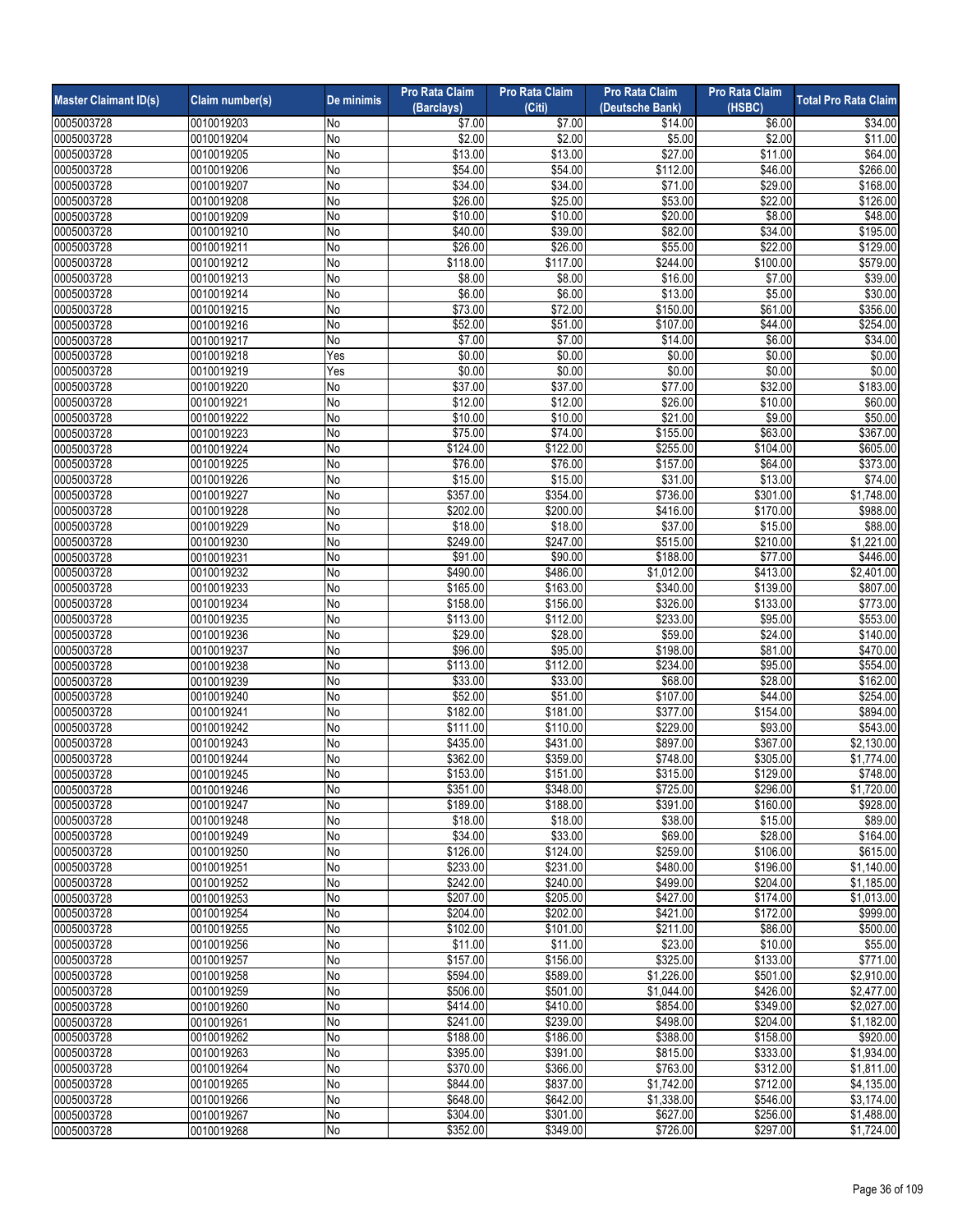| <b>Master Claimant ID(s)</b> | Claim number(s)          | De minimis | <b>Pro Rata Claim</b> | <b>Pro Rata Claim</b> | Pro Rata Claim         | <b>Pro Rata Claim</b> | Total Pro Rata Claim   |
|------------------------------|--------------------------|------------|-----------------------|-----------------------|------------------------|-----------------------|------------------------|
|                              |                          |            | (Barclays)            | (Citi)                | (Deutsche Bank)        | (HSBC)                |                        |
| 0005003728                   | 0010019269               | No         | \$130.00              | \$128.00              | \$268.00               | \$109.00              | \$635.00               |
| 0005003728                   | 0010019270               | <b>No</b>  | \$61.00               | \$60.00               | \$125.00               | \$51.00               | \$297.00               |
| 0005003728                   | 0010019271               | No         | \$130.00              | \$129.00              | \$268.00               | \$110.00              | \$637.00               |
| 0005003728                   | 0010019272               | No         | \$311.00              | \$308.00              | \$642.00               | \$262.00              | \$1,523.00             |
| 0005003728                   | 0010019273               | No         | \$545.00              | \$540.00              | \$1,125.00             | \$460.00              | \$2,670.00             |
| 0005003728                   | 0010019274               | <b>No</b>  | \$454.00              | \$450.00              | \$938.00               | \$383.00              | \$2,225.00             |
| 0005003728                   | 0010019275               | No         | \$164.00              | \$162.00              | \$338.00               | \$138.00              | \$802.00               |
| 0005003728                   | 0010019276               | <b>No</b>  | \$161.00              | \$159.00              | \$332.00               | \$136.00              | \$788.00               |
| 0005003728                   | 0010019277               | No         | \$173.00              | \$172.00              | \$358.00               | \$146.00              | \$849.00               |
| 0005003728                   | 0010019278               | <b>No</b>  | \$728.00              | \$721.00              | \$1,501.00             | \$613.00              | \$3,563.00             |
| 0005003728                   | 0010019279               | No         | \$485.00              | \$481.00              | \$1,002.00             | \$409.00              | \$2,377.00             |
| 0005003728                   | 0010019280               | No         | \$1,078.00            | \$1,068.00            | \$2,224.00             | \$909.00              | \$5,279.00             |
| 0005003728                   | 0010019281               | <b>No</b>  | \$882.00              | \$874.00              | \$1,820.00             | \$744.00              | \$4,320.00             |
| 0005003728                   | 0010019282               | <b>No</b>  | \$381.00              | \$378.00              | \$786.00               | \$321.00              | \$1,866.00             |
| 0005003728                   | 0010019283               | No         | \$333.00              | \$330.00              | \$688.00               | \$281.00              | \$1,632.00             |
| 0005003728                   | 0010019284               | No         | \$782.00              | \$775.00              | \$1,615.00             | \$660.00              | \$3,832.00             |
| 0005003728<br>0005003728     | 0010019285               | No<br>No   | \$79.00<br>\$164.00   | \$79.00<br>\$163.00   | \$164.00<br>\$339.00   | \$67.00<br>\$139.00   | \$389.00<br>\$805.00   |
|                              | 0010019286               | <b>No</b>  | \$682.00              | \$676.00              |                        | \$575.00              | \$3,340.00             |
| 0005003728<br>0005003728     | 0010019287<br>0010019288 | No         | \$459.00              | \$455.00              | \$1,407.00<br>\$948.00 | \$387.00              | \$2,249.00             |
| 0005003728                   | 0010019289               | <b>No</b>  | \$339.00              | \$336.00              | \$700.00               | \$286.00              | \$1,661.00             |
| 0005003728                   | 0010019290               | No         | \$315.00              | \$312.00              | \$650.00               | \$266.00              | \$1,543.00             |
| 0005003728                   | 0010019291               | No         | \$275.00              | \$273.00              | \$568.00               | \$232.00              | \$1,348.00             |
| 0005003728                   | 0010019292               | No         | \$203.00              | \$201.00              | \$420.00               | \$171.00              | \$995.00               |
| 0005003728                   | 0010019293               | No         | \$431.00              | \$427.00              | \$890.00               | \$364.00              | \$2,112.00             |
| 0005003728                   | 0010019294               | No         | \$955.00              | \$946.00              | \$1,970.00             | \$805.00              | \$4,676.00             |
| 0005003728                   | 0010019295               | No         | \$480.00              | \$476.00              | \$991.00               | \$405.00              | \$2,352.00             |
| 0005003728                   | 0010019296               | No         | \$381.00              | \$377.00              | \$786.00               | \$321.00              | \$1,865.00             |
| 0005003728                   | 0010019297               | No         | \$221.00              | \$219.00              | \$457.00               | \$187.00              | \$1,084.00             |
| 0005003728                   | 0010019298               | No         | \$155.00              | \$154.00              | \$321.00               | \$131.00              | \$761.00               |
| 0005003728                   | 0010019299               | No         | \$634.00              | \$628.00              | \$1,308.00             | \$534.00              | \$3,104.00             |
| 0005003728                   | 0010019300               | No         | \$566.00              | \$561.00              | \$1,169.00             | \$477.00              | \$2,773.00             |
| 0005003728                   | 0010019301               | No         | \$569.00              | \$563.00              | \$1,173.00             | \$479.00              | \$2,784.00             |
| 0005003728                   | 0010019302               | No         | \$406.00              | \$402.00              | \$838.00               | \$342.00              | \$1,988.00             |
| 0005003728                   | 0010019303               | No         | \$328.00              | \$325.00              | \$677.00               | \$277.00              | \$1,607.00             |
| 0005003728                   | 0010019304               | No         | \$291.00              | \$288.00              | \$600.00               | \$245.00              | \$1,424.00             |
| 0005003728                   | 0010019305               | No         | \$232.00              | \$230.00              | \$479.00               | \$196.00              | \$1,137.00             |
| 0005003728                   | 0010019306               | No         | \$91.00               | \$90.00               | \$188.00               | \$77.00               | \$446.00               |
| 0005003728                   | 0010019307               | No         | \$323.00              | \$320.00              | \$667.00               | \$273.00              | \$1,583.00             |
| 0005003728                   | 0010019308               | No         | \$399.00              | \$396.00              | \$824.00               | \$337.00              | \$1,956.00             |
| 0005003728                   | 0010019309               | No         | \$430.00              | \$426.00              | \$887.00               | \$363.00              | \$2,106.00             |
| 0005003728                   | 0010019310               | No         | \$322.00              | \$320.00              | \$665.00               | \$272.00              | \$1,579.00             |
| 0005003728                   | 0010019311               | No         | \$981.00              | \$972.00              | \$2,024.00             | \$827.00              | \$4,804.00             |
| 0005003728                   | 0010019312               | No         | \$763.00              | \$756.00              | \$1,574.00             | \$643.00              | \$3,736.00             |
| 0005003728                   | 0010019313               | No         | \$654.00              | \$648.00              | \$1,349.00             | \$551.00              | \$3,202.00             |
| 0005003728                   | 0010019314               | No         | \$167.00              | \$165.00              | \$344.00               | \$141.00              | \$817.00               |
| 0005003728                   | 0010019315               | No         | \$322.00              | \$320.00              | \$665.00               | \$272.00              | \$1,579.00             |
| 0005003728                   | 0010019316               | No         | \$202.00              | \$200.00              | \$416.00               | \$170.00              | \$988.00               |
| 0005003728                   | 0010019317               | No         | \$936.00              | \$928.00              | \$1,932.00             | \$789.00              | \$4,585.00             |
| 0005003728                   | 0010019318               | No         | \$1,039.00            | \$1,030.00            | \$2,144.00             | \$876.00              | \$5,089.00             |
| 0005003728                   | 0010019319               | <b>No</b>  | \$544.00              | \$539.00              | \$1,124.00             | \$459.00              | \$2,666.00             |
| 0005003728                   | 0010019320               | No         | \$254.00              | \$252.00              | \$525.00               | \$214.00              | \$1,245.00             |
| 0005003728                   | 0010019321               | <b>No</b>  | \$239.00              | \$237.00              | \$494.00               | \$202.00              | \$1,172.00             |
| 0005003728                   | 0010019322               | No         | \$179.00              | \$178.00              | \$370.00               | \$151.00              | \$878.00               |
| 0005003728                   | 0010019323               | No         | \$498.00              | \$493.00              | \$1,028.00             | \$420.00              | \$2,439.00             |
| 0005003728                   | 0010019324               | No         | \$723.00              | \$716.00              | \$1,492.00             | \$609.00              | \$3,540.00             |
| 0005003728                   | 0010019325               | No         | \$703.00              | \$696.00              | \$1,450.00             | \$593.00              | \$3,442.00             |
| 0005003728                   | 0010019326               | <b>No</b>  | \$649.00              | \$643.00              | \$1,339.00             | \$547.00              | \$3,178.00             |
| 0005003728                   | 0010019327               | <b>No</b>  | \$979.00              | \$970.00              | \$2,021.00             | \$826.00              | \$4,796.00             |
| 0005003728                   | 0010019328               | No         | \$225.00              | \$223.00              | \$464.00               | \$189.00              | $\overline{$1,101.00}$ |
| 0005003728                   | 0010019329               | No         | \$83.00               | \$83.00               | \$172.00               | \$70.00               | \$408.00               |
| 0005003728                   | 0010019330               | <b>No</b>  | \$161.00              | \$159.00              | \$331.00               | \$135.00              | \$786.00               |
| 0005003728                   | 0010019331               | No         | \$780.00              | \$773.00              | \$1,611.00             | \$658.00              | \$3,822.00             |
| 0005003728                   | 0010019332               | No         | \$506.00              | \$502.00              | \$1,045.00             | \$427.00              | \$2,480.00             |
| 0005003728                   | 0010019333               | <b>No</b>  | \$411.00              | \$407.00              | \$848.00               | \$346.00              | \$2,012.00             |
| 0005003728                   | 0010019334               | <b>No</b>  | \$420.00              | \$416.00              | \$866.00               | \$354.00              | \$2,056.00             |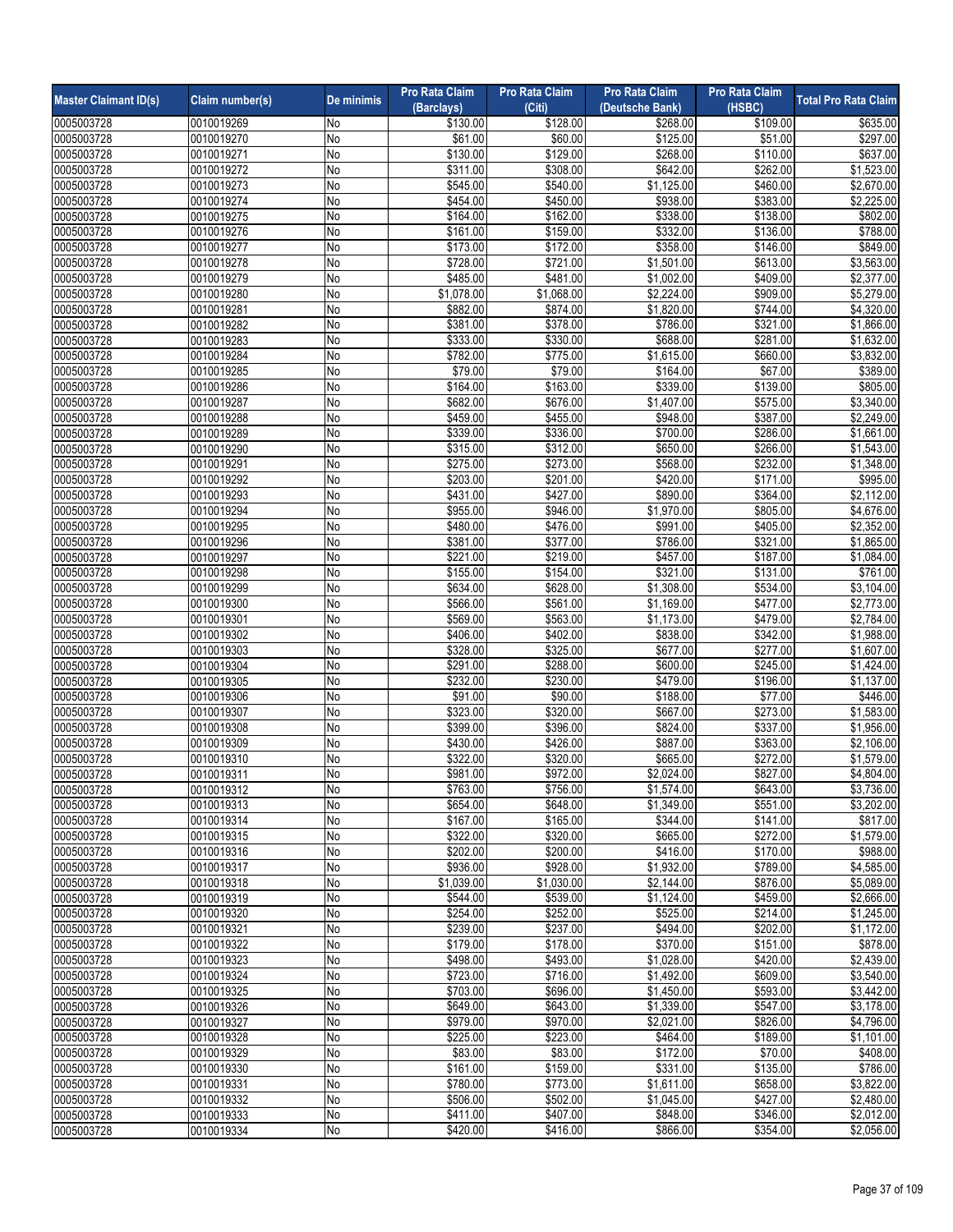| <b>Master Claimant ID(s)</b> | Claim number(s) | De minimis | <b>Pro Rata Claim</b> | <b>Pro Rata Claim</b> | Pro Rata Claim  | <b>Pro Rata Claim</b> | Total Pro Rata Claim |
|------------------------------|-----------------|------------|-----------------------|-----------------------|-----------------|-----------------------|----------------------|
|                              |                 |            | (Barclays)            | (Citi)                | (Deutsche Bank) | (HSBC)                |                      |
| 0005003728                   | 0010019335      | No         | \$169.00              | \$168.00              | \$349.00        | \$143.00              | \$829.00             |
| 0005003728                   | 0010019336      | No         | \$307.00              | \$304.00              | \$634.00        | \$259.00              | \$1,504.00           |
| 0005003728                   | 0010019337      | No         | \$1,324.00            | \$1,312.00            | \$2,733.00      | \$1,116.00            | \$6,485.00           |
| 0005003728                   | 0010019338      | No         | \$413.00              | \$409.00              | \$852.00        | \$348.00              | \$2,022.00           |
| 0005003728                   | 0010019339      | No         | \$633.00              | \$627.00              | \$1,306.00      | \$534.00              | \$3,100.00           |
| 0005003728                   | 0010019340      | No         | \$699.00              | \$693.00              | \$1,442.00      | \$589.00              | \$3,423.00           |
| 0005003728                   | 0010019341      | No         | \$508.00              | \$504.00              | \$1,049.00      | \$429.00              | \$2,490.00           |
| 0005003728                   | 0010019342      | No         | \$445.00              | \$441.00              | \$918.00        | \$375.00              | \$2,179.00           |
| 0005003728                   | 0010019343      | No         | \$572.00              | \$567.00              | \$1,180.00      | \$482.00              | \$2,801.00           |
| 0005003728                   | 0010019344      | No         | \$496.00              | \$491.00              | \$1,024.00      | \$418.00              | \$2,429.00           |
| 0005003728                   | 0010019345      | No         | \$422.00              | \$418.00              | \$870.00        | \$356.00              | \$2,066.00           |
| 0005003728                   | 0010019346      | No         | \$198.00              | \$197.00              | \$409.00        | \$167.00              | \$971.00             |
|                              |                 |            |                       |                       |                 |                       |                      |
| 0005003728                   | 0010019347      | No         | \$331.00              | \$328.00              | \$683.00        | \$279.00              | \$1,621.00           |
| 0005003728                   | 0010019348      | No         | \$156.00              | \$154.00              | \$321.00        | \$131.00              | \$762.00             |
| 0005003728                   | 0010019349      | No         | \$1,090.00            | \$1,080.00            | \$2,250.00      | \$919.00              | \$5,339.00           |
| 0005003728                   | 0010019350      | No         | \$257.00              | \$255.00              | \$530.00        | \$217.00              | \$1,259.00           |
| 0005003728                   | 0010019351      | No         | \$171.00              | \$170.00              | \$354.00        | \$144.00              | \$839.00             |
| 0005003728                   | 0010019352      | No         | \$102.00              | \$101.00              | \$211.00        | \$86.00               | \$500.00             |
| 0005003728                   | 0010019353      | No         | \$903.00              | \$895.00              | \$1,863.00      | \$761.00              | \$4,422.00           |
| 0005003728                   | 0010019354      | No         | \$1,224.00            | \$1,213.00            | \$2,526.00      | \$1,032.00            | \$5,995.00           |
| 0005003728                   | 0010019355      | No         | \$1,155.00            | \$1,144.00            | \$2,383.00      | \$974.00              | \$5,656.00           |
| 0005003728                   | 0010019356      | No         | \$846.00              | \$838.00              | \$1,746.00      | \$713.00              | \$4,143.00           |
| 0005003728                   | 0010019357      | No         | \$1,577.00            | \$1,563.00            | \$3,254.00      | \$1,330.00            | \$7,724.00           |
| 0005003728                   | 0010019358      | No         | \$1,623.00            | \$1,608.00            | \$3,348.00      | \$1,368.00            | \$7,947.00           |
| 0005003728                   | 0010019359      | No         | \$162.00              | \$161.00              | \$335.00        | \$137.00              | \$795.00             |
| 0005003728                   | 0010019360      | No         | \$236.00              | \$234.00              | \$487.00        | \$199.00              | \$1,156.00           |
| 0005003728                   | 0010019361      | No         | \$1,055.00            | \$1,045.00            | \$2,177.00      | \$889.00              | \$5,166.00           |
| 0005003728                   | 0010019362      | No         | \$198.00              | \$196.00              | \$409.00        | \$167.00              | \$970.00             |
| 0005003728                   | 0010019363      | No         | \$176.00              | \$175.00              | \$364.00        | \$149.00              | \$864.00             |
| 0005003728                   | 0010019364      | No         | \$198.00              | \$196.00              | \$409.00        | \$167.00              | \$970.00             |
| 0005003728                   | 0010019365      | No         | \$144.00              | \$142.00              | \$296.00        | \$121.00              | \$703.00             |
| 0005003728                   | 0010019366      | No         | \$585.00              | \$580.00              | \$1,208.00      | \$493.00              | \$2,866.00           |
| 0005003728                   | 0010019367      | No         | \$173.00              | \$172.00              | \$358.00        | \$146.00              | \$849.00             |
|                              |                 |            |                       |                       |                 |                       |                      |
| 0005003728                   | 0010019368      | No         | \$153.00              | \$152.00              | \$316.00        | \$129.00              | \$750.00             |
| 0005003728                   | 0010019369      | No         | \$134.00              | \$133.00              | \$277.00        | \$113.00              | \$657.00             |
| 0005003728                   | 0010019370      | No         | \$307.00              | \$304.00              | \$633.00        | \$259.00              | \$1,503.00           |
| 0005003728                   | 0010019371      | No         | \$197.00              | \$195.00              | \$406.00        | \$166.00              | \$964.00             |
| 0005003728                   | 0010019372      | No         | \$550.00              | \$545.00              | \$1,136.00      | \$464.00              | \$2,695.00           |
| 0005003728                   | 0010019373      | No         | \$494.00              | \$490.00              | \$1,020.00      | \$417.00              | \$2,421.00           |
| 0005003728                   | 0010019374      | No         | \$36.00               | \$36.00               | \$75.00         | \$31.00               | \$178.00             |
| 0005003728                   | 0010019375      | No         | \$336.00              | \$333.00              | \$694.00        | \$283.00              | \$1,646.00           |
| 0005003728                   | 0010019376      | No         | \$289.00              | \$287.00              | \$597.00        | \$244.00              | \$1,417.00           |
| 0005003728                   | 0010019377      | No         | \$615.00              | \$609.00              | \$1,268.00      | \$518.00              | \$3.010.00           |
| 0005003728                   | 0010019378      | No         | \$615.00              | \$609.00              | \$1,268.00      | \$518.00              | \$3,010.00           |
| 0005003728                   | 0010019379      | No         | \$620.00              | \$614.00              | \$1,279.00      | \$522.00              | \$3,035.00           |
| 0005003728                   | 0010019380      | No         | \$542.00              | \$537.00              | \$1,119.00      | \$457.00              | \$2,655.00           |
| 0005003728                   | 0010019381      | No         | \$305.00              | \$302.00              | \$629.00        | \$257.00              | \$1,493.00           |
| 0005003728                   | 0010019382      | No         | \$1,356.00            | \$1,343.00            | \$2,798.00      | \$1,143.00            | \$6,640.00           |
| 0005003728                   | 0010019383      | No         | \$681.00              | \$675.00              | \$1,406.00      | \$574.00              | \$3,336.00           |
| 0005003728                   | 0010019384      | No         | \$620.00              | \$615.00              | \$1,280.00      | \$523.00              | \$3,038.00           |
| 0005003728                   | 0010019385      | No         | \$684.00              | \$678.00              | \$1,412.00      | \$577.00              | \$3.351.00           |
| 0005003728                   | 0010019386      | No         | \$577.00              | \$572.00              | \$1,192.00      | \$487.00              | \$2,828.00           |
| 0005003728                   | 0010019387      | <b>No</b>  | \$306.00              | \$303.00              | \$631.00        | \$258.00              | \$1,498.00           |
| 0005003728                   | 0010019388      | No         | \$494.00              | \$490.00              | \$1,020.00      | \$417.00              | \$2,421.00           |
| 0005003728                   | 0010019389      | No         | \$515.00              | \$511.00              | \$1,064.00      | \$435.00              | \$2,525.00           |
| 0005003728                   | 0010019390      | No         | \$507.00              | \$502.00              | \$1,046.00      | \$428.00              | \$2,483.00           |
|                              |                 |            |                       |                       |                 |                       |                      |
| 0005003728                   | 0010019391      | No         | \$221.00              | \$219.00              | \$457.00        | \$187.00              | \$1,084.00           |
| 0005003728                   | 0010019392      | <b>No</b>  | \$219.00              | \$217.00              | \$451.00        | \$184.00              | \$1,071.00           |
| 0005003728                   | 0010019393      | <b>No</b>  | \$161.00              | \$159.00              | \$332.00        | \$135.00              | \$787.00             |
| 0005003728                   | 0010019394      | No         | \$408.00              | \$404.00              | \$842.00        | \$344.00              | \$1,998.00           |
| 0005003728                   | 0010019395      | No         | \$156.00              | \$154.00              | \$321.00        | \$131.00              | \$762.00             |
| 0005003728                   | 0010019396      | <b>No</b>  | \$170.00              | \$169.00              | \$352.00        | \$144.00              | \$835.00             |
| 0005003728                   | 0010019397      | No         | \$273.00              | \$270.00              | \$563.00        | \$230.00              | \$1,336.00           |
| 0005003728                   | 0010019398      | No         | \$838.00              | \$830.00              | \$1,730.00      | \$707.00              | \$4,105.00           |
| 0005003728                   | 0010019399      | <b>No</b>  | \$420.00              | \$416.00              | \$866.00        | \$354.00              | \$2,056.00           |
| 0005003728                   | 0010019400      | <b>No</b>  | \$418.00              | \$414.00              | \$863.00        | \$353.00              | \$2,048.00           |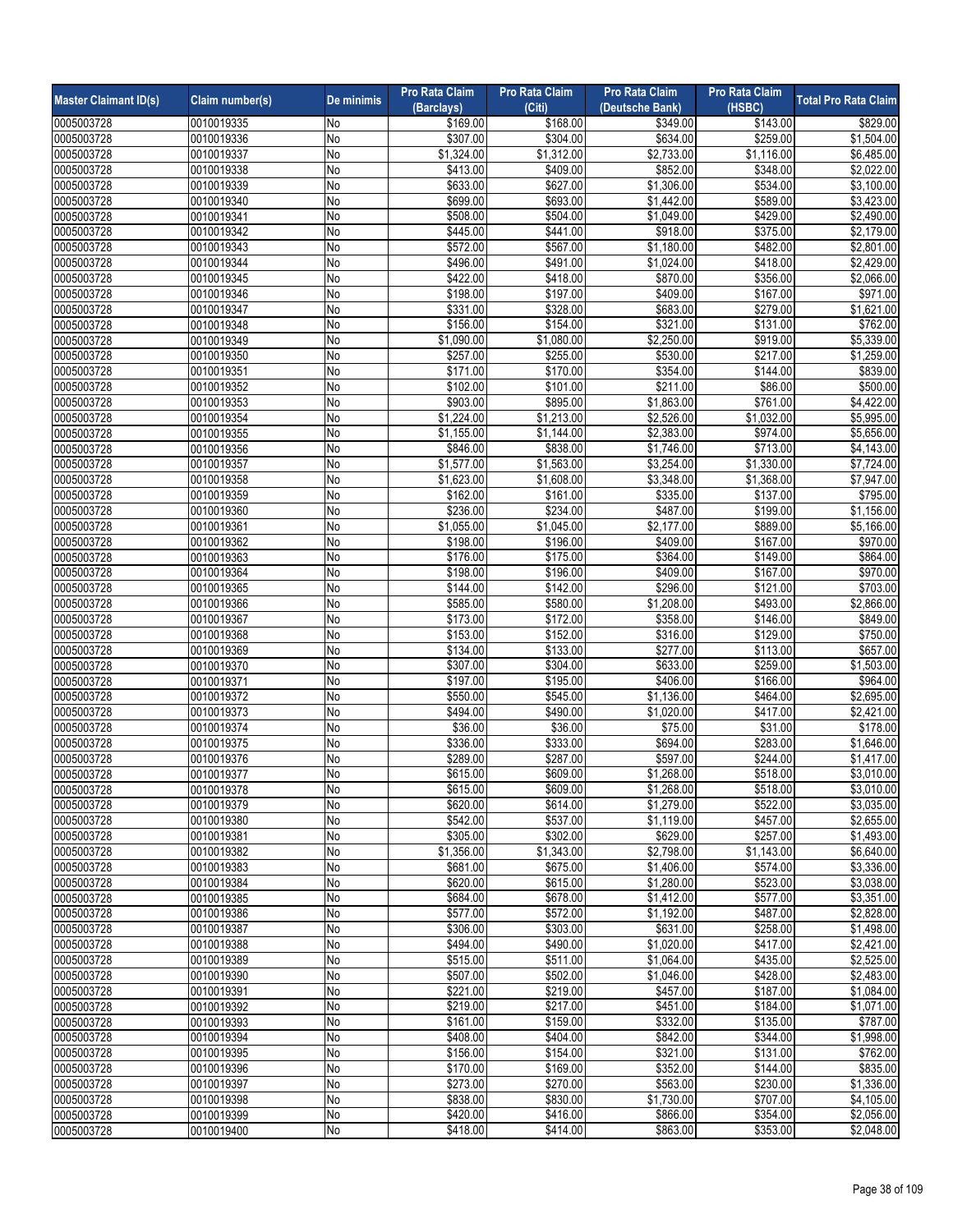| <b>Master Claimant ID(s)</b> | Claim number(s) | De minimis | <b>Pro Rata Claim</b>  | <b>Pro Rata Claim</b> | Pro Rata Claim  | <b>Pro Rata Claim</b> | Total Pro Rata Claim |
|------------------------------|-----------------|------------|------------------------|-----------------------|-----------------|-----------------------|----------------------|
|                              |                 |            | (Barclays)             | (Citi)                | (Deutsche Bank) | (HSBC)                |                      |
| 0005003728                   | 0010019401      | No         | \$410.00               | \$406.00              | \$847.00        | \$346.00              | \$2,009.00           |
| 0005003728                   | 0010019402      | No         | \$203.00               | \$201.00              | \$419.00        | \$171.00              | \$994.00             |
| 0005003728                   | 0010019403      | No         | \$290.00               | \$287.00              | \$598.00        | \$244.00              | \$1,419.00           |
| 0005003728                   | 0010019404      | No         | \$725.00               | \$718.00              | \$1,496.00      | \$611.00              | \$3,550.00           |
| 0005003728                   | 0010019405      | No         | \$1,714.00             | \$1,698.00            | \$3,537.00      | \$1,445.00            | \$8,394.00           |
| 0005003728                   | 0010019406      | No         | \$1,200.00             | \$1,189.00            | \$2,476.00      | \$1,012.00            | \$5,877.00           |
| 0005003728                   | 0010019407      | No         | \$1,474.00             | \$1,460.00            | \$3,041.00      | \$1,242.00            | \$7,217.00           |
| 0005003728                   | 0010019408      | No         | \$303.00               | \$300.00              | \$625.00        | \$256.00              | \$1,484.00           |
| 0005003728                   | 0010019409      | No         | \$932.00               | \$923.00              | \$1,923.00      | \$786.00              | \$4,564.00           |
| 0005003728                   | 0010019410      | No         | \$136.00               | \$135.00              | \$281.00        | \$115.00              | \$667.00             |
| 0005003728                   | 0010019411      | No         | \$707.00               | \$701.00              | \$1,459.00      | \$596.00              | \$3,463.00           |
| 0005003728                   | 0010019412      | No         | \$208.00               | \$206.00              | \$429.00        | \$175.00              | \$1,018.00           |
| 0005003728                   | 0010019413      | No         | \$388.00               | \$385.00              | \$802.00        | \$327.00              | \$1,902.00           |
| 0005003728                   | 0010019414      | No         | \$560.00               | \$555.00              | \$1,156.00      | \$472.00              | \$2,743.00           |
| 0005003728                   | 0010019415      | No         | \$256.00               | \$254.00              | \$528.00        | \$216.00              | \$1,254.00           |
| 0005003728                   | 0010019416      | No         | $\overline{$1,060.00}$ | \$1,050.00            | \$2,187.00      | \$893.00              | \$5,190.00           |
| 0005003728                   | 0010019417      | No         | \$833.00               | \$825.00              | \$1,718.00      | \$702.00              | \$4,078.00           |
| 0005003728                   | 0010019418      | No         | \$161.00               | \$160.00              | \$333.00        | \$136.00              | \$790.00             |
| 0005003728                   | 0010019419      | No         | \$215.00               | \$213.00              | \$444.00        | \$181.00              | \$1,053.00           |
| 0005003728                   | 0010019420      | No         | \$244.00               | \$242.00              | \$503.00        | \$206.00              | \$1,195.00           |
| 0005003728                   | 0010019421      | No         | \$217.00               | \$215.00              | \$448.00        | \$183.00              | \$1,063.00           |
| 0005003728                   | 0010019422      | No         | \$497.00               | \$492.00              | \$1,026.00      | \$419.00              | \$2,434.00           |
| 0005003728                   | 0010019423      | No         | \$220.00               | \$218.00              | \$453.00        | \$185.00              | \$1,076.00           |
| 0005003728                   | 0010019424      | No         | \$1,055.00             | \$1,046.00            | \$2,178.00      | \$890.00              | \$5,169.00           |
| 0005003728                   | 0010019425      | No         | \$407.00               | \$403.00              | \$840.00        | \$343.00              | \$1,993.00           |
| 0005003728                   | 0010019426      | No         | \$1,001.00             | \$991.00              | \$2,065.00      | \$844.00              | \$4,901.00           |
| 0005003728                   | 0010019427      | No         | \$351.00               | \$348.00              | \$724.00        | \$296.00              | \$1,719.00           |
| 0005003728                   | 0010019428      | No         | \$394.00               | \$391.00              | \$813.00        | \$332.00              | \$1,930.00           |
| 0005003728                   | 0010019429      | No         | \$683.00               | \$677.00              | \$1,409.00      | \$576.00              | \$3,345.00           |
| 0005003728                   | 0010019430      | No         | \$341.00               | \$338.00              | \$705.00        | \$288.00              | \$1,672.00           |
| 0005003728                   | 0010019431      | No         | \$324.00               | \$321.00              | \$669.00        | \$273.00              | \$1,587.00           |
| 0005003728                   | 0010019432      | No         | \$99.00                | \$98.00               | \$204.00        | \$83.00               | \$484.00             |
| 0005003728                   | 0010019433      | No         | \$706.00               | \$699.00              | \$1,456.00      | \$595.00              | \$3,456.00           |
| 0005003728                   | 0010019434      | No         | \$199.00               | \$198.00              | \$411.00        | \$168.00              | \$976.00             |
| 0005003728                   | 0010019435      | No         | \$467.00               | \$463.00              | \$964.00        | \$394.00              | \$2,288.00           |
| 0005003728                   | 0010019436      | No         | \$83.00                | \$82.00               | \$171.00        | \$70.00               | \$406.00             |
| 0005003728                   | 0010019437      | No         | \$427.00               | \$423.00              | \$881.00        | \$360.00              | \$2,091.00           |
| 0005003728                   | 0010019438      | No         | \$569.00               | \$564.00              | \$1,175.00      | \$480.00              | \$2,788.00           |
| 0005003728                   | 0010019439      | No         | \$518.00               | \$513.00              | \$1,069.00      | \$437.00              | \$2,537.00           |
| 0005003728                   | 0010019440      | No         | \$507.00               | \$503.00              | \$1,047.00      | \$428.00              | \$2,485.00           |
| 0005003728                   | 0010019441      | No         | \$190.00               | \$188.00              | \$392.00        | \$160.00              | \$930.00             |
| 0005003728                   | 0010019442      | No         | \$1,448.00             | \$1,435.00            | \$2,989.00      | \$1,221.00            | \$7,093.00           |
| 0005003728                   | 0010019443      | No         | \$1,211.00             | \$1,200.00            | \$2,499.00      | \$1.021.00            | \$5,931.00           |
| 0005003728                   | 0010019444      | No         | \$1,619.00             | \$1,604.00            | \$3,341.00      | \$1,365.00            | \$7,929.00           |
| 0005003728                   | 0010019445      | No         | \$1,864.00             | \$1,847.00            | \$3,847.00      | \$1,572.00            | \$9,130.00           |
| 0005003728                   | 0010019446      | No         | \$2,208.00             | \$2,187.00            | \$4,555.00      | \$1,861.00            | \$10,811.00          |
| 0005003728                   | 0010019447      | No         | \$2,136.00             | \$2,116.00            | \$4,407.00      | \$1,800.00            | \$10,459.00          |
| 0005003728                   | 0010019448      | No         | \$1,765.00             | \$1,749.00            | \$3,643.00      | \$1,488.00            | \$8,645.00           |
| 0005003728                   | 0010019449      | No         | \$2,077.00             | \$2,058.00            | \$4,285.00      | \$1,751.00            | \$10,171.00          |
| 0005003728                   | 0010019450      | No         | \$1,619.00             | \$1,604.00            | \$3,341.00      | \$1,365.00            | \$7,929.00           |
| 0005003728                   | 0010019451      | <b>No</b>  | \$1.558.00             | \$1,543.00            | \$3,214.00      | \$1,313.00            | \$7,628.00           |
| 0005003728                   | 0010019452      | No         | \$305.00               | \$302.00              | \$630.00        | \$257.00              | \$1,494.00           |
| 0005003728                   | 0010019453      | <b>No</b>  | \$680.00               | \$673.00              | \$1,402.00      | \$573.00              | \$3,328.00           |
| 0005003728                   | 0010019454      | No         | \$368.00               | \$364.00              | \$759.00        | \$310.00              | \$1,801.00           |
| 0005003728                   | 0010019455      | No         | \$508.00               | \$504.00              | \$1,049.00      | \$429.00              | \$2,490.00           |
| 0005003728                   | 0010019456      | No         | \$367.00               | \$364.00              | \$758.00        | \$310.00              | \$1,799.00           |
| 0005003728                   | 0010019457      | No         | \$631.00               | \$625.00              | \$1,301.00      | \$532.00              | \$3,089.00           |
| 0005003728                   | 0010019458      | <b>No</b>  | \$586.00               | \$580.00              | \$1,208.00      | \$494.00              | \$2,868.00           |
| 0005003728                   | 0010019459      | <b>No</b>  | \$303.00               | \$300.00              | \$626.00        | \$256.00              | \$1,485.00           |
| 0005003728                   | 0010019460      | No         | \$762.00               | \$755.00              | \$1,573.00      | \$643.00              | \$3,733.00           |
| 0005003728                   | 0010019461      | No         | \$248.00               | \$245.00              | \$511.00        | \$209.00              | \$1,213.00           |
| 0005003728                   | 0010019462      | <b>No</b>  | \$154.00               | \$153.00              | \$318.00        | \$130.00              | \$755.00             |
| 0005003728                   | 0010019463      | No         | \$127.00               | \$126.00              | \$262.00        | \$107.00              | \$622.00             |
| 0005003728                   | 0010019464      | No         | \$458.00               | \$454.00              | \$945.00        | \$386.00              | \$2,243.00           |
| 0005003728                   | 0010019465      | <b>No</b>  | \$239.00               | \$237.00              | \$494.00        | \$202.00              | \$1,172.00           |
| 0005003728                   | 0010019466      | <b>No</b>  | \$562.00               | \$557.00              | \$1,159.00      | \$474.00              | \$2,752.00           |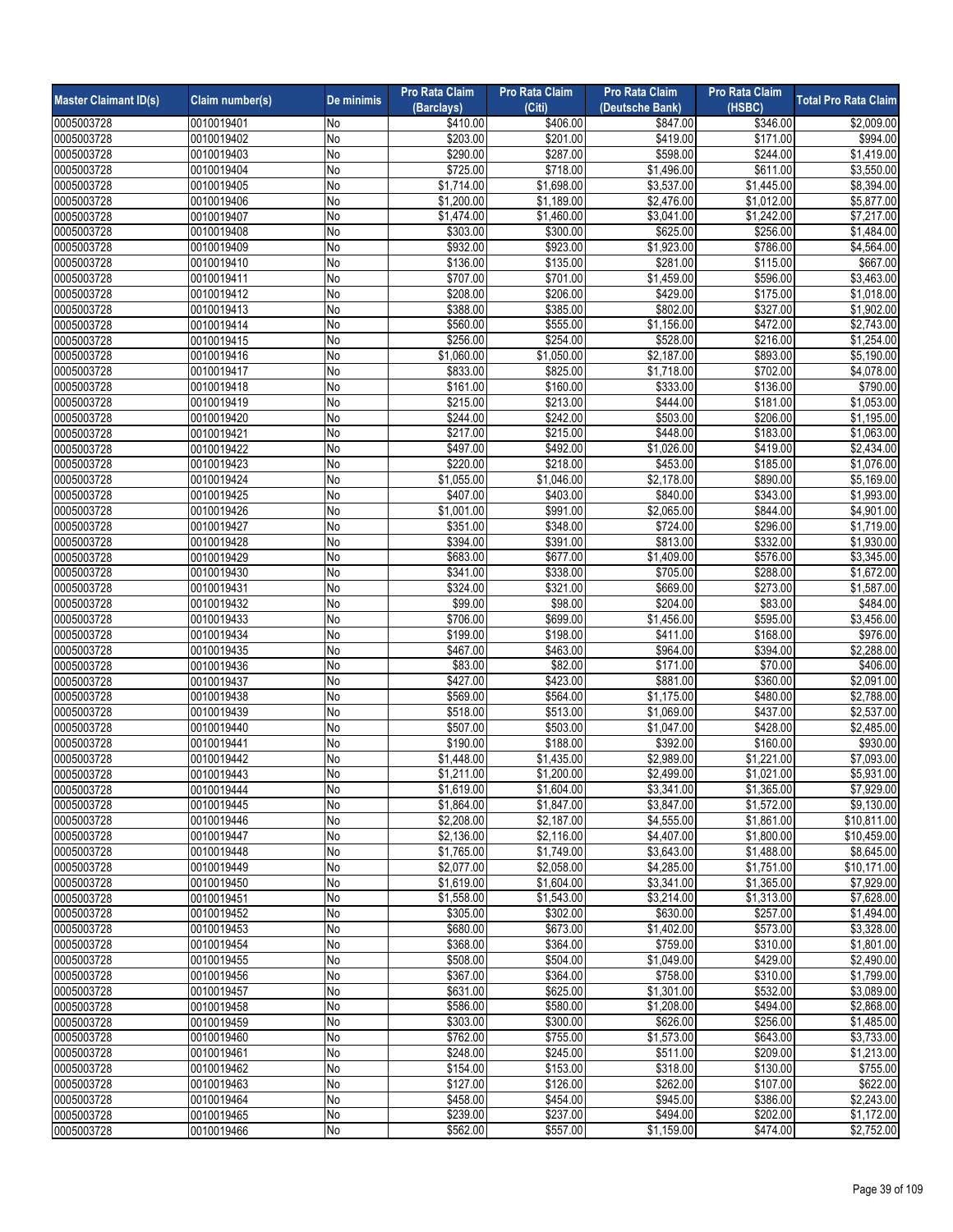| <b>Master Claimant ID(s)</b> | Claim number(s)          | De minimis | <b>Pro Rata Claim</b> | <b>Pro Rata Claim</b> | Pro Rata Claim           | <b>Pro Rata Claim</b> | Total Pro Rata Claim   |
|------------------------------|--------------------------|------------|-----------------------|-----------------------|--------------------------|-----------------------|------------------------|
|                              |                          |            | (Barclays)            | (Citi)                | (Deutsche Bank)          | (HSBC)                |                        |
| 0005003728                   | 0010019467               | No         | \$336.00              | \$333.00              | \$693.00                 | \$283.00              | \$1,645.00             |
| 0005003728                   | 0010019468               | No         | \$497.00              | \$492.00              | \$1,026.00               | \$419.00              | \$2,434.00             |
| 0005003728                   | 0010019469               | No         | \$153.00              | \$151.00              | \$315.00                 | \$129.00              | \$748.00               |
| 0005003728                   | 0010019470               | No         | \$401.00              | \$397.00              | \$828.00                 | \$338.00              | \$1,964.00             |
| 0005003728                   | 0010019471               | No         | \$1,348.00            | \$1,335.00            | \$2,781.00               | \$1,136.00            | \$6,600.00             |
| 0005003728                   | 0010019472               | No         | \$1,402.00            | \$1,389.00            | \$2,894.00               | \$1,182.00            | \$6,867.00             |
| 0005003728                   | 0010019473               | No         | \$1,057.00            | \$1,047.00            | \$2,181.00               | \$891.00              | \$5,176.00             |
| 0005003728                   | 0010019474               | No         | \$1,684.00            | \$1,669.00            | \$3,476.00               | \$1,420.00            | \$8,249.00             |
| 0005003728                   | 0010019475               | No         | \$1,801.00            | \$1,784.00            | \$3,716.00               | \$1.518.00            | \$8,819.00             |
| 0005003728                   | 0010019476               | No         | \$1,483.00            | \$1,469.00            | \$3,060.00               | \$1,250.00            | \$7,262.00             |
| 0005003728                   | 0010019477               | No         | \$1,249.00            | \$1,238.00            | \$2,578.00               | \$1,053.00            | \$6,118.00             |
| 0005003728                   | 0010019478               | No         | \$1,428.00            | \$1,415.00            | \$2,946.00               | \$1,204.00            | \$6,993.00             |
| 0005003728                   | 0010019479               | No         | \$1,628.00            | \$1,613.00            | \$3,359.00               | \$1,372.00            | \$7,972.00             |
| 0005003728                   | 0010019480               | No         | \$183.00              | \$181.00              | \$377.00                 | \$154.00              | \$895.00               |
| 0005003728                   | 0010019481               | No         | \$1,405.00            | \$1,392.00            | \$2,900.00               | \$1,185.00            | \$6,882.00             |
| 0005003728                   | 0010019482               | No         | \$598.00              | \$592.00              | \$1,233.00               | \$504.00              | \$2,927.00             |
| 0005003728<br>0005003728     | 0010019483               | No         | \$102.00              | \$101.00              | \$210.00                 | \$86.00               | \$499.00<br>\$1,499.00 |
|                              | 0010019484               | No<br>No   | \$306.00<br>\$307.00  | \$303.00<br>\$304.00  | \$632.00                 | \$258.00<br>\$259.00  | \$1,503.00             |
| 0005003728<br>0005003728     | 0010019485<br>0010019486 | No         | \$563.00              | \$558.00              | \$633.00                 | \$475.00              | \$2,759.00             |
| 0005003728                   | 0010019487               | No         | \$1,045.00            | \$1,036.00            | \$1,163.00<br>\$2,157.00 | \$881.00              | \$5,119.00             |
| 0005003728                   | 0010019488               | No         | \$1,357.00            | \$1,345.00            | \$2,801.00               | \$1,144.00            | \$6,647.00             |
| 0005003728                   | 0010019489               | No         | \$1,239.00            | \$1,228.00            | \$2,558.00               | \$1,045.00            | \$6,070.00             |
| 0005003728                   | 0010019490               | No         | \$1,092.00            | \$1,082.00            | \$2,253.00               | \$921.00              | \$5,348.00             |
| 0005003728                   | 0010019491               | No         | \$637.00              | \$631.00              | \$1,315.00               | \$537.00              | \$3,120.00             |
| 0005003728                   | 0010019492               | No         | \$642.00              | \$636.00              | \$1,325.00               | \$541.00              | \$3,144.00             |
| 0005003728                   | 0010019493               | No         | \$257.00              | \$254.00              | \$530.00                 | \$216.00              | \$1,257.00             |
| 0005003728                   | 0010019494               | No         | \$84.00               | \$83.00               | \$174.00                 | \$71.00               | \$412.00               |
| 0005003728                   | 0010019495               | No         | \$107.00              | \$106.00              | \$221.00                 | \$90.00               | \$524.00               |
| 0005003728                   | 0010019496               | No         | \$481.00              | \$477.00              | \$993.00                 | \$406.00              | \$2,357.00             |
| 0005003728                   | 0010019497               | No         | \$433.00              | \$429.00              | \$893.00                 | \$365.00              | \$2,120.00             |
| 0005003728                   | 0010019498               | No         | \$293.00              | \$291.00              | \$606.00                 | \$247.00              | \$1,437.00             |
| 0005003728                   | 0010019499               | No         | \$296.00              | \$293.00              | \$611.00                 | \$250.00              | \$1,450.00             |
| 0005003728                   | 0010019500               | No         | \$182.00              | \$181.00              | \$376.00                 | \$154.00              | \$893.00               |
| 0005003728                   | 0010019501               | No         | \$86.00               | \$86.00               | \$178.00                 | \$73.00               | \$423.00               |
| 0005003728                   | 0010019502               | No         | \$56.00               | \$55.00               | \$115.00                 | \$47.00               | \$273.00               |
| 0005003728                   | 0010019503               | No         | \$261.00              | \$258.00              | \$538.00                 | \$220.00              | \$1,277.00             |
| 0005003728                   | 0010019504               | No         | \$64.00               | \$63.00               | \$131.00                 | \$54.00               | \$312.00               |
| 0005003728                   | 0010019505               | No         | \$147.00              | \$146.00              | \$304.00                 | \$124.00              | \$721.00               |
| 0005003728                   | 0010019506               | No         | \$160.00              | \$159.00              | \$331.00                 | \$135.00              | \$785.00               |
| 0005003728                   | 0010019507               | No         | \$121.00              | \$120.00              | \$250.00                 | \$102.00              | \$593.00               |
| 0005003728                   | 0010019508               | No         | \$80.00               | \$80.00               | \$166.00                 | \$68.00               | \$394.00               |
| 0005003728                   | 0010019509               | No         | \$324.00              | \$321.00              | \$668.00                 | \$273.00              | \$1,586.00             |
| 0005003728                   | 0010019510               | No         | \$360.00              | \$357.00              | \$743.00                 | \$303.00              | \$1,763.00             |
| 0005003728                   | 0010019511               | No         | \$396.00              | \$392.00              | \$817.00                 | \$334.00              | \$1,939.00             |
| 0005003728                   | 0010019512               | No         | \$171.00              | \$169.00              | \$352.00                 | \$144.00              | \$836.00               |
| 0005003728                   | 0010019513               | No         | \$296.00              | \$294.00              | \$611.00                 | \$250.00              | \$1,451.00             |
| 0005003728                   | 0010019514               | No         | \$203.00              | \$201.00              | \$419.00                 | \$171.00              | \$994.00               |
| 0005003728                   | 0010019515               | No         | \$146.00              | \$145.00              | \$302.00                 | \$123.00              | \$716.00               |
| 0005003728                   | 0010019516               | No         | \$69.00               | \$68.00               | \$142.00                 | \$58.00               | \$337.00               |
| 0005003728                   | 0010019517               | <b>No</b>  | \$34.00               | \$34.00               | \$71.00                  | \$29.00               | \$168.00               |
| 0005003728                   | 0010019518               | No         | \$15.00               | \$15.00               | \$31.00                  | \$13.00               | \$74.00                |
| 0005003728                   | 0010019519               | <b>No</b>  | \$106.00              | \$105.00              | \$218.00                 | \$89.00               | \$518.00               |
| 0005003728                   | 0010019520               | No         | \$140.00              | \$138.00              | \$288.00                 | \$118.00              | \$684.00               |
| 0005003728                   | 0010019521               | No         | \$178.00              | \$176.00              | \$367.00                 | \$150.00              | \$871.00               |
| 0005003728                   | 0010019522               | No         | \$119.00              | \$118.00              | \$245.00                 | \$100.00              | \$582.00               |
| 0005003728                   | 0010019523               | No         | \$119.00              | \$118.00              | \$245.00                 | \$100.00              | \$582.00               |
| 0005003728                   | 0010019524               | <b>No</b>  | \$105.00              | \$104.00              | \$216.00                 | \$88.00               | \$513.00               |
| 0005003728                   | 0010019525               | <b>No</b>  | \$100.00              | \$99.00               | \$206.00                 | \$84.00               | \$489.00               |
| 0005003728                   | 0010019526               | <b>No</b>  | \$35.00               | \$35.00               | \$72.00                  | \$29.00               | \$171.00               |
| 0005003728                   | 0010019527               | No         | \$35.00               | \$34.00               | \$72.00                  | \$29.00               | \$170.00               |
| 0005003728                   | 0010019528               | No         | \$35.00               | \$35.00               | \$72.00                  | \$29.00               | \$171.00               |
| 0005003728                   | 0010019529               | <b>No</b>  | \$25.00               | \$25.00               | \$52.00                  | \$21.00               | \$123.00               |
| 0005003728                   | 0010019530               | <b>No</b>  | \$30.00               | \$30.00               | \$63.00                  | \$26.00               | \$149.00               |
| 0005003728                   | 0010019531               | <b>No</b>  | \$22.00               | \$22.00               | \$46.00                  | \$19.00               | \$109.00               |
| 0005003728                   | 0010019532               | <b>No</b>  | \$53.00               | \$52.00               | \$109.00                 | \$44.00               | \$258.00               |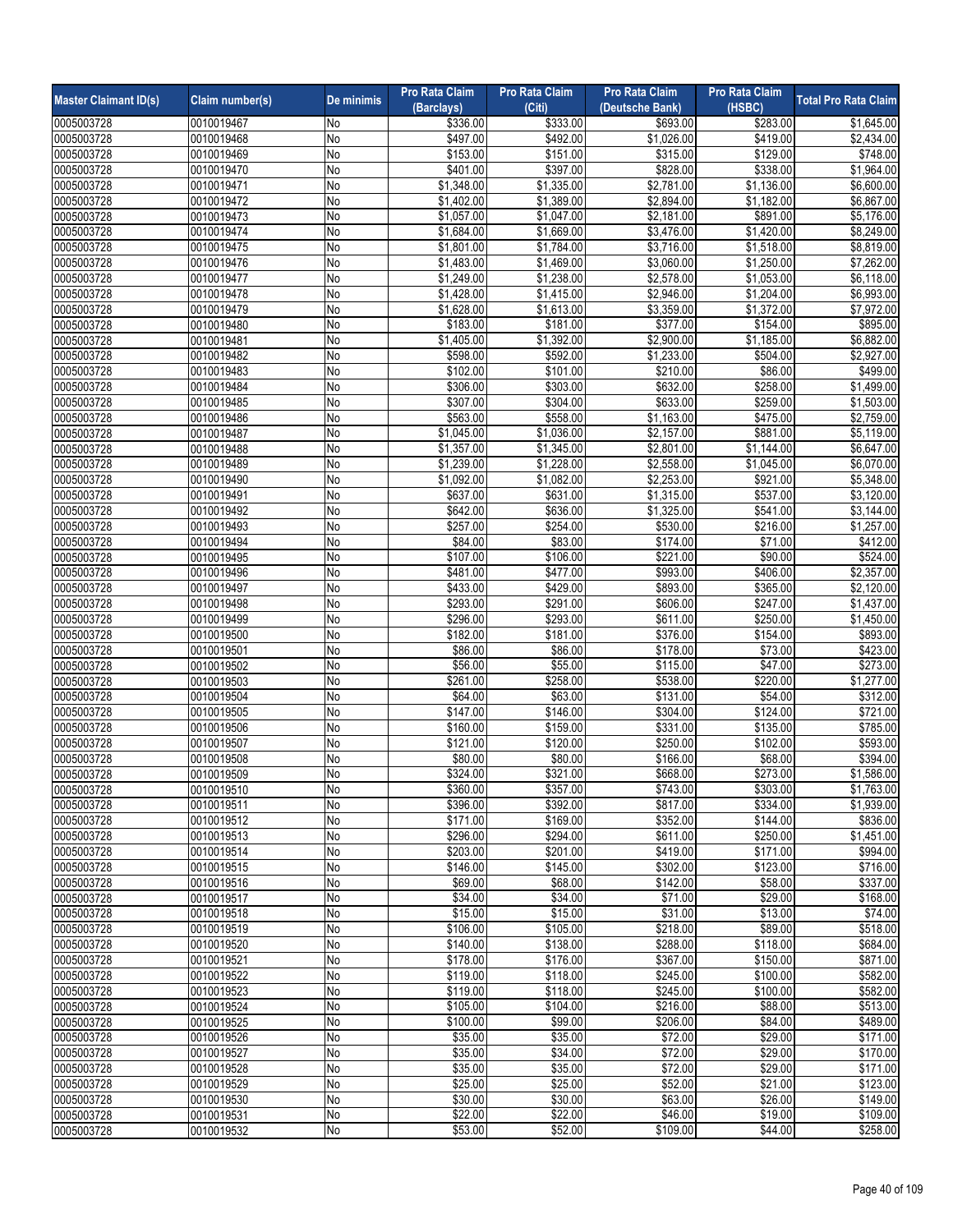| <b>Master Claimant ID(s)</b> | Claim number(s) | De minimis | <b>Pro Rata Claim</b> | <b>Pro Rata Claim</b> | Pro Rata Claim  | <b>Pro Rata Claim</b> | <b>Total Pro Rata Claim</b> |
|------------------------------|-----------------|------------|-----------------------|-----------------------|-----------------|-----------------------|-----------------------------|
|                              |                 |            | (Barclays)            | (Citi)                | (Deutsche Bank) | (HSBC)                |                             |
| 0005003728                   | 0010019533      | No         | \$91.00               | \$90.00               | \$188.00        | \$77.00               | \$446.00                    |
| 0005003728                   | 0010019534      | No         | \$91.00               | \$90.00               | \$188.00        | \$77.00               | \$446.00                    |
| 0005003728                   | 0010019535      | <b>No</b>  | \$33.00               | \$33.00               | \$69.00         | \$28.00               | \$163.00                    |
| 0005003728                   | 0010019536      | No         | \$65.00               | \$64.00               | \$134.00        | \$55.00               | \$318.00                    |
| 0005003728                   | 0010019537      | No         | \$19.00               | \$19.00               | \$39.00         | \$16.00               | \$93.00                     |
| 0005003728                   | 0010019538      | No         | \$38.00               | \$37.00               | \$78.00         | \$32.00               | \$185.00                    |
| 0005003728                   | 0010019539      | No         | \$39.00               | \$38.00               | \$80.00         | \$33.00               | \$190.00                    |
| 0005003728                   | 0010019540      | No         | \$39.00               | \$38.00               | \$80.00         | \$33.00               | \$190.00                    |
| 0005003728                   | 0010019541      | No         | \$52.00               | \$52.00               | \$107.00        | \$44.00               | \$255.00                    |
| 0005003728                   | 0010019542      | <b>No</b>  | \$53.00               | \$52.00               | \$109.00        | \$44.00               | \$258.00                    |
| 0005003728                   | 0010019543      | No         | \$53.00               | \$52.00               | \$109.00        | \$44.00               | \$258.00                    |
| 0005003728                   | 0010019544      | No         | \$53.00               | \$52.00               | \$109.00        | \$44.00               | \$258.00                    |
| 0005003728                   | 0010019545      | <b>No</b>  | \$61.00               | \$61.00               | \$127.00        | \$52.00               | \$301.00                    |
| 0005003728                   | 0010019546      | No         | \$66.00               | \$65.00               | \$136.00        | \$55.00               | \$322.00                    |
| 0005003728                   | 0010019547      | No         | \$33.00               | \$33.00               | \$69.00         | \$28.00               | \$163.00                    |
|                              |                 | No         |                       | \$39.00               |                 | \$33.00               |                             |
| 0005003728                   | 0010019548      |            | \$39.00               |                       | \$81.00         |                       | \$192.00                    |
| 0005003728                   | 0010019549      | No         | \$62.00               | \$62.00               | \$129.00        | \$53.00               | \$306.00                    |
| 0005003728                   | 0010019550      | No         | \$11.00               | \$11.00               | \$22.00         | \$9.00                | \$53.00                     |
| 0005003728                   | 0010019551      | No         | \$6.00                | \$6.00                | \$13.00         | \$5.00                | \$30.00                     |
| 0005003728                   | 0010019552      | Yes        | \$0.00                | \$0.00                | \$0.00          | \$0.00                | \$0.00                      |
| 0005003728                   | 0010019553      | Yes        | \$0.00                | \$0.00                | \$0.00          | \$0.00                | \$0.00                      |
| 0005003728                   | 0010019554      | Yes        | \$0.00                | \$0.00                | \$0.00          | \$0.00                | \$0.00                      |
| 0005003728                   | 0010019555      | Yes        | \$0.00                | \$0.00                | \$0.00          | \$0.00                | \$0.00                      |
| 0005003728                   | 0010019556      | Yes        | \$0.00                | \$0.00                | \$0.00          | \$0.00                | \$0.00                      |
| 0005003728                   | 0010019557      | Yes        | \$0.00                | \$0.00                | \$0.00          | \$0.00                | \$0.00                      |
| 0005003728                   | 0010019558      | Yes        | \$0.00                | \$0.00                | \$0.00          | \$0.00                | \$0.00                      |
| 0005003728                   | 0010019559      | Yes        | \$0.00                | \$0.00                | \$0.00          | \$0.00                | \$0.00                      |
| 0005003728                   | 0010019560      | Yes        | \$0.00                | \$0.00                | \$0.00          | \$0.00                | \$0.00                      |
| 0005003728                   | 0010019561      | Yes        | \$0.00                | \$0.00                | \$0.00          | \$0.00                | \$0.00                      |
| 0005003728                   | 0010019562      | Yes        | \$0.00                | \$0.00                | \$0.00          | \$0.00                | \$0.00                      |
| 0005003728                   | 0010019563      | Yes        | \$0.00                | \$0.00                | \$0.00          | \$0.00                | \$0.00                      |
| 0005003728                   | 0010019564      | No         | \$18.00               | \$18.00               | \$37.00         | \$15.00               | \$88.00                     |
| 0005003728                   | 0010019565      | No         | \$29.00               | \$28.00               | \$59.00         | \$24.00               | \$140.00                    |
| 0005003728                   | 0010019566      | No         | \$33.00               | \$33.00               | \$68.00         | \$28.00               | \$162.00                    |
| 0005003728                   | 0010019567      | <b>No</b>  | \$8.00                | \$8.00                | \$17.00         | \$7.00                | \$40.00                     |
| 0005003728                   | 0010019568      | <b>No</b>  | \$33.00               | \$33.00               | \$68.00         | \$28.00               | \$162.00                    |
| 0005003728                   | 0010019569      | No         | \$33.00               | \$33.00               | \$68.00         | \$28.00               | \$162.00                    |
| 0005003728                   | 0010019570      | No         | \$33.00               | \$33.00               | \$68.00         | \$28.00               | \$162.00                    |
|                              |                 |            |                       |                       |                 |                       |                             |
| 0005003728                   | 0010019571      | No         | \$38.00               | \$38.00<br>\$8.00     | \$79.00         | \$32.00               | \$187.00                    |
| 0005003728                   | 0010019572      | No         | \$8.00                |                       | \$17.00         | \$7.00                | \$40.00                     |
| 0005003728                   | 0010019573      | No         | \$10.00               | \$10.00               | \$21.00         | \$9.00                | \$50.00                     |
| 0005003728                   | 0010019574      | No         | \$9.00                | \$9.00                | \$19.00         | \$8.00                | \$45.00                     |
| 0005003728                   | 0010019575      | No         | \$5.00                | \$5.00                | \$11.00         | \$4.00                | \$25.00                     |
| 0005003728                   | 0010019576      | Yes        | \$0.00                | \$0.00                | \$0.00          | \$0.00                | \$0.00                      |
| 0005003728                   | 0010019577      | Yes        | \$0.00                | \$0.00                | \$0.00          | \$0.00                | \$0.00                      |
| 0005003728                   | 0010019578      | Yes        | \$0.00                | \$0.00                | \$0.00          | \$0.00                | \$0.00                      |
| 0005003728                   | 0010019579      | No         | \$6.00                | \$6.00                | \$12.00         | \$5.00                | \$29.00                     |
| 0005003728                   | 0010019580      | No         | \$11.00               | \$11.00               | \$23.00         | \$9.00                | \$54.00                     |
| 0005003728                   | 0010019581      | No         | \$11.00               | \$11.00               | \$23.00         | \$9.00                | \$54.00                     |
| 0005003728                   | 0010019582      | No         | \$3.00                | \$3.00                | \$6.00          | \$2.00                | \$14.00                     |
| 0005003728                   | 0010019583      | No         | \$2.00                | \$2.00                | \$5.00          | \$2.00                | \$11.00                     |
| 0005003728                   | 0010019584      | No         | \$2.00                | \$2.00                | \$5.00          | \$2.00                | \$11.00                     |
| 0005003728                   | 0010019585      | Yes        | \$0.00                | \$0.00                | \$0.00          | \$0.00                | \$0.00                      |
| 0005003728                   | 0010019586      | Yes        | \$0.00                | \$0.00                | \$0.00          | \$0.00                | \$0.00                      |
| 0005003728                   | 0010019587      | Yes        | \$0.00                | \$0.00                | \$0.00          | \$0.00                | \$0.00                      |
| 0005003728                   | 0010019588      | Yes        | \$0.00                | \$0.00                | \$0.00          | \$0.00                | \$0.00                      |
| 0005003728                   | 0010019589      | Yes        | \$0.00                | \$0.00                | \$0.00          | \$0.00                | \$0.00                      |
| 0005003728                   | 0010019590      | Yes        | \$0.00                | \$0.00                | \$0.00          | \$0.00                | \$0.00                      |
| 0005003728                   | 0010019591      | Yes        | \$0.00                | \$0.00                | \$0.00          | \$0.00                | \$0.00                      |
| 0005003728                   | 0010019592      | Yes        | \$0.00                | \$0.00                | \$0.00          | \$0.00                | \$0.00                      |
| 0005003728                   | 0010019593      | Yes        | \$0.00                | \$0.00                | \$0.00          | \$0.00                | \$0.00                      |
| 0005003728                   | 0010019594      | Yes        | \$0.00                | \$0.00                | \$0.00          | \$0.00                | \$0.00                      |
| 0005003728                   | 0010019595      |            | \$0.00                | \$0.00                | \$0.00          | \$0.00                | \$0.00                      |
| 0005003728                   |                 | Yes<br>Yes | \$0.00                | \$0.00                | \$0.00          | \$0.00                | \$0.00                      |
|                              | 0010019596      |            |                       |                       |                 |                       | \$0.00                      |
| 0005003728                   | 0010019597      | Yes        | \$0.00                | \$0.00                | \$0.00          | \$0.00                |                             |
| 0005003728                   | 0010019598      | Yes        | \$0.00                | \$0.00                | \$0.00          | \$0.00                | \$0.00                      |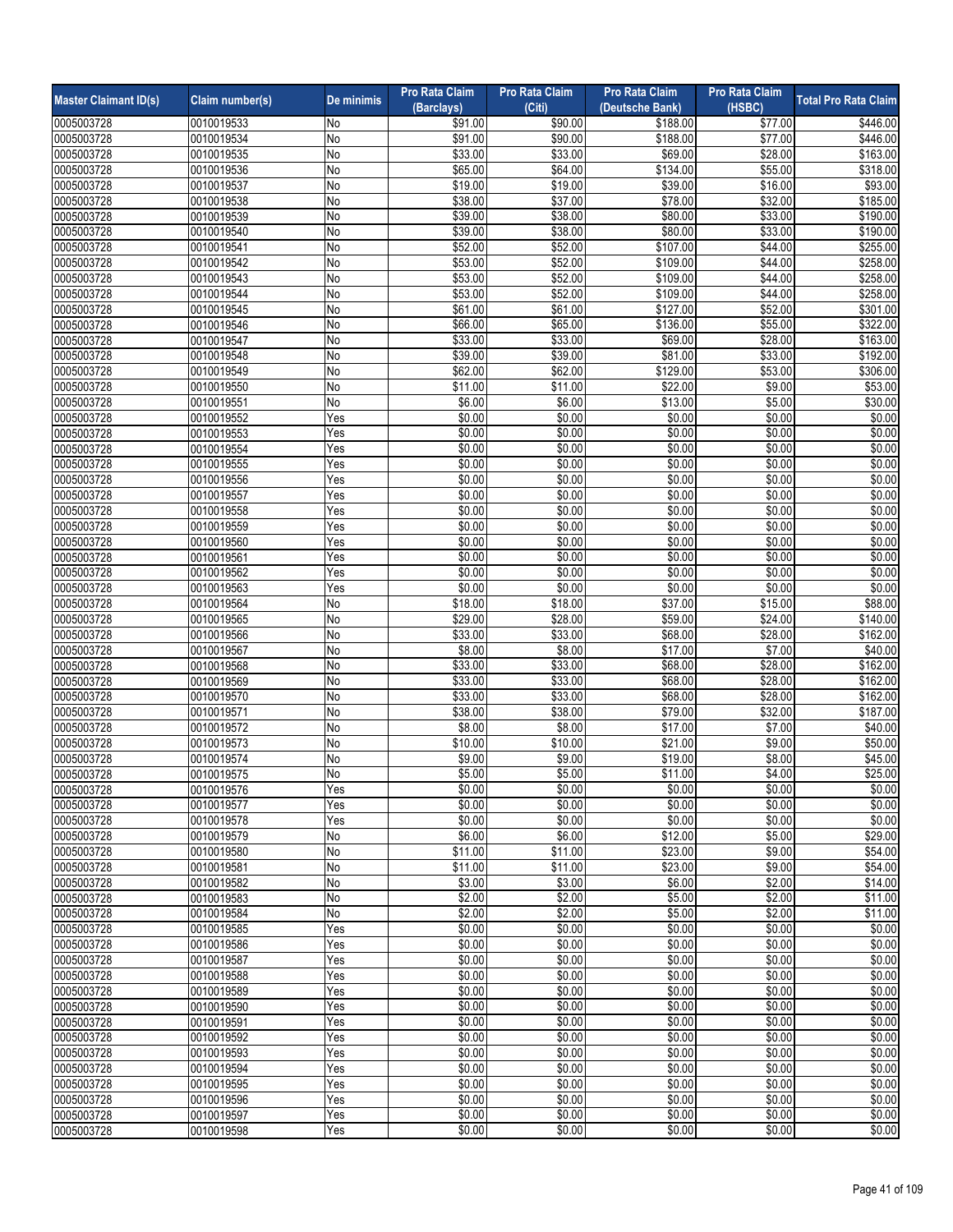| <b>Master Claimant ID(s)</b> | Claim number(s)          | De minimis             | <b>Pro Rata Claim</b><br>(Barclays) | <b>Pro Rata Claim</b><br>(Citi) | Pro Rata Claim<br>(Deutsche Bank) | Pro Rata Claim<br>(HSBC)   | <b>Total Pro Rata Claim</b> |
|------------------------------|--------------------------|------------------------|-------------------------------------|---------------------------------|-----------------------------------|----------------------------|-----------------------------|
| 0005003729                   | 0010001068               | No                     | \$1,865.00                          | \$1,848.00                      | N/A                               | N/A                        | \$3,713.00                  |
| 0005003734                   | 0000003989               | <b>No</b>              | \$61.00                             | \$60.00                         | \$126.00                          | \$51.00                    | \$298.00                    |
| 0005003738                   | 0010002012               | No                     | N/A                                 | N/A                             | \$3,051.00                        | \$1,246.00                 | \$4,297.00                  |
| 0005003738                   | 0010002013               | No                     | N/A                                 | N/A                             | \$886.00                          | \$362.00                   | \$1,248.00                  |
| 0005003745                   | 0007001815               | No                     | \$2,473.00                          | \$2,450.00                      | \$5,103.00                        | \$2,085.00                 | \$12,111.00                 |
| 0005003745                   | 0010045290               | No                     | \$2,494.00                          | \$2,471.00                      | \$5,146.00                        | \$2,102.00                 | \$12,213.00                 |
| 0005003746                   | 0010002322               | No                     | \$447.00                            | \$443.00                        | \$923.00                          | \$377.00                   | \$2,190.00                  |
| 0005003746                   | 0010002323               | No                     | \$2,515.00                          | \$2,492.00                      | \$5,190.00                        | $\sqrt{$2,120.00}$         | \$12,317.00                 |
| 0005003746                   | 0010002324               | No                     | \$3,930.00                          | \$3,894.00                      | \$8,109.00                        | \$3,313.00                 | \$19,246.00                 |
| 0005003746                   | 0010002325               | No                     | \$4,168.00                          | \$4,130.00                      | \$8,601.00                        | \$3,514.00                 | \$20,413.00                 |
| 0005003746                   | 0010002326               | No                     | \$11,727.00                         | \$11,619.00                     | \$24,199.00                       | \$9,886.00                 | \$57,431.00                 |
| 0005003746                   | 0010019014               | No                     | \$50.00                             | \$50.00                         | \$103.00                          | \$42.00                    | \$245.00                    |
| 0005003746                   | 0010019015               | No                     | \$6,782.00                          | \$6,720.00                      | \$13,995.00                       | \$5,718.00                 | \$33,215.00                 |
| 0005003746                   | 0010019020               | No                     | \$2,411.00                          | \$2,389.00                      | \$4,976.00                        | \$2,033.00                 | \$11,809.00                 |
| 0005003746                   | 0010019021               | No                     | \$55.00                             | \$54.00                         | \$113.00                          | \$46.00                    | \$268.00                    |
| 0005003746                   | 0010019023               | No                     | \$39.00                             | \$39.00                         | \$81.00                           | \$33.00                    | \$192.00                    |
| 0005003746                   | 0010019024               | No                     | \$47.00                             | \$46.00                         | \$97.00                           | \$39.00                    | \$229.00                    |
| 0005003746                   | 0010019025               | No                     | \$5,588.00                          | \$5,537.00                      | \$11,531.00                       | \$4,711.00                 | \$27,367.00                 |
| 0005003746                   | 0010019026               | No                     | \$4,207.00                          | \$4,169.00                      | \$8.682.00                        | \$3,547.00                 | \$20,605.00                 |
| 0005003746                   | 0010019027               | No                     | \$557.00                            | \$552.00                        | \$1,150.00                        | \$470.00                   | \$2,729.00                  |
| 0005003746                   | 0010019028               | No                     | \$100.00                            | \$100.00                        | \$207.00                          | \$85.00                    | \$492.00                    |
| 0005003746                   | 0010019029               | No                     | \$43.00                             | \$43.00                         | \$90.00                           | \$37.00                    | \$213.00                    |
| 0005003746                   | 0010019030               | <b>No</b>              | \$150.00                            | \$149.00                        | \$309.00                          | \$126.00                   | \$734.00                    |
| 0005003746                   | 0010019031               | No                     | \$1,094.00                          | \$1,083.00                      | \$2,257.00                        | \$922.00                   | \$5,356.00                  |
| 0005003746                   | 0010019032               | No                     | \$953.00                            | \$944.00                        | \$1,966.00                        | \$803.00                   | \$4,666.00                  |
| 0005003747                   | 0010002327               | No                     | \$5,489.00                          | \$5,438.00                      | \$11,326.00                       | \$4,627.00                 | \$26,880.00                 |
| 0005003747                   | 0010002328               | No                     | \$29,088.00                         | \$28,821.00                     | \$60,025.00                       | \$24,523.00                | \$142,457.00                |
| 0005003747                   | 0010002329               | No                     | \$32,387.00                         | \$32,090.00                     | \$66,833.00                       | \$27,305.00                | \$158,615.00                |
| 0005003747                   | 0010002330               | No                     | \$4,889.00                          | \$4,844.00                      | \$10,089.00                       | \$4,122.00                 | \$23,944.00                 |
| 0005003747                   | 0010002331               | No                     | \$86.00                             | \$85.00                         | \$177.00                          | \$72.00                    | \$420.00                    |
| 0005003747                   | 0010002332               | No                     | \$2,902.00                          | \$2,876.00                      | \$5,989.00                        | \$2,447.00                 | \$14,214.00                 |
| 0005003747                   | 0010019033               | No                     | \$3,065.00                          | \$3,037.00                      | \$6,326.00                        | \$2,584.00                 | \$15,012.00                 |
| 0005003747                   | 0010019034               | No                     | \$2,322.00                          | \$2,301.00                      | \$4,792.00                        | \$1,958.00                 | \$11,373.00                 |
| 0005003747                   | 0010019041               | No                     | \$54.00                             | \$53.00                         | \$111.00                          | \$45.00                    | \$263.00                    |
| 0005003747                   | 0010019042               | No                     | \$5,599.00                          | \$5,548.00                      | \$11,554.00                       | \$4,721.00                 | \$27,422.00                 |
| 0005003747                   | 0010019044               | No                     | \$6,249.00                          | \$6,192.00                      | \$12,896.00                       | \$5,269.00                 | \$30,606.00                 |
| 0005003747                   | 0010019045               | No                     | \$3,787.00                          | \$3,752.00                      | \$7,814.00                        | \$3,192.00                 | \$18,545.00                 |
| 0005003747                   | 0010019046               | No                     | \$551.00                            | \$546.00                        | \$1,136.00                        | \$464.00                   | \$2,697.00                  |
| 0005003747                   | 0010019047               | No                     | \$6,395.00                          | \$6,337.00                      | \$13,197.00                       | \$5,392.00                 | \$31,321.00                 |
| 0005003747                   | 0010019049               | No                     | \$379.00                            | \$375.00                        | \$782.00                          | \$319.00                   | \$1,855.00                  |
| 0005003747                   | 0010019050               | No                     | \$450.00                            | \$446.00                        | \$928.00                          | \$379.00                   | \$2,203.00                  |
| 0005003748                   | 0010002333               | No                     | \$18,706.00                         | \$18,534.00                     | \$38,601.00                       | \$15,771.00                | \$91,612.00                 |
| 0005003748                   | 0010002334               | <b>No</b>              | \$1,308.00                          | \$1,296.00                      | \$2,700.00                        | \$1,103.00                 | \$6.407.00                  |
| 0005003748                   | 0010002335               | No                     | \$1,514.00                          | \$1,500.00                      | \$3,125.00                        | \$1,277.00                 | \$7,416.00                  |
| 0005003748                   | 0010002336               | <b>No</b>              | \$432.00                            | \$428.00                        | \$891.00                          | \$364.00                   | \$2.115.00                  |
| 0005003748                   | 0010019051               | <b>No</b>              | \$15,257.00                         | \$15,117.00                     | \$31,485.00                       | \$12,863.00                | \$74,722.00                 |
| 0005003748                   | 0010019052               | <b>No</b>              | \$1,651.00                          | \$1,636.00                      | \$3,407.00                        | \$1,392.00                 | \$8,086.00                  |
| 0005003748                   | 0010019053               | <b>No</b>              | \$12,901.00                         | \$12,782.00                     | \$26,622.00                       | \$10,876.00                | \$63,181.00                 |
| 0005003748                   | 0010019055               | <b>No</b>              | \$2,605.00                          | \$2,581.00                      | \$5,375.00                        | \$2,196.00                 | \$12,757.00                 |
| 0005003748                   | 0010019056               | No                     | \$120.00                            | \$119.00                        | \$247.00                          | \$101.00                   | \$587.00                    |
| 0005003748                   | 0010019058               | <b>No</b>              | \$529.00                            | \$525.00                        | \$1,093.00                        | \$446.00                   | \$2,593.00                  |
| 0005003748                   | 0010019059               | <b>No</b>              | \$14,332.00                         | \$14,201.00                     | \$29,576.00                       | \$12,083.00                | \$70,192.00                 |
| 0005003748                   | 0010019060               | <b>No</b>              | \$3,569.00                          | \$3,536.00                      | \$7.364.00                        | \$3,009.00                 | \$17,478.00                 |
| 0005003748                   | 0010019061               | <b>No</b>              | \$3,421.00                          | \$3,389.00                      | \$7.059.00                        | \$2,884.00                 | \$16,753.00                 |
| 0005003748                   | 0010019062               | <b>No</b>              | \$1,858.00                          | \$1,841.00                      | \$3,834.00                        | \$1,566.00                 | \$9,099.00                  |
| 0005003749                   | 0010002337               | No                     | \$397.00                            | \$393.00                        | \$819.00                          | \$335.00                   | \$1,944.00                  |
| 0005003749                   | 0010002338               | <b>No</b>              | \$12,055.00                         | \$11,945.00                     | \$24,877.00                       | \$10,163.00                | \$59,040.00                 |
| 0005003749                   | 0010002339               | No                     | \$5,003.00                          | \$4,957.00                      | \$10,324.00                       | \$4,218.00                 | \$24,502.00                 |
| 0005003749                   | 0010002340               | <b>No</b>              | \$2,036.00                          | \$2,017.00                      | \$4,201.00                        | \$1,716.00                 | \$9,970.00                  |
| 0005003749                   | 0010002341               | <b>No</b>              | \$2,776.00                          | \$2,751.00                      | \$5,729.00                        | \$2,341.00                 | \$13,597.00                 |
| 0005003749                   | 0010002342               | No                     | \$4,558.00                          | \$4,516.00                      | \$9,406.00                        | \$3,843.00                 | \$22,323.00                 |
| 0005003749<br>0005003749     | 0010002343<br>0010002344 | <b>No</b><br><b>No</b> | \$26,453.00                         | \$26,209.00<br>\$13,390.00      | \$54,586.00                       | \$22,301.00                | \$129,549.00<br>\$66,184.00 |
| 0005003749                   | 0010002345               | No                     | \$13,514.00<br>\$22,866.00          | \$22,656.00                     | \$27,887.00<br>\$47,186.00        | \$11,393.00<br>\$19,278.00 | \$111,986.00                |
| 0005003749                   | 0010002346               |                        | \$7,969.00                          | \$7,895.00                      |                                   | \$6,718.00                 | \$39,026.00                 |
|                              |                          | No                     |                                     |                                 | \$16,444.00                       |                            |                             |
| 0005003749                   | 0010002347               | <b>No</b>              | \$736.00                            | \$729.00                        | \$1,519.00                        | \$620.00                   | \$3,604.00                  |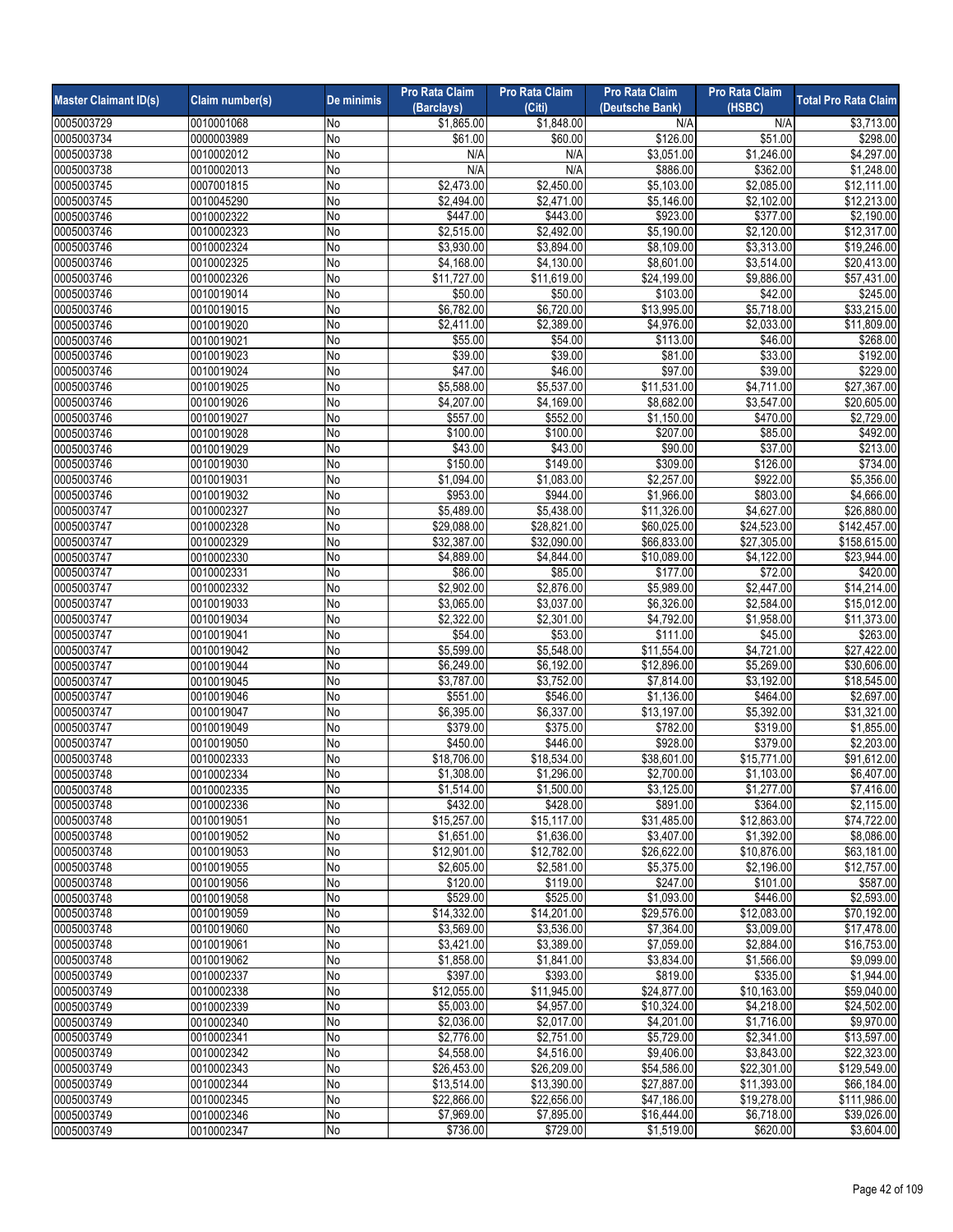| <b>Master Claimant ID(s)</b> |                 |            | <b>Pro Rata Claim</b> | <b>Pro Rata Claim</b> | Pro Rata Claim  | <b>Pro Rata Claim</b> | <b>Total Pro Rata Claim</b> |
|------------------------------|-----------------|------------|-----------------------|-----------------------|-----------------|-----------------------|-----------------------------|
|                              | Claim number(s) | De minimis | (Barclays)            | (Citi)                | (Deutsche Bank) | (HSBC)                |                             |
| 0005003749                   | 0010002348      | No         | \$3,508.00            | \$3,476.00            | \$7,240.00      | \$2,958.00            | \$17,182.00                 |
| 0005003749                   | 0010002349      | No         | \$9,345.00            | \$9,259.00            | \$19,283.00     | \$7,878.00            | \$45,765.00                 |
| 0005003749                   | 0010019067      | No         | \$307.00              | \$305.00              | \$634.00        | \$259.00              | \$1,505.00                  |
| 0005003749                   | 0010019068      | No         | \$6,753.00            | \$6,691.00            | \$13,936.00     | \$5,693.00            | \$33,073.00                 |
| 0005003749                   | 0010019069      | No         | \$8,051.00            | \$7,977.00            | \$16,614.00     | \$6,788.00            | \$39,430.00                 |
| 0005003749                   | 0010019070      | No         | \$1,273.00            | \$1,261.00            | \$2,627.00      | \$1,073.00            | \$6,234.00                  |
| 0005003749                   | 0010019072      | No         | \$2,299.00            | \$2,278.00            | \$4,744.00      | \$1,938.00            | \$11,259.00                 |
| 0005003749                   | 0010019073      | No         | \$80.00               | \$79.00               | \$165.00        | \$67.00               | \$391.00                    |
| 0005003749                   | 0010019074      | No         | \$289.00              | \$286.00              | \$596.00        | \$244.00              | \$1,415.00                  |
| 0005003749                   | 0010019075      | No         | \$6,155.00            | \$6.098.00            | \$12,700.00     | \$5,189.00            | \$30,142.00                 |
| 0005003749                   | 0010019076      | No         | \$811.00              |                       | \$1,674.00      | \$684.00              | \$3,973.00                  |
|                              |                 |            |                       | \$804.00              |                 |                       |                             |
| 0005003749                   | 0010019077      | No         | \$8.00                | \$8.00                | \$17.00         | \$7.00                | \$40.00                     |
| 0005003749                   | 0010019078      | No         | \$6,470.00            | \$6,411.00            | \$13,351.00     | \$5,455.00            | \$31,687.00                 |
| 0005003749                   | 0010019084      | No         | \$434.00              | \$430.00              | \$896.00        | \$366.00              | \$2,126.00                  |
| 0005003752                   | 0010002350      | No         | \$469.00              | \$465.00              | \$968.00        | \$395.00              | \$2,297.00                  |
| 0005003752                   | 0010002351      | No         | \$1,055.00            | \$1,045.00            | \$2,177.00      | \$889.00              | \$5,166.00                  |
| 0005003752                   | 0010002352      | No         | \$3,619.00            | \$3,585.00            | \$7,467.00      | 3,051.00              | \$17,722.00                 |
| 0005003752                   | 0010002353      | No         | \$21,253.00           | \$21,058.00           | \$43,858.00     | \$17,918.00           | \$104,087.00                |
| 0005003752                   | 0010002354      | No         | \$16,391.00           | \$16,240.00           | \$33,824.00     | \$13,819.00           | \$80,274.00                 |
| 0005003752                   | 0010002355      | No         | \$3,232.00            | \$3,203.00            | \$6,670.00      | \$2,725.00            | \$15,830.00                 |
| 0005003752                   | 0010019086      | No         | \$22.00               | \$22.00               | \$46.00         | \$19.00               | \$109.00                    |
| 0005003752                   | 0010019087      | No         | \$590.00              | \$584.00              | \$1,217.00      | \$497.00              | \$2,888.00                  |
| 0005003752                   | 0010019088      | No         | \$2,149.00            | \$2,129.00            | \$4,434.00      | \$1,812.00            | \$10,524.00                 |
| 0005003752                   | 0010019089      | No         | \$4,836.00            | \$4,791.00            | \$9,979.00      | \$4,077.00            | \$23,683.00                 |
| 0005003752                   | 0010019090      | No         | \$6,251.00            | \$6,193.00            | \$12,899.00     | \$5,270.00            | \$30,613.00                 |
| 0005003752                   | 0010019091      | No         | \$2.847.00            | \$2,820.00            | \$5,874.00      | \$2,400.00            | \$13,941.00                 |
| 0005003752                   | 0010019092      | No         | \$682.00              | \$676.00              | \$1,407.00      | \$575.00              | \$3,340.00                  |
|                              |                 |            |                       |                       |                 |                       |                             |
| 0005003752                   | 0010019093      | No         | \$3,260.00            | \$3,230.00            | \$6,728.00      | \$2,749.00            | \$15,967.00                 |
| 0005003752                   | 0010019095      | No         | \$349.00              | \$346.00              | \$720.00        | \$294.00              | \$1,709.00                  |
| 0005003752                   | 0010019096      | No         | \$355.00              | \$352.00              | \$733.00        | \$299.00              | \$1,739.00                  |
| 0005003752                   | 0010019098      | No         | \$47.00               | \$46.00               | \$96.00         | \$39.00               | \$228.00                    |
| 0005003752                   | 0010019099      | No         | \$6,541.00            | \$6,481.00            | \$13,498.00     | \$5,515.00            | \$32,035.00                 |
| 0005003753                   | 0010002356      | No         | \$2,497.00            | \$2,474.00            | \$5,152.00      | \$2,105.00            | \$12,228.00                 |
| 0005003753                   | 0010002357      | No         | \$945.00              | \$936.00              | \$1,950.00      | \$797.00              | \$4,628.00                  |
| 0005003753                   | 0010002358      | <b>No</b>  | \$2,149.00            | \$2,129.00            | \$4,434.00      | \$1,812.00            | \$10,524.00                 |
| 0005003753                   | 0010002359      | No         | \$2,036.00            | \$2,017.00            | \$4,202.00      | \$1,717.00            | \$9,972.00                  |
| 0005003753                   | 0010002360      | No         | \$14,164.00           | \$14,034.00           | \$29,229.00     | \$11,941.00           | \$69,368.00                 |
| 0005003753                   | 0010002361      | No         | \$570.00              | \$565.00              | \$1,176.00      | \$480.00              | \$2,791.00                  |
| 0005003753                   | 0010002362      | No         | \$5,259.00            | \$5,211.00            | \$10,852.00     | \$4,434.00            | \$25,756.00                 |
| 0005003753                   | 0010019106      | No         | \$1,244.00            | \$1,233.00            | \$2,568.00      | \$1,049.00            | \$6,094.00                  |
| 0005003753                   | 0010019107      | No         | \$1,174.00            | \$1,163.00            | \$2,422.00      | \$989.00              | \$5,748.00                  |
| 0005003753                   | 0010019110      | No         | \$799.00              | \$792.00              | \$1,649.00      | \$674.00              | \$3,914.00                  |
| 0005003753                   | 0010019112      | No         | \$92.00               | \$91.00               | \$189.00        | \$77.00               | \$449.00                    |
|                              |                 |            |                       |                       | \$1.034.00      | \$422.00              |                             |
| 0005003753                   | 0010019114      | No         | \$501.00              | \$496.00              |                 |                       | \$2,453.00                  |
| 0005003753                   | 0010019115      | <b>No</b>  | \$370.00              | \$367.00              | \$764.00        | \$312.00              | \$1,813.00                  |
| 0005003753                   | 0010019119      | No         | \$1,480.00            | \$1,466.00            | \$3,053.00      | \$1,247.00            | \$7.246.00                  |
| 0005003753                   | 0010019120      | No         | \$2,844.00            | \$2,818.00            | \$5,869.00      | \$2.398.00            | \$13,929.00                 |
| 0005003753                   | 0010019121      | <b>No</b>  | \$469.00              | \$465.00              | \$967.00        | \$395.00              | \$2,296.00                  |
| 0005003754                   | 0010002363      | <b>No</b>  | \$2,179.00            | \$2,159.00            | \$4,497.00      | \$1,837.00            | \$10,672.00                 |
| 0005003754                   | 0010002364      | No         | \$3,962.00            | \$3,926.00            | \$8,176.00      | \$3.340.00            | \$19,404.00                 |
| 0005003754                   | 0010002365      | No         | \$646.00              | \$641.00              | \$1,334.00      | \$545.00              | \$3.166.00                  |
| 0005003754                   | 0010002366      | No         | \$14,719.00           | \$14,584.00           | \$30,374.00     | \$12,409.00           | \$72,086.00                 |
| 0005003754                   | 0010002367      | No         | \$730.00              | \$723.00              | \$1,506.00      | \$615.00              | \$3.574.00                  |
| 0005003754                   | 0010002368      | No         | \$13,164.00           | \$13,043.00           | \$27,165.00     | \$11,099.00           | \$64,471.00                 |
| 0005003754                   | 0010002369      | <b>No</b>  | \$714.00              | \$708.00              | \$1,474.00      | \$602.00              | \$3,498.00                  |
| 0005003754                   | 0010002370      | No         | \$4,317.00            | \$4,277.00            | \$8,909.00      | \$3,640.00            | \$21,143.00                 |
| 0005003754                   | 0010002371      | No         | \$1,521.00            | \$1,507.00            | \$3,139.00      | \$1,282.00            | \$7,449.00                  |
| 0005003754                   | 0010019122      | No         | \$48.00               | \$47.00               | \$98.00         | \$40.00               | \$233.00                    |
| 0005003754                   | 0010019127      | <b>No</b>  | \$4,268.00            | \$4,229.00            | \$8,808.00      | \$3,598.00            | \$20,903.00                 |
|                              |                 | No         |                       |                       | \$9,991.00      |                       | \$23,711.00                 |
| 0005003754                   | 0010019128      |            | \$4,841.00            | \$4,797.00            |                 | \$4,082.00            |                             |
| 0005003754                   | 0010019129      | No         | \$62.00               | \$61.00               | \$127.00        | \$52.00               | \$302.00                    |
| 0005003754                   | 0010019130      | <b>No</b>  | \$3,666.00            | \$3,633.00            | \$7,566.00      | \$3,091.00            | \$17,956.00                 |
| 0005003754                   | 0010019132      | No         | \$1,688.00            | \$1,673.00            | \$3,484.00      | \$1,423.00            | \$8,268.00                  |
| 0005003754                   | 0010019135      | <b>No</b>  | \$183.00              | \$181.00              | \$377.00        | \$154.00              | \$895.00                    |
| 0005003754                   | 0010019136      | <b>No</b>  | \$5,621.00            | \$5,570.00            | \$11,600.00     | \$4,739.00            | \$27,530.00                 |
| 0005003754                   | 0010019137      | <b>No</b>  | \$78.00               | \$78.00               | \$162.00        | \$66.00               | \$384.00                    |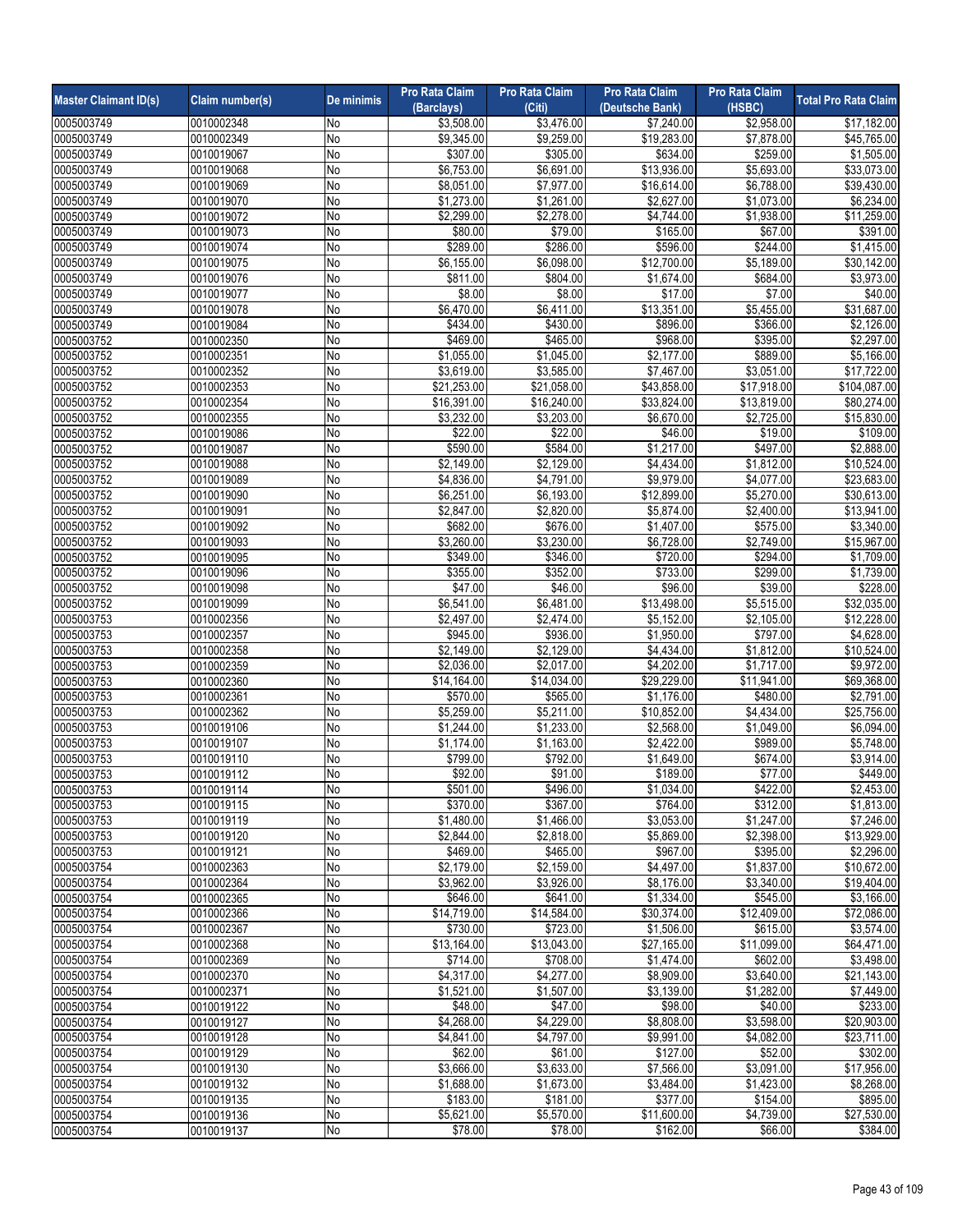| <b>Master Claimant ID(s)</b> | Claim number(s) | De minimis | <b>Pro Rata Claim</b> | <b>Pro Rata Claim</b> | Pro Rata Claim  | <b>Pro Rata Claim</b> | Total Pro Rata Claim |
|------------------------------|-----------------|------------|-----------------------|-----------------------|-----------------|-----------------------|----------------------|
|                              |                 |            | (Barclays)            | (Citi)                | (Deutsche Bank) | (HSBC)                |                      |
| 0005003755                   | 0010002372      | No         | \$1,810.00            | \$1,793.00            | \$3,735.00      | \$1,526.00            | \$8,864.00           |
| 0005003755                   | 0010002373      | No         | \$583.00              | \$578.00              | \$1,204.00      | \$492.00              | \$2,857.00           |
| 0005003755                   | 0010002374      | No         | \$2,940.00            | \$2,913.00            | \$6,066.00      | \$2,478.00            | \$14,397.00          |
| 0005003755                   | 0010002375      | No         | \$1,133.00            | \$1,122.00            | \$2,338.00      | \$955.00              | \$5,548.00           |
| 0005003755                   | 0010002376      | No         | \$745.00              | \$738.00              | \$1,537.00      | \$628.00              | \$3,648.00           |
| 0005003755                   | 0010002377      | No         | \$13,640.00           | \$13,514.00           | \$28,146.00     | \$11,499.00           | \$66,799.00          |
| 0005003755                   | 0010002378      | No         | \$7,651.00            | \$7,580.00            | \$15,788.00     | \$6,450.00            | \$37,469.00          |
| 0005003755                   | 0010002379      | No         | \$2,249.00            | \$2,228.00            | \$4,641.00      | \$1,896.00            | \$11,014.00          |
| 0005003755                   | 0010002380      | No         | \$1,117.00            | \$1,107.00            | \$2,306.00      | \$942.00              | \$5,472.00           |
| 0005003755                   | 0010019142      | No         | \$51.00               | \$51.00               | \$105.00        | \$43.00               | \$250.00             |
| 0005003755                   | 0010019143      | No         | \$1,419.00            | \$1,406.00            | \$2,928.00      | \$1,196.00            | \$6,949.00           |
| 0005003755                   | 0010019147      | No         | \$78.00               | \$78.00               | \$162.00        | \$66.00               | \$384.00             |
| 0005003755                   | 0010019151      | No         | \$18.00               | \$18.00               | \$37.00         | \$15.00               | \$88.00              |
| 0005003755                   | 0010019153      | No         | \$241.00              | \$239.00              | \$498.00        | \$203.00              | \$1,181.00           |
|                              |                 |            |                       |                       | \$29,638.00     |                       |                      |
| 0005003756                   | 0010018945      | No         | \$14,363.00           | \$14,231.00           |                 | \$12,109.00           | \$70,341.00          |
| 0005003756                   | 0010018946      | No         | \$8,799.00            | \$8,718.00            | \$18,156.00     | \$7,418.00            | \$43,091.00          |
| 0005003756                   | 0010018947      | No         | \$11,862.00           | \$11,753.00           | \$24,478.00     | \$10,001.00           | \$58,094.00          |
| 0005003762                   | 0010002294      | No         | \$6,486.00            | \$6,426.00            | \$13,384.00     | \$5,468.00            | \$31,764.00          |
| 0005003762                   | 0010002295      | No         | \$719.00              | \$712.00              | \$1,483.00      | \$606.00              | \$3,520.00           |
| 0005003762                   | 0010002296      | No         | \$1,524.00            | \$1,510.00            | \$3,145.00      | \$1,285.00            | \$7,464.00           |
| 0005003762                   | 0010002297      | No         | \$9,373.00            | \$9,287.00            | \$19,341.00     | \$7,902.00            | \$45,903.00          |
| 0005003762                   | 0010002298      | No         | \$1,335.00            | \$1,323.00            | \$2,755.00      | \$1,126.00            | \$6,539.00           |
| 0005003762                   | 0010002299      | No         | \$654.00              | \$648.00              | \$1,349.00      | \$551.00              | \$3,202.00           |
| 0005003762                   | 0010002300      | No         | \$3,648.00            | \$3,615.00            | \$7,528.00      | \$3,076.00            | \$17,867.00          |
| 0005003762                   | 0010002301      | No         | \$3,469.00            | \$3,437.00            | \$7,158.00      | \$2,924.00            | \$16,988.00          |
| 0005003762                   | 0010002302      | No         | \$9,108.00            | \$9,025.00            | \$18,796.00     | \$7,679.00            | \$44,608.00          |
| 0005003762                   | 0010002303      | No         | \$9,715.00            | \$9,626.00            | \$20,048.00     | \$8,190.00            | \$47,579.00          |
| 0005003762                   | 0010002304      | No         | \$13,825.00           | \$13,698.00           | \$28,529.00     | \$11,656.00           | \$67,708.00          |
| 0005003762                   | 0010002305      | Yes        | \$0.00                | \$0.00                | \$0.00          | \$0.00                | \$0.00               |
| 0005003762                   | 0010018952      | No         | \$2,058.00            | \$2,039.00            | \$4,247.00      | \$1,735.00            | \$10,079.00          |
| 0005003762                   | 0010018956      | No         | \$124.00              | \$123.00              | \$257.00        | \$105.00              | \$609.00             |
| 0005003762                   | 0010018957      | No         | \$828.00              | \$820.00              | \$1,709.00      | \$698.00              | \$4,055.00           |
| 0005003762                   | 0010018961      | No         | \$758.00              | \$751.00              | \$1,565.00      | \$639.00              | \$3,713.00           |
| 0005003762                   | 0010018963      | No         | \$5,958.00            | \$5,904.00            | \$12,295.00     | \$5,023.00            | \$29,180.00          |
| 0005003762                   | 0010018966      | No         | \$1,207.00            | \$1,196.00            | \$2,492.00      | \$1,018.00            | \$5,913.00           |
| 0005003763                   | 0010002306      | No         | \$1,424.00            | \$1,411.00            | \$2,939.00      | \$1,201.00            | \$6,975.00           |
| 0005003763                   | 0010002307      | No         | \$15,426.00           | \$15,284.00           | \$31,832.00     | \$13,005.00           | \$75,547.00          |
| 0005003763                   | 0010002308      | No         | \$4,799.00            | \$4,755.00            | \$9,903.00      | \$4,046.00            | \$23,503.00          |
|                              |                 |            |                       |                       |                 |                       |                      |
| 0005003763                   | 0010002309      | No         | \$136.00              | \$135.00              | \$280.00        | \$114.00              | \$665.00             |
| 0005003763                   | 0010002310      | No         | \$359.00              | \$356.00              | \$741.00        | \$303.00              | \$1,759.00           |
| 0005003763                   | 0010002311      | No         | \$1,489.00            | \$1,476.00            | \$3,073.00      | \$1,256.00            | \$7,294.00           |
| 0005003763                   | 0010018967      | No         | \$1,104.00            | \$1,094.00            | \$2,278.00      | \$931.00              | \$5,407.00           |
| 0005003763                   | 0010018968      | No         | \$6.00                | \$6.00                | \$12.00         | \$5.00                | \$29.00              |
| 0005003763                   | 0010018974      | No         | \$729.00              | \$722.00              | \$1,504.00      | \$615.00              | \$3,570.00           |
| 0005003763                   | 0010018975      | No         | \$2,421.00            | \$2,399.00            | \$4,996.00      | \$2,041.00            | \$11,857.00          |
| 0005003763                   | 0010018977      | No         | \$60.00               | \$60.00               | \$125.00        | \$51.00               | \$296.00             |
| 0005003763                   | 0010018978      | No         | \$1,244.00            | \$1,232.00            | \$2,566.00      | \$1,048.00            | \$6,090.00           |
| 0005003763                   | 0010018979      | No         | \$1,547.00            | \$1,533.00            | \$3.192.00      | \$1,304.00            | \$7.576.00           |
| 0005003763                   | 0010018980      | No         | \$119.00              | \$118.00              | \$246.00        | \$101.00              | \$584.00             |
| 0005003763                   | 0010018981      | No         | \$2,567.00            | \$2,543.00            | \$5,297.00      | \$2,164.00            | \$12,571.00          |
| 0005003763                   | 0010018982      | No         | \$40.00               | \$39.00               | \$82.00         | \$33.00               | \$194.00             |
| 0005003763                   | 0010018983      | No         | \$178.00              | \$177.00              | \$368.00        | \$150.00              | \$873.00             |
| 0005003763                   | 0010018985      | <b>No</b>  | \$1,352.00            | \$1,340.00            | \$2,791.00      | \$1,140.00            | \$6,623.00           |
| 0005003764                   | 0010002312      | No         | \$1,305.00            | \$1,293.00            | \$2,692.00      | \$1.100.00            | \$6,390.00           |
| 0005003764                   | 0010002313      | No         | \$23,323.00           | \$23,109.00           | \$48,129.00     | \$19,663.00           | \$114,224.00         |
| 0005003764                   | 0010002314      | No         | \$10,733.00           | \$10,635.00           | \$22,149.00     | \$9,049.00            | \$52,566.00          |
| 0005003764                   | 0010002315      | <b>No</b>  | \$1,610.00            | \$1,596.00            | \$3,323.00      | \$1,358.00            | \$7,887.00           |
| 0005003764                   | 0010002316      | <b>No</b>  | \$3,036.00            | \$3,008.00            | \$6,264.00      | \$2,559.00            | \$14,867.00          |
| 0005003764                   | 0010002317      | <b>No</b>  | \$1,200.00            | \$1,189.00            | \$2,477.00      | \$1,012.00            | \$5,878.00           |
| 0005003764                   | 0010002318      | No         | \$1,187.00            | \$1,177.00            | \$2,450.00      | \$1,001.00            | \$5,815.00           |
| 0005003764                   | 0010002319      | No         | \$22,050.00           | \$21,848.00           | \$45,502.00     | \$18,590.00           | \$107,990.00         |
| 0005003764                   | 0010002320      | <b>No</b>  | \$11,532.00           | \$11,426.00           | \$23,798.00     | \$9,723.00            | \$56,479.00          |
| 0005003764                   | 0010002321      | No         | \$682.00              | \$676.00              | \$1,407.00      | \$575.00              | \$3,340.00           |
| 0005003764                   | 0010018990      | <b>No</b>  | \$466.00              | \$462.00              | \$962.00        | \$393.00              | \$2,283.00           |
| 0005003764                   | 0010018991      | <b>No</b>  | \$10,649.00           | \$10,551.00           | \$21,974.00     | \$8,978.00            | \$52,152.00          |
|                              |                 |            |                       |                       |                 |                       |                      |
| 0005003764                   | 0010018992      | <b>No</b>  | \$75.00               | \$74.00               | \$155.00        | \$63.00               | \$367.00             |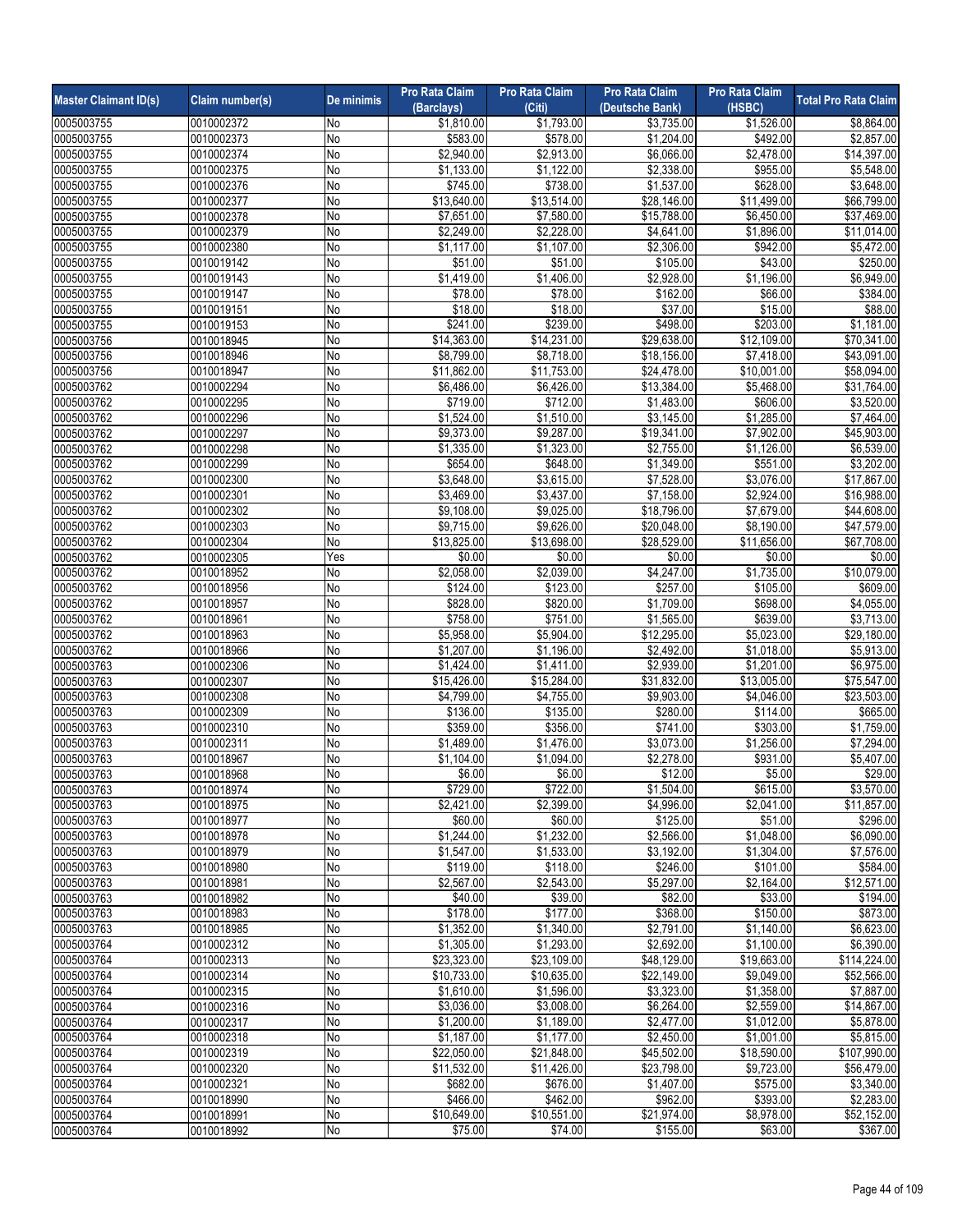| <b>Master Claimant ID(s)</b> | Claim number(s)          | De minimis        | <b>Pro Rata Claim</b>             | <b>Pro Rata Claim</b>  | Pro Rata Claim           | Pro Rata Claim         | Total Pro Rata Claim     |
|------------------------------|--------------------------|-------------------|-----------------------------------|------------------------|--------------------------|------------------------|--------------------------|
|                              |                          |                   | (Barclays)                        | (Citi)                 | (Deutsche Bank)          | (HSBC)                 |                          |
| 0005003764                   | 0010018993               | No                | \$103.00                          | \$102.00               | \$212.00                 | \$87.00                | \$504.00                 |
| 0005003764                   | 0010018994               | No                | \$775.00                          | \$768.00               | \$1,599.00               | \$653.00               | \$3,795.00               |
| 0005003764                   | 0010018995               | No                | \$34.00                           | \$34.00                | \$70.00                  | \$29.00                | \$167.00                 |
| 0005003764                   | 0010018998               | No                | \$142.00                          | \$141.00               | \$293.00                 | \$120.00               | \$696.00                 |
| 0005003764                   | 0010019001               | No                | \$265.00                          | \$263.00               | \$547.00                 | \$223.00               | \$1,298.00               |
| 0005003764                   | 0010019002               | No                | \$68.00                           | \$68.00                | \$141.00                 | \$58.00                | \$335.00                 |
| 0005003764                   | 0010019003               | No                | \$4,672.00                        | \$4,629.00             | \$9,640.00               | \$3,939.00             | \$22,880.00              |
| 0005003764                   | 0010019007               | No                | \$25.00                           | \$25.00<br>\$45.00     | \$52.00                  | \$21.00                | \$123.00<br>\$222.00     |
| 0005003764                   | 0010019008               | No<br>No          | \$45.00<br>$\overline{$1,405.00}$ |                        | \$94.00                  | \$38.00                |                          |
| 0005003764<br>0005003764     | 0010019009<br>0010019012 | No                | \$865.00                          | \$1,392.00<br>\$857.00 | \$2,900.00<br>\$1,784.00 | \$1,185.00<br>\$729.00 | \$6,882.00<br>\$4,235.00 |
| 0005003764                   | 0010019013               | No                | \$5,000.00                        | \$4,955.00             | \$10,319.00              | \$4,216.00             | \$24,490.00              |
| 0005003775                   | 0000004030               | No                | \$26.00                           | N/A                    | \$54.00                  | \$22.00                | \$102.00                 |
| 0005003776                   | 0010009197               | Yes               | \$0.00                            | \$0.00                 | \$0.00                   | \$0.00                 | \$0.00                   |
| 0005003776                   | 0010009198               | No                | \$4.00                            | \$4.00                 | \$9.00                   | \$4.00                 | \$21.00                  |
| 0005003776                   | 0010009199               | No                | \$230.00                          | \$227.00               | \$474.00                 | \$194.00               | \$1,125.00               |
| 0005003776                   | 0010009202               | No                | \$8.00                            | \$8.00                 | \$16.00                  | \$6.00                 | \$38.00                  |
| 0005003776                   | 0010009203               | No                | \$18.00                           | \$18.00                | \$37.00                  | \$15.00                | \$88.00                  |
| 0005003777                   | 0007015636               | Yes               | \$0.00                            | \$0.00                 | N/A                      | \$0.00                 | \$0.00                   |
| 0005003781                   | 0010019745               | No                | \$1,897.00                        | N/A                    | N/A                      | N/A                    | \$1,897.00               |
| 0005003781                   | 0010019775               | No                | \$10,381.00                       | N/A                    | N/A                      | N/A                    | \$10,381.00              |
| 0005003781                   | 0010028563               | No                | \$57.00                           | N/A                    | N/A                      | N/A                    | \$57.00                  |
| 0005003781                   | 0010028568               | Yes               | \$0.00                            | N/A                    | N/A                      | N/A                    | \$0.00                   |
| 0005003781                   | 0010028570               | Yes               | \$0.00                            | N/A                    | N/A                      | N/A                    | \$0.00                   |
| 0005003781                   | 0010028586               | Yes               | \$0.00                            | N/A                    | N/A                      | N/A                    | \$0.00                   |
| 0005003781                   | 0010028626               | Yes               | \$0.00                            | N/A                    | N/A                      | N/A                    | \$0.00                   |
| 0005003781                   | 0010028649               | No                | \$45.00                           | N/A                    | N/A                      | N/A                    | \$45.00                  |
| 0005003781                   | 0010028650               | No                | \$211.00                          | N/A                    | N/A                      | N/A                    | \$211.00                 |
| 0005003781                   | 0010028651               | Yes               | \$0.00                            | N/A                    | N/A                      | N/A                    | \$0.00                   |
| 0005003781                   | 0010028657               | No                | \$43.00                           | N/A                    | N/A                      | N/A                    | \$43.00                  |
| 0005003781                   | 0010028747               | No                | \$25.00                           | N/A                    | N/A                      | N/A                    | \$25.00                  |
| 0005003781                   | 0010028748               | Yes               | \$0.00                            | N/A                    | N/A                      | N/A                    | \$0.00                   |
| 0005003781                   | 0010028749               | No                | \$39.00                           | N/A                    | N/A                      | N/A                    | \$39.00                  |
| 0005003781                   | 0010028750               | Yes               | \$0.00                            | N/A                    | N/A                      | N/A                    | \$0.00                   |
| 0005003781                   | 0010028769               | Yes               | \$0.00                            | N/A                    | N/A                      | N/A                    | \$0.00                   |
| 0005003781                   | 0010028771               | No                | \$27.00                           | N/A                    | N/A                      | N/A                    | \$27.00                  |
| 0005003781                   | 0010028789               | Yes               | \$0.00                            | N/A                    | N/A                      | N/A                    | \$0.00                   |
| 0005003781                   | 0010028790               | Yes               | \$0.00                            | N/A                    | N/A                      | N/A                    | \$0.00                   |
| 0005003781                   | 0010028791               | Yes               | \$0.00                            | N/A                    | N/A                      | N/A                    | \$0.00                   |
| 0005003781                   | 0010028792               | Yes               | \$0.00                            | N/A                    | N/A                      | N/A                    | \$0.00                   |
| 0005003781                   | 0010028793               | Yes               | \$0.00                            | N/A                    | N/A                      | N/A                    | \$0.00                   |
| 0005003781                   | 0010028795               | Yes               | \$0.00                            | N/A                    | N/A                      | N/A                    | \$0.00                   |
| 0005003781                   | 0010028797               | Yes               | \$0.00                            | N/A                    | N/A                      | N/A                    | \$0.00                   |
| 0005003781                   | 0010028798               | Yes               | \$0.00                            | N/A                    | N/A                      | N/A                    | \$0.00                   |
| 0005003781                   | 0010028799               | Yes               | \$0.00                            | N/A                    | N/A                      | N/A                    | \$0.00                   |
| 0005003781                   | 0010028801               | Yes               | \$0.00                            | N/A                    | N/A                      | N/A                    | \$0.00                   |
| 0005003781                   | 0010028802               | Yes               | \$0.00                            | N/A                    | N/A                      | N/A                    | \$0.00                   |
| 0005003781                   | 0010028803               | Yes               | \$0.00                            | N/A                    | N/A                      | N/A                    | \$0.00                   |
| 0005003781                   | 0010028806               | $\overline{Y}$ es | \$0.00                            | N/A                    | N/A                      | N/A                    | \$0.00                   |
| 0005003781                   | 0010028808               | Yes               | \$0.00                            | N/A                    | N/A                      | N/A                    | \$0.00                   |
| 0005003781                   | 0010028809               | Yes               | \$0.00                            | N/A                    | N/A                      | N/A                    | \$0.00                   |
| 0005003781                   | 0010028811               | Yes               | \$0.00                            | N/A                    | N/A                      | N/A                    | \$0.00                   |
| 0005003781                   | 0010028812               | Yes               | \$0.00                            | N/A                    | N/A                      | N/A                    | \$0.00                   |
| 0005003781                   | 0010028815               | Yes               | \$0.00                            | N/A                    | N/A                      | N/A                    | \$0.00                   |
| 0005003781                   | 0010028816               | Yes               | \$0.00                            | N/A                    | N/A                      | N/A                    | \$0.00                   |
| 0005003781                   | 0010028820               | Yes               | \$0.00                            | N/A                    | N/A                      | N/A                    | \$0.00                   |
| 0005003781                   | 0010028823               | Yes               | \$0.00                            | N/A                    | N/A                      | N/A                    | \$0.00                   |
| 0005003781                   | 0010028824               | Yes               | \$0.00                            | N/A                    | N/A                      | N/A                    | \$0.00                   |
| 0005003781                   | 0010028826               | Yes               | \$0.00                            | N/A                    | N/A                      | N/A                    | \$0.00                   |
| 0005003781                   | 0010028827               | Yes               | \$0.00                            | N/A                    | N/A                      | N/A                    | \$0.00                   |
| 0005003781                   | 0010028830               | Yes               | \$0.00                            | N/A                    | N/A                      | N/A                    | \$0.00                   |
| 0005003781                   | 0010028831               | Yes               | \$0.00                            | N/A                    | N/A                      | N/A                    | \$0.00                   |
| 0005003781                   | 0010028832               | Yes               | \$0.00                            | N/A                    | N/A                      | N/A                    | \$0.00                   |
| 0005003781                   | 0010028833               | Yes               | \$0.00                            | N/A                    | N/A                      | N/A                    | \$0.00                   |
| 0005003781                   | 0010028835               | Yes               | \$0.00                            | N/A                    | N/A                      | N/A                    | \$0.00                   |
| 0005003781                   | 0010028836               | Yes               | \$0.00                            | N/A                    | N/A                      | N/A                    | \$0.00                   |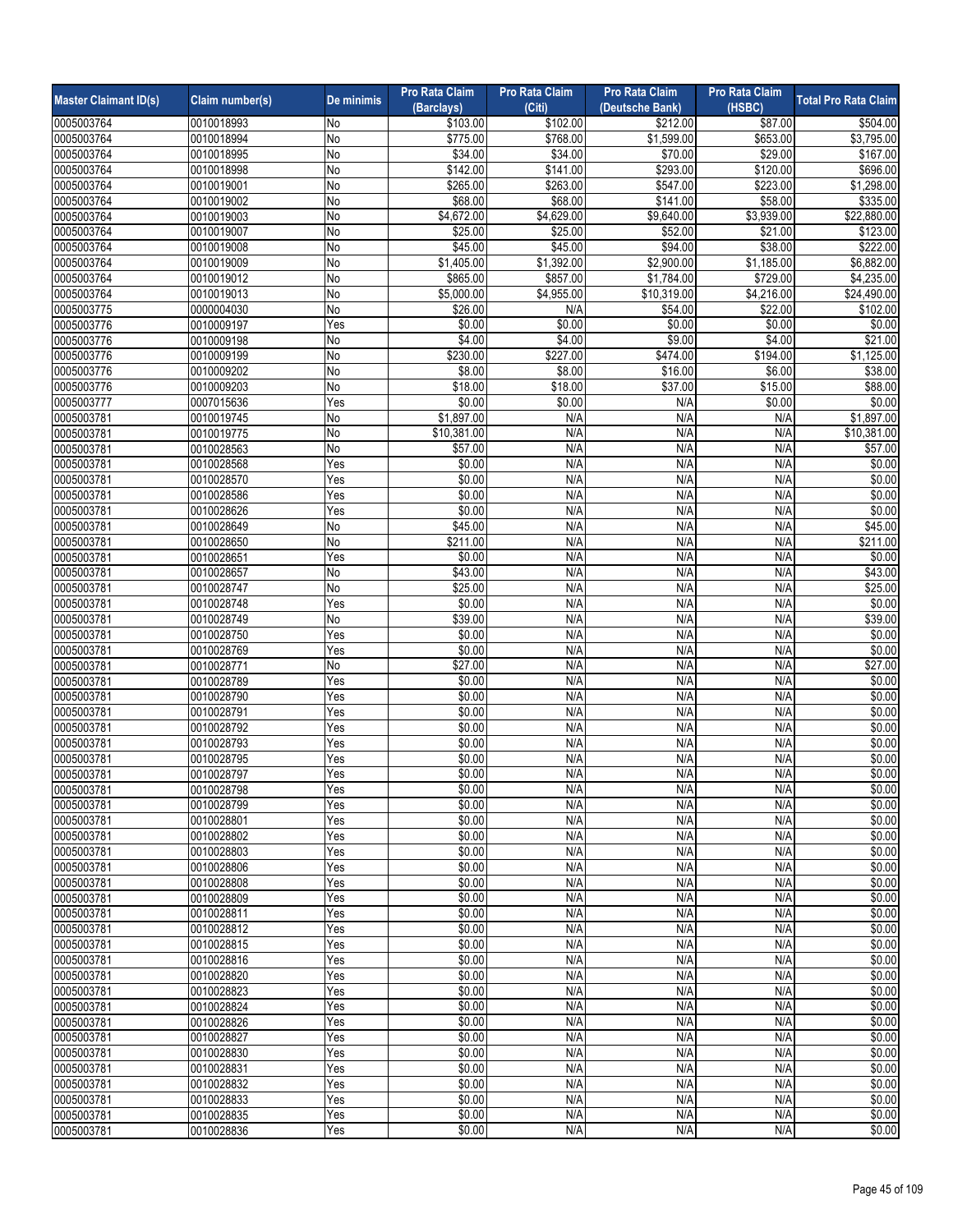| <b>Master Claimant ID(s)</b> | Claim number(s) | De minimis | Pro Rata Claim<br>(Barclays) | Pro Rata Claim<br>(Citi) | <b>Pro Rata Claim</b><br>(Deutsche Bank) | <b>Pro Rata Claim</b><br>(HSBC) | <b>Total Pro Rata Claim</b> |
|------------------------------|-----------------|------------|------------------------------|--------------------------|------------------------------------------|---------------------------------|-----------------------------|
| 0005003781                   | 0010028837      | Yes        | \$0.00                       | N/A                      | N/A                                      | N/A                             | \$0.00                      |
| 0005003781                   | 0010028840      | Yes        | \$0.00                       | N/A                      | N/A                                      | N/A                             | \$0.00                      |
| 0005003781                   | 0010028841      | Yes        | \$0.00                       | N/A                      | N/A                                      | N/A                             | \$0.00                      |
| 0005003781                   | 0010028844      | Yes        | \$0.00                       | N/A                      | N/A                                      | N/A                             | \$0.00                      |
| 0005003781                   | 0010028845      | Yes        | \$0.00                       | N/A                      | N/A                                      | N/A                             | \$0.00                      |
| 0005003781                   | 0010028846      | Yes        | \$0.00                       | N/A                      | N/A                                      | N/A                             | \$0.00                      |
| 0005003781                   | 0010028847      | Yes        | \$0.00                       | N/A                      | N/A                                      | N/A                             | \$0.00                      |
| 0005003781                   | 0010028852      | Yes        | \$0.00                       | N/A                      | N/A                                      | N/A                             | \$0.00                      |
| 0005003781                   | 0010028853      | Yes        | \$0.00                       | N/A                      | N/A                                      | N/A                             | \$0.00                      |
| 0005003781                   | 0010028854      | Yes        | \$0.00                       | N/A                      | N/A                                      | N/A                             | \$0.00                      |
| 0005003781                   | 0010028855      | Yes        | \$0.00                       | N/A                      | N/A                                      | N/A                             | \$0.00                      |
| 0005003781                   | 0010028857      | Yes        | \$0.00                       | N/A                      | N/A                                      | N/A                             | \$0.00                      |
| 0005003781                   | 0010028858      | Yes        | \$0.00                       | N/A                      | N/A                                      | N/A                             | \$0.00                      |
| 0005003781                   | 0010028859      | Yes        | \$0.00                       | N/A                      | N/A                                      | N/A                             | \$0.00                      |
| 0005003781                   | 0010028860      | Yes        | \$0.00                       | N/A                      | N/A                                      | N/A                             | \$0.00                      |
| 0005003781                   | 0010028861      | Yes        | \$0.00                       | N/A                      | N/A                                      | N/A                             | \$0.00                      |
| 0005003781                   | 0010028862      | Yes        | \$0.00                       | N/A                      | N/A                                      | N/A                             | \$0.00                      |
| 0005003781                   | 0010028863      | Yes        | \$0.00                       | N/A                      | N/A                                      | N/A                             | \$0.00                      |
| 0005003781                   | 0010028864      | Yes        | \$0.00                       | N/A                      | N/A                                      | N/A                             | \$0.00                      |
| 0005003781                   | 0010028865      | Yes        | \$0.00                       | N/A                      | N/A                                      | N/A                             | \$0.00                      |
| 0005003781                   | 0010028867      | Yes        | \$0.00                       | N/A                      | N/A                                      | N/A                             | \$0.00                      |
| 0005003781                   | 0010028868      | Yes        | \$0.00                       | N/A                      | N/A                                      | N/A                             | \$0.00                      |
| 0005003781                   | 0010028869      | Yes        | \$0.00                       | N/A                      | N/A                                      | N/A                             | \$0.00                      |
| 0005003781                   | 0010028875      | Yes        | \$0.00                       | N/A                      | N/A                                      | N/A                             | \$0.00                      |
| 0005003781                   | 0010028877      | No         | \$24.00                      | N/A                      | N/A                                      | N/A                             | \$24.00                     |
| 0005003781                   | 0010028880      | Yes        | \$0.00                       | N/A                      | N/A                                      | N/A                             | \$0.00                      |
| 0005003781                   | 0010028881      | Yes        | \$0.00                       | N/A                      | N/A                                      | N/A                             | \$0.00                      |
| 0005003781                   | 0010028882      | Yes        | \$0.00                       | N/A                      | N/A                                      | N/A                             | \$0.00                      |
| 0005003781                   | 0010028883      | Yes        | \$0.00                       | N/A                      | N/A                                      | N/A                             | \$0.00                      |
| 0005003781                   | 0010028884      | Yes        | \$0.00                       | N/A                      | N/A                                      | N/A                             | \$0.00                      |
| 0005003781                   | 0010028885      | Yes        | \$0.00                       | N/A                      | N/A                                      | N/A                             | \$0.00                      |
| 0005003781                   | 0010028887      | Yes        | \$0.00                       | N/A                      | N/A                                      | N/A                             | \$0.00                      |
| 0005003781                   | 0010028888      | Yes        | \$0.00                       | N/A                      | N/A                                      | N/A                             | \$0.00                      |
| 0005003781                   | 0010028892      | Yes        | \$0.00                       | N/A                      | N/A                                      | N/A                             | \$0.00                      |
| 0005003781                   | 0010028893      | Yes        | \$0.00                       | N/A                      | N/A                                      | N/A                             | \$0.00                      |
| 0005003781                   | 0010028895      | Yes        | \$0.00                       | N/A                      | N/A                                      | N/A                             | \$0.00                      |
| 0005003781                   | 0010028896      | Yes        | \$0.00                       | N/A                      | N/A                                      | N/A                             | \$0.00                      |
| 0005003781                   | 0010028900      | Yes        | \$0.00                       | N/A                      | N/A                                      | N/A                             | \$0.00                      |
| 0005003781                   | 0010028902      | Yes        | \$0.00                       | N/A                      | N/A                                      | N/A                             | \$0.00                      |
| 0005003781                   | 0010028904      | Yes        | \$0.00                       | N/A                      | N/A                                      | N/A                             | \$0.00                      |
| 0005003781                   | 0010028908      | Yes        | \$0.00                       | N/A                      | N/A                                      | N/A                             | \$0.00                      |
| 0005003781                   | 0010028911      | No         | \$12.00                      | N/A                      | N/A                                      | N/A                             | \$12.00                     |
| 0005003781                   | 0010028914      | Yes        | \$0.00                       | N/A                      | N/A                                      | N/A                             | \$0.00                      |
| 0005003781                   | 0010028927      | Yes        | \$0.00                       | N/A                      | N/A                                      | N/A                             | \$0.00                      |
| 0005003781                   | 0010028932      | Yes        | \$0.00                       | N/A                      | N/A                                      | N/A                             | \$0.00                      |
| 0005003781                   | 0010028933      | Yes        | \$0.00                       | N/A                      | N/A                                      | N/A                             | \$0.00                      |
| 0005003781                   | 0010028937      | Yes        | \$0.00                       | N/A                      | N/A                                      | N/A                             | \$0.00                      |
| 0005003781                   | 0010028938      | Yes        | \$0.00                       | N/A                      | N/A                                      | N/A                             | \$0.00                      |
| 0005003781                   | 0010028946      | Yes        | \$0.00                       | N/A                      | N/A                                      | N/A                             | \$0.00                      |
| 0005003781                   | 0010028967      | Yes        | \$0.00                       | N/A                      | N/A                                      | N/A                             | \$0.00                      |
| 0005003781                   | 0010028968      | No         | \$142.00                     | N/A                      | N/A                                      | N/A                             | \$142.00                    |
| 0005003781                   | 0010028969      | No         | \$37.00                      | N/A                      | N/A                                      | N/A                             | \$37.00                     |
| 0005003781                   | 0010028970      | Yes        | \$0.00                       | N/A                      | N/A                                      | N/A                             | \$0.00                      |
| 0005003781                   | 0010028972      | No         | \$217.00                     | N/A                      | N/A                                      | N/A                             | \$217.00                    |
| 0005003781                   | 0010028973      | No         | \$274.00                     | N/A                      | N/A                                      | N/A                             | \$274.00                    |
| 0005003781                   | 0010028974      | No         | \$21.00                      | N/A                      | N/A                                      | N/A                             | \$21.00                     |
| 0005003781                   | 0010028975      | No         | \$186.00                     | N/A                      | N/A                                      | N/A                             | \$186.00                    |
| 0005003781                   | 0010028976      | No         | \$56.00                      | N/A                      | N/A                                      | N/A                             | \$56.00                     |
| 0005003781                   | 0010028978      | No         | \$173.00                     | N/A                      | N/A                                      | N/A                             | \$173.00                    |
| 0005003781                   | 0010028981      | No         | \$283.00                     | N/A                      | N/A                                      | N/A                             | \$283.00                    |
| 0005003781                   | 0010028983      | No         | \$221.00                     | N/A                      | N/A                                      | N/A                             | \$221.00                    |
| 0005003781                   | 0010028984      | No         | \$60.00                      | N/A                      | N/A                                      | N/A                             | \$60.00                     |
| 0005003781                   | 0010028985      | No         | \$20.00                      | N/A                      | N/A                                      | N/A                             | \$20.00                     |
| 0005003781                   | 0010028986      | No         | \$33.00                      | N/A                      | N/A                                      | N/A                             | \$33.00                     |
| 0005003781                   | 0010028988      | Yes        | \$0.00                       | N/A                      | N/A                                      | N/A                             | \$0.00                      |
| 0005003781                   | 0010028989      | No         | \$142.00                     | N/A                      | N/A                                      | N/A                             | \$142.00                    |
|                              |                 |            |                              |                          |                                          |                                 |                             |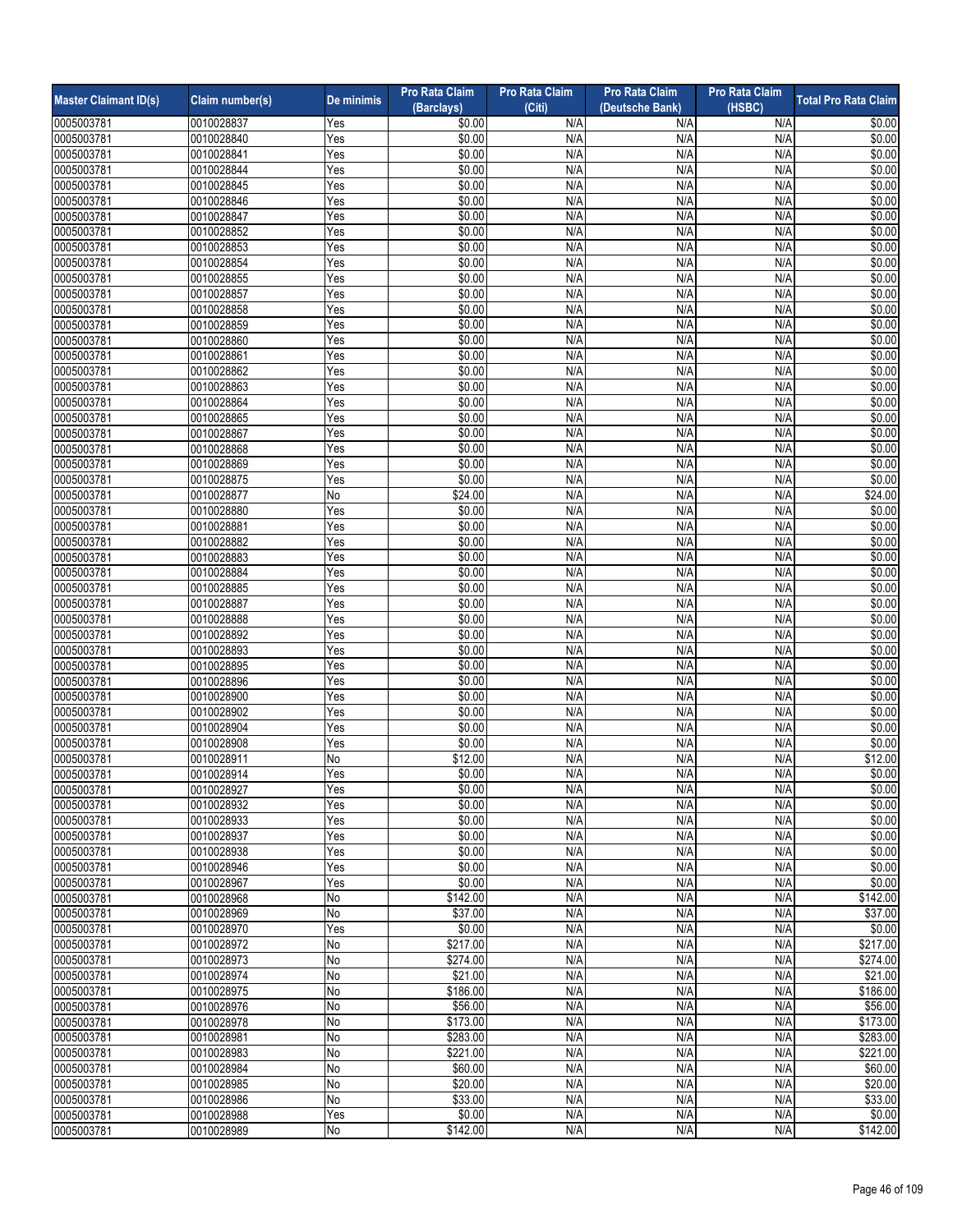| <b>Master Claimant ID(s)</b> | Claim number(s)          | De minimis | <b>Pro Rata Claim</b>    | <b>Pro Rata Claim</b> | Pro Rata Claim         | <b>Pro Rata Claim</b> | Total Pro Rata Claim |
|------------------------------|--------------------------|------------|--------------------------|-----------------------|------------------------|-----------------------|----------------------|
|                              |                          |            | (Barclays)               | (Citi)                | (Deutsche Bank)        | (HSBC)                |                      |
| 0005003781                   | 0010028995               | No         | \$11.00                  | N/A                   | N/A                    | N/A                   | \$11.00              |
| 0005003781                   | 0010028996               | Yes        | \$0.00<br>\$0.00         | N/A                   | N/A                    | N/A                   | \$0.00               |
| 0005003781<br>0005003781     | 0010029014<br>0010029080 | Yes        | \$0.00                   | N/A<br>N/A            | N/A<br>N/A             | N/A<br>N/A            | \$0.00<br>\$0.00     |
|                              | 0010029081               | Yes<br>Yes | \$0.00                   | N/A                   | N/A                    | N/A                   | \$0.00               |
| 0005003781<br>0005003781     | 0010029082               | Yes        | \$0.00                   | N/A                   | N/A                    | N/A                   | \$0.00               |
| 0005003781                   | 0010029110               | No         | \$22.00                  | N/A                   | N/A                    | N/A                   | \$22.00              |
| 0005003781                   | 0010029111               | No         | \$15.00                  | N/A                   | N/A                    | N/A                   | \$15.00              |
| 0005003781                   | 0010029112               | No         | \$22.00                  | N/A                   | N/A                    | N/A                   | \$22.00              |
| 0005003781                   | 0010029195               | No         | $\overline{$3,738.00}$   | N/A                   | N/A                    | N/A                   | \$3,738.00           |
| 0005003781                   | 0010029642               | Yes        | \$0.00                   | N/A                   | N/A                    | N/A                   | \$0.00               |
| 0005003781                   | 0010029643               | Yes        | \$0.00                   | N/A                   | N/A                    | N/A                   | \$0.00               |
| 0005003781                   | 0010029644               | Yes        | \$0.00                   | N/A                   | N/A                    | N/A                   | \$0.00               |
| 0005003784                   | 0007001584               | No         | \$1,581,284.00           | \$1,566,751.00        | \$3,263,065.00         | \$1,333,134.00        | \$7,744,234.00       |
| 0005003785                   | 0007001793               | No         | \$118,272.00             | \$117,185.00          | \$244,060.00           | \$99,711.00           | \$579,228.00         |
| 0005003786                   | 0010000002               | No         | $\overline{$706,711.00}$ | \$700,216.00          | \$1,458,336.00         | \$595,807.00          | \$3,461,070.00       |
| 0005003789                   | 0010002009               | No         | \$855.00                 | \$847.00              | \$1,764.00             | \$721.00              | \$4,187.00           |
| 0005003794                   | 0010020747               | No         | \$7,942.00               | \$7,869.00            | N/A                    | N/A                   | \$15,811.00          |
| 0005003794                   | 0010020796               | Yes        | \$0.00                   | \$0.00                | N/A                    | N/A                   | \$0.00               |
| 0005003797                   | 0007000437               | No         | \$221.00                 | \$219.00              | \$455.00               | \$186.00              | \$1,081.00           |
| 0005003797                   | 0007000438               | No         | \$3,186.00               | \$3,157.00            | \$6,575.00             | \$2,686.00            | \$15,604.00          |
| 0005003797                   | 0007000439               | No         | \$3,737.00               | \$3,703.00            | \$7,712.00             | \$3,151.00            | \$18,303.00          |
| 0005003797                   | 0007000440               | No         | \$629.00                 | \$623.00              | \$1,298.00             | \$530.00              | \$3,080.00           |
| 0005003797                   | 0007000441               | No         | \$2,246.00               | \$2,225.00            | \$4,635.00             | \$1,894.00            | \$11,000.00          |
| 0005003797                   | 0007000442               | No         | \$2,871.00               | \$2,845.00            | \$5,925.00             | \$2,421.00            | \$14,062.00          |
| 0005003797                   | 0007000719               | No         | \$4,547.00               | \$4,505.00            | \$9,383.00             | \$3,834.00            | \$22,269.00          |
| 0005003797                   | 0007000720               | No         | \$6,078.00               | \$6,022.00            | \$12,543.00            | \$5,124.00            | \$29,767.00          |
| 0005003797                   | 0007000721               | No         | \$9,561.00               | \$9,473.00            | \$19,730.00            | \$8,061.00            | \$46,825.00          |
| 0005003797                   | 0007000723               | No         | \$1,172.00               | \$1,161.00            | \$2,419.00             | \$988.00              | \$5,740.00           |
| 0005003797                   | 0007000724               | No         | \$3,340.00               | \$3,309.00            | \$6,893.00             | \$2,816.00            | \$16,358.00          |
| 0005003797                   | 0007000725               | No         | \$617.00                 | \$612.00              | \$1,274.00             | \$520.00              | \$3,023.00           |
| 0005003797                   | 0007000726               | No         | \$14.00                  | \$13.00               | \$28.00                | \$11.00               | \$66.00              |
| 0005003797                   | 0007000727               | No         | \$369.00                 | \$366.00              | \$762.00               | \$311.00              | \$1,808.00           |
| 0005003797                   | 0007000728               | No         | \$247.00                 | \$245.00              | \$510.00               | \$208.00              | \$1,210.00           |
| 0005003797                   | 0007000729               | No         | \$1,432.00               | \$1,418.00            | $\overline{$2,954.00}$ | \$1,207.00            | \$7,011.00           |
| 0005003797                   | 0007000730               | No         | \$913.00                 | \$905.00              | \$1,885.00             | \$770.00              | \$4,473.00           |
| 0005003797                   | 0007000732               | No         | \$1,476.00               | \$1,462.00            | \$3,045.00             | \$1,244.00            | \$7,227.00           |
| 0005003798                   | 0007015662               | Yes        | N/A                      | N/A                   | N/A                    | N/A                   | \$0.00               |
| 0005003798                   | 0007015663               | Yes        | N/A                      | N/A                   | N/A                    | N/A                   | \$0.00               |
| 0005003798                   | 0007015667               | Yes        | N/A                      | N/A                   | N/A                    | N/A                   | \$0.00               |
| 0005003798                   | 0007015668               | Yes        | N/A                      | N/A                   | N/A                    | N/A                   | \$0.00               |
| 0005003798                   | 0007015669               | Yes        | N/A                      | N/A                   | N/A                    | N/A                   | \$0.00               |
| 0005003798                   | 0007015671               | Yes        | N/A                      | N/A                   | N/A                    | N/A                   | \$0.00               |
| 0005003799                   | 0010009294               | No         | \$4,096.00               | N/A                   | N/A                    | N/A                   | \$4,096.00           |
| 0005003799                   | 0010009325               | Yes        | \$0.00                   | N/A                   | N/A                    | N/A                   | \$0.00               |
| 0005003799                   | 0010010140               | Yes        | \$0.00                   | N/A                   | N/A                    | N/A                   | \$0.00               |
| 0005003799                   | 0010010141               | Yes        | \$0.00                   | N/A                   | N/A                    | N/A                   | \$0.00               |
| 0005003799                   | 0010010143               | Yes        | \$0.00                   | N/A                   | N/A                    | N/A                   | \$0.00               |
| 0005003799                   | 0010010144               | Yes        | \$0.00                   | N/A                   | N/A                    | N/A                   | \$0.00               |
| 0005003799                   | 0010010182               | <b>No</b>  | \$465.00                 | N/A                   | N/A                    | N/A                   | \$465.00             |
| 0005003799                   | 0010010195               | No         | \$44,876.00              | N/A                   | N/A                    | N/A                   | \$44,876.00          |
| 0005003799                   | 0010010674               | No         | \$62.00                  | N/A                   | N/A                    | N/A                   | \$62.00              |
| 0005003799                   | 0010010676               | <b>No</b>  | \$248.00                 | N/A                   | N/A                    | N/A                   | \$248.00             |
| 0005003799                   | 0010010677               | No         | \$157.00                 | N/A                   | N/A                    | N/A                   | \$157.00             |
| 0005003799                   | 0010010679               | Yes        | \$0.00                   | N/A                   | N/A                    | N/A                   | \$0.00               |
| 0005003799                   | 0010010692               | Yes        | \$0.00                   | N/A                   | N/A                    | N/A                   | \$0.00               |
| 0005003799                   | 0010012335               | Yes        | \$0.00                   | N/A                   | N/A                    | N/A                   | \$0.00               |
| 0005003799                   | 0010013692               | <b>No</b>  | \$540.00                 | N/A                   | N/A                    | N/A                   | \$540.00             |
| 0005003799                   | 0010013694               | <b>No</b>  | \$11.00                  | N/A                   | N/A                    | N/A                   | \$11.00              |
| 0005003799                   | 0010013697               | No         | \$19.00                  | N/A                   | N/A                    | N/A                   | \$19.00              |
| 0005003799                   | 0010013709               | No         | \$31.00                  | N/A                   | N/A                    | N/A                   | \$31.00              |
| 0005003799                   | 0010013713               | <b>No</b>  | \$42.00                  | N/A                   | N/A                    | N/A                   | \$42.00              |
| 0005003799                   | 0010013715               | No         | \$52.00                  | N/A                   | N/A                    | N/A                   | \$52.00              |
| 0005003799                   | 0010013723               | No         | \$14.00                  | N/A                   | N/A                    | N/A                   | \$14.00              |
| 0005003799                   | 0010013726               | <b>No</b>  | \$130.00                 | N/A                   | N/A                    | N/A                   | \$130.00             |
| 0005003799                   | 0010013727               | Yes        | \$0.00                   | N/A                   | N/A                    | N/A                   | \$0.00               |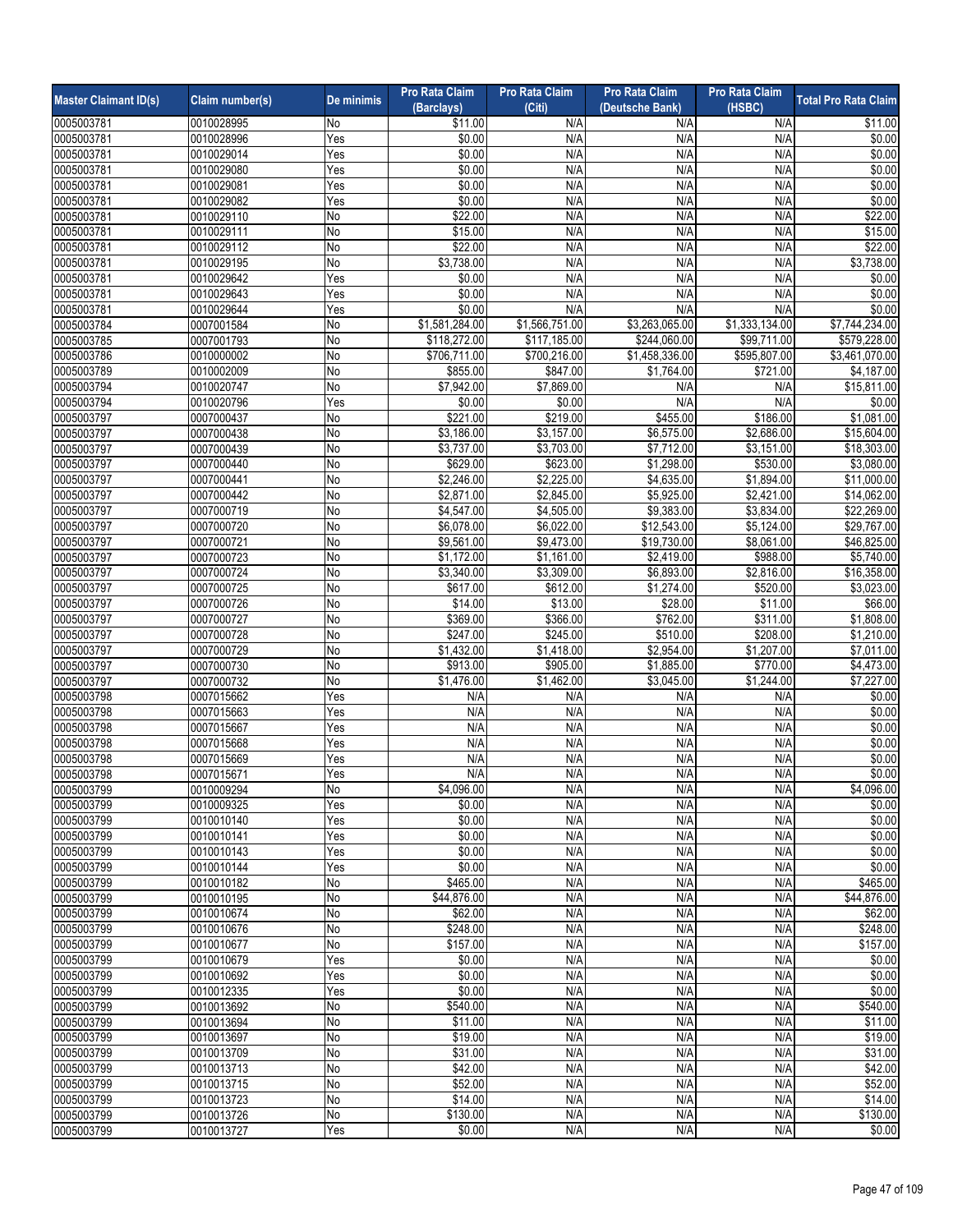| <b>Master Claimant ID(s)</b> | Claim number(s)        | De minimis | <b>Pro Rata Claim</b><br>(Barclays) | Pro Rata Claim<br>(C <sub>it</sub> ) | Pro Rata Claim<br>(Deutsche Bank) | <b>Pro Rata Claim</b><br>(HSBC) | <b>Total Pro Rata Claim</b> |
|------------------------------|------------------------|------------|-------------------------------------|--------------------------------------|-----------------------------------|---------------------------------|-----------------------------|
| 0005003799                   | 0010013728             | No         | \$165.00                            | N/A                                  | N/A                               | N/A                             | \$165.00                    |
| 0005003799                   | 0010013731             | No         | \$19.00                             | N/A                                  | N/A                               | N/A                             | \$19.00                     |
| 0005003799                   | 0010013737             | No         | \$64.00                             | N/A                                  | N/A                               | N/A                             | \$64.00                     |
| 0005003799                   | 0010013740             | No         | \$19.00                             | N/A                                  | N/A                               | N/A                             | \$19.00                     |
| 0005003799                   | 0010013750             | No         | \$22.00                             | N/A                                  | N/A                               | N/A                             | \$22.00                     |
| 0005003799                   | 0010013751             | No         | \$1,486.00                          | N/A                                  | N/A                               | N/A                             | \$1,486.00                  |
| 0005003799                   | 0010013753             | No         | \$16.00                             | N/A                                  | N/A                               | N/A                             | \$16.00                     |
| 0005003799                   | 0010013754             | No         | \$80.00                             | N/A                                  | N/A                               | N/A                             | \$80.00                     |
| 0005003799                   | 0010013757             | No         | \$29.00                             | N/A                                  | N/A                               | N/A                             | \$29.00                     |
| 0005003799                   | 0010013761             | Yes        | \$0.00                              | N/A                                  | N/A                               | N/A                             | \$0.00                      |
| 0005003799                   | 0010013762             | No         | \$68.00                             | N/A                                  | N/A                               | N/A                             | \$68.00                     |
| 0005003799                   | 0010013765             | Yes        | \$0.00                              | N/A                                  | N/A                               | N/A                             | \$0.00                      |
| 0005003799                   | 0010013766             | No         | \$13.00                             | N/A                                  | N/A                               | N/A                             | \$13.00                     |
| 0005003799                   | 0010013769             | Yes        | \$0.00                              | N/A                                  | N/A                               | N/A                             | \$0.00                      |
| 0005003799                   | 0010013770             | Yes        | \$0.00                              | N/A                                  | N/A                               | N/A                             | \$0.00                      |
| 0005003799                   | 0010013772             | No         | \$153.00                            | N/A                                  | N/A                               | N/A                             | \$153.00                    |
| 0005003799                   | 0010013775             | Yes        | \$0.00                              | N/A                                  | N/A                               | N/A                             | \$0.00                      |
| 0005003799                   | 0010013776             | No         | \$34.00                             | N/A                                  | N/A                               | N/A                             | \$34.00                     |
| 0005003799                   | 0010013782             | Yes        | \$0.00                              | N/A                                  | N/A                               | N/A                             | \$0.00                      |
| 0005003799                   | 0010013783             | No         | \$27.00                             | N/A                                  | N/A                               | N/A                             | \$27.00                     |
| 0005003799                   | 0010013788             | No         | \$438.00                            | N/A                                  | N/A                               | N/A                             | \$438.00                    |
| 0005003799                   | 0010013792             | No         | \$21.00                             | N/A                                  | N/A                               | N/A                             | \$21.00                     |
|                              | 0010013793             | <b>No</b>  |                                     | N/A                                  |                                   |                                 |                             |
| 0005003799<br>0005003799     |                        |            | \$46.00<br>\$61.00                  |                                      | N/A                               | N/A                             | \$46.00                     |
|                              | 0010013795             | No         |                                     | N/A                                  | N/A                               | N/A                             | \$61.00                     |
| 0005003799                   | 0010013798             | Yes        | \$0.00                              | N/A                                  | N/A                               | N/A                             | \$0.00                      |
| 0005003799                   | 0010013800             | No         | \$11.00                             | N/A                                  | N/A                               | N/A                             | \$11.00                     |
| 0005003799                   | 0010013803             | Yes        | \$0.00                              | N/A                                  | N/A                               | N/A                             | \$0.00                      |
| 0005003799                   | 0010013805             | No         | \$38.00                             | N/A                                  | N/A                               | N/A                             | \$38.00                     |
| 0005003799                   | 0010013807             | Yes        | \$0.00                              | N/A                                  | N/A                               | N/A                             | \$0.00                      |
| 0005003799                   | 0010013810             | Yes        | \$0.00                              | N/A                                  | N/A                               | N/A                             | \$0.00                      |
| 0005003799                   | 0010013813             | Yes        | \$0.00                              | N/A                                  | N/A                               | N/A                             | \$0.00                      |
| 0005003799                   | 0010013815             | Yes        | \$0.00                              | N/A                                  | N/A                               | N/A                             | \$0.00                      |
| 0005003799                   | 0010013816             | No         | \$66.00                             | N/A                                  | N/A                               | N/A                             | \$66.00                     |
| 0005003799                   | 0010013819             | Yes        | \$0.00                              | N/A                                  | N/A                               | N/A                             | \$0.00                      |
| 0005003799                   | 0010013825             | Yes        | \$0.00                              | N/A                                  | N/A                               | N/A                             | \$0.00                      |
| 0005003799                   | 0010013826             | No         | \$52.00                             | N/A                                  | N/A                               | N/A                             | \$52.00                     |
| 0005003799                   | 0010013828             | No         | \$47.00                             | N/A                                  | N/A                               | N/A                             | \$47.00                     |
| 0005003799                   | 0010013830             | No         | \$31.00                             | N/A                                  | N/A                               | N/A                             | \$31.00                     |
| 0005003799                   | 0010013832             | Yes        | \$0.00                              | N/A                                  | N/A                               | N/A                             | \$0.00                      |
| 0005003799                   | 0010013835             | No         | \$17.00                             | N/A                                  | N/A                               | N/A                             | \$17.00                     |
| 0005003799                   | 0010013839             | No         | \$41.00                             | N/A                                  | N/A                               | N/A                             | \$41.00                     |
| 0005003799                   | 0010013843             | No         | \$231.00                            | N/A                                  | N/A                               | N/A                             | \$231.00                    |
| 0005003799                   | 0010013844             | No         | \$11.00                             | N/A                                  | N/A                               | N/A                             | \$11.00                     |
| 0005003799                   | 0010013846             | No         | \$68.00                             | N/A                                  | N/A                               | N/A                             | \$68.00                     |
| 0005003799                   | 0010013848             | Yes        | \$0.00                              | N/A                                  | N/A                               | N/A                             | \$0.00                      |
| 0005003799                   | 0010013855             | No         | \$23.00                             | N/A                                  | N/A                               | N/A                             | \$23.00                     |
| 0005003799                   | 0010013856             | Yes        | \$0.00                              | N/A                                  | N/A                               | N/A                             | \$0.00                      |
| 0005003799                   | 0010013858             | Yes        | \$0.00                              | N/A                                  | N/A                               | N/A                             | \$0.00                      |
| 0005003799                   | 0010013863             | No         | \$182.00                            | N/A                                  | N/A                               | N/A                             | \$182.00                    |
| 0005003799                   | 0010013867             | No         | \$38.00                             | N/A                                  | N/A                               | N/A                             | \$38.00                     |
| 0005003799                   | 0010013868             | Yes        | \$0.00                              | N/A                                  | N/A                               | N/A                             | \$0.00                      |
| 0005003799                   | 0010013871             | No         | \$23.00                             | N/A                                  | N/A                               | N/A                             | \$23.00                     |
| 0005003799                   | 0010013878             | No         | \$18.00                             | N/A                                  | N/A                               | N/A                             | \$18.00                     |
| 0005003799                   | 0010013894             | No         | \$420.00                            | N/A                                  | N/A                               | N/A                             | \$420.00                    |
| 0005003799                   | 0010013899             | Yes        | \$0.00                              | N/A                                  | N/A                               | N/A                             | \$0.00                      |
| 0005003799                   | 0010013906             | No         | \$25.00                             | N/A                                  | N/A                               | N/A                             | \$25.00                     |
| 0005003799                   | 0010013914             | Yes        | \$0.00                              | N/A                                  | N/A                               | N/A                             | \$0.00                      |
| 0005003799                   | 0010015335             | No         | \$927.00                            | N/A                                  | N/A                               | N/A                             | \$927.00                    |
| 0005003799                   | 0010015338             | No         | \$3,470.00                          | N/A                                  | N/A                               | N/A                             | \$3,470.00                  |
| 0005003799                   | 0010016106             | Yes        | \$0.00                              | N/A                                  | N/A                               | N/A                             | \$0.00                      |
| 0005003801                   | 0007015677; 0010043472 | No         | \$747.00                            | \$740.00                             | \$1,541.00                        | \$630.00                        | \$3,658.00                  |
| 0005003801                   | 0007015678; 0010043473 | No         | \$457.00                            | \$453.00                             | \$942.00                          | \$385.00                        | \$2,237.00                  |
| 0005003801                   | 0010043470             | No         | \$4,746.00                          | \$4,703.00                           | \$9,794.00                        | \$4,001.00                      | \$23,244.00                 |
| 0005003804                   | 0010001061             | No         | \$698.00                            | \$691.00                             | \$1,439.00                        | \$588.00                        | \$3,416.00                  |
| 0005003809                   | 0010001007             | No         | \$10.00                             | \$10.00                              | \$21.00                           | \$9.00                          | \$50.00                     |
|                              |                        |            |                                     |                                      |                                   |                                 |                             |
| 0005003809                   | 0010001008             | No         | \$339.00                            | \$335.00                             | \$699.00                          | \$285.00                        | \$1,658.00                  |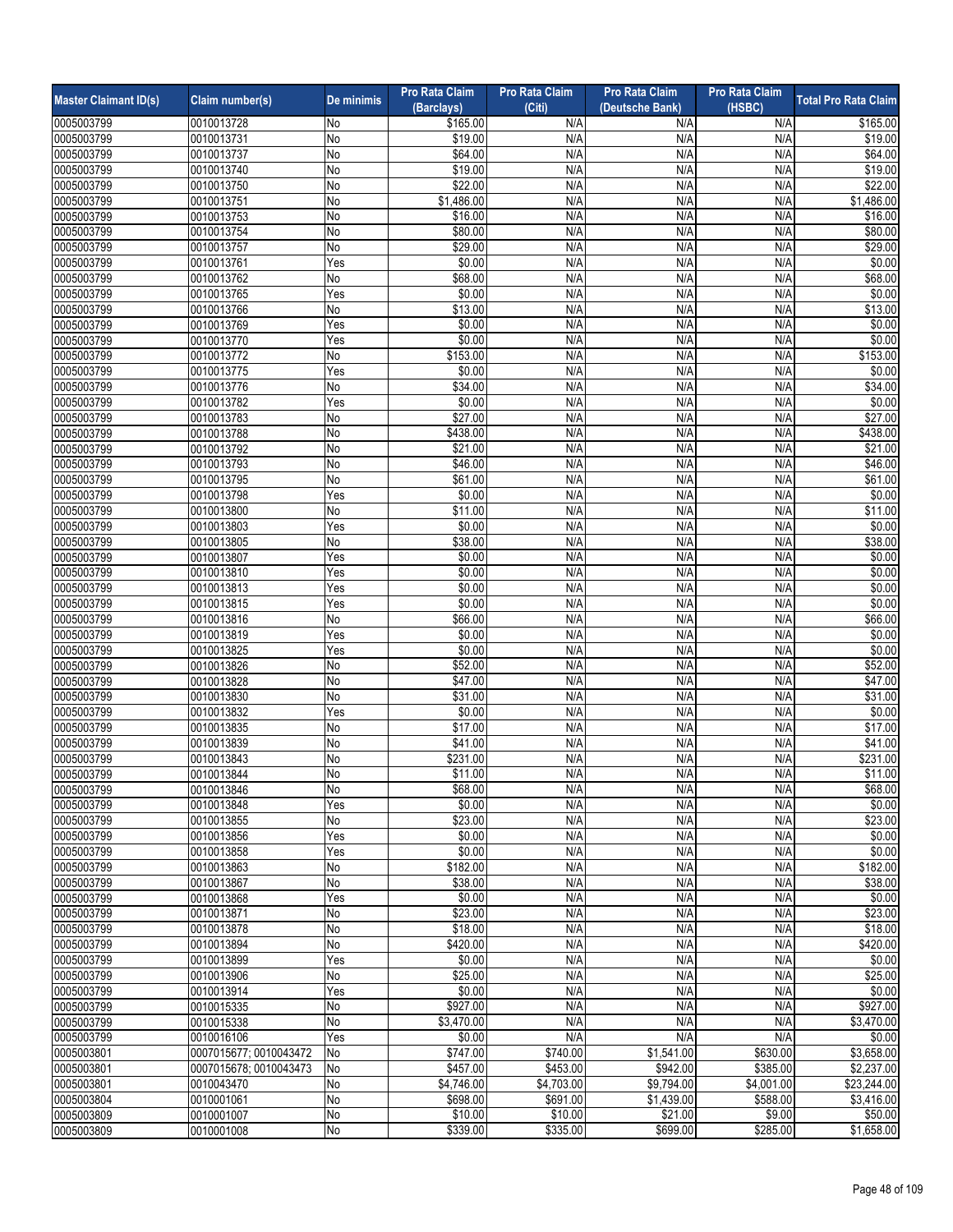| <b>Master Claimant ID(s)</b> | Claim number(s) | De minimis | <b>Pro Rata Claim</b> | <b>Pro Rata Claim</b> | <b>Pro Rata Claim</b> | <b>Pro Rata Claim</b> | <b>Total Pro Rata Claim</b> |
|------------------------------|-----------------|------------|-----------------------|-----------------------|-----------------------|-----------------------|-----------------------------|
|                              |                 |            | (Barclays)            | (Citi)                | (Deutsche Bank)       | (HSBC)                |                             |
| 0005003809                   | 0010001009      | No         | \$42,763.00           | \$42,370.00           | \$88,244.00           | \$36,052.00           | \$209,429.00                |
| 0005003809                   | 0010001010      | No         | \$427.00              | \$423.00              | \$881.00              | \$360.00              | \$2,091.00                  |
| 0005003809                   | 0010001011      | No         | \$21.00               | \$21.00               | \$44.00               | \$18.00               | \$104.00                    |
| 0005003809                   | 0010001012      | No         | \$105.00              | \$104.00              | \$218.00              | \$89.00               | \$516.00                    |
| 0005003809                   | 0010001013      | No         | \$199.00              | \$197.00              | \$410.00              | \$168.00              | \$974.00                    |
| 0005003809                   | 0010001014      | No         | \$36,472.00           | \$36,137.00           | \$75,262.00           | \$30,749.00           | \$178,620.00                |
| 0005003809                   | 0010001015      | <b>No</b>  | \$111.00              | \$110.00              | \$229.00              | \$93.00               | \$543.00                    |
| 0005003809                   | 0010001016      | No         | \$9.00                | \$9.00                | \$19.00               | \$8.00                | \$45.00                     |
| 0005003809                   | 0010001017      | No         | \$17,625.00           | \$17,463.00           | \$36,370.00           | \$14,859.00           | \$86,317.00                 |
| 0005003809                   | 0010001018      | No         | \$34,548.00           | \$34,230.00           | \$71,291.00           | \$29,126.00           | \$169,195.00                |
| 0005003809                   | 0010001019      | No         | \$20,828.00           | \$20,636.00           | \$42,979.00           | \$17,559.00           | \$102,002.00                |
| 0005003809                   | 0010001020      | Yes        | \$0.00                | \$0.00                | \$0.00                | \$0.00                | \$0.00                      |
| 0005003809                   | 0010001021      | Yes        | \$0.00                | \$0.00                | \$0.00                | \$0.00                | \$0.00                      |
| 0005003809                   | 0010001022      | No         | \$101.00              | \$101.00              | \$209.00              | \$86.00               | \$497.00                    |
| 0005003809                   | 0010001023      | Yes        | \$0.00                | \$0.00                | \$0.00                | \$0.00                | \$0.00                      |
| 0005003809                   | 0010001024      | No         | \$7.00                | \$7.00                | \$14.00               | \$6.00                | \$34.00                     |
| 0005003809                   | 0010001025      | No         | \$3.00                | \$3.00                | \$6.00                | \$2.00                | \$14.00                     |
| 0005003809                   | 0010001026      | <b>No</b>  | \$7.00                | \$7.00                | \$15.00               | \$6.00                | \$35.00                     |
| 0005003809                   | 0010001027      | No         | \$11.00               | \$11.00               | \$24.00               | \$10.00               | \$56.00                     |
| 0005003809                   | 0010001028      | No         | \$3.00                | \$3.00                | \$6.00                | \$3.00                | \$15.00                     |
| 0005003809                   | 0010001029      | No         | \$6.00                | \$6.00                | \$12.00               | \$5.00                | \$29.00                     |
| 0005003809                   | 0010001030      | Yes        | \$0.00                | \$0.00                | \$0.00                | \$0.00                | \$0.00                      |
| 0005003809                   | 0010001031      | Yes        | \$0.00                | \$0.00                | \$0.00                | \$0.00                | \$0.00                      |
| 0005003809                   | 0010001032      | No         | \$2,986.00            | \$2,959.00            | \$6,162.00            | \$2,518.00            | \$14,625.00                 |
| 0005003809                   | 0010001033      | No         | \$9,725.00            | \$9,636.00            | \$20,068.00           | \$8,199.00            | \$47,628.00                 |
| 0005003809                   | 0010001034      | <b>No</b>  | \$8,285.00            | \$8,209.00            | \$17,096.00           | \$6,985.00            | \$40,575.00                 |
| 0005003809                   | 0010001035      | No         | \$2,467.00            | \$2,444.00            | \$5,090.00            | \$2,080.00            | \$12,081.00                 |
| 0005003809                   | 0010001037      | No         | \$61.00               | \$60.00               | \$126.00              | \$51.00               | \$298.00                    |
| 0005003809                   | 0010001038      | <b>No</b>  | \$448.00              | \$444.00              | \$924.00              | \$377.00              | \$2,193.00                  |
| 0005003809                   | 0010001039      | No         | \$83.00               | \$82.00               | \$171.00              | \$70.00               | \$406.00                    |
| 0005003809                   | 0010001043      | No         | \$59,745.00           | \$59,196.00           | \$123,288.00          | \$50,369.00           | \$292,598.00                |
| 0005003809                   | 0010001044      | <b>No</b>  | \$10,949.00           | \$10,849.00           | \$22,594.00           | \$9,231.00            | \$53,623.00                 |
| 0005003809                   | 0010001046      | No         | \$812.00              | \$804.00              | \$1,675.00            | \$684.00              | \$3,975.00                  |
| 0005003809                   | 0010001048      | No         | \$208.00              | \$206.00              | \$428.00              | \$175.00              | \$1,017.00                  |
| 0005003809                   | 0010001049      | No         | \$15,485.00           | \$15,343.00           | \$31,955.00           | \$13,055.00           | \$75,838.00                 |
| 0005003809                   | 0010001050      | No         | \$4,645.00            | \$4,602.00            | \$9,585.00            | \$3,916.00            | \$22,748.00                 |
| 0005003809                   | 0010001051      | No         | \$1,053.00            | \$1,044.00            | \$2,173.00            | \$888.00              | \$5,158.00                  |
| 0005003809                   | 0010001052      | No         | \$303.00              | \$301.00              | \$626.00              | \$256.00              | \$1,486.00                  |
| 0005003809                   | 0010001053      | No         | \$5,082.00            | \$5,035.00            | \$10,486.00           | \$4,284.00            | \$24,887.00                 |
| 0005003809                   | 0010001054      | No         | \$3,023.00            | \$2,995.00            | \$6.237.00            | \$2,548.00            | \$14,803.00                 |
| 0005003809                   | 0010001055      | No         | \$11.00               | \$11.00               | \$23.00               | \$10.00               | \$55.00                     |
| 0005003809                   | 0010001056      | No         | \$485.00              | \$480.00              | \$1,000.00            | \$409.00              | \$2,374.00                  |
| 0005003809                   | 0010006626      | Yes        | \$0.00                | \$0.00                | \$0.00                | \$0.00                | \$0.00                      |
| 0005003809                   | 0010006627      | No         | \$2,004.00            | \$1,985.00            | \$4,134.00            | \$1,689.00            | \$9,812.00                  |
| 0005003810                   | 0010000399      | No         | \$2,591.00            | \$2,568.00            | \$5.347.00            | \$2.185.00            | \$12,691.00                 |
| 0005003810                   | 0010000507      | Yes        | \$0.00                | \$0.00                | N/A                   | N/A                   | \$0.00                      |
| 0005003810                   | 0010000579      | No         | \$85.00               | \$84.00               | N/A                   | N/A                   | \$169.00                    |
| 0005003810                   | 0010000668      | Yes        | \$0.00                | \$0.00                | \$0.00                | \$0.00                | \$0.00                      |
| 0005003810                   | 0010000709      | No         | \$74.00               | \$74.00               | \$154.00              | \$63.00               | \$365.00                    |
| 0005003810                   | 0010000776      | No         | \$271.00              | \$269.00              | \$560.00              | \$229.00              | \$1,329.00                  |
| 0005003810                   | 0085000021      | No         | \$11,045.00           | \$10,944.00           | \$22,792.00           | \$9.312.00            | \$54,093.00                 |
| 0005003819                   | 0010001066      | No         | \$119.00              | \$118.00              | \$246.00              | \$101.00              | \$584.00                    |
| 0005003820                   | 0085002041      | No         | \$9,641.00            | \$9,552.00            | \$19,895.00           | \$8,128.00            | \$47,216.00                 |
| 0005003820                   | 0085004028      | No         | \$123,017.00          | \$121,887.00          | \$253,853.00          | \$103,712.00          | \$602,469.00                |
| 0005003827                   | 0007001812      | No         | \$315,057.00          | \$312,161.00          | \$650,137.00          | \$265,615.00          | \$1,542,970.00              |
| 0005003827                   | 0010031146      | No         | \$66.00               | \$65.00               | \$136.00              | \$56.00               | \$323.00                    |
| 0005003829                   | 0010031702      | No         | \$8,944.00            | \$8,862.00            | \$18,457.00           | \$7,541.00            | \$43,804.00                 |
| 0005003829                   | 0010031703      | No         | \$3,221.00            | \$3,191.00            | \$6,647.00            | \$2,715.00            | \$15,774.00                 |
| 0005003829                   | 0010031704      | No         | \$5,332.00            | \$5,283.00            | \$11,003.00           | \$4,495.00            | \$26,113.00                 |
| 0005003829                   | 0010031705      | No         | \$7,445.00            | \$7,377.00            | \$15,364.00           | \$6,277.00            | \$36,463.00                 |
| 0005003829                   | 0010031706      | No         | \$622.00              | \$617.00              | \$1,284.00            | \$525.00              | \$3,048.00                  |
| 0005003829                   | 0010031707      | No         | \$34,691.00           | \$34,372.00           | \$71,587.00           | \$29,247.00           | \$169,897.00                |
| 0005003829                   | 0010031708      | No         | \$18,205.00           | \$18,037.00           | \$37,567.00           | \$15,348.00           | \$89,157.00                 |
| 0005003829                   | 0010031709      | No         | \$1,109.00            | \$1,098.00            | \$2,288.00            | \$935.00              | \$5,430.00                  |
| 0005003829                   | 0010031710      | No         | \$755.00              | \$748.00              | \$1,558.00            | \$636.00              | \$3,697.00                  |
| 0005003829                   | 0010031711      | No         | \$1,079.00            | \$1,069.00            | \$2,226.00            | \$910.00              | \$5,284.00                  |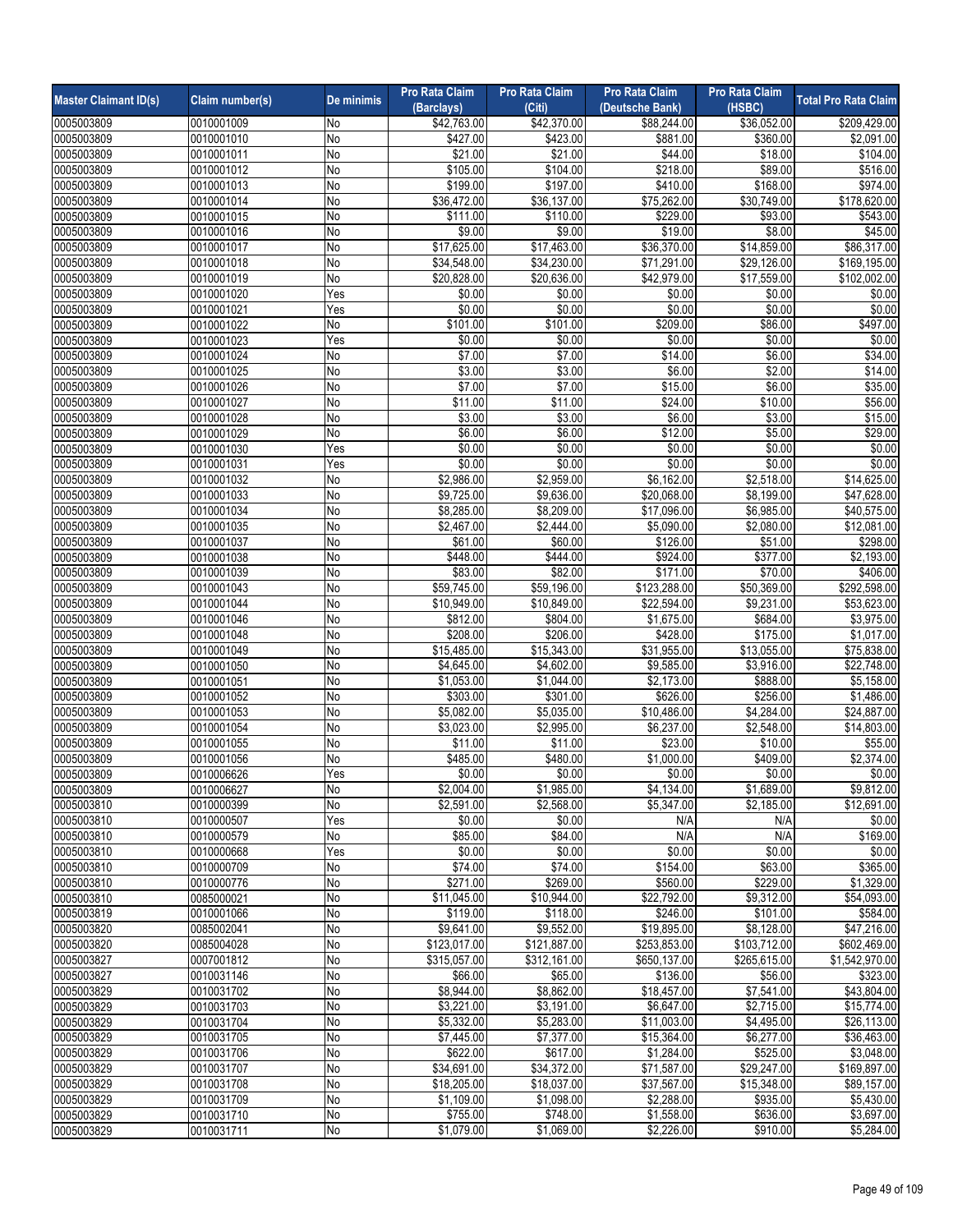| <b>Master Claimant ID(s)</b> | Claim number(s) | De minimis | <b>Pro Rata Claim</b>  | <b>Pro Rata Claim</b> | Pro Rata Claim  | <b>Pro Rata Claim</b> | <b>Total Pro Rata Claim</b> |
|------------------------------|-----------------|------------|------------------------|-----------------------|-----------------|-----------------------|-----------------------------|
|                              |                 |            | (Barclays)             | (Citi)                | (Deutsche Bank) | (HSBC)                |                             |
| 0005003829                   | 0010031712      | No         | \$1,812.00             | \$1,795.00            | \$3,739.00      | \$1,528.00            | \$8,874.00                  |
| 0005003829                   | 0010031713      | No         | \$460.00               | \$456.00              | \$950.00        | \$388.00              | \$2,254.00                  |
| 0005003829                   | 0010031714      | No         | \$915.00               | \$906.00              | \$1,887.00      | \$771.00              | \$4,479.00                  |
| 0005003829                   | 0010031715      | No         | \$16.00                | \$16.00               | \$34.00         | \$14.00               | \$80.00                     |
| 0005003829                   | 0010031716      | No         | \$241.00               | \$239.00              | \$497.00        | \$203.00              | \$1,180.00                  |
| 0005003829                   | 0010032353      | No         | \$674.00               | \$668.00              | \$1,391.00      | \$568.00              | \$3,301.00                  |
| 0005003829                   | 0010032357      | No         | \$4,411.00             | \$4,370.00            | \$9,102.00      | \$3,719.00            | \$21,602.00                 |
| 0005003829                   | 0010032359      | Yes        | \$0.00                 | \$0.00                | \$0.00          | \$0.00                | \$0.00                      |
| 0005003829                   | 0010032361      | No         | \$174.00               | \$173.00              | \$360.00        | \$147.00              | \$854.00                    |
| 0005003829                   | 0010032363      | No         | \$149.00               | \$148.00              | \$308.00        | \$126.00              | \$731.00                    |
| 0005003829                   | 0010032365      | No         | \$110.00               | \$109.00              | \$226.00        | \$92.00               | \$537.00                    |
| 0005003829                   | 0010032366      | No         | \$134.00               | \$133.00              | \$277.00        | \$113.00              | \$657.00                    |
| 0005003829                   | 0010032367      | No         | $\overline{$1,480.00}$ | \$1,466.00            | \$3,053.00      | \$1,248.00            | \$7,247.00                  |
| 0005003829                   | 0010032368      | No         | \$24.00                | \$24.00               | \$49.00         | \$20.00               | \$117.00                    |
| 0005003829                   | 0010032369      | No         | \$33.00                | \$33.00               | \$69.00         | \$28.00               | \$163.00                    |
| 0005003829                   | 0010032370      | No         | \$60.00                | \$59.00               | \$124.00        | \$51.00               | \$294.00                    |
| 0005003829                   | 0010032372      | No         | \$35.00                | \$35.00               | \$73.00         | \$30.00               | \$173.00                    |
| 0005003829                   | 0010032373      | No         | \$183.00               | \$181.00              | \$378.00        | \$154.00              | \$896.00                    |
| 0005003829                   | 0010032375      | Yes        | \$0.00                 | \$0.00                | \$0.00          | \$0.00                | \$0.00                      |
| 0005003829                   | 0010032376      | Yes        | \$0.00                 | \$0.00                | \$0.00          | \$0.00                | \$0.00                      |
| 0005003829                   | 0010032377      | Yes        | \$0.00                 | \$0.00                | \$0.00          | \$0.00                | \$0.00                      |
| 0005003829                   |                 |            | \$0.00                 | \$0.00                | \$0.00          | \$0.00                | \$0.00                      |
|                              | 0010032378      | Yes        |                        |                       |                 |                       |                             |
| 0005003831                   | 0010000006      | No         | \$24.00                | \$24.00               | \$50.00         | \$21.00               | \$119.00<br>\$66.00         |
| 0005003831                   | 0010000007      | No         | \$14.00                | \$13.00               | \$28.00         | \$11.00               |                             |
| 0005003831                   | 0010000008      | No         | \$14.00                | \$14.00               | \$29.00         | \$12.00               | \$69.00                     |
| 0005003831                   | 0010000009      | <b>No</b>  | \$47.00                | \$47.00               | \$97.00         | \$40.00               | \$231.00                    |
| 0005003831                   | 0010000010      | No         | \$7.00                 | \$7.00                | \$15.00         | \$6.00                | \$35.00                     |
| 0005003831                   | 0010000011      | No         | \$21.00                | \$21.00               | \$44.00         | \$18.00               | \$104.00                    |
| 0005003831                   | 0010000012      | <b>No</b>  | \$4.00                 | \$4.00                | \$9.00          | \$4.00                | \$21.00                     |
| 0005003831                   | 0010000013      | Yes        | \$0.00                 | \$0.00                | \$0.00          | \$0.00                | \$0.00                      |
| 0005003831                   | 0010000014      | No         | \$43.00                | \$43.00               | N/A             | \$37.00               | \$123.00                    |
| 0005003831                   | 0010000015      | <b>No</b>  | \$9.00                 | \$9.00                | \$18.00         | \$7.00                | \$43.00                     |
| 0005003831                   | 0010000016      | No         | \$11.00                | \$11.00               | \$23.00         | \$9.00                | \$54.00                     |
| 0005003831                   | 0010000017      | No         | \$11.00                | \$11.00               | \$24.00         | \$10.00               | \$56.00                     |
| 0005003831                   | 0010000018      | No         | \$18.00                | \$18.00               | \$37.00         | \$15.00               | \$88.00                     |
| 0005003831                   | 0010000019      | No         | \$21.00                | \$21.00               | \$44.00         | \$18.00               | \$104.00                    |
| 0005003831                   | 0010000020      | No         | \$54.00                | \$54.00               | N/A             | \$46.00               | \$154.00                    |
| 0005003831                   | 0010000021      | No         | \$9.00                 | \$9.00                | \$18.00         | \$8.00                | \$44.00                     |
| 0005003831                   | 0010000022      | No         | \$31.00                | \$31.00               | \$64.00         | \$26.00               | \$152.00                    |
| 0005003831                   | 0010000023      | No         | \$16.00                | \$16.00               | \$33.00         | \$13.00               | \$78.00                     |
| 0005003831                   | 0010000024      | No         | \$200.00               | \$198.00              | \$413.00        | \$169.00              | \$980.00                    |
| 0005003831                   | 0010000025      | No         | \$30.00                | \$29.00               | \$61.00         | \$25.00               | \$145.00                    |
| 0005003831                   | 0010000026      | No         | \$2.00                 | \$2.00                | \$5.00          | \$2.00                | \$11.00                     |
| 0005003831                   | 0010000027      | No         | \$22.00                | \$22.00               | \$46.00         | \$19.00               | \$109.00                    |
| 0005003831                   | 0010000028      | No         | \$75.00                | \$74.00               | \$155.00        | \$63.00               | \$367.00                    |
| 0005003831                   | 0010000029      | No         | \$12.00                | \$12.00               | \$25.00         | \$10.00               | \$59.00                     |
| 0005003831                   | 0010000030      | No         | \$13.00                | \$12.00               | \$26.00         | \$11.00               | \$62.00                     |
| 0005003831                   | 0010000031      | No         | \$11.00                | \$11.00               | \$22.00         | \$9.00                | \$53.00                     |
| 0005003831                   | 0010000032      | No         | \$4.00                 | \$4.00                | \$8.00          | \$3.00                | \$19.00                     |
| 0005003831                   | 0010000033      | No         | \$40.00                | \$40.00               | \$83.00         | \$34.00               | \$197.00                    |
| 0005003831                   | 0010000034      | Yes        | \$0.00                 | \$0.00                | \$0.00          | \$0.00                | \$0.00                      |
| 0005003831                   | 0010000035      | Yes        | \$0.00                 | \$0.00                | \$0.00          | \$0.00                | \$0.00                      |
| 0005003831                   | 0010000036      |            | \$0.00                 | \$0.00                | \$0.00          | \$0.00                | \$0.00                      |
|                              |                 | Yes        |                        |                       |                 |                       |                             |
| 0005003831                   | 0010000037      | No         | \$44.00                | \$43.00               | N/A             | \$37.00               | \$124.00                    |
| 0005003831                   | 0010002624      | Yes        | \$0.00                 | \$0.00                | \$0.00          | \$0.00                | \$0.00                      |
| 0005003831                   | 0010002625      | Yes        | \$0.00                 | \$0.00                | \$0.00          | \$0.00                | \$0.00                      |
| 0005003831                   | 0010002626      | No         | \$7.00                 | \$7.00                | \$14.00         | \$6.00                | \$34.00                     |
| 0005003831                   | 0010002627      | Yes        | \$0.00                 | \$0.00                | \$0.00          | \$0.00                | \$0.00                      |
| 0005003831                   | 0010002628      | Yes        | \$0.00                 | \$0.00                | \$0.00          | \$0.00                | \$0.00                      |
| 0005003831                   | 0010002630      | No         | \$49.00                | \$49.00               | \$102.00        | \$42.00               | \$242.00                    |
| 0005003831                   | 0010002633      | No         | \$6.00                 | \$6.00                | \$12.00         | \$5.00                | \$29.00                     |
| 0005003831                   | 0010002634      | No         | \$39.00                | \$39.00               | \$81.00         | \$33.00               | \$192.00                    |
| 0005003831                   | 0010002635      | No         | \$16.00                | \$16.00               | \$33.00         | \$14.00               | \$79.00                     |
| 0005003831                   | 0010002640      | Yes        | \$0.00                 | \$0.00                | \$0.00          | \$0.00                | \$0.00                      |
| 0005003831                   | 0010002642      | Yes        | \$0.00                 | \$0.00                | \$0.00          | \$0.00                | \$0.00                      |
| 0005003831                   | 0010002643      | Yes        | \$0.00                 | \$0.00                | \$0.00          | \$0.00                | \$0.00                      |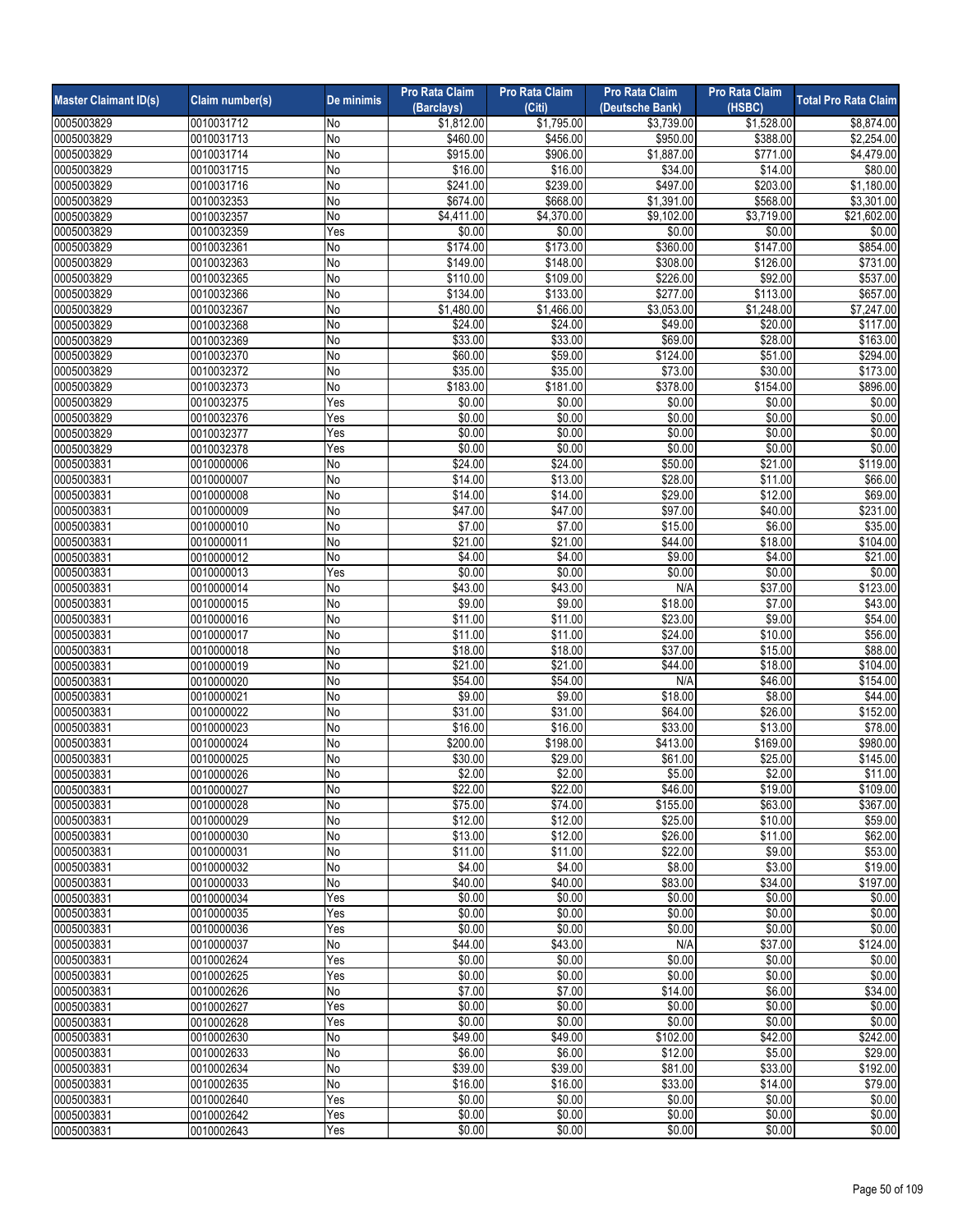| <b>Master Claimant ID(s)</b> | Claim number(s) | De minimis | <b>Pro Rata Claim</b><br>(Barclays) | Pro Rata Claim<br>(C <sub>it</sub> ) | <b>Pro Rata Claim</b><br>(Deutsche Bank) | <b>Pro Rata Claim</b><br>(HSBC) | <b>Total Pro Rata Claim</b> |
|------------------------------|-----------------|------------|-------------------------------------|--------------------------------------|------------------------------------------|---------------------------------|-----------------------------|
| 0005003831                   | 0010002644      | No         | \$23.00                             | \$23.00                              | \$47.00                                  | \$19.00                         | \$112.00                    |
| 0005003831                   | 0010002648      | No         | \$6.00                              | \$6.00                               | \$12.00                                  | \$5.00                          | \$29.00                     |
| 0005003831                   | 0010002649      | Yes        | \$0.00                              | \$0.00                               | \$0.00                                   | \$0.00                          | \$0.00                      |
| 0005003831                   | 0010002650      | Yes        | \$0.00                              | \$0.00                               | \$0.00                                   | \$0.00                          | \$0.00                      |
| 0005003831                   | 0010002652      | No         | \$2.00                              | \$2.00                               | \$5.00                                   | \$2.00                          | \$11.00                     |
| 0005003831                   | 0010002653      | Yes        | \$0.00                              | \$0.00                               | \$0.00                                   | \$0.00                          | \$0.00                      |
| 0005003831                   | 0010002655      | No         | \$106.00                            | \$105.00                             | \$218.00                                 | \$89.00                         | \$518.00                    |
| 0005003831                   | 0010002657      | Yes        | \$0.00                              | \$0.00                               | \$0.00                                   | \$0.00                          | \$0.00                      |
| 0005003831                   | 0010002658      | Yes        | \$0.00                              | \$0.00                               | \$0.00                                   | \$0.00                          | \$0.00                      |
| 0005003831                   | 0010002660      | Yes        | \$0.00                              | \$0.00                               | \$0.00                                   | \$0.00                          | \$0.00                      |
| 0005003831                   | 0010002662      | No         | \$178.00                            | \$176.00                             | \$367.00                                 | \$150.00                        | \$871.00                    |
| 0005003831                   | 0010002663      | No         | \$67.00                             | \$66.00                              | \$138.00                                 | \$57.00                         | \$328.00                    |
| 0005003831                   | 0010002664      | No         | \$11.00                             | \$11.00                              | \$23.00                                  | \$9.00                          | \$54.00                     |
| 0005003831                   | 0010002665      | No         | \$9.00                              | \$9.00                               | \$19.00                                  | \$8.00                          | \$45.00                     |
| 0005003831                   | 0010002666      | No         | \$56.00                             | \$56.00                              | N/A                                      | \$47.00                         | \$159.00                    |
| 0005003831                   | 0010002668      | No         | \$3.00                              | \$3.00                               | \$7.00                                   | \$3.00                          | \$16.00                     |
| 0005003831                   | 0010002669      | No         | \$4.00                              | \$4.00                               | \$8.00                                   | \$3.00                          | \$19.00                     |
| 0005003831                   | 0010002670      | No         | \$4.00                              | \$4.00                               | \$9.00                                   | \$4.00                          | \$21.00                     |
| 0005003831                   | 0010002672      | No         | \$278.00                            | \$276.00                             | \$574.00                                 | \$235.00                        | \$1,363.00                  |
| 0005003831                   | 0010002673      | No         | \$2.00                              | \$2.00                               | \$5.00                                   | \$2.00                          | \$11.00                     |
| 0005003831                   | 0010002674      | Yes        | \$0.00                              | \$0.00                               | \$0.00                                   | \$0.00                          | \$0.00                      |
| 0005003831                   | 0010002675      | Yes        | \$0.00                              | \$0.00                               | \$0.00                                   | \$0.00                          | \$0.00                      |
| 0005003831                   | 0010002676      | No         | \$3.00                              | \$3.00                               | \$7.00                                   | \$3.00                          | \$16.00                     |
| 0005003831                   | 0010002677      | Yes        | \$0.00                              | \$0.00                               | \$0.00                                   | \$0.00                          | \$0.00                      |
| 0005003831                   | 0010002683      | Yes        | \$0.00                              | \$0.00                               | \$0.00                                   | \$0.00                          | \$0.00                      |
| 0005003831                   | 0010002687      | No         | \$5.00                              | \$5.00                               | \$11.00                                  | \$4.00                          | \$25.00                     |
| 0005003831                   | 0010002688      | No         | \$4.00                              | \$4.00                               | \$9.00                                   | \$4.00                          | \$21.00                     |
| 0005003831                   | 0010002689      | Yes        | \$0.00                              | \$0.00                               | \$0.00                                   | \$0.00                          | \$0.00                      |
| 0005003831                   | 0010002690      | Yes        | \$0.00                              | \$0.00                               | \$0.00                                   | \$0.00                          | \$0.00                      |
| 0005003831                   | 0010002699      | No         | \$3.00                              | \$3.00                               | \$6.00                                   | \$2.00                          | \$14.00                     |
| 0005003833                   | 0010017570      | No         | \$6,737.00                          | N/A                                  | N/A                                      | N/A                             | \$6,737.00                  |
| 0005003833                   | 0010017598      | No         | \$418.00                            | N/A                                  | N/A                                      | N/A                             | \$418.00                    |
| 0005003833                   | 0010017659      | Yes        | \$0.00                              | N/A                                  | N/A                                      | N/A                             | \$0.00                      |
| 0005003834                   | 0010016868      | No         | \$18.00                             | N/A                                  | N/A                                      | N/A                             | \$18.00                     |
| 0005003835                   | 0010007861      | <b>No</b>  | \$51.00                             | N/A                                  | N/A                                      | N/A                             | \$51.00                     |
| 0005003835                   | 0010007863      | No         | \$17,158.00                         | N/A                                  | N/A                                      | N/A                             | \$17,158.00                 |
| 0005003835                   | 0010007864      | No         | \$2,126.00                          | N/A                                  | N/A                                      | N/A                             | \$2,126.00                  |
| 0005003835                   | 0010007865      | No         | \$12,625.00                         | N/A                                  | N/A                                      | N/A                             | \$12,625.00                 |
| 0005003835                   | 0010007934      | No         | \$27.00                             | N/A                                  | N/A                                      | N/A                             | \$27.00                     |
| 0005003835                   | 0010007935      | No         | \$381.00                            | N/A                                  | N/A                                      | N/A                             | \$381.00                    |
| 0005003835                   | 0010007936      | No         | \$6,639.00                          | N/A                                  | N/A                                      | N/A                             | \$6,639.00                  |
| 0005003835                   | 0010007937      | No         | \$44.00                             | N/A                                  | N/A                                      | N/A                             | \$44.00                     |
| 0005003835                   | 0010007938      | No         | \$11.00                             | N/A                                  | N/A                                      | N/A                             | \$11.00                     |
| 0005003835                   | 0010007939      | No         | \$26.00                             | N/A                                  | N/A                                      | N/A                             | \$26.00                     |
| 0005003835                   | 0010007940      | <b>No</b>  | \$136.00                            | N/A                                  | N/A                                      | N/A                             | \$136.00                    |
| 0005003835                   | 0010007941      | Yes        | \$0.00                              | N/A                                  | N/A                                      | N/A                             | \$0.00                      |
| 0005003835                   | 0010007942      | <b>No</b>  | \$1,470.00                          | N/A                                  | N/A                                      | N/A                             | \$1,470.00                  |
| 0005003835                   | 0010007943      | No         | \$1,599.00                          | N/A                                  | N/A                                      | N/A                             | \$1,599.00                  |
| 0005003835                   | 0010007944      | No         | \$1,535.00                          | N/A                                  | N/A                                      | N/A                             | \$1,535.00                  |
| 0005003835                   | 0010008013      | No         | \$118.00                            | N/A                                  | N/A                                      | N/A                             | \$118.00                    |
| 0005003835                   | 0010008014      | No         | \$88.00                             | N/A                                  | N/A                                      | N/A                             | \$88.00                     |
| 0005003835                   | 0010008016      | No         | \$93,583.00                         | N/A                                  | N/A                                      | N/A                             | \$93,583.00                 |
| 0005003835                   | 0010008024      | Yes        | \$0.00                              | N/A                                  | N/A                                      | N/A                             | \$0.00                      |
| 0005003835                   | 0010008025      | No         | \$15.00                             | N/A                                  | N/A                                      | N/A                             | \$15.00                     |
| 0005003835                   | 0010008026      | Yes        | \$0.00                              | N/A                                  | N/A                                      | N/A                             | \$0.00                      |
| 0005003835                   | 0010008035      | Yes        | \$0.00                              | N/A                                  | N/A                                      | N/A                             | \$0.00                      |
| 0005003835                   | 0010008036      | No         | \$457.00                            | N/A                                  | N/A                                      | N/A                             | \$457.00                    |
| 0005003835                   | 0010008037      | No         | \$21,098.00                         | N/A                                  | N/A                                      | N/A                             | \$21,098.00                 |
| 0005003835                   | 0010008099      | Yes        | \$0.00                              | N/A                                  | N/A                                      | N/A                             | \$0.00                      |
| 0005003835                   | 0010008100      | Yes        | \$0.00                              | N/A                                  | N/A                                      | N/A                             | \$0.00                      |
| 0005003835                   | 0010008101      | Yes        | \$0.00                              | N/A                                  | N/A                                      | N/A                             | \$0.00                      |
| 0005003835                   | 0010008102      | Yes        | \$0.00                              | N/A                                  | N/A                                      | N/A                             | \$0.00                      |
| 0005003835                   | 0010008103      | Yes        | \$0.00                              | N/A                                  | N/A                                      | N/A                             | \$0.00                      |
| 0005003835                   | 0010008104      | Yes        | \$0.00                              | N/A                                  | N/A                                      | N/A                             | \$0.00                      |
| 0005003835                   | 0010008107      | Yes        | \$0.00                              | N/A                                  | N/A                                      | N/A                             | \$0.00                      |
| 0005003835                   | 0010008108      | Yes        | \$0.00                              | N/A                                  | N/A                                      | N/A                             | \$0.00                      |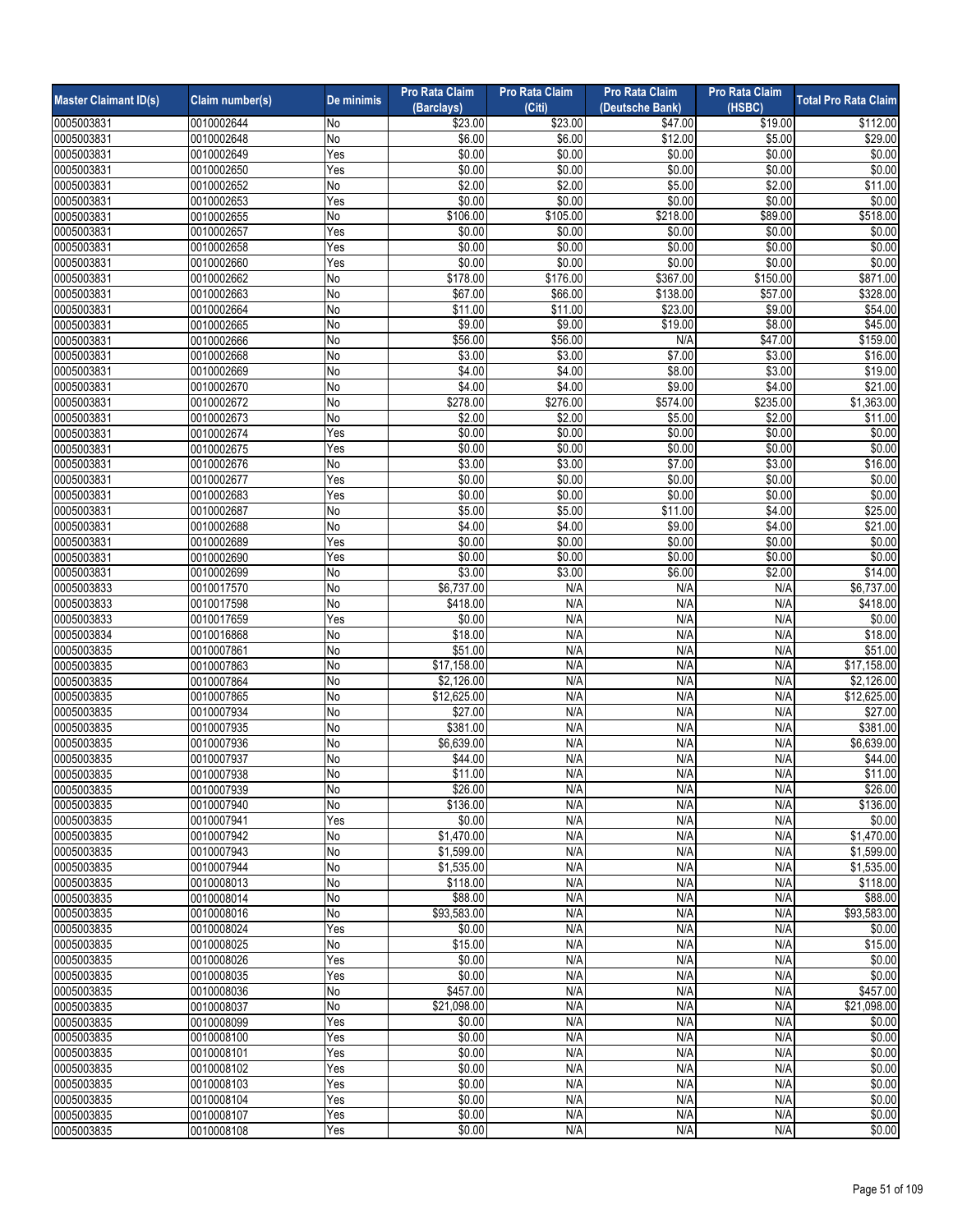| <b>Master Claimant ID(s)</b> | Claim number(s) | De minimis | Pro Rata Claim<br>(Barclays) | Pro Rata Claim<br>(Citi) | <b>Pro Rata Claim</b><br>(Deutsche Bank) | <b>Pro Rata Claim</b><br>(HSBC) | <b>Total Pro Rata Claim</b> |
|------------------------------|-----------------|------------|------------------------------|--------------------------|------------------------------------------|---------------------------------|-----------------------------|
| 0005003835                   | 0010008110      | Yes        | \$0.00                       | N/A                      | N/A                                      | N/A                             | \$0.00                      |
| 0005003835                   | 0010008112      | Yes        | \$0.00                       | N/A                      | N/A                                      | N/A                             | \$0.00                      |
| 0005003835                   | 0010008113      | Yes        | \$0.00                       | N/A                      | N/A                                      | N/A                             | \$0.00                      |
| 0005003835                   | 0010008114      | Yes        | \$0.00                       | N/A                      | N/A                                      | N/A                             | \$0.00                      |
| 0005003835                   | 0010008115      | Yes        | \$0.00                       | N/A                      | N/A                                      | N/A                             | \$0.00                      |
| 0005003835                   | 0010008117      | Yes        | \$0.00                       | N/A                      | N/A                                      | N/A                             | \$0.00                      |
| 0005003835                   | 0010008118      | Yes        | \$0.00                       | N/A                      | N/A                                      | N/A                             | \$0.00                      |
| 0005003835                   | 0010008120      | Yes        | \$0.00                       | N/A                      | N/A                                      | N/A                             | \$0.00                      |
| 0005003835                   | 0010008122      | Yes        | \$0.00                       | N/A                      | N/A                                      | N/A                             | \$0.00                      |
| 0005003835                   | 0010008124      | Yes        | \$0.00                       | N/A                      | N/A                                      | N/A                             | \$0.00                      |
| 0005003835                   | 0010008125      | Yes        | \$0.00                       | N/A                      | N/A                                      | N/A                             | \$0.00                      |
| 0005003835                   | 0010008128      | Yes        | \$0.00                       | N/A                      | N/A                                      | N/A                             | \$0.00                      |
| 0005003835                   | 0010008131      | Yes        | \$0.00                       | N/A                      | N/A                                      | N/A                             | \$0.00                      |
| 0005003835                   | 0010008132      | Yes        | \$0.00                       | N/A                      | N/A                                      | N/A                             | \$0.00                      |
| 0005003835                   | 0010008133      | Yes        | \$0.00                       | N/A                      | N/A                                      | N/A                             | \$0.00                      |
| 0005003835                   | 0010008134      | No         | \$909.00                     | N/A                      | N/A                                      | N/A                             | \$909.00                    |
| 0005003835                   | 0010008136      | Yes        | \$0.00                       | N/A                      | N/A                                      | N/A                             | \$0.00                      |
| 0005003835                   | 0010008143      | Yes        | \$0.00                       | N/A                      | N/A                                      | N/A                             | \$0.00                      |
| 0005003835                   | 0010008146      | Yes        | \$0.00                       | N/A                      | N/A                                      | N/A                             | \$0.00                      |
| 0005003835                   | 0010008147      | Yes        | \$0.00                       | N/A                      | N/A                                      | N/A                             | \$0.00                      |
|                              |                 |            | \$0.00                       | N/A                      |                                          | N/A                             | \$0.00                      |
| 0005003835                   | 0010008149      | Yes        |                              |                          | N/A                                      |                                 | \$0.00                      |
| 0005003835                   | 0010008150      | Yes        | \$0.00                       | N/A                      | N/A                                      | N/A                             |                             |
| 0005003835                   | 0010008151      | Yes        | \$0.00                       | N/A                      | N/A                                      | N/A                             | \$0.00                      |
| 0005003835                   | 0010008152      | No         | \$24.00                      | N/A                      | N/A                                      | N/A                             | \$24.00                     |
| 0005003835                   | 0010008154      | Yes        | \$0.00                       | N/A                      | N/A                                      | N/A                             | \$0.00                      |
| 0005003835                   | 0010008158      | Yes        | \$0.00                       | N/A                      | N/A                                      | N/A                             | \$0.00                      |
| 0005003835                   | 0010008159      | Yes        | \$0.00                       | N/A                      | N/A                                      | N/A                             | \$0.00                      |
| 0005003835                   | 0010008165      | Yes        | \$0.00                       | N/A                      | N/A                                      | N/A                             | \$0.00                      |
| 0005003835                   | 0010008169      | Yes        | \$0.00                       | N/A                      | N/A                                      | N/A                             | \$0.00                      |
| 0005003835                   | 0010008170      | No         | \$15.00                      | N/A                      | N/A                                      | N/A                             | \$15.00                     |
| 0005003835                   | 0010008174      | Yes        | \$0.00                       | N/A                      | N/A                                      | N/A                             | \$0.00                      |
| 0005003835                   | 0010008177      | Yes        | \$0.00                       | N/A                      | N/A                                      | N/A                             | \$0.00                      |
| 0005003835                   | 0010008178      | Yes        | \$0.00                       | N/A                      | N/A                                      | N/A                             | \$0.00                      |
| 0005003835                   | 0010008180      | Yes        | \$0.00                       | N/A                      | N/A                                      | N/A                             | \$0.00                      |
| 0005003835                   | 0010008183      | Yes        | \$0.00                       | N/A                      | N/A                                      | N/A                             | \$0.00                      |
| 0005003835                   | 0010008184      | Yes        | \$0.00                       | N/A                      | N/A                                      | N/A                             | \$0.00                      |
| 0005003835                   | 0010008185      | Yes        | \$0.00                       | N/A                      | N/A                                      | N/A                             | \$0.00                      |
| 0005003835                   | 0010008188      | Yes        | \$0.00                       | N/A                      | N/A                                      | N/A                             | \$0.00                      |
| 0005003835                   | 0010008190      | Yes        | \$0.00                       | N/A                      | N/A                                      | N/A                             | \$0.00                      |
| 0005003835                   | 0010008193      | No         | \$18.00                      | N/A                      | N/A                                      | N/A                             | \$18.00                     |
| 0005003835                   | 0010008195      | No         | \$130.00                     | N/A                      | N/A                                      | N/A                             | \$130.00                    |
| 0005003835                   | 0010008196      | Yes        | \$0.00                       | N/A                      | N/A                                      | N/A                             | \$0.00                      |
| 0005003835                   | 0010008197      | Yes        | \$0.00                       | N/A                      | N/A                                      | N/A                             | \$0.00                      |
| 0005003835                   | 0010008198      | Yes        | \$0.00                       | N/A                      | N/A                                      | N/A                             | \$0.00                      |
| 0005003835                   | 0010008200      | Yes        | \$0.00                       | N/A                      | N/A                                      | N/A                             | \$0.00                      |
| 0005003835                   | 0010008202      | Yes        | \$0.00                       | N/A                      | N/A                                      | N/A                             | \$0.00                      |
| 0005003835                   | 0010008207      | Yes        | \$0.00                       | N/A                      | N/A                                      | N/A                             | \$0.00                      |
| 0005003835                   | 0010008209      | Yes        | \$0.00                       | N/A                      | N/A                                      | N/A                             | \$0.00                      |
| 0005003835                   | 0010008210      | Yes        | \$0.00                       | N/A                      | N/A                                      | N/A                             | \$0.00                      |
| 0005003835                   | 0010008211      | Yes        | \$0.00                       | N/A                      | N/A                                      | N/A                             | \$0.00                      |
| 0005003835                   | 0010008212      | Yes        | \$0.00                       | N/A                      | N/A                                      | N/A                             | \$0.00                      |
| 0005003835                   | 0010008213      | Yes        | \$0.00                       | N/A                      | N/A                                      | N/A                             | \$0.00                      |
| 0005003835                   | 0010008215      | Yes        | \$0.00                       | N/A                      | N/A                                      | N/A                             | \$0.00                      |
| 0005003835                   | 0010008216      | Yes        | \$0.00                       | N/A                      | N/A                                      | N/A                             | \$0.00                      |
| 0005003835                   | 0010008217      | Yes        | \$0.00                       | N/A                      | N/A                                      | N/A                             | \$0.00                      |
| 0005003835                   | 0010008224      | Yes        | \$0.00                       | N/A                      | N/A                                      | N/A                             | \$0.00                      |
| 0005003835                   | 0010008226      | Yes        | \$0.00                       | N/A                      | N/A                                      | N/A                             | \$0.00                      |
| 0005003835                   | 0010008230      | Yes        | \$0.00                       | N/A                      | N/A                                      | N/A                             | \$0.00                      |
| 0005003835                   | 0010008231      | Yes        | \$0.00                       | N/A                      | N/A                                      | N/A                             | \$0.00                      |
| 0005003835                   | 0010008232      | Yes        | \$0.00                       | N/A                      | N/A                                      | N/A                             | \$0.00                      |
| 0005003835                   | 0010008234      | Yes        | \$0.00                       | N/A                      | N/A                                      | N/A                             | \$0.00                      |
| 0005003835                   | 0010008236      | Yes        | \$0.00                       | N/A                      | N/A                                      | N/A                             | \$0.00                      |
| 0005003835                   | 0010008238      | Yes        | \$0.00                       | N/A                      | N/A                                      | N/A                             | \$0.00                      |
| 0005003835                   | 0010008241      | Yes        | \$0.00                       | N/A                      | N/A                                      | N/A                             | \$0.00                      |
| 0005003835                   | 0010008242      | Yes        | \$0.00                       | N/A                      | N/A                                      | N/A                             | \$0.00                      |
| 0005003835                   | 0010008251      | Yes        | \$0.00                       | N/A                      | N/A                                      | N/A                             | \$0.00                      |
|                              |                 |            |                              |                          |                                          |                                 |                             |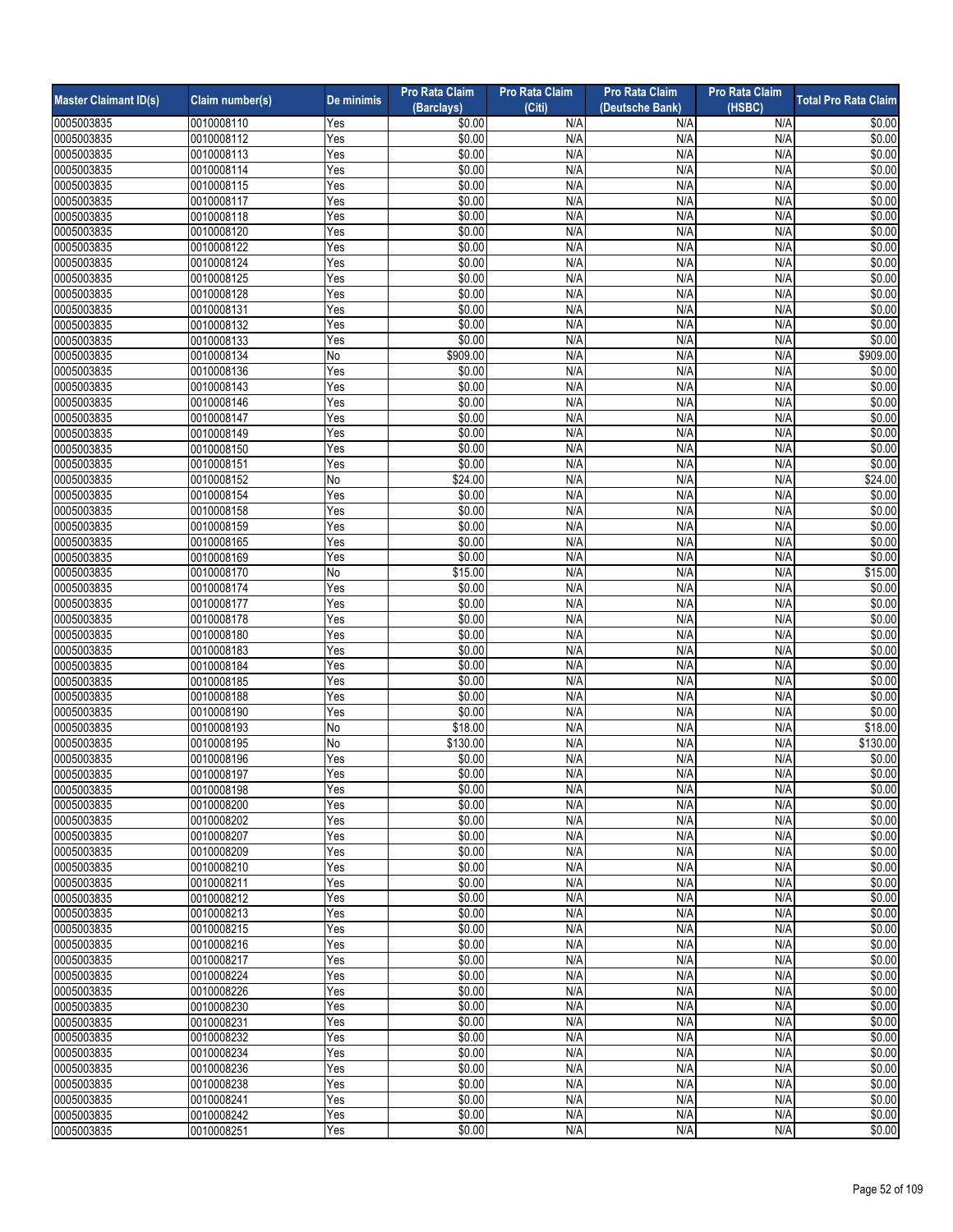| <b>Master Claimant ID(s)</b> | Claim number(s)          | De minimis | <b>Pro Rata Claim</b><br>(Barclays) | Pro Rata Claim<br>(Citi) | Pro Rata Claim<br>(Deutsche Bank) | Pro Rata Claim<br>(HSBC) | <b>Total Pro Rata Claim</b> |
|------------------------------|--------------------------|------------|-------------------------------------|--------------------------|-----------------------------------|--------------------------|-----------------------------|
| 0005003835                   | 0010008252               | Yes        | \$0.00                              | N/A                      | N/A                               | N/A                      | \$0.00                      |
| 0005003835                   | 0010008257               | Yes        | \$0.00                              | N/A                      | N/A                               | N/A                      | \$0.00                      |
| 0005003835                   | 0010008258               | Yes        | \$0.00                              | N/A                      | N/A                               | N/A                      | \$0.00                      |
| 0005003835                   | 0010008259               | No         | $\overline{$1,235.00}$              | N/A                      | N/A                               | N/A                      | \$1,235.00                  |
| 0005003835                   | 0010008262               | Yes        | \$0.00                              | N/A                      | N/A                               | N/A                      | \$0.00                      |
| 0005003835                   | 0010008263               | Yes        | \$0.00                              | N/A                      | N/A                               | N/A                      | \$0.00                      |
| 0005003835                   | 0010008265               | Yes        | \$0.00                              | N/A                      | N/A                               | N/A                      | \$0.00                      |
| 0005003835                   | 0010008267               | No         | \$209.00                            | N/A                      | N/A                               | N/A                      | \$209.00                    |
| 0005003835                   | 0010008268               | Yes        | \$0.00                              | N/A                      | N/A                               | N/A                      | \$0.00                      |
| 0005003835                   | 0010008273               | Yes        | \$0.00                              | N/A                      | N/A                               | N/A                      | \$0.00                      |
| 0005003835                   | 0010008276               | Yes        | \$0.00                              | N/A                      | N/A                               | N/A                      | \$0.00                      |
| 0005003835                   | 0010008277               | Yes        | \$0.00                              | N/A                      | N/A                               | N/A                      | \$0.00                      |
| 0005003835                   | 0010008279               | Yes        | \$0.00                              | N/A                      | N/A                               | N/A                      | \$0.00                      |
| 0005003835                   | 0010008280               | Yes        | \$0.00                              | N/A                      | N/A                               | N/A                      | \$0.00                      |
| 0005003835                   | 0010008282               | Yes        | \$0.00                              | N/A                      | N/A                               | N/A                      | \$0.00                      |
| 0005003835                   | 0010008283               | Yes        | \$0.00                              | N/A                      | N/A                               | N/A                      | \$0.00                      |
| 0005003835                   | 0010008284               | Yes        | \$0.00                              | N/A                      | N/A                               | N/A                      | \$0.00                      |
| 0005003835                   | 0010008285               | Yes        | \$0.00                              | N/A                      | N/A                               | N/A                      | \$0.00                      |
| 0005003835                   | 0010008286               | No         | \$18.00                             | N/A                      | N/A                               | N/A                      | \$18.00                     |
| 0005003835                   | 0010008287               | Yes        | \$0.00                              | N/A                      | N/A                               | N/A                      | \$0.00                      |
| 0005003835                   | 0010008288               | Yes        | \$0.00                              | N/A                      | N/A                               | N/A                      | \$0.00                      |
| 0005003835                   | 0010008289               | Yes        | \$0.00                              | N/A                      | N/A                               | N/A                      | \$0.00                      |
| 0005003835                   | 0010008290               | Yes        | \$0.00                              | N/A                      | N/A                               | N/A                      | \$0.00                      |
| 0005003835                   | 0010008292               | Yes        | \$0.00                              | N/A                      | N/A                               | N/A                      | \$0.00                      |
| 0005003835                   | 0010008293               | Yes        | \$0.00                              | N/A                      | N/A                               | N/A                      | \$0.00                      |
| 0005003835                   | 0010008294               | Yes        | \$0.00                              | N/A                      | N/A                               | N/A                      | \$0.00                      |
| 0005003835                   | 0010008296               | Yes        | \$0.00                              | N/A                      | N/A                               | N/A                      | \$0.00                      |
| 0005003835                   | 0010008299               | Yes        | \$0.00                              | N/A                      | N/A                               | N/A                      | \$0.00                      |
| 0005003835<br>0005003835     | 0010008304               | Yes        | \$0.00<br>\$0.00                    | N/A<br>N/A               | N/A<br>N/A                        | N/A<br>N/A               | \$0.00<br>\$0.00            |
|                              | 0010008308               | Yes        | \$0.00                              | N/A                      | N/A                               | N/A                      | \$0.00                      |
| 0005003835<br>0005003835     | 0010008324<br>0010008329 | Yes<br>No  | \$11.00                             | N/A                      | N/A                               | N/A                      | \$11.00                     |
| 0005003835                   | 0010008335               | Yes        | \$0.00                              | N/A                      | N/A                               | N/A                      | \$0.00                      |
| 0005003835                   | 0010008336               | No         | \$20.00                             | N/A                      | N/A                               | N/A                      | \$20.00                     |
| 0005003835                   | 0010008337               | Yes        | \$0.00                              | N/A                      | N/A                               | N/A                      | \$0.00                      |
| 0005003835                   | 0010008338               | No         | \$25.00                             | N/A                      | N/A                               | N/A                      | \$25.00                     |
| 0005003836                   | 0010001059               | No         | \$386.00                            | \$383.00                 | \$797.00                          | \$326.00                 | \$1,892.00                  |
| 0005003838                   | 0010032669               | No         | \$134.00                            | \$133.00                 | \$276.00                          | \$113.00                 | \$656.00                    |
| 0005003839                   | 0010032668               | No         | \$15.00                             | \$15.00                  | \$32.00                           | \$13.00                  | \$75.00                     |
| 0005003840                   | 0010032667               | Yes        | \$0.00                              | \$0.00                   | \$0.00                            | \$0.00                   | \$0.00                      |
| 0005003843                   | 0010032898               | No         | \$8,209.00                          | N/A                      | N/A                               | N/A                      | \$8,209.00                  |
| 0005003846                   | 0010032677               | No         | \$1,908.00                          | \$1,890.00               | \$3,937.00                        | \$1,609.00               | \$9,344.00                  |
| 0005003847                   | 0010000354               | No         | \$79,739.00                         | \$79,006.00              | \$164,546.00                      | \$67,226.00              | \$390,517.00                |
| 0005003847                   | 0010000355               | No         | \$16,200.00                         | \$16,051.00              | \$33,429.00                       | \$13,657.00              | \$79,337.00                 |
| 0005003847                   | 0010000356               | No         | \$21,863.00                         | \$21.662.00              | \$45,115.00                       | \$18,432.00              | \$107,072.00                |
| 0005003847                   | 0010000357               | No         | \$16,233.00                         | \$16,084.00              | \$33,497.00                       | \$13,685.00              | \$79,499.00                 |
| 0005003847                   | 0010000358               | No         | \$28,688.00                         | \$28,424.00              | \$59,199.00                       | \$24.186.00              | \$140,497.00                |
| 0005003847                   | 0010000359               | No         | \$6,541.00                          | \$6,481.00               | \$13,498.00                       | \$5,515.00               | \$32,035.00                 |
| 0005003847                   | 0010000360               | No         | \$4,869.00                          | \$4,824.00               | \$10,047.00                       | \$4,105.00               | \$23,845.00                 |
| 0005003847                   | 0010000361               | No         | \$2,516.00                          | \$2,493.00               | \$5,192.00                        | \$2,121.00               | \$12,322.00                 |
| 0005003847                   | 0010000362               | No         | \$2.296.00                          | \$2,275.00               | \$4,737.00                        | \$1,935.00               | \$11,243.00                 |
| 0005003847                   | 0010000363               | No         | \$2,814.00                          | \$2,788.00               | \$5,806.00                        | \$2,372.00               | \$13,780.00                 |
| 0005003847                   | 0010000364               | No         | \$8,863.00                          | \$8,782.00               | \$18,290.00                       | \$7,472.00               | \$43,407.00                 |
| 0005003847                   | 0010000365               | No         | \$4,342.00                          | \$4,303.00               | \$8,961.00                        | \$3,661.00               | \$21,267.00                 |
| 0005003847                   | 0010000366               | No         | \$2,931.00                          | \$2,904.00               | \$6,048.00                        | \$2,471.00               | \$14,354.00                 |
| 0005003847                   | 0010000367               | No         | \$4,087.00                          | \$4,050.00               | \$8,434.00                        | \$3.446.00               | \$20,017.00                 |
| 0005003847                   | 0010000368               | No         | \$2,050.00                          | \$2,031.00               | \$4,230.00                        | \$1,728.00               | \$10,039.00                 |
| 0005003847                   | 0010005942               | No         | \$1,111.00                          | \$1,101.00               | \$2,293.00                        | \$937.00                 | \$5,442.00                  |
| 0005003847                   | 0010005944               | No         | \$5,108.00                          | \$5,061.00               | \$10,541.00                       | \$4,307.00               | \$25,017.00                 |
| 0005003847                   | 0010005945               | No         | \$4,239.00                          | \$4,200.00               | \$8,747.00                        | \$3,574.00               | \$20,760.00                 |
| 0005003847                   | 0010005948               | Yes        | \$0.00                              | \$0.00                   | \$0.00                            | \$0.00                   | \$0.00                      |
| 0005003847                   | 0010005954               | No         | \$5,398.00                          | \$5,349.00               | \$11,140.00                       | \$4,551.00               | \$26,438.00                 |
| 0005003847                   | 0010005962               | No         | \$1,142.00                          | \$1,132.00               | \$2,357.00                        | \$963.00                 | \$5,594.00                  |
| 0005003848<br>0005003854     | 0000004103<br>0010008728 | No<br>No   | \$409.00<br>\$19.00                 | N/A<br>\$19.00           | N/A<br>N/A                        | N/A<br>N/A               | \$409.00<br>\$38.00         |
|                              |                          |            |                                     |                          |                                   |                          |                             |
| 0005003857                   | 0007001817               | No         | \$11,247.00                         | N/A                      | \$23,209.00                       | \$9,482.00               | \$43,938.00                 |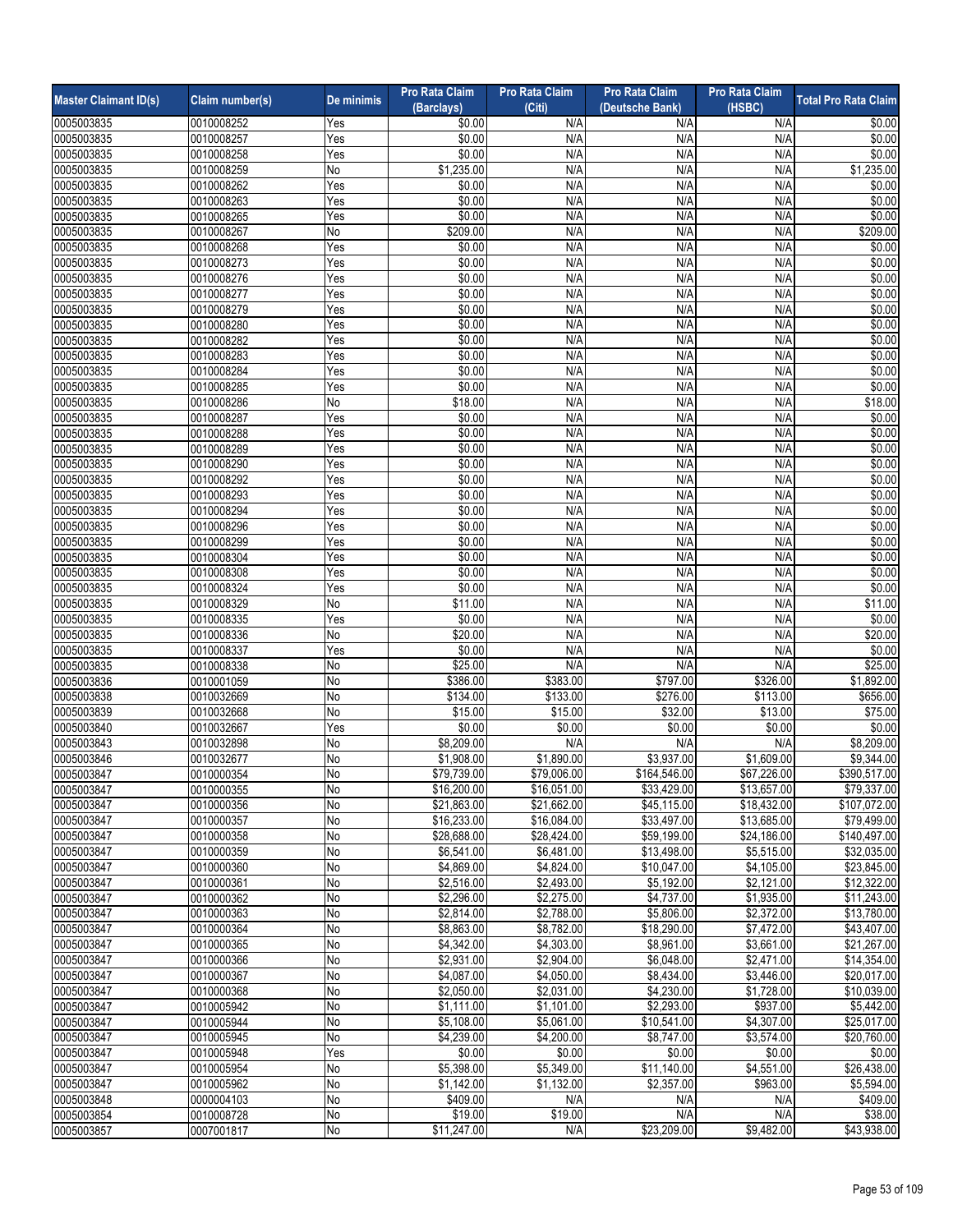|                              | <b>Claim number(s)</b> |            | <b>Pro Rata Claim</b>   | <b>Pro Rata Claim</b> | <b>Pro Rata Claim</b>   | <b>Pro Rata Claim</b> |                             |
|------------------------------|------------------------|------------|-------------------------|-----------------------|-------------------------|-----------------------|-----------------------------|
| <b>Master Claimant ID(s)</b> |                        | De minimis | (Barclays)              | (Citi)                | (Deutsche Bank)         | (HSBC)                | <b>Total Pro Rata Claim</b> |
| 0005003865                   | 0010031172             | No         | $\overline{$}18,243.00$ | \$18,075.00           | $\overline{$37,645.00}$ | \$15,380.00           | \$89,343.00                 |
| 0005003865                   | 0010031173             | No         | \$11.00                 | \$11.00               | \$22.00                 | \$9.00                | \$53.00                     |
| 0005003865                   | 0010031175             | No         | \$3,489.00              | \$3,457.00            | \$7,200.00              | \$2,941.00            | \$17,087.00                 |
| 0005003868                   | 0010002116             | Yes        | \$0.00                  | \$0.00                | \$0.00                  | \$0.00                | \$0.00                      |
| 0005003868                   | 0010002117             | No         | \$6.00                  | \$5.00                | \$11.00                 | \$5.00                | \$27.00                     |
| 0005003868                   | 0010002118             | No         | \$51.00                 | \$51.00               | \$106.00                | \$43.00               | \$251.00                    |
| 0005003868                   | 0010002120             | No         | \$21.00                 | \$21.00               | \$43.00                 | \$18.00               | \$103.00                    |
| 0005003868                   | 0010009163             | No         | \$18.00                 | \$18.00               | \$38.00                 | \$15.00               | \$89.00                     |
| 0005003868                   | 0010009164             | No         | \$185.00                | \$183.00              | \$381.00                | \$156.00              | \$905.00                    |
| 0005003868                   | 0010009165             | Yes        | \$0.00                  | \$0.00                | \$0.00                  | \$0.00                | \$0.00                      |
| 0005003868                   |                        | No         | \$10.00                 | \$10.00               | \$22.00                 | \$9.00                |                             |
|                              | 0010009173             |            |                         |                       |                         |                       | \$51.00                     |
| 0005003868                   | 0010009174             | Yes        | \$0.00                  | \$0.00                | \$0.00                  | \$0.00                | \$0.00                      |
| 0005003868                   | 0010009182             | Yes        | \$0.00                  | \$0.00                | \$0.00                  | \$0.00                | \$0.00                      |
| 0005003868                   | 0010009187             | No         | \$13.00                 | \$13.00               | \$26.00                 | \$11.00               | \$63.00                     |
| 0005003868                   | 0010009189             | No         | \$3.00                  | \$3.00                | \$6.00                  | \$3.00                | \$15.00                     |
| 0005003868                   | 0010009190             | Yes        | \$0.00                  | \$0.00                | \$0.00                  | \$0.00                | \$0.00                      |
| 0005003868                   | 0010009191             | No         | \$10.00                 | \$10.00               | \$21.00                 | \$9.00                | \$50.00                     |
| 0005003868                   | 0010009193             | Yes        | \$0.00                  | \$0.00                | \$0.00                  | \$0.00                | \$0.00                      |
| 0005003868                   | 0010009195             | Yes        | \$0.00                  | \$0.00                | \$0.00                  | \$0.00                | \$0.00                      |
| 0005003869                   | 0010002103             | No         | \$2,963,412.00          | \$2,936,176.00        | \$6,115,161.00          | \$2,498,365.00        | \$14,513,114.00             |
| 0005003869                   | 0010002109             | Yes        | \$0.00                  | \$0.00                | \$0.00                  | \$0.00                | \$0.00                      |
| 0005003869                   | 0010002110             | No         | \$2,084,713.00          | \$2,065,553.00        | \$4,301,918.00          | \$1,757,560.00        | \$10,209,744.00             |
| 0005003869                   | 0010002111             | No         | \$4,930.00              | \$4,885.00            | \$10,173.00             | \$4,156.00            | \$24,144.00                 |
| 0005003874                   | 0010009161             | No         | \$7.00                  | \$7.00                | \$15.00                 | \$6.00                | \$35.00                     |
| 0005003877                   | 0007004633             | No         | \$1,726.00              | \$1,710.00            | \$3,562.00              | \$1,455.00            | \$8,453.00                  |
| 0005003878                   | 0010032664             | No         | \$2,971.00              | \$2,944.00            | \$6,131.00              | \$2,505.00            | \$14,551.00                 |
| 0005003879                   | 0010007594             |            | \$0.00                  | \$0.00                | \$0.00                  | \$0.00                | \$0.00                      |
|                              |                        | Yes        |                         |                       |                         |                       |                             |
| 0005003879                   | 0010007596             | Yes        | \$0.00                  | \$0.00                | \$0.00                  | \$0.00                | \$0.00                      |
| 0005003879                   | 0010007598             | Yes        | \$0.00                  | \$0.00                | \$0.00                  | \$0.00                | \$0.00                      |
| 0005003879                   | 0010007599             | No         | \$25.00                 | \$24.00               | \$51.00                 | \$21.00               | \$121.00                    |
| 0005003879                   | 0010007601             | No         | \$17.00                 | \$17.00               | \$35.00                 | \$14.00               | \$83.00                     |
| 0005003879                   | 0010007604             | No         | \$6.00                  | \$6.00                | \$13.00                 | \$5.00                | \$30.00                     |
| 0005003879                   | 0010007605             | Yes        | \$0.00                  | \$0.00                | \$0.00                  | \$0.00                | \$0.00                      |
| 0005003879                   | 0010007607             | Yes        | \$0.00                  | \$0.00                | \$0.00                  | \$0.00                | \$0.00                      |
| 0005003881                   | 0010007581             | Yes        | \$0.00                  | \$0.00                | \$0.00                  | \$0.00                | \$0.00                      |
| 0005003881                   | 0010007582             | Yes        | \$0.00                  | \$0.00                | \$0.00                  | \$0.00                | \$0.00                      |
| 0005003881                   | 0010007585             | No         | \$10.00                 | \$10.00               | \$20.00                 | \$8.00                | \$48.00                     |
| 0005003881                   | 0010007587             | <b>No</b>  | \$5.00                  | \$5.00                | \$10.00                 | \$4.00                | \$24.00                     |
| 0005003881                   | 0010007588             | No         | \$41.00                 | \$40.00               | \$84.00                 | \$34.00               | \$199.00                    |
| 0005003881                   | 0010007590             | No         | \$85.00                 | \$84.00               | \$175.00                | \$71.00               | \$415.00                    |
| 0005003881                   | 0010007591             | No         | \$33.00                 | \$33.00               | \$69.00                 | \$28.00               | \$163.00                    |
| 0005003882                   | 0010007568             | Yes        | \$0.00                  | \$0.00                | \$0.00                  | \$0.00                | \$0.00                      |
|                              | 0010007569             |            |                         |                       |                         |                       |                             |
| 0005003882                   |                        | No         | \$4.00                  | \$4.00                | \$9.00                  | \$4.00                | \$21.00                     |
| 0005003882                   | 0010007570             | No         | \$3.00                  | \$3.00                | \$6.00                  | \$3.00                | \$15.00                     |
| 0005003882                   | 0010007572             | Yes        | \$0.00                  | \$0.00                | \$0.00                  | \$0.00                | \$0.00                      |
| 0005003882                   | 0010007573             | Yes        | \$0.00                  | \$0.00                | \$0.00                  | \$0.00                | \$0.00                      |
| 0005003882                   | 0010007575             | Yes        | \$0.00                  | \$0.00                | \$0.00                  | \$0.00                | \$0.00                      |
| 0005003882                   | 0010007576             | No         | \$25.00                 | \$25.00               | \$52.00                 | \$21.00               | \$123.00                    |
| 0005003882                   | 0010007579             | Yes        | \$0.00                  | \$0.00                | \$0.00                  | \$0.00                | \$0.00                      |
| 0005003883                   | 0007016598             | Yes        | \$0.00                  | \$0.00                | \$0.00                  | \$0.00                | \$0.00                      |
| 0005003886                   | 0010019628             | No         | \$5,749.00              | N/A                   | N/A                     | N/A                   | \$5,749.00                  |
| 0005003886                   | 0010019629             | No         | \$4,471.00              | N/A                   | N/A                     | N/A                   | \$4,471.00                  |
| 0005003886                   | 0010019630             | No         | \$209.00                | N/A                   | N/A                     | N/A                   | \$209.00                    |
| 0005003886                   | 0010019631             | No         | \$4.014.00              | N/A                   | N/A                     | N/A                   | \$4,014.00                  |
| 0005003886                   | 0010019632             | No         | \$42.00                 | N/A                   | N/A                     | N/A                   | \$42.00                     |
| 0005003886                   | 0010019633             | No         | \$59.00                 | N/A                   | N/A                     | N/A                   | \$59.00                     |
| 0005003886                   | 0010019634             | No         | \$194.00                | N/A                   | N/A                     | N/A                   | \$194.00                    |
| 0005003886                   | 0010025905             | No         | \$169.00                | N/A                   | N/A                     | N/A                   | \$169.00                    |
|                              |                        |            |                         |                       |                         |                       |                             |
| 0005003886                   | 0010025914             | No         | \$21.00                 | N/A                   | N/A                     | N/A                   | \$21.00                     |
| 0005003886                   | 0010025915             | No         | \$11.00                 | N/A                   | N/A                     | N/A                   | \$11.00                     |
| 0005003886                   | 0010025916             | Yes        | \$0.00                  | N/A                   | N/A                     | N/A                   | \$0.00                      |
| 0005003888                   | 0010005587             | No         | \$8.00                  | \$8.00                | N/A                     | N/A                   | \$16.00                     |
| 0005003889                   | 0010032695             | No         | \$12,620.00             | \$12,504.00           | \$26,042.00             | \$10,639.00           | \$61,805.00                 |
| 0005003890                   | 0085000022             | No         | \$4,117.00              | \$4,080.00            | N/A                     | N/A                   | \$8,197.00                  |
| 0005003891                   | 0010032693             | No         | \$193.00                | \$191.00              | \$397.00                | \$162.00              | \$943.00                    |
| 0005003892                   | 0010031373             | Yes        | \$0.00                  | N/A                   | \$0.00                  | \$0.00                | \$0.00                      |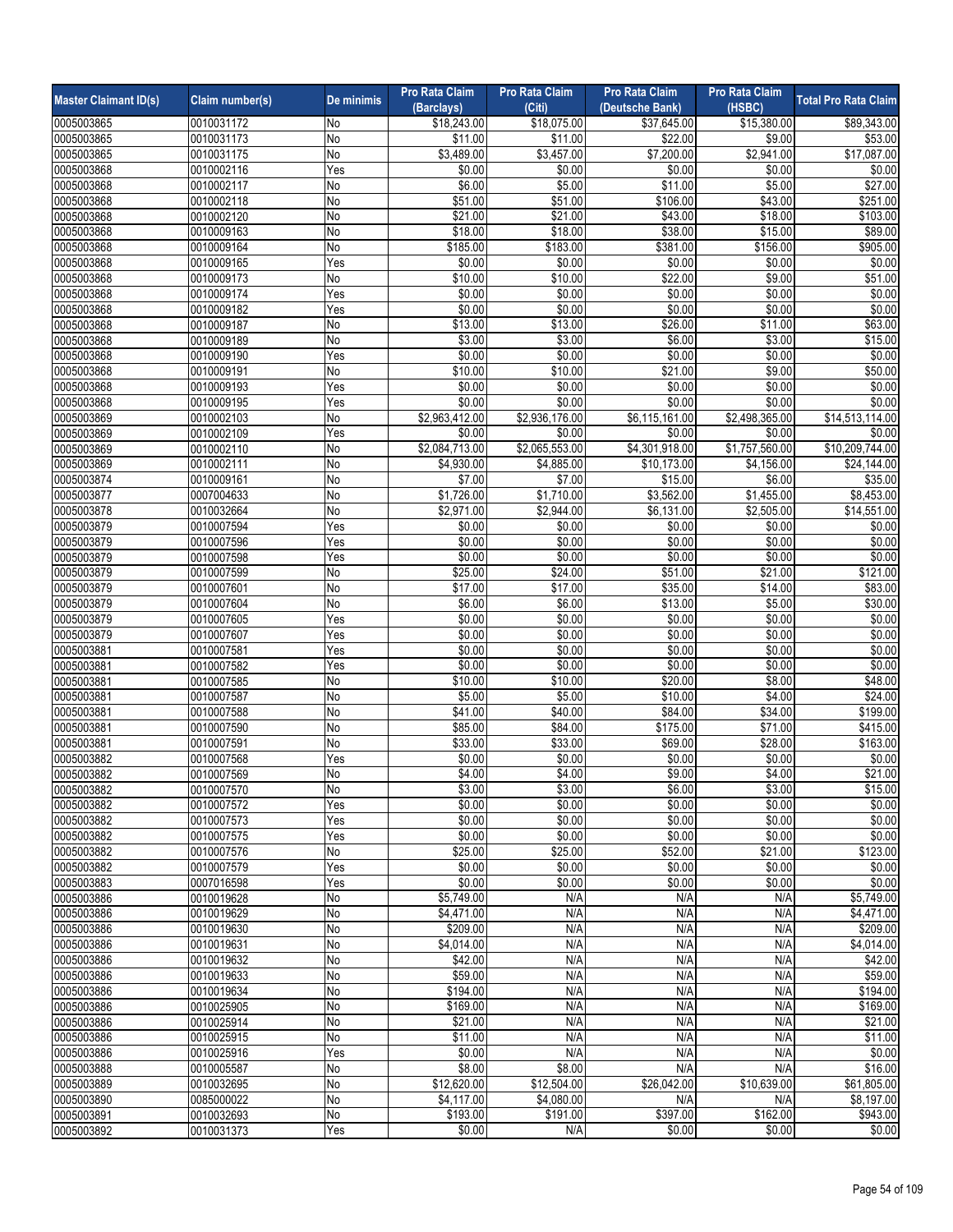| <b>Master Claimant ID(s)</b> | Claim number(s)          | De minimis | Pro Rata Claim<br>(Barclays) | <b>Pro Rata Claim</b><br>(Citi) | Pro Rata Claim<br>(Deutsche Bank) | <b>Pro Rata Claim</b><br>(HSBC) | <b>Total Pro Rata Claim</b> |
|------------------------------|--------------------------|------------|------------------------------|---------------------------------|-----------------------------------|---------------------------------|-----------------------------|
| 0005003892                   | 0010031374               | Yes        | \$0.00                       | N/A                             | \$0.00                            | \$0.00                          | \$0.00                      |
| 0005003892                   | 0010031375               | Yes        | \$0.00                       | N/A                             | \$0.00                            | \$0.00                          | \$0.00                      |
| 0005003892                   | 0010031376               | No         | \$7.00                       | N/A                             | \$14.00                           | \$6.00                          | \$27.00                     |
| 0005003892                   | 0010031378               | Yes        | \$0.00                       | N/A                             | \$0.00                            | \$0.00                          | \$0.00                      |
| 0005003892                   | 0010031379               | Yes        | \$0.00                       | N/A                             | \$0.00                            | \$0.00                          | \$0.00                      |
| 0005003892                   | 0010031380               | No         | \$4.00                       | N/A                             | \$7.00                            | \$3.00                          | \$14.00                     |
| 0005003892                   | 0010031382               | <b>No</b>  | \$7.00                       | N/A                             | \$14.00                           | \$6.00                          |                             |
| 0005003892                   | 0010031384               | No         | \$3.00                       | N/A                             | \$6.00                            | \$2.00                          | \$27.00<br>\$11.00          |
| 0005003892                   |                          |            | \$0.00                       |                                 |                                   |                                 |                             |
|                              | 0010031386               | Yes        |                              | N/A                             | \$0.00                            | \$0.00                          | \$0.00                      |
| 0005003892                   | 0010031389               | Yes        | \$0.00                       | N/A                             | \$0.00                            | \$0.00                          | \$0.00                      |
| 0005003892                   | 0010031392               | Yes        | \$0.00                       | N/A                             | \$0.00                            | \$0.00                          | \$0.00                      |
| 0005003892                   | 0010031393               | Yes        | \$0.00                       | N/A                             | \$0.00                            | \$0.00                          | \$0.00                      |
| 0005003893                   | 0007000377               | No         | \$114.00                     | \$113.00                        | \$236.00                          | \$97.00                         | \$560.00                    |
| 0005003894                   | 0010032684               | No         | \$300.00                     | \$297.00                        | \$619.00                          | \$253.00                        | \$1,469.00                  |
| 0005003895                   | 0010005842               | No         | \$75.00                      | \$74.00                         | \$155.00                          | \$63.00                         | \$367.00                    |
| 0005003895                   | 0010005843               | No         | \$63.00                      | \$62.00                         | \$129.00                          | \$53.00                         | \$307.00                    |
| 0005003895                   | 0010005844               | No         | \$18.00                      | \$18.00                         | \$37.00                           | \$15.00                         | \$88.00                     |
| 0005003895                   | 0010005845               | No         | \$50.00                      | \$50.00                         | \$104.00                          | \$42.00                         | \$246.00                    |
| 0005003895                   | 0010005846               | No         | $\sqrt{$1,408.00}$           | \$1,395.00                      | \$2,906.00                        | \$1,187.00                      | \$6,896.00                  |
| 0005003895                   | 0010005847               | No         | \$7.00                       | \$7.00                          | \$15.00                           | \$6.00                          | \$35.00                     |
| 0005003895                   | 0010005849               | Yes        | \$0.00                       | \$0.00                          | \$0.00                            | \$0.00                          | \$0.00                      |
| 0005003895                   | 0010005850               | No         | $\overline{$1,068.00}$       | \$1,059.00                      | \$2,205.00                        | \$901.00                        | \$5,233.00                  |
| 0005003895                   | 0010005851               | No         | \$161.00                     | \$160.00                        | \$333.00                          | \$136.00                        | \$790.00                    |
| 0005003895                   | 0010005852               | No         | \$84.00                      | \$83.00                         | \$174.00                          | \$71.00                         | \$412.00                    |
| 0005003895                   | 0010005853               | No         | \$6.00                       | \$6.00                          | \$13.00                           | \$5.00                          | \$30.00                     |
| 0005003895                   | 0010005854               | No         | \$161.00                     | \$159.00                        | \$332.00                          | \$135.00                        | \$787.00                    |
| 0005003895                   | 0010005855               | No         | \$50.00                      | \$50.00                         | \$104.00                          | \$42.00                         | \$246.00                    |
| 0005003895                   | 0010005857               | No         | \$7.00                       | \$7.00                          | \$14.00                           | \$6.00                          | \$34.00                     |
| 0005003895                   | 0010005858               | Yes        | \$0.00                       | \$0.00                          | \$0.00                            | \$0.00                          | \$0.00                      |
| 0005003895                   | 0010005859               | No         | \$6.00                       | \$6.00                          | \$13.00                           | \$5.00                          | \$30.00                     |
| 0005003895                   | 0010005860               | No         | \$87.00                      | \$86.00                         | \$179.00                          | \$73.00                         | \$425.00                    |
| 0005003895                   | 0010005861               | <b>No</b>  | \$11.00                      | \$11.00                         | \$23.00                           | \$10.00                         | \$55.00                     |
| 0005003895                   | 0010005863               | No         | \$106.00                     | \$105.00                        | \$218.00                          | \$89.00                         | \$518.00                    |
| 0005003895                   | 0010005864               | Yes        | \$0.00                       | \$0.00                          | \$0.00                            | \$0.00                          | \$0.00                      |
| 0005003895                   | 0010005865               | No         | \$150.00                     | \$149.00                        | \$310.00                          | \$127.00                        | \$736.00                    |
| 0005003895                   | 0010005866               | No         | \$7.00                       | \$7.00                          | \$14.00                           | \$6.00                          | \$34.00                     |
| 0005003895                   | 0010005867               | No         | \$84.00                      | \$83.00                         | \$173.00                          | \$71.00                         | \$411.00                    |
| 0005003895                   | 0010005869               | No         | \$15.00                      | \$15.00                         | \$31.00                           | \$12.00                         | \$73.00                     |
| 0005003895                   | 0010005871               | No         | \$48.00                      | \$47.00                         | \$98.00                           | \$40.00                         | \$233.00                    |
| 0005003895                   | 0010005872               | Yes        | \$0.00                       | \$0.00                          | N/A                               | \$0.00                          | \$0.00                      |
| 0005003895                   | 0010005873               | No         | \$20.00                      | \$20.00                         | \$42.00                           | \$17.00                         | \$99.00                     |
| 0005003895                   | 0010005874               | Yes        | \$0.00                       | \$0.00                          | \$0.00                            | \$0.00                          | \$0.00                      |
| 0005003895                   | 0010005875               | No         | \$5.00                       | \$5.00                          | \$10.00                           | \$4.00                          | \$24.00                     |
| 0005003895                   | 0010005876               | No         | \$13.00                      | \$13.00                         | \$27.00                           | \$11.00                         | \$64.00                     |
| 0005003895                   | 0010005877               | No         | \$59.00                      | \$59.00                         | N/A                               | \$50.00                         | \$168.00                    |
| 0005003895                   | 0010005878               | No         | \$168.00                     | \$166.00                        | \$347.00                          | \$142.00                        | \$823.00                    |
| 0005003895                   | 0010005880               | No         | \$139.00                     | \$138.00                        | \$287.00                          | \$117.00                        | \$681.00                    |
| 0005003895                   | 0010005881               | No         | \$319.00                     | \$316.00                        | \$659.00                          | \$269.00                        | \$1,563.00                  |
| 0005003895                   | 0010005883               | No         | \$35.00                      | \$35.00                         | \$72.00                           | \$30.00                         | \$172.00                    |
| 0005003895                   | 0010005884               | No         | \$31.00                      | \$31.00                         | \$64.00                           | \$26.00                         | \$152.00                    |
| 0005003895                   | 0010005885               | No         | \$229.00                     | \$227.00                        | \$473.00                          | \$193.00                        | \$1,122.00                  |
| 0005003895                   | 0010005886               | No         | \$3.00                       | \$3.00                          | \$6.00                            | \$3.00                          | \$15.00                     |
| 0005003895                   | 0010005889               | No         | \$92.00                      | \$91.00                         | \$189.00                          | \$77.00                         | \$449.00                    |
| 0005003895                   |                          | No         | \$124.00                     | \$123.00                        | \$255.00                          | \$104.00                        | \$606.00                    |
|                              | 0010005890               | No         |                              | \$22.00                         | N/A                               | \$19.00                         | \$64.00                     |
| 0005003895<br>0005003895     | 0010005891<br>0010005892 | No         | \$23.00                      | \$609.00                        |                                   |                                 | \$3,010.00                  |
|                              |                          |            | \$615.00                     |                                 | \$1,268.00                        | \$518.00                        |                             |
| 0005003895                   | 0010005893               | No         | \$15.00                      | \$15.00                         | \$31.00                           | \$12.00                         | \$73.00                     |
| 0005003895                   | 0010005894               | No         | \$35.00                      | \$34.00                         | \$72.00                           | \$29.00                         | \$170.00                    |
| 0005003895                   | 0010005895               | No         | \$34.00                      | \$34.00                         | \$70.00                           | \$29.00                         | \$167.00                    |
| 0005003895                   | 0010005899               | No         | \$15.00                      | \$15.00                         | \$31.00                           | \$13.00                         | \$74.00                     |
| 0005003895                   | 0010005900               | Yes        | \$0.00                       | \$0.00                          | \$0.00                            | \$0.00                          | \$0.00                      |
| 0005003895                   | 0010005901               | Yes        | \$0.00                       | \$0.00                          | \$0.00                            | \$0.00                          | \$0.00                      |
| 0005003895                   | 0010005903               | No         | \$32.00                      | \$32.00                         | \$66.00                           | \$27.00                         | \$157.00                    |
| 0005003895                   | 0010005909               | No         | \$2.00                       | \$2.00                          | \$5.00                            | \$2.00                          | \$11.00                     |
| 0005003895                   | 0010005910               | No         | \$10.00                      | \$10.00                         | \$22.00                           | \$9.00                          | \$51.00                     |
| 0005003895                   | 0010005911               | No         | \$7.00                       | \$7.00                          | \$15.00                           | \$6.00                          | \$35.00                     |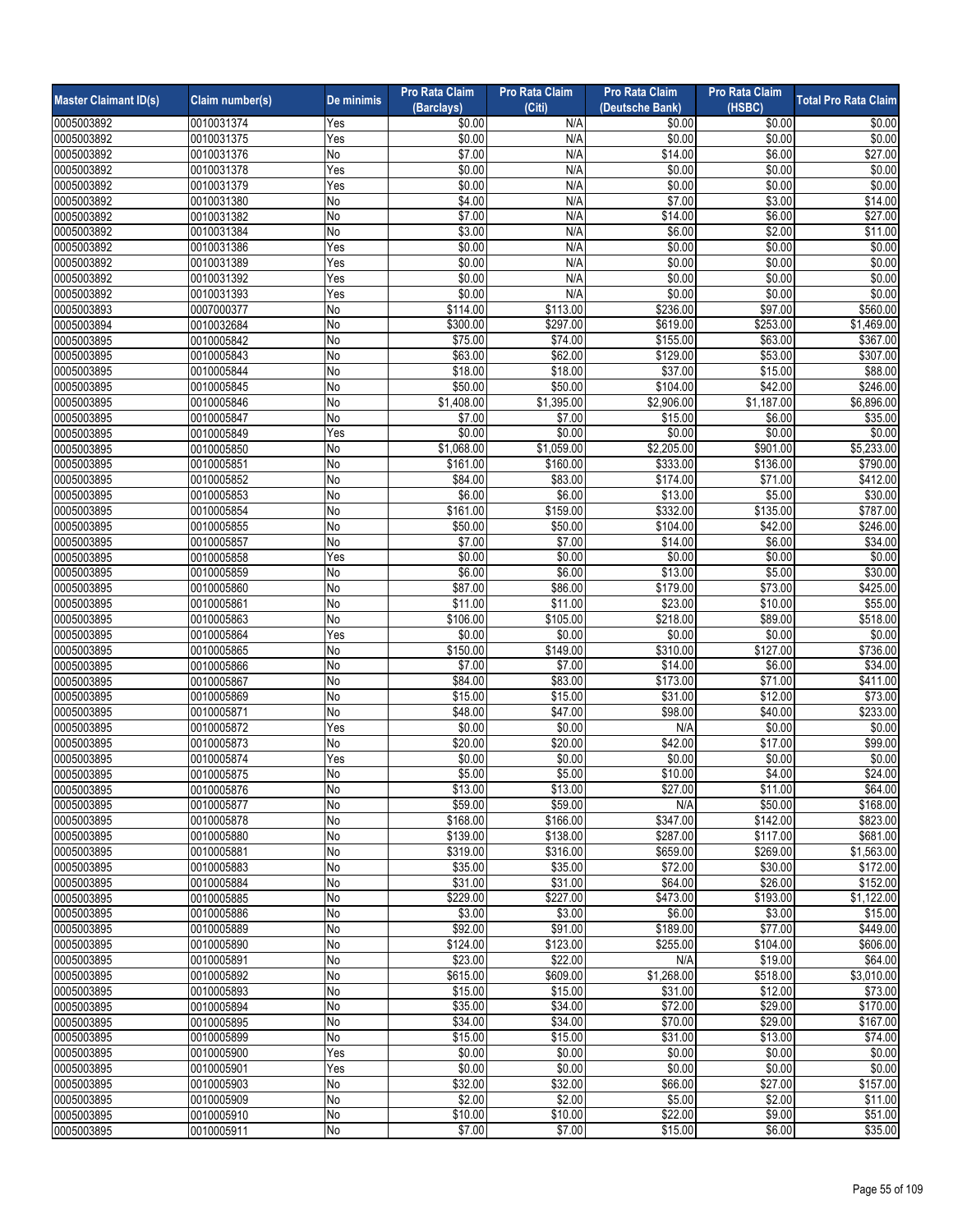| <b>Master Claimant ID(s)</b> | Claim number(s)          | De minimis | <b>Pro Rata Claim</b> | Pro Rata Claim     | Pro Rata Claim      | Pro Rata Claim     | Total Pro Rata Claim  |
|------------------------------|--------------------------|------------|-----------------------|--------------------|---------------------|--------------------|-----------------------|
|                              |                          |            | (Barclays)            | (Citi)             | (Deutsche Bank)     | (HSBC)             |                       |
| 0005003895                   | 0010005912               | No         | \$8.00                | \$8.00             | \$16.00             | \$7.00             | \$39.00               |
| 0005003895                   | 0010005913               | No         | \$3.00                | \$3.00             | \$6.00              | \$2.00             | \$14.00               |
| 0005003895                   | 0010005914               | No         | \$3.00                | \$3.00             | \$6.00              | \$3.00             | \$15.00               |
| 0005003895                   | 0010005915               | No<br>No   | \$8.00<br>\$387.00    | \$8.00             | \$16.00<br>\$799.00 | \$6.00<br>\$327.00 | \$38.00<br>\$1,897.00 |
| 0005003895<br>0005003895     | 0010005916<br>0010005917 |            | \$0.00                | \$384.00<br>\$0.00 |                     | \$0.00             | \$0.00                |
| 0005003895                   | 0010005919               | Yes        | \$0.00                | \$0.00             | \$0.00<br>\$0.00    | \$0.00             | \$0.00                |
| 0005003895                   | 0010005920               | Yes        | \$0.00                | \$0.00             | \$0.00              | \$0.00             | \$0.00                |
| 0005003899                   | 0007000931               | Yes        | \$82.00               | \$81.00            | N/A                 | N/A                | \$163.00              |
| 0005003899                   |                          | No<br>No   | \$1,037.00            | \$1,028.00         | N/A                 | N/A                | \$2,065.00            |
| 0005003899                   | 0007000932<br>0007000934 | No         | \$90.00               | \$89.00            | N/A                 | N/A                | \$179.00              |
| 0005003899                   | 0007000935               | No         | \$434.00              | \$430.00           | N/A                 | N/A                | \$864.00              |
| 0005003899                   | 0007000936               | No         | \$4,528.00            | \$4,486.00         | N/A                 | N/A                | \$9,014.00            |
| 0005003899                   | 0007000937               | No         | \$742.00              | \$735.00           | N/A                 | N/A                | \$1,477.00            |
| 0005003899                   | 0007000940               | No         | \$556.00              | \$551.00           | N/A                 | N/A                | \$1,107.00            |
| 0005003899                   | 0007000941               | No         | \$36.00               | \$35.00            | N/A                 | N/A                | \$71.00               |
| 0005003899                   | 0007000943               | No         | \$84.00               | \$83.00            | N/A                 | N/A                | \$167.00              |
| 0005003899                   | 0007000944               | No         | \$250.00              | \$248.00           | N/A                 | N/A                | \$498.00              |
| 0005003899                   | 0007000946               | No         | \$294.00              | \$292.00           | N/A                 | N/A                | \$586.00              |
| 0005003899                   | 0007000947               | No         | \$722.00              | \$716.00           | N/A                 | N/A                | \$1,438.00            |
| 0005003899                   | 0007000948               | No         | \$71.00               | \$70.00            | N/A                 | N/A                | \$141.00              |
| 0005003899                   | 0007000950               | No         | \$187.00              | \$186.00           | N/A                 | N/A                | \$373.00              |
| 0005003899                   | 0007000951               | No         | \$322.00              | \$320.00           | N/A                 | N/A                | \$642.00              |
| 0005003899                   | 0007000953               | Yes        | \$0.00                | \$0.00             | N/A                 | N/A                | \$0.00                |
| 0005003899                   | 0007000955               | No         | \$221.00              | \$219.00           | N/A                 | N/A                | \$440.00              |
| 0005003899                   | 0007000956               | No         | \$28.00               | \$28.00            | N/A                 | N/A                | \$56.00               |
| 0005003899                   | 0007000957               | No         | \$2,350.00            | \$2,328.00         | N/A                 | N/A                | \$4,678.00            |
| 0005003899                   | 0007000958               | Yes        | \$0.00                | \$0.00             | N/A                 | N/A                | \$0.00                |
| 0005003899                   | 0007000961               | Yes        | \$0.00                | \$0.00             | N/A                 | N/A                | \$0.00                |
| 0005003899                   | 0007000962               | No         | \$225.00              | \$223.00           | N/A                 | N/A                | \$448.00              |
| 0005003899                   | 0007000965               | Yes        | \$0.00                | \$0.00             | N/A                 | N/A                | \$0.00                |
| 0005003899                   | 0007000967               | Yes        | \$0.00                | \$0.00             | N/A                 | N/A                | \$0.00                |
| 0005003899                   | 0007000968               | No         | \$25,171.00           | \$24,939.00        | N/A                 | N/A                | \$50,110.00           |
| 0005003899                   | 0007000969               | No         | \$7,258.00            | \$7,191.00         | N/A                 | N/A                | \$14,449.00           |
| 0005003899                   | 0007000970               | No         | \$30.00               | \$29.00            | N/A                 | N/A                | \$59.00               |
| 0005003899                   | 0007000971               | Yes        | \$0.00                | \$0.00             | N/A                 | N/A                | \$0.00                |
| 0005003899                   | 0007000975               | No         | \$73.00               | \$73.00            | N/A                 | N/A                | \$146.00              |
| 0005003899                   | 0007000976               | No         | \$945.00              | \$936.00           | N/A                 | N/A                | \$1,881.00            |
| 0005003899                   | 0007000977               | Yes        | \$0.00                | \$0.00             | N/A                 | N/A                | \$0.00                |
| 0005003899                   | 0007000978               | No         | \$350.00              | \$346.00           | N/A                 | N/A                | \$696.00              |
| 0005003899                   | 0007000980               | No         | \$18.00               | \$18.00            | N/A                 | N/A                | \$36.00               |
| 0005003899                   | 0007000981               | No         | \$89.00               | \$89.00            | N/A                 | N/A                | \$178.00              |
| 0005003899                   | 0007000982               | Yes        | \$0.00                | \$0.00             | N/A                 | N/A                | \$0.00                |
| 0005003899                   | 0007000984               | No         | \$98.00               | \$97.00            | N/A                 | N/A                | \$195.00              |
| 0005003899                   | 0007000986               | No         | \$19.00               | \$19.00            | N/A                 | N/A                | \$38.00               |
| 0005003899                   | 0007000987               | Yes        | \$0.00                | \$0.00             | N/A                 | N/A                | \$0.00                |
| 0005003899                   | 0007000988               | Yes        | \$0.00                | \$0.00             | N/A                 | N/A                | \$0.00                |
| 0005003899                   | 0007000989               | No         | \$24.00               | \$24.00            | N/A                 | N/A                | \$48.00               |
| 0005003899                   | 0007000990               | No         | \$429.00              | \$425.00           | N/A                 | N/A                | \$854.00              |
| 0005003899                   | 0007000991               | Yes        | \$0.00                | \$0.00             | N/A                 | N/A                | \$0.00                |
| 0005003899                   | 0007000992               | No         | \$16.00               | \$16.00            | N/A                 | N/A                | \$32.00               |
| 0005003899                   | 0007000993               | No         | \$490.00              | \$486.00           | N/A                 | N/A                | \$976.00              |
| 0005003899                   | 0007000994               | Yes        | \$0.00                | \$0.00             | N/A                 | N/A                | \$0.00                |
| 0005003899                   | 0007000995               | Yes        | \$0.00                | \$0.00             | N/A                 | N/A                | \$0.00                |
| 0005003899                   | 0007000996               | Yes        | \$0.00                | \$0.00             | N/A                 | N/A                | \$0.00                |
| 0005003899                   | 0007000998               | Yes        | \$0.00                | \$0.00             | N/A                 | N/A                | \$0.00                |
| 0005003899                   | 0007001000               | No         | \$17.00               | \$16.00            | N/A                 | N/A                | \$33.00               |
| 0005003899                   | 0007001002               | No         | \$1,234.00            | \$1,223.00         | N/A                 | N/A                | \$2,457.00            |
| 0005003899                   | 0007001004               | No         | \$87.00               | \$86.00            | N/A                 | N/A                | \$173.00              |
| 0005003899                   | 0007001005               | <b>No</b>  | \$1,746.00            | \$1,730.00         | N/A                 | N/A                | \$3,476.00            |
| 0005003899                   | 0007001006               | No         | \$122.00              | \$121.00           | N/A                 | N/A                | \$243.00              |
| 0005003899                   | 0007001008               | No         | \$48.00               | \$47.00            | N/A                 | N/A                | \$95.00               |
| 0005003899                   | 0007001009               | No         | \$125.00              | \$124.00           | N/A                 | N/A                | \$249.00              |
| 0005003899                   | 0007001010               | No         | \$777.00              | \$770.00           | N/A                 | N/A                | \$1,547.00            |
| 0005003899                   | 0007001011               | No         | \$6,439.00            | \$6,380.00         | N/A                 | N/A                | \$12,819.00           |
| 0005003899                   | 0007001015               | No         | \$1,586.00            | \$1,571.00         | N/A                 | N/A                | \$3,157.00            |
|                              |                          |            |                       |                    |                     |                    |                       |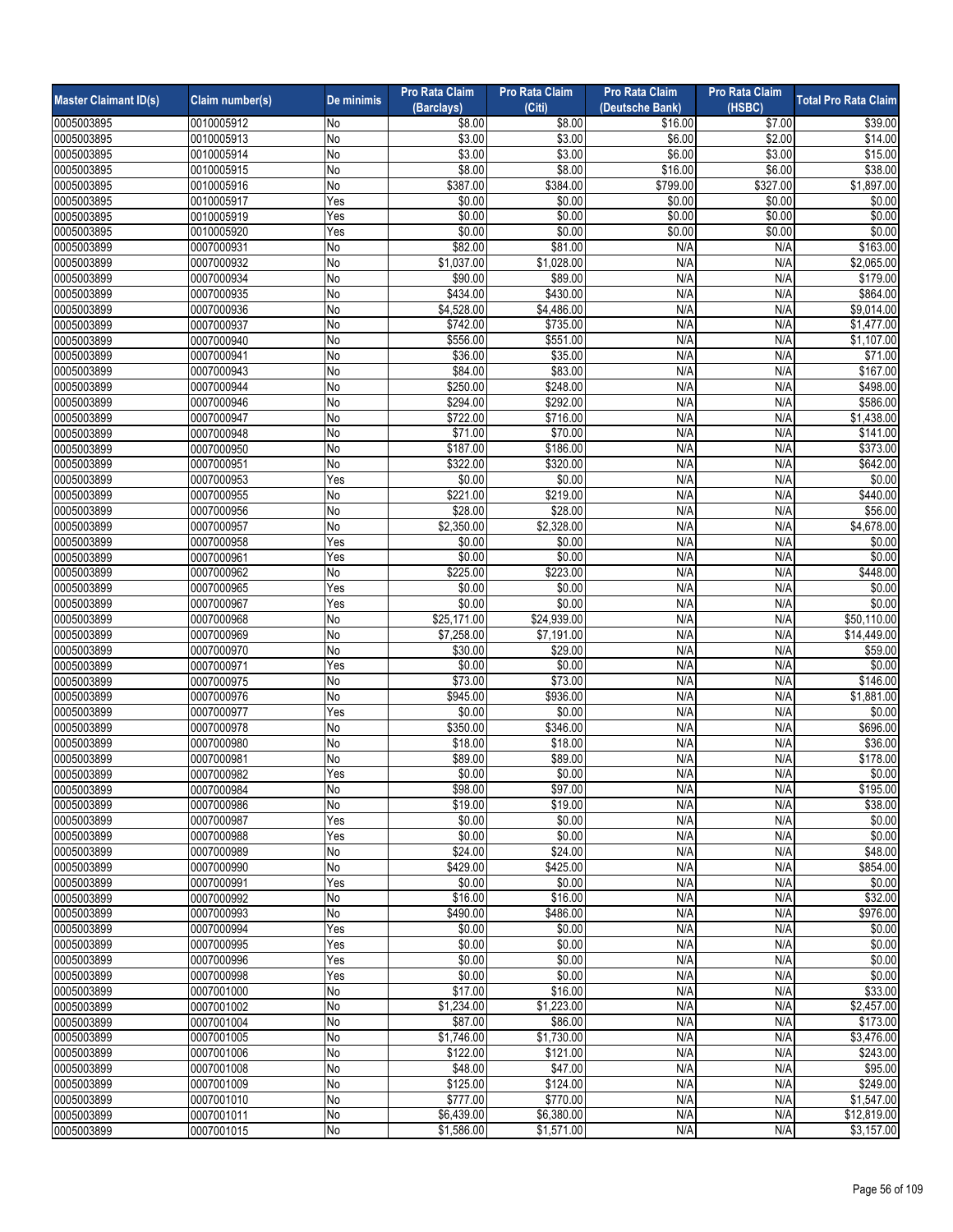| <b>Master Claimant ID(s)</b> | Claim number(s)          | De minimis | <b>Pro Rata Claim</b><br>(Barclays) | Pro Rata Claim<br>(Citi) | Pro Rata Claim<br>(Deutsche Bank) | Pro Rata Claim<br>(HSBC) | Total Pro Rata Claim   |
|------------------------------|--------------------------|------------|-------------------------------------|--------------------------|-----------------------------------|--------------------------|------------------------|
| 0005003899                   | 0007001017               | No         | \$81.00                             | \$80.00                  | N/A                               | N/A                      | \$161.00               |
| 0005003899                   | 0007001019               | No         | \$732.00                            | \$725.00                 | N/A                               | N/A                      | $\overline{$1,457.00}$ |
| 0005003899                   | 0007001021               | No         | \$2,231.00                          | \$2,211.00               | N/A                               | N/A                      | \$4,442.00             |
| 0005003899                   | 0007001023               | No         | \$984.00                            | \$975.00                 | N/A                               | N/A                      | \$1,959.00             |
| 0005003899                   | 0007001024               | No         | \$656.00                            | \$650.00                 | N/A                               | N/A                      | \$1,306.00             |
| 0005003899                   | 0007001025               | No         | \$660.00                            | \$654.00                 | N/A                               | N/A                      | \$1,314.00             |
| 0005003899                   | 0007001026               | No         | \$1,923.00                          | \$1,905.00               | N/A                               | N/A                      | \$3,828.00             |
| 0005003899                   | 0007001027               | No         | \$18.00                             | \$17.00                  | N/A                               | N/A                      | \$35.00                |
| 0005003899                   | 0007001028               | No         | \$102.00                            | \$101.00                 | N/A                               | N/A                      | \$203.00               |
| 0005003899                   | 0007001029               | No         | \$35.00                             | \$35.00                  | N/A                               | N/A                      | \$70.00                |
| 0005003899                   | 0007001030               | No         | \$267.00                            | \$264.00                 | N/A                               | N/A                      | \$531.00               |
| 0005003899                   | 0007001031               | No         | \$554.00                            | \$549.00                 | N/A                               | N/A                      | \$1,103.00             |
| 0005003899                   | 0007001032               | No         | \$201.00                            | \$199.00                 | N/A                               | N/A                      | \$400.00               |
| 0005003899                   | 0007001034               | No         | \$176.00                            | \$174.00                 | N/A                               | N/A                      | \$350.00               |
| 0005003899                   | 0007001035               | No         | \$13.00                             | \$13.00                  | N/A                               | N/A                      | \$26.00                |
| 0005003899                   | 0007001038               | No         | \$22.00                             | \$22.00                  | N/A                               | N/A                      | \$44.00                |
| 0005003899                   | 0007001039               | No         | \$124.00                            | \$123.00                 | N/A                               | N/A                      | \$247.00               |
| 0005003899                   | 0007001040               | No         | \$800.00                            | \$793.00                 | N/A                               | N/A                      | \$1,593.00             |
| 0005003899                   | 0007001041               | No         | \$800.00                            | \$793.00                 | N/A                               | N/A                      | \$1,593.00             |
| 0005003899                   | 0007001045               | No         | \$766.00                            | \$759.00                 | N/A                               | N/A                      | \$1,525.00             |
| 0005003899                   |                          | No         | \$451.00                            | \$447.00                 | N/A                               | N/A                      | \$898.00               |
|                              | 0007001046<br>0007001047 | No         | \$17.00                             | \$17.00                  | N/A                               | N/A                      |                        |
| 0005003899                   |                          |            |                                     |                          |                                   |                          | \$34.00                |
| 0005003899                   | 0007001048               | No         | \$1,006.00                          | \$996.00                 | N/A                               | N/A                      | \$2,002.00             |
| 0005003899                   | 0007001052               | No         | \$164.00                            | \$162.00                 | N/A                               | N/A                      | \$326.00               |
| 0005003899                   | 0007001053               | No         | \$644.00                            | \$638.00                 | N/A                               | N/A                      | \$1,282.00             |
| 0005003899                   | 0007001054               | No         | \$15.00                             | \$15.00                  | N/A                               | N/A                      | \$30.00                |
| 0005003899                   | 0007001055               | No         | \$2,717.00                          | \$2,692.00               | N/A                               | N/A                      | \$5,409.00             |
| 0005003899                   | 0007001057               | No         | \$1,570.00                          | \$1,555.00               | N/A                               | N/A                      | \$3,125.00             |
| 0005003899                   | 0007001058               | <b>No</b>  | \$659.00                            | \$653.00                 | N/A                               | N/A                      | \$1,312.00             |
| 0005003899                   | 0007001060               | No         | \$751.00                            | \$744.00                 | N/A                               | N/A                      | \$1,495.00             |
| 0005003899                   | 0007001061               | No         | \$232.00                            | \$230.00                 | N/A                               | N/A                      | \$462.00               |
| 0005003899                   | 0007001062               | No         | \$232.00                            | \$230.00                 | N/A                               | N/A                      | \$462.00               |
| 0005003899                   | 0007001064               | No         | \$564.00                            | \$559.00                 | N/A                               | N/A                      | \$1,123.00             |
| 0005003899                   | 0007001065               | No         | \$497.00                            | \$493.00                 | N/A                               | N/A                      | \$990.00               |
| 0005003899                   | 0007001066               | No         | \$97.00                             | \$96.00                  | N/A                               | N/A                      | \$193.00               |
| 0005003899                   | 0007001067               | No         | \$999.00                            | \$990.00                 | N/A                               | N/A                      | \$1,989.00             |
| 0005003899                   | 0007001068               | No         | \$999.00                            | \$990.00                 | N/A                               | N/A                      | \$1,989.00             |
| 0005003899                   | 0007001069               | No         | \$44.00                             | \$44.00                  | N/A                               | N/A                      | \$88.00                |
| 0005003899                   | 0007001070               | No         | \$817.00                            | \$810.00                 | N/A                               | N/A                      | \$1,627.00             |
| 0005003899                   | 0007001071               | No         | \$28.00                             | \$28.00                  | N/A                               | N/A                      | \$56.00                |
| 0005003899                   | 0007001072               | No         | \$202.00                            | \$200.00                 | N/A                               | N/A                      | \$402.00               |
| 0005003899                   | 0007001073               | No         | \$1,220.00                          | \$1,208.00               | N/A                               | N/A                      | \$2,428.00             |
| 0005003899                   | 0007001074               | No         | \$107.00                            | \$106.00                 | N/A                               | N/A                      | \$213.00               |
| 0005003899                   | 0007001079               | No         | \$235.00                            | \$232.00                 | N/A                               | N/A                      | \$467.00               |
| 0005003899                   | 0007001080               | No         | \$235.00                            | \$232.00                 | N/A                               | N/A                      | \$467.00               |
| 0005003899                   | 0007001081               | No         | \$24.00                             | \$24.00                  | N/A                               | N/A                      | \$48.00                |
| 0005003899                   | 0007001082               | <b>No</b>  | \$39.00                             | \$38.00                  | N/A                               | N/A                      | \$77.00                |
| 0005003899                   | 0007001083               | No         | \$63.00                             | \$62.00                  | N/A                               | N/A                      | \$125.00               |
| 0005003899                   | 0007001084               | No         | \$1,068.00                          | \$1,058.00               | N/A                               | N/A                      | \$2,126.00             |
| 0005003899                   | 0007001086               | <b>No</b>  | \$118.00                            | \$117.00                 | N/A                               | N/A                      | \$235.00               |
| 0005003899                   | 0007001087               | No         | \$208.00                            | \$206.00                 | N/A                               | N/A                      | \$414.00               |
| 0005003899                   | 0007001089               | No         | \$1,487.00                          | \$1,473.00               | N/A                               | N/A                      | \$2,960.00             |
| 0005003899                   | 0007001091               | No         | \$585.00                            | \$580.00                 | N/A                               | N/A                      | \$1,165.00             |
| 0005003899                   | 0007001092               | No         | \$352.00                            | \$349.00                 | N/A                               | N/A                      | \$701.00               |
| 0005003899                   | 0007001094               | No         | \$171.00                            | \$169.00                 | N/A                               | N/A                      | \$340.00               |
| 0005003899                   | 0007001095               | No         | \$1,742.00                          | \$1,726.00               | N/A                               | N/A                      | \$3,468.00             |
|                              |                          |            |                                     |                          |                                   |                          |                        |
| 0005003899                   | 0007001096               | No         | \$457.00                            | \$453.00                 | N/A                               | N/A                      | \$910.00               |
| 0005003899                   | 0007001097               | No         | \$1,580.00                          | \$1,565.00               | N/A                               | N/A                      | \$3,145.00             |
| 0005003899                   | 0007001098               | No         | \$14.00                             | \$14.00                  | N/A                               | N/A                      | \$28.00                |
| 0005003899                   | 0007001102               | <b>No</b>  | \$11.00                             | \$11.00                  | N/A                               | N/A                      | \$22.00                |
| 0005003899                   | 0007001103               | No         | \$182.00                            | \$180.00                 | N/A                               | N/A                      | \$362.00               |
| 0005003899                   | 0007001105               | No         | \$71.00                             | \$70.00                  | N/A                               | N/A                      | \$141.00               |
| 0005003899                   | 0007001106               | No         | \$71.00                             | \$70.00                  | N/A                               | N/A                      | \$141.00               |
| 0005003899                   | 0007001107               | No         | \$191.00                            | \$189.00                 | N/A                               | N/A                      | \$380.00               |
| 0005003899                   | 0007001109               | No         | \$12.00                             | \$12.00                  | N/A                               | N/A                      | \$24.00                |
| 0005003899                   | 0007001110               | No         | \$92.00                             | \$91.00                  | N/A                               | N/A                      | \$183.00               |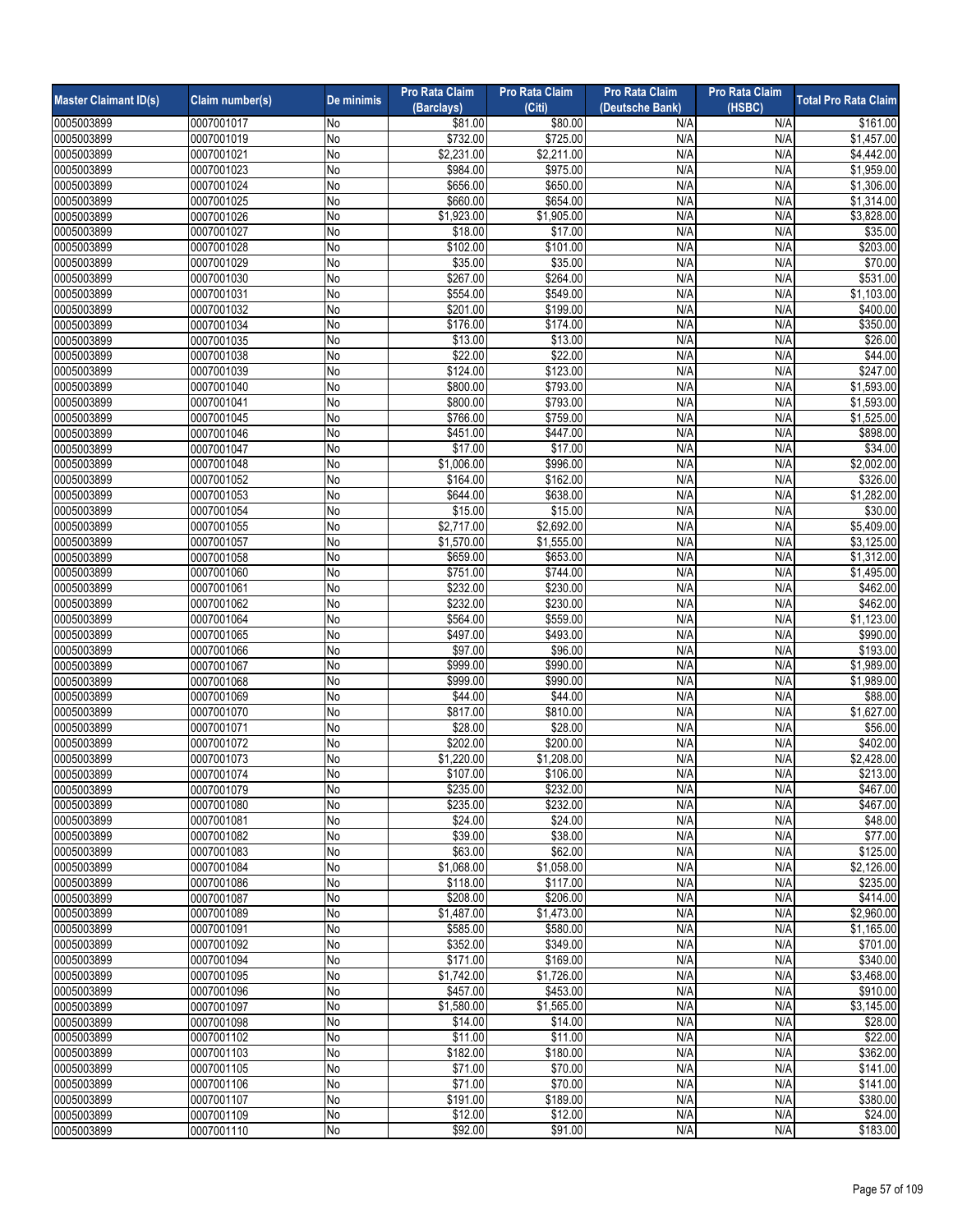| <b>Master Claimant ID(s)</b> | Claim number(s)          | De minimis | <b>Pro Rata Claim</b>    | <b>Pro Rata Claim</b>    | Pro Rata Claim  | <b>Pro Rata Claim</b> | <b>Total Pro Rata Claim</b> |
|------------------------------|--------------------------|------------|--------------------------|--------------------------|-----------------|-----------------------|-----------------------------|
|                              |                          |            | (Barclays)               | (Citi)                   | (Deutsche Bank) | (HSBC)                |                             |
| 0005003899                   | 0007001111               | No         | \$392.00                 | \$388.00                 | N/A             | N/A                   | \$780.00                    |
| 0005003899                   | 0007001112               | No         | \$1,457.00               | \$1,443.00               | N/A             | N/A                   | \$2,900.00                  |
| 0005003899                   | 0007001115               | No         | \$7,258.00               | \$7,191.00               | N/A             | N/A                   | \$14,449.00                 |
| 0005003899                   | 0007001118               | No         | \$181.00                 | \$179.00                 | N/A             | N/A                   | \$360.00                    |
| 0005003899                   | 0007001119               | No         | \$2,125.00               | \$2,105.00               | N/A             | N/A                   | \$4,230.00                  |
| 0005003899                   | 0007001120               | Yes        | \$0.00                   | \$0.00                   | N/A             | N/A                   | \$0.00                      |
| 0005003899                   | 0007001121               | No         | \$190.00                 | \$188.00                 | N/A             | N/A                   | \$378.00                    |
| 0005003899                   | 0007001122               | No         | \$66.00                  | \$65.00                  | N/A             | N/A                   | \$131.00                    |
| 0005003899                   | 0007001123               | No         | \$30.00                  | \$30.00                  | N/A             | N/A                   | \$60.00                     |
| 0005003899                   | 0007001124               | No         | \$39.00                  | \$38.00                  | N/A             | N/A                   | \$77.00                     |
| 0005003899                   | 0007001125               | No         | \$358.00                 | \$354.00                 | N/A             | N/A                   | \$712.00                    |
| 0005003899                   | 0007001127               | No         | \$149.00                 | \$148.00                 | N/A             | N/A                   | \$297.00                    |
| 0005003899                   | 0007001130               | No         | \$48.00                  | \$48.00                  | N/A             | N/A                   | \$96.00                     |
| 0005003899                   | 0007001131               | No         | \$10.00                  | \$9.00                   | N/A             | N/A                   | \$19.00                     |
| 0005003899                   | 0007001132               | No         | \$30.00                  | \$30.00                  | N/A             | N/A                   | \$60.00                     |
| 0005003899                   | 0007001133               | No         | \$50.00                  | \$49.00                  | N/A             | N/A                   | \$99.00                     |
| 0005003899                   | 0007001134               | Yes        | \$0.00                   | \$0.00                   | N/A             | N/A                   | \$0.00                      |
| 0005003899                   | 0007001135               | No         | \$366.00                 | \$363.00                 | N/A             | N/A                   | \$729.00                    |
| 0005003899<br>0005003899     | 0007001136               | No         | \$366.00                 | \$363.00                 | N/A             | N/A                   | \$729.00                    |
|                              | 0007001137<br>0007001138 | No<br>No   | \$52.00<br>\$10,615.00   | \$51.00<br>\$10,518.00   | N/A<br>N/A      | N/A<br>N/A            | \$103.00<br>\$21,133.00     |
| 0005003899<br>0005003899     | 0007001139               | No         | \$67.00                  | \$67.00                  | N/A             |                       |                             |
| 0005003899                   |                          |            |                          | \$360.00                 |                 | N/A                   | \$134.00                    |
| 0005003899                   | 0007001141<br>0007001142 | No<br>No   | \$363.00<br>\$146.00     | \$144.00                 | N/A<br>N/A      | N/A<br>N/A            | \$723.00<br>\$290.00        |
|                              | 0007001143               | No         |                          |                          | N/A             | N/A                   | \$2,710.00                  |
| 0005003899<br>0005003899     | 0007001147               | No         | \$1,361.00<br>\$7,706.00 | \$1,349.00<br>\$7,635.00 | N/A             | N/A                   | \$15,341.00                 |
| 0005003899                   | 0007001149               | No         | \$398.00                 | \$394.00                 | N/A             | N/A                   | \$792.00                    |
| 0005003899                   | 0007001150               | No         | \$309.00                 | \$307.00                 | N/A             | N/A                   | \$616.00                    |
| 0005003899                   | 0007001151               | No         | \$77.00                  | \$76.00                  | N/A             | N/A                   | \$153.00                    |
| 0005003899                   | 0007001153               | No         | \$100.00                 | \$99.00                  | N/A             | N/A                   | \$199.00                    |
| 0005003899                   | 0007001156               | No         | \$148.00                 | \$147.00                 | N/A             | N/A                   | \$295.00                    |
| 0005003899                   | 0007001157               | No         | \$53.00                  | \$53.00                  | N/A             | N/A                   | \$106.00                    |
| 0005003899                   | 0007001158               | No         | \$75.00                  | \$74.00                  | N/A             | N/A                   | \$149.00                    |
| 0005003899                   | 0007001159               | No         | \$309.00                 | \$306.00                 | N/A             | N/A                   | \$615.00                    |
| 0005003899                   | 0007001160               | Yes        | \$0.00                   | \$0.00                   | N/A             | N/A                   | \$0.00                      |
| 0005003899                   | 0007001162               | No         | \$94.00                  | \$93.00                  | N/A             | N/A                   | \$187.00                    |
| 0005003899                   | 0007001164               | No         | \$422.00                 | \$418.00                 | N/A             | N/A                   | \$840.00                    |
| 0005003899                   | 0007001165               | Yes        | \$0.00                   | \$0.00                   | N/A             | N/A                   | \$0.00                      |
| 0005003899                   | 0007001166               | No         | \$9.00                   | \$9.00                   | N/A             | N/A                   | \$18.00                     |
| 0005003899                   | 0007001167               | No         | \$14.00                  | \$13.00                  | N/A             | N/A                   | \$27.00                     |
| 0005003899                   | 0007001168               | No         | \$21.00                  | \$21.00                  | N/A             | N/A                   | \$42.00                     |
| 0005003899                   | 0007001170               | No         | \$115.00                 | \$113.00                 | N/A             | N/A                   | \$228.00                    |
| 0005003899                   | 0007001177               | No         | \$33.00                  | \$33.00                  | N/A             | N/A                   | \$66.00                     |
| 0005003899                   | 0007001182               | No         | \$489.00                 | \$484.00                 | N/A             | N/A                   | \$973.00                    |
| 0005003899                   | 0007001185               | Yes        | \$0.00                   | \$0.00                   | N/A             | N/A                   | \$0.00                      |
| 0005003899                   | 0007001191               | No         | \$83.00                  | \$82.00                  | N/A             | N/A                   | \$165.00                    |
| 0005003899                   | 0007001192               | No         | \$293.00                 | \$290.00                 | N/A             | N/A                   | \$583.00                    |
| 0005003899                   | 0007001193               | No         | \$112.00                 | \$111.00                 | N/A             | N/A                   | \$223.00                    |
| 0005003899                   | 0007001194               | No         | \$122.00                 | \$120.00                 | N/A             | N/A                   | \$242.00                    |
| 0005003899                   | 0007001196               | Yes        | \$0.00                   | \$0.00                   | N/A             | N/A                   | \$0.00                      |
| 0005003899                   | 0007001197               | No         | \$26.00                  | \$26.00                  | N/A             | N/A                   | \$52.00                     |
| 0005003899                   | 0007001198               | No         | \$559.00                 | \$554.00                 | N/A             | N/A                   | \$1,113.00                  |
| 0005003899                   | 0007001199               | No         | \$333.00                 | \$330.00                 | N/A             | N/A                   | \$663.00                    |
| 0005003899                   | 0007001203               | No         | \$330.00                 | \$327.00                 | N/A             | N/A                   | \$657.00                    |
| 0005003899                   | 0007001205               | No         | \$10.00                  | \$10.00                  | N/A             | N/A                   | \$20.00                     |
| 0005003899                   | 0007001206               | <b>No</b>  | \$30.00                  | \$30.00                  | N/A             | N/A                   | \$60.00                     |
| 0005003899                   | 0007001207               | No         | \$146.00                 | \$144.00                 | N/A             | N/A                   | \$290.00                    |
| 0005003899                   | 0007001208               | No         | \$2,168.00               | \$2,148.00               | N/A             | N/A                   | \$4,316.00                  |
| 0005003899                   | 0007001209               | No         | \$513.00                 | \$508.00                 | N/A             | N/A                   | \$1,021.00                  |
| 0005003899                   | 0007001210               | No         | \$40.00                  | \$39.00                  | N/A             | N/A                   | \$79.00                     |
| 0005003899                   | 0007001211               | No         | \$223.00                 | \$221.00                 | N/A             | N/A                   | \$444.00                    |
| 0005003899                   | 0007001212               | No         | \$36.00                  | \$36.00                  | N/A             | N/A                   | \$72.00                     |
| 0005003899                   | 0007001213               | No         | \$146.00                 | \$145.00                 | N/A             | N/A                   | \$291.00                    |
| 0005003899                   | 0007001215               | No         | \$11.00                  | \$11.00                  | N/A             | N/A                   | \$22.00                     |
| 0005003899                   | 0007001216               | No         | \$37.00                  | \$37.00                  | N/A             | N/A                   | \$74.00                     |
| 0005003899                   | 0007001219               | Yes        | \$0.00                   | \$0.00                   | N/A             | N/A                   | \$0.00                      |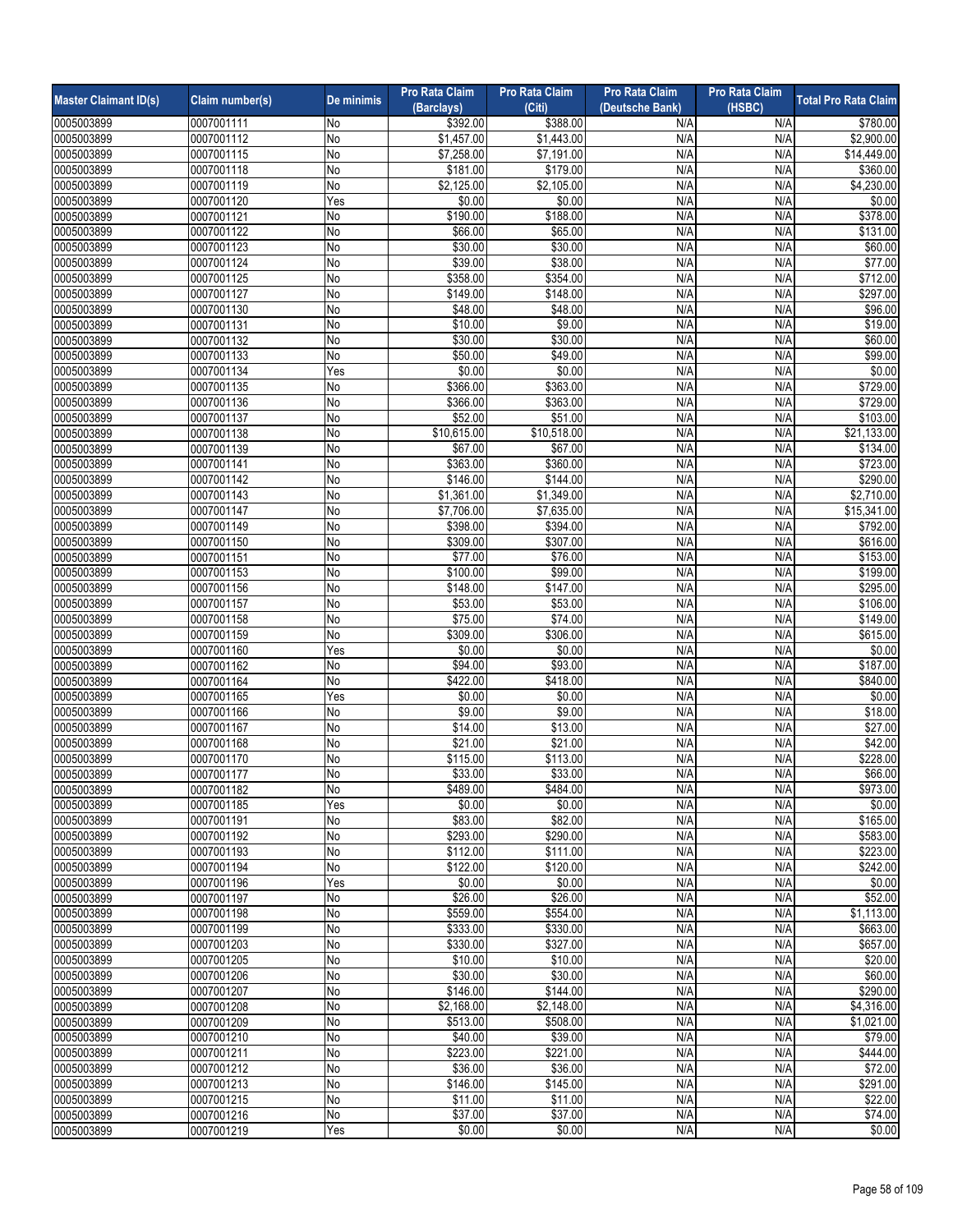| <b>Master Claimant ID(s)</b> | Claim number(s) | De minimis | <b>Pro Rata Claim</b><br>(Barclays) | Pro Rata Claim<br>(Citi) | Pro Rata Claim<br>(Deutsche Bank) | Pro Rata Claim<br>(HSBC) | Total Pro Rata Claim |
|------------------------------|-----------------|------------|-------------------------------------|--------------------------|-----------------------------------|--------------------------|----------------------|
| 0005003899                   | 0007001220      | No         | \$95.00                             | \$94.00                  | N/A                               | N/A                      | \$189.00             |
| 0005003899                   | 0007001222      | No         | \$231.00                            | \$228.00                 | N/A                               | N/A                      | \$459.00             |
| 0005003899                   | 0007001224      | No         | \$16.00                             | \$16.00                  | N/A                               | N/A                      | \$32.00              |
| 0005003899                   | 0007001225      | No         | \$115.00                            | \$114.00                 | N/A                               | N/A                      | \$229.00             |
| 0005003899                   | 0007001226      | Yes        | \$0.00                              | \$0.00                   | N/A                               | N/A                      | \$0.00               |
| 0005003899                   | 0007001227      | No         | \$543.00                            | \$538.00                 | N/A                               | N/A                      | \$1,081.00           |
| 0005003899                   | 0007001228      | No         | \$37.00                             | \$37.00                  | N/A                               | N/A                      | \$74.00              |
| 0005003899                   | 0007001229      | No         | \$450.00                            | \$446.00                 | N/A                               | N/A                      | \$896.00             |
| 0005003899                   | 0007001230      | No         | \$32.00                             | \$32.00                  | N/A                               | N/A                      | \$64.00              |
| 0005003899                   | 0007001231      | No         | \$747.00                            | \$740.00                 | N/A                               | N/A                      | \$1,487.00           |
| 0005003899                   | 0007001232      | Yes        | \$0.00                              | \$0.00                   | N/A                               | N/A                      | \$0.00               |
| 0005003899                   | 0007001233      | Yes        | \$0.00                              | \$0.00                   | N/A                               | N/A                      | \$0.00               |
| 0005003899                   | 0007001234      | No         | \$411.00                            | \$407.00                 | N/A                               | N/A                      | \$818.00             |
| 0005003899                   | 0007001235      | No         | \$13.00                             | \$13.00                  | N/A                               | N/A                      | \$26.00              |
| 0005003899                   | 0007001236      | No         | \$33.00                             | \$33.00                  | N/A                               | N/A                      | \$66.00              |
| 0005003899                   | 0007001237      | No         | \$109.00                            | \$108.00                 | N/A                               | N/A                      | \$217.00             |
| 0005003899                   | 0007001238      | No         | \$527.00                            | \$523.00                 | N/A                               | N/A                      | \$1,050.00           |
| 0005003899                   | 0007001239      | No         | \$117.00                            | \$116.00                 | N/A                               | N/A                      | \$233.00             |
| 0005003899                   | 0007001241      | No         | \$134.00                            | \$133.00                 | N/A                               | N/A                      | \$267.00             |
| 0005003899                   | 0007001242      | No         | \$17.00                             | \$17.00                  | N/A                               | N/A                      | \$34.00              |
| 0005003899                   | 0007001243      | No         | \$21.00                             | \$21.00                  | N/A                               | N/A                      | \$42.00              |
| 0005003899                   | 0007001245      | No         | \$7.00                              | \$7.00                   | N/A                               | N/A                      | \$14.00              |
| 0005003899                   | 0007001247      | No         | \$50.00                             | \$50.00                  | N/A                               | N/A                      | \$100.00             |
| 0005003899                   | 0007001248      | No         | \$13.00                             | \$13.00                  | N/A                               | N/A                      | \$26.00              |
| 0005003899                   | 0007001249      | No         | \$34.00                             | \$33.00                  | N/A                               | N/A                      | \$67.00              |
| 0005003899                   | 0007001250      | No         | \$6.00                              | \$6.00                   | N/A                               | N/A                      | \$12.00              |
| 0005003899                   | 0007001251      | No         | \$91.00                             | \$90.00                  | N/A                               | N/A                      | \$181.00             |
| 0005003899                   | 0007001254      | Yes        | \$0.00                              | \$0.00                   | N/A                               | N/A                      | \$0.00               |
| 0005003899                   | 0007001255      | No         | \$13.00                             | \$13.00                  | N/A                               | N/A                      | \$26.00              |
| 0005003899                   | 0007001256      | No         | \$25.00                             | \$25.00                  | N/A                               | N/A                      | \$50.00              |
| 0005003899                   | 0007001257      | No         | \$8.00                              | \$8.00                   | N/A                               | N/A                      | \$16.00              |
| 0005003899                   | 0007001258      | No         | \$26.00                             | \$25.00                  | N/A                               | N/A                      | \$51.00              |
| 0005003899                   | 0007001259      | No         | \$126.00                            | \$125.00                 | N/A                               | N/A                      | \$251.00             |
| 0005003899                   | 0007001260      | Yes        | \$0.00                              | \$0.00                   | N/A                               | N/A                      | \$0.00               |
| 0005003899                   | 0007001265      | No         | \$75.00                             | \$74.00                  | N/A                               | N/A                      | \$149.00             |
| 0005003899                   | 0007001266      | No         | \$53.00                             | \$53.00                  | N/A                               | N/A                      | \$106.00             |
| 0005003899                   | 0007001267      | Yes        | \$0.00                              | \$0.00                   | N/A                               | N/A                      | \$0.00               |
| 0005003899                   | 0007001268      | No         | \$19.00                             | \$19.00                  | N/A                               | N/A                      | \$38.00              |
| 0005003899                   | 0007001269      | No         | \$50.00                             | \$49.00                  | N/A                               | N/A                      | \$99.00              |
| 0005003899                   | 0007001270      | No         | \$115.00                            | \$114.00                 | N/A                               | N/A                      | \$229.00             |
| 0005003899                   | 0007001271      | No         | \$13.00                             | \$13.00                  | N/A                               | N/A                      | \$26.00              |
| 0005003899                   | 0007001272      | No         | \$72.00                             | \$71.00                  | N/A                               | N/A                      | \$143.00             |
| 0005003899                   | 0007001273      | No         | \$24.00                             | \$23.00                  | N/A                               | N/A                      | \$47.00              |
| 0005003899                   | 0007001274      | Yes        | \$0.00                              | \$0.00                   | N/A                               | N/A                      | \$0.00               |
| 0005003899                   | 0007001275      | Yes        | \$0.00                              | \$0.00                   | N/A                               | N/A                      | \$0.00               |
| 0005003899                   | 0007001276      | No         | \$93.00                             | \$92.00                  | N/A                               | N/A                      | \$185.00             |
| 0005003899                   | 0007001277      | No         | \$15.00                             | \$15.00                  | N/A                               | N/A                      | \$30.00              |
| 0005003899                   | 0007001279      | Yes        | \$0.00                              | \$0.00                   | N/A                               | N/A                      | \$0.00               |
| 0005003899                   | 0007001280      | Yes        | \$0.00                              | \$0.00                   | N/A                               | N/A                      | \$0.00               |
| 0005003899                   | 0007001284      | No         | \$22.00                             | \$22.00                  | N/A                               | N/A                      | \$44.00              |
| 0005003899                   | 0007001285      | No         | \$10.00                             | \$9.00                   | N/A                               | N/A                      | \$19.00              |
| 0005003899                   | 0007001286      | No         | \$53.00                             | \$52.00                  | N/A                               | N/A                      | \$105.00             |
| 0005003899                   | 0007001287      | No         | \$14.00                             | \$13.00                  | N/A                               | N/A                      | \$27.00              |
| 0005003899                   | 0007001288      | No         | \$306.00                            | \$304.00                 | N/A                               | N/A                      | \$610.00             |
| 0005003899                   | 0007001289      | No         | \$8,511.00                          | \$8,433.00               | N/A                               | N/A                      | \$16,944.00          |
| 0005003899                   | 0007001290      | No         | \$11.00                             | \$11.00                  | N/A                               | N/A                      | \$22.00              |
| 0005003899                   | 0007001291      | No         | \$52.00                             | \$52.00                  | N/A                               | N/A                      | \$104.00             |
| 0005003899                   | 0007001292      | No         | \$34.00                             | \$34.00                  | N/A                               | N/A                      | \$68.00              |
| 0005003899                   | 0007001293      | No         | \$7,689.00                          | \$7,618.00               | N/A                               | N/A                      | \$15,307.00          |
| 0005003899                   | 0007001294      | Yes        | \$0.00                              | \$0.00                   | N/A                               | N/A                      | \$0.00               |
| 0005003899                   | 0007001295      | No         | \$33.00                             | \$33.00                  | N/A                               | N/A                      | \$66.00              |
| 0005003899                   | 0007001296      | No         | \$56.00                             | \$55.00                  | N/A                               | N/A                      | \$111.00             |
| 0005003899                   | 0007001297      | No         | \$20.00                             | \$20.00                  | N/A                               | N/A                      | \$40.00              |
| 0005003899                   | 0007001298      | No         | \$23.00                             | \$22.00                  | N/A                               | N/A                      | \$45.00              |
| 0005003899                   | 0007001299      | No         | \$41.00                             | \$40.00                  | N/A                               | N/A                      | \$81.00              |
| 0005003899                   | 0007001300      | No         | \$130.00                            | \$129.00                 | N/A                               | N/A                      | \$259.00             |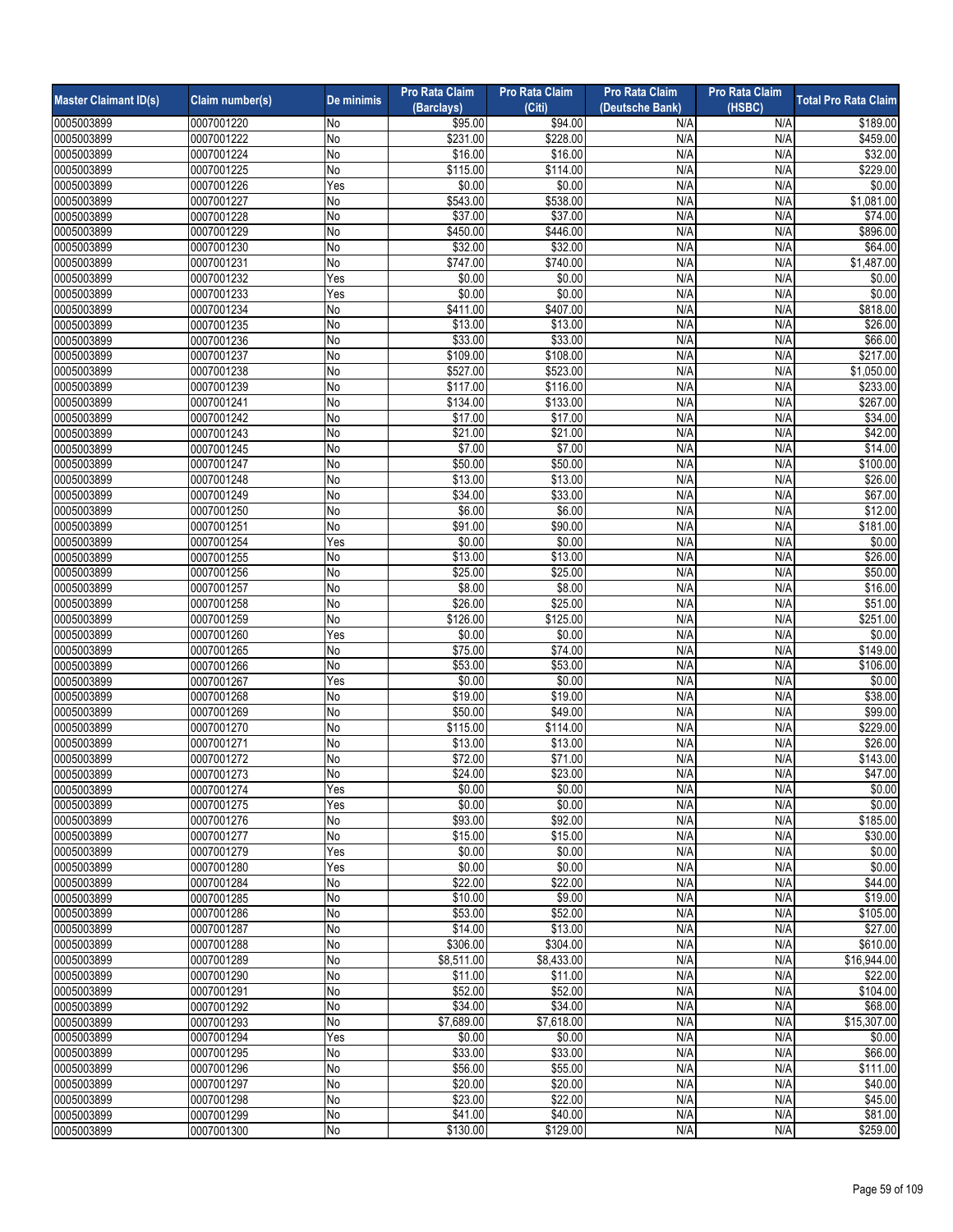| <b>Master Claimant ID(s)</b> | Claim number(s) | De minimis | <b>Pro Rata Claim</b><br>(Barclays) | Pro Rata Claim<br>(Citi) | Pro Rata Claim<br>(Deutsche Bank) | Pro Rata Claim<br>(HSBC) | <b>Total Pro Rata Claim</b> |
|------------------------------|-----------------|------------|-------------------------------------|--------------------------|-----------------------------------|--------------------------|-----------------------------|
| 0005003899                   | 0007001301      | No         | \$282.00                            | \$280.00                 | N/A                               | N/A                      | \$562.00                    |
| 0005003899                   | 0007001302      | No         | \$44.00                             | \$43.00                  | N/A                               | N/A                      | \$87.00                     |
| 0005003899                   | 0007001303      | No         | \$161.00                            | \$159.00                 | N/A                               | N/A                      | \$320.00                    |
| 0005003899                   | 0007001304      | Yes        | \$0.00                              | \$0.00                   | N/A                               | N/A                      | \$0.00                      |
| 0005003899                   | 0007001305      | No         | \$6.00                              | \$6.00                   | N/A                               | N/A                      | \$12.00                     |
| 0005003899                   | 0007001306      | Yes        | \$0.00                              | \$0.00                   | N/A                               | N/A                      | \$0.00                      |
| 0005003899                   | 0007001307      | Yes        | \$0.00                              | \$0.00                   | N/A                               | N/A                      | \$0.00                      |
| 0005003899                   | 0007001308      | Yes        | \$0.00                              | \$0.00                   | N/A                               | N/A                      | \$0.00                      |
| 0005003899                   | 0007001309      | Yes        | \$0.00                              | \$0.00                   | N/A                               | N/A                      | \$0.00                      |
| 0005003899                   | 0007001310      | Yes        | \$0.00                              | \$0.00                   | N/A                               | N/A                      | \$0.00                      |
| 0005003899                   | 0007001311      | No         | \$6.00                              | \$6.00                   | N/A                               | N/A                      | \$12.00                     |
| 0005003899                   | 0007001312      | Yes        | \$0.00                              | \$0.00                   | N/A                               | N/A                      | \$0.00                      |
| 0005003899                   | 0007001313      | Yes        | \$0.00                              | \$0.00                   | N/A                               | N/A                      | \$0.00                      |
| 0005003899                   | 0007001314      | Yes        | \$0.00                              | \$0.00                   | N/A                               | N/A                      | \$0.00                      |
| 0005003899                   | 0007001315      | Yes        | \$0.00                              | \$0.00                   | N/A                               | N/A                      | \$0.00                      |
| 0005003899                   | 0007001316      | No         | \$11,870.00                         | \$11,761.00              | N/A                               | N/A                      | \$23,631.00                 |
| 0005003899                   | 0007001317      | No         | \$69.00                             | \$68.00                  | N/A                               | N/A                      | \$137.00                    |
| 0005003899                   | 0007001318      | No         | \$870.00                            | \$862.00                 | N/A                               | N/A                      | \$1,732.00                  |
| 0005003899                   | 0007001319      | No         | \$259.00                            | \$257.00                 | N/A                               | N/A                      | \$516.00                    |
| 0005003899                   | 0007001320      | No         | \$44.00                             | \$44.00                  | N/A                               | N/A                      | \$88.00                     |
| 0005003899                   | 0007001321      | No         | \$328.00                            | \$325.00                 | N/A                               | N/A                      | \$653.00                    |
| 0005003899                   | 0007001322      | No         | \$32.00                             | \$32.00                  | N/A                               | N/A                      | \$64.00                     |
| 0005003899                   | 0007001323      | No         | \$17.00                             | \$17.00                  | N/A                               | N/A                      | \$34.00                     |
| 0005003899                   | 0007001324      | No         | \$11.00                             | \$10.00                  | N/A                               | N/A                      | \$21.00                     |
| 0005003899                   | 0007001326      | Yes        | \$0.00                              | \$0.00                   | N/A                               | N/A                      | \$0.00                      |
| 0005003899                   | 0007001328      | No         | \$100.00                            | \$99.00                  | N/A                               | N/A                      | \$199.00                    |
| 0005003899                   | 0007001329      | Yes        | \$0.00                              | \$0.00                   | N/A                               | N/A                      | \$0.00                      |
| 0005003899                   | 0007001330      | No         | \$46.00                             | \$46.00                  | N/A                               | N/A                      | \$92.00                     |
| 0005003899                   | 0007001331      | Yes        | \$0.00                              | \$0.00                   | N/A                               | N/A                      | \$0.00                      |
| 0005003899                   | 0007001332      | Yes        | \$0.00                              | \$0.00                   | N/A                               | N/A                      | \$0.00                      |
| 0005003899                   | 0007001333      | No         | \$148.00                            | \$147.00                 | N/A                               | N/A                      | \$295.00                    |
| 0005003899                   | 0007001334      | Yes        | \$0.00                              | \$0.00                   | N/A                               | N/A                      | \$0.00                      |
| 0005003899                   | 0007001336      | Yes        | \$0.00                              | \$0.00                   | N/A                               | N/A                      | \$0.00                      |
| 0005003899                   | 0007001337      | No         | \$9.00                              | \$9.00                   | N/A                               | N/A                      | \$18.00                     |
| 0005003899                   | 0007001338      | Yes        | \$0.00                              | \$0.00                   | N/A                               | N/A                      | \$0.00                      |
| 0005003899                   | 0007001339      | Yes        | \$0.00                              | \$0.00                   | N/A                               | N/A                      | \$0.00                      |
| 0005003899                   | 0007001340      | No         | \$26.00                             | \$26.00                  | N/A                               | N/A                      | \$52.00                     |
| 0005003899                   | 0007001341      | No         | \$139.00                            | \$137.00                 | N/A                               | N/A                      | \$276.00                    |
| 0005003899                   | 0007001342      | No         | \$19.00                             | \$19.00                  | N/A                               | N/A                      | \$38.00                     |
| 0005003899                   | 0007001343      | No         | \$26.00                             | \$26.00                  | N/A                               | N/A                      | \$52.00                     |
| 0005003899                   | 0007001344      | No         | \$34.00                             | \$34.00                  | N/A                               | N/A                      | \$68.00                     |
| 0005003899                   | 0007001345      | No         | \$54.00                             | \$54.00                  | N/A                               | N/A                      | \$108.00                    |
| 0005003899                   | 0007001347      | No         | \$21.00                             | \$21.00                  | N/A                               | N/A                      | \$42.00                     |
| 0005003899                   | 0007001349      | No         | \$13.00                             | \$13.00                  | N/A                               | N/A                      | \$26.00                     |
| 0005003899                   | 0007001350      | No         | \$7.00                              | \$7.00                   | N/A                               | N/A                      | \$14.00                     |
| 0005003899                   | 0007001354      | No         | \$12.00                             | \$12.00                  | N/A                               | N/A                      | \$24.00                     |
| 0005003899                   | 0007001355      | No         | \$111.00                            | \$110.00                 | N/A                               | N/A                      | \$221.00                    |
| 0005003899                   | 0007001356      | Yes        | \$0.00                              | \$0.00                   | N/A                               | N/A                      | \$0.00                      |
| 0005003899                   | 0007001358      | Yes        | \$0.00                              | \$0.00                   | N/A                               | N/A                      | \$0.00                      |
| 0005003899                   | 0007001359      | Yes        | \$0.00                              | \$0.00                   | N/A                               | N/A                      | \$0.00                      |
| 0005003899                   | 0007001360      | No         | \$33.00                             | \$33.00                  | N/A                               | N/A                      | \$66.00                     |
| 0005003899                   | 0007001361      | Yes        | \$0.00                              | \$0.00                   | N/A                               | N/A                      | \$0.00                      |
| 0005003899                   | 0007001364      | No         | \$31.00                             | \$30.00                  | N/A                               | N/A                      | \$61.00                     |
| 0005003899                   | 0007001365      | Yes        | \$0.00                              | \$0.00                   | N/A                               | N/A                      | \$0.00                      |
| 0005003899                   | 0007001366      | Yes        | \$0.00                              | \$0.00                   | N/A                               | N/A                      | \$0.00                      |
| 0005003899                   | 0007001367      | Yes        | \$0.00                              | \$0.00                   | N/A                               | N/A                      | \$0.00                      |
| 0005003899                   | 0007001368      | Yes        | \$0.00                              | \$0.00                   | N/A                               | N/A                      | \$0.00                      |
| 0005003899                   | 0007001369      | No         | \$11.00                             | \$11.00                  | N/A                               | N/A                      | \$22.00                     |
| 0005003899                   | 0007001370      | Yes        | \$0.00                              | \$0.00                   | N/A                               | N/A                      | \$0.00                      |
| 0005003899                   | 0007001371      | Yes        | \$0.00                              | \$0.00                   | N/A                               | N/A                      | \$0.00                      |
| 0005003899                   | 0007001372      | No         | \$42.00                             | \$42.00                  | N/A                               | N/A                      | \$84.00                     |
| 0005003899                   | 0007001374      | Yes        | \$0.00                              | \$0.00                   | N/A                               | N/A                      | \$0.00                      |
| 0005003899                   | 0007001375      | Yes        | \$0.00                              | \$0.00                   | N/A                               | N/A                      | \$0.00                      |
| 0005003899                   | 0007001377      | No         | \$38.00                             | \$37.00                  | N/A                               | N/A                      | \$75.00                     |
| 0005003899                   | 0007001380      | Yes        | \$0.00                              | \$0.00                   | N/A                               | N/A                      | \$0.00                      |
| 0005003899                   | 0007001381      | Yes        | \$0.00                              | \$0.00                   | N/A                               | N/A                      | \$0.00                      |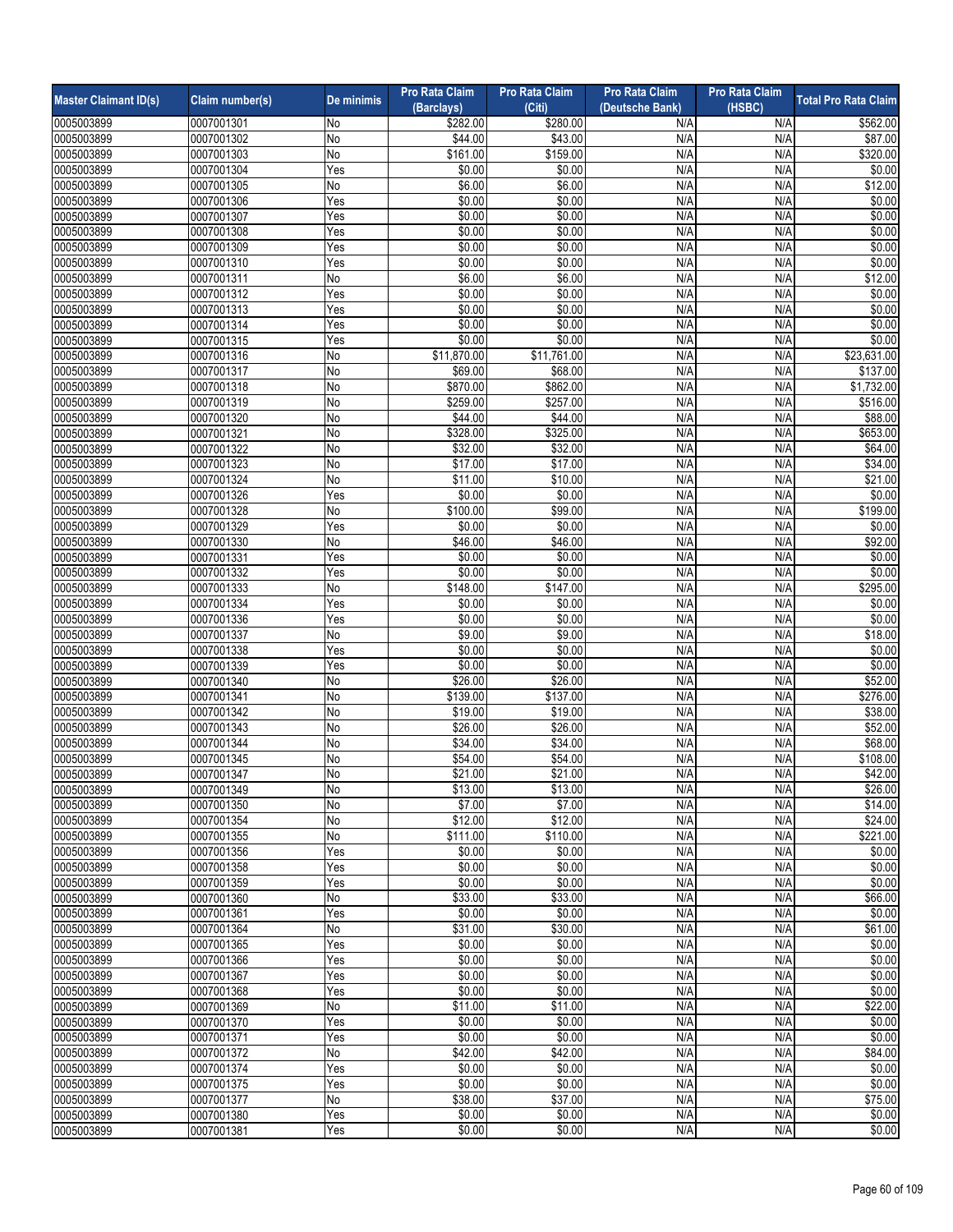| <b>Master Claimant ID(s)</b> | Claim number(s) | De minimis | <b>Pro Rata Claim</b><br>(Barclays) | Pro Rata Claim<br>(Citi) | Pro Rata Claim<br>(Deutsche Bank) | <b>Pro Rata Claim</b><br>(HSBC) | <b>Total Pro Rata Claim</b> |
|------------------------------|-----------------|------------|-------------------------------------|--------------------------|-----------------------------------|---------------------------------|-----------------------------|
| 0005003899                   | 0007001383      | Yes        | \$0.00                              | \$0.00                   | N/A                               | N/A                             | \$0.00                      |
| 0005003899                   | 0007001387      | Yes        | \$0.00                              | \$0.00                   | N/A                               | N/A                             | \$0.00                      |
| 0005003899                   | 0007001388      | No         | \$169.00                            | \$167.00                 | N/A                               | N/A                             | \$336.00                    |
| 0005003899                   | 0007001389      | No         | \$33.00                             | \$33.00                  | N/A                               | N/A                             | \$66.00                     |
| 0005003899                   | 0007001390      | No         | \$10.00                             | \$10.00                  | N/A                               | N/A                             | \$20.00                     |
| 0005003899                   | 0007001393      | No         | \$18.00                             | \$18.00                  | N/A                               | N/A                             | \$36.00                     |
| 0005003899                   | 0007001394      | Yes        | \$0.00                              | \$0.00                   | N/A                               | N/A                             | \$0.00                      |
| 0005003899                   | 0007001395      | Yes        | \$0.00                              | \$0.00                   | N/A                               | N/A                             | \$0.00                      |
| 0005003899                   | 0007001397      | No         | \$94.00                             | \$93.00                  | N/A                               | N/A                             | \$187.00                    |
| 0005003899                   | 0007001398      | Yes        | \$0.00                              | \$0.00                   | N/A                               | N/A                             | \$0.00                      |
| 0005003899                   | 0007001399      | Yes        | \$0.00                              | \$0.00                   | N/A                               | N/A                             | \$0.00                      |
| 0005003899                   | 0007001419      | No         | \$15.00                             | \$15.00                  | N/A                               | N/A                             | \$30.00                     |
| 0005003899                   | 0007001422      | No         | \$35.00                             | \$35.00                  | N/A                               | N/A                             | \$70.00                     |
| 0005003899                   | 0007001424      | No         | \$22.00                             | \$22.00                  | N/A                               | N/A                             | \$44.00                     |
| 0005003899                   | 0007001429      | No         | \$72.00                             | \$72.00                  | N/A                               | N/A                             | \$144.00                    |
| 0005003899                   | 0007001434      | No         | \$6.00                              | \$6.00                   | N/A                               | N/A                             | \$12.00                     |
| 0005003899                   | 0007001436      | No         | \$14.00                             | \$14.00                  | N/A                               | N/A                             | \$28.00                     |
| 0005003899                   | 0007001440      | No         | \$85.00                             | \$84.00                  | N/A                               | N/A                             | \$169.00                    |
| 0005003899                   | 0007001441      | Yes        | \$0.00                              | \$0.00                   | N/A                               | N/A                             | \$0.00                      |
| 0005003899                   | 0007001444      | No         | \$360.00                            | \$357.00                 | N/A                               | N/A                             | \$717.00                    |
| 0005003899                   | 0007001445      | No         | \$7.00                              | \$7.00                   | N/A                               | N/A                             | \$14.00                     |
| 0005003899                   | 0007001446      | No         | \$13.00                             | \$13.00                  | N/A                               | N/A                             | \$26.00                     |
| 0005003899                   | 0007001449      | No         | \$17.00                             | \$17.00                  | N/A                               | N/A                             | \$34.00                     |
| 0005003899                   | 0007001450      | No         | \$65.00                             | \$65.00                  | N/A                               | N/A                             | \$130.00                    |
| 0005003899                   | 0007001454      | No         | \$37.00                             | \$36.00                  | N/A                               | N/A                             | \$73.00                     |
| 0005003899                   | 0007001455      | No         | \$13.00                             | \$13.00                  | N/A                               | N/A                             | \$26.00                     |
| 0005003899                   | 0007001456      | No         | \$77.00                             | \$76.00                  | N/A                               | N/A                             | \$153.00                    |
| 0005003899                   | 0007001457      | No         | \$96.00                             | \$95.00                  | N/A                               | N/A                             | \$191.00                    |
| 0005003899                   | 0007001458      | <b>No</b>  | \$166.00                            | \$164.00                 | N/A                               | N/A                             | \$330.00                    |
| 0005003899                   | 0007001459      | No         | \$11.00                             | \$10.00                  | N/A                               | N/A                             | \$21.00                     |
| 0005003899                   | 0007001460      | No         | \$185.00                            | \$183.00                 | N/A                               | N/A                             | \$368.00                    |
| 0005003899                   | 0007001461      | No         | \$10.00                             | \$10.00                  | N/A                               | N/A                             | \$20.00                     |
| 0005003899                   | 0007001462      | Yes        | \$0.00                              | \$0.00                   | N/A                               | N/A                             | \$0.00                      |
| 0005003899                   | 0007001463      | No         | \$32.00                             | \$32.00                  | N/A                               | N/A                             | \$64.00                     |
| 0005003899                   | 0007001464      | Yes        | \$0.00                              | \$0.00                   | N/A                               | N/A                             | \$0.00                      |
| 0005003899                   | 0007001465      | No         | \$296.00                            | \$293.00                 | N/A                               | N/A                             | \$589.00                    |
| 0005003899                   | 0007001466      | No         | \$20.00                             | \$20.00                  | N/A                               | N/A                             | \$40.00                     |
| 0005003899                   | 0007001467      | No         | \$239.00                            | \$236.00                 | N/A                               | N/A                             | \$475.00                    |
| 0005003899                   | 0007001468      | No         | \$81.00                             | \$80.00                  | N/A                               | N/A                             | \$161.00                    |
| 0005003899                   | 0007001469      | Yes        | \$0.00                              | \$0.00                   | N/A                               | N/A                             | \$0.00                      |
| 0005003899                   | 0007001470      | Yes        | \$0.00                              | \$0.00                   | N/A                               | N/A                             | \$0.00                      |
| 0005003899                   | 0007001471      | No         | \$60.00                             | \$60.00                  | N/A                               | N/A                             | \$120.00                    |
| 0005003899                   | 0007001472      | No         | \$14.00                             | \$14.00                  | N/A                               | N/A                             | \$28.00                     |
| 0005003899                   | 0007001473      | Yes        | \$0.00                              | \$0.00                   | N/A                               | N/A                             | \$0.00                      |
| 0005003899                   | 0007001474      | Yes        | \$0.00                              | \$0.00                   | N/A                               | N/A                             | \$0.00                      |
| 0005003899                   | 0007001475      | No         | \$113.00                            | \$112.00                 | N/A                               | N/A                             | \$225.00                    |
| 0005003899                   | 0007001477      | No         | \$113.00                            | \$112.00                 | N/A                               | N/A                             | \$225.00                    |
| 0005003899                   | 0007001478      | No         | \$10.00                             | \$9.00                   | N/A                               | N/A                             | \$19.00                     |
| 0005003899                   | 0007001479      | No         | \$35.00                             | \$35.00                  | N/A                               | N/A                             | \$70.00                     |
| 0005003899                   | 0007001481      | Yes        | \$0.00                              | \$0.00                   | N/A                               | N/A                             | \$0.00                      |
| 0005003899                   | 0007001482      | No         | \$15.00                             | \$15.00                  | N/A                               | N/A                             | \$30.00                     |
| 0005003899                   | 0007001483      | No         | \$14.00                             | \$14.00                  | N/A                               | N/A                             | \$28.00                     |
| 0005003899                   | 0007001485      | No         | \$8.00                              | \$8.00                   | N/A                               | N/A                             | \$16.00                     |
| 0005003899                   | 0007001487      | No         | \$134.00                            | \$133.00                 | N/A                               | N/A                             | \$267.00                    |
| 0005003899                   | 0007001488      | No         | \$48.00                             | \$48.00                  | N/A                               | N/A                             | \$96.00                     |
| 0005003899                   | 0007001489      | No         | \$165.00                            | \$164.00                 | N/A                               | N/A                             | \$329.00                    |
| 0005003899                   | 0007001492      | No         | \$158.00                            | \$156.00                 | N/A                               | N/A                             | \$314.00                    |
| 0005003899                   | 0007001493      | No         | \$17.00                             | \$17.00                  | N/A                               | N/A                             | \$34.00                     |
| 0005003899                   | 0007001497      | No         | \$93.00                             | \$92.00                  | N/A                               | N/A                             | \$185.00                    |
| 0005003899                   | 0007001498      | <b>No</b>  | \$38.00                             | \$37.00                  | N/A                               | N/A                             | \$75.00                     |
| 0005003899                   | 0007001499      | No         | \$88.00                             | \$87.00                  | N/A                               | N/A                             | \$175.00                    |
| 0005003899                   | 0007001500      | No         | \$1,034.00                          | \$1,024.00               | N/A                               | N/A                             | \$2,058.00                  |
| 0005003899                   | 0007001503      | No         | \$70.00                             | \$70.00                  | N/A                               | N/A                             | \$140.00                    |
| 0005003899                   | 0007001504      | No         | \$94.00                             | \$93.00                  | N/A                               | N/A                             | \$187.00                    |
| 0005003899                   | 0007001505      | No         | \$671.00                            | \$665.00                 | N/A                               | N/A                             | \$1,336.00                  |
| 0005003899                   | 0007001506      | No         | \$17.00                             | \$17.00                  | N/A                               | N/A                             | \$34.00                     |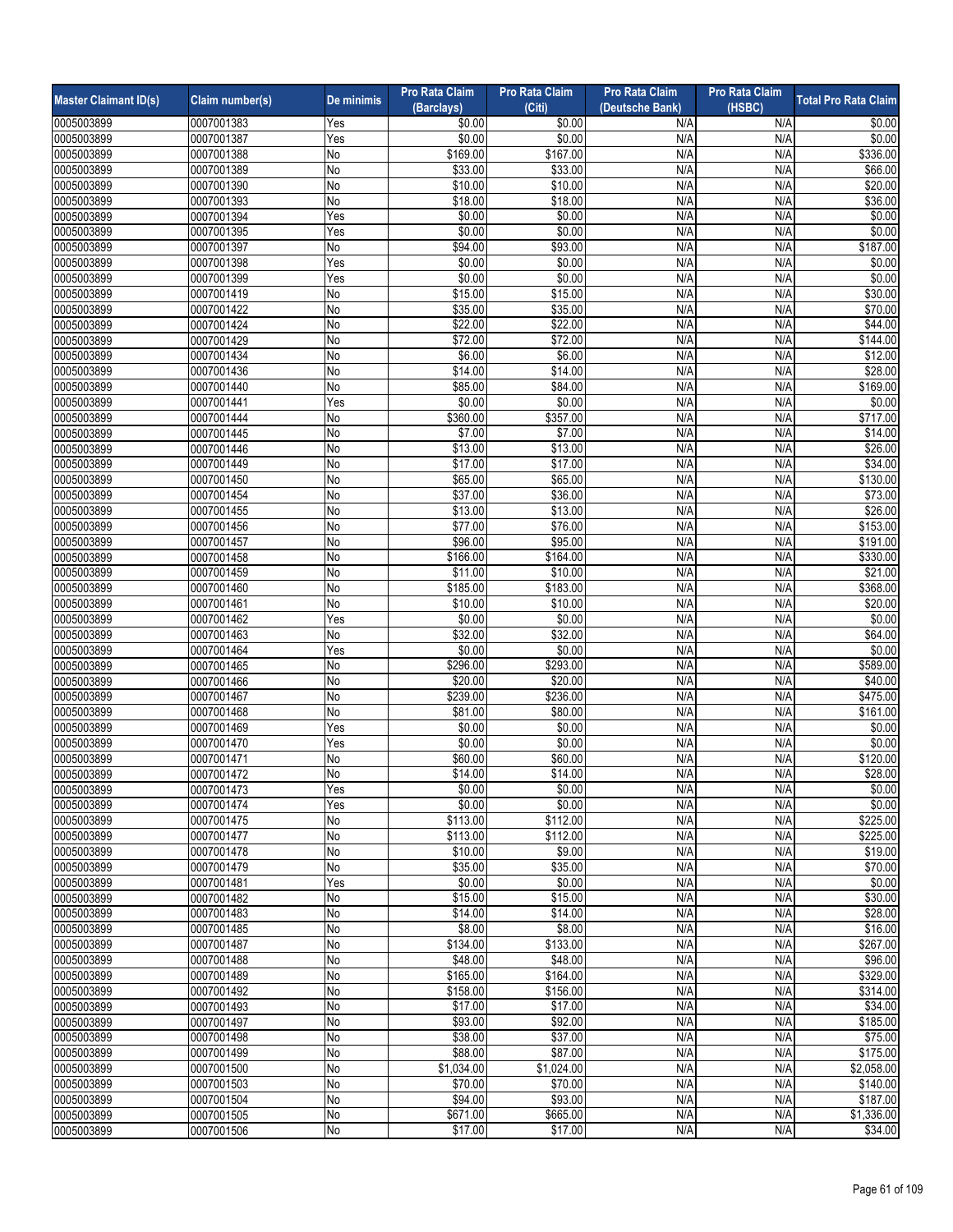| <b>Master Claimant ID(s)</b> | Claim number(s)          | De minimis | <b>Pro Rata Claim</b><br>(Barclays) | Pro Rata Claim<br>(Citi) | Pro Rata Claim<br>(Deutsche Bank) | Pro Rata Claim<br>(HSBC) | Total Pro Rata Claim      |
|------------------------------|--------------------------|------------|-------------------------------------|--------------------------|-----------------------------------|--------------------------|---------------------------|
| 0005003899                   | 0007001507               | No         | \$739.00                            | \$732.00                 | N/A                               | N/A                      | \$1,471.00                |
| 0005003899                   | 0007001508               | No         | \$244.00                            | \$241.00                 | N/A                               | N/A                      | \$485.00                  |
| 0005003899                   | 0007001509               | No         | \$103.00                            | \$102.00                 | N/A                               | N/A                      | \$205.00                  |
| 0005003899                   | 0007001510               | No         | \$338.00                            | \$335.00                 | N/A                               | N/A                      | \$673.00                  |
| 0005003899                   | 0007001514               | No         | \$377.00                            | \$374.00                 | N/A                               | N/A                      | \$751.00                  |
| 0005003899                   | 0007001515               | Yes        | \$0.00                              | \$0.00                   | N/A                               | N/A                      | \$0.00                    |
| 0005003899                   | 0007001516               | No         | \$51.00                             | \$50.00                  | N/A                               | N/A                      | \$101.00                  |
| 0005003899                   | 0007001517               | No         | \$93.00                             | \$92.00                  | N/A                               | N/A                      | \$185.00                  |
| 0005003899                   | 0007001518               | Yes        | \$0.00                              | \$0.00                   | N/A                               | N/A                      | \$0.00                    |
| 0005003899                   | 0007001519               | No         | \$36.00                             | \$36.00                  | N/A                               | N/A                      | \$72.00                   |
| 0005003899                   | 0007001520               | No         | \$30.00                             | \$30.00                  | N/A                               | N/A                      | \$60.00                   |
| 0005003899                   | 0007001521               | No         | \$12.00                             | \$12.00                  | N/A                               | N/A                      | \$24.00                   |
| 0005003899                   | 0007001522               | Yes        | \$0.00                              | \$0.00                   | N/A                               | N/A                      | \$0.00                    |
| 0005003899                   | 0007001523               | No         | \$15,847.00                         | \$15,701.00              | N/A                               | N/A                      | \$31,548.00               |
| 0005003899                   | 0007001524               | No         | \$41,062.00                         | \$40,684.00              | N/A                               | N/A                      | \$81,746.00               |
| 0005003899                   | 0007001525               | No         | \$1,040.00                          | \$1,031.00               | N/A                               | N/A                      | \$2,071.00                |
| 0005003899                   | 0007001526               | No         | \$979.00                            | \$970.00                 | N/A                               | N/A                      | \$1,949.00                |
| 0005003899                   | 0007001527               | No         | \$994.00                            | \$985.00                 | N/A                               | N/A                      | \$1,979.00                |
| 0005003899                   | 0007001528               | No         | \$3,426.00                          | \$3,395.00               | N/A                               | N/A                      | \$6,821.00                |
| 0005003899                   | 0007001529               | No         | \$1,065.00                          | \$1,055.00               | N/A                               | N/A                      | \$2,120.00                |
| 0005003899                   | 0007001532               | No         | \$742.00                            | \$735.00                 | N/A                               | N/A                      | \$1,477.00                |
| 0005003899                   | 0007001534               | No         | \$21.00                             | \$20.00                  | N/A                               | N/A                      | \$41.00                   |
| 0005003899                   | 0007001536               | No         | \$7,240.00                          | \$7,173.00               | N/A                               | N/A                      | \$14,413.00<br>\$9,449.00 |
| 0005003899<br>0005003899     | 0007001537               | No<br>No   | \$4,746.00                          | \$4,703.00<br>\$430.00   | N/A<br>N/A                        | N/A<br>N/A               | \$864.00                  |
| 0005003899                   | 0007001538<br>0007001539 | No         | \$434.00<br>\$4,224.00              | \$4,185.00               | N/A                               | N/A                      | \$8,409.00                |
| 0005003899                   | 0007001540               | No         | \$25,181.00                         | \$24,949.00              | N/A                               | N/A                      | \$50,130.00               |
| 0005003899                   | 0007001542               | No         | \$221.00                            | \$219.00                 | N/A                               | N/A                      | \$440.00                  |
| 0005003899                   | 0007001543               | <b>No</b>  | \$227.00                            | \$225.00                 | N/A                               | N/A                      | \$452.00                  |
| 0005003899                   | 0007001544               | No         | \$49.00                             | \$48.00                  | N/A                               | N/A                      | \$97.00                   |
| 0005003899                   | 0007001546               | No         | \$691.00                            | \$684.00                 | N/A                               | N/A                      | \$1,375.00                |
| 0005003899                   | 0007001547               | No         | \$383.00                            | \$379.00                 | N/A                               | N/A                      | \$762.00                  |
| 0005003899                   | 0007001548               | No         | \$1,052.00                          | \$1,043.00               | N/A                               | N/A                      | \$2,095.00                |
| 0005003899                   | 0007001549               | No         | \$4,752.00                          | \$4,708.00               | N/A                               | N/A                      | \$9,460.00                |
| 0005003899                   | 0007001550               | No         | \$599.00                            | \$593.00                 | N/A                               | N/A                      | \$1,192.00                |
| 0005003899                   | 0007001551               | No         | \$498.00                            | \$493.00                 | N/A                               | N/A                      | \$991.00                  |
| 0005003899                   | 0007001552               | No         | \$495.00                            | \$490.00                 | N/A                               | N/A                      | \$985.00                  |
| 0005003899                   | 0007001553               | No         | \$18.00                             | \$18.00                  | N/A                               | N/A                      | \$36.00                   |
| 0005003899                   | 0007001554               | Yes        | \$0.00                              | \$0.00                   | N/A                               | N/A                      | \$0.00                    |
| 0005003899                   | 0007001555               | Yes        | \$0.00                              | \$0.00                   | N/A                               | N/A                      | \$0.00                    |
| 0005003899                   | 0007001556               | No         | \$149.00                            | \$148.00                 | N/A                               | N/A                      | \$297.00                  |
| 0005003899                   | 0007001557               | No         | \$8,636.00                          | \$8,557.00               | N/A                               | N/A                      | \$17,193.00               |
| 0005003899                   | 0007001558               | Yes        | \$0.00                              | \$0.00                   | N/A                               | N/A                      | \$0.00                    |
| 0005003899                   | 0007001559               | Yes        | \$0.00                              | \$0.00                   | N/A                               | N/A                      | \$0.00                    |
| 0005003899                   | 0007001561               | Yes        | \$0.00                              | \$0.00                   | N/A                               | N/A                      | \$0.00                    |
| 0005003899                   | 0007001562               | Yes        | \$0.00                              | \$0.00                   | N/A                               | N/A                      | \$0.00                    |
| 0005003899                   | 0007001563               | No         | \$46.00                             | \$46.00                  | N/A                               | N/A                      | \$92.00                   |
| 0005003899                   | 0007001566               | Yes        | \$0.00                              | \$0.00                   | N/A                               | N/A                      | \$0.00                    |
| 0005003899                   | 0007001572               | No         | \$99.00                             | \$98.00                  | N/A                               | N/A                      | \$197.00                  |
| 0005003899                   | 0007001574               | Yes        | \$0.00                              | \$0.00                   | N/A                               | N/A                      | \$0.00                    |
| 0005003899<br>0005003899     | 0007001575<br>0007001576 | No<br>No   | \$2,525.00                          | \$2,502.00<br>\$1,543.00 | N/A<br>N/A                        | N/A<br>N/A               | \$5,027.00<br>\$3,101.00  |
| 0005003899                   | 0007001577               | No         | \$1,558.00<br>\$1,351.00            | \$1,339.00               | N/A                               | N/A                      | \$2,690.00                |
| 0005003899                   | 0007001578               | No         | \$6,391.00                          | \$6,332.00               | N/A                               | N/A                      | \$12,723.00               |
| 0005003901                   | 0007001797               | No         | \$84,401.00                         | \$83,625.00              | \$174,165.00                      | \$71,156.00              | \$413,347.00              |
| 0005003904                   | 0010032896               | No         | \$13,656.00                         | N/A                      | N/A                               | N/A                      | \$13,656.00               |
| 0005003905                   | 0010032679               | No         | \$1,527.00                          | \$1,513.00               | \$3,152.00                        | \$1,288.00               | \$7,480.00                |
| 0005003905                   | 0085000136               | No         | \$4,198.00                          | \$4,160.00               | \$8,664.00                        | \$3,540.00               | \$20,562.00               |
| 0005003908                   | 0010032681               | No         | \$25,427.00                         | \$25,194.00              | \$52,470.00                       | \$21,437.00              | \$124,528.00              |
| 0005003909                   | 0010032682               | <b>No</b>  | \$1,101.00                          | \$1,091.00               | \$2,272.00                        | \$928.00                 | $\overline{$5,392.00}$    |
| 0005003913                   | 0010032683               | No         | \$147.00                            | \$146.00                 | \$304.00                          | \$124.00                 | \$721.00                  |
| 0005003915                   | 0007001819               | No         | \$34.00                             | \$34.00                  | \$71.00                           | \$29.00                  | \$168.00                  |
| 0005003916                   | 0007001794               | <b>No</b>  | \$220,631.00                        | \$218,603.00             | \$455,284.00                      | \$186,008.00             | \$1,080,526.00            |
| 0005003917                   | 0010000344               | No         | \$2,655.00                          | N/A                      | N/A                               | N/A                      | \$2,655.00                |
| 0005003925                   | 0010032653               | No         | \$32.00                             | \$32.00                  | \$66.00                           | \$27.00                  | \$157.00                  |
| 0005003927                   | 0007001809               | No         | \$1,120.00                          | \$1,110.00               | $\overline{$2,312.00}$            | \$944.00                 | \$5,486.00                |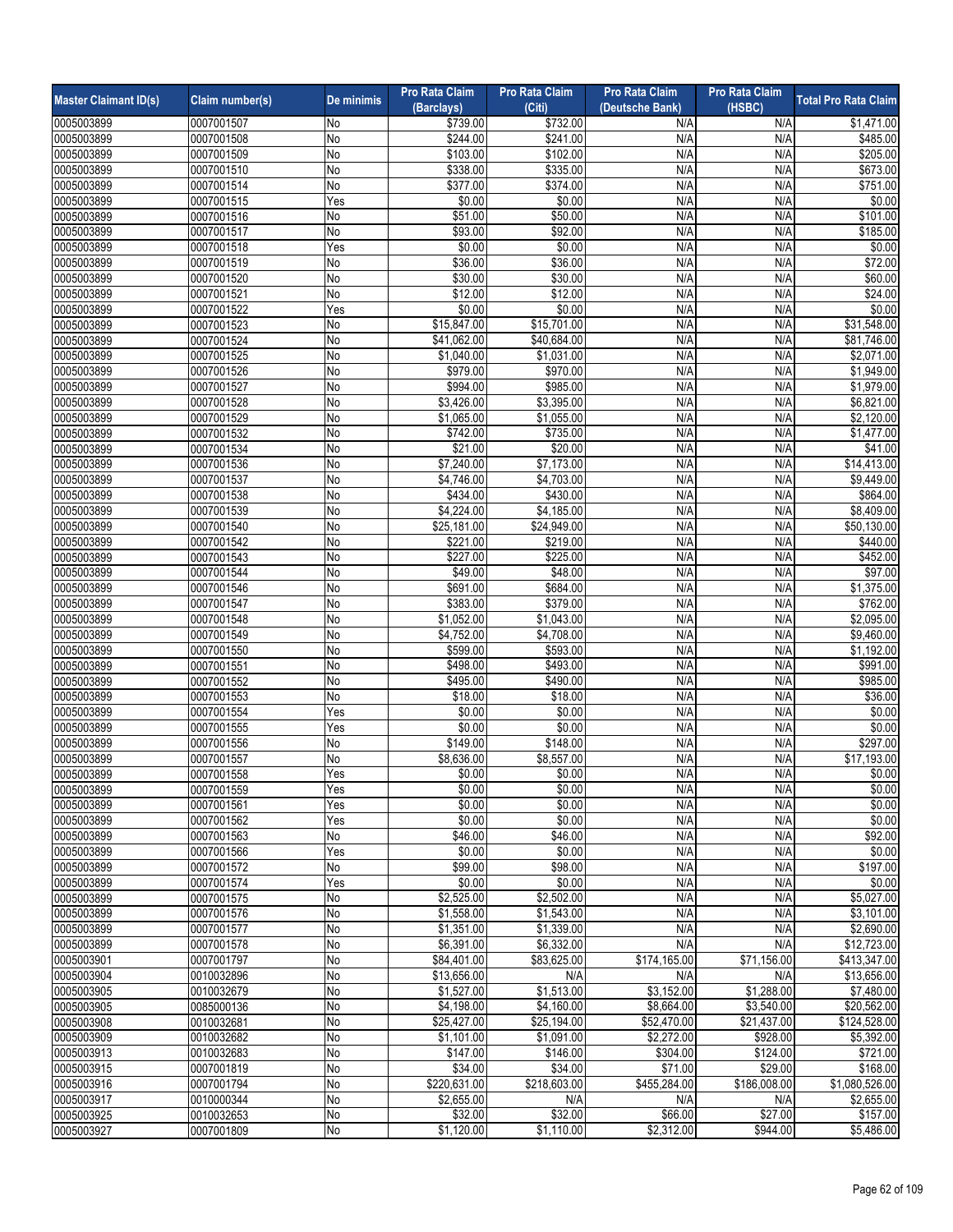| <b>Master Claimant ID(s)</b> | Claim number(s) | De minimis | <b>Pro Rata Claim</b><br>(Barclays) | Pro Rata Claim<br>(Citi) | Pro Rata Claim<br>(Deutsche Bank) | Pro Rata Claim<br>(HSBC) | <b>Total Pro Rata Claim</b> |
|------------------------------|-----------------|------------|-------------------------------------|--------------------------|-----------------------------------|--------------------------|-----------------------------|
| 0005003933                   | 0010032630      | No         | \$68.00                             | \$68.00                  | \$141.00                          | \$58.00                  | \$335.00                    |
| 0005003939                   | 0007015339      | No         | \$12,407.00                         | \$12,293.00              | \$25,602.00                       | \$10,460.00              | \$60,762.00                 |
| 0005003950                   | 0010032939      | No         | \$27.00                             | \$26.00                  | \$55.00                           | \$23.00                  | \$131.00                    |
| 0005003950                   | 0010032940      | No         | \$104.00                            | \$103.00                 | \$215.00                          | \$88.00                  | \$510.00                    |
|                              | 0010032941      | No         | \$122.00                            | \$121.00                 | \$252.00                          | \$103.00                 | \$598.00                    |
| 0005003950                   |                 |            |                                     |                          |                                   |                          |                             |
| 0005003964                   | 0010019723      | No         | \$24.00                             | N/A                      | N/A                               | N/A                      | \$24.00                     |
| 0005003964                   | 0010019724      | Yes        | \$0.00                              | N/A                      | N/A                               | N/A                      | \$0.00                      |
| 0005003964                   | 0010019725      | Yes        | \$0.00                              | N/A                      | N/A                               | N/A                      | \$0.00                      |
| 0005003964                   | 0010019726      | No         | \$156.00                            | N/A                      | N/A                               | N/A                      | \$156.00                    |
| 0005003994                   | 0010031719      | Yes        | \$0.00                              | N/A                      | N/A                               | N/A                      | \$0.00                      |
| 0005003994                   | 0010031722      | Yes        | \$0.00                              | N/A                      | N/A                               | N/A                      | \$0.00                      |
| 0005003994                   | 0010031914      | Yes        | \$0.00                              | N/A                      | N/A                               | N/A                      | \$0.00                      |
| 0005003994                   | 0010031916      | Yes        | \$0.00                              | N/A                      | N/A                               | N/A                      | \$0.00                      |
| 0005003994                   | 0010031917      | Yes        | \$0.00                              | N/A                      | N/A                               | N/A                      | \$0.00                      |
| 0005003994                   | 0010031921      | No         | \$137.00                            | N/A                      | N/A                               | N/A                      | \$137.00                    |
| 0005003994                   | 0010031922      | No         | \$63.00                             | N/A                      | N/A                               | N/A                      | \$63.00                     |
| 0005003994                   | 0010031923      | No         | \$16.00                             | N/A                      | N/A                               | N/A                      | \$16.00                     |
| 0005003994                   | 0010031924      | No         | \$68.00                             | N/A                      | N/A                               | N/A                      | \$68.00                     |
|                              |                 |            |                                     |                          |                                   |                          |                             |
| 0005003994                   | 0010031925      | No         | \$309.00                            | N/A                      | N/A                               | N/A                      | \$309.00                    |
| 0005003994                   | 0010031926      | No         | \$380.00                            | N/A                      | N/A                               | N/A                      | \$380.00                    |
| 0005003994                   | 0010031927      | No         | \$14.00                             | N/A                      | N/A                               | N/A                      | \$14.00                     |
| 0005003994                   | 0010031928      | Yes        | \$0.00                              | N/A                      | N/A                               | N/A                      | \$0.00                      |
| 0005003994                   | 0010031930      | Yes        | \$0.00                              | N/A                      | N/A                               | N/A                      | \$0.00                      |
| 0005003994                   | 0010031931      | Yes        | \$0.00                              | N/A                      | N/A                               | N/A                      | \$0.00                      |
| 0005003994                   | 0010031938      | Yes        | \$0.00                              | N/A                      | N/A                               | N/A                      | \$0.00                      |
| 0005003994                   | 0010031939      | Yes        | \$0.00                              | N/A                      | N/A                               | N/A                      | \$0.00                      |
| 0005003994                   | 0010031940      | Yes        | \$0.00                              | N/A                      | N/A                               | N/A                      | \$0.00                      |
| 0005003994                   | 0010031941      | Yes        | \$0.00                              | N/A                      | N/A                               | N/A                      | \$0.00                      |
| 0005003994                   | 0010031942      | Yes        | \$0.00                              | N/A                      | N/A                               | N/A                      | \$0.00                      |
| 0005003994                   | 0010031944      | Yes        | \$0.00                              | N/A                      | N/A                               | N/A                      | \$0.00                      |
| 0005003994                   | 0010031945      | Yes        | \$0.00                              | N/A                      | N/A                               | N/A                      | \$0.00                      |
| 0005003994                   | 0010031946      | Yes        | \$0.00                              | N/A                      | N/A                               | N/A                      | \$0.00                      |
| 0005003994                   |                 |            | \$0.00                              | N/A                      | N/A                               |                          | \$0.00                      |
|                              | 0010031947      | Yes        |                                     |                          |                                   | N/A                      |                             |
| 0005003994                   | 0010031948      | Yes        | \$0.00                              | N/A                      | N/A                               | N/A                      | \$0.00                      |
| 0005003994                   | 0010031949      | Yes        | \$0.00                              | N/A                      | N/A                               | N/A                      | \$0.00                      |
| 0005003994                   | 0010031951      | Yes        | \$0.00                              | N/A                      | N/A                               | N/A                      | \$0.00                      |
| 0005003994                   | 0010031954      | Yes        | \$0.00                              | N/A                      | N/A                               | N/A                      | \$0.00                      |
| 0005003994                   | 0010031955      | Yes        | \$0.00                              | N/A                      | N/A                               | N/A                      | \$0.00                      |
| 0005003994                   | 0010031958      | No         | \$15.00                             | N/A                      | N/A                               | N/A                      | \$15.00                     |
| 0005003994                   | 0010031959      | Yes        | \$0.00                              | N/A                      | N/A                               | N/A                      | \$0.00                      |
| 0005003994                   | 0010031960      | Yes        | \$0.00                              | N/A                      | N/A                               | N/A                      | \$0.00                      |
| 0005003994                   | 0010031961      | Yes        | \$0.00                              | N/A                      | N/A                               | N/A                      | \$0.00                      |
| 0005003994                   | 0010031962      | Yes        | \$0.00                              | N/A                      | N/A                               | N/A                      | \$0.00                      |
| 0005003994                   | 0010031963      | Yes        | \$0.00                              | N/A                      | N/A                               | N/A                      | \$0.00                      |
| 0005003994                   | 0010031964      | Yes        | \$0.00                              | N/A                      | N/A                               | N/A                      | \$0.00                      |
| 0005003994                   | 0010031966      | Yes        | \$0.00                              | N/A                      | N/A                               | N/A                      | \$0.00                      |
| 0005003994                   | 0010031967      |            | \$0.00                              | N/A                      | N/A                               | N/A                      | \$0.00                      |
|                              |                 | Yes        |                                     |                          |                                   |                          |                             |
| 0005003994                   | 0010031968      | Yes        | \$0.00                              | N/A                      | N/A                               | N/A                      | \$0.00                      |
| 0005003994                   | 0010031969      | Yes        | \$0.00                              | N/A                      | N/A                               | N/A                      | \$0.00                      |
| 0005003994                   | 0010031970      | No         | \$15.00                             | N/A                      | N/A                               | N/A                      | \$15.00                     |
| 0005003994                   | 0010031971      | No         | \$13.00                             | N/A                      | N/A                               | N/A                      | \$13.00                     |
| 0005003994                   | 0010031973      | Yes        | \$0.00                              | N/A                      | N/A                               | N/A                      | \$0.00                      |
| 0005003994                   | 0010031974      | Yes        | \$0.00                              | N/A                      | N/A                               | N/A                      | \$0.00                      |
| 0005003994                   | 0010031975      | Yes        | \$0.00                              | N/A                      | N/A                               | N/A                      | \$0.00                      |
| 0005003994                   | 0010031976      | Yes        | \$0.00                              | N/A                      | N/A                               | N/A                      | \$0.00                      |
| 0005003994                   | 0010031977      | Yes        | \$0.00                              | N/A                      | N/A                               | N/A                      | \$0.00                      |
| 0005003994                   | 0010031979      | Yes        | \$0.00                              | N/A                      | N/A                               | N/A                      | \$0.00                      |
| 0005003994                   | 0010031981      | Yes        | \$0.00                              | N/A                      | N/A                               | N/A                      | \$0.00                      |
| 0005003994                   | 0010031983      | No         | \$50.00                             | N/A                      | N/A                               | N/A                      | \$50.00                     |
| 0005003994                   | 0010031984      | Yes        | \$0.00                              | N/A                      | N/A                               | N/A                      | \$0.00                      |
| 0005003994                   | 0010031985      |            | \$0.00                              | N/A                      | N/A                               | N/A                      | \$0.00                      |
|                              |                 | Yes        |                                     |                          |                                   |                          |                             |
| 0005003994                   | 0010031992      | Yes        | \$0.00                              | N/A                      | N/A                               | N/A                      | \$0.00                      |
| 0005003994                   | 0010031997      | Yes        | \$0.00                              | N/A                      | N/A                               | N/A                      | \$0.00                      |
| 0005003994                   | 0010031998      | Yes        | \$0.00                              | N/A                      | N/A                               | N/A                      | \$0.00                      |
| 0005003994                   | 0010031999      | Yes        | \$0.00                              | N/A                      | N/A                               | N/A                      | \$0.00                      |
| 0005003994                   | 0010032000      | Yes        | \$0.00                              | N/A                      | N/A                               | N/A                      | \$0.00                      |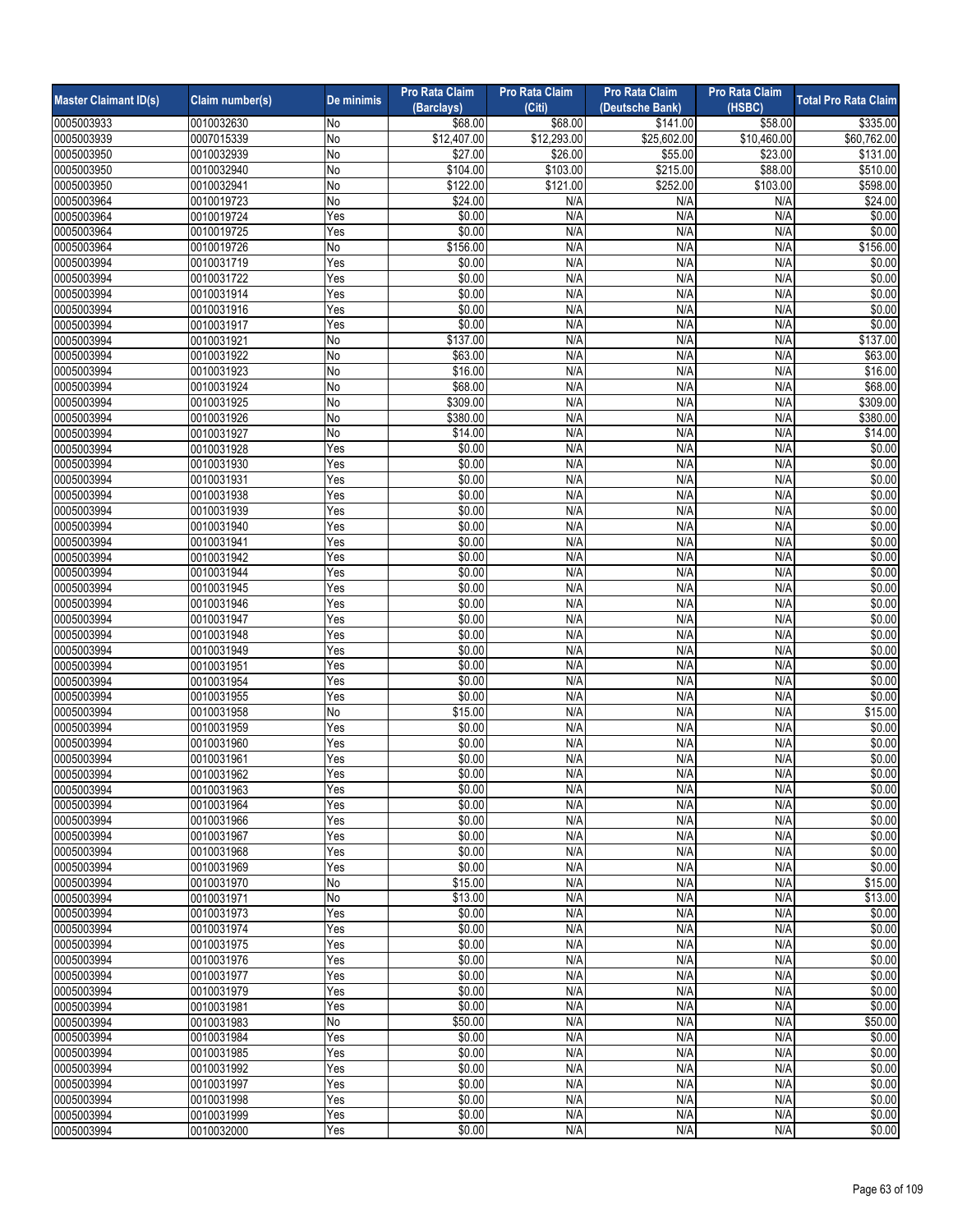| <b>Master Claimant ID(s)</b> | Claim number(s) | De minimis | Pro Rata Claim<br>(Barclays) | <b>Pro Rata Claim</b><br>(C <sub>it</sub> ) | Pro Rata Claim<br>(Deutsche Bank) | <b>Pro Rata Claim</b><br>(HSBC) | <b>Total Pro Rata Claim</b> |
|------------------------------|-----------------|------------|------------------------------|---------------------------------------------|-----------------------------------|---------------------------------|-----------------------------|
| 0005003994                   | 0010032002      | No         | \$109.00                     | N/A                                         | N/A                               | N/A                             | \$109.00                    |
| 0005003994                   | 0010032006      | No         | \$13.00                      | N/A                                         | N/A                               | N/A                             | \$13.00                     |
| 0005003994                   | 0010032025      | Yes        | \$0.00                       | N/A                                         | N/A                               | N/A                             | \$0.00                      |
| 0005003994                   | 0010032026      | Yes        | \$0.00                       | N/A                                         | N/A                               | N/A                             | \$0.00                      |
| 0005003994                   | 0010032027      | Yes        | \$0.00                       | N/A                                         | N/A                               | N/A                             | \$0.00                      |
| 0005003994                   | 0010032028      | No         | \$31.00                      | N/A                                         | N/A                               | N/A                             | \$31.00                     |
| 0005003994                   | 0010032029      | Yes        | \$0.00                       | N/A                                         | N/A                               | N/A                             | \$0.00                      |
| 0005003994                   | 0010032030      | Yes        | \$0.00                       | N/A                                         | N/A                               | N/A                             | \$0.00                      |
| 0005003994                   | 0010032031      | Yes        | \$0.00                       | N/A                                         | N/A                               | N/A                             | \$0.00                      |
| 0005003994                   | 0010032042      | Yes        | \$0.00                       | N/A                                         | N/A                               | N/A                             | \$0.00                      |
| 0005003994                   | 0010032043      | Yes        | \$0.00                       | N/A                                         | N/A                               | N/A                             | \$0.00                      |
| 0005003994                   | 0010032044      | Yes        | \$0.00                       | N/A                                         | N/A                               | N/A                             | \$0.00                      |
| 0005003994                   | 0010032047      | Yes        | \$0.00                       | N/A                                         | N/A                               | N/A                             | \$0.00                      |
| 0005003994                   | 0010032048      | Yes        | \$0.00                       | N/A                                         | N/A                               | N/A                             | \$0.00                      |
| 0005003994                   | 0010032049      | Yes        | \$0.00                       | N/A                                         | N/A                               | N/A                             | \$0.00                      |
| 0005003994                   | 0010032050      | No         | \$37.00                      | N/A                                         | N/A                               | N/A                             | \$37.00                     |
| 0005003994                   | 0010032051      | Yes        | \$0.00                       | N/A                                         | N/A                               | N/A                             | \$0.00                      |
| 0005003994                   | 0010032053      | Yes        | \$0.00                       | N/A                                         | N/A                               | N/A                             | \$0.00                      |
| 0005003994                   | 0010032054      | Yes        | \$0.00                       | N/A                                         | N/A                               | N/A                             | \$0.00                      |
| 0005003994                   | 0010032055      | Yes        | \$0.00                       | N/A                                         | N/A                               | N/A                             | \$0.00                      |
| 0005003994                   | 0010032056      | Yes        | \$0.00                       | N/A                                         | N/A                               | N/A                             | \$0.00                      |
|                              |                 |            | \$0.00                       | N/A                                         | N/A                               |                                 | \$0.00                      |
| 0005003994                   | 0010032057      | Yes        |                              | N/A                                         | N/A                               | N/A                             | \$0.00                      |
| 0005003994<br>0005003994     | 0010032058      | Yes        | \$0.00                       |                                             |                                   | N/A                             |                             |
|                              | 0010032059      | Yes        | \$0.00                       | N/A                                         | N/A                               | N/A                             | \$0.00                      |
| 0005003994                   | 0010032060      | Yes        | \$0.00                       | N/A                                         | N/A                               | N/A                             | \$0.00                      |
| 0005003994                   | 0010032061      | Yes        | \$0.00                       | N/A                                         | N/A                               | N/A                             | \$0.00                      |
| 0005003994                   | 0010032062      | Yes        | \$0.00                       | N/A                                         | N/A                               | N/A                             | \$0.00                      |
| 0005003994                   | 0010032063      | Yes        | \$0.00                       | N/A                                         | N/A                               | N/A                             | \$0.00                      |
| 0005003994                   | 0010032064      | Yes        | \$0.00                       | N/A                                         | N/A                               | N/A                             | \$0.00                      |
| 0005003994                   | 0010032065      | Yes        | \$0.00                       | N/A                                         | N/A                               | N/A                             | \$0.00                      |
| 0005003994                   | 0010032066      | Yes        | \$0.00                       | N/A                                         | N/A                               | N/A                             | \$0.00                      |
| 0005003994                   | 0010032067      | Yes        | \$0.00                       | N/A                                         | N/A                               | N/A                             | \$0.00                      |
| 0005003994                   | 0010032068      | Yes        | \$0.00                       | N/A                                         | N/A                               | N/A                             | \$0.00                      |
| 0005003994                   | 0010032069      | Yes        | \$0.00                       | N/A                                         | N/A                               | N/A                             | \$0.00                      |
| 0005003994                   | 0010032070      | Yes        | \$0.00                       | N/A                                         | N/A                               | N/A                             | \$0.00                      |
| 0005003994                   | 0010032071      | Yes        | \$0.00                       | N/A                                         | N/A                               | N/A                             | \$0.00                      |
| 0005003994                   | 0010032072      | Yes        | \$0.00                       | N/A                                         | N/A                               | N/A                             | \$0.00                      |
| 0005003994                   | 0010032076      | Yes        | \$0.00                       | N/A                                         | N/A                               | N/A                             | \$0.00                      |
| 0005003994                   | 0010032077      | Yes        | \$0.00                       | N/A                                         | N/A                               | N/A                             | \$0.00                      |
| 0005003994                   | 0010032079      | Yes        | \$0.00                       | N/A                                         | N/A                               | N/A                             | \$0.00                      |
| 0005003994                   | 0010032080      | Yes        | \$0.00                       | N/A                                         | N/A                               | N/A                             | \$0.00                      |
| 0005003994                   | 0010032081      | Yes        | \$0.00                       | N/A                                         | N/A                               | N/A                             | \$0.00                      |
| 0005003994                   | 0010032082      | Yes        | \$0.00                       | N/A                                         | N/A                               | N/A                             | \$0.00                      |
| 0005003994                   | 0010032083      | Yes        | \$0.00                       | N/A                                         | N/A                               | N/A                             | \$0.00                      |
| 0005003994                   | 0010032084      | Yes        | \$0.00                       | N/A                                         | N/A                               | N/A                             | \$0.00                      |
| 0005003994                   | 0010032085      | Yes        | \$0.00                       | N/A                                         | N/A                               | N/A                             | \$0.00                      |
| 0005003994                   | 0010032086      | Yes        | \$0.00                       | N/A                                         | N/A                               | N/A                             | \$0.00                      |
| 0005003994                   | 0010032087      | Yes        | \$0.00                       | N/A                                         | N/A                               | N/A                             | \$0.00                      |
| 0005003994                   | 0010032088      | No         | \$13.00                      | N/A                                         | N/A                               | N/A                             | \$13.00                     |
| 0005003994                   | 0010032092      | No         | \$26.00                      | N/A                                         | N/A                               | N/A                             | \$26.00                     |
| 0005003994                   | 0010032093      | Yes        | \$0.00                       | N/A                                         | N/A                               | N/A                             | \$0.00                      |
| 0005003994                   | 0010032096      | Yes        | \$0.00                       | N/A                                         | N/A                               | N/A                             | \$0.00                      |
| 0005003994                   | 0010032097      | Yes        | \$0.00                       | N/A                                         | N/A                               | N/A                             | \$0.00                      |
| 0005003994                   | 0010032098      | Yes        | \$0.00                       | N/A                                         | N/A                               | N/A                             | \$0.00                      |
| 0005003994                   | 0010032099      | Yes        | \$0.00                       | N/A                                         | N/A                               | N/A                             | \$0.00                      |
| 0005003994                   | 0010032100      | Yes        | \$0.00                       | N/A                                         | N/A                               | N/A                             | \$0.00                      |
| 0005003994                   | 0010032101      | Yes        | \$0.00                       | N/A                                         | N/A                               | N/A                             | \$0.00                      |
| 0005003994                   | 0010032102      | Yes        | \$0.00                       | N/A                                         | N/A                               | N/A                             | \$0.00                      |
| 0005003994                   | 0010032103      | Yes        | \$0.00                       | N/A                                         | N/A                               | N/A                             | \$0.00                      |
| 0005003994                   | 0010032104      | Yes        | \$0.00                       | N/A                                         | N/A                               | N/A                             | \$0.00                      |
| 0005003994                   | 0010032105      |            | \$0.00                       | N/A                                         | N/A                               | N/A                             | \$0.00                      |
|                              |                 | Yes        | \$0.00                       | N/A                                         | N/A                               |                                 | \$0.00                      |
| 0005003994                   | 0010032106      | Yes        |                              |                                             |                                   | N/A                             |                             |
| 0005003994                   | 0010032107      | No         | \$13.00                      | N/A                                         | N/A<br>N/A                        | N/A<br>N/A                      | \$13.00                     |
| 0005003994                   | 0010032108      | Yes        | \$0.00                       | N/A                                         |                                   |                                 | \$0.00                      |
| 0005003994                   | 0010032109      | Yes        | \$0.00                       | N/A                                         | N/A                               | N/A                             | \$0.00                      |
| 0005003994                   | 0010032115      | Yes        | \$0.00                       | N/A                                         | N/A                               | N/A                             | \$0.00                      |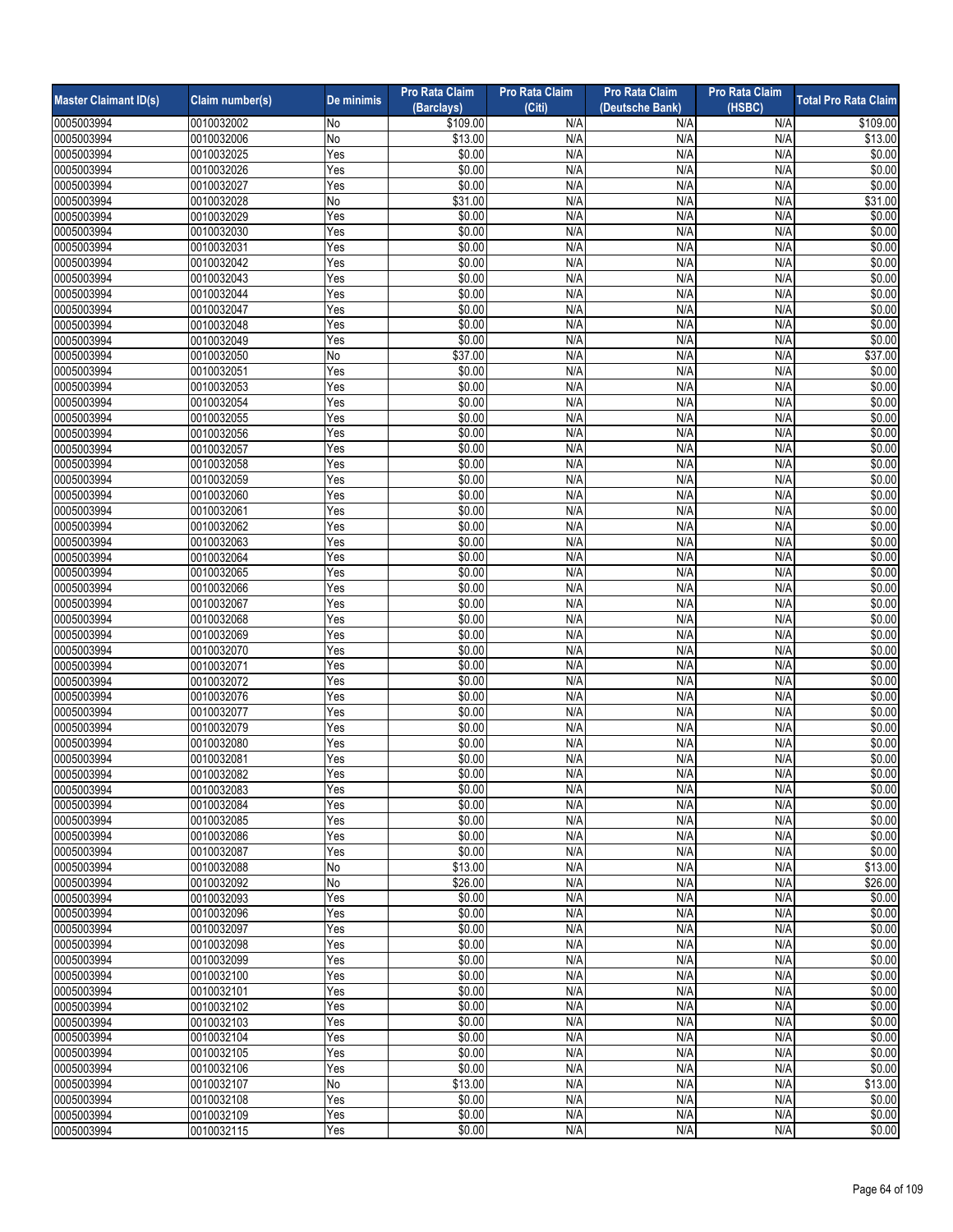| <b>Master Claimant ID(s)</b> | Claim number(s)          | De minimis | Pro Rata Claim<br>(Barclays) | <b>Pro Rata Claim</b><br>(Citi) | <b>Pro Rata Claim</b><br>(Deutsche Bank) | <b>Pro Rata Claim</b><br>(HSBC) | <b>Total Pro Rata Claim</b> |
|------------------------------|--------------------------|------------|------------------------------|---------------------------------|------------------------------------------|---------------------------------|-----------------------------|
| 0005003994                   | 0010032116               | Yes        | \$0.00                       | N/A                             | N/A                                      | N/A                             | \$0.00                      |
| 0005003994                   | 0010032117               | Yes        | \$0.00                       | N/A                             | N/A                                      | N/A                             | \$0.00                      |
| 0005003994                   | 0010032118               | Yes        | \$0.00                       | N/A                             | N/A                                      | N/A                             | \$0.00                      |
| 0005003994                   | 0010032119               | Yes        | \$0.00                       | N/A                             | N/A                                      | N/A                             | \$0.00                      |
| 0005003994                   | 0010032120               | Yes        | \$0.00                       | N/A                             | N/A                                      | N/A                             | \$0.00                      |
| 0005003994                   | 0010032121               | Yes        | \$0.00                       | N/A                             | N/A                                      | N/A                             | \$0.00                      |
| 0005003994                   | 0010032122               | Yes        | \$0.00                       | N/A                             | N/A                                      | N/A                             | \$0.00                      |
| 0005003994                   | 0010032123               | Yes        | \$0.00                       | N/A                             | N/A                                      | N/A                             | \$0.00                      |
| 0005003994                   | 0010032157               | Yes        | \$0.00                       | N/A                             | N/A                                      | N/A                             | \$0.00                      |
| 0005003994                   | 0010032166               | Yes        | \$0.00                       | N/A                             | N/A                                      | N/A                             | \$0.00                      |
| 0005003994                   | 0010032175               | Yes        | \$0.00                       | N/A                             | N/A                                      | N/A                             | \$0.00                      |
| 0005003994                   | 0010032177               | Yes        | \$0.00                       | N/A                             | N/A                                      | N/A                             | \$0.00                      |
| 0005003994                   | 0010032201               | Yes        | \$0.00                       | N/A                             | N/A                                      | N/A                             | \$0.00                      |
| 0005003994                   | 0010032210               | Yes        | \$0.00                       | N/A                             | N/A                                      | N/A                             | \$0.00                      |
| 0005003994                   | 0010032211               | Yes        | \$0.00                       | N/A                             | N/A                                      | N/A                             | \$0.00                      |
|                              |                          |            |                              | N/A                             | N/A                                      |                                 | \$0.00                      |
| 0005003994                   | 0010032212<br>0010032213 | Yes        | \$0.00<br>\$0.00             | N/A                             | N/A                                      | N/A<br>N/A                      | \$0.00                      |
| 0005003994                   |                          | Yes        |                              |                                 |                                          |                                 | \$0.00                      |
| 0005003994                   | 0010032219               | Yes        | \$0.00                       | N/A                             | N/A                                      | N/A                             |                             |
| 0005003994                   | 0010032220               | Yes        | \$0.00                       | N/A                             | N/A                                      | N/A                             | \$0.00                      |
| 0005003994                   | 0010032221               | Yes        | \$0.00                       | N/A                             | N/A                                      | N/A                             | \$0.00                      |
| 0005003994                   | 0010032222               | Yes        | \$0.00                       | N/A                             | N/A                                      | N/A                             | \$0.00                      |
| 0005003994                   | 0010032223               | Yes        | \$0.00                       | N/A                             | N/A                                      | N/A                             | \$0.00                      |
| 0005003994                   | 0010032224               | Yes        | \$0.00                       | N/A                             | N/A                                      | N/A                             | \$0.00                      |
| 0005003994                   | 0010032225               | Yes        | \$0.00                       | N/A                             | N/A                                      | N/A                             | \$0.00                      |
| 0005003994                   | 0010032226               | Yes        | \$0.00                       | N/A                             | N/A                                      | N/A                             | \$0.00                      |
| 0005003994                   | 0010032227               | Yes        | \$0.00                       | N/A                             | N/A                                      | N/A                             | \$0.00                      |
| 0005003994                   | 0010032228               | Yes        | \$0.00                       | N/A                             | N/A                                      | N/A                             | \$0.00                      |
| 0005003994                   | 0010032229               | Yes        | \$0.00                       | N/A                             | N/A                                      | N/A                             | \$0.00                      |
| 0005003994                   | 0010032230               | Yes        | \$0.00                       | N/A                             | N/A                                      | N/A                             | \$0.00                      |
| 0005003994                   | 0010032231               | Yes        | \$0.00                       | N/A                             | N/A                                      | N/A                             | \$0.00                      |
| 0005003994                   | 0010032232               | Yes        | \$0.00                       | N/A                             | N/A                                      | N/A                             | \$0.00                      |
| 0005003994                   | 0010032233               | Yes        | \$0.00                       | N/A                             | N/A                                      | N/A                             | \$0.00                      |
| 0005003994                   | 0010032234               | Yes        | \$0.00                       | N/A                             | N/A                                      | N/A                             | \$0.00                      |
| 0005003994                   | 0010032235               | Yes        | \$0.00                       | N/A                             | N/A                                      | N/A                             | \$0.00                      |
| 0005003994                   | 0010032236               | Yes        | \$0.00                       | N/A                             | N/A                                      | N/A                             | \$0.00                      |
| 0005003994                   | 0010032237               | Yes        | \$0.00                       | N/A                             | N/A                                      | N/A                             | \$0.00                      |
| 0005003994                   | 0010032238               | Yes        | \$0.00                       | N/A                             | N/A                                      | N/A                             | \$0.00                      |
| 0005003994                   | 0010032241               | No         | \$12.00                      | N/A                             | N/A                                      | N/A                             | \$12.00                     |
| 0005003994                   | 0010032242               | No         | \$23.00                      | N/A                             | N/A                                      | N/A                             | \$23.00                     |
| 0005003994                   | 0010032243               | Yes        | \$0.00                       | N/A                             | N/A                                      | N/A                             | \$0.00                      |
| 0005003994                   | 0010032244               | Yes        | \$0.00                       | N/A                             | N/A                                      | N/A                             | \$0.00                      |
| 0005003994                   | 0010032249               | Yes        | \$0.00                       | N/A                             | N/A                                      | N/A                             | \$0.00                      |
| 0005003994                   | 0010032253               | Yes        | \$0.00                       | N/A                             | N/A                                      | N/A                             | \$0.00                      |
| 0005003994                   | 0010032254               | Yes        | \$0.00                       | N/A                             | N/A                                      | N/A                             | \$0.00                      |
| 0005003994                   | 0010032255               | Yes        | \$0.00                       | N/A                             | N/A                                      | N/A                             | \$0.00                      |
| 0005003994                   | 0010032256               | Yes        | \$0.00                       | N/A                             | N/A                                      | N/A                             | \$0.00                      |
| 0005003994                   | 0010032257               | Yes        | \$0.00                       | N/A                             | N/A                                      | N/A                             | \$0.00                      |
| 0005003994                   | 0010032258               | Yes        | \$0.00                       | N/A                             | N/A                                      | N/A                             | \$0.00                      |
| 0005003994                   | 0010032259               | Yes        | \$0.00                       | N/A                             | N/A                                      | N/A                             | \$0.00                      |
| 0005003994                   | 0010032260               |            | \$0.00                       | N/A                             | N/A                                      | N/A                             | \$0.00                      |
|                              |                          | Yes        | \$0.00                       | N/A                             | N/A                                      |                                 | \$0.00                      |
| 0005003994<br>0005003994     | 0010032261               | Yes        |                              |                                 |                                          | N/A                             |                             |
|                              | 0010032262               | Yes        | \$0.00                       | N/A                             | N/A                                      | N/A                             | \$0.00                      |
| 0005003994                   | 0010032263               | Yes        | \$0.00                       | N/A                             | N/A                                      | N/A                             | \$0.00                      |
| 0005003994                   | 0010032264               | Yes        | \$0.00                       | N/A                             | N/A                                      | N/A                             | \$0.00                      |
| 0005003994                   | 0010032265               | Yes        | \$0.00                       | N/A                             | N/A                                      | N/A                             | \$0.00                      |
| 0005003994                   | 0010032266               | Yes        | \$0.00                       | N/A                             | N/A                                      | N/A                             | \$0.00                      |
| 0005003994                   | 0010032267               | Yes        | \$0.00                       | N/A                             | N/A                                      | N/A                             | \$0.00                      |
| 0005003994                   | 0010032268               | Yes        | \$0.00                       | N/A                             | N/A                                      | N/A                             | \$0.00                      |
| 0005003994                   | 0010032269               | Yes        | \$0.00                       | N/A                             | N/A                                      | N/A                             | \$0.00                      |
| 0005003994                   | 0010032270               | Yes        | \$0.00                       | N/A                             | N/A                                      | N/A                             | \$0.00                      |
| 0005003994                   | 0010032273               | Yes        | \$0.00                       | N/A                             | N/A                                      | N/A                             | \$0.00                      |
| 0005003994                   | 0010032298               | Yes        | \$0.00                       | N/A                             | N/A                                      | N/A                             | \$0.00                      |
| 0005003994                   | 0010032327               | Yes        | \$0.00                       | N/A                             | N/A                                      | N/A                             | \$0.00                      |
| 0005003994                   | 0010032347               | Yes        | \$0.00                       | N/A                             | N/A                                      | N/A                             | \$0.00                      |
| 0005003994                   | 0010032348               | Yes        | \$0.00                       | N/A                             | N/A                                      | N/A                             | \$0.00                      |
| 0005003994                   | 0010032349               | Yes        | \$0.00                       | N/A                             | N/A                                      | N/A                             | \$0.00                      |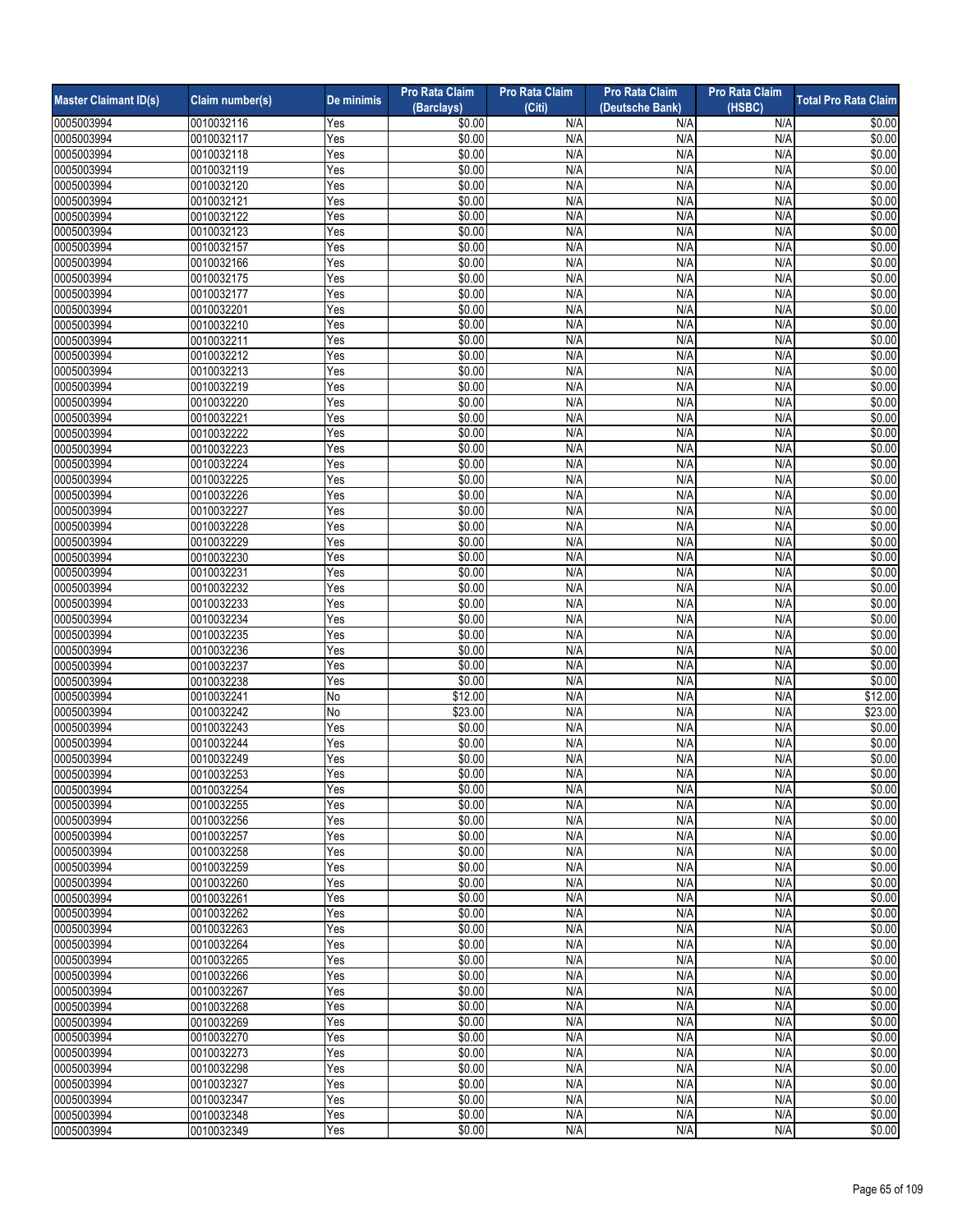| (Citi)<br>(HSBC)<br>(Barclays)<br>(Deutsche Bank)<br>0005003996<br>0007000268<br>No<br>\$6,323.00<br>\$6,265.00<br>N/A<br>\$12,588.00<br>N/A<br>\$595.00<br>0005003996<br>0010019707<br>No<br>\$601.00<br>N/A<br>N/A<br>\$1,196.00<br>\$0.00<br>N/A<br>\$0.00<br>0005003996<br>0010019708<br>\$0.00<br>N/A<br>Yes<br>\$6,556.00<br>\$6,556.00<br>0005003998<br>0007001824<br>N/A<br>N/A<br>N/A<br>No<br>\$273.00<br>No<br>\$276.00<br>\$569.00<br>\$233.00<br>\$1,351.00<br>0005004006<br>0010000330<br>\$25.00<br>\$24.00<br>\$21.00<br>\$121.00<br>0005004006<br>0010000331<br><b>No</b><br>\$51.00<br>\$54.00<br>\$266.00<br>0005004006<br>0010000332<br>No<br>\$54.00<br>\$112.00<br>\$46.00<br>\$298.00<br>\$296.00<br>\$251.00<br>0005004006<br>0010000333<br>No<br>\$615.00<br>\$1,460.00<br>\$0.00<br>\$0.00<br>\$0.00<br>\$0.00<br>0005004006<br>0010000335<br>\$0.00<br>Yes<br>\$242.00<br>\$240.00<br>\$500.00<br>\$204.00<br>\$1,186.00<br>0005004006<br>No<br>0010000336<br>\$10,198.00<br>\$10,105.00<br>\$21,045.00<br>\$8,598.00<br>\$49,946.00<br>0005004006<br>0010000337<br><b>No</b><br>\$3,651.00<br>\$3,618.00<br>\$3,078.00<br>\$17,882.00<br>0005004006<br>No<br>\$7,535.00<br>0010009230<br>0005004018<br><b>No</b><br>\$16.00<br>N/A<br>\$32.00<br>0085000026<br>\$16.00<br>N/A<br>\$19,794.00<br>\$41,225.00<br>\$97,840.00<br><b>No</b><br>\$19,978.00<br>\$16,843.00<br>0005004019<br>0010032629<br>\$376.00<br>\$373.00<br>\$749.00<br>0005004020<br>0010005590<br>No<br>N/A<br>N/A<br>0005004021<br>0010005591<br>No<br>$\overline{$1,298.00}$<br>\$1,287.00<br>N/A<br>\$2,585.00<br>N/A<br>\$27.00<br>N/A<br>0005004022<br>0010005592<br>No<br>\$27.00<br>N/A<br>\$54.00<br>0005004023<br>\$49.00<br>\$48.00<br>N/A<br>\$97.00<br>0010005593<br><b>No</b><br>N/A<br>\$18.00<br>N/A<br>\$36.00<br><b>No</b><br>\$18.00<br>N/A<br>0005004025<br>0010005594<br>\$0.00<br>\$0.00<br>0005004026<br>0007000546<br>\$0.00<br>N/A<br>N/A<br>Yes<br>\$15.00<br>\$30.00<br>\$15.00<br>N/A<br>N/A<br>0005004028<br>0010005595<br>No<br>N/A<br>N/A<br>\$126.00<br>0005004029<br>0007001837<br><b>No</b><br>\$126.00<br>N/A<br>\$76.00<br>0005004030<br>0010000319<br>No<br>\$76.00<br>\$158.00<br>\$64.00<br>\$374.00<br>0005004030<br>\$20.00<br>\$42.00<br>\$99.00<br>0010000320<br><b>No</b><br>\$20.00<br>\$17.00<br>\$3.00<br>\$3.00<br>\$6.00<br>\$15.00<br>0005004030<br>0010000321<br><b>No</b><br>\$3.00<br>\$91.00<br>\$189.00<br>\$77.00<br>\$449.00<br>No<br>\$92.00<br>0005004030<br>0010000322<br>\$0.00<br>\$0.00<br>\$0.00<br>\$0.00<br>0005004030<br>0010000324<br>Yes<br>\$0.00<br>\$62.00<br>\$130.00<br>\$308.00<br>0005004030<br>\$63.00<br>\$53.00<br>0010000325<br>No<br>0005004030<br>0010000326<br>\$64.00<br>\$133.00<br>\$54.00<br>\$315.00<br>No<br>\$64.00<br>\$6,292.00<br>0005004030<br>No<br>\$1,285.00<br>\$1,273.00<br>\$2,651.00<br>\$1,083.00<br>0010009229<br>\$7.00<br>\$7.00<br>0005004034<br>0010005589<br>N/A<br>\$14.00<br>No<br>N/A<br>\$12,565.00<br>\$12,682.00<br>N/A<br>\$25,247.00<br>0005004035<br>0085000025<br>No<br>N/A<br>\$465,931.00<br>0005004036<br>0010000318<br><b>No</b><br>\$465,931.00<br>N/A<br>N/A<br>N/A<br>\$2,778.00<br>\$2,753.00<br>N/A<br>\$5,531.00<br>0005004037<br>0085000032<br>No<br>N/A<br>\$8,859.00<br><b>No</b><br>\$4,450.00<br>\$4,409.00<br>N/A<br>N/A<br>0005004038<br>0010005588<br>\$5,724.00<br>\$2,339.00<br>\$13,585.00<br>0005004039<br>0010032698<br><b>No</b><br>\$2,774.00<br>\$2,748.00<br>N/A<br>\$7,032.00<br>\$6,967.00<br>N/A<br>\$13,999.00<br>0005004040<br>0010032697<br>No<br>\$12,275.00<br>\$5,015.00<br>\$29,132.00<br>0005004042<br><b>No</b><br>\$5,948.00<br>\$5,894.00<br>0007014383<br>\$0.00<br>\$0.00<br>\$0.00<br>\$0.00<br>0005004048<br>0010000279<br>Yes<br>\$0.00<br>\$0.00<br>\$0.00<br>\$0.00<br>\$0.00<br>0005004048<br>0010000280<br>\$0.00<br>Yes<br>\$0.00<br>\$0.00<br>\$0.00<br>\$0.00<br>\$0.00<br>0005004053<br>0007008933<br>Yes<br>0005004053<br>\$14.00<br>\$29.00<br>\$12.00<br>\$69.00<br>0007008934<br>No<br>\$14.00<br>\$28.00<br>\$58.00<br>\$24.00<br>\$138.00<br>0005004053<br>0007008935<br>\$28.00<br>No<br>\$74.00<br>\$73.00<br>\$153.00<br>\$62.00<br>0007008936<br>No<br>\$362.00<br>0005004053<br>0005004053<br>0007008937<br>No<br>\$3.00<br>\$3.00<br>\$3.00<br>\$16.00<br>\$7.00<br>\$0.00<br>\$0.00<br>\$0.00<br>\$0.00<br>\$0.00<br>0005004053<br>0007008938<br>Yes<br>\$107,063.00<br>0005004055<br>0010000312<br>No<br>\$21,861.00<br>\$21,660.00<br>\$45,112.00<br>\$18,430.00<br>0005004056<br>0010005585<br>No<br>\$30.00<br>\$30.00<br>N/A<br>\$60.00<br>N/A<br>\$14.00<br>0005004057<br>0010005584<br>No<br>\$14.00<br>N/A<br>N/A<br>\$28.00<br>0005004058<br>0010005583<br>No<br>\$7.00<br>\$7.00<br>N/A<br>\$14.00<br>N/A<br>\$0.00<br>N/A<br>\$0.00<br>0005004059<br>0010005582<br>Yes<br>\$0.00<br>N/A<br>\$367.00<br>\$364.00<br>N/A<br>\$731.00<br>0005004060<br>0010005581<br>No<br>N/A<br>\$0.00<br>\$0.00<br>N/A<br>\$0.00<br>0005004061<br>0010005580<br>Yes<br>N/A<br>\$0.00<br>0005004062<br>\$0.00<br>N/A<br>\$0.00<br>0010005579<br>N/A<br>Yes<br>N/A<br>\$0.00<br>\$0.00<br>\$0.00<br>N/A<br>0005004063<br>0010005578<br>Yes<br>0005004067<br>0010032639<br>No<br>\$3,206.00<br>\$3,177.00<br>\$6,616.00<br>\$2,703.00<br>\$15,702.00<br>0005004068<br>0010032640<br><b>No</b><br>\$254.00<br>\$252.00<br>\$525.00<br>\$1,245.00<br>\$214.00<br>\$2,275.00<br>0005004069<br>0010032661<br>No<br>\$2,254.00<br>\$4,695.00<br>\$1,918.00<br>\$11,142.00<br>\$2,772,795.00<br>\$13,705,546.00<br>0005004070<br>0010029986<br><b>No</b><br>\$2,798,516.00<br>\$5,774,889.00<br>\$2,359,346.00<br><b>No</b><br>\$41.00<br>\$84.00<br>\$34.00<br>\$200.00<br>0005004072<br>0010036210<br>\$41.00<br>\$1,050.00<br>\$429.00<br>0005004072<br>0010036211<br>No<br>\$509.00<br>\$504.00<br>\$2,492.00<br>\$62.00<br>No<br>\$62.00<br>\$128.00<br>\$52.00<br>\$304.00<br>0005004072<br>0010036212<br><b>No</b><br>\$1,045.00<br>\$2,177.00<br>\$889.00<br>\$5,166.00<br>0005004072<br>0010036213<br>\$1,055.00<br><b>No</b><br>\$31.00<br>\$31.00<br>\$64.00<br>\$26.00<br>\$152.00<br>0005004072<br>0010036214<br>0005004072<br>0010036215<br>No<br>\$569.00<br>\$564.00<br>\$1,174.00<br>\$480.00<br>\$2,787.00<br>No<br>\$502.00<br>\$497.00<br>\$423.00<br>0005004072<br>0010036216<br>\$1,036.00<br>\$2,458.00 | <b>Master Claimant ID(s)</b> | Claim number(s) | De minimis | Pro Rata Claim | <b>Pro Rata Claim</b> | Pro Rata Claim | <b>Pro Rata Claim</b> | Total Pro Rata Claim |
|---------------------------------------------------------------------------------------------------------------------------------------------------------------------------------------------------------------------------------------------------------------------------------------------------------------------------------------------------------------------------------------------------------------------------------------------------------------------------------------------------------------------------------------------------------------------------------------------------------------------------------------------------------------------------------------------------------------------------------------------------------------------------------------------------------------------------------------------------------------------------------------------------------------------------------------------------------------------------------------------------------------------------------------------------------------------------------------------------------------------------------------------------------------------------------------------------------------------------------------------------------------------------------------------------------------------------------------------------------------------------------------------------------------------------------------------------------------------------------------------------------------------------------------------------------------------------------------------------------------------------------------------------------------------------------------------------------------------------------------------------------------------------------------------------------------------------------------------------------------------------------------------------------------------------------------------------------------------------------------------------------------------------------------------------------------------------------------------------------------------------------------------------------------------------------------------------------------------------------------------------------------------------------------------------------------------------------------------------------------------------------------------------------------------------------------------------------------------------------------------------------------------------------------------------------------------------------------------------------------------------------------------------------------------------------------------------------------------------------------------------------------------------------------------------------------------------------------------------------------------------------------------------------------------------------------------------------------------------------------------------------------------------------------------------------------------------------------------------------------------------------------------------------------------------------------------------------------------------------------------------------------------------------------------------------------------------------------------------------------------------------------------------------------------------------------------------------------------------------------------------------------------------------------------------------------------------------------------------------------------------------------------------------------------------------------------------------------------------------------------------------------------------------------------------------------------------------------------------------------------------------------------------------------------------------------------------------------------------------------------------------------------------------------------------------------------------------------------------------------------------------------------------------------------------------------------------------------------------------------------------------------------------------------------------------------------------------------------------------------------------------------------------------------------------------------------------------------------------------------------------------------------------------------------------------------------------------------------------------------------------------------------------------------------------------------------------------------------------------------------------------------------------------------------------------------------------------------------------------------------------------------------------------------------------------------------------------------------------------------------------------------------------------------------------------------------------------------------------------------------------------------------------------------------------------------------------------------------------------------------------------------------------------------------------------------------------------------------------------------------------------------------------------------------------------------------------------------------------------------------------------------------------------------------------------------------------------------------------------------------------------------------------------------------------------------------------------------------------------------------------------------------------------------------------------------------------------------------------------------------------------------------------------------------------------------------------------------------------------------------------------------------------------------------------------------------------------------------------------------------------------------------------------------------------------------------------------------------------------------------------------------------------------------------------------------------------------------------------------------------------------------------------------|------------------------------|-----------------|------------|----------------|-----------------------|----------------|-----------------------|----------------------|
|                                                                                                                                                                                                                                                                                                                                                                                                                                                                                                                                                                                                                                                                                                                                                                                                                                                                                                                                                                                                                                                                                                                                                                                                                                                                                                                                                                                                                                                                                                                                                                                                                                                                                                                                                                                                                                                                                                                                                                                                                                                                                                                                                                                                                                                                                                                                                                                                                                                                                                                                                                                                                                                                                                                                                                                                                                                                                                                                                                                                                                                                                                                                                                                                                                                                                                                                                                                                                                                                                                                                                                                                                                                                                                                                                                                                                                                                                                                                                                                                                                                                                                                                                                                                                                                                                                                                                                                                                                                                                                                                                                                                                                                                                                                                                                                                                                                                                                                                                                                                                                                                                                                                                                                                                                                                                                                                                                                                                                                                                                                                                                                                                                                                                                                                                                                                                                                                                                                                                                                                                                                                                                                                                                                                                                                                                                                                                                                                         |                              |                 |            |                |                       |                |                       |                      |
|                                                                                                                                                                                                                                                                                                                                                                                                                                                                                                                                                                                                                                                                                                                                                                                                                                                                                                                                                                                                                                                                                                                                                                                                                                                                                                                                                                                                                                                                                                                                                                                                                                                                                                                                                                                                                                                                                                                                                                                                                                                                                                                                                                                                                                                                                                                                                                                                                                                                                                                                                                                                                                                                                                                                                                                                                                                                                                                                                                                                                                                                                                                                                                                                                                                                                                                                                                                                                                                                                                                                                                                                                                                                                                                                                                                                                                                                                                                                                                                                                                                                                                                                                                                                                                                                                                                                                                                                                                                                                                                                                                                                                                                                                                                                                                                                                                                                                                                                                                                                                                                                                                                                                                                                                                                                                                                                                                                                                                                                                                                                                                                                                                                                                                                                                                                                                                                                                                                                                                                                                                                                                                                                                                                                                                                                                                                                                                                                         |                              |                 |            |                |                       |                |                       |                      |
|                                                                                                                                                                                                                                                                                                                                                                                                                                                                                                                                                                                                                                                                                                                                                                                                                                                                                                                                                                                                                                                                                                                                                                                                                                                                                                                                                                                                                                                                                                                                                                                                                                                                                                                                                                                                                                                                                                                                                                                                                                                                                                                                                                                                                                                                                                                                                                                                                                                                                                                                                                                                                                                                                                                                                                                                                                                                                                                                                                                                                                                                                                                                                                                                                                                                                                                                                                                                                                                                                                                                                                                                                                                                                                                                                                                                                                                                                                                                                                                                                                                                                                                                                                                                                                                                                                                                                                                                                                                                                                                                                                                                                                                                                                                                                                                                                                                                                                                                                                                                                                                                                                                                                                                                                                                                                                                                                                                                                                                                                                                                                                                                                                                                                                                                                                                                                                                                                                                                                                                                                                                                                                                                                                                                                                                                                                                                                                                                         |                              |                 |            |                |                       |                |                       |                      |
|                                                                                                                                                                                                                                                                                                                                                                                                                                                                                                                                                                                                                                                                                                                                                                                                                                                                                                                                                                                                                                                                                                                                                                                                                                                                                                                                                                                                                                                                                                                                                                                                                                                                                                                                                                                                                                                                                                                                                                                                                                                                                                                                                                                                                                                                                                                                                                                                                                                                                                                                                                                                                                                                                                                                                                                                                                                                                                                                                                                                                                                                                                                                                                                                                                                                                                                                                                                                                                                                                                                                                                                                                                                                                                                                                                                                                                                                                                                                                                                                                                                                                                                                                                                                                                                                                                                                                                                                                                                                                                                                                                                                                                                                                                                                                                                                                                                                                                                                                                                                                                                                                                                                                                                                                                                                                                                                                                                                                                                                                                                                                                                                                                                                                                                                                                                                                                                                                                                                                                                                                                                                                                                                                                                                                                                                                                                                                                                                         |                              |                 |            |                |                       |                |                       |                      |
|                                                                                                                                                                                                                                                                                                                                                                                                                                                                                                                                                                                                                                                                                                                                                                                                                                                                                                                                                                                                                                                                                                                                                                                                                                                                                                                                                                                                                                                                                                                                                                                                                                                                                                                                                                                                                                                                                                                                                                                                                                                                                                                                                                                                                                                                                                                                                                                                                                                                                                                                                                                                                                                                                                                                                                                                                                                                                                                                                                                                                                                                                                                                                                                                                                                                                                                                                                                                                                                                                                                                                                                                                                                                                                                                                                                                                                                                                                                                                                                                                                                                                                                                                                                                                                                                                                                                                                                                                                                                                                                                                                                                                                                                                                                                                                                                                                                                                                                                                                                                                                                                                                                                                                                                                                                                                                                                                                                                                                                                                                                                                                                                                                                                                                                                                                                                                                                                                                                                                                                                                                                                                                                                                                                                                                                                                                                                                                                                         |                              |                 |            |                |                       |                |                       |                      |
|                                                                                                                                                                                                                                                                                                                                                                                                                                                                                                                                                                                                                                                                                                                                                                                                                                                                                                                                                                                                                                                                                                                                                                                                                                                                                                                                                                                                                                                                                                                                                                                                                                                                                                                                                                                                                                                                                                                                                                                                                                                                                                                                                                                                                                                                                                                                                                                                                                                                                                                                                                                                                                                                                                                                                                                                                                                                                                                                                                                                                                                                                                                                                                                                                                                                                                                                                                                                                                                                                                                                                                                                                                                                                                                                                                                                                                                                                                                                                                                                                                                                                                                                                                                                                                                                                                                                                                                                                                                                                                                                                                                                                                                                                                                                                                                                                                                                                                                                                                                                                                                                                                                                                                                                                                                                                                                                                                                                                                                                                                                                                                                                                                                                                                                                                                                                                                                                                                                                                                                                                                                                                                                                                                                                                                                                                                                                                                                                         |                              |                 |            |                |                       |                |                       |                      |
|                                                                                                                                                                                                                                                                                                                                                                                                                                                                                                                                                                                                                                                                                                                                                                                                                                                                                                                                                                                                                                                                                                                                                                                                                                                                                                                                                                                                                                                                                                                                                                                                                                                                                                                                                                                                                                                                                                                                                                                                                                                                                                                                                                                                                                                                                                                                                                                                                                                                                                                                                                                                                                                                                                                                                                                                                                                                                                                                                                                                                                                                                                                                                                                                                                                                                                                                                                                                                                                                                                                                                                                                                                                                                                                                                                                                                                                                                                                                                                                                                                                                                                                                                                                                                                                                                                                                                                                                                                                                                                                                                                                                                                                                                                                                                                                                                                                                                                                                                                                                                                                                                                                                                                                                                                                                                                                                                                                                                                                                                                                                                                                                                                                                                                                                                                                                                                                                                                                                                                                                                                                                                                                                                                                                                                                                                                                                                                                                         |                              |                 |            |                |                       |                |                       |                      |
|                                                                                                                                                                                                                                                                                                                                                                                                                                                                                                                                                                                                                                                                                                                                                                                                                                                                                                                                                                                                                                                                                                                                                                                                                                                                                                                                                                                                                                                                                                                                                                                                                                                                                                                                                                                                                                                                                                                                                                                                                                                                                                                                                                                                                                                                                                                                                                                                                                                                                                                                                                                                                                                                                                                                                                                                                                                                                                                                                                                                                                                                                                                                                                                                                                                                                                                                                                                                                                                                                                                                                                                                                                                                                                                                                                                                                                                                                                                                                                                                                                                                                                                                                                                                                                                                                                                                                                                                                                                                                                                                                                                                                                                                                                                                                                                                                                                                                                                                                                                                                                                                                                                                                                                                                                                                                                                                                                                                                                                                                                                                                                                                                                                                                                                                                                                                                                                                                                                                                                                                                                                                                                                                                                                                                                                                                                                                                                                                         |                              |                 |            |                |                       |                |                       |                      |
|                                                                                                                                                                                                                                                                                                                                                                                                                                                                                                                                                                                                                                                                                                                                                                                                                                                                                                                                                                                                                                                                                                                                                                                                                                                                                                                                                                                                                                                                                                                                                                                                                                                                                                                                                                                                                                                                                                                                                                                                                                                                                                                                                                                                                                                                                                                                                                                                                                                                                                                                                                                                                                                                                                                                                                                                                                                                                                                                                                                                                                                                                                                                                                                                                                                                                                                                                                                                                                                                                                                                                                                                                                                                                                                                                                                                                                                                                                                                                                                                                                                                                                                                                                                                                                                                                                                                                                                                                                                                                                                                                                                                                                                                                                                                                                                                                                                                                                                                                                                                                                                                                                                                                                                                                                                                                                                                                                                                                                                                                                                                                                                                                                                                                                                                                                                                                                                                                                                                                                                                                                                                                                                                                                                                                                                                                                                                                                                                         |                              |                 |            |                |                       |                |                       |                      |
|                                                                                                                                                                                                                                                                                                                                                                                                                                                                                                                                                                                                                                                                                                                                                                                                                                                                                                                                                                                                                                                                                                                                                                                                                                                                                                                                                                                                                                                                                                                                                                                                                                                                                                                                                                                                                                                                                                                                                                                                                                                                                                                                                                                                                                                                                                                                                                                                                                                                                                                                                                                                                                                                                                                                                                                                                                                                                                                                                                                                                                                                                                                                                                                                                                                                                                                                                                                                                                                                                                                                                                                                                                                                                                                                                                                                                                                                                                                                                                                                                                                                                                                                                                                                                                                                                                                                                                                                                                                                                                                                                                                                                                                                                                                                                                                                                                                                                                                                                                                                                                                                                                                                                                                                                                                                                                                                                                                                                                                                                                                                                                                                                                                                                                                                                                                                                                                                                                                                                                                                                                                                                                                                                                                                                                                                                                                                                                                                         |                              |                 |            |                |                       |                |                       |                      |
|                                                                                                                                                                                                                                                                                                                                                                                                                                                                                                                                                                                                                                                                                                                                                                                                                                                                                                                                                                                                                                                                                                                                                                                                                                                                                                                                                                                                                                                                                                                                                                                                                                                                                                                                                                                                                                                                                                                                                                                                                                                                                                                                                                                                                                                                                                                                                                                                                                                                                                                                                                                                                                                                                                                                                                                                                                                                                                                                                                                                                                                                                                                                                                                                                                                                                                                                                                                                                                                                                                                                                                                                                                                                                                                                                                                                                                                                                                                                                                                                                                                                                                                                                                                                                                                                                                                                                                                                                                                                                                                                                                                                                                                                                                                                                                                                                                                                                                                                                                                                                                                                                                                                                                                                                                                                                                                                                                                                                                                                                                                                                                                                                                                                                                                                                                                                                                                                                                                                                                                                                                                                                                                                                                                                                                                                                                                                                                                                         |                              |                 |            |                |                       |                |                       |                      |
|                                                                                                                                                                                                                                                                                                                                                                                                                                                                                                                                                                                                                                                                                                                                                                                                                                                                                                                                                                                                                                                                                                                                                                                                                                                                                                                                                                                                                                                                                                                                                                                                                                                                                                                                                                                                                                                                                                                                                                                                                                                                                                                                                                                                                                                                                                                                                                                                                                                                                                                                                                                                                                                                                                                                                                                                                                                                                                                                                                                                                                                                                                                                                                                                                                                                                                                                                                                                                                                                                                                                                                                                                                                                                                                                                                                                                                                                                                                                                                                                                                                                                                                                                                                                                                                                                                                                                                                                                                                                                                                                                                                                                                                                                                                                                                                                                                                                                                                                                                                                                                                                                                                                                                                                                                                                                                                                                                                                                                                                                                                                                                                                                                                                                                                                                                                                                                                                                                                                                                                                                                                                                                                                                                                                                                                                                                                                                                                                         |                              |                 |            |                |                       |                |                       |                      |
|                                                                                                                                                                                                                                                                                                                                                                                                                                                                                                                                                                                                                                                                                                                                                                                                                                                                                                                                                                                                                                                                                                                                                                                                                                                                                                                                                                                                                                                                                                                                                                                                                                                                                                                                                                                                                                                                                                                                                                                                                                                                                                                                                                                                                                                                                                                                                                                                                                                                                                                                                                                                                                                                                                                                                                                                                                                                                                                                                                                                                                                                                                                                                                                                                                                                                                                                                                                                                                                                                                                                                                                                                                                                                                                                                                                                                                                                                                                                                                                                                                                                                                                                                                                                                                                                                                                                                                                                                                                                                                                                                                                                                                                                                                                                                                                                                                                                                                                                                                                                                                                                                                                                                                                                                                                                                                                                                                                                                                                                                                                                                                                                                                                                                                                                                                                                                                                                                                                                                                                                                                                                                                                                                                                                                                                                                                                                                                                                         |                              |                 |            |                |                       |                |                       |                      |
|                                                                                                                                                                                                                                                                                                                                                                                                                                                                                                                                                                                                                                                                                                                                                                                                                                                                                                                                                                                                                                                                                                                                                                                                                                                                                                                                                                                                                                                                                                                                                                                                                                                                                                                                                                                                                                                                                                                                                                                                                                                                                                                                                                                                                                                                                                                                                                                                                                                                                                                                                                                                                                                                                                                                                                                                                                                                                                                                                                                                                                                                                                                                                                                                                                                                                                                                                                                                                                                                                                                                                                                                                                                                                                                                                                                                                                                                                                                                                                                                                                                                                                                                                                                                                                                                                                                                                                                                                                                                                                                                                                                                                                                                                                                                                                                                                                                                                                                                                                                                                                                                                                                                                                                                                                                                                                                                                                                                                                                                                                                                                                                                                                                                                                                                                                                                                                                                                                                                                                                                                                                                                                                                                                                                                                                                                                                                                                                                         |                              |                 |            |                |                       |                |                       |                      |
|                                                                                                                                                                                                                                                                                                                                                                                                                                                                                                                                                                                                                                                                                                                                                                                                                                                                                                                                                                                                                                                                                                                                                                                                                                                                                                                                                                                                                                                                                                                                                                                                                                                                                                                                                                                                                                                                                                                                                                                                                                                                                                                                                                                                                                                                                                                                                                                                                                                                                                                                                                                                                                                                                                                                                                                                                                                                                                                                                                                                                                                                                                                                                                                                                                                                                                                                                                                                                                                                                                                                                                                                                                                                                                                                                                                                                                                                                                                                                                                                                                                                                                                                                                                                                                                                                                                                                                                                                                                                                                                                                                                                                                                                                                                                                                                                                                                                                                                                                                                                                                                                                                                                                                                                                                                                                                                                                                                                                                                                                                                                                                                                                                                                                                                                                                                                                                                                                                                                                                                                                                                                                                                                                                                                                                                                                                                                                                                                         |                              |                 |            |                |                       |                |                       |                      |
|                                                                                                                                                                                                                                                                                                                                                                                                                                                                                                                                                                                                                                                                                                                                                                                                                                                                                                                                                                                                                                                                                                                                                                                                                                                                                                                                                                                                                                                                                                                                                                                                                                                                                                                                                                                                                                                                                                                                                                                                                                                                                                                                                                                                                                                                                                                                                                                                                                                                                                                                                                                                                                                                                                                                                                                                                                                                                                                                                                                                                                                                                                                                                                                                                                                                                                                                                                                                                                                                                                                                                                                                                                                                                                                                                                                                                                                                                                                                                                                                                                                                                                                                                                                                                                                                                                                                                                                                                                                                                                                                                                                                                                                                                                                                                                                                                                                                                                                                                                                                                                                                                                                                                                                                                                                                                                                                                                                                                                                                                                                                                                                                                                                                                                                                                                                                                                                                                                                                                                                                                                                                                                                                                                                                                                                                                                                                                                                                         |                              |                 |            |                |                       |                |                       |                      |
|                                                                                                                                                                                                                                                                                                                                                                                                                                                                                                                                                                                                                                                                                                                                                                                                                                                                                                                                                                                                                                                                                                                                                                                                                                                                                                                                                                                                                                                                                                                                                                                                                                                                                                                                                                                                                                                                                                                                                                                                                                                                                                                                                                                                                                                                                                                                                                                                                                                                                                                                                                                                                                                                                                                                                                                                                                                                                                                                                                                                                                                                                                                                                                                                                                                                                                                                                                                                                                                                                                                                                                                                                                                                                                                                                                                                                                                                                                                                                                                                                                                                                                                                                                                                                                                                                                                                                                                                                                                                                                                                                                                                                                                                                                                                                                                                                                                                                                                                                                                                                                                                                                                                                                                                                                                                                                                                                                                                                                                                                                                                                                                                                                                                                                                                                                                                                                                                                                                                                                                                                                                                                                                                                                                                                                                                                                                                                                                                         |                              |                 |            |                |                       |                |                       |                      |
|                                                                                                                                                                                                                                                                                                                                                                                                                                                                                                                                                                                                                                                                                                                                                                                                                                                                                                                                                                                                                                                                                                                                                                                                                                                                                                                                                                                                                                                                                                                                                                                                                                                                                                                                                                                                                                                                                                                                                                                                                                                                                                                                                                                                                                                                                                                                                                                                                                                                                                                                                                                                                                                                                                                                                                                                                                                                                                                                                                                                                                                                                                                                                                                                                                                                                                                                                                                                                                                                                                                                                                                                                                                                                                                                                                                                                                                                                                                                                                                                                                                                                                                                                                                                                                                                                                                                                                                                                                                                                                                                                                                                                                                                                                                                                                                                                                                                                                                                                                                                                                                                                                                                                                                                                                                                                                                                                                                                                                                                                                                                                                                                                                                                                                                                                                                                                                                                                                                                                                                                                                                                                                                                                                                                                                                                                                                                                                                                         |                              |                 |            |                |                       |                |                       |                      |
|                                                                                                                                                                                                                                                                                                                                                                                                                                                                                                                                                                                                                                                                                                                                                                                                                                                                                                                                                                                                                                                                                                                                                                                                                                                                                                                                                                                                                                                                                                                                                                                                                                                                                                                                                                                                                                                                                                                                                                                                                                                                                                                                                                                                                                                                                                                                                                                                                                                                                                                                                                                                                                                                                                                                                                                                                                                                                                                                                                                                                                                                                                                                                                                                                                                                                                                                                                                                                                                                                                                                                                                                                                                                                                                                                                                                                                                                                                                                                                                                                                                                                                                                                                                                                                                                                                                                                                                                                                                                                                                                                                                                                                                                                                                                                                                                                                                                                                                                                                                                                                                                                                                                                                                                                                                                                                                                                                                                                                                                                                                                                                                                                                                                                                                                                                                                                                                                                                                                                                                                                                                                                                                                                                                                                                                                                                                                                                                                         |                              |                 |            |                |                       |                |                       |                      |
|                                                                                                                                                                                                                                                                                                                                                                                                                                                                                                                                                                                                                                                                                                                                                                                                                                                                                                                                                                                                                                                                                                                                                                                                                                                                                                                                                                                                                                                                                                                                                                                                                                                                                                                                                                                                                                                                                                                                                                                                                                                                                                                                                                                                                                                                                                                                                                                                                                                                                                                                                                                                                                                                                                                                                                                                                                                                                                                                                                                                                                                                                                                                                                                                                                                                                                                                                                                                                                                                                                                                                                                                                                                                                                                                                                                                                                                                                                                                                                                                                                                                                                                                                                                                                                                                                                                                                                                                                                                                                                                                                                                                                                                                                                                                                                                                                                                                                                                                                                                                                                                                                                                                                                                                                                                                                                                                                                                                                                                                                                                                                                                                                                                                                                                                                                                                                                                                                                                                                                                                                                                                                                                                                                                                                                                                                                                                                                                                         |                              |                 |            |                |                       |                |                       |                      |
|                                                                                                                                                                                                                                                                                                                                                                                                                                                                                                                                                                                                                                                                                                                                                                                                                                                                                                                                                                                                                                                                                                                                                                                                                                                                                                                                                                                                                                                                                                                                                                                                                                                                                                                                                                                                                                                                                                                                                                                                                                                                                                                                                                                                                                                                                                                                                                                                                                                                                                                                                                                                                                                                                                                                                                                                                                                                                                                                                                                                                                                                                                                                                                                                                                                                                                                                                                                                                                                                                                                                                                                                                                                                                                                                                                                                                                                                                                                                                                                                                                                                                                                                                                                                                                                                                                                                                                                                                                                                                                                                                                                                                                                                                                                                                                                                                                                                                                                                                                                                                                                                                                                                                                                                                                                                                                                                                                                                                                                                                                                                                                                                                                                                                                                                                                                                                                                                                                                                                                                                                                                                                                                                                                                                                                                                                                                                                                                                         |                              |                 |            |                |                       |                |                       |                      |
|                                                                                                                                                                                                                                                                                                                                                                                                                                                                                                                                                                                                                                                                                                                                                                                                                                                                                                                                                                                                                                                                                                                                                                                                                                                                                                                                                                                                                                                                                                                                                                                                                                                                                                                                                                                                                                                                                                                                                                                                                                                                                                                                                                                                                                                                                                                                                                                                                                                                                                                                                                                                                                                                                                                                                                                                                                                                                                                                                                                                                                                                                                                                                                                                                                                                                                                                                                                                                                                                                                                                                                                                                                                                                                                                                                                                                                                                                                                                                                                                                                                                                                                                                                                                                                                                                                                                                                                                                                                                                                                                                                                                                                                                                                                                                                                                                                                                                                                                                                                                                                                                                                                                                                                                                                                                                                                                                                                                                                                                                                                                                                                                                                                                                                                                                                                                                                                                                                                                                                                                                                                                                                                                                                                                                                                                                                                                                                                                         |                              |                 |            |                |                       |                |                       |                      |
|                                                                                                                                                                                                                                                                                                                                                                                                                                                                                                                                                                                                                                                                                                                                                                                                                                                                                                                                                                                                                                                                                                                                                                                                                                                                                                                                                                                                                                                                                                                                                                                                                                                                                                                                                                                                                                                                                                                                                                                                                                                                                                                                                                                                                                                                                                                                                                                                                                                                                                                                                                                                                                                                                                                                                                                                                                                                                                                                                                                                                                                                                                                                                                                                                                                                                                                                                                                                                                                                                                                                                                                                                                                                                                                                                                                                                                                                                                                                                                                                                                                                                                                                                                                                                                                                                                                                                                                                                                                                                                                                                                                                                                                                                                                                                                                                                                                                                                                                                                                                                                                                                                                                                                                                                                                                                                                                                                                                                                                                                                                                                                                                                                                                                                                                                                                                                                                                                                                                                                                                                                                                                                                                                                                                                                                                                                                                                                                                         |                              |                 |            |                |                       |                |                       |                      |
|                                                                                                                                                                                                                                                                                                                                                                                                                                                                                                                                                                                                                                                                                                                                                                                                                                                                                                                                                                                                                                                                                                                                                                                                                                                                                                                                                                                                                                                                                                                                                                                                                                                                                                                                                                                                                                                                                                                                                                                                                                                                                                                                                                                                                                                                                                                                                                                                                                                                                                                                                                                                                                                                                                                                                                                                                                                                                                                                                                                                                                                                                                                                                                                                                                                                                                                                                                                                                                                                                                                                                                                                                                                                                                                                                                                                                                                                                                                                                                                                                                                                                                                                                                                                                                                                                                                                                                                                                                                                                                                                                                                                                                                                                                                                                                                                                                                                                                                                                                                                                                                                                                                                                                                                                                                                                                                                                                                                                                                                                                                                                                                                                                                                                                                                                                                                                                                                                                                                                                                                                                                                                                                                                                                                                                                                                                                                                                                                         |                              |                 |            |                |                       |                |                       |                      |
|                                                                                                                                                                                                                                                                                                                                                                                                                                                                                                                                                                                                                                                                                                                                                                                                                                                                                                                                                                                                                                                                                                                                                                                                                                                                                                                                                                                                                                                                                                                                                                                                                                                                                                                                                                                                                                                                                                                                                                                                                                                                                                                                                                                                                                                                                                                                                                                                                                                                                                                                                                                                                                                                                                                                                                                                                                                                                                                                                                                                                                                                                                                                                                                                                                                                                                                                                                                                                                                                                                                                                                                                                                                                                                                                                                                                                                                                                                                                                                                                                                                                                                                                                                                                                                                                                                                                                                                                                                                                                                                                                                                                                                                                                                                                                                                                                                                                                                                                                                                                                                                                                                                                                                                                                                                                                                                                                                                                                                                                                                                                                                                                                                                                                                                                                                                                                                                                                                                                                                                                                                                                                                                                                                                                                                                                                                                                                                                                         |                              |                 |            |                |                       |                |                       |                      |
|                                                                                                                                                                                                                                                                                                                                                                                                                                                                                                                                                                                                                                                                                                                                                                                                                                                                                                                                                                                                                                                                                                                                                                                                                                                                                                                                                                                                                                                                                                                                                                                                                                                                                                                                                                                                                                                                                                                                                                                                                                                                                                                                                                                                                                                                                                                                                                                                                                                                                                                                                                                                                                                                                                                                                                                                                                                                                                                                                                                                                                                                                                                                                                                                                                                                                                                                                                                                                                                                                                                                                                                                                                                                                                                                                                                                                                                                                                                                                                                                                                                                                                                                                                                                                                                                                                                                                                                                                                                                                                                                                                                                                                                                                                                                                                                                                                                                                                                                                                                                                                                                                                                                                                                                                                                                                                                                                                                                                                                                                                                                                                                                                                                                                                                                                                                                                                                                                                                                                                                                                                                                                                                                                                                                                                                                                                                                                                                                         |                              |                 |            |                |                       |                |                       |                      |
|                                                                                                                                                                                                                                                                                                                                                                                                                                                                                                                                                                                                                                                                                                                                                                                                                                                                                                                                                                                                                                                                                                                                                                                                                                                                                                                                                                                                                                                                                                                                                                                                                                                                                                                                                                                                                                                                                                                                                                                                                                                                                                                                                                                                                                                                                                                                                                                                                                                                                                                                                                                                                                                                                                                                                                                                                                                                                                                                                                                                                                                                                                                                                                                                                                                                                                                                                                                                                                                                                                                                                                                                                                                                                                                                                                                                                                                                                                                                                                                                                                                                                                                                                                                                                                                                                                                                                                                                                                                                                                                                                                                                                                                                                                                                                                                                                                                                                                                                                                                                                                                                                                                                                                                                                                                                                                                                                                                                                                                                                                                                                                                                                                                                                                                                                                                                                                                                                                                                                                                                                                                                                                                                                                                                                                                                                                                                                                                                         |                              |                 |            |                |                       |                |                       |                      |
|                                                                                                                                                                                                                                                                                                                                                                                                                                                                                                                                                                                                                                                                                                                                                                                                                                                                                                                                                                                                                                                                                                                                                                                                                                                                                                                                                                                                                                                                                                                                                                                                                                                                                                                                                                                                                                                                                                                                                                                                                                                                                                                                                                                                                                                                                                                                                                                                                                                                                                                                                                                                                                                                                                                                                                                                                                                                                                                                                                                                                                                                                                                                                                                                                                                                                                                                                                                                                                                                                                                                                                                                                                                                                                                                                                                                                                                                                                                                                                                                                                                                                                                                                                                                                                                                                                                                                                                                                                                                                                                                                                                                                                                                                                                                                                                                                                                                                                                                                                                                                                                                                                                                                                                                                                                                                                                                                                                                                                                                                                                                                                                                                                                                                                                                                                                                                                                                                                                                                                                                                                                                                                                                                                                                                                                                                                                                                                                                         |                              |                 |            |                |                       |                |                       |                      |
|                                                                                                                                                                                                                                                                                                                                                                                                                                                                                                                                                                                                                                                                                                                                                                                                                                                                                                                                                                                                                                                                                                                                                                                                                                                                                                                                                                                                                                                                                                                                                                                                                                                                                                                                                                                                                                                                                                                                                                                                                                                                                                                                                                                                                                                                                                                                                                                                                                                                                                                                                                                                                                                                                                                                                                                                                                                                                                                                                                                                                                                                                                                                                                                                                                                                                                                                                                                                                                                                                                                                                                                                                                                                                                                                                                                                                                                                                                                                                                                                                                                                                                                                                                                                                                                                                                                                                                                                                                                                                                                                                                                                                                                                                                                                                                                                                                                                                                                                                                                                                                                                                                                                                                                                                                                                                                                                                                                                                                                                                                                                                                                                                                                                                                                                                                                                                                                                                                                                                                                                                                                                                                                                                                                                                                                                                                                                                                                                         |                              |                 |            |                |                       |                |                       |                      |
|                                                                                                                                                                                                                                                                                                                                                                                                                                                                                                                                                                                                                                                                                                                                                                                                                                                                                                                                                                                                                                                                                                                                                                                                                                                                                                                                                                                                                                                                                                                                                                                                                                                                                                                                                                                                                                                                                                                                                                                                                                                                                                                                                                                                                                                                                                                                                                                                                                                                                                                                                                                                                                                                                                                                                                                                                                                                                                                                                                                                                                                                                                                                                                                                                                                                                                                                                                                                                                                                                                                                                                                                                                                                                                                                                                                                                                                                                                                                                                                                                                                                                                                                                                                                                                                                                                                                                                                                                                                                                                                                                                                                                                                                                                                                                                                                                                                                                                                                                                                                                                                                                                                                                                                                                                                                                                                                                                                                                                                                                                                                                                                                                                                                                                                                                                                                                                                                                                                                                                                                                                                                                                                                                                                                                                                                                                                                                                                                         |                              |                 |            |                |                       |                |                       |                      |
|                                                                                                                                                                                                                                                                                                                                                                                                                                                                                                                                                                                                                                                                                                                                                                                                                                                                                                                                                                                                                                                                                                                                                                                                                                                                                                                                                                                                                                                                                                                                                                                                                                                                                                                                                                                                                                                                                                                                                                                                                                                                                                                                                                                                                                                                                                                                                                                                                                                                                                                                                                                                                                                                                                                                                                                                                                                                                                                                                                                                                                                                                                                                                                                                                                                                                                                                                                                                                                                                                                                                                                                                                                                                                                                                                                                                                                                                                                                                                                                                                                                                                                                                                                                                                                                                                                                                                                                                                                                                                                                                                                                                                                                                                                                                                                                                                                                                                                                                                                                                                                                                                                                                                                                                                                                                                                                                                                                                                                                                                                                                                                                                                                                                                                                                                                                                                                                                                                                                                                                                                                                                                                                                                                                                                                                                                                                                                                                                         |                              |                 |            |                |                       |                |                       |                      |
|                                                                                                                                                                                                                                                                                                                                                                                                                                                                                                                                                                                                                                                                                                                                                                                                                                                                                                                                                                                                                                                                                                                                                                                                                                                                                                                                                                                                                                                                                                                                                                                                                                                                                                                                                                                                                                                                                                                                                                                                                                                                                                                                                                                                                                                                                                                                                                                                                                                                                                                                                                                                                                                                                                                                                                                                                                                                                                                                                                                                                                                                                                                                                                                                                                                                                                                                                                                                                                                                                                                                                                                                                                                                                                                                                                                                                                                                                                                                                                                                                                                                                                                                                                                                                                                                                                                                                                                                                                                                                                                                                                                                                                                                                                                                                                                                                                                                                                                                                                                                                                                                                                                                                                                                                                                                                                                                                                                                                                                                                                                                                                                                                                                                                                                                                                                                                                                                                                                                                                                                                                                                                                                                                                                                                                                                                                                                                                                                         |                              |                 |            |                |                       |                |                       |                      |
|                                                                                                                                                                                                                                                                                                                                                                                                                                                                                                                                                                                                                                                                                                                                                                                                                                                                                                                                                                                                                                                                                                                                                                                                                                                                                                                                                                                                                                                                                                                                                                                                                                                                                                                                                                                                                                                                                                                                                                                                                                                                                                                                                                                                                                                                                                                                                                                                                                                                                                                                                                                                                                                                                                                                                                                                                                                                                                                                                                                                                                                                                                                                                                                                                                                                                                                                                                                                                                                                                                                                                                                                                                                                                                                                                                                                                                                                                                                                                                                                                                                                                                                                                                                                                                                                                                                                                                                                                                                                                                                                                                                                                                                                                                                                                                                                                                                                                                                                                                                                                                                                                                                                                                                                                                                                                                                                                                                                                                                                                                                                                                                                                                                                                                                                                                                                                                                                                                                                                                                                                                                                                                                                                                                                                                                                                                                                                                                                         |                              |                 |            |                |                       |                |                       |                      |
|                                                                                                                                                                                                                                                                                                                                                                                                                                                                                                                                                                                                                                                                                                                                                                                                                                                                                                                                                                                                                                                                                                                                                                                                                                                                                                                                                                                                                                                                                                                                                                                                                                                                                                                                                                                                                                                                                                                                                                                                                                                                                                                                                                                                                                                                                                                                                                                                                                                                                                                                                                                                                                                                                                                                                                                                                                                                                                                                                                                                                                                                                                                                                                                                                                                                                                                                                                                                                                                                                                                                                                                                                                                                                                                                                                                                                                                                                                                                                                                                                                                                                                                                                                                                                                                                                                                                                                                                                                                                                                                                                                                                                                                                                                                                                                                                                                                                                                                                                                                                                                                                                                                                                                                                                                                                                                                                                                                                                                                                                                                                                                                                                                                                                                                                                                                                                                                                                                                                                                                                                                                                                                                                                                                                                                                                                                                                                                                                         |                              |                 |            |                |                       |                |                       |                      |
|                                                                                                                                                                                                                                                                                                                                                                                                                                                                                                                                                                                                                                                                                                                                                                                                                                                                                                                                                                                                                                                                                                                                                                                                                                                                                                                                                                                                                                                                                                                                                                                                                                                                                                                                                                                                                                                                                                                                                                                                                                                                                                                                                                                                                                                                                                                                                                                                                                                                                                                                                                                                                                                                                                                                                                                                                                                                                                                                                                                                                                                                                                                                                                                                                                                                                                                                                                                                                                                                                                                                                                                                                                                                                                                                                                                                                                                                                                                                                                                                                                                                                                                                                                                                                                                                                                                                                                                                                                                                                                                                                                                                                                                                                                                                                                                                                                                                                                                                                                                                                                                                                                                                                                                                                                                                                                                                                                                                                                                                                                                                                                                                                                                                                                                                                                                                                                                                                                                                                                                                                                                                                                                                                                                                                                                                                                                                                                                                         |                              |                 |            |                |                       |                |                       |                      |
|                                                                                                                                                                                                                                                                                                                                                                                                                                                                                                                                                                                                                                                                                                                                                                                                                                                                                                                                                                                                                                                                                                                                                                                                                                                                                                                                                                                                                                                                                                                                                                                                                                                                                                                                                                                                                                                                                                                                                                                                                                                                                                                                                                                                                                                                                                                                                                                                                                                                                                                                                                                                                                                                                                                                                                                                                                                                                                                                                                                                                                                                                                                                                                                                                                                                                                                                                                                                                                                                                                                                                                                                                                                                                                                                                                                                                                                                                                                                                                                                                                                                                                                                                                                                                                                                                                                                                                                                                                                                                                                                                                                                                                                                                                                                                                                                                                                                                                                                                                                                                                                                                                                                                                                                                                                                                                                                                                                                                                                                                                                                                                                                                                                                                                                                                                                                                                                                                                                                                                                                                                                                                                                                                                                                                                                                                                                                                                                                         |                              |                 |            |                |                       |                |                       |                      |
|                                                                                                                                                                                                                                                                                                                                                                                                                                                                                                                                                                                                                                                                                                                                                                                                                                                                                                                                                                                                                                                                                                                                                                                                                                                                                                                                                                                                                                                                                                                                                                                                                                                                                                                                                                                                                                                                                                                                                                                                                                                                                                                                                                                                                                                                                                                                                                                                                                                                                                                                                                                                                                                                                                                                                                                                                                                                                                                                                                                                                                                                                                                                                                                                                                                                                                                                                                                                                                                                                                                                                                                                                                                                                                                                                                                                                                                                                                                                                                                                                                                                                                                                                                                                                                                                                                                                                                                                                                                                                                                                                                                                                                                                                                                                                                                                                                                                                                                                                                                                                                                                                                                                                                                                                                                                                                                                                                                                                                                                                                                                                                                                                                                                                                                                                                                                                                                                                                                                                                                                                                                                                                                                                                                                                                                                                                                                                                                                         |                              |                 |            |                |                       |                |                       |                      |
|                                                                                                                                                                                                                                                                                                                                                                                                                                                                                                                                                                                                                                                                                                                                                                                                                                                                                                                                                                                                                                                                                                                                                                                                                                                                                                                                                                                                                                                                                                                                                                                                                                                                                                                                                                                                                                                                                                                                                                                                                                                                                                                                                                                                                                                                                                                                                                                                                                                                                                                                                                                                                                                                                                                                                                                                                                                                                                                                                                                                                                                                                                                                                                                                                                                                                                                                                                                                                                                                                                                                                                                                                                                                                                                                                                                                                                                                                                                                                                                                                                                                                                                                                                                                                                                                                                                                                                                                                                                                                                                                                                                                                                                                                                                                                                                                                                                                                                                                                                                                                                                                                                                                                                                                                                                                                                                                                                                                                                                                                                                                                                                                                                                                                                                                                                                                                                                                                                                                                                                                                                                                                                                                                                                                                                                                                                                                                                                                         |                              |                 |            |                |                       |                |                       |                      |
|                                                                                                                                                                                                                                                                                                                                                                                                                                                                                                                                                                                                                                                                                                                                                                                                                                                                                                                                                                                                                                                                                                                                                                                                                                                                                                                                                                                                                                                                                                                                                                                                                                                                                                                                                                                                                                                                                                                                                                                                                                                                                                                                                                                                                                                                                                                                                                                                                                                                                                                                                                                                                                                                                                                                                                                                                                                                                                                                                                                                                                                                                                                                                                                                                                                                                                                                                                                                                                                                                                                                                                                                                                                                                                                                                                                                                                                                                                                                                                                                                                                                                                                                                                                                                                                                                                                                                                                                                                                                                                                                                                                                                                                                                                                                                                                                                                                                                                                                                                                                                                                                                                                                                                                                                                                                                                                                                                                                                                                                                                                                                                                                                                                                                                                                                                                                                                                                                                                                                                                                                                                                                                                                                                                                                                                                                                                                                                                                         |                              |                 |            |                |                       |                |                       |                      |
|                                                                                                                                                                                                                                                                                                                                                                                                                                                                                                                                                                                                                                                                                                                                                                                                                                                                                                                                                                                                                                                                                                                                                                                                                                                                                                                                                                                                                                                                                                                                                                                                                                                                                                                                                                                                                                                                                                                                                                                                                                                                                                                                                                                                                                                                                                                                                                                                                                                                                                                                                                                                                                                                                                                                                                                                                                                                                                                                                                                                                                                                                                                                                                                                                                                                                                                                                                                                                                                                                                                                                                                                                                                                                                                                                                                                                                                                                                                                                                                                                                                                                                                                                                                                                                                                                                                                                                                                                                                                                                                                                                                                                                                                                                                                                                                                                                                                                                                                                                                                                                                                                                                                                                                                                                                                                                                                                                                                                                                                                                                                                                                                                                                                                                                                                                                                                                                                                                                                                                                                                                                                                                                                                                                                                                                                                                                                                                                                         |                              |                 |            |                |                       |                |                       |                      |
|                                                                                                                                                                                                                                                                                                                                                                                                                                                                                                                                                                                                                                                                                                                                                                                                                                                                                                                                                                                                                                                                                                                                                                                                                                                                                                                                                                                                                                                                                                                                                                                                                                                                                                                                                                                                                                                                                                                                                                                                                                                                                                                                                                                                                                                                                                                                                                                                                                                                                                                                                                                                                                                                                                                                                                                                                                                                                                                                                                                                                                                                                                                                                                                                                                                                                                                                                                                                                                                                                                                                                                                                                                                                                                                                                                                                                                                                                                                                                                                                                                                                                                                                                                                                                                                                                                                                                                                                                                                                                                                                                                                                                                                                                                                                                                                                                                                                                                                                                                                                                                                                                                                                                                                                                                                                                                                                                                                                                                                                                                                                                                                                                                                                                                                                                                                                                                                                                                                                                                                                                                                                                                                                                                                                                                                                                                                                                                                                         |                              |                 |            |                |                       |                |                       |                      |
|                                                                                                                                                                                                                                                                                                                                                                                                                                                                                                                                                                                                                                                                                                                                                                                                                                                                                                                                                                                                                                                                                                                                                                                                                                                                                                                                                                                                                                                                                                                                                                                                                                                                                                                                                                                                                                                                                                                                                                                                                                                                                                                                                                                                                                                                                                                                                                                                                                                                                                                                                                                                                                                                                                                                                                                                                                                                                                                                                                                                                                                                                                                                                                                                                                                                                                                                                                                                                                                                                                                                                                                                                                                                                                                                                                                                                                                                                                                                                                                                                                                                                                                                                                                                                                                                                                                                                                                                                                                                                                                                                                                                                                                                                                                                                                                                                                                                                                                                                                                                                                                                                                                                                                                                                                                                                                                                                                                                                                                                                                                                                                                                                                                                                                                                                                                                                                                                                                                                                                                                                                                                                                                                                                                                                                                                                                                                                                                                         |                              |                 |            |                |                       |                |                       |                      |
|                                                                                                                                                                                                                                                                                                                                                                                                                                                                                                                                                                                                                                                                                                                                                                                                                                                                                                                                                                                                                                                                                                                                                                                                                                                                                                                                                                                                                                                                                                                                                                                                                                                                                                                                                                                                                                                                                                                                                                                                                                                                                                                                                                                                                                                                                                                                                                                                                                                                                                                                                                                                                                                                                                                                                                                                                                                                                                                                                                                                                                                                                                                                                                                                                                                                                                                                                                                                                                                                                                                                                                                                                                                                                                                                                                                                                                                                                                                                                                                                                                                                                                                                                                                                                                                                                                                                                                                                                                                                                                                                                                                                                                                                                                                                                                                                                                                                                                                                                                                                                                                                                                                                                                                                                                                                                                                                                                                                                                                                                                                                                                                                                                                                                                                                                                                                                                                                                                                                                                                                                                                                                                                                                                                                                                                                                                                                                                                                         |                              |                 |            |                |                       |                |                       |                      |
|                                                                                                                                                                                                                                                                                                                                                                                                                                                                                                                                                                                                                                                                                                                                                                                                                                                                                                                                                                                                                                                                                                                                                                                                                                                                                                                                                                                                                                                                                                                                                                                                                                                                                                                                                                                                                                                                                                                                                                                                                                                                                                                                                                                                                                                                                                                                                                                                                                                                                                                                                                                                                                                                                                                                                                                                                                                                                                                                                                                                                                                                                                                                                                                                                                                                                                                                                                                                                                                                                                                                                                                                                                                                                                                                                                                                                                                                                                                                                                                                                                                                                                                                                                                                                                                                                                                                                                                                                                                                                                                                                                                                                                                                                                                                                                                                                                                                                                                                                                                                                                                                                                                                                                                                                                                                                                                                                                                                                                                                                                                                                                                                                                                                                                                                                                                                                                                                                                                                                                                                                                                                                                                                                                                                                                                                                                                                                                                                         |                              |                 |            |                |                       |                |                       |                      |
|                                                                                                                                                                                                                                                                                                                                                                                                                                                                                                                                                                                                                                                                                                                                                                                                                                                                                                                                                                                                                                                                                                                                                                                                                                                                                                                                                                                                                                                                                                                                                                                                                                                                                                                                                                                                                                                                                                                                                                                                                                                                                                                                                                                                                                                                                                                                                                                                                                                                                                                                                                                                                                                                                                                                                                                                                                                                                                                                                                                                                                                                                                                                                                                                                                                                                                                                                                                                                                                                                                                                                                                                                                                                                                                                                                                                                                                                                                                                                                                                                                                                                                                                                                                                                                                                                                                                                                                                                                                                                                                                                                                                                                                                                                                                                                                                                                                                                                                                                                                                                                                                                                                                                                                                                                                                                                                                                                                                                                                                                                                                                                                                                                                                                                                                                                                                                                                                                                                                                                                                                                                                                                                                                                                                                                                                                                                                                                                                         |                              |                 |            |                |                       |                |                       |                      |
|                                                                                                                                                                                                                                                                                                                                                                                                                                                                                                                                                                                                                                                                                                                                                                                                                                                                                                                                                                                                                                                                                                                                                                                                                                                                                                                                                                                                                                                                                                                                                                                                                                                                                                                                                                                                                                                                                                                                                                                                                                                                                                                                                                                                                                                                                                                                                                                                                                                                                                                                                                                                                                                                                                                                                                                                                                                                                                                                                                                                                                                                                                                                                                                                                                                                                                                                                                                                                                                                                                                                                                                                                                                                                                                                                                                                                                                                                                                                                                                                                                                                                                                                                                                                                                                                                                                                                                                                                                                                                                                                                                                                                                                                                                                                                                                                                                                                                                                                                                                                                                                                                                                                                                                                                                                                                                                                                                                                                                                                                                                                                                                                                                                                                                                                                                                                                                                                                                                                                                                                                                                                                                                                                                                                                                                                                                                                                                                                         |                              |                 |            |                |                       |                |                       |                      |
|                                                                                                                                                                                                                                                                                                                                                                                                                                                                                                                                                                                                                                                                                                                                                                                                                                                                                                                                                                                                                                                                                                                                                                                                                                                                                                                                                                                                                                                                                                                                                                                                                                                                                                                                                                                                                                                                                                                                                                                                                                                                                                                                                                                                                                                                                                                                                                                                                                                                                                                                                                                                                                                                                                                                                                                                                                                                                                                                                                                                                                                                                                                                                                                                                                                                                                                                                                                                                                                                                                                                                                                                                                                                                                                                                                                                                                                                                                                                                                                                                                                                                                                                                                                                                                                                                                                                                                                                                                                                                                                                                                                                                                                                                                                                                                                                                                                                                                                                                                                                                                                                                                                                                                                                                                                                                                                                                                                                                                                                                                                                                                                                                                                                                                                                                                                                                                                                                                                                                                                                                                                                                                                                                                                                                                                                                                                                                                                                         |                              |                 |            |                |                       |                |                       |                      |
|                                                                                                                                                                                                                                                                                                                                                                                                                                                                                                                                                                                                                                                                                                                                                                                                                                                                                                                                                                                                                                                                                                                                                                                                                                                                                                                                                                                                                                                                                                                                                                                                                                                                                                                                                                                                                                                                                                                                                                                                                                                                                                                                                                                                                                                                                                                                                                                                                                                                                                                                                                                                                                                                                                                                                                                                                                                                                                                                                                                                                                                                                                                                                                                                                                                                                                                                                                                                                                                                                                                                                                                                                                                                                                                                                                                                                                                                                                                                                                                                                                                                                                                                                                                                                                                                                                                                                                                                                                                                                                                                                                                                                                                                                                                                                                                                                                                                                                                                                                                                                                                                                                                                                                                                                                                                                                                                                                                                                                                                                                                                                                                                                                                                                                                                                                                                                                                                                                                                                                                                                                                                                                                                                                                                                                                                                                                                                                                                         |                              |                 |            |                |                       |                |                       |                      |
|                                                                                                                                                                                                                                                                                                                                                                                                                                                                                                                                                                                                                                                                                                                                                                                                                                                                                                                                                                                                                                                                                                                                                                                                                                                                                                                                                                                                                                                                                                                                                                                                                                                                                                                                                                                                                                                                                                                                                                                                                                                                                                                                                                                                                                                                                                                                                                                                                                                                                                                                                                                                                                                                                                                                                                                                                                                                                                                                                                                                                                                                                                                                                                                                                                                                                                                                                                                                                                                                                                                                                                                                                                                                                                                                                                                                                                                                                                                                                                                                                                                                                                                                                                                                                                                                                                                                                                                                                                                                                                                                                                                                                                                                                                                                                                                                                                                                                                                                                                                                                                                                                                                                                                                                                                                                                                                                                                                                                                                                                                                                                                                                                                                                                                                                                                                                                                                                                                                                                                                                                                                                                                                                                                                                                                                                                                                                                                                                         |                              |                 |            |                |                       |                |                       |                      |
|                                                                                                                                                                                                                                                                                                                                                                                                                                                                                                                                                                                                                                                                                                                                                                                                                                                                                                                                                                                                                                                                                                                                                                                                                                                                                                                                                                                                                                                                                                                                                                                                                                                                                                                                                                                                                                                                                                                                                                                                                                                                                                                                                                                                                                                                                                                                                                                                                                                                                                                                                                                                                                                                                                                                                                                                                                                                                                                                                                                                                                                                                                                                                                                                                                                                                                                                                                                                                                                                                                                                                                                                                                                                                                                                                                                                                                                                                                                                                                                                                                                                                                                                                                                                                                                                                                                                                                                                                                                                                                                                                                                                                                                                                                                                                                                                                                                                                                                                                                                                                                                                                                                                                                                                                                                                                                                                                                                                                                                                                                                                                                                                                                                                                                                                                                                                                                                                                                                                                                                                                                                                                                                                                                                                                                                                                                                                                                                                         |                              |                 |            |                |                       |                |                       |                      |
|                                                                                                                                                                                                                                                                                                                                                                                                                                                                                                                                                                                                                                                                                                                                                                                                                                                                                                                                                                                                                                                                                                                                                                                                                                                                                                                                                                                                                                                                                                                                                                                                                                                                                                                                                                                                                                                                                                                                                                                                                                                                                                                                                                                                                                                                                                                                                                                                                                                                                                                                                                                                                                                                                                                                                                                                                                                                                                                                                                                                                                                                                                                                                                                                                                                                                                                                                                                                                                                                                                                                                                                                                                                                                                                                                                                                                                                                                                                                                                                                                                                                                                                                                                                                                                                                                                                                                                                                                                                                                                                                                                                                                                                                                                                                                                                                                                                                                                                                                                                                                                                                                                                                                                                                                                                                                                                                                                                                                                                                                                                                                                                                                                                                                                                                                                                                                                                                                                                                                                                                                                                                                                                                                                                                                                                                                                                                                                                                         |                              |                 |            |                |                       |                |                       |                      |
|                                                                                                                                                                                                                                                                                                                                                                                                                                                                                                                                                                                                                                                                                                                                                                                                                                                                                                                                                                                                                                                                                                                                                                                                                                                                                                                                                                                                                                                                                                                                                                                                                                                                                                                                                                                                                                                                                                                                                                                                                                                                                                                                                                                                                                                                                                                                                                                                                                                                                                                                                                                                                                                                                                                                                                                                                                                                                                                                                                                                                                                                                                                                                                                                                                                                                                                                                                                                                                                                                                                                                                                                                                                                                                                                                                                                                                                                                                                                                                                                                                                                                                                                                                                                                                                                                                                                                                                                                                                                                                                                                                                                                                                                                                                                                                                                                                                                                                                                                                                                                                                                                                                                                                                                                                                                                                                                                                                                                                                                                                                                                                                                                                                                                                                                                                                                                                                                                                                                                                                                                                                                                                                                                                                                                                                                                                                                                                                                         |                              |                 |            |                |                       |                |                       |                      |
|                                                                                                                                                                                                                                                                                                                                                                                                                                                                                                                                                                                                                                                                                                                                                                                                                                                                                                                                                                                                                                                                                                                                                                                                                                                                                                                                                                                                                                                                                                                                                                                                                                                                                                                                                                                                                                                                                                                                                                                                                                                                                                                                                                                                                                                                                                                                                                                                                                                                                                                                                                                                                                                                                                                                                                                                                                                                                                                                                                                                                                                                                                                                                                                                                                                                                                                                                                                                                                                                                                                                                                                                                                                                                                                                                                                                                                                                                                                                                                                                                                                                                                                                                                                                                                                                                                                                                                                                                                                                                                                                                                                                                                                                                                                                                                                                                                                                                                                                                                                                                                                                                                                                                                                                                                                                                                                                                                                                                                                                                                                                                                                                                                                                                                                                                                                                                                                                                                                                                                                                                                                                                                                                                                                                                                                                                                                                                                                                         |                              |                 |            |                |                       |                |                       |                      |
|                                                                                                                                                                                                                                                                                                                                                                                                                                                                                                                                                                                                                                                                                                                                                                                                                                                                                                                                                                                                                                                                                                                                                                                                                                                                                                                                                                                                                                                                                                                                                                                                                                                                                                                                                                                                                                                                                                                                                                                                                                                                                                                                                                                                                                                                                                                                                                                                                                                                                                                                                                                                                                                                                                                                                                                                                                                                                                                                                                                                                                                                                                                                                                                                                                                                                                                                                                                                                                                                                                                                                                                                                                                                                                                                                                                                                                                                                                                                                                                                                                                                                                                                                                                                                                                                                                                                                                                                                                                                                                                                                                                                                                                                                                                                                                                                                                                                                                                                                                                                                                                                                                                                                                                                                                                                                                                                                                                                                                                                                                                                                                                                                                                                                                                                                                                                                                                                                                                                                                                                                                                                                                                                                                                                                                                                                                                                                                                                         |                              |                 |            |                |                       |                |                       |                      |
|                                                                                                                                                                                                                                                                                                                                                                                                                                                                                                                                                                                                                                                                                                                                                                                                                                                                                                                                                                                                                                                                                                                                                                                                                                                                                                                                                                                                                                                                                                                                                                                                                                                                                                                                                                                                                                                                                                                                                                                                                                                                                                                                                                                                                                                                                                                                                                                                                                                                                                                                                                                                                                                                                                                                                                                                                                                                                                                                                                                                                                                                                                                                                                                                                                                                                                                                                                                                                                                                                                                                                                                                                                                                                                                                                                                                                                                                                                                                                                                                                                                                                                                                                                                                                                                                                                                                                                                                                                                                                                                                                                                                                                                                                                                                                                                                                                                                                                                                                                                                                                                                                                                                                                                                                                                                                                                                                                                                                                                                                                                                                                                                                                                                                                                                                                                                                                                                                                                                                                                                                                                                                                                                                                                                                                                                                                                                                                                                         |                              |                 |            |                |                       |                |                       |                      |
|                                                                                                                                                                                                                                                                                                                                                                                                                                                                                                                                                                                                                                                                                                                                                                                                                                                                                                                                                                                                                                                                                                                                                                                                                                                                                                                                                                                                                                                                                                                                                                                                                                                                                                                                                                                                                                                                                                                                                                                                                                                                                                                                                                                                                                                                                                                                                                                                                                                                                                                                                                                                                                                                                                                                                                                                                                                                                                                                                                                                                                                                                                                                                                                                                                                                                                                                                                                                                                                                                                                                                                                                                                                                                                                                                                                                                                                                                                                                                                                                                                                                                                                                                                                                                                                                                                                                                                                                                                                                                                                                                                                                                                                                                                                                                                                                                                                                                                                                                                                                                                                                                                                                                                                                                                                                                                                                                                                                                                                                                                                                                                                                                                                                                                                                                                                                                                                                                                                                                                                                                                                                                                                                                                                                                                                                                                                                                                                                         |                              |                 |            |                |                       |                |                       |                      |
|                                                                                                                                                                                                                                                                                                                                                                                                                                                                                                                                                                                                                                                                                                                                                                                                                                                                                                                                                                                                                                                                                                                                                                                                                                                                                                                                                                                                                                                                                                                                                                                                                                                                                                                                                                                                                                                                                                                                                                                                                                                                                                                                                                                                                                                                                                                                                                                                                                                                                                                                                                                                                                                                                                                                                                                                                                                                                                                                                                                                                                                                                                                                                                                                                                                                                                                                                                                                                                                                                                                                                                                                                                                                                                                                                                                                                                                                                                                                                                                                                                                                                                                                                                                                                                                                                                                                                                                                                                                                                                                                                                                                                                                                                                                                                                                                                                                                                                                                                                                                                                                                                                                                                                                                                                                                                                                                                                                                                                                                                                                                                                                                                                                                                                                                                                                                                                                                                                                                                                                                                                                                                                                                                                                                                                                                                                                                                                                                         |                              |                 |            |                |                       |                |                       |                      |
|                                                                                                                                                                                                                                                                                                                                                                                                                                                                                                                                                                                                                                                                                                                                                                                                                                                                                                                                                                                                                                                                                                                                                                                                                                                                                                                                                                                                                                                                                                                                                                                                                                                                                                                                                                                                                                                                                                                                                                                                                                                                                                                                                                                                                                                                                                                                                                                                                                                                                                                                                                                                                                                                                                                                                                                                                                                                                                                                                                                                                                                                                                                                                                                                                                                                                                                                                                                                                                                                                                                                                                                                                                                                                                                                                                                                                                                                                                                                                                                                                                                                                                                                                                                                                                                                                                                                                                                                                                                                                                                                                                                                                                                                                                                                                                                                                                                                                                                                                                                                                                                                                                                                                                                                                                                                                                                                                                                                                                                                                                                                                                                                                                                                                                                                                                                                                                                                                                                                                                                                                                                                                                                                                                                                                                                                                                                                                                                                         |                              |                 |            |                |                       |                |                       |                      |
|                                                                                                                                                                                                                                                                                                                                                                                                                                                                                                                                                                                                                                                                                                                                                                                                                                                                                                                                                                                                                                                                                                                                                                                                                                                                                                                                                                                                                                                                                                                                                                                                                                                                                                                                                                                                                                                                                                                                                                                                                                                                                                                                                                                                                                                                                                                                                                                                                                                                                                                                                                                                                                                                                                                                                                                                                                                                                                                                                                                                                                                                                                                                                                                                                                                                                                                                                                                                                                                                                                                                                                                                                                                                                                                                                                                                                                                                                                                                                                                                                                                                                                                                                                                                                                                                                                                                                                                                                                                                                                                                                                                                                                                                                                                                                                                                                                                                                                                                                                                                                                                                                                                                                                                                                                                                                                                                                                                                                                                                                                                                                                                                                                                                                                                                                                                                                                                                                                                                                                                                                                                                                                                                                                                                                                                                                                                                                                                                         |                              |                 |            |                |                       |                |                       |                      |
|                                                                                                                                                                                                                                                                                                                                                                                                                                                                                                                                                                                                                                                                                                                                                                                                                                                                                                                                                                                                                                                                                                                                                                                                                                                                                                                                                                                                                                                                                                                                                                                                                                                                                                                                                                                                                                                                                                                                                                                                                                                                                                                                                                                                                                                                                                                                                                                                                                                                                                                                                                                                                                                                                                                                                                                                                                                                                                                                                                                                                                                                                                                                                                                                                                                                                                                                                                                                                                                                                                                                                                                                                                                                                                                                                                                                                                                                                                                                                                                                                                                                                                                                                                                                                                                                                                                                                                                                                                                                                                                                                                                                                                                                                                                                                                                                                                                                                                                                                                                                                                                                                                                                                                                                                                                                                                                                                                                                                                                                                                                                                                                                                                                                                                                                                                                                                                                                                                                                                                                                                                                                                                                                                                                                                                                                                                                                                                                                         |                              |                 |            |                |                       |                |                       |                      |
|                                                                                                                                                                                                                                                                                                                                                                                                                                                                                                                                                                                                                                                                                                                                                                                                                                                                                                                                                                                                                                                                                                                                                                                                                                                                                                                                                                                                                                                                                                                                                                                                                                                                                                                                                                                                                                                                                                                                                                                                                                                                                                                                                                                                                                                                                                                                                                                                                                                                                                                                                                                                                                                                                                                                                                                                                                                                                                                                                                                                                                                                                                                                                                                                                                                                                                                                                                                                                                                                                                                                                                                                                                                                                                                                                                                                                                                                                                                                                                                                                                                                                                                                                                                                                                                                                                                                                                                                                                                                                                                                                                                                                                                                                                                                                                                                                                                                                                                                                                                                                                                                                                                                                                                                                                                                                                                                                                                                                                                                                                                                                                                                                                                                                                                                                                                                                                                                                                                                                                                                                                                                                                                                                                                                                                                                                                                                                                                                         |                              |                 |            |                |                       |                |                       |                      |
|                                                                                                                                                                                                                                                                                                                                                                                                                                                                                                                                                                                                                                                                                                                                                                                                                                                                                                                                                                                                                                                                                                                                                                                                                                                                                                                                                                                                                                                                                                                                                                                                                                                                                                                                                                                                                                                                                                                                                                                                                                                                                                                                                                                                                                                                                                                                                                                                                                                                                                                                                                                                                                                                                                                                                                                                                                                                                                                                                                                                                                                                                                                                                                                                                                                                                                                                                                                                                                                                                                                                                                                                                                                                                                                                                                                                                                                                                                                                                                                                                                                                                                                                                                                                                                                                                                                                                                                                                                                                                                                                                                                                                                                                                                                                                                                                                                                                                                                                                                                                                                                                                                                                                                                                                                                                                                                                                                                                                                                                                                                                                                                                                                                                                                                                                                                                                                                                                                                                                                                                                                                                                                                                                                                                                                                                                                                                                                                                         |                              |                 |            |                |                       |                |                       |                      |
|                                                                                                                                                                                                                                                                                                                                                                                                                                                                                                                                                                                                                                                                                                                                                                                                                                                                                                                                                                                                                                                                                                                                                                                                                                                                                                                                                                                                                                                                                                                                                                                                                                                                                                                                                                                                                                                                                                                                                                                                                                                                                                                                                                                                                                                                                                                                                                                                                                                                                                                                                                                                                                                                                                                                                                                                                                                                                                                                                                                                                                                                                                                                                                                                                                                                                                                                                                                                                                                                                                                                                                                                                                                                                                                                                                                                                                                                                                                                                                                                                                                                                                                                                                                                                                                                                                                                                                                                                                                                                                                                                                                                                                                                                                                                                                                                                                                                                                                                                                                                                                                                                                                                                                                                                                                                                                                                                                                                                                                                                                                                                                                                                                                                                                                                                                                                                                                                                                                                                                                                                                                                                                                                                                                                                                                                                                                                                                                                         |                              |                 |            |                |                       |                |                       |                      |
|                                                                                                                                                                                                                                                                                                                                                                                                                                                                                                                                                                                                                                                                                                                                                                                                                                                                                                                                                                                                                                                                                                                                                                                                                                                                                                                                                                                                                                                                                                                                                                                                                                                                                                                                                                                                                                                                                                                                                                                                                                                                                                                                                                                                                                                                                                                                                                                                                                                                                                                                                                                                                                                                                                                                                                                                                                                                                                                                                                                                                                                                                                                                                                                                                                                                                                                                                                                                                                                                                                                                                                                                                                                                                                                                                                                                                                                                                                                                                                                                                                                                                                                                                                                                                                                                                                                                                                                                                                                                                                                                                                                                                                                                                                                                                                                                                                                                                                                                                                                                                                                                                                                                                                                                                                                                                                                                                                                                                                                                                                                                                                                                                                                                                                                                                                                                                                                                                                                                                                                                                                                                                                                                                                                                                                                                                                                                                                                                         |                              |                 |            |                |                       |                |                       |                      |
|                                                                                                                                                                                                                                                                                                                                                                                                                                                                                                                                                                                                                                                                                                                                                                                                                                                                                                                                                                                                                                                                                                                                                                                                                                                                                                                                                                                                                                                                                                                                                                                                                                                                                                                                                                                                                                                                                                                                                                                                                                                                                                                                                                                                                                                                                                                                                                                                                                                                                                                                                                                                                                                                                                                                                                                                                                                                                                                                                                                                                                                                                                                                                                                                                                                                                                                                                                                                                                                                                                                                                                                                                                                                                                                                                                                                                                                                                                                                                                                                                                                                                                                                                                                                                                                                                                                                                                                                                                                                                                                                                                                                                                                                                                                                                                                                                                                                                                                                                                                                                                                                                                                                                                                                                                                                                                                                                                                                                                                                                                                                                                                                                                                                                                                                                                                                                                                                                                                                                                                                                                                                                                                                                                                                                                                                                                                                                                                                         |                              |                 |            |                |                       |                |                       |                      |
|                                                                                                                                                                                                                                                                                                                                                                                                                                                                                                                                                                                                                                                                                                                                                                                                                                                                                                                                                                                                                                                                                                                                                                                                                                                                                                                                                                                                                                                                                                                                                                                                                                                                                                                                                                                                                                                                                                                                                                                                                                                                                                                                                                                                                                                                                                                                                                                                                                                                                                                                                                                                                                                                                                                                                                                                                                                                                                                                                                                                                                                                                                                                                                                                                                                                                                                                                                                                                                                                                                                                                                                                                                                                                                                                                                                                                                                                                                                                                                                                                                                                                                                                                                                                                                                                                                                                                                                                                                                                                                                                                                                                                                                                                                                                                                                                                                                                                                                                                                                                                                                                                                                                                                                                                                                                                                                                                                                                                                                                                                                                                                                                                                                                                                                                                                                                                                                                                                                                                                                                                                                                                                                                                                                                                                                                                                                                                                                                         |                              |                 |            |                |                       |                |                       |                      |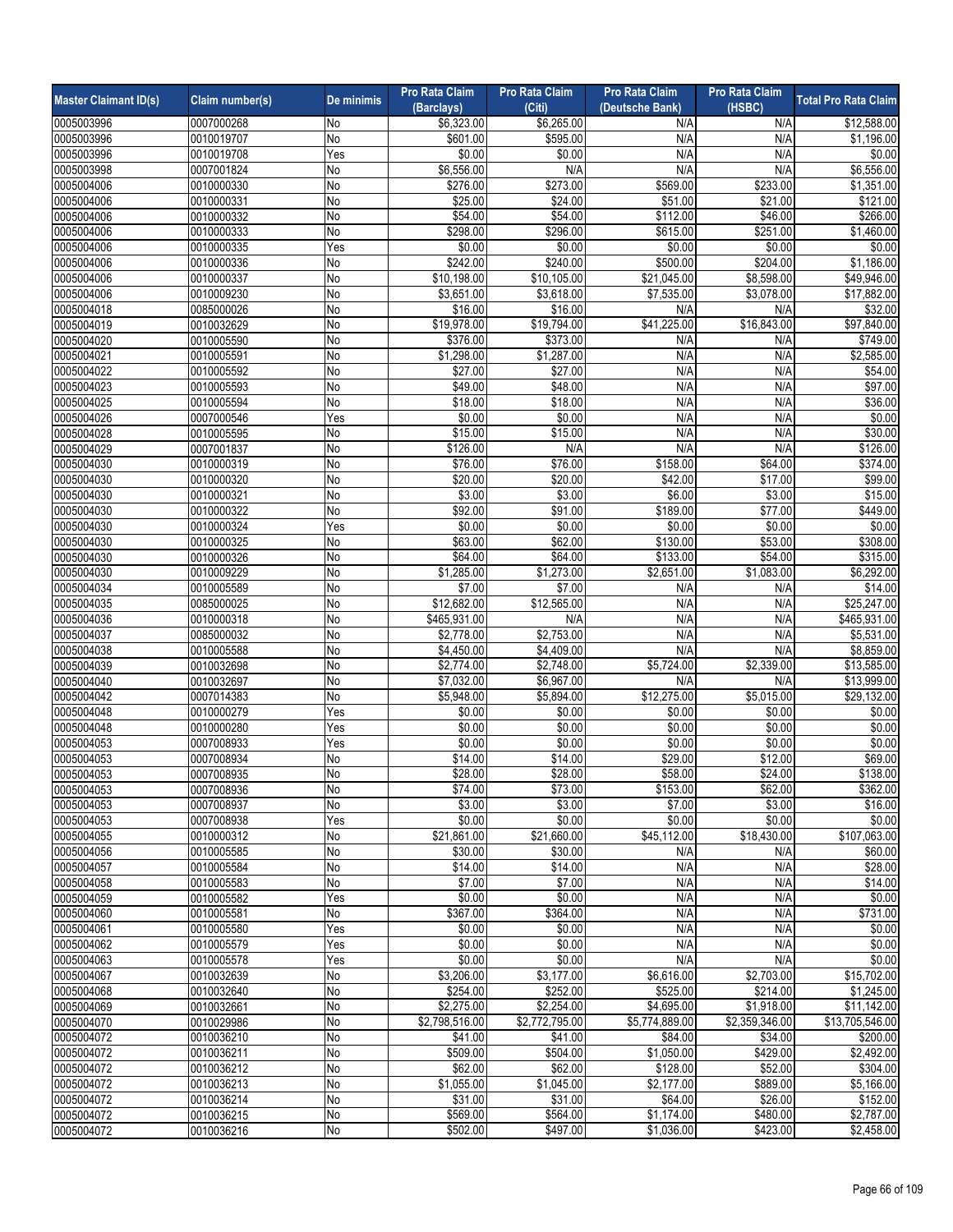| <b>Master Claimant ID(s)</b> | Claim number(s)        | De minimis | <b>Pro Rata Claim</b> | <b>Pro Rata Claim</b> | Pro Rata Claim  | Pro Rata Claim | Total Pro Rata Claim   |
|------------------------------|------------------------|------------|-----------------------|-----------------------|-----------------|----------------|------------------------|
|                              |                        |            | (Barclays)            | (Citi)                | (Deutsche Bank) | (HSBC)         |                        |
| 0005004072                   | 0010036217; 0010036280 | No         | \$79.00               | \$78.00               | \$162.00        | \$66.00        | \$385.00               |
| 0005004072                   | 0010036219             | No         | \$442.00              | \$438.00              | \$912.00        | \$373.00       | $\overline{$2,165.00}$ |
| 0005004072                   | 0010036220             | No         | \$94.00               | \$93.00               | \$195.00        | \$79.00        | \$461.00               |
| 0005004072                   | 0010036221             | No         | \$32.00               | \$32.00               | \$66.00         | \$27.00        | \$157.00               |
| 0005004072                   | 0010036222             | No         | \$142.00              | \$141.00              | \$294.00        | \$120.00       | \$697.00               |
| 0005004072                   | 0010036223             | <b>No</b>  | \$339.00              | \$336.00              | \$699.00        | \$286.00       | \$1,660.00             |
| 0005004072                   | 0010036224             | No         | \$550.00              | \$545.00              | \$1,134.00      | \$463.00       | \$2,692.00             |
| 0005004072                   | 0010036225             | Yes        | \$0.00                | \$0.00                | \$0.00          | \$0.00         | \$0.00                 |
| 0005004072                   | 0010036226             | No         | \$218.00              | \$216.00              | \$450.00        | \$184.00       | \$1,068.00             |
| 0005004072                   | 0010036227             | Yes        | \$0.00                | \$0.00                | \$0.00          | \$0.00         | \$0.00                 |
| 0005004072                   | 0010036230             | Yes        | \$0.00                | \$0.00                | \$0.00          | \$0.00         | \$0.00                 |
| 0005004072                   | 0010036231             | Yes        | \$0.00                | \$0.00                | \$0.00          | \$0.00         | \$0.00                 |
| 0005004072                   | 0010036232             | No         | \$553.00              | \$548.00              | \$1,141.00      | \$466.00       | \$2,708.00             |
| 0005004072                   | 0010036233             | <b>No</b>  | \$18.00               | \$18.00               | \$38.00         | \$16.00        | \$90.00                |
| 0005004072                   | 0010036234; 0010036257 | No         | \$44.00               | \$43.00               | \$90.00         | \$37.00        | \$214.00               |
| 0005004072                   | 0010036235; 0010036258 | No         | \$12.00               | \$12.00               | \$25.00         | \$10.00        | \$59.00                |
| 0005004072                   | 0010036236             | No         | \$14.00               | \$14.00               | \$29.00         | \$12.00        | \$69.00                |
| 0005004072                   | 0010036237             | No         | \$10.00               | \$10.00               | \$20.00         | \$8.00         | \$48.00                |
| 0005004072                   | 0010036238; 0010036260 | <b>No</b>  | \$89.00               | \$88.00               | \$184.00        | \$75.00        | \$436.00               |
| 0005004072                   | 0010036239             | No         | \$2,161.00            | \$2,141.00            | \$4,459.00      | \$1,822.00     | \$10,583.00            |
| 0005004072                   | 0010036240             | No         | \$2,325.00            | \$2,303.00            | \$4,797.00      | \$1,960.00     | \$11,385.00            |
| 0005004072                   | 0010036241             | <b>No</b>  | \$21.00               | \$21.00               | \$43.00         | \$17.00        | \$102.00               |
| 0005004072                   | 0010036242             | No         | \$12.00               | \$12.00               | \$26.00         | \$10.00        | \$60.00                |
| 0005004072                   | 0010036243; 0010036267 | <b>No</b>  | \$53.00               | \$52.00               | \$108.00        | \$44.00        | \$257.00               |
| 0005004072                   | 0010036244             | No         | \$71.00               | \$70.00               | \$146.00        | \$60.00        | \$347.00               |
| 0005004072                   | 0010036245             | No         | \$77.00               | \$76.00               | \$159.00        | \$65.00        | \$377.00               |
| 0005004072                   | 0010036246             | No         | \$162.00              | \$160.00              | \$334.00        | \$137.00       | \$793.00               |
| 0005004072                   | 0010036249             | No         | \$153.00              | \$151.00              | \$315.00        | \$129.00       | \$748.00               |
| 0005004072                   | 0010036250             | No         | \$36.00               | \$36.00               | \$74.00         | \$30.00        | \$176.00               |
| 0005004072                   | 0010036251             | No         | \$109.00              | \$108.00              | \$225.00        | \$92.00        | \$534.00               |
| 0005004072                   | 0010036252             | No         | \$7.00                | \$7.00                | \$14.00         | \$6.00         | \$34.00                |
| 0005004072                   | 0010036253             | No         | \$130.00              | \$129.00              | \$269.00        | \$110.00       | \$638.00               |
| 0005004072                   | 0010036254             | No         | \$346.00              | \$343.00              | \$714.00        | \$292.00       | \$1,695.00             |
| 0005004072                   | 0010036255             | No         | \$9.00                | \$9.00                | \$19.00         | \$8.00         | \$45.00                |
| 0005004072                   | 0010036256             | No         | \$84.00               | \$83.00               | \$173.00        | \$71.00        | \$411.00               |
| 0005004072                   | 0010036262             | No         | \$99.00               | \$99.00               | \$205.00        | \$84.00        | \$487.00               |
| 0005004072                   | 0010036263             | No         | \$29.00               | \$29.00               | \$60.00         | \$25.00        | \$143.00               |
| 0005004072                   | 0010036264             | No         | \$366.00              | \$362.00              | \$754.00        | \$308.00       | \$1,790.00             |
| 0005004072                   | 0010036265             | No         | \$21.00               | \$21.00               | \$44.00         | \$18.00        | \$104.00               |
| 0005004072                   | 0010036266             | Yes        | \$0.00                | \$0.00                | \$0.00          | \$0.00         | \$0.00                 |
| 0005004072                   | 0010036268             | No         | \$26.00               | \$26.00               | \$53.00         | \$22.00        | \$127.00               |
| 0005004072                   | 0010036269             | No         | \$746.00              | \$739.00              | \$1,539.00      | \$629.00       | \$3,653.00             |
| 0005004072                   | 0010036274             | No         | \$120.00              | \$119.00              | \$248.00        | \$101.00       | \$588.00               |
| 0005004072                   | 0010036275             | Yes        | \$0.00                | \$0.00                | \$0.00          | \$0.00         | \$0.00                 |
| 0005004072                   | 0010036276             | No         | \$137.00              | \$135.00              | \$282.00        | \$115.00       | \$669.00               |
| 0005004072                   | 0010036277             | No         | \$20.00               | \$19.00               | \$40.00         | \$16.00        | \$95.00                |
| 0005004072                   | 0010036278             | No         | \$124.00              | \$123.00              | \$255.00        | \$104.00       | \$606.00               |
| 0005004072                   | 0010036282             | No         | \$6.00                | \$6.00                | \$13.00         | \$5.00         | \$30.00                |
| 0005004072                   | 0010036283             | No         | \$311.00              | \$308.00              | \$642.00        | \$262.00       | \$1,523.00             |
| 0005004072                   | 0010036285             | No         | \$32.00               | \$32.00               | \$67.00         | \$27.00        | \$158.00               |
| 0005004072                   | 0010036286             | No         | \$40.00               | \$40.00               | \$83.00         | \$34.00        | \$197.00               |
| 0005004072                   | 0010036287             | No         | \$3.00                | \$3.00                | \$6.00          | \$2.00         | \$14.00                |
| 0005004072                   | 0010036288             | No         | \$29.00               | \$29.00               | \$59.00         | \$24.00        | \$141.00               |
| 0005004072                   | 0010036289             | Yes        | \$0.00                | \$0.00                | \$0.00          | \$0.00         | \$0.00                 |
| 0005004072                   | 0010036292             | No         | \$62.00               | \$61.00               | \$127.00        | \$52.00        | \$302.00               |
| 0005004072                   | 0010036293             | No         | \$57.00               | \$56.00               | \$118.00        | \$48.00        | \$279.00               |
| 0005004072                   | 0010036294             | No         | \$62.00               | \$62.00               | \$128.00        | \$52.00        | \$304.00               |
| 0005004072                   | 0010036295             | No         | \$43.00               | \$42.00               | \$88.00         | \$36.00        | \$209.00               |
| 0005004072                   | 0010036296             | No         | \$46.00               | \$45.00               | \$94.00         | \$39.00        | \$224.00               |
| 0005004072                   | 0010036299             | No         | \$80.00               | \$79.00               | \$165.00        | \$68.00        | \$392.00               |
| 0005004072                   | 0010036300             | No         | \$46.00               | \$46.00               | \$96.00         | \$39.00        | \$227.00               |
| 0005004074                   | 0010032641             | No         | \$864,144.00          | \$856,202.00          | \$1,783,208.00  | \$728,534.00   | \$4,232,088.00         |
| 0005004075                   | 0010032655             | No         | \$30,328.00           | \$30,049.00           | \$62,583.00     | \$25,568.00    | \$148,528.00           |
| 0005004076                   | 0010032702             | No         | \$654.00              | \$648.00              | \$1,349.00      | \$551.00       | \$3,202.00             |
| 0005004078                   | 0007001795             | No         | \$17,535.00           | N/A                   | \$36,183.00     | \$14,783.00    | \$68,501.00            |
| 0005004081                   | 0010032932             | No         | \$10,226.00           | N/A                   | N/A             | N/A            | \$10,226.00            |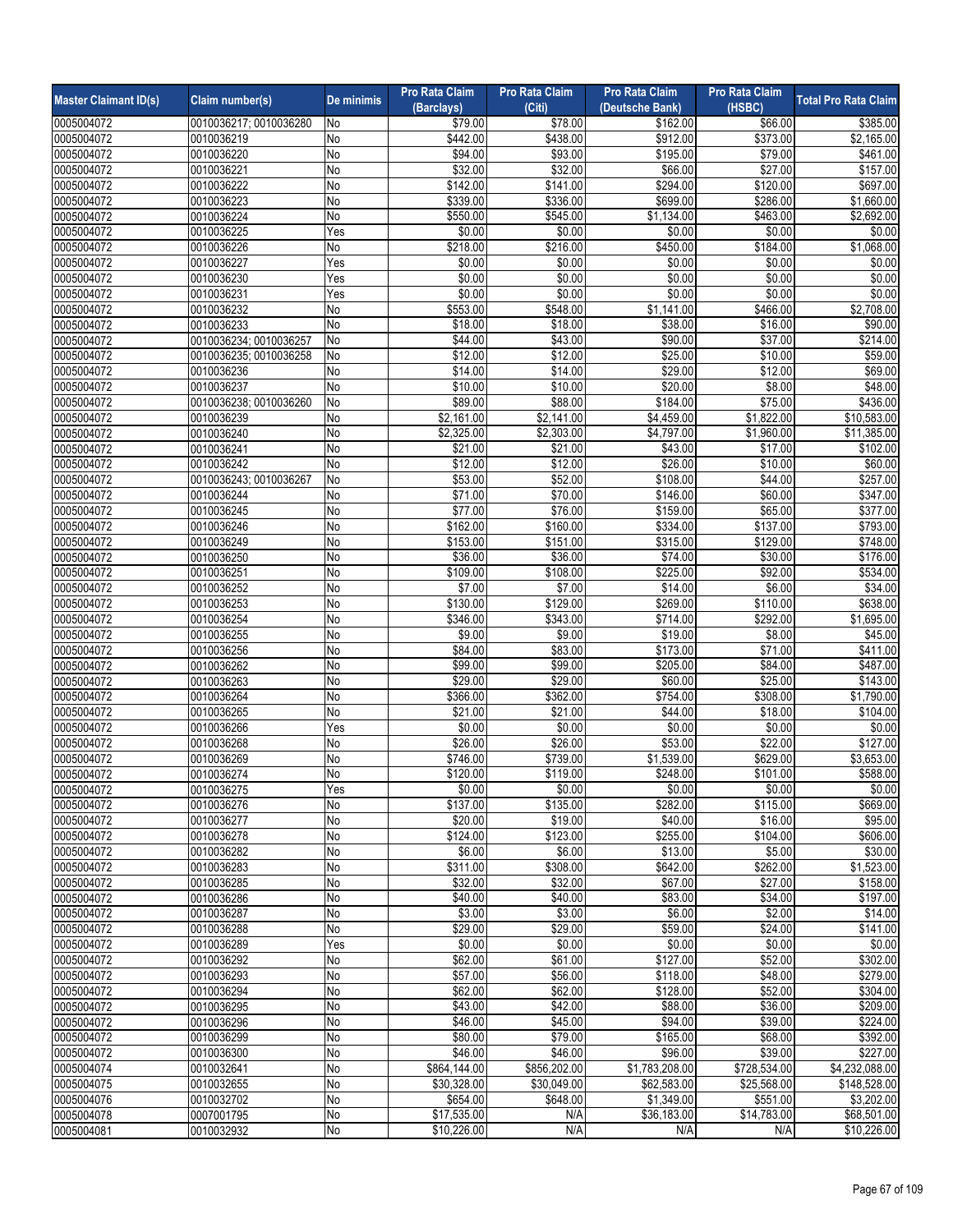| (HSBC)<br>(Barclays)<br>(Deutsche Bank)<br>\$30,282.00<br>0005004085<br>0010000245<br>No<br>\$30,563.00<br>N/A<br>\$60,845.00<br>N/A<br>\$37,115.00<br>N/A<br>0005004085<br>0010045404<br>No<br>\$37,459.00<br>N/A<br>\$74,574.00<br>\$21,349.00<br>\$10,346.00<br>\$10,251.00<br>\$8,722.00<br>\$50,668.00<br>No<br>0005004093<br>0010002700<br>0005004094<br>0010032634<br>No<br>\$44,275.00<br>\$43,868.00<br>\$91,364.00<br>\$37,327.00<br>\$216,834.00<br>No<br>\$299.00<br>\$296.00<br>\$616.00<br>\$252.00<br>\$1,463.00<br>0005004096<br>0010000038<br>\$104.00<br>\$103.00<br>\$215.00<br>\$88.00<br>\$510.00<br>0005004096<br>0010000039<br>No<br>\$133.00<br>\$657.00<br>0005004096<br>0010000040<br>No<br>\$134.00<br>\$277.00<br>\$113.00<br>\$92.00<br>\$191.00<br>\$78.00<br>\$454.00<br>0005004096<br>0010000041<br>No<br>\$93.00<br>\$223.00<br>\$221.00<br>\$188.00<br>\$1,093.00<br>0005004096<br>0010000042<br>No<br>\$461.00<br>\$28.00<br>No<br>\$29.00<br>\$59.00<br>\$24.00<br>\$140.00<br>0005004096<br>0010000043<br>\$34.00<br>\$34.00<br>\$70.00<br>\$29.00<br>\$167.00<br>0005004096<br>0010000044<br>No<br>\$205.00<br>\$203.00<br>\$422.00<br>\$172.00<br>\$1,002.00<br>No<br>0005004096<br>0010000045<br>\$128.00<br>0005004096<br>No<br>\$129.00<br>\$266.00<br>\$109.00<br>\$632.00<br>0010000046<br>\$252.00<br>No<br>\$255.00<br>\$526.00<br>\$215.00<br>\$1,248.00<br>0005004096<br>0010000047<br>\$130.00<br>\$129.00<br>\$268.00<br>\$109.00<br>\$636.00<br>0005004096<br>0010000048<br>No<br>0005004096<br>0010000049<br>No<br>\$173.00<br>\$360.00<br>\$147.00<br>\$855.00<br>\$175.00<br>\$34.00<br>\$71.00<br>\$29.00<br>0005004096<br>0010000050<br>No<br>\$34.00<br>\$168.00<br>0005004096<br>\$119.00<br>\$117.00<br>\$245.00<br>\$100.00<br>\$581.00<br>0010000051<br>No<br>\$57.00<br>\$49.00<br>\$283.00<br>No<br>\$58.00<br>\$119.00<br>0005004096<br>0010000052<br>\$214.00<br>\$182.00<br>\$1,059.00<br>0005004096<br>0010000053<br>No<br>\$216.00<br>\$447.00<br>\$256.00<br>\$218.00<br>\$1,265.00<br>No<br>\$258.00<br>\$533.00<br>0005004096<br>0010000054<br>\$111.00<br>\$230.00<br>\$94.00<br>0005004096<br>No<br>\$112.00<br>\$547.00<br>0010000055<br>\$0.00<br>\$0.00<br>\$0.00<br>\$0.00<br>0005004096<br>0010002701<br>Yes<br>\$0.00<br>\$45.00<br>\$94.00<br>\$39.00<br>\$224.00<br>0005004096<br>0010002702<br>No<br>\$46.00<br>\$77.00<br>\$76.00<br>\$158.00<br>\$65.00<br>\$376.00<br>0005004096<br>0010002703<br>No<br>\$44.00<br>\$92.00<br>\$38.00<br>\$219.00<br>No<br>\$45.00<br>0005004096<br>0010002704<br>\$114.00<br>\$238.00<br>\$97.00<br>\$565.00<br>0005004096<br>0010002705<br>No<br>\$116.00<br>\$6.00<br>\$6.00<br>\$5.00<br>\$30.00<br>\$13.00<br>0005004096<br>0010002706<br>No<br>\$63.00<br>0005004096<br>\$63.00<br>\$131.00<br>\$54.00<br>\$311.00<br>0010002707<br>No<br>\$20.00<br>\$98.00<br>No<br>\$20.00<br>\$41.00<br>\$17.00<br>0005004096<br>0010002708<br>\$895.00<br>\$4,426.00<br>0005004096<br>0010002709<br>\$904.00<br>\$1,865.00<br>\$762.00<br>No<br>\$1,116.00<br>\$2,323.00<br>\$949.00<br>\$5,514.00<br>0005004096<br>0010002710<br>No<br>\$1,126.00<br>0005004096<br>0010002711<br>No<br>\$1,028.00<br>\$1,019.00<br>\$2,122.00<br>\$867.00<br>\$5,036.00<br>\$2,550.00<br>\$2,527.00<br>\$2,150.00<br>\$12,489.00<br>0005004096<br>0010002712<br>No<br>\$5,262.00<br>\$0.00<br>Yes<br>\$0.00<br>\$0.00<br>\$0.00<br>\$0.00<br>0005004096<br>0010002713<br>\$194.00<br>\$165.00<br>\$960.00<br>0005004096<br>0010002714<br>No<br>\$196.00<br>\$405.00<br>\$355.00<br>\$302.00<br>\$1,754.00<br>\$358.00<br>\$739.00<br>0005004096<br>0010002715<br>No<br>\$58.00<br>\$49.00<br>\$287.00<br>0005004096<br>No<br>\$59.00<br>\$121.00<br>0010002716<br>\$3,190.00<br>\$18,532.00<br>\$3,784.00<br>\$3,749.00<br>\$7,809.00<br>0005004096<br>0010002717<br>No<br>\$21.00<br>\$18.00<br>0005004096<br>0010002718<br>\$21.00<br>\$44.00<br>\$104.00<br>No<br>\$67.00<br>\$140.00<br>\$57.00<br>\$332.00<br>0005004096<br>0010002719<br>No<br>\$68.00<br>0005004096<br>No<br>\$16.00<br>\$16.00<br>\$34.00<br>\$14.00<br>\$80.00<br>0010002720<br>\$54.00<br>\$46.00<br>\$268.00<br>0005004096<br>0010002721<br>\$55.00<br>\$113.00<br>No<br>\$1,738.00<br>\$1,722.00<br>\$3,586.00<br>\$1,465.00<br>0010002722<br>No<br>\$8,511.00<br>0005004096<br>No<br>0005004096<br>0010002723<br>\$309.00<br>\$306.00<br>\$637.00<br>\$260.00<br>\$1,512.00<br>\$233.00<br>\$231.00<br>\$197.00<br>\$1,142.00<br>No<br>\$481.00<br>0005004096<br>0010002724<br>\$152.00<br>\$151.00<br>\$313.00<br>\$128.00<br>\$744.00<br>0005004096<br>0010002725<br>No<br>0005004096<br>0010002726<br>No<br>\$162.00<br>\$160.00<br>\$334.00<br>\$136.00<br>\$792.00<br>\$841.00<br>\$344.00<br>0005004096<br>0010002727<br>No<br>\$408.00<br>\$404.00<br>\$1,997.00<br>0005004096<br>0010002728<br>No<br>\$936.00<br>\$928.00<br>\$1,932.00<br>\$789.00<br>\$4,585.00<br>No<br>\$46.00<br>\$226.00<br>0005004096<br>0010002729<br>\$46.00<br>\$95.00<br>\$39.00<br>\$60.00<br>\$126.00<br>0005004096<br>0010002730<br>No<br>\$61.00<br>\$51.00<br>\$298.00<br>\$54.00<br>No<br>\$54.00<br>\$112.00<br>\$46.00<br>\$266.00<br>0005004096<br>0010002731<br>0005004096<br>0010002732<br>No<br>\$211.00<br>\$210.00<br>\$436.00<br>\$178.00<br>\$1.035.00<br>No<br>\$205.00<br>\$203.00<br>\$423.00<br>\$173.00<br>\$1,004.00<br>0005004096<br>0010002733<br>0005004096<br>0010002734<br>\$0.00<br>\$0.00<br>\$0.00<br>\$0.00<br>\$0.00<br>Yes<br>0005004097<br>0007001828<br>\$8,862.00<br>\$8,780.00<br>\$18,287.00<br>\$7,471.00<br>\$43,400.00<br>No<br>0005004099<br>0007000313<br>No<br>\$68.00<br>\$68.00<br>\$141.00<br>\$58.00<br>\$335.00<br>\$479.00<br>0005004099<br>0007000315<br>No<br>\$484.00<br>\$999.00<br>\$408.00<br>\$2,370.00<br>\$0.00<br>\$0.00<br>\$0.00<br>0005004099<br>0007000317<br>Yes<br>\$0.00<br>\$0.00<br>\$67.00<br>\$332.00<br>0005004099<br>0007000322<br>No<br>\$68.00<br>\$140.00<br>\$57.00<br>No<br>\$4.00<br>\$4.00<br>\$8.00<br>\$3.00<br>\$19.00<br>0005004099<br>0007000323<br>0007000324<br>No<br>\$4,366.00<br>\$9,093.00<br>\$21,581.00<br>0005004099<br>\$4,407.00<br>\$3,715.00<br>No<br>\$223.00<br>\$221.00<br>\$461.00<br>\$188.00<br>\$1,093.00<br>0005004099<br>0007000331<br>\$107.00<br>\$623.00<br>0005004099<br>0007000334<br>No<br>\$127.00<br>\$126.00<br>\$263.00<br>No<br>\$992.00<br>\$837.00<br>\$4,860.00<br>0005004099<br>0007000338<br>\$983.00<br>\$2,048.00 | <b>Master Claimant ID(s)</b> | Claim number(s) | De minimis | <b>Pro Rata Claim</b> | <b>Pro Rata Claim</b> | Pro Rata Claim | <b>Pro Rata Claim</b> | Total Pro Rata Claim |
|-----------------------------------------------------------------------------------------------------------------------------------------------------------------------------------------------------------------------------------------------------------------------------------------------------------------------------------------------------------------------------------------------------------------------------------------------------------------------------------------------------------------------------------------------------------------------------------------------------------------------------------------------------------------------------------------------------------------------------------------------------------------------------------------------------------------------------------------------------------------------------------------------------------------------------------------------------------------------------------------------------------------------------------------------------------------------------------------------------------------------------------------------------------------------------------------------------------------------------------------------------------------------------------------------------------------------------------------------------------------------------------------------------------------------------------------------------------------------------------------------------------------------------------------------------------------------------------------------------------------------------------------------------------------------------------------------------------------------------------------------------------------------------------------------------------------------------------------------------------------------------------------------------------------------------------------------------------------------------------------------------------------------------------------------------------------------------------------------------------------------------------------------------------------------------------------------------------------------------------------------------------------------------------------------------------------------------------------------------------------------------------------------------------------------------------------------------------------------------------------------------------------------------------------------------------------------------------------------------------------------------------------------------------------------------------------------------------------------------------------------------------------------------------------------------------------------------------------------------------------------------------------------------------------------------------------------------------------------------------------------------------------------------------------------------------------------------------------------------------------------------------------------------------------------------------------------------------------------------------------------------------------------------------------------------------------------------------------------------------------------------------------------------------------------------------------------------------------------------------------------------------------------------------------------------------------------------------------------------------------------------------------------------------------------------------------------------------------------------------------------------------------------------------------------------------------------------------------------------------------------------------------------------------------------------------------------------------------------------------------------------------------------------------------------------------------------------------------------------------------------------------------------------------------------------------------------------------------------------------------------------------------------------------------------------------------------------------------------------------------------------------------------------------------------------------------------------------------------------------------------------------------------------------------------------------------------------------------------------------------------------------------------------------------------------------------------------------------------------------------------------------------------------------------------------------------------------------------------------------------------------------------------------------------------------------------------------------------------------------------------------------------------------------------------------------------------------------------------------------------------------------------------------------------------------------------------------------------------------------------------------------------------------------------------------------------------------------------------------------------------------------------------------------------------------------------------------------------------------------------------------------------------------------------------------------------------------------------------------------------------------------------------------------------------------------------------------------------------------------------------------------------------------------------------------------------------------------------------------------------------------------------------------------------------------------------------------------------------------------------------------------------------------------------------------------------------------------------------------------------------------------------------------------------------------------------------------------------------------------------------------------------------------------------------------------------------------------------------------------------------------------------------------------------------------------------------------------------------------------------------------------------|------------------------------|-----------------|------------|-----------------------|-----------------------|----------------|-----------------------|----------------------|
|                                                                                                                                                                                                                                                                                                                                                                                                                                                                                                                                                                                                                                                                                                                                                                                                                                                                                                                                                                                                                                                                                                                                                                                                                                                                                                                                                                                                                                                                                                                                                                                                                                                                                                                                                                                                                                                                                                                                                                                                                                                                                                                                                                                                                                                                                                                                                                                                                                                                                                                                                                                                                                                                                                                                                                                                                                                                                                                                                                                                                                                                                                                                                                                                                                                                                                                                                                                                                                                                                                                                                                                                                                                                                                                                                                                                                                                                                                                                                                                                                                                                                                                                                                                                                                                                                                                                                                                                                                                                                                                                                                                                                                                                                                                                                                                                                                                                                                                                                                                                                                                                                                                                                                                                                                                                                                                                                                                                                                                                                                                                                                                                                                                                                                                                                                                                                                                                                                                                                                                                                                                                                                                                                                                                                                                                                                                                                                                                                                                                                                                 |                              |                 |            |                       | (Citi)                |                |                       |                      |
|                                                                                                                                                                                                                                                                                                                                                                                                                                                                                                                                                                                                                                                                                                                                                                                                                                                                                                                                                                                                                                                                                                                                                                                                                                                                                                                                                                                                                                                                                                                                                                                                                                                                                                                                                                                                                                                                                                                                                                                                                                                                                                                                                                                                                                                                                                                                                                                                                                                                                                                                                                                                                                                                                                                                                                                                                                                                                                                                                                                                                                                                                                                                                                                                                                                                                                                                                                                                                                                                                                                                                                                                                                                                                                                                                                                                                                                                                                                                                                                                                                                                                                                                                                                                                                                                                                                                                                                                                                                                                                                                                                                                                                                                                                                                                                                                                                                                                                                                                                                                                                                                                                                                                                                                                                                                                                                                                                                                                                                                                                                                                                                                                                                                                                                                                                                                                                                                                                                                                                                                                                                                                                                                                                                                                                                                                                                                                                                                                                                                                                                 |                              |                 |            |                       |                       |                |                       |                      |
|                                                                                                                                                                                                                                                                                                                                                                                                                                                                                                                                                                                                                                                                                                                                                                                                                                                                                                                                                                                                                                                                                                                                                                                                                                                                                                                                                                                                                                                                                                                                                                                                                                                                                                                                                                                                                                                                                                                                                                                                                                                                                                                                                                                                                                                                                                                                                                                                                                                                                                                                                                                                                                                                                                                                                                                                                                                                                                                                                                                                                                                                                                                                                                                                                                                                                                                                                                                                                                                                                                                                                                                                                                                                                                                                                                                                                                                                                                                                                                                                                                                                                                                                                                                                                                                                                                                                                                                                                                                                                                                                                                                                                                                                                                                                                                                                                                                                                                                                                                                                                                                                                                                                                                                                                                                                                                                                                                                                                                                                                                                                                                                                                                                                                                                                                                                                                                                                                                                                                                                                                                                                                                                                                                                                                                                                                                                                                                                                                                                                                                                 |                              |                 |            |                       |                       |                |                       |                      |
|                                                                                                                                                                                                                                                                                                                                                                                                                                                                                                                                                                                                                                                                                                                                                                                                                                                                                                                                                                                                                                                                                                                                                                                                                                                                                                                                                                                                                                                                                                                                                                                                                                                                                                                                                                                                                                                                                                                                                                                                                                                                                                                                                                                                                                                                                                                                                                                                                                                                                                                                                                                                                                                                                                                                                                                                                                                                                                                                                                                                                                                                                                                                                                                                                                                                                                                                                                                                                                                                                                                                                                                                                                                                                                                                                                                                                                                                                                                                                                                                                                                                                                                                                                                                                                                                                                                                                                                                                                                                                                                                                                                                                                                                                                                                                                                                                                                                                                                                                                                                                                                                                                                                                                                                                                                                                                                                                                                                                                                                                                                                                                                                                                                                                                                                                                                                                                                                                                                                                                                                                                                                                                                                                                                                                                                                                                                                                                                                                                                                                                                 |                              |                 |            |                       |                       |                |                       |                      |
|                                                                                                                                                                                                                                                                                                                                                                                                                                                                                                                                                                                                                                                                                                                                                                                                                                                                                                                                                                                                                                                                                                                                                                                                                                                                                                                                                                                                                                                                                                                                                                                                                                                                                                                                                                                                                                                                                                                                                                                                                                                                                                                                                                                                                                                                                                                                                                                                                                                                                                                                                                                                                                                                                                                                                                                                                                                                                                                                                                                                                                                                                                                                                                                                                                                                                                                                                                                                                                                                                                                                                                                                                                                                                                                                                                                                                                                                                                                                                                                                                                                                                                                                                                                                                                                                                                                                                                                                                                                                                                                                                                                                                                                                                                                                                                                                                                                                                                                                                                                                                                                                                                                                                                                                                                                                                                                                                                                                                                                                                                                                                                                                                                                                                                                                                                                                                                                                                                                                                                                                                                                                                                                                                                                                                                                                                                                                                                                                                                                                                                                 |                              |                 |            |                       |                       |                |                       |                      |
|                                                                                                                                                                                                                                                                                                                                                                                                                                                                                                                                                                                                                                                                                                                                                                                                                                                                                                                                                                                                                                                                                                                                                                                                                                                                                                                                                                                                                                                                                                                                                                                                                                                                                                                                                                                                                                                                                                                                                                                                                                                                                                                                                                                                                                                                                                                                                                                                                                                                                                                                                                                                                                                                                                                                                                                                                                                                                                                                                                                                                                                                                                                                                                                                                                                                                                                                                                                                                                                                                                                                                                                                                                                                                                                                                                                                                                                                                                                                                                                                                                                                                                                                                                                                                                                                                                                                                                                                                                                                                                                                                                                                                                                                                                                                                                                                                                                                                                                                                                                                                                                                                                                                                                                                                                                                                                                                                                                                                                                                                                                                                                                                                                                                                                                                                                                                                                                                                                                                                                                                                                                                                                                                                                                                                                                                                                                                                                                                                                                                                                                 |                              |                 |            |                       |                       |                |                       |                      |
|                                                                                                                                                                                                                                                                                                                                                                                                                                                                                                                                                                                                                                                                                                                                                                                                                                                                                                                                                                                                                                                                                                                                                                                                                                                                                                                                                                                                                                                                                                                                                                                                                                                                                                                                                                                                                                                                                                                                                                                                                                                                                                                                                                                                                                                                                                                                                                                                                                                                                                                                                                                                                                                                                                                                                                                                                                                                                                                                                                                                                                                                                                                                                                                                                                                                                                                                                                                                                                                                                                                                                                                                                                                                                                                                                                                                                                                                                                                                                                                                                                                                                                                                                                                                                                                                                                                                                                                                                                                                                                                                                                                                                                                                                                                                                                                                                                                                                                                                                                                                                                                                                                                                                                                                                                                                                                                                                                                                                                                                                                                                                                                                                                                                                                                                                                                                                                                                                                                                                                                                                                                                                                                                                                                                                                                                                                                                                                                                                                                                                                                 |                              |                 |            |                       |                       |                |                       |                      |
|                                                                                                                                                                                                                                                                                                                                                                                                                                                                                                                                                                                                                                                                                                                                                                                                                                                                                                                                                                                                                                                                                                                                                                                                                                                                                                                                                                                                                                                                                                                                                                                                                                                                                                                                                                                                                                                                                                                                                                                                                                                                                                                                                                                                                                                                                                                                                                                                                                                                                                                                                                                                                                                                                                                                                                                                                                                                                                                                                                                                                                                                                                                                                                                                                                                                                                                                                                                                                                                                                                                                                                                                                                                                                                                                                                                                                                                                                                                                                                                                                                                                                                                                                                                                                                                                                                                                                                                                                                                                                                                                                                                                                                                                                                                                                                                                                                                                                                                                                                                                                                                                                                                                                                                                                                                                                                                                                                                                                                                                                                                                                                                                                                                                                                                                                                                                                                                                                                                                                                                                                                                                                                                                                                                                                                                                                                                                                                                                                                                                                                                 |                              |                 |            |                       |                       |                |                       |                      |
|                                                                                                                                                                                                                                                                                                                                                                                                                                                                                                                                                                                                                                                                                                                                                                                                                                                                                                                                                                                                                                                                                                                                                                                                                                                                                                                                                                                                                                                                                                                                                                                                                                                                                                                                                                                                                                                                                                                                                                                                                                                                                                                                                                                                                                                                                                                                                                                                                                                                                                                                                                                                                                                                                                                                                                                                                                                                                                                                                                                                                                                                                                                                                                                                                                                                                                                                                                                                                                                                                                                                                                                                                                                                                                                                                                                                                                                                                                                                                                                                                                                                                                                                                                                                                                                                                                                                                                                                                                                                                                                                                                                                                                                                                                                                                                                                                                                                                                                                                                                                                                                                                                                                                                                                                                                                                                                                                                                                                                                                                                                                                                                                                                                                                                                                                                                                                                                                                                                                                                                                                                                                                                                                                                                                                                                                                                                                                                                                                                                                                                                 |                              |                 |            |                       |                       |                |                       |                      |
|                                                                                                                                                                                                                                                                                                                                                                                                                                                                                                                                                                                                                                                                                                                                                                                                                                                                                                                                                                                                                                                                                                                                                                                                                                                                                                                                                                                                                                                                                                                                                                                                                                                                                                                                                                                                                                                                                                                                                                                                                                                                                                                                                                                                                                                                                                                                                                                                                                                                                                                                                                                                                                                                                                                                                                                                                                                                                                                                                                                                                                                                                                                                                                                                                                                                                                                                                                                                                                                                                                                                                                                                                                                                                                                                                                                                                                                                                                                                                                                                                                                                                                                                                                                                                                                                                                                                                                                                                                                                                                                                                                                                                                                                                                                                                                                                                                                                                                                                                                                                                                                                                                                                                                                                                                                                                                                                                                                                                                                                                                                                                                                                                                                                                                                                                                                                                                                                                                                                                                                                                                                                                                                                                                                                                                                                                                                                                                                                                                                                                                                 |                              |                 |            |                       |                       |                |                       |                      |
|                                                                                                                                                                                                                                                                                                                                                                                                                                                                                                                                                                                                                                                                                                                                                                                                                                                                                                                                                                                                                                                                                                                                                                                                                                                                                                                                                                                                                                                                                                                                                                                                                                                                                                                                                                                                                                                                                                                                                                                                                                                                                                                                                                                                                                                                                                                                                                                                                                                                                                                                                                                                                                                                                                                                                                                                                                                                                                                                                                                                                                                                                                                                                                                                                                                                                                                                                                                                                                                                                                                                                                                                                                                                                                                                                                                                                                                                                                                                                                                                                                                                                                                                                                                                                                                                                                                                                                                                                                                                                                                                                                                                                                                                                                                                                                                                                                                                                                                                                                                                                                                                                                                                                                                                                                                                                                                                                                                                                                                                                                                                                                                                                                                                                                                                                                                                                                                                                                                                                                                                                                                                                                                                                                                                                                                                                                                                                                                                                                                                                                                 |                              |                 |            |                       |                       |                |                       |                      |
|                                                                                                                                                                                                                                                                                                                                                                                                                                                                                                                                                                                                                                                                                                                                                                                                                                                                                                                                                                                                                                                                                                                                                                                                                                                                                                                                                                                                                                                                                                                                                                                                                                                                                                                                                                                                                                                                                                                                                                                                                                                                                                                                                                                                                                                                                                                                                                                                                                                                                                                                                                                                                                                                                                                                                                                                                                                                                                                                                                                                                                                                                                                                                                                                                                                                                                                                                                                                                                                                                                                                                                                                                                                                                                                                                                                                                                                                                                                                                                                                                                                                                                                                                                                                                                                                                                                                                                                                                                                                                                                                                                                                                                                                                                                                                                                                                                                                                                                                                                                                                                                                                                                                                                                                                                                                                                                                                                                                                                                                                                                                                                                                                                                                                                                                                                                                                                                                                                                                                                                                                                                                                                                                                                                                                                                                                                                                                                                                                                                                                                                 |                              |                 |            |                       |                       |                |                       |                      |
|                                                                                                                                                                                                                                                                                                                                                                                                                                                                                                                                                                                                                                                                                                                                                                                                                                                                                                                                                                                                                                                                                                                                                                                                                                                                                                                                                                                                                                                                                                                                                                                                                                                                                                                                                                                                                                                                                                                                                                                                                                                                                                                                                                                                                                                                                                                                                                                                                                                                                                                                                                                                                                                                                                                                                                                                                                                                                                                                                                                                                                                                                                                                                                                                                                                                                                                                                                                                                                                                                                                                                                                                                                                                                                                                                                                                                                                                                                                                                                                                                                                                                                                                                                                                                                                                                                                                                                                                                                                                                                                                                                                                                                                                                                                                                                                                                                                                                                                                                                                                                                                                                                                                                                                                                                                                                                                                                                                                                                                                                                                                                                                                                                                                                                                                                                                                                                                                                                                                                                                                                                                                                                                                                                                                                                                                                                                                                                                                                                                                                                                 |                              |                 |            |                       |                       |                |                       |                      |
|                                                                                                                                                                                                                                                                                                                                                                                                                                                                                                                                                                                                                                                                                                                                                                                                                                                                                                                                                                                                                                                                                                                                                                                                                                                                                                                                                                                                                                                                                                                                                                                                                                                                                                                                                                                                                                                                                                                                                                                                                                                                                                                                                                                                                                                                                                                                                                                                                                                                                                                                                                                                                                                                                                                                                                                                                                                                                                                                                                                                                                                                                                                                                                                                                                                                                                                                                                                                                                                                                                                                                                                                                                                                                                                                                                                                                                                                                                                                                                                                                                                                                                                                                                                                                                                                                                                                                                                                                                                                                                                                                                                                                                                                                                                                                                                                                                                                                                                                                                                                                                                                                                                                                                                                                                                                                                                                                                                                                                                                                                                                                                                                                                                                                                                                                                                                                                                                                                                                                                                                                                                                                                                                                                                                                                                                                                                                                                                                                                                                                                                 |                              |                 |            |                       |                       |                |                       |                      |
|                                                                                                                                                                                                                                                                                                                                                                                                                                                                                                                                                                                                                                                                                                                                                                                                                                                                                                                                                                                                                                                                                                                                                                                                                                                                                                                                                                                                                                                                                                                                                                                                                                                                                                                                                                                                                                                                                                                                                                                                                                                                                                                                                                                                                                                                                                                                                                                                                                                                                                                                                                                                                                                                                                                                                                                                                                                                                                                                                                                                                                                                                                                                                                                                                                                                                                                                                                                                                                                                                                                                                                                                                                                                                                                                                                                                                                                                                                                                                                                                                                                                                                                                                                                                                                                                                                                                                                                                                                                                                                                                                                                                                                                                                                                                                                                                                                                                                                                                                                                                                                                                                                                                                                                                                                                                                                                                                                                                                                                                                                                                                                                                                                                                                                                                                                                                                                                                                                                                                                                                                                                                                                                                                                                                                                                                                                                                                                                                                                                                                                                 |                              |                 |            |                       |                       |                |                       |                      |
|                                                                                                                                                                                                                                                                                                                                                                                                                                                                                                                                                                                                                                                                                                                                                                                                                                                                                                                                                                                                                                                                                                                                                                                                                                                                                                                                                                                                                                                                                                                                                                                                                                                                                                                                                                                                                                                                                                                                                                                                                                                                                                                                                                                                                                                                                                                                                                                                                                                                                                                                                                                                                                                                                                                                                                                                                                                                                                                                                                                                                                                                                                                                                                                                                                                                                                                                                                                                                                                                                                                                                                                                                                                                                                                                                                                                                                                                                                                                                                                                                                                                                                                                                                                                                                                                                                                                                                                                                                                                                                                                                                                                                                                                                                                                                                                                                                                                                                                                                                                                                                                                                                                                                                                                                                                                                                                                                                                                                                                                                                                                                                                                                                                                                                                                                                                                                                                                                                                                                                                                                                                                                                                                                                                                                                                                                                                                                                                                                                                                                                                 |                              |                 |            |                       |                       |                |                       |                      |
|                                                                                                                                                                                                                                                                                                                                                                                                                                                                                                                                                                                                                                                                                                                                                                                                                                                                                                                                                                                                                                                                                                                                                                                                                                                                                                                                                                                                                                                                                                                                                                                                                                                                                                                                                                                                                                                                                                                                                                                                                                                                                                                                                                                                                                                                                                                                                                                                                                                                                                                                                                                                                                                                                                                                                                                                                                                                                                                                                                                                                                                                                                                                                                                                                                                                                                                                                                                                                                                                                                                                                                                                                                                                                                                                                                                                                                                                                                                                                                                                                                                                                                                                                                                                                                                                                                                                                                                                                                                                                                                                                                                                                                                                                                                                                                                                                                                                                                                                                                                                                                                                                                                                                                                                                                                                                                                                                                                                                                                                                                                                                                                                                                                                                                                                                                                                                                                                                                                                                                                                                                                                                                                                                                                                                                                                                                                                                                                                                                                                                                                 |                              |                 |            |                       |                       |                |                       |                      |
|                                                                                                                                                                                                                                                                                                                                                                                                                                                                                                                                                                                                                                                                                                                                                                                                                                                                                                                                                                                                                                                                                                                                                                                                                                                                                                                                                                                                                                                                                                                                                                                                                                                                                                                                                                                                                                                                                                                                                                                                                                                                                                                                                                                                                                                                                                                                                                                                                                                                                                                                                                                                                                                                                                                                                                                                                                                                                                                                                                                                                                                                                                                                                                                                                                                                                                                                                                                                                                                                                                                                                                                                                                                                                                                                                                                                                                                                                                                                                                                                                                                                                                                                                                                                                                                                                                                                                                                                                                                                                                                                                                                                                                                                                                                                                                                                                                                                                                                                                                                                                                                                                                                                                                                                                                                                                                                                                                                                                                                                                                                                                                                                                                                                                                                                                                                                                                                                                                                                                                                                                                                                                                                                                                                                                                                                                                                                                                                                                                                                                                                 |                              |                 |            |                       |                       |                |                       |                      |
|                                                                                                                                                                                                                                                                                                                                                                                                                                                                                                                                                                                                                                                                                                                                                                                                                                                                                                                                                                                                                                                                                                                                                                                                                                                                                                                                                                                                                                                                                                                                                                                                                                                                                                                                                                                                                                                                                                                                                                                                                                                                                                                                                                                                                                                                                                                                                                                                                                                                                                                                                                                                                                                                                                                                                                                                                                                                                                                                                                                                                                                                                                                                                                                                                                                                                                                                                                                                                                                                                                                                                                                                                                                                                                                                                                                                                                                                                                                                                                                                                                                                                                                                                                                                                                                                                                                                                                                                                                                                                                                                                                                                                                                                                                                                                                                                                                                                                                                                                                                                                                                                                                                                                                                                                                                                                                                                                                                                                                                                                                                                                                                                                                                                                                                                                                                                                                                                                                                                                                                                                                                                                                                                                                                                                                                                                                                                                                                                                                                                                                                 |                              |                 |            |                       |                       |                |                       |                      |
|                                                                                                                                                                                                                                                                                                                                                                                                                                                                                                                                                                                                                                                                                                                                                                                                                                                                                                                                                                                                                                                                                                                                                                                                                                                                                                                                                                                                                                                                                                                                                                                                                                                                                                                                                                                                                                                                                                                                                                                                                                                                                                                                                                                                                                                                                                                                                                                                                                                                                                                                                                                                                                                                                                                                                                                                                                                                                                                                                                                                                                                                                                                                                                                                                                                                                                                                                                                                                                                                                                                                                                                                                                                                                                                                                                                                                                                                                                                                                                                                                                                                                                                                                                                                                                                                                                                                                                                                                                                                                                                                                                                                                                                                                                                                                                                                                                                                                                                                                                                                                                                                                                                                                                                                                                                                                                                                                                                                                                                                                                                                                                                                                                                                                                                                                                                                                                                                                                                                                                                                                                                                                                                                                                                                                                                                                                                                                                                                                                                                                                                 |                              |                 |            |                       |                       |                |                       |                      |
|                                                                                                                                                                                                                                                                                                                                                                                                                                                                                                                                                                                                                                                                                                                                                                                                                                                                                                                                                                                                                                                                                                                                                                                                                                                                                                                                                                                                                                                                                                                                                                                                                                                                                                                                                                                                                                                                                                                                                                                                                                                                                                                                                                                                                                                                                                                                                                                                                                                                                                                                                                                                                                                                                                                                                                                                                                                                                                                                                                                                                                                                                                                                                                                                                                                                                                                                                                                                                                                                                                                                                                                                                                                                                                                                                                                                                                                                                                                                                                                                                                                                                                                                                                                                                                                                                                                                                                                                                                                                                                                                                                                                                                                                                                                                                                                                                                                                                                                                                                                                                                                                                                                                                                                                                                                                                                                                                                                                                                                                                                                                                                                                                                                                                                                                                                                                                                                                                                                                                                                                                                                                                                                                                                                                                                                                                                                                                                                                                                                                                                                 |                              |                 |            |                       |                       |                |                       |                      |
|                                                                                                                                                                                                                                                                                                                                                                                                                                                                                                                                                                                                                                                                                                                                                                                                                                                                                                                                                                                                                                                                                                                                                                                                                                                                                                                                                                                                                                                                                                                                                                                                                                                                                                                                                                                                                                                                                                                                                                                                                                                                                                                                                                                                                                                                                                                                                                                                                                                                                                                                                                                                                                                                                                                                                                                                                                                                                                                                                                                                                                                                                                                                                                                                                                                                                                                                                                                                                                                                                                                                                                                                                                                                                                                                                                                                                                                                                                                                                                                                                                                                                                                                                                                                                                                                                                                                                                                                                                                                                                                                                                                                                                                                                                                                                                                                                                                                                                                                                                                                                                                                                                                                                                                                                                                                                                                                                                                                                                                                                                                                                                                                                                                                                                                                                                                                                                                                                                                                                                                                                                                                                                                                                                                                                                                                                                                                                                                                                                                                                                                 |                              |                 |            |                       |                       |                |                       |                      |
|                                                                                                                                                                                                                                                                                                                                                                                                                                                                                                                                                                                                                                                                                                                                                                                                                                                                                                                                                                                                                                                                                                                                                                                                                                                                                                                                                                                                                                                                                                                                                                                                                                                                                                                                                                                                                                                                                                                                                                                                                                                                                                                                                                                                                                                                                                                                                                                                                                                                                                                                                                                                                                                                                                                                                                                                                                                                                                                                                                                                                                                                                                                                                                                                                                                                                                                                                                                                                                                                                                                                                                                                                                                                                                                                                                                                                                                                                                                                                                                                                                                                                                                                                                                                                                                                                                                                                                                                                                                                                                                                                                                                                                                                                                                                                                                                                                                                                                                                                                                                                                                                                                                                                                                                                                                                                                                                                                                                                                                                                                                                                                                                                                                                                                                                                                                                                                                                                                                                                                                                                                                                                                                                                                                                                                                                                                                                                                                                                                                                                                                 |                              |                 |            |                       |                       |                |                       |                      |
|                                                                                                                                                                                                                                                                                                                                                                                                                                                                                                                                                                                                                                                                                                                                                                                                                                                                                                                                                                                                                                                                                                                                                                                                                                                                                                                                                                                                                                                                                                                                                                                                                                                                                                                                                                                                                                                                                                                                                                                                                                                                                                                                                                                                                                                                                                                                                                                                                                                                                                                                                                                                                                                                                                                                                                                                                                                                                                                                                                                                                                                                                                                                                                                                                                                                                                                                                                                                                                                                                                                                                                                                                                                                                                                                                                                                                                                                                                                                                                                                                                                                                                                                                                                                                                                                                                                                                                                                                                                                                                                                                                                                                                                                                                                                                                                                                                                                                                                                                                                                                                                                                                                                                                                                                                                                                                                                                                                                                                                                                                                                                                                                                                                                                                                                                                                                                                                                                                                                                                                                                                                                                                                                                                                                                                                                                                                                                                                                                                                                                                                 |                              |                 |            |                       |                       |                |                       |                      |
|                                                                                                                                                                                                                                                                                                                                                                                                                                                                                                                                                                                                                                                                                                                                                                                                                                                                                                                                                                                                                                                                                                                                                                                                                                                                                                                                                                                                                                                                                                                                                                                                                                                                                                                                                                                                                                                                                                                                                                                                                                                                                                                                                                                                                                                                                                                                                                                                                                                                                                                                                                                                                                                                                                                                                                                                                                                                                                                                                                                                                                                                                                                                                                                                                                                                                                                                                                                                                                                                                                                                                                                                                                                                                                                                                                                                                                                                                                                                                                                                                                                                                                                                                                                                                                                                                                                                                                                                                                                                                                                                                                                                                                                                                                                                                                                                                                                                                                                                                                                                                                                                                                                                                                                                                                                                                                                                                                                                                                                                                                                                                                                                                                                                                                                                                                                                                                                                                                                                                                                                                                                                                                                                                                                                                                                                                                                                                                                                                                                                                                                 |                              |                 |            |                       |                       |                |                       |                      |
|                                                                                                                                                                                                                                                                                                                                                                                                                                                                                                                                                                                                                                                                                                                                                                                                                                                                                                                                                                                                                                                                                                                                                                                                                                                                                                                                                                                                                                                                                                                                                                                                                                                                                                                                                                                                                                                                                                                                                                                                                                                                                                                                                                                                                                                                                                                                                                                                                                                                                                                                                                                                                                                                                                                                                                                                                                                                                                                                                                                                                                                                                                                                                                                                                                                                                                                                                                                                                                                                                                                                                                                                                                                                                                                                                                                                                                                                                                                                                                                                                                                                                                                                                                                                                                                                                                                                                                                                                                                                                                                                                                                                                                                                                                                                                                                                                                                                                                                                                                                                                                                                                                                                                                                                                                                                                                                                                                                                                                                                                                                                                                                                                                                                                                                                                                                                                                                                                                                                                                                                                                                                                                                                                                                                                                                                                                                                                                                                                                                                                                                 |                              |                 |            |                       |                       |                |                       |                      |
|                                                                                                                                                                                                                                                                                                                                                                                                                                                                                                                                                                                                                                                                                                                                                                                                                                                                                                                                                                                                                                                                                                                                                                                                                                                                                                                                                                                                                                                                                                                                                                                                                                                                                                                                                                                                                                                                                                                                                                                                                                                                                                                                                                                                                                                                                                                                                                                                                                                                                                                                                                                                                                                                                                                                                                                                                                                                                                                                                                                                                                                                                                                                                                                                                                                                                                                                                                                                                                                                                                                                                                                                                                                                                                                                                                                                                                                                                                                                                                                                                                                                                                                                                                                                                                                                                                                                                                                                                                                                                                                                                                                                                                                                                                                                                                                                                                                                                                                                                                                                                                                                                                                                                                                                                                                                                                                                                                                                                                                                                                                                                                                                                                                                                                                                                                                                                                                                                                                                                                                                                                                                                                                                                                                                                                                                                                                                                                                                                                                                                                                 |                              |                 |            |                       |                       |                |                       |                      |
|                                                                                                                                                                                                                                                                                                                                                                                                                                                                                                                                                                                                                                                                                                                                                                                                                                                                                                                                                                                                                                                                                                                                                                                                                                                                                                                                                                                                                                                                                                                                                                                                                                                                                                                                                                                                                                                                                                                                                                                                                                                                                                                                                                                                                                                                                                                                                                                                                                                                                                                                                                                                                                                                                                                                                                                                                                                                                                                                                                                                                                                                                                                                                                                                                                                                                                                                                                                                                                                                                                                                                                                                                                                                                                                                                                                                                                                                                                                                                                                                                                                                                                                                                                                                                                                                                                                                                                                                                                                                                                                                                                                                                                                                                                                                                                                                                                                                                                                                                                                                                                                                                                                                                                                                                                                                                                                                                                                                                                                                                                                                                                                                                                                                                                                                                                                                                                                                                                                                                                                                                                                                                                                                                                                                                                                                                                                                                                                                                                                                                                                 |                              |                 |            |                       |                       |                |                       |                      |
|                                                                                                                                                                                                                                                                                                                                                                                                                                                                                                                                                                                                                                                                                                                                                                                                                                                                                                                                                                                                                                                                                                                                                                                                                                                                                                                                                                                                                                                                                                                                                                                                                                                                                                                                                                                                                                                                                                                                                                                                                                                                                                                                                                                                                                                                                                                                                                                                                                                                                                                                                                                                                                                                                                                                                                                                                                                                                                                                                                                                                                                                                                                                                                                                                                                                                                                                                                                                                                                                                                                                                                                                                                                                                                                                                                                                                                                                                                                                                                                                                                                                                                                                                                                                                                                                                                                                                                                                                                                                                                                                                                                                                                                                                                                                                                                                                                                                                                                                                                                                                                                                                                                                                                                                                                                                                                                                                                                                                                                                                                                                                                                                                                                                                                                                                                                                                                                                                                                                                                                                                                                                                                                                                                                                                                                                                                                                                                                                                                                                                                                 |                              |                 |            |                       |                       |                |                       |                      |
|                                                                                                                                                                                                                                                                                                                                                                                                                                                                                                                                                                                                                                                                                                                                                                                                                                                                                                                                                                                                                                                                                                                                                                                                                                                                                                                                                                                                                                                                                                                                                                                                                                                                                                                                                                                                                                                                                                                                                                                                                                                                                                                                                                                                                                                                                                                                                                                                                                                                                                                                                                                                                                                                                                                                                                                                                                                                                                                                                                                                                                                                                                                                                                                                                                                                                                                                                                                                                                                                                                                                                                                                                                                                                                                                                                                                                                                                                                                                                                                                                                                                                                                                                                                                                                                                                                                                                                                                                                                                                                                                                                                                                                                                                                                                                                                                                                                                                                                                                                                                                                                                                                                                                                                                                                                                                                                                                                                                                                                                                                                                                                                                                                                                                                                                                                                                                                                                                                                                                                                                                                                                                                                                                                                                                                                                                                                                                                                                                                                                                                                 |                              |                 |            |                       |                       |                |                       |                      |
|                                                                                                                                                                                                                                                                                                                                                                                                                                                                                                                                                                                                                                                                                                                                                                                                                                                                                                                                                                                                                                                                                                                                                                                                                                                                                                                                                                                                                                                                                                                                                                                                                                                                                                                                                                                                                                                                                                                                                                                                                                                                                                                                                                                                                                                                                                                                                                                                                                                                                                                                                                                                                                                                                                                                                                                                                                                                                                                                                                                                                                                                                                                                                                                                                                                                                                                                                                                                                                                                                                                                                                                                                                                                                                                                                                                                                                                                                                                                                                                                                                                                                                                                                                                                                                                                                                                                                                                                                                                                                                                                                                                                                                                                                                                                                                                                                                                                                                                                                                                                                                                                                                                                                                                                                                                                                                                                                                                                                                                                                                                                                                                                                                                                                                                                                                                                                                                                                                                                                                                                                                                                                                                                                                                                                                                                                                                                                                                                                                                                                                                 |                              |                 |            |                       |                       |                |                       |                      |
|                                                                                                                                                                                                                                                                                                                                                                                                                                                                                                                                                                                                                                                                                                                                                                                                                                                                                                                                                                                                                                                                                                                                                                                                                                                                                                                                                                                                                                                                                                                                                                                                                                                                                                                                                                                                                                                                                                                                                                                                                                                                                                                                                                                                                                                                                                                                                                                                                                                                                                                                                                                                                                                                                                                                                                                                                                                                                                                                                                                                                                                                                                                                                                                                                                                                                                                                                                                                                                                                                                                                                                                                                                                                                                                                                                                                                                                                                                                                                                                                                                                                                                                                                                                                                                                                                                                                                                                                                                                                                                                                                                                                                                                                                                                                                                                                                                                                                                                                                                                                                                                                                                                                                                                                                                                                                                                                                                                                                                                                                                                                                                                                                                                                                                                                                                                                                                                                                                                                                                                                                                                                                                                                                                                                                                                                                                                                                                                                                                                                                                                 |                              |                 |            |                       |                       |                |                       |                      |
|                                                                                                                                                                                                                                                                                                                                                                                                                                                                                                                                                                                                                                                                                                                                                                                                                                                                                                                                                                                                                                                                                                                                                                                                                                                                                                                                                                                                                                                                                                                                                                                                                                                                                                                                                                                                                                                                                                                                                                                                                                                                                                                                                                                                                                                                                                                                                                                                                                                                                                                                                                                                                                                                                                                                                                                                                                                                                                                                                                                                                                                                                                                                                                                                                                                                                                                                                                                                                                                                                                                                                                                                                                                                                                                                                                                                                                                                                                                                                                                                                                                                                                                                                                                                                                                                                                                                                                                                                                                                                                                                                                                                                                                                                                                                                                                                                                                                                                                                                                                                                                                                                                                                                                                                                                                                                                                                                                                                                                                                                                                                                                                                                                                                                                                                                                                                                                                                                                                                                                                                                                                                                                                                                                                                                                                                                                                                                                                                                                                                                                                 |                              |                 |            |                       |                       |                |                       |                      |
|                                                                                                                                                                                                                                                                                                                                                                                                                                                                                                                                                                                                                                                                                                                                                                                                                                                                                                                                                                                                                                                                                                                                                                                                                                                                                                                                                                                                                                                                                                                                                                                                                                                                                                                                                                                                                                                                                                                                                                                                                                                                                                                                                                                                                                                                                                                                                                                                                                                                                                                                                                                                                                                                                                                                                                                                                                                                                                                                                                                                                                                                                                                                                                                                                                                                                                                                                                                                                                                                                                                                                                                                                                                                                                                                                                                                                                                                                                                                                                                                                                                                                                                                                                                                                                                                                                                                                                                                                                                                                                                                                                                                                                                                                                                                                                                                                                                                                                                                                                                                                                                                                                                                                                                                                                                                                                                                                                                                                                                                                                                                                                                                                                                                                                                                                                                                                                                                                                                                                                                                                                                                                                                                                                                                                                                                                                                                                                                                                                                                                                                 |                              |                 |            |                       |                       |                |                       |                      |
|                                                                                                                                                                                                                                                                                                                                                                                                                                                                                                                                                                                                                                                                                                                                                                                                                                                                                                                                                                                                                                                                                                                                                                                                                                                                                                                                                                                                                                                                                                                                                                                                                                                                                                                                                                                                                                                                                                                                                                                                                                                                                                                                                                                                                                                                                                                                                                                                                                                                                                                                                                                                                                                                                                                                                                                                                                                                                                                                                                                                                                                                                                                                                                                                                                                                                                                                                                                                                                                                                                                                                                                                                                                                                                                                                                                                                                                                                                                                                                                                                                                                                                                                                                                                                                                                                                                                                                                                                                                                                                                                                                                                                                                                                                                                                                                                                                                                                                                                                                                                                                                                                                                                                                                                                                                                                                                                                                                                                                                                                                                                                                                                                                                                                                                                                                                                                                                                                                                                                                                                                                                                                                                                                                                                                                                                                                                                                                                                                                                                                                                 |                              |                 |            |                       |                       |                |                       |                      |
|                                                                                                                                                                                                                                                                                                                                                                                                                                                                                                                                                                                                                                                                                                                                                                                                                                                                                                                                                                                                                                                                                                                                                                                                                                                                                                                                                                                                                                                                                                                                                                                                                                                                                                                                                                                                                                                                                                                                                                                                                                                                                                                                                                                                                                                                                                                                                                                                                                                                                                                                                                                                                                                                                                                                                                                                                                                                                                                                                                                                                                                                                                                                                                                                                                                                                                                                                                                                                                                                                                                                                                                                                                                                                                                                                                                                                                                                                                                                                                                                                                                                                                                                                                                                                                                                                                                                                                                                                                                                                                                                                                                                                                                                                                                                                                                                                                                                                                                                                                                                                                                                                                                                                                                                                                                                                                                                                                                                                                                                                                                                                                                                                                                                                                                                                                                                                                                                                                                                                                                                                                                                                                                                                                                                                                                                                                                                                                                                                                                                                                                 |                              |                 |            |                       |                       |                |                       |                      |
|                                                                                                                                                                                                                                                                                                                                                                                                                                                                                                                                                                                                                                                                                                                                                                                                                                                                                                                                                                                                                                                                                                                                                                                                                                                                                                                                                                                                                                                                                                                                                                                                                                                                                                                                                                                                                                                                                                                                                                                                                                                                                                                                                                                                                                                                                                                                                                                                                                                                                                                                                                                                                                                                                                                                                                                                                                                                                                                                                                                                                                                                                                                                                                                                                                                                                                                                                                                                                                                                                                                                                                                                                                                                                                                                                                                                                                                                                                                                                                                                                                                                                                                                                                                                                                                                                                                                                                                                                                                                                                                                                                                                                                                                                                                                                                                                                                                                                                                                                                                                                                                                                                                                                                                                                                                                                                                                                                                                                                                                                                                                                                                                                                                                                                                                                                                                                                                                                                                                                                                                                                                                                                                                                                                                                                                                                                                                                                                                                                                                                                                 |                              |                 |            |                       |                       |                |                       |                      |
|                                                                                                                                                                                                                                                                                                                                                                                                                                                                                                                                                                                                                                                                                                                                                                                                                                                                                                                                                                                                                                                                                                                                                                                                                                                                                                                                                                                                                                                                                                                                                                                                                                                                                                                                                                                                                                                                                                                                                                                                                                                                                                                                                                                                                                                                                                                                                                                                                                                                                                                                                                                                                                                                                                                                                                                                                                                                                                                                                                                                                                                                                                                                                                                                                                                                                                                                                                                                                                                                                                                                                                                                                                                                                                                                                                                                                                                                                                                                                                                                                                                                                                                                                                                                                                                                                                                                                                                                                                                                                                                                                                                                                                                                                                                                                                                                                                                                                                                                                                                                                                                                                                                                                                                                                                                                                                                                                                                                                                                                                                                                                                                                                                                                                                                                                                                                                                                                                                                                                                                                                                                                                                                                                                                                                                                                                                                                                                                                                                                                                                                 |                              |                 |            |                       |                       |                |                       |                      |
|                                                                                                                                                                                                                                                                                                                                                                                                                                                                                                                                                                                                                                                                                                                                                                                                                                                                                                                                                                                                                                                                                                                                                                                                                                                                                                                                                                                                                                                                                                                                                                                                                                                                                                                                                                                                                                                                                                                                                                                                                                                                                                                                                                                                                                                                                                                                                                                                                                                                                                                                                                                                                                                                                                                                                                                                                                                                                                                                                                                                                                                                                                                                                                                                                                                                                                                                                                                                                                                                                                                                                                                                                                                                                                                                                                                                                                                                                                                                                                                                                                                                                                                                                                                                                                                                                                                                                                                                                                                                                                                                                                                                                                                                                                                                                                                                                                                                                                                                                                                                                                                                                                                                                                                                                                                                                                                                                                                                                                                                                                                                                                                                                                                                                                                                                                                                                                                                                                                                                                                                                                                                                                                                                                                                                                                                                                                                                                                                                                                                                                                 |                              |                 |            |                       |                       |                |                       |                      |
|                                                                                                                                                                                                                                                                                                                                                                                                                                                                                                                                                                                                                                                                                                                                                                                                                                                                                                                                                                                                                                                                                                                                                                                                                                                                                                                                                                                                                                                                                                                                                                                                                                                                                                                                                                                                                                                                                                                                                                                                                                                                                                                                                                                                                                                                                                                                                                                                                                                                                                                                                                                                                                                                                                                                                                                                                                                                                                                                                                                                                                                                                                                                                                                                                                                                                                                                                                                                                                                                                                                                                                                                                                                                                                                                                                                                                                                                                                                                                                                                                                                                                                                                                                                                                                                                                                                                                                                                                                                                                                                                                                                                                                                                                                                                                                                                                                                                                                                                                                                                                                                                                                                                                                                                                                                                                                                                                                                                                                                                                                                                                                                                                                                                                                                                                                                                                                                                                                                                                                                                                                                                                                                                                                                                                                                                                                                                                                                                                                                                                                                 |                              |                 |            |                       |                       |                |                       |                      |
|                                                                                                                                                                                                                                                                                                                                                                                                                                                                                                                                                                                                                                                                                                                                                                                                                                                                                                                                                                                                                                                                                                                                                                                                                                                                                                                                                                                                                                                                                                                                                                                                                                                                                                                                                                                                                                                                                                                                                                                                                                                                                                                                                                                                                                                                                                                                                                                                                                                                                                                                                                                                                                                                                                                                                                                                                                                                                                                                                                                                                                                                                                                                                                                                                                                                                                                                                                                                                                                                                                                                                                                                                                                                                                                                                                                                                                                                                                                                                                                                                                                                                                                                                                                                                                                                                                                                                                                                                                                                                                                                                                                                                                                                                                                                                                                                                                                                                                                                                                                                                                                                                                                                                                                                                                                                                                                                                                                                                                                                                                                                                                                                                                                                                                                                                                                                                                                                                                                                                                                                                                                                                                                                                                                                                                                                                                                                                                                                                                                                                                                 |                              |                 |            |                       |                       |                |                       |                      |
|                                                                                                                                                                                                                                                                                                                                                                                                                                                                                                                                                                                                                                                                                                                                                                                                                                                                                                                                                                                                                                                                                                                                                                                                                                                                                                                                                                                                                                                                                                                                                                                                                                                                                                                                                                                                                                                                                                                                                                                                                                                                                                                                                                                                                                                                                                                                                                                                                                                                                                                                                                                                                                                                                                                                                                                                                                                                                                                                                                                                                                                                                                                                                                                                                                                                                                                                                                                                                                                                                                                                                                                                                                                                                                                                                                                                                                                                                                                                                                                                                                                                                                                                                                                                                                                                                                                                                                                                                                                                                                                                                                                                                                                                                                                                                                                                                                                                                                                                                                                                                                                                                                                                                                                                                                                                                                                                                                                                                                                                                                                                                                                                                                                                                                                                                                                                                                                                                                                                                                                                                                                                                                                                                                                                                                                                                                                                                                                                                                                                                                                 |                              |                 |            |                       |                       |                |                       |                      |
|                                                                                                                                                                                                                                                                                                                                                                                                                                                                                                                                                                                                                                                                                                                                                                                                                                                                                                                                                                                                                                                                                                                                                                                                                                                                                                                                                                                                                                                                                                                                                                                                                                                                                                                                                                                                                                                                                                                                                                                                                                                                                                                                                                                                                                                                                                                                                                                                                                                                                                                                                                                                                                                                                                                                                                                                                                                                                                                                                                                                                                                                                                                                                                                                                                                                                                                                                                                                                                                                                                                                                                                                                                                                                                                                                                                                                                                                                                                                                                                                                                                                                                                                                                                                                                                                                                                                                                                                                                                                                                                                                                                                                                                                                                                                                                                                                                                                                                                                                                                                                                                                                                                                                                                                                                                                                                                                                                                                                                                                                                                                                                                                                                                                                                                                                                                                                                                                                                                                                                                                                                                                                                                                                                                                                                                                                                                                                                                                                                                                                                                 |                              |                 |            |                       |                       |                |                       |                      |
|                                                                                                                                                                                                                                                                                                                                                                                                                                                                                                                                                                                                                                                                                                                                                                                                                                                                                                                                                                                                                                                                                                                                                                                                                                                                                                                                                                                                                                                                                                                                                                                                                                                                                                                                                                                                                                                                                                                                                                                                                                                                                                                                                                                                                                                                                                                                                                                                                                                                                                                                                                                                                                                                                                                                                                                                                                                                                                                                                                                                                                                                                                                                                                                                                                                                                                                                                                                                                                                                                                                                                                                                                                                                                                                                                                                                                                                                                                                                                                                                                                                                                                                                                                                                                                                                                                                                                                                                                                                                                                                                                                                                                                                                                                                                                                                                                                                                                                                                                                                                                                                                                                                                                                                                                                                                                                                                                                                                                                                                                                                                                                                                                                                                                                                                                                                                                                                                                                                                                                                                                                                                                                                                                                                                                                                                                                                                                                                                                                                                                                                 |                              |                 |            |                       |                       |                |                       |                      |
|                                                                                                                                                                                                                                                                                                                                                                                                                                                                                                                                                                                                                                                                                                                                                                                                                                                                                                                                                                                                                                                                                                                                                                                                                                                                                                                                                                                                                                                                                                                                                                                                                                                                                                                                                                                                                                                                                                                                                                                                                                                                                                                                                                                                                                                                                                                                                                                                                                                                                                                                                                                                                                                                                                                                                                                                                                                                                                                                                                                                                                                                                                                                                                                                                                                                                                                                                                                                                                                                                                                                                                                                                                                                                                                                                                                                                                                                                                                                                                                                                                                                                                                                                                                                                                                                                                                                                                                                                                                                                                                                                                                                                                                                                                                                                                                                                                                                                                                                                                                                                                                                                                                                                                                                                                                                                                                                                                                                                                                                                                                                                                                                                                                                                                                                                                                                                                                                                                                                                                                                                                                                                                                                                                                                                                                                                                                                                                                                                                                                                                                 |                              |                 |            |                       |                       |                |                       |                      |
|                                                                                                                                                                                                                                                                                                                                                                                                                                                                                                                                                                                                                                                                                                                                                                                                                                                                                                                                                                                                                                                                                                                                                                                                                                                                                                                                                                                                                                                                                                                                                                                                                                                                                                                                                                                                                                                                                                                                                                                                                                                                                                                                                                                                                                                                                                                                                                                                                                                                                                                                                                                                                                                                                                                                                                                                                                                                                                                                                                                                                                                                                                                                                                                                                                                                                                                                                                                                                                                                                                                                                                                                                                                                                                                                                                                                                                                                                                                                                                                                                                                                                                                                                                                                                                                                                                                                                                                                                                                                                                                                                                                                                                                                                                                                                                                                                                                                                                                                                                                                                                                                                                                                                                                                                                                                                                                                                                                                                                                                                                                                                                                                                                                                                                                                                                                                                                                                                                                                                                                                                                                                                                                                                                                                                                                                                                                                                                                                                                                                                                                 |                              |                 |            |                       |                       |                |                       |                      |
|                                                                                                                                                                                                                                                                                                                                                                                                                                                                                                                                                                                                                                                                                                                                                                                                                                                                                                                                                                                                                                                                                                                                                                                                                                                                                                                                                                                                                                                                                                                                                                                                                                                                                                                                                                                                                                                                                                                                                                                                                                                                                                                                                                                                                                                                                                                                                                                                                                                                                                                                                                                                                                                                                                                                                                                                                                                                                                                                                                                                                                                                                                                                                                                                                                                                                                                                                                                                                                                                                                                                                                                                                                                                                                                                                                                                                                                                                                                                                                                                                                                                                                                                                                                                                                                                                                                                                                                                                                                                                                                                                                                                                                                                                                                                                                                                                                                                                                                                                                                                                                                                                                                                                                                                                                                                                                                                                                                                                                                                                                                                                                                                                                                                                                                                                                                                                                                                                                                                                                                                                                                                                                                                                                                                                                                                                                                                                                                                                                                                                                                 |                              |                 |            |                       |                       |                |                       |                      |
|                                                                                                                                                                                                                                                                                                                                                                                                                                                                                                                                                                                                                                                                                                                                                                                                                                                                                                                                                                                                                                                                                                                                                                                                                                                                                                                                                                                                                                                                                                                                                                                                                                                                                                                                                                                                                                                                                                                                                                                                                                                                                                                                                                                                                                                                                                                                                                                                                                                                                                                                                                                                                                                                                                                                                                                                                                                                                                                                                                                                                                                                                                                                                                                                                                                                                                                                                                                                                                                                                                                                                                                                                                                                                                                                                                                                                                                                                                                                                                                                                                                                                                                                                                                                                                                                                                                                                                                                                                                                                                                                                                                                                                                                                                                                                                                                                                                                                                                                                                                                                                                                                                                                                                                                                                                                                                                                                                                                                                                                                                                                                                                                                                                                                                                                                                                                                                                                                                                                                                                                                                                                                                                                                                                                                                                                                                                                                                                                                                                                                                                 |                              |                 |            |                       |                       |                |                       |                      |
|                                                                                                                                                                                                                                                                                                                                                                                                                                                                                                                                                                                                                                                                                                                                                                                                                                                                                                                                                                                                                                                                                                                                                                                                                                                                                                                                                                                                                                                                                                                                                                                                                                                                                                                                                                                                                                                                                                                                                                                                                                                                                                                                                                                                                                                                                                                                                                                                                                                                                                                                                                                                                                                                                                                                                                                                                                                                                                                                                                                                                                                                                                                                                                                                                                                                                                                                                                                                                                                                                                                                                                                                                                                                                                                                                                                                                                                                                                                                                                                                                                                                                                                                                                                                                                                                                                                                                                                                                                                                                                                                                                                                                                                                                                                                                                                                                                                                                                                                                                                                                                                                                                                                                                                                                                                                                                                                                                                                                                                                                                                                                                                                                                                                                                                                                                                                                                                                                                                                                                                                                                                                                                                                                                                                                                                                                                                                                                                                                                                                                                                 |                              |                 |            |                       |                       |                |                       |                      |
|                                                                                                                                                                                                                                                                                                                                                                                                                                                                                                                                                                                                                                                                                                                                                                                                                                                                                                                                                                                                                                                                                                                                                                                                                                                                                                                                                                                                                                                                                                                                                                                                                                                                                                                                                                                                                                                                                                                                                                                                                                                                                                                                                                                                                                                                                                                                                                                                                                                                                                                                                                                                                                                                                                                                                                                                                                                                                                                                                                                                                                                                                                                                                                                                                                                                                                                                                                                                                                                                                                                                                                                                                                                                                                                                                                                                                                                                                                                                                                                                                                                                                                                                                                                                                                                                                                                                                                                                                                                                                                                                                                                                                                                                                                                                                                                                                                                                                                                                                                                                                                                                                                                                                                                                                                                                                                                                                                                                                                                                                                                                                                                                                                                                                                                                                                                                                                                                                                                                                                                                                                                                                                                                                                                                                                                                                                                                                                                                                                                                                                                 |                              |                 |            |                       |                       |                |                       |                      |
|                                                                                                                                                                                                                                                                                                                                                                                                                                                                                                                                                                                                                                                                                                                                                                                                                                                                                                                                                                                                                                                                                                                                                                                                                                                                                                                                                                                                                                                                                                                                                                                                                                                                                                                                                                                                                                                                                                                                                                                                                                                                                                                                                                                                                                                                                                                                                                                                                                                                                                                                                                                                                                                                                                                                                                                                                                                                                                                                                                                                                                                                                                                                                                                                                                                                                                                                                                                                                                                                                                                                                                                                                                                                                                                                                                                                                                                                                                                                                                                                                                                                                                                                                                                                                                                                                                                                                                                                                                                                                                                                                                                                                                                                                                                                                                                                                                                                                                                                                                                                                                                                                                                                                                                                                                                                                                                                                                                                                                                                                                                                                                                                                                                                                                                                                                                                                                                                                                                                                                                                                                                                                                                                                                                                                                                                                                                                                                                                                                                                                                                 |                              |                 |            |                       |                       |                |                       |                      |
|                                                                                                                                                                                                                                                                                                                                                                                                                                                                                                                                                                                                                                                                                                                                                                                                                                                                                                                                                                                                                                                                                                                                                                                                                                                                                                                                                                                                                                                                                                                                                                                                                                                                                                                                                                                                                                                                                                                                                                                                                                                                                                                                                                                                                                                                                                                                                                                                                                                                                                                                                                                                                                                                                                                                                                                                                                                                                                                                                                                                                                                                                                                                                                                                                                                                                                                                                                                                                                                                                                                                                                                                                                                                                                                                                                                                                                                                                                                                                                                                                                                                                                                                                                                                                                                                                                                                                                                                                                                                                                                                                                                                                                                                                                                                                                                                                                                                                                                                                                                                                                                                                                                                                                                                                                                                                                                                                                                                                                                                                                                                                                                                                                                                                                                                                                                                                                                                                                                                                                                                                                                                                                                                                                                                                                                                                                                                                                                                                                                                                                                 |                              |                 |            |                       |                       |                |                       |                      |
|                                                                                                                                                                                                                                                                                                                                                                                                                                                                                                                                                                                                                                                                                                                                                                                                                                                                                                                                                                                                                                                                                                                                                                                                                                                                                                                                                                                                                                                                                                                                                                                                                                                                                                                                                                                                                                                                                                                                                                                                                                                                                                                                                                                                                                                                                                                                                                                                                                                                                                                                                                                                                                                                                                                                                                                                                                                                                                                                                                                                                                                                                                                                                                                                                                                                                                                                                                                                                                                                                                                                                                                                                                                                                                                                                                                                                                                                                                                                                                                                                                                                                                                                                                                                                                                                                                                                                                                                                                                                                                                                                                                                                                                                                                                                                                                                                                                                                                                                                                                                                                                                                                                                                                                                                                                                                                                                                                                                                                                                                                                                                                                                                                                                                                                                                                                                                                                                                                                                                                                                                                                                                                                                                                                                                                                                                                                                                                                                                                                                                                                 |                              |                 |            |                       |                       |                |                       |                      |
|                                                                                                                                                                                                                                                                                                                                                                                                                                                                                                                                                                                                                                                                                                                                                                                                                                                                                                                                                                                                                                                                                                                                                                                                                                                                                                                                                                                                                                                                                                                                                                                                                                                                                                                                                                                                                                                                                                                                                                                                                                                                                                                                                                                                                                                                                                                                                                                                                                                                                                                                                                                                                                                                                                                                                                                                                                                                                                                                                                                                                                                                                                                                                                                                                                                                                                                                                                                                                                                                                                                                                                                                                                                                                                                                                                                                                                                                                                                                                                                                                                                                                                                                                                                                                                                                                                                                                                                                                                                                                                                                                                                                                                                                                                                                                                                                                                                                                                                                                                                                                                                                                                                                                                                                                                                                                                                                                                                                                                                                                                                                                                                                                                                                                                                                                                                                                                                                                                                                                                                                                                                                                                                                                                                                                                                                                                                                                                                                                                                                                                                 |                              |                 |            |                       |                       |                |                       |                      |
|                                                                                                                                                                                                                                                                                                                                                                                                                                                                                                                                                                                                                                                                                                                                                                                                                                                                                                                                                                                                                                                                                                                                                                                                                                                                                                                                                                                                                                                                                                                                                                                                                                                                                                                                                                                                                                                                                                                                                                                                                                                                                                                                                                                                                                                                                                                                                                                                                                                                                                                                                                                                                                                                                                                                                                                                                                                                                                                                                                                                                                                                                                                                                                                                                                                                                                                                                                                                                                                                                                                                                                                                                                                                                                                                                                                                                                                                                                                                                                                                                                                                                                                                                                                                                                                                                                                                                                                                                                                                                                                                                                                                                                                                                                                                                                                                                                                                                                                                                                                                                                                                                                                                                                                                                                                                                                                                                                                                                                                                                                                                                                                                                                                                                                                                                                                                                                                                                                                                                                                                                                                                                                                                                                                                                                                                                                                                                                                                                                                                                                                 |                              |                 |            |                       |                       |                |                       |                      |
|                                                                                                                                                                                                                                                                                                                                                                                                                                                                                                                                                                                                                                                                                                                                                                                                                                                                                                                                                                                                                                                                                                                                                                                                                                                                                                                                                                                                                                                                                                                                                                                                                                                                                                                                                                                                                                                                                                                                                                                                                                                                                                                                                                                                                                                                                                                                                                                                                                                                                                                                                                                                                                                                                                                                                                                                                                                                                                                                                                                                                                                                                                                                                                                                                                                                                                                                                                                                                                                                                                                                                                                                                                                                                                                                                                                                                                                                                                                                                                                                                                                                                                                                                                                                                                                                                                                                                                                                                                                                                                                                                                                                                                                                                                                                                                                                                                                                                                                                                                                                                                                                                                                                                                                                                                                                                                                                                                                                                                                                                                                                                                                                                                                                                                                                                                                                                                                                                                                                                                                                                                                                                                                                                                                                                                                                                                                                                                                                                                                                                                                 |                              |                 |            |                       |                       |                |                       |                      |
|                                                                                                                                                                                                                                                                                                                                                                                                                                                                                                                                                                                                                                                                                                                                                                                                                                                                                                                                                                                                                                                                                                                                                                                                                                                                                                                                                                                                                                                                                                                                                                                                                                                                                                                                                                                                                                                                                                                                                                                                                                                                                                                                                                                                                                                                                                                                                                                                                                                                                                                                                                                                                                                                                                                                                                                                                                                                                                                                                                                                                                                                                                                                                                                                                                                                                                                                                                                                                                                                                                                                                                                                                                                                                                                                                                                                                                                                                                                                                                                                                                                                                                                                                                                                                                                                                                                                                                                                                                                                                                                                                                                                                                                                                                                                                                                                                                                                                                                                                                                                                                                                                                                                                                                                                                                                                                                                                                                                                                                                                                                                                                                                                                                                                                                                                                                                                                                                                                                                                                                                                                                                                                                                                                                                                                                                                                                                                                                                                                                                                                                 |                              |                 |            |                       |                       |                |                       |                      |
|                                                                                                                                                                                                                                                                                                                                                                                                                                                                                                                                                                                                                                                                                                                                                                                                                                                                                                                                                                                                                                                                                                                                                                                                                                                                                                                                                                                                                                                                                                                                                                                                                                                                                                                                                                                                                                                                                                                                                                                                                                                                                                                                                                                                                                                                                                                                                                                                                                                                                                                                                                                                                                                                                                                                                                                                                                                                                                                                                                                                                                                                                                                                                                                                                                                                                                                                                                                                                                                                                                                                                                                                                                                                                                                                                                                                                                                                                                                                                                                                                                                                                                                                                                                                                                                                                                                                                                                                                                                                                                                                                                                                                                                                                                                                                                                                                                                                                                                                                                                                                                                                                                                                                                                                                                                                                                                                                                                                                                                                                                                                                                                                                                                                                                                                                                                                                                                                                                                                                                                                                                                                                                                                                                                                                                                                                                                                                                                                                                                                                                                 |                              |                 |            |                       |                       |                |                       |                      |
|                                                                                                                                                                                                                                                                                                                                                                                                                                                                                                                                                                                                                                                                                                                                                                                                                                                                                                                                                                                                                                                                                                                                                                                                                                                                                                                                                                                                                                                                                                                                                                                                                                                                                                                                                                                                                                                                                                                                                                                                                                                                                                                                                                                                                                                                                                                                                                                                                                                                                                                                                                                                                                                                                                                                                                                                                                                                                                                                                                                                                                                                                                                                                                                                                                                                                                                                                                                                                                                                                                                                                                                                                                                                                                                                                                                                                                                                                                                                                                                                                                                                                                                                                                                                                                                                                                                                                                                                                                                                                                                                                                                                                                                                                                                                                                                                                                                                                                                                                                                                                                                                                                                                                                                                                                                                                                                                                                                                                                                                                                                                                                                                                                                                                                                                                                                                                                                                                                                                                                                                                                                                                                                                                                                                                                                                                                                                                                                                                                                                                                                 |                              |                 |            |                       |                       |                |                       |                      |
|                                                                                                                                                                                                                                                                                                                                                                                                                                                                                                                                                                                                                                                                                                                                                                                                                                                                                                                                                                                                                                                                                                                                                                                                                                                                                                                                                                                                                                                                                                                                                                                                                                                                                                                                                                                                                                                                                                                                                                                                                                                                                                                                                                                                                                                                                                                                                                                                                                                                                                                                                                                                                                                                                                                                                                                                                                                                                                                                                                                                                                                                                                                                                                                                                                                                                                                                                                                                                                                                                                                                                                                                                                                                                                                                                                                                                                                                                                                                                                                                                                                                                                                                                                                                                                                                                                                                                                                                                                                                                                                                                                                                                                                                                                                                                                                                                                                                                                                                                                                                                                                                                                                                                                                                                                                                                                                                                                                                                                                                                                                                                                                                                                                                                                                                                                                                                                                                                                                                                                                                                                                                                                                                                                                                                                                                                                                                                                                                                                                                                                                 |                              |                 |            |                       |                       |                |                       |                      |
|                                                                                                                                                                                                                                                                                                                                                                                                                                                                                                                                                                                                                                                                                                                                                                                                                                                                                                                                                                                                                                                                                                                                                                                                                                                                                                                                                                                                                                                                                                                                                                                                                                                                                                                                                                                                                                                                                                                                                                                                                                                                                                                                                                                                                                                                                                                                                                                                                                                                                                                                                                                                                                                                                                                                                                                                                                                                                                                                                                                                                                                                                                                                                                                                                                                                                                                                                                                                                                                                                                                                                                                                                                                                                                                                                                                                                                                                                                                                                                                                                                                                                                                                                                                                                                                                                                                                                                                                                                                                                                                                                                                                                                                                                                                                                                                                                                                                                                                                                                                                                                                                                                                                                                                                                                                                                                                                                                                                                                                                                                                                                                                                                                                                                                                                                                                                                                                                                                                                                                                                                                                                                                                                                                                                                                                                                                                                                                                                                                                                                                                 |                              |                 |            |                       |                       |                |                       |                      |
|                                                                                                                                                                                                                                                                                                                                                                                                                                                                                                                                                                                                                                                                                                                                                                                                                                                                                                                                                                                                                                                                                                                                                                                                                                                                                                                                                                                                                                                                                                                                                                                                                                                                                                                                                                                                                                                                                                                                                                                                                                                                                                                                                                                                                                                                                                                                                                                                                                                                                                                                                                                                                                                                                                                                                                                                                                                                                                                                                                                                                                                                                                                                                                                                                                                                                                                                                                                                                                                                                                                                                                                                                                                                                                                                                                                                                                                                                                                                                                                                                                                                                                                                                                                                                                                                                                                                                                                                                                                                                                                                                                                                                                                                                                                                                                                                                                                                                                                                                                                                                                                                                                                                                                                                                                                                                                                                                                                                                                                                                                                                                                                                                                                                                                                                                                                                                                                                                                                                                                                                                                                                                                                                                                                                                                                                                                                                                                                                                                                                                                                 |                              |                 |            |                       |                       |                |                       |                      |
|                                                                                                                                                                                                                                                                                                                                                                                                                                                                                                                                                                                                                                                                                                                                                                                                                                                                                                                                                                                                                                                                                                                                                                                                                                                                                                                                                                                                                                                                                                                                                                                                                                                                                                                                                                                                                                                                                                                                                                                                                                                                                                                                                                                                                                                                                                                                                                                                                                                                                                                                                                                                                                                                                                                                                                                                                                                                                                                                                                                                                                                                                                                                                                                                                                                                                                                                                                                                                                                                                                                                                                                                                                                                                                                                                                                                                                                                                                                                                                                                                                                                                                                                                                                                                                                                                                                                                                                                                                                                                                                                                                                                                                                                                                                                                                                                                                                                                                                                                                                                                                                                                                                                                                                                                                                                                                                                                                                                                                                                                                                                                                                                                                                                                                                                                                                                                                                                                                                                                                                                                                                                                                                                                                                                                                                                                                                                                                                                                                                                                                                 |                              |                 |            |                       |                       |                |                       |                      |
|                                                                                                                                                                                                                                                                                                                                                                                                                                                                                                                                                                                                                                                                                                                                                                                                                                                                                                                                                                                                                                                                                                                                                                                                                                                                                                                                                                                                                                                                                                                                                                                                                                                                                                                                                                                                                                                                                                                                                                                                                                                                                                                                                                                                                                                                                                                                                                                                                                                                                                                                                                                                                                                                                                                                                                                                                                                                                                                                                                                                                                                                                                                                                                                                                                                                                                                                                                                                                                                                                                                                                                                                                                                                                                                                                                                                                                                                                                                                                                                                                                                                                                                                                                                                                                                                                                                                                                                                                                                                                                                                                                                                                                                                                                                                                                                                                                                                                                                                                                                                                                                                                                                                                                                                                                                                                                                                                                                                                                                                                                                                                                                                                                                                                                                                                                                                                                                                                                                                                                                                                                                                                                                                                                                                                                                                                                                                                                                                                                                                                                                 |                              |                 |            |                       |                       |                |                       |                      |
|                                                                                                                                                                                                                                                                                                                                                                                                                                                                                                                                                                                                                                                                                                                                                                                                                                                                                                                                                                                                                                                                                                                                                                                                                                                                                                                                                                                                                                                                                                                                                                                                                                                                                                                                                                                                                                                                                                                                                                                                                                                                                                                                                                                                                                                                                                                                                                                                                                                                                                                                                                                                                                                                                                                                                                                                                                                                                                                                                                                                                                                                                                                                                                                                                                                                                                                                                                                                                                                                                                                                                                                                                                                                                                                                                                                                                                                                                                                                                                                                                                                                                                                                                                                                                                                                                                                                                                                                                                                                                                                                                                                                                                                                                                                                                                                                                                                                                                                                                                                                                                                                                                                                                                                                                                                                                                                                                                                                                                                                                                                                                                                                                                                                                                                                                                                                                                                                                                                                                                                                                                                                                                                                                                                                                                                                                                                                                                                                                                                                                                                 |                              |                 |            |                       |                       |                |                       |                      |
|                                                                                                                                                                                                                                                                                                                                                                                                                                                                                                                                                                                                                                                                                                                                                                                                                                                                                                                                                                                                                                                                                                                                                                                                                                                                                                                                                                                                                                                                                                                                                                                                                                                                                                                                                                                                                                                                                                                                                                                                                                                                                                                                                                                                                                                                                                                                                                                                                                                                                                                                                                                                                                                                                                                                                                                                                                                                                                                                                                                                                                                                                                                                                                                                                                                                                                                                                                                                                                                                                                                                                                                                                                                                                                                                                                                                                                                                                                                                                                                                                                                                                                                                                                                                                                                                                                                                                                                                                                                                                                                                                                                                                                                                                                                                                                                                                                                                                                                                                                                                                                                                                                                                                                                                                                                                                                                                                                                                                                                                                                                                                                                                                                                                                                                                                                                                                                                                                                                                                                                                                                                                                                                                                                                                                                                                                                                                                                                                                                                                                                                 |                              |                 |            |                       |                       |                |                       |                      |
|                                                                                                                                                                                                                                                                                                                                                                                                                                                                                                                                                                                                                                                                                                                                                                                                                                                                                                                                                                                                                                                                                                                                                                                                                                                                                                                                                                                                                                                                                                                                                                                                                                                                                                                                                                                                                                                                                                                                                                                                                                                                                                                                                                                                                                                                                                                                                                                                                                                                                                                                                                                                                                                                                                                                                                                                                                                                                                                                                                                                                                                                                                                                                                                                                                                                                                                                                                                                                                                                                                                                                                                                                                                                                                                                                                                                                                                                                                                                                                                                                                                                                                                                                                                                                                                                                                                                                                                                                                                                                                                                                                                                                                                                                                                                                                                                                                                                                                                                                                                                                                                                                                                                                                                                                                                                                                                                                                                                                                                                                                                                                                                                                                                                                                                                                                                                                                                                                                                                                                                                                                                                                                                                                                                                                                                                                                                                                                                                                                                                                                                 |                              |                 |            |                       |                       |                |                       |                      |
|                                                                                                                                                                                                                                                                                                                                                                                                                                                                                                                                                                                                                                                                                                                                                                                                                                                                                                                                                                                                                                                                                                                                                                                                                                                                                                                                                                                                                                                                                                                                                                                                                                                                                                                                                                                                                                                                                                                                                                                                                                                                                                                                                                                                                                                                                                                                                                                                                                                                                                                                                                                                                                                                                                                                                                                                                                                                                                                                                                                                                                                                                                                                                                                                                                                                                                                                                                                                                                                                                                                                                                                                                                                                                                                                                                                                                                                                                                                                                                                                                                                                                                                                                                                                                                                                                                                                                                                                                                                                                                                                                                                                                                                                                                                                                                                                                                                                                                                                                                                                                                                                                                                                                                                                                                                                                                                                                                                                                                                                                                                                                                                                                                                                                                                                                                                                                                                                                                                                                                                                                                                                                                                                                                                                                                                                                                                                                                                                                                                                                                                 |                              |                 |            |                       |                       |                |                       |                      |
|                                                                                                                                                                                                                                                                                                                                                                                                                                                                                                                                                                                                                                                                                                                                                                                                                                                                                                                                                                                                                                                                                                                                                                                                                                                                                                                                                                                                                                                                                                                                                                                                                                                                                                                                                                                                                                                                                                                                                                                                                                                                                                                                                                                                                                                                                                                                                                                                                                                                                                                                                                                                                                                                                                                                                                                                                                                                                                                                                                                                                                                                                                                                                                                                                                                                                                                                                                                                                                                                                                                                                                                                                                                                                                                                                                                                                                                                                                                                                                                                                                                                                                                                                                                                                                                                                                                                                                                                                                                                                                                                                                                                                                                                                                                                                                                                                                                                                                                                                                                                                                                                                                                                                                                                                                                                                                                                                                                                                                                                                                                                                                                                                                                                                                                                                                                                                                                                                                                                                                                                                                                                                                                                                                                                                                                                                                                                                                                                                                                                                                                 |                              |                 |            |                       |                       |                |                       |                      |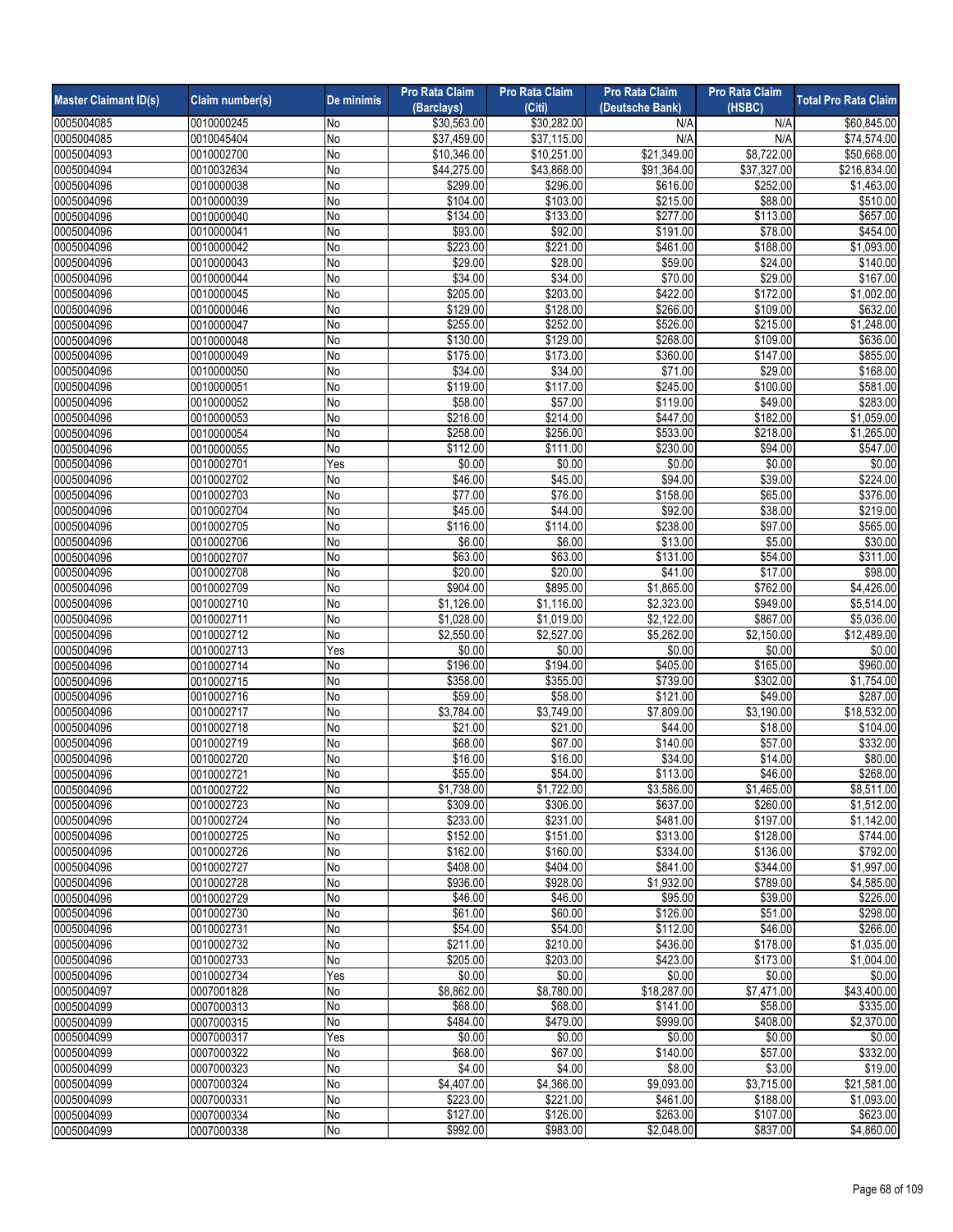| <b>Master Claimant ID(s)</b> | Claim number(s)          | De minimis | <b>Pro Rata Claim</b>               | <b>Pro Rata Claim</b>              | <b>Pro Rata Claim</b>  | <b>Pro Rata Claim</b> | <b>Total Pro Rata Claim</b> |
|------------------------------|--------------------------|------------|-------------------------------------|------------------------------------|------------------------|-----------------------|-----------------------------|
|                              |                          |            | (Barclays)                          | (Citi)                             | (Deutsche Bank)        | (HSBC)                |                             |
| 0005004099                   | 0007000339               | No         | \$96.00                             | \$95.00                            | \$198.00               | \$81.00               | \$470.00                    |
| 0005004099                   | 0007000342               | No         | $\overline{$1,165.00}$              | \$1,154.00                         | \$2.404.00             | \$982.00              | \$5,705.00                  |
| 0005004099                   | 0007000344               | No         | \$186.00                            | \$185.00                           | \$384.00               | \$157.00              | \$912.00                    |
| 0005004099                   | 0007000352               | Yes        | \$0.00                              | \$0.00                             | \$0.00                 | \$0.00                | \$0.00                      |
| 0005004099                   | 0007000354               | No         | \$2.00                              | \$2.00                             | \$5.00                 | \$2.00                | \$11.00                     |
| 0005004099                   | 0007000358               | No         | \$1,410.00                          | \$1,397.00                         | \$2,910.00             | \$1,189.00            | \$6,906.00                  |
| 0005004099                   | 0007000359               | Yes        | \$0.00                              | \$0.00                             | \$0.00                 | \$0.00                | \$0.00                      |
| 0005004099                   | 0007000365               | No         | \$13,218.00                         | \$13,097.00                        | \$27,276.00            | \$11,144.00           | \$64,735.00                 |
| 0005004099                   | 0007000367               | No<br>No   | \$820.00<br>$\overline{\$1,355.00}$ | \$813.00<br>$\overline{$1,342.00}$ | \$1,693.00             | \$692.00              | \$4,018.00<br>\$6,635.00    |
| 0005004099<br>0005004099     | 0007000368<br>0007000369 | No         | \$81.00                             | \$80.00                            | \$2,796.00             | \$1,142.00<br>\$68.00 | \$396.00                    |
| 0005004099                   | 0007000371               | No         | \$96.00                             | \$95.00                            | \$167.00<br>\$198.00   | \$81.00               | \$470.00                    |
| 0005004099                   | 0007000374               | <b>No</b>  | \$71.00                             | \$71.00                            | \$147.00               | \$60.00               | \$349.00                    |
| 0005004099                   | 0007000376               | No         | \$352.00                            | \$348.00                           | \$725.00               | \$296.00              | \$1,721.00                  |
| 0005004099                   | 0007000568               | No         | \$114.00                            | \$113.00                           | \$235.00               | \$96.00               | \$558.00                    |
| 0005004099                   | 0007000569               | Yes        | \$0.00                              | \$0.00                             | \$0.00                 | \$0.00                | \$0.00                      |
| 0005004099                   | 0010002014               | No         | \$5,409.00                          | \$5,359.00                         | \$11,161.00            | \$4,560.00            | \$26,489.00                 |
| 0005004099                   | 0010002016               | No         | \$21,587.00                         | \$21,389.00                        | \$44,547.00            | \$18,200.00           | \$105,723.00                |
| 0005004099                   | 0010002018               | No         | \$22,933.00                         | \$22,723.00                        | \$47,324.00            | \$19,335.00           | \$112,315.00                |
| 0005004099                   | 0010009204               | No         | \$80,038.00                         | \$79,302.00                        | \$165,163.00           | \$67,478.00           | \$391,981.00                |
| 0005004099                   | 0010009205               | No         | \$540.00                            | \$535.00                           | \$1,113.00             | \$455.00              | \$2,643.00                  |
| 0005004099                   | 0010009206               | No         | \$7,936.00                          | \$7,864.00                         | \$16,377.00            | \$6,691.00            | \$38,868.00                 |
| 0005004099                   | 0010009207               | No         | \$2,246.00                          | \$2,225.00                         | \$4,634.00             | \$1,893.00            | \$10,998.00                 |
| 0005004099                   | 0010009208               | No         | \$262.00                            | \$260.00                           | \$541.00               | \$221.00              | \$1,284.00                  |
| 0005004099                   | 0010009209               | No         | \$1,344.00                          | \$1,332.00                         | $\overline{$2,773.00}$ | \$1,133.00            | \$6,582.00                  |
| 0005004099                   | 0010009210               | No         | \$54.00                             | \$53.00                            | \$111.00               | \$45.00               | \$263.00                    |
| 0005004099                   | 0010009211               | No         | \$427.00                            | \$423.00                           | \$882.00               | \$360.00              | \$2,092.00                  |
| 0005004099                   | 0010009212               | No         | \$3,188.00                          | \$3,159.00                         | \$6,580.00             | \$2,688.00            | \$15,615.00                 |
| 0005004099                   | 0010009213               | No         | \$363.00                            | \$360.00                           | \$750.00               | \$306.00              | \$1,779.00                  |
| 0005004099                   | 0010009215               | No         | \$338.00                            | \$335.00                           | \$698.00               | \$285.00              | \$1,656.00                  |
| 0005004099                   | 0010009216               | Yes        | \$0.00                              | \$0.00                             | \$0.00                 | \$0.00                | \$0.00                      |
| 0005004099                   | 0010009218               | No         | \$654.00                            | \$648.00                           | \$1,349.00             | \$551.00              | \$3,202.00                  |
| 0005004099                   | 0010009219               | No         | \$516.00                            | \$511.00                           | \$1,064.00             | \$435.00              | \$2,526.00                  |
| 0005004099                   | 0010009222               | No         | \$299.00                            | \$296.00                           | \$617.00               | \$252.00              | \$1,464.00                  |
| 0005004099                   | 0010009225               | Yes        | \$0.00                              | \$0.00                             | \$0.00                 | \$0.00                | \$0.00                      |
| 0005004100                   | 0010000056               | No         | \$13,387.00                         | \$13,264.00                        | \$27,624.00            | \$11,286.00           | \$65,561.00                 |
| 0005004100                   | 0010000057               | No         | \$11,631.00                         | \$11,525.00                        | \$24,002.00            | \$9,806.00            | \$56,964.00                 |
| 0005004100                   | 0010000058               | <b>No</b>  | \$9,066.00                          | \$8,982.00                         | \$18,707.00            | \$7,643.00            | \$44,398.00                 |
| 0005004100                   | 0010000059               | No         | \$6.00                              | \$6.00                             | \$12.00                | \$5.00                | \$29.00                     |
| 0005004100                   | 0010000060               | No         | \$1,555.00                          | \$1,541.00                         | \$3,210.00             | \$1,311.00            | \$7,617.00                  |
| 0005004100                   | 0010000061               | <b>No</b>  | \$782.00                            | \$775.00                           | \$1,614.00             | \$659.00              | \$3,830.00                  |
| 0005004100                   | 0010000062               | No         | \$11.00                             | \$11.00                            | \$23.00                | \$9.00                | \$54.00                     |
| 0005004100                   | 0010000063               | No         | \$4,752.00                          | \$4,708.00                         | \$9,806.00             | \$4,006.00            | \$23,272.00                 |
| 0005004100                   | 0010000064               | Yes        | \$0.00                              | \$0.00                             | \$0.00                 | \$0.00                | \$0.00                      |
| 0005004100                   | 0010000065               | No         | \$5,571.00<br>\$3.00                | \$5,520.00<br>\$3.00               | \$11,497.00<br>\$5.00  | \$4,697.00<br>\$2.00  | \$27,285.00<br>\$13.00      |
| 0005004100<br>0005004100     | 0010000066<br>0010000067 | No<br>No   | \$226.00                            | \$224.00                           | \$467.00               | \$191.00              | \$1,108.00                  |
| 0005004100                   | 0010000068               | No         | \$57,614.00                         | \$57,084.00                        | \$118,889.00           | \$48,572.00           | \$282.159.00                |
| 0005004100                   | 0010000069               | No         | \$500.00                            | \$495.00                           | \$1,031.00             | \$421.00              | \$2,447.00                  |
| 0005004100                   | 0010000070               | No         | \$3,467.00                          | \$3,435.00                         | \$7,154.00             | \$2,923.00            | \$16,979.00                 |
| 0005004100                   | 0010000071               | No         | \$799.00                            | \$791.00                           | \$1,648.00             | \$673.00              | \$3.911.00                  |
| 0005004100                   | 0010000072               | No         | \$229.00                            | \$226.00                           | \$472.00               | \$193.00              | \$1,120.00                  |
| 0005004100                   | 0010000073               | No         | \$213.00                            | \$211.00                           | \$440.00               | \$180.00              | \$1.044.00                  |
| 0005004100                   | 0010000074               | No         | \$876.00                            | \$868.00                           | \$1,808.00             | \$739.00              | \$4,291.00                  |
| 0005004100                   | 0010000075               | No         | \$6,446.00                          | \$6,387.00                         | \$13,302.00            | \$5,435.00            | \$31,570.00                 |
| 0005004100                   | 0010000076               | No         | \$55.00                             | \$55.00                            | \$114.00               | \$47.00               | \$271.00                    |
| 0005004100                   | 0010000077               | No         | \$4,283.00                          | \$4,244.00                         | \$8,839.00             | \$3,611.00            | \$20,977.00                 |
| 0005004100                   | 0010000078               | No         | \$621.00                            | \$615.00                           | \$1,281.00             | \$523.00              | \$3,040.00                  |
| 0005004100                   | 0010000079               | No         | \$17.00                             | \$17.00                            | \$35.00                | \$14.00               | \$83.00                     |
| 0005004100                   | 0010000080               | No         | \$444.00                            | \$440.00                           | \$916.00               | \$374.00              | \$2,174.00                  |
| 0005004100                   | 0010000081               | No         | \$5,002.00                          | \$4,956.00                         | \$10,322.00            | \$4,217.00            | \$24,497.00                 |
| 0005004100                   | 0010000082               | No         | \$1,690.00                          | \$1,675.00                         | \$3,488.00             | \$1,425.00            | \$8,278.00                  |
| 0005004100                   | 0010000083               | No         | \$1,696.00                          | \$1,681.00                         | \$3,501.00             | \$1,430.00            | \$8,308.00                  |
| 0005004100                   | 0010000084               | No         | \$2,285.00                          | \$2,264.00                         | \$4,716.00             | \$1,927.00            | \$11,192.00                 |
| 0005004100                   | 0010000085               | No         | \$67.00                             | \$67.00                            | \$139.00               | \$57.00               | \$330.00                    |
| 0005004100                   | 0010000086               | No         | \$39.00                             | \$38.00                            | \$80.00                | \$33.00               | \$190.00                    |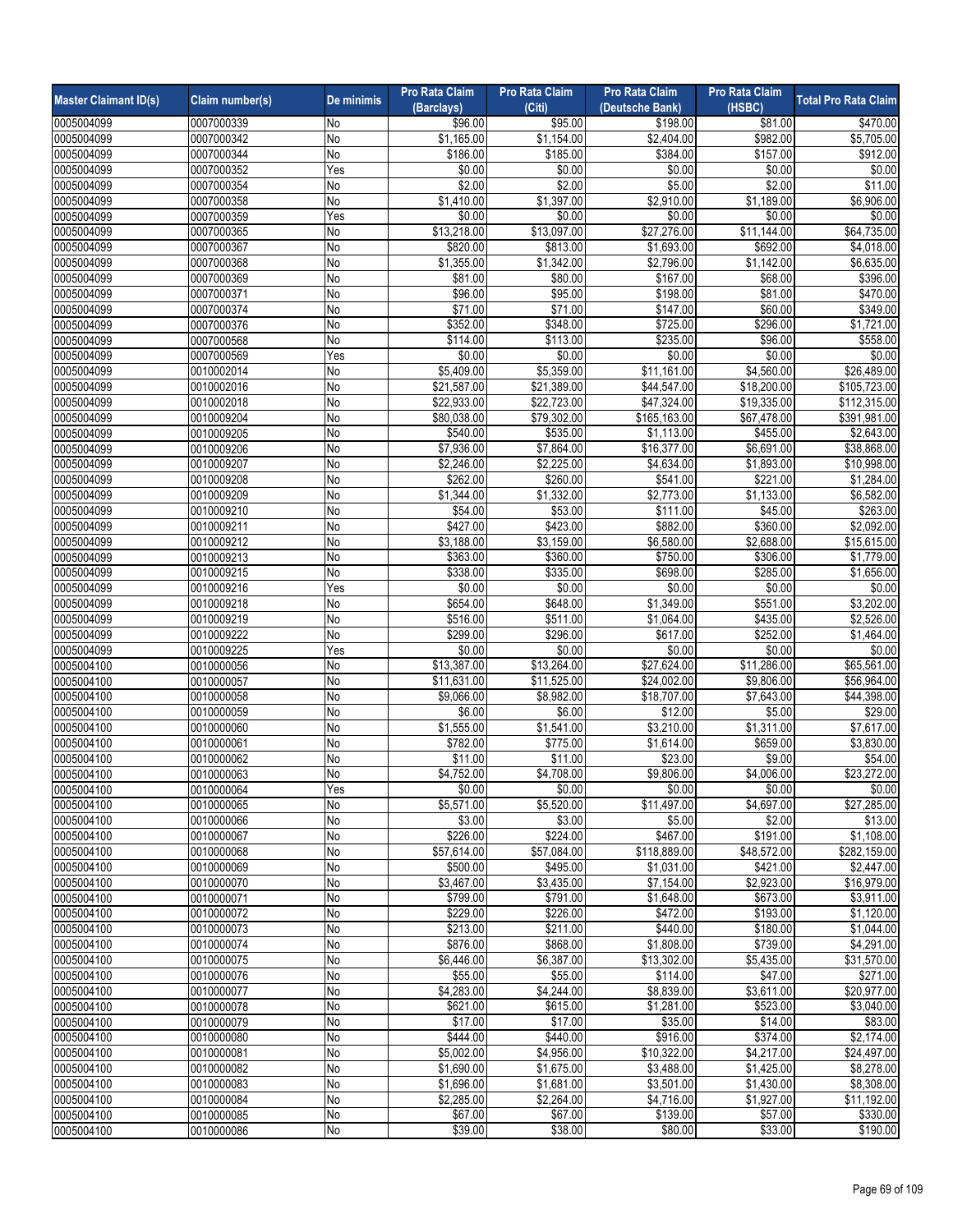| <b>Master Claimant ID(s)</b> | Claim number(s)          | De minimis | <b>Pro Rata Claim</b> | <b>Pro Rata Claim</b> | Pro Rata Claim         | <b>Pro Rata Claim</b> | Total Pro Rata Claim    |
|------------------------------|--------------------------|------------|-----------------------|-----------------------|------------------------|-----------------------|-------------------------|
|                              |                          |            | (Barclays)            | (Citi)                | (Deutsche Bank)        | (HSBC)                |                         |
| 0005004100                   | 0010000087               | No         | \$25.00               | \$25.00               | \$51.00                | \$21.00               | \$122.00                |
| 0005004100                   | 0010000088               | No         | \$54.00               | \$53.00               | \$111.00               | \$45.00               | \$263.00                |
| 0005004100                   | 0010000089               | No         | \$19.00               | \$18.00               | \$38.00                | \$16.00               | \$91.00                 |
| 0005004100                   | 0010000090               | No         | \$436.00              | \$432.00              | \$899.00               | \$367.00              | \$2,134.00              |
| 0005004100                   | 0010000091               | No         | \$347.00              | \$344.00              | \$716.00               | \$292.00              | \$1,699.00              |
| 0005004100                   | 0010000092               | No         | \$125.00              | \$124.00              | \$257.00               | \$105.00              | \$611.00                |
| 0005004100                   | 0010000093<br>0010000094 | No<br>No   | \$84.00               | \$84.00<br>\$2,184.00 | \$174.00<br>\$4,548.00 | \$71.00<br>\$1,858.00 | \$413.00<br>\$10,794.00 |
| 0005004100<br>0005004100     | 0010000095               | No         | \$2,204.00<br>\$28.00 | \$27.00               | \$57.00                | \$23.00               | \$135.00                |
| 0005004100                   | 0010000096               | Yes        | \$0.00                | \$0.00                | \$0.00                 | \$0.00                | \$0.00                  |
| 0005004100                   | 0010000097               | Yes        | \$0.00                | \$0.00                | \$0.00                 | \$0.00                | \$0.00                  |
| 0005004100                   | 0010000098               | No         | \$425.00              | \$422.00              | \$878.00               | \$359.00              | \$2,084.00              |
| 0005004100                   | 0010000099               | No         | \$950.00              | \$941.00              | \$1,960.00             | \$801.00              | \$4,652.00              |
| 0005004100                   | 0010000100               | No         | \$126.00              | \$125.00              | \$261.00               | \$106.00              | \$618.00                |
| 0005004100                   | 0010000101               | No         | \$1,023.00            | \$1,013.00            | \$2,110.00             | \$862.00              | \$5,008.00              |
| 0005004100                   | 0010000102               | Yes        | \$0.00                | \$0.00                | \$0.00                 | \$0.00                | \$0.00                  |
| 0005004100                   | 0010000103               | No         | \$1,534.00            | \$1,520.00            | \$3,166.00             | \$1,294.00            | \$7,514.00              |
| 0005004100                   | 0010000104               | No         | \$3,699.00            | \$3,665.00            | \$7,634.00             | \$3,119.00            | \$18,117.00             |
| 0005004100                   | 0010000105               | Yes        | \$0.00                | \$0.00                | \$0.00                 | \$0.00                | \$0.00                  |
| 0005004100                   | 0010000106               | Yes        | \$0.00                | \$0.00                | \$0.00                 | \$0.00                | \$0.00                  |
| 0005004100                   | 0010000107               | Yes        | \$0.00                | \$0.00                | \$0.00                 | \$0.00                | \$0.00                  |
| 0005004100                   | 0010000108               | No         | \$49.00               | \$49.00               | \$102.00               | \$42.00               | \$242.00                |
| 0005004100                   | 0010000109               | No         | \$802.00              | \$794.00              | \$1,654.00             | \$676.00              | \$3,926.00              |
| 0005004100                   | 0010000110               | No         | \$3,647.00            | \$3,613.00            | \$7,525.00             | \$3,074.00            | \$17,859.00             |
| 0005004100                   | 0010000111               | <b>No</b>  | \$17,735.00           | \$17,572.00           | \$36,598.00            | \$14,952.00           | \$86,857.00             |
| 0005004100                   | 0010000112               | No         | \$899.00              | \$891.00              | \$1,855.00             | \$758.00              | \$4,403.00              |
| 0005004100                   | 0010000113               | <b>No</b>  | \$1,250.00            | \$1,239.00            | \$2,580.00             | \$1,054.00            | \$6,123.00              |
| 0005004100                   | 0010000114               | No         | \$711.00              | \$704.00              | \$1,467.00             | \$599.00              | \$3,481.00              |
| 0005004100                   | 0010000115               | Yes        | \$0.00                | \$0.00                | \$0.00                 | \$0.00                | \$0.00                  |
| 0005004100                   | 0010000116               | No         | \$3,134.00            | \$3,105.00            | \$6,468.00             | \$2,642.00            | \$15,349.00             |
| 0005004100                   | 0010000117               | <b>No</b>  | \$25.00               | \$25.00               | \$52.00                | \$21.00               | \$123.00                |
| 0005004100                   | 0010000118               | No         | \$1,862.00            | \$1,845.00            | \$3,842.00             | \$1,570.00            | \$9,119.00              |
| 0005004100                   | 0010000119               | <b>No</b>  | \$1,574.00            | \$1,559.00            | \$3,247.00             | \$1,327.00            | \$7,707.00              |
| 0005004100                   | 0010000120               | No         | \$4,292.00            | \$4,252.00            | \$8,856.00             | \$3,618.00            | \$21,018.00             |
| 0005004100                   | 0010000121               | <b>No</b>  | \$20.00               | \$20.00               | \$42.00                | \$17.00               | \$99.00                 |
| 0005004100                   | 0010000122               | <b>No</b>  | \$852.00              | \$844.00              | \$1,758.00             | \$718.00              | \$4,172.00              |
| 0005004100                   | 0010000123               | No         | \$299.00              | \$296.00              | \$617.00               | \$252.00              | \$1,464.00              |
| 0005004100                   | 0010000125               | <b>No</b>  | \$30.00               | \$30.00               | \$62.00                | \$25.00               | \$147.00                |
| 0005004100                   | 0010000126               | No         | \$1,370.00            | \$1,357.00            | \$2,827.00             | \$1,155.00            | \$6,709.00              |
| 0005004100                   | 0010000128               | No         | \$5.00                | \$5.00                | \$10.00                | \$4.00                | \$24.00                 |
| 0005004100                   | 0010000129               | No         | \$98.00               | \$97.00               | \$201.00               | \$82.00               | \$478.00                |
| 0005004100                   | 0010000130               | Yes        | \$0.00                | \$0.00                | \$0.00                 | \$0.00                | \$0.00                  |
| 0005004100                   | 0010000131               | Yes        | \$0.00                | \$0.00                | \$0.00                 | \$0.00                | \$0.00                  |
| 0005004100                   | 0010000132               | Yes        | \$0.00                | \$0.00                | \$0.00                 | \$0.00                | \$0.00                  |
| 0005004100                   | 0010000133               | No         | \$3.00                | \$3.00                | \$6.00                 | \$2.00                | \$14.00                 |
| 0005004100                   | 0010000134               | Yes        | \$0.00                | \$0.00                | \$0.00                 | \$0.00                | \$0.00                  |
| 0005004100                   | 0010000135               | No         | \$8.00                | \$8.00                | \$16.00                | \$7.00                | \$39.00                 |
| 0005004100                   | 0010000136               | Yes        | \$0.00                | \$0.00                | \$0.00                 | \$0.00                | \$0.00                  |
| 0005004100                   | 0010000137               | No         | \$57.00               | \$57.00               | \$118.00               | \$48.00               | \$280.00                |
| 0005004100                   | 0010000138               | No         | \$824.00              | \$817.00              | \$1,701.00             | \$695.00              | \$4,037.00              |
| 0005004100                   | 0010000139               | Yes        | \$0.00                | \$0.00                | \$0.00                 | \$0.00                | \$0.00                  |
| 0005004100                   | 0010000140               | Yes        | \$0.00                | \$0.00                | \$0.00                 | \$0.00                | \$0.00                  |
| 0005004100                   | 0010000141               | No         | \$1,783.00            | \$1,767.00            | \$3,680.00             | \$1,503.00            | \$8,733.00              |
| 0005004100                   | 0010000142               | No         | \$1,254.00            | \$1,243.00            | \$2,588.00             | \$1,057.00            | \$6,142.00              |
| 0005004100                   | 0010000143               | No         | \$4,165.00            | \$4,127.00            | \$8,596.00             | \$3,512.00            | \$20,400.00             |
| 0005004100                   | 0010000144               | <b>No</b>  | \$245.00              | \$243.00              | \$506.00               | \$207.00              | \$1.201.00              |
| 0005004100                   | 0010000145               | <b>No</b>  | \$1,950.00            | \$1,932.00            | \$4,024.00             | \$1,644.00            | \$9,550.00              |
| 0005004100                   | 0010000146               | <b>No</b>  | \$7,372.00            | \$7,304.00            | \$15,212.00            | \$6,215.00            | \$36,103.00             |
| 0005004100                   | 0010000147               | <b>No</b>  | \$135.00              | \$134.00              | \$279.00               | \$114.00              | \$662.00                |
| 0005004100                   | 0010000148               | <b>No</b>  | \$444.00              | \$440.00              | \$916.00               | \$374.00              | \$2,174.00              |
| 0005004100                   | 0010000149               | <b>No</b>  | \$895.00              | \$887.00              | \$1,847.00             | \$754.00              | \$4,383.00              |
| 0005004100                   | 0010000150               | Yes        | \$0.00                | \$0.00                | \$0.00                 | \$0.00                | \$0.00                  |
| 0005004100                   | 0010000151               | No         | \$92.00               | \$91.00               | \$191.00               | \$78.00               | \$452.00                |
| 0005004100                   | 0010000152               | <b>No</b>  | \$3.00                | \$3.00                | \$7.00                 | \$3.00                | \$16.00                 |
| 0005004100                   | 0010000153               | Yes        | \$0.00                | \$0.00                | \$0.00                 | \$0.00                | \$0.00                  |
| 0005004100                   | 0010002739               | No         | \$226.00              | \$224.00              | \$466.00               | \$190.00              | \$1,106.00              |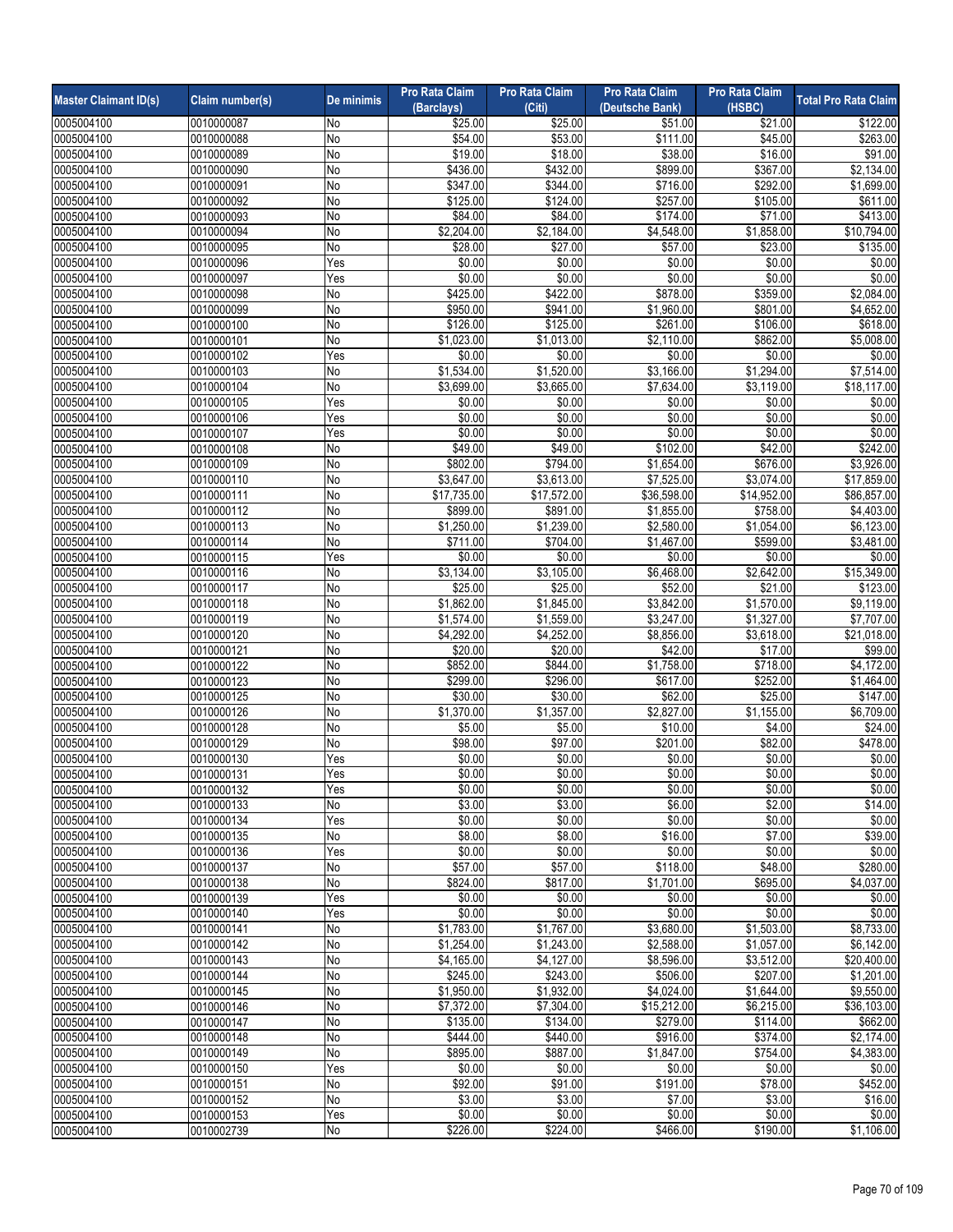| <b>Master Claimant ID(s)</b> | Claim number(s)          | De minimis      | <b>Pro Rata Claim</b> | <b>Pro Rata Claim</b>  | Pro Rata Claim          | Pro Rata Claim         | Total Pro Rata Claim |
|------------------------------|--------------------------|-----------------|-----------------------|------------------------|-------------------------|------------------------|----------------------|
|                              |                          |                 | (Barclays)            | (Citi)                 | (Deutsche Bank)         | (HSBC)                 |                      |
| 0005004100                   | 0010002749               | No              | \$1,862.00            | \$1,845.00             | \$3,843.00              | \$1,570.00             | \$9,120.00           |
| 0005004100                   | 0010002751               | <b>No</b>       | \$36.00               | \$36.00                | \$75.00                 | \$31.00                | \$178.00             |
| 0005004100                   | 0010002753               | No              | \$2,990.00            | \$2,963.00             | \$6,171.00              | \$2,521.00             | \$14,645.00          |
| 0005004100                   | 0010002754               | No              | \$557.00              | \$552.00               | \$1,149.00              | \$469.00               | \$2,727.00           |
| 0005004100                   | 0010002763               | No              | \$1,783.00            | \$1,767.00             | \$3,679.00              | \$1,503.00             | \$8,732.00           |
| 0005004100                   | 0010002768               | <b>No</b>       | \$2,198.00            | \$2,178.00             | \$4,536.00              | \$1,853.00             | \$10,765.00          |
| 0005004100                   | 0010002773               | No              | \$1,320.00            | \$1,308.00             | \$2,724.00              | \$1,113.00             | \$6,465.00           |
| 0005004100                   | 0010002774               | <b>No</b>       | \$984.00              | \$975.00               | \$2,031.00              | \$830.00               | \$4,820.00           |
| 0005004100                   | 0010002775               | No              | \$264.00              | \$262.00               | \$546.00                | \$223.00               | \$1,295.00           |
| 0005004100                   | 0010002776               | <b>No</b>       | \$254.00              | \$251.00               | \$523.00                | \$214.00               | \$1,242.00           |
| 0005004100                   | 0010002778               | Yes             | \$0.00                | \$0.00                 | \$0.00                  | \$0.00                 | \$0.00               |
| 0005004100                   | 0010002781               | No              | \$14.00               | \$14.00                | \$29.00                 | \$12.00                | \$69.00              |
| 0005004100                   | 0010002785               | <b>No</b>       | \$648.00              | \$642.00               | \$1,337.00              | \$546.00               | \$3,173.00           |
| 0005004100                   | 0010002786               | <b>No</b>       | \$973.00              | \$964.00               | \$2,008.00              | \$821.00               | \$4,766.00           |
| 0005004100                   | 0010002787               | No              | \$2,656.00            | \$2,632.00             | \$5,481.00              | \$2,239.00             | \$13,008.00          |
| 0005004100                   | 0010002788               | No              | \$277.00              | \$275.00               | \$573.00                | \$234.00               | \$1,359.00           |
| 0005004100                   | 0010002789               | No              | \$161.00<br>\$164.00  | \$159.00               | \$332.00                | \$136.00               | \$788.00<br>\$802.00 |
| 0005004100                   | 0010002790               | No<br><b>No</b> | \$4,908.00            | \$162.00<br>\$4,863.00 | \$338.00<br>\$10,129.00 | \$138.00<br>\$4,138.00 | \$24,038.00          |
| 0005004100<br>0005004100     | 0010002798<br>0010002799 | No              | \$251.00              | \$248.00               | \$517.00                | \$211.00               | \$1,227.00           |
| 0005004100                   | 0010002800               | No              | \$5,181.00            | \$5,133.00             | \$10,691.00             | \$4,368.00             | \$25,373.00          |
| 0005004100                   | 0010002801               | <b>No</b>       | \$77.00               | \$76.00                | \$159.00                | \$65.00                | \$377.00             |
| 0005004100                   | 0010002802               | No              | \$2,691.00            | \$2,666.00             | \$5,552.00              | \$2,268.00             | \$13,177.00          |
| 0005004100                   | 0010002803               | <b>No</b>       | \$2,308.00            | \$2,287.00             | \$4,763.00              | \$1,946.00             | \$11,304.00          |
| 0005004100                   | 0010002804               | <b>No</b>       | \$1,230.00            | \$1,219.00             | \$2,539.00              | \$1,037.00             | \$6,025.00           |
| 0005004100                   | 0010002805               | No              | \$300.00              | \$297.00               | \$619.00                | \$253.00               | \$1,469.00           |
| 0005004100                   | 0010002806               | <b>No</b>       | \$3,082.00            | \$3,054.00             | \$6,361.00              | \$2,599.00             | \$15,096.00          |
| 0005004100                   | 0010002807               | No              | \$3.00                | \$3.00                 | \$5.00                  | \$2.00                 | \$13.00              |
| 0005004100                   | 0010002811               | No              | \$371.00              | \$368.00               | \$766.00                | \$313.00               | \$1,818.00           |
| 0005004100                   | 0010002812               | No              | \$136.00              | \$135.00               | \$280.00                | \$114.00               | \$665.00             |
| 0005004100                   | 0010002815               | No              | \$210.00              | \$208.00               | \$434.00                | \$177.00               | \$1,029.00           |
| 0005004100                   | 0010002816               | No              | \$5.00                | \$5.00                 | \$10.00                 | \$4.00                 | \$24.00              |
| 0005004100                   | 0010002820               | No              | \$580.00              | \$575.00               | \$1,197.00              | \$489.00               | \$2,841.00           |
| 0005004100                   | 0010002821               | No              | \$35.00               | \$34.00                | \$71.00                 | \$29.00                | \$169.00             |
| 0005004100                   | 0010002822               | No              | \$298.00              | \$296.00               | \$615.00                | \$251.00               | \$1,460.00           |
| 0005004100                   | 0010002823               | No              | \$1,955.00            | \$1,937.00             | \$4,033.00              | \$1,648.00             | \$9,573.00           |
| 0005004100                   | 0010002824               | No              | \$722.00              | \$716.00               | \$1,491.00              | \$609.00               | \$3,538.00           |
| 0005004100                   | 0010002825               | No              | \$102.00              | \$101.00               | \$210.00                | \$86.00                | \$499.00             |
| 0005004100                   | 0010002826               | No              | \$3.00                | \$3.00                 | \$5.00                  | \$2.00                 | \$13.00              |
| 0005004100                   | 0010002827               | No              | \$15.00               | \$14.00                | \$30.00                 | \$12.00                | \$71.00              |
| 0005004100                   | 0010002829               | No              | \$3.00                | \$3.00                 | \$6.00                  | \$2.00                 | \$14.00              |
| 0005004100                   | 0010002830               | Yes             | \$0.00                | \$0.00                 | \$0.00                  | \$0.00                 | \$0.00               |
| 0005004100                   | 0010002831               | No              | \$37.00               | \$37.00                | \$77.00                 | \$32.00                | \$183.00             |
| 0005004100                   | 0010002832               | No              | \$142.00              | \$141.00               | \$294.00                | \$120.00               | \$697.00             |
| 0005004100                   | 0010002833               | No              | \$34.00               | \$34.00                | \$70.00                 | \$29.00                | \$167.00             |
| 0005004100                   | 0010002834               | No              | \$5,434.00            | \$5,384.00             | \$11,214.00             | \$4,581.00             | \$26,613.00          |
| 0005004100                   | 0010002835               | No              | \$30,741.00           | \$30,458.00            | \$63,436.00             | \$25.917.00            | \$150,552.00         |
| 0005004100                   | 0010002836               | No              | \$8.00                | \$8.00                 | \$18.00                 | \$7.00                 | \$41.00              |
| 0005004100                   | 0010002838               | No              | \$400.00              | \$396.00               | \$825.00                | \$337.00               | \$1,958.00           |
| 0005004100                   | 0010002839               | No              | \$724.00              | \$717.00               | \$1,494.00              | \$610.00               | \$3,545.00           |
| 0005004100                   | 0010002841               | No              | \$7.00                | \$7.00                 | \$14.00                 | \$6.00                 | \$34.00              |
| 0005004100                   | 0010002842               | No              | \$77.00               | \$77.00                | \$160.00                | \$65.00                | \$379.00             |
| 0005004100                   | 0010002843               | No              | \$1,745.00            | \$1,729.00             | \$3,601.00              | \$1,471.00             | \$8,546.00           |
| 0005004100                   | 0010002844               | No              | \$9,537.00            | \$9,450.00             | \$19,680.00             | \$8,041.00             | \$46,708.00          |
| 0005004100                   | 0010002845               | No              | \$11,946.00           | \$11,837.00            | \$24,652.00             | \$10,072.00            | \$58,507.00          |
| 0005004100                   | 0010002846               | No              | \$3,826.00            | \$3,791.00             | \$7,896.00              | \$3,226.00             | \$18,739.00          |
| 0005004100                   | 0010002847               | No              | \$673.00              | \$667.00               | \$1,389.00              | \$567.00               | \$3,296.00           |
| 0005004100                   | 0010002849               | <b>No</b>       | \$440.00              | \$436.00               | \$907.00                | \$371.00               | \$2,154.00           |
| 0005004100                   | 0010002851               | No              | \$209.00              | \$207.00               | \$431.00                | \$176.00               | \$1,023.00           |
| 0005004100                   | 0010002852               | No              | \$40.00               | \$39.00                | \$82.00                 | \$34.00                | \$195.00             |
| 0005004100                   | 0010002853               | No              | \$288.00              | \$285.00               | \$594.00                | \$243.00               | \$1,410.00           |
| 0005004100                   | 0010002854               | <b>No</b>       | \$69.00               | \$69.00                | \$143.00                | \$58.00                | \$339.00             |
| 0005004100                   | 0010002856               | No              | \$9.00                | \$9.00                 | \$20.00                 | \$8.00                 | \$46.00              |
| 0005004100                   | 0010002857               | No              | \$20.00               | \$19.00                | \$40.00                 | \$16.00                | \$95.00              |
| 0005004100                   | 0010002858               | <b>No</b>       | \$17.00               | \$17.00                | \$36.00                 | \$15.00                | \$85.00              |
| 0005004100                   | 0010002862               | <b>No</b>       | \$2,230.00            | \$2,210.00             | $\overline{$4,602.00}$  | \$1,880.00             | \$10,922.00          |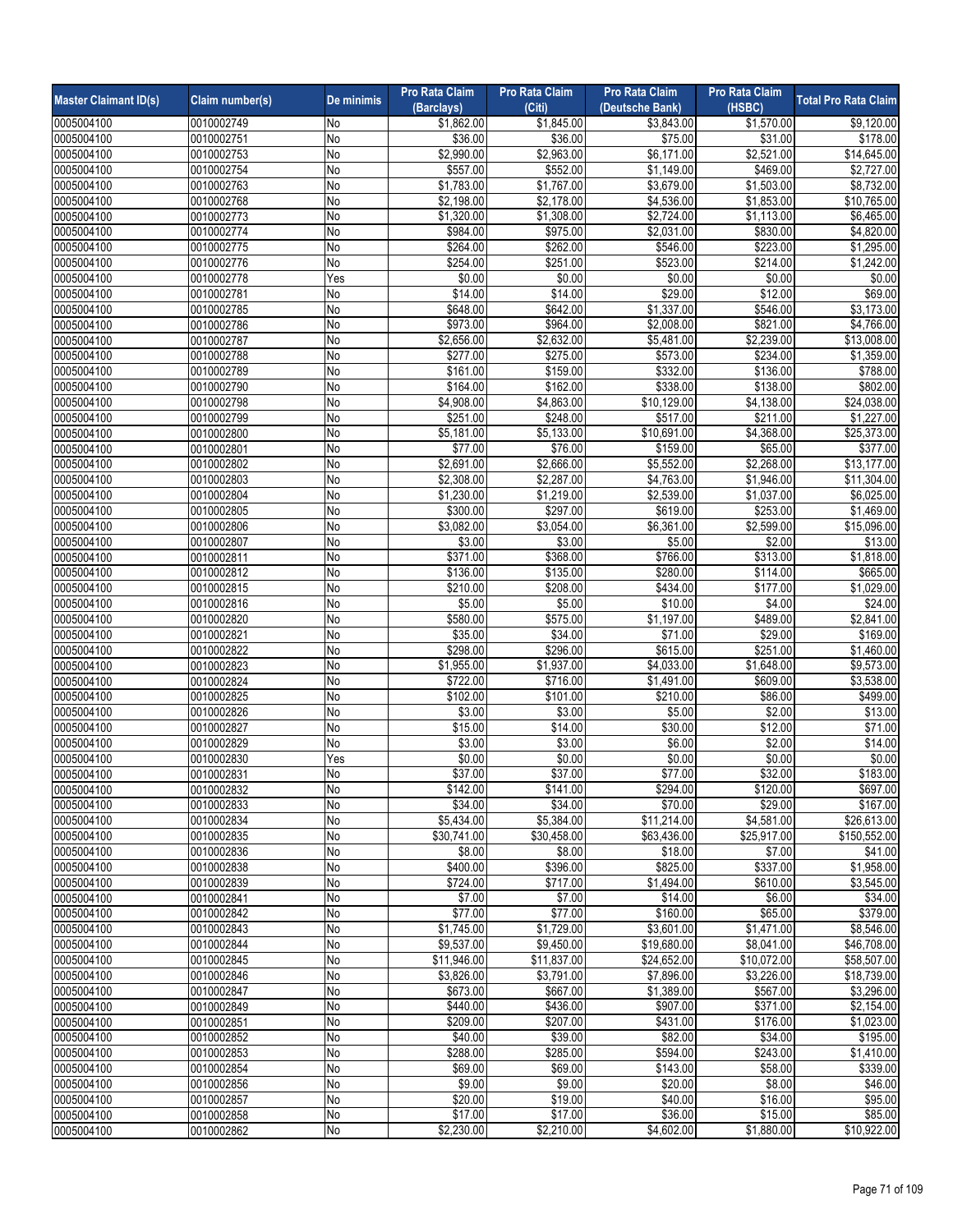| <b>Master Claimant ID(s)</b> | Claim number(s) | De minimis | <b>Pro Rata Claim</b> | <b>Pro Rata Claim</b> | Pro Rata Claim  | <b>Pro Rata Claim</b> | Total Pro Rata Claim   |
|------------------------------|-----------------|------------|-----------------------|-----------------------|-----------------|-----------------------|------------------------|
|                              |                 |            | (Barclays)            | (Citi)                | (Deutsche Bank) | (HSBC)                |                        |
| 0005004100                   | 0010002863      | No         | \$2,583.00            | \$2,559.00            | \$5,329.00      | \$2,177.00            | \$12,648.00            |
| 0005004100                   | 0010002864      | <b>No</b>  | \$446.00              | \$442.00              | \$920.00        | \$376.00              | \$2,184.00             |
| 0005004100                   | 0010002870      | <b>No</b>  | \$6.00                | \$6.00                | \$12.00         | \$5.00                | \$29.00                |
| 0005004100                   | 0010002871      | Yes        | \$0.00                | \$0.00                | \$0.00          | \$0.00                | \$0.00                 |
| 0005004100                   | 0010002873      | No         | \$70.00               | \$69.00               | \$144.00        | \$59.00               | \$342.00               |
| 0005004100                   | 0010002874      | No         | \$245.00              | \$243.00              | \$506.00        | \$207.00              | \$1,201.00             |
| 0005004100                   | 0010002875      | No         | \$1,479.00            | \$1,466.00            | \$3,053.00      | \$1,247.00            | \$7,245.00             |
| 0005004100                   | 0010002878      | No         | \$5.00                | \$5.00                | \$10.00         | \$4.00                | \$24.00                |
| 0005004100                   | 0010002880      | Yes        | \$0.00                | \$0.00                | \$0.00          | \$0.00                | \$0.00                 |
| 0005004100                   | 0010002881      | No         | \$32.00               | \$32.00               | \$66.00         | \$27.00               | \$157.00               |
| 0005004100                   | 0010002882      | No         | \$70.00               | \$69.00               | \$144.00        | \$59.00               | \$342.00               |
| 0005004100                   | 0010002883      | No         | \$214.00              | \$212.00              | \$442.00        | \$180.00              | \$1,048.00             |
| 0005004100                   | 0010002884      | No         | \$88.00               | \$87.00               | \$182.00        | \$74.00               | \$431.00               |
| 0005004100                   | 0010002885      | No         | \$39.00               | \$39.00               | \$81.00         | \$33.00               | \$192.00               |
| 0005004100                   | 0010002886      | No         | \$85.00               | \$84.00               | \$176.00        | \$72.00               | \$417.00               |
| 0005004100                   | 0010002887      | No         | \$56.00               | \$56.00               | \$116.00        | \$47.00               | \$275.00               |
| 0005004100                   | 0010002888      | No         | \$4,002.00            | \$3,965.00            | \$8,257.00      | \$3,374.00            | \$19,598.00            |
| 0005004100                   | 0010002890      | No         | \$24.00               | \$24.00               | \$50.00         | \$20.00               | \$118.00               |
| 0005004100                   | 0010002891      | No         | \$966.00              | \$957.00              | \$1,994.00      | \$814.00              | \$4,731.00             |
| 0005004100                   | 0010002893      | No         | \$126.00              | \$124.00              | \$259.00        | \$106.00              | \$615.00               |
| 0005004100                   | 0010002894      | No         | \$6,269.00            | \$6,212.00            | \$12,937.00     | \$5,286.00            | \$30,704.00            |
| 0005004100                   | 0010002895      | No         | \$1,471.00            | \$1,457.00            | \$3,035.00      | \$1,240.00            | \$7,203.00             |
| 0005004100                   | 0010002896      | No         | \$763.00              | \$756.00              | \$1,574.00      | \$643.00              | \$3,736.00             |
| 0005004100                   | 0010002897      | No         | \$8,965.00            | \$8,882.00            | \$18,499.00     | \$7,558.00            | \$43,904.00            |
| 0005004100                   | 0010002898      | No         | \$1,405.00            | \$1,392.00            | \$2,899.00      | \$1,184.00            | \$6,880.00             |
| 0005004100                   | 0010002899      | No         | \$610.00              | \$604.00              | \$1,258.00      | \$514.00              | \$2,986.00             |
| 0005004100                   | 0010002901      | Yes        | \$0.00                | \$0.00                | \$0.00          | \$0.00                | \$0.00                 |
| 0005004100                   | 0010002902      | Yes        | \$0.00                | \$0.00                | \$0.00          | \$0.00                | \$0.00                 |
| 0005004100                   | 0010002903      | No         | \$38.00               | \$38.00               | \$79.00         | \$32.00               | \$187.00               |
| 0005004100                   | 0010002906      | Yes        | \$0.00                | \$0.00                | \$0.00          | \$0.00                | \$0.00                 |
| 0005004100                   | 0010002907      | No         | \$674.00              | \$668.00              | \$1,391.00      | \$568.00              | \$3,301.00             |
| 0005004100                   | 0010002908      | No         | \$4.00                | \$4.00                | \$8.00          | \$3.00                | \$19.00                |
| 0005004100                   | 0010002909      | No         | \$6.00                | \$6.00                | \$13.00         | \$5.00                | \$30.00                |
| 0005004100                   | 0010002910      | No         | \$34.00               | \$33.00               | \$69.00         | \$28.00               | \$164.00               |
| 0005004100                   | 0010002911      | No         | \$42.00               | \$42.00               | \$87.00         | \$36.00               | \$207.00               |
| 0005004100                   | 0010002912      | No         | \$183.00              | \$181.00              | \$378.00        | \$154.00              | \$896.00               |
| 0005004100                   | 0010002913      | No         | \$25.00               | \$24.00               | \$51.00         | \$21.00               | \$121.00               |
| 0005004100                   | 0010002914      | No         | \$12.00               | \$12.00               | \$25.00         | \$10.00               | \$59.00                |
| 0005004100                   | 0010002916      | No         | \$13.00               | \$13.00               | \$27.00         | \$11.00               | \$64.00                |
| 0005004100                   | 0010002917      | No         | \$238.00              | \$236.00              | \$491.00        | \$200.00              | $\overline{$1,165.00}$ |
| 0005004100                   | 0010002918      | Yes        | \$0.00                | \$0.00                | \$0.00          | \$0.00                | \$0.00                 |
| 0005004100                   | 0010002919      | No         | \$90.00               | \$89.00               | \$186.00        | \$76.00               | \$441.00               |
| 0005004100                   | 0010002921      | No         | \$9.00                | \$9.00                | \$19.00         | \$8.00                | \$45.00                |
| 0005004100                   | 0010002922      | No         | \$52.00               | \$51.00               | \$107.00        | \$44.00               | \$254.00               |
| 0005004100                   | 0010002923      | No         | \$26.00               | \$26.00               | \$54.00         | \$22.00               | \$128.00               |
| 0005004100                   | 0010002924      | No         | \$134.00              | \$133.00              | \$277.00        | \$113.00              | \$657.00               |
| 0005004100                   | 0010002925      | <b>No</b>  | \$55.00               | \$54.00               | \$113.00        | \$46.00               | \$268.00               |
| 0005004100                   | 0010002926      | No         | \$11.00               | \$11.00               | \$23.00         | \$9.00                | \$54.00                |
| 0005004100                   | 0010002927      | No         | \$3.00                | \$3.00                | \$7.00          | \$3.00                | \$16.00                |
| 0005004100                   | 0010002930      | No         | \$75.00               | \$74.00               | \$154.00        | \$63.00               | \$366.00               |
| 0005004100                   | 0010002932      | No         | \$40.00               | \$40.00               | \$83.00         | \$34.00               | \$197.00               |
| 0005004100                   | 0010002933      | No         | \$24.00               | \$24.00               | \$50.00         | \$20.00               | \$118.00               |
| 0005004100                   | 0010002934      | <b>No</b>  | \$143.00              | \$142.00              | \$295.00        | \$121.00              | \$701.00               |
| 0005004100                   | 0010002935      | No         | \$58.00               | \$58.00               | \$120.00        | \$49.00               | \$285.00               |
| 0005004100                   | 0010002936      | No         | \$17.00               | \$17.00               | \$36.00         | \$15.00               | \$85.00                |
| 0005004100                   | 0010002937      | No         | \$3.00                | \$3.00                | \$6.00          | \$2.00                | \$14.00                |
| 0005004100                   | 0010002938      | No         | \$55.00               | \$54.00               | \$113.00        | \$46.00               | \$268.00               |
| 0005004100                   | 0010002939      | Yes        | \$0.00                | \$0.00                | \$0.00          | \$0.00                | \$0.00                 |
| 0005004100                   | 0010002940      | Yes        | \$0.00                | \$0.00                | \$0.00          | \$0.00                | \$0.00                 |
| 0005004100                   | 0010002941      | Yes        | \$0.00                | \$0.00                | \$0.00          | \$0.00                | \$0.00                 |
| 0005004100                   | 0010002942      | <b>No</b>  | \$84.00               | \$83.00               | \$174.00        | \$71.00               | \$412.00               |
| 0005004100                   | 0010002943      | <b>No</b>  | \$35.00               | \$34.00               | \$71.00         | \$29.00               | \$169.00               |
| 0005004100                   | 0010002947      | Yes        | \$0.00                | \$0.00                | \$0.00          | \$0.00                | \$0.00                 |
| 0005004100                   | 0010002948      | No         | \$3.00                | \$3.00                | \$7.00          | \$3.00                | \$16.00                |
| 0005004100                   | 0010002949      | <b>No</b>  | \$27.00               | \$27.00               | \$56.00         | \$23.00               | \$133.00               |
| 0005004100                   | 0010002950      | <b>No</b>  | \$9.00                | \$9.00                | \$19.00         | \$8.00                | \$45.00                |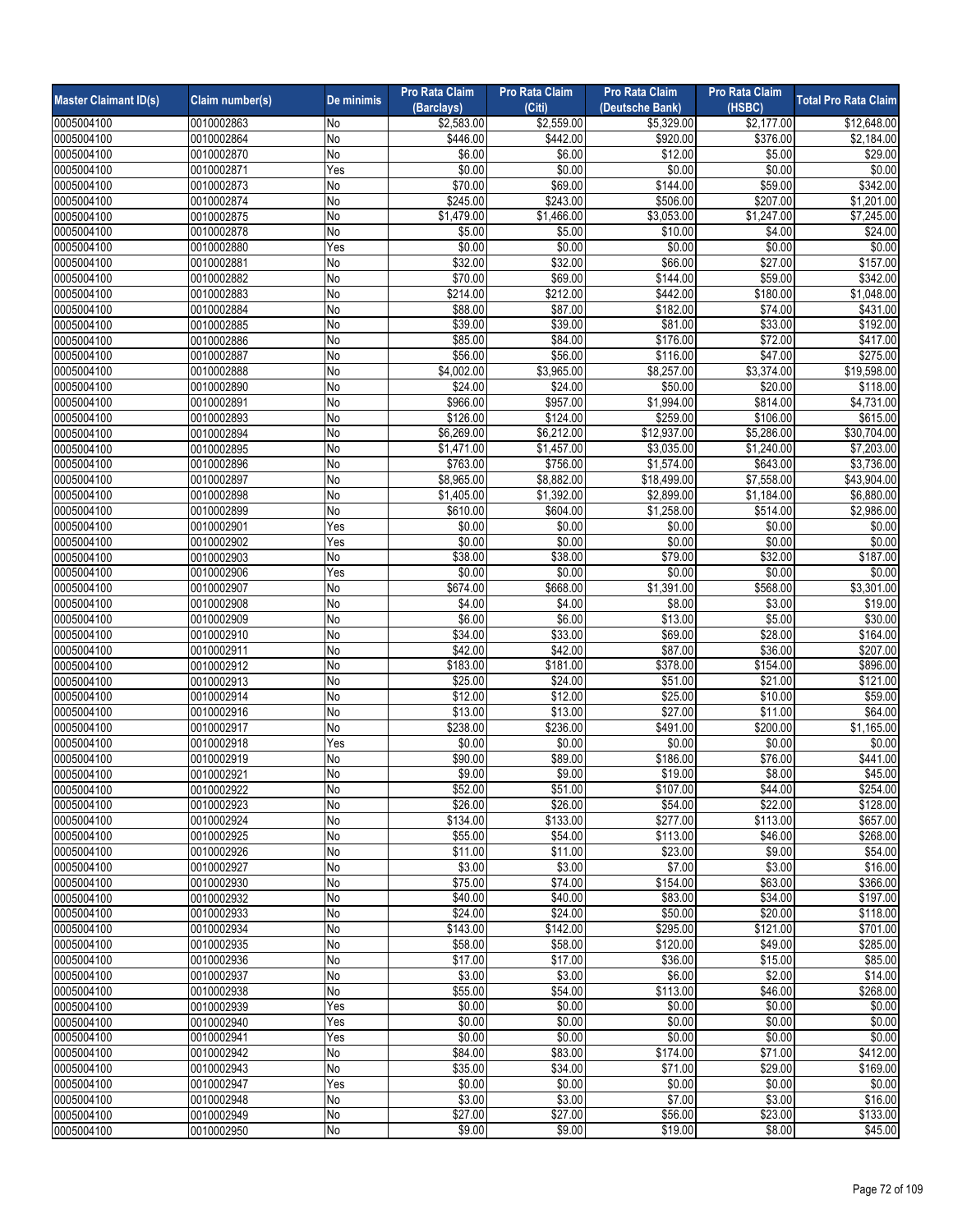| <b>Master Claimant ID(s)</b> | Claim number(s) | De minimis | Pro Rata Claim<br>(Barclays) | <b>Pro Rata Claim</b><br>(Citi) | Pro Rata Claim<br>(Deutsche Bank) | Pro Rata Claim<br>(HSBC) | <b>Total Pro Rata Claim</b> |
|------------------------------|-----------------|------------|------------------------------|---------------------------------|-----------------------------------|--------------------------|-----------------------------|
| 0005004100                   | 0010002951      | No         | \$3.00                       | \$3.00                          | \$6.00                            | \$3.00                   | \$15.00                     |
| 0005004100                   | 0010002953      | No         | \$24.00                      | \$24.00                         | \$50.00                           | \$20.00                  | \$118.00                    |
| 0005004100                   | 0010002954      | No         | \$4,626.00                   | \$4,584.00                      | \$9,547.00                        | \$3,900.00               | \$22,657.00                 |
| 0005004100                   | 0010002955      | No         | \$19.00                      | \$19.00                         | \$39.00                           | \$16.00                  | \$93.00                     |
| 0005004100                   | 0010002956      | No         | \$102.00                     | \$101.00                        | \$210.00                          | \$86.00                  | \$499.00                    |
| 0005004100                   | 0010002957      | No         | \$3.00                       | \$3.00                          | \$5.00                            | \$2.00                   | \$13.00                     |
| 0005004100                   | 0010002958      | Yes        | \$0.00                       | \$0.00                          | \$0.00                            | \$0.00                   | \$0.00                      |
| 0005004100                   | 0010002959      | No         | \$211.00                     | \$210.00                        | \$436.00                          | \$178.00                 | \$1,035.00                  |
| 0005004100                   | 0010002975      | No         | \$3.00                       | \$3.00                          | \$5.00                            | \$2.00                   | \$13.00                     |
| 0005004100                   | 0010002995      | No         | \$17.00                      | \$17.00                         | \$36.00                           | \$15.00                  | \$85.00                     |
| 0005004100                   | 0010003015      | No         | \$576.00                     | \$571.00                        | \$1,189.00                        | \$486.00                 | \$2,822.00                  |
| 0005004100                   | 0010003026      | No         | \$1.560.00                   | \$1,546.00                      | \$3,220.00                        | \$1,315.00               | \$7,641.00                  |
| 0005004100                   | 0010003042      | No         | \$527.00                     | \$522.00                        | \$1,088.00                        | \$444.00                 | \$2,581.00                  |
| 0005004100                   | 0010003057      | Yes        | \$0.00                       | \$0.00                          | \$0.00                            | \$0.00                   | \$0.00                      |
| 0005004100                   | 0010003122      | No         | \$220.00                     | \$218.00                        | \$455.00                          | \$186.00                 | \$1,079.00                  |
| 0005004100                   | 0010003125      | No         | \$5.00                       | \$5.00                          | \$10.00                           | \$4.00                   | \$24.00                     |
| 0005004100                   | 0010003127      | No         | \$101.00                     | \$100.00                        | \$209.00                          | \$85.00                  | \$495.00                    |
| 0005004100                   | 0010003129      | Yes        | \$0.00                       | \$0.00                          | \$0.00                            | \$0.00                   | \$0.00                      |
| 0005004100                   | 0010003137      | No         | \$17.00                      | \$17.00                         | \$35.00                           | \$14.00                  | \$83.00                     |
| 0005004100                   | 0010003138      | No         | \$1,862.00                   | \$1,845.00                      | \$3,843.00                        | \$1,570.00               | \$9,120.00                  |
| 0005004100                   | 0010003147      | No         | \$17.00                      | \$17.00                         | \$36.00                           | \$15.00                  | \$85.00                     |
| 0005004100                   | 0010003150      | Yes        | \$0.00                       | \$0.00                          | \$0.00                            | \$0.00                   | \$0.00                      |
| 0005004100                   | 0010003164      | No         | \$3.00                       | \$3.00                          | \$7.00                            | \$3.00                   | \$16.00                     |
| 0005004100                   | 0010003165      | Yes        | \$0.00                       | \$0.00                          | \$0.00                            | \$0.00                   | \$0.00                      |
| 0005004100                   | 0010003166      | No         | \$11.00                      | \$11.00                         | \$22.00                           | \$9.00                   | \$53.00                     |
| 0005004100                   | 0010003181      | No         | \$1,287.00                   | \$1,275.00                      | \$2,656.00                        | \$1,085.00               | \$6,303.00                  |
| 0005004100                   | 0010003184      | Yes        | \$0.00                       | \$0.00                          | \$0.00                            | \$0.00                   | \$0.00                      |
| 0005004100                   | 0010003198      | Yes        | \$0.00                       | \$0.00                          | \$0.00                            | \$0.00                   | \$0.00                      |
| 0005004100                   | 0010003200      | No         | \$3.00                       | \$3.00                          | \$6.00                            | \$2.00                   | \$14.00                     |
| 0005004100                   | 0010003202      | No         | \$76.00                      | \$75.00                         | \$157.00                          | \$64.00                  | \$372.00                    |
| 0005004100                   | 0010003204      | Yes        | \$0.00                       | \$0.00                          | \$0.00                            | \$0.00                   | \$0.00                      |
| 0005004100                   | 0010003216      | Yes        | \$0.00                       | \$0.00                          | \$0.00                            | \$0.00                   | \$0.00                      |
| 0005004100                   | 0010003219      | No         | \$20.00                      | \$20.00                         | \$41.00                           | \$17.00                  | \$98.00                     |
| 0005004100                   | 0010003220      | Yes        | \$0.00                       | \$0.00                          | \$0.00                            | \$0.00                   | \$0.00                      |
| 0005004100                   | 0010003223      | No         | \$4.00                       | \$4.00                          | \$8.00                            | \$3.00                   | \$19.00                     |
| 0005004100                   | 0010003227      | Yes        | \$0.00                       | \$0.00                          | \$0.00                            | \$0.00                   | \$0.00                      |
| 0005004100                   | 0010003230      | No         | \$86.00                      | \$85.00                         | \$177.00                          | \$72.00                  | \$420.00                    |
| 0005004100                   | 0010003351      | No         | \$3.00                       | \$3.00                          | \$7.00                            | \$3.00                   | \$16.00                     |
| 0005004100                   | 0010003372      | No         | \$39.00                      | \$39.00                         | \$81.00                           | \$33.00                  | \$192.00                    |
| 0005004100                   | 0010003412      | No         | \$33.00                      | \$33.00                         | \$68.00                           | \$28.00                  | \$162.00                    |
| 0005004100                   | 0010003417      | No         | \$9.00                       | \$9.00                          | \$20.00                           | \$8.00                   | \$46.00                     |
| 0005004100                   | 0010003447      | Yes        | \$0.00                       | \$0.00                          | \$0.00                            | \$0.00                   | \$0.00                      |
| 0005004100                   | 0010003652      | Yes        | \$0.00                       | \$0.00                          | \$0.00                            | \$0.00                   | \$0.00                      |
| 0005004100                   | 0010003659      | No         | \$99.00                      | \$98.00                         | \$204.00                          | \$83.00                  | \$484.00                    |
| 0005004100                   | 0010003664      | No         | \$21.00                      | \$21.00                         | \$44.00                           | \$18.00                  | \$104.00                    |
| 0005004100                   | 0010003695      | No         | \$3.00                       | \$3.00                          | \$6.00                            | \$2.00                   | \$14.00                     |
| 0005004100                   | 0010003697      | Yes        | \$0.00                       | \$0.00                          | \$0.00                            | \$0.00                   | \$0.00                      |
| 0005004100                   | 0010003701      | No         | \$7.00                       | \$7.00                          | \$15.00                           | \$6.00                   | \$35.00                     |
| 0005004100                   | 0010003709      | Yes        | \$0.00                       | \$0.00                          | \$0.00                            | \$0.00                   | \$0.00                      |
| 0005004100                   | 0010003969      | Yes        | \$0.00                       | \$0.00                          | \$0.00                            | \$0.00                   | \$0.00                      |
| 0005004100                   | 0010004453      | No         | \$106.00                     | \$105.00                        | \$220.00                          | \$90.00                  | \$521.00                    |
| 0005004101                   | 0010032673      | No         | \$42,592.00                  | \$42,200.00                     | N/A                               | \$35,908.00              | \$120,700.00                |
| 0005004102                   | 0007001791      | No         | \$393.00                     | \$389.00                        | \$811.00                          | \$331.00                 | \$1,924.00                  |
| 0005004102                   | 0010029780      | No         | \$13,181.00                  | \$13,060.00                     | \$27,200.00                       | \$11,113.00              | \$64.554.00                 |
| 0005004102                   | 0010029781      | No         | \$7,957.00                   | \$7,884.00                      | \$16,420.00                       | \$6,708.00               | \$38,969.00                 |
| 0005004102                   | 0010029782      | No         | \$19.336.00                  | \$19,158.00                     | \$39,900.00                       | \$16,301.00              | \$94,695.00                 |
| 0005004102                   | 0010029783      | No         | \$1,166.00                   | \$1,155.00                      | \$2,406.00                        | \$983.00                 | \$5,710.00                  |
| 0005004102                   | 0010029784      | No         | \$616.00                     | \$610.00                        | \$1,271.00                        | \$519.00                 | \$3,016.00                  |
| 0005004102                   | 0010029785      | No         | \$9,196.00                   | \$9,111.00                      | \$18,976.00                       | \$7,753.00               | \$45,036.00                 |
| 0005004102                   | 0010029786      | No         | \$319.00                     | \$316.00                        | \$658.00                          | \$269.00                 | \$1,562.00                  |
| 0005004102                   | 0010029787      | No         | \$147.00                     | \$146.00                        | \$303.00                          | \$124.00                 | \$720.00                    |
| 0005004102                   | 0010029788      | No         | \$4,531.00                   | \$4,489.00                      | \$9,349.00                        | \$3,820.00               | \$22,189.00                 |
| 0005004102                   | 0010029789      | No         | \$773.00                     | \$766.00                        | \$1,596.00                        | \$652.00                 | \$3,787.00                  |
| 0005004102                   | 0010029790      | No         | \$833.00                     | \$826.00                        | \$1,719.00                        | \$702.00                 | \$4,080.00                  |
| 0005004102                   | 0010029791      | No         | \$255.00                     | \$253.00                        | \$526.00                          | \$215.00                 | \$1,249.00                  |
| 0005004102                   | 0010029792      | No         | \$8,620.00                   | \$8,541.00                      | \$17,788.00                       | \$7,267.00               | \$42,216.00                 |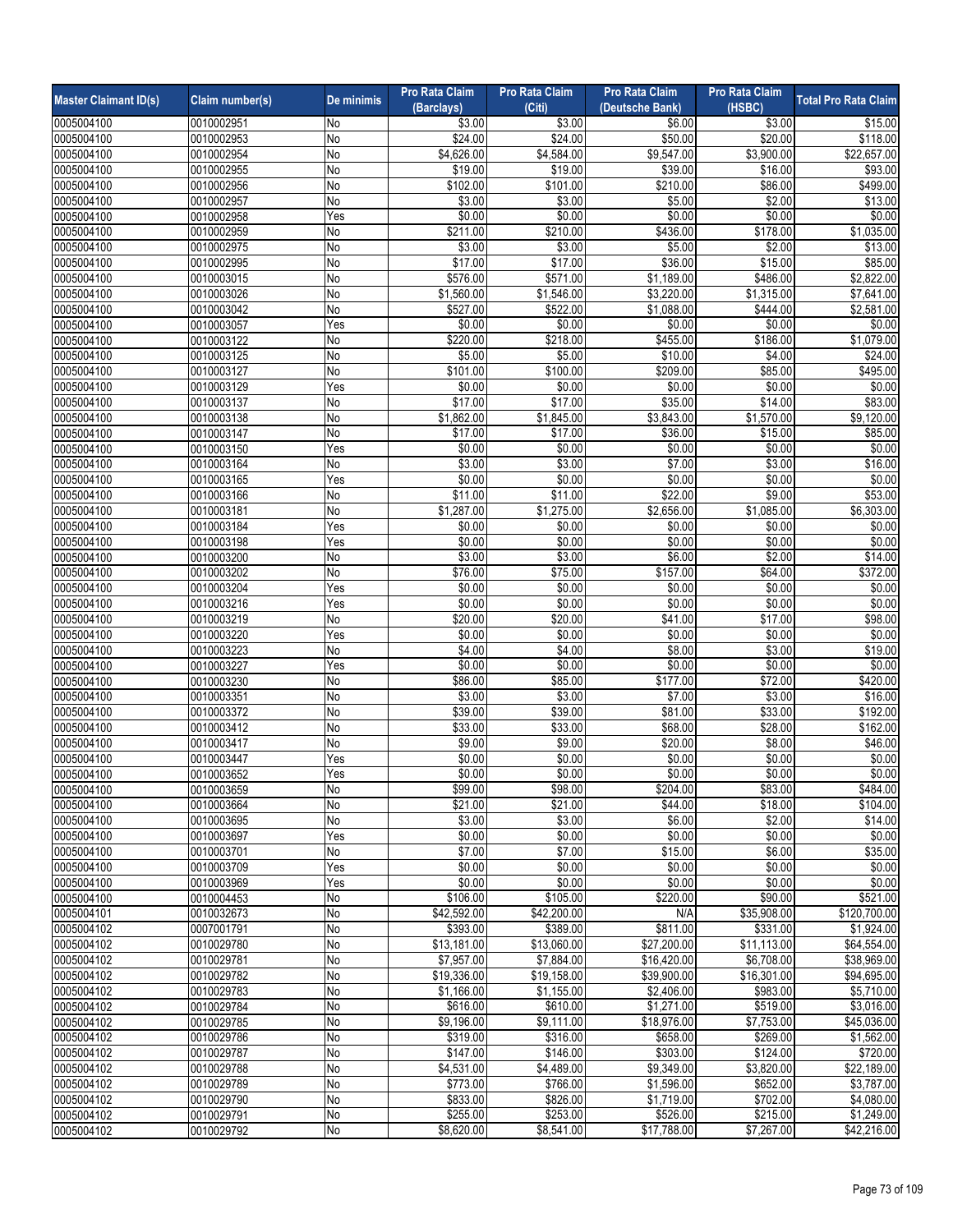| <b>Master Claimant ID(s)</b> | Claim number(s)          | De minimis | <b>Pro Rata Claim</b>   | <b>Pro Rata Claim</b> | Pro Rata Claim  | <b>Pro Rata Claim</b>   | Total Pro Rata Claim    |
|------------------------------|--------------------------|------------|-------------------------|-----------------------|-----------------|-------------------------|-------------------------|
|                              |                          |            | (Barclays)              | (Citi)                | (Deutsche Bank) | (HSBC)                  |                         |
| 0005004102                   | 0010029793               | No         | \$9,416.00              | \$9,330.00            | \$19,431.00     | \$7,939.00              | $\overline{$46,116.00}$ |
| 0005004102                   | 0010029794               | No         | \$2,614.00              | \$2,590.00            | \$5,395.00      | \$2,204.00              | \$12,803.00             |
| 0005004102                   | 0010029795               | No         | \$441.00                | \$437.00              | \$909.00        | \$372.00                | \$2,159.00              |
| 0005004102                   | 0010029796               | No         | \$42,420.00             | \$42,030.00           | \$87,537.00     | \$35,763.00             | \$207,750.00            |
| 0005004102                   | 0010029797               | No         | \$406,907.00            | \$403,167.00          | \$839,675.00    | \$343,051.00            | \$1,992,800.00          |
| 0005004102                   | 0010029798               | No         | \$4,685.00              | \$4,642.00            | \$9,668.00      | \$3,950.00              | \$22,945.00             |
| 0005004102                   | 0010029799               | No         | \$9,276.00              | \$9,190.00            | \$19,141.00     | \$7,820.00              | \$45,427.00             |
| 0005004102                   | 0010029800               | <b>No</b>  | \$588.00                | \$583.00              | \$1,213.00      | \$496.00                | \$2,880.00              |
| 0005004102                   | 0010029801               | <b>No</b>  | \$440.00                | \$436.00              | \$909.00        | \$371.00                | \$2,156.00              |
| 0005004102                   | 0010029802               | No         | $\overline{$}14,497.00$ | \$14,364.00           | \$29,915.00     | \$12,222.00             | \$70,998.00             |
| 0005004102                   | 0010029803               | No         | \$7,507.00              | \$7,438.00            | \$15,492.00     | \$6,329.00              | \$36,766.00             |
| 0005004102                   | 0010029804               | No         | \$3,969.00              | \$3,932.00            | \$8,190.00      | \$3,346.00              | \$19,437.00             |
| 0005004102                   | 0010029805               | No         | \$11,033.00             | \$10,931.00           | \$22,766.00     | \$9,301.00              | \$54,031.00             |
| 0005004102                   | 0010029806               | Yes        | \$0.00                  | \$0.00                | \$0.00          | \$0.00                  | \$0.00                  |
| 0005004102                   | 0010029807               | No         | \$630.00                | \$624.00              | \$1,300.00      | \$531.00                | \$3,085.00              |
| 0005004102                   | 0010029808               | No         | \$103.00                | \$102.00              | \$212.00        | \$87.00                 | \$504.00                |
| 0005004102                   | 0010029809               | <b>No</b>  | \$36,281.00             | \$35,948.00           | \$74,869.00     | \$30,588.00             | \$177,686.00            |
| 0005004102                   | 0010029810               | No         | \$2,036.00              | \$2,017.00            | \$4,201.00      | \$1,716.00              | \$9,970.00              |
| 0005004102                   | 0010029811               | <b>No</b>  | \$1,970.00              | \$1,952.00            | \$4,065.00      | \$1,661.00              | \$9,648.00              |
| 0005004102                   | 0010029812               | <b>No</b>  | \$34,374.00             | \$34,058.00           | \$70,933.00     | \$28,980.00             | \$168,345.00            |
| 0005004102                   | 0010029813               | No         | \$37,411.00             | \$37,067.00           | \$77,200.00     | \$31,540.00             | \$183,218.00            |
| 0005004102                   | 0010029814               | <b>No</b>  | \$2,212.00              | \$2,192.00            | \$4,565.00      | \$1,865.00              | \$10,834.00             |
| 0005004102                   | 0010029815               | <b>No</b>  | \$61,277.00             | \$60,714.00           | \$126,449.00    | \$51,661.00             | \$300,101.00            |
| 0005004102                   | 0010029816               | No         | \$727.00                | \$721.00              | \$1,501.00      | \$613.00                | \$3,562.00              |
| 0005004102                   | 0010029817               | No         | \$25,480.00             | \$25,246.00           | \$52,580.00     | \$21,482.00             | \$124,788.00            |
| 0005004102                   | 0010029818               | No         | \$876.00                | \$868.00              | \$1.808.00      | \$739.00                | \$4,291.00              |
| 0005004102                   | 0010029819               | No         | \$2,443.00              | \$2,420.00            | \$5,040.00      | \$2,059.00              | \$11,962.00             |
| 0005004102                   |                          | No         | \$51,948.00             | \$51,471.00           | \$107,197.00    | \$43,796.00             | \$254,412.00            |
| 0005004102                   | 0010029820<br>0010029821 | No         | \$7,600.00              | \$7,531.00            | \$15,684.00     | \$6,408.00              | \$37,223.00             |
|                              |                          | <b>No</b>  | \$413.00                | \$409.00              | \$852.00        | \$348.00                | \$2,022.00              |
| 0005004102                   | 0010029822               |            |                         |                       |                 |                         |                         |
| 0005004102                   | 0010029823               | <b>No</b>  | \$1,005.00              | \$996.00              | \$2,073.00      | \$847.00                | \$4,921.00              |
| 0005004102                   | 0010029824               | No         | \$6,713.00              | \$6,652.00            | \$13,853.00     | \$5,660.00              | \$32,878.00             |
| 0005004102                   | 0010029825               | <b>No</b>  | \$143.00                | \$142.00              | \$295.00        | \$121.00                | \$701.00                |
| 0005004102                   | 0010029826               | <b>No</b>  | \$3,279.00              | \$3,249.00            | \$6,767.00      | \$2,765.00              | \$16,060.00             |
| 0005004102                   | 0010029827               | <b>No</b>  | \$15,421.00             | \$15,279.00           | \$31,823.00     | \$13,001.00             | \$75,524.00             |
| 0005004102                   | 0010029828               | <b>No</b>  | \$9,647.00              | \$9,559.00            | \$19,908.00     | \$8,133.00              | \$47,247.00             |
| 0005004102                   | 0010029829               | No         | \$74.00                 | \$74.00               | \$153.00        | \$63.00                 | \$364.00                |
| 0005004102                   | 0010029830               | No         | \$5,374.00              | \$5,324.00            | \$11,089.00     | \$4,530.00              | \$26,317.00             |
| 0005004102                   | 0010029831               | No         | \$3,244.00              | \$3,214.00            | \$6,694.00      | \$2,735.00              | \$15,887.00             |
| 0005004102                   | 0010029832               | No         | \$964.00                | \$955.00              | \$1,990.00      | \$813.00                | \$4,722.00              |
| 0005004102                   | 0010029833               | No         | \$11.00                 | \$11.00               | \$24.00         | \$10.00                 | \$56.00                 |
| 0005004102                   | 0010029834               | No         | \$796.00                | \$789.00              | \$1,642.00      | \$671.00                | \$3,898.00              |
| 0005004102                   | 0010029835               | No         | \$766.00                | \$759.00              | \$1.580.00      | \$646.00                | \$3,751.00              |
| 0005004102                   | 0010029836               | No         | \$34.00                 | \$34.00               | \$71.00         | \$29.00                 | \$168.00                |
| 0005004102                   | 0010029837               | <b>No</b>  | \$311.00                | \$308.00              | \$642.00        | \$262.00                | \$1,523.00              |
| 0005004102                   | 0010029838               | <b>No</b>  | \$65.00                 | \$64.00               | \$134.00        | \$55.00                 | \$318.00                |
| 0005004102                   | 0010029839               | <b>No</b>  | \$202.00                | \$200.00              | \$416.00        | \$170.00                | \$988.00                |
| 0005004102                   | 0010029840               | <b>No</b>  | \$24,754.00             | \$24.527.00           | \$51,082.00     | \$20,870.00             | \$121,233.00            |
| 0005004102                   | 0010029841               | <b>No</b>  | \$3,676.00              | \$3,643.00            | \$7,586.00      | \$3,099.00              | \$18,004.00             |
| 0005004102                   | 0010029842               | <b>No</b>  | \$204.00                | \$202.00              | \$421.00        | \$172.00                | \$999.00                |
| 0005004102                   | 0010029843               | <b>No</b>  | \$7,511.00              | \$7,442.00            | \$15,500.00     | \$6,332.00              | \$36,785.00             |
| 0005004102                   | 0010029844               | <b>No</b>  | \$3.00                  | \$3.00                | \$6.00          | \$2.00                  | \$14.00                 |
| 0005004102                   | 0010029845               | <b>No</b>  | \$726.00                | \$719.00              | \$1,498.00      | \$612.00                | \$3,555.00              |
| 0005004102                   | 0010029846               | <b>No</b>  | \$2,099.00              | \$2,079.00            | \$4,331.00      | \$1,769.00              | \$10,278.00             |
| 0005004102                   | 0010029847               | No         | \$4,038.00              | \$4,001.00            | \$8,332.00      | \$3,404.00              | \$19,775.00             |
| 0005004102                   | 0010029848               | <b>No</b>  | \$4,606.00              | \$4,564.00            | \$9,505.00      | \$3,883.00              | \$22,558.00             |
| 0005004102                   | 0010029849               | No         | \$5,580.00              | \$5,528.00            | \$11,514.00     | \$4,704.00              | \$27,326.00             |
| 0005004102                   | 0010029850               | No         | \$6,222.00              | \$6,165.00            | \$12,840.00     | \$5,246.00              | \$30,473.00             |
| 0005004102                   | 0010029851               | <b>No</b>  | \$26,529.00             | \$26,285.00           | \$54,743.00     | \$22,366.00             | \$129,923.00            |
| 0005004102                   | 0010029852               | No         | \$67,111.00             | \$66,494.00           | \$138,488.00    | \$56,579.00             | \$328,672.00            |
| 0005004102                   | 0010029853               | No         | \$3,521.00              | \$3,488.00            | \$7,265.00      | \$2,968.00              | \$17,242.00             |
| 0005004102                   | 0010029854               | <b>No</b>  | \$1,649.00              | \$1,634.00            | \$3,403.00      | \$1,390.00              | \$8,076.00              |
| 0005004102                   | 0010029855               | No         | \$1,181.00              | \$1,170.00            | \$2,437.00      | \$996.00                | \$5,784.00              |
| 0005004102                   | 0010029856               | No         | \$466.00                | \$461.00              | \$961.00        | \$393.00                | \$2,281.00              |
| 0005004102                   | 0010029857               | <b>No</b>  | \$2,580.00              | \$2,556.00            | \$5,323.00      | \$2,175.00              | \$12,634.00             |
| 0005004102                   | 0010029858               | <b>No</b>  | \$23,314.00             | \$23,100.00           | \$48,110.00     | $\overline{$19,656.00}$ | \$114,180.00            |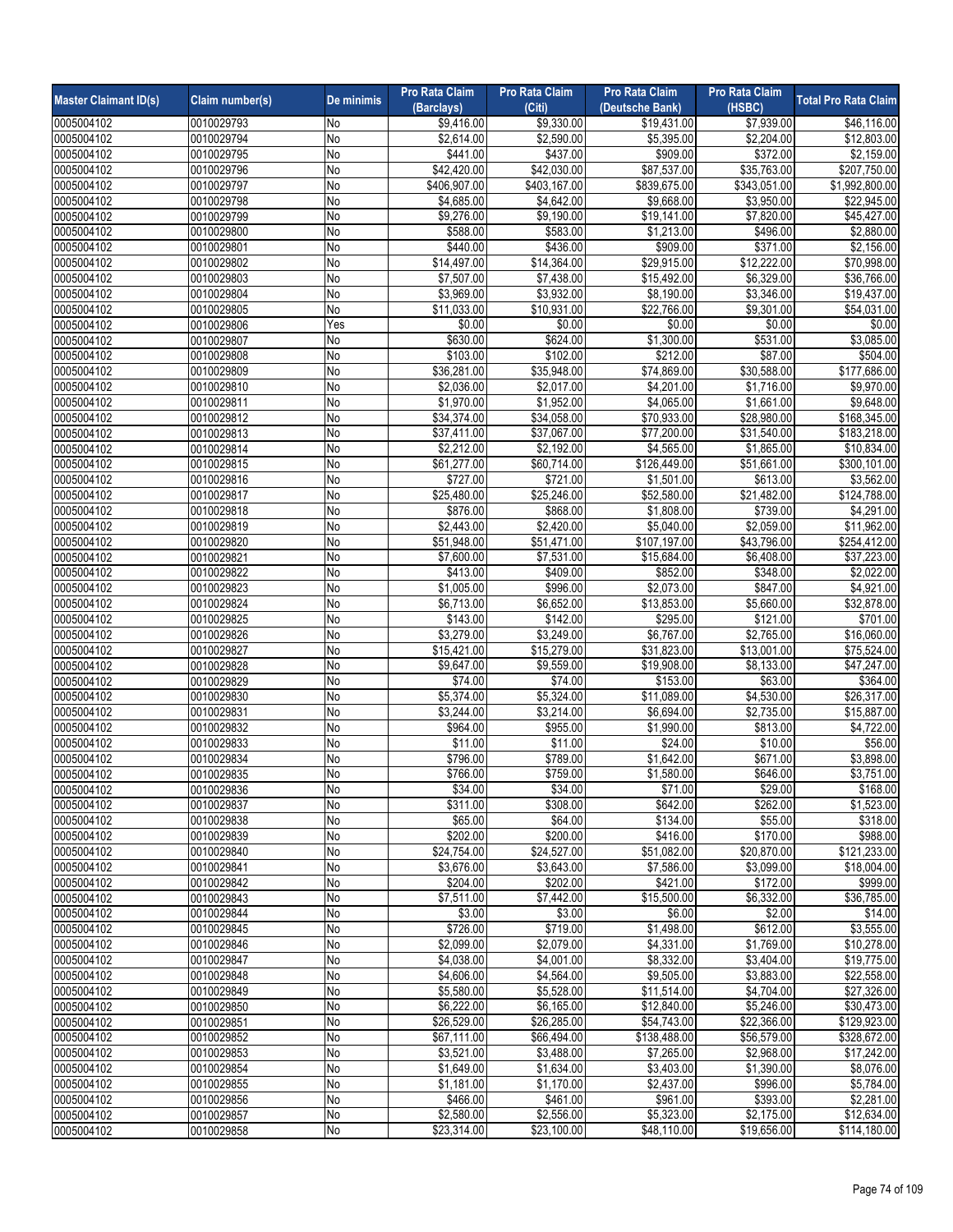| <b>Master Claimant ID(s)</b> | Claim number(s) | De minimis | <b>Pro Rata Claim</b> | <b>Pro Rata Claim</b> | <b>Pro Rata Claim</b> | Pro Rata Claim     | Total Pro Rata Claim |
|------------------------------|-----------------|------------|-----------------------|-----------------------|-----------------------|--------------------|----------------------|
|                              |                 |            | (Barclays)            | (Citi)                | (Deutsche Bank)       | (HSBC)             |                      |
| 0005004102                   | 0010029859      | No         | \$2,978.00            | \$2,950.00            | \$6,145.00            | \$2,511.00         | \$14,584.00          |
| 0005004102                   | 0010029860      | No         | \$8,947.00            | \$8,865.00            | \$18,462.00           | \$7,543.00         | \$43,817.00          |
| 0005004102                   | 0010029861      | No         | \$432.00              | \$428.00              | \$891.00              | \$364.00           | \$2,115.00           |
| 0005004102                   | 0010029862      | No         | \$16.807.00           | \$16,653.00           | \$34,682.00           | \$14,170.00        | \$82,312.00          |
| 0005004102                   | 0010029863      | No         | \$18,674.00           | \$18,502.00           | \$38,534.00           | \$15,743.00        | \$91,453.00          |
| 0005004102                   | 0010029864      | No         | \$4,091.00            | \$4,054.00            | \$8,443.00            | \$3,449.00         | \$20,037.00          |
| 0005004102                   | 0010029866      | No         | \$1,930.00            | \$1,912.00            | \$3,982.00            | \$1,627.00         | \$9,451.00           |
| 0005004102                   | 0010029867      | No         | \$43,213.00           | \$42,816.00           | \$89,173.00           | \$36,432.00        | \$211,634.00         |
| 0005004102                   | 0010029868      | No         | \$10,197.00           | \$10,104.00           | \$21,043.00           | \$8,597.00         | \$49,941.00          |
| 0005004102                   | 0010029869      | No         | \$1,553.00            | \$1,538.00            | \$3,204.00            | \$1,309.00         | \$7,604.00           |
| 0005004102                   | 0010029870      | No         | \$107.00              | \$106.00              | \$220.00              | \$90.00            | \$523.00             |
| 0005004102                   | 0010029871      | No         | \$68.00               | \$67.00               | \$140.00              | \$57.00            | \$332.00             |
| 0005004102                   | 0010029872      | No         | \$49.00               | \$49.00               | \$101.00              | \$41.00            | \$240.00             |
| 0005004102                   | 0010029873      | No         | \$284.00              | \$281.00              | \$585.00              | \$239.00           | \$1,389.00           |
| 0005004102                   | 0010029874      | No         | \$131.00              | \$130.00              | \$271.00              | \$111.00           | \$643.00             |
|                              |                 |            |                       |                       |                       |                    |                      |
| 0005004102                   | 0010029875      | No         | \$40.00               | \$39.00               | \$82.00               | \$34.00            | \$195.00             |
| 0005004102                   | 0010029876      | No         | \$370.00              | \$367.00              | \$764.00              | \$312.00           | \$1,813.00           |
| 0005004102                   | 0010029877      | No         | \$200.00              | \$198.00              | \$412.00              | \$168.00           | \$978.00             |
| 0005004102                   | 0010029878      | No         | \$56.00               | \$55.00               | \$115.00              | \$47.00            | \$273.00             |
| 0005004102                   | 0010029879      | No         | \$7,952.00            | \$7,879.00            | \$16,409.00           | $\sqrt{$6,704.00}$ | \$38,944.00          |
| 0005004102                   | 0010029880      | No         | \$1,862.00            | \$1,845.00            | \$3,843.00            | \$1,570.00         | \$9,120.00           |
| 0005004102                   | 0010029881      | No         | \$33.00               | \$33.00               | \$68.00               | \$28.00            | \$162.00             |
| 0005004102                   | 0010029882      | No         | \$3,634.00            | \$3,601.00            | \$7,499.00            | \$3,064.00         | \$17,798.00          |
| 0005004102                   | 0010029883      | No         | \$1,829.00            | \$1,813.00            | \$3,775.00            | \$1,542.00         | \$8,959.00           |
| 0005004102                   | 0010029884      | No         | \$453.00              | \$449.00              | \$935.00              | \$382.00           | \$2,219.00           |
| 0005004102                   | 0010029885      | No         | \$6,008.00            | \$5,953.00            | \$12,398.00           | \$5,065.00         | \$29,424.00          |
| 0005004102                   | 0010029886      | No         | \$1,370.00            | \$1,358.00            | \$2.827.00            | \$1,155.00         | \$6,710.00           |
| 0005004102                   | 0010029887      | No         | \$30,473.00           | \$30,193.00           | \$62,882.00           | \$25,691.00        | \$149,239.00         |
| 0005004102                   | 0010029888      | No         | \$51,017.00           | \$50,548.00           | \$105,276.00          | \$43,011.00        | \$249,852.00         |
| 0005004102                   | 0010029889      | No         | \$9,493.00            | \$9,406.00            | \$19,589.00           | \$8,003.00         | \$46,491.00          |
| 0005004102                   | 0010029890      | No         | \$13,920.00           | \$13,792.00           | \$28,725.00           | \$11,736.00        | \$68,173.00          |
| 0005004102                   | 0010029891      | No         | \$988.00              | \$979.00              | \$2,038.00            | \$833.00           | \$4,838.00           |
| 0005004102                   | 0010029892      | No         | \$178.00              | \$176.00              | \$367.00              | \$150.00           | \$871.00             |
| 0005004102                   | 0010029893      | No         | \$161.00              | \$159.00              | \$332.00              | \$136.00           | \$788.00             |
| 0005004102                   | 0010029894      | No         | \$3,061.00            | \$3,033.00            | \$6,316.00            | \$2,580.00         | \$14,990.00          |
|                              |                 |            |                       |                       |                       |                    |                      |
| 0005004102                   | 0010029895      | No         | \$1,945.00            | \$1,927.00            | \$4,014.00            | \$1,640.00         | \$9,526.00           |
| 0005004102                   | 0010029896      | No         | \$2,578.00            | \$2,554.00            | \$5,319.00            | \$2,173.00         | \$12,624.00          |
| 0005004102                   | 0010029897      | No         | \$498.00              | \$493.00              | \$1,027.00            | \$420.00           | \$2,438.00           |
| 0005004102                   | 0010029898      | No         | \$9,248.00            | \$9,163.00            | \$19,083.00           | \$7,797.00         | \$45,291.00          |
| 0005004102                   | 0010029899      | No         | \$7,756.00            | \$7,685.00            | \$16,005.00           | \$6,539.00         | \$37,985.00          |
| 0005004102                   | 0010029900      | No         | \$6,079.00            | \$6,023.00            | \$12,543.00           | \$5,125.00         | \$29,770.00          |
| 0005004102                   | 0010029901      | No         | \$1,486.00            | \$1,473.00            | \$3,067.00            | \$1,253.00         | \$7,279.00           |
| 0005004102                   | 0010029902      | No         | \$6,386.00            | \$6,328.00            | \$13,179.00           | \$5,384.00         | \$31.277.00          |
| 0005004102                   | 0010029903      | No         | \$2,632.00            | \$2,608.00            | \$5,431.00            | \$2,219.00         | \$12,890.00          |
| 0005004102                   | 0010029904      | No         | \$3.304.00            | \$3,273.00            | \$6,817.00            | \$2,785.00         | \$16,179.00          |
| 0005004102                   | 0010029905      | No         | \$4,563.00            | \$4,521.00            | \$9,415.00            | \$3,847.00         | \$22,346.00          |
| 0005004102                   | 0010029906      | No         | \$1,846.00            | \$1,829.00            | \$3,810.00            | \$1,557.00         | \$9,042.00           |
| 0005004102                   | 0010029907      | No         | \$3,573.00            | \$3,540.00            | \$7,372.00            | \$3,012.00         | \$17,497.00          |
| 0005004102                   | 0010029908      | No         | \$18,601.00           | \$18,430.00           | \$38,384.00           | \$15,682.00        | \$91,097.00          |
| 0005004102                   | 0010029909      | No         | \$9,373.00            | \$9,287.00            | \$19,342.00           | \$7,902.00         | \$45,904.00          |
| 0005004102                   | 0010029910      | No         | \$2,117.00            | \$2.097.00            | \$4,368.00            | \$1,784.00         | \$10,366.00          |
| 0005004102                   | 0010029911      | No         | \$584.00              | \$579.00              | \$1,205.00            | \$493.00           | \$2,861.00           |
| 0005004102                   | 0010029912      | No         | \$188.00              | \$186.00              | \$387.00              | \$158.00           | \$919.00             |
| 0005004102                   | 0010029913      | No         | \$301.00              | \$298.00              | \$621.00              | \$254.00           | \$1,474.00           |
| 0005004102                   | 0010029914      | No         | \$2,431.00            | \$2,409.00            | \$5,017.00            | \$2,050.00         | \$11,907.00          |
| 0005004102                   | 0010029915      | No         | \$528.00              | \$523.00              | \$1,090.00            | \$445.00           | \$2,586.00           |
| 0005004102                   | 0010029916      | No         | \$16,692.00           | \$16,538.00           | \$34,444.00           | \$14,072.00        | \$81,746.00          |
| 0005004102                   | 0010029917      | No         |                       |                       | \$50,548.00           | \$20,651.00        |                      |
|                              |                 |            | \$24,495.00           | \$24,270.00           |                       |                    | \$119,964.00         |
| 0005004102                   | 0010029918      | No         | \$9.00                | \$9.00                | \$19.00               | \$8.00             | \$45.00              |
| 0005004102                   | 0010029919      | No         | \$1,321.00            | \$1,308.00            | \$2,725.00            | \$1,113.00         | \$6,467.00           |
| 0005004102                   | 0010029920      | No         | \$7,553.00            | \$7,484.00            | \$15,587.00           | \$6,368.00         | \$36,992.00          |
| 0005004102                   | 0010029921      | No         | \$7,630.00            | \$7,560.00            | \$15,745.00           | \$6,433.00         | \$37,368.00          |
| 0005004102                   | 0010029922      | No         | \$4,947.00            | \$4,901.00            | \$10,208.00           | \$4,170.00         | \$24,226.00          |
| 0005004102                   | 0010029923      | No         | \$22,004.00           | \$21,802.00           | \$45,406.00           | \$18,551.00        | \$107,763.00         |
| 0005004102                   | 0010029924      | No         | \$230.00              | \$228.00              | \$475.00              | \$194.00           | \$1,127.00           |
| 0005004102                   | 0010029925      | No         | \$562.00              | \$556.00              | \$1,159.00            | \$473.00           | \$2,750.00           |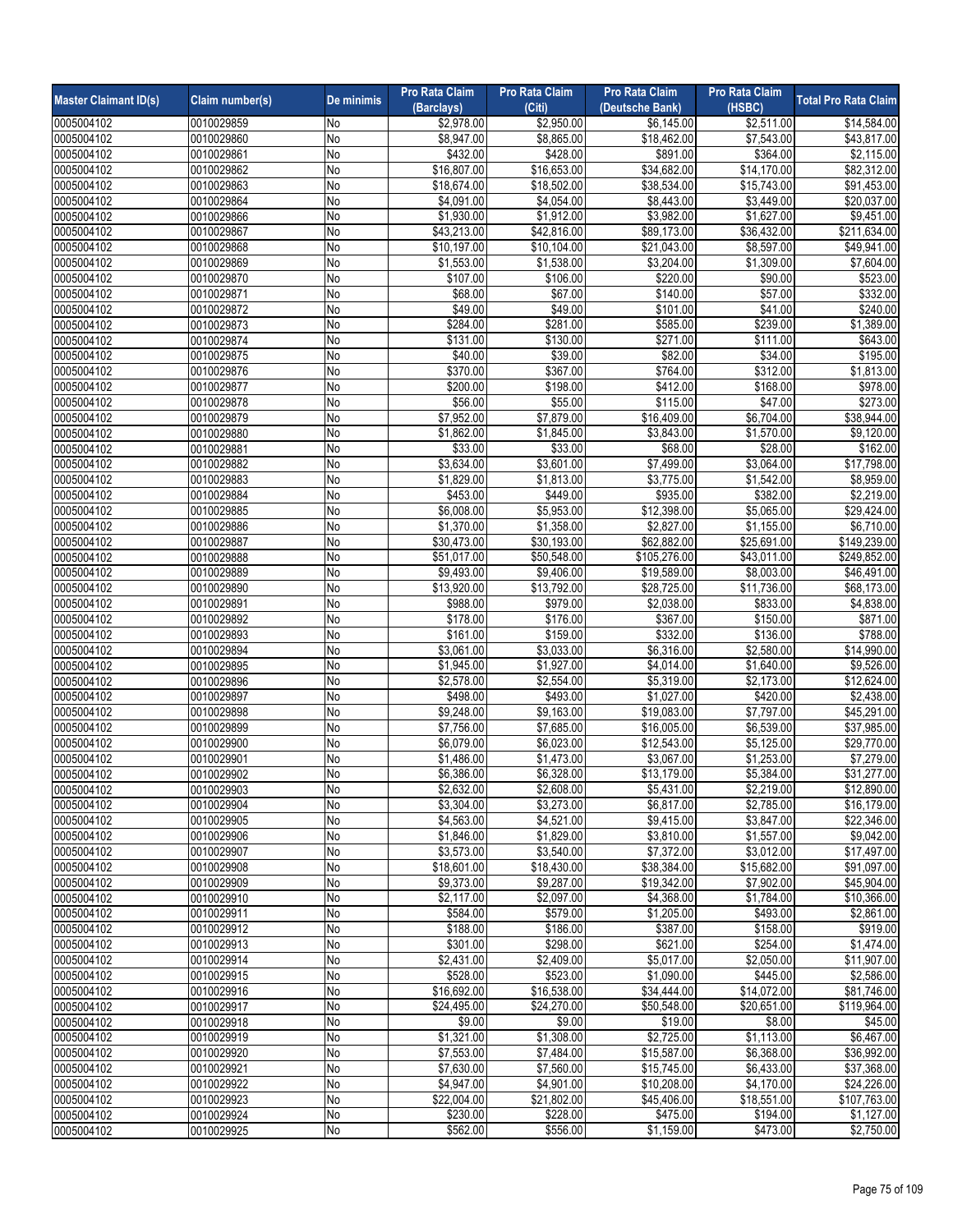| <b>Master Claimant ID(s)</b> | Claim number(s)          | De minimis      | <b>Pro Rata Claim</b>    | <b>Pro Rata Claim</b>  | Pro Rata Claim            | <b>Pro Rata Claim</b>  | Total Pro Rata Claim     |
|------------------------------|--------------------------|-----------------|--------------------------|------------------------|---------------------------|------------------------|--------------------------|
|                              |                          |                 | (Barclays)               | (Citi)                 | (Deutsche Bank)           | (HSBC)                 |                          |
| 0005004102                   | 0010029926               | No              | \$468.00                 | \$464.00               | \$967.00                  | \$395.00               | \$2,294.00               |
| 0005004102                   | 0010029927               | <b>No</b>       | \$446.00                 | \$442.00               | \$920.00                  | \$376.00               | \$2,184.00               |
| 0005004102                   | 0010029928               | No              | \$257.00                 | \$254.00               | \$530.00                  | \$216.00               | \$1,257.00               |
| 0005004102                   | 0010029929               | No              | \$918.00                 | \$909.00               | \$1,894.00                | \$774.00               | \$4,495.00               |
| 0005004102                   | 0010029930               | No              | \$10,729.00              | \$10,631.00            | \$22,141.00               | \$9,046.00             | \$52,547.00              |
| 0005004102                   | 0010029931               | <b>No</b>       | \$2,120.00               | \$2,101.00             | \$4,376.00                | \$1,788.00             | \$10,385.00              |
| 0005004102                   | 0010029932               | No              | \$1,721.00               | \$1,706.00             | \$3,552.00                | \$1,451.00             | \$8,430.00               |
| 0005004102                   | 0010029933               | <b>No</b>       | \$415.00                 | \$411.00               | \$856.00                  | \$350.00               | \$2,032.00               |
| 0005004102                   | 0010029934               | No              | \$1.503.00               | $\sqrt{$1,490.00}$     | \$3.102.00                | \$1,267.00             | \$7,362.00               |
| 0005004102                   | 0010029935               | <b>No</b>       | \$14.00                  | \$14.00                | \$28.00                   | \$12.00                | \$68.00                  |
| 0005004102                   | 0010029936               | <b>No</b>       | \$58.00                  | \$58.00                | \$120.00                  | \$49.00                | \$285.00                 |
| 0005004102                   | 0010029937               | No              | \$3.00                   | \$3.00                 | \$5.00                    | \$2.00                 | \$13.00                  |
| 0005004102                   | 0010029938               | <b>No</b>       | \$24.00                  | \$24.00                | \$50.00                   | \$20.00                | \$118.00                 |
| 0005004102                   | 0010029939               | <b>No</b>       | \$6,960.00               | \$6,896.00             | \$14,361.00               | \$5,867.00             | \$34,084.00              |
| 0005004102                   | 0010029940               | No              | \$440.00                 | \$436.00               | \$909.00                  | \$371.00               | \$2,156.00               |
| 0005004102                   | 0010029941               | No              | \$603.00                 | \$598.00<br>\$435.00   | \$1,244.00                | \$508.00               | \$2,953.00               |
| 0005004102<br>0005004102     | 0010029942<br>0010029943 | No<br>No        | \$439.00<br>\$85.00      | \$84.00                | \$906.00<br>\$174.00      | \$370.00<br>\$71.00    | \$2,150.00<br>\$414.00   |
|                              |                          | <b>No</b>       | \$1,090.00               | \$1,080.00             | \$2,250.00                | \$919.00               | \$5,339.00               |
| 0005004102<br>0005004102     | 0010029944<br>0010029945 | No              | \$239.00                 | \$237.00               | \$493.00                  | \$201.00               | \$1,170.00               |
| 0005004102                   |                          |                 | \$191.00                 | \$189.00               | \$393.00                  | \$161.00               | \$934.00                 |
|                              | 0010029946               | No<br><b>No</b> | \$764.00                 | \$757.00               |                           | \$644.00               |                          |
| 0005004102                   | 0010029947               |                 | \$804.00                 |                        | \$1,576.00                |                        | \$3,741.00<br>\$3,939.00 |
| 0005004102<br>0005004102     | 0010029948<br>0010029949 | No<br><b>No</b> |                          | \$797.00<br>\$1,251.00 | \$1,660.00                | \$678.00<br>\$1,065.00 | \$6,185.00               |
|                              |                          | <b>No</b>       | \$1,263.00               |                        | \$2,606.00                | \$6,033.00             | \$35,046.00              |
| 0005004102<br>0005004102     | 0010029950               | No              | \$7,156.00               | \$7,090.00             | \$14,767.00<br>\$2,877.00 | \$1,175.00             | \$6,827.00               |
|                              | 0010029951<br>0010029952 | <b>No</b>       | \$1,394.00<br>\$5,991.00 | \$1,381.00             |                           | \$5,051.00             |                          |
| 0005004102                   |                          |                 |                          | \$5,936.00             | \$12,363.00               |                        | \$29,341.00<br>\$0.00    |
| 0005004102<br>0005004102     | 0010029953<br>0010029954 | Yes             | \$0.00<br>\$0.00         | \$0.00<br>\$0.00       | \$0.00<br>\$0.00          | \$0.00<br>\$0.00       | \$0.00                   |
|                              |                          | Yes<br>Yes      | \$0.00                   | \$0.00                 | \$0.00                    | \$0.00                 | \$0.00                   |
| 0005004102                   | 0010029955               |                 | \$0.00                   | \$0.00                 | \$0.00                    | \$0.00                 | \$0.00                   |
| 0005004102<br>0005004102     | 0010029956<br>0010029957 | Yes<br>Yes      | \$0.00                   | \$0.00                 | \$0.00                    | \$0.00                 | \$0.00                   |
| 0005004102                   | 0010029958               | No              | $\sqrt{$2,024.00}$       | \$2,006.00             | $\sqrt{4,177.00}$         | \$1,707.00             | \$9,914.00               |
| 0005004102                   | 0010029959               | No              | \$14,819.00              | \$14,683.00            | \$30,580.00               | \$12,494.00            | \$72,576.00              |
| 0005004102                   | 0010029960               | <b>No</b>       | \$41,031.00              | \$40,654.00            | \$84,670.00               | \$34,592.00            | \$200,947.00             |
| 0005004102                   | 0010029961               | <b>No</b>       | \$1,622.00               | \$1,607.00             | \$3,346.00                | \$1,367.00             | \$7,942.00               |
| 0005004102                   | 0010029962               | No              | \$215.00                 | \$213.00               | \$443.00                  | \$181.00               | \$1,052.00               |
| 0005004102                   | 0010029963               | <b>No</b>       | \$852.00                 | \$844.00               | \$1,758.00                | \$718.00               | \$4,172.00               |
| 0005004102                   | 0010029964               | No              | \$125.00                 | \$124.00               | \$257.00                  | \$105.00               | \$611.00                 |
| 0005004102                   | 0010029965               | No              | \$19.00                  | \$19.00                | \$40.00                   | \$16.00                | \$94.00                  |
| 0005004102                   | 0010029966               | No              | \$1,781.00               | \$1,765.00             | \$3,675.00                | $\overline{$1,501.00}$ | \$8,722.00               |
| 0005004102                   | 0010029967               | No              | \$91,635.00              | \$90,793.00            | \$189,095.00              | \$77,255.00            | \$448,778.00             |
| 0005004102                   | 0010029968               | No              | \$6.00                   | \$6.00                 | \$13.00                   | \$5.00                 | \$30.00                  |
| 0005004102                   | 0010029969               | No              | \$164.00                 | \$162.00               | \$338.00                  | \$138.00               | \$802.00                 |
| 0005004102                   | 0010029970               | No              | \$654.00                 | \$648.00               | \$1,349.00                | \$551.00               | \$3,202.00               |
| 0005004102                   | 0010029971               | <b>No</b>       | \$1,486.00               | \$1,472.00             | \$3,066.00                | \$1,253.00             | \$7,277.00               |
| 0005004102                   | 0010029972               | <b>No</b>       | \$43,623.00              | \$43,222.00            | \$90,019.00               | \$36,778.00            | \$213,642.00             |
| 0005004102                   | 0010029973               | No              | \$6.337.00               | \$6,278.00             | \$13,076.00               | \$5,342.00             | \$31,033.00              |
| 0005004102                   | 0010029974               | Yes             | \$0.00                   | \$0.00                 | \$0.00                    | \$0.00                 | \$0.00                   |
| 0005004102                   | 0010029975               | Yes             | \$0.00                   | \$0.00                 | \$0.00                    | \$0.00                 | \$0.00                   |
| 0005004102                   | 0010029976               | No              | \$1,099.00               | \$1,089.00             | \$2,267.00                | \$926.00               | \$5.381.00               |
| 0005004102                   | 0010029977               | <b>No</b>       | \$675.00                 | \$669.00               | \$1,393.00                | \$569.00               | \$3,306.00               |
| 0005004102                   | 0010029978               | <b>No</b>       | \$1,588.00               | \$1,573.00             | \$3,276.00                | \$1,338.00             | \$7,775.00               |
| 0005004102                   | 0010029979               | No              | \$707.00                 | \$701.00               | \$1,460.00                | \$596.00               | \$3,464.00               |
| 0005004102                   | 0010029981               | <b>No</b>       | \$1,122.00               | \$1,112.00             | \$2,315.00                | \$946.00               | \$5,495.00               |
| 0005004102                   | 0010029982               | <b>No</b>       | \$4.00                   | \$4.00                 | \$9.00                    | \$4.00                 | \$21.00                  |
| 0005004102                   | 0010029983               | <b>No</b>       | \$5,242.00               | \$5,194.00             | \$10,817.00               | \$4,419.00             | \$25,672.00              |
| 0005004102                   | 0010029984               | <b>No</b>       | \$1,870.00               | \$1,853.00             | \$3,859.00                | \$1,577.00             | \$9,159.00               |
| 0005004102                   | 0010029985               | <b>No</b>       | \$13.00                  | \$12.00                | \$26.00                   | \$11.00                | \$62.00                  |
| 0005004102                   | 0010031458               | <b>No</b>       | \$941.00                 | \$933.00               | \$1,943.00                | \$794.00               | \$4,611.00               |
| 0005004102                   | 0010031459               | <b>No</b>       | \$21.00                  | \$21.00                | \$43.00                   | \$18.00                | \$103.00                 |
| 0005004102                   | 0010031462               | Yes             | \$0.00                   | \$0.00                 | \$0.00                    | \$0.00                 | \$0.00                   |
| 0005004102                   | 0010031465               | No              | \$56.00                  | \$56.00                | \$116.00                  | \$47.00                | \$275.00                 |
| 0005004102                   | 0010031467               | <b>No</b>       | \$182.00                 | \$180.00               | \$376.00                  | \$153.00               | \$891.00                 |
| 0005004102                   | 0010031476               | Yes             | \$0.00                   | \$0.00                 | \$0.00                    | \$0.00                 | \$0.00                   |
| 0005004102                   | 0010031480               | No              | \$5.00                   | \$5.00                 | \$10.00                   | \$4.00                 | \$24.00                  |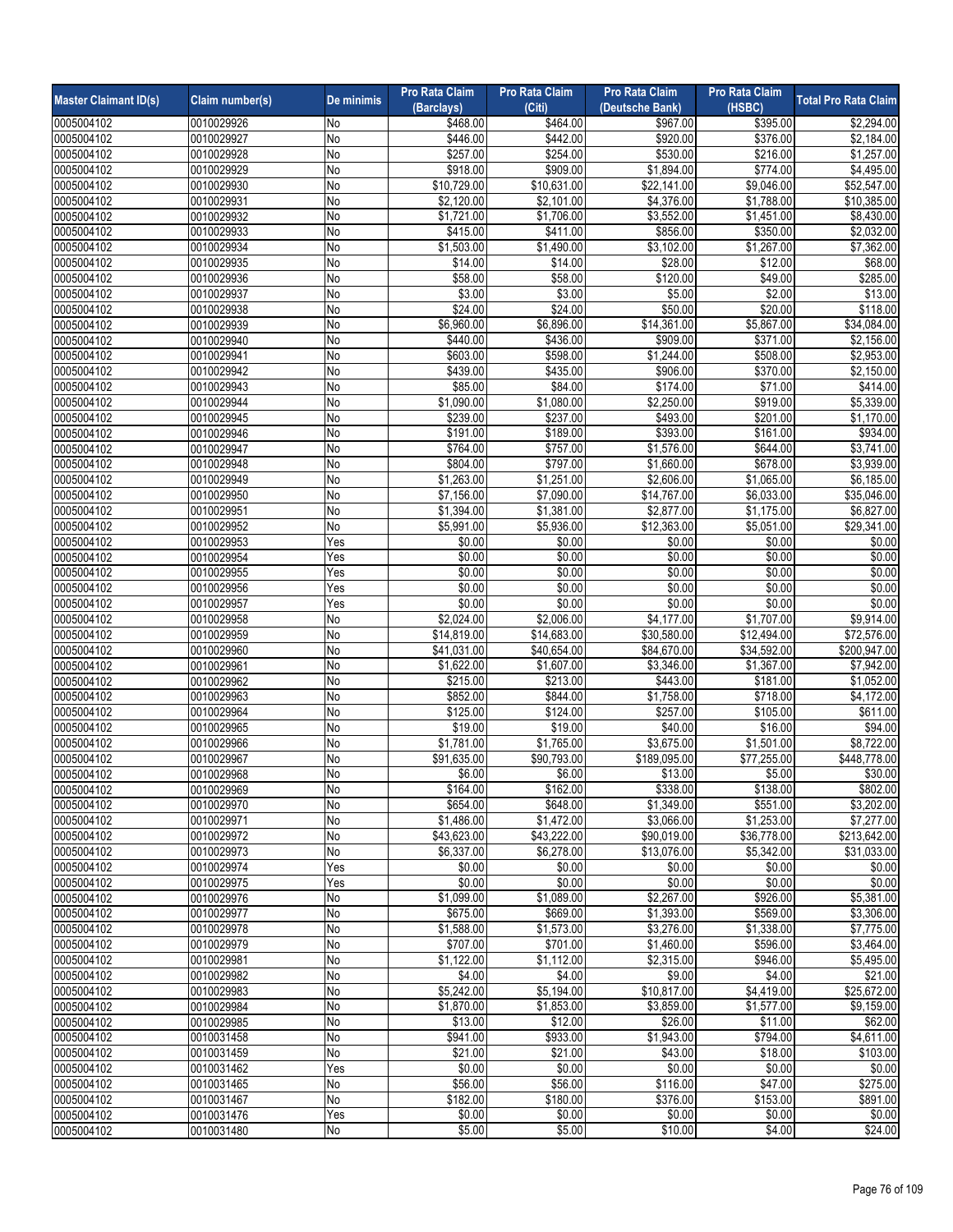| <b>Master Claimant ID(s)</b> | Claim number(s)          | De minimis | Pro Rata Claim       | Pro Rata Claim         | Pro Rata Claim      | <b>Pro Rata Claim</b> | <b>Total Pro Rata Claim</b> |
|------------------------------|--------------------------|------------|----------------------|------------------------|---------------------|-----------------------|-----------------------------|
|                              |                          |            | (Barclays)           | (Citi)                 | (Deutsche Bank)     | (HSBC)                |                             |
| 0005004102                   | 0010031487               | No         | \$9.00               | \$9.00                 | \$18.00             | \$7.00                | \$43.00                     |
| 0005004102                   | 0010031506               | No         | \$309.00             | \$306.00               | \$637.00            | \$260.00              | \$1,512.00                  |
| 0005004102                   | 0010031507               | No         | \$751.00             | \$744.00               | \$1,549.00          | \$633.00              | \$3,677.00                  |
| 0005004102                   | 0010031508               | No         | \$128.00             | \$127.00               | \$264.00            | \$108.00              | \$627.00                    |
| 0005004102                   | 0010031509               | No         | \$223.00             | \$221.00               | \$460.00            | \$188.00              | \$1,092.00                  |
| 0005004102                   | 0010031512               | No         | \$933.00             | \$925.00               | \$1,926.00          | \$787.00              | \$4,571.00                  |
| 0005004102                   | 0010031517               | No         | \$61,384.00          | \$60,820.00            | \$126,669.00        | \$51,751.00           | \$300,624.00                |
| 0005004102                   | 0010031539               | No         | \$16.00              | \$16.00                | \$34.00             | \$14.00               | \$80.00                     |
| 0005004102                   | 0010031550               | Yes        | \$0.00               | \$0.00                 | \$0.00              | \$0.00                | \$0.00                      |
| 0005004102                   | 0010031556               | Yes        | \$0.00               | \$0.00                 | \$0.00              | \$0.00                | \$0.00                      |
| 0005004102                   | 0010031569               | No         | \$855.00             | \$847.00               | \$1,764.00          | \$721.00              | \$4,187.00                  |
| 0005004102                   | 0010031571               | No         | \$4.00               | \$4.00                 | \$8.00              | \$3.00                | \$19.00                     |
| 0005004102                   | 0010031574               | No         | \$41.00              | \$41.00                | \$84.00             | \$34.00               | \$200.00                    |
| 0005004102                   | 0010031575               | No         | \$48.00              | \$48.00                | \$99.00             | \$41.00               | \$236.00                    |
| 0005004102<br>0005004102     | 0010031582               | Yes        | \$0.00               | \$0.00                 | \$0.00              | \$0.00                | \$0.00                      |
| 0005004102                   | 0010031592<br>0010031594 | Yes        | \$0.00               | \$0.00                 | \$0.00              | \$0.00                | \$0.00<br>\$213.00          |
| 0005004102                   | 0010031595               | No         | \$43.00<br>\$0.00    | \$43.00<br>\$0.00      | \$90.00<br>\$0.00   | \$37.00<br>\$0.00     | \$0.00                      |
|                              |                          | Yes        | \$0.00               | \$0.00                 | \$0.00              | \$0.00                | \$0.00                      |
| 0005004102<br>0005004102     | 0010031596<br>0010031597 | Yes        | \$8.00               | \$8.00                 | \$16.00             |                       | \$38.00                     |
|                              | 0010031606               | No         | \$4.00               | \$4.00                 | \$8.00              | \$6.00<br>\$3.00      |                             |
| 0005004102                   |                          | No         | \$0.00               | \$0.00                 | \$0.00              | \$0.00                | \$19.00<br>\$0.00           |
| 0005004102                   | 0010031607               | Yes        |                      |                        |                     |                       |                             |
| 0005004102<br>0005004102     | 0010031618               | No         | \$18.00<br>\$97.00   | \$18.00<br>\$96.00     | \$37.00<br>\$200.00 | \$15.00<br>\$82.00    | \$88.00                     |
|                              | 0010031619               | No<br>No   | \$440.00             | \$436.00               | \$909.00            |                       | \$475.00<br>\$2,156.00      |
| 0005004102                   | 0010031620               | No         |                      | \$5.00                 | \$11.00             | \$371.00<br>\$5.00    | \$26.00                     |
| 0005004102                   | 0010031621<br>0010031625 |            | \$5.00<br>\$1,075.00 |                        |                     |                       | \$5.267.00                  |
| 0005004102                   |                          | No         |                      | \$1,066.00             | \$2,219.00          | \$907.00<br>\$0.00    |                             |
| 0005004102<br>0005004102     | 0010031626<br>0010031627 | Yes        | \$0.00<br>\$11.00    | \$0.00<br>\$10.00      | \$0.00<br>\$22.00   | \$9.00                | \$0.00<br>\$52.00           |
| 0005004102                   |                          | No<br>Yes  | \$0.00               | \$0.00                 | \$0.00              | \$0.00                | \$0.00                      |
|                              | 0010031628<br>0010031629 |            |                      | \$21.00                | \$43.00             |                       |                             |
| 0005004102<br>0005004102     | 0010031630               | No<br>No   | \$21.00              | \$4.00                 | \$8.00              | \$18.00<br>\$3.00     | \$103.00<br>\$19.00         |
| 0005004102                   | 0010031631               | No         | \$4.00<br>\$2,327.00 | \$2,305.00             | \$4,801.00          | \$1,962.00            | \$11,395.00                 |
| 0005004102                   | 0010031634               | Yes        | \$0.00               | \$0.00                 | \$0.00              | \$0.00                | \$0.00                      |
| 0005004102                   | 0010031636               | Yes        | \$0.00               | \$0.00                 | \$0.00              | \$0.00                | \$0.00                      |
| 0005004102                   | 0010031637               | No         | \$1,328.00           | $\overline{$1,316.00}$ | \$2,740.00          | \$1,120.00            | \$6,504.00                  |
| 0005004102                   | 0010031638               | No         | \$739.00             | \$733.00               | \$1,526.00          | \$623.00              | \$3,621.00                  |
| 0005004102                   | 0010031639               | Yes        | \$0.00               | \$0.00                 | \$0.00              | \$0.00                | \$0.00                      |
| 0005004102                   | 0010031640               | Yes        | \$0.00               | \$0.00                 | \$0.00              | \$0.00                | \$0.00                      |
| 0005004102                   | 0010031641               | Yes        | \$0.00               | \$0.00                 | \$0.00              | \$0.00                | \$0.00                      |
| 0005004102                   | 0010031644               | No         | \$47.00              | \$46.00                | \$97.00             | \$39.00               | \$229.00                    |
| 0005004103                   | 0010000159               | No         | \$728.00             | \$721.00               | N/A                 | N/A                   | \$1,449.00                  |
| 0005004103                   | 0010000160               | Yes        | \$0.00               | \$0.00                 | N/A                 | N/A                   | \$0.00                      |
| 0005004103                   | 0010005329               | Yes        | \$0.00               | \$0.00                 | N/AI                | N/A                   | \$0.00                      |
| 0005004105                   | 0010032638               | No         | \$14,480.00          | N/A                    | \$29,880.00         | \$12,208.00           | \$56,568.00                 |
| 0005004106                   | 0010031731               | No         | \$881.00             | \$873.00               | \$1.819.00          | \$743.00              | \$4,316.00                  |
| 0005004106                   | 0010031732               | No         | \$273.00             | \$270.00               | \$563.00            | \$230.00              | \$1.336.00                  |
| 0005004106                   | 0010031733               | No         | \$34.00              | \$33.00                | \$69.00             | \$28.00               | \$164.00                    |
| 0005004106                   | 0010032379               | No         | \$314.00             | \$311.00               | \$648.00            | \$265.00              | \$1.538.00                  |
| 0005004107                   | 0010031734               | No         | \$1,518.00           | \$1,504.00             | \$3,133.00          | \$1,280.00            | \$7,435.00                  |
| 0005004107                   | 0010031735               | No         | \$385.00             | \$381.00               | \$794.00            | \$324.00              | \$1,884.00                  |
| 0005004107                   | 0010031736               | No         | \$415.00             | \$411.00               | \$856.00            | \$350.00              | \$2.032.00                  |
| 0005004107                   | 0010031737               | No         | \$256.00             | \$253.00               | \$528.00            | \$216.00              | \$1,253.00                  |
| 0005004107                   | 0010031738               | No         | \$9,729.00           | \$9,639.00             | \$20,076.00         | \$8,202.00            | \$47.646.00                 |
| 0005004107                   | 0010031739               | No         | \$659.00             | \$653.00               | \$1,361.00          | \$556.00              | \$3,229.00                  |
| 0005004107                   | 0010031740               | No         | \$1,280.00           | \$1,268.00             | \$2,641.00          | \$1,079.00            | \$6,268.00                  |
| 0005004107                   | 0010031741               | No         | \$6,452.00           | \$6,392.00             | \$13,314.00         | \$5,439.00            | \$31,597.00                 |
| 0005004107                   | 0010031742               | No         | \$121.00             | \$120.00               | \$250.00            | \$102.00              | \$593.00                    |
| 0005004107                   | 0010031743               | No         | \$214.00             | \$212.00               | \$442.00            | \$181.00              | \$1,049.00                  |
| 0005004107                   | 0010031744               | No         | \$1,328.00           | \$1,316.00             | \$2,740.00          | \$1,119.00            | \$6,503.00                  |
| 0005004107                   | 0010031745               | No         | \$14.00              | \$14.00                | \$28.00             | \$12.00               | \$68.00                     |
| 0005004107                   | 0010031746               | No         | \$5.00               | \$5.00                 | \$9.00              | \$4.00                | \$23.00                     |
| 0005004107                   | 0010031747               | No         | \$8.00               | \$8.00                 | \$18.00             | \$7.00                | \$41.00                     |
| 0005004107                   | 0010031748               | No         | \$104.00             | \$103.00               | \$214.00            | \$87.00               | \$508.00                    |
| 0005004107                   | 0010031750               | No         | \$152.00             | \$150.00               | \$313.00            | \$128.00              | \$743.00                    |
| 0005004107                   | 0010031752               | No         | \$409.00             | \$405.00               | \$843.00            | \$345.00              | \$2,002.00                  |
|                              |                          |            |                      |                        |                     |                       |                             |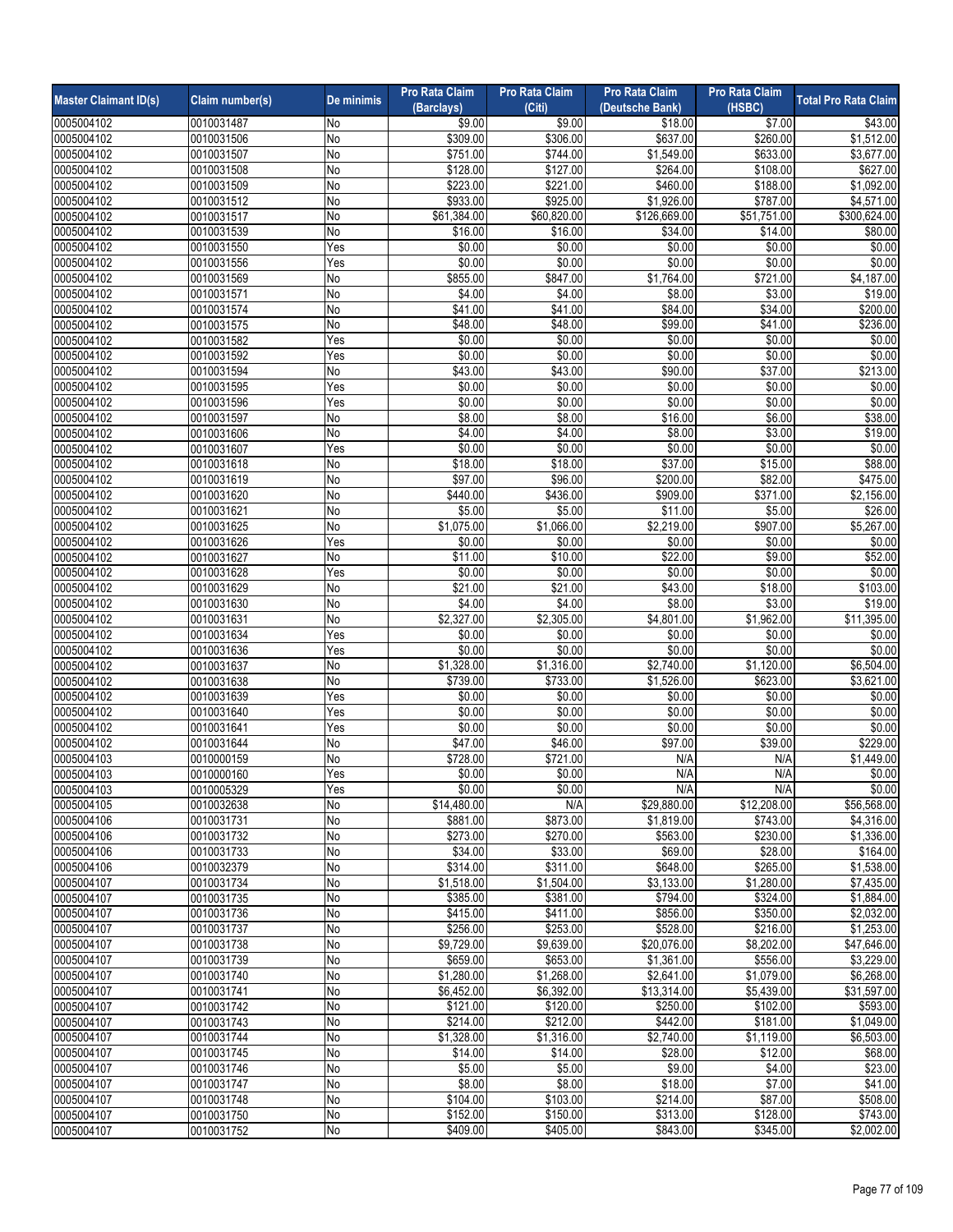| <b>Master Claimant ID(s)</b> | Claim number(s)          | De minimis | Pro Rata Claim       | Pro Rata Claim       | <b>Pro Rata Claim</b>  | <b>Pro Rata Claim</b> | <b>Total Pro Rata Claim</b> |
|------------------------------|--------------------------|------------|----------------------|----------------------|------------------------|-----------------------|-----------------------------|
|                              |                          |            | (Barclays)           | (Citi)               | (Deutsche Bank)        | (HSBC)                |                             |
| 0005004107                   | 0010031753               | No         | \$693.00             | \$687.00             | \$1,431.00             | \$585.00              | \$3,396.00                  |
| 0005004107                   | 0010032396               | No         | \$1,399.00           | \$1,387.00           | \$2,888.00             | \$1,180.00            | \$6,854.00                  |
| 0005004107                   | 0010032397               | No         | \$27.00              | \$27.00              | \$56.00                | \$23.00               | \$133.00                    |
| 0005004107                   | 0010032399               | No         | \$75.00              | \$74.00              | \$154.00               | \$63.00               | \$366.00                    |
| 0005004107                   | 0010032400               | No         | \$477.00             | \$473.00             | \$984.00               | \$402.00              | \$2,336.00                  |
| 0005004107                   | 0010032401               | No         | \$53.00              | \$53.00              | \$110.00               | \$45.00               | \$261.00                    |
| 0005004107                   | 0010032402               | No         | \$37.00              | \$37.00              | \$77.00                | \$31.00               | \$182.00                    |
| 0005004107                   | 0010032403               | No         | \$278.00             | \$275.00             | \$573.00               | \$234.00              | \$1,360.00                  |
| 0005004107                   | 0010032404               | No         | \$20.00              | \$20.00              | \$42.00                | \$17.00               | \$99.00                     |
| 0005004107                   | 0010032405               | No         | \$9.00               | \$9.00               | \$19.00                | \$8.00                | \$45.00                     |
| 0005004107                   | 0010032406               | No         | \$40.00              | \$40.00              | \$83.00                | \$34.00               | \$197.00                    |
| 0005004107                   | 0010032407               | No         | \$234.00             | \$232.00             | \$483.00               | \$197.00              | \$1,146.00                  |
| 0005004107                   | 0010032408               | No         | \$10.00              | \$9.00               | \$20.00                | \$8.00                | \$47.00                     |
| 0005004107                   | 0010032409               | No         | \$131.00             | \$129.00             | \$270.00               | \$110.00              | \$640.00                    |
| 0005004107                   | 0010032410               | No         | \$52.00              | \$52.00              | \$108.00               | \$44.00               | \$256.00                    |
| 0005004107                   | 0010032411               | No         | \$69.00              | \$68.00              | \$142.00               | \$58.00               | \$337.00                    |
| 0005004107                   | 0010032412               | No         | \$5.00               | \$5.00               | \$10.00                | \$4.00                | \$24.00                     |
| 0005004107                   | 0010032413               | No         | \$11.00              | \$11.00              | \$24.00                | \$10.00               | \$56.00                     |
| 0005004107                   | 0010032414               | No         | \$34.00              | \$33.00              | \$70.00                | \$28.00               | \$165.00                    |
| 0005004107                   | 0010032415               | No         | \$356.00             | \$353.00             | \$735.00               | \$300.00              | \$1,744.00                  |
| 0005004107                   | 0010032419               | No         | \$5.00               | \$5.00               | \$10.00                | \$4.00                | \$24.00                     |
| 0005004107                   | 0010032425               | No         | \$57.00              | \$56.00              | \$117.00               | \$48.00               | \$278.00                    |
| 0005004107                   | 0010032426               | No         | \$125.00             | \$124.00             | \$258.00               | \$105.00              | \$612.00                    |
| 0005004107                   | 0010032430               | Yes        | \$0.00               | \$0.00               | \$0.00                 | \$0.00                | \$0.00                      |
| 0005004107                   | 0010032431               | Yes        | \$0.00               | \$0.00               | \$0.00                 | \$0.00                | \$0.00                      |
| 0005004107                   | 0010032435               | Yes        | \$0.00               | \$0.00               | \$0.00                 | \$0.00                | \$0.00                      |
| 0005004107                   | 0010032436               | No         | \$6.00               | \$6.00               | \$13.00                | \$5.00                | \$30.00                     |
| 0005004107                   | 0010032437               | Yes        | \$0.00               | \$0.00               | \$0.00                 | \$0.00                | \$0.00                      |
| 0005004107                   | 0010032443               | Yes        | \$0.00               | \$0.00               | \$0.00                 | \$0.00                | \$0.00                      |
| 0005004107                   | 0010032444               | Yes        | \$0.00               | \$0.00               | \$0.00                 | \$0.00                | \$0.00                      |
| 0005004107                   | 0010032449               | No         | \$4.00               | \$4.00               | \$8.00                 | \$3.00                | \$19.00                     |
| 0005004107                   | 0010032451               | No         | \$1,481.00           | \$1,467.00           | \$3,056.00             | \$1,249.00            | \$7,253.00                  |
| 0005004107                   | 0010032452               | No         | \$3.00               | \$3.00               | \$6.00                 | \$2.00                | \$14.00                     |
| 0005004107                   | 0010032453               | No         | \$20.00              | \$20.00              | \$42.00                | \$17.00               | \$99.00                     |
| 0005004107                   | 0010032455               | No         | \$3.00               | \$3.00               | \$5.00                 | \$2.00                | \$13.00                     |
| 0005004107                   | 0010032457               | No         | \$7.00               | \$7.00               | \$14.00                | \$6.00                | \$34.00                     |
| 0005004107                   | 0010032469               | No         | \$12.00              | \$12.00              | \$24.00                | \$10.00               | \$58.00                     |
| 0005004107                   | 0010032474               | No         | \$6.00               | \$6.00               | \$12.00                | \$5.00                | \$29.00                     |
| 0005004107                   | 0010032476<br>0010032479 | Yes        | \$0.00               | \$0.00               | \$0.00                 | \$0.00                | \$0.00                      |
| 0005004107                   |                          | No         | \$143.00             | \$142.00             | \$295.00               | \$121.00              | \$701.00                    |
| 0005004107                   | 0010032480               | No         | \$179.00             | \$177.00             | \$369.00               | \$151.00              | \$876.00                    |
| 0005004107<br>0005004107     | 0010032481<br>0010032485 | No         | \$66.00              | \$66.00              | \$137.00               | \$56.00               | \$325.00                    |
|                              |                          | No         | \$283.00             | \$280.00             | \$584.00               | \$239.00              | \$1,386.00                  |
| 0005004107<br>0005004107     | 0010032499               | Yes        | \$0.00               | \$0.00               | \$0.00                 | \$0.00                | \$0.00                      |
|                              | 0010032505               | Yes        | \$0.00               | \$0.00               | \$0.00                 | \$0.00                | \$0.00                      |
| 0005004107                   | 0010032506               | Yes        | \$0.00               | \$0.00<br>\$0.00     | \$0.00                 | \$0.00                | \$0.00                      |
| 0005004107                   | 0010032508               | Yes        | \$0.00               |                      | \$0.00                 | \$0.00                | \$0.00                      |
| 0005004107                   | 0010032512<br>0010032513 | No         | \$6.00               | \$6.00               | \$13.00                | \$5.00                | \$30.00                     |
| 0005004107                   | 0010032518               | No         | \$5.00               | \$5.00               | \$10.00                | \$4.00                | \$24.00                     |
| 0005004107                   |                          | No         | \$31.00              | \$30.00              | \$63.00                | \$26.00               | \$150.00                    |
| 0005004107                   | 0010032521               | Yes        | \$0.00               | \$0.00               | \$0.00                 | \$0.00                | \$0.00                      |
| 0005004107                   | 0010032524               | Yes        | \$0.00               | \$0.00               | \$0.00                 | \$0.00                | \$0.00                      |
| 0005004107                   | 0010032525               | No         | \$16.00              | \$16.00              | \$33.00                | \$14.00               | \$79.00                     |
| 0005004107                   | 0010032527               | No         | \$4.00               | \$4.00               | \$8.00                 | \$3.00                | \$19.00                     |
| 0005004107                   | 0010032528               | No         | \$3.00               | \$3.00               | \$6.00                 | \$2.00                | \$14.00<br>\$1.434.00       |
| 0005004107                   | 0010032531               | No         | \$293.00             | \$290.00             | \$604.00               | \$247.00              |                             |
| 0005004107                   | 0010032532               | Yes        | \$0.00               | \$0.00               | \$0.00                 | \$0.00                | \$0.00                      |
| 0005004107                   | 0010032533               | No         | \$8.00               | \$8.00               | \$16.00                | \$7.00                | \$39.00                     |
| 0005004107                   | 0010032537               | No         | \$3.00               | \$3.00               | \$6.00                 | \$3.00                | \$15.00                     |
| 0005004107                   | 0010032538               | No         | \$3.00               | \$3.00               | \$6.00                 | \$2.00                | \$14.00                     |
| 0005004107                   | 0010032543               | No<br>No   | \$829.00<br>\$161.00 | \$821.00<br>\$159.00 | \$1,710.00<br>\$332.00 | \$699.00<br>\$136.00  | \$4,059.00<br>\$788.00      |
| 0005004107                   | 0010032544               |            |                      |                      |                        |                       |                             |
| 0005004107                   | 0010032545               | No         | \$14.00              | \$14.00              | \$29.00                | \$12.00               | \$69.00                     |
| 0005004107                   | 0010032548               | No         | \$4.00               | \$4.00               | \$7.00                 | \$3.00                | \$18.00                     |
| 0005004107                   | 0010032549               | No         | \$6,468.00           | \$6,409.00           | \$13,347.00            | \$5,453.00            | \$31,677.00                 |
| 0005004107                   | 0010032551               | No         | \$1,046.00           | \$1,036.00           | \$2,158.00             | \$882.00              | \$5,122.00                  |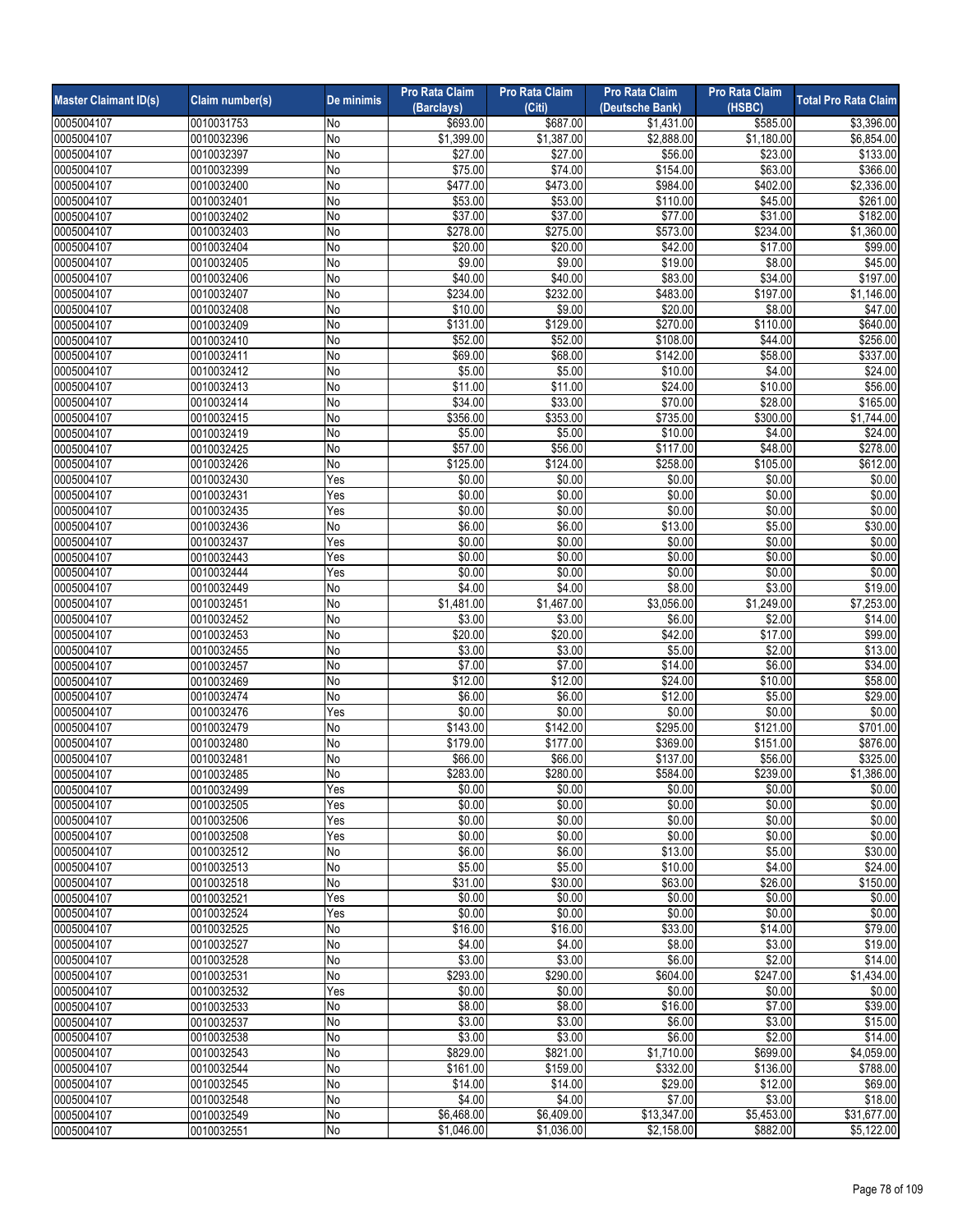| <b>Master Claimant ID(s)</b> | Claim number(s)        | De minimis | Pro Rata Claim<br>(Barclays) | Pro Rata Claim<br>(Citi) | Pro Rata Claim<br>(Deutsche Bank) | Pro Rata Claim<br>(HSBC) | <b>Total Pro Rata Claim</b> |
|------------------------------|------------------------|------------|------------------------------|--------------------------|-----------------------------------|--------------------------|-----------------------------|
| 0005004107                   | 0010032553             | No         | \$4.00                       | \$4.00                   | \$8.00                            | \$3.00                   | \$19.00                     |
| 0005004107                   | 0010032555             | <b>No</b>  | \$3.00                       | \$3.00                   | \$6.00                            | \$3.00                   | \$15.00                     |
| 0005004107; 0005004422       | 0010031749; 0085000003 | No         | \$9.00                       | \$8.00                   | \$18.00                           | \$7.00                   | \$42.00                     |
| 0005004107; 0005004422       | 0010031751; 0085000004 | No         | \$11.00                      | \$10.00                  | \$22.00                           | \$9.00                   | \$52.00                     |
| 0005004108                   | 0010005577             | <b>No</b>  | \$20.00                      | \$20.00                  | N/A                               | N/A                      | \$40.00                     |
| 0005004109                   | 0010005576             | No         | \$13.00                      | \$13.00                  | N/A                               | N/A                      | \$26.00                     |
| 0005004110                   | 0007014611             | No         | \$38.00                      | \$38.00                  | \$79.00                           | \$32.00                  | \$187.00                    |
| 0005004112                   | 0010042749             | No         | \$5,704.00                   | \$5,652.00               | \$11,771.00                       | \$4,809.00               | \$27,936.00                 |
| 0005004113                   | 0007014574             | No         | \$2,062.00                   | \$2,043.00               | \$4,255.00                        | \$1,739.00               | \$10,099.00                 |
| 0005004113                   | 0010019709             | No         | \$13.00                      | \$13.00                  | \$27.00                           | \$11.00                  | \$64.00                     |
| 0005004113                   | 0010019710             | No         | \$484.00                     | \$480.00                 | \$999.00                          | \$408.00                 | \$2,371.00                  |
| 0005004113                   | 0010019711             | <b>No</b>  | \$3.00                       | \$3.00                   | \$6.00                            | \$3.00                   | \$15.00                     |
| 0005004113                   | 0010019712             | <b>No</b>  | \$585.00                     | \$579.00                 | \$1,207.00                        | \$493.00                 | \$2,864.00                  |
| 0005004113                   | 0010019713             | No         | \$291.00                     | \$289.00                 | \$601.00                          | \$246.00                 | \$1,427.00                  |
| 0005004113                   | 0010019714             | Yes        | \$0.00                       | \$0.00                   | \$0.00                            | \$0.00                   | \$0.00                      |
| 0005004113                   | 0010019715             | No         | \$6,953.00                   | \$6,890.00               | \$14,349.00                       | \$5,862.00               | \$34,054.00                 |
| 0005004113                   | 0010019716             | No         | \$734.00                     | \$727.00                 | \$1,514.00                        | \$619.00                 | \$3,594.00                  |
|                              |                        | <b>No</b>  | \$37.00                      | \$37.00                  | \$76.00                           | \$31.00                  | \$181.00                    |
| 0005004113                   | 0010019717             |            |                              |                          |                                   |                          |                             |
| 0005004113                   | 0010019718             | No         | \$51.00                      | \$50.00                  | \$104.00                          | \$43.00                  | \$248.00                    |
| 0005004113                   | 0010019719             | No         | \$68.00                      | \$68.00                  | \$141.00                          | \$57.00                  | \$334.00                    |
| 0005004113                   | 0010019720             | No         | \$132.00                     | \$131.00                 | \$272.00                          | \$111.00                 | \$646.00                    |
| 0005004113                   | 0010019721             | <b>No</b>  | \$151.00                     | \$150.00                 | \$312.00                          | \$128.00                 | \$741.00                    |
| 0005004113                   | 0010019722             | <b>No</b>  | \$72.00                      | \$71.00                  | \$148.00                          | \$60.00                  | \$351.00                    |
| 0005004113                   | 0010025930             | <b>No</b>  | \$30.00                      | \$30.00                  | \$62.00                           | \$25.00                  | \$147.00                    |
| 0005004113                   | 0010025935             | No         | \$39.00                      | \$39.00                  | \$81.00                           | \$33.00                  | \$192.00                    |
| 0005004113                   | 0010025937             | <b>No</b>  | \$1,311.00                   | \$1,299.00               | \$2,705.00                        | $\overline{$1,105.00}$   | \$6,420.00                  |
| 0005004113                   | 0010025938             | <b>No</b>  | \$897.00                     | \$889.00                 | \$1,851.00                        | \$756.00                 | \$4,393.00                  |
| 0005004113                   | 0010025939             | No         | \$721.00                     | \$714.00                 | \$1,488.00                        | \$608.00                 | \$3,531.00                  |
| 0005004113                   | 0010025940             | <b>No</b>  | \$408.00                     | \$404.00                 | \$842.00                          | \$344.00                 | \$1,998.00                  |
| 0005004113                   | 0010025941             | <b>No</b>  | \$44.00                      | \$44.00                  | \$91.00                           | \$37.00                  | \$216.00                    |
| 0005004113                   | 0010025944             | No         | \$778.00                     | \$771.00                 | \$1,605.00                        | \$656.00                 | \$3,810.00                  |
| 0005004113                   | 0010025945             | No         | \$6.00                       | \$6.00                   | \$13.00                           | \$5.00                   | \$30.00                     |
| 0005004114                   | 0007014548             | <b>No</b>  | \$2.00                       | \$2.00                   | \$5.00                            | \$2.00                   | \$11.00                     |
| 0005004114                   | 0007014549             | No         | \$2.00                       | \$2.00                   | \$5.00                            | \$2.00                   | \$11.00                     |
| 0005004114                   | 0007014552             | No         | \$80.00                      | \$79.00                  | \$165.00                          | \$67.00                  | \$391.00                    |
| 0005004114                   | 0007014553             | No         | \$80.00                      | \$79.00                  | \$165.00                          | \$67.00                  | \$391.00                    |
| 0005004114                   | 0007014554             | No         | \$77.00                      | \$77.00                  | \$160.00                          | \$65.00                  | \$379.00                    |
| 0005004114                   | 0007014558             | No         | \$50.00                      | \$50.00                  | \$104.00                          | \$42.00                  | \$246.00                    |
| 0005004114                   | 0007014564             | No         | \$3.00                       | \$3.00                   | \$7.00                            | \$3.00                   | \$16.00                     |
| 0005004114                   | 0007014569             | No         | \$30.00                      | \$30.00                  | \$62.00                           | \$26.00                  | \$148.00                    |
| 0005004114                   | 0007014572             | Yes        | \$0.00                       | \$0.00                   | \$0.00                            | \$0.00                   | \$0.00                      |
| 0005004116                   | 0007014404             | Yes        | \$0.00                       | \$0.00                   | \$0.00                            | \$0.00                   | \$0.00                      |
| 0005004116                   | 0007014405             | No         | \$112.00                     | \$111.00                 | \$232.00                          | \$95.00                  | \$550.00                    |
| 0005004116                   | 0007014406             | No         | \$41.00                      | \$40.00                  | \$84.00                           | \$34.00                  | \$199.00                    |
| 0005004116                   | 0007014407             | <b>No</b>  | \$674.00                     | \$668.00                 | \$1,391.00                        | \$568.00                 | \$3,301.00                  |
| 0005004116                   | 0007014408             | No         | \$138.00                     | \$137.00                 | \$285.00                          | \$117.00                 | \$677.00                    |
| 0005004116                   | 0007014409             | No         | \$22.00                      | \$22.00                  | \$45.00                           | \$19.00                  | \$108.00                    |
| 0005004116                   | 0007014410             | No         | \$12.00                      | \$12.00                  | \$25.00                           | \$10.00                  | \$59.00                     |
| 0005004116                   | 0007014412             | No         | \$478.00                     | \$474.00                 | \$987.00                          | \$403.00                 | \$2,342.00                  |
| 0005004116                   | 0007014413             | Yes        | \$0.00                       | \$0.00                   | \$0.00                            | \$0.00                   | \$0.00                      |
| 0005004116                   | 0007014414             | <b>No</b>  | \$24.00                      | \$24.00                  | \$50.00                           | \$20.00                  | \$118.00                    |
| 0005004116                   | 0007014415             | No         | \$131.00                     | \$130.00                 | \$271.00                          | \$111.00                 | \$643.00                    |
| 0005004116                   | 0007014416             | No         | \$193.00                     | \$191.00                 | \$397.00                          | \$162.00                 | \$943.00                    |
| 0005004116                   | 0007014417             | <b>No</b>  |                              |                          | \$223.00                          | \$91.00                  | \$529.00                    |
|                              | 0007014418             | <b>No</b>  | \$108.00                     | \$107.00                 | \$2,697.00                        |                          |                             |
| 0005004116                   |                        |            | \$1,307.00                   | \$1,295.00               |                                   | \$1,102.00               | \$6,401.00                  |
| 0005004116                   | 0007014419             | No         | \$73.00                      | \$72.00                  | \$150.00                          | \$61.00                  | \$356.00                    |
| 0005004116                   | 0007014420             | <b>No</b>  | \$7.00                       | \$7.00                   | \$15.00                           | \$6.00                   | \$35.00                     |
| 0005004116                   | 0007014421             | No         | \$131.00                     | \$130.00                 | \$271.00                          | \$111.00                 | \$643.00                    |
| 0005004116                   | 0007014423             | <b>No</b>  | \$228.00                     | \$226.00                 | \$471.00                          | \$193.00                 | \$1,118.00                  |
| 0005004116                   | 0007014424             | <b>No</b>  | \$322.00                     | \$319.00                 | \$665.00                          | \$272.00                 | \$1,578.00                  |
| 0005004116                   | 0007014425             | No         | \$317.00                     | \$314.00                 | \$655.00                          | \$268.00                 | \$1,554.00                  |
| 0005004118                   | 0007001820             | No         | \$32,820.00                  | N/A                      | N/A                               | N/A                      | \$32,820.00                 |
| 0005004119                   | 0007001821             | No         | \$14.00                      | N/A                      | N/A                               | N/A                      | \$14.00                     |
| 0005004139                   | 0007015341             | Yes        | \$0.00                       | \$0.00                   | \$0.00                            | \$0.00                   | \$0.00                      |
| 0005004139                   | 0007015347             | Yes        | \$0.00                       | \$0.00                   | \$0.00                            | \$0.00                   | \$0.00                      |
| 0005004139                   | 0007015354             | Yes        | \$0.00                       | \$0.00                   | \$0.00                            | \$0.00                   | \$0.00                      |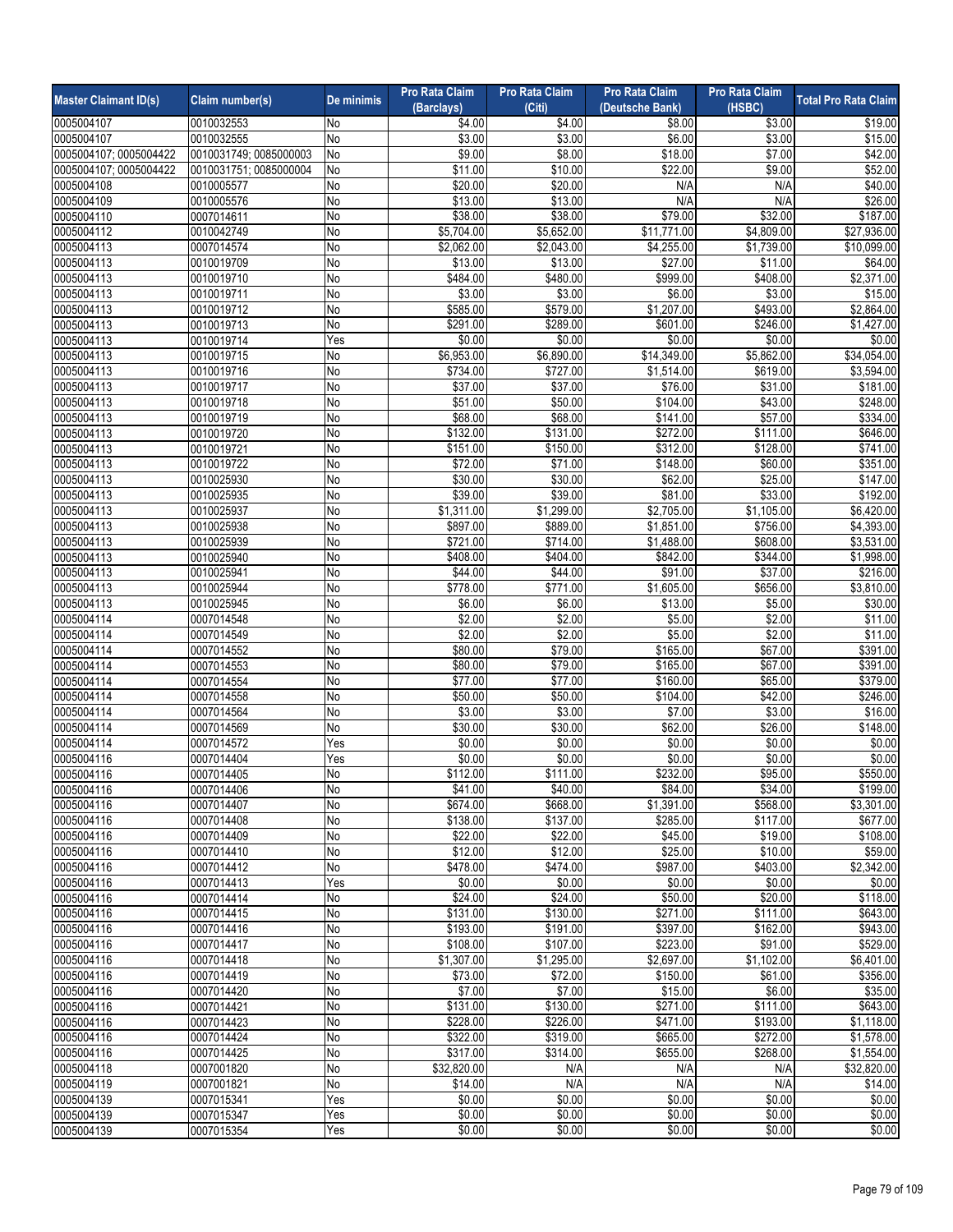| <b>Master Claimant ID(s)</b> | Claim number(s)          | De minimis | Pro Rata Claim        | <b>Pro Rata Claim</b> | Pro Rata Claim             | <b>Pro Rata Claim</b> | <b>Total Pro Rata Claim</b> |
|------------------------------|--------------------------|------------|-----------------------|-----------------------|----------------------------|-----------------------|-----------------------------|
| 0005004139                   |                          | No         | (Barclays)<br>\$15.00 | (Citi)<br>\$15.00     | (Deutsche Bank)<br>\$31.00 | (HSBC)<br>\$13.00     |                             |
| 0005004139                   | 0007015357<br>0007015362 | Yes        | \$0.00                | \$0.00                | \$0.00                     | \$0.00                | \$74.00<br>\$0.00           |
| 0005004139                   | 0007015366               | No         | \$7.00                | \$7.00                | \$15.00                    | \$6.00                | \$35.00                     |
| 0005004139                   | 0007015368               | No         | \$3.00                | \$3.00                | \$6.00                     | \$3.00                | \$15.00                     |
| 0005004139                   | 0007015371               | No         | \$3.00                | \$3.00                | \$7.00                     | \$3.00                | \$16.00                     |
| 0005004139                   | 0007015377               | No         | \$34.00               | \$34.00               | \$71.00                    | \$29.00               | \$168.00                    |
| 0005004139                   | 0007015379               | Yes        | \$0.00                | \$0.00                | \$0.00                     | \$0.00                | \$0.00                      |
| 0005004139                   | 0007015382               | Yes        | \$0.00                | \$0.00                | \$0.00                     | \$0.00                | \$0.00                      |
| 0005004139                   | 0007015384               | Yes        | \$0.00                | \$0.00                | \$0.00                     | \$0.00                | \$0.00                      |
| 0005004155                   | 0007001944               | No         | $\frac{1}{1579.00}$   | \$78.00               | \$163.00                   | \$67.00               | \$387.00                    |
| 0005004155                   | 0007001946               | <b>No</b>  | \$358.00              | \$354.00              | \$738.00                   | \$302.00              | \$1,752.00                  |
| 0005004155                   | 0007001947               | No         | \$496.00              | \$491.00              | \$1,022.00                 | \$418.00              | \$2,427.00                  |
| 0005004155                   | 0007001948               | <b>No</b>  | \$21.00               | \$21.00               | \$44.00                    | \$18.00               | \$104.00                    |
| 0005004155                   | 0007004710               | Yes        | \$0.00                | \$0.00                | \$0.00                     | \$0.00                | \$0.00                      |
| 0005004155                   | 0007004713               | No         | \$7.00                | \$7.00                | \$15.00                    | \$6.00                | \$35.00                     |
| 0005004155                   | 0007004714               | Yes        | \$0.00                | \$0.00                | \$0.00                     | \$0.00                | \$0.00                      |
| 0005004155                   | 0007004715               | Yes        | \$0.00                | \$0.00                | \$0.00                     | \$0.00                | \$0.00                      |
| 0005004155                   | 0007004718               | <b>No</b>  | \$36.00               | \$36.00               | \$74.00                    | \$30.00               | \$176.00                    |
| 0005004155                   | 0007004721               | <b>No</b>  | \$44.00               | \$44.00               | \$91.00                    | \$37.00               | \$216.00                    |
| 0005004155                   | 0007004724               | No         | \$6.00                | \$6.00                | \$13.00                    | \$5.00                | \$30.00                     |
| 0005004155                   | 0007004725               | No         | \$114.00              | \$112.00              | \$234.00                   | \$96.00               | \$556.00                    |
| 0005004155                   | 0007004726               | <b>No</b>  | \$11.00               | \$11.00               | \$22.00                    | \$9.00                | \$53.00                     |
| 0005004155                   | 0007004727               | No         | \$67.00               | \$66.00               | \$138.00                   | \$56.00               | \$327.00                    |
| 0005004155                   | 0007004728               | <b>No</b>  | \$138.00              | \$137.00              | \$285.00                   | \$116.00              | \$676.00                    |
| 0005004155                   | 0007004734               | <b>No</b>  | \$14.00               | \$14.00               | \$28.00                    | \$12.00               | \$68.00                     |
| 0005004155                   | 0007004735               | No         | \$26.00               | \$26.00               | \$55.00                    | \$22.00               | \$129.00                    |
| 0005004155                   | 0007004736               | Yes        | \$0.00                | \$0.00                | \$0.00                     | \$0.00                | \$0.00                      |
| 0005004155                   | 0007004738               | No         | \$51.00               | \$51.00               | \$106.00                   | \$43.00               | \$251.00                    |
| 0005004155                   | 0007004739               | <b>No</b>  | \$78.00               | \$77.00               | \$160.00                   | \$66.00               | \$381.00                    |
| 0005004155                   | 0007004741               | Yes        | \$0.00                | \$0.00                | \$0.00                     | \$0.00                | \$0.00                      |
| 0005004155                   | 0007004746               | No         | \$34.00               | \$34.00               | \$70.00                    | \$29.00               | \$167.00                    |
| 0005004155                   | 0007004747               | No         | \$5.00                | \$5.00                | \$10.00                    | \$4.00                | \$24.00                     |
| 0005004155                   | 0007004748               | <b>No</b>  | \$21.00               | \$21.00               | \$44.00                    | \$18.00               | \$104.00                    |
| 0005004155                   | 0007004749               | No         | \$241.00              | \$239.00              | \$498.00                   | \$204.00              | \$1,182.00                  |
| 0005004155                   | 0007004750               | Yes        | \$0.00                | \$0.00                | \$0.00                     | \$0.00                | \$0.00                      |
| 0005004155                   | 0007004753               | <b>No</b>  | \$9.00                | \$9.00                | \$18.00                    | \$7.00                | \$43.00                     |
| 0005004155                   | 0007004754               | No         | \$15.00               | \$15.00               | \$32.00                    | \$13.00               | \$75.00                     |
| 0005004155                   | 0007004755               | <b>No</b>  | \$9.00                | \$9.00                | \$18.00                    | \$8.00                | \$44.00                     |
| 0005004155                   | 0007004758               | No         | \$3.00                | \$3.00                | \$7.00                     | \$3.00                | \$16.00                     |
| 0005004155                   | 0007004763               | No         | \$5.00                | \$5.00                | \$11.00                    | \$4.00                | \$25.00                     |
| 0005004155                   | 0007004773               | Yes        | \$0.00                | \$0.00                | \$0.00                     | \$0.00                | \$0.00                      |
| 0005004155                   | 0007004775               | Yes        | \$0.00                | \$0.00                | \$0.00                     | \$0.00                | \$0.00                      |
| 0005004155                   | 0007004780               | No         | \$19.00               | \$19.00               | \$40.00                    | \$16.00               | \$94.00                     |
| 0005004155                   | 0007004782               | Yes        | \$0.00                | \$0.00                | \$0.00                     | \$0.00                | \$0.00                      |
| 0005004155                   | 0007004784               | Yes        | \$0.00                | \$0.00                | \$0.00                     | \$0.00                | \$0.00                      |
| 0005004251                   | 0010032633               | No         | \$90.886.00           | \$90,051.00           | \$187,549.00               | \$76,624.00           | \$445,110.00                |
| 0005004264                   | 0007008215               | No         | \$6,879.00            | \$6,816.00            | \$14,196.00                | \$5,800.00            | \$33,691.00                 |
| 0005004264                   | 0085000881-0085002027    | No         | \$472,050.00          | \$467,711.00          | \$974,100.00               | \$397,971.00          | \$2,311,832.00              |
| 0005004266                   | 0007015863               | No         | N/A                   | \$15,149.00           | \$31,551.00                | \$12,890.00           | \$59,590.00                 |
| 0005004273                   | 0007002547               | No         | N/A                   | \$47.00               | \$97.00                    | \$40.00               | \$184.00                    |
| 0005004273                   | 0007002548               | No         | N/A                   | \$26.00               | \$54.00                    | \$22.00               | \$102.00                    |
| 0005004273                   | 0007002549               | No         | N/A                   | \$78.00               | \$163.00                   | \$66.00               | \$307.00                    |
| 0005004273                   | 0007002550               | No         | N/A                   | \$201.00              | \$418.00                   | \$171.00              | \$790.00                    |
| 0005004273                   | 0007002551               | No         | N/A                   | \$125.00              | \$260.00                   | \$106.00              | \$491.00                    |
| 0005004273                   | 0007002552               | No         | N/A                   | \$341.00              | \$711.00                   | \$291.00              | \$1,343.00                  |
| 0005004273                   | 0007002553               | No         | N/A                   | \$507.00              | \$1,055.00                 | \$431.00              | \$1,993.00                  |
| 0005004273                   | 0007002554               | No         | N/A                   | \$178.00              | \$371.00                   | \$152.00              | \$701.00                    |
| 0005004273                   | 0007002555               | No         | N/A                   | \$347.00              | \$724.00                   | \$296.00              | \$1,367.00                  |
| 0005004273                   | 0007002556               | Yes        | N/A                   | \$0.00                | \$0.00                     | \$0.00                | \$0.00                      |
| 0005004273                   | 0007002557               | No         | N/A                   | \$346.00              | \$721.00                   | \$295.00              | \$1,362.00                  |
| 0005004273                   | 0007002558               | No         | N/A                   | \$241.00              | \$501.00                   | \$205.00              | \$947.00                    |
| 0005004273                   | 0007002564               | Yes        | N/A                   | \$0.00                | \$0.00                     | \$0.00                | \$0.00                      |
|                              |                          |            |                       | \$226.00              | \$470.00                   | \$192.00              | \$888.00                    |
| 0005004273<br>0005004273     | 0007002565<br>0007002566 | No<br>Yes  | N/A<br>N/A            | \$0.00                | \$0.00                     | \$0.00                | \$0.00                      |
| 0005004273                   | 0007002568               |            | N/A                   | \$368.00              | \$767.00                   | \$313.00              |                             |
|                              |                          | No         |                       |                       |                            |                       | \$1,448.00                  |
| 0005004273                   | 0007002570               | No         | N/A                   | \$292.00              | \$607.00                   | \$248.00              | \$1,147.00                  |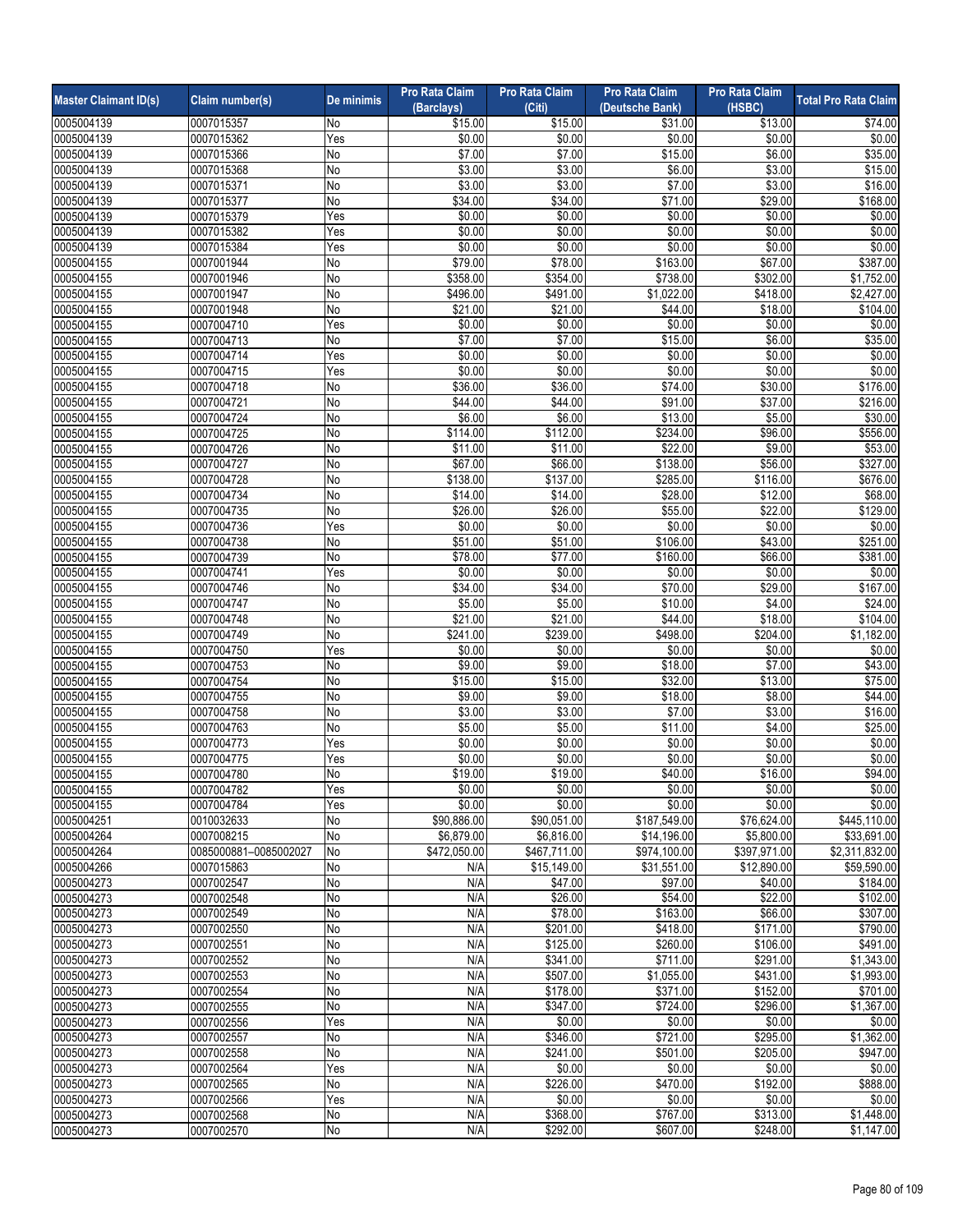| \$35.00<br>0005004273<br>0007002571<br>No<br>N/A<br>\$74.00<br>\$30.00<br>\$139.00<br>0005004273<br>0007002573<br>N/A<br>\$235.00<br>\$490.00<br>\$200.00<br>\$925.00<br><b>No</b><br>\$208.00<br>\$177.00<br>\$433.00<br>\$818.00<br>0005004273<br>0007002574<br>No<br>N/A<br>\$233.00<br>\$1,077.00<br>0005004273<br>0007002575<br>No<br>N/A<br>\$274.00<br>\$570.00<br>\$416.00<br>\$866.00<br>\$354.00<br>\$1,636.00<br>No<br>N/A<br>0005004273<br>0007002576<br>\$177.00<br>\$208.00<br>\$433.00<br>\$818.00<br>0005004273<br>0007002577<br><b>No</b><br>N/A<br>\$289.00<br>\$1,337.00<br>0005004273<br>0007002578<br>No<br>N/A<br>\$340.00<br>\$708.00<br>N/A<br>\$144.00<br>\$299.00<br>\$122.00<br>\$565.00<br>0005004273<br>0007002579<br><b>No</b><br>\$193.00<br>\$227.00<br>\$473.00<br>\$893.00<br>0005004273<br>0007002580<br>No<br>N/A<br>\$198.00<br><b>No</b><br>\$413.00<br>\$169.00<br>\$780.00<br>0005004273<br>0007002581<br>N/A<br>0005004273<br>0007002582<br>N/A<br>\$102.00<br>\$213.00<br>\$87.00<br>\$402.00<br><b>No</b><br>\$264.00<br>\$1,219.00<br>\$310.00<br>\$645.00<br>0005004273<br>0007002586<br>No<br>N/A<br>\$198.00<br>\$169.00<br>0005004273<br>0007002591<br><b>No</b><br>\$413.00<br>\$780.00<br>N/A<br>\$113.00<br>\$235.00<br>\$96.00<br>\$444.00<br>0007002594<br><b>No</b><br>N/A<br>0005004273<br>\$331.00<br>0005004273<br>0007002596<br>\$388.00<br>\$809.00<br>\$1,528.00<br>No<br>N/A<br>\$346.00<br>\$294.00<br>0005004273<br>0007002599<br>No<br>\$720.00<br>\$1,360.00<br>N/A<br>\$2,286.00<br>N/A<br>\$581.00<br>\$1,210.00<br>\$495.00<br>0005004273<br>0007002601<br>No<br>\$75.00<br>\$295.00<br>0005004273<br>0007002603<br>N/A<br>\$156.00<br>\$64.00<br><b>No</b><br>\$204.00<br>\$174.00<br>\$804.00<br>No<br>N/A<br>\$426.00<br>0005004273<br>0007002607<br>N/A<br>\$0.00<br>\$0.00<br>\$0.00<br>\$0.00<br>0005004273<br>0007002609<br>Yes<br>\$366.00<br>\$762.00<br>\$311.00<br>0005004273<br>N/A<br>0007002610<br>No<br>\$211.00<br>\$180.00<br>0005004273<br>0007002611<br><b>No</b><br>N/A<br>\$440.00<br>\$831.00<br>0005004273<br>0007002613<br>N/A<br>\$26.00<br>\$54.00<br>\$22.00<br>\$102.00<br>No<br>0005004273<br>0007002614<br>\$29.00<br>\$60.00<br>\$24.00<br>\$113.00<br><b>No</b><br>N/A<br>0005004273<br>\$426.00<br>\$887.00<br>\$362.00<br>\$1,675.00<br>0007002615<br><b>No</b><br>N/A<br>N/A<br>\$112.00<br>\$234.00<br>\$95.00<br>No<br>0005004273<br>0007002617<br>\$230.00<br>\$479.00<br>\$196.00<br>\$905.00<br>0005004273<br>0007002618<br><b>No</b><br>N/A<br>\$19.00<br>\$16.00<br>0005004273<br>N/A<br>\$40.00<br>0007002619<br>No<br>0005004273<br>0007002620<br>N/A<br>\$10.00<br>\$20.00<br>\$8.00<br>No<br>\$173.00<br>\$148.00<br>\$682.00<br>No<br>N/A<br>\$361.00<br>0005004273<br>0007002621<br>\$9.00<br>\$8.00<br>\$35.00<br>0005004273<br>0007002622<br><b>No</b><br>N/A<br>\$18.00<br>\$65.00<br>N/A<br>\$136.00<br>\$56.00<br>\$257.00<br>0005004273<br>0007002623<br>No<br>0005004273<br>\$55.00<br>\$115.00<br>\$217.00<br>0007002624<br><b>No</b><br>N/A<br>\$47.00<br>\$36.00<br>\$74.00<br>\$30.00<br>0005004273<br>0007002625<br>No<br>N/A<br>\$71.00<br>\$149.00<br>\$61.00<br><b>No</b><br>N/A<br>0005004273<br>0007002626<br>\$73.00<br>\$153.00<br>\$62.00<br>\$288.00<br>0005004273<br>0007002627<br><b>No</b><br>N/A<br>\$167.00<br>\$142.00<br>\$656.00<br>N/A<br>\$347.00<br>0005004273<br>0007002628<br>No<br>\$125.00<br>\$260.00<br>\$106.00<br>\$491.00<br>0005004273<br>0007002629<br><b>No</b><br>N/A<br>\$104.00<br>\$217.00<br>\$89.00<br>\$410.00<br>0005004273<br>0007002630<br>No<br>N/A<br>N/A<br>\$61.00<br>\$126.00<br>\$52.00<br>\$239.00<br>0005004273<br>0007002631<br>No<br>N/A<br>\$61.00<br>\$126.00<br>\$52.00<br>0005004273<br>0007002632<br>No<br>0005004273<br>0007002633<br>No<br>N/A<br>\$77.00<br>\$160.00<br>\$65.00<br>\$302.00<br>N/A<br>\$54.00<br>\$46.00<br>0005004273<br>0007002634<br>\$113.00<br>No<br>\$20.00<br>\$43.00<br>\$17.00<br>No<br>N/A<br>0005004273<br>0007002635<br>No<br>0005004273<br>0007002636<br>N/A<br>\$88.00<br>\$184.00<br>\$75.00<br>\$65.00<br>\$135.00<br>\$55.00<br>0005004273<br>No<br>N/A<br>0007002637<br>\$264.00<br>\$549.00<br>\$224.00<br>0005004273<br>0007002638<br>No<br>N/A<br>0005004273<br>0007002639<br>No<br>\$74.00<br>\$154.00<br>\$63.00<br>N/A<br>\$108.00<br>\$226.00<br>\$92.00<br>0005004273<br>0007002640<br>No<br>N/A<br>0005004273<br>0007002641<br>No<br>\$104.00<br>\$216.00<br>\$88.00<br>N/A<br>No<br>\$279.00<br>\$582.00<br>\$238.00<br>0005004273<br>0007002642<br>N/A<br>N/A<br>\$62.00<br>\$129.00<br>\$53.00<br>0005004273<br>0007002643<br>No<br>\$282.00<br>\$587.00<br>\$240.00<br>0007002644<br>No<br>N/A<br>0005004273<br>\$58.00<br>0005004273<br>0007002645<br>No<br>\$121.00<br>\$50.00<br>N/A<br>No<br>N/A<br>\$100.00<br>\$209.00<br>\$85.00<br>0005004273<br>0007002646<br>No<br>\$86.00<br>\$179.00<br>0005004273<br>0007002647<br>N/A<br>\$73.00<br>0005004273<br>0007002648<br>No<br>\$82.00<br>\$170.00<br>\$70.00<br>N/A<br>\$196.00<br>0005004273<br>0007002649<br>No<br>N/A<br>\$94.00<br>\$80.00<br>\$126.00<br>\$263.00<br>0005004273<br>0007002650<br>No<br>N/A<br>\$108.00<br>No<br>\$55.00<br>\$114.00<br>\$47.00<br>0005004273<br>0007002651<br>N/A<br>N/A<br>\$44.00<br>\$92.00<br>\$38.00<br>0005004273<br>0007002652<br>No<br>\$46.00<br>No<br>N/A<br>\$95.00<br>\$39.00<br>0005004273<br>0007002653<br>\$332.00<br>0007002654<br>No<br>\$692.00<br>\$283.00<br>0005004273<br>N/A<br>N/A<br>\$229.00<br>No<br>\$476.00<br>\$195.00<br>0005004273<br>0007002655<br>\$229.00<br>\$195.00<br>0005004273<br>0007002656<br>No<br>N/A<br>\$476.00<br>0007002657<br>No<br>\$332.00<br>\$692.00<br>\$283.00<br>0005004273<br>N/A | <b>Master Claimant ID(s)</b> | <b>Claim number(s)</b> | De minimis | <b>Pro Rata Claim</b><br>(Barclays) | <b>Pro Rata Claim</b><br>(Citi) | Pro Rata Claim<br>(Deutsche Bank) | <b>Pro Rata Claim</b><br>(HSBC) | <b>Total Pro Rata Claim</b> |
|---------------------------------------------------------------------------------------------------------------------------------------------------------------------------------------------------------------------------------------------------------------------------------------------------------------------------------------------------------------------------------------------------------------------------------------------------------------------------------------------------------------------------------------------------------------------------------------------------------------------------------------------------------------------------------------------------------------------------------------------------------------------------------------------------------------------------------------------------------------------------------------------------------------------------------------------------------------------------------------------------------------------------------------------------------------------------------------------------------------------------------------------------------------------------------------------------------------------------------------------------------------------------------------------------------------------------------------------------------------------------------------------------------------------------------------------------------------------------------------------------------------------------------------------------------------------------------------------------------------------------------------------------------------------------------------------------------------------------------------------------------------------------------------------------------------------------------------------------------------------------------------------------------------------------------------------------------------------------------------------------------------------------------------------------------------------------------------------------------------------------------------------------------------------------------------------------------------------------------------------------------------------------------------------------------------------------------------------------------------------------------------------------------------------------------------------------------------------------------------------------------------------------------------------------------------------------------------------------------------------------------------------------------------------------------------------------------------------------------------------------------------------------------------------------------------------------------------------------------------------------------------------------------------------------------------------------------------------------------------------------------------------------------------------------------------------------------------------------------------------------------------------------------------------------------------------------------------------------------------------------------------------------------------------------------------------------------------------------------------------------------------------------------------------------------------------------------------------------------------------------------------------------------------------------------------------------------------------------------------------------------------------------------------------------------------------------------------------------------------------------------------------------------------------------------------------------------------------------------------------------------------------------------------------------------------------------------------------------------------------------------------------------------------------------------------------------------------------------------------------------------------------------------------------------------------------------------------------------------------------------------------------------------------------------------------------------------------------------------------------------------------------------------------------------------------------------------------------------------------------------------------------------------------------------------------------------------------------------------------------------------------------------------------------------------------------------------------------------------------------------------------------------------------------------------------------------------------------------------------------------------------------------------------------------------------------------------------------------------------------------------------------------------------------------------------------------------------------------------------------------------------------------------------------------------------------------------------------------------------------------------------------------------------------------------------------------------------------------------------------------------------------------------------------------------------------------------------------------------------------------------------------------------------------------------------------------------------------------------------------------------------------------------------------------------------------------------------------------------------------------------------------------------|------------------------------|------------------------|------------|-------------------------------------|---------------------------------|-----------------------------------|---------------------------------|-----------------------------|
|                                                                                                                                                                                                                                                                                                                                                                                                                                                                                                                                                                                                                                                                                                                                                                                                                                                                                                                                                                                                                                                                                                                                                                                                                                                                                                                                                                                                                                                                                                                                                                                                                                                                                                                                                                                                                                                                                                                                                                                                                                                                                                                                                                                                                                                                                                                                                                                                                                                                                                                                                                                                                                                                                                                                                                                                                                                                                                                                                                                                                                                                                                                                                                                                                                                                                                                                                                                                                                                                                                                                                                                                                                                                                                                                                                                                                                                                                                                                                                                                                                                                                                                                                                                                                                                                                                                                                                                                                                                                                                                                                                                                                                                                                                                                                                                                                                                                                                                                                                                                                                                                                                                                                                                                                                                                                                                                                                                                                                                                                                                                                                                                                                                                                                                                                                                 |                              |                        |            |                                     |                                 |                                   |                                 |                             |
|                                                                                                                                                                                                                                                                                                                                                                                                                                                                                                                                                                                                                                                                                                                                                                                                                                                                                                                                                                                                                                                                                                                                                                                                                                                                                                                                                                                                                                                                                                                                                                                                                                                                                                                                                                                                                                                                                                                                                                                                                                                                                                                                                                                                                                                                                                                                                                                                                                                                                                                                                                                                                                                                                                                                                                                                                                                                                                                                                                                                                                                                                                                                                                                                                                                                                                                                                                                                                                                                                                                                                                                                                                                                                                                                                                                                                                                                                                                                                                                                                                                                                                                                                                                                                                                                                                                                                                                                                                                                                                                                                                                                                                                                                                                                                                                                                                                                                                                                                                                                                                                                                                                                                                                                                                                                                                                                                                                                                                                                                                                                                                                                                                                                                                                                                                                 |                              |                        |            |                                     |                                 |                                   |                                 |                             |
|                                                                                                                                                                                                                                                                                                                                                                                                                                                                                                                                                                                                                                                                                                                                                                                                                                                                                                                                                                                                                                                                                                                                                                                                                                                                                                                                                                                                                                                                                                                                                                                                                                                                                                                                                                                                                                                                                                                                                                                                                                                                                                                                                                                                                                                                                                                                                                                                                                                                                                                                                                                                                                                                                                                                                                                                                                                                                                                                                                                                                                                                                                                                                                                                                                                                                                                                                                                                                                                                                                                                                                                                                                                                                                                                                                                                                                                                                                                                                                                                                                                                                                                                                                                                                                                                                                                                                                                                                                                                                                                                                                                                                                                                                                                                                                                                                                                                                                                                                                                                                                                                                                                                                                                                                                                                                                                                                                                                                                                                                                                                                                                                                                                                                                                                                                                 |                              |                        |            |                                     |                                 |                                   |                                 |                             |
|                                                                                                                                                                                                                                                                                                                                                                                                                                                                                                                                                                                                                                                                                                                                                                                                                                                                                                                                                                                                                                                                                                                                                                                                                                                                                                                                                                                                                                                                                                                                                                                                                                                                                                                                                                                                                                                                                                                                                                                                                                                                                                                                                                                                                                                                                                                                                                                                                                                                                                                                                                                                                                                                                                                                                                                                                                                                                                                                                                                                                                                                                                                                                                                                                                                                                                                                                                                                                                                                                                                                                                                                                                                                                                                                                                                                                                                                                                                                                                                                                                                                                                                                                                                                                                                                                                                                                                                                                                                                                                                                                                                                                                                                                                                                                                                                                                                                                                                                                                                                                                                                                                                                                                                                                                                                                                                                                                                                                                                                                                                                                                                                                                                                                                                                                                                 |                              |                        |            |                                     |                                 |                                   |                                 |                             |
|                                                                                                                                                                                                                                                                                                                                                                                                                                                                                                                                                                                                                                                                                                                                                                                                                                                                                                                                                                                                                                                                                                                                                                                                                                                                                                                                                                                                                                                                                                                                                                                                                                                                                                                                                                                                                                                                                                                                                                                                                                                                                                                                                                                                                                                                                                                                                                                                                                                                                                                                                                                                                                                                                                                                                                                                                                                                                                                                                                                                                                                                                                                                                                                                                                                                                                                                                                                                                                                                                                                                                                                                                                                                                                                                                                                                                                                                                                                                                                                                                                                                                                                                                                                                                                                                                                                                                                                                                                                                                                                                                                                                                                                                                                                                                                                                                                                                                                                                                                                                                                                                                                                                                                                                                                                                                                                                                                                                                                                                                                                                                                                                                                                                                                                                                                                 |                              |                        |            |                                     |                                 |                                   |                                 |                             |
|                                                                                                                                                                                                                                                                                                                                                                                                                                                                                                                                                                                                                                                                                                                                                                                                                                                                                                                                                                                                                                                                                                                                                                                                                                                                                                                                                                                                                                                                                                                                                                                                                                                                                                                                                                                                                                                                                                                                                                                                                                                                                                                                                                                                                                                                                                                                                                                                                                                                                                                                                                                                                                                                                                                                                                                                                                                                                                                                                                                                                                                                                                                                                                                                                                                                                                                                                                                                                                                                                                                                                                                                                                                                                                                                                                                                                                                                                                                                                                                                                                                                                                                                                                                                                                                                                                                                                                                                                                                                                                                                                                                                                                                                                                                                                                                                                                                                                                                                                                                                                                                                                                                                                                                                                                                                                                                                                                                                                                                                                                                                                                                                                                                                                                                                                                                 |                              |                        |            |                                     |                                 |                                   |                                 |                             |
|                                                                                                                                                                                                                                                                                                                                                                                                                                                                                                                                                                                                                                                                                                                                                                                                                                                                                                                                                                                                                                                                                                                                                                                                                                                                                                                                                                                                                                                                                                                                                                                                                                                                                                                                                                                                                                                                                                                                                                                                                                                                                                                                                                                                                                                                                                                                                                                                                                                                                                                                                                                                                                                                                                                                                                                                                                                                                                                                                                                                                                                                                                                                                                                                                                                                                                                                                                                                                                                                                                                                                                                                                                                                                                                                                                                                                                                                                                                                                                                                                                                                                                                                                                                                                                                                                                                                                                                                                                                                                                                                                                                                                                                                                                                                                                                                                                                                                                                                                                                                                                                                                                                                                                                                                                                                                                                                                                                                                                                                                                                                                                                                                                                                                                                                                                                 |                              |                        |            |                                     |                                 |                                   |                                 |                             |
|                                                                                                                                                                                                                                                                                                                                                                                                                                                                                                                                                                                                                                                                                                                                                                                                                                                                                                                                                                                                                                                                                                                                                                                                                                                                                                                                                                                                                                                                                                                                                                                                                                                                                                                                                                                                                                                                                                                                                                                                                                                                                                                                                                                                                                                                                                                                                                                                                                                                                                                                                                                                                                                                                                                                                                                                                                                                                                                                                                                                                                                                                                                                                                                                                                                                                                                                                                                                                                                                                                                                                                                                                                                                                                                                                                                                                                                                                                                                                                                                                                                                                                                                                                                                                                                                                                                                                                                                                                                                                                                                                                                                                                                                                                                                                                                                                                                                                                                                                                                                                                                                                                                                                                                                                                                                                                                                                                                                                                                                                                                                                                                                                                                                                                                                                                                 |                              |                        |            |                                     |                                 |                                   |                                 |                             |
|                                                                                                                                                                                                                                                                                                                                                                                                                                                                                                                                                                                                                                                                                                                                                                                                                                                                                                                                                                                                                                                                                                                                                                                                                                                                                                                                                                                                                                                                                                                                                                                                                                                                                                                                                                                                                                                                                                                                                                                                                                                                                                                                                                                                                                                                                                                                                                                                                                                                                                                                                                                                                                                                                                                                                                                                                                                                                                                                                                                                                                                                                                                                                                                                                                                                                                                                                                                                                                                                                                                                                                                                                                                                                                                                                                                                                                                                                                                                                                                                                                                                                                                                                                                                                                                                                                                                                                                                                                                                                                                                                                                                                                                                                                                                                                                                                                                                                                                                                                                                                                                                                                                                                                                                                                                                                                                                                                                                                                                                                                                                                                                                                                                                                                                                                                                 |                              |                        |            |                                     |                                 |                                   |                                 |                             |
|                                                                                                                                                                                                                                                                                                                                                                                                                                                                                                                                                                                                                                                                                                                                                                                                                                                                                                                                                                                                                                                                                                                                                                                                                                                                                                                                                                                                                                                                                                                                                                                                                                                                                                                                                                                                                                                                                                                                                                                                                                                                                                                                                                                                                                                                                                                                                                                                                                                                                                                                                                                                                                                                                                                                                                                                                                                                                                                                                                                                                                                                                                                                                                                                                                                                                                                                                                                                                                                                                                                                                                                                                                                                                                                                                                                                                                                                                                                                                                                                                                                                                                                                                                                                                                                                                                                                                                                                                                                                                                                                                                                                                                                                                                                                                                                                                                                                                                                                                                                                                                                                                                                                                                                                                                                                                                                                                                                                                                                                                                                                                                                                                                                                                                                                                                                 |                              |                        |            |                                     |                                 |                                   |                                 |                             |
|                                                                                                                                                                                                                                                                                                                                                                                                                                                                                                                                                                                                                                                                                                                                                                                                                                                                                                                                                                                                                                                                                                                                                                                                                                                                                                                                                                                                                                                                                                                                                                                                                                                                                                                                                                                                                                                                                                                                                                                                                                                                                                                                                                                                                                                                                                                                                                                                                                                                                                                                                                                                                                                                                                                                                                                                                                                                                                                                                                                                                                                                                                                                                                                                                                                                                                                                                                                                                                                                                                                                                                                                                                                                                                                                                                                                                                                                                                                                                                                                                                                                                                                                                                                                                                                                                                                                                                                                                                                                                                                                                                                                                                                                                                                                                                                                                                                                                                                                                                                                                                                                                                                                                                                                                                                                                                                                                                                                                                                                                                                                                                                                                                                                                                                                                                                 |                              |                        |            |                                     |                                 |                                   |                                 |                             |
|                                                                                                                                                                                                                                                                                                                                                                                                                                                                                                                                                                                                                                                                                                                                                                                                                                                                                                                                                                                                                                                                                                                                                                                                                                                                                                                                                                                                                                                                                                                                                                                                                                                                                                                                                                                                                                                                                                                                                                                                                                                                                                                                                                                                                                                                                                                                                                                                                                                                                                                                                                                                                                                                                                                                                                                                                                                                                                                                                                                                                                                                                                                                                                                                                                                                                                                                                                                                                                                                                                                                                                                                                                                                                                                                                                                                                                                                                                                                                                                                                                                                                                                                                                                                                                                                                                                                                                                                                                                                                                                                                                                                                                                                                                                                                                                                                                                                                                                                                                                                                                                                                                                                                                                                                                                                                                                                                                                                                                                                                                                                                                                                                                                                                                                                                                                 |                              |                        |            |                                     |                                 |                                   |                                 |                             |
|                                                                                                                                                                                                                                                                                                                                                                                                                                                                                                                                                                                                                                                                                                                                                                                                                                                                                                                                                                                                                                                                                                                                                                                                                                                                                                                                                                                                                                                                                                                                                                                                                                                                                                                                                                                                                                                                                                                                                                                                                                                                                                                                                                                                                                                                                                                                                                                                                                                                                                                                                                                                                                                                                                                                                                                                                                                                                                                                                                                                                                                                                                                                                                                                                                                                                                                                                                                                                                                                                                                                                                                                                                                                                                                                                                                                                                                                                                                                                                                                                                                                                                                                                                                                                                                                                                                                                                                                                                                                                                                                                                                                                                                                                                                                                                                                                                                                                                                                                                                                                                                                                                                                                                                                                                                                                                                                                                                                                                                                                                                                                                                                                                                                                                                                                                                 |                              |                        |            |                                     |                                 |                                   |                                 |                             |
|                                                                                                                                                                                                                                                                                                                                                                                                                                                                                                                                                                                                                                                                                                                                                                                                                                                                                                                                                                                                                                                                                                                                                                                                                                                                                                                                                                                                                                                                                                                                                                                                                                                                                                                                                                                                                                                                                                                                                                                                                                                                                                                                                                                                                                                                                                                                                                                                                                                                                                                                                                                                                                                                                                                                                                                                                                                                                                                                                                                                                                                                                                                                                                                                                                                                                                                                                                                                                                                                                                                                                                                                                                                                                                                                                                                                                                                                                                                                                                                                                                                                                                                                                                                                                                                                                                                                                                                                                                                                                                                                                                                                                                                                                                                                                                                                                                                                                                                                                                                                                                                                                                                                                                                                                                                                                                                                                                                                                                                                                                                                                                                                                                                                                                                                                                                 |                              |                        |            |                                     |                                 |                                   |                                 |                             |
|                                                                                                                                                                                                                                                                                                                                                                                                                                                                                                                                                                                                                                                                                                                                                                                                                                                                                                                                                                                                                                                                                                                                                                                                                                                                                                                                                                                                                                                                                                                                                                                                                                                                                                                                                                                                                                                                                                                                                                                                                                                                                                                                                                                                                                                                                                                                                                                                                                                                                                                                                                                                                                                                                                                                                                                                                                                                                                                                                                                                                                                                                                                                                                                                                                                                                                                                                                                                                                                                                                                                                                                                                                                                                                                                                                                                                                                                                                                                                                                                                                                                                                                                                                                                                                                                                                                                                                                                                                                                                                                                                                                                                                                                                                                                                                                                                                                                                                                                                                                                                                                                                                                                                                                                                                                                                                                                                                                                                                                                                                                                                                                                                                                                                                                                                                                 |                              |                        |            |                                     |                                 |                                   |                                 |                             |
|                                                                                                                                                                                                                                                                                                                                                                                                                                                                                                                                                                                                                                                                                                                                                                                                                                                                                                                                                                                                                                                                                                                                                                                                                                                                                                                                                                                                                                                                                                                                                                                                                                                                                                                                                                                                                                                                                                                                                                                                                                                                                                                                                                                                                                                                                                                                                                                                                                                                                                                                                                                                                                                                                                                                                                                                                                                                                                                                                                                                                                                                                                                                                                                                                                                                                                                                                                                                                                                                                                                                                                                                                                                                                                                                                                                                                                                                                                                                                                                                                                                                                                                                                                                                                                                                                                                                                                                                                                                                                                                                                                                                                                                                                                                                                                                                                                                                                                                                                                                                                                                                                                                                                                                                                                                                                                                                                                                                                                                                                                                                                                                                                                                                                                                                                                                 |                              |                        |            |                                     |                                 |                                   |                                 |                             |
|                                                                                                                                                                                                                                                                                                                                                                                                                                                                                                                                                                                                                                                                                                                                                                                                                                                                                                                                                                                                                                                                                                                                                                                                                                                                                                                                                                                                                                                                                                                                                                                                                                                                                                                                                                                                                                                                                                                                                                                                                                                                                                                                                                                                                                                                                                                                                                                                                                                                                                                                                                                                                                                                                                                                                                                                                                                                                                                                                                                                                                                                                                                                                                                                                                                                                                                                                                                                                                                                                                                                                                                                                                                                                                                                                                                                                                                                                                                                                                                                                                                                                                                                                                                                                                                                                                                                                                                                                                                                                                                                                                                                                                                                                                                                                                                                                                                                                                                                                                                                                                                                                                                                                                                                                                                                                                                                                                                                                                                                                                                                                                                                                                                                                                                                                                                 |                              |                        |            |                                     |                                 |                                   |                                 |                             |
|                                                                                                                                                                                                                                                                                                                                                                                                                                                                                                                                                                                                                                                                                                                                                                                                                                                                                                                                                                                                                                                                                                                                                                                                                                                                                                                                                                                                                                                                                                                                                                                                                                                                                                                                                                                                                                                                                                                                                                                                                                                                                                                                                                                                                                                                                                                                                                                                                                                                                                                                                                                                                                                                                                                                                                                                                                                                                                                                                                                                                                                                                                                                                                                                                                                                                                                                                                                                                                                                                                                                                                                                                                                                                                                                                                                                                                                                                                                                                                                                                                                                                                                                                                                                                                                                                                                                                                                                                                                                                                                                                                                                                                                                                                                                                                                                                                                                                                                                                                                                                                                                                                                                                                                                                                                                                                                                                                                                                                                                                                                                                                                                                                                                                                                                                                                 |                              |                        |            |                                     |                                 |                                   |                                 |                             |
| \$1,439.00<br>\$441.00<br>\$75.00<br>\$38.00<br>\$140.00<br>\$281.00<br>\$239.00<br>\$213.00<br>\$80.00<br>\$347.00<br>\$255.00<br>\$1,037.00<br>\$291.00<br>\$426.00<br>\$408.00<br>\$1,099.00<br>\$244.00<br>\$1,109.00<br>\$229.00<br>\$394.00<br>\$338.00<br>\$322.00<br>\$370.00<br>\$497.00<br>\$216.00<br>\$174.00<br>\$180.00<br>\$1,307.00<br>\$900.00<br>\$900.00<br>\$1,307.00                                                                                                                                                                                                                                                                                                                                                                                                                                                                                                                                                                                                                                                                                                                                                                                                                                                                                                                                                                                                                                                                                                                                                                                                                                                                                                                                                                                                                                                                                                                                                                                                                                                                                                                                                                                                                                                                                                                                                                                                                                                                                                                                                                                                                                                                                                                                                                                                                                                                                                                                                                                                                                                                                                                                                                                                                                                                                                                                                                                                                                                                                                                                                                                                                                                                                                                                                                                                                                                                                                                                                                                                                                                                                                                                                                                                                                                                                                                                                                                                                                                                                                                                                                                                                                                                                                                                                                                                                                                                                                                                                                                                                                                                                                                                                                                                                                                                                                                                                                                                                                                                                                                                                                                                                                                                                                                                                                                       |                              |                        |            |                                     |                                 |                                   |                                 |                             |
|                                                                                                                                                                                                                                                                                                                                                                                                                                                                                                                                                                                                                                                                                                                                                                                                                                                                                                                                                                                                                                                                                                                                                                                                                                                                                                                                                                                                                                                                                                                                                                                                                                                                                                                                                                                                                                                                                                                                                                                                                                                                                                                                                                                                                                                                                                                                                                                                                                                                                                                                                                                                                                                                                                                                                                                                                                                                                                                                                                                                                                                                                                                                                                                                                                                                                                                                                                                                                                                                                                                                                                                                                                                                                                                                                                                                                                                                                                                                                                                                                                                                                                                                                                                                                                                                                                                                                                                                                                                                                                                                                                                                                                                                                                                                                                                                                                                                                                                                                                                                                                                                                                                                                                                                                                                                                                                                                                                                                                                                                                                                                                                                                                                                                                                                                                                 |                              |                        |            |                                     |                                 |                                   |                                 |                             |
|                                                                                                                                                                                                                                                                                                                                                                                                                                                                                                                                                                                                                                                                                                                                                                                                                                                                                                                                                                                                                                                                                                                                                                                                                                                                                                                                                                                                                                                                                                                                                                                                                                                                                                                                                                                                                                                                                                                                                                                                                                                                                                                                                                                                                                                                                                                                                                                                                                                                                                                                                                                                                                                                                                                                                                                                                                                                                                                                                                                                                                                                                                                                                                                                                                                                                                                                                                                                                                                                                                                                                                                                                                                                                                                                                                                                                                                                                                                                                                                                                                                                                                                                                                                                                                                                                                                                                                                                                                                                                                                                                                                                                                                                                                                                                                                                                                                                                                                                                                                                                                                                                                                                                                                                                                                                                                                                                                                                                                                                                                                                                                                                                                                                                                                                                                                 |                              |                        |            |                                     |                                 |                                   |                                 |                             |
|                                                                                                                                                                                                                                                                                                                                                                                                                                                                                                                                                                                                                                                                                                                                                                                                                                                                                                                                                                                                                                                                                                                                                                                                                                                                                                                                                                                                                                                                                                                                                                                                                                                                                                                                                                                                                                                                                                                                                                                                                                                                                                                                                                                                                                                                                                                                                                                                                                                                                                                                                                                                                                                                                                                                                                                                                                                                                                                                                                                                                                                                                                                                                                                                                                                                                                                                                                                                                                                                                                                                                                                                                                                                                                                                                                                                                                                                                                                                                                                                                                                                                                                                                                                                                                                                                                                                                                                                                                                                                                                                                                                                                                                                                                                                                                                                                                                                                                                                                                                                                                                                                                                                                                                                                                                                                                                                                                                                                                                                                                                                                                                                                                                                                                                                                                                 |                              |                        |            |                                     |                                 |                                   |                                 |                             |
|                                                                                                                                                                                                                                                                                                                                                                                                                                                                                                                                                                                                                                                                                                                                                                                                                                                                                                                                                                                                                                                                                                                                                                                                                                                                                                                                                                                                                                                                                                                                                                                                                                                                                                                                                                                                                                                                                                                                                                                                                                                                                                                                                                                                                                                                                                                                                                                                                                                                                                                                                                                                                                                                                                                                                                                                                                                                                                                                                                                                                                                                                                                                                                                                                                                                                                                                                                                                                                                                                                                                                                                                                                                                                                                                                                                                                                                                                                                                                                                                                                                                                                                                                                                                                                                                                                                                                                                                                                                                                                                                                                                                                                                                                                                                                                                                                                                                                                                                                                                                                                                                                                                                                                                                                                                                                                                                                                                                                                                                                                                                                                                                                                                                                                                                                                                 |                              |                        |            |                                     |                                 |                                   |                                 |                             |
|                                                                                                                                                                                                                                                                                                                                                                                                                                                                                                                                                                                                                                                                                                                                                                                                                                                                                                                                                                                                                                                                                                                                                                                                                                                                                                                                                                                                                                                                                                                                                                                                                                                                                                                                                                                                                                                                                                                                                                                                                                                                                                                                                                                                                                                                                                                                                                                                                                                                                                                                                                                                                                                                                                                                                                                                                                                                                                                                                                                                                                                                                                                                                                                                                                                                                                                                                                                                                                                                                                                                                                                                                                                                                                                                                                                                                                                                                                                                                                                                                                                                                                                                                                                                                                                                                                                                                                                                                                                                                                                                                                                                                                                                                                                                                                                                                                                                                                                                                                                                                                                                                                                                                                                                                                                                                                                                                                                                                                                                                                                                                                                                                                                                                                                                                                                 |                              |                        |            |                                     |                                 |                                   |                                 |                             |
|                                                                                                                                                                                                                                                                                                                                                                                                                                                                                                                                                                                                                                                                                                                                                                                                                                                                                                                                                                                                                                                                                                                                                                                                                                                                                                                                                                                                                                                                                                                                                                                                                                                                                                                                                                                                                                                                                                                                                                                                                                                                                                                                                                                                                                                                                                                                                                                                                                                                                                                                                                                                                                                                                                                                                                                                                                                                                                                                                                                                                                                                                                                                                                                                                                                                                                                                                                                                                                                                                                                                                                                                                                                                                                                                                                                                                                                                                                                                                                                                                                                                                                                                                                                                                                                                                                                                                                                                                                                                                                                                                                                                                                                                                                                                                                                                                                                                                                                                                                                                                                                                                                                                                                                                                                                                                                                                                                                                                                                                                                                                                                                                                                                                                                                                                                                 |                              |                        |            |                                     |                                 |                                   |                                 |                             |
|                                                                                                                                                                                                                                                                                                                                                                                                                                                                                                                                                                                                                                                                                                                                                                                                                                                                                                                                                                                                                                                                                                                                                                                                                                                                                                                                                                                                                                                                                                                                                                                                                                                                                                                                                                                                                                                                                                                                                                                                                                                                                                                                                                                                                                                                                                                                                                                                                                                                                                                                                                                                                                                                                                                                                                                                                                                                                                                                                                                                                                                                                                                                                                                                                                                                                                                                                                                                                                                                                                                                                                                                                                                                                                                                                                                                                                                                                                                                                                                                                                                                                                                                                                                                                                                                                                                                                                                                                                                                                                                                                                                                                                                                                                                                                                                                                                                                                                                                                                                                                                                                                                                                                                                                                                                                                                                                                                                                                                                                                                                                                                                                                                                                                                                                                                                 |                              |                        |            |                                     |                                 |                                   |                                 |                             |
|                                                                                                                                                                                                                                                                                                                                                                                                                                                                                                                                                                                                                                                                                                                                                                                                                                                                                                                                                                                                                                                                                                                                                                                                                                                                                                                                                                                                                                                                                                                                                                                                                                                                                                                                                                                                                                                                                                                                                                                                                                                                                                                                                                                                                                                                                                                                                                                                                                                                                                                                                                                                                                                                                                                                                                                                                                                                                                                                                                                                                                                                                                                                                                                                                                                                                                                                                                                                                                                                                                                                                                                                                                                                                                                                                                                                                                                                                                                                                                                                                                                                                                                                                                                                                                                                                                                                                                                                                                                                                                                                                                                                                                                                                                                                                                                                                                                                                                                                                                                                                                                                                                                                                                                                                                                                                                                                                                                                                                                                                                                                                                                                                                                                                                                                                                                 |                              |                        |            |                                     |                                 |                                   |                                 |                             |
|                                                                                                                                                                                                                                                                                                                                                                                                                                                                                                                                                                                                                                                                                                                                                                                                                                                                                                                                                                                                                                                                                                                                                                                                                                                                                                                                                                                                                                                                                                                                                                                                                                                                                                                                                                                                                                                                                                                                                                                                                                                                                                                                                                                                                                                                                                                                                                                                                                                                                                                                                                                                                                                                                                                                                                                                                                                                                                                                                                                                                                                                                                                                                                                                                                                                                                                                                                                                                                                                                                                                                                                                                                                                                                                                                                                                                                                                                                                                                                                                                                                                                                                                                                                                                                                                                                                                                                                                                                                                                                                                                                                                                                                                                                                                                                                                                                                                                                                                                                                                                                                                                                                                                                                                                                                                                                                                                                                                                                                                                                                                                                                                                                                                                                                                                                                 |                              |                        |            |                                     |                                 |                                   |                                 |                             |
|                                                                                                                                                                                                                                                                                                                                                                                                                                                                                                                                                                                                                                                                                                                                                                                                                                                                                                                                                                                                                                                                                                                                                                                                                                                                                                                                                                                                                                                                                                                                                                                                                                                                                                                                                                                                                                                                                                                                                                                                                                                                                                                                                                                                                                                                                                                                                                                                                                                                                                                                                                                                                                                                                                                                                                                                                                                                                                                                                                                                                                                                                                                                                                                                                                                                                                                                                                                                                                                                                                                                                                                                                                                                                                                                                                                                                                                                                                                                                                                                                                                                                                                                                                                                                                                                                                                                                                                                                                                                                                                                                                                                                                                                                                                                                                                                                                                                                                                                                                                                                                                                                                                                                                                                                                                                                                                                                                                                                                                                                                                                                                                                                                                                                                                                                                                 |                              |                        |            |                                     |                                 |                                   |                                 |                             |
|                                                                                                                                                                                                                                                                                                                                                                                                                                                                                                                                                                                                                                                                                                                                                                                                                                                                                                                                                                                                                                                                                                                                                                                                                                                                                                                                                                                                                                                                                                                                                                                                                                                                                                                                                                                                                                                                                                                                                                                                                                                                                                                                                                                                                                                                                                                                                                                                                                                                                                                                                                                                                                                                                                                                                                                                                                                                                                                                                                                                                                                                                                                                                                                                                                                                                                                                                                                                                                                                                                                                                                                                                                                                                                                                                                                                                                                                                                                                                                                                                                                                                                                                                                                                                                                                                                                                                                                                                                                                                                                                                                                                                                                                                                                                                                                                                                                                                                                                                                                                                                                                                                                                                                                                                                                                                                                                                                                                                                                                                                                                                                                                                                                                                                                                                                                 |                              |                        |            |                                     |                                 |                                   |                                 |                             |
|                                                                                                                                                                                                                                                                                                                                                                                                                                                                                                                                                                                                                                                                                                                                                                                                                                                                                                                                                                                                                                                                                                                                                                                                                                                                                                                                                                                                                                                                                                                                                                                                                                                                                                                                                                                                                                                                                                                                                                                                                                                                                                                                                                                                                                                                                                                                                                                                                                                                                                                                                                                                                                                                                                                                                                                                                                                                                                                                                                                                                                                                                                                                                                                                                                                                                                                                                                                                                                                                                                                                                                                                                                                                                                                                                                                                                                                                                                                                                                                                                                                                                                                                                                                                                                                                                                                                                                                                                                                                                                                                                                                                                                                                                                                                                                                                                                                                                                                                                                                                                                                                                                                                                                                                                                                                                                                                                                                                                                                                                                                                                                                                                                                                                                                                                                                 |                              |                        |            |                                     |                                 |                                   |                                 |                             |
|                                                                                                                                                                                                                                                                                                                                                                                                                                                                                                                                                                                                                                                                                                                                                                                                                                                                                                                                                                                                                                                                                                                                                                                                                                                                                                                                                                                                                                                                                                                                                                                                                                                                                                                                                                                                                                                                                                                                                                                                                                                                                                                                                                                                                                                                                                                                                                                                                                                                                                                                                                                                                                                                                                                                                                                                                                                                                                                                                                                                                                                                                                                                                                                                                                                                                                                                                                                                                                                                                                                                                                                                                                                                                                                                                                                                                                                                                                                                                                                                                                                                                                                                                                                                                                                                                                                                                                                                                                                                                                                                                                                                                                                                                                                                                                                                                                                                                                                                                                                                                                                                                                                                                                                                                                                                                                                                                                                                                                                                                                                                                                                                                                                                                                                                                                                 |                              |                        |            |                                     |                                 |                                   |                                 |                             |
|                                                                                                                                                                                                                                                                                                                                                                                                                                                                                                                                                                                                                                                                                                                                                                                                                                                                                                                                                                                                                                                                                                                                                                                                                                                                                                                                                                                                                                                                                                                                                                                                                                                                                                                                                                                                                                                                                                                                                                                                                                                                                                                                                                                                                                                                                                                                                                                                                                                                                                                                                                                                                                                                                                                                                                                                                                                                                                                                                                                                                                                                                                                                                                                                                                                                                                                                                                                                                                                                                                                                                                                                                                                                                                                                                                                                                                                                                                                                                                                                                                                                                                                                                                                                                                                                                                                                                                                                                                                                                                                                                                                                                                                                                                                                                                                                                                                                                                                                                                                                                                                                                                                                                                                                                                                                                                                                                                                                                                                                                                                                                                                                                                                                                                                                                                                 |                              |                        |            |                                     |                                 |                                   |                                 |                             |
|                                                                                                                                                                                                                                                                                                                                                                                                                                                                                                                                                                                                                                                                                                                                                                                                                                                                                                                                                                                                                                                                                                                                                                                                                                                                                                                                                                                                                                                                                                                                                                                                                                                                                                                                                                                                                                                                                                                                                                                                                                                                                                                                                                                                                                                                                                                                                                                                                                                                                                                                                                                                                                                                                                                                                                                                                                                                                                                                                                                                                                                                                                                                                                                                                                                                                                                                                                                                                                                                                                                                                                                                                                                                                                                                                                                                                                                                                                                                                                                                                                                                                                                                                                                                                                                                                                                                                                                                                                                                                                                                                                                                                                                                                                                                                                                                                                                                                                                                                                                                                                                                                                                                                                                                                                                                                                                                                                                                                                                                                                                                                                                                                                                                                                                                                                                 |                              |                        |            |                                     |                                 |                                   |                                 |                             |
|                                                                                                                                                                                                                                                                                                                                                                                                                                                                                                                                                                                                                                                                                                                                                                                                                                                                                                                                                                                                                                                                                                                                                                                                                                                                                                                                                                                                                                                                                                                                                                                                                                                                                                                                                                                                                                                                                                                                                                                                                                                                                                                                                                                                                                                                                                                                                                                                                                                                                                                                                                                                                                                                                                                                                                                                                                                                                                                                                                                                                                                                                                                                                                                                                                                                                                                                                                                                                                                                                                                                                                                                                                                                                                                                                                                                                                                                                                                                                                                                                                                                                                                                                                                                                                                                                                                                                                                                                                                                                                                                                                                                                                                                                                                                                                                                                                                                                                                                                                                                                                                                                                                                                                                                                                                                                                                                                                                                                                                                                                                                                                                                                                                                                                                                                                                 |                              |                        |            |                                     |                                 |                                   |                                 |                             |
|                                                                                                                                                                                                                                                                                                                                                                                                                                                                                                                                                                                                                                                                                                                                                                                                                                                                                                                                                                                                                                                                                                                                                                                                                                                                                                                                                                                                                                                                                                                                                                                                                                                                                                                                                                                                                                                                                                                                                                                                                                                                                                                                                                                                                                                                                                                                                                                                                                                                                                                                                                                                                                                                                                                                                                                                                                                                                                                                                                                                                                                                                                                                                                                                                                                                                                                                                                                                                                                                                                                                                                                                                                                                                                                                                                                                                                                                                                                                                                                                                                                                                                                                                                                                                                                                                                                                                                                                                                                                                                                                                                                                                                                                                                                                                                                                                                                                                                                                                                                                                                                                                                                                                                                                                                                                                                                                                                                                                                                                                                                                                                                                                                                                                                                                                                                 |                              |                        |            |                                     |                                 |                                   |                                 |                             |
|                                                                                                                                                                                                                                                                                                                                                                                                                                                                                                                                                                                                                                                                                                                                                                                                                                                                                                                                                                                                                                                                                                                                                                                                                                                                                                                                                                                                                                                                                                                                                                                                                                                                                                                                                                                                                                                                                                                                                                                                                                                                                                                                                                                                                                                                                                                                                                                                                                                                                                                                                                                                                                                                                                                                                                                                                                                                                                                                                                                                                                                                                                                                                                                                                                                                                                                                                                                                                                                                                                                                                                                                                                                                                                                                                                                                                                                                                                                                                                                                                                                                                                                                                                                                                                                                                                                                                                                                                                                                                                                                                                                                                                                                                                                                                                                                                                                                                                                                                                                                                                                                                                                                                                                                                                                                                                                                                                                                                                                                                                                                                                                                                                                                                                                                                                                 |                              |                        |            |                                     |                                 |                                   |                                 |                             |
|                                                                                                                                                                                                                                                                                                                                                                                                                                                                                                                                                                                                                                                                                                                                                                                                                                                                                                                                                                                                                                                                                                                                                                                                                                                                                                                                                                                                                                                                                                                                                                                                                                                                                                                                                                                                                                                                                                                                                                                                                                                                                                                                                                                                                                                                                                                                                                                                                                                                                                                                                                                                                                                                                                                                                                                                                                                                                                                                                                                                                                                                                                                                                                                                                                                                                                                                                                                                                                                                                                                                                                                                                                                                                                                                                                                                                                                                                                                                                                                                                                                                                                                                                                                                                                                                                                                                                                                                                                                                                                                                                                                                                                                                                                                                                                                                                                                                                                                                                                                                                                                                                                                                                                                                                                                                                                                                                                                                                                                                                                                                                                                                                                                                                                                                                                                 |                              |                        |            |                                     |                                 |                                   |                                 |                             |
|                                                                                                                                                                                                                                                                                                                                                                                                                                                                                                                                                                                                                                                                                                                                                                                                                                                                                                                                                                                                                                                                                                                                                                                                                                                                                                                                                                                                                                                                                                                                                                                                                                                                                                                                                                                                                                                                                                                                                                                                                                                                                                                                                                                                                                                                                                                                                                                                                                                                                                                                                                                                                                                                                                                                                                                                                                                                                                                                                                                                                                                                                                                                                                                                                                                                                                                                                                                                                                                                                                                                                                                                                                                                                                                                                                                                                                                                                                                                                                                                                                                                                                                                                                                                                                                                                                                                                                                                                                                                                                                                                                                                                                                                                                                                                                                                                                                                                                                                                                                                                                                                                                                                                                                                                                                                                                                                                                                                                                                                                                                                                                                                                                                                                                                                                                                 |                              |                        |            |                                     |                                 |                                   |                                 |                             |
|                                                                                                                                                                                                                                                                                                                                                                                                                                                                                                                                                                                                                                                                                                                                                                                                                                                                                                                                                                                                                                                                                                                                                                                                                                                                                                                                                                                                                                                                                                                                                                                                                                                                                                                                                                                                                                                                                                                                                                                                                                                                                                                                                                                                                                                                                                                                                                                                                                                                                                                                                                                                                                                                                                                                                                                                                                                                                                                                                                                                                                                                                                                                                                                                                                                                                                                                                                                                                                                                                                                                                                                                                                                                                                                                                                                                                                                                                                                                                                                                                                                                                                                                                                                                                                                                                                                                                                                                                                                                                                                                                                                                                                                                                                                                                                                                                                                                                                                                                                                                                                                                                                                                                                                                                                                                                                                                                                                                                                                                                                                                                                                                                                                                                                                                                                                 |                              |                        |            |                                     |                                 |                                   |                                 |                             |
|                                                                                                                                                                                                                                                                                                                                                                                                                                                                                                                                                                                                                                                                                                                                                                                                                                                                                                                                                                                                                                                                                                                                                                                                                                                                                                                                                                                                                                                                                                                                                                                                                                                                                                                                                                                                                                                                                                                                                                                                                                                                                                                                                                                                                                                                                                                                                                                                                                                                                                                                                                                                                                                                                                                                                                                                                                                                                                                                                                                                                                                                                                                                                                                                                                                                                                                                                                                                                                                                                                                                                                                                                                                                                                                                                                                                                                                                                                                                                                                                                                                                                                                                                                                                                                                                                                                                                                                                                                                                                                                                                                                                                                                                                                                                                                                                                                                                                                                                                                                                                                                                                                                                                                                                                                                                                                                                                                                                                                                                                                                                                                                                                                                                                                                                                                                 |                              |                        |            |                                     |                                 |                                   |                                 |                             |
|                                                                                                                                                                                                                                                                                                                                                                                                                                                                                                                                                                                                                                                                                                                                                                                                                                                                                                                                                                                                                                                                                                                                                                                                                                                                                                                                                                                                                                                                                                                                                                                                                                                                                                                                                                                                                                                                                                                                                                                                                                                                                                                                                                                                                                                                                                                                                                                                                                                                                                                                                                                                                                                                                                                                                                                                                                                                                                                                                                                                                                                                                                                                                                                                                                                                                                                                                                                                                                                                                                                                                                                                                                                                                                                                                                                                                                                                                                                                                                                                                                                                                                                                                                                                                                                                                                                                                                                                                                                                                                                                                                                                                                                                                                                                                                                                                                                                                                                                                                                                                                                                                                                                                                                                                                                                                                                                                                                                                                                                                                                                                                                                                                                                                                                                                                                 |                              |                        |            |                                     |                                 |                                   |                                 |                             |
|                                                                                                                                                                                                                                                                                                                                                                                                                                                                                                                                                                                                                                                                                                                                                                                                                                                                                                                                                                                                                                                                                                                                                                                                                                                                                                                                                                                                                                                                                                                                                                                                                                                                                                                                                                                                                                                                                                                                                                                                                                                                                                                                                                                                                                                                                                                                                                                                                                                                                                                                                                                                                                                                                                                                                                                                                                                                                                                                                                                                                                                                                                                                                                                                                                                                                                                                                                                                                                                                                                                                                                                                                                                                                                                                                                                                                                                                                                                                                                                                                                                                                                                                                                                                                                                                                                                                                                                                                                                                                                                                                                                                                                                                                                                                                                                                                                                                                                                                                                                                                                                                                                                                                                                                                                                                                                                                                                                                                                                                                                                                                                                                                                                                                                                                                                                 |                              |                        |            |                                     |                                 |                                   |                                 |                             |
|                                                                                                                                                                                                                                                                                                                                                                                                                                                                                                                                                                                                                                                                                                                                                                                                                                                                                                                                                                                                                                                                                                                                                                                                                                                                                                                                                                                                                                                                                                                                                                                                                                                                                                                                                                                                                                                                                                                                                                                                                                                                                                                                                                                                                                                                                                                                                                                                                                                                                                                                                                                                                                                                                                                                                                                                                                                                                                                                                                                                                                                                                                                                                                                                                                                                                                                                                                                                                                                                                                                                                                                                                                                                                                                                                                                                                                                                                                                                                                                                                                                                                                                                                                                                                                                                                                                                                                                                                                                                                                                                                                                                                                                                                                                                                                                                                                                                                                                                                                                                                                                                                                                                                                                                                                                                                                                                                                                                                                                                                                                                                                                                                                                                                                                                                                                 |                              |                        |            |                                     |                                 |                                   |                                 |                             |
|                                                                                                                                                                                                                                                                                                                                                                                                                                                                                                                                                                                                                                                                                                                                                                                                                                                                                                                                                                                                                                                                                                                                                                                                                                                                                                                                                                                                                                                                                                                                                                                                                                                                                                                                                                                                                                                                                                                                                                                                                                                                                                                                                                                                                                                                                                                                                                                                                                                                                                                                                                                                                                                                                                                                                                                                                                                                                                                                                                                                                                                                                                                                                                                                                                                                                                                                                                                                                                                                                                                                                                                                                                                                                                                                                                                                                                                                                                                                                                                                                                                                                                                                                                                                                                                                                                                                                                                                                                                                                                                                                                                                                                                                                                                                                                                                                                                                                                                                                                                                                                                                                                                                                                                                                                                                                                                                                                                                                                                                                                                                                                                                                                                                                                                                                                                 |                              |                        |            |                                     |                                 |                                   |                                 |                             |
|                                                                                                                                                                                                                                                                                                                                                                                                                                                                                                                                                                                                                                                                                                                                                                                                                                                                                                                                                                                                                                                                                                                                                                                                                                                                                                                                                                                                                                                                                                                                                                                                                                                                                                                                                                                                                                                                                                                                                                                                                                                                                                                                                                                                                                                                                                                                                                                                                                                                                                                                                                                                                                                                                                                                                                                                                                                                                                                                                                                                                                                                                                                                                                                                                                                                                                                                                                                                                                                                                                                                                                                                                                                                                                                                                                                                                                                                                                                                                                                                                                                                                                                                                                                                                                                                                                                                                                                                                                                                                                                                                                                                                                                                                                                                                                                                                                                                                                                                                                                                                                                                                                                                                                                                                                                                                                                                                                                                                                                                                                                                                                                                                                                                                                                                                                                 |                              |                        |            |                                     |                                 |                                   |                                 |                             |
|                                                                                                                                                                                                                                                                                                                                                                                                                                                                                                                                                                                                                                                                                                                                                                                                                                                                                                                                                                                                                                                                                                                                                                                                                                                                                                                                                                                                                                                                                                                                                                                                                                                                                                                                                                                                                                                                                                                                                                                                                                                                                                                                                                                                                                                                                                                                                                                                                                                                                                                                                                                                                                                                                                                                                                                                                                                                                                                                                                                                                                                                                                                                                                                                                                                                                                                                                                                                                                                                                                                                                                                                                                                                                                                                                                                                                                                                                                                                                                                                                                                                                                                                                                                                                                                                                                                                                                                                                                                                                                                                                                                                                                                                                                                                                                                                                                                                                                                                                                                                                                                                                                                                                                                                                                                                                                                                                                                                                                                                                                                                                                                                                                                                                                                                                                                 |                              |                        |            |                                     |                                 |                                   |                                 |                             |
|                                                                                                                                                                                                                                                                                                                                                                                                                                                                                                                                                                                                                                                                                                                                                                                                                                                                                                                                                                                                                                                                                                                                                                                                                                                                                                                                                                                                                                                                                                                                                                                                                                                                                                                                                                                                                                                                                                                                                                                                                                                                                                                                                                                                                                                                                                                                                                                                                                                                                                                                                                                                                                                                                                                                                                                                                                                                                                                                                                                                                                                                                                                                                                                                                                                                                                                                                                                                                                                                                                                                                                                                                                                                                                                                                                                                                                                                                                                                                                                                                                                                                                                                                                                                                                                                                                                                                                                                                                                                                                                                                                                                                                                                                                                                                                                                                                                                                                                                                                                                                                                                                                                                                                                                                                                                                                                                                                                                                                                                                                                                                                                                                                                                                                                                                                                 |                              |                        |            |                                     |                                 |                                   |                                 |                             |
|                                                                                                                                                                                                                                                                                                                                                                                                                                                                                                                                                                                                                                                                                                                                                                                                                                                                                                                                                                                                                                                                                                                                                                                                                                                                                                                                                                                                                                                                                                                                                                                                                                                                                                                                                                                                                                                                                                                                                                                                                                                                                                                                                                                                                                                                                                                                                                                                                                                                                                                                                                                                                                                                                                                                                                                                                                                                                                                                                                                                                                                                                                                                                                                                                                                                                                                                                                                                                                                                                                                                                                                                                                                                                                                                                                                                                                                                                                                                                                                                                                                                                                                                                                                                                                                                                                                                                                                                                                                                                                                                                                                                                                                                                                                                                                                                                                                                                                                                                                                                                                                                                                                                                                                                                                                                                                                                                                                                                                                                                                                                                                                                                                                                                                                                                                                 |                              |                        |            |                                     |                                 |                                   |                                 |                             |
|                                                                                                                                                                                                                                                                                                                                                                                                                                                                                                                                                                                                                                                                                                                                                                                                                                                                                                                                                                                                                                                                                                                                                                                                                                                                                                                                                                                                                                                                                                                                                                                                                                                                                                                                                                                                                                                                                                                                                                                                                                                                                                                                                                                                                                                                                                                                                                                                                                                                                                                                                                                                                                                                                                                                                                                                                                                                                                                                                                                                                                                                                                                                                                                                                                                                                                                                                                                                                                                                                                                                                                                                                                                                                                                                                                                                                                                                                                                                                                                                                                                                                                                                                                                                                                                                                                                                                                                                                                                                                                                                                                                                                                                                                                                                                                                                                                                                                                                                                                                                                                                                                                                                                                                                                                                                                                                                                                                                                                                                                                                                                                                                                                                                                                                                                                                 |                              |                        |            |                                     |                                 |                                   |                                 |                             |
|                                                                                                                                                                                                                                                                                                                                                                                                                                                                                                                                                                                                                                                                                                                                                                                                                                                                                                                                                                                                                                                                                                                                                                                                                                                                                                                                                                                                                                                                                                                                                                                                                                                                                                                                                                                                                                                                                                                                                                                                                                                                                                                                                                                                                                                                                                                                                                                                                                                                                                                                                                                                                                                                                                                                                                                                                                                                                                                                                                                                                                                                                                                                                                                                                                                                                                                                                                                                                                                                                                                                                                                                                                                                                                                                                                                                                                                                                                                                                                                                                                                                                                                                                                                                                                                                                                                                                                                                                                                                                                                                                                                                                                                                                                                                                                                                                                                                                                                                                                                                                                                                                                                                                                                                                                                                                                                                                                                                                                                                                                                                                                                                                                                                                                                                                                                 |                              |                        |            |                                     |                                 |                                   |                                 |                             |
|                                                                                                                                                                                                                                                                                                                                                                                                                                                                                                                                                                                                                                                                                                                                                                                                                                                                                                                                                                                                                                                                                                                                                                                                                                                                                                                                                                                                                                                                                                                                                                                                                                                                                                                                                                                                                                                                                                                                                                                                                                                                                                                                                                                                                                                                                                                                                                                                                                                                                                                                                                                                                                                                                                                                                                                                                                                                                                                                                                                                                                                                                                                                                                                                                                                                                                                                                                                                                                                                                                                                                                                                                                                                                                                                                                                                                                                                                                                                                                                                                                                                                                                                                                                                                                                                                                                                                                                                                                                                                                                                                                                                                                                                                                                                                                                                                                                                                                                                                                                                                                                                                                                                                                                                                                                                                                                                                                                                                                                                                                                                                                                                                                                                                                                                                                                 |                              |                        |            |                                     |                                 |                                   |                                 |                             |
|                                                                                                                                                                                                                                                                                                                                                                                                                                                                                                                                                                                                                                                                                                                                                                                                                                                                                                                                                                                                                                                                                                                                                                                                                                                                                                                                                                                                                                                                                                                                                                                                                                                                                                                                                                                                                                                                                                                                                                                                                                                                                                                                                                                                                                                                                                                                                                                                                                                                                                                                                                                                                                                                                                                                                                                                                                                                                                                                                                                                                                                                                                                                                                                                                                                                                                                                                                                                                                                                                                                                                                                                                                                                                                                                                                                                                                                                                                                                                                                                                                                                                                                                                                                                                                                                                                                                                                                                                                                                                                                                                                                                                                                                                                                                                                                                                                                                                                                                                                                                                                                                                                                                                                                                                                                                                                                                                                                                                                                                                                                                                                                                                                                                                                                                                                                 |                              |                        |            |                                     |                                 |                                   |                                 |                             |
|                                                                                                                                                                                                                                                                                                                                                                                                                                                                                                                                                                                                                                                                                                                                                                                                                                                                                                                                                                                                                                                                                                                                                                                                                                                                                                                                                                                                                                                                                                                                                                                                                                                                                                                                                                                                                                                                                                                                                                                                                                                                                                                                                                                                                                                                                                                                                                                                                                                                                                                                                                                                                                                                                                                                                                                                                                                                                                                                                                                                                                                                                                                                                                                                                                                                                                                                                                                                                                                                                                                                                                                                                                                                                                                                                                                                                                                                                                                                                                                                                                                                                                                                                                                                                                                                                                                                                                                                                                                                                                                                                                                                                                                                                                                                                                                                                                                                                                                                                                                                                                                                                                                                                                                                                                                                                                                                                                                                                                                                                                                                                                                                                                                                                                                                                                                 |                              |                        |            |                                     |                                 |                                   |                                 |                             |
|                                                                                                                                                                                                                                                                                                                                                                                                                                                                                                                                                                                                                                                                                                                                                                                                                                                                                                                                                                                                                                                                                                                                                                                                                                                                                                                                                                                                                                                                                                                                                                                                                                                                                                                                                                                                                                                                                                                                                                                                                                                                                                                                                                                                                                                                                                                                                                                                                                                                                                                                                                                                                                                                                                                                                                                                                                                                                                                                                                                                                                                                                                                                                                                                                                                                                                                                                                                                                                                                                                                                                                                                                                                                                                                                                                                                                                                                                                                                                                                                                                                                                                                                                                                                                                                                                                                                                                                                                                                                                                                                                                                                                                                                                                                                                                                                                                                                                                                                                                                                                                                                                                                                                                                                                                                                                                                                                                                                                                                                                                                                                                                                                                                                                                                                                                                 |                              |                        |            |                                     |                                 |                                   |                                 |                             |
|                                                                                                                                                                                                                                                                                                                                                                                                                                                                                                                                                                                                                                                                                                                                                                                                                                                                                                                                                                                                                                                                                                                                                                                                                                                                                                                                                                                                                                                                                                                                                                                                                                                                                                                                                                                                                                                                                                                                                                                                                                                                                                                                                                                                                                                                                                                                                                                                                                                                                                                                                                                                                                                                                                                                                                                                                                                                                                                                                                                                                                                                                                                                                                                                                                                                                                                                                                                                                                                                                                                                                                                                                                                                                                                                                                                                                                                                                                                                                                                                                                                                                                                                                                                                                                                                                                                                                                                                                                                                                                                                                                                                                                                                                                                                                                                                                                                                                                                                                                                                                                                                                                                                                                                                                                                                                                                                                                                                                                                                                                                                                                                                                                                                                                                                                                                 |                              |                        |            |                                     |                                 |                                   |                                 |                             |
|                                                                                                                                                                                                                                                                                                                                                                                                                                                                                                                                                                                                                                                                                                                                                                                                                                                                                                                                                                                                                                                                                                                                                                                                                                                                                                                                                                                                                                                                                                                                                                                                                                                                                                                                                                                                                                                                                                                                                                                                                                                                                                                                                                                                                                                                                                                                                                                                                                                                                                                                                                                                                                                                                                                                                                                                                                                                                                                                                                                                                                                                                                                                                                                                                                                                                                                                                                                                                                                                                                                                                                                                                                                                                                                                                                                                                                                                                                                                                                                                                                                                                                                                                                                                                                                                                                                                                                                                                                                                                                                                                                                                                                                                                                                                                                                                                                                                                                                                                                                                                                                                                                                                                                                                                                                                                                                                                                                                                                                                                                                                                                                                                                                                                                                                                                                 |                              |                        |            |                                     |                                 |                                   |                                 |                             |
|                                                                                                                                                                                                                                                                                                                                                                                                                                                                                                                                                                                                                                                                                                                                                                                                                                                                                                                                                                                                                                                                                                                                                                                                                                                                                                                                                                                                                                                                                                                                                                                                                                                                                                                                                                                                                                                                                                                                                                                                                                                                                                                                                                                                                                                                                                                                                                                                                                                                                                                                                                                                                                                                                                                                                                                                                                                                                                                                                                                                                                                                                                                                                                                                                                                                                                                                                                                                                                                                                                                                                                                                                                                                                                                                                                                                                                                                                                                                                                                                                                                                                                                                                                                                                                                                                                                                                                                                                                                                                                                                                                                                                                                                                                                                                                                                                                                                                                                                                                                                                                                                                                                                                                                                                                                                                                                                                                                                                                                                                                                                                                                                                                                                                                                                                                                 |                              |                        |            |                                     |                                 |                                   |                                 |                             |
|                                                                                                                                                                                                                                                                                                                                                                                                                                                                                                                                                                                                                                                                                                                                                                                                                                                                                                                                                                                                                                                                                                                                                                                                                                                                                                                                                                                                                                                                                                                                                                                                                                                                                                                                                                                                                                                                                                                                                                                                                                                                                                                                                                                                                                                                                                                                                                                                                                                                                                                                                                                                                                                                                                                                                                                                                                                                                                                                                                                                                                                                                                                                                                                                                                                                                                                                                                                                                                                                                                                                                                                                                                                                                                                                                                                                                                                                                                                                                                                                                                                                                                                                                                                                                                                                                                                                                                                                                                                                                                                                                                                                                                                                                                                                                                                                                                                                                                                                                                                                                                                                                                                                                                                                                                                                                                                                                                                                                                                                                                                                                                                                                                                                                                                                                                                 |                              |                        |            |                                     |                                 |                                   |                                 |                             |
|                                                                                                                                                                                                                                                                                                                                                                                                                                                                                                                                                                                                                                                                                                                                                                                                                                                                                                                                                                                                                                                                                                                                                                                                                                                                                                                                                                                                                                                                                                                                                                                                                                                                                                                                                                                                                                                                                                                                                                                                                                                                                                                                                                                                                                                                                                                                                                                                                                                                                                                                                                                                                                                                                                                                                                                                                                                                                                                                                                                                                                                                                                                                                                                                                                                                                                                                                                                                                                                                                                                                                                                                                                                                                                                                                                                                                                                                                                                                                                                                                                                                                                                                                                                                                                                                                                                                                                                                                                                                                                                                                                                                                                                                                                                                                                                                                                                                                                                                                                                                                                                                                                                                                                                                                                                                                                                                                                                                                                                                                                                                                                                                                                                                                                                                                                                 |                              |                        |            |                                     |                                 |                                   |                                 |                             |
|                                                                                                                                                                                                                                                                                                                                                                                                                                                                                                                                                                                                                                                                                                                                                                                                                                                                                                                                                                                                                                                                                                                                                                                                                                                                                                                                                                                                                                                                                                                                                                                                                                                                                                                                                                                                                                                                                                                                                                                                                                                                                                                                                                                                                                                                                                                                                                                                                                                                                                                                                                                                                                                                                                                                                                                                                                                                                                                                                                                                                                                                                                                                                                                                                                                                                                                                                                                                                                                                                                                                                                                                                                                                                                                                                                                                                                                                                                                                                                                                                                                                                                                                                                                                                                                                                                                                                                                                                                                                                                                                                                                                                                                                                                                                                                                                                                                                                                                                                                                                                                                                                                                                                                                                                                                                                                                                                                                                                                                                                                                                                                                                                                                                                                                                                                                 |                              |                        |            |                                     |                                 |                                   |                                 |                             |
|                                                                                                                                                                                                                                                                                                                                                                                                                                                                                                                                                                                                                                                                                                                                                                                                                                                                                                                                                                                                                                                                                                                                                                                                                                                                                                                                                                                                                                                                                                                                                                                                                                                                                                                                                                                                                                                                                                                                                                                                                                                                                                                                                                                                                                                                                                                                                                                                                                                                                                                                                                                                                                                                                                                                                                                                                                                                                                                                                                                                                                                                                                                                                                                                                                                                                                                                                                                                                                                                                                                                                                                                                                                                                                                                                                                                                                                                                                                                                                                                                                                                                                                                                                                                                                                                                                                                                                                                                                                                                                                                                                                                                                                                                                                                                                                                                                                                                                                                                                                                                                                                                                                                                                                                                                                                                                                                                                                                                                                                                                                                                                                                                                                                                                                                                                                 |                              |                        |            |                                     |                                 |                                   |                                 |                             |
|                                                                                                                                                                                                                                                                                                                                                                                                                                                                                                                                                                                                                                                                                                                                                                                                                                                                                                                                                                                                                                                                                                                                                                                                                                                                                                                                                                                                                                                                                                                                                                                                                                                                                                                                                                                                                                                                                                                                                                                                                                                                                                                                                                                                                                                                                                                                                                                                                                                                                                                                                                                                                                                                                                                                                                                                                                                                                                                                                                                                                                                                                                                                                                                                                                                                                                                                                                                                                                                                                                                                                                                                                                                                                                                                                                                                                                                                                                                                                                                                                                                                                                                                                                                                                                                                                                                                                                                                                                                                                                                                                                                                                                                                                                                                                                                                                                                                                                                                                                                                                                                                                                                                                                                                                                                                                                                                                                                                                                                                                                                                                                                                                                                                                                                                                                                 |                              |                        |            |                                     |                                 |                                   |                                 |                             |
|                                                                                                                                                                                                                                                                                                                                                                                                                                                                                                                                                                                                                                                                                                                                                                                                                                                                                                                                                                                                                                                                                                                                                                                                                                                                                                                                                                                                                                                                                                                                                                                                                                                                                                                                                                                                                                                                                                                                                                                                                                                                                                                                                                                                                                                                                                                                                                                                                                                                                                                                                                                                                                                                                                                                                                                                                                                                                                                                                                                                                                                                                                                                                                                                                                                                                                                                                                                                                                                                                                                                                                                                                                                                                                                                                                                                                                                                                                                                                                                                                                                                                                                                                                                                                                                                                                                                                                                                                                                                                                                                                                                                                                                                                                                                                                                                                                                                                                                                                                                                                                                                                                                                                                                                                                                                                                                                                                                                                                                                                                                                                                                                                                                                                                                                                                                 |                              |                        |            |                                     |                                 |                                   |                                 |                             |
|                                                                                                                                                                                                                                                                                                                                                                                                                                                                                                                                                                                                                                                                                                                                                                                                                                                                                                                                                                                                                                                                                                                                                                                                                                                                                                                                                                                                                                                                                                                                                                                                                                                                                                                                                                                                                                                                                                                                                                                                                                                                                                                                                                                                                                                                                                                                                                                                                                                                                                                                                                                                                                                                                                                                                                                                                                                                                                                                                                                                                                                                                                                                                                                                                                                                                                                                                                                                                                                                                                                                                                                                                                                                                                                                                                                                                                                                                                                                                                                                                                                                                                                                                                                                                                                                                                                                                                                                                                                                                                                                                                                                                                                                                                                                                                                                                                                                                                                                                                                                                                                                                                                                                                                                                                                                                                                                                                                                                                                                                                                                                                                                                                                                                                                                                                                 |                              |                        |            |                                     |                                 |                                   |                                 |                             |
|                                                                                                                                                                                                                                                                                                                                                                                                                                                                                                                                                                                                                                                                                                                                                                                                                                                                                                                                                                                                                                                                                                                                                                                                                                                                                                                                                                                                                                                                                                                                                                                                                                                                                                                                                                                                                                                                                                                                                                                                                                                                                                                                                                                                                                                                                                                                                                                                                                                                                                                                                                                                                                                                                                                                                                                                                                                                                                                                                                                                                                                                                                                                                                                                                                                                                                                                                                                                                                                                                                                                                                                                                                                                                                                                                                                                                                                                                                                                                                                                                                                                                                                                                                                                                                                                                                                                                                                                                                                                                                                                                                                                                                                                                                                                                                                                                                                                                                                                                                                                                                                                                                                                                                                                                                                                                                                                                                                                                                                                                                                                                                                                                                                                                                                                                                                 |                              |                        |            |                                     |                                 |                                   |                                 |                             |
|                                                                                                                                                                                                                                                                                                                                                                                                                                                                                                                                                                                                                                                                                                                                                                                                                                                                                                                                                                                                                                                                                                                                                                                                                                                                                                                                                                                                                                                                                                                                                                                                                                                                                                                                                                                                                                                                                                                                                                                                                                                                                                                                                                                                                                                                                                                                                                                                                                                                                                                                                                                                                                                                                                                                                                                                                                                                                                                                                                                                                                                                                                                                                                                                                                                                                                                                                                                                                                                                                                                                                                                                                                                                                                                                                                                                                                                                                                                                                                                                                                                                                                                                                                                                                                                                                                                                                                                                                                                                                                                                                                                                                                                                                                                                                                                                                                                                                                                                                                                                                                                                                                                                                                                                                                                                                                                                                                                                                                                                                                                                                                                                                                                                                                                                                                                 |                              |                        |            |                                     |                                 |                                   |                                 |                             |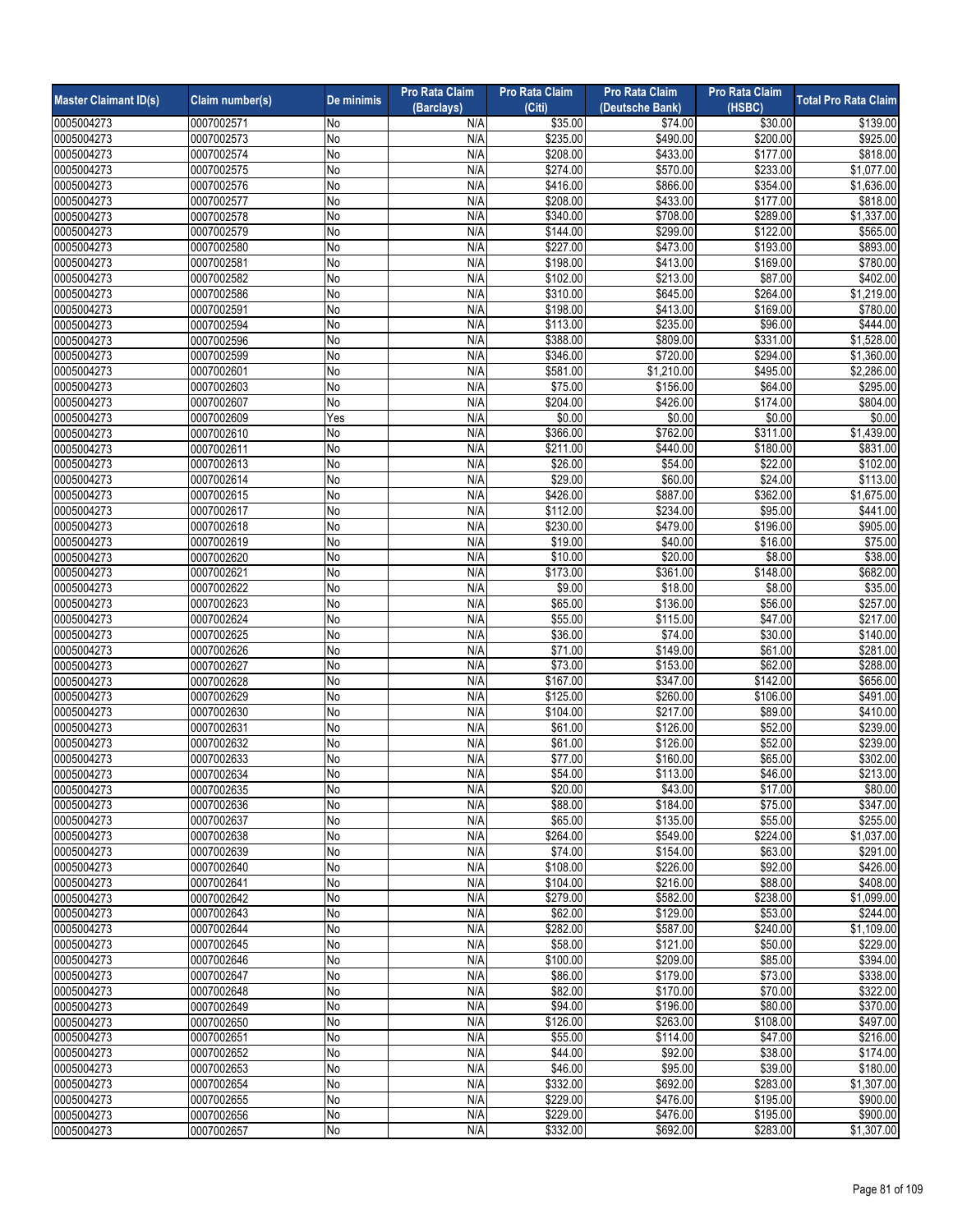| 0005004273<br>0007002658<br>No<br>N/A<br>\$37.00<br>\$76.00<br>\$31.00<br>\$144.00<br>0005004273<br>\$233.00<br>\$484.00<br>\$198.00<br>\$915.00<br>0007002659<br>No<br>N/A<br>\$37.00<br>\$31.00<br>\$76.00<br>\$144.00<br>0007002660<br>No<br>N/A<br>0005004273<br>\$313.00<br>\$266.00<br>\$1,230.00<br>0005004273<br>0007002661<br>No<br>\$651.00<br>N/A<br>\$332.00<br>\$692.00<br>\$283.00<br>\$1,307.00<br>No<br>N/A<br>0005004273<br>0007002662<br>\$266.00<br>\$226.00<br>\$1,045.00<br>\$553.00<br>0005004273<br>0007002663<br>No<br>N/A<br>\$272.00<br>\$1,258.00<br>0005004273<br>0007002664<br>No<br>N/A<br>\$320.00<br>\$666.00<br>N/A<br>\$324.00<br>\$675.00<br>\$276.00<br>\$1,275.00<br>0005004273<br>0007002665<br>No<br>\$1,145.00<br>\$291.00<br>\$606.00<br>\$248.00<br>0005004273<br>0007002666<br>No<br>N/A<br>\$332.00<br>\$283.00<br>No<br>\$692.00<br>0005004273<br>0007002667<br>N/A<br>\$312.00<br>\$1,443.00<br>N/A<br>\$367.00<br>\$764.00<br>0005004273<br>0007002668<br>No<br>\$653.00<br>\$166.00<br>\$346.00<br>\$141.00<br>0005004273<br>0007002669<br>No<br>N/A<br>\$388.00<br>\$1,794.00<br>0005004273<br>0007002670<br>No<br>\$456.00<br>\$950.00<br>N/A<br>\$688.00<br>\$1,432.00<br>\$585.00<br>\$2,705.00<br>0007002671<br>No<br>N/A<br>0005004273<br>\$282.00<br>0007002672<br>\$331.00<br>\$690.00<br>\$1,303.00<br>0005004273<br>No<br>N/A<br>\$332.00<br>\$692.00<br>\$283.00<br>0005004273<br>0007002673<br>No<br>N/A<br>\$1,220.00<br>N/A<br>\$310.00<br>\$264.00<br>0005004273<br>0007002674<br>No<br>\$646.00<br>\$239.00<br>\$1,105.00<br>0005004273<br>0007002675<br>N/A<br>\$281.00<br>\$585.00<br>No<br>\$66.00<br>\$56.00<br>\$259.00<br>No<br>N/A<br>\$137.00<br>0005004273<br>0007002676<br>N/A<br>\$445.00<br>\$927.00<br>\$379.00<br>\$1,751.00<br>0005004273<br>0007002677<br>No<br>\$166.00<br>\$141.00<br>\$653.00<br>N/A<br>\$346.00<br>0005004273<br>0007002678<br>No<br>\$2,238.00<br>\$569.00<br>\$484.00<br>0005004273<br>0007002679<br>No<br>N/A<br>\$1,185.00<br>\$653.00<br>0007002680<br>N/A<br>\$166.00<br>\$346.00<br>\$141.00<br>0005004273<br>No<br>0005004273<br>\$327.00<br>\$681.00<br>\$278.00<br>\$1,286.00<br>0007002681<br>No<br>N/A<br>\$214.00<br>\$445.00<br>\$182.00<br>\$841.00<br>0005004273<br>0007002682<br>No<br>N/A<br>N/A<br>\$166.00<br>\$346.00<br>\$141.00<br>No<br>0005004273<br>0007002683<br>0007002684<br>\$282.00<br>\$588.00<br>\$240.00<br>\$1,110.00<br>0005004273<br>No<br>N/A<br>\$185.00<br>\$158.00<br>\$729.00<br>0005004273<br>N/A<br>\$386.00<br>0007002685<br>No<br>0005004273<br>0007002686<br>N/A<br>\$166.00<br>\$346.00<br>\$141.00<br>\$653.00<br>No<br>\$1,072.00<br>\$438.00<br>\$2,025.00<br>No<br>N/A<br>\$515.00<br>0005004273<br>0007002687<br>\$122.00<br>\$143.00<br>\$299.00<br>\$564.00<br>0005004273<br>0007002688<br>No<br>N/A<br>\$293.00<br>\$1,353.00<br>0007002689<br>N/A<br>\$344.00<br>\$716.00<br>0005004273<br>No<br>0005004273<br>\$415.00<br>\$353.00<br>\$1,632.00<br>0007002690<br>No<br>N/A<br>\$864.00<br>\$166.00<br>\$345.00<br>\$141.00<br>\$652.00<br>0005004273<br>0007002691<br>No<br>N/A<br>\$423.00<br>\$880.00<br>\$360.00<br>\$1,663.00<br>No<br>N/A<br>0005004273<br>0007002692<br>\$166.00<br>\$345.00<br>\$652.00<br>0005004273<br>0007002693<br>No<br>N/A<br>\$141.00<br>\$132.00<br>\$276.00<br>\$113.00<br>\$521.00<br>N/A<br>0005004273<br>0007002694<br>No<br>\$519.00<br>\$1,082.00<br>\$442.00<br>\$2,043.00<br>0005004273<br>0007002695<br>No<br>N/A<br>\$398.00<br>\$467.00<br>\$973.00<br>\$1,838.00<br>0005004273<br>0007002696<br>No<br>N/A<br>N/A<br>\$379.00<br>\$789.00<br>\$322.00<br>\$1,490.00<br>0005004273<br>0007002697<br>No<br>N/A<br>\$75.00<br>\$64.00<br>0005004273<br>0007002698<br>No<br>\$157.00<br>0005004273<br>0007002699<br>No<br>N/A<br>\$106.00<br>\$221.00<br>\$90.00<br>\$417.00<br>N/A<br>\$237.00<br>\$202.00<br>0005004273<br>0007002700<br>\$493.00<br>No<br>\$50.00<br>\$105.00<br>\$43.00<br>0007002701<br>No<br>N/A<br>0005004273<br>No<br>0005004273<br>0007002702<br>N/A<br>\$50.00<br>\$105.00<br>\$43.00<br>\$75.00<br>\$157.00<br>\$64.00<br>0005004273<br>No<br>N/A<br>0007002703<br>No<br>\$75.00<br>\$157.00<br>\$64.00<br>0005004273<br>0007002704<br>N/A<br>0005004273<br>0007002705<br>No<br>N/A<br>\$370.00<br>\$770.00<br>\$315.00<br>\$176.00<br>\$366.00<br>\$149.00<br>0005004273<br>0007002706<br>No<br>N/A<br>\$75.00<br>0005004273<br>0007002707<br>No<br>\$157.00<br>\$64.00<br>N/A<br>No<br>\$151.00<br>\$314.00<br>\$128.00<br>0005004273<br>0007002708<br>N/A<br>N/A<br>\$314.00<br>\$654.00<br>\$267.00<br>0005004273<br>0007002709<br>No<br>\$189.00<br>\$161.00<br>0007002710<br>No<br>N/A<br>\$393.00<br>0005004273<br>0005004273<br>0007002711<br>No<br>\$924.00<br>\$1,924.00<br>\$786.00<br>N/A<br>\$189.00<br>\$393.00<br>\$161.00<br>No<br>N/A<br>0005004273<br>0007002712<br>No<br>\$2,279.00<br>0005004273<br>0007002713<br>N/A<br>\$1,094.00<br>\$931.00<br>0005004273<br>0007002714<br>No<br>\$78.00<br>\$163.00<br>\$67.00<br>N/A<br>\$20.00<br>\$41.00<br>\$17.00<br>0005004273<br>0007002715<br>No<br>N/A<br>\$277.00<br>\$577.00<br>0005004273<br>0007002716<br>No<br>N/A<br>\$236.00<br>No<br>\$67.00<br>\$139.00<br>\$57.00<br>0005004273<br>0007002717<br>N/A<br>No<br>N/A<br>\$281.00<br>\$585.00<br>\$239.00<br>0005004273<br>0007002718<br>\$230.00<br>No<br>N/A<br>\$271.00<br>\$564.00<br>0005004273<br>0007002719<br>0007002720<br>\$0.00<br>\$0.00<br>\$0.00<br>0005004273<br>Yes<br>N/A<br>N/A<br>\$38.00<br>\$79.00<br>\$32.00<br>0005004273<br>0007002721<br>No<br>\$114.00<br>0005004273<br>0007002722<br>No<br>N/A<br>\$237.00<br>\$97.00<br>No<br>N/A<br>\$50.00<br>\$42.00<br>0005004273<br>0007002723<br>\$104.00 | <b>Master Claimant ID(s)</b> | Claim number(s) | De minimis | <b>Pro Rata Claim</b><br>(Barclays) | <b>Pro Rata Claim</b><br>(Citi) | Pro Rata Claim<br>(Deutsche Bank) | <b>Pro Rata Claim</b><br>(HSBC) | <b>Total Pro Rata Claim</b> |
|-------------------------------------------------------------------------------------------------------------------------------------------------------------------------------------------------------------------------------------------------------------------------------------------------------------------------------------------------------------------------------------------------------------------------------------------------------------------------------------------------------------------------------------------------------------------------------------------------------------------------------------------------------------------------------------------------------------------------------------------------------------------------------------------------------------------------------------------------------------------------------------------------------------------------------------------------------------------------------------------------------------------------------------------------------------------------------------------------------------------------------------------------------------------------------------------------------------------------------------------------------------------------------------------------------------------------------------------------------------------------------------------------------------------------------------------------------------------------------------------------------------------------------------------------------------------------------------------------------------------------------------------------------------------------------------------------------------------------------------------------------------------------------------------------------------------------------------------------------------------------------------------------------------------------------------------------------------------------------------------------------------------------------------------------------------------------------------------------------------------------------------------------------------------------------------------------------------------------------------------------------------------------------------------------------------------------------------------------------------------------------------------------------------------------------------------------------------------------------------------------------------------------------------------------------------------------------------------------------------------------------------------------------------------------------------------------------------------------------------------------------------------------------------------------------------------------------------------------------------------------------------------------------------------------------------------------------------------------------------------------------------------------------------------------------------------------------------------------------------------------------------------------------------------------------------------------------------------------------------------------------------------------------------------------------------------------------------------------------------------------------------------------------------------------------------------------------------------------------------------------------------------------------------------------------------------------------------------------------------------------------------------------------------------------------------------------------------------------------------------------------------------------------------------------------------------------------------------------------------------------------------------------------------------------------------------------------------------------------------------------------------------------------------------------------------------------------------------------------------------------------------------------------------------------------------------------------------------------------------------------------------------------------------------------------------------------------------------------------------------------------------------------------------------------------------------------------------------------------------------------------------------------------------------------------------------------------------------------------------------------------------------------------------------------------------------------------------------------------------------------------------------------------------------------------------------------------------------------------------------------------------------------------------------------------------------------------------------------------------------------------------------------------------------------------------------------------------------------------------------------------------------------------------------------------------------------------------------------------------------------------------------------------------------------------------------------------------------------------------------------------------------------------------------------------------------------------------------------------------------------------------------------------------------------------------------------------------------------------------------------------------------------------------------------------------------------------------------------------------------------------------------------------------|------------------------------|-----------------|------------|-------------------------------------|---------------------------------|-----------------------------------|---------------------------------|-----------------------------|
|                                                                                                                                                                                                                                                                                                                                                                                                                                                                                                                                                                                                                                                                                                                                                                                                                                                                                                                                                                                                                                                                                                                                                                                                                                                                                                                                                                                                                                                                                                                                                                                                                                                                                                                                                                                                                                                                                                                                                                                                                                                                                                                                                                                                                                                                                                                                                                                                                                                                                                                                                                                                                                                                                                                                                                                                                                                                                                                                                                                                                                                                                                                                                                                                                                                                                                                                                                                                                                                                                                                                                                                                                                                                                                                                                                                                                                                                                                                                                                                                                                                                                                                                                                                                                                                                                                                                                                                                                                                                                                                                                                                                                                                                                                                                                                                                                                                                                                                                                                                                                                                                                                                                                                                                                                                                                                                                                                                                                                                                                                                                                                                                                                                                                                                                                                                     |                              |                 |            |                                     |                                 |                                   |                                 |                             |
|                                                                                                                                                                                                                                                                                                                                                                                                                                                                                                                                                                                                                                                                                                                                                                                                                                                                                                                                                                                                                                                                                                                                                                                                                                                                                                                                                                                                                                                                                                                                                                                                                                                                                                                                                                                                                                                                                                                                                                                                                                                                                                                                                                                                                                                                                                                                                                                                                                                                                                                                                                                                                                                                                                                                                                                                                                                                                                                                                                                                                                                                                                                                                                                                                                                                                                                                                                                                                                                                                                                                                                                                                                                                                                                                                                                                                                                                                                                                                                                                                                                                                                                                                                                                                                                                                                                                                                                                                                                                                                                                                                                                                                                                                                                                                                                                                                                                                                                                                                                                                                                                                                                                                                                                                                                                                                                                                                                                                                                                                                                                                                                                                                                                                                                                                                                     |                              |                 |            |                                     |                                 |                                   |                                 |                             |
|                                                                                                                                                                                                                                                                                                                                                                                                                                                                                                                                                                                                                                                                                                                                                                                                                                                                                                                                                                                                                                                                                                                                                                                                                                                                                                                                                                                                                                                                                                                                                                                                                                                                                                                                                                                                                                                                                                                                                                                                                                                                                                                                                                                                                                                                                                                                                                                                                                                                                                                                                                                                                                                                                                                                                                                                                                                                                                                                                                                                                                                                                                                                                                                                                                                                                                                                                                                                                                                                                                                                                                                                                                                                                                                                                                                                                                                                                                                                                                                                                                                                                                                                                                                                                                                                                                                                                                                                                                                                                                                                                                                                                                                                                                                                                                                                                                                                                                                                                                                                                                                                                                                                                                                                                                                                                                                                                                                                                                                                                                                                                                                                                                                                                                                                                                                     |                              |                 |            |                                     |                                 |                                   |                                 |                             |
|                                                                                                                                                                                                                                                                                                                                                                                                                                                                                                                                                                                                                                                                                                                                                                                                                                                                                                                                                                                                                                                                                                                                                                                                                                                                                                                                                                                                                                                                                                                                                                                                                                                                                                                                                                                                                                                                                                                                                                                                                                                                                                                                                                                                                                                                                                                                                                                                                                                                                                                                                                                                                                                                                                                                                                                                                                                                                                                                                                                                                                                                                                                                                                                                                                                                                                                                                                                                                                                                                                                                                                                                                                                                                                                                                                                                                                                                                                                                                                                                                                                                                                                                                                                                                                                                                                                                                                                                                                                                                                                                                                                                                                                                                                                                                                                                                                                                                                                                                                                                                                                                                                                                                                                                                                                                                                                                                                                                                                                                                                                                                                                                                                                                                                                                                                                     |                              |                 |            |                                     |                                 |                                   |                                 |                             |
|                                                                                                                                                                                                                                                                                                                                                                                                                                                                                                                                                                                                                                                                                                                                                                                                                                                                                                                                                                                                                                                                                                                                                                                                                                                                                                                                                                                                                                                                                                                                                                                                                                                                                                                                                                                                                                                                                                                                                                                                                                                                                                                                                                                                                                                                                                                                                                                                                                                                                                                                                                                                                                                                                                                                                                                                                                                                                                                                                                                                                                                                                                                                                                                                                                                                                                                                                                                                                                                                                                                                                                                                                                                                                                                                                                                                                                                                                                                                                                                                                                                                                                                                                                                                                                                                                                                                                                                                                                                                                                                                                                                                                                                                                                                                                                                                                                                                                                                                                                                                                                                                                                                                                                                                                                                                                                                                                                                                                                                                                                                                                                                                                                                                                                                                                                                     |                              |                 |            |                                     |                                 |                                   |                                 |                             |
| \$1,307.00<br>\$1,307.00<br>\$653.00<br>\$296.00<br>\$932.00<br>\$198.00<br>\$198.00<br>\$296.00<br>\$296.00<br>\$1,455.00<br>\$691.00<br>\$296.00<br>\$593.00<br>\$1,235.00<br>\$743.00<br>\$3,634.00<br>\$743.00<br>\$4,304.00<br>\$308.00<br>\$78.00<br>\$1,090.00<br>\$263.00<br>\$1,105.00<br>\$1,065.00<br>\$0.00<br>\$149.00<br>\$448.00<br>\$196.00                                                                                                                                                                                                                                                                                                                                                                                                                                                                                                                                                                                                                                                                                                                                                                                                                                                                                                                                                                                                                                                                                                                                                                                                                                                                                                                                                                                                                                                                                                                                                                                                                                                                                                                                                                                                                                                                                                                                                                                                                                                                                                                                                                                                                                                                                                                                                                                                                                                                                                                                                                                                                                                                                                                                                                                                                                                                                                                                                                                                                                                                                                                                                                                                                                                                                                                                                                                                                                                                                                                                                                                                                                                                                                                                                                                                                                                                                                                                                                                                                                                                                                                                                                                                                                                                                                                                                                                                                                                                                                                                                                                                                                                                                                                                                                                                                                                                                                                                                                                                                                                                                                                                                                                                                                                                                                                                                                                                                         |                              |                 |            |                                     |                                 |                                   |                                 |                             |
|                                                                                                                                                                                                                                                                                                                                                                                                                                                                                                                                                                                                                                                                                                                                                                                                                                                                                                                                                                                                                                                                                                                                                                                                                                                                                                                                                                                                                                                                                                                                                                                                                                                                                                                                                                                                                                                                                                                                                                                                                                                                                                                                                                                                                                                                                                                                                                                                                                                                                                                                                                                                                                                                                                                                                                                                                                                                                                                                                                                                                                                                                                                                                                                                                                                                                                                                                                                                                                                                                                                                                                                                                                                                                                                                                                                                                                                                                                                                                                                                                                                                                                                                                                                                                                                                                                                                                                                                                                                                                                                                                                                                                                                                                                                                                                                                                                                                                                                                                                                                                                                                                                                                                                                                                                                                                                                                                                                                                                                                                                                                                                                                                                                                                                                                                                                     |                              |                 |            |                                     |                                 |                                   |                                 |                             |
|                                                                                                                                                                                                                                                                                                                                                                                                                                                                                                                                                                                                                                                                                                                                                                                                                                                                                                                                                                                                                                                                                                                                                                                                                                                                                                                                                                                                                                                                                                                                                                                                                                                                                                                                                                                                                                                                                                                                                                                                                                                                                                                                                                                                                                                                                                                                                                                                                                                                                                                                                                                                                                                                                                                                                                                                                                                                                                                                                                                                                                                                                                                                                                                                                                                                                                                                                                                                                                                                                                                                                                                                                                                                                                                                                                                                                                                                                                                                                                                                                                                                                                                                                                                                                                                                                                                                                                                                                                                                                                                                                                                                                                                                                                                                                                                                                                                                                                                                                                                                                                                                                                                                                                                                                                                                                                                                                                                                                                                                                                                                                                                                                                                                                                                                                                                     |                              |                 |            |                                     |                                 |                                   |                                 |                             |
|                                                                                                                                                                                                                                                                                                                                                                                                                                                                                                                                                                                                                                                                                                                                                                                                                                                                                                                                                                                                                                                                                                                                                                                                                                                                                                                                                                                                                                                                                                                                                                                                                                                                                                                                                                                                                                                                                                                                                                                                                                                                                                                                                                                                                                                                                                                                                                                                                                                                                                                                                                                                                                                                                                                                                                                                                                                                                                                                                                                                                                                                                                                                                                                                                                                                                                                                                                                                                                                                                                                                                                                                                                                                                                                                                                                                                                                                                                                                                                                                                                                                                                                                                                                                                                                                                                                                                                                                                                                                                                                                                                                                                                                                                                                                                                                                                                                                                                                                                                                                                                                                                                                                                                                                                                                                                                                                                                                                                                                                                                                                                                                                                                                                                                                                                                                     |                              |                 |            |                                     |                                 |                                   |                                 |                             |
|                                                                                                                                                                                                                                                                                                                                                                                                                                                                                                                                                                                                                                                                                                                                                                                                                                                                                                                                                                                                                                                                                                                                                                                                                                                                                                                                                                                                                                                                                                                                                                                                                                                                                                                                                                                                                                                                                                                                                                                                                                                                                                                                                                                                                                                                                                                                                                                                                                                                                                                                                                                                                                                                                                                                                                                                                                                                                                                                                                                                                                                                                                                                                                                                                                                                                                                                                                                                                                                                                                                                                                                                                                                                                                                                                                                                                                                                                                                                                                                                                                                                                                                                                                                                                                                                                                                                                                                                                                                                                                                                                                                                                                                                                                                                                                                                                                                                                                                                                                                                                                                                                                                                                                                                                                                                                                                                                                                                                                                                                                                                                                                                                                                                                                                                                                                     |                              |                 |            |                                     |                                 |                                   |                                 |                             |
|                                                                                                                                                                                                                                                                                                                                                                                                                                                                                                                                                                                                                                                                                                                                                                                                                                                                                                                                                                                                                                                                                                                                                                                                                                                                                                                                                                                                                                                                                                                                                                                                                                                                                                                                                                                                                                                                                                                                                                                                                                                                                                                                                                                                                                                                                                                                                                                                                                                                                                                                                                                                                                                                                                                                                                                                                                                                                                                                                                                                                                                                                                                                                                                                                                                                                                                                                                                                                                                                                                                                                                                                                                                                                                                                                                                                                                                                                                                                                                                                                                                                                                                                                                                                                                                                                                                                                                                                                                                                                                                                                                                                                                                                                                                                                                                                                                                                                                                                                                                                                                                                                                                                                                                                                                                                                                                                                                                                                                                                                                                                                                                                                                                                                                                                                                                     |                              |                 |            |                                     |                                 |                                   |                                 |                             |
|                                                                                                                                                                                                                                                                                                                                                                                                                                                                                                                                                                                                                                                                                                                                                                                                                                                                                                                                                                                                                                                                                                                                                                                                                                                                                                                                                                                                                                                                                                                                                                                                                                                                                                                                                                                                                                                                                                                                                                                                                                                                                                                                                                                                                                                                                                                                                                                                                                                                                                                                                                                                                                                                                                                                                                                                                                                                                                                                                                                                                                                                                                                                                                                                                                                                                                                                                                                                                                                                                                                                                                                                                                                                                                                                                                                                                                                                                                                                                                                                                                                                                                                                                                                                                                                                                                                                                                                                                                                                                                                                                                                                                                                                                                                                                                                                                                                                                                                                                                                                                                                                                                                                                                                                                                                                                                                                                                                                                                                                                                                                                                                                                                                                                                                                                                                     |                              |                 |            |                                     |                                 |                                   |                                 |                             |
|                                                                                                                                                                                                                                                                                                                                                                                                                                                                                                                                                                                                                                                                                                                                                                                                                                                                                                                                                                                                                                                                                                                                                                                                                                                                                                                                                                                                                                                                                                                                                                                                                                                                                                                                                                                                                                                                                                                                                                                                                                                                                                                                                                                                                                                                                                                                                                                                                                                                                                                                                                                                                                                                                                                                                                                                                                                                                                                                                                                                                                                                                                                                                                                                                                                                                                                                                                                                                                                                                                                                                                                                                                                                                                                                                                                                                                                                                                                                                                                                                                                                                                                                                                                                                                                                                                                                                                                                                                                                                                                                                                                                                                                                                                                                                                                                                                                                                                                                                                                                                                                                                                                                                                                                                                                                                                                                                                                                                                                                                                                                                                                                                                                                                                                                                                                     |                              |                 |            |                                     |                                 |                                   |                                 |                             |
|                                                                                                                                                                                                                                                                                                                                                                                                                                                                                                                                                                                                                                                                                                                                                                                                                                                                                                                                                                                                                                                                                                                                                                                                                                                                                                                                                                                                                                                                                                                                                                                                                                                                                                                                                                                                                                                                                                                                                                                                                                                                                                                                                                                                                                                                                                                                                                                                                                                                                                                                                                                                                                                                                                                                                                                                                                                                                                                                                                                                                                                                                                                                                                                                                                                                                                                                                                                                                                                                                                                                                                                                                                                                                                                                                                                                                                                                                                                                                                                                                                                                                                                                                                                                                                                                                                                                                                                                                                                                                                                                                                                                                                                                                                                                                                                                                                                                                                                                                                                                                                                                                                                                                                                                                                                                                                                                                                                                                                                                                                                                                                                                                                                                                                                                                                                     |                              |                 |            |                                     |                                 |                                   |                                 |                             |
|                                                                                                                                                                                                                                                                                                                                                                                                                                                                                                                                                                                                                                                                                                                                                                                                                                                                                                                                                                                                                                                                                                                                                                                                                                                                                                                                                                                                                                                                                                                                                                                                                                                                                                                                                                                                                                                                                                                                                                                                                                                                                                                                                                                                                                                                                                                                                                                                                                                                                                                                                                                                                                                                                                                                                                                                                                                                                                                                                                                                                                                                                                                                                                                                                                                                                                                                                                                                                                                                                                                                                                                                                                                                                                                                                                                                                                                                                                                                                                                                                                                                                                                                                                                                                                                                                                                                                                                                                                                                                                                                                                                                                                                                                                                                                                                                                                                                                                                                                                                                                                                                                                                                                                                                                                                                                                                                                                                                                                                                                                                                                                                                                                                                                                                                                                                     |                              |                 |            |                                     |                                 |                                   |                                 |                             |
|                                                                                                                                                                                                                                                                                                                                                                                                                                                                                                                                                                                                                                                                                                                                                                                                                                                                                                                                                                                                                                                                                                                                                                                                                                                                                                                                                                                                                                                                                                                                                                                                                                                                                                                                                                                                                                                                                                                                                                                                                                                                                                                                                                                                                                                                                                                                                                                                                                                                                                                                                                                                                                                                                                                                                                                                                                                                                                                                                                                                                                                                                                                                                                                                                                                                                                                                                                                                                                                                                                                                                                                                                                                                                                                                                                                                                                                                                                                                                                                                                                                                                                                                                                                                                                                                                                                                                                                                                                                                                                                                                                                                                                                                                                                                                                                                                                                                                                                                                                                                                                                                                                                                                                                                                                                                                                                                                                                                                                                                                                                                                                                                                                                                                                                                                                                     |                              |                 |            |                                     |                                 |                                   |                                 |                             |
|                                                                                                                                                                                                                                                                                                                                                                                                                                                                                                                                                                                                                                                                                                                                                                                                                                                                                                                                                                                                                                                                                                                                                                                                                                                                                                                                                                                                                                                                                                                                                                                                                                                                                                                                                                                                                                                                                                                                                                                                                                                                                                                                                                                                                                                                                                                                                                                                                                                                                                                                                                                                                                                                                                                                                                                                                                                                                                                                                                                                                                                                                                                                                                                                                                                                                                                                                                                                                                                                                                                                                                                                                                                                                                                                                                                                                                                                                                                                                                                                                                                                                                                                                                                                                                                                                                                                                                                                                                                                                                                                                                                                                                                                                                                                                                                                                                                                                                                                                                                                                                                                                                                                                                                                                                                                                                                                                                                                                                                                                                                                                                                                                                                                                                                                                                                     |                              |                 |            |                                     |                                 |                                   |                                 |                             |
|                                                                                                                                                                                                                                                                                                                                                                                                                                                                                                                                                                                                                                                                                                                                                                                                                                                                                                                                                                                                                                                                                                                                                                                                                                                                                                                                                                                                                                                                                                                                                                                                                                                                                                                                                                                                                                                                                                                                                                                                                                                                                                                                                                                                                                                                                                                                                                                                                                                                                                                                                                                                                                                                                                                                                                                                                                                                                                                                                                                                                                                                                                                                                                                                                                                                                                                                                                                                                                                                                                                                                                                                                                                                                                                                                                                                                                                                                                                                                                                                                                                                                                                                                                                                                                                                                                                                                                                                                                                                                                                                                                                                                                                                                                                                                                                                                                                                                                                                                                                                                                                                                                                                                                                                                                                                                                                                                                                                                                                                                                                                                                                                                                                                                                                                                                                     |                              |                 |            |                                     |                                 |                                   |                                 |                             |
|                                                                                                                                                                                                                                                                                                                                                                                                                                                                                                                                                                                                                                                                                                                                                                                                                                                                                                                                                                                                                                                                                                                                                                                                                                                                                                                                                                                                                                                                                                                                                                                                                                                                                                                                                                                                                                                                                                                                                                                                                                                                                                                                                                                                                                                                                                                                                                                                                                                                                                                                                                                                                                                                                                                                                                                                                                                                                                                                                                                                                                                                                                                                                                                                                                                                                                                                                                                                                                                                                                                                                                                                                                                                                                                                                                                                                                                                                                                                                                                                                                                                                                                                                                                                                                                                                                                                                                                                                                                                                                                                                                                                                                                                                                                                                                                                                                                                                                                                                                                                                                                                                                                                                                                                                                                                                                                                                                                                                                                                                                                                                                                                                                                                                                                                                                                     |                              |                 |            |                                     |                                 |                                   |                                 |                             |
|                                                                                                                                                                                                                                                                                                                                                                                                                                                                                                                                                                                                                                                                                                                                                                                                                                                                                                                                                                                                                                                                                                                                                                                                                                                                                                                                                                                                                                                                                                                                                                                                                                                                                                                                                                                                                                                                                                                                                                                                                                                                                                                                                                                                                                                                                                                                                                                                                                                                                                                                                                                                                                                                                                                                                                                                                                                                                                                                                                                                                                                                                                                                                                                                                                                                                                                                                                                                                                                                                                                                                                                                                                                                                                                                                                                                                                                                                                                                                                                                                                                                                                                                                                                                                                                                                                                                                                                                                                                                                                                                                                                                                                                                                                                                                                                                                                                                                                                                                                                                                                                                                                                                                                                                                                                                                                                                                                                                                                                                                                                                                                                                                                                                                                                                                                                     |                              |                 |            |                                     |                                 |                                   |                                 |                             |
|                                                                                                                                                                                                                                                                                                                                                                                                                                                                                                                                                                                                                                                                                                                                                                                                                                                                                                                                                                                                                                                                                                                                                                                                                                                                                                                                                                                                                                                                                                                                                                                                                                                                                                                                                                                                                                                                                                                                                                                                                                                                                                                                                                                                                                                                                                                                                                                                                                                                                                                                                                                                                                                                                                                                                                                                                                                                                                                                                                                                                                                                                                                                                                                                                                                                                                                                                                                                                                                                                                                                                                                                                                                                                                                                                                                                                                                                                                                                                                                                                                                                                                                                                                                                                                                                                                                                                                                                                                                                                                                                                                                                                                                                                                                                                                                                                                                                                                                                                                                                                                                                                                                                                                                                                                                                                                                                                                                                                                                                                                                                                                                                                                                                                                                                                                                     |                              |                 |            |                                     |                                 |                                   |                                 |                             |
|                                                                                                                                                                                                                                                                                                                                                                                                                                                                                                                                                                                                                                                                                                                                                                                                                                                                                                                                                                                                                                                                                                                                                                                                                                                                                                                                                                                                                                                                                                                                                                                                                                                                                                                                                                                                                                                                                                                                                                                                                                                                                                                                                                                                                                                                                                                                                                                                                                                                                                                                                                                                                                                                                                                                                                                                                                                                                                                                                                                                                                                                                                                                                                                                                                                                                                                                                                                                                                                                                                                                                                                                                                                                                                                                                                                                                                                                                                                                                                                                                                                                                                                                                                                                                                                                                                                                                                                                                                                                                                                                                                                                                                                                                                                                                                                                                                                                                                                                                                                                                                                                                                                                                                                                                                                                                                                                                                                                                                                                                                                                                                                                                                                                                                                                                                                     |                              |                 |            |                                     |                                 |                                   |                                 |                             |
|                                                                                                                                                                                                                                                                                                                                                                                                                                                                                                                                                                                                                                                                                                                                                                                                                                                                                                                                                                                                                                                                                                                                                                                                                                                                                                                                                                                                                                                                                                                                                                                                                                                                                                                                                                                                                                                                                                                                                                                                                                                                                                                                                                                                                                                                                                                                                                                                                                                                                                                                                                                                                                                                                                                                                                                                                                                                                                                                                                                                                                                                                                                                                                                                                                                                                                                                                                                                                                                                                                                                                                                                                                                                                                                                                                                                                                                                                                                                                                                                                                                                                                                                                                                                                                                                                                                                                                                                                                                                                                                                                                                                                                                                                                                                                                                                                                                                                                                                                                                                                                                                                                                                                                                                                                                                                                                                                                                                                                                                                                                                                                                                                                                                                                                                                                                     |                              |                 |            |                                     |                                 |                                   |                                 |                             |
|                                                                                                                                                                                                                                                                                                                                                                                                                                                                                                                                                                                                                                                                                                                                                                                                                                                                                                                                                                                                                                                                                                                                                                                                                                                                                                                                                                                                                                                                                                                                                                                                                                                                                                                                                                                                                                                                                                                                                                                                                                                                                                                                                                                                                                                                                                                                                                                                                                                                                                                                                                                                                                                                                                                                                                                                                                                                                                                                                                                                                                                                                                                                                                                                                                                                                                                                                                                                                                                                                                                                                                                                                                                                                                                                                                                                                                                                                                                                                                                                                                                                                                                                                                                                                                                                                                                                                                                                                                                                                                                                                                                                                                                                                                                                                                                                                                                                                                                                                                                                                                                                                                                                                                                                                                                                                                                                                                                                                                                                                                                                                                                                                                                                                                                                                                                     |                              |                 |            |                                     |                                 |                                   |                                 |                             |
|                                                                                                                                                                                                                                                                                                                                                                                                                                                                                                                                                                                                                                                                                                                                                                                                                                                                                                                                                                                                                                                                                                                                                                                                                                                                                                                                                                                                                                                                                                                                                                                                                                                                                                                                                                                                                                                                                                                                                                                                                                                                                                                                                                                                                                                                                                                                                                                                                                                                                                                                                                                                                                                                                                                                                                                                                                                                                                                                                                                                                                                                                                                                                                                                                                                                                                                                                                                                                                                                                                                                                                                                                                                                                                                                                                                                                                                                                                                                                                                                                                                                                                                                                                                                                                                                                                                                                                                                                                                                                                                                                                                                                                                                                                                                                                                                                                                                                                                                                                                                                                                                                                                                                                                                                                                                                                                                                                                                                                                                                                                                                                                                                                                                                                                                                                                     |                              |                 |            |                                     |                                 |                                   |                                 |                             |
|                                                                                                                                                                                                                                                                                                                                                                                                                                                                                                                                                                                                                                                                                                                                                                                                                                                                                                                                                                                                                                                                                                                                                                                                                                                                                                                                                                                                                                                                                                                                                                                                                                                                                                                                                                                                                                                                                                                                                                                                                                                                                                                                                                                                                                                                                                                                                                                                                                                                                                                                                                                                                                                                                                                                                                                                                                                                                                                                                                                                                                                                                                                                                                                                                                                                                                                                                                                                                                                                                                                                                                                                                                                                                                                                                                                                                                                                                                                                                                                                                                                                                                                                                                                                                                                                                                                                                                                                                                                                                                                                                                                                                                                                                                                                                                                                                                                                                                                                                                                                                                                                                                                                                                                                                                                                                                                                                                                                                                                                                                                                                                                                                                                                                                                                                                                     |                              |                 |            |                                     |                                 |                                   |                                 |                             |
|                                                                                                                                                                                                                                                                                                                                                                                                                                                                                                                                                                                                                                                                                                                                                                                                                                                                                                                                                                                                                                                                                                                                                                                                                                                                                                                                                                                                                                                                                                                                                                                                                                                                                                                                                                                                                                                                                                                                                                                                                                                                                                                                                                                                                                                                                                                                                                                                                                                                                                                                                                                                                                                                                                                                                                                                                                                                                                                                                                                                                                                                                                                                                                                                                                                                                                                                                                                                                                                                                                                                                                                                                                                                                                                                                                                                                                                                                                                                                                                                                                                                                                                                                                                                                                                                                                                                                                                                                                                                                                                                                                                                                                                                                                                                                                                                                                                                                                                                                                                                                                                                                                                                                                                                                                                                                                                                                                                                                                                                                                                                                                                                                                                                                                                                                                                     |                              |                 |            |                                     |                                 |                                   |                                 |                             |
|                                                                                                                                                                                                                                                                                                                                                                                                                                                                                                                                                                                                                                                                                                                                                                                                                                                                                                                                                                                                                                                                                                                                                                                                                                                                                                                                                                                                                                                                                                                                                                                                                                                                                                                                                                                                                                                                                                                                                                                                                                                                                                                                                                                                                                                                                                                                                                                                                                                                                                                                                                                                                                                                                                                                                                                                                                                                                                                                                                                                                                                                                                                                                                                                                                                                                                                                                                                                                                                                                                                                                                                                                                                                                                                                                                                                                                                                                                                                                                                                                                                                                                                                                                                                                                                                                                                                                                                                                                                                                                                                                                                                                                                                                                                                                                                                                                                                                                                                                                                                                                                                                                                                                                                                                                                                                                                                                                                                                                                                                                                                                                                                                                                                                                                                                                                     |                              |                 |            |                                     |                                 |                                   |                                 |                             |
|                                                                                                                                                                                                                                                                                                                                                                                                                                                                                                                                                                                                                                                                                                                                                                                                                                                                                                                                                                                                                                                                                                                                                                                                                                                                                                                                                                                                                                                                                                                                                                                                                                                                                                                                                                                                                                                                                                                                                                                                                                                                                                                                                                                                                                                                                                                                                                                                                                                                                                                                                                                                                                                                                                                                                                                                                                                                                                                                                                                                                                                                                                                                                                                                                                                                                                                                                                                                                                                                                                                                                                                                                                                                                                                                                                                                                                                                                                                                                                                                                                                                                                                                                                                                                                                                                                                                                                                                                                                                                                                                                                                                                                                                                                                                                                                                                                                                                                                                                                                                                                                                                                                                                                                                                                                                                                                                                                                                                                                                                                                                                                                                                                                                                                                                                                                     |                              |                 |            |                                     |                                 |                                   |                                 |                             |
|                                                                                                                                                                                                                                                                                                                                                                                                                                                                                                                                                                                                                                                                                                                                                                                                                                                                                                                                                                                                                                                                                                                                                                                                                                                                                                                                                                                                                                                                                                                                                                                                                                                                                                                                                                                                                                                                                                                                                                                                                                                                                                                                                                                                                                                                                                                                                                                                                                                                                                                                                                                                                                                                                                                                                                                                                                                                                                                                                                                                                                                                                                                                                                                                                                                                                                                                                                                                                                                                                                                                                                                                                                                                                                                                                                                                                                                                                                                                                                                                                                                                                                                                                                                                                                                                                                                                                                                                                                                                                                                                                                                                                                                                                                                                                                                                                                                                                                                                                                                                                                                                                                                                                                                                                                                                                                                                                                                                                                                                                                                                                                                                                                                                                                                                                                                     |                              |                 |            |                                     |                                 |                                   |                                 |                             |
|                                                                                                                                                                                                                                                                                                                                                                                                                                                                                                                                                                                                                                                                                                                                                                                                                                                                                                                                                                                                                                                                                                                                                                                                                                                                                                                                                                                                                                                                                                                                                                                                                                                                                                                                                                                                                                                                                                                                                                                                                                                                                                                                                                                                                                                                                                                                                                                                                                                                                                                                                                                                                                                                                                                                                                                                                                                                                                                                                                                                                                                                                                                                                                                                                                                                                                                                                                                                                                                                                                                                                                                                                                                                                                                                                                                                                                                                                                                                                                                                                                                                                                                                                                                                                                                                                                                                                                                                                                                                                                                                                                                                                                                                                                                                                                                                                                                                                                                                                                                                                                                                                                                                                                                                                                                                                                                                                                                                                                                                                                                                                                                                                                                                                                                                                                                     |                              |                 |            |                                     |                                 |                                   |                                 |                             |
|                                                                                                                                                                                                                                                                                                                                                                                                                                                                                                                                                                                                                                                                                                                                                                                                                                                                                                                                                                                                                                                                                                                                                                                                                                                                                                                                                                                                                                                                                                                                                                                                                                                                                                                                                                                                                                                                                                                                                                                                                                                                                                                                                                                                                                                                                                                                                                                                                                                                                                                                                                                                                                                                                                                                                                                                                                                                                                                                                                                                                                                                                                                                                                                                                                                                                                                                                                                                                                                                                                                                                                                                                                                                                                                                                                                                                                                                                                                                                                                                                                                                                                                                                                                                                                                                                                                                                                                                                                                                                                                                                                                                                                                                                                                                                                                                                                                                                                                                                                                                                                                                                                                                                                                                                                                                                                                                                                                                                                                                                                                                                                                                                                                                                                                                                                                     |                              |                 |            |                                     |                                 |                                   |                                 |                             |
|                                                                                                                                                                                                                                                                                                                                                                                                                                                                                                                                                                                                                                                                                                                                                                                                                                                                                                                                                                                                                                                                                                                                                                                                                                                                                                                                                                                                                                                                                                                                                                                                                                                                                                                                                                                                                                                                                                                                                                                                                                                                                                                                                                                                                                                                                                                                                                                                                                                                                                                                                                                                                                                                                                                                                                                                                                                                                                                                                                                                                                                                                                                                                                                                                                                                                                                                                                                                                                                                                                                                                                                                                                                                                                                                                                                                                                                                                                                                                                                                                                                                                                                                                                                                                                                                                                                                                                                                                                                                                                                                                                                                                                                                                                                                                                                                                                                                                                                                                                                                                                                                                                                                                                                                                                                                                                                                                                                                                                                                                                                                                                                                                                                                                                                                                                                     |                              |                 |            |                                     |                                 |                                   |                                 |                             |
|                                                                                                                                                                                                                                                                                                                                                                                                                                                                                                                                                                                                                                                                                                                                                                                                                                                                                                                                                                                                                                                                                                                                                                                                                                                                                                                                                                                                                                                                                                                                                                                                                                                                                                                                                                                                                                                                                                                                                                                                                                                                                                                                                                                                                                                                                                                                                                                                                                                                                                                                                                                                                                                                                                                                                                                                                                                                                                                                                                                                                                                                                                                                                                                                                                                                                                                                                                                                                                                                                                                                                                                                                                                                                                                                                                                                                                                                                                                                                                                                                                                                                                                                                                                                                                                                                                                                                                                                                                                                                                                                                                                                                                                                                                                                                                                                                                                                                                                                                                                                                                                                                                                                                                                                                                                                                                                                                                                                                                                                                                                                                                                                                                                                                                                                                                                     |                              |                 |            |                                     |                                 |                                   |                                 |                             |
|                                                                                                                                                                                                                                                                                                                                                                                                                                                                                                                                                                                                                                                                                                                                                                                                                                                                                                                                                                                                                                                                                                                                                                                                                                                                                                                                                                                                                                                                                                                                                                                                                                                                                                                                                                                                                                                                                                                                                                                                                                                                                                                                                                                                                                                                                                                                                                                                                                                                                                                                                                                                                                                                                                                                                                                                                                                                                                                                                                                                                                                                                                                                                                                                                                                                                                                                                                                                                                                                                                                                                                                                                                                                                                                                                                                                                                                                                                                                                                                                                                                                                                                                                                                                                                                                                                                                                                                                                                                                                                                                                                                                                                                                                                                                                                                                                                                                                                                                                                                                                                                                                                                                                                                                                                                                                                                                                                                                                                                                                                                                                                                                                                                                                                                                                                                     |                              |                 |            |                                     |                                 |                                   |                                 |                             |
|                                                                                                                                                                                                                                                                                                                                                                                                                                                                                                                                                                                                                                                                                                                                                                                                                                                                                                                                                                                                                                                                                                                                                                                                                                                                                                                                                                                                                                                                                                                                                                                                                                                                                                                                                                                                                                                                                                                                                                                                                                                                                                                                                                                                                                                                                                                                                                                                                                                                                                                                                                                                                                                                                                                                                                                                                                                                                                                                                                                                                                                                                                                                                                                                                                                                                                                                                                                                                                                                                                                                                                                                                                                                                                                                                                                                                                                                                                                                                                                                                                                                                                                                                                                                                                                                                                                                                                                                                                                                                                                                                                                                                                                                                                                                                                                                                                                                                                                                                                                                                                                                                                                                                                                                                                                                                                                                                                                                                                                                                                                                                                                                                                                                                                                                                                                     |                              |                 |            |                                     |                                 |                                   |                                 |                             |
|                                                                                                                                                                                                                                                                                                                                                                                                                                                                                                                                                                                                                                                                                                                                                                                                                                                                                                                                                                                                                                                                                                                                                                                                                                                                                                                                                                                                                                                                                                                                                                                                                                                                                                                                                                                                                                                                                                                                                                                                                                                                                                                                                                                                                                                                                                                                                                                                                                                                                                                                                                                                                                                                                                                                                                                                                                                                                                                                                                                                                                                                                                                                                                                                                                                                                                                                                                                                                                                                                                                                                                                                                                                                                                                                                                                                                                                                                                                                                                                                                                                                                                                                                                                                                                                                                                                                                                                                                                                                                                                                                                                                                                                                                                                                                                                                                                                                                                                                                                                                                                                                                                                                                                                                                                                                                                                                                                                                                                                                                                                                                                                                                                                                                                                                                                                     |                              |                 |            |                                     |                                 |                                   |                                 |                             |
|                                                                                                                                                                                                                                                                                                                                                                                                                                                                                                                                                                                                                                                                                                                                                                                                                                                                                                                                                                                                                                                                                                                                                                                                                                                                                                                                                                                                                                                                                                                                                                                                                                                                                                                                                                                                                                                                                                                                                                                                                                                                                                                                                                                                                                                                                                                                                                                                                                                                                                                                                                                                                                                                                                                                                                                                                                                                                                                                                                                                                                                                                                                                                                                                                                                                                                                                                                                                                                                                                                                                                                                                                                                                                                                                                                                                                                                                                                                                                                                                                                                                                                                                                                                                                                                                                                                                                                                                                                                                                                                                                                                                                                                                                                                                                                                                                                                                                                                                                                                                                                                                                                                                                                                                                                                                                                                                                                                                                                                                                                                                                                                                                                                                                                                                                                                     |                              |                 |            |                                     |                                 |                                   |                                 |                             |
|                                                                                                                                                                                                                                                                                                                                                                                                                                                                                                                                                                                                                                                                                                                                                                                                                                                                                                                                                                                                                                                                                                                                                                                                                                                                                                                                                                                                                                                                                                                                                                                                                                                                                                                                                                                                                                                                                                                                                                                                                                                                                                                                                                                                                                                                                                                                                                                                                                                                                                                                                                                                                                                                                                                                                                                                                                                                                                                                                                                                                                                                                                                                                                                                                                                                                                                                                                                                                                                                                                                                                                                                                                                                                                                                                                                                                                                                                                                                                                                                                                                                                                                                                                                                                                                                                                                                                                                                                                                                                                                                                                                                                                                                                                                                                                                                                                                                                                                                                                                                                                                                                                                                                                                                                                                                                                                                                                                                                                                                                                                                                                                                                                                                                                                                                                                     |                              |                 |            |                                     |                                 |                                   |                                 |                             |
|                                                                                                                                                                                                                                                                                                                                                                                                                                                                                                                                                                                                                                                                                                                                                                                                                                                                                                                                                                                                                                                                                                                                                                                                                                                                                                                                                                                                                                                                                                                                                                                                                                                                                                                                                                                                                                                                                                                                                                                                                                                                                                                                                                                                                                                                                                                                                                                                                                                                                                                                                                                                                                                                                                                                                                                                                                                                                                                                                                                                                                                                                                                                                                                                                                                                                                                                                                                                                                                                                                                                                                                                                                                                                                                                                                                                                                                                                                                                                                                                                                                                                                                                                                                                                                                                                                                                                                                                                                                                                                                                                                                                                                                                                                                                                                                                                                                                                                                                                                                                                                                                                                                                                                                                                                                                                                                                                                                                                                                                                                                                                                                                                                                                                                                                                                                     |                              |                 |            |                                     |                                 |                                   |                                 |                             |
|                                                                                                                                                                                                                                                                                                                                                                                                                                                                                                                                                                                                                                                                                                                                                                                                                                                                                                                                                                                                                                                                                                                                                                                                                                                                                                                                                                                                                                                                                                                                                                                                                                                                                                                                                                                                                                                                                                                                                                                                                                                                                                                                                                                                                                                                                                                                                                                                                                                                                                                                                                                                                                                                                                                                                                                                                                                                                                                                                                                                                                                                                                                                                                                                                                                                                                                                                                                                                                                                                                                                                                                                                                                                                                                                                                                                                                                                                                                                                                                                                                                                                                                                                                                                                                                                                                                                                                                                                                                                                                                                                                                                                                                                                                                                                                                                                                                                                                                                                                                                                                                                                                                                                                                                                                                                                                                                                                                                                                                                                                                                                                                                                                                                                                                                                                                     |                              |                 |            |                                     |                                 |                                   |                                 |                             |
|                                                                                                                                                                                                                                                                                                                                                                                                                                                                                                                                                                                                                                                                                                                                                                                                                                                                                                                                                                                                                                                                                                                                                                                                                                                                                                                                                                                                                                                                                                                                                                                                                                                                                                                                                                                                                                                                                                                                                                                                                                                                                                                                                                                                                                                                                                                                                                                                                                                                                                                                                                                                                                                                                                                                                                                                                                                                                                                                                                                                                                                                                                                                                                                                                                                                                                                                                                                                                                                                                                                                                                                                                                                                                                                                                                                                                                                                                                                                                                                                                                                                                                                                                                                                                                                                                                                                                                                                                                                                                                                                                                                                                                                                                                                                                                                                                                                                                                                                                                                                                                                                                                                                                                                                                                                                                                                                                                                                                                                                                                                                                                                                                                                                                                                                                                                     |                              |                 |            |                                     |                                 |                                   |                                 |                             |
|                                                                                                                                                                                                                                                                                                                                                                                                                                                                                                                                                                                                                                                                                                                                                                                                                                                                                                                                                                                                                                                                                                                                                                                                                                                                                                                                                                                                                                                                                                                                                                                                                                                                                                                                                                                                                                                                                                                                                                                                                                                                                                                                                                                                                                                                                                                                                                                                                                                                                                                                                                                                                                                                                                                                                                                                                                                                                                                                                                                                                                                                                                                                                                                                                                                                                                                                                                                                                                                                                                                                                                                                                                                                                                                                                                                                                                                                                                                                                                                                                                                                                                                                                                                                                                                                                                                                                                                                                                                                                                                                                                                                                                                                                                                                                                                                                                                                                                                                                                                                                                                                                                                                                                                                                                                                                                                                                                                                                                                                                                                                                                                                                                                                                                                                                                                     |                              |                 |            |                                     |                                 |                                   |                                 |                             |
|                                                                                                                                                                                                                                                                                                                                                                                                                                                                                                                                                                                                                                                                                                                                                                                                                                                                                                                                                                                                                                                                                                                                                                                                                                                                                                                                                                                                                                                                                                                                                                                                                                                                                                                                                                                                                                                                                                                                                                                                                                                                                                                                                                                                                                                                                                                                                                                                                                                                                                                                                                                                                                                                                                                                                                                                                                                                                                                                                                                                                                                                                                                                                                                                                                                                                                                                                                                                                                                                                                                                                                                                                                                                                                                                                                                                                                                                                                                                                                                                                                                                                                                                                                                                                                                                                                                                                                                                                                                                                                                                                                                                                                                                                                                                                                                                                                                                                                                                                                                                                                                                                                                                                                                                                                                                                                                                                                                                                                                                                                                                                                                                                                                                                                                                                                                     |                              |                 |            |                                     |                                 |                                   |                                 |                             |
|                                                                                                                                                                                                                                                                                                                                                                                                                                                                                                                                                                                                                                                                                                                                                                                                                                                                                                                                                                                                                                                                                                                                                                                                                                                                                                                                                                                                                                                                                                                                                                                                                                                                                                                                                                                                                                                                                                                                                                                                                                                                                                                                                                                                                                                                                                                                                                                                                                                                                                                                                                                                                                                                                                                                                                                                                                                                                                                                                                                                                                                                                                                                                                                                                                                                                                                                                                                                                                                                                                                                                                                                                                                                                                                                                                                                                                                                                                                                                                                                                                                                                                                                                                                                                                                                                                                                                                                                                                                                                                                                                                                                                                                                                                                                                                                                                                                                                                                                                                                                                                                                                                                                                                                                                                                                                                                                                                                                                                                                                                                                                                                                                                                                                                                                                                                     |                              |                 |            |                                     |                                 |                                   |                                 |                             |
|                                                                                                                                                                                                                                                                                                                                                                                                                                                                                                                                                                                                                                                                                                                                                                                                                                                                                                                                                                                                                                                                                                                                                                                                                                                                                                                                                                                                                                                                                                                                                                                                                                                                                                                                                                                                                                                                                                                                                                                                                                                                                                                                                                                                                                                                                                                                                                                                                                                                                                                                                                                                                                                                                                                                                                                                                                                                                                                                                                                                                                                                                                                                                                                                                                                                                                                                                                                                                                                                                                                                                                                                                                                                                                                                                                                                                                                                                                                                                                                                                                                                                                                                                                                                                                                                                                                                                                                                                                                                                                                                                                                                                                                                                                                                                                                                                                                                                                                                                                                                                                                                                                                                                                                                                                                                                                                                                                                                                                                                                                                                                                                                                                                                                                                                                                                     |                              |                 |            |                                     |                                 |                                   |                                 |                             |
|                                                                                                                                                                                                                                                                                                                                                                                                                                                                                                                                                                                                                                                                                                                                                                                                                                                                                                                                                                                                                                                                                                                                                                                                                                                                                                                                                                                                                                                                                                                                                                                                                                                                                                                                                                                                                                                                                                                                                                                                                                                                                                                                                                                                                                                                                                                                                                                                                                                                                                                                                                                                                                                                                                                                                                                                                                                                                                                                                                                                                                                                                                                                                                                                                                                                                                                                                                                                                                                                                                                                                                                                                                                                                                                                                                                                                                                                                                                                                                                                                                                                                                                                                                                                                                                                                                                                                                                                                                                                                                                                                                                                                                                                                                                                                                                                                                                                                                                                                                                                                                                                                                                                                                                                                                                                                                                                                                                                                                                                                                                                                                                                                                                                                                                                                                                     |                              |                 |            |                                     |                                 |                                   |                                 |                             |
|                                                                                                                                                                                                                                                                                                                                                                                                                                                                                                                                                                                                                                                                                                                                                                                                                                                                                                                                                                                                                                                                                                                                                                                                                                                                                                                                                                                                                                                                                                                                                                                                                                                                                                                                                                                                                                                                                                                                                                                                                                                                                                                                                                                                                                                                                                                                                                                                                                                                                                                                                                                                                                                                                                                                                                                                                                                                                                                                                                                                                                                                                                                                                                                                                                                                                                                                                                                                                                                                                                                                                                                                                                                                                                                                                                                                                                                                                                                                                                                                                                                                                                                                                                                                                                                                                                                                                                                                                                                                                                                                                                                                                                                                                                                                                                                                                                                                                                                                                                                                                                                                                                                                                                                                                                                                                                                                                                                                                                                                                                                                                                                                                                                                                                                                                                                     |                              |                 |            |                                     |                                 |                                   |                                 |                             |
|                                                                                                                                                                                                                                                                                                                                                                                                                                                                                                                                                                                                                                                                                                                                                                                                                                                                                                                                                                                                                                                                                                                                                                                                                                                                                                                                                                                                                                                                                                                                                                                                                                                                                                                                                                                                                                                                                                                                                                                                                                                                                                                                                                                                                                                                                                                                                                                                                                                                                                                                                                                                                                                                                                                                                                                                                                                                                                                                                                                                                                                                                                                                                                                                                                                                                                                                                                                                                                                                                                                                                                                                                                                                                                                                                                                                                                                                                                                                                                                                                                                                                                                                                                                                                                                                                                                                                                                                                                                                                                                                                                                                                                                                                                                                                                                                                                                                                                                                                                                                                                                                                                                                                                                                                                                                                                                                                                                                                                                                                                                                                                                                                                                                                                                                                                                     |                              |                 |            |                                     |                                 |                                   |                                 |                             |
|                                                                                                                                                                                                                                                                                                                                                                                                                                                                                                                                                                                                                                                                                                                                                                                                                                                                                                                                                                                                                                                                                                                                                                                                                                                                                                                                                                                                                                                                                                                                                                                                                                                                                                                                                                                                                                                                                                                                                                                                                                                                                                                                                                                                                                                                                                                                                                                                                                                                                                                                                                                                                                                                                                                                                                                                                                                                                                                                                                                                                                                                                                                                                                                                                                                                                                                                                                                                                                                                                                                                                                                                                                                                                                                                                                                                                                                                                                                                                                                                                                                                                                                                                                                                                                                                                                                                                                                                                                                                                                                                                                                                                                                                                                                                                                                                                                                                                                                                                                                                                                                                                                                                                                                                                                                                                                                                                                                                                                                                                                                                                                                                                                                                                                                                                                                     |                              |                 |            |                                     |                                 |                                   |                                 |                             |
|                                                                                                                                                                                                                                                                                                                                                                                                                                                                                                                                                                                                                                                                                                                                                                                                                                                                                                                                                                                                                                                                                                                                                                                                                                                                                                                                                                                                                                                                                                                                                                                                                                                                                                                                                                                                                                                                                                                                                                                                                                                                                                                                                                                                                                                                                                                                                                                                                                                                                                                                                                                                                                                                                                                                                                                                                                                                                                                                                                                                                                                                                                                                                                                                                                                                                                                                                                                                                                                                                                                                                                                                                                                                                                                                                                                                                                                                                                                                                                                                                                                                                                                                                                                                                                                                                                                                                                                                                                                                                                                                                                                                                                                                                                                                                                                                                                                                                                                                                                                                                                                                                                                                                                                                                                                                                                                                                                                                                                                                                                                                                                                                                                                                                                                                                                                     |                              |                 |            |                                     |                                 |                                   |                                 |                             |
|                                                                                                                                                                                                                                                                                                                                                                                                                                                                                                                                                                                                                                                                                                                                                                                                                                                                                                                                                                                                                                                                                                                                                                                                                                                                                                                                                                                                                                                                                                                                                                                                                                                                                                                                                                                                                                                                                                                                                                                                                                                                                                                                                                                                                                                                                                                                                                                                                                                                                                                                                                                                                                                                                                                                                                                                                                                                                                                                                                                                                                                                                                                                                                                                                                                                                                                                                                                                                                                                                                                                                                                                                                                                                                                                                                                                                                                                                                                                                                                                                                                                                                                                                                                                                                                                                                                                                                                                                                                                                                                                                                                                                                                                                                                                                                                                                                                                                                                                                                                                                                                                                                                                                                                                                                                                                                                                                                                                                                                                                                                                                                                                                                                                                                                                                                                     |                              |                 |            |                                     |                                 |                                   |                                 |                             |
|                                                                                                                                                                                                                                                                                                                                                                                                                                                                                                                                                                                                                                                                                                                                                                                                                                                                                                                                                                                                                                                                                                                                                                                                                                                                                                                                                                                                                                                                                                                                                                                                                                                                                                                                                                                                                                                                                                                                                                                                                                                                                                                                                                                                                                                                                                                                                                                                                                                                                                                                                                                                                                                                                                                                                                                                                                                                                                                                                                                                                                                                                                                                                                                                                                                                                                                                                                                                                                                                                                                                                                                                                                                                                                                                                                                                                                                                                                                                                                                                                                                                                                                                                                                                                                                                                                                                                                                                                                                                                                                                                                                                                                                                                                                                                                                                                                                                                                                                                                                                                                                                                                                                                                                                                                                                                                                                                                                                                                                                                                                                                                                                                                                                                                                                                                                     |                              |                 |            |                                     |                                 |                                   |                                 |                             |
|                                                                                                                                                                                                                                                                                                                                                                                                                                                                                                                                                                                                                                                                                                                                                                                                                                                                                                                                                                                                                                                                                                                                                                                                                                                                                                                                                                                                                                                                                                                                                                                                                                                                                                                                                                                                                                                                                                                                                                                                                                                                                                                                                                                                                                                                                                                                                                                                                                                                                                                                                                                                                                                                                                                                                                                                                                                                                                                                                                                                                                                                                                                                                                                                                                                                                                                                                                                                                                                                                                                                                                                                                                                                                                                                                                                                                                                                                                                                                                                                                                                                                                                                                                                                                                                                                                                                                                                                                                                                                                                                                                                                                                                                                                                                                                                                                                                                                                                                                                                                                                                                                                                                                                                                                                                                                                                                                                                                                                                                                                                                                                                                                                                                                                                                                                                     |                              |                 |            |                                     |                                 |                                   |                                 |                             |
|                                                                                                                                                                                                                                                                                                                                                                                                                                                                                                                                                                                                                                                                                                                                                                                                                                                                                                                                                                                                                                                                                                                                                                                                                                                                                                                                                                                                                                                                                                                                                                                                                                                                                                                                                                                                                                                                                                                                                                                                                                                                                                                                                                                                                                                                                                                                                                                                                                                                                                                                                                                                                                                                                                                                                                                                                                                                                                                                                                                                                                                                                                                                                                                                                                                                                                                                                                                                                                                                                                                                                                                                                                                                                                                                                                                                                                                                                                                                                                                                                                                                                                                                                                                                                                                                                                                                                                                                                                                                                                                                                                                                                                                                                                                                                                                                                                                                                                                                                                                                                                                                                                                                                                                                                                                                                                                                                                                                                                                                                                                                                                                                                                                                                                                                                                                     |                              |                 |            |                                     |                                 |                                   |                                 |                             |
|                                                                                                                                                                                                                                                                                                                                                                                                                                                                                                                                                                                                                                                                                                                                                                                                                                                                                                                                                                                                                                                                                                                                                                                                                                                                                                                                                                                                                                                                                                                                                                                                                                                                                                                                                                                                                                                                                                                                                                                                                                                                                                                                                                                                                                                                                                                                                                                                                                                                                                                                                                                                                                                                                                                                                                                                                                                                                                                                                                                                                                                                                                                                                                                                                                                                                                                                                                                                                                                                                                                                                                                                                                                                                                                                                                                                                                                                                                                                                                                                                                                                                                                                                                                                                                                                                                                                                                                                                                                                                                                                                                                                                                                                                                                                                                                                                                                                                                                                                                                                                                                                                                                                                                                                                                                                                                                                                                                                                                                                                                                                                                                                                                                                                                                                                                                     |                              |                 |            |                                     |                                 |                                   |                                 |                             |
|                                                                                                                                                                                                                                                                                                                                                                                                                                                                                                                                                                                                                                                                                                                                                                                                                                                                                                                                                                                                                                                                                                                                                                                                                                                                                                                                                                                                                                                                                                                                                                                                                                                                                                                                                                                                                                                                                                                                                                                                                                                                                                                                                                                                                                                                                                                                                                                                                                                                                                                                                                                                                                                                                                                                                                                                                                                                                                                                                                                                                                                                                                                                                                                                                                                                                                                                                                                                                                                                                                                                                                                                                                                                                                                                                                                                                                                                                                                                                                                                                                                                                                                                                                                                                                                                                                                                                                                                                                                                                                                                                                                                                                                                                                                                                                                                                                                                                                                                                                                                                                                                                                                                                                                                                                                                                                                                                                                                                                                                                                                                                                                                                                                                                                                                                                                     |                              |                 |            |                                     |                                 |                                   |                                 |                             |
|                                                                                                                                                                                                                                                                                                                                                                                                                                                                                                                                                                                                                                                                                                                                                                                                                                                                                                                                                                                                                                                                                                                                                                                                                                                                                                                                                                                                                                                                                                                                                                                                                                                                                                                                                                                                                                                                                                                                                                                                                                                                                                                                                                                                                                                                                                                                                                                                                                                                                                                                                                                                                                                                                                                                                                                                                                                                                                                                                                                                                                                                                                                                                                                                                                                                                                                                                                                                                                                                                                                                                                                                                                                                                                                                                                                                                                                                                                                                                                                                                                                                                                                                                                                                                                                                                                                                                                                                                                                                                                                                                                                                                                                                                                                                                                                                                                                                                                                                                                                                                                                                                                                                                                                                                                                                                                                                                                                                                                                                                                                                                                                                                                                                                                                                                                                     |                              |                 |            |                                     |                                 |                                   |                                 |                             |
|                                                                                                                                                                                                                                                                                                                                                                                                                                                                                                                                                                                                                                                                                                                                                                                                                                                                                                                                                                                                                                                                                                                                                                                                                                                                                                                                                                                                                                                                                                                                                                                                                                                                                                                                                                                                                                                                                                                                                                                                                                                                                                                                                                                                                                                                                                                                                                                                                                                                                                                                                                                                                                                                                                                                                                                                                                                                                                                                                                                                                                                                                                                                                                                                                                                                                                                                                                                                                                                                                                                                                                                                                                                                                                                                                                                                                                                                                                                                                                                                                                                                                                                                                                                                                                                                                                                                                                                                                                                                                                                                                                                                                                                                                                                                                                                                                                                                                                                                                                                                                                                                                                                                                                                                                                                                                                                                                                                                                                                                                                                                                                                                                                                                                                                                                                                     |                              |                 |            |                                     |                                 |                                   |                                 |                             |
|                                                                                                                                                                                                                                                                                                                                                                                                                                                                                                                                                                                                                                                                                                                                                                                                                                                                                                                                                                                                                                                                                                                                                                                                                                                                                                                                                                                                                                                                                                                                                                                                                                                                                                                                                                                                                                                                                                                                                                                                                                                                                                                                                                                                                                                                                                                                                                                                                                                                                                                                                                                                                                                                                                                                                                                                                                                                                                                                                                                                                                                                                                                                                                                                                                                                                                                                                                                                                                                                                                                                                                                                                                                                                                                                                                                                                                                                                                                                                                                                                                                                                                                                                                                                                                                                                                                                                                                                                                                                                                                                                                                                                                                                                                                                                                                                                                                                                                                                                                                                                                                                                                                                                                                                                                                                                                                                                                                                                                                                                                                                                                                                                                                                                                                                                                                     |                              |                 |            |                                     |                                 |                                   |                                 |                             |
|                                                                                                                                                                                                                                                                                                                                                                                                                                                                                                                                                                                                                                                                                                                                                                                                                                                                                                                                                                                                                                                                                                                                                                                                                                                                                                                                                                                                                                                                                                                                                                                                                                                                                                                                                                                                                                                                                                                                                                                                                                                                                                                                                                                                                                                                                                                                                                                                                                                                                                                                                                                                                                                                                                                                                                                                                                                                                                                                                                                                                                                                                                                                                                                                                                                                                                                                                                                                                                                                                                                                                                                                                                                                                                                                                                                                                                                                                                                                                                                                                                                                                                                                                                                                                                                                                                                                                                                                                                                                                                                                                                                                                                                                                                                                                                                                                                                                                                                                                                                                                                                                                                                                                                                                                                                                                                                                                                                                                                                                                                                                                                                                                                                                                                                                                                                     |                              |                 |            |                                     |                                 |                                   |                                 |                             |
|                                                                                                                                                                                                                                                                                                                                                                                                                                                                                                                                                                                                                                                                                                                                                                                                                                                                                                                                                                                                                                                                                                                                                                                                                                                                                                                                                                                                                                                                                                                                                                                                                                                                                                                                                                                                                                                                                                                                                                                                                                                                                                                                                                                                                                                                                                                                                                                                                                                                                                                                                                                                                                                                                                                                                                                                                                                                                                                                                                                                                                                                                                                                                                                                                                                                                                                                                                                                                                                                                                                                                                                                                                                                                                                                                                                                                                                                                                                                                                                                                                                                                                                                                                                                                                                                                                                                                                                                                                                                                                                                                                                                                                                                                                                                                                                                                                                                                                                                                                                                                                                                                                                                                                                                                                                                                                                                                                                                                                                                                                                                                                                                                                                                                                                                                                                     |                              |                 |            |                                     |                                 |                                   |                                 |                             |
|                                                                                                                                                                                                                                                                                                                                                                                                                                                                                                                                                                                                                                                                                                                                                                                                                                                                                                                                                                                                                                                                                                                                                                                                                                                                                                                                                                                                                                                                                                                                                                                                                                                                                                                                                                                                                                                                                                                                                                                                                                                                                                                                                                                                                                                                                                                                                                                                                                                                                                                                                                                                                                                                                                                                                                                                                                                                                                                                                                                                                                                                                                                                                                                                                                                                                                                                                                                                                                                                                                                                                                                                                                                                                                                                                                                                                                                                                                                                                                                                                                                                                                                                                                                                                                                                                                                                                                                                                                                                                                                                                                                                                                                                                                                                                                                                                                                                                                                                                                                                                                                                                                                                                                                                                                                                                                                                                                                                                                                                                                                                                                                                                                                                                                                                                                                     |                              |                 |            |                                     |                                 |                                   |                                 |                             |
|                                                                                                                                                                                                                                                                                                                                                                                                                                                                                                                                                                                                                                                                                                                                                                                                                                                                                                                                                                                                                                                                                                                                                                                                                                                                                                                                                                                                                                                                                                                                                                                                                                                                                                                                                                                                                                                                                                                                                                                                                                                                                                                                                                                                                                                                                                                                                                                                                                                                                                                                                                                                                                                                                                                                                                                                                                                                                                                                                                                                                                                                                                                                                                                                                                                                                                                                                                                                                                                                                                                                                                                                                                                                                                                                                                                                                                                                                                                                                                                                                                                                                                                                                                                                                                                                                                                                                                                                                                                                                                                                                                                                                                                                                                                                                                                                                                                                                                                                                                                                                                                                                                                                                                                                                                                                                                                                                                                                                                                                                                                                                                                                                                                                                                                                                                                     |                              |                 |            |                                     |                                 |                                   |                                 |                             |
|                                                                                                                                                                                                                                                                                                                                                                                                                                                                                                                                                                                                                                                                                                                                                                                                                                                                                                                                                                                                                                                                                                                                                                                                                                                                                                                                                                                                                                                                                                                                                                                                                                                                                                                                                                                                                                                                                                                                                                                                                                                                                                                                                                                                                                                                                                                                                                                                                                                                                                                                                                                                                                                                                                                                                                                                                                                                                                                                                                                                                                                                                                                                                                                                                                                                                                                                                                                                                                                                                                                                                                                                                                                                                                                                                                                                                                                                                                                                                                                                                                                                                                                                                                                                                                                                                                                                                                                                                                                                                                                                                                                                                                                                                                                                                                                                                                                                                                                                                                                                                                                                                                                                                                                                                                                                                                                                                                                                                                                                                                                                                                                                                                                                                                                                                                                     |                              |                 |            |                                     |                                 |                                   |                                 |                             |
|                                                                                                                                                                                                                                                                                                                                                                                                                                                                                                                                                                                                                                                                                                                                                                                                                                                                                                                                                                                                                                                                                                                                                                                                                                                                                                                                                                                                                                                                                                                                                                                                                                                                                                                                                                                                                                                                                                                                                                                                                                                                                                                                                                                                                                                                                                                                                                                                                                                                                                                                                                                                                                                                                                                                                                                                                                                                                                                                                                                                                                                                                                                                                                                                                                                                                                                                                                                                                                                                                                                                                                                                                                                                                                                                                                                                                                                                                                                                                                                                                                                                                                                                                                                                                                                                                                                                                                                                                                                                                                                                                                                                                                                                                                                                                                                                                                                                                                                                                                                                                                                                                                                                                                                                                                                                                                                                                                                                                                                                                                                                                                                                                                                                                                                                                                                     |                              |                 |            |                                     |                                 |                                   |                                 |                             |
|                                                                                                                                                                                                                                                                                                                                                                                                                                                                                                                                                                                                                                                                                                                                                                                                                                                                                                                                                                                                                                                                                                                                                                                                                                                                                                                                                                                                                                                                                                                                                                                                                                                                                                                                                                                                                                                                                                                                                                                                                                                                                                                                                                                                                                                                                                                                                                                                                                                                                                                                                                                                                                                                                                                                                                                                                                                                                                                                                                                                                                                                                                                                                                                                                                                                                                                                                                                                                                                                                                                                                                                                                                                                                                                                                                                                                                                                                                                                                                                                                                                                                                                                                                                                                                                                                                                                                                                                                                                                                                                                                                                                                                                                                                                                                                                                                                                                                                                                                                                                                                                                                                                                                                                                                                                                                                                                                                                                                                                                                                                                                                                                                                                                                                                                                                                     |                              |                 |            |                                     |                                 |                                   |                                 |                             |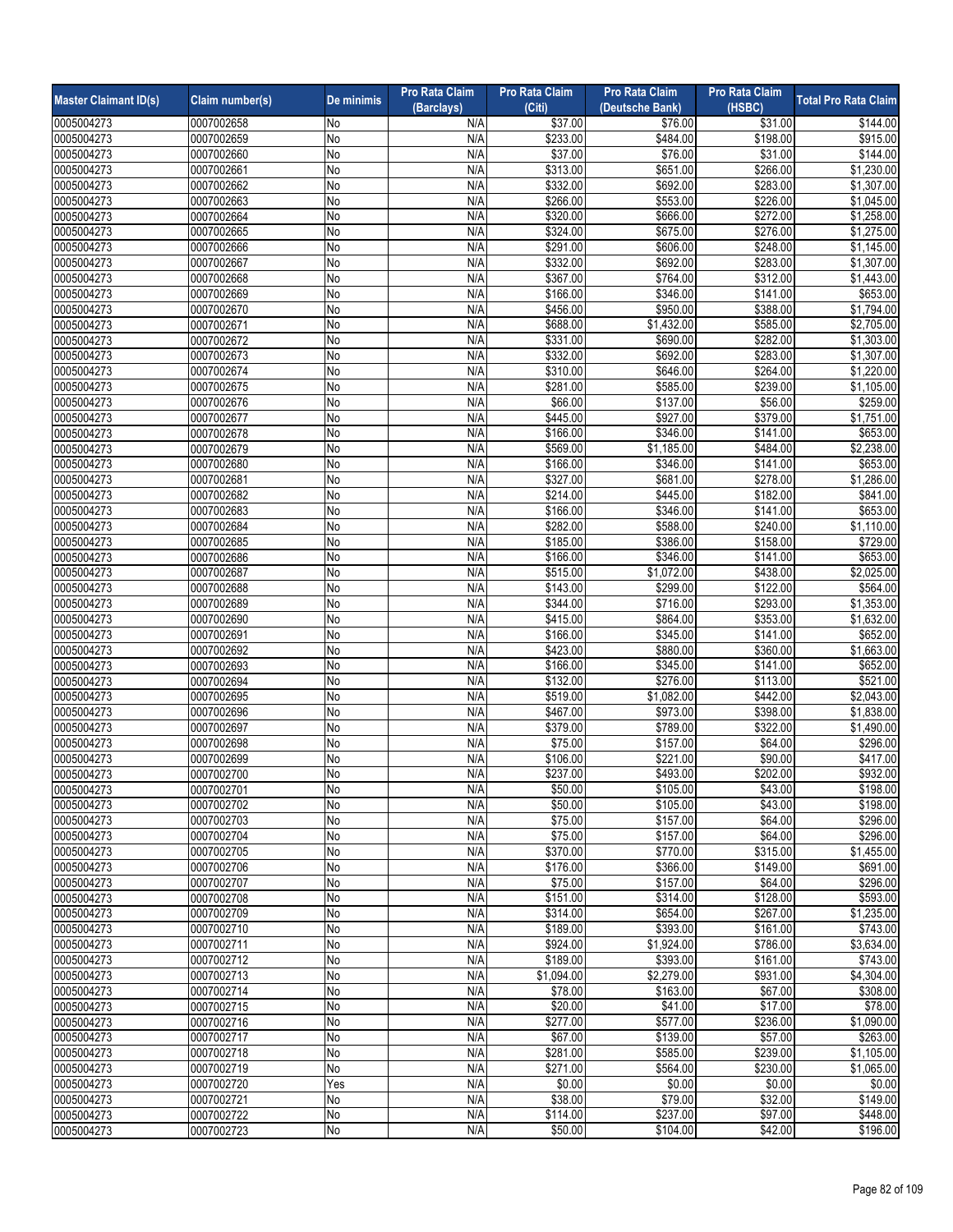| <b>Master Claimant ID(s)</b> | Claim number(s)          | De minimis | <b>Pro Rata Claim</b> | <b>Pro Rata Claim</b> | Pro Rata Claim   | <b>Pro Rata Claim</b> | <b>Total Pro Rata Claim</b> |
|------------------------------|--------------------------|------------|-----------------------|-----------------------|------------------|-----------------------|-----------------------------|
|                              |                          |            | (Barclays)            | (Citi)                | (Deutsche Bank)  | (HSBC)                |                             |
| 0005004273                   | 0007002724               | No         | N/A                   | \$20.00               | \$41.00          | \$17.00               | \$78.00                     |
| 0005004273                   | 0007002725               | No         | N/A                   | \$15.00               | \$31.00          | \$13.00               | \$59.00                     |
| 0005004273                   | 0007002726               | No         | N/A                   | \$8.00                | \$16.00          | \$6.00                | \$30.00                     |
| 0005004273                   | 0007002727               | No         | N/A                   | \$6.00                | \$13.00          | \$5.00                | \$24.00                     |
| 0005004273                   | 0007002728               | No         | N/A                   | \$12.00               | \$25.00          | \$10.00               | \$47.00                     |
| 0005004273                   | 0007002729               | No         | N/A                   | \$12.00               | \$25.00          | \$10.00               | \$47.00                     |
| 0005004273                   | 0007002730               | No         | N/A                   | \$11.00               | \$23.00          | \$9.00                | \$43.00                     |
| 0005004273                   | 0007002731               | No         | N/A                   | \$11.00               | \$23.00          | \$9.00                | \$43.00                     |
| 0005004273                   | 0007002732               | Yes        | N/A                   | \$0.00                | \$0.00           | \$0.00                | \$0.00                      |
| 0005004273                   | 0007002733               | Yes        | N/A                   | \$0.00                | \$0.00           | \$0.00                | \$0.00                      |
| 0005004273                   | 0007002734               | Yes        | N/A                   | \$0.00                | \$0.00           | \$0.00                | \$0.00                      |
| 0005004273                   | 0007002735               | No         | N/A                   | \$11.00               | \$22.00          | \$9.00                | \$42.00                     |
| 0005004273                   | 0007002736               | Yes        | N/A                   | \$0.00                | \$0.00           | \$0.00                | \$0.00                      |
| 0005004273                   | 0007002737               | Yes        | N/A                   | \$0.00                | \$0.00           | \$0.00                | \$0.00                      |
| 0005004273                   | 0007002738               | No         | N/A                   | \$10.00               | \$22.00          | \$9.00                | \$41.00                     |
| 0005004273                   | 0007002739               | No         | N/A                   | \$38.00               | \$78.00          | \$32.00               | \$148.00                    |
| 0005004273                   | 0007002740               | Yes        | N/A                   | \$0.00                | \$0.00           | \$0.00                | \$0.00                      |
| 0005004273                   | 0007002741               | No         | N/A                   | \$7.00                | \$15.00          | \$6.00                | \$28.00                     |
| 0005004273                   | 0007002742               | Yes        | N/A                   | \$0.00                | \$0.00           | \$0.00                | \$0.00                      |
| 0005004273                   | 0007002743               | No         | N/A                   | \$7.00                | \$15.00          | \$6.00                | \$28.00                     |
| 0005004273                   | 0007002744               | No         | N/A                   | \$15.00               | \$32.00          | \$13.00               | \$60.00                     |
| 0005004273                   | 0007002745               | Yes        | N/A                   | \$0.00                | \$0.00           | \$0.00                | \$0.00                      |
| 0005004273                   | 0007002746               | No         | N/A                   | \$10.00               | \$21.00          | \$8.00                | \$39.00                     |
| 0005004273                   | 0007002747               | No         | N/A                   | \$10.00               | \$21.00          | \$8.00                | \$39.00                     |
| 0005004273                   | 0007002748               | Yes        | N/A                   | \$0.00                | \$0.00           | \$0.00                | \$0.00                      |
| 0005004273                   | 0007002749               | Yes        | N/A                   | \$0.00                | \$0.00           | \$0.00                | \$0.00                      |
| 0005004273                   | 0007002750               | Yes        | N/A                   | \$0.00                | \$0.00           | \$0.00                | \$0.00                      |
| 0005004273                   | 0007002751               | Yes        | N/A                   | \$0.00                | \$0.00           | \$0.00                | \$0.00                      |
| 0005004273                   | 0007002752               | Yes        | N/A                   | \$0.00                | \$0.00           | \$0.00                | \$0.00                      |
| 0005004273                   | 0007002753               | Yes        | N/A                   | \$0.00                | \$0.00           | \$0.00                | \$0.00                      |
| 0005004273                   | 0007002754               | No         | N/A                   | \$23.00               | \$47.00          | \$19.00               | \$89.00                     |
| 0005004273                   | 0007002755               | No         | N/A                   | \$16.00               | \$34.00          | \$14.00               | \$64.00                     |
| 0005004273                   | 0007002756               | No         | N/A                   | \$14.00               | \$28.00          | \$12.00               | \$54.00                     |
| 0005004273                   | 0007002757               | No         | N/A                   | \$8.00                | \$17.00          | \$7.00                | \$32.00                     |
| 0005004273                   | 0007002758               | No         | N/A                   | \$11.00               | \$22.00          | \$9.00                | \$42.00                     |
| 0005004273                   | 0007002759               | No         | N/A                   | \$127.00              | \$265.00         | \$108.00              | \$500.00                    |
| 0005004273                   | 0007002760               | No         | N/A                   | \$557.00              | \$1,160.00       | \$474.00              | \$2,191.00                  |
| 0005004273                   | 0007002761               | No         | N/A                   | \$495.00              | \$1,031.00       | \$421.00              | \$1,947.00                  |
| 0005004273                   | 0007002762               | Yes        | N/A                   | \$0.00                | \$0.00           | \$0.00                | \$0.00                      |
| 0005004273                   | 0007002763               | Yes        | N/A                   | \$0.00                | \$0.00           | \$0.00                | \$0.00                      |
| 0005004273                   | 0007002764               | Yes        | N/A                   | \$0.00                | \$0.00           | \$0.00                | \$0.00                      |
| 0005004273                   | 0007002765               | No         | N/A                   | \$72.00               | \$150.00         | \$61.00               | \$283.00                    |
| 0005004273                   | 0007002766               | No         | N/A                   | \$7.00                | \$15.00          | \$6.00                | \$28.00                     |
|                              |                          |            |                       | \$0.00                |                  | \$0.00                |                             |
| 0005004273<br>0005004273     | 0007002776<br>0007002783 | Yes        | N/A<br>N/A            | \$0.00                | \$0.00<br>\$0.00 |                       | \$0.00<br>\$0.00            |
|                              | 0085000656               | Yes<br>No  | N/A                   | \$75.00               | \$157.00         | \$0.00<br>\$64.00     | \$296.00                    |
| 0005004273                   |                          |            |                       |                       |                  |                       |                             |
| 0005004273                   | 0085000657               | No         | N/A                   | \$75.00               | \$157.00         | \$64.00               | \$296.00                    |
| 0005004273                   | 0085000658               | No         | N/A                   | \$75.00               | \$157.00         | \$64.00               | \$296.00                    |
| 0005004273                   | 0085000659               | No         | N/A                   | \$75.00               | \$157.00         | \$64.00               | \$296.00                    |
| 0005004273                   | 0085000660               | No         | N/A                   | \$75.00               | \$157.00         | \$64.00               | \$296.00                    |
| 0005004273                   | 0085000680               | No         | N/A                   | \$188.00              | \$392.00         | \$160.00              | \$740.00                    |
| 0005004273                   | 0085000681               | No         | N/A                   | \$218.00              | \$454.00         | \$185.00              | \$857.00                    |
| 0005004273                   | 0085000682               | No         | N/A                   | \$214.00              | \$445.00         | \$182.00              | \$841.00                    |
| 0005004273                   | 0085000685               | No         | N/A                   | \$95.00               | \$198.00         | \$81.00               | \$374.00                    |
| 0005004273                   | 0085000686               | No         | N/A                   | \$296.00              | \$616.00         | \$252.00              | \$1,164.00                  |
| 0005004273                   | 0085000687               | No         | N/A                   | \$182.00              | \$378.00         | \$154.00              | \$714.00                    |
| 0005004273                   | 0085000690               | No         | N/A                   | \$175.00              | \$364.00         | \$149.00              | \$688.00                    |
| 0005004273                   | 0085000692               | No         | N/A                   | \$174.00              | \$363.00         | \$148.00              | \$685.00                    |
| 0005004273                   | 0085000694               | No         | N/A                   | \$292.00              | \$608.00         | \$248.00              | \$1,148.00                  |
| 0005004273                   | 0085000695               | No         | N/A                   | \$222.00              | \$462.00         | \$189.00              | \$873.00                    |
| 0005004273                   | 0085000699               | No         | N/A                   | \$108.00              | \$226.00         | \$92.00               | \$426.00                    |
| 0005004273                   | 0085000701               | No         | N/A                   | \$124.00              | \$258.00         | \$105.00              | \$487.00                    |
| 0005004278                   | 0085000055               | No         | \$983.00              | \$974.00              | N/A              | N/A                   | \$1,957.00                  |
| 0005004289                   | 0007016604               | No         | N/A                   | \$14,781.00           | N/A              | N/A                   | \$14,781.00                 |
| 0005004293                   | 0007002080               | No         | \$186.00              | \$184.00              | N/A              | N/A                   | \$370.00                    |
| 0005004294                   | 0085000056               | No         | \$386.00              | \$383.00              | N/A              | N/A                   | \$769.00                    |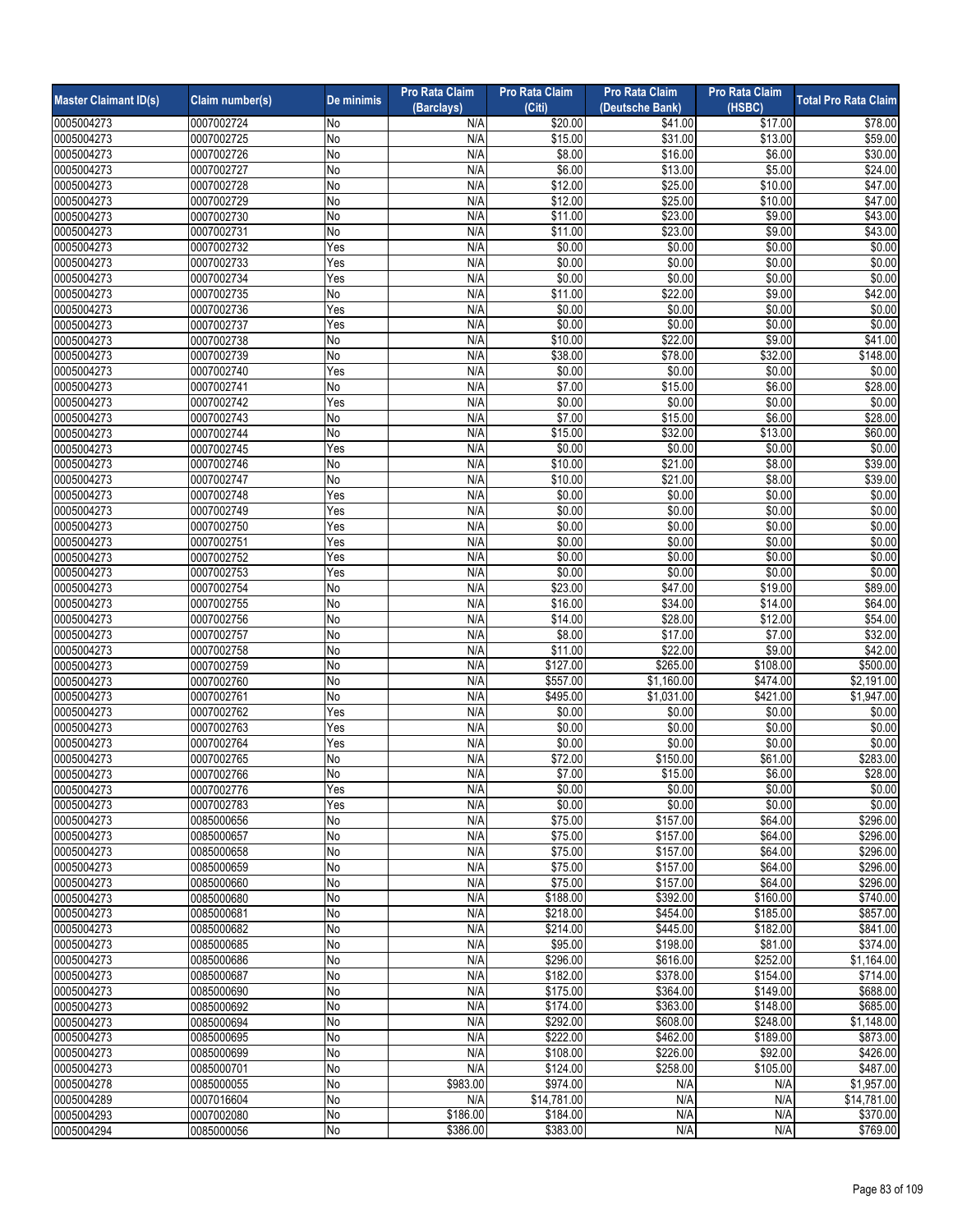| <b>Master Claimant ID(s)</b> | Claim number(s) | De minimis     | <b>Pro Rata Claim</b><br>(Barclays) | Pro Rata Claim<br>(Citi) | Pro Rata Claim<br>(Deutsche Bank) | <b>Pro Rata Claim</b><br>(HSBC) | <b>Total Pro Rata Claim</b> |
|------------------------------|-----------------|----------------|-------------------------------------|--------------------------|-----------------------------------|---------------------------------|-----------------------------|
| 0005004297                   | 0085000057      | No             | \$430.00                            | \$426.00                 | N/A                               | N/A                             | \$856.00                    |
| 0005004307                   | 0007006147      | No             | N/A                                 | \$1,552.00               | \$3,232.00                        | \$1,320.00                      | \$6,104.00                  |
| 0005004307                   | 0010039820      | No             | N/A                                 | \$30.00                  | \$63.00                           | \$26.00                         | \$119.00                    |
| 0005004309                   | 0007015851      | Yes            | \$0.00                              | \$0.00                   | \$0.00                            | N/A                             | \$0.00                      |
| 0005004309                   | 0007015852      | Yes            | \$0.00                              | \$0.00                   | \$0.00                            | N/A                             | \$0.00                      |
| 0005004309                   | 0007015853      | Yes            | \$0.00                              | \$0.00                   | \$0.00                            | N/A                             | \$0.00                      |
| 0005004309                   | 0007015854      | Yes            | \$0.00                              | \$0.00                   | \$0.00                            | N/A                             | \$0.00                      |
| 0005004309                   | 0007015855      | No             | \$4.00                              | \$4.00                   | \$8.00                            | N/A                             | \$16.00                     |
| 0005004309                   | 0007015859      | Yes            | \$0.00                              | \$0.00                   | \$0.00                            | N/A                             | \$0.00                      |
| 0005004309                   | 0007015860      | No             | \$6.00                              | \$6.00                   | \$13.00                           | N/A                             | \$25.00                     |
| 0005004309                   | 0007015861      | Yes            | \$0.00                              | \$0.00                   | \$0.00                            | N/A                             | \$0.00                      |
| 0005004309                   | 0007015862      | No             | \$6.00                              | \$6.00                   | \$12.00                           | N/A                             | \$24.00                     |
| 0005004356                   | 0085000142      | No             | \$422.00                            | \$418.00                 | \$871.00                          | \$356.00                        | \$2,067.00                  |
| 0005004357                   | 0085000020      | No             | \$7,020.00                          | \$6,955.00               | \$14,486.00                       | \$5,918.00                      | \$34,379.00                 |
| 0005004358                   | 0085000014      | No             | \$108,844.00                        | \$107,844.00             | \$224,606.00                      | \$91,763.00                     | \$533,057.00                |
| 0005004359                   | 0007005679      | Yes            | \$0.00                              | \$0.00                   | \$0.00                            | \$0.00                          | \$0.00                      |
| 0005004364                   | 0007005684      | Yes            | \$0.00                              | \$0.00                   | \$0.00                            | \$0.00                          | \$0.00                      |
| 0005004365                   | 0007005685      | Yes            | \$0.00                              | \$0.00                   | \$0.00                            | \$0.00                          | \$0.00                      |
| 0005004366                   | 0007005686      | No             | \$32.00                             | \$32.00                  | \$66.00                           | \$27.00                         | \$157.00                    |
| 0005004367                   | 0007005687      | No             | \$34.00                             | \$33.00                  | \$69.00                           | \$28.00                         | \$164.00                    |
| 0005004370                   | 0007005690      | No             | \$113.00                            | \$112.00                 | \$233.00                          | \$95.00                         | \$553.00                    |
| 0005004376                   | 0085000018      | No             | \$344,760.00                        | \$341,591.00             | N/A                               | N/A                             | \$686,351.00                |
| 0005004378                   | 0007002785      | No             | N/A                                 | \$13,479.00              | N/A                               | N/A                             | \$13,479.00                 |
| 0005004381                   |                 | Yes            | N/A                                 | \$0.00                   | \$0.00                            | \$0.00                          | \$0.00                      |
|                              | 0007004791      |                |                                     |                          |                                   |                                 |                             |
| 0005004381                   | 0007004792      | Yes            | N/A                                 | \$0.00                   | \$0.00                            | \$0.00                          | \$0.00                      |
| 0005004381                   | 0007004793      | No             | N/A                                 | \$5.00                   | \$11.00                           | \$4.00                          | \$20.00                     |
| 0005004381                   | 0007004794      | Yes            | N/A                                 | \$0.00                   | \$0.00                            | \$0.00                          | \$0.00                      |
| 0005004381                   | 0007004795      | Yes            | N/A                                 | \$0.00                   | \$0.00                            | \$0.00                          | \$0.00                      |
| 0005004381                   | 0007004796      | Yes            | N/A                                 | \$0.00                   | \$0.00                            | \$0.00                          | \$0.00                      |
| 0005004383                   | 0010044406      | No             | \$90.00                             | \$89.00                  | N/A                               | \$76.00                         | \$255.00                    |
| 0005004386                   | 0007003250      | No             | N/A                                 | \$204,347.00             | \$425,593.00                      | \$173,877.00                    | \$803,817.00                |
| 0005004387                   | 0007016605      | No             | \$75.00                             | \$74.00                  | \$155.00                          | \$63.00                         | \$367.00                    |
| 0005004387                   | 0007016607      | No             | \$2,135.00                          | \$2,116.00               | \$4,406.00                        | $\overline{$1,800.00}$          | \$10,457.00                 |
| 0005004389                   | 0007004884      | No             | \$439.00                            | \$435.00                 | \$906.00                          | \$370.00                        | \$2,150.00                  |
| 0005004389                   | 0007004885      | Yes            | \$0.00                              | \$0.00                   | \$0.00                            | \$0.00                          | \$0.00                      |
| 0005004389                   | 0007004887      | Yes            | \$0.00                              | \$0.00                   | \$0.00                            | \$0.00                          | \$0.00                      |
| 0005004389                   | 0007004888      | Yes            | \$0.00                              | \$0.00                   | \$0.00                            | \$0.00                          | \$0.00                      |
| 0005004389                   | 0007004890      | Yes            | \$0.00                              | \$0.00                   | \$0.00                            | \$0.00                          | \$0.00                      |
| 0005004389                   | 0007004891      | No             | \$17.00                             | \$17.00                  | \$35.00                           | \$14.00                         | \$83.00                     |
| 0005004389                   | 0007004892      | No             | \$1,078.00                          | \$1,068.00               | \$2,224.00                        | \$909.00                        | \$5,279.00                  |
| 0005004389                   | 0007004894      | No             | \$1,130.00                          | \$1,120.00               | \$2,332.00                        | \$953.00                        | \$5,535.00                  |
| 0005004389                   | 0007004895      | No             | \$4,277.00                          | \$4,237.00               | \$8,825.00                        | \$3,605.00                      | \$20,944.00                 |
| 0005004389                   | 0007004896      | Yes            | \$0.00                              | \$0.00                   | \$0.00                            | \$0.00                          | \$0.00                      |
| 0005004389                   | 0007004899      | No             | \$16.00                             | \$16.00                  | \$34.00                           | \$14.00                         | \$80.00                     |
| 0005004389                   | 0007004900      | N <sub>o</sub> | \$11.00                             | \$11.00                  | \$22.00                           | \$9.00                          | \$53.00                     |
| 0005004389                   | 0007004901      | Yes            | \$0.00                              | \$0.00                   | \$0.00                            | \$0.00                          | \$0.00                      |
| 0005004389                   | 0007004902      | Yes            | \$0.00                              | \$0.00                   | \$0.00                            | \$0.00                          | \$0.00                      |
| 0005004389                   | 0007004904      | No             | \$4.00                              | \$4.00                   | \$9.00                            | \$4.00                          | \$21.00                     |
| 0005004389                   | 0007004905      | No             | \$21.00                             | \$21.00                  | \$44.00                           | \$18.00                         | \$104.00                    |
| 0005004389                   | 0007004906      | No             | \$20.00                             | \$20.00                  | \$41.00                           | \$17.00                         | \$98.00                     |
| 0005004389                   | 0007004908      | No             | \$23.00                             | \$23.00                  | \$47.00                           | \$19.00                         | \$112.00                    |
| 0005004389                   | 0007004909      | No             | \$7.00                              | \$7.00                   | \$15.00                           | \$6.00                          | \$35.00                     |
| 0005004389                   | 0007004910      | No             | \$15.00                             | \$14.00                  | \$30.00                           | \$12.00                         | \$71.00                     |
| 0005004389                   | 0007004911      | No             | \$478.00                            | \$474.00                 | \$987.00                          | \$403.00                        | \$2,342.00                  |
| 0005004389                   | 0007004912      | No             | \$17.00                             | \$17.00                  | \$35.00                           | \$14.00                         | \$83.00                     |
| 0005004389                   | 0007004914      | Yes            | \$0.00                              | \$0.00                   | \$0.00                            | \$0.00                          | \$0.00                      |
| 0005004389                   | 0007004916      | No             | \$5,892.00                          | \$5,838.00               | \$12,159.00                       | \$4,968.00                      | \$28,857.00                 |
| 0005004389                   | 0007004917      | No             | \$4,391.00                          | \$4,351.00               | \$9,061.00                        | \$3,702.00                      | \$21,505.00                 |
| 0005004389                   | 0007004918      | No             | \$1,730.00                          | \$1,714.00               | \$3,569.00                        | \$1,458.00                      | \$8,471.00                  |
| 0005004389                   | 0007004919      | No             | \$4.00                              | \$4.00                   | \$8.00                            | \$3.00                          | \$19.00                     |
| 0005004389                   | 0007004920      | No             | \$11.00                             | \$11.00                  | \$23.00                           | \$9.00                          | \$54.00                     |
| 0005004389                   | 0007004921      | No             | \$16.00                             | \$16.00                  | \$33.00                           | \$14.00                         | \$79.00                     |
| 0005004389                   | 0007004922      | No             | \$17.00                             | \$17.00                  | \$35.00                           | \$14.00                         | \$83.00                     |
| 0005004389                   | 0007004924      | No             | \$3,169.00                          | \$3,140.00               | \$6,539.00                        | \$2,672.00                      | \$15,520.00                 |
| 0005004389                   | 0007004925      | No             | \$58.00                             | \$57.00                  | \$120.00                          | \$49.00                         | \$284.00                    |
|                              |                 |                | \$39.00                             |                          |                                   |                                 |                             |
| 0005004389                   | 0007004926      | No             |                                     | \$38.00                  | \$80.00                           | \$33.00                         | \$190.00                    |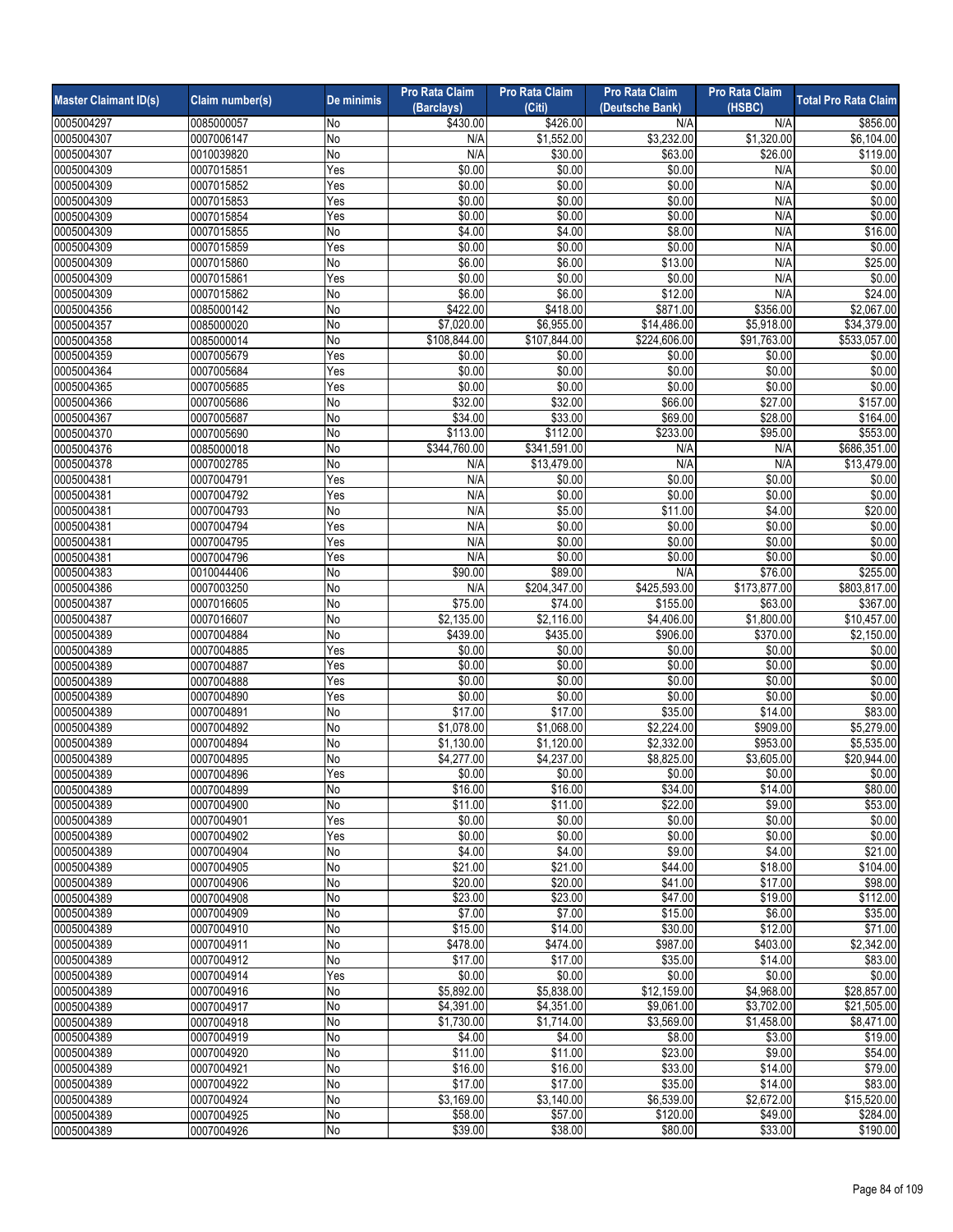| <b>Master Claimant ID(s)</b> | Claim number(s) | De minimis | <b>Pro Rata Claim</b>  | <b>Pro Rata Claim</b> | Pro Rata Claim         | Pro Rata Claim | <b>Total Pro Rata Claim</b> |
|------------------------------|-----------------|------------|------------------------|-----------------------|------------------------|----------------|-----------------------------|
|                              |                 |            | (Barclays)             | (Citi)                | (Deutsche Bank)        | (HSBC)         |                             |
| 0005004389                   | 0007004927      | No         | \$400.00               | \$396.00              | \$825.00               | \$337.00       | \$1,958.00                  |
| 0005004389                   | 0007004928      | No         | \$5,958.00             | \$5,903.00            | \$12,295.00            | \$5,023.00     | \$29,179.00                 |
| 0005004389                   | 0007004929      | No         | \$7.00                 | \$7.00                | \$15.00                | \$6.00         | \$35.00                     |
| 0005004389                   | 0007004930      | No         | $\overline{$1,179.00}$ | \$1,168.00            | $\overline{$2,432.00}$ | \$994.00       | \$5,773.00                  |
| 0005004389                   | 0007004931      | No         | \$5,066.00             | \$5,019.00            | \$10,454.00            | \$4.271.00     | \$24,810.00                 |
| 0005004389                   | 0007004934      | No         | \$25.00                | \$25.00               | \$51.00                | \$21.00        | \$122.00                    |
| 0005004389                   | 0007004935      | Yes        | \$0.00                 | \$0.00                | \$0.00                 | \$0.00         | \$0.00                      |
| 0005004389                   | 0007004936      | No         | \$491.00               | \$487.00              | \$1,014.00             | \$414.00       | \$2,406.00                  |
| 0005004389                   | 0007004938      | No         | \$32.00                | \$32.00               | \$67.00                | \$27.00        | \$158.00                    |
| 0005004389                   | 0007004939      | No         | \$5,790.00             | \$5,737.00            | \$11,948.00            | \$4,882.00     | \$28,357.00                 |
| 0005004389                   | 0007004941      | No         | \$3.00                 | \$3.00                | \$7.00                 | \$3.00         | \$16.00                     |
| 0005004389                   | 0007004942      | No         | \$2,441.00             | \$2,418.00            | \$5,036.00             | \$2,058.00     | \$11,953.00                 |
| 0005004389                   | 0007004944      | No         | \$5,176.00             | \$5,128.00            | \$10,681.00            | \$4,364.00     | \$25,349.00                 |
| 0005004389                   | 0007004945      | No         | \$23.00                | \$23.00               | \$47.00                | \$19.00        | \$112.00                    |
| 0005004389                   | 0007004946      | No         | \$3,772.00             | \$3,738.00            | \$7,784.00             | \$3,180.00     | \$18,474.00                 |
| 0005004389                   | 0007004947      | No         | \$2,478.00             | \$2,455.00            | \$5,114.00             | \$2,089.00     | \$12,136.00                 |
| 0005004389                   | 0007004948      | Yes        | \$0.00                 | \$0.00                | \$0.00                 | \$0.00         | \$0.00                      |
| 0005004389                   | 0007004949      | No         | \$18.00                | \$18.00               | \$37.00                | \$15.00        | \$88.00                     |
| 0005004389                   | 0007004951      | No         | \$5,459.00             | \$5,409.00            | \$11,266.00            | \$4,603.00     | \$26,737.00                 |
| 0005004389                   | 0007004952      | No         | \$3,978.00             | \$3,941.00            | \$8,209.00             | \$3,354.00     | \$19,482.00                 |
| 0005004389                   | 0007004953      | No         | \$2,756.00             | \$2,730.00            | \$5,686.00             | \$2,323.00     | \$13,495.00                 |
| 0005004389                   | 0007004954      | No         | \$3.00                 | \$3.00                | \$6.00                 | \$2.00         | \$14.00                     |
| 0005004389                   | 0007004957      | No         | \$3,711.00             | \$3,677.00            | \$7,658.00             | \$3,129.00     | \$18,175.00                 |
| 0005004389                   | 0007004958      | No         | \$3,990.00             | \$3,953.00            | \$8,233.00             | \$3,363.00     | \$19,539.00                 |
| 0005004389                   | 0007004959      | No         | \$3,162.00             | \$3,133.00            | \$6,525.00             | \$2,666.00     | \$15,486.00                 |
| 0005004389                   | 0007004960      | No         | \$10.00                | \$10.00               | \$20.00                | \$8.00         | \$48.00                     |
| 0005004389                   | 0007004961      | No         | \$5,831.00             | \$5,778.00            | \$12,033.00            | \$4,916.00     | \$28,558.00                 |
| 0005004389                   | 0007004962      | No         | \$10,424.00            | \$10,328.00           | \$21,510.00            | \$8,788.00     | \$51,050.00                 |
| 0005004389                   | 0007004963      | No         | \$3,984.00             | \$3,947.00            | \$8,221.00             | \$3,359.00     | \$19,511.00                 |
| 0005004389                   | 0007004964      | Yes        | \$0.00                 | \$0.00                | \$0.00                 | \$0.00         | \$0.00                      |
| 0005004389                   | 0007004966      | No         | \$1,529.00             | \$1,515.00            | $\overline{$3,154.00}$ | \$1,289.00     | \$7,487.00                  |
| 0005004389                   | 0007004967      | No         | \$274.00               | \$272.00              | \$566.00               | \$231.00       | \$1,343.00                  |
| 0005004389                   | 0007004968      | <b>No</b>  | \$2,157.00             | \$2,137.00            | \$4,452.00             | \$1,819.00     | \$10,565.00                 |
| 0005004389                   | 0007004970      | No         | \$13.00                | \$13.00               | \$27.00                | \$11.00        | \$64.00                     |
| 0005004389                   | 0007004971      | <b>No</b>  | \$12.00                | \$12.00               | \$24.00                | \$10.00        | \$58.00                     |
| 0005004389                   | 0007004972      | <b>No</b>  | \$14,378.00            | \$14,245.00           | \$29,669.00            | \$12,121.00    | \$70,413.00                 |
| 0005004389                   | 0007004973      | No         | \$8,068.00             | \$7,994.00            | \$16,649.00            | \$6,802.00     | \$39,513.00                 |
| 0005004389                   | 0007004974      | <b>No</b>  | \$6.00                 | \$6.00                | \$13.00                | \$5.00         | \$30.00                     |
| 0005004389                   | 0007004975      | No         | \$5,755.00             | \$5,702.00            | \$11,875.00            | \$4,852.00     | \$28,184.00                 |
| 0005004389                   | 0007004976      | No         | \$23.00                | \$23.00               | \$47.00                | \$19.00        | \$112.00                    |
| 0005004389                   | 0007004977      | No         | \$17.00                | \$17.00               | \$36.00                | \$15.00        | \$85.00                     |
| 0005004389                   | 0007004978      | No         | \$5,053.00             | \$5,007.00            | \$10,428.00            | \$4,260.00     | \$24.748.00                 |
| 0005004389                   | 0007004979      | No         | \$6,867.00             | \$6.804.00            | \$14,170.00            | \$5,789.00     | \$33.630.00                 |
| 0005004389                   | 0007004981      | No         | \$10,859.00            | \$10,759.00           | \$22,409.00            | \$9,155.00     | \$53,182.00                 |
| 0005004389                   | 0007004982      | No         | \$7,302.00             | \$7,235.00            | \$15,068.00            | \$6,156.00     | \$35,761.00                 |
| 0005004389                   | 0007004983      | No         | \$2,279.00             | \$2,258.00            | \$4,702.00             | \$1,921.00     | \$11,160.00                 |
| 0005004389                   | 0007004984      | No         | \$6,550.00             | \$6.489.00            | \$13,515.00            | \$5,522.00     | \$32,076.00                 |
| 0005004389                   | 0007004985      | No         | \$6,049.00             | \$5,994.00            | \$12,483.00            | \$5,100.00     | \$29,626.00                 |
| 0005004389                   | 0007004986      | No         | \$7,069.00             | \$7,004.00            | \$14,588.00            | \$5,960.00     | \$34,621.00                 |
| 0005004389                   | 0007004987      | No         | \$4,081.00             | \$4,044.00            | \$8,421.00             | \$3,441.00     | \$19,987.00                 |
| 0005004389                   | 0007004988      | No         | \$5.00                 | \$5.00                | \$10.00                | \$4.00         | \$24.00                     |
| 0005004389                   | 0007004990      | No         | \$6,852.00             | \$6,789.00            | \$14,138.00            | \$5,776.00     | \$33,555.00                 |
| 0005004389                   | 0007004991      | No         | \$7,352.00             | \$7,284.00            | \$15,171.00            | \$6,198.00     | \$36,005.00                 |
| 0005004389                   | 0007004992      | No         | \$2,533.00             | \$2,510.00            | \$5,228.00             | \$2,136.00     | \$12,407.00                 |
| 0005004389                   | 0007004993      | Yes        | \$0.00                 | \$0.00                | \$0.00                 | \$0.00         | \$0.00                      |
| 0005004391                   | 0007005703      | No         | \$642.00               | \$636.00              | \$1,324.00             | \$541.00       | \$3,143.00                  |
| 0005004392                   | 0007005678      | No         | \$483.00               | \$479.00              | \$997.00               | \$407.00       | \$2,366.00                  |
| 0005004398                   | 0007004997      | No         | \$958.00               | \$950.00              | \$1,978.00             | \$808.00       | \$4,694.00                  |
| 0005004398                   | 0007004998      | No         | \$3,540.00             | \$3,508.00            | \$7,305.00             | \$2,985.00     | \$17,338.00                 |
| 0005004398                   | 0007004999      | <b>No</b>  | \$2,453.00             | \$2,431.00            | \$5,063.00             | \$2,068.00     | \$12,015.00                 |
| 0005004398                   | 0007005000      | No         | \$2,459.00             | \$2,436.00            | \$5,074.00             | \$2,073.00     | \$12,042.00                 |
| 0005004398                   | 0007005001      | No         | \$2,488.00             | \$2,465.00            | \$5,134.00             | \$2,097.00     | \$12,184.00                 |
| 0005004398                   | 0007005003      | <b>No</b>  | \$2,855.00             | \$2,829.00            | \$5,892.00             | \$2,407.00     | \$13,983.00                 |
| 0005004398                   | 0007005004      | No         | \$4,482.00             | \$4,440.00            | \$9,248.00             | \$3,778.00     | \$21,948.00                 |
| 0005004398                   | 0007005005      | No         | \$2,586.00             | \$2,562.00            | \$5,336.00             | \$2,180.00     | \$12,664.00                 |
| 0005004398                   | 0007005006      | No         | \$2,190.00             | \$2,170.00            | \$4,519.00             | \$1,846.00     | \$10,725.00                 |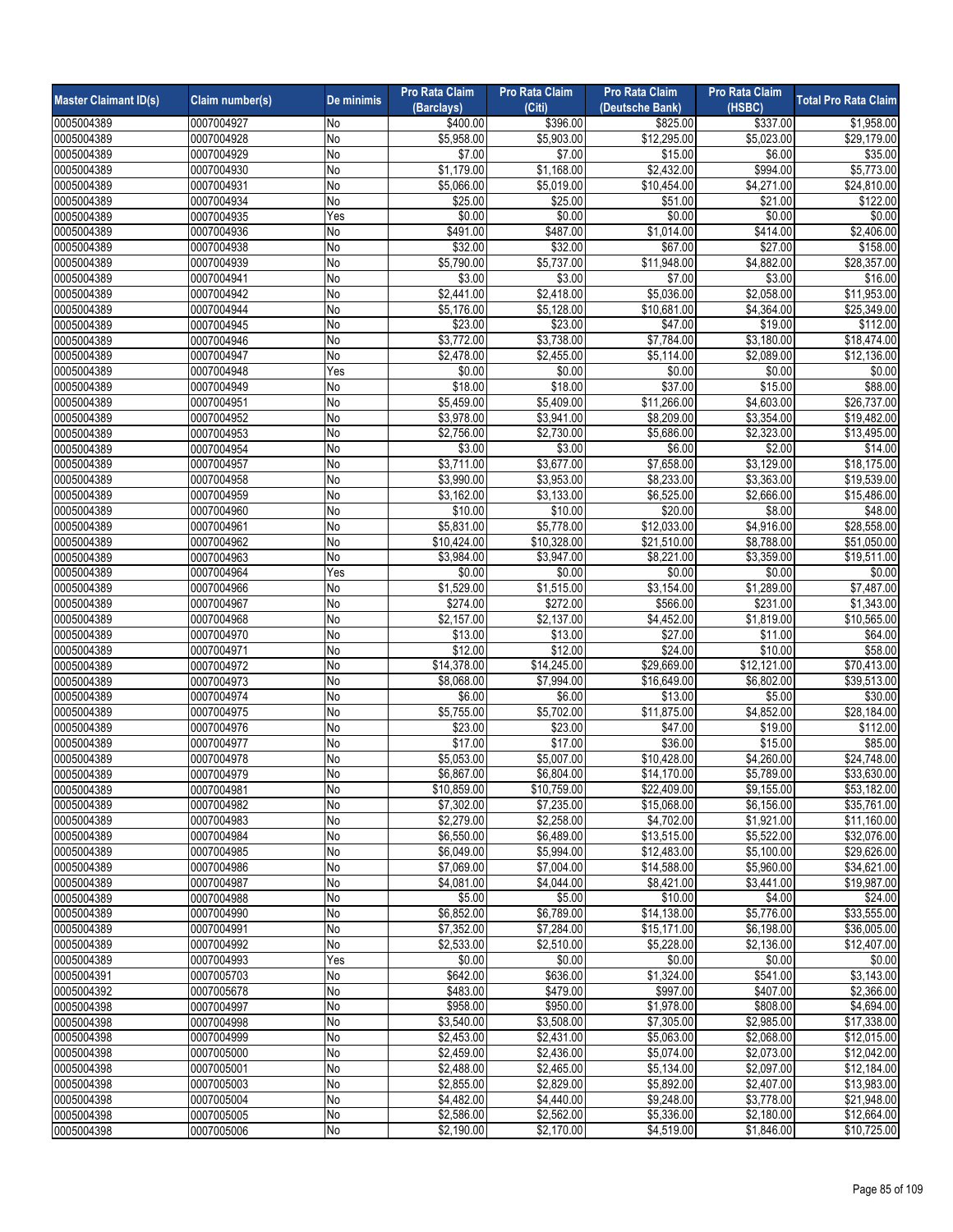| <b>Master Claimant ID(s)</b> |                 |            | <b>Pro Rata Claim</b> | <b>Pro Rata Claim</b> | Pro Rata Claim  | <b>Pro Rata Claim</b> |                      |
|------------------------------|-----------------|------------|-----------------------|-----------------------|-----------------|-----------------------|----------------------|
|                              | Claim number(s) | De minimis | (Barclays)            | (Citi)                | (Deutsche Bank) | (HSBC)                | Total Pro Rata Claim |
| 0005004398                   | 0007005008      | <b>No</b>  | \$6,744.00            | \$6,682.00            | \$13,916.00     | \$5,685.00            | \$33,027.00          |
| 0005004398                   | 0007005009      | No         | \$236.00              | \$234.00              | \$487.00        | \$199.00              | \$1,156.00           |
| 0005004398                   | 0007005010      | No         | \$1,746.00            | \$1,730.00            | \$3,604.00      | \$1,472.00            | \$8,552.00           |
| 0005004398                   | 0007005012      | No         | \$4.526.00            | \$4,485.00            | \$9,341.00      | \$3,816.00            | \$22,168.00          |
| 0005004422                   | 0085000001      | No         | \$104.00              | \$103.00              | \$214.00        | \$87.00               | \$508.00             |
| 0005004422                   | 0085000002      | No         | \$152.00              | \$150.00              | \$313.00        | \$128.00              | \$743.00             |
| 0005004422                   | 0085000005      | No         | \$385.00              | \$382.00              | \$795.00        | \$325.00              | \$1,887.00           |
| 0005004422                   | 0085000006      | <b>No</b>  | \$653.00              | \$647.00              | \$1,347.00      | \$550.00              | \$3,197.00           |
| 0005004431                   | 0007008133      | <b>No</b>  | N/A                   | \$78.00               | \$162.00        | \$66.00               | \$306.00             |
| 0005004431                   | 0007008140      | No         | N/A                   | \$6.00                | \$13.00         | \$5.00                | \$24.00              |
| 0005004431                   | 0007008146      | No         | N/A                   | \$54.00               | \$112.00        | \$46.00               | \$212.00             |
| 0005004431                   | 0007008152      | <b>No</b>  | N/A                   | \$9.00                | \$18.00         | \$7.00                | \$34.00              |
| 0005004431                   | 0007008153      | Yes        | N/A                   | \$0.00                | \$0.00          | \$0.00                | \$0.00               |
| 0005004431                   | 0007008162      | No         | N/A                   | \$53.00               | \$111.00        | \$45.00               | \$209.00             |
|                              |                 |            |                       |                       |                 |                       |                      |
| 0005004431                   | 0007008192      | No         | N/A                   | \$41.00               | \$86.00         | \$35.00               | \$162.00             |
| 0005004431                   | 0007008194      | No         | N/A                   | \$71.00               | \$148.00        | \$60.00               | \$279.00             |
| 0005004431                   | 0007008204      | <b>No</b>  | N/A                   | \$465.00              | \$969.00        | \$396.00              | \$1,830.00           |
| 0005004431                   | 0007008209      | No         | N/A                   | \$199.00              | \$414.00        | \$169.00              | \$782.00             |
| 0005004431                   | 0010039896      | <b>No</b>  | N/A                   | \$34.00               | \$71.00         | \$29.00               | \$134.00             |
| 0005004439                   | 0085000155      | <b>No</b>  | \$1,494.00            | \$1,480.00            | \$3,083.00      | \$1,260.00            | \$7,317.00           |
| 0005004459                   | 0085000152      | No         | \$46,540.00           | \$46,112.00           | \$96.038.00     | \$39,237.00           | \$227,927.00         |
| 0005004463                   | 0085000147      | <b>No</b>  | \$769.00              | \$762.00              | \$1,587.00      | \$649.00              | \$3,767.00           |
| 0005004465                   | 0085000144      | <b>No</b>  | \$758.00              | \$751.00              | \$1,565.00      | \$639.00              | \$3,713.00           |
| 0005004466                   | 0085000015      | No         | \$137,499.00          | \$136,236.00          | \$283,738.00    | \$115,922.00          | \$673,395.00         |
| 0005004486                   | 0007009911      | No         | \$1,349.00            | \$1,337.00            | \$2,785.00      | \$1,138.00            | \$6,609.00           |
| 0005004486                   | 0007009912      | No         | \$34.00               | \$33.00               | \$69.00         | \$28.00               | \$164.00             |
| 0005004486                   | 0007009913      | No         | \$5.00                | \$5.00                | \$9.00          | \$4.00                | \$23.00              |
| 0005004486                   | 0007009914      | No         | \$13.00               | \$13.00               | \$28.00         | \$11.00               | \$65.00              |
| 0005004486                   | 0007009922      | No         | \$141.00              | \$139.00              | \$290.00        | \$119.00              | \$689.00             |
| 0005004486                   | 0007009923      | <b>No</b>  | \$63.00               | \$62.00               | \$130.00        | \$53.00               | \$308.00             |
| 0005004486                   | 0007009929      | Yes        | \$0.00                | \$0.00                | \$0.00          | \$0.00                | \$0.00               |
| 0005004486                   | 0007010005      | No         | \$408.00              | \$405.00              | \$843.00        | \$344.00              | \$2,000.00           |
| 0005004486                   | 0007010327      | <b>No</b>  | \$21.00               | \$21.00               | \$44.00         | \$18.00               | \$104.00             |
| 0005004486                   | 0007010336      | <b>No</b>  | \$157.00              | \$156.00              | \$324.00        | \$132.00              | \$769.00             |
| 0005004486                   | 0007010337      | <b>No</b>  | \$7.00                | \$7.00                | \$14.00         | \$6.00                | \$34.00              |
| 0005004486                   | 0007010339      | <b>No</b>  | \$1,455.00            | \$1,442.00            | \$3,003.00      | \$1,227.00            | \$7,127.00           |
| 0005004486                   | 0007010343      | No         | \$5.00                | \$5.00                | \$10.00         | \$4.00                | \$24.00              |
| 0005004486                   | 0007010344      | No         | \$285.00              | \$283.00              | \$589.00        | \$241.00              | \$1,398.00           |
|                              |                 | No         |                       |                       | \$342.00        | \$140.00              | \$812.00             |
| 0005004486                   | 0007010351      |            | \$166.00              | \$164.00              |                 |                       |                      |
| 0005004486                   | 0007010352      | No         | \$1,118.00            | \$1,107.00            | \$2,306.00      | \$942.00              | \$5,473.00           |
| 0005004486                   | 0007010353      | <b>No</b>  | \$660.00              | \$654.00              | \$1,362.00      | \$556.00              | \$3,232.00           |
| 0005004486                   | 0007013447      | Yes        | \$0.00                | \$0.00                | \$0.00          | \$0.00                | \$0.00               |
| 0005004486                   | 0007013449      | No         | \$4.00                | \$4.00                | \$9.00          | \$4.00                | \$21.00              |
| 0005004486                   | 0007013454      | No         | \$7.00                | \$7.00                | \$14.00         | \$6.00                | \$34.00              |
| 0005004486                   | 0007013526      | Yes        | \$0.00                | \$0.00                | \$0.00          | \$0.00                | \$0.00               |
| 0005004486                   | 0007013528      | Yes        | \$0.00                | \$0.00                | \$0.00          | \$0.00                | \$0.00               |
| 0005004486                   | 0007013529      | No         | \$59.00               | \$59.00               | \$122.00        | \$50.00               | \$290.00             |
| 0005004486                   | 0007013530      | No         | \$4.00                | \$4.00                | \$8.00          | \$3.00                | \$19.00              |
| 0005004486                   | 0007013531      | Yes        | \$0.00                | \$0.00                | \$0.00          | \$0.00                | \$0.00               |
| 0005004486                   | 0007013533      | Yes        | \$0.00                | \$0.00                | \$0.00          | \$0.00                | \$0.00               |
| 0005004486                   | 0007013534      | No         | \$9.00                | \$8.00                | \$18.00         | \$7.00                | \$42.00              |
| 0005004486                   | 0007013538      | Yes        | \$0.00                | \$0.00                | \$0.00          | \$0.00                | \$0.00               |
| 0005004486                   | 0007013541      | No         | \$5.00                | \$5.00                | \$11.00         | \$5.00                | \$26.00              |
| 0005004486                   | 0007013544      | No         | \$3.00                | \$3.00                | \$7.00          | \$3.00                | \$16.00              |
| 0005004486                   | 0007013545      | No         | \$6.00                | \$6.00                | \$13.00         | \$5.00                | \$30.00              |
| 0005004486                   | 0007013546      | Yes        | \$0.00                | \$0.00                | \$0.00          | \$0.00                | \$0.00               |
| 0005004486                   | 0007013549      | No         | \$19.00               | \$18.00               | \$38.00         | \$16.00               | \$91.00              |
| 0005004486                   | 0007013550      | Yes        | \$0.00                | \$0.00                | \$0.00          | \$0.00                | \$0.00               |
| 0005004486                   | 0007013551      | No         | \$6.00                | \$6.00                | \$12.00         | \$5.00                | \$29.00              |
| 0005004486                   | 0007013552      | Yes        | \$0.00                | \$0.00                | \$0.00          | \$0.00                | \$0.00               |
| 0005004486                   | 0007013553      | No         | \$27.00               | \$26.00               | \$55.00         | \$22.00               | \$130.00             |
| 0005004486                   | 0007013554      | Yes        | \$0.00                | \$0.00                | \$0.00          | \$0.00                | \$0.00               |
| 0005004486                   | 0007013555      | Yes        | \$0.00                | \$0.00                | \$0.00          | \$0.00                | \$0.00               |
| 0005004486                   | 0007013557      | Yes        | \$0.00                | \$0.00                | \$0.00          | \$0.00                | \$0.00               |
|                              |                 |            |                       |                       |                 |                       |                      |
| 0005004486                   | 0007013559      | No         | \$4.00                | \$4.00                | \$7.00          | \$3.00                | \$18.00              |
| 0005004486                   | 0007013560      | No         | \$17.00               | \$17.00               | \$36.00         | \$15.00               | \$85.00              |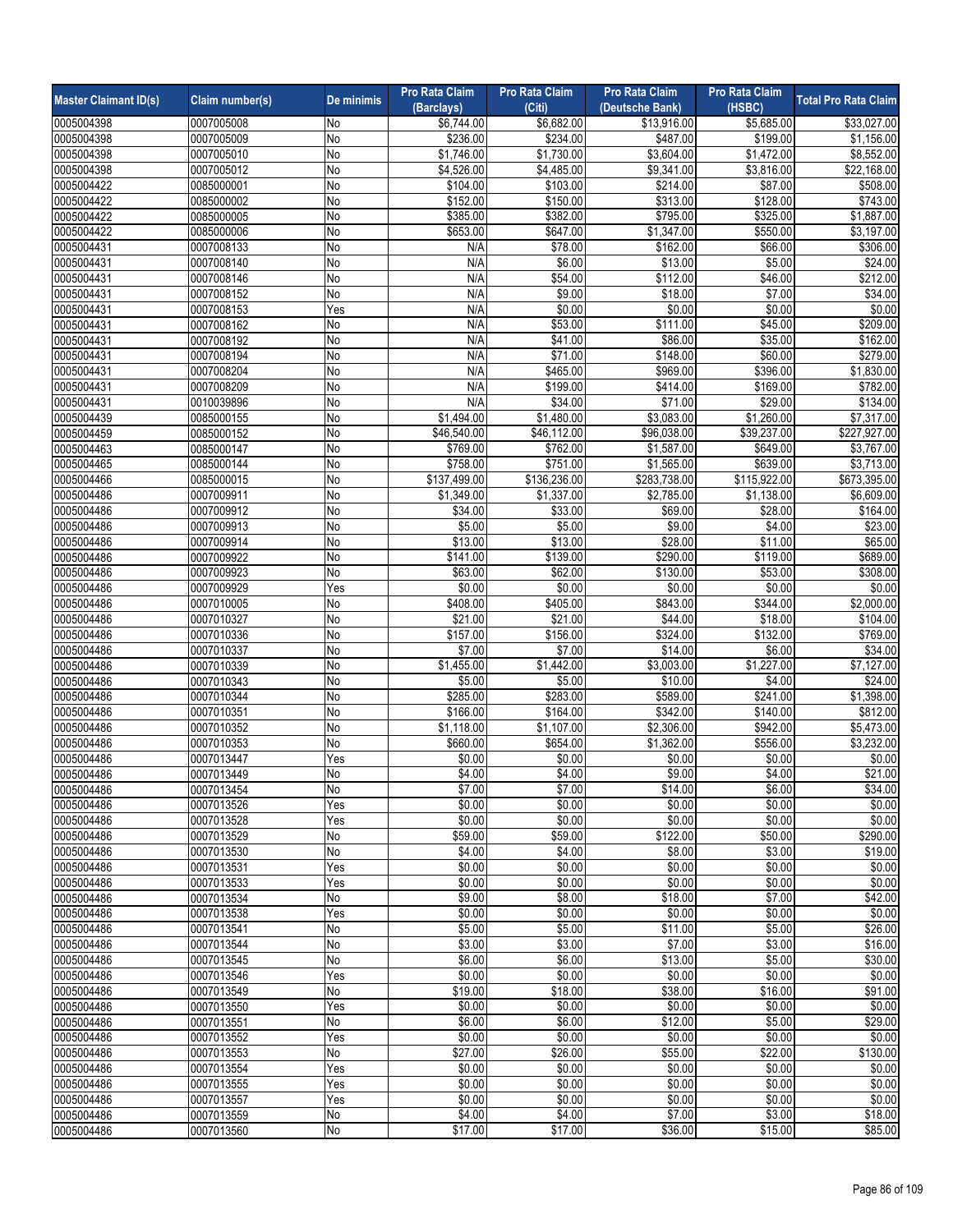| <b>Master Claimant ID(s)</b> | Claim number(s)          | De minimis | Pro Rata Claim          | <b>Pro Rata Claim</b> | Pro Rata Claim         | <b>Pro Rata Claim</b> | <b>Total Pro Rata Claim</b> |
|------------------------------|--------------------------|------------|-------------------------|-----------------------|------------------------|-----------------------|-----------------------------|
|                              |                          |            | (Barclays)              | (Citi)                | (Deutsche Bank)        | (HSBC)                |                             |
| 0005004486                   | 0007013561               | Yes        | \$0.00                  | \$0.00                | \$0.00                 | \$0.00                | \$0.00                      |
| 0005004486                   | 0007013562               | Yes        | \$0.00                  | \$0.00                | \$0.00                 | \$0.00                | \$0.00<br>\$0.00            |
| 0005004486                   | 0007013563               | Yes        | \$0.00                  | \$0.00                | \$0.00                 | \$0.00                |                             |
| 0005004486                   | 0007013564               | No<br>No   | \$29.00<br>\$18.00      | \$29.00<br>\$18.00    | \$60.00<br>\$38.00     | \$25.00               | \$143.00<br>\$89.00         |
| 0005004486<br>0005004486     | 0007013788               |            | \$0.00                  | \$0.00                | \$0.00                 | \$15.00<br>\$0.00     | \$0.00                      |
| 0005004486                   | 0007013791               | Yes        | \$11.00                 | \$11.00               |                        | \$10.00               | \$55.00                     |
|                              | 0007013792<br>0007013793 | No<br>No   | \$18.00                 | \$17.00               | \$23.00<br>\$36.00     | \$15.00               | \$86.00                     |
| 0005004486<br>0005004486     | 0007013794               | Yes        | \$0.00                  | \$0.00                | \$0.00                 | \$0.00                | \$0.00                      |
| 0005004486                   | 0007013795               | Yes        | \$0.00                  | \$0.00                | \$0.00                 | \$0.00                | \$0.00                      |
| 0005004486                   | 0007013805               | No         | \$39.00                 | \$39.00               | \$81.00                | \$33.00               | \$192.00                    |
| 0005004486                   | 0007013806               | Yes        | \$0.00                  | \$0.00                | \$0.00                 | \$0.00                | \$0.00                      |
| 0005004486                   | 0007013813               | No         | $\overline{\$1,141.00}$ | \$1,131.00            | $\overline{$2,355.00}$ | \$962.00              | \$5,589.00                  |
| 0005004486                   | 0007013814               | No         | \$29.00                 | \$29.00               | \$60.00                | \$25.00               | \$143.00                    |
| 0005004486                   | 0007013819               | Yes        | \$0.00                  | \$0.00                | \$0.00                 | \$0.00                | \$0.00                      |
| 0005004486                   | 0007013833               | Yes        | \$0.00                  | \$0.00                | \$0.00                 | \$0.00                | \$0.00                      |
| 0005004486                   | 0007013838               | Yes        | \$0.00                  | \$0.00                | \$0.00                 | \$0.00                | \$0.00                      |
| 0005004486                   | 0007013843               | No         | \$76.00                 | \$76.00               | \$157.00               | \$64.00               | \$373.00                    |
| 0005004486                   | 0007013924               | Yes        | \$0.00                  | \$0.00                | \$0.00                 | \$0.00                | \$0.00                      |
| 0005004486                   | 0007013931               | Yes        | \$0.00                  | \$0.00                | \$0.00                 | \$0.00                | \$0.00                      |
| 0005004486                   | 0007013937               | No         | \$8.00                  | \$8.00                | \$16.00                | \$7.00                | \$39.00                     |
| 0005004486                   | 0007013938               | No         | \$13.00                 | \$12.00               | \$26.00                | \$11.00               | \$62.00                     |
| 0005004486                   | 0007013939               | No         | \$26.00                 | \$26.00               | \$54.00                | \$22.00               | \$128.00                    |
| 0005004486                   | 0007013943               | Yes        | \$0.00                  | \$0.00                | \$0.00                 | \$0.00                | \$0.00                      |
| 0005004486                   | 0007013952               | No         | \$18.00                 | \$17.00               | \$36.00                | \$15.00               | \$86.00                     |
| 0005004486                   | 0007013955               | No         | \$172.00                | \$170.00              | \$355.00               | \$145.00              | \$842.00                    |
| 0005004486                   | 0007013961               | <b>No</b>  | \$28.00                 | \$28.00               | \$59.00                | \$24.00               | \$139.00                    |
| 0005004486                   | 0007013965               | No         | \$10.00                 | \$10.00               | \$21.00                | \$9.00                | \$50.00                     |
| 0005004486                   | 0007013968               | No         | \$2.00                  | \$2.00                | \$5.00                 | \$2.00                | \$11.00                     |
| 0005004486                   | 0007013969               | Yes        | \$0.00                  | \$0.00                | \$0.00                 | \$0.00                | \$0.00                      |
| 0005004486                   | 0007013971               | No         | \$6.00                  | \$6.00                | \$13.00                | \$5.00                | \$30.00                     |
| 0005004486                   | 0007013973               | No         | \$5.00                  | \$5.00                | \$10.00                | \$4.00                | \$24.00                     |
| 0005004495                   | 0007008923               | <b>No</b>  | \$716.00                | \$709.00              | \$1,477.00             | \$604.00              | \$3,506.00                  |
| 0005004495                   | 0007008924               | No         | \$490.00                | \$486.00              | \$1,012.00             | \$413.00              | \$2,401.00                  |
| 0005004495                   | 0007008925               | <b>No</b>  | $\overline{$8,014.00}$  | \$7,941.00            | \$16,538.00            | \$6,757.00            | \$39,250.00                 |
| 0005004495                   | 0007008926               | <b>No</b>  | \$4.00                  | \$4.00                | \$9.00                 | \$4.00                | \$21.00                     |
| 0005004495                   | 0007008996               | No         | \$534.00                | \$529.00              | \$1,101.00             | \$450.00              | \$2,614.00                  |
| 0005004495                   | 0007008997               | <b>No</b>  | \$129.00                | \$127.00              | \$266.00               | \$108.00              | \$630.00                    |
| 0005004495                   | 0007008998               | Yes        | \$0.00                  | \$0.00                | \$0.00                 | \$0.00                | \$0.00                      |
| 0005004495                   | 0007009000               | No         | \$15.00                 | \$15.00               | \$30.00                | \$12.00               | \$72.00                     |
| 0005004495                   | 0007009002               | No         | \$114.00                | \$113.00              | \$236.00               | \$97.00               | \$560.00                    |
| 0005004495                   | 0007009005               | No         | \$42.00                 | \$41.00               | \$86.00                | \$35.00               | \$204.00                    |
| 0005004495                   | 0007009007               | Yes        | \$0.00                  | \$0.00                | \$0.00                 | \$0.00                | \$0.00                      |
| 0005004495                   | 0007009008               | No         | \$121.00                | \$120.00              | \$250.00               | \$102.00              | \$593.00                    |
| 0005004495                   | 0007009010               | No         | \$4.00                  | \$4.00                | \$7.00                 | \$3.00                | \$18.00                     |
| 0005004495                   | 0007009011               | No         | \$6.00                  | \$6.00                | \$12.00                | \$5.00                | \$29.00                     |
| 0005004495                   | 0007009013               | Yes        | \$0.00                  | \$0.00                | \$0.00                 | \$0.00                | \$0.00                      |
| 0005004495                   | 0007009014               | No         | \$80.00                 | \$80.00               | \$166.00               | \$68.00               | \$394.00                    |
| 0005004495                   | 0007009015               | Yes        | \$0.00                  | \$0.00                | \$0.00                 | \$0.00                | \$0.00                      |
| 0005004495                   | 0007009018               | No         | \$265.00                | \$263.00              | \$547.00               | \$223.00              | \$1,298.00                  |
| 0005004495                   | 0007009071               | No         | \$606.00                | \$600.00              | \$1,250.00             | \$511.00              | \$2.967.00                  |
| 0005004495                   | 0007009072               | No         | \$167.00                | \$166.00              | \$345.00               | \$141.00              | \$819.00                    |
| 0005004495                   | 0007009073               | No         | \$1,529.00              | \$1,515.00            | \$3,155.00             | \$1,289.00            | \$7,488.00                  |
| 0005004495                   | 0007009074               | No         | \$954.00                | \$946.00              | \$1,969.00             | \$805.00              | \$4,674.00                  |
| 0005004495                   | 0007013566               | No         | \$44.00                 | \$44.00               | \$92.00                | \$37.00               | \$217.00                    |
| 0005004495                   | 0007013572               | No         | \$57.00                 | \$56.00               | \$117.00               | \$48.00               | \$278.00                    |
| 0005004495                   | 0007013573               | No         | \$35.00                 | \$35.00               | \$72.00                | \$29.00               | \$171.00                    |
| 0005004495                   | 0007013584               | No         | \$216.00                | \$214.00              | \$445.00               | \$182.00              | \$1,057.00                  |
| 0005004495                   | 0007013732               | No         | \$4.00                  | \$4.00                | \$8.00                 | \$3.00                | \$19.00                     |
| 0005004495                   | 0007013734               | No         | \$503.00                | \$499.00              | \$1,039.00             | \$424.00              | \$2,465.00                  |
| 0005004495                   | 0007013736               | Yes        | \$0.00                  | \$0.00                | \$0.00                 | \$0.00                | \$0.00                      |
| 0005004495                   | 0007013741               | No         | \$13.00                 | \$13.00               | \$28.00                | \$11.00               | \$65.00                     |
| 0005004495                   | 0010041253               | <b>No</b>  | $\sqrt{$12.00}$         | \$12.00               | \$25.00                | \$10.00               | \$59.00                     |
| 0005004500                   | 0000004753               | No         | \$486.00                | \$482.00              | \$1,004.00             | \$410.00              | \$2,382.00                  |
| 0005004500                   | 0000004754               | No         | \$2,101.00              | N/A                   | \$4,335.00             | \$1,771.00            | \$8,207.00                  |
| 0005004500                   | 0085000019               | No         | \$17,592.00             | \$17,430.00           | \$36,302.00            | \$14,831.00           | \$86,155.00                 |
|                              |                          |            |                         |                       |                        |                       |                             |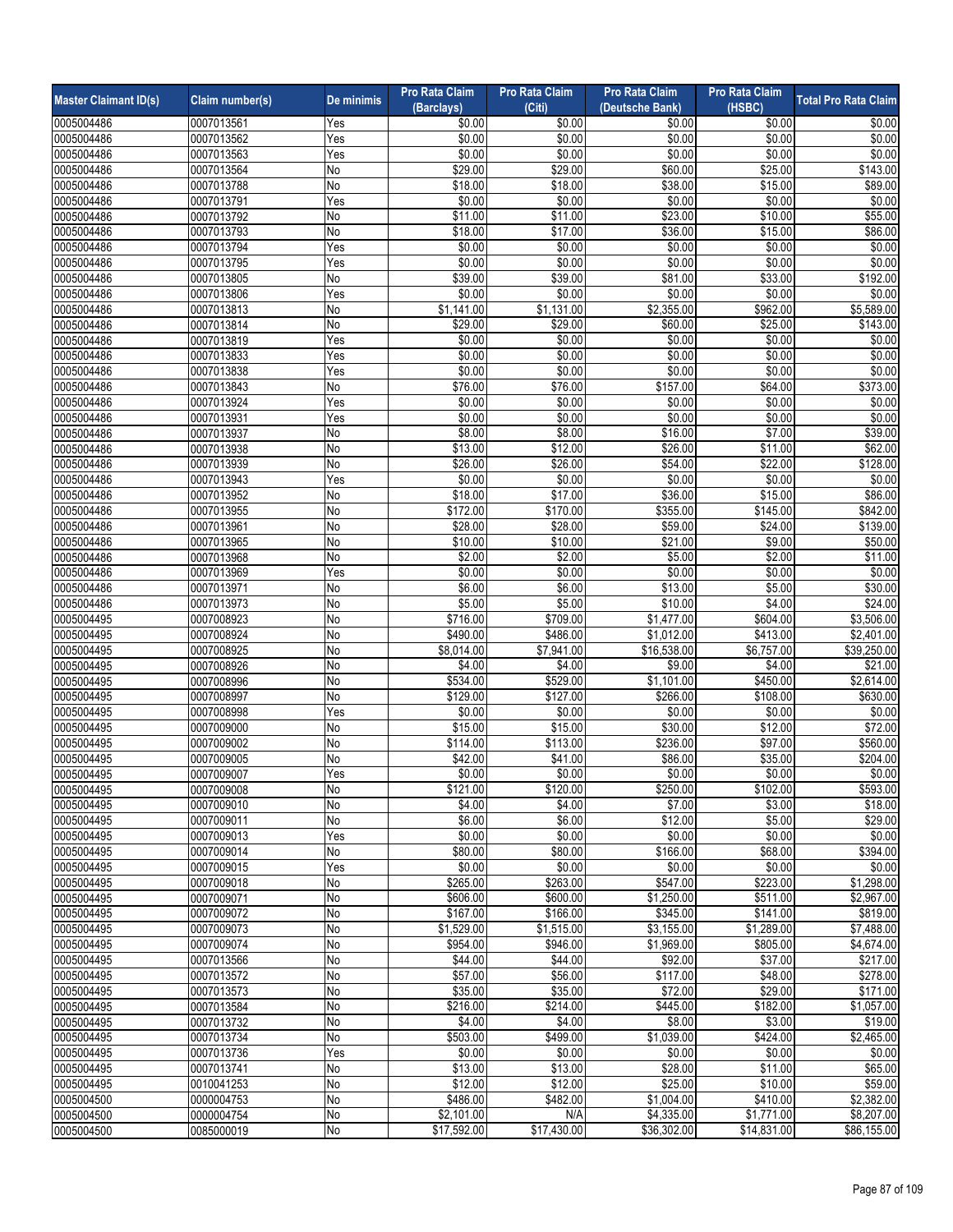| <b>Master Claimant ID(s)</b> | Claim number(s)        | De minimis | Pro Rata Claim | <b>Pro Rata Claim</b> | Pro Rata Claim         | Pro Rata Claim | <b>Total Pro Rata Claim</b> |
|------------------------------|------------------------|------------|----------------|-----------------------|------------------------|----------------|-----------------------------|
|                              |                        |            | (Barclays)     | (Citi)                | (Deutsche Bank)        | (HSBC)         |                             |
| 0005004500                   | 0085000132             | No         | \$1,439.00     | \$1,426.00            | \$2,969.00             | \$1,213.00     | \$7,047.00                  |
| 0005004521                   | 0007009930             | <b>No</b>  | N/A            | N/A                   | \$774.00               | \$316.00       | \$1,090.00                  |
| 0005004521                   | 0007009931             | No         | N/A            | N/A                   | \$57.00                | \$23.00        | \$80.00                     |
| 0005004521                   | 0007009932             | No         | N/A            | N/A                   | \$35.00                | \$14.00        | \$49.00                     |
| 0005004521                   | 0007009933             | No         | N/A            | N/A                   | \$200.00               | \$82.00        | \$282.00                    |
| 0005004521                   | 0007009934             | <b>No</b>  | N/A            | N/A                   | \$26.00                | \$10.00        | \$36.00                     |
| 0005004521                   | 0007009935             | No         | N/A            | N/A                   | \$388.00               | \$159.00       | \$547.00                    |
| 0005004521                   | 0007009936             | No         | N/A            | N/A                   | \$96.00                | \$39.00        | \$135.00                    |
| 0005004521                   | 0007009937             | No         | N/A            | N/A                   | $\overline{$1,525.00}$ | \$623.00       | \$2,148.00                  |
| 0005004521                   | 0007009938; 0010042024 | No         | N/A            | N/A                   | \$94.00                | \$39.00        | \$133.00                    |
| 0005004521                   | 0007009939             | No         | N/A            | N/A                   | \$196.00               | \$80.00        | \$276.00                    |
| 0005004521                   | 0007009940             | Yes        | N/A            | N/A                   | \$0.00                 | \$0.00         | \$0.00                      |
| 0005004521                   | 0007009941             | No         | N/A            | N/A                   | \$36.00                | \$15.00        | \$51.00                     |
| 0005004521                   | 0007009942             | <b>No</b>  | N/A            | N/A                   | \$41.00                | \$17.00        | \$58.00                     |
| 0005004521                   | 0007009943             | No         | N/A            | N/A                   | \$624.00               | \$255.00       | \$879.00                    |
| 0005004521                   | 0007009944             | No         | N/A            | N/A                   | \$74.00                | \$30.00        | \$104.00                    |
| 0005004521                   | 0007009945             | No         | N/A            | N/A                   | \$9.00                 | \$4.00         | \$13.00                     |
| 0005004521                   | 0007009946             | <b>No</b>  | N/A            | N/A                   | \$180.00               | \$74.00        | \$254.00                    |
| 0005004521                   | 0007009947             | No         | N/A            | N/A                   | \$22.00                | \$9.00         | \$31.00                     |
| 0005004521                   | 0007010170             | Yes        | N/A            | N/A                   | \$0.00                 | \$0.00         | \$0.00                      |
| 0005004521                   | 0007010171             | Yes        | N/A            | N/A                   | \$0.00                 | \$0.00         | \$0.00                      |
| 0005004521                   | 0010042026             | Yes        | N/A            | N/A                   | \$0.00                 | \$0.00         | \$0.00                      |
| 0005004521                   | 0010042027             | No         | N/A            | N/A                   | \$230.00               | \$94.00        | \$324.00                    |
| 0005004525                   | 0007013410             | Yes        | N/A            | N/A                   | \$0.00                 | \$0.00         | \$0.00                      |
| 0005004526                   | 0085000007             | No         | \$939.00       | \$930.00              | \$1,937.00             | \$791.00       | \$4,597.00                  |
| 0005004537                   | 0007020269             | Yes        | \$0.00         | \$0.00                | \$0.00                 | \$0.00         | \$0.00                      |
| 0005004537                   | 0007020270             | Yes        | \$0.00         | \$0.00                | \$0.00                 | \$0.00         | \$0.00                      |
| 0005004537                   | 0007020271             | No         | \$8,325.00     | \$8,248.00            | \$17,179.00            | \$7,018.00     | \$40,770.00                 |
| 0005004537                   | 0007020272             | No         | \$1,240.00     | \$1,228.00            | \$2,558.00             | \$1,045.00     | \$6,071.00                  |
| 0005004537                   | 0007020273             | No         | \$84.00        | \$83.00               | \$173.00               | \$71.00        | \$411.00                    |
| 0005004537                   | 0007020274             | Yes        | \$0.00         | \$0.00                | \$0.00                 | \$0.00         | \$0.00                      |
| 0005004537                   | 0007020275             | Yes        | \$0.00         | \$0.00                | \$0.00                 | \$0.00         | \$0.00                      |
| 0005004537                   | 0007020276             | Yes        | \$0.00         | \$0.00                | \$0.00                 | \$0.00         | \$0.00                      |
| 0005004537                   | 0007020279             | No         | \$403.00       | \$399.00              | \$832.00               | \$340.00       | \$1,974.00                  |
| 0005004537                   | 0007020280             | <b>No</b>  | \$25.00        | \$25.00               | \$52.00                | \$21.00        | \$123.00                    |
| 0005004537                   | 0007020282             | Yes        | \$0.00         | \$0.00                | \$0.00                 | \$0.00         | \$0.00                      |
| 0005004537                   | 0007020284             | Yes        | \$0.00         | \$0.00                | \$0.00                 | \$0.00         | \$0.00                      |
| 0005004537                   | 0007020288             | Yes        | \$0.00         | \$0.00                | \$0.00                 | \$0.00         | \$0.00                      |
| 0005004537                   | 0007020289             | Yes        | \$0.00         | \$0.00                | \$0.00                 | \$0.00         | \$0.00                      |
| 0005004537                   | 0007020290             | No         | \$76.00        | \$76.00               | \$157.00               | \$64.00        | \$373.00                    |
| 0005004545                   | 0007009119             | Yes        | \$0.00         | \$0.00                | \$0.00                 | \$0.00         | \$0.00                      |
| 0005004545                   | 0007009120             | Yes        | \$0.00         | \$0.00                | \$0.00                 | \$0.00         | \$0.00                      |
| 0005004546                   | 0007008995             | No         | \$6,731.00     | N/A                   | \$13,890.00            | \$5,675.00     | \$26,296.00                 |
| 0005004547                   | 0085000051             | No         | N/A            | N/A                   | \$2,789,505.00         | \$1,139,660.00 | \$3,929,165.00              |
| 0005004552                   | 0010040587             | No         | N/A            | \$3,429.00            | \$7,141.00             | \$2,918.00     | \$13,488.00                 |
| 0005004552                   | 0010040588             | No         | N/A            | N/A                   | \$13.00                | \$6.00         | \$19.00                     |
| 0005004552                   | 0010040589             | No         | N/A            | \$6,973.00            | \$14,522.00            | \$5,933.00     | \$27,428.00                 |
| 0005004552                   | 0010041312             | No         | N/A            | N/A                   | \$303.00               | \$124.00       | \$427.00                    |
| 0005004552                   | 0010041313             | No         | N/A            | N/A                   | \$333.00               | \$136.00       | \$469.00                    |
| 0005004552                   | 0010041314             | No         | N/A            | \$410.00              | \$854.00               | \$349.00       | \$1,613.00                  |
| 0005004552                   | 0010041315             | No         | N/A            | N/A                   | \$105.00               | \$43.00        | \$148.00                    |
| 0005004552                   | 0010041316             | No         | N/A            | N/A                   | \$339.00               | \$139.00       | \$478.00                    |
| 0005004552                   | 0010041319             | No         | N/A            | \$32,359.00           | \$67,395.00            | \$27,534.00    | \$127,288.00                |
| 0005004561                   | 0000004816             | No         | \$7,461.00     | \$7,392.00            | \$15,395.00            | \$6,290.00     | \$36,538.00                 |
| 0005004563                   | 0007010627             | No         | N/A            | N/A                   | \$7,612.00             | \$3,110.00     | \$10,722.00                 |
| 0005004566                   | 0007009897             | No         | \$560.00       | N/A                   | \$1,155.00             | \$472.00       | \$2.187.00                  |
| 0005004566                   | 0007009898             | No         | \$560.00       | N/A                   | \$1,155.00             | \$472.00       | \$2,187.00                  |
| 0005004566                   | 0007009899             | No         | \$560.00       | N/A                   | \$1,155.00             | \$472.00       | \$2,187.00                  |
| 0005004579                   | 0007020292             | No         | \$775,142.00   | \$768,018.00          | \$1,599,547.00         | \$653,499.00   | \$3,796,206.00              |
| 0005004584                   | 0007010628             | <b>No</b>  | N/A            | N/A                   | \$417.00               | \$170.00       | \$587.00                    |
| 0005004636                   | 0085000013             | No         | \$10,491.00    | \$10,394.00           | \$21,648.00            | \$8,844.00     | \$51,377.00                 |
| 0005004668                   | 0007013981             | No         | \$30.00        | \$30.00               | \$62.00                | \$25.00        | \$147.00                    |
| 0005004668                   | 0007013984             | <b>No</b>  | \$41.00        | \$40.00               | \$84.00                | \$34.00        | \$199.00                    |
| 0005004668                   | 0007013988; 0010041788 | No         | \$22.00        | \$21.00               | \$44.00                | \$18.00        | \$105.00                    |
| 0005004668                   | 0007013989; 0010041787 | No         | \$15.00        | \$14.00               | \$30.00                | \$12.00        | \$71.00                     |
| 0005004668                   | 0007013990             | Yes        | \$0.00         | \$0.00                | \$0.00                 | \$0.00         | \$0.00                      |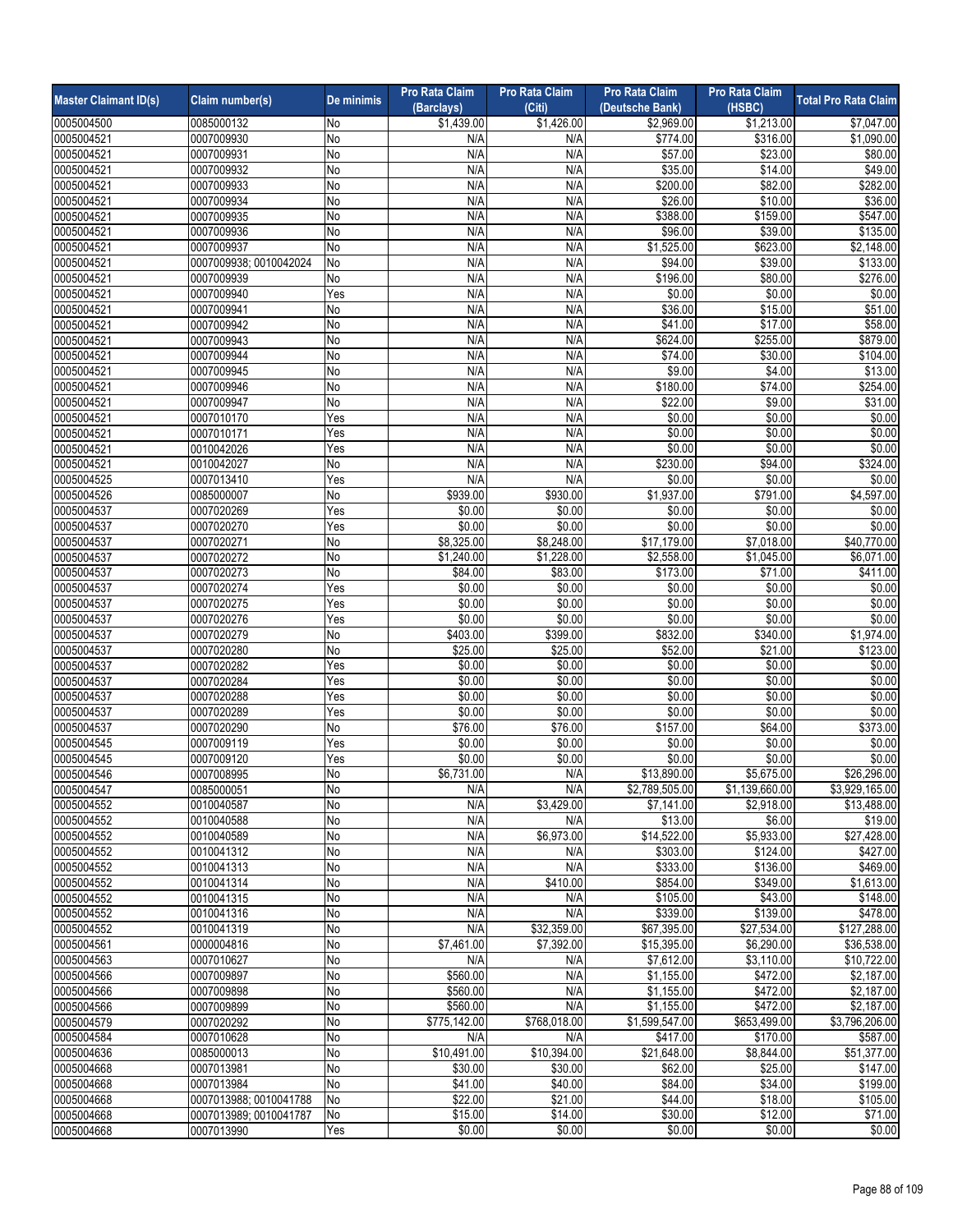| <b>Master Claimant ID(s)</b> | Claim number(s)          | De minimis | <b>Pro Rata Claim</b>    | <b>Pro Rata Claim</b> | Pro Rata Claim            | <b>Pro Rata Claim</b>    | <b>Total Pro Rata Claim</b> |
|------------------------------|--------------------------|------------|--------------------------|-----------------------|---------------------------|--------------------------|-----------------------------|
|                              |                          |            | (Barclays)               | (Citi)                | (Deutsche Bank)           | (HSBC)                   |                             |
| 0005004668                   | 0007013991               | Yes        | \$0.00                   | \$0.00                | \$0.00                    | \$0.00                   | \$0.00                      |
| 0005004668                   | 0007013992               | Yes        | \$0.00                   | \$0.00                | \$0.00                    | \$0.00                   | \$0.00                      |
| 0005004668                   | 0007013993               | Yes        | \$0.00                   | \$0.00                | \$0.00                    | \$0.00                   | \$0.00                      |
| 0005004668                   | 0007013996               | No         | \$4.00<br>\$0.00         | \$3.00<br>\$0.00      | \$7.00<br>\$0.00          | \$3.00<br>\$0.00         | \$17.00<br>\$0.00           |
| 0005004668<br>0005004668     | 0007013997<br>0010041786 | Yes<br>No  | \$85.00                  | \$84.00               | \$176.00                  | \$72.00                  | \$417.00                    |
| 0005004668                   | 0010041789               | No         | \$24.00                  | \$24.00               | \$49.00                   | \$20.00                  | \$117.00                    |
| 0005004677                   | 0007014427               | No         |                          | \$6,737.00            | \$14,031.00               |                          |                             |
| 0005004677                   | 0007014428               | No         | \$6,800.00<br>\$4,441.00 | \$4,400.00            |                           | \$5,733.00<br>\$3,744.00 | \$33,301.00<br>\$21,748.00  |
| 0005004677                   | 0007014429               | <b>No</b>  | \$6,003.00               | \$5,948.00            | \$9,163.00<br>\$12,387.00 | \$5,061.00               | \$29,399.00                 |
| 0005004677                   |                          | No         | \$3,044.00               | \$3,016.00            | \$6,281.00                | \$2,566.00               | \$14,907.00                 |
| 0005004677                   | 0007014430<br>0007014431 | No         | \$7,124.00               | \$7,058.00            | \$14,700.00               | \$6,006.00               | \$34,888.00                 |
| 0005004677                   | 0007014432               | No         | \$5,145.00               |                       |                           | \$4,338.00               | \$25,199.00                 |
| 0005004677                   |                          | Yes        | \$0.00                   | \$5,098.00<br>\$0.00  | \$10,618.00<br>\$0.00     | \$0.00                   | \$0.00                      |
| 0005004677                   | 0007014433<br>0007014434 | No         | \$52.00                  | \$51.00               | \$107.00                  | \$44.00                  | \$254.00                    |
|                              | 0007014435               |            |                          |                       |                           |                          |                             |
| 0005004677<br>0005004677     | 0007014436               | No<br>No   | \$62.00<br>\$20.00       | \$62.00<br>\$20.00    | \$129.00<br>\$42.00       | \$53.00<br>\$17.00       | \$306.00<br>\$99.00         |
| 0005004677                   | 0007014437               |            |                          | \$43.00               |                           |                          |                             |
|                              |                          | No<br>No   | \$43.00                  | \$5.00                | \$89.00<br>\$10.00        | \$36.00<br>\$4.00        | \$211.00<br>\$24.00         |
| 0005004677<br>0005004677     | 0007014467<br>0007014468 |            | \$5.00                   |                       |                           |                          |                             |
|                              |                          | No<br>No   | \$112.00<br>\$147.00     | \$111.00<br>\$146.00  | \$231.00                  | \$94.00<br>\$124.00      | \$548.00                    |
| 0005004677                   | 0007014469<br>0007014470 |            | \$0.00                   | \$0.00                | \$304.00<br>\$0.00        | \$0.00                   | \$721.00<br>\$0.00          |
| 0005004677                   |                          | Yes        |                          |                       |                           |                          |                             |
| 0005004677                   | 0007014471               | No         | \$18.00<br>\$0.00        | \$18.00<br>\$0.00     | \$37.00<br>\$0.00         | \$15.00<br>\$0.00        | \$88.00<br>\$0.00           |
| 0005004677<br>0005004677     | 0007014472               | Yes        | \$427.00                 | \$423.00              |                           | \$360.00                 | \$2,090.00                  |
| 0005004677                   | 0007014474<br>0007014475 | No<br>No   | \$2,076.00               | \$2,057.00            | \$880.00<br>\$4,284.00    | \$1,750.00               | \$10,167.00                 |
|                              | 0000004937               | No         |                          | N/A                   | \$57.00                   | \$23.00                  | \$80.00                     |
| 0005004682<br>0005004684     |                          | No         | N/A<br>N/A               | N/A                   | \$82.00                   | \$34.00                  | \$116.00                    |
| 0005004689                   | 0000004939<br>0010034074 | Yes        | \$0.00                   | N/A                   | N/A                       | N/A                      | \$0.00                      |
| 0005004689                   |                          | Yes        | \$0.00                   | N/A                   | N/A                       | N/A                      | \$0.00                      |
|                              | 0010034075<br>0010034080 |            |                          | N/A                   | N/A                       | N/A                      |                             |
| 0005004689<br>0005004691     | 0010032945               | No         | \$26,571.00<br>\$0.00    | N/A                   | N/A                       | N/A                      | \$26,571.00                 |
| 0005004691                   | 0010032946               | Yes<br>Yes | \$0.00                   | N/A                   | N/A                       | N/A                      | \$0.00<br>\$0.00            |
| 0005004691                   | 0010032947               | Yes        | \$0.00                   | N/A                   | N/A                       | N/A                      | \$0.00                      |
| 0005004691                   | 0010032948               | Yes        | \$0.00                   | N/A                   | N/A                       | N/A                      | \$0.00                      |
| 0005004691                   | 0010032949               | Yes        | \$0.00                   | N/A                   | N/A                       | N/A                      | \$0.00                      |
|                              |                          | Yes        | \$0.00                   | N/A                   | N/A                       | N/A                      | \$0.00                      |
| 0005004691<br>0005004691     | 0010032950<br>0010032952 | Yes        | \$0.00                   | N/A                   | N/A                       | N/A                      | \$0.00                      |
|                              |                          | Yes        | \$0.00                   | N/A                   | N/A                       | N/A                      | \$0.00                      |
| 0005004691<br>0005004691     | 0010032953<br>0010032954 | Yes        | \$0.00                   | N/A                   | N/A                       | N/A                      | \$0.00                      |
| 0005004691                   | 0010032960               | Yes        | \$0.00                   | N/A                   | N/A                       | N/A                      | \$0.00                      |
| 0005004691                   | 0010032961               | No         | \$79.00                  | N/A                   | N/A                       | N/A                      | \$79.00                     |
| 0005004691                   | 0010032962               | No         | \$35.00                  | N/A                   | N/A                       | N/A                      | \$35.00                     |
|                              | 0010032963               | No         | \$29.00                  | N/A                   | N/A                       | N/A                      | \$29.00                     |
| 0005004691<br>0005004691     | 0010032965               | <b>No</b>  | \$110.00                 | N/A                   | N/A                       | N/A                      | \$110.00                    |
| 0005004691                   | 0010032967               | No         | \$596.00                 | N/A                   | N/A                       | N/A                      | \$596.00                    |
| 0005004691                   | 0010032971               | Yes        | \$0.00                   | N/A                   | N/A                       | N/A                      | \$0.00                      |
| 0005004691                   | 0010032975               | No         | \$665.00                 | N/A                   | N/A                       | N/A                      | \$665.00                    |
| 0005004691                   | 0010032982               | Yes        | \$0.00                   | N/A                   | N/A                       | N/A                      | \$0.00                      |
| 0005004691                   | 0010032983               | Yes        | \$0.00                   | N/A                   | N/A                       | N/A                      | \$0.00                      |
| 0005004691                   | 0010032986               | Yes        | \$0.00                   | N/A                   | N/A                       | N/A                      | \$0.00                      |
| 0005004691                   | 0010032988               | Yes        | \$0.00                   | N/A                   | N/A                       | N/A                      | \$0.00                      |
| 0005004691                   | 0010032992               | No         | \$237.00                 | N/A                   | N/A                       | N/A                      | \$237.00                    |
| 0005004691                   | 0010032999               | Yes        | \$0.00                   | N/A                   | N/A                       | N/A                      | \$0.00                      |
| 0005004691                   | 0010033000               | Yes        | \$0.00                   | N/A                   | N/A                       | N/A                      | \$0.00                      |
| 0005004691                   | 0010033005               | No         | \$954.00                 | N/A                   | N/A                       | N/A                      | \$954.00                    |
| 0005004691                   | 0010033006               |            | \$0.00                   | N/A                   | N/A                       | N/A                      | \$0.00                      |
| 0005004691                   | 0010033008               | Yes<br>Yes | \$0.00                   | N/A                   | N/A                       | N/A                      | \$0.00                      |
| 0005004691                   | 0010033009               | Yes        | \$0.00                   | N/A                   | N/A                       | N/A                      | \$0.00                      |
| 0005004691                   |                          | Yes        | \$0.00                   | N/A                   | N/A                       | N/A                      | \$0.00                      |
| 0005004691                   | 0010033011<br>0010033012 | No         | \$25.00                  | N/A                   | N/A                       | N/A                      | \$25.00                     |
| 0005004691                   | 0010033013               | Yes        | \$0.00                   | N/A                   | N/A                       | N/A                      | \$0.00                      |
| 0005004691                   | 0010033025               | Yes        | \$0.00                   | N/A                   | N/A                       | N/A                      | \$0.00                      |
| 0005004691                   | 0010033027               | Yes        | \$0.00                   | N/A                   | N/A                       | N/A                      | \$0.00                      |
| 0005004691                   | 0010033028               | No         | \$20.00                  | N/A                   | N/A                       | N/A                      | \$20.00                     |
| 0005004691                   | 0010033029               | Yes        | \$0.00                   | N/A                   | N/A                       | N/A                      | \$0.00                      |
|                              |                          |            |                          |                       |                           |                          |                             |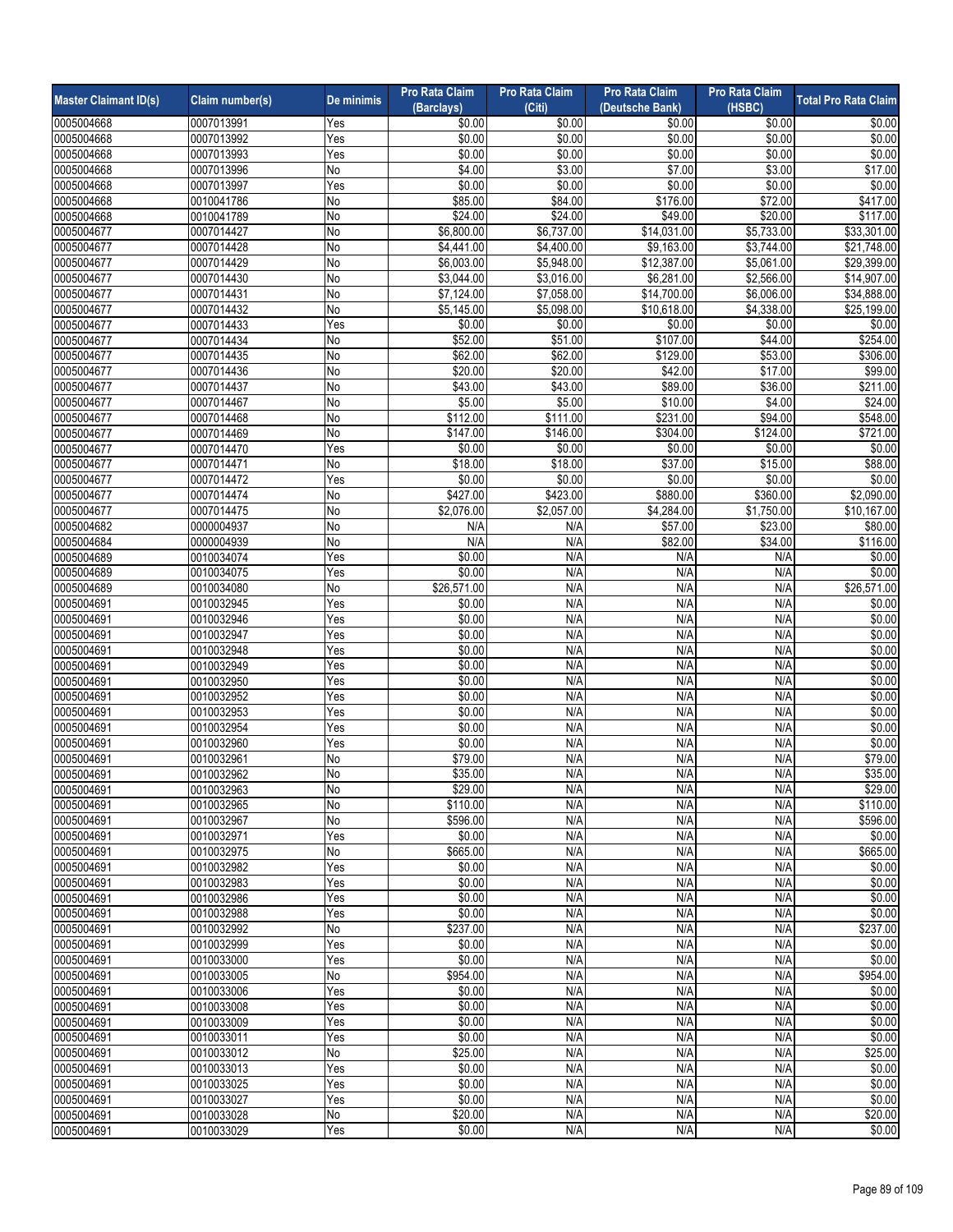| <b>Master Claimant ID(s)</b> | Claim number(s) | De minimis | <b>Pro Rata Claim</b><br>(Barclays) | Pro Rata Claim<br>(C <sub>it</sub> ) | Pro Rata Claim<br>(Deutsche Bank) | Pro Rata Claim<br>(HSBC) | <b>Total Pro Rata Claim</b> |
|------------------------------|-----------------|------------|-------------------------------------|--------------------------------------|-----------------------------------|--------------------------|-----------------------------|
| 0005004691                   | 0010033034      | Yes        | \$0.00                              | N/A                                  | N/A                               | N/A                      | \$0.00                      |
| 0005004691                   | 0010033035      | Yes        | \$0.00                              | N/A                                  | N/A                               | N/A                      | \$0.00                      |
| 0005004691                   | 0010033037      | No         | \$14.00                             | N/A                                  | N/A                               | N/A                      | \$14.00                     |
| 0005004691                   | 0010033039      | No         | \$910.00                            | N/A                                  | N/A                               | N/A                      | \$910.00                    |
| 0005004691                   | 0010033041      | Yes        | \$0.00                              | N/A                                  | N/A                               | N/A                      | \$0.00                      |
| 0005004691                   | 0010033042      | Yes        | \$0.00                              | N/A                                  | N/A                               | N/A                      | \$0.00                      |
| 0005004691                   | 0010033044      | No         | \$11.00                             | N/A                                  | N/A                               | N/A                      | \$11.00                     |
| 0005004691                   | 0010033048      | No         | \$21.00                             | N/A                                  | N/A                               | N/A                      | \$21.00                     |
| 0005004691                   | 0010033049      | Yes        | \$0.00                              | N/A                                  | N/A                               | N/A                      | \$0.00                      |
| 0005004691                   | 0010033052      | Yes        | \$0.00                              | N/A                                  | N/A                               | N/A                      | \$0.00                      |
| 0005004691                   | 0010033053      | Yes        | \$0.00                              | N/A                                  | N/A                               | N/A                      | \$0.00                      |
| 0005004691                   | 0010033054      | No         | \$27.00                             | N/A                                  | N/A                               | N/A                      | \$27.00                     |
| 0005004691                   | 0010033055      | Yes        | \$0.00                              | N/A                                  | N/A                               | N/A                      | \$0.00                      |
| 0005004691                   | 0010033059      | No         | \$619.00                            | N/A                                  | N/A                               | N/A                      | \$619.00                    |
| 0005004691                   | 0010033060      | Yes        | \$0.00                              | N/A                                  | N/A                               | N/A                      | \$0.00                      |
| 0005004691                   | 0010033061      | No         | \$16.00                             | N/A                                  | N/A                               | N/A                      | \$16.00                     |
| 0005004691                   | 0010033062      | No         | \$52.00                             | N/A                                  | N/A                               | N/A                      | \$52.00                     |
| 0005004691                   | 0010033064      | No         | \$61.00                             | N/A                                  | N/A                               | N/A                      | \$61.00                     |
| 0005004691                   | 0010033066      | No         | \$58.00                             | N/A                                  | N/A                               | N/A                      | \$58.00                     |
| 0005004691                   | 0010033067      | No         | \$128.00                            | N/A                                  | N/A                               | N/A                      | \$128.00                    |
| 0005004691                   | 0010033068      | No         | \$70.00                             | N/A                                  | N/A                               | N/A                      | \$70.00                     |
| 0005004691                   | 0010033069      | Yes        | \$0.00                              | N/A                                  | N/A                               | N/A                      | \$0.00                      |
| 0005004691                   | 0010033070      | No         | \$19.00                             | N/A                                  | N/A                               | N/A                      | \$19.00                     |
| 0005004691                   | 0010033072      | Yes        | \$0.00                              | N/A                                  | N/A                               | N/A                      | \$0.00                      |
| 0005004691                   | 0010033073      | No         | \$36.00                             | N/A                                  | N/A                               | N/A                      | \$36.00                     |
| 0005004691                   | 0010033076      | Yes        | \$0.00                              | N/A                                  | N/A                               | N/A                      | \$0.00                      |
| 0005004691                   | 0010033078      | Yes        | \$0.00                              | N/A                                  | N/A                               | N/A                      | \$0.00                      |
| 0005004691                   | 0010033079      | No         | \$21.00                             | N/A                                  | N/A                               | N/A                      | \$21.00                     |
| 0005004691                   | 0010033089      | Yes        | \$0.00                              | N/A                                  | N/A                               | N/A                      | \$0.00                      |
| 0005004691                   | 0010033118      | Yes        | \$0.00                              | N/A                                  | N/A                               | N/A                      | \$0.00                      |
| 0005004691                   | 0010033121      | No         | \$27.00                             | N/A                                  | N/A                               | N/A                      | \$27.00                     |
| 0005004691                   | 0010033149      | Yes        | \$0.00                              | N/A                                  | N/A                               | N/A                      | \$0.00                      |
| 0005004691                   | 0010033150      | Yes        | \$0.00                              | N/A                                  | N/A                               | N/A                      | \$0.00                      |
| 0005004691                   | 0010033158      | Yes        | \$0.00                              | N/A                                  | N/A                               | N/A                      | \$0.00                      |
| 0005004691                   | 0010033159      | Yes        | \$0.00                              | N/A                                  | N/A                               | N/A                      | \$0.00                      |
| 0005004691                   | 0010033160      | Yes        | \$0.00                              | N/A                                  | N/A                               | N/A                      | \$0.00                      |
| 0005004691                   | 0010033163      | No         | \$56.00                             | N/A                                  | N/A                               | N/A                      | \$56.00                     |
| 0005004691                   | 0010033164      | No         | \$23.00                             | N/A                                  | N/A                               | N/A                      | \$23.00                     |
| 0005004691                   | 0010033209      | Yes        | \$0.00                              | N/A                                  | N/A                               | N/A                      | \$0.00                      |
| 0005004691                   | 0010033361      | Yes        | \$0.00                              | N/A                                  | N/A                               | N/A                      | \$0.00                      |
| 0005004691                   | 0010033362      | No         | \$1,182.00                          | N/A                                  | N/A                               | N/A                      | \$1,182.00                  |
| 0005004691                   | 0010033370      | No         | \$13,927.00                         | N/A                                  | N/A                               | N/A                      | \$13,927.00                 |
| 0005004691                   | 0010033371      | No         | \$58.00                             | N/A                                  | N/A                               | N/A                      | \$58.00                     |
| 0005004691                   | 0010033372      | No         | \$259.00                            | N/A                                  | N/A                               | N/A                      | \$259.00                    |
| 0005004691                   | 0010033373      | <b>No</b>  | \$52.00                             | N/A                                  | N/A                               | N/A                      | \$52.00                     |
| 0005004691                   | 0010033382      | No         | \$64.00                             | N/A                                  | N/A                               | N/A                      | \$64.00                     |
| 0005004692                   | 0070002368      | No         | \$20,299.00                         | N/A                                  | N/A                               | N/A                      | \$20,299.00                 |
| 0005004693                   | 0010032700      | No         | \$56,239.00                         | \$55,723.00                          | \$116,053.00                      | \$47,414.00              | \$275,429.00                |
| 0005004701                   | 0010032659      | No         | \$12.00                             | \$12.00                              | \$25.00                           | \$10.00                  | \$59.00                     |
| 0005004702                   | 0007001582      | No         | \$21.00                             | N/A                                  | N/A                               | N/A                      | \$21.00                     |
| 0005004702                   | 0007001583      | No         | $\sqrt{$17.00}$                     | N/A                                  | N/A                               | N/A                      | \$17.00                     |
| 0005004702                   | 0007001831      | Yes        | \$0.00                              | N/A                                  | N/A                               | N/A                      | \$0.00                      |
| 0005004702                   | 0007001832      | Yes        | \$0.00                              | N/A                                  | N/A                               | N/A                      | \$0.00                      |
| 0005004702                   | 0007001834      | Yes        | \$0.00                              | N/A                                  | N/A                               | N/A                      | \$0.00                      |
| 0005004702                   | 0007001835      | Yes        | \$0.00                              | N/A                                  | N/A                               | N/A                      | \$0.00                      |
| 0005004702                   | 0007001836      | Yes        | \$0.00                              | N/A                                  | N/A                               | N/A                      | \$0.00                      |
| 0005004708                   | 0007001826      | No         | \$4,266.00                          | N/A                                  | N/A                               | N/A                      | \$4,266.00                  |
| 0005004709                   | 0010032632      | No         | \$29,408.00                         | N/A                                  | \$60,685.00                       | \$24,793.00              | \$114,886.00                |
| 0005004713                   | 0010032892      | Yes        | \$0.00                              | N/A                                  | N/A                               | N/A                      | \$0.00                      |
| 0005004713                   | 0010032893      | Yes        | \$0.00                              | N/A                                  | N/A                               | N/A                      | \$0.00                      |
| 0005004713                   | 0010032894      | Yes        | \$0.00                              | N/A                                  | N/A                               | N/A                      | \$0.00                      |
| 0005004713                   | 0010032895      | Yes        | \$0.00                              | N/A                                  | N/A                               | N/A                      | \$0.00                      |
| 0005004713                   | 0010032942      | Yes        | \$0.00                              | N/A<br>N/A                           | N/A<br>N/A                        | N/A                      | \$0.00<br>\$0.00            |
| 0005004713                   | 0010032943      | Yes        | \$0.00                              |                                      |                                   | N/A                      |                             |
| 0005004716                   | 0007015682      | No         | \$887.00                            | \$879.00                             | \$1,830.00                        | \$748.00                 | \$4,344.00                  |
| 0005004718                   | 0000004973      | Yes        | \$0.00                              | \$0.00                               | \$0.00                            | \$0.00                   | \$0.00                      |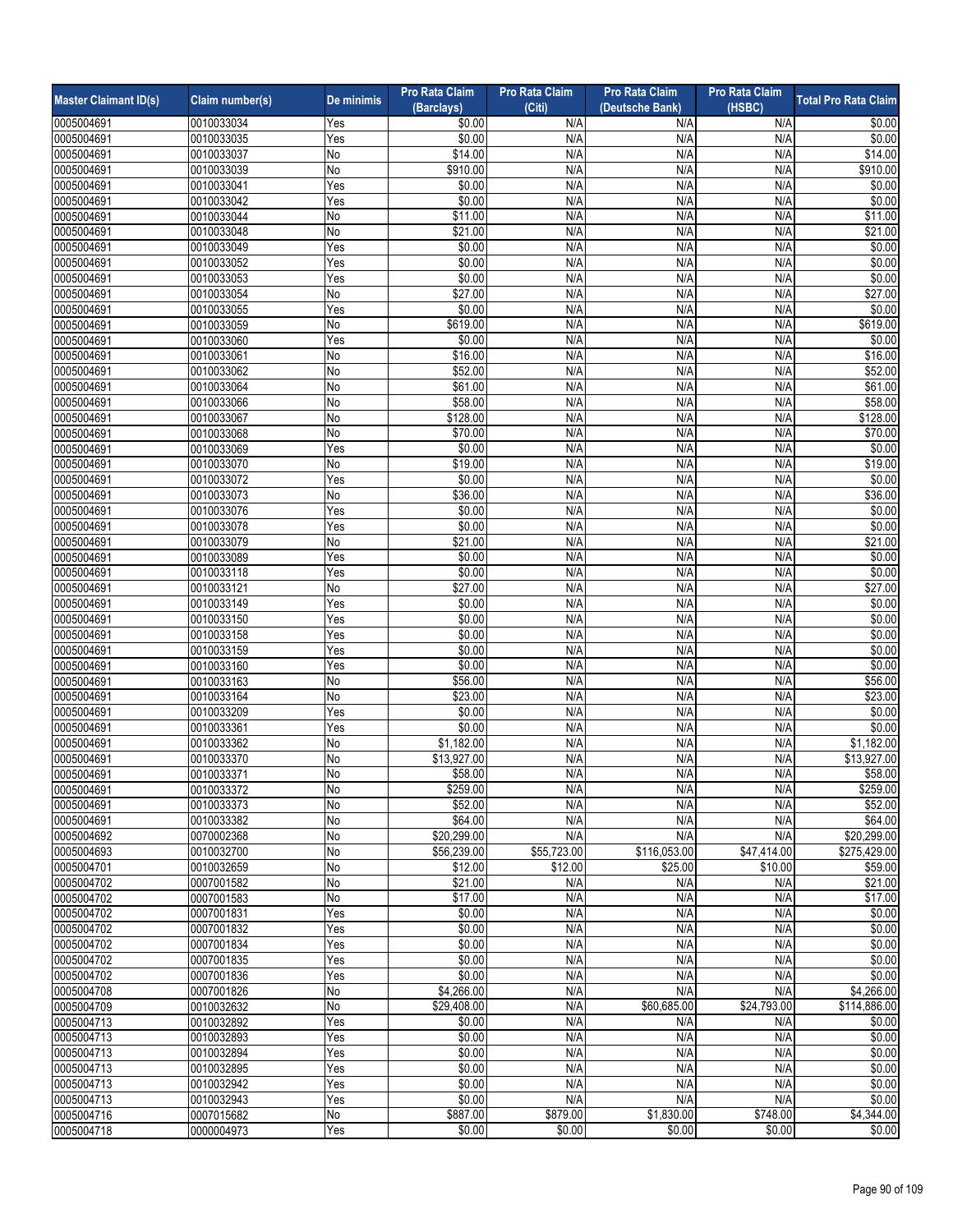| <b>Master Claimant ID(s)</b> | Claim number(s) | De minimis | <b>Pro Rata Claim</b> | <b>Pro Rata Claim</b> | Pro Rata Claim  | <b>Pro Rata Claim</b> | Total Pro Rata Claim |
|------------------------------|-----------------|------------|-----------------------|-----------------------|-----------------|-----------------------|----------------------|
|                              |                 |            | (Barclays)            | (Citi)                | (Deutsche Bank) | (HSBC)                |                      |
| 0005004719                   | 0007015713      | No         | \$1,769.00            | \$1,753.00            | \$3,651.00      | \$1,492.00            | \$8,665.00           |
| 0005004719                   | 0007015714      | No         | \$2,097.00            | \$2,078.00            | \$4,328.00      | \$1,768.00            | \$10,271.00          |
| 0005004719                   | 0007015715      | No         | \$1,949.00            | \$1,931.00            | \$4,022.00      | \$1,643.00            | \$9,545.00           |
| 0005004719                   | 0007015717      | No         | \$2,427.00            | \$2,404.00            | \$5,008.00      | \$2,046.00            | \$11,885.00          |
| 0005004719                   | 0007015718      | No         | \$207.00              | \$205.00              | \$426.00        | \$174.00              | \$1,012.00           |
| 0005004719                   | 0007015719      | No         | \$344.00              | \$341.00              | \$709.00        | \$290.00              | \$1,684.00           |
| 0005004719                   | 0007015720      | No         | \$256.00              | \$254.00              | \$529.00        | \$216.00              | \$1,255.00           |
| 0005004719                   | 0007015721      | No         | \$1,783.00            | \$1,767.00            | \$3,679.00      | \$1,503.00            | \$8,732.00           |
| 0005004719                   | 0007015722      | No         | \$98.00               | \$97.00               | \$202.00        | \$83.00               | \$480.00             |
| 0005004719                   | 0007015723      | No         | \$2,622.00            | \$2,597.00            | \$5,410.00      | \$2,210.00            | \$12,839.00          |
| 0005004719                   | 0007015724      | No         | \$1,509.00            | \$1,495.00            | \$3,114.00      | \$1,272.00            | \$7,390.00           |
| 0005004719                   |                 | No         | \$5,495.00            | \$5,444.00            | \$11,339.00     | \$4,632.00            | \$26,910.00          |
|                              | 0007015725      |            |                       |                       |                 |                       |                      |
| 0005004719                   | 0007015726      | No         | \$1,248.00            | \$1,237.00            | \$2,576.00      | \$1,052.00            | \$6,113.00           |
| 0005004720                   | 0007015684      | No         | \$3,385.00            | \$3,354.00            | \$6,985.00      | \$2,854.00            | \$16,578.00          |
| 0005004720                   | 0007015685      | No         | \$2,443.00            | \$2,420.00            | \$5,041.00      | \$2,059.00            | \$11,963.00          |
| 0005004720                   | 0007015686      | No         | \$1,252.00            | \$1,240.00            | \$2,583.00      | \$1,055.00            | \$6,130.00           |
| 0005004720                   | 0007015687      | No         | \$2,161.00            | \$2,141.00            | \$4,460.00      | \$1,822.00            | \$10,584.00          |
| 0005004720                   | 0007015688      | No         | \$12.00               | \$11.00               | \$24.00         | \$10.00               | \$57.00              |
| 0005004720                   | 0007015689      | No         | \$3,097.00            | \$3,068.00            | \$6,391.00      | \$2,611.00            | \$15,167.00          |
| 0005004720                   | 0007015690      | No         | \$190.00              | \$188.00              | \$391.00        | \$160.00              | \$929.00             |
| 0005004720                   | 0007015692      | No         | \$2,591.00            | \$2,568.00            | \$5,347.00      | \$2,185.00            | \$12,691.00          |
| 0005004720                   | 0007015693      | No         | \$34.00               | \$34.00               | \$71.00         | \$29.00               | \$168.00             |
| 0005004720                   | 0007015694      | No         | \$4,110.00            | \$4,072.00            | \$8,481.00      | \$3,465.00            | \$20,128.00          |
| 0005004720                   | 0007015696      | No         | \$197.00              | \$195.00              | \$407.00        | \$166.00              | \$965.00             |
| 0005004720                   | 0007015697      | No         | \$286.00              | \$283.00              | \$590.00        | \$241.00              | \$1,400.00           |
| 0005004721                   | 0007015728      | No         | \$3,685.00            | \$3,652.00            | \$7,605.00      | \$3,107.00            | \$18,049.00          |
| 0005004721                   |                 | No         | \$1,340.00            | \$1,328.00            |                 | \$1,130.00            | \$6,564.00           |
|                              | 0007015729      |            |                       |                       | \$2,766.00      |                       |                      |
| 0005004721                   | 0007015730      | No         | \$4,066.00            | \$4,029.00            | \$8,391.00      | \$3,428.00            | \$19,914.00          |
| 0005004721                   | 0007015731      | No         | \$307.00              | \$304.00              | \$633.00        | \$259.00              | \$1,503.00           |
| 0005004721                   | 0007015732      | No         | \$2,712.00            | \$2,687.00            | \$5,597.00      | \$2,287.00            | \$13,283.00          |
| 0005004721                   | 0007015733      | No         | \$1,429.00            | \$1,416.00            | \$2,949.00      | \$1,205.00            | \$6,999.00           |
| 0005004721                   | 0007015734      | No         | \$1,248.00            | \$1,236.00            | \$2,575.00      | \$1,052.00            | \$6,111.00           |
| 0005004721                   | 0007015735      | No         | \$2,212.00            | \$2,192.00            | \$4,565.00      | \$1,865.00            | \$10,834.00          |
| 0005004721                   | 0007015739      | No         | \$3,896.00            | \$3,861.00            | \$8,041.00      | \$3,285.00            | \$19,083.00          |
| 0005004721                   | 0007015741      | No         | \$1,564.00            | \$1,549.00            | \$3,227.00      | \$1,318.00            | \$7,658.00           |
| 0005004721                   | 0007015742      | No         | \$2,961.00            | \$2,934.00            | \$6,111.00      | \$2,496.00            | \$14,502.00          |
| 0005004722                   | 0007015743      | No         | \$3,590.00            | \$3,557.00            | \$7,409.00      | \$3,027.00            | \$17,583.00          |
| 0005004722                   | 0007015744      | No         | \$4,719.00            | \$4,676.00            | \$9,738.00      | \$3,979.00            | \$23,112.00          |
| 0005004722                   | 0007015745      | No         | \$345.00              | \$342.00              | \$711.00        | \$291.00              | \$1,689.00           |
| 0005004722                   | 0007015746      | No         | \$214.00              | \$212.00              | \$442.00        | \$180.00              | \$1,048.00           |
| 0005004722                   | 0007015747      | No         | \$2,219.00            | \$2,199.00            | \$4,580.00      | \$1,871.00            | \$10,869.00          |
| 0005004722                   | 0007015748      | No         | \$3.176.00            | \$3,147.00            | \$6,554.00      | \$2,678.00            | \$15,555.00          |
| 0005004722                   | 0007015749      | No         | \$817.00              | \$809.00              | \$1,685.00      | \$689.00              | \$4,000.00           |
|                              |                 |            |                       |                       |                 |                       |                      |
| 0005004722                   | 0007015750      | No         | \$1,354.00            | \$1,341.00            | \$2,793.00      | \$1,141.00            | \$6,629.00           |
| 0005004722                   | 0007015751      | No         | \$4,781.00            | \$4,737.00            | \$9.866.00      | \$4,031.00            | \$23,415.00          |
| 0005004722                   | 0007015753      | No         | \$7,466.00            | \$7,397.00            | \$15,406.00     | \$6,294.00            | \$36,563.00          |
| 0005004722                   | 0007015755      | No         | \$141.00              | \$139.00              | \$290.00        | \$119.00              | \$689.00             |
| 0005004722                   | 0007015756      | No         | \$74.00               | \$74.00               | \$154.00        | \$63.00               | \$365.00             |
| 0005004722                   | 0007015757      | No         | \$6,036.00            | \$5,981.00            | \$12,456.00     | \$5,089.00            | \$29,562.00          |
| 0005004723                   | 0007015759      | No         | \$19,549.00           | \$19,369.00           | \$40,340.00     | \$16.481.00           | \$95,739.00          |
| 0005004723                   | 0007015761      | No         | \$1.020.00            | \$1,010.00            | \$2,104.00      | \$860.00              | \$4,994.00           |
| 0005004723                   | 0007015762      | No         | \$7,170.00            | \$7,104.00            | \$14,796.00     | \$6,045.00            | \$35,115.00          |
| 0005004723                   | 0007015763      | No         | \$1,969.00            | \$1,951.00            | \$4,063.00      | \$1,660.00            | \$9,643.00           |
| 0005004723                   | 0007015764      | No         | \$2,370.00            | \$2,348.00            | \$4,890.00      | \$1,998.00            | \$11,606.00          |
| 0005004723                   | 0007015765      | No         | \$2,347.00            | \$2,326.00            | \$4,844.00      | \$1,979.00            | \$11,496.00          |
| 0005004723                   | 0007015766      | No         | \$290.00              | \$287.00              | \$599.00        | \$245.00              | \$1,421.00           |
| 0005004723                   | 0007015767      | No         | \$2,325.00            | \$2,304.00            | \$4,799.00      | \$1,960.00            | \$11,388.00          |
| 0005004723                   | 0007015768      | No         | \$3,067.00            | \$3,039.00            | \$6,329.00      | \$2,586.00            | \$15,021.00          |
| 0005004723                   | 0007015769      | No         | \$1,039.00            | \$1,029.00            | \$2,144.00      | \$876.00              | \$5,088.00           |
|                              |                 |            |                       |                       |                 |                       |                      |
| 0005004723                   | 0007015770      | No         | \$5,376.00            | \$5,326.00            | \$11,093.00     | \$4,532.00            | \$26,327.00          |
| 0005004723                   | 0007015771      | No         | \$1,255.00            | \$1,244.00            | \$2,590.00      | \$1,058.00            | \$6,147.00           |
| 0005004724                   | 0007015772      | No         | \$1,708.00            | \$1,692.00            | \$3,524.00      | \$1,440.00            | \$8,364.00           |
| 0005004724                   | 0007015773      | No         | \$512.00              | \$507.00              | \$1,056.00      | \$431.00              | \$2,506.00           |
| 0005004724                   | 0007015774      | No         | \$2,004.00            | \$1,986.00            | \$4,136.00      | \$1,690.00            | \$9,816.00           |
| 0005004724                   | 0007015775      | No         | \$443.00              | \$439.00              | \$914.00        | \$373.00              | \$2,169.00           |
| 0005004724                   | 0007015777      | No         | \$409.00              | \$405.00              | \$844.00        | \$345.00              | \$2,003.00           |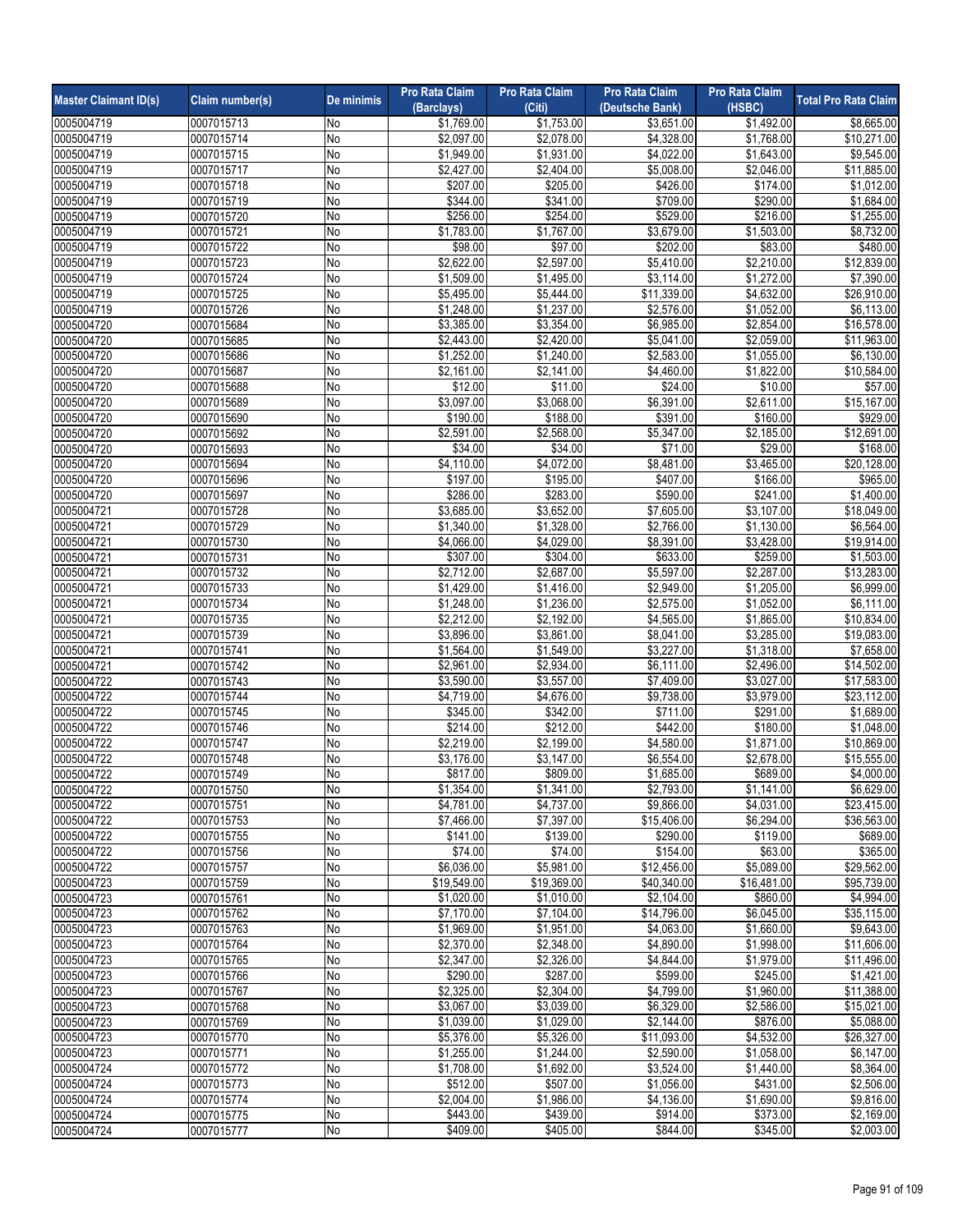| <b>Master Claimant ID(s)</b> | Claim number(s) | De minimis | <b>Pro Rata Claim</b> | <b>Pro Rata Claim</b> | Pro Rata Claim         | <b>Pro Rata Claim</b> | Total Pro Rata Claim |
|------------------------------|-----------------|------------|-----------------------|-----------------------|------------------------|-----------------------|----------------------|
|                              |                 |            | (Barclays)            | (Citi)                | (Deutsche Bank)        | (HSBC)                |                      |
| 0005004724                   | 0007015779      | No         | \$2,037.00            | \$2,018.00            | \$4,203.00             | \$1,717.00            | \$9,975.00           |
| 0005004724                   | 0007015780      | No         | \$5,369.00            | \$5,320.00            | \$11,080.00            | \$4,527.00            | \$26,296.00          |
| 0005004724                   | 0007015781      | No         | \$2,045.00            | \$2,027.00            | \$4,221.00             | \$1,724.00            | \$10,017.00          |
| 0005004724                   | 0007015782      | No         | \$5,095.00            | \$5,048.00            | \$10,514.00            | \$4,295.00            | \$24,952.00          |
| 0005004724                   | 0007015784      | No         | \$204.00              | \$202.00              | \$421.00               | \$172.00              | \$999.00             |
| 0005004724                   | 0007015785      | No         | \$469.00              | \$465.00              | \$968.00               | \$396.00              | \$2,298.00           |
| 0005004724                   | 0007015786      | No         | \$7,215.00            | \$7,148.00            | \$14,888.00            | \$6,082.00            | \$35,333.00          |
| 0005004724                   | 0007015787      | No         | \$372.00              | \$368.00              | \$767.00               | \$313.00              | \$1,820.00           |
| 0005004725                   | 0007015818      | No         | \$645.00              | \$639.00              | \$1,331.00             | \$544.00              | \$3,159.00           |
| 0005004725                   | 0007015819      | No         | \$5,104.00            | \$5,057.00            | \$10,533.00            | \$4,303.00            | \$24,997.00          |
| 0005004725                   | 0007015820      | No         | \$5.00                | \$5.00                | \$10.00                | \$4.00                | \$24.00              |
| 0005004725                   | 0007015822      | No         | \$1,269.00            | \$1,257.00            | \$2,619.00             | \$1,070.00            | \$6,215.00           |
| 0005004725                   | 0007015824      | No         | \$690.00              | \$683.00              | \$1,423.00             | \$581.00              | \$3,377.00           |
| 0005004725                   | 0007015827      | No         | \$353.00              | \$349.00              | \$728.00               | \$297.00              | \$1,727.00           |
| 0005004725                   | 0007015828      | No         | \$23.00               | \$23.00               | \$48.00                | \$20.00               | \$114.00             |
| 0005004725                   | 0007015830      | No         | \$1,009.00            | \$1,000.00            | $\overline{$2,082.00}$ | \$850.00              | \$4,941.00           |
| 0005004726                   | 0007015788      | No         | \$2,047.00            | \$2,028.00            | \$4,225.00             | \$1,726.00            | \$10,026.00          |
| 0005004726                   | 0007015789      | No         | \$3,245.00            | \$3,215.00            | \$6,696.00             | \$2,736.00            | \$15,892.00          |
| 0005004726                   | 0007015790      | No         | \$8,755.00            | \$8,674.00            | \$18,066.00            | \$7,381.00            | \$42,876.00          |
| 0005004726                   | 0007015791      | No         | \$3,910.00            | \$3,874.00            | \$8.068.00             | \$3,296.00            | \$19,148.00          |
| 0005004726                   | 0007015792      | No         | \$5,265.00            | \$5,217.00            | \$10,865.00            | \$4,439.00            | \$25,786.00          |
| 0005004726                   | 0007015793      | No         | \$2,990.00            | \$2,963.00            | \$6,170.00             | \$2,521.00            | \$14,644.00          |
| 0005004726                   | 0007015794      | No         | \$6.813.00            | \$6,750.00            | \$14,058.00            | \$5,743.00            | \$33,364.00          |
| 0005004726                   | 0007015795      | No         | \$3,644.00            | \$3,610.00            | \$7,519.00             | \$3,072.00            | \$17,845.00          |
| 0005004726                   | 0007015796      | No         | \$5,497.00            | \$5,446.00            | \$11,342.00            | \$4,634.00            | \$26,919.00          |
| 0005004726                   | 0007015797      | No         | \$3,068.00            | \$3,040.00            | \$6,331.00             | \$2,587.00            | \$15,026.00          |
| 0005004726                   | 0007015798      | No         | \$10,609.00           | \$10,511.00           | \$21,891.00            | \$8,944.00            | \$51,955.00          |
| 0005004726                   | 0007015799      | No         | \$10,889.00           | \$10,788.00           | \$22,469.00            | \$9,180.00            | \$53,326.00          |
| 0005004726                   | 0007015800      | No         | \$423.00              | \$419.00              | \$872.00               | \$356.00              | \$2,070.00           |
| 0005004726                   | 0007015802      | No         | \$180.00              | \$178.00              | \$371.00               | \$152.00              | \$881.00             |
| 0005004727                   | 0007015803      | No         | \$2,208.00            | \$2,188.00            | \$4,556.00             | \$1,862.00            | \$10,814.00          |
| 0005004727                   | 0007015804      | No         | \$113.00              | \$112.00              | \$233.00               | \$95.00               | \$553.00             |
| 0005004727                   | 0007015805      | No         | \$7,997.00            | \$7,924.00            | \$16,503.00            | \$6,742.00            | \$39,166.00          |
| 0005004727                   | 0007015806      | No         | \$4,528.00            | \$4,487.00            | \$9,345.00             | \$3,818.00            | \$22,178.00          |
| 0005004727                   | 0007015808      | No         | \$8,698.00            | \$8,618.00            | \$17,950.00            | \$7,333.00            | \$42,599.00          |
| 0005004727                   | 0007015809      | No         | \$2,717.00            | \$2,692.00            | \$5,606.00             | \$2,290.00            | \$13,305.00          |
| 0005004727                   | 0007015811      | No         | \$1,036.00            | \$1,027.00            | \$2,138.00             | \$874.00              | \$5,075.00           |
| 0005004727                   | 0007015812      | No         | \$1,951.00            | \$1,933.00            | \$4,025.00             | \$1,645.00            | \$9,554.00           |
| 0005004727                   | 0007015816      | No         | \$496.00              | \$492.00              | \$1,024.00             | \$419.00              | \$2,431.00           |
| 0005004728                   | 0007015698      | No         | \$443.00              | \$439.00              | \$914.00               | \$373.00              | \$2,169.00           |
| 0005004728                   | 0007015699      | No         | \$34.00               | \$34.00               | \$70.00                | \$29.00               | \$167.00             |
| 0005004728                   | 0007015700      | No         | \$3.270.00            | \$3,240.00            | \$6,749.00             | \$2,757.00            | \$16,016.00          |
| 0005004728                   | 0007015701      | No         | \$204.00              | \$202.00              | \$422.00               | \$172.00              | \$1,000.00           |
| 0005004728                   | 0007015703      | No         | \$1,637.00            | \$1,622.00            | \$3,379.00             | \$1,380.00            | \$8,018.00           |
| 0005004728                   | 0007015704      | No         | \$2,043.00            | \$2,024.00            | \$4,216.00             | \$1,722.00            | \$10,005.00          |
| 0005004728                   | 0007015705      | No         | \$298.00              | \$295.00              | \$615.00               | \$251.00              | \$1,459.00           |
| 0005004728                   | 0007015706      | No         | \$1,173.00            | \$1,162.00            | \$2,421.00             | \$989.00              | \$5,745.00           |
| 0005004728                   | 0007015707      | No         | \$6,869.00            | \$6,806.00            | \$14,174.00            | \$5,791.00            | \$33,640.00          |
| 0005004728                   | 0007015708      | No         | \$1.095.00            | \$1,085.00            | \$2,260.00             | \$923.00              | \$5.363.00           |
| 0005004728                   | 0007015709      | No         | \$741.00              | \$734.00              | \$1,528.00             | \$624.00              | \$3,627.00           |
| 0005004728                   | 0007015711      | No         | \$2,336.00            | \$2,315.00            | \$4,821.00             | \$1,970.00            | \$11,442.00          |
| 0005004747                   | 0007015831      | No         | \$11,904.00           | \$11,794.00           | \$24,564.00            | \$10,036.00           | \$58,298.00          |
| 0005004767                   | 0007000930      | No         | \$7,145.00            | N/A                   | N/A                    | N/A                   | \$7,145.00           |
| 0005004768                   | 0007000270      | Yes        | \$0.00                | N/A                   | N/A                    | N/A                   | \$0.00               |
| 0005004768                   | 0085000052      | No         | \$3,092.00            | N/A                   | N/A                    | N/A                   | \$3,092.00           |
| 0005004781                   | 0000005036      | No         | \$2,729.00            | \$2,704.00            | \$5,632.00             | \$2.301.00            | \$13,366.00          |
| 0005004804                   | 0000005059      | No         | \$865.00              | \$857.00              | \$1,786.00             | \$729.00              | \$4,237.00           |
| 0005004820                   | 0000005075      | No         | \$1,076.00            | \$1,066.00            | N/A                    | N/A                   | \$2,142.00           |
| 0005004823                   | 0085000149      | No         | N/A                   | \$1,664.00            | N/A                    | N/A                   | \$1,664.00           |
| 0005004836                   | 0000005091      | No         | \$389.00              | \$386.00              | \$803.00               | \$328.00              | \$1,906.00           |
| 0005004843                   | 0000005098      | No         | \$3,597.00            | \$3,564.00            | N/A                    | \$3,032.00            | \$10,193.00          |
| 0005004852                   | 0000005107      | No         | \$1,675.00            | \$1,659.00            | \$3,456.00             | \$1,412.00            | \$8,202.00           |
| 0005004859                   | 0000005114      | No         | \$7,818.00            | \$7,746.00            | \$16,132.00            | \$6,591.00            | \$38,287.00          |
| 0005004983                   | 0000005118      | No         | \$1,245,260.00        | \$1,233,815.00        | \$2,569,661.00         | \$1,049,842.00        | \$6,098,578.00       |
| 0070000004                   | 0070000004      | Yes        | \$0.00                | \$0.00                | N/A                    | N/A                   | \$0.00               |
| 0070000010                   | 0070000010      | No         | \$35.00               | N/A                   | N/A                    | N/A                   | \$35.00              |
|                              |                 |            |                       |                       |                        |                       |                      |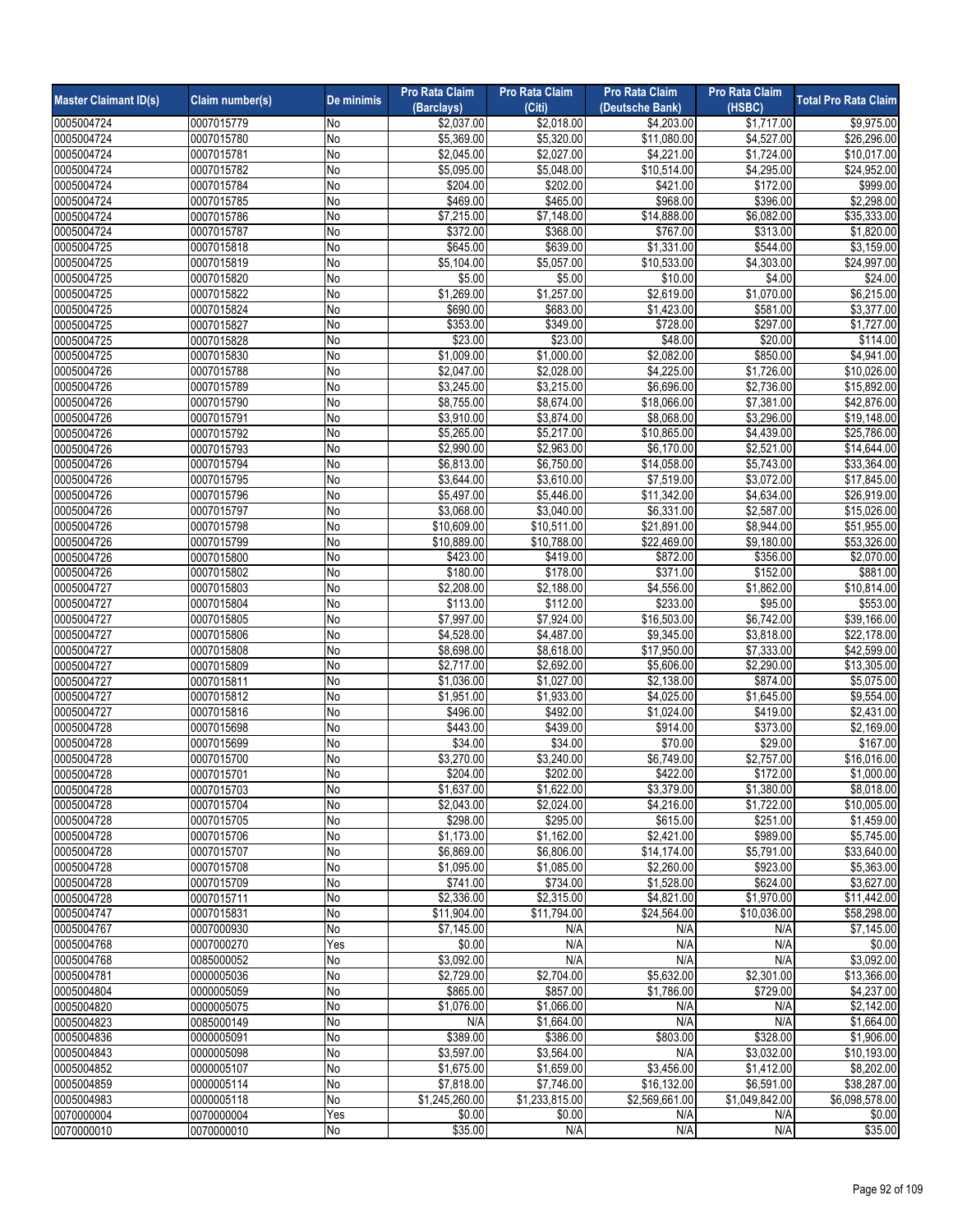| <b>Master Claimant ID(s)</b> | Claim number(s)        | De minimis | Pro Rata Claim<br>(Barclays) | Pro Rata Claim<br>(Citi) | Pro Rata Claim<br>(Deutsche Bank) | <b>Pro Rata Claim</b><br>(HSBC) | <b>Total Pro Rata Claim</b> |
|------------------------------|------------------------|------------|------------------------------|--------------------------|-----------------------------------|---------------------------------|-----------------------------|
| 0070000011                   | 0070000011             | No         | \$398.00                     | N/A                      | N/AI                              | N/A                             | \$398.00                    |
| 0070000012                   | 0070000012             | No         | \$357.00                     | N/A                      | \$737.00                          | \$301.00                        | \$1,395.00                  |
| 0070000016                   | 0070000016             | No         | \$196.00                     | N/A                      | N/A                               | N/A                             | \$196.00                    |
| 0070000017                   | 0070000017             | No         | \$212.00                     | N/A                      | N/A                               | N/A                             | \$212.00                    |
| 0070000018                   | 0070000018             | No         | \$164.00                     | N/A                      | N/A                               | N/A                             | \$164.00                    |
| 0070000019                   | 0070000019             | No         | \$11.00                      | N/A                      | \$22.00                           | \$9.00                          | \$42.00                     |
| 0070000022                   | 0070000022             | No         | \$32.00                      | N/A                      | N/A                               | N/A                             | \$32.00                     |
| 0070000023                   | 0070000023             | No         | \$45.00                      | \$45.00                  | \$93.00                           | \$38.00                         | \$221.00                    |
| 0070000025                   | 0070000025             | No         | \$323.00                     | N/A                      | N/A                               | N/A                             | \$323.00                    |
| 0070000028                   | 0070000028             | No         | \$470.00                     | \$466.00                 | N/A                               | N/A                             | \$936.00                    |
| 0070000030                   | 0070000030             | No         | \$155.00                     | N/A                      | \$320.00                          | \$131.00                        | \$606.00                    |
| 0070000032                   | 0070000032             | No         | \$127.00                     | N/A                      | N/A                               | N/A                             | \$127.00                    |
| 0070000033                   | 0070000033             | No         | \$27.00                      | N/A                      | N/A                               | N/A                             | \$27.00                     |
| 0070000034                   | 0070000034             | No         | \$173.00                     | \$171.00                 | \$357.00                          | \$146.00                        | \$847.00                    |
| 0070000035                   | 0070000035             | No         | \$351.00                     | N/A                      | N/A                               | N/A                             | \$351.00                    |
| 0070000037                   | 0070000037             | No         | \$899.00                     | N/A                      | N/A                               | N/A                             | \$899.00                    |
| 0070000039                   | 0070000039             | No         | \$5,514.00                   | N/A                      | \$11,379.00                       | \$4,649.00                      | \$21,542.00                 |
| 0070000041                   | 0070000041             | No         | \$96.00                      | N/A                      | N/A                               | N/A                             | \$96.00                     |
| 0070000054                   | 0070000052             | No         | \$4,401.00                   | N/A                      | N/A                               | N/A                             | \$4,401.00                  |
| 0070000066                   | 0070000060             | No         | \$2,734.00                   | N/A                      | N/A                               | N/A                             | \$2,734.00                  |
| 0070000072                   | 0070000065             | No         | \$84.00                      | \$84.00                  | N/A                               | \$71.00                         | \$239.00                    |
| 0070000073                   | 0070000066             | No         | \$46.00                      | N/A                      | N/A                               | N/A                             | \$46.00                     |
| 0070000074                   | 0070000067             | Yes        | \$0.00                       | N/A                      | N/A                               | N/A                             | \$0.00                      |
| 0070000077                   | 0070000070             | Yes        | \$0.00                       | N/A                      | N/A                               | N/A                             | \$0.00                      |
| 0070000079                   | 0070000072             | Yes        | \$0.00                       | N/A                      | N/A                               | N/A                             | \$0.00                      |
| 0070000080; 0070000112       | 0070000073; 0070000103 | Yes        | \$0.00                       | N/A                      | N/A                               | N/A                             | \$0.00                      |
| 0070000081; 0070000137       | 0070000074; 0070000128 | No         | \$15.00                      | N/A                      | N/A                               | N/A                             | \$15.00                     |
| 0070000083                   | 0070000076             | Yes        | \$0.00                       | N/A                      | N/A                               | N/A                             | \$0.00                      |
| 0070000084                   | 0070000077             | Yes        | \$0.00                       | N/A                      | N/A                               | N/A                             | \$0.00                      |
| 0070000085                   | 0070000078             | Yes        | \$0.00                       | N/A                      | N/A                               | N/A                             | \$0.00                      |
| 0070000090                   | 0070000082             | No         | \$91.00                      | N/A                      | \$187.00                          | \$77.00                         | \$355.00                    |
| 0070000091                   | 0070000083             | No         | \$37.00                      | N/A                      | \$76.00                           | \$31.00                         | \$144.00                    |
| 0070000092                   | 0070000084             | No         | \$18.00                      | N/A                      | N/A                               | N/A                             | \$18.00                     |
| 0070000093                   | 0070000085             | No         | \$113.00                     | N/A                      | \$233.00                          | \$95.00                         | \$441.00                    |
| 0070000096                   | 0070000088             | No         | \$1,163.00                   | N/A                      | N/A                               | N/A                             | \$1,163.00                  |
| 0070000099                   | 0070000091             | Yes        | \$0.00                       | N/A                      | N/A                               | N/A                             | \$0.00                      |
| 0070000100                   | 0070000092             | No         | \$84.00                      | N/A                      | N/A                               | N/A                             | \$84.00                     |
| 0070000101                   | 0070000093             | No         | \$11.00                      | N/A                      | N/A                               | N/A                             | \$11.00                     |
| 0070000102                   | 0070000094             | No         | \$17.00                      | N/A                      | N/A                               | N/A                             | \$17.00                     |
| 0070000104                   | 0070000095             | Yes        | \$0.00                       | N/A                      | N/A                               | N/A                             | \$0.00                      |
| 0070000107                   | 0070000098             | Yes        | \$0.00                       | N/A                      | N/A                               | N/A                             | \$0.00                      |
| 0070000108                   | 0070000099             | Yes        | \$0.00                       | N/A                      | N/A                               | N/A                             | \$0.00                      |
| 0070000109                   | 0070000100             | Yes        | \$0.00                       | N/A                      | N/A                               | N/A                             | \$0.00                      |
| 0070000110                   | 0070000101             | Yes        | \$0.00                       | N/A                      | N/A                               | N/A                             | \$0.00                      |
| 0070000111                   | 0070000102             | Yes        | \$0.00                       | N/A                      | N/A                               | N/A                             | \$0.00                      |
| 0070000115                   | 0070000106             | No         | \$5.00                       | \$5.00                   | \$10.00                           | \$4.00                          | \$24.00                     |
| 0070000118                   | 0070000109             | No         | \$11.00                      | N/A                      | N/A                               | N/A                             | \$11.00                     |
| 0070000120                   | 0070000111             | No         | \$12.00                      | N/A                      | N/A                               | N/A                             | \$12.00                     |
| 0070000121                   | 0007018356             | Yes        | \$0.00                       | N/A                      | N/A                               | N/A                             | \$0.00                      |
| 0070000122                   | 0070000113             | No         | \$270.00                     | N/A                      | N/A                               | N/A                             | \$270.00                    |
| 0070000125                   | 0070000116             | No         | \$28.00                      | N/A                      | \$57.00                           | \$23.00                         | \$108.00                    |
| 0070000129                   | 0070000120             | No         | \$231.00                     | N/A                      | N/A                               | N/A                             | \$231.00                    |
| 0070000131                   | 0070000122             | No         | \$3,783.00                   | \$3.749.00               | \$7,807.00                        | \$3,190.00                      | \$18,529.00                 |
| 0070000132                   | 0070000123             | No         | \$3,588.00                   | N/A                      | N/A                               | N/A                             | \$3,588.00                  |
| 0070000133                   | 0070000124             | No         | \$875.00                     | N/A                      | N/A                               | N/A                             | \$875.00                    |
| 0070000135                   | 0070000126             | No         | \$1,643.00                   | \$1,628.00               | \$3,390.00                        | \$1,385.00                      | \$8,046.00                  |
| 0070000136                   | 0070000127             | Yes        | \$0.00                       | N/A                      | N/A                               | N/A                             | \$0.00                      |
| 0070000140                   | 0070000131             | Yes        | \$0.00                       | N/A                      | N/A                               | N/A                             | \$0.00                      |
| 0070000150                   | 0070000138             | No         | \$12.00                      | N/A                      | N/A                               | N/A                             | \$12.00                     |
| 0070000151                   | 0070000139             | Yes        | \$0.00                       | N/A                      | N/A                               | N/A                             | \$0.00                      |
| 0070000152                   | 0070000140             | No         | \$47.00                      | N/A                      | N/A                               | N/A                             | \$47.00                     |
| 0070000153                   | 0070000141             | Yes        | \$0.00                       | N/A                      | N/A                               | N/A                             | \$0.00                      |
| 0070000154                   | 0070000142             | No         | \$94.00                      | N/A                      | N/A                               | N/A                             | \$94.00                     |
| 0070000158                   | 0070000146             | No         | \$2,115.00                   | \$2,096.00               | N/A                               | N/A                             | \$4,211.00                  |
| 0070000159                   | 0070000147             | No         | \$433.00                     | N/A                      | N/A                               | N/A                             | \$433.00                    |
| 0070000163                   | 0070000151             | Yes        | \$0.00                       | N/A                      | N/A                               | N/A                             | \$0.00                      |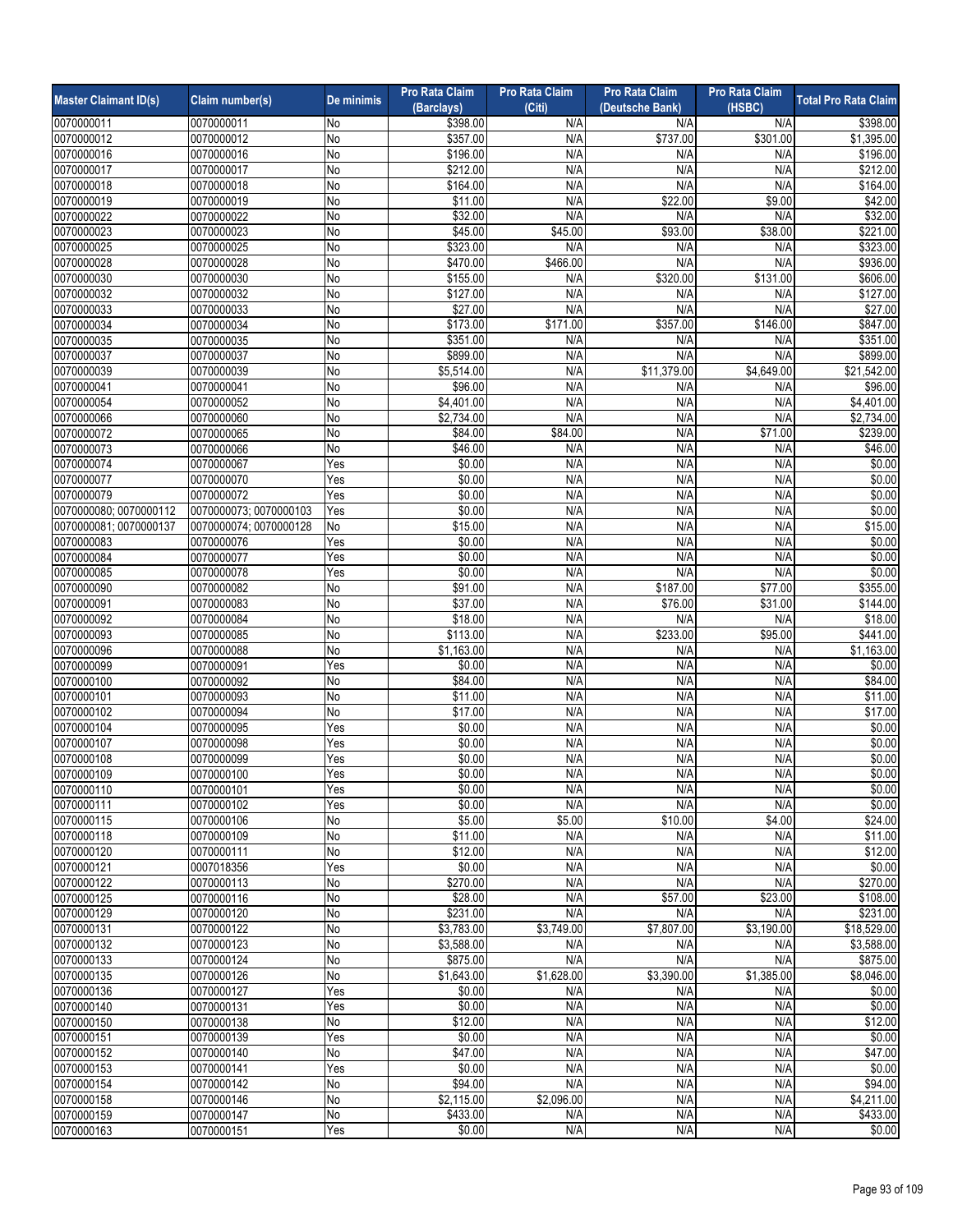| <b>Master Claimant ID(s)</b> | Claim number(s)         | De minimis | Pro Rata Claim<br>(Barclays) | <b>Pro Rata Claim</b><br>(Citi) | <b>Pro Rata Claim</b><br>(Deutsche Bank) | <b>Pro Rata Claim</b><br>(HSBC) | <b>Total Pro Rata Claim</b> |
|------------------------------|-------------------------|------------|------------------------------|---------------------------------|------------------------------------------|---------------------------------|-----------------------------|
| 0070000167                   | 0070000155              | No         | \$11,344.00                  | \$11,240.00                     | \$23,410.00                              | \$9,564.00                      | \$55,558.00                 |
| 0070000168                   | 0070000156              | No         | \$157.00                     | N/A                             | N/A                                      | N/A                             | \$157.00                    |
| 0070000172                   | 0070000160              | No         | \$24.00                      | N/A                             | N/A                                      | N/A                             | \$24.00                     |
| 0070000173                   | 0070000161              | No         | \$24.00                      | N/A                             | N/A                                      | N/A                             | \$24.00                     |
| 0070000174                   | 0070000162              | No         | \$12.00                      | N/A                             | N/A                                      | N/A                             | \$12.00                     |
| 0070000175                   | 0070000163              | No         | \$13.00                      | N/A                             | N/A                                      | N/A                             | \$13.00                     |
| 0070000194                   | 0070000182              | No         | \$89.00                      | N/A                             | N/A                                      | N/A                             | \$89.00                     |
| 0070000195                   | 0070000183              | No         | \$81.00                      | N/A                             | N/A                                      | N/A                             | \$81.00                     |
| 0070000196                   | 0070000184              | No         | \$196.00                     | N/A                             | N/A                                      | N/A                             | \$196.00                    |
| 0070000197                   | 0070000185              | No         | \$69.00                      | N/A                             | N/A                                      | N/A                             | \$69.00                     |
| 0070000200                   | 0070000188              | No         | \$14.00                      | N/A                             | N/A                                      | N/A                             | \$14.00                     |
| 0070000206                   | 0070000193              | No         | \$45.00                      | N/A                             | N/A                                      | N/A                             | \$45.00                     |
| 0070000208                   | 0070000194              | No         | \$42.00                      | N/A                             | \$87.00                                  | \$35.00                         | \$164.00                    |
| 0070000211                   | 0070000197              | No         | \$11.00                      | N/A                             | N/A                                      | N/A                             | \$11.00                     |
| 0070000212                   | 0070000198              | No         | \$231.00                     | N/A                             | N/A                                      | N/A                             | \$231.00                    |
| 0070000221                   | 0070000206              | No         | \$449.00                     | N/A                             | N/A                                      | N/A                             | \$449.00                    |
| 0070000222                   | 0070000207              | No         | \$16.00                      | N/A                             | N/A                                      | N/A                             | \$16.00                     |
| 0070000235                   | 0070000219              | No         | \$8,264.00                   | N/A                             | N/A                                      | N/A                             | \$8,264.00                  |
| 0070000236                   | 0070000220              | Yes        | \$0.00                       | \$0.00                          | N/A                                      | N/A                             | \$0.00                      |
| 0070000237                   | 0070000221              | No         | \$3,169.00                   | \$3,140.00                      | \$6,540.00                               | \$2,672.00                      | \$15,521.00                 |
| 0070000238                   | 0070000222              | No         | \$5,550.00                   | N/A                             | N/A                                      | N/A                             | \$5,550.00                  |
| 0070000244                   | 0070000228              | Yes        | \$0.00                       | N/A                             | N/A                                      | N/A                             | \$0.00                      |
| 0070000248                   | 0070000231              | No         | \$2,348.00                   | N/A                             | \$4,846.00                               | \$1,980.00                      | \$9,174.00                  |
| 0070000250                   | 0070000233              | No         | \$20.00                      | N/A                             | N/A                                      | N/A                             | \$20.00                     |
| 0070000251                   | 0070000234              | Yes        | \$0.00                       | N/A                             | N/A                                      | N/A                             | \$0.00                      |
| 0070000254                   | 0070000237              | No         | \$531.00                     | N/A                             | N/A                                      | N/A                             | \$531.00                    |
| 0070000255                   | 0070000238              | No         | \$1,562.00                   | N/A                             | N/A                                      | N/A                             | \$1,562.00                  |
| 0070000258                   | 0070000240              | No         | \$672.00                     | N/A                             | N/A                                      | N/A                             | \$672.00                    |
| 0070000259                   | 0070000241              | No         | \$178.00                     | N/A                             | N/A                                      | N/A                             | \$178.00                    |
| 0070000261                   | 0070000243              | No         | \$16.00                      | N/A                             | N/A                                      | N/A                             | \$16.00                     |
| 0070000263                   | 0070000245              | No         | \$3,224.00                   | N/A                             | N/A                                      | N/A                             | \$3,224.00                  |
| 0070000265                   | 0070000247              | No         | \$49.00                      | N/A                             | N/A                                      | N/A                             | \$49.00                     |
| 0070000267                   | 0070000249              | No         | \$247.00                     | N/A                             | \$510.00                                 | \$209.00                        | \$966.00                    |
| 0070000268                   | 0070000250              | No         | \$87.00                      | N/A                             | N/A                                      | N/A                             | \$87.00                     |
| 0070000270                   | 0070000252              | No         | \$127.00                     | \$126.00                        | \$262.00                                 | \$107.00                        | \$622.00                    |
| 0070000274                   | 0070000256              | Yes        | \$0.00                       | \$0.00                          | \$0.00                                   | \$0.00                          | \$0.00                      |
| 0070000278                   | 0070000257              | No         | \$1,830.00                   | N/A                             | N/A                                      | N/A                             | \$1,830.00                  |
| 0070000286                   | 0070000263              | No         | \$1,460.00                   | N/A                             | N/A                                      | N/A                             | \$1,460.00                  |
| 0070000287                   | 0070000264              | No         | \$1,750.00                   | N/A                             | N/A                                      | N/A                             | \$1,750.00                  |
| 0070000288                   | 0070000265              | No         | \$963.00                     | N/A                             | N/A                                      | N/A                             | \$963.00                    |
| 0070000291                   | 0070000268              | No         | \$186.00                     | N/A                             | N/A                                      | N/A                             | \$186.00                    |
| 0070000296                   | 0070000273              | No         | \$1,250.00                   | N/A                             | N/A                                      | N/A                             | \$1,250.00                  |
| 0070000297                   | 0070000274              | No         | \$512.00                     | N/A                             | N/A                                      | N/A                             | \$512.00                    |
| 0070000298                   | 0070000275              | Yes        | \$0.00                       | N/A                             | N/A                                      | N/A                             | \$0.00                      |
| 0070000299                   | 0070000276              | No         | \$851.00                     | \$843.00                        | \$1,756.00                               | \$717.00                        | \$4,167.00                  |
| 0070000302                   | 0070000279              | No         | \$1,178.00                   | \$1,168.00                      | \$2,432.00                               | \$993.00                        | \$5,771.00                  |
| 0070000305                   | 0070000282              | No         | \$43.00                      | N/A                             | N/A                                      | N/A                             | \$43.00                     |
| 0070000306                   | 0070000283              | No         | \$942.00                     | N/A                             | N/A                                      | N/A                             | \$942.00                    |
| 0070000308                   | 0070000285              | No         | \$66.00                      | N/A                             | N/A                                      | N/A                             | \$66.00                     |
| 0070000309                   | 0070000286              | No         | \$14.00                      | N/A                             | N/A                                      | N/A                             | \$14.00                     |
| 0070000311                   | 0070000288              | Yes        | \$0.00                       | N/A                             | N/A                                      | N/A                             | \$0.00                      |
| 0070000312                   | 0070000289              | No         | \$1,173.00                   | N/A                             | N/A                                      | N/A                             | \$1,173.00                  |
| 0070000314                   | 0070000291              | No         | \$104.00                     | N/A                             | N/A                                      | N/A                             | \$104.00                    |
| 0070000315; 0070000986;      | 0070000292; 0070000890; |            |                              |                                 |                                          |                                 |                             |
| 0070001716                   | 0070001576              | No         | \$5.00                       | \$5.00                          | \$10.00                                  | \$4.00                          | \$24.00                     |
| 0070000318                   | 0070000295              | No         | \$1,832.00                   | N/A                             | N/A                                      | N/A                             | \$1,832.00                  |
| 0070000319                   | 0070000296              | No         | \$47.00                      | N/A                             | N/A                                      | N/A                             | \$47.00                     |
| 0070000324                   | 0070000300              | Yes        | \$0.00                       | N/A                             | N/A                                      | N/A                             | \$0.00                      |
| 0070000384                   | 0070000301              | No         | \$20.00                      | N/A                             | N/A                                      | N/A                             | \$20.00                     |
| 0070000386                   | 0070000303              | No         | \$3,417.00                   | N/A                             | N/A                                      | N/A                             | \$3,417.00                  |
| 0070000394                   | 0070000310              | Yes        | N/A                          | \$0.00                          | N/A                                      | N/A                             | \$0.00                      |
| 0070000397                   | 0070000311              | Yes        | \$0.00                       | N/A                             | N/A                                      | N/A                             | \$0.00                      |
| 0070000402                   | 0070000316              | No         | \$1,831.00                   | N/A                             | N/A                                      | N/A                             | \$1,831.00                  |
| 0070000404                   | 0070000318              | No         | \$1,993.00                   | \$1,975.00                      | \$4,113.00                               | \$1,680.00                      | \$9,761.00                  |
| 0070000405                   | 0070000319              | No         | \$1,624.00                   | N/A                             | N/A                                      | N/A                             | \$1,624.00                  |
| 0070000406                   | 0070000320              | No         | \$451.00                     | N/A                             | N/A                                      | N/A                             | \$451.00                    |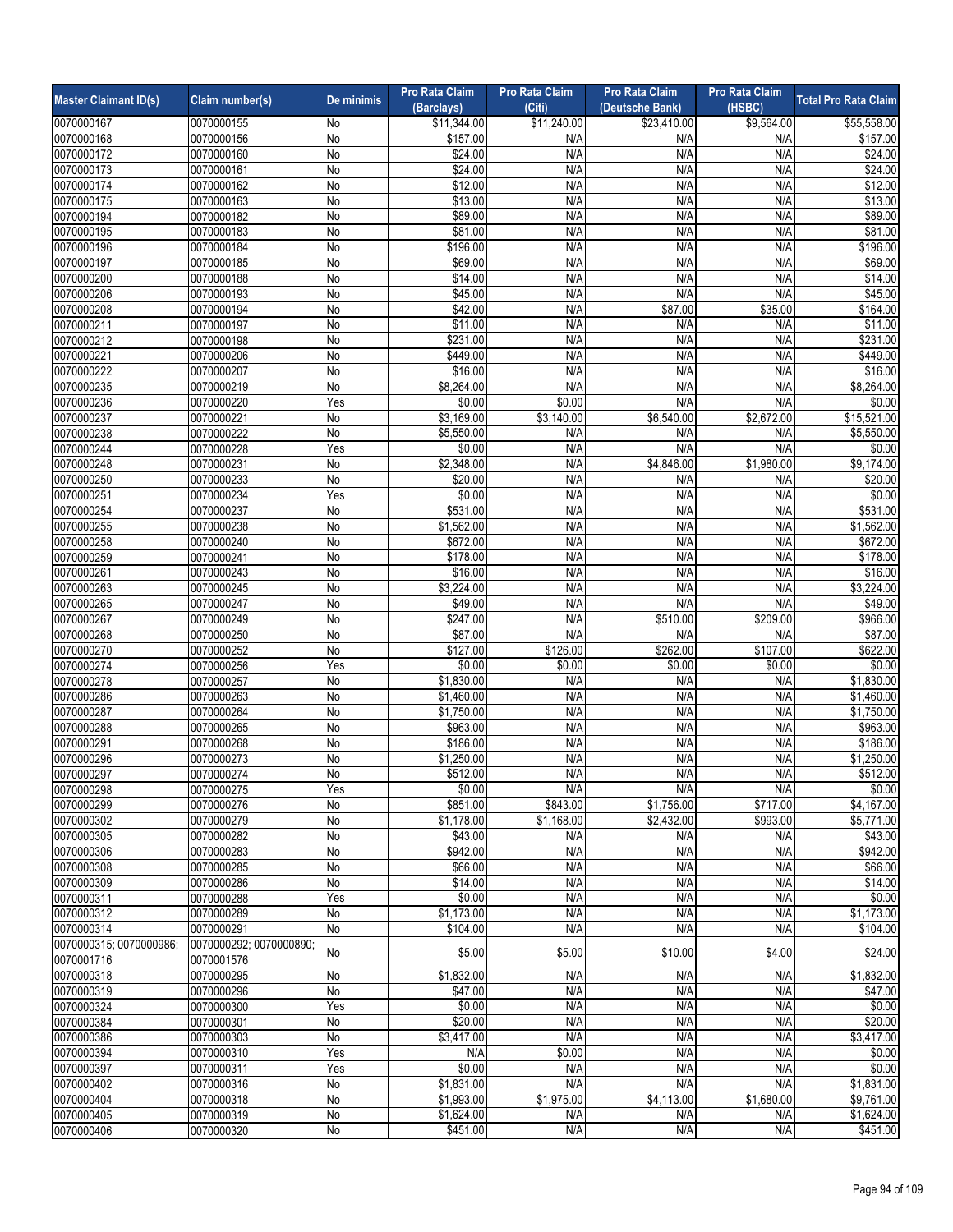| <b>Master Claimant ID(s)</b> | Claim number(s) | De minimis | <b>Pro Rata Claim</b><br>(Barclays) | <b>Pro Rata Claim</b><br>(Citi) | <b>Pro Rata Claim</b><br>(Deutsche Bank) | <b>Pro Rata Claim</b><br>(HSBC) | <b>Total Pro Rata Claim</b> |
|------------------------------|-----------------|------------|-------------------------------------|---------------------------------|------------------------------------------|---------------------------------|-----------------------------|
| 0070000407                   | 0070000321      | No         | \$38.00                             | \$38.00                         | \$79.00                                  | \$32.00                         | \$187.00                    |
| 0070000409                   | 0070000323      | Yes        | \$0.00                              | N/A                             | N/A                                      | N/A                             | \$0.00                      |
| 0070000410                   | 0070000324      | No         | \$344.00                            | N/A                             | N/A                                      | N/A                             | \$344.00                    |
| 0070000411                   | 0070000325      | No         | \$1,265.00                          | N/A                             | N/A                                      | N/A                             | \$1,265.00                  |
| 0070000412                   | 0070000326      | No         | \$289.00                            | N/A                             | N/A                                      | N/A                             | \$289.00                    |
| 0070000413                   | 0070000327      | No         | \$110.00                            | N/A                             | N/A                                      | N/A                             | \$110.00                    |
| 0070000415                   | 0070000329      | No         | \$577.00                            | N/A                             | N/A                                      | N/A                             | \$577.00                    |
| 0070000421                   | 0070000335      | Yes        | \$0.00                              | N/A                             | N/A                                      | N/A                             | \$0.00                      |
| 0070000427                   | 0070000341      | No         | \$14.00                             | N/A                             | N/A                                      | N/A                             | \$14.00                     |
| 0070000431                   | 0070000345      | No         | \$821.00                            | N/A                             | N/A                                      | N/A                             | \$821.00                    |
| 0070000433                   | 0070000347      | No         | \$168.00                            | \$166.00                        | N/A                                      | N/A                             | \$334.00                    |
| 0070000434                   | 0070000348      | Yes        | \$0.00                              | \$0.00                          | N/A                                      | N/A                             | \$0.00                      |
| 0070000442                   | 0070000356      | No         | \$551.00                            | N/A                             | N/A                                      | N/A                             | \$551.00                    |
| 0070000448                   | 0070000362      | No         | \$57.00                             | N/A                             | N/A                                      | N/A                             | \$57.00                     |
| 0070000449                   | 0070000363      | No         | \$989.00                            | N/A                             | N/A                                      | N/A                             | \$989.00                    |
| 0070000450                   | 0070000364      | Yes        | \$0.00                              | N/A                             | N/A                                      | N/A                             | \$0.00                      |
| 0070000453                   | 0070000366      | No         | \$670.00                            | N/A                             | N/A                                      | N/A                             | \$670.00                    |
| 0070000454                   | 0070000367      | No         | \$145.00                            | N/A                             | N/A                                      | N/A                             | \$145.00                    |
| 0070000455                   | 0070000368      | No         | \$204.00                            | N/A                             | N/A                                      | N/A                             | \$204.00                    |
| 0070000459                   | 0070000372      | No         | \$321.00                            | N/A                             | N/A                                      | N/A                             | \$321.00                    |
| 0070000465                   | 0070000378      | No         | \$6,570.00                          | N/A                             | N/A                                      | N/A                             | \$6,570.00                  |
| 0070000472                   | 0070000385      | No         | \$2,043.00                          | N/A                             | N/A                                      | N/A                             | \$2,043.00                  |
| 0070000473                   | 0070000386      | No         | \$1,016.00                          | N/A                             | N/A                                      | N/A                             | \$1,016.00                  |
| 0070000475                   | 0070000388      | No         | \$208.00                            | N/A                             | N/A                                      | N/A                             | \$208.00                    |
| 0070000481                   | 0070000394      | No         | \$88.00                             | \$87.00                         | N/A                                      | N/A                             | \$175.00                    |
| 0070000483                   | 0070000396      | No         | N/A                                 | \$432.00                        | N/A                                      | N/A                             | \$432.00                    |
| 0070000486                   | 0070000399      | No         | \$620.00                            | N/A                             | N/A                                      | N/A                             | \$620.00                    |
| 0070000487                   | 0070000400      | No         | \$230.00                            | N/A                             | N/A                                      | N/A                             | \$230.00                    |
| 0070000488                   | 0070000401      | No         | \$23.00                             | N/A                             | N/A                                      | N/A                             | \$23.00                     |
| 0070000495                   | 0070000408      | No         | \$47.00                             | N/A                             | N/A                                      | N/A                             | \$47.00                     |
| 0070000496                   | 0070000409      | No         | \$650.00                            | N/A                             | N/A                                      | N/A                             | \$650.00                    |
| 0070000498                   | 0070000411      | No         | N/A                                 | \$37.00                         | \$76.00                                  | \$31.00                         | \$144.00                    |
| 0070000500                   | 0070000413      | No         | \$14.00                             | N/A                             | N/A                                      | N/A                             | \$14.00                     |
| 0070000509                   | 0070000422      | No         | \$13.00                             | N/A                             | N/A                                      | N/A                             | \$13.00                     |
| 0070000516                   | 0070000429      | Yes        | \$0.00                              | \$0.00                          | N/A                                      | N/A                             | \$0.00                      |
|                              | 0070000431      |            |                                     | N/A                             | N/A                                      |                                 | \$357.00                    |
| 0070000518<br>0070000519     | 0070000432      | No<br>No   | \$357.00<br>\$3,531.00              | \$3,499.00                      | N/A                                      | N/A<br>N/A                      | \$7,030.00                  |
| 0070000528                   | 0070000441      | No         | \$1,849.00                          | \$1,832.00                      | N/A                                      | N/A                             | \$3,681.00                  |
| 0070000531                   | 0070000444      | No         | \$163.00                            | N/A                             | N/A                                      | N/A                             | \$163.00                    |
| 0070000532                   | 0070000445      | No         | \$39.00                             | N/A                             | N/A                                      | N/A                             | \$39.00                     |
| 0070000533                   | 0070000446      | No         | \$919.00                            | N/A                             | N/A                                      | N/A                             | \$919.00                    |
| 0070000537                   | 0070000450      | No         | N/A                                 | \$32.00                         | N/A                                      | N/A                             | \$32.00                     |
|                              | 0070000451      | No         | \$33.00                             | \$32.00                         | N/A                                      | N/A                             | \$65.00                     |
| 0070000538<br>0070000540     | 0070000453      | No         | \$1,071.00                          | N/A                             | N/A                                      |                                 | \$1,071.00                  |
| 0070000542                   | 0070000455      | No         | N/A                                 | \$466.00                        | N/A                                      | N/A<br>N/A                      | \$466.00                    |
| 0070000543                   | 0070000456      | No         | \$164.00                            | N/A                             | N/A                                      | N/A                             | \$164.00                    |
| 0070000546                   | 0070000459      | No         | \$573.00                            | N/A                             | N/A                                      | N/A                             | \$573.00                    |
| 0070000551                   | 0070000464      |            |                                     | \$1,100.00                      |                                          | \$936.00                        | \$5,437.00                  |
| 0070000553                   | 0070000466      | No<br>No   | \$1,110.00<br>\$27.00               | N/A                             | \$2,291.00<br>N/A                        | N/A                             | \$27.00                     |
| 0070000555                   | 0070000468      | No         | \$43.00                             | N/A                             | N/A                                      | N/A                             | \$43.00                     |
|                              |                 |            |                                     |                                 | N/A                                      |                                 |                             |
| 0070000557<br>0070000560     | 0070000470      | Yes        | \$0.00                              | N/A                             |                                          | N/A                             | \$0.00                      |
|                              | 0070000472      | No         | \$4,306.00                          | \$4,266.00                      | \$8,885.00                               | \$3,630.00                      | \$21,087.00                 |
| 0070000563                   | 0070000475      | No         | \$10,909.00                         | \$10,809.00                     | \$22,511.00                              | \$9,197.00                      | \$53,426.00                 |
| 0070000566                   | 0070000478      | No         | \$673.00                            | \$667.00                        | \$1,389.00                               | \$567.00                        | \$3,296.00                  |
| 0070000571                   | 0070000482      | No         | \$67.00                             | N/A                             | N/A                                      | N/A                             | \$67.00                     |
| 0070000572                   | 0070000483      | No         | N/A                                 | \$1,239.00                      | N/A                                      | N/A                             | \$1,239.00                  |
| 0070000573                   | 0070000484      | No         | \$286.00                            | N/A                             | N/A                                      | N/A                             | \$286.00                    |
| 0070000578                   | 0070000489      | No         | \$57,643.00                         | \$57,113.00                     | \$118,950.00                             | \$48,597.00                     | \$282,303.00                |
| 0070000579                   | 0070000490      | Yes        | \$0.00                              | N/A                             | N/A                                      | N/A                             | \$0.00                      |
| 0070000586                   | 0070000497      | No         | \$184.00                            | N/A                             | N/A                                      | N/A                             | \$184.00                    |
| 0070000588                   | 0070000499      | No         | \$2,108.00                          | \$2,089.00                      | N/A                                      | N/A                             | \$4,197.00                  |
| 0070000591                   | 0070000502      | No         | \$220.00                            | N/A                             | N/A                                      | N/A                             | \$220.00                    |
| 0070000594                   | 0070000505      | Yes        | \$0.00                              | N/A                             | \$0.00                                   | \$0.00                          | \$0.00                      |
| 0070000595                   | 0070000506      | Yes        | \$0.00                              | N/A                             | \$0.00                                   | \$0.00                          | \$0.00                      |
| 0070000596                   | 0070000507      | No         | \$280.00                            | \$278.00                        | \$578.00                                 | \$236.00                        | \$1,372.00                  |
| 0070000600                   | 0070000511      | No         | \$3,756.00                          | \$3,722.00                      | \$7,752.00                               | \$3,167.00                      | \$18,397.00                 |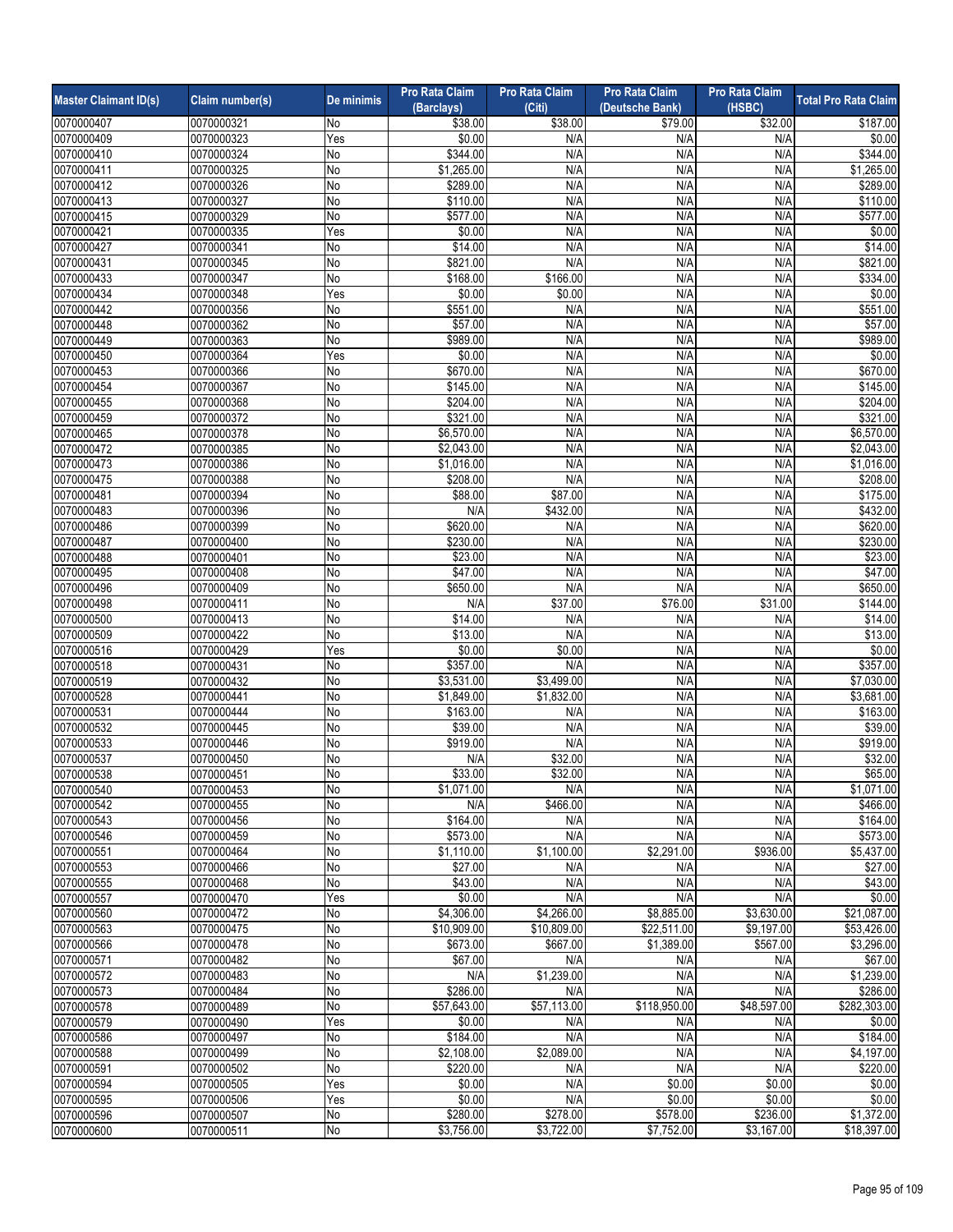| <b>Master Claimant ID(s)</b> | Claim number(s) | De minimis | Pro Rata Claim<br>(Barclays) | <b>Pro Rata Claim</b><br>(Citi) | Pro Rata Claim<br>(Deutsche Bank) | <b>Pro Rata Claim</b><br>(HSBC) | <b>Total Pro Rata Claim</b> |
|------------------------------|-----------------|------------|------------------------------|---------------------------------|-----------------------------------|---------------------------------|-----------------------------|
| 0070000606                   | 0070000516      | Yes        | \$0.00                       | N/A                             | N/A                               | N/A                             | \$0.00                      |
| 0070000607                   | 0070000517      | No         | \$286.00                     | \$284.00                        | \$591.00                          | \$241.00                        | \$1,402.00                  |
| 0070000609                   | 0070000519      | No         | \$296.00                     | N/A                             | N/A                               | N/A                             | \$296.00                    |
| 0070000610                   | 0070000520      | No         | \$289.00                     | \$286.00                        | \$596.00                          | $\sqrt{$244.00}$                | \$1,415.00                  |
| 0070000612                   | 0070000522      | Yes        | \$0.00                       | \$0.00                          | N/A                               | N/A                             | \$0.00                      |
| 0070000614                   | 0070000524      | Yes        | \$0.00                       | N/A                             | N/A                               | N/A                             | \$0.00                      |
| 0070000618                   | 0070000528      | No         | \$851.00                     | N/A                             | N/A                               | N/A                             | \$851.00                    |
| 0070000619                   | 0070000529      | <b>No</b>  | \$1,102.00                   | \$1,092.00                      | N/A                               | N/A                             | \$2,194.00                  |
| 0070000620                   | 0070000530      | No         | \$748.00                     | \$741.00                        | \$1,544.00                        | \$631.00                        | \$3,664.00                  |
| 0070000621                   | 0070000531      | No         | \$3,015.00                   | \$2,987.00                      | N/A                               | N/A                             | \$6,002.00                  |
| 0070000626                   | 0007008930      | <b>No</b>  | \$358.00                     | \$355.00                        | \$739.00                          | \$302.00                        | \$1,754.00                  |
| 0070000627                   | 0007008927      | No         | \$6,730.00                   | \$6,668.00                      | \$13,887.00                       | \$5,674.00                      | \$32,959.00                 |
| 0070000634                   | 0007008931      | <b>No</b>  | \$140.00                     | \$139.00                        | \$289.00                          | \$118.00                        | \$686.00                    |
| 0070000635                   | 0085000137      | <b>No</b>  | \$4,921.00                   | \$4,876.00                      | \$10,155.00                       | \$4,149.00                      | \$24,101.00                 |
| 0070000639                   | 0007008929      | No         | \$5,728.00                   | \$5,675.00                      | \$11,820.00                       | \$4,829.00                      | \$28,052.00                 |
| 0070000646                   | 0070000556      | No         | \$419.00                     | N/A                             | N/A                               | N/A                             | \$419.00                    |
| 0070000652                   | 0070000562      | No         | \$19.00                      | N/A                             | N/A                               | N/A                             | \$19.00                     |
| 0070000653                   | 0070000563      | No         | \$10,949.00                  | N/A                             | N/A                               | N/A                             | \$10,949.00                 |
| 0070000654                   | 0070000564      | <b>No</b>  | \$121.00                     | N/A                             | N/A                               | N/A                             | \$121.00                    |
| 0070000655                   | 0070000565      | No         | \$1,287.00                   | \$1,276.00                      | N/A                               | N/A                             | \$2,563.00                  |
| 0070000656                   | 0070000566      | No         | \$400.00                     | N/A                             | N/A                               | N/A                             | \$400.00                    |
| 0070000658                   | 0070000568      | <b>No</b>  | \$412.00                     | \$408.00                        | N/A                               | N/A                             | \$820.00                    |
| 0070000660                   | 0070000570      | No         | \$115.00                     | \$114.00                        | N/A                               | N/A                             | \$229.00                    |
| 0070000663                   | 0070000573      | <b>No</b>  | \$2,207.00                   | N/A                             | \$4.554.00                        | \$1,860.00                      | \$8,621.00                  |
| 0070000665                   | 0070000575      | <b>No</b>  | \$1,650.00                   | \$1,634.00                      | N/A                               | N/A                             | \$3,284.00                  |
| 0070000666                   | 0070000576      | No         | N/A                          | \$1,634.00                      | N/A                               | N/A                             | \$1,634.00                  |
| 0070000668                   | 0070000578      | <b>No</b>  | \$204.00                     | N/A                             | N/A                               | N/A                             | \$204.00                    |
| 0070000670                   | 0070000580      | No         | \$1,741.00                   | \$1,725.00                      | \$3,594.00                        | \$1,468.00                      | \$8,528.00                  |
| 0070000671                   | 0070000581      | No         | \$73.00                      | \$73.00                         | \$151.00                          | \$62.00                         | \$359.00                    |
| 0070000672                   | 0070000582      | Yes        | \$0.00                       | N/A                             | N/A                               | N/A                             | \$0.00                      |
| 0070000673                   | 0070000583      | No         | \$24.00                      | N/A                             | N/A                               | N/A                             | \$24.00                     |
| 0070000674                   | 0070000584      | No         | N/A                          | \$24.00                         | N/A                               | N/A                             | \$24.00                     |
| 0070000676                   | 0007008928      | <b>No</b>  | \$4,162.00                   | \$4,124.00                      | \$8,589.00                        | \$3,509.00                      | \$20,384.00                 |
| 0070000677                   | 0070000587      | No         | \$42.00                      | \$41.00                         | N/A                               | \$35.00                         | \$118.00                    |
| 0070000679                   | 0070000589      | <b>No</b>  | \$112.00                     | N/A                             | N/A                               | N/A                             | \$112.00                    |
| 0070000680                   | 0070000590      | <b>No</b>  | \$190.00                     | \$188.00                        | N/A                               | N/A                             | \$378.00                    |
| 0070000681                   | 0070000591      | No         | \$67.00                      | \$67.00                         | \$139.00                          | \$57.00                         | \$330.00                    |
| 0070000682                   | 0007000256      | <b>No</b>  | \$172.00                     | \$170.00                        | \$355.00                          | \$145.00                        | \$842.00                    |
| 0070000682                   | 0007000257      | No         | \$3,635.00                   | \$3,601.00                      | \$7,500.00                        | \$3,064.00                      | \$17,800.00                 |
| 0070000682                   | 0007000258      | No         | \$3,945.00                   | \$3,908.00                      | \$8,140.00                        | \$3,325.00                      | \$19,318.00                 |
| 0070000682                   | 0007000259      | No         | \$19,997.00                  | \$19,813.00                     | \$41,265.00                       | \$16,859.00                     | \$97,934.00                 |
| 0070000682                   | 0007000260      | No         | \$81.00                      | \$81.00                         | \$168.00                          | \$69.00                         | \$399.00                    |
| 0070000682                   | 0007000262      | No         | \$2,228.00                   | \$2,208.00                      | \$4,598.00                        | \$1,879.00                      | \$10,913.00                 |
| 0070000682                   | 0007000263      | No         | \$8.00                       | \$8.00                          | \$16.00                           | \$6.00                          | \$38.00                     |
| 0070000682                   | 0007000264      | <b>No</b>  | \$267.00                     | \$264.00                        | \$550.00                          | \$225.00                        | \$1,306.00                  |
| 0070000682                   | 0007000265      | No         | \$8,809.00                   | \$8,728.00                      | \$18,178.00                       | \$7,427.00                      | \$43,142.00                 |
| 0070000682                   | 0007000267      | No         | \$5.00                       | \$5.00                          | \$10.00                           | \$4.00                          | \$24.00                     |
| 0070000682                   | 0007000544      | No         | \$35.00                      | \$35.00                         | \$73.00                           | \$30.00                         | \$173.00                    |
| 0070000682                   | 0007000545      | Yes        | \$0.00                       | \$0.00                          | \$0.00                            | \$0.00                          | \$0.00                      |
| 0070000684                   | 0070000594      | No         | \$2,004.00                   | \$1,985.00                      | N/A                               | N/A                             | \$3,989.00                  |
| 0070000687                   | 0070000597      | No         | \$65.00                      | \$64.00                         | N/A                               | N/A                             | \$129.00                    |
| 0070000688                   | 0070000598      | No         | \$11.00                      | N/A                             | N/A                               | N/A                             | \$11.00                     |
| 0070000689                   | 0070000599      | Yes        | \$0.00                       | N/A                             | N/A                               | N/A                             | \$0.00                      |
| 0070000694                   | 0070000604      | Yes        | \$0.00                       | \$0.00                          | N/A                               | N/A                             | \$0.00                      |
| 0070000695                   | 0070000605      | Yes        | \$0.00                       | \$0.00                          | N/A                               | N/A                             | \$0.00                      |
| 0070000698                   | 0070000608      | No         | \$455.00                     | N/A                             | N/A                               | N/A                             | \$455.00                    |
| 0070000700                   | 0070000610      | No         | N/A                          | \$1,463.00                      | N/A                               | N/A                             | \$1,463.00                  |
| 0070000704                   | 0070000613      | No         | N/A                          | \$70.00                         | N/A                               | N/A                             | \$70.00                     |
| 0070000706                   | 0070000615      | <b>No</b>  | \$6,176.00                   | \$6,119.00                      | \$12,744.00                       | \$5,206.00                      | \$30,245.00                 |
| 0070000715                   | 0070000624      | <b>No</b>  | \$24.00                      | N/A                             | N/A                               | N/A                             | \$24.00                     |
| 0070000716                   | 0070000625      | No         | \$329.00                     | N/A                             | N/A                               | N/A                             | \$329.00                    |
| 0070000718                   | 0070000627      | No         | \$16.00                      | \$16.00                         | \$33.00                           | \$14.00                         | \$79.00                     |
| 0070000719                   | 0070000628      | <b>No</b>  | \$3,871.00                   | \$3,836.00                      | \$7,989.00                        | \$3,264.00                      | \$18,960.00                 |
| 0070000727                   | 0070000636      | <b>No</b>  | \$478.00                     | N/A                             | N/A                               | N/A                             | \$478.00                    |
| 0070000729                   | 0070000638      | No         | \$56.00                      | N/A                             | N/A                               | N/A                             | \$56.00                     |
| 0070000730                   | 0070000639      | No         | \$168.00                     | N/A                             | N/A                               | N/A                             | \$168.00                    |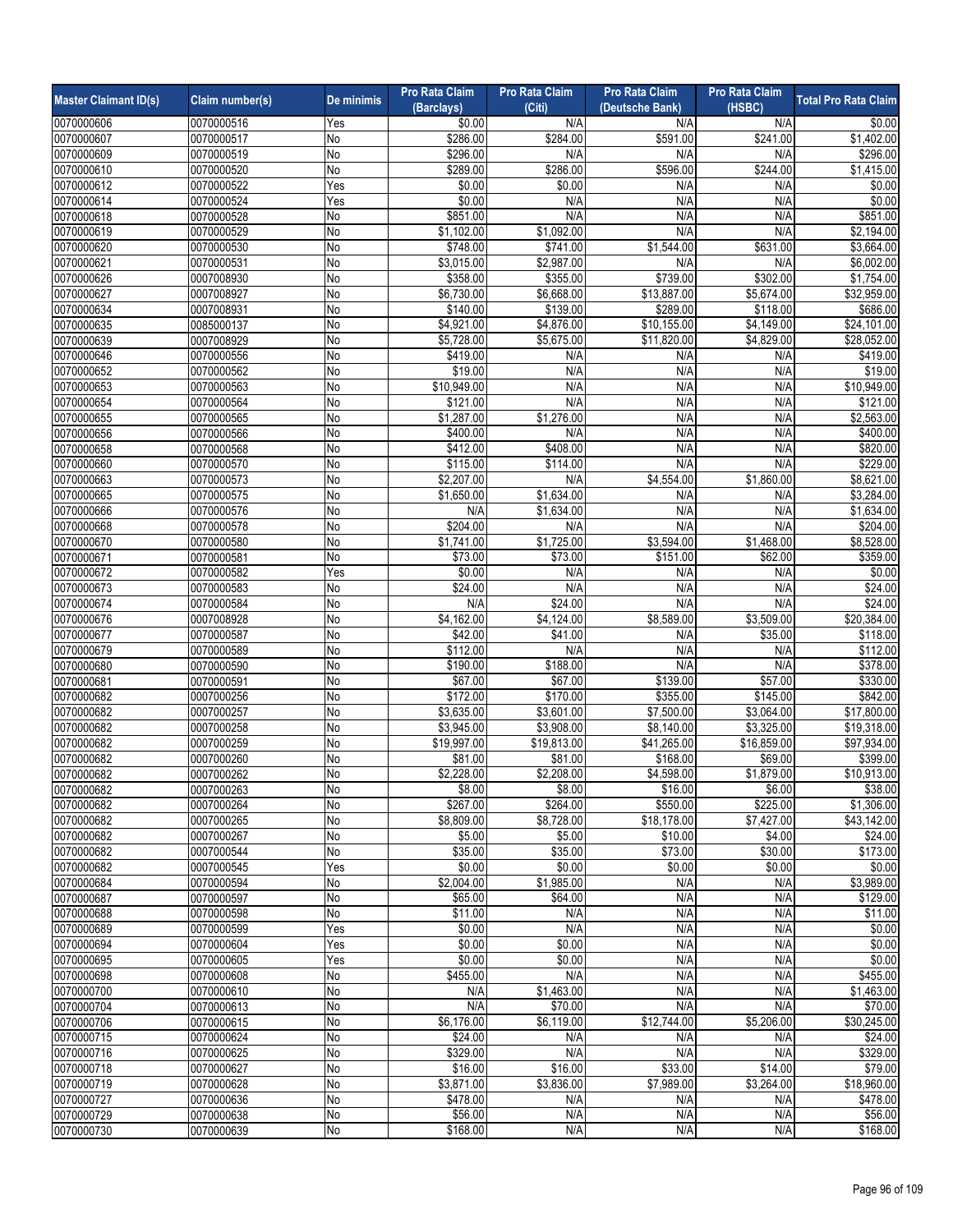| 0070000731<br>0070000640<br>No<br>\$7,299.00<br>\$7,232.00<br>N/A<br>\$14,531.00<br>N/A<br>\$796.00<br>\$789.00<br>N/A<br>\$1,585.00<br>0070000733<br>0070000642<br>No<br>N/A<br>\$114.00<br>0070000737<br>0070000646<br><b>No</b><br>\$114.00<br>N/A<br>N/A<br>N/A<br>\$47.00<br>\$95.00<br>0070000742<br>0070000651<br>No<br>\$48.00<br>N/A<br>N/A<br>\$89.00<br>No<br>\$89.00<br>N/A<br>N/f<br>N/A<br>0070000748<br>0070000657<br>\$777.00<br>N/A<br>0070000751<br>0070000660<br><b>No</b><br>\$777.00<br>N/A<br>N/A<br>\$69.00<br>0070000752<br>0070000661<br>No<br>\$69.00<br>N/A<br>N/A<br>N/A<br>\$26.00<br>N/A<br>N/A<br>\$26.00<br>0070000757<br>0070000666<br>No<br>N/A<br>\$51.00<br>N/A<br>\$51.00<br>0070000760<br>0070000669<br><b>No</b><br>N/A<br>N/A<br><b>No</b><br>$\overline{$8,482.00}$<br>\$8,405.00<br>N/A<br>\$16,887.00<br>0070000764<br>0070000673<br>N/A<br>0070000766<br>\$1,797.00<br>\$3,743.00<br>\$1,529.00<br>\$7,069.00<br>0070000675<br>No<br>N/A<br>\$1,368.00<br>\$2,823.00<br>\$1,153.00<br>\$5,344.00<br>0070000768<br>No<br>N/A<br>0070000677<br>0070000769<br>0070000678<br>Yes<br>\$0.00<br>N/A<br>\$0.00<br>\$0.00<br>\$0.00<br>N/A<br>\$3,686.00<br>\$3,686.00<br>N/A<br>N/A<br>0070000775<br>0070000684<br>No<br>0070000776<br>\$149.00<br>N/A<br>N/A<br>N/A<br>\$149.00<br>0070000685<br>No<br>0070000777<br>0070000686<br><b>No</b><br>\$309.00<br>N/A<br>N/A<br>\$309.00<br>N/A<br>N/A<br>N/A<br>\$31,666.00<br>0070000778<br>0007001825<br>No<br>\$31,666.00<br>N/A<br>0070000778<br>0010031169<br>No<br>\$693.00<br>N/A<br>N/A<br>\$693.00<br>N/A<br>\$0.00<br>\$0.00<br>N/A<br>N/A<br>N/A<br>0070000778<br>0010031170<br>Yes<br>\$60.00<br>\$60.00<br>0070000778<br>0010031171<br>N/A<br>N/A<br>N/A<br>No<br>\$1,281.00<br>\$1,281.00<br>0070000691<br>No<br>N/A<br>N/A<br>N/A<br>\$0.00<br>0070000784<br>0070000693<br>\$0.00<br>N/A<br>N/A<br>N/A<br>Yes<br>N/A<br>\$87.00<br>0070000785<br>0070000694<br>No<br>\$87.00<br>N/A<br>N/A<br>0070000787<br>0070000696<br>\$0.00<br>\$0.00<br>\$0.00<br>Yes<br>N/A<br>\$0.00<br>0070000789<br>\$63,575.00<br>\$63,575.00<br>0070000698<br>N/A<br>N/A<br>No<br>N/A<br>N/A<br>N/A<br>\$816.00<br>No<br>\$816.00<br>N/A<br>0070000793<br>0070000702<br>0070000797<br>\$234.00<br>\$234.00<br>0070000706<br>No<br>N/A<br>N/A<br>N/A<br>0070000798<br>No<br>\$14.00<br>N/A<br>N/A<br>N/A<br>\$14.00<br>0070000707<br>\$94.00<br>N/A<br>N/A<br>N/A<br>\$94.00<br>0070000799<br>0070000708<br>No<br>\$213.00<br>0070000804<br>0070000713<br>No<br>\$213.00<br>N/A<br>N/A<br>N/A<br>\$28.00<br>\$11.00<br>\$66.00<br>0070000805<br>0007018358<br>\$14.00<br>\$13.00<br>No<br>\$14.00<br>N/A<br>\$14.00<br>0070000806<br>0070000715<br>No<br>N/A<br>N/A<br>0070000807<br>\$298.00<br>\$621.00<br>\$254.00<br>\$1,474.00<br>0070000716<br>No<br>\$301.00<br>\$24.00<br>\$24.00<br>0070000814<br>0070000723<br>No<br>N/A<br>N/A<br>N/A<br>\$687.00<br>No<br>\$687.00<br>N/A<br>N/A<br>N/A<br>0070000822<br>0070000731<br>0070000824<br>\$550.00<br>0070000733<br>No<br>\$550.00<br>N/A<br>N/A<br>N/A<br>\$16,161.00<br>\$13,625.00<br>\$79,148.00<br>\$16,013.00<br>\$33,349.00<br>0070000826<br>0007000849<br>No<br>\$88.00<br>\$436.00<br>0070000826<br>0007000850<br>No<br>\$89.00<br>\$184.00<br>\$75.00<br>\$93.00<br>0070000826<br>\$19.00<br>\$19.00<br>\$39.00<br>\$16.00<br>0007000851<br>No<br>\$106.00<br>\$90.00<br>\$524.00<br>0070000826<br>0007000853<br>No<br>\$107.00<br>\$221.00<br>\$5.00<br>\$10.00<br>\$4.00<br>0070000826<br>0007000854<br>No<br>\$5.00<br>\$24.00<br>0070000826<br>No<br>\$60.00<br>\$60.00<br>\$124.00<br>\$51.00<br>\$295.00<br>0007000855<br>0070000826<br>\$42.00<br>\$42.00<br>\$87.00<br>\$35.00<br>\$206.00<br>0007000856<br>No<br>\$24.00<br>\$12.00<br>\$12.00<br>No<br>\$10.00<br>\$58.00<br>0070000826<br>0007000857<br>0070000826<br>0007000859<br>No<br>\$292.00<br>\$289.00<br>\$602.00<br>\$246.00<br>\$1,429.00<br>\$15.00<br>\$15.00<br>\$31.00<br>\$13.00<br>No<br>\$74.00<br>0070000826<br>0007000862<br>\$5,950.00<br>0070000826<br>0007000863<br>No<br>\$2,883.00<br>\$2,857.00<br>\$2,431.00<br>\$14,121.00<br>0070000826<br>0007000864<br>No<br>\$11.00<br>\$11.00<br>\$23.00<br>\$10.00<br>\$55.00<br>0070000826<br>0007000865<br>No<br>\$1,330.00<br>\$1,318.00<br>\$2,746.00<br>\$1,122.00<br>\$6,516.00<br>0070000826<br>0007000866<br>\$119.00<br>\$117.00<br>\$245.00<br>\$100.00<br>\$581.00<br>No<br>No<br>\$180.00<br>\$374.00<br>\$153.00<br>\$888.00<br>0070000826<br>0007000867<br>\$181.00<br>\$1,899.00<br>0070000826<br>0007000868<br>No<br>\$1,917.00<br>\$3,956.00<br>\$1,616.00<br>\$9,388.00<br>0070000826<br>0007000869<br>\$0.00<br>\$0.00<br>\$0.00<br>\$0.00<br>\$0.00<br>Yes<br>0007000870<br>\$0.00<br>\$0.00<br>\$0.00<br>\$0.00<br>\$0.00<br>Yes<br>\$711.00<br>\$705.00<br>\$1,468.00<br>\$600.00<br>\$3,484.00<br>0007000871<br>No<br>0007000872<br>No<br>\$7.00<br>\$7.00<br>\$15.00<br>\$6.00<br>\$35.00<br>0007000873<br>No<br>\$64.00<br>\$63.00<br>\$132.00<br>\$54.00<br>\$313.00<br>0007000874<br>No<br>\$914.00<br>\$906.00<br>\$1,886.00<br>\$771.00<br>\$4,477.00<br>\$393.00<br>\$334.00<br>0007000875<br>No<br>\$397.00<br>\$819.00<br>\$1,943.00<br>No<br>\$62.00<br>\$129.00<br>\$53.00<br>0007000876<br>\$62.00<br>\$306.00<br>\$26.00<br>\$26.00<br>\$55.00<br>\$22.00<br>\$129.00<br>0007000877<br>No<br>No<br>\$22.00<br>\$21.00<br>\$45.00<br>\$18.00<br>\$106.00<br>0007000878<br>\$0.00<br>\$0.00<br>0007000879<br>Yes<br>\$0.00<br>\$0.00<br>\$0.00<br>\$0.00<br>\$0.00<br>\$0.00<br>\$0.00<br>\$0.00<br>0007000880<br>Yes<br>\$33.00<br>0007000881<br>No<br>\$16.00<br>\$16.00<br>\$13.00<br>\$78.00<br>0007000882<br>No<br>\$134.00 | <b>Master Claimant ID(s)</b> | Claim number(s) | De minimis | Pro Rata Claim | Pro Rata Claim | Pro Rata Claim  | <b>Pro Rata Claim</b> | Total Pro Rata Claim |
|---------------------------------------------------------------------------------------------------------------------------------------------------------------------------------------------------------------------------------------------------------------------------------------------------------------------------------------------------------------------------------------------------------------------------------------------------------------------------------------------------------------------------------------------------------------------------------------------------------------------------------------------------------------------------------------------------------------------------------------------------------------------------------------------------------------------------------------------------------------------------------------------------------------------------------------------------------------------------------------------------------------------------------------------------------------------------------------------------------------------------------------------------------------------------------------------------------------------------------------------------------------------------------------------------------------------------------------------------------------------------------------------------------------------------------------------------------------------------------------------------------------------------------------------------------------------------------------------------------------------------------------------------------------------------------------------------------------------------------------------------------------------------------------------------------------------------------------------------------------------------------------------------------------------------------------------------------------------------------------------------------------------------------------------------------------------------------------------------------------------------------------------------------------------------------------------------------------------------------------------------------------------------------------------------------------------------------------------------------------------------------------------------------------------------------------------------------------------------------------------------------------------------------------------------------------------------------------------------------------------------------------------------------------------------------------------------------------------------------------------------------------------------------------------------------------------------------------------------------------------------------------------------------------------------------------------------------------------------------------------------------------------------------------------------------------------------------------------------------------------------------------------------------------------------------------------------------------------------------------------------------------------------------------------------------------------------------------------------------------------------------------------------------------------------------------------------------------------------------------------------------------------------------------------------------------------------------------------------------------------------------------------------------------------------------------------------------------------------------------------------------------------------------------------------------------------------------------------------------------------------------------------------------------------------------------------------------------------------------------------------------------------------------------------------------------------------------------------------------------------------------------------------------------------------------------------------------------------------------------------------------------------------------------------------------------------------------------------------------------------------------------------------------------------------------------------------------------------------------------------------------------------------------------------------------------------------------------------------------------------------------------------------------------------------------------------------------------------------------------------------------------------------------------------------------------------------------------------------------------------------------------------------------------------------------------------------------------------------------------------------------------------------------------------------------------------------------------------------------------------------------------------------------------------------------------------------------------------------------------------------------------------------------------------------------------------------------------------------------------------------------------------------------------------------------------------------------------------------------------------------------------------------------------------------------------------------------------------------------------------------------------------------------------------------------------------------------------------------------------------|------------------------------|-----------------|------------|----------------|----------------|-----------------|-----------------------|----------------------|
|                                                                                                                                                                                                                                                                                                                                                                                                                                                                                                                                                                                                                                                                                                                                                                                                                                                                                                                                                                                                                                                                                                                                                                                                                                                                                                                                                                                                                                                                                                                                                                                                                                                                                                                                                                                                                                                                                                                                                                                                                                                                                                                                                                                                                                                                                                                                                                                                                                                                                                                                                                                                                                                                                                                                                                                                                                                                                                                                                                                                                                                                                                                                                                                                                                                                                                                                                                                                                                                                                                                                                                                                                                                                                                                                                                                                                                                                                                                                                                                                                                                                                                                                                                                                                                                                                                                                                                                                                                                                                                                                                                                                                                                                                                                                                                                                                                                                                                                                                                                                                                                                                                                                                                                                                                                                                                                                                                                                                                                                                                                                                                                                                                                                                                                                             |                              |                 |            | (Barclays)     | (Citi)         | (Deutsche Bank) | (HSBC)                |                      |
|                                                                                                                                                                                                                                                                                                                                                                                                                                                                                                                                                                                                                                                                                                                                                                                                                                                                                                                                                                                                                                                                                                                                                                                                                                                                                                                                                                                                                                                                                                                                                                                                                                                                                                                                                                                                                                                                                                                                                                                                                                                                                                                                                                                                                                                                                                                                                                                                                                                                                                                                                                                                                                                                                                                                                                                                                                                                                                                                                                                                                                                                                                                                                                                                                                                                                                                                                                                                                                                                                                                                                                                                                                                                                                                                                                                                                                                                                                                                                                                                                                                                                                                                                                                                                                                                                                                                                                                                                                                                                                                                                                                                                                                                                                                                                                                                                                                                                                                                                                                                                                                                                                                                                                                                                                                                                                                                                                                                                                                                                                                                                                                                                                                                                                                                             |                              |                 |            |                |                |                 |                       |                      |
|                                                                                                                                                                                                                                                                                                                                                                                                                                                                                                                                                                                                                                                                                                                                                                                                                                                                                                                                                                                                                                                                                                                                                                                                                                                                                                                                                                                                                                                                                                                                                                                                                                                                                                                                                                                                                                                                                                                                                                                                                                                                                                                                                                                                                                                                                                                                                                                                                                                                                                                                                                                                                                                                                                                                                                                                                                                                                                                                                                                                                                                                                                                                                                                                                                                                                                                                                                                                                                                                                                                                                                                                                                                                                                                                                                                                                                                                                                                                                                                                                                                                                                                                                                                                                                                                                                                                                                                                                                                                                                                                                                                                                                                                                                                                                                                                                                                                                                                                                                                                                                                                                                                                                                                                                                                                                                                                                                                                                                                                                                                                                                                                                                                                                                                                             |                              |                 |            |                |                |                 |                       |                      |
|                                                                                                                                                                                                                                                                                                                                                                                                                                                                                                                                                                                                                                                                                                                                                                                                                                                                                                                                                                                                                                                                                                                                                                                                                                                                                                                                                                                                                                                                                                                                                                                                                                                                                                                                                                                                                                                                                                                                                                                                                                                                                                                                                                                                                                                                                                                                                                                                                                                                                                                                                                                                                                                                                                                                                                                                                                                                                                                                                                                                                                                                                                                                                                                                                                                                                                                                                                                                                                                                                                                                                                                                                                                                                                                                                                                                                                                                                                                                                                                                                                                                                                                                                                                                                                                                                                                                                                                                                                                                                                                                                                                                                                                                                                                                                                                                                                                                                                                                                                                                                                                                                                                                                                                                                                                                                                                                                                                                                                                                                                                                                                                                                                                                                                                                             |                              |                 |            |                |                |                 |                       |                      |
|                                                                                                                                                                                                                                                                                                                                                                                                                                                                                                                                                                                                                                                                                                                                                                                                                                                                                                                                                                                                                                                                                                                                                                                                                                                                                                                                                                                                                                                                                                                                                                                                                                                                                                                                                                                                                                                                                                                                                                                                                                                                                                                                                                                                                                                                                                                                                                                                                                                                                                                                                                                                                                                                                                                                                                                                                                                                                                                                                                                                                                                                                                                                                                                                                                                                                                                                                                                                                                                                                                                                                                                                                                                                                                                                                                                                                                                                                                                                                                                                                                                                                                                                                                                                                                                                                                                                                                                                                                                                                                                                                                                                                                                                                                                                                                                                                                                                                                                                                                                                                                                                                                                                                                                                                                                                                                                                                                                                                                                                                                                                                                                                                                                                                                                                             |                              |                 |            |                |                |                 |                       |                      |
|                                                                                                                                                                                                                                                                                                                                                                                                                                                                                                                                                                                                                                                                                                                                                                                                                                                                                                                                                                                                                                                                                                                                                                                                                                                                                                                                                                                                                                                                                                                                                                                                                                                                                                                                                                                                                                                                                                                                                                                                                                                                                                                                                                                                                                                                                                                                                                                                                                                                                                                                                                                                                                                                                                                                                                                                                                                                                                                                                                                                                                                                                                                                                                                                                                                                                                                                                                                                                                                                                                                                                                                                                                                                                                                                                                                                                                                                                                                                                                                                                                                                                                                                                                                                                                                                                                                                                                                                                                                                                                                                                                                                                                                                                                                                                                                                                                                                                                                                                                                                                                                                                                                                                                                                                                                                                                                                                                                                                                                                                                                                                                                                                                                                                                                                             |                              |                 |            |                |                |                 |                       |                      |
|                                                                                                                                                                                                                                                                                                                                                                                                                                                                                                                                                                                                                                                                                                                                                                                                                                                                                                                                                                                                                                                                                                                                                                                                                                                                                                                                                                                                                                                                                                                                                                                                                                                                                                                                                                                                                                                                                                                                                                                                                                                                                                                                                                                                                                                                                                                                                                                                                                                                                                                                                                                                                                                                                                                                                                                                                                                                                                                                                                                                                                                                                                                                                                                                                                                                                                                                                                                                                                                                                                                                                                                                                                                                                                                                                                                                                                                                                                                                                                                                                                                                                                                                                                                                                                                                                                                                                                                                                                                                                                                                                                                                                                                                                                                                                                                                                                                                                                                                                                                                                                                                                                                                                                                                                                                                                                                                                                                                                                                                                                                                                                                                                                                                                                                                             |                              |                 |            |                |                |                 |                       |                      |
|                                                                                                                                                                                                                                                                                                                                                                                                                                                                                                                                                                                                                                                                                                                                                                                                                                                                                                                                                                                                                                                                                                                                                                                                                                                                                                                                                                                                                                                                                                                                                                                                                                                                                                                                                                                                                                                                                                                                                                                                                                                                                                                                                                                                                                                                                                                                                                                                                                                                                                                                                                                                                                                                                                                                                                                                                                                                                                                                                                                                                                                                                                                                                                                                                                                                                                                                                                                                                                                                                                                                                                                                                                                                                                                                                                                                                                                                                                                                                                                                                                                                                                                                                                                                                                                                                                                                                                                                                                                                                                                                                                                                                                                                                                                                                                                                                                                                                                                                                                                                                                                                                                                                                                                                                                                                                                                                                                                                                                                                                                                                                                                                                                                                                                                                             |                              |                 |            |                |                |                 |                       |                      |
|                                                                                                                                                                                                                                                                                                                                                                                                                                                                                                                                                                                                                                                                                                                                                                                                                                                                                                                                                                                                                                                                                                                                                                                                                                                                                                                                                                                                                                                                                                                                                                                                                                                                                                                                                                                                                                                                                                                                                                                                                                                                                                                                                                                                                                                                                                                                                                                                                                                                                                                                                                                                                                                                                                                                                                                                                                                                                                                                                                                                                                                                                                                                                                                                                                                                                                                                                                                                                                                                                                                                                                                                                                                                                                                                                                                                                                                                                                                                                                                                                                                                                                                                                                                                                                                                                                                                                                                                                                                                                                                                                                                                                                                                                                                                                                                                                                                                                                                                                                                                                                                                                                                                                                                                                                                                                                                                                                                                                                                                                                                                                                                                                                                                                                                                             |                              |                 |            |                |                |                 |                       |                      |
|                                                                                                                                                                                                                                                                                                                                                                                                                                                                                                                                                                                                                                                                                                                                                                                                                                                                                                                                                                                                                                                                                                                                                                                                                                                                                                                                                                                                                                                                                                                                                                                                                                                                                                                                                                                                                                                                                                                                                                                                                                                                                                                                                                                                                                                                                                                                                                                                                                                                                                                                                                                                                                                                                                                                                                                                                                                                                                                                                                                                                                                                                                                                                                                                                                                                                                                                                                                                                                                                                                                                                                                                                                                                                                                                                                                                                                                                                                                                                                                                                                                                                                                                                                                                                                                                                                                                                                                                                                                                                                                                                                                                                                                                                                                                                                                                                                                                                                                                                                                                                                                                                                                                                                                                                                                                                                                                                                                                                                                                                                                                                                                                                                                                                                                                             |                              |                 |            |                |                |                 |                       |                      |
|                                                                                                                                                                                                                                                                                                                                                                                                                                                                                                                                                                                                                                                                                                                                                                                                                                                                                                                                                                                                                                                                                                                                                                                                                                                                                                                                                                                                                                                                                                                                                                                                                                                                                                                                                                                                                                                                                                                                                                                                                                                                                                                                                                                                                                                                                                                                                                                                                                                                                                                                                                                                                                                                                                                                                                                                                                                                                                                                                                                                                                                                                                                                                                                                                                                                                                                                                                                                                                                                                                                                                                                                                                                                                                                                                                                                                                                                                                                                                                                                                                                                                                                                                                                                                                                                                                                                                                                                                                                                                                                                                                                                                                                                                                                                                                                                                                                                                                                                                                                                                                                                                                                                                                                                                                                                                                                                                                                                                                                                                                                                                                                                                                                                                                                                             |                              |                 |            |                |                |                 |                       |                      |
|                                                                                                                                                                                                                                                                                                                                                                                                                                                                                                                                                                                                                                                                                                                                                                                                                                                                                                                                                                                                                                                                                                                                                                                                                                                                                                                                                                                                                                                                                                                                                                                                                                                                                                                                                                                                                                                                                                                                                                                                                                                                                                                                                                                                                                                                                                                                                                                                                                                                                                                                                                                                                                                                                                                                                                                                                                                                                                                                                                                                                                                                                                                                                                                                                                                                                                                                                                                                                                                                                                                                                                                                                                                                                                                                                                                                                                                                                                                                                                                                                                                                                                                                                                                                                                                                                                                                                                                                                                                                                                                                                                                                                                                                                                                                                                                                                                                                                                                                                                                                                                                                                                                                                                                                                                                                                                                                                                                                                                                                                                                                                                                                                                                                                                                                             |                              |                 |            |                |                |                 |                       |                      |
|                                                                                                                                                                                                                                                                                                                                                                                                                                                                                                                                                                                                                                                                                                                                                                                                                                                                                                                                                                                                                                                                                                                                                                                                                                                                                                                                                                                                                                                                                                                                                                                                                                                                                                                                                                                                                                                                                                                                                                                                                                                                                                                                                                                                                                                                                                                                                                                                                                                                                                                                                                                                                                                                                                                                                                                                                                                                                                                                                                                                                                                                                                                                                                                                                                                                                                                                                                                                                                                                                                                                                                                                                                                                                                                                                                                                                                                                                                                                                                                                                                                                                                                                                                                                                                                                                                                                                                                                                                                                                                                                                                                                                                                                                                                                                                                                                                                                                                                                                                                                                                                                                                                                                                                                                                                                                                                                                                                                                                                                                                                                                                                                                                                                                                                                             |                              |                 |            |                |                |                 |                       |                      |
|                                                                                                                                                                                                                                                                                                                                                                                                                                                                                                                                                                                                                                                                                                                                                                                                                                                                                                                                                                                                                                                                                                                                                                                                                                                                                                                                                                                                                                                                                                                                                                                                                                                                                                                                                                                                                                                                                                                                                                                                                                                                                                                                                                                                                                                                                                                                                                                                                                                                                                                                                                                                                                                                                                                                                                                                                                                                                                                                                                                                                                                                                                                                                                                                                                                                                                                                                                                                                                                                                                                                                                                                                                                                                                                                                                                                                                                                                                                                                                                                                                                                                                                                                                                                                                                                                                                                                                                                                                                                                                                                                                                                                                                                                                                                                                                                                                                                                                                                                                                                                                                                                                                                                                                                                                                                                                                                                                                                                                                                                                                                                                                                                                                                                                                                             |                              |                 |            |                |                |                 |                       |                      |
|                                                                                                                                                                                                                                                                                                                                                                                                                                                                                                                                                                                                                                                                                                                                                                                                                                                                                                                                                                                                                                                                                                                                                                                                                                                                                                                                                                                                                                                                                                                                                                                                                                                                                                                                                                                                                                                                                                                                                                                                                                                                                                                                                                                                                                                                                                                                                                                                                                                                                                                                                                                                                                                                                                                                                                                                                                                                                                                                                                                                                                                                                                                                                                                                                                                                                                                                                                                                                                                                                                                                                                                                                                                                                                                                                                                                                                                                                                                                                                                                                                                                                                                                                                                                                                                                                                                                                                                                                                                                                                                                                                                                                                                                                                                                                                                                                                                                                                                                                                                                                                                                                                                                                                                                                                                                                                                                                                                                                                                                                                                                                                                                                                                                                                                                             |                              |                 |            |                |                |                 |                       |                      |
|                                                                                                                                                                                                                                                                                                                                                                                                                                                                                                                                                                                                                                                                                                                                                                                                                                                                                                                                                                                                                                                                                                                                                                                                                                                                                                                                                                                                                                                                                                                                                                                                                                                                                                                                                                                                                                                                                                                                                                                                                                                                                                                                                                                                                                                                                                                                                                                                                                                                                                                                                                                                                                                                                                                                                                                                                                                                                                                                                                                                                                                                                                                                                                                                                                                                                                                                                                                                                                                                                                                                                                                                                                                                                                                                                                                                                                                                                                                                                                                                                                                                                                                                                                                                                                                                                                                                                                                                                                                                                                                                                                                                                                                                                                                                                                                                                                                                                                                                                                                                                                                                                                                                                                                                                                                                                                                                                                                                                                                                                                                                                                                                                                                                                                                                             |                              |                 |            |                |                |                 |                       |                      |
|                                                                                                                                                                                                                                                                                                                                                                                                                                                                                                                                                                                                                                                                                                                                                                                                                                                                                                                                                                                                                                                                                                                                                                                                                                                                                                                                                                                                                                                                                                                                                                                                                                                                                                                                                                                                                                                                                                                                                                                                                                                                                                                                                                                                                                                                                                                                                                                                                                                                                                                                                                                                                                                                                                                                                                                                                                                                                                                                                                                                                                                                                                                                                                                                                                                                                                                                                                                                                                                                                                                                                                                                                                                                                                                                                                                                                                                                                                                                                                                                                                                                                                                                                                                                                                                                                                                                                                                                                                                                                                                                                                                                                                                                                                                                                                                                                                                                                                                                                                                                                                                                                                                                                                                                                                                                                                                                                                                                                                                                                                                                                                                                                                                                                                                                             |                              |                 |            |                |                |                 |                       |                      |
|                                                                                                                                                                                                                                                                                                                                                                                                                                                                                                                                                                                                                                                                                                                                                                                                                                                                                                                                                                                                                                                                                                                                                                                                                                                                                                                                                                                                                                                                                                                                                                                                                                                                                                                                                                                                                                                                                                                                                                                                                                                                                                                                                                                                                                                                                                                                                                                                                                                                                                                                                                                                                                                                                                                                                                                                                                                                                                                                                                                                                                                                                                                                                                                                                                                                                                                                                                                                                                                                                                                                                                                                                                                                                                                                                                                                                                                                                                                                                                                                                                                                                                                                                                                                                                                                                                                                                                                                                                                                                                                                                                                                                                                                                                                                                                                                                                                                                                                                                                                                                                                                                                                                                                                                                                                                                                                                                                                                                                                                                                                                                                                                                                                                                                                                             |                              |                 |            |                |                |                 |                       |                      |
|                                                                                                                                                                                                                                                                                                                                                                                                                                                                                                                                                                                                                                                                                                                                                                                                                                                                                                                                                                                                                                                                                                                                                                                                                                                                                                                                                                                                                                                                                                                                                                                                                                                                                                                                                                                                                                                                                                                                                                                                                                                                                                                                                                                                                                                                                                                                                                                                                                                                                                                                                                                                                                                                                                                                                                                                                                                                                                                                                                                                                                                                                                                                                                                                                                                                                                                                                                                                                                                                                                                                                                                                                                                                                                                                                                                                                                                                                                                                                                                                                                                                                                                                                                                                                                                                                                                                                                                                                                                                                                                                                                                                                                                                                                                                                                                                                                                                                                                                                                                                                                                                                                                                                                                                                                                                                                                                                                                                                                                                                                                                                                                                                                                                                                                                             |                              |                 |            |                |                |                 |                       |                      |
|                                                                                                                                                                                                                                                                                                                                                                                                                                                                                                                                                                                                                                                                                                                                                                                                                                                                                                                                                                                                                                                                                                                                                                                                                                                                                                                                                                                                                                                                                                                                                                                                                                                                                                                                                                                                                                                                                                                                                                                                                                                                                                                                                                                                                                                                                                                                                                                                                                                                                                                                                                                                                                                                                                                                                                                                                                                                                                                                                                                                                                                                                                                                                                                                                                                                                                                                                                                                                                                                                                                                                                                                                                                                                                                                                                                                                                                                                                                                                                                                                                                                                                                                                                                                                                                                                                                                                                                                                                                                                                                                                                                                                                                                                                                                                                                                                                                                                                                                                                                                                                                                                                                                                                                                                                                                                                                                                                                                                                                                                                                                                                                                                                                                                                                                             |                              |                 |            |                |                |                 |                       |                      |
|                                                                                                                                                                                                                                                                                                                                                                                                                                                                                                                                                                                                                                                                                                                                                                                                                                                                                                                                                                                                                                                                                                                                                                                                                                                                                                                                                                                                                                                                                                                                                                                                                                                                                                                                                                                                                                                                                                                                                                                                                                                                                                                                                                                                                                                                                                                                                                                                                                                                                                                                                                                                                                                                                                                                                                                                                                                                                                                                                                                                                                                                                                                                                                                                                                                                                                                                                                                                                                                                                                                                                                                                                                                                                                                                                                                                                                                                                                                                                                                                                                                                                                                                                                                                                                                                                                                                                                                                                                                                                                                                                                                                                                                                                                                                                                                                                                                                                                                                                                                                                                                                                                                                                                                                                                                                                                                                                                                                                                                                                                                                                                                                                                                                                                                                             |                              |                 |            |                |                |                 |                       |                      |
|                                                                                                                                                                                                                                                                                                                                                                                                                                                                                                                                                                                                                                                                                                                                                                                                                                                                                                                                                                                                                                                                                                                                                                                                                                                                                                                                                                                                                                                                                                                                                                                                                                                                                                                                                                                                                                                                                                                                                                                                                                                                                                                                                                                                                                                                                                                                                                                                                                                                                                                                                                                                                                                                                                                                                                                                                                                                                                                                                                                                                                                                                                                                                                                                                                                                                                                                                                                                                                                                                                                                                                                                                                                                                                                                                                                                                                                                                                                                                                                                                                                                                                                                                                                                                                                                                                                                                                                                                                                                                                                                                                                                                                                                                                                                                                                                                                                                                                                                                                                                                                                                                                                                                                                                                                                                                                                                                                                                                                                                                                                                                                                                                                                                                                                                             | 0070000782                   |                 |            |                |                |                 |                       |                      |
|                                                                                                                                                                                                                                                                                                                                                                                                                                                                                                                                                                                                                                                                                                                                                                                                                                                                                                                                                                                                                                                                                                                                                                                                                                                                                                                                                                                                                                                                                                                                                                                                                                                                                                                                                                                                                                                                                                                                                                                                                                                                                                                                                                                                                                                                                                                                                                                                                                                                                                                                                                                                                                                                                                                                                                                                                                                                                                                                                                                                                                                                                                                                                                                                                                                                                                                                                                                                                                                                                                                                                                                                                                                                                                                                                                                                                                                                                                                                                                                                                                                                                                                                                                                                                                                                                                                                                                                                                                                                                                                                                                                                                                                                                                                                                                                                                                                                                                                                                                                                                                                                                                                                                                                                                                                                                                                                                                                                                                                                                                                                                                                                                                                                                                                                             |                              |                 |            |                |                |                 |                       |                      |
|                                                                                                                                                                                                                                                                                                                                                                                                                                                                                                                                                                                                                                                                                                                                                                                                                                                                                                                                                                                                                                                                                                                                                                                                                                                                                                                                                                                                                                                                                                                                                                                                                                                                                                                                                                                                                                                                                                                                                                                                                                                                                                                                                                                                                                                                                                                                                                                                                                                                                                                                                                                                                                                                                                                                                                                                                                                                                                                                                                                                                                                                                                                                                                                                                                                                                                                                                                                                                                                                                                                                                                                                                                                                                                                                                                                                                                                                                                                                                                                                                                                                                                                                                                                                                                                                                                                                                                                                                                                                                                                                                                                                                                                                                                                                                                                                                                                                                                                                                                                                                                                                                                                                                                                                                                                                                                                                                                                                                                                                                                                                                                                                                                                                                                                                             |                              |                 |            |                |                |                 |                       |                      |
|                                                                                                                                                                                                                                                                                                                                                                                                                                                                                                                                                                                                                                                                                                                                                                                                                                                                                                                                                                                                                                                                                                                                                                                                                                                                                                                                                                                                                                                                                                                                                                                                                                                                                                                                                                                                                                                                                                                                                                                                                                                                                                                                                                                                                                                                                                                                                                                                                                                                                                                                                                                                                                                                                                                                                                                                                                                                                                                                                                                                                                                                                                                                                                                                                                                                                                                                                                                                                                                                                                                                                                                                                                                                                                                                                                                                                                                                                                                                                                                                                                                                                                                                                                                                                                                                                                                                                                                                                                                                                                                                                                                                                                                                                                                                                                                                                                                                                                                                                                                                                                                                                                                                                                                                                                                                                                                                                                                                                                                                                                                                                                                                                                                                                                                                             |                              |                 |            |                |                |                 |                       |                      |
|                                                                                                                                                                                                                                                                                                                                                                                                                                                                                                                                                                                                                                                                                                                                                                                                                                                                                                                                                                                                                                                                                                                                                                                                                                                                                                                                                                                                                                                                                                                                                                                                                                                                                                                                                                                                                                                                                                                                                                                                                                                                                                                                                                                                                                                                                                                                                                                                                                                                                                                                                                                                                                                                                                                                                                                                                                                                                                                                                                                                                                                                                                                                                                                                                                                                                                                                                                                                                                                                                                                                                                                                                                                                                                                                                                                                                                                                                                                                                                                                                                                                                                                                                                                                                                                                                                                                                                                                                                                                                                                                                                                                                                                                                                                                                                                                                                                                                                                                                                                                                                                                                                                                                                                                                                                                                                                                                                                                                                                                                                                                                                                                                                                                                                                                             |                              |                 |            |                |                |                 |                       |                      |
|                                                                                                                                                                                                                                                                                                                                                                                                                                                                                                                                                                                                                                                                                                                                                                                                                                                                                                                                                                                                                                                                                                                                                                                                                                                                                                                                                                                                                                                                                                                                                                                                                                                                                                                                                                                                                                                                                                                                                                                                                                                                                                                                                                                                                                                                                                                                                                                                                                                                                                                                                                                                                                                                                                                                                                                                                                                                                                                                                                                                                                                                                                                                                                                                                                                                                                                                                                                                                                                                                                                                                                                                                                                                                                                                                                                                                                                                                                                                                                                                                                                                                                                                                                                                                                                                                                                                                                                                                                                                                                                                                                                                                                                                                                                                                                                                                                                                                                                                                                                                                                                                                                                                                                                                                                                                                                                                                                                                                                                                                                                                                                                                                                                                                                                                             |                              |                 |            |                |                |                 |                       |                      |
|                                                                                                                                                                                                                                                                                                                                                                                                                                                                                                                                                                                                                                                                                                                                                                                                                                                                                                                                                                                                                                                                                                                                                                                                                                                                                                                                                                                                                                                                                                                                                                                                                                                                                                                                                                                                                                                                                                                                                                                                                                                                                                                                                                                                                                                                                                                                                                                                                                                                                                                                                                                                                                                                                                                                                                                                                                                                                                                                                                                                                                                                                                                                                                                                                                                                                                                                                                                                                                                                                                                                                                                                                                                                                                                                                                                                                                                                                                                                                                                                                                                                                                                                                                                                                                                                                                                                                                                                                                                                                                                                                                                                                                                                                                                                                                                                                                                                                                                                                                                                                                                                                                                                                                                                                                                                                                                                                                                                                                                                                                                                                                                                                                                                                                                                             |                              |                 |            |                |                |                 |                       |                      |
|                                                                                                                                                                                                                                                                                                                                                                                                                                                                                                                                                                                                                                                                                                                                                                                                                                                                                                                                                                                                                                                                                                                                                                                                                                                                                                                                                                                                                                                                                                                                                                                                                                                                                                                                                                                                                                                                                                                                                                                                                                                                                                                                                                                                                                                                                                                                                                                                                                                                                                                                                                                                                                                                                                                                                                                                                                                                                                                                                                                                                                                                                                                                                                                                                                                                                                                                                                                                                                                                                                                                                                                                                                                                                                                                                                                                                                                                                                                                                                                                                                                                                                                                                                                                                                                                                                                                                                                                                                                                                                                                                                                                                                                                                                                                                                                                                                                                                                                                                                                                                                                                                                                                                                                                                                                                                                                                                                                                                                                                                                                                                                                                                                                                                                                                             |                              |                 |            |                |                |                 |                       |                      |
|                                                                                                                                                                                                                                                                                                                                                                                                                                                                                                                                                                                                                                                                                                                                                                                                                                                                                                                                                                                                                                                                                                                                                                                                                                                                                                                                                                                                                                                                                                                                                                                                                                                                                                                                                                                                                                                                                                                                                                                                                                                                                                                                                                                                                                                                                                                                                                                                                                                                                                                                                                                                                                                                                                                                                                                                                                                                                                                                                                                                                                                                                                                                                                                                                                                                                                                                                                                                                                                                                                                                                                                                                                                                                                                                                                                                                                                                                                                                                                                                                                                                                                                                                                                                                                                                                                                                                                                                                                                                                                                                                                                                                                                                                                                                                                                                                                                                                                                                                                                                                                                                                                                                                                                                                                                                                                                                                                                                                                                                                                                                                                                                                                                                                                                                             |                              |                 |            |                |                |                 |                       |                      |
|                                                                                                                                                                                                                                                                                                                                                                                                                                                                                                                                                                                                                                                                                                                                                                                                                                                                                                                                                                                                                                                                                                                                                                                                                                                                                                                                                                                                                                                                                                                                                                                                                                                                                                                                                                                                                                                                                                                                                                                                                                                                                                                                                                                                                                                                                                                                                                                                                                                                                                                                                                                                                                                                                                                                                                                                                                                                                                                                                                                                                                                                                                                                                                                                                                                                                                                                                                                                                                                                                                                                                                                                                                                                                                                                                                                                                                                                                                                                                                                                                                                                                                                                                                                                                                                                                                                                                                                                                                                                                                                                                                                                                                                                                                                                                                                                                                                                                                                                                                                                                                                                                                                                                                                                                                                                                                                                                                                                                                                                                                                                                                                                                                                                                                                                             |                              |                 |            |                |                |                 |                       |                      |
|                                                                                                                                                                                                                                                                                                                                                                                                                                                                                                                                                                                                                                                                                                                                                                                                                                                                                                                                                                                                                                                                                                                                                                                                                                                                                                                                                                                                                                                                                                                                                                                                                                                                                                                                                                                                                                                                                                                                                                                                                                                                                                                                                                                                                                                                                                                                                                                                                                                                                                                                                                                                                                                                                                                                                                                                                                                                                                                                                                                                                                                                                                                                                                                                                                                                                                                                                                                                                                                                                                                                                                                                                                                                                                                                                                                                                                                                                                                                                                                                                                                                                                                                                                                                                                                                                                                                                                                                                                                                                                                                                                                                                                                                                                                                                                                                                                                                                                                                                                                                                                                                                                                                                                                                                                                                                                                                                                                                                                                                                                                                                                                                                                                                                                                                             |                              |                 |            |                |                |                 |                       |                      |
|                                                                                                                                                                                                                                                                                                                                                                                                                                                                                                                                                                                                                                                                                                                                                                                                                                                                                                                                                                                                                                                                                                                                                                                                                                                                                                                                                                                                                                                                                                                                                                                                                                                                                                                                                                                                                                                                                                                                                                                                                                                                                                                                                                                                                                                                                                                                                                                                                                                                                                                                                                                                                                                                                                                                                                                                                                                                                                                                                                                                                                                                                                                                                                                                                                                                                                                                                                                                                                                                                                                                                                                                                                                                                                                                                                                                                                                                                                                                                                                                                                                                                                                                                                                                                                                                                                                                                                                                                                                                                                                                                                                                                                                                                                                                                                                                                                                                                                                                                                                                                                                                                                                                                                                                                                                                                                                                                                                                                                                                                                                                                                                                                                                                                                                                             |                              |                 |            |                |                |                 |                       |                      |
|                                                                                                                                                                                                                                                                                                                                                                                                                                                                                                                                                                                                                                                                                                                                                                                                                                                                                                                                                                                                                                                                                                                                                                                                                                                                                                                                                                                                                                                                                                                                                                                                                                                                                                                                                                                                                                                                                                                                                                                                                                                                                                                                                                                                                                                                                                                                                                                                                                                                                                                                                                                                                                                                                                                                                                                                                                                                                                                                                                                                                                                                                                                                                                                                                                                                                                                                                                                                                                                                                                                                                                                                                                                                                                                                                                                                                                                                                                                                                                                                                                                                                                                                                                                                                                                                                                                                                                                                                                                                                                                                                                                                                                                                                                                                                                                                                                                                                                                                                                                                                                                                                                                                                                                                                                                                                                                                                                                                                                                                                                                                                                                                                                                                                                                                             |                              |                 |            |                |                |                 |                       |                      |
|                                                                                                                                                                                                                                                                                                                                                                                                                                                                                                                                                                                                                                                                                                                                                                                                                                                                                                                                                                                                                                                                                                                                                                                                                                                                                                                                                                                                                                                                                                                                                                                                                                                                                                                                                                                                                                                                                                                                                                                                                                                                                                                                                                                                                                                                                                                                                                                                                                                                                                                                                                                                                                                                                                                                                                                                                                                                                                                                                                                                                                                                                                                                                                                                                                                                                                                                                                                                                                                                                                                                                                                                                                                                                                                                                                                                                                                                                                                                                                                                                                                                                                                                                                                                                                                                                                                                                                                                                                                                                                                                                                                                                                                                                                                                                                                                                                                                                                                                                                                                                                                                                                                                                                                                                                                                                                                                                                                                                                                                                                                                                                                                                                                                                                                                             |                              |                 |            |                |                |                 |                       |                      |
|                                                                                                                                                                                                                                                                                                                                                                                                                                                                                                                                                                                                                                                                                                                                                                                                                                                                                                                                                                                                                                                                                                                                                                                                                                                                                                                                                                                                                                                                                                                                                                                                                                                                                                                                                                                                                                                                                                                                                                                                                                                                                                                                                                                                                                                                                                                                                                                                                                                                                                                                                                                                                                                                                                                                                                                                                                                                                                                                                                                                                                                                                                                                                                                                                                                                                                                                                                                                                                                                                                                                                                                                                                                                                                                                                                                                                                                                                                                                                                                                                                                                                                                                                                                                                                                                                                                                                                                                                                                                                                                                                                                                                                                                                                                                                                                                                                                                                                                                                                                                                                                                                                                                                                                                                                                                                                                                                                                                                                                                                                                                                                                                                                                                                                                                             |                              |                 |            |                |                |                 |                       |                      |
|                                                                                                                                                                                                                                                                                                                                                                                                                                                                                                                                                                                                                                                                                                                                                                                                                                                                                                                                                                                                                                                                                                                                                                                                                                                                                                                                                                                                                                                                                                                                                                                                                                                                                                                                                                                                                                                                                                                                                                                                                                                                                                                                                                                                                                                                                                                                                                                                                                                                                                                                                                                                                                                                                                                                                                                                                                                                                                                                                                                                                                                                                                                                                                                                                                                                                                                                                                                                                                                                                                                                                                                                                                                                                                                                                                                                                                                                                                                                                                                                                                                                                                                                                                                                                                                                                                                                                                                                                                                                                                                                                                                                                                                                                                                                                                                                                                                                                                                                                                                                                                                                                                                                                                                                                                                                                                                                                                                                                                                                                                                                                                                                                                                                                                                                             |                              |                 |            |                |                |                 |                       |                      |
|                                                                                                                                                                                                                                                                                                                                                                                                                                                                                                                                                                                                                                                                                                                                                                                                                                                                                                                                                                                                                                                                                                                                                                                                                                                                                                                                                                                                                                                                                                                                                                                                                                                                                                                                                                                                                                                                                                                                                                                                                                                                                                                                                                                                                                                                                                                                                                                                                                                                                                                                                                                                                                                                                                                                                                                                                                                                                                                                                                                                                                                                                                                                                                                                                                                                                                                                                                                                                                                                                                                                                                                                                                                                                                                                                                                                                                                                                                                                                                                                                                                                                                                                                                                                                                                                                                                                                                                                                                                                                                                                                                                                                                                                                                                                                                                                                                                                                                                                                                                                                                                                                                                                                                                                                                                                                                                                                                                                                                                                                                                                                                                                                                                                                                                                             |                              |                 |            |                |                |                 |                       |                      |
|                                                                                                                                                                                                                                                                                                                                                                                                                                                                                                                                                                                                                                                                                                                                                                                                                                                                                                                                                                                                                                                                                                                                                                                                                                                                                                                                                                                                                                                                                                                                                                                                                                                                                                                                                                                                                                                                                                                                                                                                                                                                                                                                                                                                                                                                                                                                                                                                                                                                                                                                                                                                                                                                                                                                                                                                                                                                                                                                                                                                                                                                                                                                                                                                                                                                                                                                                                                                                                                                                                                                                                                                                                                                                                                                                                                                                                                                                                                                                                                                                                                                                                                                                                                                                                                                                                                                                                                                                                                                                                                                                                                                                                                                                                                                                                                                                                                                                                                                                                                                                                                                                                                                                                                                                                                                                                                                                                                                                                                                                                                                                                                                                                                                                                                                             |                              |                 |            |                |                |                 |                       |                      |
|                                                                                                                                                                                                                                                                                                                                                                                                                                                                                                                                                                                                                                                                                                                                                                                                                                                                                                                                                                                                                                                                                                                                                                                                                                                                                                                                                                                                                                                                                                                                                                                                                                                                                                                                                                                                                                                                                                                                                                                                                                                                                                                                                                                                                                                                                                                                                                                                                                                                                                                                                                                                                                                                                                                                                                                                                                                                                                                                                                                                                                                                                                                                                                                                                                                                                                                                                                                                                                                                                                                                                                                                                                                                                                                                                                                                                                                                                                                                                                                                                                                                                                                                                                                                                                                                                                                                                                                                                                                                                                                                                                                                                                                                                                                                                                                                                                                                                                                                                                                                                                                                                                                                                                                                                                                                                                                                                                                                                                                                                                                                                                                                                                                                                                                                             |                              |                 |            |                |                |                 |                       |                      |
|                                                                                                                                                                                                                                                                                                                                                                                                                                                                                                                                                                                                                                                                                                                                                                                                                                                                                                                                                                                                                                                                                                                                                                                                                                                                                                                                                                                                                                                                                                                                                                                                                                                                                                                                                                                                                                                                                                                                                                                                                                                                                                                                                                                                                                                                                                                                                                                                                                                                                                                                                                                                                                                                                                                                                                                                                                                                                                                                                                                                                                                                                                                                                                                                                                                                                                                                                                                                                                                                                                                                                                                                                                                                                                                                                                                                                                                                                                                                                                                                                                                                                                                                                                                                                                                                                                                                                                                                                                                                                                                                                                                                                                                                                                                                                                                                                                                                                                                                                                                                                                                                                                                                                                                                                                                                                                                                                                                                                                                                                                                                                                                                                                                                                                                                             |                              |                 |            |                |                |                 |                       |                      |
|                                                                                                                                                                                                                                                                                                                                                                                                                                                                                                                                                                                                                                                                                                                                                                                                                                                                                                                                                                                                                                                                                                                                                                                                                                                                                                                                                                                                                                                                                                                                                                                                                                                                                                                                                                                                                                                                                                                                                                                                                                                                                                                                                                                                                                                                                                                                                                                                                                                                                                                                                                                                                                                                                                                                                                                                                                                                                                                                                                                                                                                                                                                                                                                                                                                                                                                                                                                                                                                                                                                                                                                                                                                                                                                                                                                                                                                                                                                                                                                                                                                                                                                                                                                                                                                                                                                                                                                                                                                                                                                                                                                                                                                                                                                                                                                                                                                                                                                                                                                                                                                                                                                                                                                                                                                                                                                                                                                                                                                                                                                                                                                                                                                                                                                                             |                              |                 |            |                |                |                 |                       |                      |
|                                                                                                                                                                                                                                                                                                                                                                                                                                                                                                                                                                                                                                                                                                                                                                                                                                                                                                                                                                                                                                                                                                                                                                                                                                                                                                                                                                                                                                                                                                                                                                                                                                                                                                                                                                                                                                                                                                                                                                                                                                                                                                                                                                                                                                                                                                                                                                                                                                                                                                                                                                                                                                                                                                                                                                                                                                                                                                                                                                                                                                                                                                                                                                                                                                                                                                                                                                                                                                                                                                                                                                                                                                                                                                                                                                                                                                                                                                                                                                                                                                                                                                                                                                                                                                                                                                                                                                                                                                                                                                                                                                                                                                                                                                                                                                                                                                                                                                                                                                                                                                                                                                                                                                                                                                                                                                                                                                                                                                                                                                                                                                                                                                                                                                                                             |                              |                 |            |                |                |                 |                       |                      |
|                                                                                                                                                                                                                                                                                                                                                                                                                                                                                                                                                                                                                                                                                                                                                                                                                                                                                                                                                                                                                                                                                                                                                                                                                                                                                                                                                                                                                                                                                                                                                                                                                                                                                                                                                                                                                                                                                                                                                                                                                                                                                                                                                                                                                                                                                                                                                                                                                                                                                                                                                                                                                                                                                                                                                                                                                                                                                                                                                                                                                                                                                                                                                                                                                                                                                                                                                                                                                                                                                                                                                                                                                                                                                                                                                                                                                                                                                                                                                                                                                                                                                                                                                                                                                                                                                                                                                                                                                                                                                                                                                                                                                                                                                                                                                                                                                                                                                                                                                                                                                                                                                                                                                                                                                                                                                                                                                                                                                                                                                                                                                                                                                                                                                                                                             |                              |                 |            |                |                |                 |                       |                      |
|                                                                                                                                                                                                                                                                                                                                                                                                                                                                                                                                                                                                                                                                                                                                                                                                                                                                                                                                                                                                                                                                                                                                                                                                                                                                                                                                                                                                                                                                                                                                                                                                                                                                                                                                                                                                                                                                                                                                                                                                                                                                                                                                                                                                                                                                                                                                                                                                                                                                                                                                                                                                                                                                                                                                                                                                                                                                                                                                                                                                                                                                                                                                                                                                                                                                                                                                                                                                                                                                                                                                                                                                                                                                                                                                                                                                                                                                                                                                                                                                                                                                                                                                                                                                                                                                                                                                                                                                                                                                                                                                                                                                                                                                                                                                                                                                                                                                                                                                                                                                                                                                                                                                                                                                                                                                                                                                                                                                                                                                                                                                                                                                                                                                                                                                             |                              |                 |            |                |                |                 |                       |                      |
|                                                                                                                                                                                                                                                                                                                                                                                                                                                                                                                                                                                                                                                                                                                                                                                                                                                                                                                                                                                                                                                                                                                                                                                                                                                                                                                                                                                                                                                                                                                                                                                                                                                                                                                                                                                                                                                                                                                                                                                                                                                                                                                                                                                                                                                                                                                                                                                                                                                                                                                                                                                                                                                                                                                                                                                                                                                                                                                                                                                                                                                                                                                                                                                                                                                                                                                                                                                                                                                                                                                                                                                                                                                                                                                                                                                                                                                                                                                                                                                                                                                                                                                                                                                                                                                                                                                                                                                                                                                                                                                                                                                                                                                                                                                                                                                                                                                                                                                                                                                                                                                                                                                                                                                                                                                                                                                                                                                                                                                                                                                                                                                                                                                                                                                                             |                              |                 |            |                |                |                 |                       |                      |
|                                                                                                                                                                                                                                                                                                                                                                                                                                                                                                                                                                                                                                                                                                                                                                                                                                                                                                                                                                                                                                                                                                                                                                                                                                                                                                                                                                                                                                                                                                                                                                                                                                                                                                                                                                                                                                                                                                                                                                                                                                                                                                                                                                                                                                                                                                                                                                                                                                                                                                                                                                                                                                                                                                                                                                                                                                                                                                                                                                                                                                                                                                                                                                                                                                                                                                                                                                                                                                                                                                                                                                                                                                                                                                                                                                                                                                                                                                                                                                                                                                                                                                                                                                                                                                                                                                                                                                                                                                                                                                                                                                                                                                                                                                                                                                                                                                                                                                                                                                                                                                                                                                                                                                                                                                                                                                                                                                                                                                                                                                                                                                                                                                                                                                                                             |                              |                 |            |                |                |                 |                       |                      |
|                                                                                                                                                                                                                                                                                                                                                                                                                                                                                                                                                                                                                                                                                                                                                                                                                                                                                                                                                                                                                                                                                                                                                                                                                                                                                                                                                                                                                                                                                                                                                                                                                                                                                                                                                                                                                                                                                                                                                                                                                                                                                                                                                                                                                                                                                                                                                                                                                                                                                                                                                                                                                                                                                                                                                                                                                                                                                                                                                                                                                                                                                                                                                                                                                                                                                                                                                                                                                                                                                                                                                                                                                                                                                                                                                                                                                                                                                                                                                                                                                                                                                                                                                                                                                                                                                                                                                                                                                                                                                                                                                                                                                                                                                                                                                                                                                                                                                                                                                                                                                                                                                                                                                                                                                                                                                                                                                                                                                                                                                                                                                                                                                                                                                                                                             |                              |                 |            |                |                |                 |                       |                      |
|                                                                                                                                                                                                                                                                                                                                                                                                                                                                                                                                                                                                                                                                                                                                                                                                                                                                                                                                                                                                                                                                                                                                                                                                                                                                                                                                                                                                                                                                                                                                                                                                                                                                                                                                                                                                                                                                                                                                                                                                                                                                                                                                                                                                                                                                                                                                                                                                                                                                                                                                                                                                                                                                                                                                                                                                                                                                                                                                                                                                                                                                                                                                                                                                                                                                                                                                                                                                                                                                                                                                                                                                                                                                                                                                                                                                                                                                                                                                                                                                                                                                                                                                                                                                                                                                                                                                                                                                                                                                                                                                                                                                                                                                                                                                                                                                                                                                                                                                                                                                                                                                                                                                                                                                                                                                                                                                                                                                                                                                                                                                                                                                                                                                                                                                             |                              |                 |            |                |                |                 |                       |                      |
|                                                                                                                                                                                                                                                                                                                                                                                                                                                                                                                                                                                                                                                                                                                                                                                                                                                                                                                                                                                                                                                                                                                                                                                                                                                                                                                                                                                                                                                                                                                                                                                                                                                                                                                                                                                                                                                                                                                                                                                                                                                                                                                                                                                                                                                                                                                                                                                                                                                                                                                                                                                                                                                                                                                                                                                                                                                                                                                                                                                                                                                                                                                                                                                                                                                                                                                                                                                                                                                                                                                                                                                                                                                                                                                                                                                                                                                                                                                                                                                                                                                                                                                                                                                                                                                                                                                                                                                                                                                                                                                                                                                                                                                                                                                                                                                                                                                                                                                                                                                                                                                                                                                                                                                                                                                                                                                                                                                                                                                                                                                                                                                                                                                                                                                                             |                              |                 |            |                |                |                 |                       |                      |
|                                                                                                                                                                                                                                                                                                                                                                                                                                                                                                                                                                                                                                                                                                                                                                                                                                                                                                                                                                                                                                                                                                                                                                                                                                                                                                                                                                                                                                                                                                                                                                                                                                                                                                                                                                                                                                                                                                                                                                                                                                                                                                                                                                                                                                                                                                                                                                                                                                                                                                                                                                                                                                                                                                                                                                                                                                                                                                                                                                                                                                                                                                                                                                                                                                                                                                                                                                                                                                                                                                                                                                                                                                                                                                                                                                                                                                                                                                                                                                                                                                                                                                                                                                                                                                                                                                                                                                                                                                                                                                                                                                                                                                                                                                                                                                                                                                                                                                                                                                                                                                                                                                                                                                                                                                                                                                                                                                                                                                                                                                                                                                                                                                                                                                                                             |                              |                 |            |                |                |                 |                       |                      |
|                                                                                                                                                                                                                                                                                                                                                                                                                                                                                                                                                                                                                                                                                                                                                                                                                                                                                                                                                                                                                                                                                                                                                                                                                                                                                                                                                                                                                                                                                                                                                                                                                                                                                                                                                                                                                                                                                                                                                                                                                                                                                                                                                                                                                                                                                                                                                                                                                                                                                                                                                                                                                                                                                                                                                                                                                                                                                                                                                                                                                                                                                                                                                                                                                                                                                                                                                                                                                                                                                                                                                                                                                                                                                                                                                                                                                                                                                                                                                                                                                                                                                                                                                                                                                                                                                                                                                                                                                                                                                                                                                                                                                                                                                                                                                                                                                                                                                                                                                                                                                                                                                                                                                                                                                                                                                                                                                                                                                                                                                                                                                                                                                                                                                                                                             |                              |                 |            |                |                |                 |                       |                      |
|                                                                                                                                                                                                                                                                                                                                                                                                                                                                                                                                                                                                                                                                                                                                                                                                                                                                                                                                                                                                                                                                                                                                                                                                                                                                                                                                                                                                                                                                                                                                                                                                                                                                                                                                                                                                                                                                                                                                                                                                                                                                                                                                                                                                                                                                                                                                                                                                                                                                                                                                                                                                                                                                                                                                                                                                                                                                                                                                                                                                                                                                                                                                                                                                                                                                                                                                                                                                                                                                                                                                                                                                                                                                                                                                                                                                                                                                                                                                                                                                                                                                                                                                                                                                                                                                                                                                                                                                                                                                                                                                                                                                                                                                                                                                                                                                                                                                                                                                                                                                                                                                                                                                                                                                                                                                                                                                                                                                                                                                                                                                                                                                                                                                                                                                             |                              |                 |            |                |                |                 |                       |                      |
|                                                                                                                                                                                                                                                                                                                                                                                                                                                                                                                                                                                                                                                                                                                                                                                                                                                                                                                                                                                                                                                                                                                                                                                                                                                                                                                                                                                                                                                                                                                                                                                                                                                                                                                                                                                                                                                                                                                                                                                                                                                                                                                                                                                                                                                                                                                                                                                                                                                                                                                                                                                                                                                                                                                                                                                                                                                                                                                                                                                                                                                                                                                                                                                                                                                                                                                                                                                                                                                                                                                                                                                                                                                                                                                                                                                                                                                                                                                                                                                                                                                                                                                                                                                                                                                                                                                                                                                                                                                                                                                                                                                                                                                                                                                                                                                                                                                                                                                                                                                                                                                                                                                                                                                                                                                                                                                                                                                                                                                                                                                                                                                                                                                                                                                                             |                              |                 |            |                |                |                 |                       |                      |
|                                                                                                                                                                                                                                                                                                                                                                                                                                                                                                                                                                                                                                                                                                                                                                                                                                                                                                                                                                                                                                                                                                                                                                                                                                                                                                                                                                                                                                                                                                                                                                                                                                                                                                                                                                                                                                                                                                                                                                                                                                                                                                                                                                                                                                                                                                                                                                                                                                                                                                                                                                                                                                                                                                                                                                                                                                                                                                                                                                                                                                                                                                                                                                                                                                                                                                                                                                                                                                                                                                                                                                                                                                                                                                                                                                                                                                                                                                                                                                                                                                                                                                                                                                                                                                                                                                                                                                                                                                                                                                                                                                                                                                                                                                                                                                                                                                                                                                                                                                                                                                                                                                                                                                                                                                                                                                                                                                                                                                                                                                                                                                                                                                                                                                                                             |                              |                 |            |                |                |                 |                       |                      |
|                                                                                                                                                                                                                                                                                                                                                                                                                                                                                                                                                                                                                                                                                                                                                                                                                                                                                                                                                                                                                                                                                                                                                                                                                                                                                                                                                                                                                                                                                                                                                                                                                                                                                                                                                                                                                                                                                                                                                                                                                                                                                                                                                                                                                                                                                                                                                                                                                                                                                                                                                                                                                                                                                                                                                                                                                                                                                                                                                                                                                                                                                                                                                                                                                                                                                                                                                                                                                                                                                                                                                                                                                                                                                                                                                                                                                                                                                                                                                                                                                                                                                                                                                                                                                                                                                                                                                                                                                                                                                                                                                                                                                                                                                                                                                                                                                                                                                                                                                                                                                                                                                                                                                                                                                                                                                                                                                                                                                                                                                                                                                                                                                                                                                                                                             | 0070000826                   |                 |            |                |                |                 |                       |                      |
|                                                                                                                                                                                                                                                                                                                                                                                                                                                                                                                                                                                                                                                                                                                                                                                                                                                                                                                                                                                                                                                                                                                                                                                                                                                                                                                                                                                                                                                                                                                                                                                                                                                                                                                                                                                                                                                                                                                                                                                                                                                                                                                                                                                                                                                                                                                                                                                                                                                                                                                                                                                                                                                                                                                                                                                                                                                                                                                                                                                                                                                                                                                                                                                                                                                                                                                                                                                                                                                                                                                                                                                                                                                                                                                                                                                                                                                                                                                                                                                                                                                                                                                                                                                                                                                                                                                                                                                                                                                                                                                                                                                                                                                                                                                                                                                                                                                                                                                                                                                                                                                                                                                                                                                                                                                                                                                                                                                                                                                                                                                                                                                                                                                                                                                                             | 0070000826                   |                 |            |                |                |                 |                       |                      |
|                                                                                                                                                                                                                                                                                                                                                                                                                                                                                                                                                                                                                                                                                                                                                                                                                                                                                                                                                                                                                                                                                                                                                                                                                                                                                                                                                                                                                                                                                                                                                                                                                                                                                                                                                                                                                                                                                                                                                                                                                                                                                                                                                                                                                                                                                                                                                                                                                                                                                                                                                                                                                                                                                                                                                                                                                                                                                                                                                                                                                                                                                                                                                                                                                                                                                                                                                                                                                                                                                                                                                                                                                                                                                                                                                                                                                                                                                                                                                                                                                                                                                                                                                                                                                                                                                                                                                                                                                                                                                                                                                                                                                                                                                                                                                                                                                                                                                                                                                                                                                                                                                                                                                                                                                                                                                                                                                                                                                                                                                                                                                                                                                                                                                                                                             | 0070000826                   |                 |            |                |                |                 |                       |                      |
|                                                                                                                                                                                                                                                                                                                                                                                                                                                                                                                                                                                                                                                                                                                                                                                                                                                                                                                                                                                                                                                                                                                                                                                                                                                                                                                                                                                                                                                                                                                                                                                                                                                                                                                                                                                                                                                                                                                                                                                                                                                                                                                                                                                                                                                                                                                                                                                                                                                                                                                                                                                                                                                                                                                                                                                                                                                                                                                                                                                                                                                                                                                                                                                                                                                                                                                                                                                                                                                                                                                                                                                                                                                                                                                                                                                                                                                                                                                                                                                                                                                                                                                                                                                                                                                                                                                                                                                                                                                                                                                                                                                                                                                                                                                                                                                                                                                                                                                                                                                                                                                                                                                                                                                                                                                                                                                                                                                                                                                                                                                                                                                                                                                                                                                                             | 0070000826                   |                 |            |                |                |                 |                       |                      |
|                                                                                                                                                                                                                                                                                                                                                                                                                                                                                                                                                                                                                                                                                                                                                                                                                                                                                                                                                                                                                                                                                                                                                                                                                                                                                                                                                                                                                                                                                                                                                                                                                                                                                                                                                                                                                                                                                                                                                                                                                                                                                                                                                                                                                                                                                                                                                                                                                                                                                                                                                                                                                                                                                                                                                                                                                                                                                                                                                                                                                                                                                                                                                                                                                                                                                                                                                                                                                                                                                                                                                                                                                                                                                                                                                                                                                                                                                                                                                                                                                                                                                                                                                                                                                                                                                                                                                                                                                                                                                                                                                                                                                                                                                                                                                                                                                                                                                                                                                                                                                                                                                                                                                                                                                                                                                                                                                                                                                                                                                                                                                                                                                                                                                                                                             | 0070000826                   |                 |            |                |                |                 |                       |                      |
|                                                                                                                                                                                                                                                                                                                                                                                                                                                                                                                                                                                                                                                                                                                                                                                                                                                                                                                                                                                                                                                                                                                                                                                                                                                                                                                                                                                                                                                                                                                                                                                                                                                                                                                                                                                                                                                                                                                                                                                                                                                                                                                                                                                                                                                                                                                                                                                                                                                                                                                                                                                                                                                                                                                                                                                                                                                                                                                                                                                                                                                                                                                                                                                                                                                                                                                                                                                                                                                                                                                                                                                                                                                                                                                                                                                                                                                                                                                                                                                                                                                                                                                                                                                                                                                                                                                                                                                                                                                                                                                                                                                                                                                                                                                                                                                                                                                                                                                                                                                                                                                                                                                                                                                                                                                                                                                                                                                                                                                                                                                                                                                                                                                                                                                                             | 0070000826                   |                 |            |                |                |                 |                       |                      |
|                                                                                                                                                                                                                                                                                                                                                                                                                                                                                                                                                                                                                                                                                                                                                                                                                                                                                                                                                                                                                                                                                                                                                                                                                                                                                                                                                                                                                                                                                                                                                                                                                                                                                                                                                                                                                                                                                                                                                                                                                                                                                                                                                                                                                                                                                                                                                                                                                                                                                                                                                                                                                                                                                                                                                                                                                                                                                                                                                                                                                                                                                                                                                                                                                                                                                                                                                                                                                                                                                                                                                                                                                                                                                                                                                                                                                                                                                                                                                                                                                                                                                                                                                                                                                                                                                                                                                                                                                                                                                                                                                                                                                                                                                                                                                                                                                                                                                                                                                                                                                                                                                                                                                                                                                                                                                                                                                                                                                                                                                                                                                                                                                                                                                                                                             | 0070000826                   |                 |            |                |                |                 |                       |                      |
|                                                                                                                                                                                                                                                                                                                                                                                                                                                                                                                                                                                                                                                                                                                                                                                                                                                                                                                                                                                                                                                                                                                                                                                                                                                                                                                                                                                                                                                                                                                                                                                                                                                                                                                                                                                                                                                                                                                                                                                                                                                                                                                                                                                                                                                                                                                                                                                                                                                                                                                                                                                                                                                                                                                                                                                                                                                                                                                                                                                                                                                                                                                                                                                                                                                                                                                                                                                                                                                                                                                                                                                                                                                                                                                                                                                                                                                                                                                                                                                                                                                                                                                                                                                                                                                                                                                                                                                                                                                                                                                                                                                                                                                                                                                                                                                                                                                                                                                                                                                                                                                                                                                                                                                                                                                                                                                                                                                                                                                                                                                                                                                                                                                                                                                                             | 0070000826                   |                 |            |                |                |                 |                       |                      |
|                                                                                                                                                                                                                                                                                                                                                                                                                                                                                                                                                                                                                                                                                                                                                                                                                                                                                                                                                                                                                                                                                                                                                                                                                                                                                                                                                                                                                                                                                                                                                                                                                                                                                                                                                                                                                                                                                                                                                                                                                                                                                                                                                                                                                                                                                                                                                                                                                                                                                                                                                                                                                                                                                                                                                                                                                                                                                                                                                                                                                                                                                                                                                                                                                                                                                                                                                                                                                                                                                                                                                                                                                                                                                                                                                                                                                                                                                                                                                                                                                                                                                                                                                                                                                                                                                                                                                                                                                                                                                                                                                                                                                                                                                                                                                                                                                                                                                                                                                                                                                                                                                                                                                                                                                                                                                                                                                                                                                                                                                                                                                                                                                                                                                                                                             | 0070000826                   |                 |            |                |                |                 |                       |                      |
|                                                                                                                                                                                                                                                                                                                                                                                                                                                                                                                                                                                                                                                                                                                                                                                                                                                                                                                                                                                                                                                                                                                                                                                                                                                                                                                                                                                                                                                                                                                                                                                                                                                                                                                                                                                                                                                                                                                                                                                                                                                                                                                                                                                                                                                                                                                                                                                                                                                                                                                                                                                                                                                                                                                                                                                                                                                                                                                                                                                                                                                                                                                                                                                                                                                                                                                                                                                                                                                                                                                                                                                                                                                                                                                                                                                                                                                                                                                                                                                                                                                                                                                                                                                                                                                                                                                                                                                                                                                                                                                                                                                                                                                                                                                                                                                                                                                                                                                                                                                                                                                                                                                                                                                                                                                                                                                                                                                                                                                                                                                                                                                                                                                                                                                                             | 0070000826                   |                 |            |                |                |                 |                       |                      |
|                                                                                                                                                                                                                                                                                                                                                                                                                                                                                                                                                                                                                                                                                                                                                                                                                                                                                                                                                                                                                                                                                                                                                                                                                                                                                                                                                                                                                                                                                                                                                                                                                                                                                                                                                                                                                                                                                                                                                                                                                                                                                                                                                                                                                                                                                                                                                                                                                                                                                                                                                                                                                                                                                                                                                                                                                                                                                                                                                                                                                                                                                                                                                                                                                                                                                                                                                                                                                                                                                                                                                                                                                                                                                                                                                                                                                                                                                                                                                                                                                                                                                                                                                                                                                                                                                                                                                                                                                                                                                                                                                                                                                                                                                                                                                                                                                                                                                                                                                                                                                                                                                                                                                                                                                                                                                                                                                                                                                                                                                                                                                                                                                                                                                                                                             | 0070000826                   |                 |            |                |                |                 |                       |                      |
|                                                                                                                                                                                                                                                                                                                                                                                                                                                                                                                                                                                                                                                                                                                                                                                                                                                                                                                                                                                                                                                                                                                                                                                                                                                                                                                                                                                                                                                                                                                                                                                                                                                                                                                                                                                                                                                                                                                                                                                                                                                                                                                                                                                                                                                                                                                                                                                                                                                                                                                                                                                                                                                                                                                                                                                                                                                                                                                                                                                                                                                                                                                                                                                                                                                                                                                                                                                                                                                                                                                                                                                                                                                                                                                                                                                                                                                                                                                                                                                                                                                                                                                                                                                                                                                                                                                                                                                                                                                                                                                                                                                                                                                                                                                                                                                                                                                                                                                                                                                                                                                                                                                                                                                                                                                                                                                                                                                                                                                                                                                                                                                                                                                                                                                                             | 0070000826                   |                 |            |                |                |                 |                       |                      |
|                                                                                                                                                                                                                                                                                                                                                                                                                                                                                                                                                                                                                                                                                                                                                                                                                                                                                                                                                                                                                                                                                                                                                                                                                                                                                                                                                                                                                                                                                                                                                                                                                                                                                                                                                                                                                                                                                                                                                                                                                                                                                                                                                                                                                                                                                                                                                                                                                                                                                                                                                                                                                                                                                                                                                                                                                                                                                                                                                                                                                                                                                                                                                                                                                                                                                                                                                                                                                                                                                                                                                                                                                                                                                                                                                                                                                                                                                                                                                                                                                                                                                                                                                                                                                                                                                                                                                                                                                                                                                                                                                                                                                                                                                                                                                                                                                                                                                                                                                                                                                                                                                                                                                                                                                                                                                                                                                                                                                                                                                                                                                                                                                                                                                                                                             | 0070000826                   |                 |            | \$27.00        | \$27.00        | \$57.00         | \$23.00               |                      |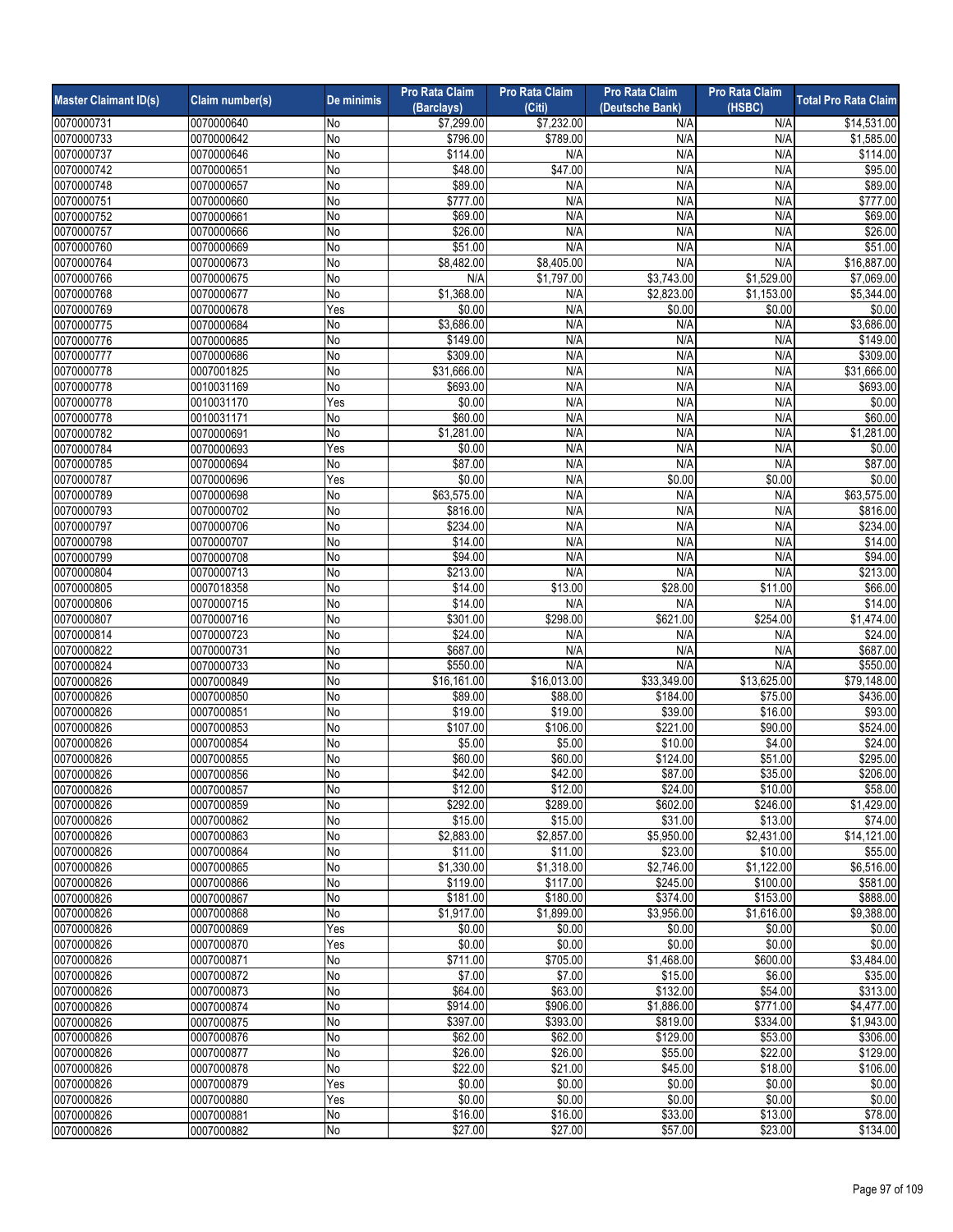| <b>Master Claimant ID(s)</b> | Claim number(s)          | De minimis | Pro Rata Claim<br>(Barclays) | <b>Pro Rata Claim</b> | Pro Rata Claim      | Pro Rata Claim    | <b>Total Pro Rata Claim</b> |
|------------------------------|--------------------------|------------|------------------------------|-----------------------|---------------------|-------------------|-----------------------------|
|                              |                          | No         |                              | (Citi)                | (Deutsche Bank)     | (HSBC)<br>\$21.00 |                             |
| 0070000826<br>0070000826     | 0007000883<br>0007000884 | No         | \$25.00<br>\$372.00          | \$25.00<br>\$368.00   | \$51.00<br>\$767.00 | \$313.00          | \$122.00                    |
|                              |                          | No         | \$783.00                     | \$776.00              | \$1,615.00          | \$660.00          | \$1,820.00<br>\$3,834.00    |
| 0070000826<br>0070000826     | 0007000885<br>0007000886 | No         | \$669.00                     | \$663.00              | \$1,380.00          | \$564.00          | \$3,276.00                  |
| 0070000826                   | 0007000887               | No         | \$1,445.00                   | \$1,432.00            | \$2,981.00          | \$1,218.00        | \$7,076.00                  |
| 0070000826                   | 0007000888               | No         | \$3,427.00                   | \$3,395.00            | \$7,072.00          | \$2,889.00        | \$16,783.00                 |
| 0070000826                   | 0007000889               | No         | \$20.00                      | \$20.00               | \$41.00             | \$17.00           | \$98.00                     |
| 0070000826                   | 0007000890               | No         | \$1,102.00                   | \$1,092.00            | \$2,275.00          | \$929.00          | \$5,398.00                  |
| 0070000826                   | 0007000891               | No         | \$363.00                     | \$360.00              | \$749.00            | \$306.00          | \$1,778.00                  |
| 0070000826                   | 0007000892               | No         | \$587.00                     | \$582.00              | \$1,211.00          | \$495.00          | \$2,875.00                  |
| 0070000826                   | 0007000893               | No         | \$1,741.00                   | \$1,725.00            | \$3,593.00          | \$1,468.00        | \$8,527.00                  |
| 0070000826                   | 0007000894               | Yes        | \$0.00                       | \$0.00                | \$0.00              | \$0.00            | \$0.00                      |
| 0070000826                   | 0007000899               | No         | \$289.00                     | \$286.00              | \$597.00            | \$244.00          | \$1,416.00                  |
| 0070000826                   | 0007000900               | No         | \$146.00                     | \$145.00              | \$302.00            | \$123.00          | \$716.00                    |
| 0070000826                   | 0007000901               | No         | \$10.00                      | \$10.00               | \$20.00             | \$8.00            | \$48.00                     |
| 0070000826                   | 0007000902               | No         | \$1,180.00                   | \$1,169.00            | \$2,434.00          | \$994.00          | \$5,777.00                  |
| 0070000826                   | 0007000903               | No         | \$5.00                       | \$5.00                | \$11.00             | \$4.00            | \$25.00                     |
| 0070000826                   | 0007000905               | No         | \$1,789.00                   | \$1,773.00            | \$3,692.00          | \$1,508.00        | \$8,762.00                  |
| 0070000826                   | 0007000906               | No         | \$343.00                     | \$340.00              | \$707.00            | \$289.00          | \$1,679.00                  |
| 0070000826                   | 0007000907               | Yes        | \$0.00                       | \$0.00                | \$0.00              | \$0.00            | \$0.00                      |
| 0070000826                   | 0007000908               | No         | \$1,964.00                   | \$1,946.00            | \$4,054.00          | \$1,656.00        | \$9,620.00                  |
| 0070000826                   | 0007000909               | No         | \$15.00                      | \$15.00               | \$31.00             | \$13.00           | \$74.00                     |
| 0070000826                   | 0007000910               | No         | \$12.00                      | \$12.00               | \$24.00             | \$10.00           | \$58.00                     |
| 0070000826                   | 0007000911               | No         | \$944.00                     | \$935.00              | \$1,948.00          | \$796.00          | \$4,623.00                  |
| 0070000826                   | 0007000912               | Yes        | \$0.00                       | \$0.00                | \$0.00              | \$0.00            | \$0.00                      |
| 0070000826                   | 0007000913               | No         | \$51.00                      | \$50.00               | \$105.00            | \$43.00           | \$249.00                    |
| 0070000826                   | 0007000914               | No         | \$9.00                       | \$9.00                | \$19.00             | \$8.00            | \$45.00                     |
| 0070000826                   | 0007000915               | Yes        | \$0.00                       | \$0.00                | \$0.00              | \$0.00            | \$0.00                      |
| 0070000826                   | 0007000917               | Yes        | \$0.00                       | \$0.00                | \$0.00              | \$0.00            | \$0.00                      |
| 0070000826                   | 0007000918               | No         | \$10.00                      | \$10.00               | \$21.00             | \$8.00            | \$49.00                     |
| 0070000826                   | 0007000919               | No         | \$9.00                       | \$9.00                | \$18.00             | \$7.00            | \$43.00                     |
| 0070000826                   | 0007000920               | <b>No</b>  | \$56.00                      | \$55.00               | \$115.00            | \$47.00           | \$273.00                    |
| 0070000826                   | 0007000921               | No         | \$2,720.00                   | \$2,695.00            | \$5,612.00          | \$2,293.00        | \$13,320.00                 |
| 0070000826                   | 0007000922               | No         | \$231.00                     | \$229.00              | \$477.00            | \$195.00          | \$1,132.00                  |
| 0070000826                   | 0007000925               | No         | \$48.00                      | \$48.00               | \$99.00             | \$41.00           | \$236.00                    |
| 0070000826                   | 0007000926               | Yes        | \$0.00                       | \$0.00                | \$0.00              | \$0.00            | \$0.00                      |
| 0070000826                   | 0007000927               | Yes        | \$0.00                       | \$0.00                | \$0.00              | \$0.00            | \$0.00                      |
| 0070000826                   | 0007000928               | No         | \$172.00                     | \$170.00              | \$354.00            | \$145.00          | \$841.00                    |
| 0070000826                   | 0007000929               | No         | \$4.00                       | \$4.00                | \$8.00              | \$3.00            | \$19.00                     |
| 0070000826                   | 0085003839               | No         | \$1,036.00                   | \$1,027.00            | \$2,138.00          | \$874.00          | \$5,075.00                  |
| 0070000826                   | 0085003840               | No         | \$327.00                     | \$324.00              | \$675.00            | \$276.00          | \$1,602.00                  |
| 0070000826                   | 0085003841               | No         | \$18.00                      | \$17.00               | \$36.00             | \$15.00           | \$86.00                     |
| 0070000826                   | 0085003842               | Yes        | \$0.00                       | \$0.00                | \$0.00              | \$0.00            | \$0.00                      |
| 0070000826                   | 0085003843               | Yes        | \$0.00                       | \$0.00                | \$0.00              | \$0.00            | \$0.00                      |
| 0070000826                   | 0085003844               | No         | \$123.00                     | \$122.00              | \$255.00            | \$104.00          | \$604.00                    |
| 0070000826                   | 0085003845               | No         | \$45.00                      | \$45.00               | \$94.00             | \$38.00           | \$222.00                    |
| 0070000826                   | 0085003846               | No         | \$24.00                      | \$23.00               | \$49.00             | \$20.00           | \$116.00                    |
| 0070000826                   | 0085003847               | No         | \$77.00                      | \$77.00               | \$160.00            | \$65.00           | \$379.00                    |
| 0070000826                   | 0085003848               | Yes        | \$0.00                       | \$0.00                | \$0.00              | \$0.00            | \$0.00                      |
| 0070000826                   | 0085003849               | Yes        | \$0.00                       | \$0.00                | \$0.00              | \$0.00            | \$0.00                      |
| 0070000826                   | 0085003851               | No         | \$47.00                      | \$46.00               | \$96.00             | \$39.00           | \$228.00                    |
| 0070000826                   | 0085003852               | No         | \$5.00                       | \$5.00                | \$10.00             | \$4.00            | \$24.00                     |
| 0070000826                   | 0085003853               | No         | \$117.00                     | \$116.00              | \$242.00            | \$99.00           | \$574.00                    |
| 0070000826                   | 0085003854               | Yes        | \$0.00                       | \$0.00                | \$0.00              | \$0.00            | \$0.00                      |
| 0070000826                   | 0085003855               | No         | \$613.00                     | \$607.00              | \$1,264.00          | \$517.00          | \$3,001.00                  |
| 0070000826                   | 0085003856               | No         | \$6.00                       | \$6.00                | \$13.00             | \$5.00            | \$30.00                     |
| 0070000826                   | 0085003858               | Yes        | \$0.00                       | \$0.00                | \$0.00              | \$0.00            | \$0.00                      |
| 0070000826                   | 0085003859               | No         | \$29.00                      | \$28.00               | \$59.00             | \$24.00           | \$140.00                    |
| 0070000826                   | 0085003860               | Yes        | \$0.00                       | \$0.00                | \$0.00              | \$0.00            | \$0.00                      |
| 0070000826                   | 0085003867               | No         | \$11.00                      | \$10.00               | \$22.00             | \$9.00            | \$52.00                     |
| 0070000826                   | 0085003868               | No         | \$12.00                      | \$12.00               | \$24.00             | \$10.00           | \$58.00                     |
| 0070000826                   | 0085003871               | No         | \$3.00                       | \$3.00                | \$7.00              | \$3.00            | \$16.00                     |
| 0070000826                   | 0085003872               | No         | \$3.00                       | \$3.00                | \$7.00              | \$3.00            | \$16.00                     |
| 0070000826                   | 0085003873               | Yes        | \$0.00                       | \$0.00                | \$0.00              | \$0.00            | \$0.00                      |
| 0070000826                   | 0085003875               | Yes        | \$0.00                       | \$0.00                | \$0.00              | \$0.00            | \$0.00                      |
| 0070000826                   | 0085003876               | Yes        | \$0.00                       | \$0.00                | \$0.00              | \$0.00            | \$0.00                      |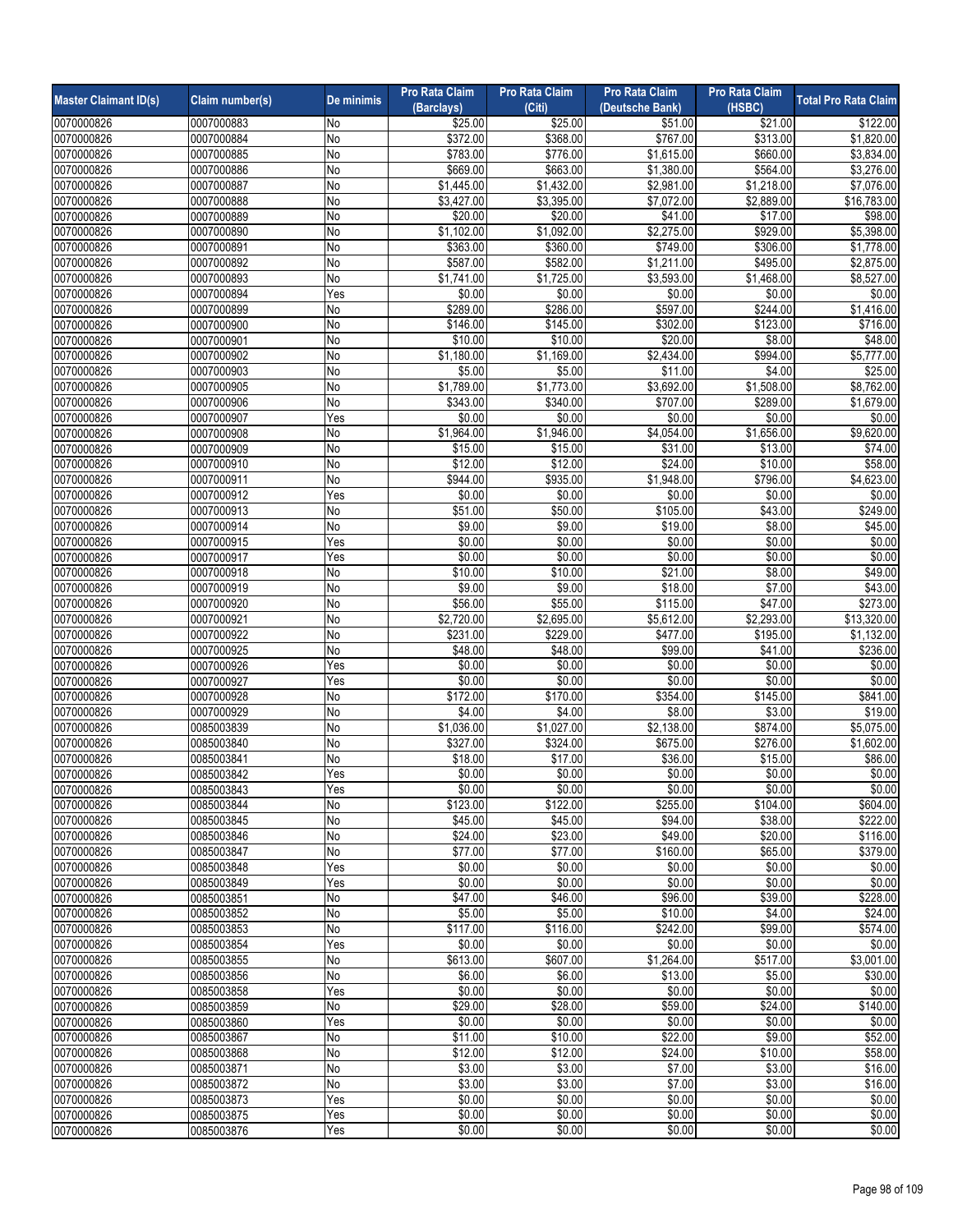| \$3.00<br>0070000826<br>0085003877<br>No<br>\$3.00<br>\$6.00<br>\$3.00<br>\$15.00<br>\$46.00<br>\$46.00<br>\$96.00<br>\$39.00<br>\$227.00<br>0070000826<br>0085003881<br>No<br>\$0.00<br>\$0.00<br>0070000827<br>0070000736<br>N/A<br>N/A<br>N/A<br>Yes<br>\$29.00<br>0070000828<br>0070000737<br>\$29.00<br>N/A<br>N/A<br>N/A<br>No<br>\$4,368.00<br>No<br>\$4,409.00<br>N/A<br>N/A<br>\$8,777.00<br>0070000832<br>0070000741<br>N/A<br>\$1,685.00<br>0070000834<br>0070000743<br>No<br>\$1,685.00<br>N/A<br>N/A<br>0070000839<br>\$7,503.00<br>0070000748<br>No<br>\$7,503.00<br>N/A<br>N/A<br>N/A<br>N/A<br>\$200.00<br>0070000841<br>0070000750<br>No<br>\$200.00<br>N/A<br>N/A<br>\$3,234.00<br>\$3,234.00<br>N/A<br>N/A<br>0070000845<br>0070000754<br>No<br>N/A<br>\$555.00<br>No<br>\$279.00<br>\$276.00<br>N/A<br>0070000846<br>0070000755<br>N/A<br>\$1,982.00<br>\$1,963.00<br>N/A<br>N/A<br>\$3,945.00<br>0070000847<br>0070000756<br>No<br>\$1,689.00<br>\$3,485.00<br>\$8,271.00<br>0070000855<br>No<br>\$1.673.00<br>\$1.424.00<br>0070000764<br>0070000859<br>0070000768<br>No<br>\$161.00<br>\$161.00<br>N/A<br>N/A<br>N/A<br>\$2,056.00<br>No<br>\$2,056.00<br>N/A<br>N/A<br>N/A<br>0070000860<br>0070000769<br>0070000770<br>\$80.00<br>N/A<br>N/A<br>\$80.00<br>0070000861<br>No<br>N/A<br>0070000888<br>0007001800<br>No<br>\$14,994.00<br>\$14,856.00<br>\$30,941.00<br>\$12,641.00<br>\$73,432.00<br>\$602,858.00<br>\$121,965.00<br>0070000888<br>0007001801<br>No<br>\$123,097.00<br>\$254,017.00<br>\$103,779.00<br>0070000888<br>0007001802<br>\$7,145.00<br>\$7,079.00<br>\$14,743.00<br>\$6,023.00<br>\$34,990.00<br>No<br>\$25.00<br>\$25.00<br>\$21.00<br>No<br>\$53.00<br>\$124.00<br>0070000888<br>0007001803<br>\$221.00<br>\$45.00<br>\$45.00<br>\$93.00<br>\$38.00<br>0070000888<br>0007001804<br>No<br>\$563.00<br>\$557.00<br>\$1,161.00<br>\$474.00<br>\$2,755.00<br>0070000888<br>No<br>0007001805<br>\$192.00<br>\$164.00<br>\$950.00<br>0070000888<br>0007001806<br>No<br>\$194.00<br>\$400.00<br>0070000888<br>No<br>\$243.00<br>\$1,201.00<br>0007001807<br>\$245.00<br>\$506.00<br>\$207.00<br>0070000888<br>\$0.00<br>\$0.00<br>\$0.00<br>0007001808<br>Yes<br>\$0.00<br>\$0.00<br>\$7,923.00<br>0070000888<br>\$1,618.00<br>\$1,603.00<br>\$3,338.00<br>\$1,364.00<br>0007001900<br>No<br><b>No</b><br>\$11.00<br>\$23.00<br>\$9.00<br>\$54.00<br>\$11.00<br>0070000888<br>0007001901<br>\$0.00<br>\$0.00<br>\$0.00<br>\$0.00<br>\$0.00<br>0070000888<br>0007001905<br>Yes<br>\$0.00<br>\$0.00<br>\$0.00<br>\$0.00<br>\$0.00<br>0070000888<br>0007001906<br>Yes<br>\$0.00<br>\$0.00<br>0070000888<br>0007001907<br>\$0.00<br>\$0.00<br>\$0.00<br>Yes<br>\$0.00<br>\$0.00<br>0070000888<br>0007001908<br>\$0.00<br>\$0.00<br>\$0.00<br>Yes<br>\$0.00<br>\$0.00<br>\$0.00<br>\$0.00<br>\$0.00<br>0070000888<br>0007001910<br>Yes<br>\$0.00<br>\$0.00<br>\$0.00<br>\$0.00<br>\$0.00<br>0070000888<br>0007001911<br>Yes<br>0070000888<br>\$58.00<br>\$288.00<br>0007001914<br>No<br>\$59.00<br>\$121.00<br>\$50.00<br>\$51.00<br>\$251.00<br>0070000888<br>0007001920<br>No<br>\$51.00<br>\$106.00<br>\$43.00<br>\$0.00<br>\$0.00<br>Yes<br>\$0.00<br>\$0.00<br>\$0.00<br>0070000888<br>0007001923<br>\$6.00<br>\$5.00<br>\$29.00<br>0070000888<br>0007001928<br><b>No</b><br>\$6.00<br>\$12.00<br>\$5.00<br>\$5.00<br>\$5.00<br>\$26.00<br>\$11.00<br>0070000888<br>0007001930<br>No<br>N/A<br>\$57.00<br>0070000894<br>0070000803<br><b>No</b><br>\$57.00<br>N/A<br>N/A<br>\$98.00<br>\$98.00<br>0070000898<br>0070000807<br>No<br>N/A<br>N/A<br>N/A<br>\$1,924.00<br>N/A<br>N/A<br>\$1,924.00<br>0070000904<br>0070000813<br>No<br>N/A<br>\$0.00<br>N/A<br>0070000906<br>0070000815<br>Yes<br>\$0.00<br>N/A<br>\$0.00<br>\$989.00<br>0070000909<br>No<br>\$537.00<br>N/A<br>\$452.00<br>0070000818<br>N/A<br>0070000911<br>\$26.00<br>\$25.00<br>N/A<br>\$51.00<br>0070000820<br>N/A<br>No<br>\$3,219.00<br>0070000824<br>No<br>N/A<br>N/A<br>N/A<br>\$3,219.00<br>0070000915<br>No<br>0070000919<br>0070000828<br>\$785.00<br>\$778.00<br>N/A<br>N/A<br>\$1.563.00<br>\$211.00<br>N/A<br>N/A<br>N/A<br>\$211.00<br>0070000920<br>0070000829<br>No<br>0070000923<br>0070000832<br>No<br>\$3,648.00<br>\$3.615.00<br>\$7,528.00<br>\$3,076.00<br>\$17,867.00<br>0070000926<br>0070000835<br>No<br>\$35.00<br>\$34.00<br>\$69.00<br>N/A<br>N/A<br>0070000928<br>0070000837<br>No<br>\$954.00<br>N/A<br>N/A<br>N/A<br>\$954.00<br>0070000929<br>0070000838<br>No<br>\$950.00<br>\$941.00<br>\$1,960.00<br>\$4,652.00<br>\$801.00<br>No<br>\$929.00<br>\$929.00<br>0070000932<br>0070000841<br>N/A<br>N/A<br>N/A<br>\$0.00<br>N/A<br>0070000844<br>Yes<br>N/A<br>N/A<br>\$0.00<br>0070000935<br>\$38.00<br>N/A<br>N/A<br>\$38.00<br>0070000938<br>0070000847<br>No<br>N/A<br>0070000940<br>0070000849<br>No<br>N/A<br>\$14.00<br>N/A<br>N/A<br>\$14.00<br>No<br>\$2,176.00<br>\$2,156.00<br>\$4,491.00<br>\$1,835.00<br>\$10,658.00<br>0070000943<br>0070000852<br>0070000944<br>0010032701<br>No<br>\$67,014.00<br>N/A<br>N/A<br>\$67,014.00<br>N/A<br>0070000948<br>0070000857<br><b>No</b><br>N/A<br>N/A<br>N/A<br>\$31.00<br>\$31.00<br>\$12.00<br>0070000950<br>0070000859<br>No<br>\$12.00<br>\$24.00<br>\$10.00<br>\$58.00<br>0070000952<br>0070000861<br>No<br>\$4.00<br>\$4.00<br>\$9.00<br>\$4.00<br>\$21.00<br><b>No</b><br>N/A<br>\$92,487.00<br>0070000953<br>0070000862<br>\$46,457.00<br>\$46,030.00<br>N/A<br>\$44.00<br>\$93.00<br>\$220.00<br>0070000960<br>0010029778<br>No<br>\$45.00<br>\$38.00<br>\$37.00<br>No<br>\$37.00<br>N/A<br>\$74.00<br>0070000969<br>0070000876<br>N/A<br><b>No</b><br>\$87.00<br>N/A<br>\$87.00<br>0070000973<br>0070000878<br>N/A<br>N/A<br>No<br>\$401.00<br>\$398.00<br>N/A<br>N/A<br>\$799.00<br>0070000977<br>0070000881<br>0070000982<br>0070000886<br>No<br>\$93.00<br>N/A<br>\$93.00<br>N/A<br>N/A<br>0070000990<br><b>No</b><br>N/A<br>\$38.00<br>N/A<br>\$38.00<br>0070000894<br>N/A | <b>Master Claimant ID(s)</b> | Claim number(s) | De minimis | <b>Pro Rata Claim</b><br>(Barclays) | <b>Pro Rata Claim</b><br>(Citi) | Pro Rata Claim<br>(Deutsche Bank) | <b>Pro Rata Claim</b><br>(HSBC) | Total Pro Rata Claim |
|------------------------------------------------------------------------------------------------------------------------------------------------------------------------------------------------------------------------------------------------------------------------------------------------------------------------------------------------------------------------------------------------------------------------------------------------------------------------------------------------------------------------------------------------------------------------------------------------------------------------------------------------------------------------------------------------------------------------------------------------------------------------------------------------------------------------------------------------------------------------------------------------------------------------------------------------------------------------------------------------------------------------------------------------------------------------------------------------------------------------------------------------------------------------------------------------------------------------------------------------------------------------------------------------------------------------------------------------------------------------------------------------------------------------------------------------------------------------------------------------------------------------------------------------------------------------------------------------------------------------------------------------------------------------------------------------------------------------------------------------------------------------------------------------------------------------------------------------------------------------------------------------------------------------------------------------------------------------------------------------------------------------------------------------------------------------------------------------------------------------------------------------------------------------------------------------------------------------------------------------------------------------------------------------------------------------------------------------------------------------------------------------------------------------------------------------------------------------------------------------------------------------------------------------------------------------------------------------------------------------------------------------------------------------------------------------------------------------------------------------------------------------------------------------------------------------------------------------------------------------------------------------------------------------------------------------------------------------------------------------------------------------------------------------------------------------------------------------------------------------------------------------------------------------------------------------------------------------------------------------------------------------------------------------------------------------------------------------------------------------------------------------------------------------------------------------------------------------------------------------------------------------------------------------------------------------------------------------------------------------------------------------------------------------------------------------------------------------------------------------------------------------------------------------------------------------------------------------------------------------------------------------------------------------------------------------------------------------------------------------------------------------------------------------------------------------------------------------------------------------------------------------------------------------------------------------------------------------------------------------------------------------------------------------------------------------------------------------------------------------------------------------------------------------------------------------------------------------------------------------------------------------------------------------------------------------------------------------------------------------------------------------------------------------------------------------------------------------------------------------------------------------------------------------------------------------------------------------------------------------------------------------------------------------------------------------------------------------------------------------------------------------------------------------------------------------------------------------------------------------------------------------------------------------------------------------------------------------------------------------------------------------------------------------------------------------------------------------------------------------------------------------------------------------------------------------------------------------------------------------------------------------------------------------------------------------------------------------------------------------------------------------------------------------------------------------------------------------------------------------------------------------------------------------------------------------------------------------------------------------------------------------------------------------------------------------------------------------------------------|------------------------------|-----------------|------------|-------------------------------------|---------------------------------|-----------------------------------|---------------------------------|----------------------|
|                                                                                                                                                                                                                                                                                                                                                                                                                                                                                                                                                                                                                                                                                                                                                                                                                                                                                                                                                                                                                                                                                                                                                                                                                                                                                                                                                                                                                                                                                                                                                                                                                                                                                                                                                                                                                                                                                                                                                                                                                                                                                                                                                                                                                                                                                                                                                                                                                                                                                                                                                                                                                                                                                                                                                                                                                                                                                                                                                                                                                                                                                                                                                                                                                                                                                                                                                                                                                                                                                                                                                                                                                                                                                                                                                                                                                                                                                                                                                                                                                                                                                                                                                                                                                                                                                                                                                                                                                                                                                                                                                                                                                                                                                                                                                                                                                                                                                                                                                                                                                                                                                                                                                                                                                                                                                                                                                                                                                                                                                                                                                                                                                                                                                                                                                                                                                                                                                                                                                                                          |                              |                 |            |                                     |                                 |                                   |                                 |                      |
|                                                                                                                                                                                                                                                                                                                                                                                                                                                                                                                                                                                                                                                                                                                                                                                                                                                                                                                                                                                                                                                                                                                                                                                                                                                                                                                                                                                                                                                                                                                                                                                                                                                                                                                                                                                                                                                                                                                                                                                                                                                                                                                                                                                                                                                                                                                                                                                                                                                                                                                                                                                                                                                                                                                                                                                                                                                                                                                                                                                                                                                                                                                                                                                                                                                                                                                                                                                                                                                                                                                                                                                                                                                                                                                                                                                                                                                                                                                                                                                                                                                                                                                                                                                                                                                                                                                                                                                                                                                                                                                                                                                                                                                                                                                                                                                                                                                                                                                                                                                                                                                                                                                                                                                                                                                                                                                                                                                                                                                                                                                                                                                                                                                                                                                                                                                                                                                                                                                                                                                          |                              |                 |            |                                     |                                 |                                   |                                 |                      |
|                                                                                                                                                                                                                                                                                                                                                                                                                                                                                                                                                                                                                                                                                                                                                                                                                                                                                                                                                                                                                                                                                                                                                                                                                                                                                                                                                                                                                                                                                                                                                                                                                                                                                                                                                                                                                                                                                                                                                                                                                                                                                                                                                                                                                                                                                                                                                                                                                                                                                                                                                                                                                                                                                                                                                                                                                                                                                                                                                                                                                                                                                                                                                                                                                                                                                                                                                                                                                                                                                                                                                                                                                                                                                                                                                                                                                                                                                                                                                                                                                                                                                                                                                                                                                                                                                                                                                                                                                                                                                                                                                                                                                                                                                                                                                                                                                                                                                                                                                                                                                                                                                                                                                                                                                                                                                                                                                                                                                                                                                                                                                                                                                                                                                                                                                                                                                                                                                                                                                                                          |                              |                 |            |                                     |                                 |                                   |                                 |                      |
|                                                                                                                                                                                                                                                                                                                                                                                                                                                                                                                                                                                                                                                                                                                                                                                                                                                                                                                                                                                                                                                                                                                                                                                                                                                                                                                                                                                                                                                                                                                                                                                                                                                                                                                                                                                                                                                                                                                                                                                                                                                                                                                                                                                                                                                                                                                                                                                                                                                                                                                                                                                                                                                                                                                                                                                                                                                                                                                                                                                                                                                                                                                                                                                                                                                                                                                                                                                                                                                                                                                                                                                                                                                                                                                                                                                                                                                                                                                                                                                                                                                                                                                                                                                                                                                                                                                                                                                                                                                                                                                                                                                                                                                                                                                                                                                                                                                                                                                                                                                                                                                                                                                                                                                                                                                                                                                                                                                                                                                                                                                                                                                                                                                                                                                                                                                                                                                                                                                                                                                          |                              |                 |            |                                     |                                 |                                   |                                 |                      |
|                                                                                                                                                                                                                                                                                                                                                                                                                                                                                                                                                                                                                                                                                                                                                                                                                                                                                                                                                                                                                                                                                                                                                                                                                                                                                                                                                                                                                                                                                                                                                                                                                                                                                                                                                                                                                                                                                                                                                                                                                                                                                                                                                                                                                                                                                                                                                                                                                                                                                                                                                                                                                                                                                                                                                                                                                                                                                                                                                                                                                                                                                                                                                                                                                                                                                                                                                                                                                                                                                                                                                                                                                                                                                                                                                                                                                                                                                                                                                                                                                                                                                                                                                                                                                                                                                                                                                                                                                                                                                                                                                                                                                                                                                                                                                                                                                                                                                                                                                                                                                                                                                                                                                                                                                                                                                                                                                                                                                                                                                                                                                                                                                                                                                                                                                                                                                                                                                                                                                                                          |                              |                 |            |                                     |                                 |                                   |                                 |                      |
|                                                                                                                                                                                                                                                                                                                                                                                                                                                                                                                                                                                                                                                                                                                                                                                                                                                                                                                                                                                                                                                                                                                                                                                                                                                                                                                                                                                                                                                                                                                                                                                                                                                                                                                                                                                                                                                                                                                                                                                                                                                                                                                                                                                                                                                                                                                                                                                                                                                                                                                                                                                                                                                                                                                                                                                                                                                                                                                                                                                                                                                                                                                                                                                                                                                                                                                                                                                                                                                                                                                                                                                                                                                                                                                                                                                                                                                                                                                                                                                                                                                                                                                                                                                                                                                                                                                                                                                                                                                                                                                                                                                                                                                                                                                                                                                                                                                                                                                                                                                                                                                                                                                                                                                                                                                                                                                                                                                                                                                                                                                                                                                                                                                                                                                                                                                                                                                                                                                                                                                          |                              |                 |            |                                     |                                 |                                   |                                 |                      |
|                                                                                                                                                                                                                                                                                                                                                                                                                                                                                                                                                                                                                                                                                                                                                                                                                                                                                                                                                                                                                                                                                                                                                                                                                                                                                                                                                                                                                                                                                                                                                                                                                                                                                                                                                                                                                                                                                                                                                                                                                                                                                                                                                                                                                                                                                                                                                                                                                                                                                                                                                                                                                                                                                                                                                                                                                                                                                                                                                                                                                                                                                                                                                                                                                                                                                                                                                                                                                                                                                                                                                                                                                                                                                                                                                                                                                                                                                                                                                                                                                                                                                                                                                                                                                                                                                                                                                                                                                                                                                                                                                                                                                                                                                                                                                                                                                                                                                                                                                                                                                                                                                                                                                                                                                                                                                                                                                                                                                                                                                                                                                                                                                                                                                                                                                                                                                                                                                                                                                                                          |                              |                 |            |                                     |                                 |                                   |                                 |                      |
|                                                                                                                                                                                                                                                                                                                                                                                                                                                                                                                                                                                                                                                                                                                                                                                                                                                                                                                                                                                                                                                                                                                                                                                                                                                                                                                                                                                                                                                                                                                                                                                                                                                                                                                                                                                                                                                                                                                                                                                                                                                                                                                                                                                                                                                                                                                                                                                                                                                                                                                                                                                                                                                                                                                                                                                                                                                                                                                                                                                                                                                                                                                                                                                                                                                                                                                                                                                                                                                                                                                                                                                                                                                                                                                                                                                                                                                                                                                                                                                                                                                                                                                                                                                                                                                                                                                                                                                                                                                                                                                                                                                                                                                                                                                                                                                                                                                                                                                                                                                                                                                                                                                                                                                                                                                                                                                                                                                                                                                                                                                                                                                                                                                                                                                                                                                                                                                                                                                                                                                          |                              |                 |            |                                     |                                 |                                   |                                 |                      |
|                                                                                                                                                                                                                                                                                                                                                                                                                                                                                                                                                                                                                                                                                                                                                                                                                                                                                                                                                                                                                                                                                                                                                                                                                                                                                                                                                                                                                                                                                                                                                                                                                                                                                                                                                                                                                                                                                                                                                                                                                                                                                                                                                                                                                                                                                                                                                                                                                                                                                                                                                                                                                                                                                                                                                                                                                                                                                                                                                                                                                                                                                                                                                                                                                                                                                                                                                                                                                                                                                                                                                                                                                                                                                                                                                                                                                                                                                                                                                                                                                                                                                                                                                                                                                                                                                                                                                                                                                                                                                                                                                                                                                                                                                                                                                                                                                                                                                                                                                                                                                                                                                                                                                                                                                                                                                                                                                                                                                                                                                                                                                                                                                                                                                                                                                                                                                                                                                                                                                                                          |                              |                 |            |                                     |                                 |                                   |                                 |                      |
|                                                                                                                                                                                                                                                                                                                                                                                                                                                                                                                                                                                                                                                                                                                                                                                                                                                                                                                                                                                                                                                                                                                                                                                                                                                                                                                                                                                                                                                                                                                                                                                                                                                                                                                                                                                                                                                                                                                                                                                                                                                                                                                                                                                                                                                                                                                                                                                                                                                                                                                                                                                                                                                                                                                                                                                                                                                                                                                                                                                                                                                                                                                                                                                                                                                                                                                                                                                                                                                                                                                                                                                                                                                                                                                                                                                                                                                                                                                                                                                                                                                                                                                                                                                                                                                                                                                                                                                                                                                                                                                                                                                                                                                                                                                                                                                                                                                                                                                                                                                                                                                                                                                                                                                                                                                                                                                                                                                                                                                                                                                                                                                                                                                                                                                                                                                                                                                                                                                                                                                          |                              |                 |            |                                     |                                 |                                   |                                 |                      |
|                                                                                                                                                                                                                                                                                                                                                                                                                                                                                                                                                                                                                                                                                                                                                                                                                                                                                                                                                                                                                                                                                                                                                                                                                                                                                                                                                                                                                                                                                                                                                                                                                                                                                                                                                                                                                                                                                                                                                                                                                                                                                                                                                                                                                                                                                                                                                                                                                                                                                                                                                                                                                                                                                                                                                                                                                                                                                                                                                                                                                                                                                                                                                                                                                                                                                                                                                                                                                                                                                                                                                                                                                                                                                                                                                                                                                                                                                                                                                                                                                                                                                                                                                                                                                                                                                                                                                                                                                                                                                                                                                                                                                                                                                                                                                                                                                                                                                                                                                                                                                                                                                                                                                                                                                                                                                                                                                                                                                                                                                                                                                                                                                                                                                                                                                                                                                                                                                                                                                                                          |                              |                 |            |                                     |                                 |                                   |                                 |                      |
|                                                                                                                                                                                                                                                                                                                                                                                                                                                                                                                                                                                                                                                                                                                                                                                                                                                                                                                                                                                                                                                                                                                                                                                                                                                                                                                                                                                                                                                                                                                                                                                                                                                                                                                                                                                                                                                                                                                                                                                                                                                                                                                                                                                                                                                                                                                                                                                                                                                                                                                                                                                                                                                                                                                                                                                                                                                                                                                                                                                                                                                                                                                                                                                                                                                                                                                                                                                                                                                                                                                                                                                                                                                                                                                                                                                                                                                                                                                                                                                                                                                                                                                                                                                                                                                                                                                                                                                                                                                                                                                                                                                                                                                                                                                                                                                                                                                                                                                                                                                                                                                                                                                                                                                                                                                                                                                                                                                                                                                                                                                                                                                                                                                                                                                                                                                                                                                                                                                                                                                          |                              |                 |            |                                     |                                 |                                   |                                 |                      |
|                                                                                                                                                                                                                                                                                                                                                                                                                                                                                                                                                                                                                                                                                                                                                                                                                                                                                                                                                                                                                                                                                                                                                                                                                                                                                                                                                                                                                                                                                                                                                                                                                                                                                                                                                                                                                                                                                                                                                                                                                                                                                                                                                                                                                                                                                                                                                                                                                                                                                                                                                                                                                                                                                                                                                                                                                                                                                                                                                                                                                                                                                                                                                                                                                                                                                                                                                                                                                                                                                                                                                                                                                                                                                                                                                                                                                                                                                                                                                                                                                                                                                                                                                                                                                                                                                                                                                                                                                                                                                                                                                                                                                                                                                                                                                                                                                                                                                                                                                                                                                                                                                                                                                                                                                                                                                                                                                                                                                                                                                                                                                                                                                                                                                                                                                                                                                                                                                                                                                                                          |                              |                 |            |                                     |                                 |                                   |                                 |                      |
|                                                                                                                                                                                                                                                                                                                                                                                                                                                                                                                                                                                                                                                                                                                                                                                                                                                                                                                                                                                                                                                                                                                                                                                                                                                                                                                                                                                                                                                                                                                                                                                                                                                                                                                                                                                                                                                                                                                                                                                                                                                                                                                                                                                                                                                                                                                                                                                                                                                                                                                                                                                                                                                                                                                                                                                                                                                                                                                                                                                                                                                                                                                                                                                                                                                                                                                                                                                                                                                                                                                                                                                                                                                                                                                                                                                                                                                                                                                                                                                                                                                                                                                                                                                                                                                                                                                                                                                                                                                                                                                                                                                                                                                                                                                                                                                                                                                                                                                                                                                                                                                                                                                                                                                                                                                                                                                                                                                                                                                                                                                                                                                                                                                                                                                                                                                                                                                                                                                                                                                          |                              |                 |            |                                     |                                 |                                   |                                 |                      |
|                                                                                                                                                                                                                                                                                                                                                                                                                                                                                                                                                                                                                                                                                                                                                                                                                                                                                                                                                                                                                                                                                                                                                                                                                                                                                                                                                                                                                                                                                                                                                                                                                                                                                                                                                                                                                                                                                                                                                                                                                                                                                                                                                                                                                                                                                                                                                                                                                                                                                                                                                                                                                                                                                                                                                                                                                                                                                                                                                                                                                                                                                                                                                                                                                                                                                                                                                                                                                                                                                                                                                                                                                                                                                                                                                                                                                                                                                                                                                                                                                                                                                                                                                                                                                                                                                                                                                                                                                                                                                                                                                                                                                                                                                                                                                                                                                                                                                                                                                                                                                                                                                                                                                                                                                                                                                                                                                                                                                                                                                                                                                                                                                                                                                                                                                                                                                                                                                                                                                                                          |                              |                 |            |                                     |                                 |                                   |                                 |                      |
|                                                                                                                                                                                                                                                                                                                                                                                                                                                                                                                                                                                                                                                                                                                                                                                                                                                                                                                                                                                                                                                                                                                                                                                                                                                                                                                                                                                                                                                                                                                                                                                                                                                                                                                                                                                                                                                                                                                                                                                                                                                                                                                                                                                                                                                                                                                                                                                                                                                                                                                                                                                                                                                                                                                                                                                                                                                                                                                                                                                                                                                                                                                                                                                                                                                                                                                                                                                                                                                                                                                                                                                                                                                                                                                                                                                                                                                                                                                                                                                                                                                                                                                                                                                                                                                                                                                                                                                                                                                                                                                                                                                                                                                                                                                                                                                                                                                                                                                                                                                                                                                                                                                                                                                                                                                                                                                                                                                                                                                                                                                                                                                                                                                                                                                                                                                                                                                                                                                                                                                          |                              |                 |            |                                     |                                 |                                   |                                 |                      |
|                                                                                                                                                                                                                                                                                                                                                                                                                                                                                                                                                                                                                                                                                                                                                                                                                                                                                                                                                                                                                                                                                                                                                                                                                                                                                                                                                                                                                                                                                                                                                                                                                                                                                                                                                                                                                                                                                                                                                                                                                                                                                                                                                                                                                                                                                                                                                                                                                                                                                                                                                                                                                                                                                                                                                                                                                                                                                                                                                                                                                                                                                                                                                                                                                                                                                                                                                                                                                                                                                                                                                                                                                                                                                                                                                                                                                                                                                                                                                                                                                                                                                                                                                                                                                                                                                                                                                                                                                                                                                                                                                                                                                                                                                                                                                                                                                                                                                                                                                                                                                                                                                                                                                                                                                                                                                                                                                                                                                                                                                                                                                                                                                                                                                                                                                                                                                                                                                                                                                                                          |                              |                 |            |                                     |                                 |                                   |                                 |                      |
|                                                                                                                                                                                                                                                                                                                                                                                                                                                                                                                                                                                                                                                                                                                                                                                                                                                                                                                                                                                                                                                                                                                                                                                                                                                                                                                                                                                                                                                                                                                                                                                                                                                                                                                                                                                                                                                                                                                                                                                                                                                                                                                                                                                                                                                                                                                                                                                                                                                                                                                                                                                                                                                                                                                                                                                                                                                                                                                                                                                                                                                                                                                                                                                                                                                                                                                                                                                                                                                                                                                                                                                                                                                                                                                                                                                                                                                                                                                                                                                                                                                                                                                                                                                                                                                                                                                                                                                                                                                                                                                                                                                                                                                                                                                                                                                                                                                                                                                                                                                                                                                                                                                                                                                                                                                                                                                                                                                                                                                                                                                                                                                                                                                                                                                                                                                                                                                                                                                                                                                          |                              |                 |            |                                     |                                 |                                   |                                 |                      |
|                                                                                                                                                                                                                                                                                                                                                                                                                                                                                                                                                                                                                                                                                                                                                                                                                                                                                                                                                                                                                                                                                                                                                                                                                                                                                                                                                                                                                                                                                                                                                                                                                                                                                                                                                                                                                                                                                                                                                                                                                                                                                                                                                                                                                                                                                                                                                                                                                                                                                                                                                                                                                                                                                                                                                                                                                                                                                                                                                                                                                                                                                                                                                                                                                                                                                                                                                                                                                                                                                                                                                                                                                                                                                                                                                                                                                                                                                                                                                                                                                                                                                                                                                                                                                                                                                                                                                                                                                                                                                                                                                                                                                                                                                                                                                                                                                                                                                                                                                                                                                                                                                                                                                                                                                                                                                                                                                                                                                                                                                                                                                                                                                                                                                                                                                                                                                                                                                                                                                                                          |                              |                 |            |                                     |                                 |                                   |                                 |                      |
|                                                                                                                                                                                                                                                                                                                                                                                                                                                                                                                                                                                                                                                                                                                                                                                                                                                                                                                                                                                                                                                                                                                                                                                                                                                                                                                                                                                                                                                                                                                                                                                                                                                                                                                                                                                                                                                                                                                                                                                                                                                                                                                                                                                                                                                                                                                                                                                                                                                                                                                                                                                                                                                                                                                                                                                                                                                                                                                                                                                                                                                                                                                                                                                                                                                                                                                                                                                                                                                                                                                                                                                                                                                                                                                                                                                                                                                                                                                                                                                                                                                                                                                                                                                                                                                                                                                                                                                                                                                                                                                                                                                                                                                                                                                                                                                                                                                                                                                                                                                                                                                                                                                                                                                                                                                                                                                                                                                                                                                                                                                                                                                                                                                                                                                                                                                                                                                                                                                                                                                          |                              |                 |            |                                     |                                 |                                   |                                 |                      |
|                                                                                                                                                                                                                                                                                                                                                                                                                                                                                                                                                                                                                                                                                                                                                                                                                                                                                                                                                                                                                                                                                                                                                                                                                                                                                                                                                                                                                                                                                                                                                                                                                                                                                                                                                                                                                                                                                                                                                                                                                                                                                                                                                                                                                                                                                                                                                                                                                                                                                                                                                                                                                                                                                                                                                                                                                                                                                                                                                                                                                                                                                                                                                                                                                                                                                                                                                                                                                                                                                                                                                                                                                                                                                                                                                                                                                                                                                                                                                                                                                                                                                                                                                                                                                                                                                                                                                                                                                                                                                                                                                                                                                                                                                                                                                                                                                                                                                                                                                                                                                                                                                                                                                                                                                                                                                                                                                                                                                                                                                                                                                                                                                                                                                                                                                                                                                                                                                                                                                                                          |                              |                 |            |                                     |                                 |                                   |                                 |                      |
|                                                                                                                                                                                                                                                                                                                                                                                                                                                                                                                                                                                                                                                                                                                                                                                                                                                                                                                                                                                                                                                                                                                                                                                                                                                                                                                                                                                                                                                                                                                                                                                                                                                                                                                                                                                                                                                                                                                                                                                                                                                                                                                                                                                                                                                                                                                                                                                                                                                                                                                                                                                                                                                                                                                                                                                                                                                                                                                                                                                                                                                                                                                                                                                                                                                                                                                                                                                                                                                                                                                                                                                                                                                                                                                                                                                                                                                                                                                                                                                                                                                                                                                                                                                                                                                                                                                                                                                                                                                                                                                                                                                                                                                                                                                                                                                                                                                                                                                                                                                                                                                                                                                                                                                                                                                                                                                                                                                                                                                                                                                                                                                                                                                                                                                                                                                                                                                                                                                                                                                          |                              |                 |            |                                     |                                 |                                   |                                 |                      |
|                                                                                                                                                                                                                                                                                                                                                                                                                                                                                                                                                                                                                                                                                                                                                                                                                                                                                                                                                                                                                                                                                                                                                                                                                                                                                                                                                                                                                                                                                                                                                                                                                                                                                                                                                                                                                                                                                                                                                                                                                                                                                                                                                                                                                                                                                                                                                                                                                                                                                                                                                                                                                                                                                                                                                                                                                                                                                                                                                                                                                                                                                                                                                                                                                                                                                                                                                                                                                                                                                                                                                                                                                                                                                                                                                                                                                                                                                                                                                                                                                                                                                                                                                                                                                                                                                                                                                                                                                                                                                                                                                                                                                                                                                                                                                                                                                                                                                                                                                                                                                                                                                                                                                                                                                                                                                                                                                                                                                                                                                                                                                                                                                                                                                                                                                                                                                                                                                                                                                                                          |                              |                 |            |                                     |                                 |                                   |                                 |                      |
|                                                                                                                                                                                                                                                                                                                                                                                                                                                                                                                                                                                                                                                                                                                                                                                                                                                                                                                                                                                                                                                                                                                                                                                                                                                                                                                                                                                                                                                                                                                                                                                                                                                                                                                                                                                                                                                                                                                                                                                                                                                                                                                                                                                                                                                                                                                                                                                                                                                                                                                                                                                                                                                                                                                                                                                                                                                                                                                                                                                                                                                                                                                                                                                                                                                                                                                                                                                                                                                                                                                                                                                                                                                                                                                                                                                                                                                                                                                                                                                                                                                                                                                                                                                                                                                                                                                                                                                                                                                                                                                                                                                                                                                                                                                                                                                                                                                                                                                                                                                                                                                                                                                                                                                                                                                                                                                                                                                                                                                                                                                                                                                                                                                                                                                                                                                                                                                                                                                                                                                          |                              |                 |            |                                     |                                 |                                   |                                 |                      |
|                                                                                                                                                                                                                                                                                                                                                                                                                                                                                                                                                                                                                                                                                                                                                                                                                                                                                                                                                                                                                                                                                                                                                                                                                                                                                                                                                                                                                                                                                                                                                                                                                                                                                                                                                                                                                                                                                                                                                                                                                                                                                                                                                                                                                                                                                                                                                                                                                                                                                                                                                                                                                                                                                                                                                                                                                                                                                                                                                                                                                                                                                                                                                                                                                                                                                                                                                                                                                                                                                                                                                                                                                                                                                                                                                                                                                                                                                                                                                                                                                                                                                                                                                                                                                                                                                                                                                                                                                                                                                                                                                                                                                                                                                                                                                                                                                                                                                                                                                                                                                                                                                                                                                                                                                                                                                                                                                                                                                                                                                                                                                                                                                                                                                                                                                                                                                                                                                                                                                                                          |                              |                 |            |                                     |                                 |                                   |                                 |                      |
|                                                                                                                                                                                                                                                                                                                                                                                                                                                                                                                                                                                                                                                                                                                                                                                                                                                                                                                                                                                                                                                                                                                                                                                                                                                                                                                                                                                                                                                                                                                                                                                                                                                                                                                                                                                                                                                                                                                                                                                                                                                                                                                                                                                                                                                                                                                                                                                                                                                                                                                                                                                                                                                                                                                                                                                                                                                                                                                                                                                                                                                                                                                                                                                                                                                                                                                                                                                                                                                                                                                                                                                                                                                                                                                                                                                                                                                                                                                                                                                                                                                                                                                                                                                                                                                                                                                                                                                                                                                                                                                                                                                                                                                                                                                                                                                                                                                                                                                                                                                                                                                                                                                                                                                                                                                                                                                                                                                                                                                                                                                                                                                                                                                                                                                                                                                                                                                                                                                                                                                          |                              |                 |            |                                     |                                 |                                   |                                 |                      |
|                                                                                                                                                                                                                                                                                                                                                                                                                                                                                                                                                                                                                                                                                                                                                                                                                                                                                                                                                                                                                                                                                                                                                                                                                                                                                                                                                                                                                                                                                                                                                                                                                                                                                                                                                                                                                                                                                                                                                                                                                                                                                                                                                                                                                                                                                                                                                                                                                                                                                                                                                                                                                                                                                                                                                                                                                                                                                                                                                                                                                                                                                                                                                                                                                                                                                                                                                                                                                                                                                                                                                                                                                                                                                                                                                                                                                                                                                                                                                                                                                                                                                                                                                                                                                                                                                                                                                                                                                                                                                                                                                                                                                                                                                                                                                                                                                                                                                                                                                                                                                                                                                                                                                                                                                                                                                                                                                                                                                                                                                                                                                                                                                                                                                                                                                                                                                                                                                                                                                                                          |                              |                 |            |                                     |                                 |                                   |                                 |                      |
|                                                                                                                                                                                                                                                                                                                                                                                                                                                                                                                                                                                                                                                                                                                                                                                                                                                                                                                                                                                                                                                                                                                                                                                                                                                                                                                                                                                                                                                                                                                                                                                                                                                                                                                                                                                                                                                                                                                                                                                                                                                                                                                                                                                                                                                                                                                                                                                                                                                                                                                                                                                                                                                                                                                                                                                                                                                                                                                                                                                                                                                                                                                                                                                                                                                                                                                                                                                                                                                                                                                                                                                                                                                                                                                                                                                                                                                                                                                                                                                                                                                                                                                                                                                                                                                                                                                                                                                                                                                                                                                                                                                                                                                                                                                                                                                                                                                                                                                                                                                                                                                                                                                                                                                                                                                                                                                                                                                                                                                                                                                                                                                                                                                                                                                                                                                                                                                                                                                                                                                          |                              |                 |            |                                     |                                 |                                   |                                 |                      |
|                                                                                                                                                                                                                                                                                                                                                                                                                                                                                                                                                                                                                                                                                                                                                                                                                                                                                                                                                                                                                                                                                                                                                                                                                                                                                                                                                                                                                                                                                                                                                                                                                                                                                                                                                                                                                                                                                                                                                                                                                                                                                                                                                                                                                                                                                                                                                                                                                                                                                                                                                                                                                                                                                                                                                                                                                                                                                                                                                                                                                                                                                                                                                                                                                                                                                                                                                                                                                                                                                                                                                                                                                                                                                                                                                                                                                                                                                                                                                                                                                                                                                                                                                                                                                                                                                                                                                                                                                                                                                                                                                                                                                                                                                                                                                                                                                                                                                                                                                                                                                                                                                                                                                                                                                                                                                                                                                                                                                                                                                                                                                                                                                                                                                                                                                                                                                                                                                                                                                                                          |                              |                 |            |                                     |                                 |                                   |                                 |                      |
|                                                                                                                                                                                                                                                                                                                                                                                                                                                                                                                                                                                                                                                                                                                                                                                                                                                                                                                                                                                                                                                                                                                                                                                                                                                                                                                                                                                                                                                                                                                                                                                                                                                                                                                                                                                                                                                                                                                                                                                                                                                                                                                                                                                                                                                                                                                                                                                                                                                                                                                                                                                                                                                                                                                                                                                                                                                                                                                                                                                                                                                                                                                                                                                                                                                                                                                                                                                                                                                                                                                                                                                                                                                                                                                                                                                                                                                                                                                                                                                                                                                                                                                                                                                                                                                                                                                                                                                                                                                                                                                                                                                                                                                                                                                                                                                                                                                                                                                                                                                                                                                                                                                                                                                                                                                                                                                                                                                                                                                                                                                                                                                                                                                                                                                                                                                                                                                                                                                                                                                          |                              |                 |            |                                     |                                 |                                   |                                 |                      |
|                                                                                                                                                                                                                                                                                                                                                                                                                                                                                                                                                                                                                                                                                                                                                                                                                                                                                                                                                                                                                                                                                                                                                                                                                                                                                                                                                                                                                                                                                                                                                                                                                                                                                                                                                                                                                                                                                                                                                                                                                                                                                                                                                                                                                                                                                                                                                                                                                                                                                                                                                                                                                                                                                                                                                                                                                                                                                                                                                                                                                                                                                                                                                                                                                                                                                                                                                                                                                                                                                                                                                                                                                                                                                                                                                                                                                                                                                                                                                                                                                                                                                                                                                                                                                                                                                                                                                                                                                                                                                                                                                                                                                                                                                                                                                                                                                                                                                                                                                                                                                                                                                                                                                                                                                                                                                                                                                                                                                                                                                                                                                                                                                                                                                                                                                                                                                                                                                                                                                                                          |                              |                 |            |                                     |                                 |                                   |                                 |                      |
|                                                                                                                                                                                                                                                                                                                                                                                                                                                                                                                                                                                                                                                                                                                                                                                                                                                                                                                                                                                                                                                                                                                                                                                                                                                                                                                                                                                                                                                                                                                                                                                                                                                                                                                                                                                                                                                                                                                                                                                                                                                                                                                                                                                                                                                                                                                                                                                                                                                                                                                                                                                                                                                                                                                                                                                                                                                                                                                                                                                                                                                                                                                                                                                                                                                                                                                                                                                                                                                                                                                                                                                                                                                                                                                                                                                                                                                                                                                                                                                                                                                                                                                                                                                                                                                                                                                                                                                                                                                                                                                                                                                                                                                                                                                                                                                                                                                                                                                                                                                                                                                                                                                                                                                                                                                                                                                                                                                                                                                                                                                                                                                                                                                                                                                                                                                                                                                                                                                                                                                          |                              |                 |            |                                     |                                 |                                   |                                 |                      |
|                                                                                                                                                                                                                                                                                                                                                                                                                                                                                                                                                                                                                                                                                                                                                                                                                                                                                                                                                                                                                                                                                                                                                                                                                                                                                                                                                                                                                                                                                                                                                                                                                                                                                                                                                                                                                                                                                                                                                                                                                                                                                                                                                                                                                                                                                                                                                                                                                                                                                                                                                                                                                                                                                                                                                                                                                                                                                                                                                                                                                                                                                                                                                                                                                                                                                                                                                                                                                                                                                                                                                                                                                                                                                                                                                                                                                                                                                                                                                                                                                                                                                                                                                                                                                                                                                                                                                                                                                                                                                                                                                                                                                                                                                                                                                                                                                                                                                                                                                                                                                                                                                                                                                                                                                                                                                                                                                                                                                                                                                                                                                                                                                                                                                                                                                                                                                                                                                                                                                                                          |                              |                 |            |                                     |                                 |                                   |                                 |                      |
|                                                                                                                                                                                                                                                                                                                                                                                                                                                                                                                                                                                                                                                                                                                                                                                                                                                                                                                                                                                                                                                                                                                                                                                                                                                                                                                                                                                                                                                                                                                                                                                                                                                                                                                                                                                                                                                                                                                                                                                                                                                                                                                                                                                                                                                                                                                                                                                                                                                                                                                                                                                                                                                                                                                                                                                                                                                                                                                                                                                                                                                                                                                                                                                                                                                                                                                                                                                                                                                                                                                                                                                                                                                                                                                                                                                                                                                                                                                                                                                                                                                                                                                                                                                                                                                                                                                                                                                                                                                                                                                                                                                                                                                                                                                                                                                                                                                                                                                                                                                                                                                                                                                                                                                                                                                                                                                                                                                                                                                                                                                                                                                                                                                                                                                                                                                                                                                                                                                                                                                          |                              |                 |            |                                     |                                 |                                   |                                 |                      |
|                                                                                                                                                                                                                                                                                                                                                                                                                                                                                                                                                                                                                                                                                                                                                                                                                                                                                                                                                                                                                                                                                                                                                                                                                                                                                                                                                                                                                                                                                                                                                                                                                                                                                                                                                                                                                                                                                                                                                                                                                                                                                                                                                                                                                                                                                                                                                                                                                                                                                                                                                                                                                                                                                                                                                                                                                                                                                                                                                                                                                                                                                                                                                                                                                                                                                                                                                                                                                                                                                                                                                                                                                                                                                                                                                                                                                                                                                                                                                                                                                                                                                                                                                                                                                                                                                                                                                                                                                                                                                                                                                                                                                                                                                                                                                                                                                                                                                                                                                                                                                                                                                                                                                                                                                                                                                                                                                                                                                                                                                                                                                                                                                                                                                                                                                                                                                                                                                                                                                                                          |                              |                 |            |                                     |                                 |                                   |                                 |                      |
|                                                                                                                                                                                                                                                                                                                                                                                                                                                                                                                                                                                                                                                                                                                                                                                                                                                                                                                                                                                                                                                                                                                                                                                                                                                                                                                                                                                                                                                                                                                                                                                                                                                                                                                                                                                                                                                                                                                                                                                                                                                                                                                                                                                                                                                                                                                                                                                                                                                                                                                                                                                                                                                                                                                                                                                                                                                                                                                                                                                                                                                                                                                                                                                                                                                                                                                                                                                                                                                                                                                                                                                                                                                                                                                                                                                                                                                                                                                                                                                                                                                                                                                                                                                                                                                                                                                                                                                                                                                                                                                                                                                                                                                                                                                                                                                                                                                                                                                                                                                                                                                                                                                                                                                                                                                                                                                                                                                                                                                                                                                                                                                                                                                                                                                                                                                                                                                                                                                                                                                          |                              |                 |            |                                     |                                 |                                   |                                 |                      |
|                                                                                                                                                                                                                                                                                                                                                                                                                                                                                                                                                                                                                                                                                                                                                                                                                                                                                                                                                                                                                                                                                                                                                                                                                                                                                                                                                                                                                                                                                                                                                                                                                                                                                                                                                                                                                                                                                                                                                                                                                                                                                                                                                                                                                                                                                                                                                                                                                                                                                                                                                                                                                                                                                                                                                                                                                                                                                                                                                                                                                                                                                                                                                                                                                                                                                                                                                                                                                                                                                                                                                                                                                                                                                                                                                                                                                                                                                                                                                                                                                                                                                                                                                                                                                                                                                                                                                                                                                                                                                                                                                                                                                                                                                                                                                                                                                                                                                                                                                                                                                                                                                                                                                                                                                                                                                                                                                                                                                                                                                                                                                                                                                                                                                                                                                                                                                                                                                                                                                                                          |                              |                 |            |                                     |                                 |                                   |                                 |                      |
|                                                                                                                                                                                                                                                                                                                                                                                                                                                                                                                                                                                                                                                                                                                                                                                                                                                                                                                                                                                                                                                                                                                                                                                                                                                                                                                                                                                                                                                                                                                                                                                                                                                                                                                                                                                                                                                                                                                                                                                                                                                                                                                                                                                                                                                                                                                                                                                                                                                                                                                                                                                                                                                                                                                                                                                                                                                                                                                                                                                                                                                                                                                                                                                                                                                                                                                                                                                                                                                                                                                                                                                                                                                                                                                                                                                                                                                                                                                                                                                                                                                                                                                                                                                                                                                                                                                                                                                                                                                                                                                                                                                                                                                                                                                                                                                                                                                                                                                                                                                                                                                                                                                                                                                                                                                                                                                                                                                                                                                                                                                                                                                                                                                                                                                                                                                                                                                                                                                                                                                          |                              |                 |            |                                     |                                 |                                   |                                 |                      |
|                                                                                                                                                                                                                                                                                                                                                                                                                                                                                                                                                                                                                                                                                                                                                                                                                                                                                                                                                                                                                                                                                                                                                                                                                                                                                                                                                                                                                                                                                                                                                                                                                                                                                                                                                                                                                                                                                                                                                                                                                                                                                                                                                                                                                                                                                                                                                                                                                                                                                                                                                                                                                                                                                                                                                                                                                                                                                                                                                                                                                                                                                                                                                                                                                                                                                                                                                                                                                                                                                                                                                                                                                                                                                                                                                                                                                                                                                                                                                                                                                                                                                                                                                                                                                                                                                                                                                                                                                                                                                                                                                                                                                                                                                                                                                                                                                                                                                                                                                                                                                                                                                                                                                                                                                                                                                                                                                                                                                                                                                                                                                                                                                                                                                                                                                                                                                                                                                                                                                                                          |                              |                 |            |                                     |                                 |                                   |                                 |                      |
|                                                                                                                                                                                                                                                                                                                                                                                                                                                                                                                                                                                                                                                                                                                                                                                                                                                                                                                                                                                                                                                                                                                                                                                                                                                                                                                                                                                                                                                                                                                                                                                                                                                                                                                                                                                                                                                                                                                                                                                                                                                                                                                                                                                                                                                                                                                                                                                                                                                                                                                                                                                                                                                                                                                                                                                                                                                                                                                                                                                                                                                                                                                                                                                                                                                                                                                                                                                                                                                                                                                                                                                                                                                                                                                                                                                                                                                                                                                                                                                                                                                                                                                                                                                                                                                                                                                                                                                                                                                                                                                                                                                                                                                                                                                                                                                                                                                                                                                                                                                                                                                                                                                                                                                                                                                                                                                                                                                                                                                                                                                                                                                                                                                                                                                                                                                                                                                                                                                                                                                          |                              |                 |            |                                     |                                 |                                   |                                 |                      |
|                                                                                                                                                                                                                                                                                                                                                                                                                                                                                                                                                                                                                                                                                                                                                                                                                                                                                                                                                                                                                                                                                                                                                                                                                                                                                                                                                                                                                                                                                                                                                                                                                                                                                                                                                                                                                                                                                                                                                                                                                                                                                                                                                                                                                                                                                                                                                                                                                                                                                                                                                                                                                                                                                                                                                                                                                                                                                                                                                                                                                                                                                                                                                                                                                                                                                                                                                                                                                                                                                                                                                                                                                                                                                                                                                                                                                                                                                                                                                                                                                                                                                                                                                                                                                                                                                                                                                                                                                                                                                                                                                                                                                                                                                                                                                                                                                                                                                                                                                                                                                                                                                                                                                                                                                                                                                                                                                                                                                                                                                                                                                                                                                                                                                                                                                                                                                                                                                                                                                                                          |                              |                 |            |                                     |                                 |                                   |                                 |                      |
|                                                                                                                                                                                                                                                                                                                                                                                                                                                                                                                                                                                                                                                                                                                                                                                                                                                                                                                                                                                                                                                                                                                                                                                                                                                                                                                                                                                                                                                                                                                                                                                                                                                                                                                                                                                                                                                                                                                                                                                                                                                                                                                                                                                                                                                                                                                                                                                                                                                                                                                                                                                                                                                                                                                                                                                                                                                                                                                                                                                                                                                                                                                                                                                                                                                                                                                                                                                                                                                                                                                                                                                                                                                                                                                                                                                                                                                                                                                                                                                                                                                                                                                                                                                                                                                                                                                                                                                                                                                                                                                                                                                                                                                                                                                                                                                                                                                                                                                                                                                                                                                                                                                                                                                                                                                                                                                                                                                                                                                                                                                                                                                                                                                                                                                                                                                                                                                                                                                                                                                          |                              |                 |            |                                     |                                 |                                   |                                 |                      |
|                                                                                                                                                                                                                                                                                                                                                                                                                                                                                                                                                                                                                                                                                                                                                                                                                                                                                                                                                                                                                                                                                                                                                                                                                                                                                                                                                                                                                                                                                                                                                                                                                                                                                                                                                                                                                                                                                                                                                                                                                                                                                                                                                                                                                                                                                                                                                                                                                                                                                                                                                                                                                                                                                                                                                                                                                                                                                                                                                                                                                                                                                                                                                                                                                                                                                                                                                                                                                                                                                                                                                                                                                                                                                                                                                                                                                                                                                                                                                                                                                                                                                                                                                                                                                                                                                                                                                                                                                                                                                                                                                                                                                                                                                                                                                                                                                                                                                                                                                                                                                                                                                                                                                                                                                                                                                                                                                                                                                                                                                                                                                                                                                                                                                                                                                                                                                                                                                                                                                                                          |                              |                 |            |                                     |                                 |                                   |                                 |                      |
|                                                                                                                                                                                                                                                                                                                                                                                                                                                                                                                                                                                                                                                                                                                                                                                                                                                                                                                                                                                                                                                                                                                                                                                                                                                                                                                                                                                                                                                                                                                                                                                                                                                                                                                                                                                                                                                                                                                                                                                                                                                                                                                                                                                                                                                                                                                                                                                                                                                                                                                                                                                                                                                                                                                                                                                                                                                                                                                                                                                                                                                                                                                                                                                                                                                                                                                                                                                                                                                                                                                                                                                                                                                                                                                                                                                                                                                                                                                                                                                                                                                                                                                                                                                                                                                                                                                                                                                                                                                                                                                                                                                                                                                                                                                                                                                                                                                                                                                                                                                                                                                                                                                                                                                                                                                                                                                                                                                                                                                                                                                                                                                                                                                                                                                                                                                                                                                                                                                                                                                          |                              |                 |            |                                     |                                 |                                   |                                 |                      |
|                                                                                                                                                                                                                                                                                                                                                                                                                                                                                                                                                                                                                                                                                                                                                                                                                                                                                                                                                                                                                                                                                                                                                                                                                                                                                                                                                                                                                                                                                                                                                                                                                                                                                                                                                                                                                                                                                                                                                                                                                                                                                                                                                                                                                                                                                                                                                                                                                                                                                                                                                                                                                                                                                                                                                                                                                                                                                                                                                                                                                                                                                                                                                                                                                                                                                                                                                                                                                                                                                                                                                                                                                                                                                                                                                                                                                                                                                                                                                                                                                                                                                                                                                                                                                                                                                                                                                                                                                                                                                                                                                                                                                                                                                                                                                                                                                                                                                                                                                                                                                                                                                                                                                                                                                                                                                                                                                                                                                                                                                                                                                                                                                                                                                                                                                                                                                                                                                                                                                                                          |                              |                 |            |                                     |                                 |                                   |                                 |                      |
|                                                                                                                                                                                                                                                                                                                                                                                                                                                                                                                                                                                                                                                                                                                                                                                                                                                                                                                                                                                                                                                                                                                                                                                                                                                                                                                                                                                                                                                                                                                                                                                                                                                                                                                                                                                                                                                                                                                                                                                                                                                                                                                                                                                                                                                                                                                                                                                                                                                                                                                                                                                                                                                                                                                                                                                                                                                                                                                                                                                                                                                                                                                                                                                                                                                                                                                                                                                                                                                                                                                                                                                                                                                                                                                                                                                                                                                                                                                                                                                                                                                                                                                                                                                                                                                                                                                                                                                                                                                                                                                                                                                                                                                                                                                                                                                                                                                                                                                                                                                                                                                                                                                                                                                                                                                                                                                                                                                                                                                                                                                                                                                                                                                                                                                                                                                                                                                                                                                                                                                          |                              |                 |            |                                     |                                 |                                   |                                 |                      |
|                                                                                                                                                                                                                                                                                                                                                                                                                                                                                                                                                                                                                                                                                                                                                                                                                                                                                                                                                                                                                                                                                                                                                                                                                                                                                                                                                                                                                                                                                                                                                                                                                                                                                                                                                                                                                                                                                                                                                                                                                                                                                                                                                                                                                                                                                                                                                                                                                                                                                                                                                                                                                                                                                                                                                                                                                                                                                                                                                                                                                                                                                                                                                                                                                                                                                                                                                                                                                                                                                                                                                                                                                                                                                                                                                                                                                                                                                                                                                                                                                                                                                                                                                                                                                                                                                                                                                                                                                                                                                                                                                                                                                                                                                                                                                                                                                                                                                                                                                                                                                                                                                                                                                                                                                                                                                                                                                                                                                                                                                                                                                                                                                                                                                                                                                                                                                                                                                                                                                                                          |                              |                 |            |                                     |                                 |                                   |                                 |                      |
|                                                                                                                                                                                                                                                                                                                                                                                                                                                                                                                                                                                                                                                                                                                                                                                                                                                                                                                                                                                                                                                                                                                                                                                                                                                                                                                                                                                                                                                                                                                                                                                                                                                                                                                                                                                                                                                                                                                                                                                                                                                                                                                                                                                                                                                                                                                                                                                                                                                                                                                                                                                                                                                                                                                                                                                                                                                                                                                                                                                                                                                                                                                                                                                                                                                                                                                                                                                                                                                                                                                                                                                                                                                                                                                                                                                                                                                                                                                                                                                                                                                                                                                                                                                                                                                                                                                                                                                                                                                                                                                                                                                                                                                                                                                                                                                                                                                                                                                                                                                                                                                                                                                                                                                                                                                                                                                                                                                                                                                                                                                                                                                                                                                                                                                                                                                                                                                                                                                                                                                          |                              |                 |            |                                     |                                 |                                   |                                 |                      |
|                                                                                                                                                                                                                                                                                                                                                                                                                                                                                                                                                                                                                                                                                                                                                                                                                                                                                                                                                                                                                                                                                                                                                                                                                                                                                                                                                                                                                                                                                                                                                                                                                                                                                                                                                                                                                                                                                                                                                                                                                                                                                                                                                                                                                                                                                                                                                                                                                                                                                                                                                                                                                                                                                                                                                                                                                                                                                                                                                                                                                                                                                                                                                                                                                                                                                                                                                                                                                                                                                                                                                                                                                                                                                                                                                                                                                                                                                                                                                                                                                                                                                                                                                                                                                                                                                                                                                                                                                                                                                                                                                                                                                                                                                                                                                                                                                                                                                                                                                                                                                                                                                                                                                                                                                                                                                                                                                                                                                                                                                                                                                                                                                                                                                                                                                                                                                                                                                                                                                                                          |                              |                 |            |                                     |                                 |                                   |                                 |                      |
|                                                                                                                                                                                                                                                                                                                                                                                                                                                                                                                                                                                                                                                                                                                                                                                                                                                                                                                                                                                                                                                                                                                                                                                                                                                                                                                                                                                                                                                                                                                                                                                                                                                                                                                                                                                                                                                                                                                                                                                                                                                                                                                                                                                                                                                                                                                                                                                                                                                                                                                                                                                                                                                                                                                                                                                                                                                                                                                                                                                                                                                                                                                                                                                                                                                                                                                                                                                                                                                                                                                                                                                                                                                                                                                                                                                                                                                                                                                                                                                                                                                                                                                                                                                                                                                                                                                                                                                                                                                                                                                                                                                                                                                                                                                                                                                                                                                                                                                                                                                                                                                                                                                                                                                                                                                                                                                                                                                                                                                                                                                                                                                                                                                                                                                                                                                                                                                                                                                                                                                          |                              |                 |            |                                     |                                 |                                   |                                 |                      |
|                                                                                                                                                                                                                                                                                                                                                                                                                                                                                                                                                                                                                                                                                                                                                                                                                                                                                                                                                                                                                                                                                                                                                                                                                                                                                                                                                                                                                                                                                                                                                                                                                                                                                                                                                                                                                                                                                                                                                                                                                                                                                                                                                                                                                                                                                                                                                                                                                                                                                                                                                                                                                                                                                                                                                                                                                                                                                                                                                                                                                                                                                                                                                                                                                                                                                                                                                                                                                                                                                                                                                                                                                                                                                                                                                                                                                                                                                                                                                                                                                                                                                                                                                                                                                                                                                                                                                                                                                                                                                                                                                                                                                                                                                                                                                                                                                                                                                                                                                                                                                                                                                                                                                                                                                                                                                                                                                                                                                                                                                                                                                                                                                                                                                                                                                                                                                                                                                                                                                                                          |                              |                 |            |                                     |                                 |                                   |                                 |                      |
|                                                                                                                                                                                                                                                                                                                                                                                                                                                                                                                                                                                                                                                                                                                                                                                                                                                                                                                                                                                                                                                                                                                                                                                                                                                                                                                                                                                                                                                                                                                                                                                                                                                                                                                                                                                                                                                                                                                                                                                                                                                                                                                                                                                                                                                                                                                                                                                                                                                                                                                                                                                                                                                                                                                                                                                                                                                                                                                                                                                                                                                                                                                                                                                                                                                                                                                                                                                                                                                                                                                                                                                                                                                                                                                                                                                                                                                                                                                                                                                                                                                                                                                                                                                                                                                                                                                                                                                                                                                                                                                                                                                                                                                                                                                                                                                                                                                                                                                                                                                                                                                                                                                                                                                                                                                                                                                                                                                                                                                                                                                                                                                                                                                                                                                                                                                                                                                                                                                                                                                          |                              |                 |            |                                     |                                 |                                   |                                 |                      |
|                                                                                                                                                                                                                                                                                                                                                                                                                                                                                                                                                                                                                                                                                                                                                                                                                                                                                                                                                                                                                                                                                                                                                                                                                                                                                                                                                                                                                                                                                                                                                                                                                                                                                                                                                                                                                                                                                                                                                                                                                                                                                                                                                                                                                                                                                                                                                                                                                                                                                                                                                                                                                                                                                                                                                                                                                                                                                                                                                                                                                                                                                                                                                                                                                                                                                                                                                                                                                                                                                                                                                                                                                                                                                                                                                                                                                                                                                                                                                                                                                                                                                                                                                                                                                                                                                                                                                                                                                                                                                                                                                                                                                                                                                                                                                                                                                                                                                                                                                                                                                                                                                                                                                                                                                                                                                                                                                                                                                                                                                                                                                                                                                                                                                                                                                                                                                                                                                                                                                                                          |                              |                 |            |                                     |                                 |                                   |                                 |                      |
|                                                                                                                                                                                                                                                                                                                                                                                                                                                                                                                                                                                                                                                                                                                                                                                                                                                                                                                                                                                                                                                                                                                                                                                                                                                                                                                                                                                                                                                                                                                                                                                                                                                                                                                                                                                                                                                                                                                                                                                                                                                                                                                                                                                                                                                                                                                                                                                                                                                                                                                                                                                                                                                                                                                                                                                                                                                                                                                                                                                                                                                                                                                                                                                                                                                                                                                                                                                                                                                                                                                                                                                                                                                                                                                                                                                                                                                                                                                                                                                                                                                                                                                                                                                                                                                                                                                                                                                                                                                                                                                                                                                                                                                                                                                                                                                                                                                                                                                                                                                                                                                                                                                                                                                                                                                                                                                                                                                                                                                                                                                                                                                                                                                                                                                                                                                                                                                                                                                                                                                          |                              |                 |            |                                     |                                 |                                   |                                 |                      |
|                                                                                                                                                                                                                                                                                                                                                                                                                                                                                                                                                                                                                                                                                                                                                                                                                                                                                                                                                                                                                                                                                                                                                                                                                                                                                                                                                                                                                                                                                                                                                                                                                                                                                                                                                                                                                                                                                                                                                                                                                                                                                                                                                                                                                                                                                                                                                                                                                                                                                                                                                                                                                                                                                                                                                                                                                                                                                                                                                                                                                                                                                                                                                                                                                                                                                                                                                                                                                                                                                                                                                                                                                                                                                                                                                                                                                                                                                                                                                                                                                                                                                                                                                                                                                                                                                                                                                                                                                                                                                                                                                                                                                                                                                                                                                                                                                                                                                                                                                                                                                                                                                                                                                                                                                                                                                                                                                                                                                                                                                                                                                                                                                                                                                                                                                                                                                                                                                                                                                                                          |                              |                 |            |                                     |                                 |                                   |                                 |                      |
|                                                                                                                                                                                                                                                                                                                                                                                                                                                                                                                                                                                                                                                                                                                                                                                                                                                                                                                                                                                                                                                                                                                                                                                                                                                                                                                                                                                                                                                                                                                                                                                                                                                                                                                                                                                                                                                                                                                                                                                                                                                                                                                                                                                                                                                                                                                                                                                                                                                                                                                                                                                                                                                                                                                                                                                                                                                                                                                                                                                                                                                                                                                                                                                                                                                                                                                                                                                                                                                                                                                                                                                                                                                                                                                                                                                                                                                                                                                                                                                                                                                                                                                                                                                                                                                                                                                                                                                                                                                                                                                                                                                                                                                                                                                                                                                                                                                                                                                                                                                                                                                                                                                                                                                                                                                                                                                                                                                                                                                                                                                                                                                                                                                                                                                                                                                                                                                                                                                                                                                          |                              |                 |            |                                     |                                 |                                   |                                 |                      |
|                                                                                                                                                                                                                                                                                                                                                                                                                                                                                                                                                                                                                                                                                                                                                                                                                                                                                                                                                                                                                                                                                                                                                                                                                                                                                                                                                                                                                                                                                                                                                                                                                                                                                                                                                                                                                                                                                                                                                                                                                                                                                                                                                                                                                                                                                                                                                                                                                                                                                                                                                                                                                                                                                                                                                                                                                                                                                                                                                                                                                                                                                                                                                                                                                                                                                                                                                                                                                                                                                                                                                                                                                                                                                                                                                                                                                                                                                                                                                                                                                                                                                                                                                                                                                                                                                                                                                                                                                                                                                                                                                                                                                                                                                                                                                                                                                                                                                                                                                                                                                                                                                                                                                                                                                                                                                                                                                                                                                                                                                                                                                                                                                                                                                                                                                                                                                                                                                                                                                                                          |                              |                 |            |                                     |                                 |                                   |                                 |                      |
|                                                                                                                                                                                                                                                                                                                                                                                                                                                                                                                                                                                                                                                                                                                                                                                                                                                                                                                                                                                                                                                                                                                                                                                                                                                                                                                                                                                                                                                                                                                                                                                                                                                                                                                                                                                                                                                                                                                                                                                                                                                                                                                                                                                                                                                                                                                                                                                                                                                                                                                                                                                                                                                                                                                                                                                                                                                                                                                                                                                                                                                                                                                                                                                                                                                                                                                                                                                                                                                                                                                                                                                                                                                                                                                                                                                                                                                                                                                                                                                                                                                                                                                                                                                                                                                                                                                                                                                                                                                                                                                                                                                                                                                                                                                                                                                                                                                                                                                                                                                                                                                                                                                                                                                                                                                                                                                                                                                                                                                                                                                                                                                                                                                                                                                                                                                                                                                                                                                                                                                          |                              |                 |            |                                     |                                 |                                   |                                 |                      |
|                                                                                                                                                                                                                                                                                                                                                                                                                                                                                                                                                                                                                                                                                                                                                                                                                                                                                                                                                                                                                                                                                                                                                                                                                                                                                                                                                                                                                                                                                                                                                                                                                                                                                                                                                                                                                                                                                                                                                                                                                                                                                                                                                                                                                                                                                                                                                                                                                                                                                                                                                                                                                                                                                                                                                                                                                                                                                                                                                                                                                                                                                                                                                                                                                                                                                                                                                                                                                                                                                                                                                                                                                                                                                                                                                                                                                                                                                                                                                                                                                                                                                                                                                                                                                                                                                                                                                                                                                                                                                                                                                                                                                                                                                                                                                                                                                                                                                                                                                                                                                                                                                                                                                                                                                                                                                                                                                                                                                                                                                                                                                                                                                                                                                                                                                                                                                                                                                                                                                                                          |                              |                 |            |                                     |                                 |                                   |                                 |                      |
|                                                                                                                                                                                                                                                                                                                                                                                                                                                                                                                                                                                                                                                                                                                                                                                                                                                                                                                                                                                                                                                                                                                                                                                                                                                                                                                                                                                                                                                                                                                                                                                                                                                                                                                                                                                                                                                                                                                                                                                                                                                                                                                                                                                                                                                                                                                                                                                                                                                                                                                                                                                                                                                                                                                                                                                                                                                                                                                                                                                                                                                                                                                                                                                                                                                                                                                                                                                                                                                                                                                                                                                                                                                                                                                                                                                                                                                                                                                                                                                                                                                                                                                                                                                                                                                                                                                                                                                                                                                                                                                                                                                                                                                                                                                                                                                                                                                                                                                                                                                                                                                                                                                                                                                                                                                                                                                                                                                                                                                                                                                                                                                                                                                                                                                                                                                                                                                                                                                                                                                          |                              |                 |            |                                     |                                 |                                   |                                 |                      |
|                                                                                                                                                                                                                                                                                                                                                                                                                                                                                                                                                                                                                                                                                                                                                                                                                                                                                                                                                                                                                                                                                                                                                                                                                                                                                                                                                                                                                                                                                                                                                                                                                                                                                                                                                                                                                                                                                                                                                                                                                                                                                                                                                                                                                                                                                                                                                                                                                                                                                                                                                                                                                                                                                                                                                                                                                                                                                                                                                                                                                                                                                                                                                                                                                                                                                                                                                                                                                                                                                                                                                                                                                                                                                                                                                                                                                                                                                                                                                                                                                                                                                                                                                                                                                                                                                                                                                                                                                                                                                                                                                                                                                                                                                                                                                                                                                                                                                                                                                                                                                                                                                                                                                                                                                                                                                                                                                                                                                                                                                                                                                                                                                                                                                                                                                                                                                                                                                                                                                                                          |                              |                 |            |                                     |                                 |                                   |                                 |                      |
|                                                                                                                                                                                                                                                                                                                                                                                                                                                                                                                                                                                                                                                                                                                                                                                                                                                                                                                                                                                                                                                                                                                                                                                                                                                                                                                                                                                                                                                                                                                                                                                                                                                                                                                                                                                                                                                                                                                                                                                                                                                                                                                                                                                                                                                                                                                                                                                                                                                                                                                                                                                                                                                                                                                                                                                                                                                                                                                                                                                                                                                                                                                                                                                                                                                                                                                                                                                                                                                                                                                                                                                                                                                                                                                                                                                                                                                                                                                                                                                                                                                                                                                                                                                                                                                                                                                                                                                                                                                                                                                                                                                                                                                                                                                                                                                                                                                                                                                                                                                                                                                                                                                                                                                                                                                                                                                                                                                                                                                                                                                                                                                                                                                                                                                                                                                                                                                                                                                                                                                          |                              |                 |            |                                     |                                 |                                   |                                 |                      |
|                                                                                                                                                                                                                                                                                                                                                                                                                                                                                                                                                                                                                                                                                                                                                                                                                                                                                                                                                                                                                                                                                                                                                                                                                                                                                                                                                                                                                                                                                                                                                                                                                                                                                                                                                                                                                                                                                                                                                                                                                                                                                                                                                                                                                                                                                                                                                                                                                                                                                                                                                                                                                                                                                                                                                                                                                                                                                                                                                                                                                                                                                                                                                                                                                                                                                                                                                                                                                                                                                                                                                                                                                                                                                                                                                                                                                                                                                                                                                                                                                                                                                                                                                                                                                                                                                                                                                                                                                                                                                                                                                                                                                                                                                                                                                                                                                                                                                                                                                                                                                                                                                                                                                                                                                                                                                                                                                                                                                                                                                                                                                                                                                                                                                                                                                                                                                                                                                                                                                                                          |                              |                 |            |                                     |                                 |                                   |                                 |                      |
|                                                                                                                                                                                                                                                                                                                                                                                                                                                                                                                                                                                                                                                                                                                                                                                                                                                                                                                                                                                                                                                                                                                                                                                                                                                                                                                                                                                                                                                                                                                                                                                                                                                                                                                                                                                                                                                                                                                                                                                                                                                                                                                                                                                                                                                                                                                                                                                                                                                                                                                                                                                                                                                                                                                                                                                                                                                                                                                                                                                                                                                                                                                                                                                                                                                                                                                                                                                                                                                                                                                                                                                                                                                                                                                                                                                                                                                                                                                                                                                                                                                                                                                                                                                                                                                                                                                                                                                                                                                                                                                                                                                                                                                                                                                                                                                                                                                                                                                                                                                                                                                                                                                                                                                                                                                                                                                                                                                                                                                                                                                                                                                                                                                                                                                                                                                                                                                                                                                                                                                          |                              |                 |            |                                     |                                 |                                   |                                 |                      |
|                                                                                                                                                                                                                                                                                                                                                                                                                                                                                                                                                                                                                                                                                                                                                                                                                                                                                                                                                                                                                                                                                                                                                                                                                                                                                                                                                                                                                                                                                                                                                                                                                                                                                                                                                                                                                                                                                                                                                                                                                                                                                                                                                                                                                                                                                                                                                                                                                                                                                                                                                                                                                                                                                                                                                                                                                                                                                                                                                                                                                                                                                                                                                                                                                                                                                                                                                                                                                                                                                                                                                                                                                                                                                                                                                                                                                                                                                                                                                                                                                                                                                                                                                                                                                                                                                                                                                                                                                                                                                                                                                                                                                                                                                                                                                                                                                                                                                                                                                                                                                                                                                                                                                                                                                                                                                                                                                                                                                                                                                                                                                                                                                                                                                                                                                                                                                                                                                                                                                                                          |                              |                 |            |                                     |                                 |                                   |                                 |                      |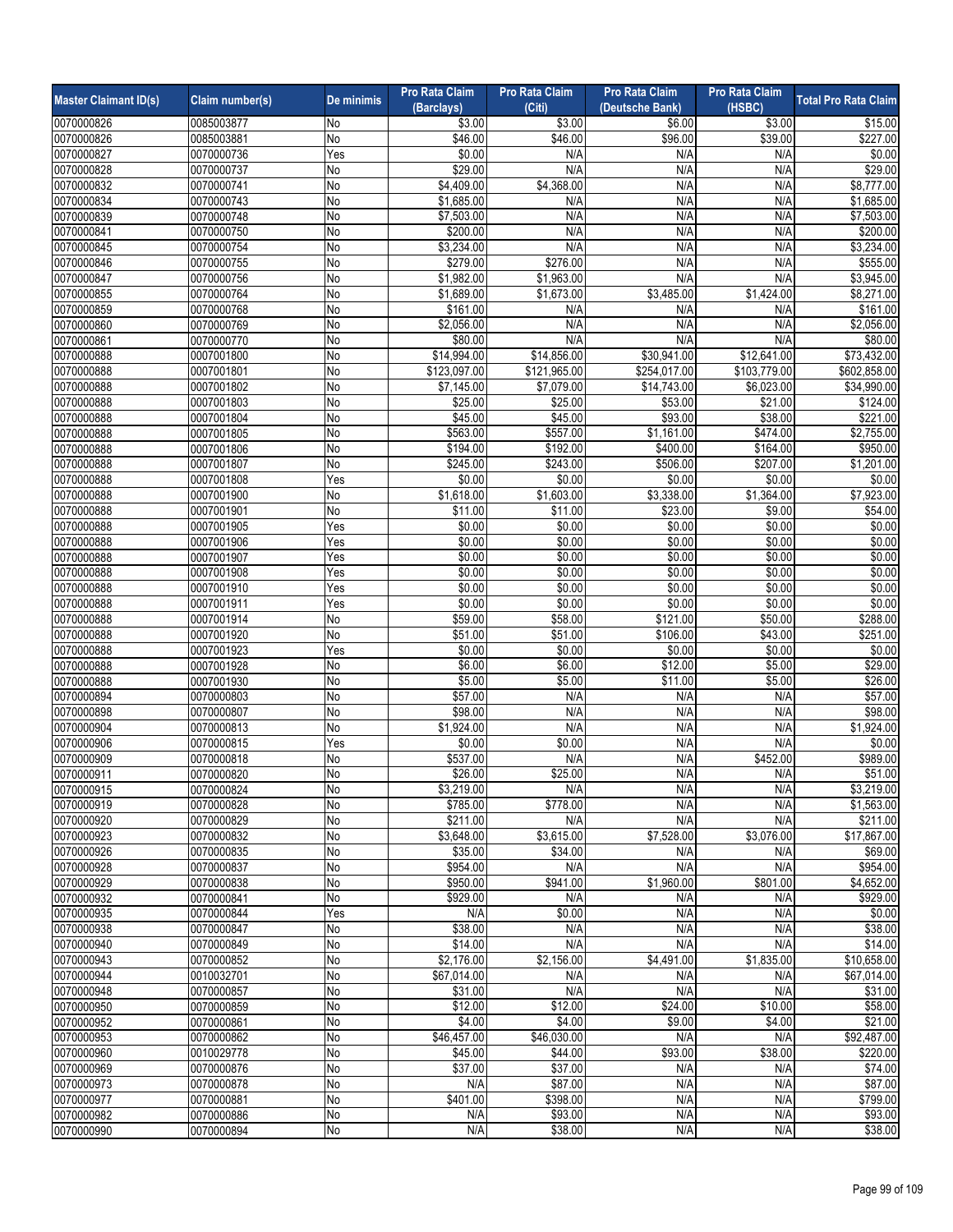| Pro Rata Claim<br><b>Pro Rata Claim</b><br><b>Master Claimant ID(s)</b><br>Claim number(s)<br>De minimis<br>(Citi)<br>(Barclays) | Pro Rata Claim<br>(Deutsche Bank)  | Pro Rata Claim<br>(HSBC) | <b>Total Pro Rata Claim</b> |
|----------------------------------------------------------------------------------------------------------------------------------|------------------------------------|--------------------------|-----------------------------|
| 0070001013<br>0070000917<br>No<br>\$840.00                                                                                       | \$832.00<br>N/A                    | N/A                      | $\overline{$}1,672.00$      |
| 0070001065<br>0070000969<br>Yes<br>N/A                                                                                           | \$0.00<br>N/A                      | N/A                      | \$0.00                      |
| \$220.00<br>0070001072<br>0070000976<br>No                                                                                       | N/A<br>N/A                         | N/A                      | \$220.00                    |
| 0070001124<br>0070001027<br>\$80.00<br>No                                                                                        | N/A<br>N/A                         | N/A                      | \$80.00                     |
| 0070001129<br>0070001032<br>\$0.00<br>Yes                                                                                        | N/A<br>N/A                         | N/A                      | \$0.00                      |
| 0070001169<br>0070001072<br>N/A<br>No                                                                                            | \$907.00<br>N/A                    | N/A                      | \$907.00                    |
| 0070001172<br>0070001075<br>\$0.00<br>Yes                                                                                        | N/A<br>N/A                         | N/A                      | \$0.00                      |
| 0070001176<br>0070001078<br>\$116.00<br>No                                                                                       | N/A<br>N/A                         | N/A                      | \$116.00                    |
| 0070001177<br>0070001079<br>No<br>N/A                                                                                            | \$27.00<br>N/A                     | N/A                      | \$27.00                     |
| \$832.00<br>No<br>0070001187<br>0070001089                                                                                       | \$825.00<br>\$1,718.00             | \$702.00                 | \$4,077.00                  |
| 0070001189<br>0070001091<br>No<br>\$11,619.00                                                                                    | \$11,513.00<br>\$23,977.00         | \$9,796.00               | \$56,905.00                 |
| \$28.00<br>0070001190<br>0070001092<br>No                                                                                        | \$28.00<br>\$58.00                 | \$24.00                  | \$138.00                    |
| 0070001200<br>0070001102<br>No<br>N/A                                                                                            | \$867.00<br>\$1,806.00             | \$738.00                 | \$3,411.00                  |
| N/A<br>0070001106<br>0070001204<br>No                                                                                            | \$115.00<br>N/A                    | N/A                      | \$115.00                    |
| 0070001205<br>0070001107<br>No<br>N/A                                                                                            | \$77.00<br>\$160.00                | \$65.00                  | \$302.00                    |
| 0070001226<br>0070001128<br>No<br>N/A                                                                                            | \$34.00<br>N/A                     | N/A                      | \$34.00                     |
| 0070001227<br>0070001129<br>N/A<br>No                                                                                            | \$72.00<br>N/A                     | N/A                      | \$72.00                     |
| 0070001232<br>0070001134<br>No<br>N/A                                                                                            | \$652.00<br>N/A                    | N/A                      | \$652.00                    |
| N/A<br>0070001234<br>0070001136<br>No                                                                                            | \$47.00<br>N/A                     | N/A                      | \$47.00                     |
| 0070001237<br>N/A<br>0070001139<br>No                                                                                            | \$371.00<br>N/A                    | N/A                      | \$371.00                    |
| 0070001244<br>0070001145<br>N/A<br>No                                                                                            | \$422.00<br>N/A                    | N/A                      | \$422.00                    |
| 0070001245<br>0070001146<br>N/A<br>No                                                                                            | \$59.00<br>\$122.00                | \$50.00                  | \$231.00                    |
| 0070001246<br>0070001147<br>N/A<br>No                                                                                            | \$8,353.00<br>N/A                  | N/A                      | \$8,353.00                  |
| 0070001247<br>0070001148<br>No<br>N/A                                                                                            | \$81.00<br>N/A                     | N/A                      | \$81.00                     |
| 0070001248<br>0007016591<br>\$0.00<br>Yes                                                                                        | \$0.00<br>\$0.00                   | \$0.00                   | \$0.00                      |
| N/A<br>0070001250<br>0070001151<br>No                                                                                            | \$67.00<br>N/A                     | N/A                      | \$67.00                     |
| 0070001251<br>0070001152<br>N/A<br>Yes                                                                                           | \$0.00<br>N/A                      | N/A                      | \$0.00                      |
| N/A<br>0070001252<br>0070001153<br>No                                                                                            | \$593.00<br>N/A                    | N/A                      | \$593.00                    |
| N/A<br>0070001254<br>0070001154<br>No                                                                                            | \$5,963.00<br>N/A                  | N/A                      | \$5,963.00                  |
| 0070001291<br>0070001189<br>N/A<br>No                                                                                            | \$205.00<br>N/A                    | N/A                      | \$205.00                    |
| N/A<br>0070001303<br>0007002082<br>No                                                                                            | \$1,437.00<br>N/A                  | N/A                      | \$1,437.00                  |
| N/A<br>0070001303<br>0007002083<br>No                                                                                            | N/A<br>\$1,775.00                  | N/A                      | \$1,775.00                  |
| 0070001303<br>0007002084<br>N/A<br>No                                                                                            | \$647.00<br>N/A                    | N/A                      | \$647.00                    |
| 0070001303<br>0007002085<br>N/A<br>No                                                                                            | \$608.00<br>N/A                    | N/A                      | \$608.00                    |
| N/A<br>0070001303<br>0007002086<br>No                                                                                            | \$594.00<br>N/A                    | N/A                      | \$594.00                    |
| 0070001303<br>0007002087<br>No<br>N/A                                                                                            | \$587.00<br>N/A                    | N/A                      | \$587.00                    |
| 0070001303<br>N/A<br>0007002088<br>No                                                                                            | \$498.00<br>N/A                    | N/A                      | \$498.00                    |
| N/A<br>0070001303<br>0007002089<br>No                                                                                            | \$436.00<br>N/A                    | N/A                      | \$436.00                    |
| 0070001303<br>0007002090<br>No<br>N/A                                                                                            | \$567.00<br>N/A                    | N/A                      | \$567.00                    |
| N/A<br>0070001303<br>0007002091<br>No                                                                                            | \$338.00<br>N/A                    | N/A                      | \$338.00                    |
| 0070001303<br>0007002092<br>N/A<br>No                                                                                            | \$338.00<br>N/A                    | N/A                      | \$338.00                    |
| 0070001303<br>No<br>N/A<br>0007002093                                                                                            | \$333.00<br>N/A                    | N/A                      | \$333.00                    |
| N/A<br>0070001303<br>0007002094<br>No                                                                                            | \$258.00<br>N/A                    | N/A                      | \$258.00                    |
| 0007002095<br>No<br>N/A<br>0070001303                                                                                            | \$258.00<br>N/A                    | N/A                      | \$258.00                    |
| 0070001303<br>0007002096<br>No<br>N/A                                                                                            | N/A<br>\$532.00                    | N/A                      | \$532.00                    |
| No<br>N/A<br>0070001303<br>0007002097                                                                                            | \$365.00<br>N/A                    | N/A                      | \$365.00                    |
| 0070001303<br>0007002098<br>No<br>N/A                                                                                            | \$184.00<br>N/A                    | N/A                      | \$184.00                    |
| 0070001303<br>0007002099<br>No<br>N/A<br>0070001303<br>N/A<br>0007002100<br>No                                                   | N/A<br>\$768.00<br>\$258.00<br>N/A | N/A<br>N/A               | \$768.00<br>\$258.00        |
| 0070001303<br>0007002101<br>No<br>N/A                                                                                            | \$1,733.00<br>N/A                  | N/A                      | \$1,733.00                  |
| No<br>N/A<br>0070001303<br>0007002102                                                                                            | \$753.00<br>N/A                    | N/A                      | \$753.00                    |
| 0070001303<br>N/A<br>0007002103<br>No                                                                                            | \$1,515.00<br>N/A                  | N/A                      | \$1,515.00                  |
| 0070001303<br>No<br>N/A<br>0007002104                                                                                            | \$1,324.00<br>N/A                  | N/A                      | \$1,324.00                  |
| 0070001303<br>0007002105<br>No<br>N/A                                                                                            | \$666.00<br>N/A                    | N/A                      | \$666.00                    |
| 0070001303<br>0007002106<br>No<br>N/A                                                                                            | N/A<br>\$1,204.00                  | N/A                      | \$1,204.00                  |
| 0070001303<br>No<br>N/A<br>0007002107                                                                                            | \$305.00<br>N/A                    | N/A                      | \$305.00                    |
| 0070001303<br>0007002108<br>No<br>N/A                                                                                            | \$183.00<br>N/A                    | N/A                      | \$183.00                    |
| N/A<br>0070001303<br>0007002109<br>No                                                                                            | \$376.00<br>N/A                    | N/A                      | \$376.00                    |
| 0070001303<br>0007002110<br>No<br>N/A                                                                                            | \$382.00<br>N/A                    | N/A                      | \$382.00                    |
| No<br>N/A<br>0070001303<br>0007002111                                                                                            | \$194.00<br>N/A                    | N/A                      | \$194.00                    |
| N/A<br>0070001303<br>0007002112<br>No                                                                                            | \$200.00<br>N/A                    | N/A                      | \$200.00                    |
| 0070001303<br>0007002113<br>No<br>N/A                                                                                            | \$334.00<br>N/A                    | N/A                      | \$334.00                    |
| 0070001303<br>0007002114<br>No<br>N/A                                                                                            | \$338.00<br>N/A                    | N/A                      | \$338.00                    |
| N/A<br>0070001303<br>0007002115<br>No                                                                                            | \$278.00<br>N/A                    | N/A                      | \$278.00                    |
| 0070001303<br>0007002116<br>No<br>N/A                                                                                            | \$278.00<br>N/A                    | N/A                      | \$278.00                    |
| 0070001303<br>0007002117<br>No<br>N/A                                                                                            | \$278.00<br>N/A                    | N/A                      | \$278.00                    |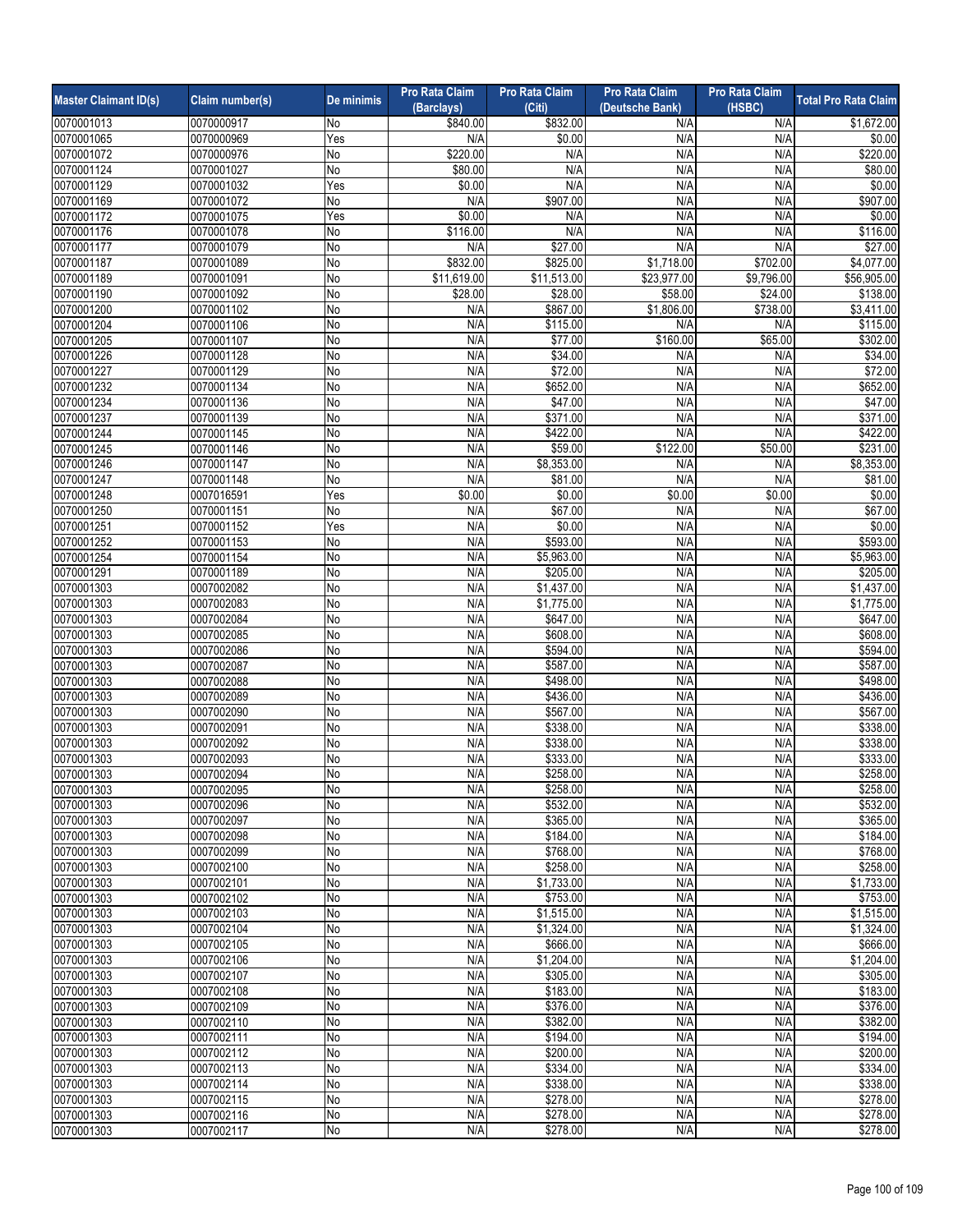| <b>Master Claimant ID(s)</b> | Claim number(s) | De minimis | <b>Pro Rata Claim</b><br>(Barclays) | <b>Pro Rata Claim</b><br>(Citi) | Pro Rata Claim<br>(Deutsche Bank) | Pro Rata Claim<br>(HSBC) | <b>Total Pro Rata Claim</b> |
|------------------------------|-----------------|------------|-------------------------------------|---------------------------------|-----------------------------------|--------------------------|-----------------------------|
| 0070001303                   | 0007002118      | No         | N/A                                 | \$678.00                        | N/A                               | N/A                      | \$678.00                    |
| 0070001303                   | 0007002119      | No         | N/A                                 | \$346.00                        | N/A                               | N/A                      | \$346.00                    |
| 0070001303                   | 0007002120      | No         | N/A                                 | \$344.00                        | N/A                               | N/A                      | \$344.00                    |
| 0070001303                   | 0007002121      | No         | N/A                                 | \$302.00                        | N/A                               | N/A                      | \$302.00                    |
| 0070001303                   | 0007002122      | No         | N/A                                 | \$556.00                        | N/A                               | N/A                      | \$556.00                    |
| 0070001303                   | 0007002123      | No         | N/A                                 | \$40.00                         | N/A                               | N/A                      | \$40.00                     |
| 0070001303                   | 0007002124      | No         | N/A                                 | \$555.00                        | N/A                               | N/A                      | \$555.00                    |
| 0070001303                   | 0007002125      | No         | N/A                                 | \$744.00                        | N/A                               | N/A                      | \$744.00                    |
| 0070001303                   | 0007002126      | No         | N/A                                 | \$294.00                        | N/A                               | N/A                      | \$294.00                    |
| 0070001303                   | 0007002127      | No         | N/A                                 | \$769.00                        | N/A                               | N/A                      | \$769.00                    |
| 0070001303                   | 0007002128      | No         | N/A                                 | \$1,894.00                      | N/A                               | N/A                      | \$1,894.00                  |
| 0070001303                   | 0007002129      | No         | N/A                                 | \$1,736.00                      | N/A                               | N/A                      | \$1,736.00                  |
| 0070001303                   | 0007002130      | No         | N/A                                 | \$425.00                        | N/A                               | N/A                      | \$425.00                    |
| 0070001303                   | 0007002131      | No         | N/A                                 | \$426.00                        | N/A                               | N/A                      | \$426.00                    |
| 0070001303                   | 0007002132      | No         | N/A                                 | \$805.00                        | N/A                               | N/A                      | \$805.00                    |
| 0070001303                   | 0007002133      | No         | N/A                                 | \$251.00                        | N/A                               | N/A                      | \$251.00                    |
| 0070001303                   | 0007002134      | No         | N/A                                 | \$1,003.00                      | N/A                               | N/A                      | \$1,003.00                  |
| 0070001303                   | 0007002135      | No         | N/A                                 | \$1,017.00                      | N/A                               | N/A                      | \$1,017.00                  |
| 0070001303                   | 0007002136      | No         | N/A                                 | \$520.00                        | N/A                               | N/A                      | \$520.00                    |
| 0070001303                   | 0007002137      | No         | N/A                                 | \$520.00                        | N/A                               | N/A                      | \$520.00                    |
| 0070001303                   | 0007002138      | No         | N/A                                 | \$2,722.00                      | N/A                               | N/A                      | \$2,722.00                  |
| 0070001303                   | 0007002139      | No         | N/A                                 | \$1,327.00                      | N/A                               | N/A                      | \$1,327.00                  |
| 0070001303                   | 0007002140      | No         | N/A                                 | \$1,554.00                      | N/A                               | N/A                      | \$1,554.00                  |
| 0070001303                   |                 | No         | N/A                                 | \$2,273.00                      | N/A                               | N/A                      | \$2,273.00                  |
|                              | 0007002141      |            |                                     |                                 |                                   |                          |                             |
| 0070001303                   | 0007002142      | No         | N/A                                 | \$1,677.00                      | N/A                               | N/A                      | \$1,677.00                  |
| 0070001303                   | 0007002143      | No         | N/A                                 | \$682.00                        | N/A                               | N/A                      | \$682.00                    |
| 0070001303                   | 0007002144      | No         | N/A                                 | \$3,174.00                      | N/A                               | N/A                      | \$3,174.00                  |
| 0070001303                   | 0007002145      | No         | N/A                                 | \$838.00                        | N/A                               | N/A                      | \$838.00                    |
| 0070001303                   | 0007002146      | No         | N/A                                 | \$479.00                        | N/A                               | N/A                      | \$479.00                    |
| 0070001303                   | 0007002147      | No         | N/A                                 | \$263.00                        | N/A                               | N/A                      | \$263.00                    |
| 0070001303                   | 0007002148      | No         | N/A                                 | \$273.00                        | N/A                               | N/A                      | \$273.00                    |
| 0070001303                   | 0007002149      | No         | N/A                                 | \$545.00                        | N/A                               | N/A                      | \$545.00                    |
| 0070001303                   | 0007002150      | No         | N/A                                 | \$673.00                        | N/A                               | N/A                      | \$673.00                    |
| 0070001303                   | 0007002151      | No         | N/A                                 | \$673.00                        | N/A                               | N/A                      | \$673.00                    |
| 0070001303                   | 0007002152      | No         | N/A                                 | \$334.00                        | N/A                               | N/A                      | \$334.00                    |
| 0070001303                   | 0007002153      | <b>No</b>  | N/A                                 | \$3,560.00                      | N/A                               | N/A                      | \$3,560.00                  |
| 0070001303                   | 0007002154      | No         | N/A                                 | \$1,034.00                      | N/A                               | N/A                      | \$1,034.00                  |
| 0070001303                   | 0007002155      | <b>No</b>  | N/A                                 | \$1,550.00                      | N/A                               | N/A                      | \$1,550.00                  |
| 0070001303                   | 0007002156      | No         | N/A                                 | \$1,395.00                      | N/A                               | N/A                      | \$1,395.00                  |
| 0070001303                   | 0007002157      | No         | N/A                                 | \$1,467.00                      | N/A                               | N/A                      | \$1,467.00                  |
| 0070001303                   | 0007002158      | <b>No</b>  | N/A                                 | \$1,380.00                      | N/A                               | N/A                      | \$1,380.00                  |
| 0070001303                   | 0007002159      | No         | N/A                                 | \$1,396.00                      | N/A                               | N/A                      | \$1,396.00                  |
| 0070001303                   | 0007002160      | No         | N/A                                 | \$1,368.00                      | N/A                               | N/A                      | \$1,368.00                  |
| 0070001303                   | 0007002161      | No         | N/A                                 | \$1,808.00                      | N/A                               | N/A                      | \$1,808.00                  |
| 0070001303                   | 0007002162      | No         | N/A                                 | \$1,690.00                      | N/A                               | N/A                      | \$1,690.00                  |
| 0070001303                   | 0007002163      | No         | N/A                                 | \$854.00                        | N/A                               | N/A                      | \$854.00                    |
| 0070001303                   | 0007002164      | Ю          | N/A                                 | \$1,244.00                      | N/A                               | N/A                      | \$1,244.00                  |
| 0070001303                   | 0007002165      | No         | N/A                                 | \$1,244.00                      | N/A                               | N/A                      | \$1,244.00                  |
| 0070001303                   | 0007002166      | No         | N/A                                 | \$829.00                        | N/A                               | N/A                      | \$829.00                    |
| 0070001303                   | 0007002167      | No         | N/A                                 | \$1,245.00                      | N/A                               | N/A                      | \$1,245.00                  |
| 0070001303                   | 0007002168      | No         | N/A                                 | \$830.00                        | N/A                               | N/A                      | \$830.00                    |
| 0070001303                   | 0007002169      | No         | N/A                                 | \$1,021.00                      | N/A                               | N/A                      | \$1,021.00                  |
| 0070001303                   | 0007002170      | No         | N/A                                 | \$510.00                        | N/A                               | N/A                      | \$510.00                    |
| 0070001303                   | 0007002171      | No         | N/A                                 | \$510.00                        | N/A                               | N/A                      | \$510.00                    |
| 0070001303                   | 0007002172      | No         | N/A                                 | \$607.00                        | N/A                               | N/A                      | \$607.00                    |
| 0070001303                   | 0007002173      | No         | N/A                                 | \$915.00                        | N/A                               | N/A                      | \$915.00                    |
| 0070001303                   | 0007002174      | No         | N/A                                 | \$556.00                        | N/A                               | N/A                      | \$556.00                    |
| 0070001303                   | 0007002175      | No         | N/A                                 | \$850.00                        | N/A                               | N/A                      | \$850.00                    |
| 0070001303                   | 0007002176      | No         | N/A                                 | \$665.00                        | N/A                               | N/A                      | \$665.00                    |
| 0070001303                   | 0007002177      | No         | N/A                                 | \$333.00                        | N/A                               | N/A                      | \$333.00                    |
| 0070001303                   | 0007002178      | No         | N/A                                 | \$597.00                        | N/A                               | N/A                      | \$597.00                    |
| 0070001303                   | 0007002179      | No         | N/A                                 | \$1,045.00                      | N/A                               | N/A                      | \$1,045.00                  |
| 0070001303                   | 0007002180      | No         | N/A                                 | \$1,083.00                      | N/A                               | N/A                      | \$1,083.00                  |
| 0070001303                   | 0007002181      | No         | N/A                                 | \$1,200.00                      | N/A                               | N/A                      | \$1,200.00                  |
| 0070001303                   | 0007002182      | No         | N/A                                 | \$679.00                        | N/A                               | N/A                      | \$679.00                    |
|                              |                 |            |                                     |                                 |                                   |                          |                             |
| 0070001303                   | 0007002183      | No         | N/A                                 | \$1,005.00                      | N/A                               | N/A                      | \$1,005.00                  |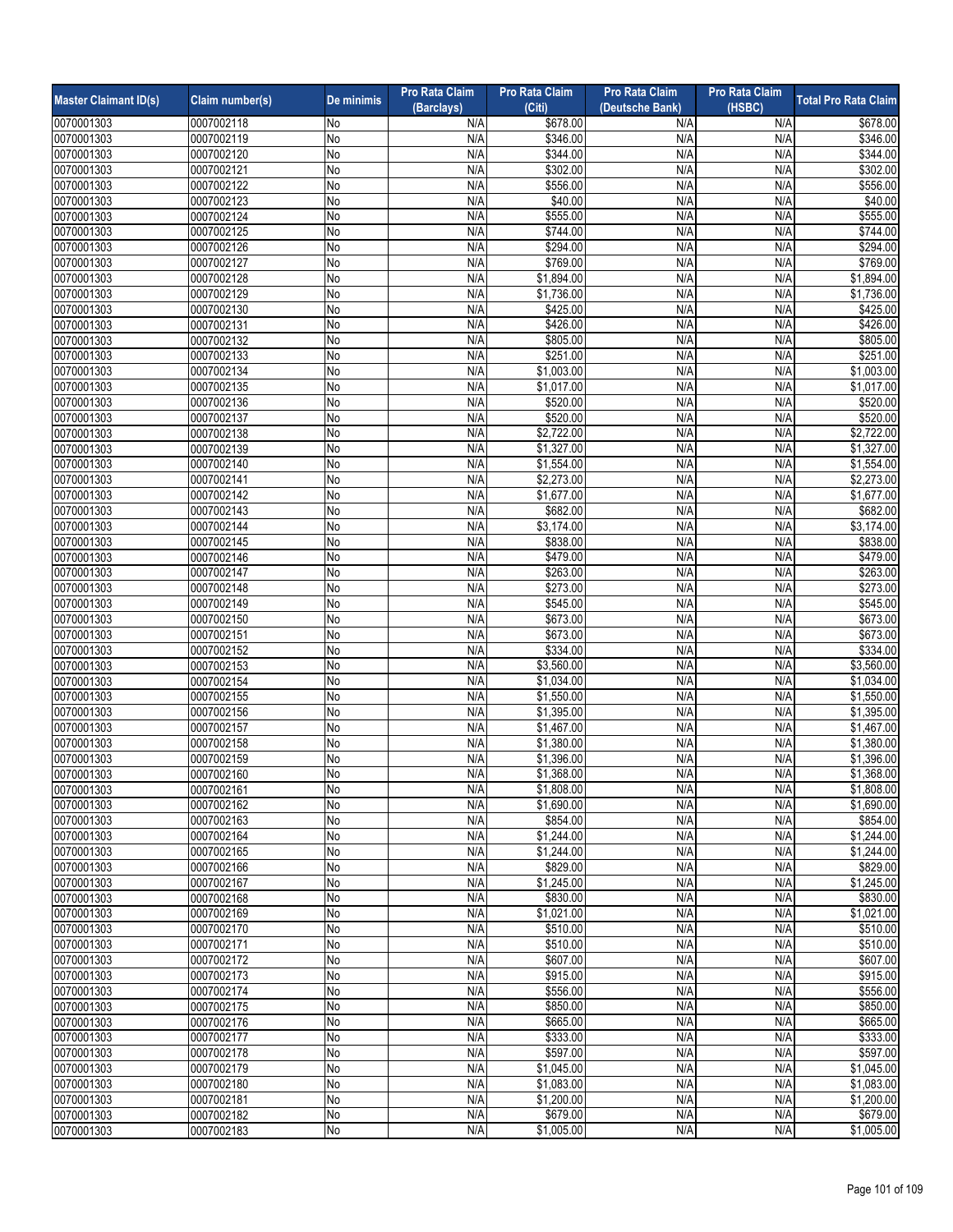| <b>Master Claimant ID(s)</b> | Claim number(s) | De minimis | <b>Pro Rata Claim</b><br>(Barclays) | <b>Pro Rata Claim</b><br>(Citi) | <b>Pro Rata Claim</b><br>(Deutsche Bank) | Pro Rata Claim<br>(HSBC) | <b>Total Pro Rata Claim</b> |
|------------------------------|-----------------|------------|-------------------------------------|---------------------------------|------------------------------------------|--------------------------|-----------------------------|
| 0070001303                   | 0007002184      | No         | N/A                                 | \$990.00                        | N/A                                      | N/A                      | \$990.00                    |
| 0070001303                   | 0007002185      | No         | N/A                                 | \$1,137.00                      | N/A                                      | N/A                      | \$1,137.00                  |
| 0070001303                   | 0007002186      | No         | N/A                                 | \$730.00                        | N/A                                      | N/A                      | \$730.00                    |
| 0070001303                   | 0007002187      | No         | N/A                                 | \$567.00                        | N/A                                      | N/A                      | \$567.00                    |
| 0070001303                   | 0007002188      | No         | N/A                                 | \$819.00                        | N/A                                      | N/A                      | \$819.00                    |
| 0070001303                   | 0007002189      | No         | N/A                                 | \$886.00                        | N/A                                      | N/A                      | \$886.00                    |
| 0070001303                   | 0007002190      | No         | N/A                                 | \$295.00                        | N/A                                      | N/A                      | \$295.00                    |
| 0070001303                   | 0007002191      | No         | N/A                                 | \$875.00                        | N/A                                      | N/A                      | \$875.00                    |
| 0070001303                   | 0007002192      | No         | N/A                                 | \$2,776.00                      | N/A                                      | N/A                      | \$2,776.00                  |
| 0070001303                   | 0007002193      | No         | N/A                                 | \$2,776.00                      | N/A                                      | N/A                      | \$2,776.00                  |
| 0070001303                   | 0007002194      | No         | N/A                                 | \$1,127.00                      | N/A                                      | N/A                      | \$1,127.00                  |
| 0070001303                   | 0007002195      | No         | N/A                                 | \$1,127.00                      | N/A                                      | N/A                      | \$1,127.00                  |
| 0070001303                   | 0007002196      | No         | N/A                                 | \$2,529.00                      | N/A                                      | N/A                      | \$2,529.00                  |
| 0070001303                   | 0007002197      | No         | N/A                                 | \$2,083.00                      | N/A                                      | N/A                      | \$2,083.00                  |
| 0070001303                   | 0007002198      | No         | N/A                                 | \$2,083.00                      | N/A                                      | N/A                      | \$2,083.00                  |
| 0070001303                   | 0007002199      | No         | N/A                                 | \$1,401.00                      | N/A                                      | N/A                      | \$1,401.00                  |
| 0070001303                   | 0007002200      | No         | N/A                                 | \$701.00                        | N/A                                      | N/A                      | \$701.00                    |
| 0070001303                   | 0007002201      | No         | N/A                                 | \$1,548.00                      | N/A                                      | N/A                      | \$1,548.00                  |
| 0070001303                   | 0007002202      | No         | N/A                                 | \$1,548.00                      | N/A                                      | N/A                      | \$1,548.00                  |
| 0070001303                   | 0007002203      | No         | N/A                                 | \$3,096.00                      | N/A                                      | N/A                      | \$3,096.00                  |
| 0070001303                   | 0007002204      | No         | N/A                                 | \$61.00                         | N/A                                      | N/A                      | \$61.00                     |
| 0070001303                   | 0007002205      | No         | N/A                                 | \$101.00                        | N/A                                      | N/A                      | \$101.00                    |
| 0070001303                   | 0007002206      | No         | N/A                                 | \$499.00                        | N/A                                      | N/A                      | \$499.00                    |
| 0070001303                   | 0007002207      | No         | N/A                                 | \$944.00                        | N/A                                      | N/A                      | \$944.00                    |
| 0070001303                   | 0007002208      | No         | N/A                                 | \$321.00                        | N/A                                      | N/A                      | \$321.00                    |
| 0070001303                   | 0007002209      | No         | N/A                                 | \$321.00                        | N/A                                      | N/A                      | \$321.00                    |
| 0070001303                   | 0007002210      | No         | N/A                                 | \$186.00                        | N/A                                      | N/A                      | \$186.00                    |
| 0070001303                   | 0007002211      | No         | N/A                                 | \$313.00                        | N/A                                      | N/A                      | \$313.00                    |
| 0070001303                   | 0007002212      | No         | N/A                                 | \$313.00                        | N/A                                      | N/A                      | \$313.00                    |
| 0070001303                   | 0007002213      | No         | N/A                                 | \$120.00                        | N/A                                      | N/A                      | \$120.00                    |
| 0070001303                   | 0007002214      | No         | N/A                                 | \$92.00                         | N/A                                      | N/A                      | \$92.00                     |
| 0070001303                   | 0007002215      | No         | N/A                                 | \$92.00                         | N/A                                      | N/A                      | \$92.00                     |
| 0070001303                   | 0007002216      | No         | N/A                                 | \$57.00                         | N/A                                      | N/A                      | \$57.00                     |
| 0070001303                   | 0007002217      | No         | N/A                                 | \$76.00                         | N/A                                      | N/A                      | \$76.00                     |
| 0070001303                   | 0007002218      | Yes        | N/A                                 | \$0.00                          | N/A                                      | N/A                      | \$0.00                      |
| 0070001303                   | 0007002219      | Yes        | N/A                                 | \$0.00                          | N/A                                      | N/A                      | \$0.00                      |
| 0070001303                   | 0007002220      | Yes        | N/A                                 | \$0.00                          | N/A                                      | N/A                      | \$0.00                      |
| 0070001303                   | 0007002221      | No         | N/A                                 | \$67.00                         | N/A                                      | N/A                      | \$67.00                     |
| 0070001303                   | 0007002222      | No         | N/A                                 | \$14.00                         | N/A                                      | N/A                      | \$14.00                     |
| 0070001303                   | 0007002223      | No         | N/A                                 | \$14.00                         | N/A                                      | N/A                      | \$14.00                     |
| 0070001303                   | 0007002224      | Yes        | N/A                                 | \$0.00                          | N/A                                      | N/A                      | \$0.00                      |
| 0070001303                   | 0007002225      | Yes        | N/A                                 | \$0.00                          | N/A                                      | N/A                      | \$0.00                      |
| 0070001303                   | 0007002226      | No         | N/A                                 | \$13.00                         | N/A                                      | N/A                      | \$13.00                     |
| 0070001303                   | 0007002227      | Yes        | N/A                                 | \$0.00                          | N/A                                      | N/A                      | \$0.00                      |
| 0070001303                   | 0007002228      | Yes        | N/A                                 | \$0.00                          | N/A                                      | N/A                      | \$0.00                      |
| 0070001303                   | 0007002229      | Yes        | N/A                                 | \$0.00                          | N/A                                      | N/A                      | \$0.00                      |
| 0070001303                   | 0007002230      | Yes        | N/A                                 | \$0.00                          | N/A                                      | N/A                      | \$0.00                      |
| 0070001303                   | 0007002231      | Yes        | N/A                                 | \$0.00                          | N/A                                      | N/A                      | \$0.00                      |
| 0070001303                   | 0007002232      | Yes        | N/A                                 | \$0.00                          | N/A                                      | N/A                      | \$0.00                      |
| 0070001303                   | 0007002233      | Yes        | N/A                                 | \$0.00                          | N/A                                      | N/A                      | \$0.00                      |
| 0070001303                   | 0007002234      | No         | N/A                                 | \$282.00                        | N/A                                      | N/A                      | \$282.00                    |
| 0070001303                   | 0007002235      | No         | N/A                                 | \$282.00                        | N/A                                      | N/A                      | \$282.00                    |
| 0070001303                   | 0007002236      | No         | N/A                                 | \$376.00                        | N/A                                      | N/A                      | \$376.00                    |
| 0070001303                   | 0007002237      | No         | N/A                                 | \$376.00                        | N/A                                      | N/A                      | \$376.00                    |
| 0070001303                   | 0007002238      | No         | N/A                                 | \$4,021.00                      | N/A                                      | N/A                      | \$4,021.00                  |
| 0070001303                   | 0007002239      | No         | N/A                                 | \$2,011.00                      | N/A                                      | N/A                      | \$2,011.00                  |
| 0070001303                   | 0007002240      | No         | N/A                                 | \$2,011.00                      | N/A                                      | N/A                      | \$2,011.00                  |
| 0070001303                   | 0007002241      | No         | N/A                                 | \$1,220.00                      | N/A                                      | N/A                      | \$1,220.00                  |
| 0070001303                   | 0007002242      | No         | N/A                                 | \$1,220.00                      | N/A                                      | N/A                      | \$1,220.00                  |
| 0070001303                   | 0007002243      | No         | N/A                                 | \$1,130.00                      | N/A                                      | N/A                      | \$1,130.00                  |
| 0070001303                   | 0007002244      | No         | N/A                                 | \$1,130.00                      | N/A                                      | N/A                      | \$1,130.00                  |
| 0070001307                   | 0007015834      | No         | \$2,247.00                          | \$2,226.00                      | \$4,636.00                               | \$1,894.00               | \$11,003.00                 |
| 0070001311                   | 0007002081      | No         | N/A                                 | \$245,140.00                    | N/A                                      | N/A                      | \$245,140.00                |
| 0070001319                   | 0070001217      | Yes        | \$0.00                              | N/A                             | N/A                                      | N/A                      | \$0.00                      |
| 0070001325                   | 0070001223      | No         | N/A                                 | \$2,744.00                      | N/A                                      | N/A                      | \$2,744.00                  |
| 0070001370                   | 0070001268      | No         | N/A                                 | \$4,330.00                      | N/A                                      | N/A                      | \$4,330.00                  |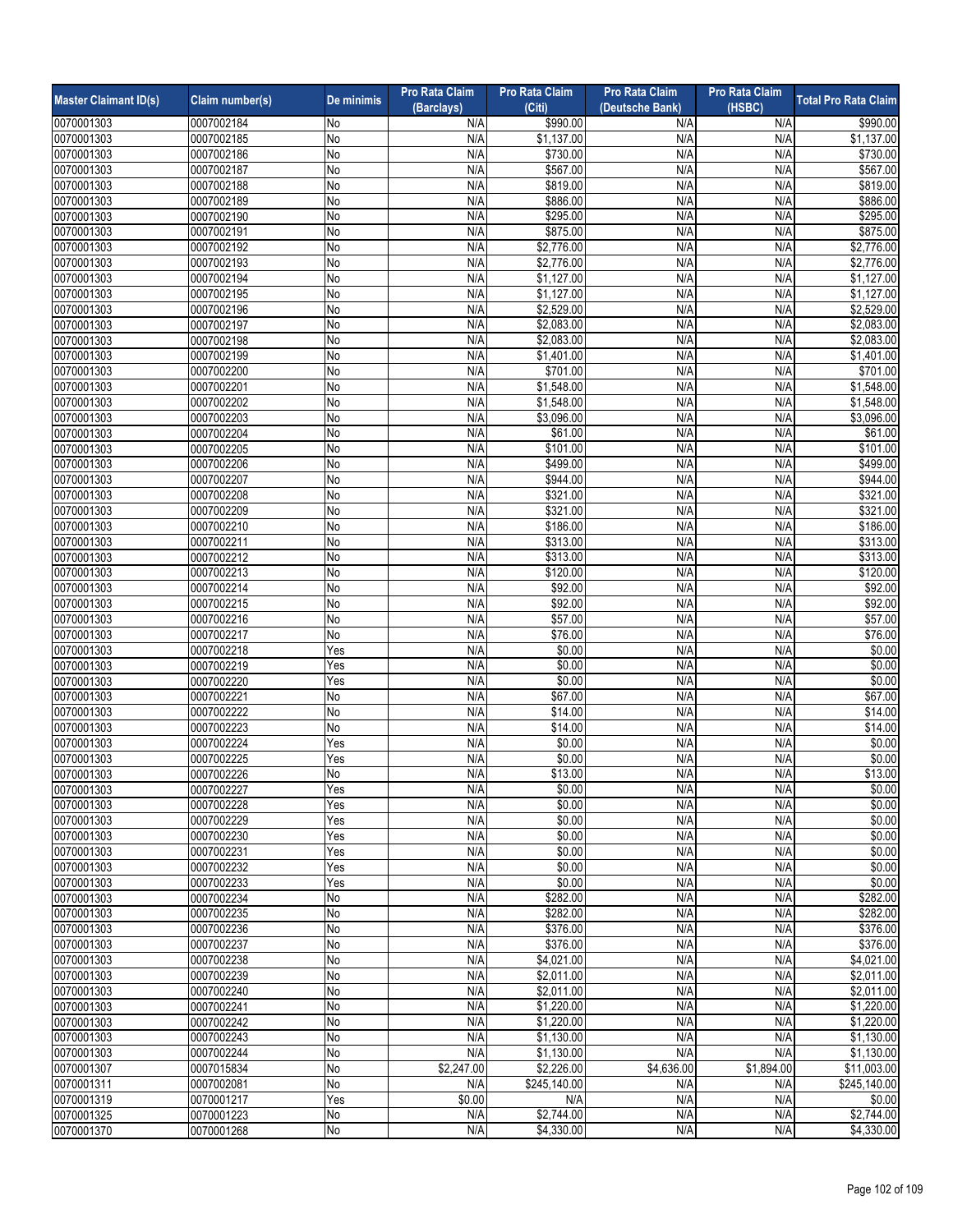| <b>Master Claimant ID(s)</b> | Claim number(s) | De minimis | <b>Pro Rata Claim</b><br>(Barclays) | <b>Pro Rata Claim</b><br>(Citi) | Pro Rata Claim<br>(Deutsche Bank) | <b>Pro Rata Claim</b><br>(HSBC) | <b>Total Pro Rata Claim</b> |
|------------------------------|-----------------|------------|-------------------------------------|---------------------------------|-----------------------------------|---------------------------------|-----------------------------|
| 0070001404                   | 0070001301      | No         | N/A                                 | \$93.00                         | N/A                               | N/A                             | \$93.00                     |
| 0070001410                   | 0070001510      | No         | \$247.00                            | \$245.00                        | \$510.00                          | \$208.00                        | \$1,210.00                  |
| 0070001411                   | 0070001308      | No         | N/A                                 | \$4,789.00                      | N/A                               | N/A                             | \$4,789.00                  |
| 0070001412                   | 0070001309      | No         | \$13,120.00                         | \$12,999.00                     | N/A                               | N/A                             | \$26,119.00                 |
| 0070001413                   | 0070001310      | No         | N/A                                 | \$1,530.00                      | N/A                               | N/A                             | \$1,530.00                  |
| 0070001424                   | 0070001321      | No         | N/A                                 | \$1,291.00                      | N/A                               | N/A                             | \$1,291.00                  |
| 0070001449                   | 0070001345      | No         | N/A                                 | \$212,633.00                    | N/A                               | \$180,928.00                    | \$393,561.00                |
| 0070001459                   | 0070001355      | No         | \$10,198.00                         | \$10,104.00                     | \$21,043.00                       | \$8,597.00                      | \$49,942.00                 |
| 0070001463                   | 0070001359      | No         | \$45.00                             | \$44.00                         | \$92.00                           | \$38.00                         | \$219.00                    |
| 0070001470                   | 0070001366      | No         | N/A                                 | \$43.00                         | N/A                               | N/A                             | \$43.00                     |
| 0070001472                   | 0070001368      | No         | N/A                                 | \$59.00                         | \$123.00                          | \$50.00                         | \$232.00                    |
| 0070001477                   | 0070001373      | No         | N/A                                 | \$228.00                        | N/A                               | N/A                             | \$228.00                    |
| 0070001480                   | 0070001376      | No         | \$603.00                            | N/A                             | \$1,245.00                        | \$508.00                        | \$2,356.00                  |
| 0070001481                   | 0070001377      | No         | N/A                                 | \$208.00                        | \$433.00                          | \$177.00                        | \$818.00                    |
| 0070001494                   | 0070001390      | No         | N/A                                 | \$889.00                        | N/A                               | \$756.00                        | \$1,645.00                  |
| 0070001495                   | 0070001391      | No         | N/A                                 | \$2,946.00                      | N/A                               | N/A                             | \$2,946.00                  |
| 0070001496                   | 0070001392      | No         | N/A                                 | \$35.00                         | N/A                               | N/A                             | \$35.00                     |
| 0070001497                   | 0070001393      | No         | N/A                                 | \$100.00                        | N/A                               | N/A                             | \$100.00                    |
| 0070001498                   | 0070001394      | No         | N/A                                 | \$338.00                        | N/A                               | N/A                             | \$338.00                    |
| 0070001505                   | 0070001401      | No         | \$298.00                            | N/A                             | N/A                               | N/A                             | \$298.00                    |
| 0070001507                   | 0070001403      | No         | \$164.00                            | \$163.00                        | \$339.00                          | \$138.00                        | \$804.00                    |
| 0070001508                   | 0070001404      | No         | N/A                                 | \$163.00                        | N/A                               | N/A                             | \$163.00                    |
| 0070001515                   | 0070001411      | No         | N/A                                 | \$232.00                        | N/A                               | N/A                             | \$232.00                    |
| 0070001517                   | 0070001413      | No         | N/A                                 | \$1,856.00                      | N/A                               | N/A                             | \$1,856.00                  |
| 0070001536                   | 0070001432      | No         | N/A                                 | \$119.00                        | N/A                               | N/A                             | \$119.00                    |
| 0070001548                   | 0007002784      | No         | N/A                                 | \$18,325.00                     | \$38,165.00                       | \$15,592.00                     | \$72,082.00                 |
| 0070001563                   | 0070001459      | No         | N/A                                 | \$30.00                         | N/A                               | N/A                             | \$30.00                     |
| 0070001568                   | 0070001464      | No         | \$5,451.00                          | \$5,401.00                      | \$11,249.00                       | \$4,596.00                      | \$26,697.00                 |
| 0070001577                   | 0070001473      | No         | N/A                                 | \$3,777.00                      | N/A                               | N/A                             | \$3,777.00                  |
| 0070001579                   | 0070001475      | No         | \$7,996.00                          | \$7,923.00                      | \$16,501.00                       | \$6,742.00                      | \$39,162.00                 |
| 0070001592                   | 0070001488      | No         | N/A                                 | \$44.00                         | N/A                               | N/A                             | \$44.00                     |
| 0070001597                   | 0070001493      | Yes        | N/A                                 | \$0.00                          | N/A                               | N/A                             | \$0.00                      |
| 0070001611                   | 0070001507      | No         | N/A                                 | \$561.00                        | N/A                               | N/A                             | \$561.00                    |
| 0070001614                   | 0070001509      | No         | \$378.00                            | \$375.00                        | \$781.00                          | \$319.00                        | \$1,853.00                  |
| 0070001617                   | 0070001511      | No         | \$162.00                            | \$160.00                        | \$334.00                          | \$136.00                        | \$792.00                    |
| 0070001618                   | 0070001512      | No         | \$58.00                             | \$57.00                         | \$119.00                          | \$49.00                         | \$283.00                    |
| 0070001621                   | 0070001515      | No         | \$11.00                             | N/A                             | \$23.00                           | \$9.00                          | \$43.00                     |
| 0070001659                   | 0007009483      | Yes        | \$0.00                              | \$0.00                          | \$0.00                            | \$0.00                          | \$0.00                      |
| 0070001670                   | 0070001533      | No         | \$437.00                            | N/A                             | \$902.00                          | \$368.00                        | \$1,707.00                  |
| 0070001675                   | 0070001538      | Yes        | N/A                                 | N/A                             | \$0.00                            | \$0.00                          | \$0.00                      |
| 0070001677                   | 0070001540      | No         | N/A                                 | N/A                             | \$36.00                           | \$15.00                         | \$51.00                     |
| 0070001680                   | 0070001543      | No         | N/A                                 | N/A                             | \$40.00                           | \$17.00                         | \$57.00                     |
| 0070001682                   | 0070001545      | Yes        | N/A                                 | N/A                             | \$0.00                            | \$0.00                          | \$0.00                      |
| 0070001683                   | 0070001546      | No         | N/A                                 | N/A                             | \$176.00                          | \$72.00                         | \$248.00                    |
| 0070001687                   | 0070001550      | No         | N/A                                 | N/A                             | \$127.00                          | \$52.00                         | \$179.00                    |
| 0070001694                   | 0070001557      | No         | N/A                                 | N/A                             | \$265.00                          | \$108.00                        | \$373.00                    |
| 0070001705                   | 0070001567      | No         | \$105.00                            | N/A                             | \$217.00                          | \$89.00                         | \$411.00                    |
| 0070001713                   | 0070001573      | No         | N/A                                 | \$50.00                         | N/A                               | N/A                             | \$50.00                     |
| 0070001714                   | 0070001574      | No         | N/A                                 | \$87.00                         | N/A                               | N/A                             | \$87.00                     |
| 0070001715                   | 0070001575      | No         | N/A                                 | \$56.00                         | N/A                               | N/A                             | \$56.00                     |
| 0070001726                   | 0070001586      | No         | N/A                                 | N/A                             | \$477.00                          | \$195.00                        | \$672.00                    |
| 0070001727                   | 0070001587      | No         | N/A                                 | N/A                             | \$37.00                           | \$15.00                         | \$52.00                     |
| 0070001728                   | 0070001588      | No         | N/A                                 | N/A                             | \$2,398.00                        | \$980.00                        | \$3,378.00                  |
| 0070001730                   | 0070001590      | No         | \$70.00                             | N/A                             | \$144.00                          | \$59.00                         | \$273.00                    |
| 0070001733                   | 0070001593      | No         | N/A                                 | \$304.00                        | N/A                               | N/A                             | \$304.00                    |
| 0070001752                   | 0070001607      | No         | N/A                                 | N/A                             | \$97.00                           | \$40.00                         | \$137.00                    |
| 0070001765                   | 0070001614      | No         | N/A                                 | N/A                             | \$89.00                           | \$36.00                         | \$125.00                    |
| 0070001800                   | 0070001647      | No         | N/A                                 | N/A                             | \$8.00                            | \$3.00                          | \$11.00                     |
| 0070001805                   | 0070001652      | No         | N/A                                 | N/A                             | \$1,244.00                        | \$508.00                        | \$1,752.00                  |
| 0070001858                   | 0070001696      | No         | \$73.00                             | \$72.00                         | \$151.00                          | \$62.00                         | \$358.00                    |
| 0070001938                   | 0070001776      | No         | \$453.00                            | \$449.00                        | \$935.00                          | \$382.00                        | \$2,219.00                  |
| 0070002033                   | 0070001870      | No         | \$348.00                            | N/A                             | N/A                               | N/A                             | \$348.00                    |
| 0070002036                   | 0070001873      | No         | N/A                                 | N/A                             | \$107.00                          | \$44.00                         | \$151.00                    |
| 0070002043                   | 0070001880      | No         | N/A                                 | N/A                             | N/A                               | \$72.00                         | \$72.00                     |
| 0070002078                   | 0070001915      | No         | N/A                                 | N/A                             | \$8,716.00                        | \$3,561.00                      | \$12,277.00                 |
| 0070002079                   | 0070001916      | No         | \$2,892.00                          | \$2,865.00                      | \$5,967.00                        | \$2,438.00                      | \$14,162.00                 |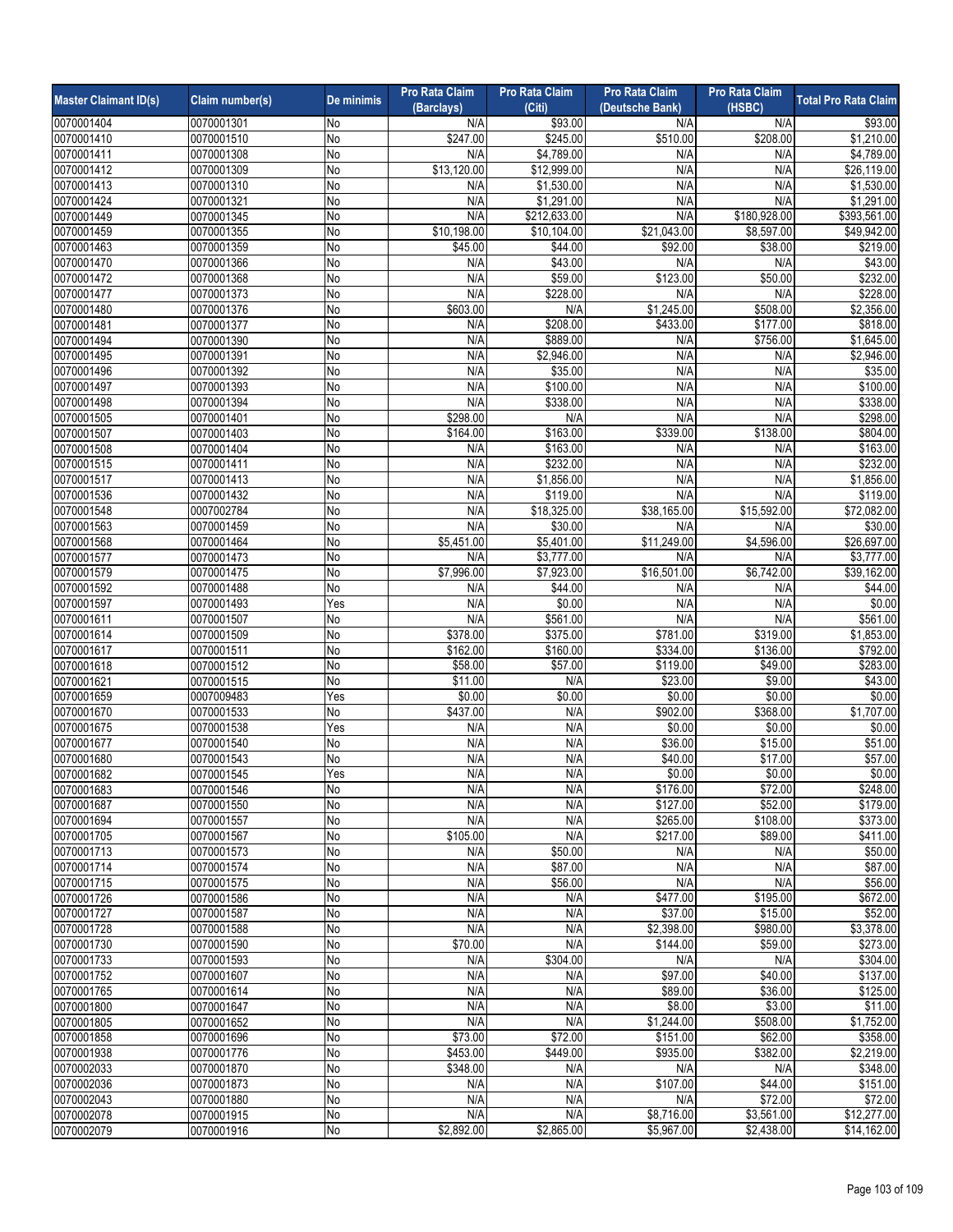| <b>Master Claimant ID(s)</b> | Claim number(s)        | De minimis | <b>Pro Rata Claim</b><br>(Barclays) | <b>Pro Rata Claim</b><br>(Citi) | Pro Rata Claim<br>(Deutsche Bank) | <b>Pro Rata Claim</b><br>(HSBC) | <b>Total Pro Rata Claim</b> |
|------------------------------|------------------------|------------|-------------------------------------|---------------------------------|-----------------------------------|---------------------------------|-----------------------------|
| 0070002088                   | 0007008214; 0010039899 | Yes        | \$0.00                              | \$0.00                          | \$0.00                            | \$0.00                          | \$0.00                      |
| 0070002097                   | 0070001933             | No         | N/A                                 | N/A                             | \$15.00                           | \$6.00                          | \$21.00                     |
| 0070002098                   | 0070001934             | Yes        | N/A                                 | N/A                             | \$0.00                            | \$0.00                          | \$0.00                      |
| 0070002099                   | 0070001935             | Yes        | N/A                                 | N/A                             | \$0.00                            | \$0.00                          | \$0.00                      |
| 0070002107                   | 0070001942             | No         | N/A                                 | N/A                             | \$473.00                          | \$193.00                        | \$666.00                    |
| 0070002108                   | 0070001943             | No         | \$193.00                            | N/A                             | N/A                               | N/A                             | \$193.00                    |
|                              |                        |            |                                     |                                 | \$134.00                          |                                 |                             |
| 0070002109                   | 0070001944             | No         | N/A                                 | N/A                             |                                   | \$55.00                         | \$189.00                    |
| 0070002137                   | 0070001972             | No         | \$593.00                            | N/A                             | N/A                               | N/A<br>\$54.00                  | \$593.00                    |
| 0070002139                   | 0070001974             | No         | N/A                                 | N/A                             | \$132.00                          |                                 | \$186.00                    |
| 0070002142                   | 0070001977             | No         | \$42.00                             | N/A                             | N/A<br>\$2,347.00                 | N/A                             | \$42.00<br>\$3,306.00       |
| 0070002145                   | 0070001980             | No         | N/A                                 | N/A<br>N/A                      |                                   | \$959.00                        |                             |
| 0070002146                   | 0070001981             | No         | N/A                                 |                                 | \$1,626.00                        | \$665.00                        | \$2,291.00                  |
| 0070002147                   | 0070001982             | No         | N/A<br>N/A                          | N/A<br>N/A                      | \$3,104.00<br>\$38.00             | \$1,268.00<br>\$16.00           | \$4,372.00<br>\$54.00       |
| 0070002149                   | 0070001984             | No         |                                     |                                 |                                   |                                 |                             |
| 0070002186                   | 0007009484             | No         | N/A                                 | \$18,549.00                     | \$38,632.00                       | \$15,783.00                     | \$72,964.00                 |
| 0070002186                   | 0010042022             | No         | N/A                                 | \$2,668.00                      | \$5,558.00                        | \$2,271.00                      | \$10,497.00                 |
| 0070002190                   | 0070002025             | No         | \$1,477.00                          | \$1,463.00                      | N/A                               | N/A                             | \$2,940.00                  |
| 0070002192                   | 0070002027             | No         | N/A                                 | N/A                             | N/A                               | \$667.00                        | \$667.00                    |
| 0070002197                   | 0007013277             | No         | N/A                                 | N/A                             | \$81,088.00                       | \$33,129.00                     | \$114,217.00                |
| 0070002198                   | 0070002033             | No         | N/A                                 | N/A                             | \$1,191.00                        | \$486.00                        | \$1,677.00                  |
| 0070002207                   | 0070002042             | No         | N/A                                 | N/A                             | \$6,136.00                        | \$2,507.00                      | \$8,643.00                  |
| 0070002230                   | 0070002065             | No         | N/A                                 | N/A                             | \$1,440.00                        | \$588.00                        | \$2,028.00                  |
| 0070002243                   | 0007015835             | No         | \$692.00                            | \$685.00                        | \$1,427.00                        | \$583.00                        | \$3,387.00                  |
| 0070002249                   | 0070002084             | No         | N/A                                 | N/A                             | \$1,487.00                        | \$608.00                        | \$2,095.00                  |
| 0070002279                   | 0070002114             | No         | N/A                                 | \$431.00                        | N/A                               | N/A                             | \$431.00                    |
| 0070002319                   | 0070002154             | Yes        | \$0.00                              | \$0.00                          | \$0.00                            | \$0.00                          | \$0.00                      |
| 0070002320                   | 0070002155             | No         | N/A                                 | N/A                             | \$302.00                          | \$124.00                        | \$426.00                    |
| 0070002322                   | 0070002157             | No         | N/A                                 | N/A                             | \$20.00                           | \$8.00                          | \$28.00                     |
| 0070002323                   | 0070002158             | No         | N/A                                 | N/A                             | \$413.00                          | \$169.00                        | \$582.00                    |
| 0070002338                   | 0070002173             | No         | N/A                                 | N/A                             | \$3,959.00                        | \$1,617.00                      | \$5,576.00                  |
| 0070002348                   | 0070002183             | No         | \$18,093.00                         | \$17,927.00                     | \$37,337.00                       | \$15,254.00                     | \$88,611.00                 |
| 0070002350                   | 0070002185             | No         | N/A                                 | N/A                             | N/A                               | \$1,072.00                      | \$1,072.00                  |
| 0070002353                   | 0007018360             | No         | N/A                                 | N/A                             | \$15,112.00                       | \$6,174.00                      | \$21,286.00                 |
| 0070002353                   | 0070002195             | No         | N/A                                 | N/A                             | \$11,643.00                       | \$4,757.00                      | \$16,400.00                 |
| 0070002356                   | 0070002191             | No         | N/A                                 | N/A                             | \$11,269.00                       | \$4,604.00                      | \$15,873.00                 |
| 0070002364                   | 0070002199             | No         | N/A                                 | N/A                             | \$162.00                          | \$66.00                         | \$228.00                    |
| 0070002366                   | 0070002201             | No         | \$177.00                            | \$175.00                        | \$365.00                          | \$149.00                        | \$866.00                    |
| 0070002380                   | 0070002215             | Yes        | \$0.00                              | \$0.00                          | \$0.00                            | \$0.00                          | \$0.00                      |
| 0070002382                   | 0070002217             | No         | \$6.00                              | \$6.00                          | \$12.00                           | \$5.00                          | \$29.00                     |
| 0070002398                   | 0070002233             | No         | N/A                                 | N/A                             | \$1,766.00                        | \$721.00                        | \$2,487.00                  |
| 0070002403                   | 0070002238             | No         | N/A                                 | \$910.00                        | N/A                               | N/A                             | \$910.00                    |
| 0070002409                   | 0070002244             | No         | N/A                                 | N/A                             | \$11,810.00                       | \$4,825.00                      | \$16,635.00                 |
| 0070002412                   | 0070002247             | No         | N/A                                 | N/A                             | \$9.00                            | \$4.00                          | \$13.00                     |
| 0070002413                   | 0070002248             | No         | N/A                                 | N/A                             | \$254.00                          | \$104.00                        | \$358.00                    |
| 0070002415                   | 0007013294             | No         | N/A                                 | N/A                             | \$585,069.00                      | \$239,031.00                    | \$824,100.00                |
| 0070002422                   | 0070002257             | No         | N/A                                 | N/A                             | \$1,028.00                        | \$420.00                        | \$1,448.00                  |
| 0070002428                   | 0007009631             | No         | N/A                                 | N/A                             | \$12,509.00                       | \$5,111.00                      | \$17,620.00                 |
| 0070002432                   | 0070002267             | No         | \$296.00                            | \$293.00                        | \$610.00                          | \$249.00                        | \$1,448.00                  |
| 0070002441                   | 0070002276             | No         | N/A                                 | N/A                             | \$2,464.00                        | \$1,006.00                      | \$3,470.00                  |
| 0070002443                   | 0070002278             | No         | N/A                                 | N/A                             | \$14,613.00                       | \$5,970.00                      | \$20,583.00                 |
| 0070002450                   | 0070002285             | No         | \$80.00                             | N/A                             | \$165.00                          | \$67.00                         | \$312.00                    |
| 0070002464                   | 0070002299             | Yes        | N/A                                 | N/A                             | \$0.00                            | \$0.00                          | \$0.00                      |
| 0070002465                   | 0070002300             | No         | N/A                                 | N/A                             | \$74.00                           | \$30.00                         | \$104.00                    |
| 0070002471                   | 0070002306             | No         | N/A                                 | N/A                             | \$50.00                           | \$20.00                         | \$70.00                     |
| 0070002474                   | 0070002309             | No         | N/A                                 | N/A                             | \$15,468.00                       | \$6,319.00                      | \$21,787.00                 |
| 0070002475                   | 0070002310             | No         | \$178,311.00                        | \$176,672.00                    | \$367,954.00                      | \$150,328.00                    | \$873,265.00                |
| 0070002476                   | 0070002311             | No         | N/A                                 | N/A                             | \$35.00                           | \$14.00                         | \$49.00                     |
| 0070002480                   | 0070002315             | No         | N/A                                 | N/A                             | \$75,684.00                       | \$30,921.00                     | \$106,605.00                |
| 0070002483                   | 0070002318             | No         | N/A                                 | N/A                             | N/A                               | \$147.00                        | \$147.00                    |
| 0070002492                   | 0070002327             | Yes        | N/A                                 | N/A                             | \$0.00                            | \$0.00                          | \$0.00                      |
| 0070002493                   | 0070002328             | No         | N/A                                 | N/A                             | \$518.00                          | \$212.00                        | \$730.00                    |
| 0070002495                   | 0070002330             | No         | N/A                                 | N/A                             | N/A                               | \$637.00                        | \$637.00                    |
| 0070002505                   | 0070002340             | No         | \$28,970.00                         | N/A                             | N/A                               | N/A                             | \$28,970.00                 |
| 0070002508                   | 0070002343             | No         | N/A                                 | N/A                             | \$7,456.00                        | \$3,046.00                      | \$10,502.00                 |
| 0070002509                   | 0070002344             | No         | \$2,170.00                          | N/A                             | N/A                               | N/A                             | \$2,170.00                  |
| 0070002510                   | 0070002345             | No         | N/A                                 | N/A                             | \$1,854.00                        | \$758.00                        | \$2,612.00                  |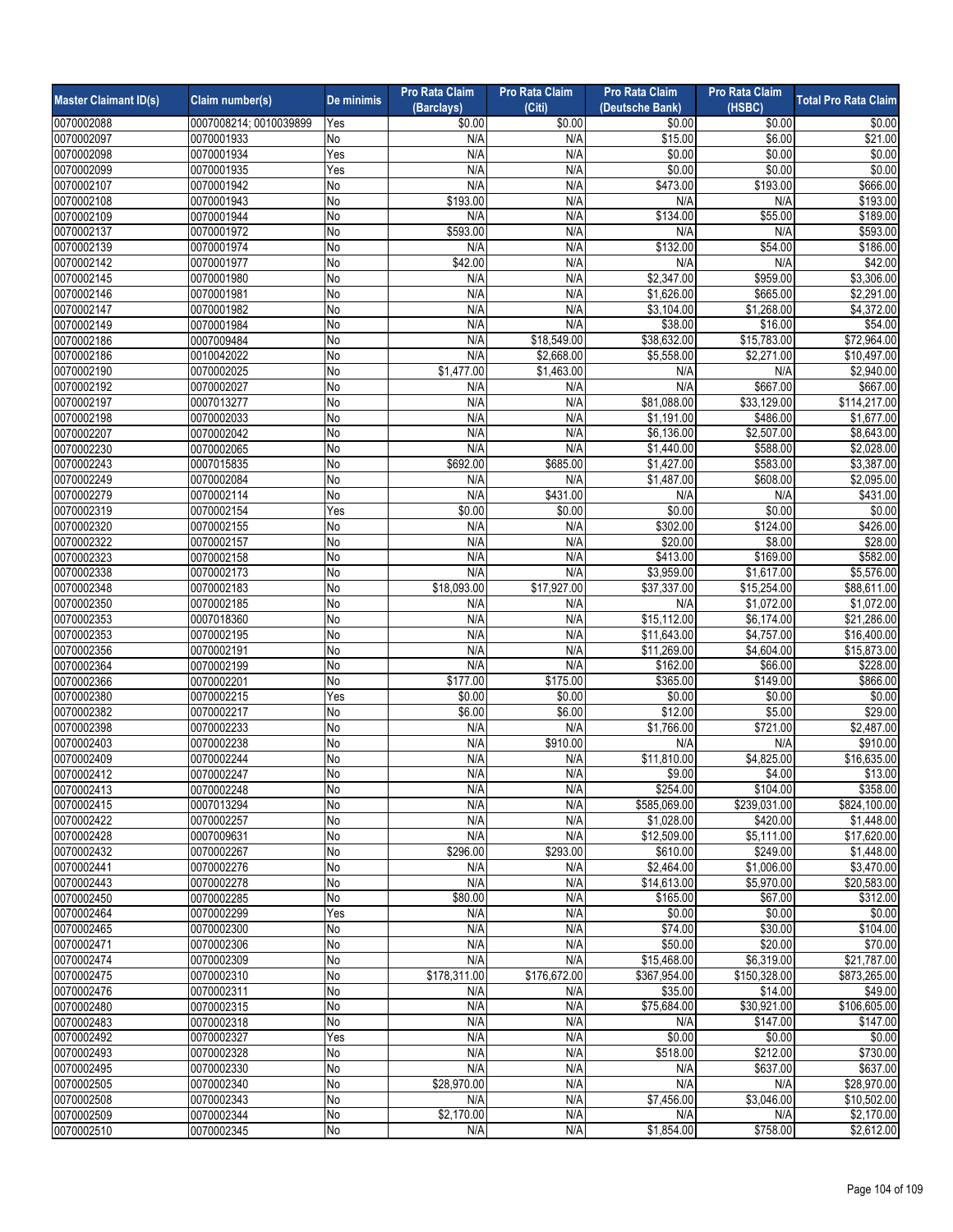| <b>Master Claimant ID(s)</b> | Claim number(s) | De minimis | Pro Rata Claim<br>(Barclays) | <b>Pro Rata Claim</b><br>(Citi) | <b>Pro Rata Claim</b><br>(Deutsche Bank) | <b>Pro Rata Claim</b><br>(HSBC) | Total Pro Rata Claim |
|------------------------------|-----------------|------------|------------------------------|---------------------------------|------------------------------------------|---------------------------------|----------------------|
| 0070002512                   | 0070002347      | No         | N/A                          | N/A                             | \$2,408.00                               | \$984.00                        | \$3,392.00           |
| 0070002513                   | 0070002348      | No         | N/A                          | N/A                             | \$4.693.00                               | \$1,917.00                      | \$6,610.00           |
| 0070002516                   | 0070002351      | No         | N/A                          | \$3,931.00                      | N/A                                      | N/A                             | \$3,931.00           |
| 0070002518                   | 0070002353      | Yes        | \$0.00                       | N/A                             | N/A                                      | N/A                             | \$0.00               |
| 0070002538                   | 0000005119      | No         | N/A                          | \$13,336.00                     | \$27,776.00                              | \$11,348.00                     | \$52,460.00          |
| 0454355701                   | 0007014074      | No         | \$63,340.00                  | \$62,758.00                     | \$130,706.00                             | \$53,400.00                     | \$310,204.00         |
| 0466647504                   | 0007018359      | No         |                              |                                 |                                          |                                 | \$8,369.00           |
| 0466667861                   | 0007020395      | No         | \$1,709.00<br>\$23,391.00    | \$1,693.00                      | \$3,526.00                               | \$1,441.00<br>\$19,720.00       | \$114,556.00         |
|                              |                 |            | \$221.00                     | \$23,176.00                     | \$48,269.00                              |                                 |                      |
| 0467129731                   | 0070002496      | No         |                              | \$219.00                        | \$456.00                                 | \$186.00                        | \$1,082.00           |
| 0467129732                   | 0070002497      | No         | \$146.00                     | \$144.00                        | \$300.00                                 | \$123.00                        | \$713.00             |
| 0467129737                   | 0070002502      | No         | \$370.00                     | \$367.00                        | \$763.00                                 | \$312.00                        | \$1,812.00           |
| 0467129738                   | 0070002503      | No         | \$499.00                     | \$494.00                        | \$1,029.00                               | \$420.00                        | \$2,442.00           |
| 0467129741                   | 0070002506      | No         | \$60.00                      | \$60.00                         | \$124.00                                 | \$51.00                         | \$295.00             |
| 0467129754                   | 0070002519      | No         | \$53.00                      | \$53.00                         | \$109.00                                 | \$45.00                         | \$260.00             |
| 0467129757                   | 0070002522      | No         | \$104.00                     | \$103.00                        | \$216.00                                 | \$88.00                         | \$511.00             |
| 0467129759                   | 0070002524      | No         | \$6.00                       | \$6.00                          | \$13.00                                  | \$5.00                          | \$30.00              |
| 0467129760                   | 0070002525      | No         | \$137.00                     | \$136.00                        | \$282.00                                 | \$115.00                        | \$670.00             |
| 0467129761                   | 0070002526      | No         | \$448.00                     | \$444.00                        | \$925.00                                 | \$378.00                        | \$2,195.00           |
| 0467129762                   | 0070002527      | No         | \$1,469,137.00               | \$1,455,635.00                  | \$3,031,645.00                           | \$1,238,586.00                  | \$7,195,003.00       |
| 0467129767                   | 0070002532      | No         | \$257.00                     | \$254.00                        | \$530.00                                 | \$216.00                        | \$1,257.00           |
| 0467129768                   | 0070002533      | No         | \$3.00                       | \$3.00                          | \$6.00                                   | \$3.00                          | \$15.00              |
| 0467129769                   | 0070002534      | No         | \$152.00                     | \$150.00                        | \$313.00                                 | \$128.00                        | \$743.00             |
| 0467129771                   | 0070002536      | No         | \$532.00                     | \$527.00                        | \$1.097.00                               | \$448.00                        | \$2,604.00           |
| 0467129772                   | 0070002537      | No         | \$40,535,005.00              | \$40,162,460.00                 | \$83,646,178.00                          | \$34,173,866.00                 | \$198,517,509.00     |
| 0467129774                   | 0070002539      | No         | \$389.00                     | \$385.00                        | \$802.00                                 | \$328.00                        | \$1,904.00           |
| 0467129775                   | 0070002540      | No         | \$6,299.00                   | \$6,241.00                      | \$12,999.00                              | 55,311.00                       | \$30,850.00          |
| 0467129777                   | 0070002542      | No         | \$4.00                       | \$4.00                          | \$8.00                                   | \$3.00                          | \$19.00              |
| 0467129778                   | 0070002543      | No         | \$336.00                     | \$333.00                        | \$694.00                                 | \$284.00                        | \$1,647.00           |
| 0467129779                   | 0070002544      | No         | \$3,660.00                   | \$3,627.00                      | \$7,553.00                               | \$3,086.00                      | \$17,926.00          |
| 0467129802                   | 0070002567      | No         | \$7.00                       | \$7.00                          | \$14.00                                  | \$6.00                          | \$34.00              |
| 0467129804                   | 0070002569      | No         | \$7.00                       | \$7.00                          | \$15.00                                  | \$6.00                          | \$35.00              |
| 0467129812                   | 0070002577      | No         | \$42.00                      | \$42.00                         | \$88.00                                  | \$36.00                         | \$208.00             |
| 0467129817                   | 0070002582      | Yes        | \$0.00                       | \$0.00                          | \$0.00                                   | \$0.00                          | \$0.00               |
| 0467129820                   | 0070002585      | No         | \$3,515.00                   | \$3,482.00                      | \$7,253.00                               | \$2,963.00                      | \$17,213.00          |
| 0467129821                   | 0070002586      | No         | \$5.00                       | \$5.00                          | \$11.00                                  | \$4.00                          | \$25.00              |
| 0467129822                   | 0070002587      | No         | \$49.00                      | \$48.00                         | \$101.00                                 | \$41.00                         | \$239.00             |
| 0467129840                   | 0070002605      | Yes        | \$0.00                       | \$0.00                          | \$0.00                                   | \$0.00                          | \$0.00               |
| 0467129841                   | 0070002606      | Yes        | \$0.00                       | \$0.00                          | \$0.00                                   | \$0.00                          | \$0.00               |
| 0467129842                   | 0070002607      | No         | \$12.00                      | \$12.00                         | \$25.00                                  | \$10.00                         | \$59.00              |
| 0467129843                   | 0070002608      | No         | \$4.00                       | \$4.00                          | \$8.00                                   | \$3.00                          | \$19.00              |
| 0467129844                   | 0070002609      | No         | \$11.00                      | \$11.00                         | \$23.00                                  | \$9.00                          | \$54.00              |
| 0467129845                   | 0070002610      | No         | \$4.00                       | \$4.00                          | \$9.00                                   | \$4.00                          | \$21.00              |
| 0467129846                   | 0070002611      |            | \$28.00                      | \$28.00                         |                                          | \$24.00                         | \$139.00             |
|                              |                 | No         |                              | \$139.00                        | \$59.00                                  |                                 |                      |
| 0467129859                   | 0070002624      | No         | \$140.00                     |                                 | \$289.00                                 | \$118.00                        | \$686.00             |
| 0467129880                   | 0070002645      | No         | \$2,655.00                   | \$2,631.00                      | \$5,479.00                               | \$2,238.00                      | \$13,003.00          |
| 0467129881                   | 0070002646      | Yes        | \$0.00                       | \$0.00                          | \$0.00                                   | \$0.00                          | \$0.00               |
| 0467129882                   | 0070002647      | Yes        | \$0.00                       | \$0.00                          | \$0.00                                   | \$0.00                          | \$0.00               |
| 0467129883                   | 0070002648      | Yes        | \$0.00                       | \$0.00                          | \$0.00                                   | \$0.00                          | \$0.00               |
| 0467129884                   | 0070002649      | Yes        | \$0.00                       | \$0.00                          | \$0.00                                   | \$0.00                          | \$0.00               |
| 0467129885                   | 0070002650      | Yes        | \$0.00                       | \$0.00                          | \$0.00                                   | \$0.00                          | \$0.00               |
| 0467129889                   | 0070002654      | No         | \$407,335.00                 | \$403,591.00                    | \$840,557.00                             | \$343,412.00                    | \$1,994,895.00       |
| 0467129890                   | 0070002655      | No         | \$1,721.00                   | \$1,705.00                      | \$3,551.00                               | \$1,451.00                      | \$8,428.00           |
| 0467129891                   | 0070002656      | Yes        | \$0.00                       | \$0.00                          | \$0.00                                   | \$0.00                          | \$0.00               |
| 0467129893                   | 0070002658      | Yes        | \$0.00                       | \$0.00                          | \$0.00                                   | \$0.00                          | \$0.00               |
| 0467129894                   | 0070002659      | No         | \$573.00                     | \$568.00                        | \$1,183.00                               | \$483.00                        | \$2,807.00           |
| 0467129895                   | 0070002660      | No         | \$8.00                       | \$8.00                          | \$17.00                                  | \$7.00                          | \$40.00              |
| 0467129898                   | 0070002663      | No         | \$523.00                     | \$519.00                        | \$1,080.00                               | \$441.00                        | \$2,563.00           |
| 0467129899                   | 0070002664      | No         | \$180.00                     | \$178.00                        | \$371.00                                 | \$152.00                        | \$881.00             |
| 0467129900                   | 0070002665      | No         | \$48.00                      | \$48.00                         | \$100.00                                 | \$41.00                         | \$237.00             |
| 0467129905                   | 0070002670      | No         | \$8,267.00                   | \$8,191.00                      | \$17,060.00                              | \$6,970.00                      | \$40,488.00          |
| 0467129917                   | 0070002682      | No         | \$78.00                      | \$77.00                         | \$160.00                                 | \$65.00                         | \$380.00             |
| 0467129918                   | 0070002683      | No         | \$11,092.00                  | \$10,990.00                     | \$22,890.00                              | \$9,352.00                      | \$54,324.00          |
| 0467129930                   | 0070002695      | No         | \$343.00                     | \$340.00                        | \$708.00                                 | \$289.00                        | \$1,680.00           |
| 0467129931                   | 0070002696      | No         | \$66.00                      | \$66.00                         | \$137.00                                 | \$56.00                         | \$325.00             |
| 0467129932                   | 0070002697      | No         | \$17.00                      | \$16.00                         | \$34.00                                  | \$14.00                         | \$81.00              |
| 0467129934                   | 0070002699      | No         | \$55.00                      | \$54.00                         | \$113.00                                 | \$46.00                         | \$268.00             |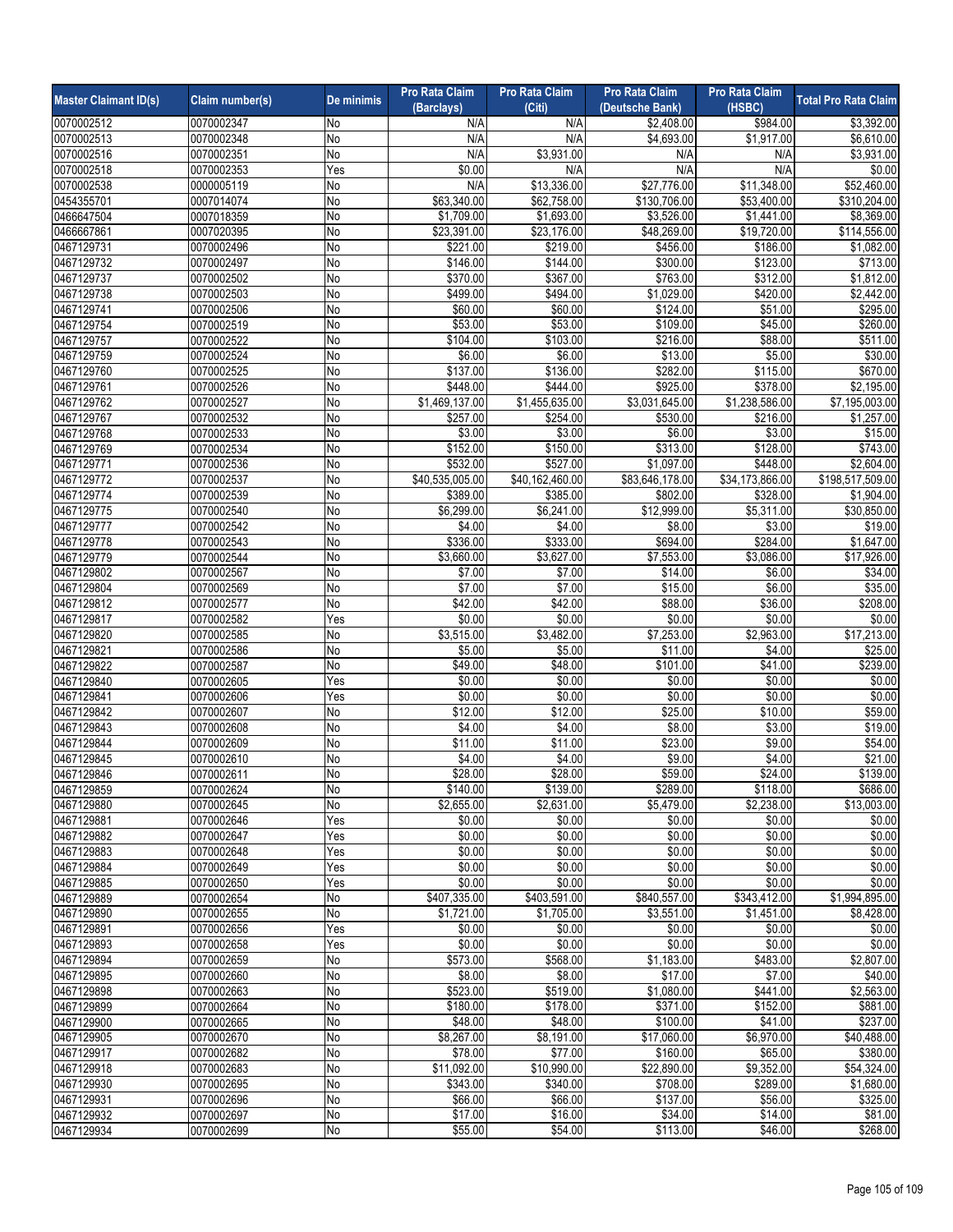| <b>Master Claimant ID(s)</b> | Claim number(s) | De minimis | <b>Pro Rata Claim</b><br>(Barclays) | <b>Pro Rata Claim</b><br>(Citi) | Pro Rata Claim<br>(Deutsche Bank) | <b>Pro Rata Claim</b><br>(HSBC) | <b>Total Pro Rata Claim</b> |
|------------------------------|-----------------|------------|-------------------------------------|---------------------------------|-----------------------------------|---------------------------------|-----------------------------|
| 0467129935                   | 0070002700      | No         | \$57.00                             | \$56.00                         | \$118.00                          | \$48.00                         | \$279.00                    |
| 0467129940                   | 0070002705      | No         | \$225.00                            | \$223.00                        | \$465.00                          | \$190.00                        | \$1,103.00                  |
| 0467129946                   | 0070002711      | No         | \$12.00                             | \$12.00                         | \$26.00                           | \$11.00                         | \$61.00                     |
|                              |                 | No         |                                     |                                 |                                   | \$2,863.00                      |                             |
| 0467129947                   | 0070002712      |            | \$3,396.00                          | \$3,364.00                      | \$7,007.00                        |                                 | \$16,630.00                 |
| 0467129951                   | 0070002716      | No         | \$392.00                            | \$388.00                        | \$808.00                          | \$330.00                        | \$1,918.00                  |
| 0467129952                   | 0070002717      | Yes        | \$0.00                              | \$0.00                          | \$0.00                            | \$0.00                          | \$0.00                      |
| 0467129953                   | 0070002718      | No         | \$139.00                            | \$137.00                        | \$286.00                          | \$117.00                        | \$679.00                    |
| 0467129954                   | 0070002719      | No         | \$93.00                             | \$93.00                         | \$193.00                          | \$79.00                         | \$458.00                    |
| 0467129956                   | 0070002721      | Yes        | \$0.00                              | \$0.00                          | \$0.00                            | \$0.00                          | \$0.00                      |
| 0467129958                   | 0070002723      | No         | \$408.00                            | \$405.00                        | \$843.00                          | \$344.00                        | \$2,000.00                  |
| 0467129959                   | 0070002724      | No         | \$544.00                            | \$539.00                        | \$1,124.00                        | \$459.00                        | \$2,666.00                  |
| 0467129961                   | 0070002726      | Yes        | \$0.00                              | \$0.00                          | \$0.00                            | \$0.00                          | \$0.00                      |
| 0467129964                   | 0070002729      | No         | \$382.00                            | \$379.00                        | \$789.00                          | \$322.00                        | \$1,872.00                  |
| 0467129965                   | 0070002730      | No         | \$2,179.00                          | \$2,159.00                      | \$4,496.00                        | \$1,837.00                      | \$10,671.00                 |
| 0467129966                   | 0070002731      | Yes        | \$0.00                              | \$0.00                          | \$0.00                            | \$0.00                          | \$0.00                      |
| 0467129967                   | 0070002732      | Yes        | \$0.00                              | \$0.00                          | \$0.00                            | \$0.00                          | \$0.00                      |
| 0467129970                   | 0070002735      | No         | \$497.00                            | \$493.00                        | \$1,026.00                        | \$419.00                        | \$2,435.00                  |
| 0467129971                   | 0070002736      | Yes        | \$0.00                              | \$0.00                          | \$0.00                            | \$0.00                          | \$0.00                      |
| 0467129972                   | 0070002737      | No         | \$3.00                              | \$3.00                          | \$6.00                            | \$3.00                          | \$15.00                     |
| 0467129973                   | 0070002738      | No         | \$54.00                             | \$54.00                         | \$111.00                          | \$46.00                         | \$265.00                    |
| 0467129974                   | 0070002739      | No         | \$3.00                              | \$3.00                          | \$6.00                            | \$3.00                          | \$15.00                     |
| 0467129975                   | 0070002740      | No         | \$111.00                            | \$110.00                        | \$228.00                          | \$93.00                         | \$542.00                    |
| 0467129979                   | 0070002744      | No         | \$117,665.00                        | \$116,584.00                    | \$242,809.00                      | \$99,200.00                     | \$576,258.00                |
| 0467129980                   | 0070002745      | No         | \$635,261.00                        | \$629,423.00                    | \$1,310,896.00                    | \$535,570.00                    | \$3,111,150.00              |
| 0467129981                   | 0070002746      | No         | \$418.00                            | \$415.00                        | \$864.00                          | \$353.00                        | \$2,050.00                  |
| 0467129982                   | 0070002747      | No         | \$402.00                            | \$399.00                        | \$830.00                          | \$339.00                        | \$1,970.00                  |
| 0467129983                   | 0070002748      | Yes        | \$0.00                              | \$0.00                          | \$0.00                            | \$0.00                          | \$0.00                      |
| 0467129984                   | 0070002749      | Yes        | \$0.00                              | \$0.00                          | \$0.00                            | \$0.00                          | \$0.00                      |
| 0467129985                   | 0070002750      | No         | \$1,015.00                          | \$1,005.00                      | \$2,094.00                        | \$855.00                        | \$4,969.00                  |
| 0467129988                   | 0070002753      | Yes        | \$0.00                              | \$0.00                          | \$0.00                            | \$0.00                          | \$0.00                      |
|                              | 0070002754      |            | \$5,384.00                          | \$5,335.00                      |                                   | \$4,539.00                      | \$26,368.00                 |
| 0467129989                   |                 | No         |                                     |                                 | \$11,110.00                       |                                 |                             |
| 0467129990                   | 0070002755      | No         | \$267.00                            | \$264.00                        | \$550.00                          | \$225.00                        | \$1,306.00                  |
| 0467129991                   | 0070002756      | Yes        | \$0.00                              | \$0.00                          | \$0.00                            | \$0.00                          | \$0.00                      |
| 0467129992                   | 0070002757      | No         | \$20.00                             | \$20.00                         | \$41.00                           | \$17.00                         | \$98.00                     |
| 0467129993                   | 0070002758      | Yes        | \$0.00                              | \$0.00                          | \$0.00                            | \$0.00                          | \$0.00                      |
| 0467129994                   | 0070002759      | No         | \$10.00                             | \$10.00                         | \$20.00                           | \$8.00                          | \$48.00                     |
| 0467129995                   | 0070002760      | Yes        | \$0.00                              | \$0.00                          | \$0.00                            | \$0.00                          | \$0.00                      |
| 0467129996                   | 0070002761      | No         | \$7.00                              | \$7.00                          | \$14.00                           | \$6.00                          | \$34.00                     |
| 0467129997                   | 0070002762      | No         | \$733.00                            | \$726.00                        | \$1,512.00                        | \$618.00                        | \$3,589.00                  |
| 0467129998                   | 0070002763      | No         | \$65.00                             | \$65.00                         | \$135.00                          | \$55.00                         | \$320.00                    |
| 0467130000                   | 0070002765      | No         | \$104.00                            | \$103.00                        | \$215.00                          | \$88.00                         | \$510.00                    |
| 0467130001                   | 0070002766      | No         | \$849.00                            | \$842.00                        | \$1,753.00                        | \$716.00                        | \$4,160.00                  |
| 0467130002                   | 0070002767      | No         | \$30.00                             | \$30.00                         | \$63.00                           | \$26.00                         | \$149.00                    |
| 0467130003                   | 0070002768      | No         | \$18.00                             | \$18.00                         | \$38.00                           | \$15.00                         | \$89.00                     |
| 0467130004                   | 0070002769      | Yes        | \$0.00                              | \$0.00                          | \$0.00                            | \$0.00                          | \$0.00                      |
| 0467130005                   | 0070002770      | Yes        | \$0.00                              | \$0.00                          | \$0.00                            | \$0.00                          | \$0.00                      |
| 0467130006                   | 0070002771      | Yes        | \$0.00                              | \$0.00                          | \$0.00                            | \$0.00                          | \$0.00                      |
| 0467130007                   | 0070002772      | Yes        | \$0.00                              | \$0.00                          | \$0.00                            | \$0.00                          | \$0.00                      |
| 0467130008                   | 0070002773      | Yes        | \$0.00                              | \$0.00                          | \$0.00                            | \$0.00                          | \$0.00                      |
| 0467130009                   | 0070002774      | No         | \$285.00                            | \$282.00                        | \$588.00                          | \$240.00                        | \$1,395.00                  |
| 0467130010                   | 0070002775      | No         | \$360.00                            | \$356.00                        | \$742.00                          | \$303.00                        | \$1,761.00                  |
| 0467130011                   | 0070002776      | No         | \$3,251.00                          | \$3,222.00                      | \$6,709.00                        | \$2,741.00                      | \$15,923.00                 |
| 0467130012                   | 0070002777      | No         | \$19,066.00                         | \$18,891.00                     | \$39,345.00                       | \$16,074.00                     | \$93,376.00                 |
| 0467130013                   | 0070002778      | No         | \$4,620.00                          | \$4,577.00                      | \$9,533.00                        | \$3,895.00                      | \$22,625.00                 |
| 0467130014                   | 0070002779      | No         | \$919.00                            | \$910.00                        | \$1,896.00                        | \$775.00                        | \$4,500.00                  |
| 0467130015                   | 0070002780      | No         | \$1,724.00                          | \$1.708.00                      | \$3,558.00                        | \$1,454.00                      | \$8,444.00                  |
| 0467130016                   | 0070002781      | Yes        | \$0.00                              | \$0.00                          | \$0.00                            | \$0.00                          | \$0.00                      |
| 0467130017                   | 0070002782      | No         | \$522.00                            | \$517.00                        | \$1,077.00                        | \$440.00                        | \$2,556.00                  |
| 0467130018                   | 0070002783      | No         | \$226.00                            | \$224.00                        | \$467.00                          | \$191.00                        | \$1,108.00                  |
| 0467130019                   | 0070002784      | No         | \$218,595.00                        | \$216,586.00                    | \$451,083.00                      | \$184,291.00                    | \$1,070,555.00              |
| 0467130020                   | 0070002785      | No         |                                     |                                 |                                   |                                 |                             |
|                              |                 |            | \$11.00                             | \$11.00                         | \$24.00                           | \$10.00                         | \$56.00                     |
| 0467130022                   | 0070002787      | No         | \$6.00                              | \$6.00                          | \$13.00                           | \$5.00                          | \$30.00                     |
| 0467130024                   | 0070002789      | No         | \$333.00                            | \$330.00                        | \$687.00                          | \$281.00                        | \$1,631.00                  |
| 0467130025                   | 0070002790      | No         | \$182.00                            | \$180.00                        | \$375.00                          | \$153.00                        | \$890.00                    |
| 0467130029                   | 0070002794      | No         | \$5,526.00                          | \$5,475.00                      | \$11,402.00                       | \$4,658.00                      | \$27,061.00                 |
| 0467130030                   | 0070002795      | Yes        | \$0.00                              | \$0.00                          | \$0.00                            | \$0.00                          | \$0.00                      |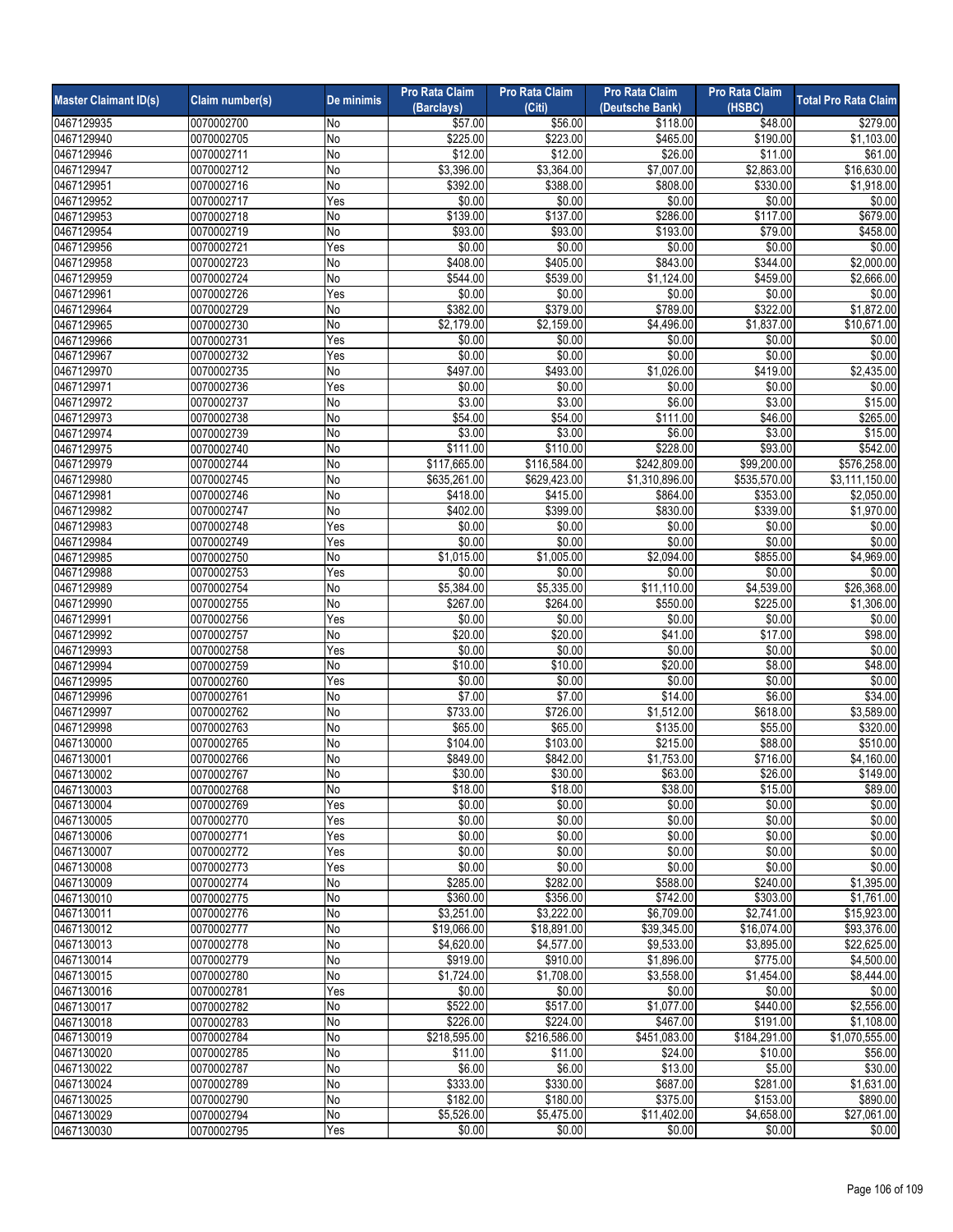| <b>Master Claimant ID(s)</b> | Claim number(s)          | De minimis | Pro Rata Claim     | <b>Pro Rata Claim</b> | <b>Pro Rata Claim</b> | <b>Pro Rata Claim</b> | <b>Total Pro Rata Claim</b> |
|------------------------------|--------------------------|------------|--------------------|-----------------------|-----------------------|-----------------------|-----------------------------|
|                              |                          |            | (Barclays)         | (Citi)                | (Deutsche Bank)       | (HSBC)                |                             |
| 0467130031                   | 0070002796               | No         | \$4,389.00         | \$4,348.00            | \$9,056.00            | \$3,700.00            | \$21,493.00                 |
| 0467130032                   | 0070002797               | Yes        | \$0.00<br>\$586.00 | \$0.00<br>\$581.00    | \$0.00<br>\$1,209.00  | \$0.00<br>\$494.00    | \$0.00<br>\$2,870.00        |
| 0467130037                   | 0070002802               | No         |                    |                       |                       |                       |                             |
| 0467130039<br>0467130040     | 0070002804<br>0070002805 | No<br>Yes  | \$128.00<br>\$0.00 | \$126.00<br>\$0.00    | \$263.00<br>\$0.00    | \$108.00<br>\$0.00    | \$625.00<br>\$0.00          |
| 0467130042                   | 0070002807               | No         | \$448.00           | \$444.00              | \$925.00              | \$378.00              | \$2,195.00                  |
| 0467130045                   | 0070002810               | No         | \$823.00           | \$816.00              | \$1,699.00            | \$694.00              | \$4,032.00                  |
| 0467130048                   | 0070002813               | No         | \$73.00            | \$72.00               | \$150.00              | \$61.00               | \$356.00                    |
| 0467130063                   | 0070002828               | No         | N/A                | \$383.00              | \$799.00              | \$326.00              | \$1,508.00                  |
| 0467130064                   | 0070002829               | No         | \$36,003.00        | \$35,672.00           | \$74,294.00           | \$30,353.00           | \$176,322.00                |
| 0467130065                   | 0070002830               | Yes        | \$0.00             | \$0.00                | \$0.00                | \$0.00                | \$0.00                      |
| 0467130066                   | 0070002831               | No         | \$116,811.00       | \$115,738.00          | \$241,047.00          | \$98,480.00           | \$572,076.00                |
| 0467130067                   | 0070002832               | No         | \$9,118.00         | \$9,035.00            | \$18,816.00           | \$7,687.00            | \$44,656.00                 |
| 0467130068                   | 0070002833               | No         | \$1,643,296.00     | \$1,628,193.00        | \$3,391,030.00        | \$1,385,414.00        | \$8,047,933.00              |
| 0467130073                   | 0070002838               | <b>No</b>  | \$75.00            | \$75.00               | \$156.00              | \$64.00               | \$370.00                    |
| 0467130079                   | 0070002844               | Yes        | \$0.00             | \$0.00                | \$0.00                | \$0.00                | \$0.00                      |
| 0467130081                   | 0070002846               | No         | \$1,529.00         | \$1,515.00            | \$3,154.00            | \$1,289.00            | \$7,487.00                  |
| 0467130088                   | 0070002853               | <b>No</b>  | \$2,965.00         | \$2,938.00            | \$6,118.00            | \$2,500.00            | \$14,521.00                 |
| 0467130089                   | 0070002854               | No         | \$230.00           | \$227.00              | \$474.00              | \$194.00              | \$1,125.00                  |
| 0467130091                   | 0070002856               | No         | \$1,178.00         | \$1,167.00            | \$2,430.00            | \$993.00              | \$5,768.00                  |
| 0467130092                   | 0070002857               | No         | \$27,732.00        | \$27,477.00           | \$57,227.00           | \$23,380.00           | \$135,816.00                |
| 0467130094                   | 0070002859               | No         | \$92,523.00        | \$91,673.00           | \$190,926.00          | \$78,003.00           | \$453,125.00                |
| 0467130095                   | 0070002860               | No         | \$3.00             | \$3.00                | \$6.00                | \$2.00                | \$14.00                     |
| 0467130096                   | 0070002861               | No         | \$89,155.00        | \$88,335.00           | \$183,975.00          | \$75,164.00           | \$436,629.00                |
| 0467130097                   | 0070002862               | No         | \$1,001,248.00     | \$992,045.00          | \$2,066,128.00        | \$844,122.00          | \$4,903,543.00              |
| 0467130098                   | 0070002863               | No         | \$13,811.00        | \$13,684.00           | \$28,500.00           | \$11,644.00           | \$67,639.00                 |
| 0467130099                   | 0070002864               | No         | \$35,345.00        | \$35,020.00           | \$72,936.00           | \$29,798.00           | \$173,099.00                |
| 0467130100                   | 0070002865               | No         | \$110,563.00       | \$109,547.00          | \$228,154.00          | \$93,213.00           | \$541,477.00                |
| 0467130101                   | 0070002866               | No         | \$30.00            | \$30.00               | \$62.00               | \$25.00               | $\frac{1}{147.00}$          |
| 0467130102                   | 0070002867               | No         | \$15,925.00        | \$15,779.00           | \$32,862.00           | \$13,426.00           | \$77,992.00                 |
| 0467130103                   | 0070002868               | No         | \$32,640.00        | \$32,340.00           | \$67,355.00           | \$27,518.00           | \$159,853.00                |
| 0467130104                   | 0070002869               | No         | \$4,405,570.00     | \$4,365,080.00        | \$9,091,133.00        | \$3,714,206.00        | \$21,575,989.00             |
| 0467130105                   | 0070002870               | No         | \$57,209.00        | \$56,683.00           | \$118,054.00          | \$48,231.00           | \$280,177.00                |
| 0467130107                   | 0070002872               | Yes        | \$0.00             | \$0.00                | \$0.00                | \$0.00                | \$0.00                      |
| 0467130108                   | 0070002873               | <b>No</b>  | \$3.00             | \$3.00                | \$5.00                | \$2.00                | \$13.00                     |
| 0467130110                   | 0070002875               | Yes        | \$0.00             | \$0.00                | \$0.00                | \$0.00                | \$0.00                      |
| 0467130112                   | 0070002877               | No         | \$4.00             | \$4.00                | \$9.00                | \$4.00                | \$21.00                     |
| 0467130114                   | 0070002879               | No         | \$766.00           | \$759.00              | \$1,580.00            | \$646.00              | \$3,751.00                  |
| 0467130118                   | 0070002883               | No         | \$645.00           | \$639.00              | \$1,330.00            | \$544.00              | \$3,158.00                  |
| 0467130119                   | 0070002884               | No         | \$8,792.00         | \$8,711.00            | \$18,142.00           | \$7,412.00            | \$43,057.00                 |
| 0467130120                   | 0070002885               | No         | \$695.00           | \$689.00              | \$1,435.00            | \$586.00              | \$3,405.00                  |
| 0467130124                   | 0070002889               | No         | \$2.808.00         | \$2,783.00            | \$5,795.00            | \$2,368.00            | \$13,754.00                 |
| 0467130125                   | 0070002890               | <b>No</b>  | \$2,935.00         | \$2,908.00            | \$6,057.00            | \$2,475.00            | \$14,375.00                 |
| 0467130126                   | 0070002891               | No         | \$1,676.00         | \$1,660.00            | \$3,458.00            | \$1,413.00            | \$8,207.00                  |
| 0467130127                   | 0070002892               | No         | \$291.00           | \$288.00              | \$601.00              | \$245.00              | \$1,425.00                  |
| 0467130129                   | 0070002894               | No         | \$19.00            | \$19.00               | \$39.00               | \$16.00               | \$93.00                     |
| 0467130132                   | 0070002897               | <b>No</b>  | \$5,550.00         | \$5,499.00            | \$11,452.00           | \$4,679.00            | \$27,180.00                 |
| 0467130140                   | 0070002905               | Yes        | \$0.00             | \$0.00                | \$0.00                | \$0.00                | \$0.00                      |
| 0467130142                   | 0070002907               | Yes        | \$0.00             | \$0.00                | \$0.00                | \$0.00                | \$0.00                      |
| 0467130144                   | 0070002909               | <b>No</b>  | \$229.00           | \$227.00              | \$473.00              | \$193.00              | \$1,122.00                  |
| 0467130146                   | 0070002911               | Yes        | \$0.00             | \$0.00                | \$0.00                | \$0.00                | \$0.00                      |
| 0467130148                   | 0070002913               | <b>No</b>  | \$320.404.00       | \$317,459.00          | \$661,171.00          | \$270,123.00          | \$1,569,157.00              |
| 0467130158                   | 0070002923               | No         | \$35,390.00        | \$35,065.00           | \$73,030.00           | \$29.837.00           | \$173,322.00                |
| 0467130162                   | 0070002927               | Yes        | \$0.00             | \$0.00                | \$0.00                | \$0.00                | \$0.00                      |
| 0467130163                   | 0070002928               | No         | \$600.00           | \$594.00              | \$1,237.00            | \$505.00              | \$2.936.00                  |
| 0467130165                   | 0070002930               | <b>No</b>  | \$3,064.00         | \$3,035.00            | \$6,322.00            | \$2,583.00            | \$15,004.00                 |
| 0467130178                   | 0070002943               | Yes        | \$0.00             | \$0.00                | \$0.00                | \$0.00                | \$0.00                      |
| 0467130192                   | 0070002957               | No         | \$768.00           | \$761.00              | \$1,584.00            | \$647.00              | \$3,760.00                  |
| 0467130193                   | 0070002958               | <b>No</b>  | \$3,092.00         | \$3,063.00            | \$6,380.00            | \$2,607.00            | \$15,142.00                 |
| 0467130194                   | 0070002959               | No         | \$6,970.00         | \$6,906.00            | \$14,383.00           | \$5,876.00            | \$34,135.00                 |
| 0467130195                   | 0070002960               | No         | \$1,104.00         | \$1,094.00            | \$2,278.00            | \$931.00              | \$5,407.00                  |
| 0467130196                   | 0070002961               | Yes        | \$0.00             | \$0.00                | \$0.00                | \$0.00                | \$0.00                      |
| 0467130204                   | 0070002969               | No         | \$154.00           | \$153.00              | \$318.00              | \$130.00              | \$755.00                    |
| 0467130208                   | 0070002973               | No         | \$3,571.00         | \$3,538.00            | \$7,369.00            | \$3,011.00            | \$17,489.00                 |
| 0467130211                   | 0070002976               | No         | \$168.00           | \$166.00              | \$347.00              | \$142.00              | \$823.00                    |
| 0467130212                   | 0070002977               | No         | \$257.00           | \$255.00              | \$531.00              | \$217.00              | \$1,260.00                  |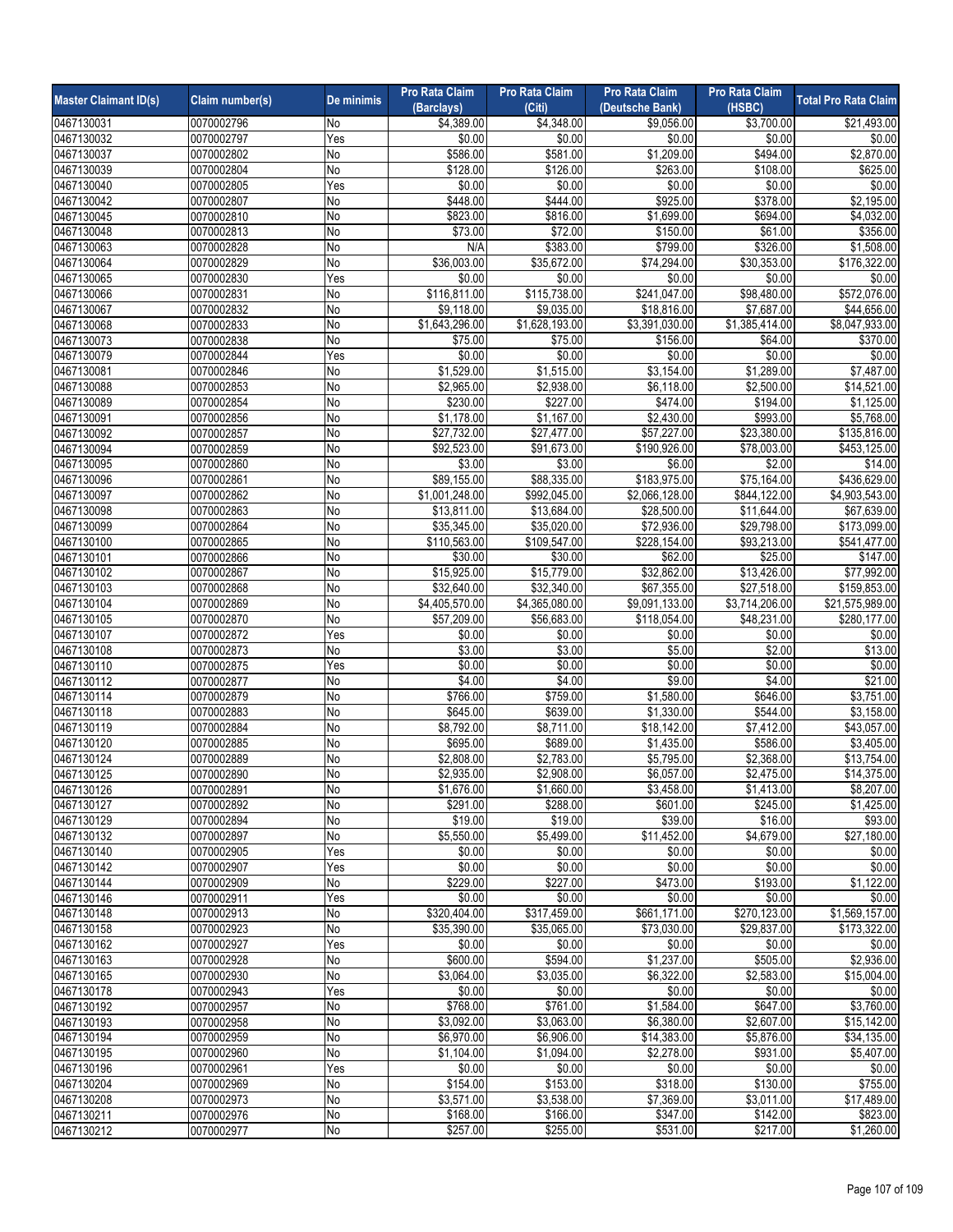| <b>Master Claimant ID(s)</b> | Claim number(s)          | De minimis | Pro Rata Claim<br>(Barclays) | <b>Pro Rata Claim</b><br>(Citi) | Pro Rata Claim<br>(Deutsche Bank) | <b>Pro Rata Claim</b><br>(HSBC) | <b>Total Pro Rata Claim</b> |
|------------------------------|--------------------------|------------|------------------------------|---------------------------------|-----------------------------------|---------------------------------|-----------------------------|
| 0467130213                   | 0070002978               | No         | \$11.00                      | \$10.00                         | \$22.00                           | \$9.00                          | \$52.00                     |
| 0467130218                   | 0070002983               | No         | \$716.00                     | \$709.00                        | \$1,477.00                        | \$604.00                        | \$3,506.00                  |
| 0467130219                   | 0070002984               | No         | \$18.00                      | \$18.00                         | \$38.00                           | \$15.00                         | \$89.00                     |
| 0467130223                   | 0070002988               | No         | \$6.00                       | \$6.00                          | \$12.00                           | \$5.00                          | \$29.00                     |
| 0467130225                   | 0070002990               | No         | \$5.00                       | \$5.00                          | \$10.00                           | \$4.00                          | \$24.00                     |
| 0467130227                   | 0070002992               | No         | \$6.00                       | \$6.00                          | \$12.00                           | \$5.00                          | \$29.00                     |
|                              |                          |            |                              |                                 |                                   |                                 |                             |
| 0467130228                   | 0070002993               | Yes        | \$0.00                       | \$0.00                          | \$0.00                            | \$0.00                          | \$0.00                      |
| 0467130230                   | 0070002995               | No         | \$5.00                       | \$5.00                          | \$10.00                           | \$4.00                          | \$24.00                     |
| 0467130234                   | 0070002999               | No         | \$48.00                      | \$48.00                         | \$99.00                           | \$40.00                         | \$235.00                    |
| 0467130235                   | 0070003000               | No         | \$44.00                      | \$44.00                         | \$91.00                           | \$37.00                         | \$216.00                    |
| 0467130237                   | 0070003002               | No         | \$234.00                     | \$232.00                        | \$483.00                          | \$197.00                        | \$1,146.00                  |
| 0467130241                   | 0070003006               | No         | \$97.00                      | \$96.00                         | \$201.00                          | \$82.00                         | \$476.00                    |
| 0467130243                   | 0070003008               | No         | \$20.00                      | \$20.00                         | \$41.00                           | \$17.00                         | \$98.00                     |
| 0467130244                   | 0070003009               | No         | \$379.00                     | \$376.00                        | \$783.00                          | \$320.00                        | \$1,858.00                  |
| 0467130245                   | 0070003010               | Yes        | \$0.00                       | \$0.00                          | \$0.00                            | \$0.00                          | \$0.00                      |
| 0467130248                   | 0070003013               | No         | \$10.00                      | \$10.00                         | \$21.00                           | \$9.00                          | \$50.00                     |
| 0467130249                   | 0070003014               | No         | \$3.00                       | \$3.00                          | \$7.00                            | \$3.00                          | \$16.00                     |
| 0467130251                   | 0070003016               | No         | \$2.00                       | \$2.00                          | \$5.00                            | \$2.00                          | \$11.00                     |
| 0467130253                   | 0070003018               | Yes        | \$0.00                       | \$0.00                          | \$0.00                            | \$0.00                          | \$0.00                      |
| 0467130254                   | 0070003019               | No         | \$58.00                      | \$57.00                         | \$119.00                          | \$49.00                         | \$283.00                    |
| 0467130258                   | 0070003023               | No         | \$21.00                      | \$21.00                         | \$44.00                           | \$18.00                         | \$104.00                    |
| 0467130259                   | 0070003024               | No         | \$24.00                      | \$24.00                         | \$50.00                           | \$20.00                         | \$118.00                    |
| 0467130260                   | 0070003025               | No         | \$10.00                      | \$10.00                         | \$21.00                           | \$8.00                          | \$49.00                     |
| 0467130261                   | 0070003026               | No         | \$17,662.00                  | \$17,500.00                     | \$36,446.00                       | \$14,890.00                     | \$86,498.00                 |
|                              |                          |            |                              |                                 |                                   |                                 |                             |
| 0467130266                   | 0070003031               | No         | \$1,746.00                   | \$1,730.00                      | \$3,602.00                        | \$1,472.00                      | \$8,550.00                  |
| 0467130273                   | 0070003038               | Yes        | \$0.00                       | \$0.00                          | \$0.00                            | \$0.00                          | \$0.00                      |
| 0467130274                   | 0070003039               | Yes        | \$0.00                       | \$0.00                          | \$0.00                            | \$0.00                          | \$0.00                      |
| 0467130275                   | 0070003040               | No         | \$1,500.00                   | \$1,487.00                      | \$3,096.00                        | \$1,265.00                      | \$7,348.00                  |
| 0467130276                   | 0070003041               | No         | \$4,710.00                   | \$4,666.00                      | \$9,719.00                        | \$3,971.00                      | \$23,066.00                 |
| 0467130277                   | 0070003042               | No         | \$20,122.00                  | \$19,937.00                     | \$41,523.00                       | \$16,964.00                     | \$98,546.00                 |
| 0467130278                   | 0070003043               | No         | \$3,733.00                   | \$3,699.00                      | \$7,704.00                        | \$3,147.00                      | \$18,283.00                 |
| 0467130282                   | 0070003047               | No         | \$140.00                     | \$139.00                        | \$289.00                          | \$118.00                        | \$686.00                    |
| 0467130283                   | 0070003048               | No         | \$132.00                     | \$131.00                        | \$272.00                          | \$111.00                        | \$646.00                    |
| 0467130287                   | 0070003052               | No         | \$15.00                      | \$15.00                         | \$32.00                           | \$13.00                         | \$75.00                     |
| 0467130288                   | 0070003053               | No         | \$10.00                      | \$10.00                         | \$22.00                           | \$9.00                          | \$51.00                     |
| 0467130289                   | 0070003054               | No         | \$29.00                      | \$29.00                         | \$59.00                           | \$24.00                         | \$141.00                    |
| 0467130490                   | 0085000200               | No         | \$4,236.00                   | \$4,197.00                      | \$8,742.00                        | \$3,572.00                      | \$20,747.00                 |
| 0467130491                   | 0085000201               | No         | \$8,332.00                   | \$8,256.00                      | \$17,194.00                       | \$7,025.00                      | \$40,807.00                 |
| 0467130493                   | 0085000203               | No         | \$2,048.00                   | \$2,029.00                      | \$4,226.00                        | \$1,727.00                      | \$10,030.00                 |
| 0467130494                   | 0085000204               | No         | \$1,443.00                   | \$1,430.00                      | \$2,979.00                        | \$1,217.00                      | \$7,069.00                  |
| 0467130497                   | 0085000207               | No         | \$378.00                     | \$374.00                        | \$780.00                          | \$319.00                        | \$1,851.00                  |
| 0467130499                   | 0085000209               | No         | \$4,527.00                   | \$4,486.00                      | \$9,343.00                        | \$3,817.00                      | \$22,173.00                 |
|                              | 0085000211               | No         |                              | \$182.00                        | \$379.00                          |                                 |                             |
| 0467130501                   |                          |            | \$184.00                     |                                 |                                   | \$155.00                        | \$900.00                    |
| 0467130502                   | 0085000212               | No         | \$8.00                       | \$8.00                          | \$17.00                           | \$7.00                          | \$40.00                     |
| 0467130504                   | 0085000214               | No         | \$10.00                      | \$10.00                         | \$21.00                           | \$9.00                          | \$50.00                     |
| 0467130512                   | 0085000222               | No         | \$471.00                     | \$467.00                        | \$973.00                          | \$397.00                        | \$2,308.00                  |
| 0467130516                   | 0085000226               | No         | \$81.00                      | \$80.00                         | \$167.00                          | \$68.00                         | \$396.00                    |
| 0467130523                   | 0085000233               | No         | \$9.00                       | \$9.00                          | \$19.00                           | \$8.00                          | \$45.00                     |
| 0467130525                   | 0085000235               | No         | \$4,544.00                   | \$4,503.00                      | \$9,377.00                        | \$3,831.00                      | \$22,255.00                 |
| 0467130527                   | 0085000237               | No         | \$595.00                     | \$590.00                        | \$1,228.00                        | \$502.00                        | \$2,915.00                  |
| 0467130529                   | 0085000239               | No         | \$357.00                     | \$353.00                        | \$736.00                          | \$301.00                        | \$1,747.00                  |
| 0467130530                   | 0085000240               | No         | \$866.00                     | \$858.00                        | \$1,786.00                        | \$730.00                        | \$4,240.00                  |
| 0467130532                   | 0085000242               | No         | \$1,434.00                   | \$1.421.00                      | \$2,960.00                        | \$1,209.00                      | \$7,024.00                  |
| 0467130534                   | 0085000244               | Yes        | \$0.00                       | \$0.00                          | \$0.00                            | \$0.00                          | \$0.00                      |
| 0467130536                   | 0085000246               | No         | \$163.00                     | \$162.00                        | \$337.00                          | \$138.00                        | \$800.00                    |
| 0467130540                   | 0085000250               | No         | \$448.00                     | \$443.00                        | \$924.00                          | \$377.00                        | \$2,192.00                  |
| 0467130544                   | 0085000254               | No         | \$51.00                      | \$51.00                         | \$105.00                          | \$43.00                         | \$250.00                    |
| 0467130546                   | 0085000256               | No         | \$141.00                     | \$139.00                        | \$290.00                          | \$119.00                        | \$689.00                    |
| 0467130549                   | 0085000259               | No         | \$3.00                       | \$3.00                          | \$7.00                            | \$3.00                          | \$16.00                     |
| 0467130550                   |                          | No         | \$594.00                     | \$588.00                        | \$1,225.00                        | \$501.00                        | \$2,908.00                  |
| 0467130551                   | 0085000260<br>0085000261 | No         | \$60.00                      | \$59.00                         |                                   | \$51.00                         | \$294.00                    |
|                              |                          |            |                              |                                 | \$124.00                          |                                 |                             |
| 0467130552                   | 0085000262               | No         | \$100.00                     | \$99.00                         | \$206.00                          | \$84.00                         | \$489.00                    |
| 0467130555                   | 0085000265               | No         | \$373.00                     | \$369.00                        | \$769.00                          | \$314.00                        | \$1,825.00                  |
| 0467130556                   | 0085000266               | No         | \$7.00                       | \$7.00                          | \$15.00                           | \$6.00                          | \$35.00                     |
| 0467130558                   | 0085000268               | No         | \$1,182.00                   | \$1,171.00                      | \$2,440.00                        | \$997.00                        | \$5,790.00                  |
| 0467130559                   | 0085000269               | No         | \$1,537.00                   | \$1,523.00                      | \$3,172.00                        | \$1,296.00                      | \$7,528.00                  |